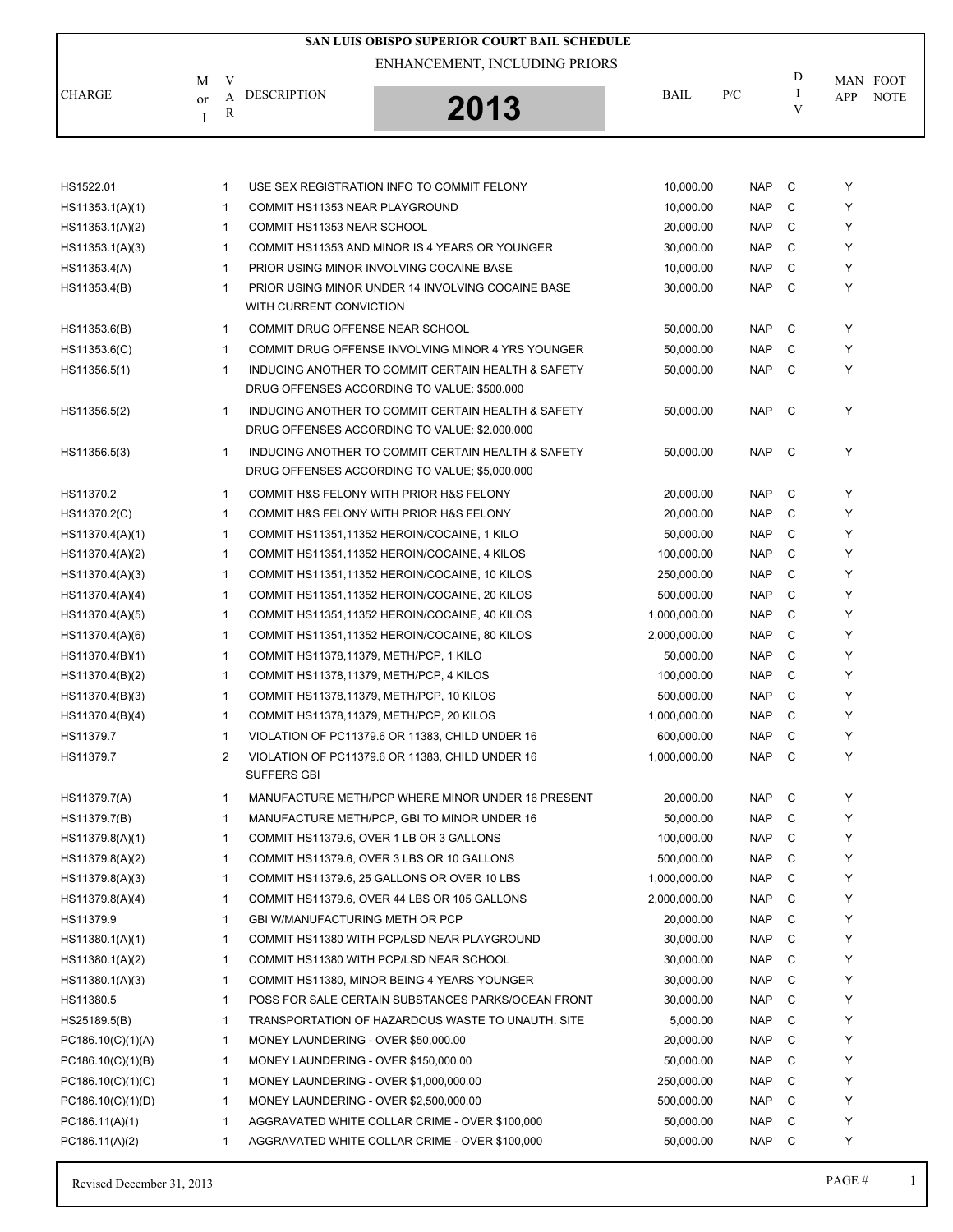|                   |    |                |                                                                             | SAN LUIS OBISPO SUPERIOR COURT BAIL SCHEDULE       |              |            |              |            |             |
|-------------------|----|----------------|-----------------------------------------------------------------------------|----------------------------------------------------|--------------|------------|--------------|------------|-------------|
|                   |    |                |                                                                             | ENHANCEMENT, INCLUDING PRIORS                      |              |            |              |            |             |
|                   | M  | V              |                                                                             |                                                    |              |            | D            |            | MAN FOOT    |
| <b>CHARGE</b>     | or | А<br>R         | <b>DESCRIPTION</b>                                                          | 2013                                               | BAIL         | P/C        | 1<br>V       | <b>APP</b> | <b>NOTE</b> |
|                   | I  |                |                                                                             |                                                    |              |            |              |            |             |
| PC186.11(A)(3)    |    | 1              | WHITE COLLAR CRIME - OVER \$100,000                                         |                                                    | 1,000,000.00 | <b>NAP</b> | C            | Υ          |             |
| PC186.22(B)(1)    |    | $\mathbf{1}$   |                                                                             | COMMIT FELONY IN ASSOCIATION WITH STREET GANG      | 30,000.00    | <b>NAP</b> | C            | Y          |             |
| PC186.22(B)(1)(B) |    | $\mathbf{1}$   |                                                                             | COMMIT SERIOUS FELONY WITH STREET GANG             | 50,000.00    | <b>NAP</b> | C            | Y          |             |
| PC186.22(B)(1)(C) |    | $\mathbf{1}$   |                                                                             | COMMIT VIOLENT FELONY WITH STREET GANG             | 50,000.00    | <b>NAP</b> | C            | Y          |             |
| PC186.22(B)(2)    |    | 1              |                                                                             | COMMIT FELONY WITH ST GANG - 1000 FT OF SCHOOL     | 50,000.00    | <b>NAP</b> | C            | Y          |             |
| PC186.22(B)(4)    |    | $\mathbf{1}$   | STREET GANG COMMIT CERTAIN FELONIES                                         |                                                    | 250,000.00   | <b>NAP</b> | C            | Y          |             |
| PC186.26(D)       |    | 1              | RECRUITING MINOR FOR STREET GANG                                            |                                                    | 10,000.00    | <b>NAP</b> | C            | Y          |             |
| PC186.33(B)(1)    |    | 1              |                                                                             | COMMIT GANG CRIME - FAILURE TO REGISTER            | 10,000.00    | <b>NAP</b> | C            | Y          |             |
| PC273.4           |    | 1              |                                                                             | COMMIT PC 273A BY FEMALE GENITAL MUTILATION        | 20,000.00    | <b>NAP</b> | C            | Y          |             |
| PC273D(B)         |    | 1              | PRIOR CONVICTION OF PC 273D                                                 |                                                    | 20,000.00    | <b>NAP</b> | C            | Y          |             |
| PC289.5(D)        |    | $\mathbf{1}$   | SEX OFFENDER FLEEING STATE                                                  |                                                    | 30,000.00    | <b>NAP</b> | C            | Y          |             |
| PC347(A)          |    | 2              | <b>GREAT BODILY INJURY, POISONING FOOD</b>                                  |                                                    | 30,000.00    | <b>NAP</b> | C            | Y          |             |
| PC347(A)(2)       |    | 1              |                                                                             | USE OF A POISON OR HARMFUL SUBSTANCE THAT MAY      | 45,000.00    | <b>NAP</b> | C            | Y          |             |
|                   |    |                |                                                                             | CAUSE DEATH OR GREAT BODILY HARM ADD 3 YRS TO SENT |              |            |              |            |             |
| PC368(B)(2)       |    | $\overline{2}$ | ELDER ABUSE WITH GBI                                                        |                                                    | 100,000.00   | <b>NAP</b> | C            | Y          |             |
| PC368(B)(2)(B)    |    | $\mathbf{1}$   | ELDER ABUSE WITH GBI                                                        |                                                    | 100,000.00   | <b>NAP</b> | C            | Y          |             |
| PC422.75(A)       |    | 1              | COMMIT HATE CRIME FELONY (NOT 422.7)                                        |                                                    | 30,000.00    | <b>NAP</b> | C            | Υ          |             |
| PC422.75(B)       |    | 1              | COMMIT HATE CRIME FELONY (NOT 422.7)                                        |                                                    | 30,000.00    | <b>NAP</b> | C            | Y          |             |
| PC422.75(C)       |    | $\mathbf{1}$   |                                                                             | COMMIT HATE CRIME FELONY IN CONCERT NOT 422.7)     | 50,000.00    | <b>NAP</b> | C            | Y          |             |
| PC422.75(D)       |    | 1              |                                                                             | COMMIT HATE CRIME FELONY WITH PRIOR (NOT 422.7)    | 50,000.00    | <b>NAP</b> | C            | Y          |             |
| PC451.1           |    | 1              |                                                                             | COMMIT PC451 & DESIGNATED CIRCUMSTANCES            | 50,000.00    | <b>NAP</b> | C            | Y          |             |
| PC452.1           |    | $\mathbf{1}$   |                                                                             | COMMIT PC452 AND DESIGNATED CIRCUMSTANCES          | 50,000.00    | <b>NAP</b> | C            | Y          |             |
| PC550(F)          |    | $\mathbf{1}$   |                                                                             | AUTO ACCIDENT FOR INSURANCE FRAUD - 2 PRIORS       | 15,000.00    | <b>NAP</b> | C            | Y          |             |
| PC550(G)          |    | 1              |                                                                             | AUTO ACCIDENT W/GBI FOR INSURANCE FRAUD            | 10,000.00    | <b>NAP</b> | C            | Y          |             |
| PC600(C)          |    | 1              |                                                                             | INTERFERENCE WITH POLICE DOG CAUSING DEATH OR GBI  | 10,000.00    | <b>NAP</b> | C            | Y          |             |
| PC600(D)          |    | 1              |                                                                             | INTERFERENCE W/POLICE DOG CAUSING GBI TO ANOTHER   | 20,000.00    | <b>NAP</b> | C            | Υ          |             |
| PC667(A)          |    | 1              |                                                                             | COMMIT SERIOUS FELONY WITH PRIOR SERIOUS FELONY    | 25,000.00    | <b>NAP</b> | C            | Y          |             |
| PC667(A)(1)       |    | 1              |                                                                             | COMMIT SERIOUS FELONY WITH PRIOR SERIOUS FELONY    | 25,000.00    | <b>NAP</b> | C            | Υ          |             |
| PC667(D)          |    | $\mathbf{1}$   | DEFINITION OF PUNISHMENT IN PC667(E)<br>REFER TO PC667(E)(1) OR PC667(E)(2) |                                                    | 50.000.00    | <b>NAP</b> | C            | Υ          |             |
| PC667(E)(1)       |    | 1              | <b>SECOND STRIKE</b>                                                        | COMMIT FELONY WITH ONE PRIOR SERIOUS FELONY        | 50,000.00    | NAP        | C            | Y          |             |
| PC667(E)(2)       |    | 1              | THIRD STRIKE                                                                | COMMIT FELONY W/TWO OR MORE PRIOR SERIOUS FELONIES | 250,000.00   | NAP C      |              | Υ          |             |
| PC667.10          |    | 1              |                                                                             | COMMIT PC 289 W/PRIOR AGAINST AGED/DISABLED/CHILD  | 100,000.00   | NAP        | C            | Υ          |             |
| PC667.15(A)       |    | 1              | COMMIT PC288 AND SHOW PORNOGRAPHY                                           |                                                    | 20,000.00    | <b>NAP</b> | C            | Υ          |             |
| PC667.15(B)       |    | $\mathbf{1}$   |                                                                             | COMMIT PC288.5 AND SHOW PORNOGRAPHY                | 20,000.00    | NAP        | C            | Υ          |             |
| PC667.16          |    | $\mathbf{1}$   |                                                                             | COMMIT FRAUD IN REPAIRS AFTER NATURAL DISASTER     | 10,000.00    | NAP        | C            | Υ          |             |
| PC667.17          |    | 1              |                                                                             | COMMIT FELONY - MISREPRESENT AS POLICE             | 10,000.00    | <b>NAP</b> | C            | Υ          |             |
| PC667.5(A)        |    | $\mathbf{1}$   |                                                                             | COMMIT VIOLENT FELONY WITH PRIOR VIOLENT FELONY    | 25,000.00    | <b>NAP</b> | C            | Υ          |             |
| PC667.5(B)        |    | 1              |                                                                             | COMMIT FELONY WITH PRIOR PRISON TERM FOR FELONY    | 10,000.00    | <b>NAP</b> | C            | Υ          |             |
|                   |    |                | <b>WITHIN 5 YEARS</b>                                                       |                                                    |              |            |              |            |             |
| PC667.5(B)        |    | 2              | <b>WITHIN 5 YEARS</b>                                                       | COMMIT FELONY WITH 2 PRIOR PRISON TERM FOR FELONY  | 20,000.00    | NAP C      |              | Υ          |             |
| PC667.5(B)        |    | 3              | FOR FELONY W/IN 5 YEARS                                                     | COMMIT FELONY WITH 3 OR MORE PRIOR PRISON TERMS    | 20,000.00    | NAP        | $\mathbf{C}$ | Υ          |             |
| PC667.5(C)(21)    |    | $\mathbf 1$    |                                                                             | SPECIAL ALLEGATION - 1ST DEGREE BURGLARY           | 0.00         | NAP        | C            | Y          |             |
| PC667.51(A)       |    | 1              | COMMIT PC 288 WITH PRIOR SEX OFFENSE                                        |                                                    | 30,000.00    | NAP C      |              | Υ          |             |
|                   |    |                |                                                                             |                                                    |              |            |              |            |             |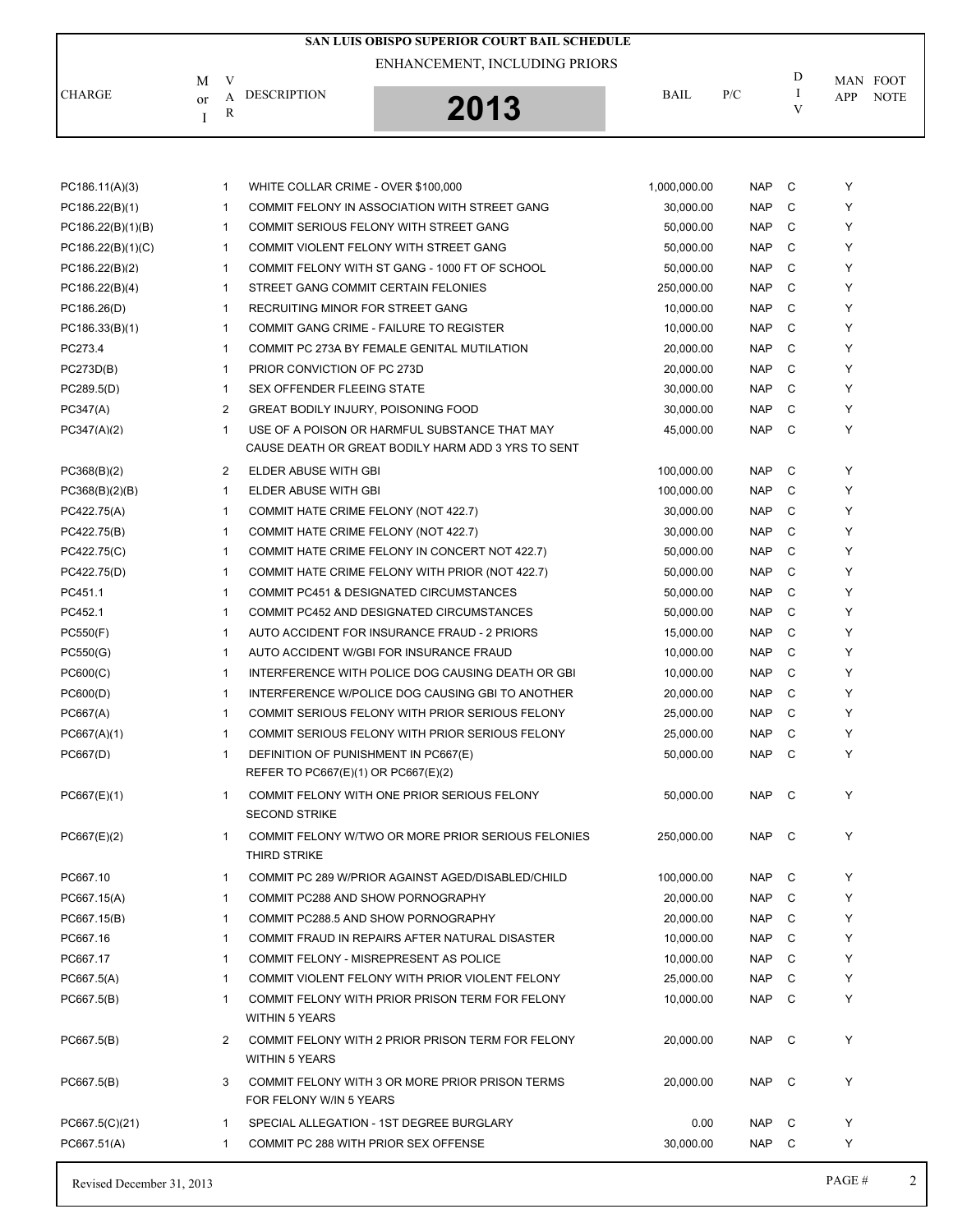|                   |    |                |                                    | SAN LUIS OBISPO SUPERIOR COURT BAIL SCHEDULE       |             |            |     |     |             |
|-------------------|----|----------------|------------------------------------|----------------------------------------------------|-------------|------------|-----|-----|-------------|
|                   |    |                |                                    | ENHANCEMENT, INCLUDING PRIORS                      |             |            |     |     |             |
|                   | М  | V              |                                    |                                                    |             |            | D   |     | MAN FOOT    |
| <b>CHARGE</b>     | or | A              | <b>DESCRIPTION</b>                 |                                                    | <b>BAIL</b> | P/C        | I   | APP | <b>NOTE</b> |
|                   | I  | R              |                                    | 2013                                               |             |            | V   |     |             |
|                   |    |                |                                    |                                                    |             |            |     |     |             |
| PC667.6(A)        |    | 1              |                                    | COMMIT CERTAIN SEX OFFENSE WITH PRIOR              | 30,000.00   | <b>NAP</b> | C   | Υ   |             |
| PC667.6(B)        |    | 1              | <b>PRISON TERMS</b>                | COMMIT CERTAIN SEX OFFENSE WITH TWO OR MORE PRIOR  | 75,000.00   | <b>NAP</b> | C   | Y   |             |
| PC667.61          |    | 1              |                                    | FELONY SEX OFFENSE WITH SPECIFIED CIRCUMSTANCES    | 250,000.00  | <b>NAP</b> | C   | Y   |             |
| PC667.61(B)AND(E) |    | 1              |                                    | FELONY SEX OFFENSE WITH SPECIFIED CIRCUMSTANCES    | 250,000.00  | <b>NAP</b> | C   | Y   |             |
| PC667.7           |    | 1              | HABITUAL OFFENDER INFLICTING GBI   |                                                    | 100,000.00  | <b>NAP</b> | C   | Y   |             |
| PC667.71          |    | 1              | <b>HABITUAL SEX OFFENDER</b>       |                                                    | 250,000.00  | <b>NAP</b> | C   | Y   |             |
| PC667.8(A)        |    | 1              | KIDNAPPING TO COMMIT SEX OFFENSE   |                                                    | 500,000.00  | <b>NAP</b> | C   | Y   |             |
| PC667.8(B)        |    | 1              |                                    | KIDNAPPING CHILD UNDER 14 TO COMMIT SEX OFFENSE    | 500,000.00  | <b>NAP</b> | C   | Υ   |             |
| PC667.85          |    | 1              |                                    | KIDNAPPING CHILD TO PERMANENTLY DEPRIVE PARENTS OF | 25,000.00   | <b>NAP</b> | C   | Y   |             |
|                   |    |                | <b>CUSTODY</b>                     |                                                    |             |            |     |     |             |
| PC667.9(A)        |    | 1              |                                    | COMMIT VIOLENT FELONY AGAINST AGED, DISABLED       | 25,000.00   | <b>NAP</b> | C   | Y   |             |
| PC667.9(B)        |    | 1              |                                    | COMMIT VIOLENT FELONY TO THE AGED/DISABLED W/PRIOR | 50,000.00   | <b>NAP</b> | C   | Y   |             |
| PC670             |    | 1              |                                    | COMMIT FRAUD IN REPAIRS/NATURAL DISAST/ST OF EMERG | 20,000.00   | <b>NAP</b> | C   | Y   |             |
| PC674(A)          |    | 1              | COMMIT SEX CRIME DURING CHILD CARE |                                                    | 20,000.00   | <b>NAP</b> | C   | Y   |             |
| PC674(B)          |    | 1              |                                    | COMMIT SEX CRIME DURING CHILD CARE, IN CONCERT     | 40,000.00   | <b>NAP</b> | C   | Y   |             |
| PC784.7           |    | 1              |                                    | SPECIAL ALLEGATION-JURIS FOR MULTIPLE SEX ACTS     | 0.00        | <b>NAP</b> | C   | Y   |             |
| PC1170(H)(3)      |    | 1              |                                    | SPECIAL ALLEGATION - DISQUAL-COUNTY JAIL PRISON    | 0.00        | <b>NAP</b> | C   | Y   |             |
| PC1170.12(A)-(D)  |    | 1              |                                    | SPECIAL ALLEGATION - 2ND STRIKE (ONE PRIOR)        | 0.00        | <b>NAP</b> | C   | Υ   |             |
| PC1170.12(A)-(D)  |    | $\overline{c}$ |                                    | SPECIAL ALLEGATION - 3RD STRIKE (TWO PRIORS)       | 0.00        | <b>NAP</b> | C   | Y   |             |
| PC1170.12(A)-(D)  |    | 3              |                                    | SPECIAL ALLEGATION - 3RD STRIKE (THREE PRIORS)     | 0.00        | <b>NAP</b> | C   | Y   |             |
| PC1170.12(A)-(D)  |    | 4              |                                    | SPECIAL ALLEGATION - 3RD STRIKE (FOUR PRIORS)      | 0.00        | <b>NAP</b> | C   | Υ   |             |
| PC1170.12(A)-(D)  |    | 5              |                                    | SPECIAL ALLEGATION - 3RD STRIKE (FIVE PRIORS)      | 0.00        | <b>NAP</b> | C   | Y   |             |
| PC1170.12(A)-(D)  |    | 6              |                                    | SPECIAL ALLEGATION - 3RD STRIKE (SIX PRIORS)       | 0.00        | <b>NAP</b> | C   | Y   |             |
| PC1170.12(A)-(D)  |    | 9              |                                    | SPECIAL ALLEGATION - 2ND STRIKE (FIVE PRIORS)      | 0.00        | <b>NAP</b> | C   | Υ   |             |
| PC1192.7(C)(8)    |    | 1              | <b>COMMIT FELONY - INFLICT GBI</b> |                                                    | 30.000.00   | <b>NAP</b> | C   | Υ   |             |
| PC1203.045(A)     |    | 1              |                                    | PROBATION NOT GRANTED FOR CRIME OF THEFT > \$100K  | 0.00        | <b>NAP</b> | C   | Υ   |             |
| PC1203.066        |    | 1              |                                    | LIMITATION ON PROBATION-CERTAIN SEX OFFENSES       | 50,000.00   | <b>NAP</b> | - C | Υ   |             |
| PC1203.066(A)(7)  |    | 1              |                                    | LIMITATION ON PROBATION-CERTAIN SEX OFFENSES       | 100,000.00  | <b>NAP</b> | C   | Y   |             |
| PC1203.073        |    | 1              |                                    | LIMITATION ON PROBATION - CERTAIN DRUG OFFENSES    | 20,000.00   | NAP        | C   | Y   |             |
| PC1203.073(B)(1)  |    | 1              |                                    | LIMITATION ON PROBATION - CERTAIN DRUG OFFENSES    | 25,000.00   | <b>NAP</b> | C   | Y   |             |
| PC1203.073(B)(2)  |    | 1              |                                    | LIMITATION ON PROBATION - CERTAIN DRUG OFFENSES    | 25,000.00   | <b>NAP</b> | C   | Y   |             |
| PC1203.08         |    | 1              |                                    | TWO PRIOR FELONY CONVICTION WITHIN 10 YEARS        | 20,000.00   | NAP        | C   | Y   |             |
| PC1203.09         |    | 1              | VIOLENT FELONIES AGAINST AGED      |                                                    | 30,000.00   | <b>NAP</b> | C   | Y   |             |
| PC12022(A)(1)     |    | 1              | PRINCIPAL ARMED WITH FIREARM       |                                                    | 15,000.00   | <b>NAP</b> | C   | Y   |             |
| PC12022(A)(2)     |    | 1              | PRINCIPAL ARMED WITH ASSAULT GUN   |                                                    | 20,000.00   | NAP        | C   | Y   |             |
| PC12022(B)(1)     |    | 1              | PERSONALLY USE DEADLY WEAPON       |                                                    | 20,000.00   | <b>NAP</b> | C   | Y   |             |
| PC12022(B)(2)     |    | 1              |                                    | COMMIT CARJACKING AND USE DEADLY WEAPON            | 30,000.00   | <b>NAP</b> | C   | Y   |             |
| PC12022(C)        |    | 1              |                                    | COMMIT DRUG OFFENSE AND BE ARMED WITH FIREARM      | 20,000.00   | <b>NAP</b> | C   | Y   |             |
| PC12022(D)        |    | 1              |                                    | COMMIT DRUG OFFENSE W/ANOTHER ARMED WITH FIREARM   | 15,000.00   | <b>NAP</b> | C   | Y   |             |
| PC12022.1         |    | 1              |                                    | COMMIT FELONY WHILE RELEASED ON BAIL / OR          | 25,000.00   | <b>NAP</b> | C   | Y   |             |
| PC12022.1(B)      |    | 1              |                                    | COMMIT FELONY WHILE RELEASED ON BAIL / OR          | 25,000.00   | NAP        | C   | Y   |             |
|                   |    |                |                                    |                                                    |             |            |     | Y   |             |
| PC12022.2(A)      |    | 1              |                                    | ARMED WITH FIREARM WITH ARMOR PIERCING AMMO        | 100,000.00  | <b>NAP</b> | C   |     |             |
| PC12022.2(B)      |    | 1              |                                    | COMMIT VIOLENT FELONY IN BULLET PROOF VEST         | 50,000.00   | <b>NAP</b> | C   | Y   |             |
| PC12022.3(A)      |    | 1              |                                    | COMMIT SEX CRIME AND USE DEADLY WEAPON OR FIREARM  | 100,000.00  | NAP        | C   | Y   |             |
| PC12022.3(B)      |    | 1              |                                    | COMMIT SEX CRIME ARMED W/DEADLY WEAPON OR FIREARM  | 50,000.00   | <b>NAP</b> | C   | Y   |             |
| PC12022.4         |    | 1              | FURNISHING FIREARM FOR FELONY      |                                                    | 20,000.00   | <b>NAP</b> | C   | Y   |             |
| PC12022.5(A)      |    | 1              | SPEC ALLEG-USE OF FIREARM          |                                                    | 100,000.00  | NAP.       | C   | Y   |             |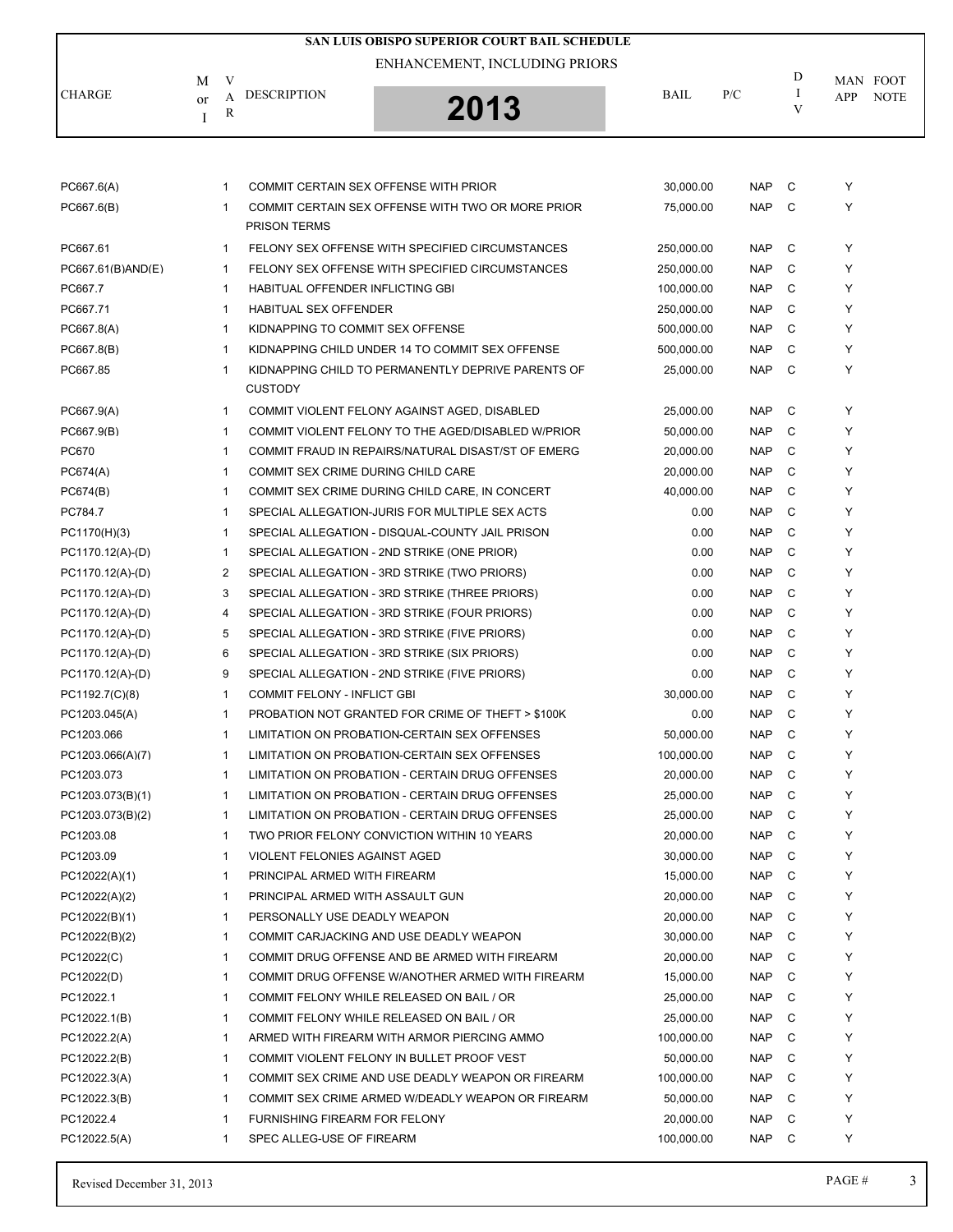|                           |              |                                       | SAN LUIS OBISPO SUPERIOR COURT BAIL SCHEDULE        |              |            |              |            |             |
|---------------------------|--------------|---------------------------------------|-----------------------------------------------------|--------------|------------|--------------|------------|-------------|
|                           |              |                                       | ENHANCEMENT, INCLUDING PRIORS                       |              |            |              |            |             |
| M                         | V            |                                       |                                                     |              |            | D<br>Ι       |            | MAN FOOT    |
| <b>CHARGE</b><br>or<br>I  | A<br>R       | <b>DESCRIPTION</b>                    | 2013                                                | BAIL         | P/C        | V            | <b>APP</b> | <b>NOTE</b> |
|                           |              |                                       |                                                     |              |            |              |            |             |
| PC12022.5(A)(1)           | $\mathbf{1}$ | PERSONALLY USE FIREARM                |                                                     | 100,000.00   | <b>NAP</b> | C            | Υ          |             |
| PC12022.5(A)(2)           | $\mathbf{1}$ | COMMIT CARJACKING AND USE FIREARM     |                                                     | 100,000.00   | <b>NAP</b> | C            | Y          |             |
| PC12022.5(B)(1)           | $\mathbf{1}$ |                                       | DISCHARGED FIREARM AT OCC VEH CAUSING GBI OR DEATH  | 100,000.00   | <b>NAP</b> | C            | Y          |             |
| PC12022.5(B)(2)           | $\mathbf{1}$ | PERSONALLY USE ASSAULT GUN            |                                                     | 100,000.00   | <b>NAP</b> | C            | Y          |             |
| PC12022.5(C)              | $\mathbf{1}$ |                                       | COMMIT DRUG OFFENSE AND USE FIREARM                 | 100,000.00   | <b>NAP</b> | C            | Y          |             |
| PC12022.53(B)             | $\mathbf{1}$ |                                       | COMMIT SPECIFIED FELONY PERSONALLY USING FIREARM    | 50,000.00    | <b>NAP</b> | C            | Y          |             |
| PC12022.53(C)             | $\mathbf{1}$ | A FIREARM                             | COMMIT SPECIFIED FELONY INTENTIONALLY DISCHARGING   | 100,000.00   | <b>NAP</b> | C            | Y          |             |
| PC12022.53(D)             | $\mathbf{1}$ | A FIREARM                             | COMMIT SPECIFIED FELONY CAUSING GBI BY DISCHARGING  | 250,000.00   | <b>NAP</b> | C            | Υ          |             |
| PC12022.55                | $\mathbf 1$  |                                       | DISCHARGE FIREARM FROM CAR AND CAUSE GBI OR DEATH   | 100,000.00   | <b>NAP</b> | C            | Y          |             |
| PC12022.6(A)              | $\mathbf{1}$ |                                       | TAKING OR DAMAGE TO PROPERTY OVER \$50,000          | 50,000.00    | <b>NAP</b> | C            | Y          |             |
| PC12022.6(B)              | $\mathbf{1}$ |                                       | TAKING OR DAMAGE TO PROPERTY OVER \$150,000         | 150,000.00   | <b>NAP</b> | C            | Y          |             |
| PC12022.6(C)              | $\mathbf{1}$ |                                       | TAKING OR DAMAGE TO PROPERTY OVER \$1,000,000       | 1,000,000.00 | <b>NAP</b> | C            | Y          |             |
| PC12022.6(D)              | 1            |                                       | TAKING OR DAMAGE TO PROPERTY OVER \$2,500,000       | 2,500,000.00 | <b>NAP</b> | C            | Y          |             |
| PC12022.7                 | $\mathbf{1}$ | INFLICTING GREAT BODILY INJURY        |                                                     | 30,000.00    | <b>NAP</b> | C            | Y          |             |
| PC12022.7(A)              | $\mathbf{1}$ | INFLICTING GREAT BODILY INJURY        |                                                     | 30,000.00    | <b>NAP</b> | C            | Y          |             |
| PC12022.7(B)              | $\mathbf{1}$ |                                       | INFLICTING GBI AND CAUSE COMATOSE OR PARALYSIS      | 50,000.00    | <b>NAP</b> | C            | Y          |             |
| PC12022.7(C)              | $\mathbf{1}$ | INFLICTING GBI ON PERSON 70 YEARS OLD |                                                     | 50,000.00    | <b>NAP</b> | C            | Υ          |             |
| PC12022.7(D)              | $\mathbf{1}$ |                                       | COMMIT DOMESTIC VIOLENCE AND INFLICT GBI            | 50,000.00    | <b>NAP</b> | C            | Y          |             |
| PC12022.7(E)              | 1            |                                       | INFLICTING GREAT BODILY INJURY-DOMESTIC VIOLENCE    | 30,000.00    | <b>NAP</b> | C            | Y          |             |
| PC12022.75                | $\mathbf{1}$ |                                       | ADMINISTER CONTROLLED SUBSTANCE AGAINST WILL        | 30,000.00    | <b>NAP</b> | C            | Y          |             |
| PC12022.8                 | $\mathbf 1$  | COMMIT SEX CRIME AND INFLICT GBI      |                                                     | 50,000.00    | <b>NAP</b> | C            | Y          |             |
| PC12022.85                | $\mathbf{1}$ |                                       | COMMIT SEX CRIME WITH KNOWLEDGE HAS AIDS            | 30,000.00    | <b>NAP</b> | C            | Y          |             |
| PC12022.9(A)              | $\mathbf{1}$ |                                       | INFLICT INJURY/PREGNANT WOMAN CAUSING MISCARRIAGE   | 75,000.00    | <b>NAP</b> | C            | Υ          |             |
| PC12022.9(B)(1)           | $\mathbf{1}$ |                                       | COMMIT PC 12034(C) RESULTING IN PARALYSIS           | 100,000.00   | <b>NAP</b> | C            | Υ          |             |
| PC12022.9(B)(2)           | $\mathbf{1}$ | COMMIT PC 246 RESULTING IN PARALYSIS  |                                                     | 100,000.00   | <b>NAP</b> | C            | Y          |             |
| PC12022.95                | 1            |                                       | WILLFUL CRUELTY TO CHILD RESULTING IN DEATH         | 500,000.00   | <b>NAP</b> | C            | Υ          |             |
| PC30610                   | 1            |                                       | COMMIT OFFENSE AND WRONGFULLY POSSESS ASSAULT GUN   | 20,000.00    | <b>NAP</b> | C            | Y          |             |
| PC30610(A)                | $\mathbf{1}$ |                                       | COMMIT OFFENSE AND WRONGFULLY POSSESS ASSAULT GUN   | 20,000.00    | <b>NAP</b> | C            | Y          |             |
| VC20001(C)                | $\mathbf{1}$ |                                       | COMMIT VEHICLE MANSLAUGHTER AND FLEEING             | 100,000.00   | <b>NAP</b> | C            | Υ          |             |
| VC23182                   | 1            | COMMIT 23153 ON MULTIPLE VICTIMS      |                                                     | 30,000.00    | <b>NAP</b> | C            | Y          |             |
| VC23190(C)                | 1            |                                       | COMMIT 23153 CAUSING GBI WITH 4 OR MORE PRIORS      | 100,000.00   | <b>NAP</b> | C            | Y          |             |
| VC23538(B)(1)             | $\mathbf{1}$ | SPECIAL ALLEGATION: DUI/.20 OR LESS   |                                                     | <b>NAP</b>   | <b>NAP</b> | C            | Y          |             |
| VC23550                   | $\mathbf 1$  |                                       | COMMIT VC23152/VC23153 W/3 PRIORS WITHIN 10 YEARS   | 0.00         | <b>NAP</b> | C            | Υ          |             |
| VC23556(B)(3)             | 1            |                                       | SPEC ALLEG - DRIVING UNDER INFLUENCE/.20 OR HIGHER  | 0.00         | <b>NAP</b> | C            | Y          |             |
| VC23556(B)(3)/VC23556(B)( | $\mathbf{1}$ |                                       | SPEC ALLEG - DRIVING UNDER INFLUENCE/20 OR HIGHER   | 0.00         | <b>NAP</b> | C            | Y          |             |
| VC23558                   | $\mathbf{1}$ | COMMIT VC23153 - MULTIPLE VICTIMS     |                                                     | 30,000.00    | <b>NAP</b> | C            | Y          |             |
| VC23572(A)(1)             | 1            | (VC23536)                             | SPEC ALLEG - CHILD UNDER 14 W/DUI DRIVER            | 5,000.00     | <b>NAP</b> | C            | Y          |             |
| VC42009(A)                | 1            | ** ENHANCEMENT DOUBLES BAIL & FINE ** | CONSTRUCTION ZONE ENHANCEMENT: DUI 1ST OFFENSE      | 5,000.00     | NAP C      |              |            | Y 32 40     |
| VC42009(A)                | 2            | ** ENHANCEMENT DOUBLES BAIL & FINE ** | CONSTRUCTION ZONE ENHANCEMENT: DUI 2ND OFFENSE      | 10,000.00    | NAP C      |              |            | Y 32 40     |
| VC42009(A)                | 3            | ** ENHANCEMENT DOUBLES BAIL & FINE ** | CONSTRUCTION ZONE ENHANCEMENT: DUI 3RD OFFENSE      | 15,000.00    | NAP        | $\mathbf{C}$ |            | Y 32 40     |
| VC42009(A)                | 4            | ** ENHANCEMENT DOUBLES BAIL & FINE ** | CONSTRUCTION ZONE ENHANCEMENT: DUI W/3PRIORS/FELONY | 50,000.00    | NAP C      |              | $Y$ 32     |             |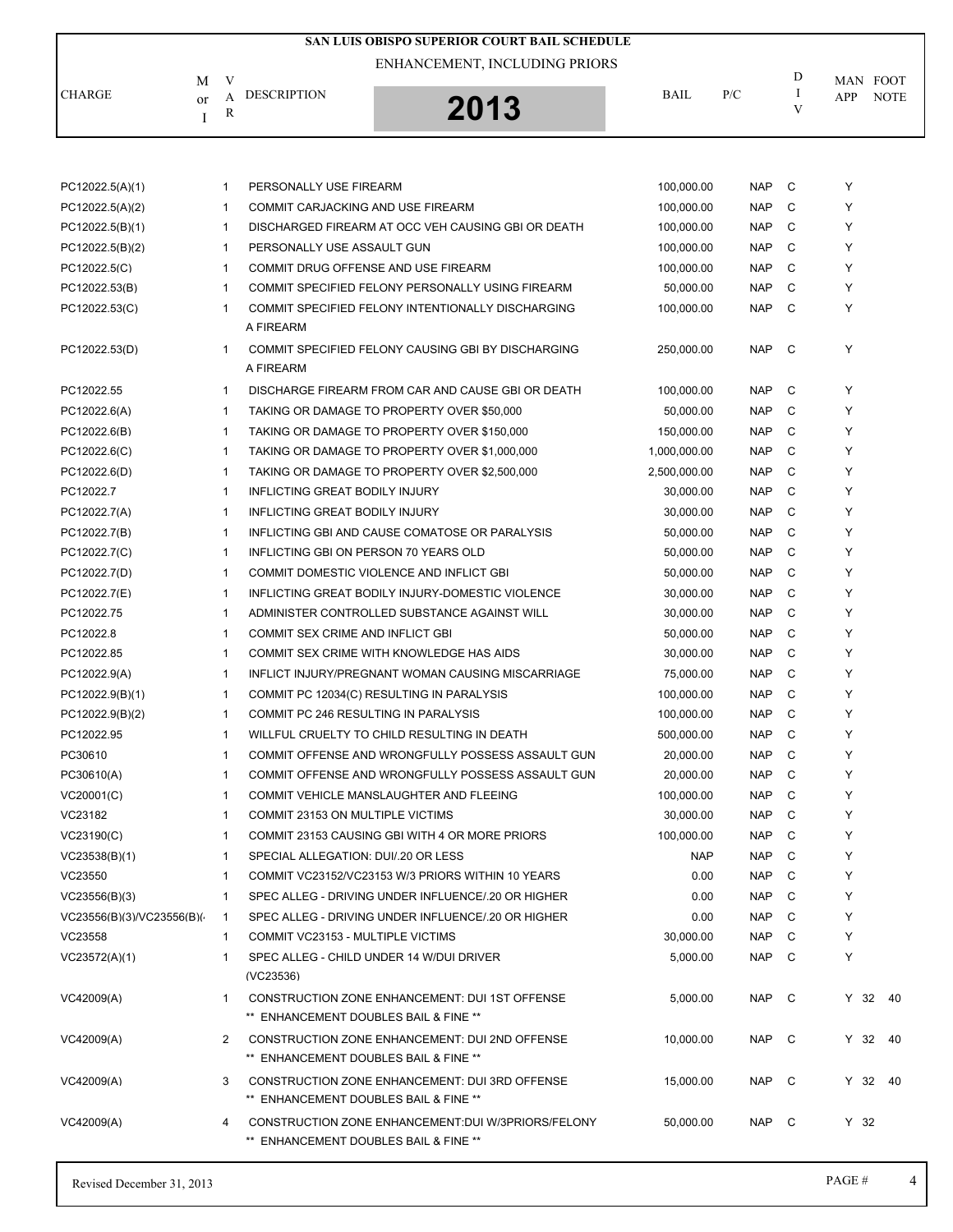| <b>CHARGE</b>               | <b>SAN LUIS OBISPO SUPERIOR COURT BAIL SCHEDULE</b><br>ENHANCEMENT, INCLUDING PRIORS<br>V<br>M<br><b>DESCRIPTION</b><br>A<br><sub>or</sub><br>2013<br>R | BAII.                    | P/C                      | D<br>V       | <b>FOOT</b><br><b>MAN</b><br><b>NOTE</b><br>APP |
|-----------------------------|---------------------------------------------------------------------------------------------------------------------------------------------------------|--------------------------|--------------------------|--------------|-------------------------------------------------|
| VC42009(A)                  | CONSTRUCTION ZONE ENHANCEMENT: DUI W/PRIORS FELONY<br>5<br>** ENHANCEMENT DOUBLES BAIL & FINE **                                                        | 100.000.00               | <b>NAP</b>               | $\mathbf{C}$ | $Y$ 32                                          |
| <b>WI707</b><br>W1707(A)(1) | MINOR FOUND UNFIT FOR JUVENILE COURT<br>MINOR FOUND UNFIT FOR JUVENILE COURT                                                                            | <b>NAP</b><br><b>NAP</b> | <b>NAP</b><br><b>NAP</b> | C.<br>C      | $\check{ }$                                     |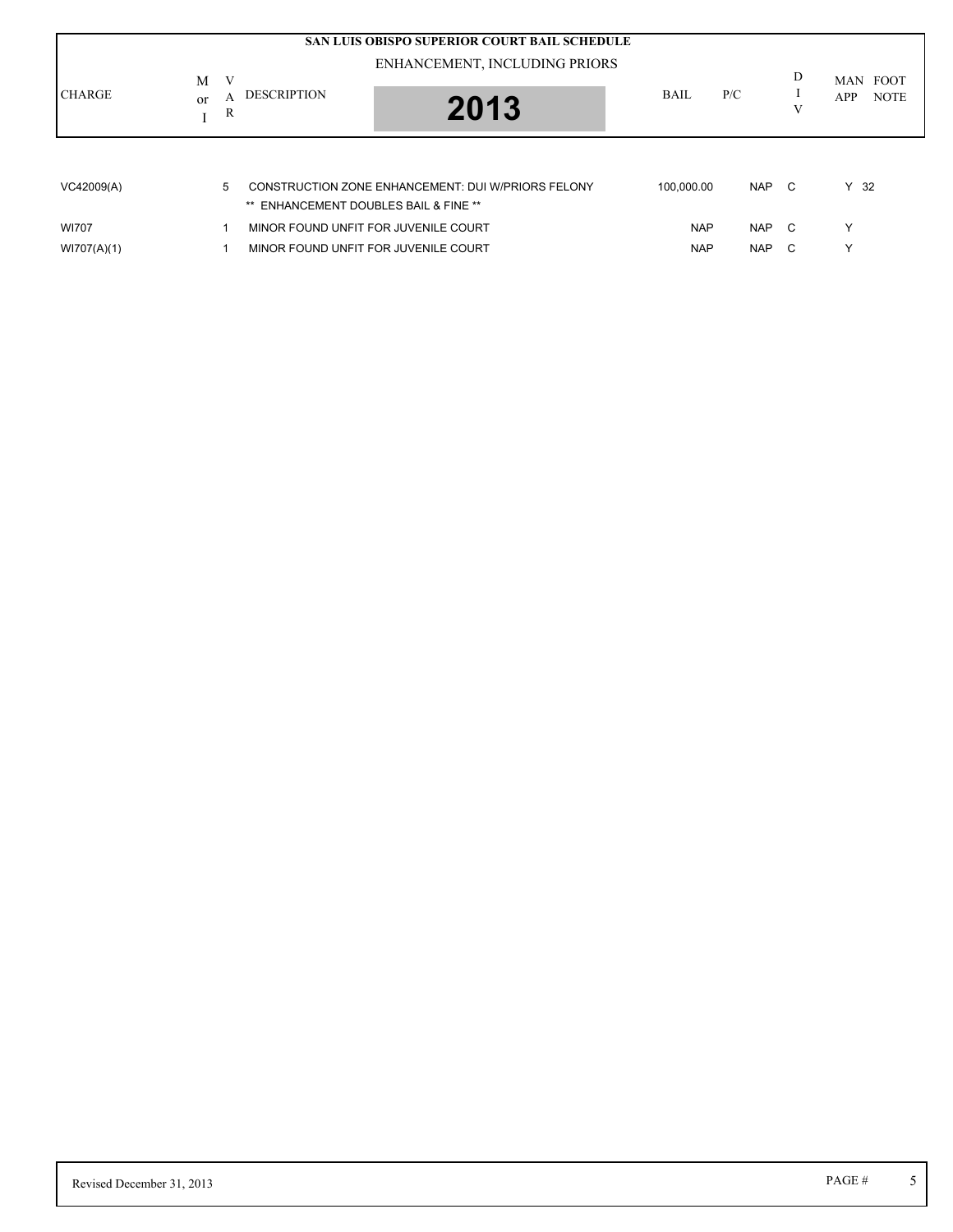|               |                                                         | SAN LUIS OBISPO SUPERIOR COURT BAIL SCHEDULE |             |     |   |                                |
|---------------|---------------------------------------------------------|----------------------------------------------|-------------|-----|---|--------------------------------|
| <b>CHARGE</b> | V<br>M<br><b>DESCRIPTION</b><br>А<br><sub>or</sub><br>R | <b>FELONY</b><br>$2012$                      | <b>BAIL</b> | P/C | D | MAN FOOT<br><b>NOTE</b><br>APP |

| BP4324(A)     | 1              | FORGE, ALTER, ILLEGALLY PASS PRESCRIPTION          | 5,000.00     | <b>NAP</b> | C | Y |
|---------------|----------------|----------------------------------------------------|--------------|------------|---|---|
| <b>BP4390</b> | $\mathbf{1}$   | FORGERY OF PRESCRIPTIONS                           | 10,000.00    | <b>NAP</b> | С | Y |
| BP6126(B)     | $\mathbf{1}$   | LAW PRACTICE BY DISBARRED/SUSPENDED FROM STATE BAR | 5,000.00     | <b>NAP</b> | C | Y |
| BP7027.3      | $\mathbf{1}$   | FRAUDULENT USE OF CONTRACTOR'S LICENSE NUMBER      | 10,000.00    | <b>NAP</b> | C | Y |
| BP25603       | $\mathbf{1}$   | BRINGING ALCOHOL INTO JAIL/PRISON                  | 10,000.00    | <b>NAP</b> | C | Y |
| CC25541       | $\mathbf{1}$   | SECURITIES FRAUD-USE DEVICE/SCHEME/ETC TO DEFRAUD  | 30,000.00    | <b>NAP</b> | C | Y |
| FG3009        | $\mathbf{1}$   | FAILURE TO RENDER AID AFTER INJURING ANOTHER       | 15,000.00    | <b>NAP</b> | C | Y |
| H N655(F)     | $\mathbf{1}$   | OPERATING VESSEL UNDER THE INFLUENCE WITH INJURY   | 15,000.00    | <b>NAP</b> | C | Y |
| HN656(D)      | $\mathbf{1}$   | FAILURE TO REPORT INJURY ACCIDENT                  | 5,000.00     | <b>NAP</b> | C | Y |
| HS1621.5      | $\mathbf{1}$   | DONATING BODY FLUIDS BY HIV-INFECTED PERSON        | 10.000.00    | <b>NAP</b> | C | Y |
| HS8101        | $\mathbf{1}$   | VANDALISM OF CEMETERY OR MORTUARY                  | 10,000.00    | <b>NAP</b> | C | Y |
| HS11153       | $\mathbf{1}$   | ILLEGALLY ISSUING CONTROLLED SUB. PRESCRIPTION     | 10,000.00    | <b>NAP</b> | C | Y |
| HS11153(A)    | 2              | PRESCRIBE SUBSTANCE FOR NON LEGITIMATE PURPOSE     | 20,000.00    | <b>NAP</b> | C | Y |
| HS11154       | $\mathbf{1}$   | PRESCRIBE/ADMINISTER/ETC CONTROLLED SUBSTANCE      | 10,000.00    | <b>NAP</b> | C | Y |
| HS11154(A)    | $\mathbf{1}$   | PRESCRIBE/ADMINISTER/ETC CONTROLLED SUBSTANCE      | 10,000.00    | <b>NAP</b> | C | Y |
| HS11156       | $\mathbf{1}$   | PRESCRIBING CONTROLLED SUBSTANCE TO ADDICT         | 10,000.00    | <b>NAP</b> | C | Y |
| HS11162.5(A)1 | $\mathbf{1}$   | COUNTERFEITING PRESCRIPTION BLANK                  | 20,000.00    | <b>NAP</b> | C | Y |
| HS11170       | $\mathbf{1}$   | PRESCRIBE CONTROLLED SUBSTANCE FOR OWN USE         | 10,000.00    | <b>NAP</b> | C | Y |
| HS11171       | $\mathbf{1}$   | PRESCRIBE/ADMINISTER/ETC CONTROLLED SUBSTANCE      | 10,000.00    | <b>NAP</b> | C | Y |
| HS11173(A)    | $\mathbf{1}$   | OBTAIN/ETC CONTROLLED SUBSTANCE BY FRAUD           | 10,000.00    | <b>NAP</b> | C | Y |
| HS11173(B)    | $\mathbf{1}$   | FALSE STATEMENT IN PRESCRIPTION/ETC                | 10,000.00    | <b>NAP</b> | C | Y |
| HS11174       | $\mathbf{1}$   | OBTAIN CONTROLLED SUBSTANCE WITH FALSE NAME        | 10,000.00    | <b>NAP</b> | C | Y |
| HS11350(A)    | $\mathbf{1}$   | POSSESS NARCOTIC CONTROLLED SUBSTANCE              | 20,000.00    | <b>NAP</b> | C | Y |
| HS11350(B)    | $\mathbf{1}$   | POSS NARCOTIC CTRLD SUB AS SPECIFIED IN 11054(A)   | 20,000.00    | <b>NAP</b> | C | Y |
| HS11351       | $\mathbf{1}$   | POSSESS/PURCHASE FOR SALE OF CONTROLLED SUBSTANCE  | 25,000.00    | <b>NAP</b> | C | Y |
| HS11351       | 2              | POSSESSION FOR SALE OF NARCOTIC OVER 2 OZ.         | 25,000.00    | <b>NAP</b> | C | Y |
| HS11351       | 3              | POSSESSION FOR SALE OF NARCOTIC OVER 8 OZ.         | 50,000.00    | <b>NAP</b> | C | Y |
| HS11351       | 4              | POSSESSION FOR SALE OF NARCOTIC OVER 1 LB.         | 100,000.00   | <b>NAP</b> | C | Y |
| HS11351       | 5              | POSS. FOR SALE OF NARCOTIC = 1KG                   | 500,000.00   | <b>NAP</b> | C | Y |
| HS11351       | 6              | POSS. FOR SALE OF NARCOTIC 4 KG                    | 1,000,000.00 | <b>NAP</b> | C | Y |
| HS11351       | 7              | POSS. FOR SALE OF NARCOTIC 10 KG                   | 2,000,000.00 | <b>NAP</b> | C | Y |
| HS11351       | 8              | POSS. FOR SALE OF NARCOTIC 20 KG                   | 3,000,000.00 | <b>NAP</b> | C | Y |
| HS11351       | 9              | POSS. FOR SALE OF NARCOTIC 40 KG                   | 4,000,000.00 | <b>NAP</b> | C | Y |
| HS11351       | 10             | POSS. FOR SALE OF NARCOTIC 80 KG.                  | 5,000,000.00 | <b>NAP</b> | C | Y |
| HS11351.5     | $\mathbf{1}$   | POSSESSION FOR SALE OF ROCK/CRACK COCAINE          | 30,000.00    | NAP C      |   | Y |
| HS11351.5     | 2              | POSSESS FOR SALE OF ROCK/CRACK COCAINE OVER 8 OZ.  | 50,000.00    | <b>NAP</b> | C | Y |
| HS11351.5     | 3              | POSSESS FOR SALE OF ROCK/CRACK COCAINE OVER 1 LB.  | 100,000.00   | <b>NAP</b> | C | Υ |
| HS11351.5     | 4              | POSS. FOR SALE OF ROCK/CRACK COCAINE OVER 1 KG     | 500,000.00   | <b>NAP</b> | C | Y |
| HS11352(A)    | $\mathbf{1}$   | TRANSPORT/SALE/FURNISH NARCOTIC - UP TO 1 OZ.      | 30,000.00    | <b>NAP</b> | C | Y |
| HS11352(A)    | $\overline{2}$ | TRANSPORT/SALE/FURNISH NARCOTIC OVER 2 OZ.         | 30,000.00    | <b>NAP</b> | C | Y |
| HS11352(A)    | 3              | TRANSPORT/SALE/FURNISH NARCOTIC-OVER 8 OZ.         | 50,000.00    | <b>NAP</b> | C | Y |
| HS11352(A)    | 4              | TRANSPORT/SALE/FURNISH NARCOTIC-OVER 1 LB.         | 100,000.00   | <b>NAP</b> | C | Y |
| HS11352(A)    | 5              | TRANSPORT/SALE/FURNISH NARCOTIC-OVER 1 KG          | 500,000.00   | <b>NAP</b> | C | Y |
| HS11352(A)    | 6              | TRANSPORT/SALE/FURNISH NARCOTIC-OVER 4 KG.         | 1,000,000.00 | <b>NAP</b> | С | Y |
| HS11352(A)    | 7              | TRANSPORT/SALE/FURNISH NARCOTIC-OVER 10 KG         | 2,000,000.00 | <b>NAP</b> | C | Y |
| HS11352(A)    | 8              | TRANSPORT/SALE/FURNISH NARCOTIC-OVER 20 KG         | 3,000,000.00 | <b>NAP</b> | C | Y |
| HS11352(A)    | 9              | TRANSPORT/SALE/FURNISH NARCOTIC-OVER 40 KG         | 4,000,000.00 | <b>NAP</b> | C | Y |
| HS11352(A)    | 10             | TRANSPORT/SALE/FURNISH NARCOTIC-OVER 80 KG         | 5,000,000.00 | <b>NAP</b> | C | Y |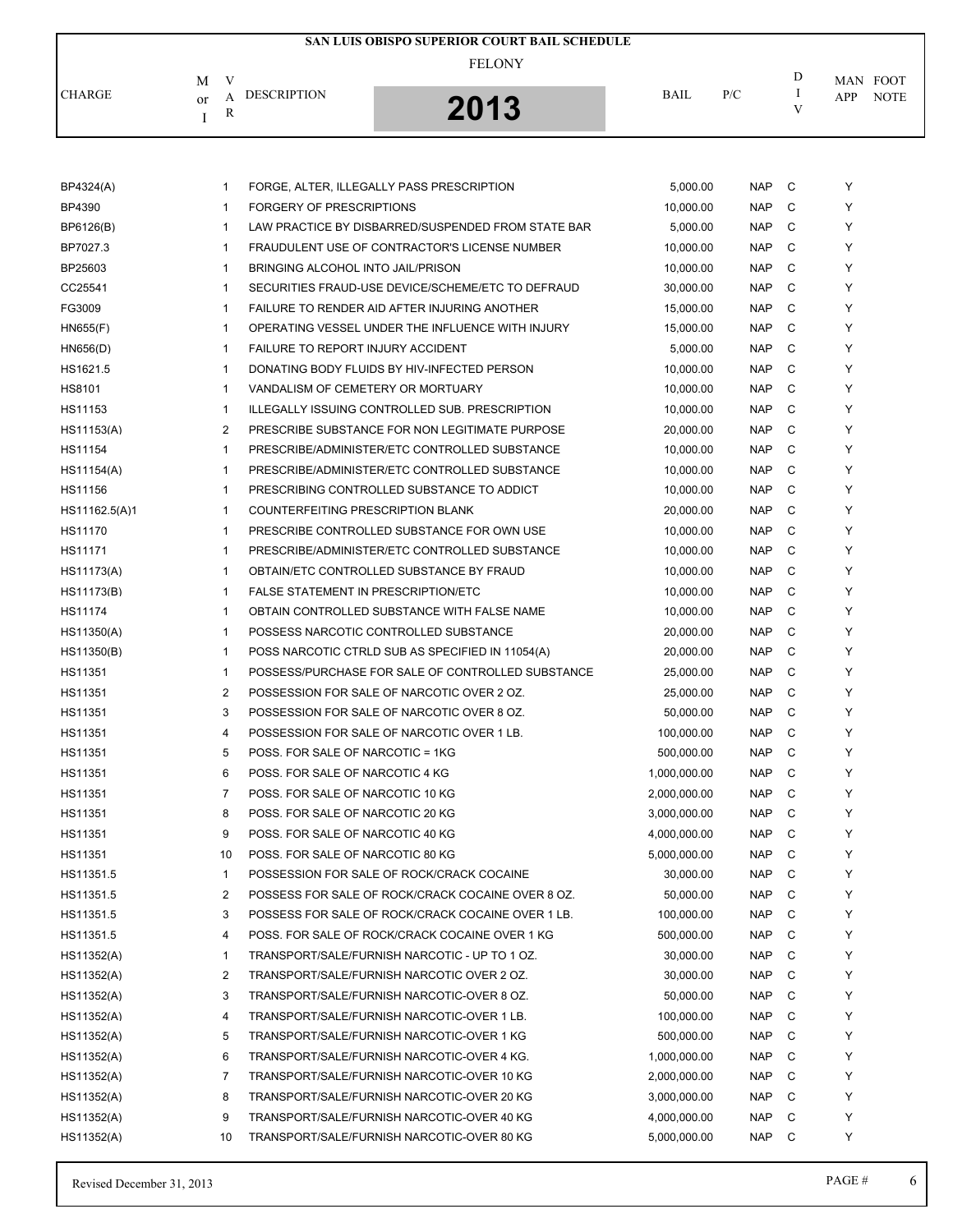|               |                                               | SAN LUIS OBISPO SUPERIOR COURT BAIL SCHEDULE |             |     |   |                    |
|---------------|-----------------------------------------------|----------------------------------------------|-------------|-----|---|--------------------|
|               | M<br>V                                        | <b>FELONY</b>                                |             |     | D | MAN FOOT           |
| <b>CHARGE</b> | <b>DESCRIPTION</b><br>А<br><sub>or</sub><br>R | 2013                                         | <b>BAIL</b> | P/C |   | <b>NOTE</b><br>APP |
|               |                                               |                                              |             |     |   |                    |

| NON CONTINGUOUS COUNTY TO ANOTHER<br>C<br>USE BY ADULT OF MINOR IN SALE, ETC. OF NARCOTIC<br>Y<br>$\mathbf{1}$<br>60,000.00<br><b>NAP</b><br>C<br>Y<br>HS11353.5<br>$\mathbf{1}$<br>SALE/FURNISH DRUG TO CHILD UNDER 14 ON SCHOOL GROU<br>60,000.00<br><b>NAP</b><br><b>NAP</b><br>C<br>Y<br>HS11353.6<br>$\mathbf{1}$<br>SELL DRUGS TO MINOR WITHIN 1000 FEET OF SCHOOL<br>60,000.00<br><b>NAP</b><br>C<br>Y<br>HS11353.7<br>$\mathbf{1}$<br>PREPARATION FOR SALE TO MINOR IN PUBLIC PARK<br>40,000.00<br>C<br>HS11354<br>1<br>USE OF MINOR IN SALE<br>60,000.00<br><b>NAP</b><br>Y<br>C<br>HS11355<br>SALE/FURNISH SUB FALSELY REPRES/CERTAIN SUBSTANCES<br>10,000.00<br><b>NAP</b><br>Y<br>$\mathbf{1}$<br>C<br><b>NAP</b><br>HS11357(A)<br>1<br>POSSESSION OF CONCENTRATED CANNABIS<br>20,000.00<br>Y<br>C<br><b>NAP</b><br>Y<br>HS11358<br>$\mathbf{1}$<br>MARIJUANA; CULITIVATE, PROCESS<br>20,000.00<br>C<br>HS11358<br>2<br>PLANT/CULTIVATE MARIJUANA - UP TO 10 LBS.<br>20,000.00<br><b>NAP</b><br>Y<br>3<br><b>NAP</b><br>C<br>Y<br>HS11358<br>PLANT/CULTIVATE MARIJUANA - OVER 10 LBS.<br>20,000.00<br>C<br>4<br>HS11358<br>PLANT/CULTIVATE MARIJUANA - OVER 25 LBS.<br>50,000.00<br><b>NAP</b><br>Y<br>HS11359<br>POSSESSION OF MARIJUANA FOR SALE - UNDER 4 OZ.<br>25,000.00<br><b>NAP</b><br>C<br>Y<br>$\mathbf{1}$<br>2<br>C<br>Y<br>HS11359<br>POSSESSION OF MARIJUANA FOR SALE - UP TO 1 LB.<br>25,000.00<br><b>NAP</b><br>C<br>3<br>Y<br>HS11359<br>POSSESSION OF MARIJUANA FOR SALE - OVER 1 LB.<br>25,000.00<br><b>NAP</b><br>$\overline{4}$<br><b>NAP</b><br>C<br>Y<br>POSSESSION OF MARIJUANA FOR SALE - OVER 5 LBS.<br>25,000.00<br>5<br>C<br>Y<br>HS11359<br>POSSESSION OF MARIJUANA FOR SALE - OVER 10 LBS.<br>25,000.00<br><b>NAP</b><br>6<br>C<br>HS11359<br>POSS. OF MARIJUANA FOR SALE - OVER 25 LBS.<br>50,000.00<br><b>NAP</b><br>Y<br>HS11359<br>$\overline{7}$<br>POSS. OF MARIJUANA FOR SALE - OVER 50 LBS.<br>100,000.00<br><b>NAP</b><br>C<br>Y<br>C<br>HS11360<br>1<br>TRANS/SELL/FURNISH MARIJUANA - UP TO 1 LB.<br>15,000.00<br><b>NAP</b><br>Y<br>C<br>2<br><b>NAP</b><br>Y<br>HS11360<br>TRANS/SELL/FURNISH MARIJUANA - OVER 1 LB.<br>17,500.00<br>3<br>20,000.00<br><b>NAP</b><br>C<br>Y<br>HS11360<br>TRANS/SELL/FURNISH MARIJUANA - OVER 5 LBS.<br>C<br>HS11360<br>4<br>TRANS/SELL/FURNISH MARIJUANA - OVER 10 LBS.<br>30,000.00<br><b>NAP</b><br>Y<br>5<br>C<br>HS11360<br>TRANS/SELL/FURNISH MARIJUANA - OVER 25 LBS.<br>50,000.00<br><b>NAP</b><br>Y<br>$\mathbf{1}$<br><b>NAP</b><br>C<br>Y<br>HS11360(A)<br>MARIJUANA; TRANSPORTATION, SALE, FURNISHING<br>25,000.00<br><b>NAP</b><br>C<br>Y<br>HS11360(A)<br>$\overline{2}$<br>MARIJUANA; TRANSPORTATION, SALE, FURNISHING, IF OV<br>50,000.00<br>ER 25 LBS<br><b>NAP</b><br>C<br>Y<br>HS11360(A)<br>3<br>MARIJUANA; TRANSPORTATION, SALE, FURNISHING, IF<br>100,000.00<br>OVER 50 LBS<br>MARIJUANA; USE OF MINOR UNDER 14 IN SALE/TRANSPORT<br>C<br>Y<br>HS11361(A)<br>$\mathbf{1}$<br>50,000.00<br><b>NAP</b><br><b>NAP</b><br>C<br>HS11361(A)<br>$\overline{2}$<br>MARIJUANA;USE OF MINOR UNDER 14 IN SALE/TRANSPORT,<br>100,000.00<br>Y<br>OVER 50 LBS<br><b>NAP</b><br>$\mathbf{C}$<br>Y<br>HS11361(B)<br>$\mathbf{1}$<br>FURNISH MARIJUANA TO CHILD OVER 14<br>50,000.00<br>2<br>PLANT/GROW PROCESS PEYOTE<br>15,000.00<br><b>NAP</b><br>C<br>HS11366<br>$\mathbf{1}$<br>MAINTAINING PLACE FOR SALE OF DRUGS<br>20,000.00<br><b>NAP</b><br>C<br>Y<br><b>NAP</b><br>C<br>Y<br>$\mathbf{1}$<br>ALLOWING LOCATION TO BE USED FOR SALE<br>20,000.00<br><b>NAP</b><br>C<br>Y<br>HS11366.5(B)<br>$\mathbf{1}$<br>ALLOWING LOCATION TO BE FORTIFIED FOR SALE<br>20,000.00<br><b>NAP</b><br>C<br>HS11366.5(C)<br>VIOLATION OF 11366.5(A) W/PRIOR CONVICTION<br>30,000.00<br>Y<br>1<br>C<br>HS11366.6<br>UTILIZING FORTIFIED PLACE TO SELL ROCK/CRACK COCAI<br>20,000.00<br><b>NAP</b><br>Y<br>1<br>C<br>HS11366.8(A)<br>$\mathbf{1}$<br>POSSESS FALSE COMPARTMENT FOR DRUGS<br>20,000.00<br><b>NAP</b><br>Y<br>C<br>HS11366.8(B)<br>$\mathbf{1}$<br>CONSTRUCT/INSTALL FALSE COMPARTMENT FOR DRUGS<br>20,000.00<br><b>NAP</b><br>Y<br>C<br>HS11368<br>FORGE/ALTER NARCOTIC PRESCRIPTION<br>10,000.00<br><b>NAP</b><br>Y<br>1<br>C<br>HS11370.1(A)<br>POSSESS DRUG WHILE ARMED<br>15,000.00<br><b>NAP</b><br>Y<br>1<br>C<br>HS11370.6<br>POSSES FUNDS OVER \$100,000 TO PURCHASE DRUGS<br>150,000.00<br><b>NAP</b><br>Y<br>1<br>C<br>HS11370.9<br>RECEIVE/INVEST FUNDS OVER 25,000 FROM DRUGS<br>50,000.00<br><b>NAP</b><br>Y<br>1<br>HS11371<br>C<br>$\mathbf{1}$<br>PRESCRIPTION VIOLATION: INDUCE MINOR<br>15,000.00<br><b>NAP</b><br>Y<br>INDUCE MINOR TO VIOLATE CONTROLLED SUBSTANCE LAWS<br>Y<br>1 | HS11352(B)   | $\mathbf{1}$ | TRANSPORT FOR SALE CONTROLLED SUBSTANCE FROM | 50,000.00 | <b>NAP</b> | C | Y |
|---------------------------------------------------------------------------------------------------------------------------------------------------------------------------------------------------------------------------------------------------------------------------------------------------------------------------------------------------------------------------------------------------------------------------------------------------------------------------------------------------------------------------------------------------------------------------------------------------------------------------------------------------------------------------------------------------------------------------------------------------------------------------------------------------------------------------------------------------------------------------------------------------------------------------------------------------------------------------------------------------------------------------------------------------------------------------------------------------------------------------------------------------------------------------------------------------------------------------------------------------------------------------------------------------------------------------------------------------------------------------------------------------------------------------------------------------------------------------------------------------------------------------------------------------------------------------------------------------------------------------------------------------------------------------------------------------------------------------------------------------------------------------------------------------------------------------------------------------------------------------------------------------------------------------------------------------------------------------------------------------------------------------------------------------------------------------------------------------------------------------------------------------------------------------------------------------------------------------------------------------------------------------------------------------------------------------------------------------------------------------------------------------------------------------------------------------------------------------------------------------------------------------------------------------------------------------------------------------------------------------------------------------------------------------------------------------------------------------------------------------------------------------------------------------------------------------------------------------------------------------------------------------------------------------------------------------------------------------------------------------------------------------------------------------------------------------------------------------------------------------------------------------------------------------------------------------------------------------------------------------------------------------------------------------------------------------------------------------------------------------------------------------------------------------------------------------------------------------------------------------------------------------------------------------------------------------------------------------------------------------------------------------------------------------------------------------------------------------------------------------------------------------------------------------------------------------------------------------------------------------------------------------------------------------------------------------------------------------------------------------------------------------------------------------------------------------------------------------------------------------------------------------------------------------------------------------------------------------------------------------------------------------------------------------------------------------------------------------------------------------------------------------------------------------------------------------------------------------------------------------------------------------------------------------------------------------------------------------------------------------------------------------------------------------------------------------------|--------------|--------------|----------------------------------------------|-----------|------------|---|---|
|                                                                                                                                                                                                                                                                                                                                                                                                                                                                                                                                                                                                                                                                                                                                                                                                                                                                                                                                                                                                                                                                                                                                                                                                                                                                                                                                                                                                                                                                                                                                                                                                                                                                                                                                                                                                                                                                                                                                                                                                                                                                                                                                                                                                                                                                                                                                                                                                                                                                                                                                                                                                                                                                                                                                                                                                                                                                                                                                                                                                                                                                                                                                                                                                                                                                                                                                                                                                                                                                                                                                                                                                                                                                                                                                                                                                                                                                                                                                                                                                                                                                                                                                                                                                                                                                                                                                                                                                                                                                                                                                                                                                                                                                                                         |              |              |                                              |           |            |   |   |
|                                                                                                                                                                                                                                                                                                                                                                                                                                                                                                                                                                                                                                                                                                                                                                                                                                                                                                                                                                                                                                                                                                                                                                                                                                                                                                                                                                                                                                                                                                                                                                                                                                                                                                                                                                                                                                                                                                                                                                                                                                                                                                                                                                                                                                                                                                                                                                                                                                                                                                                                                                                                                                                                                                                                                                                                                                                                                                                                                                                                                                                                                                                                                                                                                                                                                                                                                                                                                                                                                                                                                                                                                                                                                                                                                                                                                                                                                                                                                                                                                                                                                                                                                                                                                                                                                                                                                                                                                                                                                                                                                                                                                                                                                                         | HS11353      |              |                                              |           |            |   |   |
|                                                                                                                                                                                                                                                                                                                                                                                                                                                                                                                                                                                                                                                                                                                                                                                                                                                                                                                                                                                                                                                                                                                                                                                                                                                                                                                                                                                                                                                                                                                                                                                                                                                                                                                                                                                                                                                                                                                                                                                                                                                                                                                                                                                                                                                                                                                                                                                                                                                                                                                                                                                                                                                                                                                                                                                                                                                                                                                                                                                                                                                                                                                                                                                                                                                                                                                                                                                                                                                                                                                                                                                                                                                                                                                                                                                                                                                                                                                                                                                                                                                                                                                                                                                                                                                                                                                                                                                                                                                                                                                                                                                                                                                                                                         |              |              |                                              |           |            |   |   |
|                                                                                                                                                                                                                                                                                                                                                                                                                                                                                                                                                                                                                                                                                                                                                                                                                                                                                                                                                                                                                                                                                                                                                                                                                                                                                                                                                                                                                                                                                                                                                                                                                                                                                                                                                                                                                                                                                                                                                                                                                                                                                                                                                                                                                                                                                                                                                                                                                                                                                                                                                                                                                                                                                                                                                                                                                                                                                                                                                                                                                                                                                                                                                                                                                                                                                                                                                                                                                                                                                                                                                                                                                                                                                                                                                                                                                                                                                                                                                                                                                                                                                                                                                                                                                                                                                                                                                                                                                                                                                                                                                                                                                                                                                                         |              |              |                                              |           |            |   |   |
|                                                                                                                                                                                                                                                                                                                                                                                                                                                                                                                                                                                                                                                                                                                                                                                                                                                                                                                                                                                                                                                                                                                                                                                                                                                                                                                                                                                                                                                                                                                                                                                                                                                                                                                                                                                                                                                                                                                                                                                                                                                                                                                                                                                                                                                                                                                                                                                                                                                                                                                                                                                                                                                                                                                                                                                                                                                                                                                                                                                                                                                                                                                                                                                                                                                                                                                                                                                                                                                                                                                                                                                                                                                                                                                                                                                                                                                                                                                                                                                                                                                                                                                                                                                                                                                                                                                                                                                                                                                                                                                                                                                                                                                                                                         |              |              |                                              |           |            |   |   |
|                                                                                                                                                                                                                                                                                                                                                                                                                                                                                                                                                                                                                                                                                                                                                                                                                                                                                                                                                                                                                                                                                                                                                                                                                                                                                                                                                                                                                                                                                                                                                                                                                                                                                                                                                                                                                                                                                                                                                                                                                                                                                                                                                                                                                                                                                                                                                                                                                                                                                                                                                                                                                                                                                                                                                                                                                                                                                                                                                                                                                                                                                                                                                                                                                                                                                                                                                                                                                                                                                                                                                                                                                                                                                                                                                                                                                                                                                                                                                                                                                                                                                                                                                                                                                                                                                                                                                                                                                                                                                                                                                                                                                                                                                                         |              |              |                                              |           |            |   |   |
|                                                                                                                                                                                                                                                                                                                                                                                                                                                                                                                                                                                                                                                                                                                                                                                                                                                                                                                                                                                                                                                                                                                                                                                                                                                                                                                                                                                                                                                                                                                                                                                                                                                                                                                                                                                                                                                                                                                                                                                                                                                                                                                                                                                                                                                                                                                                                                                                                                                                                                                                                                                                                                                                                                                                                                                                                                                                                                                                                                                                                                                                                                                                                                                                                                                                                                                                                                                                                                                                                                                                                                                                                                                                                                                                                                                                                                                                                                                                                                                                                                                                                                                                                                                                                                                                                                                                                                                                                                                                                                                                                                                                                                                                                                         |              |              |                                              |           |            |   |   |
|                                                                                                                                                                                                                                                                                                                                                                                                                                                                                                                                                                                                                                                                                                                                                                                                                                                                                                                                                                                                                                                                                                                                                                                                                                                                                                                                                                                                                                                                                                                                                                                                                                                                                                                                                                                                                                                                                                                                                                                                                                                                                                                                                                                                                                                                                                                                                                                                                                                                                                                                                                                                                                                                                                                                                                                                                                                                                                                                                                                                                                                                                                                                                                                                                                                                                                                                                                                                                                                                                                                                                                                                                                                                                                                                                                                                                                                                                                                                                                                                                                                                                                                                                                                                                                                                                                                                                                                                                                                                                                                                                                                                                                                                                                         |              |              |                                              |           |            |   |   |
|                                                                                                                                                                                                                                                                                                                                                                                                                                                                                                                                                                                                                                                                                                                                                                                                                                                                                                                                                                                                                                                                                                                                                                                                                                                                                                                                                                                                                                                                                                                                                                                                                                                                                                                                                                                                                                                                                                                                                                                                                                                                                                                                                                                                                                                                                                                                                                                                                                                                                                                                                                                                                                                                                                                                                                                                                                                                                                                                                                                                                                                                                                                                                                                                                                                                                                                                                                                                                                                                                                                                                                                                                                                                                                                                                                                                                                                                                                                                                                                                                                                                                                                                                                                                                                                                                                                                                                                                                                                                                                                                                                                                                                                                                                         |              |              |                                              |           |            |   |   |
|                                                                                                                                                                                                                                                                                                                                                                                                                                                                                                                                                                                                                                                                                                                                                                                                                                                                                                                                                                                                                                                                                                                                                                                                                                                                                                                                                                                                                                                                                                                                                                                                                                                                                                                                                                                                                                                                                                                                                                                                                                                                                                                                                                                                                                                                                                                                                                                                                                                                                                                                                                                                                                                                                                                                                                                                                                                                                                                                                                                                                                                                                                                                                                                                                                                                                                                                                                                                                                                                                                                                                                                                                                                                                                                                                                                                                                                                                                                                                                                                                                                                                                                                                                                                                                                                                                                                                                                                                                                                                                                                                                                                                                                                                                         |              |              |                                              |           |            |   |   |
|                                                                                                                                                                                                                                                                                                                                                                                                                                                                                                                                                                                                                                                                                                                                                                                                                                                                                                                                                                                                                                                                                                                                                                                                                                                                                                                                                                                                                                                                                                                                                                                                                                                                                                                                                                                                                                                                                                                                                                                                                                                                                                                                                                                                                                                                                                                                                                                                                                                                                                                                                                                                                                                                                                                                                                                                                                                                                                                                                                                                                                                                                                                                                                                                                                                                                                                                                                                                                                                                                                                                                                                                                                                                                                                                                                                                                                                                                                                                                                                                                                                                                                                                                                                                                                                                                                                                                                                                                                                                                                                                                                                                                                                                                                         |              |              |                                              |           |            |   |   |
|                                                                                                                                                                                                                                                                                                                                                                                                                                                                                                                                                                                                                                                                                                                                                                                                                                                                                                                                                                                                                                                                                                                                                                                                                                                                                                                                                                                                                                                                                                                                                                                                                                                                                                                                                                                                                                                                                                                                                                                                                                                                                                                                                                                                                                                                                                                                                                                                                                                                                                                                                                                                                                                                                                                                                                                                                                                                                                                                                                                                                                                                                                                                                                                                                                                                                                                                                                                                                                                                                                                                                                                                                                                                                                                                                                                                                                                                                                                                                                                                                                                                                                                                                                                                                                                                                                                                                                                                                                                                                                                                                                                                                                                                                                         |              |              |                                              |           |            |   |   |
|                                                                                                                                                                                                                                                                                                                                                                                                                                                                                                                                                                                                                                                                                                                                                                                                                                                                                                                                                                                                                                                                                                                                                                                                                                                                                                                                                                                                                                                                                                                                                                                                                                                                                                                                                                                                                                                                                                                                                                                                                                                                                                                                                                                                                                                                                                                                                                                                                                                                                                                                                                                                                                                                                                                                                                                                                                                                                                                                                                                                                                                                                                                                                                                                                                                                                                                                                                                                                                                                                                                                                                                                                                                                                                                                                                                                                                                                                                                                                                                                                                                                                                                                                                                                                                                                                                                                                                                                                                                                                                                                                                                                                                                                                                         |              |              |                                              |           |            |   |   |
|                                                                                                                                                                                                                                                                                                                                                                                                                                                                                                                                                                                                                                                                                                                                                                                                                                                                                                                                                                                                                                                                                                                                                                                                                                                                                                                                                                                                                                                                                                                                                                                                                                                                                                                                                                                                                                                                                                                                                                                                                                                                                                                                                                                                                                                                                                                                                                                                                                                                                                                                                                                                                                                                                                                                                                                                                                                                                                                                                                                                                                                                                                                                                                                                                                                                                                                                                                                                                                                                                                                                                                                                                                                                                                                                                                                                                                                                                                                                                                                                                                                                                                                                                                                                                                                                                                                                                                                                                                                                                                                                                                                                                                                                                                         |              |              |                                              |           |            |   |   |
|                                                                                                                                                                                                                                                                                                                                                                                                                                                                                                                                                                                                                                                                                                                                                                                                                                                                                                                                                                                                                                                                                                                                                                                                                                                                                                                                                                                                                                                                                                                                                                                                                                                                                                                                                                                                                                                                                                                                                                                                                                                                                                                                                                                                                                                                                                                                                                                                                                                                                                                                                                                                                                                                                                                                                                                                                                                                                                                                                                                                                                                                                                                                                                                                                                                                                                                                                                                                                                                                                                                                                                                                                                                                                                                                                                                                                                                                                                                                                                                                                                                                                                                                                                                                                                                                                                                                                                                                                                                                                                                                                                                                                                                                                                         |              |              |                                              |           |            |   |   |
|                                                                                                                                                                                                                                                                                                                                                                                                                                                                                                                                                                                                                                                                                                                                                                                                                                                                                                                                                                                                                                                                                                                                                                                                                                                                                                                                                                                                                                                                                                                                                                                                                                                                                                                                                                                                                                                                                                                                                                                                                                                                                                                                                                                                                                                                                                                                                                                                                                                                                                                                                                                                                                                                                                                                                                                                                                                                                                                                                                                                                                                                                                                                                                                                                                                                                                                                                                                                                                                                                                                                                                                                                                                                                                                                                                                                                                                                                                                                                                                                                                                                                                                                                                                                                                                                                                                                                                                                                                                                                                                                                                                                                                                                                                         | HS11359      |              |                                              |           |            |   |   |
|                                                                                                                                                                                                                                                                                                                                                                                                                                                                                                                                                                                                                                                                                                                                                                                                                                                                                                                                                                                                                                                                                                                                                                                                                                                                                                                                                                                                                                                                                                                                                                                                                                                                                                                                                                                                                                                                                                                                                                                                                                                                                                                                                                                                                                                                                                                                                                                                                                                                                                                                                                                                                                                                                                                                                                                                                                                                                                                                                                                                                                                                                                                                                                                                                                                                                                                                                                                                                                                                                                                                                                                                                                                                                                                                                                                                                                                                                                                                                                                                                                                                                                                                                                                                                                                                                                                                                                                                                                                                                                                                                                                                                                                                                                         |              |              |                                              |           |            |   |   |
|                                                                                                                                                                                                                                                                                                                                                                                                                                                                                                                                                                                                                                                                                                                                                                                                                                                                                                                                                                                                                                                                                                                                                                                                                                                                                                                                                                                                                                                                                                                                                                                                                                                                                                                                                                                                                                                                                                                                                                                                                                                                                                                                                                                                                                                                                                                                                                                                                                                                                                                                                                                                                                                                                                                                                                                                                                                                                                                                                                                                                                                                                                                                                                                                                                                                                                                                                                                                                                                                                                                                                                                                                                                                                                                                                                                                                                                                                                                                                                                                                                                                                                                                                                                                                                                                                                                                                                                                                                                                                                                                                                                                                                                                                                         |              |              |                                              |           |            |   |   |
|                                                                                                                                                                                                                                                                                                                                                                                                                                                                                                                                                                                                                                                                                                                                                                                                                                                                                                                                                                                                                                                                                                                                                                                                                                                                                                                                                                                                                                                                                                                                                                                                                                                                                                                                                                                                                                                                                                                                                                                                                                                                                                                                                                                                                                                                                                                                                                                                                                                                                                                                                                                                                                                                                                                                                                                                                                                                                                                                                                                                                                                                                                                                                                                                                                                                                                                                                                                                                                                                                                                                                                                                                                                                                                                                                                                                                                                                                                                                                                                                                                                                                                                                                                                                                                                                                                                                                                                                                                                                                                                                                                                                                                                                                                         |              |              |                                              |           |            |   |   |
|                                                                                                                                                                                                                                                                                                                                                                                                                                                                                                                                                                                                                                                                                                                                                                                                                                                                                                                                                                                                                                                                                                                                                                                                                                                                                                                                                                                                                                                                                                                                                                                                                                                                                                                                                                                                                                                                                                                                                                                                                                                                                                                                                                                                                                                                                                                                                                                                                                                                                                                                                                                                                                                                                                                                                                                                                                                                                                                                                                                                                                                                                                                                                                                                                                                                                                                                                                                                                                                                                                                                                                                                                                                                                                                                                                                                                                                                                                                                                                                                                                                                                                                                                                                                                                                                                                                                                                                                                                                                                                                                                                                                                                                                                                         |              |              |                                              |           |            |   |   |
|                                                                                                                                                                                                                                                                                                                                                                                                                                                                                                                                                                                                                                                                                                                                                                                                                                                                                                                                                                                                                                                                                                                                                                                                                                                                                                                                                                                                                                                                                                                                                                                                                                                                                                                                                                                                                                                                                                                                                                                                                                                                                                                                                                                                                                                                                                                                                                                                                                                                                                                                                                                                                                                                                                                                                                                                                                                                                                                                                                                                                                                                                                                                                                                                                                                                                                                                                                                                                                                                                                                                                                                                                                                                                                                                                                                                                                                                                                                                                                                                                                                                                                                                                                                                                                                                                                                                                                                                                                                                                                                                                                                                                                                                                                         |              |              |                                              |           |            |   |   |
|                                                                                                                                                                                                                                                                                                                                                                                                                                                                                                                                                                                                                                                                                                                                                                                                                                                                                                                                                                                                                                                                                                                                                                                                                                                                                                                                                                                                                                                                                                                                                                                                                                                                                                                                                                                                                                                                                                                                                                                                                                                                                                                                                                                                                                                                                                                                                                                                                                                                                                                                                                                                                                                                                                                                                                                                                                                                                                                                                                                                                                                                                                                                                                                                                                                                                                                                                                                                                                                                                                                                                                                                                                                                                                                                                                                                                                                                                                                                                                                                                                                                                                                                                                                                                                                                                                                                                                                                                                                                                                                                                                                                                                                                                                         |              |              |                                              |           |            |   |   |
|                                                                                                                                                                                                                                                                                                                                                                                                                                                                                                                                                                                                                                                                                                                                                                                                                                                                                                                                                                                                                                                                                                                                                                                                                                                                                                                                                                                                                                                                                                                                                                                                                                                                                                                                                                                                                                                                                                                                                                                                                                                                                                                                                                                                                                                                                                                                                                                                                                                                                                                                                                                                                                                                                                                                                                                                                                                                                                                                                                                                                                                                                                                                                                                                                                                                                                                                                                                                                                                                                                                                                                                                                                                                                                                                                                                                                                                                                                                                                                                                                                                                                                                                                                                                                                                                                                                                                                                                                                                                                                                                                                                                                                                                                                         |              |              |                                              |           |            |   |   |
|                                                                                                                                                                                                                                                                                                                                                                                                                                                                                                                                                                                                                                                                                                                                                                                                                                                                                                                                                                                                                                                                                                                                                                                                                                                                                                                                                                                                                                                                                                                                                                                                                                                                                                                                                                                                                                                                                                                                                                                                                                                                                                                                                                                                                                                                                                                                                                                                                                                                                                                                                                                                                                                                                                                                                                                                                                                                                                                                                                                                                                                                                                                                                                                                                                                                                                                                                                                                                                                                                                                                                                                                                                                                                                                                                                                                                                                                                                                                                                                                                                                                                                                                                                                                                                                                                                                                                                                                                                                                                                                                                                                                                                                                                                         |              |              |                                              |           |            |   |   |
|                                                                                                                                                                                                                                                                                                                                                                                                                                                                                                                                                                                                                                                                                                                                                                                                                                                                                                                                                                                                                                                                                                                                                                                                                                                                                                                                                                                                                                                                                                                                                                                                                                                                                                                                                                                                                                                                                                                                                                                                                                                                                                                                                                                                                                                                                                                                                                                                                                                                                                                                                                                                                                                                                                                                                                                                                                                                                                                                                                                                                                                                                                                                                                                                                                                                                                                                                                                                                                                                                                                                                                                                                                                                                                                                                                                                                                                                                                                                                                                                                                                                                                                                                                                                                                                                                                                                                                                                                                                                                                                                                                                                                                                                                                         |              |              |                                              |           |            |   |   |
|                                                                                                                                                                                                                                                                                                                                                                                                                                                                                                                                                                                                                                                                                                                                                                                                                                                                                                                                                                                                                                                                                                                                                                                                                                                                                                                                                                                                                                                                                                                                                                                                                                                                                                                                                                                                                                                                                                                                                                                                                                                                                                                                                                                                                                                                                                                                                                                                                                                                                                                                                                                                                                                                                                                                                                                                                                                                                                                                                                                                                                                                                                                                                                                                                                                                                                                                                                                                                                                                                                                                                                                                                                                                                                                                                                                                                                                                                                                                                                                                                                                                                                                                                                                                                                                                                                                                                                                                                                                                                                                                                                                                                                                                                                         |              |              |                                              |           |            |   |   |
|                                                                                                                                                                                                                                                                                                                                                                                                                                                                                                                                                                                                                                                                                                                                                                                                                                                                                                                                                                                                                                                                                                                                                                                                                                                                                                                                                                                                                                                                                                                                                                                                                                                                                                                                                                                                                                                                                                                                                                                                                                                                                                                                                                                                                                                                                                                                                                                                                                                                                                                                                                                                                                                                                                                                                                                                                                                                                                                                                                                                                                                                                                                                                                                                                                                                                                                                                                                                                                                                                                                                                                                                                                                                                                                                                                                                                                                                                                                                                                                                                                                                                                                                                                                                                                                                                                                                                                                                                                                                                                                                                                                                                                                                                                         |              |              |                                              |           |            |   |   |
|                                                                                                                                                                                                                                                                                                                                                                                                                                                                                                                                                                                                                                                                                                                                                                                                                                                                                                                                                                                                                                                                                                                                                                                                                                                                                                                                                                                                                                                                                                                                                                                                                                                                                                                                                                                                                                                                                                                                                                                                                                                                                                                                                                                                                                                                                                                                                                                                                                                                                                                                                                                                                                                                                                                                                                                                                                                                                                                                                                                                                                                                                                                                                                                                                                                                                                                                                                                                                                                                                                                                                                                                                                                                                                                                                                                                                                                                                                                                                                                                                                                                                                                                                                                                                                                                                                                                                                                                                                                                                                                                                                                                                                                                                                         |              |              |                                              |           |            |   |   |
|                                                                                                                                                                                                                                                                                                                                                                                                                                                                                                                                                                                                                                                                                                                                                                                                                                                                                                                                                                                                                                                                                                                                                                                                                                                                                                                                                                                                                                                                                                                                                                                                                                                                                                                                                                                                                                                                                                                                                                                                                                                                                                                                                                                                                                                                                                                                                                                                                                                                                                                                                                                                                                                                                                                                                                                                                                                                                                                                                                                                                                                                                                                                                                                                                                                                                                                                                                                                                                                                                                                                                                                                                                                                                                                                                                                                                                                                                                                                                                                                                                                                                                                                                                                                                                                                                                                                                                                                                                                                                                                                                                                                                                                                                                         |              |              |                                              |           |            |   |   |
|                                                                                                                                                                                                                                                                                                                                                                                                                                                                                                                                                                                                                                                                                                                                                                                                                                                                                                                                                                                                                                                                                                                                                                                                                                                                                                                                                                                                                                                                                                                                                                                                                                                                                                                                                                                                                                                                                                                                                                                                                                                                                                                                                                                                                                                                                                                                                                                                                                                                                                                                                                                                                                                                                                                                                                                                                                                                                                                                                                                                                                                                                                                                                                                                                                                                                                                                                                                                                                                                                                                                                                                                                                                                                                                                                                                                                                                                                                                                                                                                                                                                                                                                                                                                                                                                                                                                                                                                                                                                                                                                                                                                                                                                                                         |              |              |                                              |           |            |   |   |
|                                                                                                                                                                                                                                                                                                                                                                                                                                                                                                                                                                                                                                                                                                                                                                                                                                                                                                                                                                                                                                                                                                                                                                                                                                                                                                                                                                                                                                                                                                                                                                                                                                                                                                                                                                                                                                                                                                                                                                                                                                                                                                                                                                                                                                                                                                                                                                                                                                                                                                                                                                                                                                                                                                                                                                                                                                                                                                                                                                                                                                                                                                                                                                                                                                                                                                                                                                                                                                                                                                                                                                                                                                                                                                                                                                                                                                                                                                                                                                                                                                                                                                                                                                                                                                                                                                                                                                                                                                                                                                                                                                                                                                                                                                         |              |              |                                              |           |            |   |   |
|                                                                                                                                                                                                                                                                                                                                                                                                                                                                                                                                                                                                                                                                                                                                                                                                                                                                                                                                                                                                                                                                                                                                                                                                                                                                                                                                                                                                                                                                                                                                                                                                                                                                                                                                                                                                                                                                                                                                                                                                                                                                                                                                                                                                                                                                                                                                                                                                                                                                                                                                                                                                                                                                                                                                                                                                                                                                                                                                                                                                                                                                                                                                                                                                                                                                                                                                                                                                                                                                                                                                                                                                                                                                                                                                                                                                                                                                                                                                                                                                                                                                                                                                                                                                                                                                                                                                                                                                                                                                                                                                                                                                                                                                                                         |              |              |                                              |           |            |   |   |
|                                                                                                                                                                                                                                                                                                                                                                                                                                                                                                                                                                                                                                                                                                                                                                                                                                                                                                                                                                                                                                                                                                                                                                                                                                                                                                                                                                                                                                                                                                                                                                                                                                                                                                                                                                                                                                                                                                                                                                                                                                                                                                                                                                                                                                                                                                                                                                                                                                                                                                                                                                                                                                                                                                                                                                                                                                                                                                                                                                                                                                                                                                                                                                                                                                                                                                                                                                                                                                                                                                                                                                                                                                                                                                                                                                                                                                                                                                                                                                                                                                                                                                                                                                                                                                                                                                                                                                                                                                                                                                                                                                                                                                                                                                         |              |              |                                              |           |            |   |   |
|                                                                                                                                                                                                                                                                                                                                                                                                                                                                                                                                                                                                                                                                                                                                                                                                                                                                                                                                                                                                                                                                                                                                                                                                                                                                                                                                                                                                                                                                                                                                                                                                                                                                                                                                                                                                                                                                                                                                                                                                                                                                                                                                                                                                                                                                                                                                                                                                                                                                                                                                                                                                                                                                                                                                                                                                                                                                                                                                                                                                                                                                                                                                                                                                                                                                                                                                                                                                                                                                                                                                                                                                                                                                                                                                                                                                                                                                                                                                                                                                                                                                                                                                                                                                                                                                                                                                                                                                                                                                                                                                                                                                                                                                                                         | HS11363      |              |                                              |           |            |   |   |
|                                                                                                                                                                                                                                                                                                                                                                                                                                                                                                                                                                                                                                                                                                                                                                                                                                                                                                                                                                                                                                                                                                                                                                                                                                                                                                                                                                                                                                                                                                                                                                                                                                                                                                                                                                                                                                                                                                                                                                                                                                                                                                                                                                                                                                                                                                                                                                                                                                                                                                                                                                                                                                                                                                                                                                                                                                                                                                                                                                                                                                                                                                                                                                                                                                                                                                                                                                                                                                                                                                                                                                                                                                                                                                                                                                                                                                                                                                                                                                                                                                                                                                                                                                                                                                                                                                                                                                                                                                                                                                                                                                                                                                                                                                         |              |              |                                              |           |            |   |   |
|                                                                                                                                                                                                                                                                                                                                                                                                                                                                                                                                                                                                                                                                                                                                                                                                                                                                                                                                                                                                                                                                                                                                                                                                                                                                                                                                                                                                                                                                                                                                                                                                                                                                                                                                                                                                                                                                                                                                                                                                                                                                                                                                                                                                                                                                                                                                                                                                                                                                                                                                                                                                                                                                                                                                                                                                                                                                                                                                                                                                                                                                                                                                                                                                                                                                                                                                                                                                                                                                                                                                                                                                                                                                                                                                                                                                                                                                                                                                                                                                                                                                                                                                                                                                                                                                                                                                                                                                                                                                                                                                                                                                                                                                                                         | HS11366.5(A) |              |                                              |           |            |   |   |
|                                                                                                                                                                                                                                                                                                                                                                                                                                                                                                                                                                                                                                                                                                                                                                                                                                                                                                                                                                                                                                                                                                                                                                                                                                                                                                                                                                                                                                                                                                                                                                                                                                                                                                                                                                                                                                                                                                                                                                                                                                                                                                                                                                                                                                                                                                                                                                                                                                                                                                                                                                                                                                                                                                                                                                                                                                                                                                                                                                                                                                                                                                                                                                                                                                                                                                                                                                                                                                                                                                                                                                                                                                                                                                                                                                                                                                                                                                                                                                                                                                                                                                                                                                                                                                                                                                                                                                                                                                                                                                                                                                                                                                                                                                         |              |              |                                              |           |            |   |   |
|                                                                                                                                                                                                                                                                                                                                                                                                                                                                                                                                                                                                                                                                                                                                                                                                                                                                                                                                                                                                                                                                                                                                                                                                                                                                                                                                                                                                                                                                                                                                                                                                                                                                                                                                                                                                                                                                                                                                                                                                                                                                                                                                                                                                                                                                                                                                                                                                                                                                                                                                                                                                                                                                                                                                                                                                                                                                                                                                                                                                                                                                                                                                                                                                                                                                                                                                                                                                                                                                                                                                                                                                                                                                                                                                                                                                                                                                                                                                                                                                                                                                                                                                                                                                                                                                                                                                                                                                                                                                                                                                                                                                                                                                                                         |              |              |                                              |           |            |   |   |
|                                                                                                                                                                                                                                                                                                                                                                                                                                                                                                                                                                                                                                                                                                                                                                                                                                                                                                                                                                                                                                                                                                                                                                                                                                                                                                                                                                                                                                                                                                                                                                                                                                                                                                                                                                                                                                                                                                                                                                                                                                                                                                                                                                                                                                                                                                                                                                                                                                                                                                                                                                                                                                                                                                                                                                                                                                                                                                                                                                                                                                                                                                                                                                                                                                                                                                                                                                                                                                                                                                                                                                                                                                                                                                                                                                                                                                                                                                                                                                                                                                                                                                                                                                                                                                                                                                                                                                                                                                                                                                                                                                                                                                                                                                         |              |              |                                              |           |            |   |   |
|                                                                                                                                                                                                                                                                                                                                                                                                                                                                                                                                                                                                                                                                                                                                                                                                                                                                                                                                                                                                                                                                                                                                                                                                                                                                                                                                                                                                                                                                                                                                                                                                                                                                                                                                                                                                                                                                                                                                                                                                                                                                                                                                                                                                                                                                                                                                                                                                                                                                                                                                                                                                                                                                                                                                                                                                                                                                                                                                                                                                                                                                                                                                                                                                                                                                                                                                                                                                                                                                                                                                                                                                                                                                                                                                                                                                                                                                                                                                                                                                                                                                                                                                                                                                                                                                                                                                                                                                                                                                                                                                                                                                                                                                                                         |              |              |                                              |           |            |   |   |
|                                                                                                                                                                                                                                                                                                                                                                                                                                                                                                                                                                                                                                                                                                                                                                                                                                                                                                                                                                                                                                                                                                                                                                                                                                                                                                                                                                                                                                                                                                                                                                                                                                                                                                                                                                                                                                                                                                                                                                                                                                                                                                                                                                                                                                                                                                                                                                                                                                                                                                                                                                                                                                                                                                                                                                                                                                                                                                                                                                                                                                                                                                                                                                                                                                                                                                                                                                                                                                                                                                                                                                                                                                                                                                                                                                                                                                                                                                                                                                                                                                                                                                                                                                                                                                                                                                                                                                                                                                                                                                                                                                                                                                                                                                         |              |              |                                              |           |            |   |   |
|                                                                                                                                                                                                                                                                                                                                                                                                                                                                                                                                                                                                                                                                                                                                                                                                                                                                                                                                                                                                                                                                                                                                                                                                                                                                                                                                                                                                                                                                                                                                                                                                                                                                                                                                                                                                                                                                                                                                                                                                                                                                                                                                                                                                                                                                                                                                                                                                                                                                                                                                                                                                                                                                                                                                                                                                                                                                                                                                                                                                                                                                                                                                                                                                                                                                                                                                                                                                                                                                                                                                                                                                                                                                                                                                                                                                                                                                                                                                                                                                                                                                                                                                                                                                                                                                                                                                                                                                                                                                                                                                                                                                                                                                                                         |              |              |                                              |           |            |   |   |
|                                                                                                                                                                                                                                                                                                                                                                                                                                                                                                                                                                                                                                                                                                                                                                                                                                                                                                                                                                                                                                                                                                                                                                                                                                                                                                                                                                                                                                                                                                                                                                                                                                                                                                                                                                                                                                                                                                                                                                                                                                                                                                                                                                                                                                                                                                                                                                                                                                                                                                                                                                                                                                                                                                                                                                                                                                                                                                                                                                                                                                                                                                                                                                                                                                                                                                                                                                                                                                                                                                                                                                                                                                                                                                                                                                                                                                                                                                                                                                                                                                                                                                                                                                                                                                                                                                                                                                                                                                                                                                                                                                                                                                                                                                         |              |              |                                              |           |            |   |   |
|                                                                                                                                                                                                                                                                                                                                                                                                                                                                                                                                                                                                                                                                                                                                                                                                                                                                                                                                                                                                                                                                                                                                                                                                                                                                                                                                                                                                                                                                                                                                                                                                                                                                                                                                                                                                                                                                                                                                                                                                                                                                                                                                                                                                                                                                                                                                                                                                                                                                                                                                                                                                                                                                                                                                                                                                                                                                                                                                                                                                                                                                                                                                                                                                                                                                                                                                                                                                                                                                                                                                                                                                                                                                                                                                                                                                                                                                                                                                                                                                                                                                                                                                                                                                                                                                                                                                                                                                                                                                                                                                                                                                                                                                                                         |              |              |                                              |           |            |   |   |
|                                                                                                                                                                                                                                                                                                                                                                                                                                                                                                                                                                                                                                                                                                                                                                                                                                                                                                                                                                                                                                                                                                                                                                                                                                                                                                                                                                                                                                                                                                                                                                                                                                                                                                                                                                                                                                                                                                                                                                                                                                                                                                                                                                                                                                                                                                                                                                                                                                                                                                                                                                                                                                                                                                                                                                                                                                                                                                                                                                                                                                                                                                                                                                                                                                                                                                                                                                                                                                                                                                                                                                                                                                                                                                                                                                                                                                                                                                                                                                                                                                                                                                                                                                                                                                                                                                                                                                                                                                                                                                                                                                                                                                                                                                         |              |              |                                              |           |            |   |   |
|                                                                                                                                                                                                                                                                                                                                                                                                                                                                                                                                                                                                                                                                                                                                                                                                                                                                                                                                                                                                                                                                                                                                                                                                                                                                                                                                                                                                                                                                                                                                                                                                                                                                                                                                                                                                                                                                                                                                                                                                                                                                                                                                                                                                                                                                                                                                                                                                                                                                                                                                                                                                                                                                                                                                                                                                                                                                                                                                                                                                                                                                                                                                                                                                                                                                                                                                                                                                                                                                                                                                                                                                                                                                                                                                                                                                                                                                                                                                                                                                                                                                                                                                                                                                                                                                                                                                                                                                                                                                                                                                                                                                                                                                                                         |              |              |                                              |           |            |   |   |
|                                                                                                                                                                                                                                                                                                                                                                                                                                                                                                                                                                                                                                                                                                                                                                                                                                                                                                                                                                                                                                                                                                                                                                                                                                                                                                                                                                                                                                                                                                                                                                                                                                                                                                                                                                                                                                                                                                                                                                                                                                                                                                                                                                                                                                                                                                                                                                                                                                                                                                                                                                                                                                                                                                                                                                                                                                                                                                                                                                                                                                                                                                                                                                                                                                                                                                                                                                                                                                                                                                                                                                                                                                                                                                                                                                                                                                                                                                                                                                                                                                                                                                                                                                                                                                                                                                                                                                                                                                                                                                                                                                                                                                                                                                         | HS11371.1    |              |                                              | 15,000.00 | <b>NAP</b> | C |   |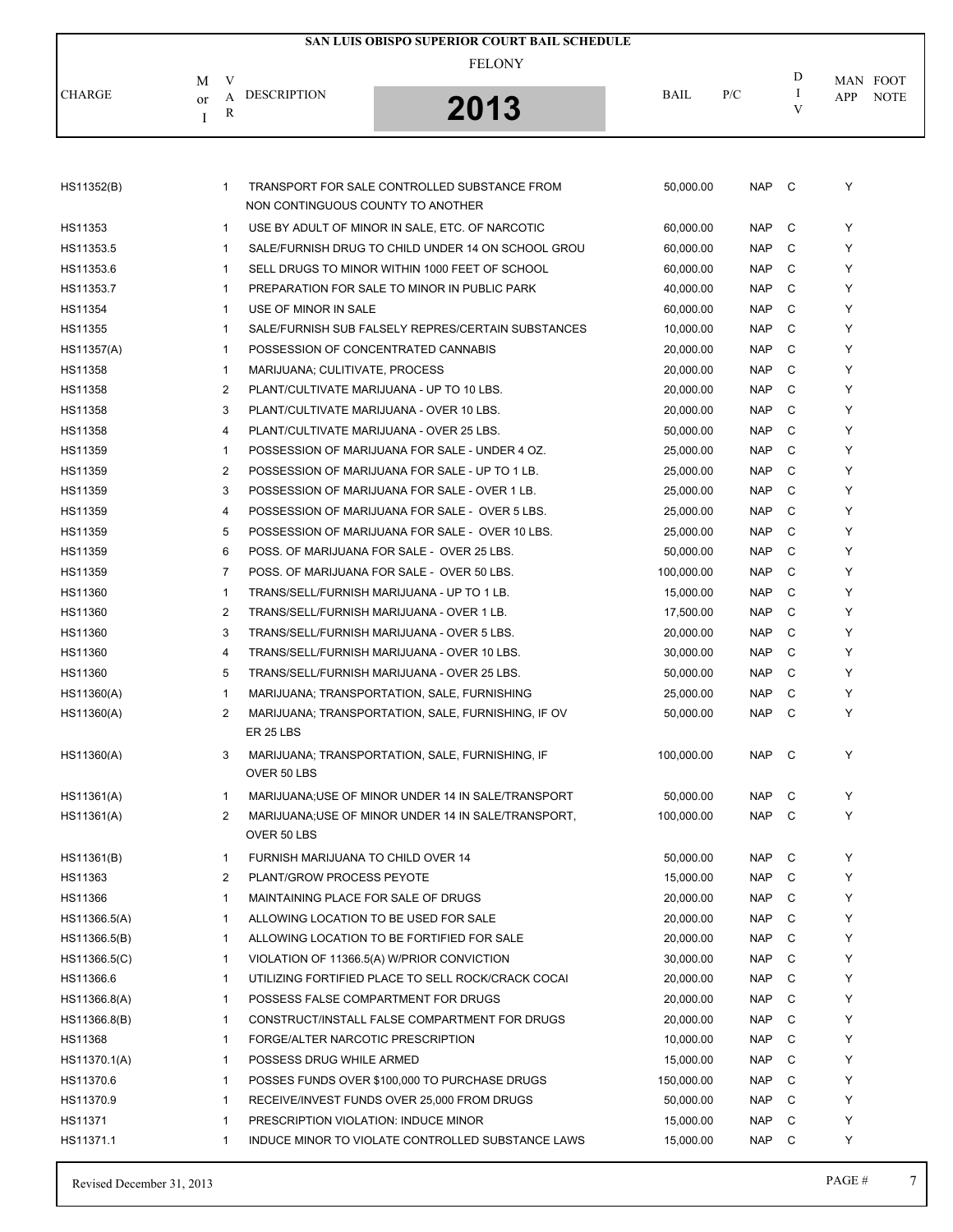|               |                                              | SAN LUIS OBISPO SUPERIOR COURT BAIL SCHEDULE |             |     |                         |
|---------------|----------------------------------------------|----------------------------------------------|-------------|-----|-------------------------|
|               | V<br>M                                       | <b>FELONY</b>                                |             |     | D<br>MAN FOOT           |
| <b>CHARGE</b> | <b>DESCRIPTION</b><br>A<br>or<br>$\mathbf R$ | 2013                                         | <b>BAIL</b> | P/C | <b>NOTE</b><br>APP<br>V |

| Revised December 31, 2013 |              |                                                                                                 |                           |                          |        | PAGE#  | 8 |
|---------------------------|--------------|-------------------------------------------------------------------------------------------------|---------------------------|--------------------------|--------|--------|---|
| HS11390                   | 1            | <b>CULTIVATION OF MAGIC MUSHROOMS</b>                                                           | 5,000.00                  | <b>NAP</b>               | C      | Y      |   |
| HS11383.7(B)(1)           | 1            | POSSESSION OF PRECURSORS WITH INTENT TO SELL,<br>TRANSFER, FOR PURPOSE OF MANUF METHAMPHETAMINE | 50,000.00                 | <b>NAP</b>               | C      | Υ      |   |
|                           |              | ANY OF ITS ANALOGS                                                                              |                           |                          |        |        |   |
| HS11383.5(B)(1)           | $\mathbf{1}$ | POSSESSION W/INTENT TO MANUFACTURE METHAMPHETAMINE                                              | 50,000.00                 | <b>NAP</b>               | C      | Y      |   |
| HS11383(C)                | $\mathbf{1}$ | POSSESSION OF PRECURSORS - METHAMPHETAMINE                                                      | 50,000.00                 | <b>NAP</b>               | C      | Y      |   |
| HS11383(B)                | $\mathbf{1}$ | POSSESSION OF PRECURSORS - PCP                                                                  | 50,000.00                 | <b>NAP</b>               | C      | Y      |   |
| HS11383(A)                | 1            | POSSESSION OF PRECURSORS - AMPHETAMINES                                                         | 50,000.00                 | <b>NAP</b>               | C      | Y      |   |
| HS11382                   | $\mathbf{1}$ | SALE OF PHONY PILLS                                                                             | 10,000.00                 | <b>NAP</b>               | C      | Y      |   |
| HS11380(A)                | 1            | SOLICITING MINOR REG CONTROLLED SUBSTANCE                                                       | 60,000.00                 | <b>NAP</b>               | C      | Y      |   |
| HS11380                   | $\mathbf{1}$ | SOLICITING MINOR REG CONTROLLED SUBSTANCE                                                       | 60,000.00                 | <b>NAP</b>               | C      | Y      |   |
| HS11379.6(B)              | $\mathbf{1}$ | OFFERING TO MANUFACTURE CONTROLLED SUB                                                          | 30,000.00                 | <b>NAP</b>               | C      | Y      |   |
| HS11379.6(A)              | 1            | MANUFACTURE OF CONTROLLED SUBSTANCE                                                             | 500,000.00                | <b>NAP</b>               | C      | Y      |   |
| HS11379.5                 | 6            | SALE OF PCP - OVER 20 KG OR 400 LITERS                                                          | 3,000,000.00              | <b>NAP</b>               | C      | Y      |   |
| HS11379.5                 | 5            | SALE OF PCP - OVER 10 KG OR 200 LITERS                                                          | 2,000,000.00              | <b>NAP</b>               | C      | Y      |   |
| HS11379.5                 | 4            | SALE OF PCP - OVER 4 KG OR 100 LITERS                                                           | 1,000,000.00              | <b>NAP</b>               | C      | Υ      |   |
| HS11379.5                 | 3            | SALE OF PCP - OVER 1 KG OR 30 LITERS                                                            | 500,000.00                | <b>NAP</b>               | C      | Y      |   |
| HS11379.5                 | 2            | SALE OF PCP - OVER 1 GAL OR 8 OZ POWDER                                                         | 50,000.00                 | <b>NAP</b>               | C      | Y      |   |
| HS11379.5                 | $\mathbf{1}$ | SALE OF CONTROLLED SUBSTANCE                                                                    | 30,000.00                 | <b>NAP</b>               | C      | Y      |   |
|                           |              | COUNTY TO ANOTHER NON-CONTINGUOUS COUNTY                                                        |                           |                          |        |        |   |
| HS11379(A)<br>HS11379(B)  | 8<br>1       | SALE OF DRUGS - OVER 20 KG OR 400 LITERS<br>TRANSPORT DRUGS FOR SALEW/IN STATE FROM ONE         | 3,000,000.00<br>50,000.00 | <b>NAP</b><br><b>NAP</b> | C<br>C | Y<br>Υ |   |
| HS11379(A)                | 7            | SALE OF DRUGS - OVER 10 KG OR 200 LITERS                                                        | 2,000,000.00              | <b>NAP</b>               | C      | Υ      |   |
| HS11379(A)                | 6            | SALE OF DRUGS - OVER 4 KG OR 100 LITERS                                                         | 1,000,000.00              | <b>NAP</b>               | C      | Y      |   |
| HS11379(A)                | 5            | SALE OF DRUGS - 1KG OR 30 LITERS                                                                | 500,000.00                | <b>NAP</b>               | C      | Y      |   |
| HS11379(A)                | 4            | SALE OF DRUGS - MORE THAN 1 LB                                                                  | 100,000.00                | <b>NAP</b>               | C      | Υ      |   |
| HS11379(A)                | 3            | SALE OF DRUGS - OVER 8 OUNCES                                                                   | 50,000.00                 | <b>NAP</b>               | C      | Υ      |   |
| HS11379(A)                | 2            | SALE OF DRUGS - OVER 2 OUNCES                                                                   | 25,000.00                 | <b>NAP</b>               | C      | Y      |   |
| HS11379(A)                | $\mathbf{1}$ | SALE OF DRUGS - UP TO 2 OUNCES                                                                  | 25,000.00                 | <b>NAP</b>               | C      | Υ      |   |
| HS11379                   | $\mathbf 1$  | SALE OF CONTROLLED SUBSTANCES                                                                   | 25,000.00                 | <b>NAP</b>               | C      | Y      |   |
| HS11378.5                 | 6            | POSSESSION FOR SALE OF PCP - OVER 20 KG/400 LITERS                                              | 3,000,000.00              | <b>NAP</b>               | C      | Y      |   |
| HS11378.5                 | 5            | POSSESSION FOR SALE OF PCP - OVER 10 KG/200 LITERS                                              | 2,000,000.00              | <b>NAP</b>               | C      | Υ      |   |
| HS11378.5                 | 4            | POSSESSION FOR SALE OF PCP - OVER 4 KG/100 LITERS                                               | 1,000,000.00              | <b>NAP</b>               | C      | Υ      |   |
| HS11378.5                 | 3            | POSSESSION FOR SALE OF PCP - OVER 1 KG/30 LITERS                                                | 500,000.00                | <b>NAP</b>               | C      | Y      |   |
| HS11378.5                 | 2            | POSSESSION FOR SALE OF PCP - OVER 1 GAL/8 OZ                                                    | 50,000.00                 | <b>NAP</b>               | C      | Υ      |   |
| HS11378.5                 | $\mathbf 1$  | POSSESSION FOR SALE OF PCP                                                                      | 30,000.00                 | <b>NAP</b>               | C      | Y      |   |
| <b>HS11378</b>            | 8            | POSSESS DRUGS FOR SALE OVER 20 KG OR 400 LITERS                                                 | 3,000,000.00              | <b>NAP</b>               | C      | Y      |   |
| HS11378                   | 7            | POSSESS DRUGS FOR SALE OVER 10 KG OR 200 LITERS                                                 | 2,000,000.00              | <b>NAP</b>               | C      | Υ      |   |
| HS11378                   | 6            | POSSESS DRUGS FOR SALE OVER 4 KG OR 100 LITERS                                                  | 1,000,000.00              | <b>NAP</b>               | C      | Υ      |   |
| <b>HS11378</b>            | 5            | POSSESS DRUGS FOR SALE OVER 1 KG OR 30 LITERS                                                   | 500,000.00                | <b>NAP</b>               | C      | Y      |   |
| HS11378                   | 4            | POSSESS DRUGS FOR SALE OVER 1 LB.                                                               | 100,000.00                | <b>NAP</b>               | C      | Υ      |   |
| HS11378                   | 3            | POSSESS DRUGS FOR SALE - OVER 8 OZ.                                                             | 50,000.00                 | <b>NAP</b>               | C      | Y      |   |
| <b>HS11378</b>            | 2            | POSSESS DRUGS FOR SALE OVER 2 OZ.                                                               | 25,000.00                 | <b>NAP</b>               | C      | Y      |   |
| HS11378                   | $\mathbf 1$  | POSSESS CONTROLLED SUBSTANCE FOR SALE - UP TO 2 OZ                                              | 25,000.00                 | <b>NAP</b>               | C      | Υ      |   |
| HS11377(A)                | 1            | POSSESS CONTROLLED SUBSTANCE                                                                    | 20,000.00                 | <b>NAP</b>               | C      | Υ      |   |
| HS11375(B)(1)             | 2            | POSSESS FOR SALE OR SELL CONTROLLED SUBSTANCE                                                   | 15,000.00                 | <b>NAP</b>               | C      | Y      |   |
| HS11375(B)                | $\mathbf 1$  | POSSESS FOR SALE/SELL CONTROLLED SUBSTANCE                                                      | 15,000.00                 | <b>NAP</b>               | C      | Y      |   |
| HS11374.5                 | $\mathbf{1}$ | DISPOSAL HAZARDOUS SUB./MANUFACTURE CONT SUBSTANCE                                              | 30,000.00                 | <b>NAP</b>               | C      | Y      |   |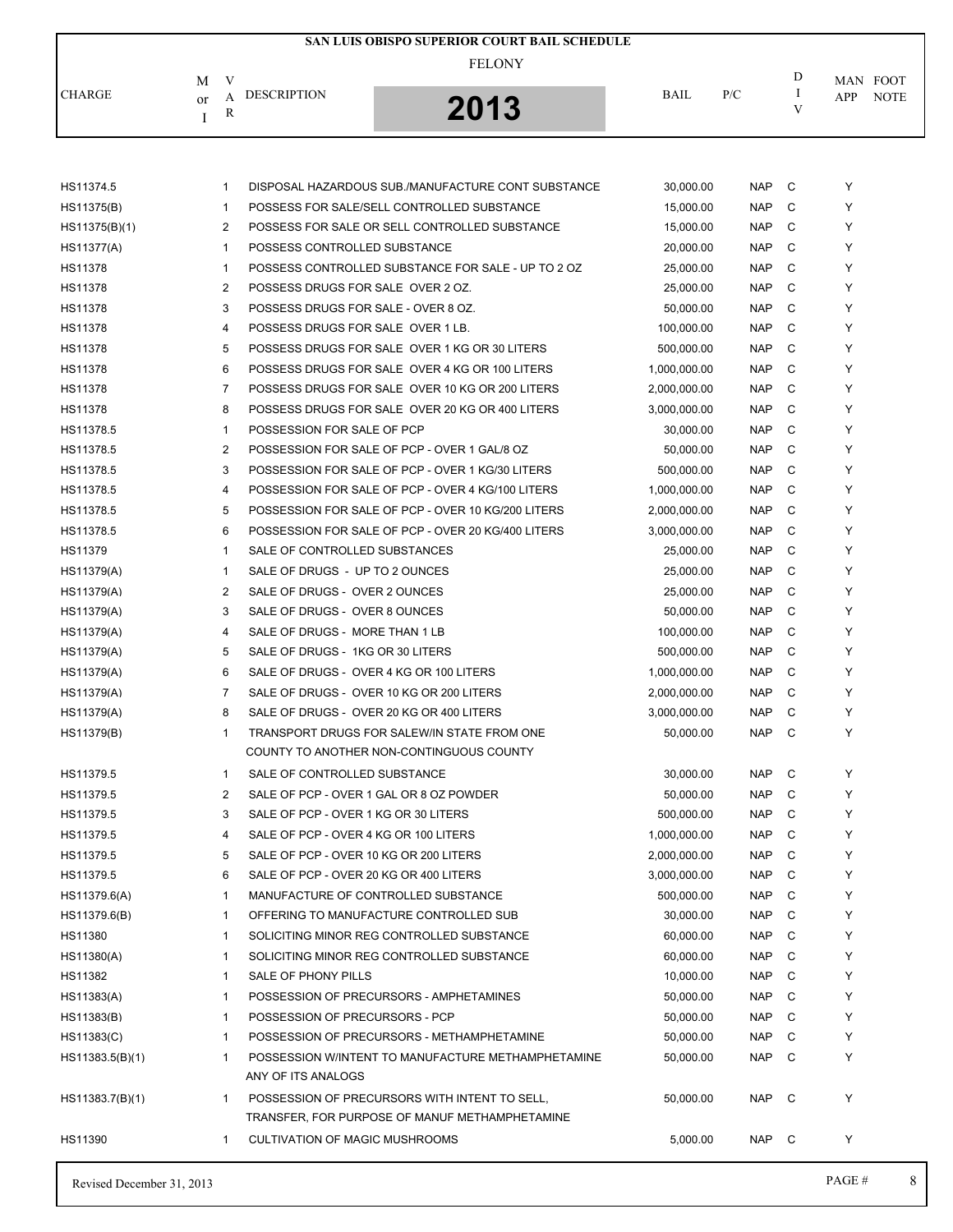|               |                                               | SAN LUIS OBISPO SUPERIOR COURT BAIL SCHEDULE |             |     |                         |
|---------------|-----------------------------------------------|----------------------------------------------|-------------|-----|-------------------------|
|               | $\mathbf{V}$<br>M                             | <b>FELONY</b>                                |             |     | D<br>MAN FOOT           |
| <b>CHARGE</b> | <b>DESCRIPTION</b><br>А<br><sub>or</sub><br>R | 2013                                         | <b>BAIL</b> | P/C | <b>NOTE</b><br>APP<br>V |

| HS11391        | $\mathbf{1}$ | SALE OF MAGIC MUSHROOMS                            | 10,000.00      | <b>NAP</b> | C | Υ      |
|----------------|--------------|----------------------------------------------------|----------------|------------|---|--------|
| HS115215(B)(1) | 1            | UNAUTH. DISPOSAL OF RADIOACTIVE MATERIAL           | 50,000.00      | <b>NAP</b> | C | Y      |
| HS115215(B)(2) | $\mathbf{1}$ | UNAUTH. DISPOSAL OF RADIOACTIVE MATERIAL WITH GBI  | 100,000.00     | <b>NAP</b> | C | Y      |
| HS11550(E)     | 1            | UNDER INFLUENCE/POSSESSION LOADED FIREARM          | 10,000.00      | <b>NAP</b> | C | Y      |
| HS116750(A)    | $\mathbf{1}$ | TAMPERING WITH PUBLIC WATER SUPPLY                 | 30,000.00      | <b>NAP</b> | C | Y      |
| HS116750(B)    | $\mathbf{1}$ | THREATS TO TAMPER WITH PUBLIC WATER SUPPLY         | 10,500.00      | <b>NAP</b> | C | Y      |
| HS118340(B)    | $\mathbf{1}$ | UNAUTHORIZED DISPOSAL OF MEDICAL WASTE             | 10,000.00      | <b>NAP</b> | C | Y      |
| HS120291       | 1            | SEXUAL ACTIVITY BY HIV-INFECTED PERSON             | 50,000.00      | <b>NAP</b> | C | Y      |
| HS12305        | $\mathbf{1}$ | POSSESS EXPLOSIVE ILLEGALLY                        | 10,000.00      | <b>NAP</b> | C | Y      |
| HS12702        | 1            | SELL/ETC DANGEROUS FIREWORKS/7500+ GRAINS TO MINOR | 5,000.00       | <b>NAP</b> | C | $Y$ 28 |
| IC1871.4(A)(1) | $\mathbf{1}$ | FALSE/FRAUDULENT CLAIM FOR INSURANCE LOSS          | 20,000.00      | <b>NAP</b> | C | Υ      |
| LCG425(A)      | $\mathbf{1}$ | VIOLATION OF OSHA STANDARDS RESULTING IN DEATH     | 20,000.00      | <b>NAP</b> | C | Y      |
| <b>PC32</b>    | $\mathbf{1}$ | <b>ACCESSORY</b>                                   | 10,000.00      | <b>NAP</b> | C | Y      |
| PC67           | 1            | <b>BRIBE EXECUTIVE OFFICER</b>                     | 30,000.00      | <b>NAP</b> | C | Y      |
| PC67.5(B)      | $\mathbf{1}$ | BRIBE PUBLIC OFFICER (THEFT WOULD BE GRAND THEFT)  | 30,000.00      | <b>NAP</b> | C | Y      |
| PC68           | 1            | <b>ASK/RECEIVE BRIBE</b>                           | 30,000.00      | <b>NAP</b> | C | Y      |
| <b>PC69</b>    | $\mathbf{1}$ | OBSTRUCT/RESIST EXECUTIVE OFFICER                  | 10,000.00      | <b>NAP</b> | C | Y      |
| <b>PC70</b>    | $\mathbf{1}$ | PUBLIC OFFICIAL RECEIVE GRATUITIES                 | 10.000.00      | <b>NAP</b> | C | Y      |
| <b>PC71</b>    | 1            | THREATEN EXECUTIVE OFFICER                         | 10,000.00      | <b>NAP</b> | C | Y      |
| <b>PC72</b>    | 1            | PRESENT FALSE CLAIM                                | 10,000.00      | <b>NAP</b> | C | Y      |
| <b>PC76</b>    | 1            | THREATS OF SERIOUS BODILY HARM TO OFFICIAL OR JUDG | 50,000.00      | <b>NAP</b> | C | Y      |
| <b>PC95</b>    | 1            | ATTEMPTING TO INFLUENCE JUROR/ARBITRATOR/REFEREE   | 100,000.00     | <b>NAP</b> | C | Y      |
| PC95.1         | $\mathbf{1}$ | THREATENING JUROR FOLLOWING VERDICT                | 100,000.00     | NAP        | C | Y      |
| <b>PC96</b>    | $\mathbf{1}$ | MISCONDUCT OF JUROR/ARBITRATOR/REFEREE             | 10,000.00      | <b>NAP</b> | C | Y      |
| PC107          | $\mathbf{1}$ | FELON PRISONER ESCAPE FROM COUNTY HOSPITAL         | <b>NO BAIL</b> | <b>NAP</b> | C | Y      |
| PC113          | 1            | SELLING DOCUMENTS TO CONCEAL CITIZENSHIP           | 10,000.00      | <b>NAP</b> | C | Y      |
| PC114          | $\mathbf{1}$ | USING FAKE DOCUMENTS TO CONCEAL CITIZENSHIP        | 50,000.00      | <b>NAP</b> | C | Y      |
| PC115          | 1            | OFFER/ETC FALSE/FORGED INSTRUMENT TO FILE          | 10,000.00      | <b>NAP</b> | C | Y      |
| PC115(A)       | 1            | OFFER FORGED OR FALSE INSTRUMENT TO BE FILED       | 20,000.00      | NAP.       | C | Y      |
| PC118          | $\mathbf{1}$ | <b>PERJURY</b>                                     | 15,000.00      | <b>NAP</b> | C | Y      |
| PC118(A)       | 1            | PERJURY BY DECLARATION                             | 20,000.00      | <b>NAP</b> | C | Y      |
| PC118.1        | 1            | PEACE OFFICER FILING FALSE REPORT                  | 10,000.00      | <b>NAP</b> | C | Y      |
| <b>PC118A</b>  | 1            | <b>FALSE AFFIDAVIT AS PERJURY</b>                  | 15,000.00      | <b>NAP</b> | C | Y      |
| PC127          | 1            | SUBORNATION OF PERJURY                             | 15,000.00      | <b>NAP</b> | C | Y      |
| PC128          | 1            | FALSE RETURN UNDER OATH                            | 10,000.00      | <b>NAP</b> | C | Υ      |
| PC132          | 1            | OFFER FALSE EVIDENCE                               | 15,000.00      | NAP        | C | Υ      |
| PC134          | $\mathbf{1}$ | PREPARE FALSE EVIDENCE                             | 15,000.00      | <b>NAP</b> | C | Υ      |
| PC136.1(A)     | 2            | PREVENT/DISSUADE WITNESS/VICTIM                    | 50,000.00      | <b>NAP</b> | C | Υ      |
| PC136.1(A)(2)  | 1            | DISSUADING A WITNESS FROM ATTENDING COURT/GIVING   | 20,000.00      | <b>NAP</b> | C | Y      |
|                |              | <b>TESTIMONY</b>                                   |                |            |   |        |
| PC136.1(B)(1)  | $\mathbf{1}$ | DISSUADING A WITNESS FROM REPORTING A CRIME        | 25,000.00      | NAP        | C | Υ      |
| PC136.1(B)(2)  | $\mathbf{1}$ | DISSUADING A WITNESS FROM PROSECUTING A CRIME      | 25,000.00      | <b>NAP</b> | C | Y      |
| PC136.1(B)(3)  | 1            | DISSUADING A WITNESS FROM ARRESTING A PERSON IN    | 25.000.00      | <b>NAP</b> | C | Υ      |
|                |              | CONNECTION W/VICTIMIZATION                         |                |            |   |        |
| PC136.1(C)     | 1            | PREVENT/DISSUADE WITNESS/VICTIM BY FORCE ETC       | 100,000.00     | NAP        | C | Y      |
| PC136.1(C)(1)  | 1            | PREVENT/DISSUADE WITNESS/VICTIM BY FORCE ETC       | 100,000.00     | NAP        | C | Y      |
| PC136.1(D)     | 1            | ATTEMPT TO PREVENT TESTIMONY                       | 100,000.00     | <b>NAP</b> | C | Υ      |
| PC136.5        | 1            | POSSESS WEAPON WITH INTENT TO DISSUADE WITNESS     | 100,000.00     | NAP        | C | Υ      |
|                |              |                                                    |                |            |   |        |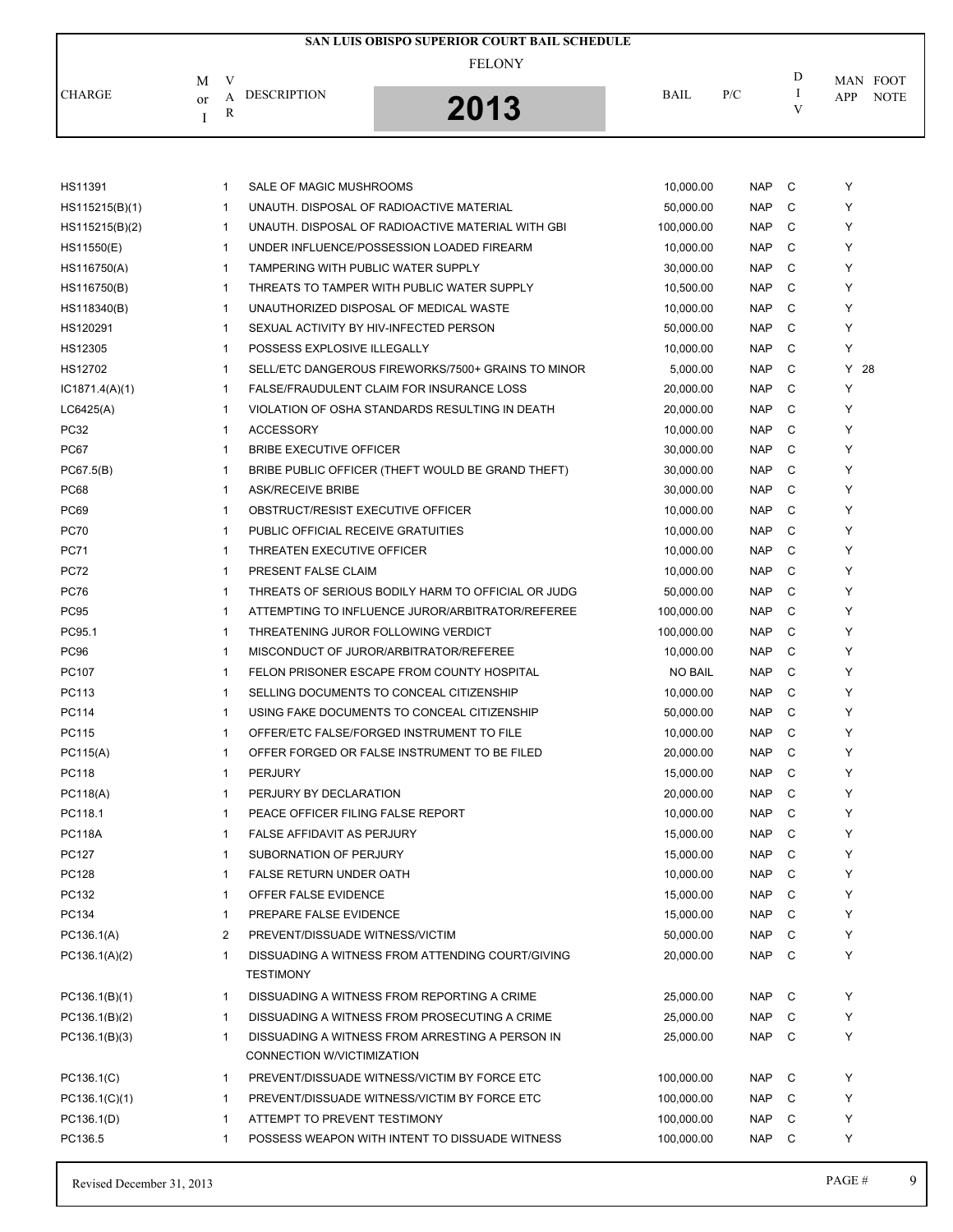|                                |   |                    | SAN LUIS OBISPO SUPERIOR COURT BAIL SCHEDULE |             |     |   |                    |  |
|--------------------------------|---|--------------------|----------------------------------------------|-------------|-----|---|--------------------|--|
| M                              | V |                    | <b>FELONY</b>                                |             |     | D | MAN FOOT           |  |
| <b>CHARGE</b><br><sub>or</sub> | R | <b>DESCRIPTION</b> | 2013                                         | <b>BAIL</b> | P/C |   | <b>NOTE</b><br>APP |  |

| PC136.7           | 1              | SEX OFFENDER REVEAL NAME/ADDRESS OF VICTIM/WITNESS | 10,000.00      | <b>NAP</b> | C | Y |
|-------------------|----------------|----------------------------------------------------|----------------|------------|---|---|
| PC137(A)          | $\mathbf{1}$   | <b>INFLUENCE TESTIMONY BY BRIBE</b>                | 100,000.00     | <b>NAP</b> | C | Y |
| PC137(B)          | $\mathbf{1}$   | INDUCE FALSE TESTIMONY BY FORCE/THREAT/FRAUD       | 100,000.00     | <b>NAP</b> | C | Y |
| PC138             | $\mathbf{1}$   | WITNESS SOLICITING BRIBE                           | 50,000.00      | <b>NAP</b> | C | Y |
| PC138(A)          | 1              | GIVE/OFFER/PROMISE BRIBE TO A WITNESS              | 50,000.00      | <b>NAP</b> | C | Y |
| PC140(A)          | $\overline{c}$ | THREATEN WITNESS/VICTIM OF CRIME                   | 25,000.00      | <b>NAP</b> | C | Υ |
| PC146A(B)         | $\mathbf{1}$   | <b>IMPERSONATING AN OFFICER</b>                    | 10,000.00      | <b>NAP</b> | C | Y |
| PC146E(B)         | 1              | DISCLOSURE OF ADDRESS OF OFFICER WTH BODILY INJURY | 50,000.00      | <b>NAP</b> | C | Y |
| PC148(B)          | 1              | TAKES WEAPON, OTHER THAN FIREARM FROM OFFICER      | 10,000.00      | <b>NAP</b> | C | Y |
| PC148(C)          | 1              | TAKES FIREARM FROM PEACE OFFICER                   | 20,000.00      | <b>NAP</b> | C | Y |
| PC148(D)          | $\mathbf{1}$   | ATTEMPTS TO TAKE FIREARM FROM PEACE OFFICER        | 10,000.00      | <b>NAP</b> | C | Y |
| PC148.1(A)        | $\mathbf{1}$   | FALSE BOMB/ETC REPORT TO PEACE OFFICER/MEDIA/ETC   | 10,000.00      | <b>NAP</b> | C | Y |
| PC148.1(B)        | $\mathbf{1}$   | FALSE BOMB/ETC REPORT TO ON DUTY PEACE OFFICER     | 10,000.00      | <b>NAP</b> | C | Y |
| PC148.1(C)        | $\mathbf{1}$   | FALSE BOMB/ETC REPORT TO ANY PERSON                | 10,000.00      | <b>NAP</b> | C | Y |
| PC148.1(D)        | 1              | GIVE, PLACE, ETC. A FALSE BOMB                     | 15,000.00      | <b>NAP</b> | C | Y |
| PC148.10          | $\mathbf{1}$   | <b>RESISTING PEACE OFFICER WITH SERIOUS INJURY</b> | 25,000.00      | <b>NAP</b> | C | Y |
| PC149             | $\mathbf{1}$   | ASSAULT BY PUBLIC OFFICER                          | 10,000.00      | <b>NAP</b> | C | Y |
| PC151(A)(2)       | 1              | ADVOCATING INJURY OF POLICE WITH INJURY            | 25,000.00      | <b>NAP</b> | C | Υ |
| PC165             | $\mathbf{1}$   | OFFERING BRIBE TO OFFICIAL                         | 25,000.00      | <b>NAP</b> | C | Y |
| PC166(C)(4)       | 1              | VIOLATION OF PROTECTIVE ORDER W/ PRIOR             | 10,000.00      | <b>NAP</b> | C | Y |
| PC166(D)          | 1              | RECEIVE FIREARM, VIOLATION PROTECTIVE ORDER        | 25,000.00      | <b>NAP</b> | C | Y |
| <b>PC171B</b>     | $\mathbf{1}$   | BRING/POSSESS WEAPON IN COURTHOUSE                 | 10,000.00      | <b>NAP</b> | C | Y |
| PC182             | $\mathbf{1}$   | CONSPIRACY=SAME BAIL AS UNDERLYING CRIME           | <b>NAP</b>     | <b>NAP</b> | C | Y |
| PC182(A)(1)       | $\mathbf{1}$   | CONSPIRACY - COMMIT CRIME (BAIL SAME AS UNDERLYING | <b>NAP</b>     | <b>NAP</b> | C | Y |
|                   |                | CRIME)                                             |                |            |   |   |
| PC182(A)(2)       | $\mathbf{1}$   | CONSPIRACY - FALSE INDICTMENT OF ANOTHER           | 10,000.00      | <b>NAP</b> | C | Y |
| PC182(A)(4)       | 1              | CONSPIRACY - DEFRAUD PERSON                        | 10,000.00      | <b>NAP</b> | C | Y |
| PC182(A)(5)       | 1              | CONSPIRACY - OBSTRUCT JUSTICE                      | 50,000.00      | <b>NAP</b> | C | Y |
| PC182(A)(6)       | 1              | CONSPIRACY AGAINST OFFICIAL                        | 60,000.00      | <b>NAP</b> | C | Υ |
| PC182.5           | 1              | CRIMINAL STREET GANG CONSPIRACY                    | 10,000.00      | <b>NAP</b> | C | Y |
| PC186.10(A)       | 1              | <b>MONEY LAUNDERING</b>                            | 50,000.00      | <b>NAP</b> | C | Y |
| PC186.22(A)       | $\mathbf{1}$   | PARTICIPATION IN CRIMINAL STREET GANG ACTIVITY     | 10,000.00      | <b>NAP</b> | C | Y |
| PC186.22(D)       | 1              | STREET GANG COMMIT MISDEMEANOR OR FELONY           | 10,000.00      | <b>NAP</b> | C | Y |
| PC186.26(A)       | $\mathbf{1}$   | <b>RECRUITING GANG</b>                             | 10,000.00      | <b>NAP</b> | C | Υ |
| PC186.26(B)       | 1              | RECRUITING STREET GANG BY THREAT                   | 20,000.00      | <b>NAP</b> | C | Y |
| PC186.26(C)       | 1              | RECRUITING STREET GANG BY VIOLENCE                 | 20,000.00      | <b>NAP</b> | С | Y |
| PC186.28          | $\mathbf{1}$   | SUPPLY/SELL FIREARM FOR USE BY CRIM STREET GANG    | 20,000.00      | <b>NAP</b> | C | Y |
| PC186.28          | 2              | SUPPLY/SELL FIREARM USED IN FELONY BY GANG         | 10,000.00      | <b>NAP</b> | С | Y |
| PC187(A)          | 1              | MURDER-FIRST DEGREE                                | <b>NO BAIL</b> | <b>NAP</b> | С | Y |
| PC187(A)          | 2              | MURDER - SECOND DEGREE                             | <b>NO BAIL</b> | <b>NAP</b> | C | Y |
| PC187(A)          | 3              | MURDER - UNDEFINED                                 | <b>NO BAIL</b> | <b>NAP</b> | С | Y |
| PC190.2(A)(17)(B) | 1              | SPEC ALLEG - FELONY MURDER (KIDNAPPING)            | 0.00           | <b>NAP</b> | C | Y |
| PC191.5           | 1              | VEHICULAR HOMICIDE (DUI W/GROSS NEGLIGENCE)        | 100,000.00     | <b>NAP</b> | C | Y |
| PC191.5(A)        | 1              | MANSLAUGHTER-AUTO-VC23152 & GROSS NEGLIGENCE       | 65,000.00      | <b>NAP</b> | С | Y |
| PC191.5(B)        | 1              | MANSLAUGHTER - VESSEL - HN655 AND GROSS NEGLIGENCE | 65,000.00      | <b>NAP</b> | С | Y |
| PC191.5(D)        | $\mathbf 1$    | MANSLAUGHTER - (A) OR (B) WITH PRIOR               | 100,000.00     | <b>NAP</b> | C | Y |
| PC192(A)          | $\mathbf{1}$   | <b>VOLUNTARY MANSLAUGHTER</b>                      | 100,000.00     | <b>NAP</b> | С | Y |
| PC192(B)          | $\mathbf 1$    | INVOLUNTARY MANSLAUGHTER                           | 25,000.00      | <b>NAP</b> | C | Υ |
|                   |                |                                                    |                |            |   |   |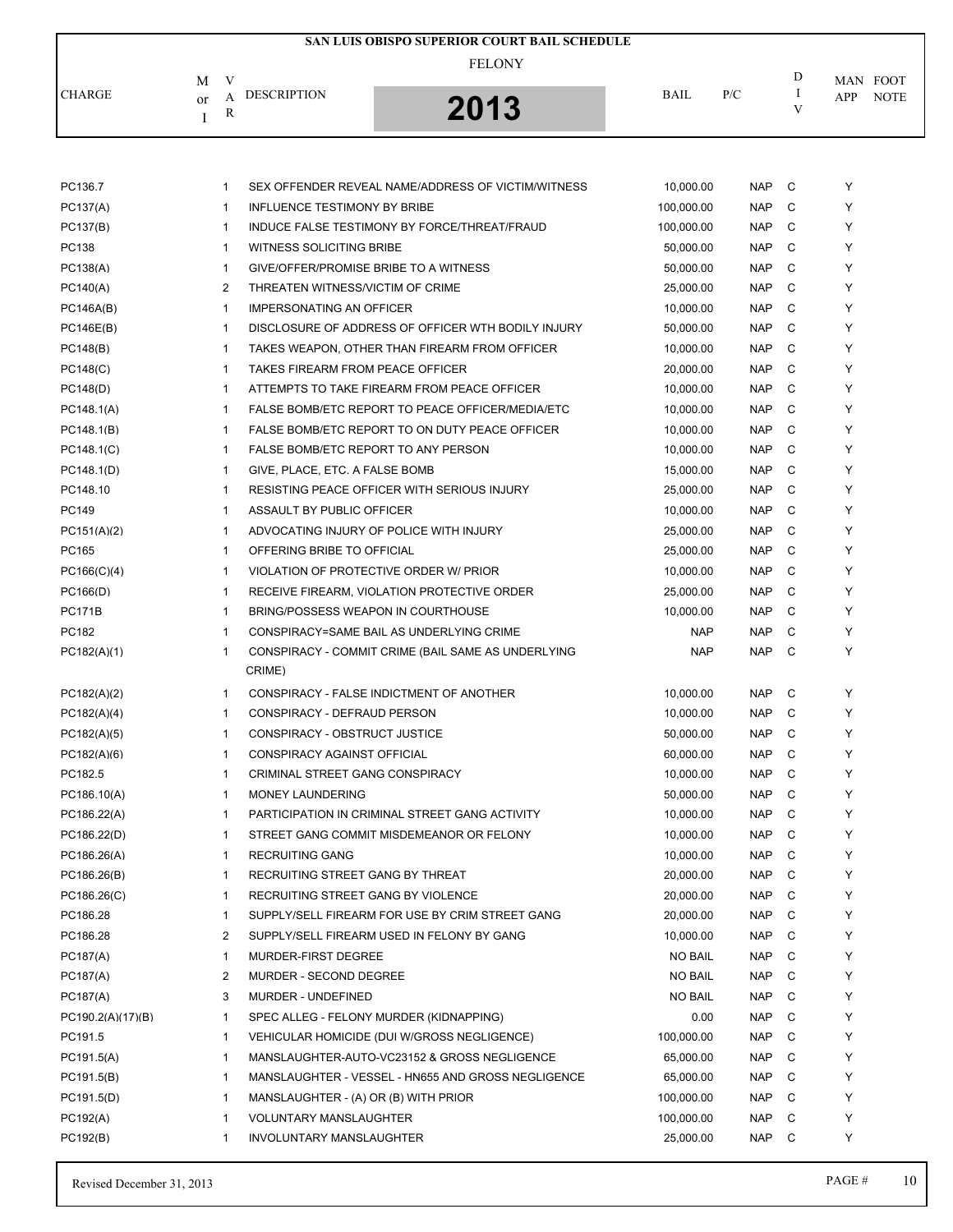|               |                                    | SAN LUIS OBISPO SUPERIOR COURT BAIL SCHEDULE |             |     |   |                    |
|---------------|------------------------------------|----------------------------------------------|-------------|-----|---|--------------------|
|               | М                                  | <b>FELONY</b>                                |             |     | D | MAN FOOT           |
| <b>CHARGE</b> | <b>DESCRIPTION</b><br>А<br>or<br>R | 2013                                         | <b>BAIL</b> | P/C |   | <b>NOTE</b><br>APP |

| PC192(C)       | MANSLAUGHTER-DRIVING VEHICLE W/GROSS NEGLIGENCE<br>1               | 100,000.00   | C<br><b>NAP</b> | Y |
|----------------|--------------------------------------------------------------------|--------------|-----------------|---|
| PC192(C)(1)    | MANSLAUGHTER-AUTO-GROSS NEGLIGENCE ONLY<br>$\mathbf{1}$            | 50,000.00    | <b>NAP</b><br>C | Y |
| PC192(C)(3)    | $\mathbf{1}$<br>MANSLAUGHTER-AUTO-VC23152 & W/OUT GROSS NEGLIGENCE | 50,000.00    | <b>NAP</b><br>C | Y |
| PC192(C)(4)    | $\mathbf{1}$<br>VEHICULAR HOMICIDE (ACCIDENT CAUSED FOR FINANCIAL  | 100,000.00   | C<br><b>NAP</b> | Y |
|                | GAIN)                                                              |              |                 |   |
| PC192.5(C)     | $\mathbf{1}$<br>VESSEL MANSLAUGHTER W/DRUGS/ALCOHOL;NO GROSS NEG.  | 50,000.00    | C<br><b>NAP</b> | Y |
| PC203          | $\mathbf{1}$<br><b>MAYHEM</b>                                      | 100,000.00   | <b>NAP</b><br>C | Y |
| PC205          | $\mathbf{1}$<br>AGGRAVATED MAYHEM (LIFE)                           | 1,000,000.00 | C<br><b>NAP</b> | Y |
| PC206          | <b>TORTURE</b><br>$\mathbf{1}$                                     | 500,000.00   | <b>NAP</b><br>C | Υ |
| PC207          | $\mathbf{1}$<br><b>KIDNAPPING</b>                                  | 100,000.00   | <b>NAP</b><br>C | Y |
| PC207(A)       | <b>KIDNAPPING</b><br>1                                             | 100,000.00   | C<br><b>NAP</b> | Y |
| PC207(B)       | $\mathbf{1}$<br>KIDNAP CHILD UNDER 14 YRS                          | 500,000.00   | <b>NAP</b><br>C | Y |
| PC209(A)       | $\mathbf{1}$<br>KIDNAPPING FOR RANSOM OR EXTORTION (LIFE)          | 1,000,000.00 | <b>NAP</b><br>C | Y |
| PC209(B)       | $\mathbf{1}$<br>KIDNAPPING TO COMMIT ROBBERY (LIFE)                | 1,000,000.00 | C<br><b>NAP</b> | Y |
| PC209(B)(1)    | $\mathbf{1}$<br>KIDNAPPING TO COMMIT ROBBERY/RAPE (LIFE)           | 1,000,000.00 | <b>NAP</b><br>C | Y |
| PC209.5        | $\mathbf{1}$<br>KIDNAPPING DURING CARJACKING (LIFE)                | 1,000,000.00 | C<br><b>NAP</b> | Y |
| PC210.5        | $\mathbf{1}$<br>TAKE HOSTAGE TO AVOID ARREST                       | 1,000,000.00 | C<br><b>NAP</b> | Y |
| PC211          | $\mathbf{1}$<br>ROBBERY-1ST DEGREE                                 | 60,000.00    | C<br><b>NAP</b> | Y |
| PC211          | 2<br>ROBBERY-2ND DEGREE                                            | 30,000.00    | <b>NAP</b><br>C | Y |
| PC212.5(A)(B)  | <b>FIRST DEGREE</b><br>$\mathbf{1}$                                | 100,000.00   | <b>NAP</b><br>C | Y |
| PC212.5(C)     | <b>SECOND DEGREE</b><br>$\mathbf{1}$                               | 50,000.00    | <b>NAP</b><br>C | Y |
| PC213(A)(1)(A) | ROBBERY-DWELLING - IN CONCERT<br>$\mathbf{1}$                      | 60,000.00    | C<br><b>NAP</b> | Y |
| PC215          | <b>CARJACKING</b><br>1                                             | 100,000.00   | C<br><b>NAP</b> | Y |
| PC217.1        | ASSAULT ON GOVERNMENT OFFICIAL<br>$\mathbf{1}$                     | 20,000.00    | C<br><b>NAP</b> | Y |
| PC219          | $\mathbf{1}$<br><b>TRAINWRECKING (LIFE)</b>                        | 1,000,000.00 | <b>NAP</b><br>C | Y |
| PC219.1        | $\mathbf{1}$<br>THROWING MISSILES @ BUS AND CAUSING WRECK & INJURY | 30,000.00    | C<br><b>NAP</b> | Y |
| PC219.2        | $\mathbf{1}$<br>THROWING MISSILES AT TRAINS, ETC.                  | 10,000.00    | <b>NAP</b><br>C | Y |
| PC220          | $\mathbf{1}$<br>ASSAULT WITH INTENT TO COMMIT RAPE, ETC.           | 100,000.00   | C<br><b>NAP</b> | Y |
| PC220(A)       | $\mathbf{1}$<br>ASSAULT WITH INTENT TO COMMIT RAPE, ETC.           | 100,000.00   | C<br><b>NAP</b> | Y |
| PC220(A)(1)    | $\mathbf{1}$<br>ASSAULT WITH INTENT TO COMMIT RAPE, ETC.           | 100,000.00   | <b>NAP</b><br>C | Y |
| PC220(A)(2)    | 1<br>ASSAULT ON MINOR WITH INTENT TO COMMIT A FELONY               | 100,000.00   | <b>NAP</b><br>C | Y |
| PC220(B)       | ASSAULT W/INTENT TO COMMIT RAPE, ETC. DURING<br>$\mathbf{1}$       | 100,000.00   | <b>NAP</b><br>C | Y |
|                | COMMISSION OF BURGLARY                                             |              |                 |   |
| PC222          | ADMINISTERING DRUGS TO AID FELONY<br>1                             | 15,000.00    | NAP C           | Y |
| PC236          | FALSE IMPRISONMENT - WITH FORCE<br>1                               | 10,000.00    | <b>NAP</b><br>C | Y |
| PC237(B)       | FALSE IMPRISONMENT - ELDER OR DEPENDENT PERSON<br>1                | 50,000.00    | <b>NAP</b><br>С | Y |
| PC241.1        | $\mathbf{1}$<br>ASSAULT ON CUSTODIAL OFFICER                       | 10,000.00    | <b>NAP</b><br>C | Y |
| PC241.2(A)(1)  | ASSAULT COMMITTED ON SCHOOL OR PARK PROPERTY<br>1                  | 2,000.00     | <b>NAP</b><br>C | Y |
| PC241.7        | $\mathbf{1}$<br>ASSAULT ON JUROR                                   | 100,000.00   | <b>NAP</b><br>C | Y |
| PC242          | 2<br><b>BATTERY</b>                                                | 20,000.00    | C<br><b>NAP</b> | Y |
| PC243(C)       | BATTERY UPON PEACE OFFICER, ETC W/INJURY<br>1                      | 25,000.00    | C<br><b>NAP</b> | Y |
| PC243(C)(1)    | BATTERY ON CUSTODIAL OFFICER/EMT/FIREFIGHTER, ETC<br>1             | 20,000.00    | C<br><b>NAP</b> | Y |
| PC243(C)(2)    | BATTERY ON PEACE OFFICER WITH INJURY<br>1                          | 25,000.00    | C<br><b>NAP</b> | Y |
| PC243(D)       | BATTERY WITH SERIOUS BODILY INJURIES<br>1                          | 50,000.00    | C<br><b>NAP</b> | Y |
| PC243.1        | BATTERY ON CUSTODIAL OFFICER<br>1                                  | 20,000.00    | C<br><b>NAP</b> | Y |
| PC243.4        | 1<br><b>SEXUAL BATTERY</b>                                         | 25,000.00    | C<br><b>NAP</b> | Y |
| PC243.4(A)     | <b>SEXUAL BATTERY</b><br>1                                         | 25,000.00    | C<br><b>NAP</b> | Y |
| PC243.4(B)     | <b>SEXUAL BATTERY</b><br>1                                         | 25,000.00    | <b>NAP</b><br>C | Υ |
|                |                                                                    |              |                 |   |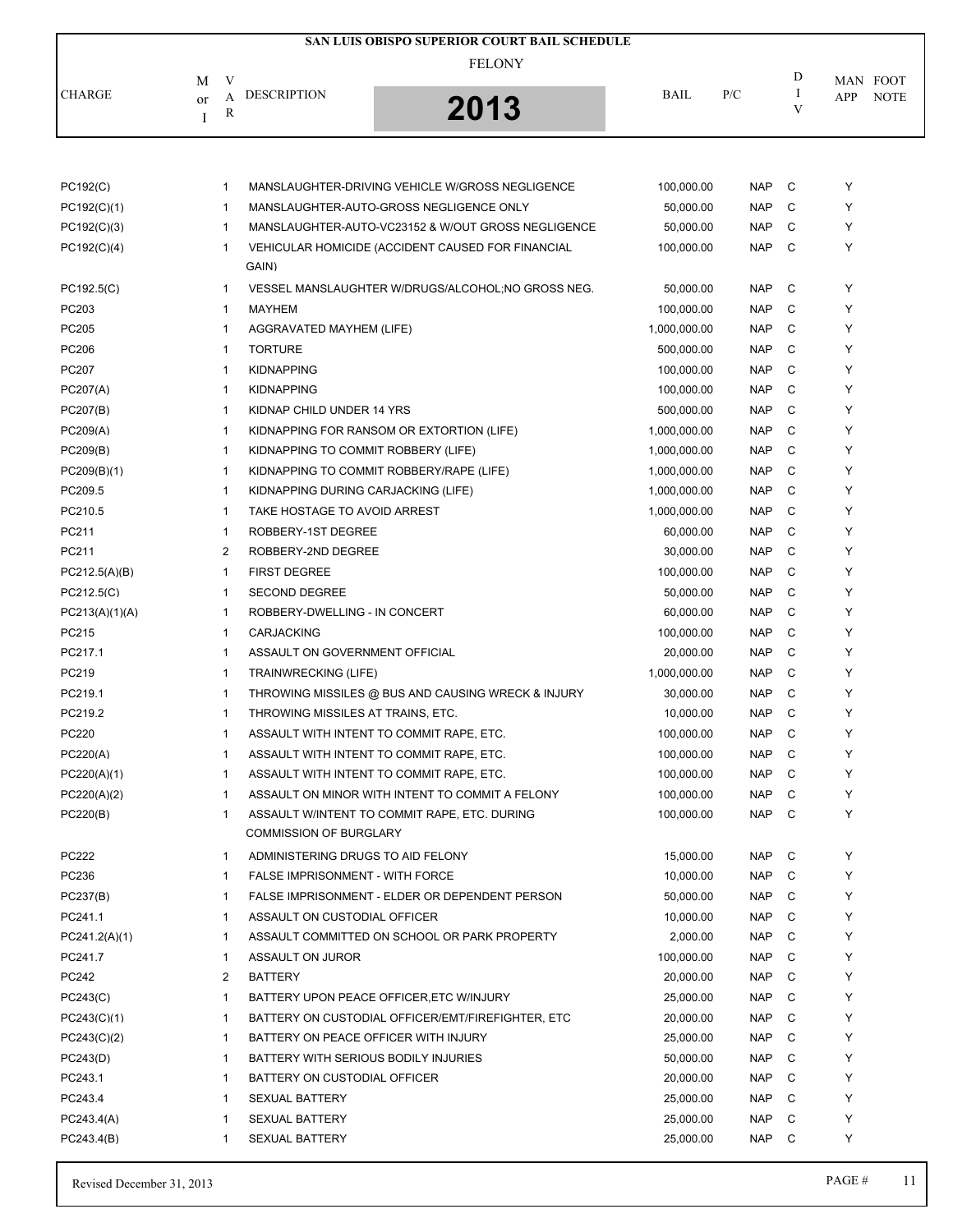|               |                                               | SAN LUIS OBISPO SUPERIOR COURT BAIL SCHEDULE |             |     |   |                    |
|---------------|-----------------------------------------------|----------------------------------------------|-------------|-----|---|--------------------|
|               | V<br>M                                        | <b>FELONY</b>                                |             |     | D | MAN FOOT           |
| <b>CHARGE</b> | <b>DESCRIPTION</b><br>А<br><sub>or</sub><br>R | 2013                                         | <b>BAIL</b> | P/C | V | <b>NOTE</b><br>APP |

| PC243.6       | $\mathbf{1}$   | BATTERY AGAINST SCHOOL EMPLOYEE WITH INJURY                                                    | 10,000.00  | <b>NAP</b> | C | Y           |
|---------------|----------------|------------------------------------------------------------------------------------------------|------------|------------|---|-------------|
| PC243.7       | $\mathbf{1}$   | BATTERY AGAINST JUROR                                                                          | 100,000.00 | <b>NAP</b> | C | Y           |
| PC243.9       | $\mathbf{1}$   | <b>GASSING IN COUNTY JAIL</b>                                                                  | 20,000.00  | <b>NAP</b> | C | Y           |
| PC244         | $\mathbf{1}$   | ASSAULT WITH CAUSTIC CHEMICAL                                                                  | 50,000.00  | <b>NAP</b> | C | Y           |
| PC244.5(B)    | $\mathbf{1}$   | ASSAULT WITH STUN GUN/TASER                                                                    | 10,000.00  | <b>NAP</b> | C | Y           |
| PC244.5(C)    | 1              | ASSAULT WITH STUN GUN ON PEACE OFFICER                                                         | 20,000.00  | <b>NAP</b> | C | Y           |
| PC245(A)(1)   | $\mathbf{1}$   | ASSAULT-DEADLY WEAPON OR FORCE LIKELY TO CAUSE GBI                                             | 25,000.00  | <b>NAP</b> | C | Y           |
| PC245(A)(2)   | $\mathbf{1}$   | ASSAULT WITH FIREARM                                                                           | 50,000.00  | <b>NAP</b> | C | Y           |
| PC245(A)(3)   | $\mathbf{1}$   | ASSAULT WITH MACHINE GUN/ASSAULT WEAPON                                                        | 75,000.00  | <b>NAP</b> | C | Y           |
| PC245(A)(4)   | $\mathbf{1}$   | ASSAULT, GREAT BODILY INJURY                                                                   | 25,000.00  | <b>NAP</b> | C | Y           |
| PC245(B)      | $\mathbf{1}$   | ASSAULT WITH SEMIAUTOMATIC FIREARM ON PERSON                                                   | 60,000.00  | <b>NAP</b> | C | Y           |
| PC245(C)      | $\mathbf{1}$   | ASSAULT-OFFICER/FIREMAN-DEADLY WEAPON NOT FIREARM                                              | 50,000.00  | <b>NAP</b> | C | Y           |
| PC245(D)(1)   | $\mathbf{1}$   | ASSAULT WITH FIREARM ON PEACE OFFICER/FIREMAN                                                  | 100,000.00 | <b>NAP</b> | C | Y           |
| PC245(D)(2)   | $\mathbf{1}$   | ASSAULT WITH SEMIAUTO FIREARM ON PEACE OFFICER                                                 | 100,000.00 | <b>NAP</b> | C | Y           |
| PC245(D)(3)   | $\mathbf{1}$   | ASSAULT WITH MACHINE GUN ON PEACE OFFICER/FIREMAN                                              | 200,000.00 | <b>NAP</b> | C | Y           |
| PC245.2       | $\mathbf{1}$   | ASSAULT WITH DEADLY WEAPON ON TRANS, PERSONNEL                                                 | 20,000.00  | <b>NAP</b> | C | Y           |
| PC245.3       | $\mathbf{1}$   | ASSAULT W/DEADLY WEAPON W/INJURY CUSTODIAL OFF.                                                | 20,000.00  | <b>NAP</b> | C | Y           |
| PC245.5(A)    | $\mathbf{1}$   | ADW/NO FIREARM/ASSAULT GBI ON SCHOOL EMPLOYEE                                                  | 20,000.00  | <b>NAP</b> | C | Y           |
| PC245.5(B)    | $\mathbf{1}$   | ADW WITH FIREARM ON SCHOOL EMPLOYEE                                                            | 30,000.00  | <b>NAP</b> | C | Y           |
| PC246         | $\mathbf{1}$   | SHOOT AT INHABITED DWELLING/VEHICLE/ETC                                                        | 250,000.00 | <b>NAP</b> | C | Y           |
| PC246.3       | $\mathbf{1}$   | <b>DISCHARGE FIREARM - GROSS NEGLIGENCE</b>                                                    | 25,000.00  | <b>NAP</b> | C | Y           |
| PC246.3(A)    | $\mathbf{1}$   | <b>DISCHARGE FIREARM - GROSS NEGLIGENCE</b>                                                    | 20,000.00  | <b>NAP</b> | C | Y           |
| PC247(A)      | $\mathbf{1}$   | SHOOTING AT UNOCCUPIED AIRCRAFT                                                                | 10,000.00  | <b>NAP</b> | C | Y           |
| PC247(B)      | $\mathbf{1}$   | SHOOTING AT UNOCCUPIED VEH/BLDG/DWELLING HOUSE                                                 | 10,000.00  | <b>NAP</b> | C | Y           |
| PC261         | $\mathbf{1}$   | <b>RAPE</b>                                                                                    | 100,000.00 | <b>NAP</b> | C | Y           |
| PC261(A)(1)   | $\mathbf{1}$   | RAPE OF A PERSON INCAPABLE OF GIVING CONSENT<br>DUE TO MENTAL DISORDER OR DEVP/PHYS DISABILITY | 100,000.00 | <b>NAP</b> | C | Y           |
| PC261(A)(2)   | $\mathbf{1}$   | RAPE OF A PERSON INCAPABLE OF GIVING CONSENT                                                   | 100,000.00 | <b>NAP</b> | C | Y           |
| PC261(A)(3)   | $\mathbf{1}$   | RAPE OF AN INTOXICATED PERSON                                                                  | 100,000.00 | <b>NAP</b> | C | Y           |
| PC261(A)(4)   | $\mathbf{1}$   | RAPE OF A PERSON UNCONSCIOUS OF THE NATURE OF THE<br>ACT                                       | 100,000.00 | <b>NAP</b> | C | Y           |
| PC261.5       | $\mathbf{1}$   | UNLAWFUL SEXUAL INTERCOURSE WITH PERSON UNDER 18                                               | 20,000.00  | <b>NAP</b> | C | Y           |
| PC261.5(C)    | $\mathbf{1}$   | SEXUAL INTERCOURSE WITH PERSON UNDER 18                                                        | 20,000.00  | <b>NAP</b> | C | Y           |
| PC261.5(D)    | $\mathbf{1}$   | SEXUAL INTERCOURSE WITH 16 YR OLD & BEING 21 YR+                                               | 10,000.00  | <b>NAP</b> | C | Y           |
| PC261.5(D)    | $\overline{2}$ | UNLAWFUL SEXUAL INTERCOURSE W/PERSON UNDER 16 YRS                                              | 10,000.00  | NAP C      |   | $\mathsf Y$ |
| PC262         | $\mathbf{1}$   | SPOUSAL RAPE                                                                                   | 100,000.00 | <b>NAP</b> | C | Y           |
| PC262(A)      | $\mathbf{1}$   | <b>SPOUSAL RAPE</b>                                                                            | 100,000.00 | <b>NAP</b> | C | Y           |
| PC264.1       | $\mathbf{1}$   | RAPE IN CONCERT WITH W/FORCE & VIOLENCE                                                        | 100,000.00 | <b>NAP</b> | C | Y           |
| PC266         | $\mathbf{1}$   | ENTICE MINOR FEMALE FOR PROSTITUTION/ETC                                                       | 10,000.00  | <b>NAP</b> | C | Y           |
| <b>PC266H</b> | 1              | <b>PIMPING</b>                                                                                 | 35,000.00  | <b>NAP</b> | C | Y           |
| <b>PC266I</b> | $\mathbf{1}$   | <b>PANDERING</b>                                                                               | 35,000.00  | <b>NAP</b> | C | Y           |
| <b>PC266J</b> | $\mathbf{1}$   | PROCURE/ETC CHILD UNDER 16 YRS FOR LEWD/LASV ACTS                                              | 50,000.00  | <b>NAP</b> | C | Y           |
| PC269         | 1              | AGGRAVATED SEXUAL ASSAULT, CHILD, SPECIFIED CRIMES                                             | 150,000.00 | <b>NAP</b> | C | Y           |
| PC270         | 1              | <b>FAILURE TO PAY CHILD SUPPORT</b>                                                            | 10,000.00  | <b>NAP</b> | C | Y           |
| PC271         | 1              | DESERT CHILD UNDER 14 YR WITH INTENT TO ABANDON                                                | 15,000.00  | <b>NAP</b> | C | Y           |
| PC273.5(A)    | 1              | INFLICT CORPORAL INJURY ON SPOUSE/COHABITANT                                                   | 50,000.00  | <b>NAP</b> | C | Y           |
| PC273.5(E)    | $\mathbf{1}$   | INFLICT CORPORAL INJURY WITH PRIOR                                                             | 100,000.00 | <b>NAP</b> | C | Y           |
| PC273.6(D)    | 1              | VIOLATE COURT ORDER WITH PRIOR PLUS VIOLENCE                                                   | 25,000.00  | <b>NAP</b> | C | Y           |
|               |                |                                                                                                |            |            |   |             |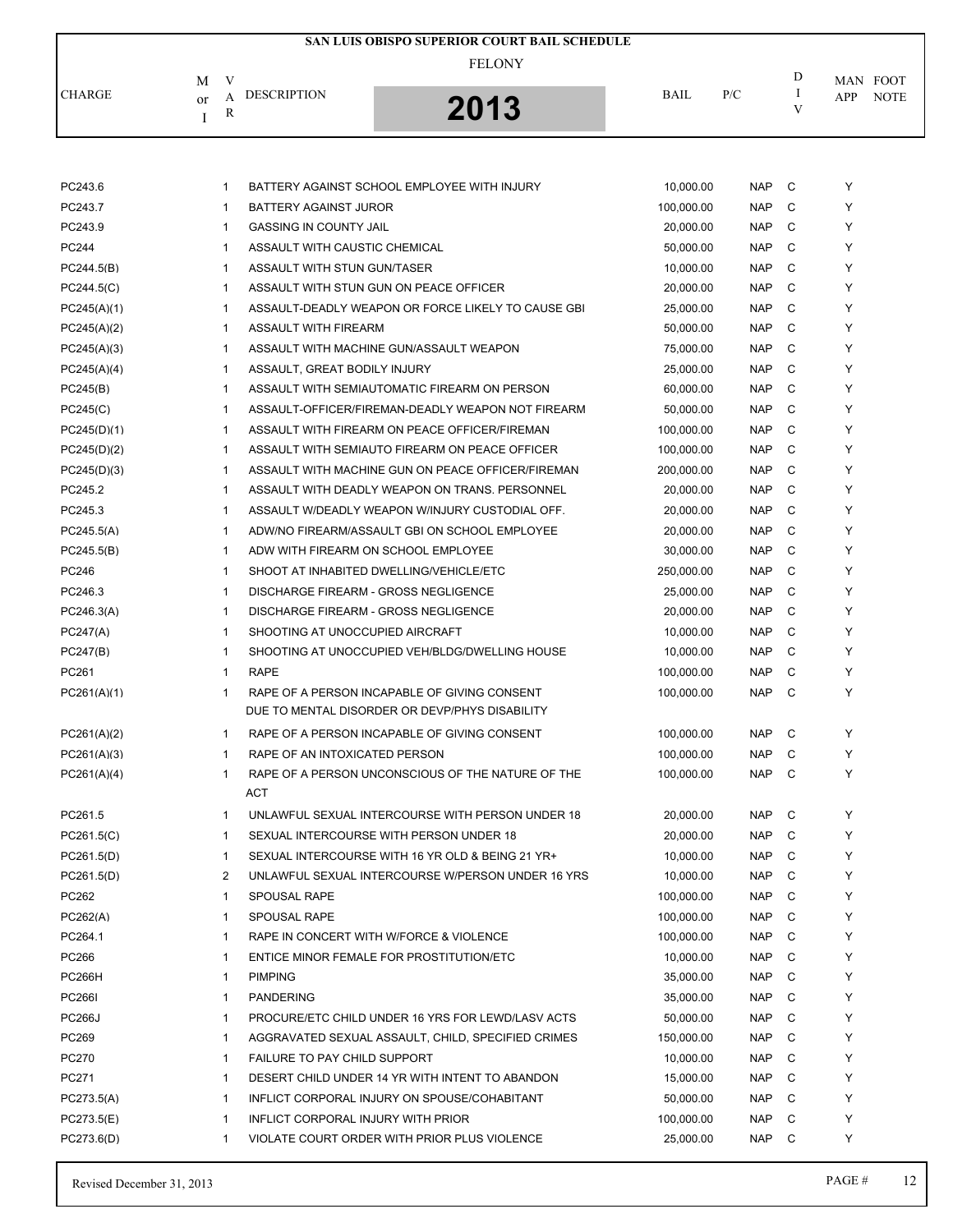|               |                                               | SAN LUIS OBISPO SUPERIOR COURT BAIL SCHEDULE |             |     |                                    |  |
|---------------|-----------------------------------------------|----------------------------------------------|-------------|-----|------------------------------------|--|
|               | V<br>M                                        | <b>FELONY</b>                                |             |     | D<br>MAN FOOT                      |  |
| <b>CHARGE</b> | <b>DESCRIPTION</b><br>А<br><sub>or</sub><br>R | $2012$                                       | <b>BAIL</b> | P/C | <b>NOTE</b><br>APP<br>$\mathbf{V}$ |  |

| PC273.6(E)       | VIOLATE COURT ORDER WITH PRIOR PLUS INJURY<br>-1                   | 25,000.00  | <b>NAP</b> | C | Y |
|------------------|--------------------------------------------------------------------|------------|------------|---|---|
| PC273.6(G)       | RECEIVE FIREARM AFTER PROTECTIVE ORDER<br>-1                       | 25,000.00  | <b>NAP</b> | C | Y |
| PC273A(A)        | $\mathbf{1}$<br>WILLFUL HARM/INJURY TO CHILD LIKELY TO PRODUCE GBI | 100,000.00 | <b>NAP</b> | C | Y |
| PC273D(A)        | CORPORAL PUNISHMENT OR INJURY OF CHILD<br>$\mathbf{1}$             | 50,000.00  | <b>NAP</b> | C | Y |
| <b>PC278</b>     | CHILD ABDUCTION<br>$\mathbf{1}$                                    | 25,000.00  | <b>NAP</b> | C | Y |
| PC278.5          | $\mathbf{1}$<br>VIOLATION OF CUSTODY DECREE                        | 5,000.00   | <b>NAP</b> | C | Y |
| PC278.5(A)       | DEPRIVING CUSTODY/VISITATION RIGHTS<br>$\mathbf 1$                 | 20,000.00  | <b>NAP</b> | C | Y |
| PC280(B)         | $\mathbf{1}$<br>CHILD CONCEALMENT OUTSIDE STATE                    | 25,000.00  | <b>NAP</b> | C | Y |
| PC281            | $\mathbf{1}$<br><b>BIGAMY</b>                                      | 5,000.00   | <b>NAP</b> | C | Y |
| PC285            | <b>INCEST</b><br>$\mathbf{1}$                                      | 50,000.00  | <b>NAP</b> | C | Y |
| PC286(B)(1)      | SODOMY WITH PERSON UNDER 18 YEARS<br>$\mathbf{1}$                  | 50,000.00  | <b>NAP</b> | C | Y |
| PC286(B)(2)      | $\mathbf{1}$<br>SODOMY-VICTIM UNDER 16 YEARS-DEFT OVER 21 YEARS    | 50,000.00  | <b>NAP</b> | C | Y |
| PC286(C)         | SODOMY-VICTIM UNDER 14 YRS/10 YRS YOUNG THAN/DEFT<br>$\mathbf{1}$  | 100,000.00 | <b>NAP</b> | C | Y |
| PC286(C)(2)      | SODOMY-BY USE OF FORCE<br>$\mathbf{1}$                             | 45,000.00  | <b>NAP</b> | C | Y |
| PC286(C)(2)(A)   | $\mathbf{1}$<br>SODOMY-BY USE OF FORCE, VIOLENCE, DURESS, MENACE,  | 45,000.00  | <b>NAP</b> | C | Y |
|                  | FEAR OF IMMEDIATE & UNLAWFUL BODILY INJURY                         |            |            |   |   |
| PC286(D)         | SODOMY IN CONCERT WITH FORCE<br>$\mathbf{1}$                       | 100,000.00 | <b>NAP</b> | C | Y |
| PC286(E)         | SODOMY WHILE CONFINED IN PRISON/JAIL<br>$\mathbf 1$                | 50,000.00  | <b>NAP</b> | C | Y |
| PC286(F)         | SODOMY - VICTIM UNCONSCIOUS<br>$\mathbf 1$                         | 100,000.00 | <b>NAP</b> | C | Y |
| PC286(G)         | $\mathbf{1}$<br>SODOMY - VICTIM INCOMPETENT                        | 100,000.00 | <b>NAP</b> | C | Y |
| PC286(H)         | SODOMY IN MENTAL FACILITY<br>$\mathbf{1}$                          | 10,000.00  | <b>NAP</b> | C | Y |
| PC286(I)         | SODOMY - VICTIM INTOXICATED<br>$\mathbf{1}$                        | 50,000.00  | <b>NAP</b> | C | Y |
| PC286(J)         | SODOMY - BELIEVING SPOUSE<br>$\mathbf{1}$                          | 50,000.00  | <b>NAP</b> | C | Y |
| PC286(K)         | 1<br>SODOMY - AUTHORITY OF OFFICE                                  | 50,000.00  | <b>NAP</b> | C | Y |
| PC288A(B)(1)     | $\mathbf{1}$<br>ORAL COPULATION WITH PERSON UNDER 18 YEARS         | 50,000.00  | <b>NAP</b> | C | Y |
| PC288A(B)(2)     | $\mathbf{1}$<br>ORAL COPULATION-VICTIM UNDER 16 AND DEFT OVER 21   | 50,000.00  | <b>NAP</b> | C | Y |
| PC288A(C)        | $\mathbf{1}$<br>ORAL COPULATION-VICTIM UNDER 14 & 10 YRS YOUNGER   | 100,000.00 | <b>NAP</b> | C | Y |
| PC288A(C)(1)     | $\mathbf{1}$<br>ORAL COPULATION-VICTIM UNDER 14 & 10 YRS YOUNGER   | 100,000.00 | <b>NAP</b> | C | Y |
| PC288A(C)(2)     | $\mathbf{1}$<br>ORAL COPULATION-BY FORCE, VIOLENCE, DURESS ETC     | 100,000.00 | <b>NAP</b> | C | Y |
| PC288A(C)(2)(C)  | $\mathbf{1}$<br>ORAL COPULATION-BY FORCE, VIOLENCE, DURESS ETC     | 100,000.00 | <b>NAP</b> | C | Y |
| PC288A(D)        | ORAL COPULATION IN CONCERT WITH FORCE<br>$\mathbf{1}$              | 100,000.00 | <b>NAP</b> | C | Y |
| PC288A(D)(1)     | $\mathbf{1}$<br>ORAL COPULATION IN CONCERT WITH FORCE              | 100,000.00 | <b>NAP</b> | C | Y |
| PC288A(E)        | ORAL COPULATION WHILE CONFINED IN PRISON/JAIL<br>$\mathbf{1}$      | 50,000.00  | <b>NAP</b> | С | Y |
| <b>PC288A(F)</b> | ORAL COPULATION VICTIM UNCONSCIOUS OF ACT<br>$\mathbf{1}$          | 100,000.00 | <b>NAP</b> | C | Y |
| PC288A(G)        | ORAL COPULATION VICTIM INCAPABLE OF GIVING CONSENT<br>$\mathbf{1}$ | 100,000.00 | <b>NAP</b> | C | Y |
| PC288A(H)        | 1<br>ORAL COPULATION IN MENTAL FACILITY                            | 50,000.00  | NAP        | C | Y |
| PC288A(I)        | ORAL COPULATION - VICTIM INTOXICATED<br>$\mathbf{1}$               | 50,000.00  | <b>NAP</b> | C | Y |
| PC288A(J)        | ORAL COPULATION - VICTIM BELIEVING SPOUSE<br>$\mathbf{1}$          | 50,000.00  | <b>NAP</b> | С | Y |
| PC288A(K)        | $\mathbf{1}$<br>ORAL COPULATION - AUTHORITY OF OFFICE              | 50,000.00  | <b>NAP</b> | С | Y |
| PC288(A)         | $\mathbf{1}$<br>LEWD ACT WITH CHILD UNDER 14 YEARS                 | 100,000.00 | <b>NAP</b> | C | Y |
| PC288(B)         | LEWD ACT WITH CHILD UNDER 14 WITH FORCE<br>$\mathbf{1}$            | 100,000.00 | <b>NAP</b> | C | Y |
| PC288(B)(1)      | $\mathbf{1}$<br>LEWD ACT WITH CHILD UNDER 14 WITH FORCE            | 100,000.00 | <b>NAP</b> | C | Y |
| PC288(B)(2)      | LEWD ACT WITH ADULT BY CARE TAKER WITH FORCE<br>$\mathbf{1}$       | 100,000.00 | <b>NAP</b> | C | Y |
| PC288(C)(1)      | LEWD ACT WITH CHILD 14 OR 15/DEFT 10 YEARS OLDER<br>$\mathbf{1}$   | 50,000.00  | <b>NAP</b> | С | Y |
| PC288(C)(2)      | LEWD ACT WITH ADULT BY CARE TAKER<br>$\mathbf{1}$                  | 50,000.00  | <b>NAP</b> | С | Y |
| PC288.2          | EXHIBITION OF LEWD MATERIAL TO MINOR<br>$\mathbf{1}$               | 10,000.00  | <b>NAP</b> | C | Y |
| PC288.2(A)       | 1<br>DISTRIBUTING OR EXHIBITING HARMFUL MATTER TO A                | 20,000.00  | <b>NAP</b> | C | Y |
|                  | MINOR BY ANY MEANS WITH INTENT TO SEDUCE                           |            |            |   |   |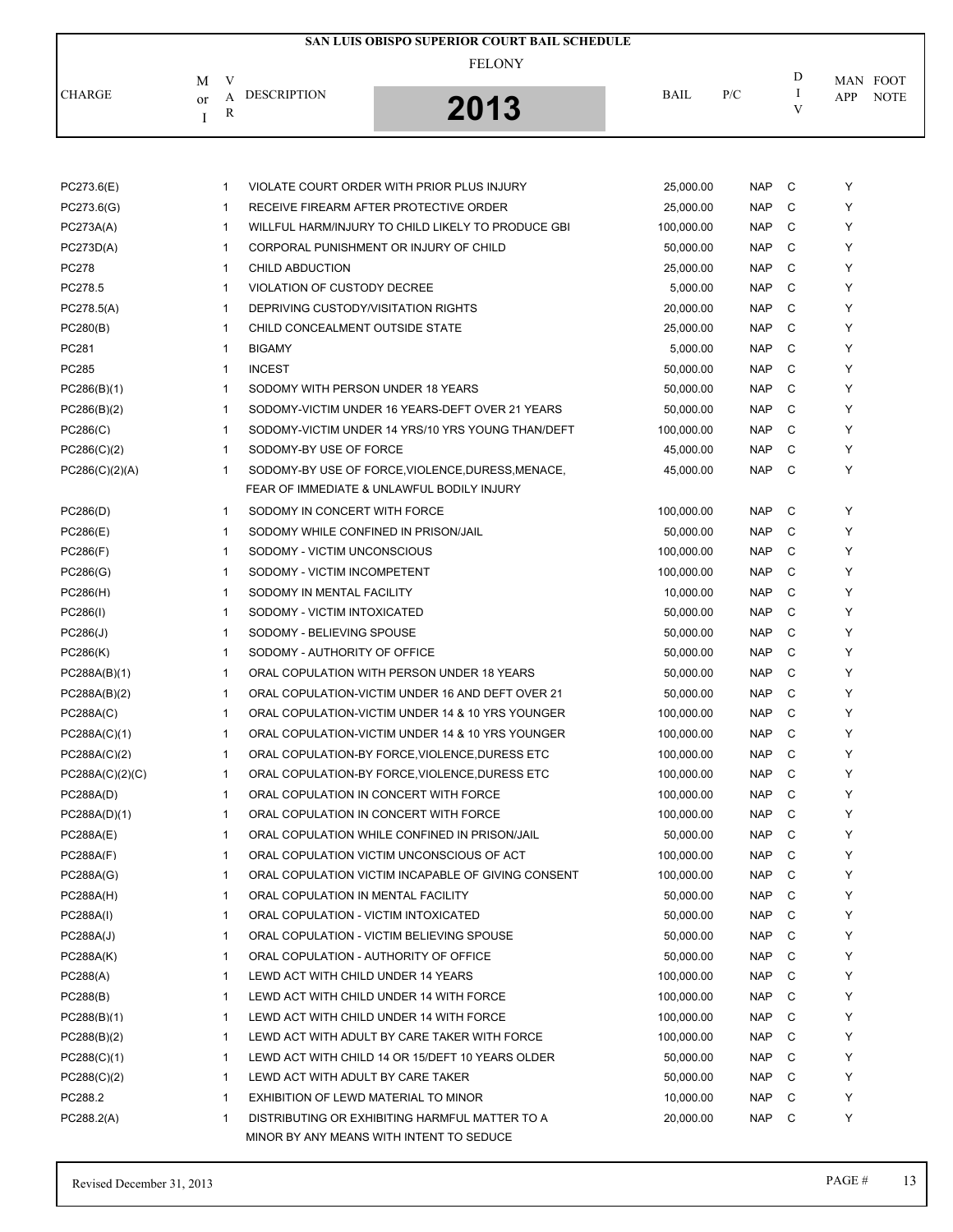|                           |    |                   |                                                                                                        | SAN LUIS OBISPO SUPERIOR COURT BAIL SCHEDULE       |            |            |              |     |             |
|---------------------------|----|-------------------|--------------------------------------------------------------------------------------------------------|----------------------------------------------------|------------|------------|--------------|-----|-------------|
|                           |    |                   |                                                                                                        | <b>FELONY</b>                                      |            |            |              |     |             |
|                           | M  | V                 | <b>DESCRIPTION</b>                                                                                     |                                                    | BAIL       | P/C        | D<br>Ι.      |     | MAN FOOT    |
| <b>CHARGE</b>             | or | A<br>$\mathbb{R}$ |                                                                                                        | 2013                                               |            |            | V            | APP | <b>NOTE</b> |
|                           | I  |                   |                                                                                                        |                                                    |            |            |              |     |             |
|                           |    |                   |                                                                                                        |                                                    |            |            |              |     |             |
| PC288.3(A)                |    | 1                 |                                                                                                        | CONTACT WITH MINOR WITH INTENT TO COMMIT SEX OFFEN | 30,000.00  | <b>NAP</b> | C            | Υ   |             |
| PC288.4(B)                |    | 1                 | MEETING WITH MINOR FOR LEWD PURPOSE                                                                    |                                                    | 25,000.00  | <b>NAP</b> | C            | Y   |             |
| PC288.5                   |    | 1                 | CONTINUOUS SEXUAL ABUSE OF CHILD                                                                       |                                                    | 100,000.00 | <b>NAP</b> | C            | Y   |             |
| PC288.5(A)                |    | 1                 | CONTINUOUS SEXUAL ABUSE OF CHILD                                                                       |                                                    | 100,000.00 | <b>NAP</b> | C            | Y   |             |
| PC288.7(A)                |    | 1                 | SEXUAL INTERCOURSE/SODOMY VICTIM 10 YRS OLD OR                                                         |                                                    | 100,000.00 | <b>NAP</b> | C            | Υ   |             |
|                           |    |                   | YOUNGER                                                                                                |                                                    |            |            |              |     |             |
| PC288.7(B)                |    | 1                 | ORAL COPULATION/SEXUAL PENETRATION VICTIM 10 YRS<br>OLD OR YOUNGER.                                    |                                                    | 100,000.00 | <b>NAP</b> | C            | Y   |             |
| PC289(A)                  |    | 1                 | SEXUAL PENETRATION WITH FOREIGN OBJECT W/FORCE                                                         |                                                    | 100,000.00 | <b>NAP</b> | C            | Y   |             |
| PC289(A)(1)               |    | 1                 | <b>SEXUAL PENETRATION</b>                                                                              |                                                    | 100,000.00 | <b>NAP</b> | C            | Υ   |             |
| PC289(A)(1)(A)            |    | 1                 | SEXUAL PENETRATION AGAINST VICTIM'S WILL BY FORCE/                                                     |                                                    | 100,000.00 | <b>NAP</b> | C            | Y   |             |
|                           |    |                   |                                                                                                        | VIOLENCE/DURESS/MENACE/FEAR OF IMMEDIATE BOD.INJRY |            |            |              |     |             |
| PC289(A)(1)(C)            |    | $\mathbf{1}$      |                                                                                                        | SEXUAL PENETRATION FOREIGN OBJECT, FORCE, VIOLENCE | 100,000.00 | <b>NAP</b> | C            | Y   |             |
| PC289(B)                  |    | $\mathbf{1}$      | SEXUAL PENETRATION OF PERSON W/MENTAL DISORDER                                                         |                                                    | 100,000.00 | <b>NAP</b> | C            | Y   |             |
| PC289(C)                  |    | 1                 | SEXUAL PENETRATION IN MENTAL FACILITY                                                                  |                                                    | 100,000.00 | <b>NAP</b> | C            | Υ   |             |
| PC289(D)                  |    | 1                 | SEXUAL PENETRATION - VICTIM UNCONSCIOUS                                                                |                                                    | 100,000.00 | <b>NAP</b> | C            | Y   |             |
| PC289(D)(1)               |    | 1                 |                                                                                                        | PENETRATION/FOREIGN OBJECT OF UNCONSCIOUS PERSON   | 100,000.00 | <b>NAP</b> | C            | Y   |             |
| PC289(E)                  |    | 1                 | SEXUAL PENETRATION - VICTIM INTOXICATED                                                                |                                                    | 100,000.00 | <b>NAP</b> | C            | Y   |             |
| PC289(F)                  |    | 1                 | SEXUAL PENETRATION - BELIEVING SPOUSE                                                                  |                                                    | 100,000.00 | <b>NAP</b> | C            | Y   |             |
| PC289(G)                  |    | $\mathbf{1}$      | SEXUAL PENETRATION - AUTHORITY OF OFFICE                                                               |                                                    | 100,000.00 | <b>NAP</b> | C            | Y   |             |
| PC289(H)                  |    | 1                 | SEXUAL PENETRATION, VICTIM UNDER 18                                                                    |                                                    | 100,000.00 | <b>NAP</b> | C            | Y   |             |
| PC289(I)                  |    | 1                 |                                                                                                        | SEXUAL PENETRATION OF PERSON UNDER 16/DEFT OVER 21 | 100,000.00 | <b>NAP</b> | C            | Y   |             |
| PC289(J)                  |    | 1                 | SEXUAL PENETRATION - VICTIM UNDER 14/DEFT +10                                                          |                                                    | 100,000.00 | <b>NAP</b> | C            | Y   |             |
| PC289.6                   |    | 1                 | SEX WITH CONFINED PERSON                                                                               |                                                    | 10,000.00  | <b>NAP</b> | C            | Y   |             |
| PC289.6(A)(3)             |    | 1                 | SEXUAL ACTS BY EMPLOYEE OF CORRECTIONAL AGENCY                                                         |                                                    | 20,000.00  | <b>NAP</b> | C            | Y   |             |
| PC290(B)                  |    | 1                 | FAILURE TO REGISTER-MOVES INTO OR WITHIN LEA<br><b>JURISDICTION</b>                                    |                                                    | 50,000.00  | <b>NAP</b> | C            | Υ   |             |
| PC290(B)/PC290.018(B)     |    | 1                 | FAILURE TO REGISTER W/IN 5 DAYS COMING INTO LEA<br><b>JURISDICTION</b>                                 |                                                    | 50,000.00  | <b>NAP</b> | $\mathbf{C}$ | Y   |             |
| PC290.010                 |    | 1                 | FAILURE TO REGISTER-CONCURRENT RESIDENTIAL ADDR                                                        |                                                    | 50,000.00  | NAP        | C            | Y   |             |
| PC290.010/PC290.018(B)    |    | $\mathbf{1}$      | FAILURE TO REGISTER MULTIPLE RESIDENCES SEX<br><b>OFFENDER</b>                                         |                                                    | 50.000.00  | <b>NAP</b> | C            | Y   |             |
| PC290.011(A)              |    | 2                 | FAILURE TO REGISTER-EVERY 30 DAYS OR IF IN JAIL,<br>FAILS TO REGISTER W/I 5 WORKING DAYS UPON RELEASE  |                                                    | 50,000.00  | <b>NAP</b> | C C          | Y   |             |
| PC290.011(B)              |    | 1                 | FAILURE TO REGISTER-TRANSIENT 290 WHO MOVES FROM<br>OR TO PERMANENT ADDR & DOES NOT REGISTER W/I 5 DAY |                                                    | 50,000.00  | <b>NAP</b> | C            | Y   |             |
| PC290.011(B)/PC290.018(A) |    | $\mathbf{1}$      | TRANSIENT FAIL TO NOTIFY MOVE OUT OF STATE                                                             |                                                    | 50,000.00  | <b>NAP</b> | C            | Y   |             |
| PC290.011(B)/PC290.018(B) |    | $\overline{1}$    | FAILURE TO REGISTER-TRANSIENT 290 WHO MOVES FROM                                                       |                                                    | 50,000.00  | <b>NAP</b> | C            | Y   |             |
|                           |    |                   | OR TO PERMANENT ADDR & DOES NOT REGISTER W/I 5 DAY                                                     |                                                    |            |            |              |     |             |
| PC290.011(C)              |    | 1                 | FAILURE TO REGISTER-TRANSIENT 290 W/I 5 DAYS OF<br>BIRTHDAY OR REFUSES TO PROVIDE INFO                 |                                                    | 50,000.00  | <b>NAP</b> | C            | Y   |             |
| PC290.011(C)/PC290.018(B) |    | $\mathbf{1}$      | TRANSIENT FAIL TO UPDATE REGISTRATION ANNUALLY                                                         |                                                    | 50,000.00  | <b>NAP</b> | C            | Y   |             |
| PC290.011(F)              |    | 1                 | FAIL TO REGISTER-290 TRANSIENT WHO FAILS TO NOTIFY<br>LEA W/I 5 DAYS OF THEIR MOVING OUT OF CALIFORNIA |                                                    | 50,000.00  | <b>NAP</b> | C            | Y   |             |
| PC290.011(F)/PC290.018(B) |    | $\overline{1}$    | FAILURE TO REGISTER-290 WHO FAILS TO NOTIFY LEA<br>W/I 5 DAYS OF THEIR MOVING OUT OF CALIFORNIA        |                                                    | 50,000.00  | NAP        | $\mathbf{C}$ | Y   |             |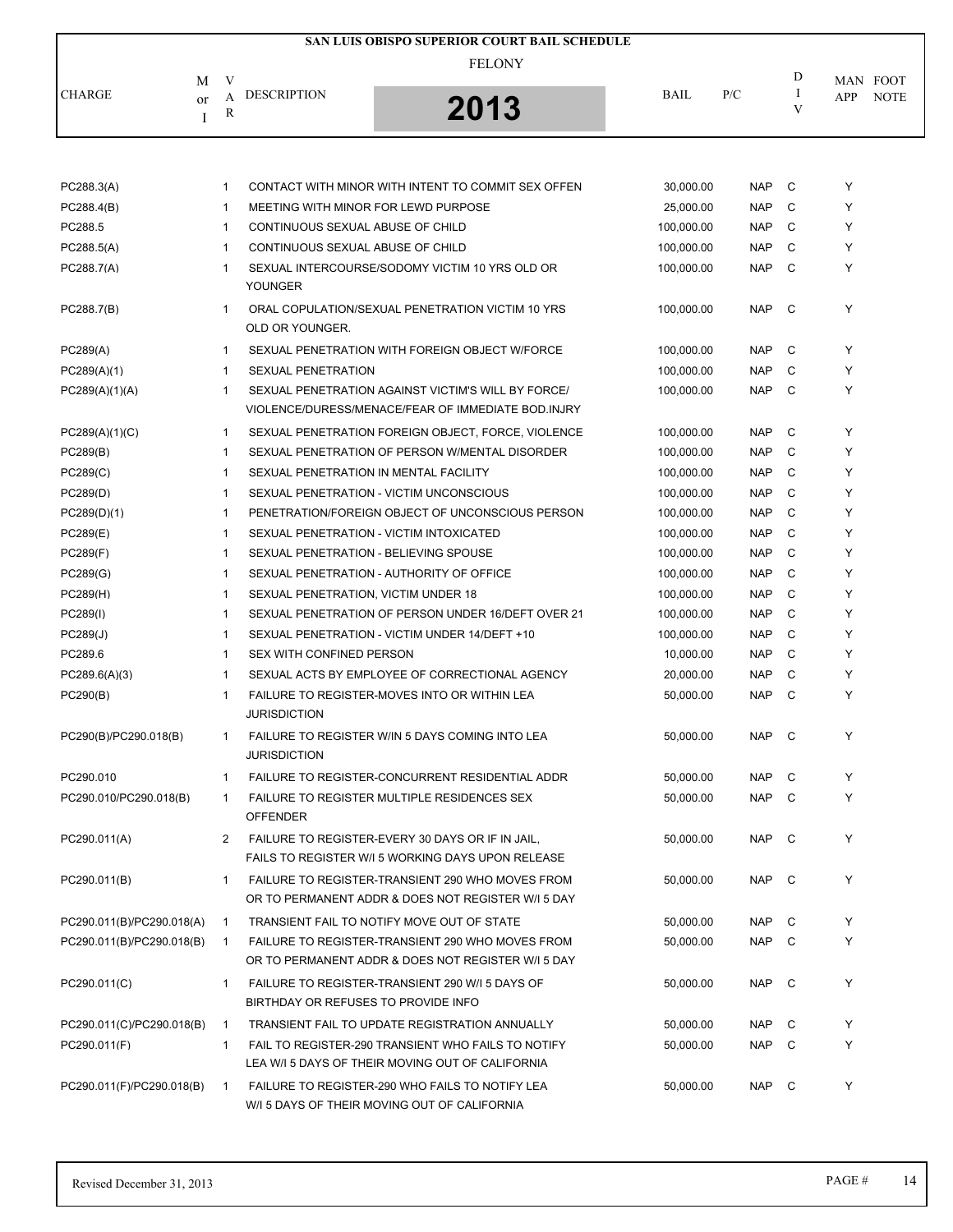|                                |              |                                    | SAN LUIS OBISPO SUPERIOR COURT BAIL SCHEDULE              |                        |                          |        |                    |
|--------------------------------|--------------|------------------------------------|-----------------------------------------------------------|------------------------|--------------------------|--------|--------------------|
|                                |              |                                    | <b>FELONY</b>                                             |                        |                          |        |                    |
| M                              | V            |                                    |                                                           |                        |                          | D      | MAN FOOT           |
| <b>CHARGE</b><br><sub>or</sub> | A            | <b>DESCRIPTION</b>                 | 2013                                                      | <b>BAIL</b>            | P/C                      | 1<br>V | <b>NOTE</b><br>APP |
| Ι                              | R            |                                    |                                                           |                        |                          |        |                    |
|                                |              |                                    |                                                           |                        |                          |        |                    |
|                                |              |                                    |                                                           |                        |                          |        |                    |
| PC290.012(A)                   | 1            |                                    | FAILURE TO REGISTER-290 WHO FAILS TO REGISTER W/I         | 50,000.00              | NAP C                    |        | Y                  |
|                                |              | 5 DAYS OF THEIR BIRTHDAY           |                                                           |                        |                          |        |                    |
| PC290.012(A)/PC290.018(B)      | $\mathbf{1}$ |                                    | FAIL TO ANNUALLY REGISTER/REREGISTER SEX OFFENDER         | 50,000.00              | <b>NAP</b>               | C      | Y                  |
| PC290.012(B)                   | 1            |                                    | FAILURE TO REGISTER-SVP 290 WHO FAILS TO REGISTER         | 50,000.00              | <b>NAP</b>               | C      | Y                  |
|                                |              | W/I 90 DAYS                        |                                                           |                        |                          |        |                    |
| PC290.012(B)/PC290.18(B)       | $\mathbf{1}$ |                                    | FAILURE TO REGISTER-SVP 290 WHO FAILS TO REGISTER         | 50,000.00              | <b>NAP</b>               | C      | Y                  |
|                                |              | W/I 90 DAYS                        |                                                           |                        |                          |        |                    |
| PC290.013(A)                   | 1            |                                    | FAILURE TO REGISTER-290 WHO MOVES OUT OF LEA &            | 50,000.00              | <b>NAP</b>               | C      | Y                  |
|                                |              |                                    | FAILS TO UNREGISTER IN PERSON W/OLD LEA W/I 5 DAYS        |                        |                          |        |                    |
| PC290.013(A)/PC290.018(B)      | $\mathbf{1}$ |                                    | FAILURE TO REGISTER-290 WHO MOVES OUT OF LEA &            | 50,000.00              | <b>NAP</b>               | C      | Y                  |
|                                |              |                                    | FAILS TO UNREGISTER IN PERSON W/OLD LEA W/I 5 DAYS        |                        |                          |        |                    |
| PC290.013(B)                   | $\mathbf{1}$ |                                    | FAILURE TO REGISTER-290 MOVES, NOT KNOWING THE NEW        | 50,000.00              | <b>NAP</b>               | C      | Y                  |
|                                |              |                                    | ADDDR DOESN'T UNREGISTER OR REFUSES W/I 5 DAYS            |                        |                          |        |                    |
| PC290.014                      | 1            |                                    | FAILURE TO NOTIFY LEA IN PERSON W/I 5 DAYS OF             | 50.000.00              | <b>NAP</b>               | C      | Y                  |
|                                |              | NAME CHANGE -290 REGISTRANT        |                                                           |                        |                          |        |                    |
| PC290.015(A)                   | $\mathbf{1}$ |                                    | FAILURE TO REGISTER-290 WHO SPENDS MORE THAN 30           | 50,000.00              | <b>NAP</b>               | C      | Y                  |
|                                |              |                                    | DAYS IN JAIL & UPON RELEASE FAILS TO REG W/I 5 DAY        |                        |                          |        |                    |
| PC290.015(A)/PC290.018(B)      | $\mathbf{1}$ |                                    | <b>FAILURE TO REGISTER/REREGISTER WHEN RELEASED-FELON</b> | 50,000.00              | <b>NAP</b>               | C      | Y                  |
| PC311.1                        | $\mathbf{1}$ |                                    | DISTRIBUTION OF OBSCENE MATERIAL DEPICTING MINOR          | 10,000.00              | <b>NAP</b>               | C      | Y                  |
| PC311.1(A)                     | 1            |                                    | POSSESSION AND TRANSMISSION OF CHILD PORNOGRAPHY          |                        |                          |        | Y                  |
| PC311.10                       | 1            |                                    | ADVERTISING OBSCENE MATERIAL DEPICTING MINOR < 18         |                        |                          |        | Y                  |
| PC311.11                       | $\mathbf{1}$ |                                    | POSSESSION-DEPICTING SEXUAL CONDUCT OF CHILD WPRIO        | 10,000.00<br>30,000.00 | <b>NAP</b><br><b>NAP</b> | C<br>C | Y                  |
| PC311.11(A)                    | 1            |                                    | POSSESSION-DEPICTING SEXUAL CONDUCT OF CHILD              | 35,000.00              | <b>NAP</b>               | C      | Y                  |
| PC311.11(B)                    | $\mathbf{1}$ |                                    | POSSESSION-DEPICTING SEXUAL CONDUCT OF CHILD WPRIO        | 35,000.00              | <b>NAP</b>               | C      | Y                  |
| PC311.2(B)                     | $\mathbf{1}$ |                                    | OBSCENE MATTER DEPICTING MINOR FOR COMMERCIAL             | 30,000.00              | <b>NAP</b>               | C      | Y                  |
| PC311.2(D)                     | $\mathbf{1}$ |                                    | SALE OF OBSCENE MATTER DEPICTING MINOR TO A MINOR         | 10,000.00              | <b>NAP</b>               | C      | Y                  |
| PC311.3                        | $\mathbf{1}$ |                                    | SEXUAL EXPLOITATION OF MINOR WITH PRIOR                   | 20,000.00              | <b>NAP</b>               | C      | Y                  |
| PC311.3(A)                     | 1            |                                    | SEXUAL EXPLOITATION OF MINOR WITH PRIOR                   | 20,000.00              | <b>NAP</b>               | C      | Y                  |
| PC311.4(B)                     | $\mathbf{1}$ |                                    | USE/ETC UNDERAGE PERSON FOR OBSCENE MATTER-COMMER         | 50,000.00              | NAP                      | C      | Y                  |
| PC311.4(C)                     | $\mathbf 1$  |                                    | USE/ETC UNDERAGE PERSON FOR OBSCENE MATTER                | 50,000.00              | NAP                      | С      | Y                  |
| PC314                          | $\mathbf{1}$ | INDECENT EXPOSURE IN PUBLIC PLACE  |                                                           | 20,000.00              | <b>NAP</b>               | C      | Y                  |
| <b>PC337A</b>                  | 1            | <b>BOOKMAKING</b>                  |                                                           | 10,000.00              | NAP                      | C      | Y                  |
| <b>PC337B</b>                  | $\mathbf 1$  | <b>BRIBERY IN SPORTS</b>           |                                                           | 10,000.00              | NAP                      | С      | Y                  |
| <b>PC337C</b>                  | 1            | ACCEPTING BRIBE IN SPORTS          |                                                           | 10,000.00              | <b>NAP</b>               | C      | Y                  |
| PC337D                         | $\mathbf{1}$ | <b>BRIBING A REFEREE</b>           |                                                           | 10,000.00              | NAP                      | C      | Y                  |
| PC337E                         | $\mathbf 1$  | ACCEPTING BRIBE AS REFEREE         |                                                           | 10,000.00              | <b>NAP</b>               | С      | Y                  |
| PC347(A)                       | $\mathbf 1$  |                                    | POISONING FOOD, WATER, MEDICINES, ETC.                    | 40,000.00              | <b>NAP</b>               | C      | Y                  |
| PC347(A)(1)                    | $\mathbf 1$  |                                    | MINGLES ANY POISON OR HARMFUL SUBST W/FOOD, DRINK         | 40,000.00              | <b>NAP</b>               | C      | Y                  |
|                                |              |                                    | MEDS OR PLACES POISON IN SPRING/WELL/PUBLIC WATER         |                        |                          |        |                    |
| PC347(B)                       | 1            |                                    | FALSELY REPORTING CONTAMINATION OF FOOD/WATER ETC.        | 10,000.00              | <b>NAP</b>               | C      | Y                  |
| PC368(A)                       | $\mathbf 1$  | <b>ELDER ABUSE</b>                 |                                                           | 50,000.00              | NAP                      | C      | Y                  |
| PC368(B)(1)                    | 1            | <b>ELDER ABUSE</b>                 |                                                           | 50,000.00              | NAP                      | С      | Y                  |
| PC368(B)(2)                    | 1            | ELDER ABUSE WITH GBI               |                                                           | 100,000.00             | <b>NAP</b>               | С      | Y                  |
| PC368(D)                       | $\mathbf 1$  | THEFT OVER \$400 FROM ELDER ADULT  |                                                           | 10,000.00              | <b>NAP</b>               | С      | Y                  |
| PC368(D)                       | 2            | THEFT UNDER \$400 FROM ELDER ADULT |                                                           | 6,010.00               | NAP                      | C      | Y                  |
| PC368(E)                       | $\mathbf 1$  | THEFT OVER \$400 BY CARETAKER      |                                                           | 10,000.00              | <b>NAP</b>               | C      | Y                  |
| PC368(E)                       | 2            | THEFT UNDER \$400 BY CARETAKER     |                                                           | 6,010.00               | <b>NAP</b>               | C      | Y                  |
| PC368(F)                       | 1            |                                    | FALSE IMPRISONMENT OF ELDER BY FORCE                      | 20,000.00              | NAP                      | C      | Y                  |
|                                |              |                                    |                                                           |                        |                          |        |                    |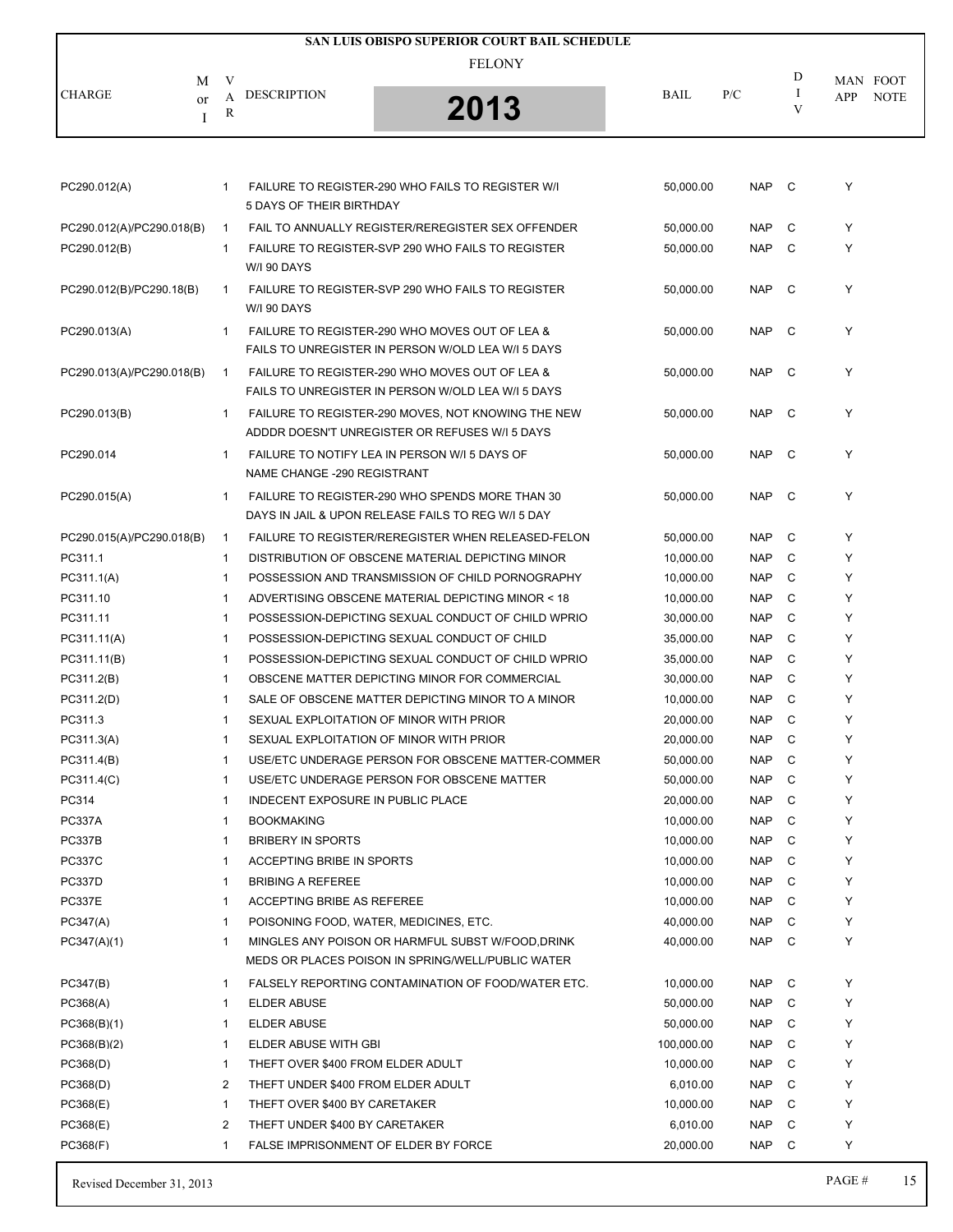|               |                                          | SAN LUIS OBISPO SUPERIOR COURT BAIL SCHEDULE |             |     |   |                    |
|---------------|------------------------------------------|----------------------------------------------|-------------|-----|---|--------------------|
|               | V<br>M                                   | <b>FELONY</b>                                |             |     | D | MAN FOOT           |
| <b>CHARGE</b> | <b>DESCRIPTION</b><br><sub>or</sub><br>R | 2013                                         | <b>BAIL</b> | P/C |   | <b>NOTE</b><br>APP |

| PC374.2       | 1            | MALICIOUS DISCHARGE, DUMPING OF ANY SUBSTANCE                                                        | 10,000.00  | <b>NAP</b> | C | Y |
|---------------|--------------|------------------------------------------------------------------------------------------------------|------------|------------|---|---|
| PC375(D)      | 1            | PUT OFFENSIVE MATTER IN PUB PLACE-SERIOUS ILLNESS                                                    | 10,000.00  | <b>NAP</b> | C | Y |
| PC399(A)      | 1            | ALLOW MISCHIEVOUS ANIMAL AT LARGE CAUSING DEATH                                                      | 10,000.00  | <b>NAP</b> | C | Y |
| PC399(B)      | 1            | ALLOW MISCHIEVOUS ANIMAL AT LARGE: BODILY INJURY                                                     | 10,000.00  | <b>NAP</b> | C | Y |
| PC399.5       | 1            | ATTACK DOG-2 SEPARATE BITES OR SUBSTANTIAL INJURY                                                    | 20,000.00  | <b>NAP</b> | C | Y |
| PC401         | 1            | AIDING AND ABETTING A SUICIDE                                                                        | 7,500.00   | <b>NAP</b> | C | Y |
| PC404.6(C)    | $\mathbf{1}$ | INCITEMENT TO RIOT IN PRISON/JAIL W/SERIOUS INJURY                                                   | 25,000.00  | <b>NAP</b> | C | Y |
| <b>PC405B</b> | $\mathbf{1}$ | <b>LYNCHING</b>                                                                                      | 50,000.00  | <b>NAP</b> | C | Y |
| PC417(B)      | 1            | EXHIBITING FIREARM AT DAY CARE CENTER                                                                | 25,000.00  | <b>NAP</b> | C | Y |
| PC417(C)      | 1            | EXHIBITING FIREARM AT POLICE OFFICER                                                                 | 25,000.00  | <b>NAP</b> | C | Y |
| PC417.3       | 1            | OCCUPANT OF VEHICLE EXHIBIT FIREARM                                                                  | 10,000.00  | <b>NAP</b> | C | Y |
| PC417.6       | 1            | BRANDISHING WITH SERIOUS BODILY INJURY                                                               | 30,000.00  | <b>NAP</b> | C | Y |
| PC417.8       | 1            | EXHIBIT FIREARM/DEADLY WEAPON TO RESIST ARREST                                                       | 25,000.00  | <b>NAP</b> | C | Y |
| <b>PC422</b>  | 1            | THREATENS TO COMMIT A CRIME OF VIOLENCE                                                              | 50,000.00  | <b>NAP</b> | C | Y |
| PC422(A)      | 1            | THREATENS TO COMMIT A CRIME OF VIOLENCE                                                              | 50,000.00  | <b>NAP</b> | C | Y |
| PC422.7       | 1            | <b>HATE CRIME</b>                                                                                    | 30,000.00  | <b>NAP</b> | C | Y |
| PC424         | 1            | EMBEZZLEMENT BY PUBLIC OFFICER                                                                       | 15,000.00  | <b>NAP</b> | C | Y |
| PC451(A)      | $\mathbf{1}$ | ARSON CAUSING GREAT BODILY INJURY                                                                    | 100,000.00 | <b>NAP</b> | C | Y |
| PC451(B)      | $\mathbf{1}$ | ARSON OF INHABITED STRUCTURE                                                                         | 250,000.00 | <b>NAP</b> | C | Y |
| PC451(C)      | $\mathbf{1}$ | ARSON OF STRUCTURE OR FOREST LAND                                                                    | 50,000.00  | <b>NAP</b> | C | Y |
| PC451(D)      | $\mathbf{1}$ | ARSON OF PROPERTY                                                                                    | 25,000.00  | <b>NAP</b> | C | Y |
| PC451.5       | $\mathbf{1}$ | AGGRAVATED ARSON                                                                                     | 150,000.00 | <b>NAP</b> | C | Y |
| PC452(A)      | $\mathbf{1}$ | RECKLESSLY CAUSING FIRE W/GREAT BODILY INJURY                                                        | 50,000.00  | <b>NAP</b> | C | Y |
| PC452(B)      | $\mathbf{1}$ | RECKLESSLY CAUSING FIRE-INHABITED STRUCTURE                                                          | 15,000.00  | <b>NAP</b> | C | Y |
| PC452(C)      | $\mathbf{1}$ | RECKLESSLY CAUSING FIRE-STRUCTURE OR FOREST LAND                                                     | 5,000.00   | <b>NAP</b> | C | Y |
| PC453(A)      | 1            | EXPLOSIVES-FLAMMABLE MATTER-POSSESSION OF                                                            | 10,000.00  | <b>NAP</b> | C | Y |
| PC453(B)      | 1            | FIREBOMB-POSSESSION-MANUFACTURE                                                                      | 10,000.00  | <b>NAP</b> | C | Y |
| PC454         | 1            | ARSON DURING STATE OF EMERGENCY                                                                      | 150,000.00 | <b>NAP</b> | C | Y |
| PC455         | 1            | ATTEMPTED ARSON                                                                                      | 15,000.00  | <b>NAP</b> | C | Y |
| PC459         | $\mathbf{1}$ | BURGLARY- FIRST DEGREE-RESIDENTIAL                                                                   | 50,000.00  | <b>NAP</b> | C | Y |
| PC459         | 2            | BURGLARY-2ND DEGREE-COMMERCIAL, VEHICLE & GARAGE                                                     | 20,000.00  | <b>NAP</b> | C | Y |
| PC463(A)      | $\mathbf{1}$ | <b>LOOTING</b>                                                                                       | 25,000.00  | <b>NAP</b> | C | Y |
| PC463(B)      | $\mathbf{1}$ | <b>GRAND THEFT DURING DISASTER</b>                                                                   | 25,000.00  | <b>NAP</b> | C | Y |
| PC464         | 1            | <b>BURGLARY WITH EXPLOSIVES</b>                                                                      | 50,000.00  | <b>NAP</b> | C | Υ |
| <b>PC470</b>  |              | FORGERY-SMALL NUMBER/SMALL CHECKS                                                                    | 10,000.00  | NAP C      |   | Y |
| PC470         | 3            | FORGERY-LARGE CHECKS OR LARGE NUMBER                                                                 | 20,000.00  | <b>NAP</b> | С | Υ |
| PC470(B)      | 1            | FORGE SEAL OR HANDWRITING OF ANOTHER WINTENT TO                                                      | 20,000.00  | <b>NAP</b> | C | Y |
|               |              | <b>DEFRAUD</b>                                                                                       |            |            |   |   |
| PC470(D)      | 1            | FORGERY/COUNTERFEIT                                                                                  | 20,000.00  | <b>NAP</b> | C | Y |
| <b>PC470A</b> | 1            | ALTER/FORGE/FALSIFY DRIVER'S LICENSE/IDENT                                                           | 10,000.00  | <b>NAP</b> | C | Y |
| <b>PC470B</b> | 1            | POSSESS DRIVER'S LICENSE/INTENT TO COMMIT FORGERY                                                    | 10,000.00  | <b>NAP</b> | C | Y |
| PC471         | 1            | MAKE FALSE ENTRIES IN RECORDS                                                                        | 10,000.00  | NAP        | C | Y |
| PC472         | 1            | <b>FORGE OFFICIAL SEAL</b>                                                                           | 10,000.00  | NAP        | C | Y |
| <b>PC475</b>  | $\mathbf{1}$ | POSSESSION OF BLANK CHECK TO FORGE                                                                   | 10,000.00  | <b>NAP</b> | C | Y |
| PC475(A)      | 1            | POSSESS OR RECEIVE FORGED, ALTERED, OR                                                               | 20,000.00  | <b>NAP</b> | C | Y |
|               |              | <b>COUNTERFEIT ITEMS</b>                                                                             |            |            |   |   |
| PC475(B)      | 1            | POSSESS BLANK OR UNFINISHED CHECK, M.O., NOTE, BANK<br>BILL, TRAVELER'S CHECK W/INTENT OF COMPLETING | 20,000.00  | <b>NAP</b> | C | Y |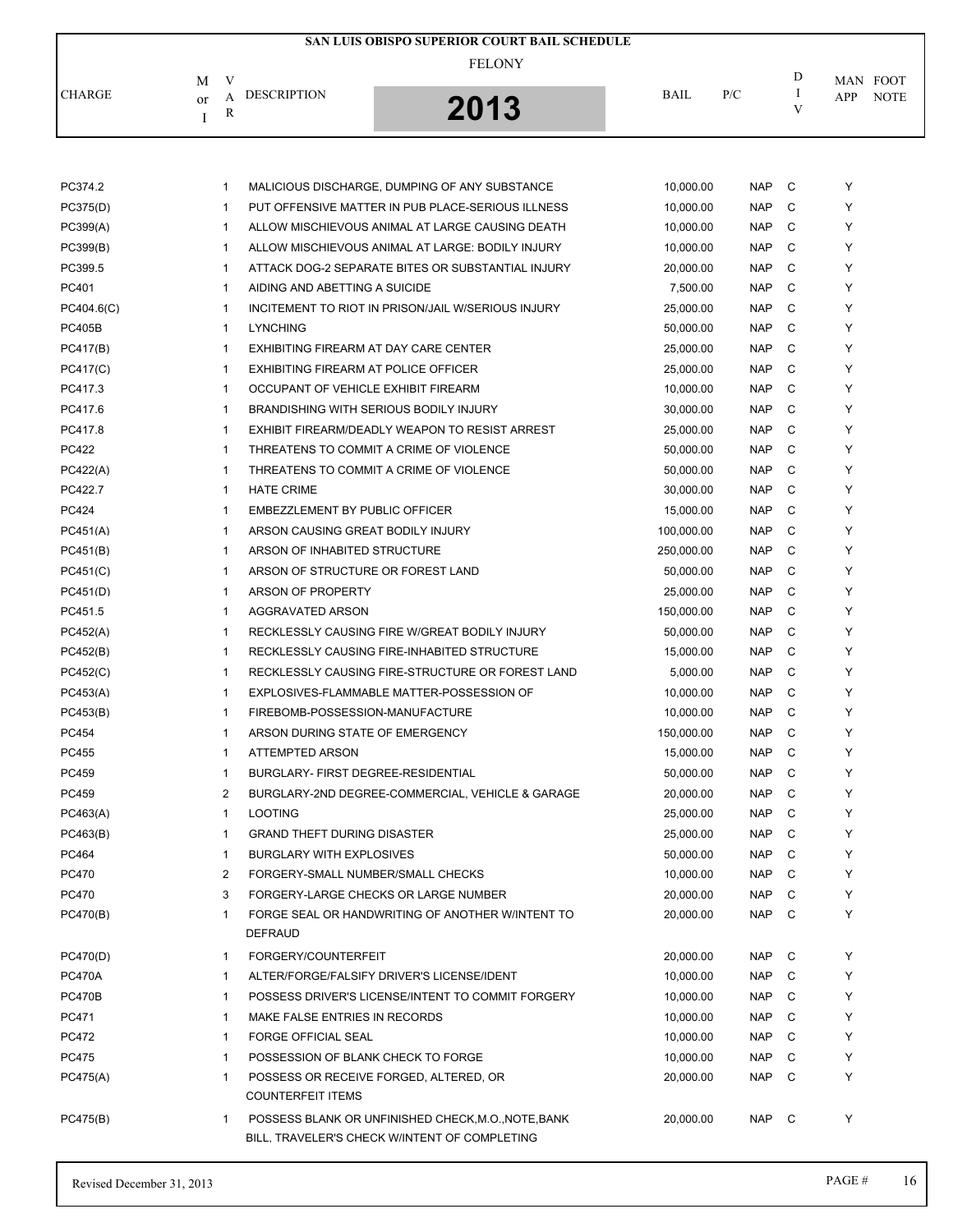|               |          |   |                    | SAN LUIS OBISPO SUPERIOR COURT BAIL SCHEDULE |             |     |   |          |             |
|---------------|----------|---|--------------------|----------------------------------------------|-------------|-----|---|----------|-------------|
|               | M        | V |                    | <b>FELONY</b>                                |             |     | D | MAN FOOT |             |
| <b>CHARGE</b> | $\alpha$ | R | <b>DESCRIPTION</b> | 2013                                         | <b>BAIL</b> | P/C |   | APP      | <b>NOTE</b> |

| PC475(C)      | 1            | POSSESS COMPLETED CHECK, M.O. W/INTENT TO DEFRAUD                       | 20,000.00 | <b>NAP</b> | C | Y |
|---------------|--------------|-------------------------------------------------------------------------|-----------|------------|---|---|
| <b>PC475A</b> | $\mathbf{1}$ | POSSESSION OF COMPLETED CHECKS TO DEFRAUD                               | 10,000.00 | <b>NAP</b> | C | Y |
| <b>PC476</b>  | $\mathbf{1}$ | POSSESS ALTERED OR FICTITIOUS CHECK                                     | 5,000.00  | <b>NAP</b> | C | Y |
| PC476A(A)     | $\mathbf{1}$ | CHECKS, DRAFTS, ORDERS ON BANKS; INSUFFICIENT FUND                      | 5,000.00  | <b>NAP</b> | C | Y |
| <b>PC477</b>  | $\mathbf{1}$ | <b>COUNTERFEITING</b>                                                   | 15,000.00 | <b>NAP</b> | C | Y |
| <b>PC479</b>  | $\mathbf{1}$ | POSSESS/RECEIVE COUNTERFEIT COIN/ETC                                    | 15,000.00 | <b>NAP</b> | C | Y |
| PC480         | $\mathbf{1}$ | POSSESS COUNTERFEIT DIE                                                 | 25,000.00 | <b>NAP</b> | C | Y |
| PC481         | $\mathbf{1}$ | FORGE RAILROAD/STEAMSHIP TICKET                                         | 5,000.00  | <b>NAP</b> | C | Y |
| PC483.5(D)    | $\mathbf{1}$ | SALE OF DECEPTIVE IDENTIFICATION                                        | 5,000.00  | <b>NAP</b> | C | Y |
| PC484(H)      | $\mathbf{1}$ | THEFT: MISREP AS ACCESS CARD HOLDER                                     | 5,000.00  | <b>NAP</b> | C | Y |
| <b>PC484B</b> | 3            | DIVERSION OF CONSTRUCTION LOAN                                          | 20,000.00 | <b>NAP</b> | C | Y |
| PC484E(A)     | 2            | PETTY THEFT: ACQUIRE LOST ACCESS CARD                                   | 20,000.00 | <b>NAP</b> | C | Y |
| PC484E(B)     | 2            | GRAND THEFT: ACQUIRE ACCESS CARDS (MORE THAN 4 PEO)                     | 20,000.00 | <b>NAP</b> | C | Y |
| PC484E(C)     | $\mathbf{1}$ | GRAND THEFT: SELL ACCESS CARD W/INTENT TO DEFRAUD                       | 5,000.00  | <b>NAP</b> | C | Y |
| PC484E(D)     | $\mathbf{1}$ | THEFT OF ACCESS CARDS OF FOUR PERSONS                                   | 10,000.00 | <b>NAP</b> | C | Y |
| PC484F(A)     | $\mathbf{1}$ | FORGE ACCESS CARD TO DEFRAUD                                            | 10,000.00 | <b>NAP</b> | C | Y |
| PC484F(B)     | $\mathbf{1}$ | FORGE NAME ON ACCESS CARD                                               | 10,000.00 | <b>NAP</b> | C | Y |
| <b>PC484G</b> | $\mathbf{1}$ | THEFT: MISREP AS ACCESS CARD HOLDER, OVER \$400                         | 10,000.00 | <b>NAP</b> | C | Y |
| PC484G(A)     | $\mathbf{1}$ | THEFT BY FORGED/INVALID ACCESS CARD                                     | 20,000.00 | <b>NAP</b> | C | Y |
| PC484G(B)     | $\mathbf{1}$ | THEFT: MISREPRESENT AS ACCESS CARD HOLDER                               | 7,500.00  | <b>NAP</b> | C | Y |
| <b>PC484H</b> | $\mathbf{1}$ | THEFT: MISREPRESENT AS ACCESS CARD HOLDER                               | 5,000.00  | <b>NAP</b> | C | Y |
| PC484I(B)     | $\mathbf{1}$ | COUNTERFEITING EQUIP/CARDS: POSSESS, DESIGN, MAKE,<br>OR TRAFFIC        | 20,000.00 | <b>NAP</b> | C | Y |
| PC484(C)      | 1            | COUNTERFEITING EQUIP/CARDS: POSSESS, DESIGN, MAKE,<br>OR TRAFFIC        | 20,000.00 | <b>NAP</b> | C | Y |
| PC485         | $\mathbf{1}$ | THEFT OF LOST PROPERTY-DEFINITION OF THEFT<br><b>REFER TO PC487/485</b> | 20,000.00 | <b>NAP</b> | C | Y |
| PC485(G)      | $\mathbf{1}$ | THEFT OF LOST PROPERTY-DEFINITION OF THEFT<br><b>REFER TO PC487/485</b> | 20,000.00 | <b>NAP</b> | C | Y |
| PC487(A)      | $\mathbf{1}$ | <b>GRAND THEFT OVER \$950</b>                                           | 20,000.00 | NAP        | C | Y |
| PC487(B)(1)   | 1            | GRAND THEFT OF AGRICULTURAL PRODUCTS WORTH \$250                        | 5,000.00  | <b>NAP</b> | C | Y |
| PC487(B)(2)   | $\mathbf{1}$ | GRAND THEFT OF FISH WORTH \$250                                         | 5,000.00  | <b>NAP</b> | C | Y |
| PC487(B)(3)   | 1            | GRAND THEFT BY EMPLOYEE OF \$950 + IN 12 MONTHS                         | 10,000.00 | <b>NAP</b> | C | Y |
| PC487(C)      | 1            | <b>GRAND THEFT FROM PERSON</b>                                          | 20,000.00 | <b>NAP</b> | C | Y |
| PC487(D)      | 1            | GRAND THEFT: FIREARM, HORSE, COW, ANIMAL OR AUTO                        | 10,000.00 | <b>NAP</b> | C |   |
| PC487(D)(2)   | 1            | GRAND THEFT: FIREARM, HORSE, COW, ANIMAL OR AUTO                        | 10,000.00 | <b>NAP</b> | С | Y |
| PC487A(A)     | 1            | <b>GRAND THEFT: ANIMAL CARCASS</b>                                      | 5,000.00  | <b>NAP</b> | C | Y |
| PC487A(B)     | 1            | <b>GRAND THEFT: CARCASS PORTION</b>                                     | 5,000.00  | <b>NAP</b> | C | Y |
| <b>PC487B</b> | 1            | <b>GRAND THEFT: CONVERT REAL PROPERTY</b>                               | 5,000.00  | <b>NAP</b> | C | Y |
| <b>PC487E</b> | 1            | GRAND THEFT: DOG WORTH OVER \$400                                       | 5,000.00  | <b>NAP</b> | C | Y |
| <b>PC487G</b> | 1            | STEALING ANIMAL FOR COMMERCIAL USE                                      | 10,000.00 | <b>NAP</b> | C | Y |
| PC496(A)      | 1            | RECEIVE/PURCHASE STOLEN PROPERTY                                        | 20,000.00 | <b>NAP</b> | C | Y |
| PC496A(A)     | $\mathbf{1}$ | JUNKER BUY WIRE/METAL ILLEGALLY                                         | 5,000.00  | <b>NAP</b> | C | Y |
| <b>PC496D</b> | 1            | RECEIVE/PURCHASE STOLEN VEHICLE/TRAILER                                 | 10,000.00 | <b>NAP</b> | C | Y |
| PC496D(A)     | 1            | RECEIVE/PURCHASE STOLEN VEHICLE/TRAILER                                 | 10,000.00 | <b>NAP</b> | C | Y |
|               |              |                                                                         |           |            |   |   |
| PC497         | 1            | STOLEN PROPERTY, BRING INTO STATE                                       | 20,000.00 | <b>NAP</b> | C | Y |
| PC499         | 1            | <b>JOYRIDING WITH PRIOR</b>                                             | 10,000.00 | <b>NAP</b> | C | Υ |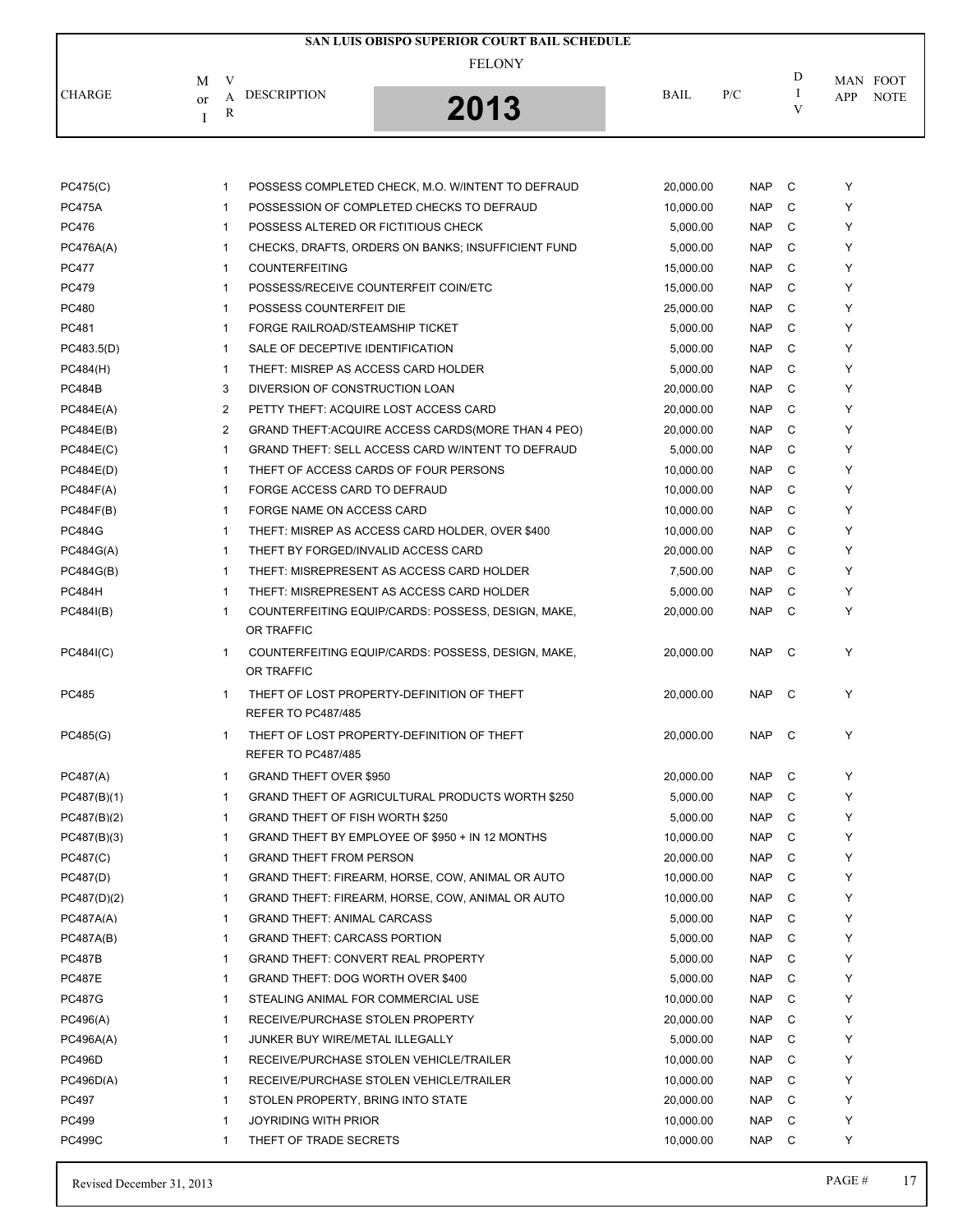|               |    |              |                                      | <b>SAN LUIS OBISPO SUPERIOR COURT BAIL SCHEDULE</b>      |             |                     |        |        |             |
|---------------|----|--------------|--------------------------------------|----------------------------------------------------------|-------------|---------------------|--------|--------|-------------|
|               |    |              |                                      | <b>FELONY</b>                                            |             |                     |        |        |             |
|               | М  | V            |                                      |                                                          |             |                     | D      |        | MAN FOOT    |
| <b>CHARGE</b> | or | A            | <b>DESCRIPTION</b>                   | 2013                                                     | <b>BAIL</b> | P/C                 | Ι<br>V | APP    | <b>NOTE</b> |
|               | I  | $\mathbb{R}$ |                                      |                                                          |             |                     |        |        |             |
|               |    |              |                                      |                                                          |             |                     |        |        |             |
|               |    |              |                                      |                                                          |             |                     |        |        |             |
| <b>PC499D</b> |    | $\mathbf{1}$ |                                      | TAKE AIRCRAFT WITHOUT OWNER'S CONSENT                    | 10,000.00   | <b>NAP</b>          | C      | Υ      |             |
| PC502         |    | $\mathbf{1}$ | <b>COMPUTER RELATED CRIMES</b>       |                                                          | 20,000.00   | <b>NAP</b>          | C      | Υ      |             |
|               |    |              |                                      | COMMENT: OR AMOUNT STOLEN; WHICHEVER IS HIGHER           |             |                     |        |        |             |
| PC502(C)(1)   |    | $\mathbf{1}$ |                                      | UNAUTHORIZED USE OR ALTERATION OF COMPUTER               | 10,000.00   | <b>NAP</b>          | C      | Υ      |             |
| PC502(C)(2)   |    | $\mathbf{1}$ | TAKING DATA WITHOUT CONSENT          |                                                          | 10,000.00   | <b>NAP</b>          | C      | Υ      |             |
| PC502(C)(3)   |    | $\mathbf{1}$ |                                      | USE OF COMPUTER SERVICES WITHOUT CONSENT, WITH           | 10,000.00   | <b>NAP</b>          | C      | Υ      |             |
|               |    |              |                                      | INJURY & VAULRE OVER \$400 OR \$500 VICTIM EXPENSE       |             |                     |        |        |             |
| PC502(C)(4)   |    | $\mathbf{1}$ | COMPUTER ACCESS WITH INJURY          |                                                          | 10,000.00   | <b>NAP</b>          | C      | Y      |             |
| PC502(C)(5)   |    | $\mathbf{1}$ | PREVENTING COMPUTER SERVICES         |                                                          | 10.000.00   | <b>NAP</b>          | C      | Υ      |             |
| PC502(C)(6)   |    | $\mathbf 1$  |                                      | PROVIDE MEANS OR ASSISTS COMPUTER ACCESS > \$5000        | 10,000.00   | <b>NAP</b>          | C      | Υ      |             |
| PC502(C)(7)   |    | 1            |                                      | ACCESSING COMPUTER W/INJURY OR EXPENSE < \$5000          | 10,000.00   | <b>NAP</b>          | C      | Υ      |             |
| PC502(C)(8)   |    | $\mathbf{1}$ |                                      | COMPUTER VIRUS; EXPENSE/INJURY > \$5000                  | 10,000.00   | <b>NAP</b>          | C      | Y      |             |
| PC502(D)      |    | 1            |                                      | COMPUTER ACCESSING WITH DESTRUCTION                      | 10,000.00   | <b>NAP</b>          | C      | Υ      |             |
| PC502.7(A)    |    | 1            |                                      | THEFT OF TELEPHONE SERVICES (OVER \$400)                 | 10,000.00   | <b>NAP</b>          | C      | Υ      |             |
| PC503         |    | $\mathbf{1}$ | <b>EMBEZZLEMENT</b>                  |                                                          | 10,000.00   | <b>NAP</b>          | C      | Y      |             |
| PC504         |    | 1            |                                      | EMBEZZLE PROPERTY BY PUBLIC/PRIVATE OFFICER              | 20,000.00   | <b>NAP</b>          | C      | Υ      |             |
| <b>PC504A</b> |    | 1            | EMBEZZLE PROPERTY UNDER LEASE        |                                                          | 20,000.00   | <b>NAP</b>          | C      | Υ      |             |
| <b>PC504B</b> |    | $\mathbf{1}$ | DEBTOR SELLING SECURED PROPERTY      |                                                          | 20,000.00   | <b>NAP</b>          | C      | Y      |             |
| PC505         |    | $\mathbf 1$  | <b>EMBEZZLEMENT BY CARRIER</b>       |                                                          | 20,000.00   | <b>NAP</b>          | C      | Υ      |             |
| PC506         |    | 1            | <b>EMBEZZLEMENT BY TRUSTEE</b>       |                                                          | 20,000.00   | <b>NAP</b>          | C      | Υ      |             |
| PC507         |    | $\mathbf{1}$ | EMBEZZLEMENT BY BAILEE/ETC           |                                                          | 10,000.00   | <b>NAP</b>          | C      | Y      |             |
| PC508         |    | 1            | EMBEZZLEMENT BY EMPLOYEE             |                                                          | 10,000.00   | <b>NAP</b>          | C      | Y      |             |
| PC514         |    | 1            | <b>EMBEZZLEMENT OF PUBLIC FUNDS</b>  |                                                          | 20,000.00   | <b>NAP</b>          | C      | Y      |             |
| PC518         |    | $\mathbf{1}$ | <b>EXTORTION</b>                     |                                                          | 40,000.00   | <b>NAP</b>          | C      | Y      |             |
| PC519         |    | 1            |                                      | EXTORTION; FEAR USED TO EXTORT; THREATS INDUCING         | 40,000.00   | <b>NAP</b>          | C      | Υ      |             |
| <b>PC522</b>  |    | 1            |                                      | EXTORTION; SIGNATURE; OBTAINING BY MEANS OF              | 40,000.00   | <b>NAP</b>          | C      | Υ      |             |
|               |    |              | <b>THREATS</b>                       |                                                          |             |                     |        |        |             |
| PC523         |    | 1            |                                      | THREATENING LETTER WITH INTENT TO EXTORT                 | 40,000.00   | <b>NAP</b>          | C      | Υ      |             |
| PC524         |    | $\mathbf{1}$ | ATTEMPTED EXTORTION                  |                                                          | 20,000.00   | <b>NAP</b>          | C      | Y      |             |
| PC529         |    | 1            | <b>FALSE PERSONATION OF ANOTHER</b>  |                                                          | 10,000.00   | <b>NAP</b>          | C      | Υ      |             |
| PC529(A)(3)   |    | 1            | <b>FALSE PERSONATION OF ANOTHER</b>  |                                                          | 10,000.00   | <b>NAP</b>          | C      | Y      |             |
| PC530         |    | 1            | PERSONATE TO GET MONEY/PROPERTY      |                                                          | 10,000.00   | <b>NAP</b>          | C      | Y      |             |
| PC530.5       |    | 1            |                                      | USING PERSONAL ID INFORMATION IN UNLAWFUL PURPOSE        | 10,000.00   | <b>NAP</b>          | C      | Y      |             |
| PC530.5(A)    |    | 1            | <b>IDENTIFYING INFORMATION THEFT</b> |                                                          | 20,000.00   | <b>NAP</b>          | C      | Y      |             |
| PC530.5(C)(2) |    | 1            | <b>IDENTIFYING INFORMATION THEFT</b> |                                                          | 20,000.00   | <b>NAP</b>          | C      | Υ      |             |
| PC530.5(C)(3) |    | 1            |                                      | <b>IDENTIFYING INFO THEFT- MORE THAN 10 OTHER PERSON</b> | 20,000.00   | <b>NAP</b>          | C      | Υ      |             |
| PC532A(1)     |    | $\mathbf 1$  | MAKE/ETC FALSE FINANCIAL STATEMENT   |                                                          | 10,000.00   | <b>NAP</b>          | C      | Y      |             |
| PC537(A)(2)   |    | 2            | DEFRAUDING AN INNKEEPER--OVER \$400  |                                                          | 5,000.00    | <b>NAP</b>          | C      | Y      |             |
| PC537E(A)(3)  |    | 1            |                                      | VALUE OF INTEGRATED CHIP ID# REMOVED - EXCEEDS \$400     | 10,000.00   | <b>NAP</b>          | C      | Υ      |             |
| <b>PC548</b>  |    | 1            | DEFRAUDING INSURER                   |                                                          | 30,000.00   | <b>NAP</b>          | C      | Υ      |             |
| PC550(A)(6)   |    | 1            | <b>INSURANCE FRAUD</b>               |                                                          | 20,000.00   | <b>NAP</b>          | C      | Υ      |             |
| PC550(C)(1)   |    | 1            |                                      | FILING FRAUDULENT OR MULTIPLE INSURANCE CLAIMS           | 20,000.00   | <b>NAP</b>          | C      | Υ      |             |
|               |    |              |                                      |                                                          |             |                     |        | Y      |             |
| PC550(C)(2)   |    | 1            |                                      | DEFRAUDING HEALTH CARE PROVIDER OF \$400 PLUS            | 20,000.00   | <b>NAP</b>          | C      |        |             |
| PC550(C)(3)   |    | 1            |                                      | MAKING FALSE STATEMENT RE: INSURANCE CLAIM               | 20,000.00   | <b>NAP</b>          | C      | Y<br>Y |             |
| PC551(A)      |    | 1            |                                      | KICKBACKS TO INSURANCE ADJUSTER PROHIBITED < \$400       | 10,000.00   | <b>NAP</b>          | C      | Y      |             |
| PC594(A)      |    | 2            | <b>VANDALISM</b>                     |                                                          | 15,000.00   | <b>NAP</b>          | C      |        |             |
| PC594(B)      |    | 1<br>2       | VANDALISM - OVER \$10,000            |                                                          | 15,000.00   | <b>NAP</b><br>NAP C | C      | Υ<br>Y |             |
| PC594(B)      |    |              | VANDALISM - OVER \$400               |                                                          | 10,000.00   |                     |        |        |             |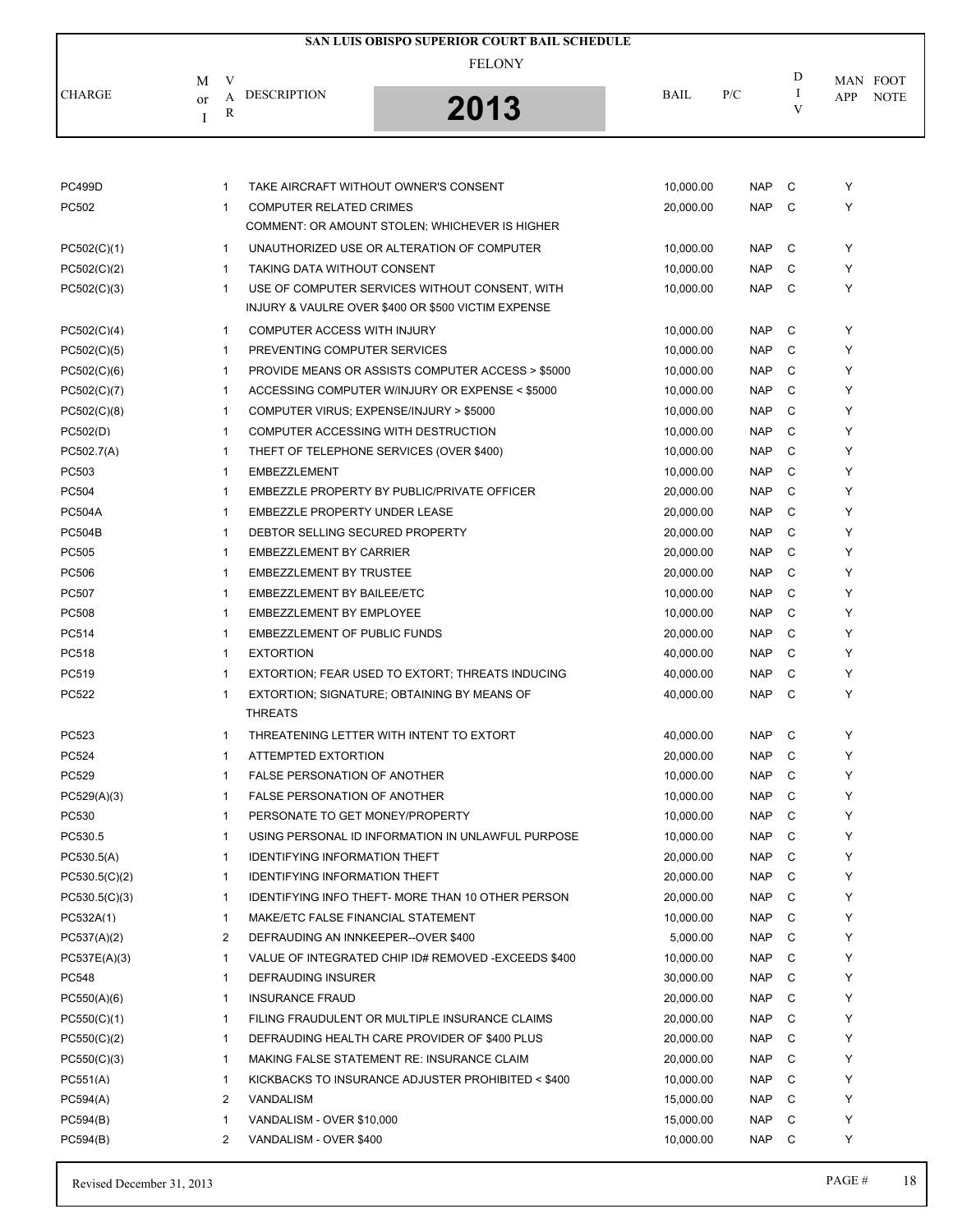|               |                               | SAN LUIS OBISPO SUPERIOR COURT BAIL SCHEDULE |             |     |              |                    |
|---------------|-------------------------------|----------------------------------------------|-------------|-----|--------------|--------------------|
|               | M                             | <b>FELONY</b>                                |             |     | D            | MAN FOOT           |
| <b>CHARGE</b> | <b>DESCRIPTION</b><br>or<br>R | 2013<br>IJ                                   | <b>BAIL</b> | P/C | $\mathbf{V}$ | <b>NOTE</b><br>APP |

| PC594(B)(1)    | $\mathbf{1}$   | VANDALISM - \$400 OR MORE                                                                              | 10,000.00    | <b>NAP</b> | С | Y |
|----------------|----------------|--------------------------------------------------------------------------------------------------------|--------------|------------|---|---|
| PC594(B)(1)    | 2              | VANDALISM - \$10,000 OR MORE                                                                           | 15,000.00    | <b>NAP</b> | C | Y |
| PC594.3(A)     | $\mathbf{1}$   | VANDALISM OF RELIGIOUS PROPERTY                                                                        | 20,000.00    | <b>NAP</b> | C | Y |
| PC594.3(B)     | $\mathbf{1}$   | VANDALISM OF RELIGIOUS PROPERTY + HATE CRIME                                                           | 50,000.00    | <b>NAP</b> | C | Y |
| PC594.35       | $\mathbf{1}$   | VANDELISM OF MARKERS, ETC.,                                                                            | 2,000.00     | <b>NAP</b> | C | Y |
| PC594.4        | $\mathbf{1}$   | DEFACING A STRUCTURE WITH CAUSTIC CHEMICAL                                                             | 10,000.00    | <b>NAP</b> | C | Y |
| PC597(A)       | 1              | CRUELTY TO ANIMALS                                                                                     | 5,000.00     | <b>NAP</b> | C | Y |
| PC597(B)       | $\overline{2}$ | <b>CRUELTY TO ANIMALS</b>                                                                              | 20,000.00    | <b>NAP</b> | C | Y |
| PC597.5(A)     | $\mathbf{1}$   | POSSESS/TRAIN/ETC FIGHTING DOGS                                                                        | 10,000.00    | <b>NAP</b> | C | Y |
| PC600(A)       | 1              | INFLICTING INJURY ON POLICE DOG                                                                        | 10,000.00    | <b>NAP</b> | C | Y |
| PC601(A)       | 1              | <b>CREDIBLE THREAT AND TRESPASS</b>                                                                    | 10,000.00    | <b>NAP</b> | C | Y |
| PC626.9(B)     | $\mathbf{1}$   | HAVE FIREARM AT PUBLIC SCHOOL                                                                          | 20,000.00    | <b>NAP</b> | C | Y |
| PC626.9(D)     | $\mathbf{1}$   | RECKLESS DISCHARGE OF FIREARM ON SCHOOL GROUNDS                                                        | 40,000.00    | <b>NAP</b> | C | Y |
| PC626.9(H)     | $\mathbf{1}$   | POSSESSION OF LOADED FIREARM ON COLLEGE CAMPUS                                                         | 20,000.00    | <b>NAP</b> | C | Y |
| PC626.9(I)     | $\mathbf{1}$   | POSSESSION OF FIREARM ON COLLEGE CAMPUS                                                                | 20,000.00    | <b>NAP</b> | C | Y |
| PC626.95       | $\mathbf{1}$   | POSSESSION FIREARM PLAYGROUND/YOUTH CENTER                                                             | 10,000.00    | <b>NAP</b> | C | Y |
| PC626.10(A)    | $\mathbf{1}$   | POSSESS KNIFE/ETC AT SCHOOL                                                                            | 5,000.00     | <b>NAP</b> | C | Y |
| PC626.10(B)    | $\mathbf{1}$   | POSSESS KNIFE/ETC ON COLLEGE CAMPUS                                                                    | 5,000.00     | <b>NAP</b> | C | Y |
| PC629.82       | 1              | VIOLATION OF WIRETAPPING LAWS                                                                          | 10,000.00    | <b>NAP</b> | C | Y |
| PC632.5        | 1              | UNLAWFUL RECEPTION OF CELLULAR TELEPHONE                                                               | 10,000.00    | <b>NAP</b> | C | Y |
| PC632.6        | $\mathbf{1}$   | UNLAWFUL RECEPTION OF CORDLESS TELEPHONE                                                               | 10,000.00    | <b>NAP</b> | C | Y |
| PC634          | 1              | <b>TRESPASS TO INVADE PRIVACY</b>                                                                      | 10,000.00    | <b>NAP</b> | C | Y |
| PC636(A)       | 1              | ELECTONIC EAVESDROPPING ON PRIVILEGED CONVERSATION                                                     | 10,000.00    | <b>NAP</b> | C | Y |
| PC636(B)       | $\mathbf{1}$   | NON-ELECTRONIC EAVESDROPPING ON CONVERSATION                                                           | 10,000.00    | <b>NAP</b> | C | Y |
| PC646.9        | 1              | STALKING WITH FELONY PRIOR OF STALKING SAME VICTIM                                                     | 100,000.00   | <b>NAP</b> | C | Y |
| PC646.9        | $\overline{c}$ | STALKING WITH FELONY PRIOR OF STALKING SAME VICTIM                                                     | 60,000.00    | <b>NAP</b> | C | Y |
| PC646.9(A)     | $\mathbf{1}$   | <b>STALKING</b>                                                                                        | 25,000.00    | <b>NAP</b> | C | Y |
| PC646.9(B)     | $\mathbf{1}$   | STALKING IN VIOLATION OF TEMP RESTRAINING ORDER                                                        | 100,000.00   | <b>NAP</b> | C | Y |
| PC646.9(C)     | 1              | <b>STALKING WITH PRIOR</b>                                                                             | 150,000.00   | <b>NAP</b> | C | Y |
| PC647.6(B)     | $\mathbf{1}$   | CHILD MOLESTATION IN DWELLING W/O CONSENT                                                              | 15,000.00    | <b>NAP</b> | C | Y |
| PC647.6(C)     | 1              | CHILD MOLESTATION W PRIOR                                                                              | 100,000.00   | <b>NAP</b> | C | Y |
| PC647.6(C)(1)  | 1              | CHILD MOLESTATION W PRIOR                                                                              | 100,000.00   | <b>NAP</b> | C | Y |
| <b>PC647F</b>  | $\mathbf{1}$   | PROSTITUTION WITH PRIOR                                                                                | 10,000.00    | <b>NAP</b> | C | Y |
| PC648          | 1              | MAKE, ISSUE, CIRCULATE UNAUTHORIZED MONEY                                                              | 20,000.00    | <b>NAP</b> | C | Y |
| PC653F(A)      |                | SOLICITING COMMISSION OF CRIME                                                                         | 10,000.00    | NAP C      |   | Y |
| PC653F(B)      | 1              | <b>SOLICIT MURDER</b>                                                                                  | 1,000,000.00 | <b>NAP</b> | С | Y |
| PC653F(C)      | $\mathbf 1$    | <b>SOLICIT RAPE</b>                                                                                    | 100,000.00   | <b>NAP</b> | C | Y |
| PC653F(D)      | $\mathbf 1$    | SOLICITING COMMISSION OF DRUG CRIME                                                                    | 10,000.00    | <b>NAP</b> | C | Y |
| PC653F(E)      | $\mathbf{1}$   | SOLICITING COMMISSION OF HEALTH CARE FRAUD                                                             | 10.000.00    | <b>NAP</b> | C | Y |
| PC653J         | $\mathbf 1$    | SOLICIT MINOR TO COMMIT SPECIFIED FELONIES                                                             | 40,000.00    | <b>NAP</b> | C | Y |
| PC664          | 1              | ATTEMPT WHERE COMPLETED CRIME PUNISHABLE BY PRISON<br>EXCEPT FOR 664/187=SAME AS SUBSTANTITIVE OFFENSE | <b>NAP</b>   | <b>NAP</b> | C | Y |
| PC664/PC187    | $\mathbf 1$    | ATTEMPTED MURDER                                                                                       | 500,000.00   | <b>NAP</b> | C | Y |
| PC664/PC187    | 2              | ATTEMPTED MURDER - FIRST DEGREE                                                                        | 500,000.00   | <b>NAP</b> | C | Y |
| PC664/PC187    | 3              | ATTEMPTED MURDER - SECOND DEGREE                                                                       | 500,000.00   | <b>NAP</b> | С | Y |
| PC664/PC187    | 4              | ATTEMPTED MURDER - WILLFUL & PREMEDITATED                                                              | 1,000,000.00 | <b>NAP</b> | C | Y |
| PC664/PC192(A) | $\mathbf{1}$   | ATTEMPTED VOLUNTARY MANSLAUGHTER                                                                       | 100,000.00   | <b>NAP</b> | C | Y |
| PC664/PC205    | 1              | ATTEMPTED MAYHEM                                                                                       | 500,000.00   | <b>NAP</b> | C | Y |
|                |                |                                                                                                        |              |            |   |   |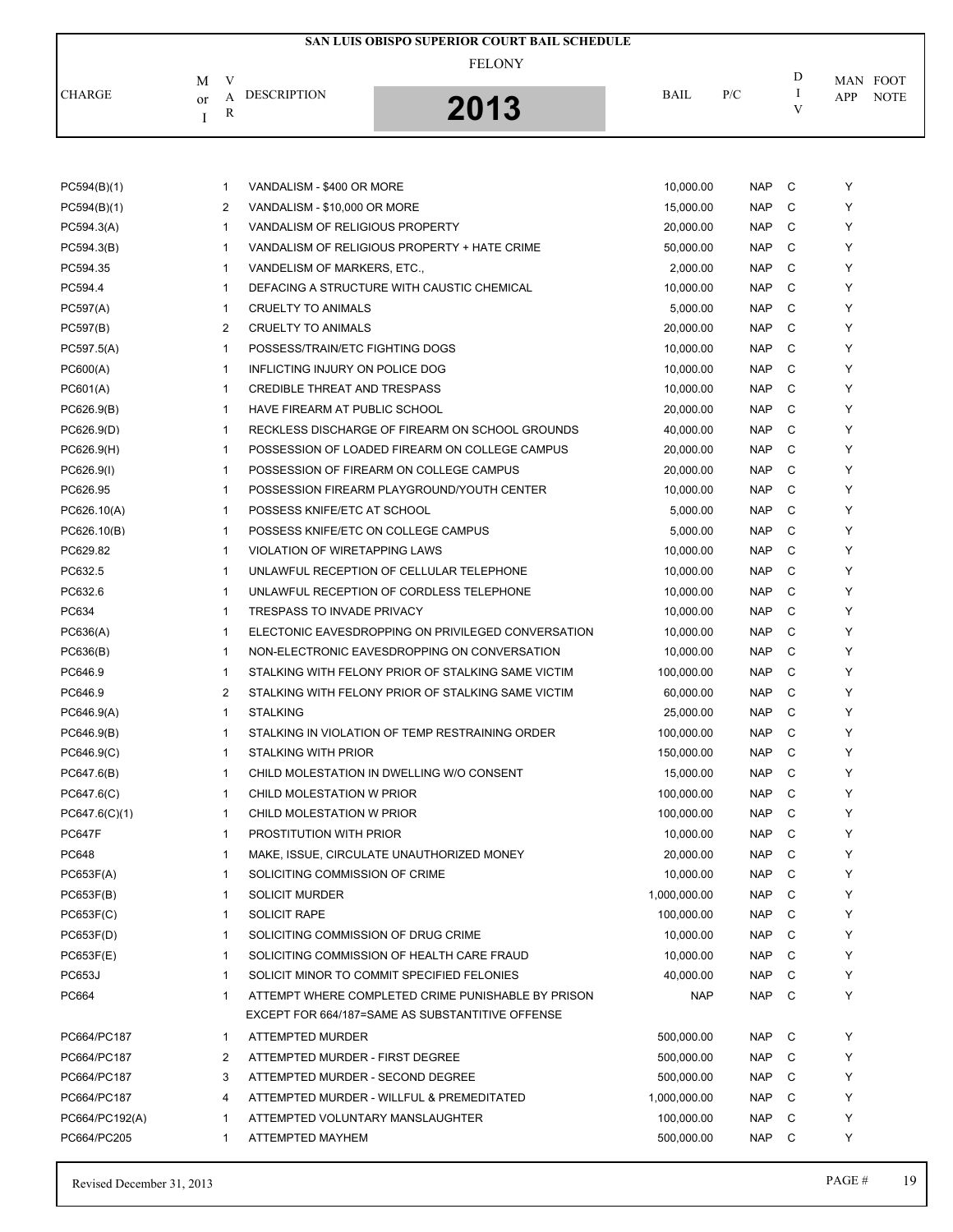|               |                               | SAN LUIS OBISPO SUPERIOR COURT BAIL SCHEDULE |             |     |                         |  |
|---------------|-------------------------------|----------------------------------------------|-------------|-----|-------------------------|--|
|               | V<br>M                        | <b>FELONY</b>                                |             |     | D<br>MAN FOOT           |  |
| <b>CHARGE</b> | <b>DESCRIPTION</b><br>or<br>R | 2013                                         | <b>BAIL</b> | P/C | <b>NOTE</b><br>APP<br>V |  |

| PC664/PC209(A)   | -1             | ATTEMPTED KIDNAP FOR RANSOM                                                   | 500,000.00     | <b>NAP</b> | C | Y |
|------------------|----------------|-------------------------------------------------------------------------------|----------------|------------|---|---|
| PC664/PC209(B)   | $\mathbf{1}$   | ATTEMPTED KIDNAP FOR ROBBERY                                                  | 250,000.00     | <b>NAP</b> | C | Y |
| PC664/PC211      | $\mathbf{1}$   | ATTEMPTED ROBBERY                                                             | 20.000.00      | <b>NAP</b> | C | Y |
| PC664/PC211      | 2              | ATTEMPTED ROBBERY                                                             | 20,000.00      | <b>NAP</b> | C | Y |
| PC664/PC288A(C)  | $\mathbf{1}$   | ATTEMPTED ORAL COPULATION VICTIM UNDER 14 YRS &<br>MORE THAN 10 YEARS YOUNGER | 50,000.00      | <b>NAP</b> | C | Y |
| PC664/PC422      | $\mathbf{1}$   | ATTEMPTED THREAT OR CRIME OF VIOLENCE                                         | 20,000.00      | <b>NAP</b> | C | Y |
| PC664/PC422(A)   | $\mathbf{1}$   | ATTEMPTED THREAT OR CRIME OF VIOLENCE                                         | 20,000.00      | <b>NAP</b> | C | Y |
| PC664/PC4573.5   | $\mathbf{1}$   | ATTEMPTED BRINGING DRUGS/PARAPHERNALIA INTO<br><b>JAIL/PRISON</b>             | 12,500.00      | <b>NAP</b> | C | Y |
| PC664/PC4573.9   | $\mathbf{1}$   | ATTEPTED SALE/FURNISH CONTROLLED SUBSTANCE<br><b>TO PRISONER</b>              | 12,500.00      | <b>NAP</b> | C | Y |
| PC664/PC459      | $\mathbf{1}$   | ATTEMPTED BURGLARY-FIRST DEGREE RESIDENTIAL                                   | 25,000.00      | <b>NAP</b> | C | Y |
| PC664/PC459      | 2              | ATTEMPTED BURGLARY-2ND DEGREE COMMERCIAL, VEHICLE,<br>GARAGE                  | 10,000.00      | <b>NAP</b> | C | Y |
| PC664/PC470      | $\mathbf{1}$   | <b>ATTEMPTED FORGERY</b>                                                      | 10,000.00      | <b>NAP</b> | C | Y |
| PC664/PC484G(A)  | $\mathbf{1}$   | ATTEMPTED THEFT BY FORGED/INVALID ACCESS CARD                                 | 10,000.00      | <b>NAP</b> | C | Y |
| PC664/PC484G(B)  | $\mathbf{1}$   | ATTEMPTED THEFT:OBTAIN GOODS W/OUT CONSENT OF CARD<br><b>HOLDER</b>           | 3,250.00       | <b>NAP</b> | C | Y |
| PC664/PC487(A)   | $\overline{2}$ | ATTEMPTED GRAND THEFT FROM A PERSON                                           | 10,000.00      | <b>NAP</b> | C | Y |
| PC664/PC487(C)   | $\mathbf{1}$   | ATTEMPTED GRAND THEFT FROM PERSON                                             | 20,000.00      | <b>NAP</b> | C | Y |
| PC664/PC487(D)   | $\mathbf{1}$   | ATTEMPTED GRAND THEFT FIRERARM, HORSE, COW, OR AUTO                           | 5,000.00       | <b>NAP</b> | C | Y |
| PC664/VC10851(A) | $\mathbf{1}$   | ATTEMPTED UNLAWFUL TAKING OF A VEHICLE                                        | 10,000.00      | <b>NAP</b> | C | Y |
| PC666            | $\mathbf{1}$   | PETTY THEFT-PRIOR CONVICTION OF PETTY THEFT, ETC                              | 20,000.00      | <b>NAP</b> | C | Y |
| PC666(A)         | $\mathbf{1}$   | PETTY THEFT W/3 OR MORE PRIORS                                                | 20,000.00      | <b>NAP</b> | C | Y |
| PC666(B)         | $\mathbf{1}$   | PETTY THEFT W/ 4 OR MORE PRIORS                                               | 20,000.00      | <b>NAP</b> | C | Y |
| PC666(B)(1)      | $\mathbf{1}$   | PETTY THEFT-PRIOR CONVICTION OF SERIOUS FELONY ETC                            | 20,000.00      | <b>NAP</b> | C | Y |
| PC666.5          | $\mathbf{1}$   | <b>VEHICLE THEFT WITH PRIOR</b>                                               | 20,000.00      | <b>NAP</b> | C | Y |
| PC836.6          | $\mathbf{1}$   | ESCAPE CAUSING SERIOUS BODILY INJURY                                          | <b>NO BAIL</b> | <b>NAP</b> | C | Y |
| PC836.6(A)       | $\mathbf{1}$   | ESCAPE W/ SERIOUS BODILY INJURY                                               | <b>NO BAIL</b> | <b>NAP</b> | C | Y |
| PC836.6(B)       | $\mathbf{1}$   | ATTEMPED ESCAPE W/ SERIOUS BODILY INJURY                                      | <b>NO BAIL</b> | <b>NAP</b> | C | Y |
| PC836.6(C)       | $\mathbf{1}$   | ESCAPE OR ATTEMPED ESCAPE W/ SERIOUS BODILY INJURY                            | <b>NO BAIL</b> | <b>NAP</b> | C | Y |
| PC1202.4(B)(1)   | $\mathbf{1}$   | MANDATORY RESTITUTION FINE - FELONY                                           | 200.00         | <b>NAP</b> | C | Y |
| PC1319.4         | $\mathbf{1}$   | FAILURE TO APPEAR ON FELONY                                                   | 10,000.00      | <b>NAP</b> | C | Y |
| PC1320(B)        | 1              | FAILURE TO APPEAR ON FELONY AFTER O/R                                         | 10,000.00      | <b>NAP</b> | C | Y |
| PC1320.5         | 1              | FAILURE TO APPEAR ON FELONY ON BAIL                                           | 10,000.00      | <b>NAP</b> | С | Y |
| PC1370.5         | 1              | <b>ESCAPE MENTAL HEALTH FACILITY</b>                                          | 20,000.00      | <b>NAP</b> | C | Y |
| PC1551           | 1              | FUGITIVE (MAGISTRATE'S WARRANT)                                               | <b>NO BAIL</b> | <b>NAP</b> | C | Y |
| PC1551.1         | 1              | FUGITIVE (ARREST WITHOUT WARRANT)                                             | <b>NO BAIL</b> | <b>NAP</b> | C | Y |
| PC3000.08(A)     | 1              | PETITON FOR PAROLE REVOCATION                                                 | <b>NO BAIL</b> | <b>NAP</b> | C | Y |
| PC4500           | 1              | ASSAULT BY LIFE PRISONER/GREAT BODILY INJURY                                  | <b>NO BAIL</b> | <b>NAP</b> | С | Y |
| PC4501           | 1              | ASSAULT BY PRISONER/GREAT BODILY INJURY                                       | 50,000.00      | <b>NAP</b> | C | Υ |
| PC4501.1         | 1              | <b>GASSING - BY PRISONER</b>                                                  | 10,000.00      | <b>NAP</b> | C | Y |
| PC4501.5         | 1              | BATTERY - BY PRISONER                                                         | 15,000.00      | <b>NAP</b> | C | Y |
| PC4502(A)        | 1              | PRISONER POSSESS WEAPON                                                       | 15,000.00      | <b>NAP</b> | C | Υ |
| PC4502(B)        | 1              | PRISONER MANUFACTURE OF DEADLY WEAPON                                         | 15,000.00      | <b>NAP</b> | C | Y |
| PC4503           | $\mathbf{1}$   | <b>HOLDING HOSTAGE BY INMATE</b>                                              | 100,000.00     | <b>NAP</b> | C | Y |
| PC4530(A)        | 1              | ESCAPE FROM STATE PRISON WITH FORCE                                           | <b>NO BAIL</b> | <b>NAP</b> | C | Y |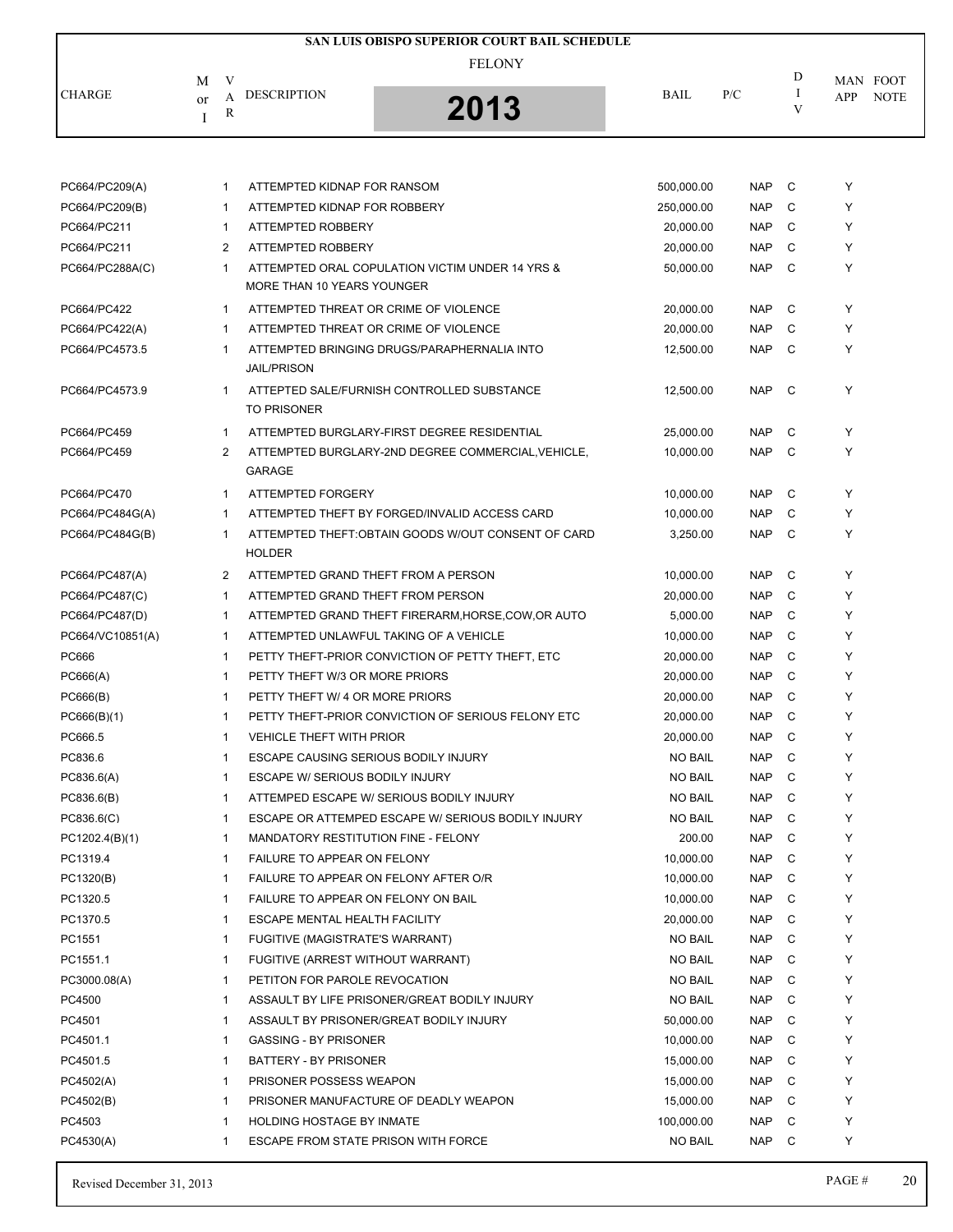|               |                                               | SAN LUIS OBISPO SUPERIOR COURT BAIL SCHEDULE |             |     |   |                    |
|---------------|-----------------------------------------------|----------------------------------------------|-------------|-----|---|--------------------|
|               | М                                             | <b>FELONY</b>                                |             |     | D | MAN FOOT           |
| <b>CHARGE</b> | <b>DESCRIPTION</b><br>А<br><sub>or</sub><br>R | 2013<br>IJ                                   | <b>BAIL</b> | P/C |   | <b>NOTE</b><br>APP |

| <b>NO BAIL</b><br><b>NAP</b><br>C<br>PC4530(B)<br>1<br>ESCAPE FROM STATE PRISON WITHOUT FORCE<br>PC4532(A)<br><b>NO BAIL</b><br><b>NAP</b><br>C<br>1<br>ESCAPE FROM COUNTY JAIL, AS MSDMT, WITH FORCE<br>C<br>2<br><b>NAP</b><br>PC4532(A)<br>ESCAPE FROM COUNTY JAIL, AS MSDMT, WITHOUT FORCE<br><b>NO BAIL</b><br><b>NAP</b><br>C<br>PC4532(A)(1)<br>$\mathbf{1}$<br>ESCAPE FROM COUNTY JAIL, AS MISDEMEANANT<br><b>NO BAIL</b><br>C<br>PC4532(B)<br>$\mathbf 1$<br>ESCAPE FROM COUNTY JAIL, AS FELON, WITH FORCE<br><b>NO BAIL</b><br><b>NAP</b><br>C<br>PC4532(B)<br>2<br><b>NAP</b><br>ESCAPE FROM COUNTY JAIL, AS FELON, WITHOUT FORCE<br>NO BAIL<br>PC4532(B)<br>3<br>ESCAPE ATTEMPTED ESCAPE BY FELON (NOT CONVICTED)<br>100,000.00<br><b>NAP</b><br>C<br>FROM JAIL, INDUSTRIAL FARM, & ETC.<br>C<br>PC4534<br>$\mathbf{1}$<br>ANY PERSON AID ESCAPE<br>30,000.00<br><b>NAP</b><br><b>NAP</b><br>C<br>PC4550(1)<br>$\mathbf{1}$<br>RESCUE/ATTEMPT RESCUE PRISONER<br>30,000.00<br>PC4550(2)<br>RESCUE/ATTEMPT RESCUE PRISONER<br>20,000.00<br><b>NAP</b><br>C<br>$\mathbf{1}$<br>PC4571<br>C<br>1<br>EX-CON ON PRISON OR JAIL GROUNDS<br>7,500.00<br><b>NAP</b><br>PC4573<br><b>NAP</b><br>C<br>1<br>BRINGING CONTROLLED SUBST/ALCOHOL INTO PRISON/JAIL<br>25,000.00<br>PC4573(A)<br>BRINGING CONTROLLED SUBST/ALCOHOL INTO PRISON/JAIL<br><b>NAP</b><br>C<br>1<br>25,000.00<br>C<br>PC4573.0<br>1<br>SALE/FURNISH CONTROLLED SUBSTANCE TO PRISONER<br>25,000.00<br><b>NAP</b><br><b>NAP</b><br>C<br>PC4573.5<br>$\mathbf{1}$<br>BRINGING DRUGS/PARAPHERNALIA INTO PRISON/JAIL<br>25,000.00<br>PC4573.6<br>$\mathbf{1}$<br>POSSESSION OF DRUGS ON PRISON OR JAIL GROUNDS<br><b>NAP</b><br>C<br>25,000.00<br>$\mathbf{1}$<br>C<br>PC4573.6(A)<br>POSSESSION OF DRUGS ON PRISON OR JAIL GROUNDS<br>25,000.00<br><b>NAP</b><br>PC4573.8<br>$\mathbf{1}$<br><b>NAP</b><br>C<br>UNAUTH POSSESSION OF DRUG/ALCOHOL INTO/JAIL/PRIS<br>20,000.00<br>C<br>PC4573.9<br>$\mathbf{1}$<br>SALE/FURNISH CONTROLLED SUBSTANCE TO PRISONER<br><b>NAP</b><br>25,000.00<br>C<br>PC4574(A)<br>$\mathbf{1}$<br>BRINGING DEADLY WEAPON INTO PRISON<br>50,000.00<br><b>NAP</b><br>2<br><b>NAP</b><br>C<br>PC4600<br>DESTRUCTION OF JAIL OR PRISON PROPERTY<br>10,000.00<br>2<br>10,000.00<br><b>NAP</b><br>C<br>PC4600(A)<br>DESTRUCTION OF JAIL OR PRISON PROPERTY<br>$\mathbf{1}$<br>C<br>PC11411(B)<br>PATTERN OF TERRORIZING - USE OF SIGN OR SYMBOL<br>20,000.00<br><b>NAP</b><br><b>NAP</b><br>C<br>PC11411(C)<br>$\mathbf{1}$<br>BURN OR DESECRATE RELIGIOUS SYMBOL TO TERRORIZE<br>10,000.00<br>PC11411(D)<br><b>NAP</b><br>C<br>$\mathbf{1}$<br>TERRORISM: BURN/DESECRATE A CROSS OR OTHER<br>20,000.00<br>RELIGIOUS SYMBOL KNOWING IT TO BE A RELIG SYMBOL<br>C<br>PC11412<br>$\mathbf{1}$<br><b>RELIGIOUS TERRORISM</b><br>50,000.00<br><b>NAP</b><br>TERRORISM: EXPLODE, IGNITE OR ATTEMPTS TO COMMIT<br><b>NAP</b><br>C<br>PC11413(A)<br>$\mathbf{1}$<br>40,000.00<br><b>ARSON</b><br>POSSESS MASS DESTRUCTION WEAPON<br>C<br>PC11418(A)<br>$\mathbf{1}$<br>500,000.00<br><b>NAP</b><br><b>NAP</b><br>C<br>PC11418(B)(1)<br>$\mathbf{1}$<br>USE MASS DESTR. WEAPON MAY CAUSE WIDESPREAD INJURY<br>NO BAIL<br><b>NO BAIL</b><br><b>NAP</b><br>C<br>PC11418(B)(2)<br>$\mathbf{1}$<br>USE MASS DESTR. WEAPON MAY DISTRUPT FOOD SUPPLY<br>USE MASS DESTR. WEAPON MAY CAUSE WIDESPREAD DAMAGE<br><b>NO BAIL</b><br><b>NAP</b><br>C<br>PC11418(C)<br>$\mathbf{1}$<br>TO NATURAL RESOURCES<br>C<br>PC11418(D)<br>$\mathbf{1}$<br>USE BIOLOGICAL ADVANCE TO CREATE NEW PATHOGENS<br>100,000.00<br><b>NAP</b><br>C<br>1<br>THREAT-USE MASS DESTRUCTION WEAPON/SUSTAINED FEAR<br>500,000.00<br><b>NAP</b><br>PC11418.5(A)<br><b>NAP</b><br>PC11419<br>$\mathbf{1}$<br>POSSESSION OF RESTRICTED BIOLOGICAL AGENTS<br>500,000.00<br>C<br>2<br><b>NAP</b><br>C<br>PC12020(A)(4)<br>CARRY CONCEALED DIRK OR DAGGER<br>20,000.00<br>POSSESS DESTRUCTIVE DEVICE<br>C<br>PC18710<br>1<br>30,000.00<br>NAP<br>PC18715<br>POSSESS DESTRUCTIVE DEVICE NEAR CERTAIN PLACES<br><b>NAP</b><br>C<br>1<br>500,000.00<br>PC18720<br>POSSESS MATERIALS W/INTENT TO MAKE DESTRUCTIVE DEV<br><b>NAP</b><br>C<br>1<br>150,000.00<br><b>ICE OR EXPLOSION</b><br>C<br>PC18725<br>1<br>CARRYING OR PLACING EXPLOSIVE ON COMMON CARRIER<br>500,000.00<br>NAP |         |                                  |           |            |   |   |
|---------------------------------------------------------------------------------------------------------------------------------------------------------------------------------------------------------------------------------------------------------------------------------------------------------------------------------------------------------------------------------------------------------------------------------------------------------------------------------------------------------------------------------------------------------------------------------------------------------------------------------------------------------------------------------------------------------------------------------------------------------------------------------------------------------------------------------------------------------------------------------------------------------------------------------------------------------------------------------------------------------------------------------------------------------------------------------------------------------------------------------------------------------------------------------------------------------------------------------------------------------------------------------------------------------------------------------------------------------------------------------------------------------------------------------------------------------------------------------------------------------------------------------------------------------------------------------------------------------------------------------------------------------------------------------------------------------------------------------------------------------------------------------------------------------------------------------------------------------------------------------------------------------------------------------------------------------------------------------------------------------------------------------------------------------------------------------------------------------------------------------------------------------------------------------------------------------------------------------------------------------------------------------------------------------------------------------------------------------------------------------------------------------------------------------------------------------------------------------------------------------------------------------------------------------------------------------------------------------------------------------------------------------------------------------------------------------------------------------------------------------------------------------------------------------------------------------------------------------------------------------------------------------------------------------------------------------------------------------------------------------------------------------------------------------------------------------------------------------------------------------------------------------------------------------------------------------------------------------------------------------------------------------------------------------------------------------------------------------------------------------------------------------------------------------------------------------------------------------------------------------------------------------------------------------------------------------------------------------------------------------------------------------------------------------------------------------------------------------------------------------------------------------------------------------------------------------------------------------------------------------------------------------------------------------------------------------------------------------------------------------------------------------------------------------------------------------------------------------------------------------------------------------------------------------------------------------------------------------------------------------------------------------------------------------------------------|---------|----------------------------------|-----------|------------|---|---|
|                                                                                                                                                                                                                                                                                                                                                                                                                                                                                                                                                                                                                                                                                                                                                                                                                                                                                                                                                                                                                                                                                                                                                                                                                                                                                                                                                                                                                                                                                                                                                                                                                                                                                                                                                                                                                                                                                                                                                                                                                                                                                                                                                                                                                                                                                                                                                                                                                                                                                                                                                                                                                                                                                                                                                                                                                                                                                                                                                                                                                                                                                                                                                                                                                                                                                                                                                                                                                                                                                                                                                                                                                                                                                                                                                                                                                                                                                                                                                                                                                                                                                                                                                                                                                                                                                                                           |         |                                  |           |            |   | Y |
|                                                                                                                                                                                                                                                                                                                                                                                                                                                                                                                                                                                                                                                                                                                                                                                                                                                                                                                                                                                                                                                                                                                                                                                                                                                                                                                                                                                                                                                                                                                                                                                                                                                                                                                                                                                                                                                                                                                                                                                                                                                                                                                                                                                                                                                                                                                                                                                                                                                                                                                                                                                                                                                                                                                                                                                                                                                                                                                                                                                                                                                                                                                                                                                                                                                                                                                                                                                                                                                                                                                                                                                                                                                                                                                                                                                                                                                                                                                                                                                                                                                                                                                                                                                                                                                                                                                           |         |                                  |           |            |   | Y |
|                                                                                                                                                                                                                                                                                                                                                                                                                                                                                                                                                                                                                                                                                                                                                                                                                                                                                                                                                                                                                                                                                                                                                                                                                                                                                                                                                                                                                                                                                                                                                                                                                                                                                                                                                                                                                                                                                                                                                                                                                                                                                                                                                                                                                                                                                                                                                                                                                                                                                                                                                                                                                                                                                                                                                                                                                                                                                                                                                                                                                                                                                                                                                                                                                                                                                                                                                                                                                                                                                                                                                                                                                                                                                                                                                                                                                                                                                                                                                                                                                                                                                                                                                                                                                                                                                                                           |         |                                  |           |            |   | Y |
|                                                                                                                                                                                                                                                                                                                                                                                                                                                                                                                                                                                                                                                                                                                                                                                                                                                                                                                                                                                                                                                                                                                                                                                                                                                                                                                                                                                                                                                                                                                                                                                                                                                                                                                                                                                                                                                                                                                                                                                                                                                                                                                                                                                                                                                                                                                                                                                                                                                                                                                                                                                                                                                                                                                                                                                                                                                                                                                                                                                                                                                                                                                                                                                                                                                                                                                                                                                                                                                                                                                                                                                                                                                                                                                                                                                                                                                                                                                                                                                                                                                                                                                                                                                                                                                                                                                           |         |                                  |           |            |   | Y |
|                                                                                                                                                                                                                                                                                                                                                                                                                                                                                                                                                                                                                                                                                                                                                                                                                                                                                                                                                                                                                                                                                                                                                                                                                                                                                                                                                                                                                                                                                                                                                                                                                                                                                                                                                                                                                                                                                                                                                                                                                                                                                                                                                                                                                                                                                                                                                                                                                                                                                                                                                                                                                                                                                                                                                                                                                                                                                                                                                                                                                                                                                                                                                                                                                                                                                                                                                                                                                                                                                                                                                                                                                                                                                                                                                                                                                                                                                                                                                                                                                                                                                                                                                                                                                                                                                                                           |         |                                  |           |            |   | Y |
|                                                                                                                                                                                                                                                                                                                                                                                                                                                                                                                                                                                                                                                                                                                                                                                                                                                                                                                                                                                                                                                                                                                                                                                                                                                                                                                                                                                                                                                                                                                                                                                                                                                                                                                                                                                                                                                                                                                                                                                                                                                                                                                                                                                                                                                                                                                                                                                                                                                                                                                                                                                                                                                                                                                                                                                                                                                                                                                                                                                                                                                                                                                                                                                                                                                                                                                                                                                                                                                                                                                                                                                                                                                                                                                                                                                                                                                                                                                                                                                                                                                                                                                                                                                                                                                                                                                           |         |                                  |           |            |   | Y |
|                                                                                                                                                                                                                                                                                                                                                                                                                                                                                                                                                                                                                                                                                                                                                                                                                                                                                                                                                                                                                                                                                                                                                                                                                                                                                                                                                                                                                                                                                                                                                                                                                                                                                                                                                                                                                                                                                                                                                                                                                                                                                                                                                                                                                                                                                                                                                                                                                                                                                                                                                                                                                                                                                                                                                                                                                                                                                                                                                                                                                                                                                                                                                                                                                                                                                                                                                                                                                                                                                                                                                                                                                                                                                                                                                                                                                                                                                                                                                                                                                                                                                                                                                                                                                                                                                                                           |         |                                  |           |            |   | Y |
|                                                                                                                                                                                                                                                                                                                                                                                                                                                                                                                                                                                                                                                                                                                                                                                                                                                                                                                                                                                                                                                                                                                                                                                                                                                                                                                                                                                                                                                                                                                                                                                                                                                                                                                                                                                                                                                                                                                                                                                                                                                                                                                                                                                                                                                                                                                                                                                                                                                                                                                                                                                                                                                                                                                                                                                                                                                                                                                                                                                                                                                                                                                                                                                                                                                                                                                                                                                                                                                                                                                                                                                                                                                                                                                                                                                                                                                                                                                                                                                                                                                                                                                                                                                                                                                                                                                           |         |                                  |           |            |   |   |
|                                                                                                                                                                                                                                                                                                                                                                                                                                                                                                                                                                                                                                                                                                                                                                                                                                                                                                                                                                                                                                                                                                                                                                                                                                                                                                                                                                                                                                                                                                                                                                                                                                                                                                                                                                                                                                                                                                                                                                                                                                                                                                                                                                                                                                                                                                                                                                                                                                                                                                                                                                                                                                                                                                                                                                                                                                                                                                                                                                                                                                                                                                                                                                                                                                                                                                                                                                                                                                                                                                                                                                                                                                                                                                                                                                                                                                                                                                                                                                                                                                                                                                                                                                                                                                                                                                                           |         |                                  |           |            |   | Y |
|                                                                                                                                                                                                                                                                                                                                                                                                                                                                                                                                                                                                                                                                                                                                                                                                                                                                                                                                                                                                                                                                                                                                                                                                                                                                                                                                                                                                                                                                                                                                                                                                                                                                                                                                                                                                                                                                                                                                                                                                                                                                                                                                                                                                                                                                                                                                                                                                                                                                                                                                                                                                                                                                                                                                                                                                                                                                                                                                                                                                                                                                                                                                                                                                                                                                                                                                                                                                                                                                                                                                                                                                                                                                                                                                                                                                                                                                                                                                                                                                                                                                                                                                                                                                                                                                                                                           |         |                                  |           |            |   | Y |
|                                                                                                                                                                                                                                                                                                                                                                                                                                                                                                                                                                                                                                                                                                                                                                                                                                                                                                                                                                                                                                                                                                                                                                                                                                                                                                                                                                                                                                                                                                                                                                                                                                                                                                                                                                                                                                                                                                                                                                                                                                                                                                                                                                                                                                                                                                                                                                                                                                                                                                                                                                                                                                                                                                                                                                                                                                                                                                                                                                                                                                                                                                                                                                                                                                                                                                                                                                                                                                                                                                                                                                                                                                                                                                                                                                                                                                                                                                                                                                                                                                                                                                                                                                                                                                                                                                                           |         |                                  |           |            |   | Y |
|                                                                                                                                                                                                                                                                                                                                                                                                                                                                                                                                                                                                                                                                                                                                                                                                                                                                                                                                                                                                                                                                                                                                                                                                                                                                                                                                                                                                                                                                                                                                                                                                                                                                                                                                                                                                                                                                                                                                                                                                                                                                                                                                                                                                                                                                                                                                                                                                                                                                                                                                                                                                                                                                                                                                                                                                                                                                                                                                                                                                                                                                                                                                                                                                                                                                                                                                                                                                                                                                                                                                                                                                                                                                                                                                                                                                                                                                                                                                                                                                                                                                                                                                                                                                                                                                                                                           |         |                                  |           |            |   | Y |
|                                                                                                                                                                                                                                                                                                                                                                                                                                                                                                                                                                                                                                                                                                                                                                                                                                                                                                                                                                                                                                                                                                                                                                                                                                                                                                                                                                                                                                                                                                                                                                                                                                                                                                                                                                                                                                                                                                                                                                                                                                                                                                                                                                                                                                                                                                                                                                                                                                                                                                                                                                                                                                                                                                                                                                                                                                                                                                                                                                                                                                                                                                                                                                                                                                                                                                                                                                                                                                                                                                                                                                                                                                                                                                                                                                                                                                                                                                                                                                                                                                                                                                                                                                                                                                                                                                                           |         |                                  |           |            |   | Y |
|                                                                                                                                                                                                                                                                                                                                                                                                                                                                                                                                                                                                                                                                                                                                                                                                                                                                                                                                                                                                                                                                                                                                                                                                                                                                                                                                                                                                                                                                                                                                                                                                                                                                                                                                                                                                                                                                                                                                                                                                                                                                                                                                                                                                                                                                                                                                                                                                                                                                                                                                                                                                                                                                                                                                                                                                                                                                                                                                                                                                                                                                                                                                                                                                                                                                                                                                                                                                                                                                                                                                                                                                                                                                                                                                                                                                                                                                                                                                                                                                                                                                                                                                                                                                                                                                                                                           |         |                                  |           |            |   | Y |
|                                                                                                                                                                                                                                                                                                                                                                                                                                                                                                                                                                                                                                                                                                                                                                                                                                                                                                                                                                                                                                                                                                                                                                                                                                                                                                                                                                                                                                                                                                                                                                                                                                                                                                                                                                                                                                                                                                                                                                                                                                                                                                                                                                                                                                                                                                                                                                                                                                                                                                                                                                                                                                                                                                                                                                                                                                                                                                                                                                                                                                                                                                                                                                                                                                                                                                                                                                                                                                                                                                                                                                                                                                                                                                                                                                                                                                                                                                                                                                                                                                                                                                                                                                                                                                                                                                                           |         |                                  |           |            |   | Y |
|                                                                                                                                                                                                                                                                                                                                                                                                                                                                                                                                                                                                                                                                                                                                                                                                                                                                                                                                                                                                                                                                                                                                                                                                                                                                                                                                                                                                                                                                                                                                                                                                                                                                                                                                                                                                                                                                                                                                                                                                                                                                                                                                                                                                                                                                                                                                                                                                                                                                                                                                                                                                                                                                                                                                                                                                                                                                                                                                                                                                                                                                                                                                                                                                                                                                                                                                                                                                                                                                                                                                                                                                                                                                                                                                                                                                                                                                                                                                                                                                                                                                                                                                                                                                                                                                                                                           |         |                                  |           |            |   | Y |
|                                                                                                                                                                                                                                                                                                                                                                                                                                                                                                                                                                                                                                                                                                                                                                                                                                                                                                                                                                                                                                                                                                                                                                                                                                                                                                                                                                                                                                                                                                                                                                                                                                                                                                                                                                                                                                                                                                                                                                                                                                                                                                                                                                                                                                                                                                                                                                                                                                                                                                                                                                                                                                                                                                                                                                                                                                                                                                                                                                                                                                                                                                                                                                                                                                                                                                                                                                                                                                                                                                                                                                                                                                                                                                                                                                                                                                                                                                                                                                                                                                                                                                                                                                                                                                                                                                                           |         |                                  |           |            |   | Y |
|                                                                                                                                                                                                                                                                                                                                                                                                                                                                                                                                                                                                                                                                                                                                                                                                                                                                                                                                                                                                                                                                                                                                                                                                                                                                                                                                                                                                                                                                                                                                                                                                                                                                                                                                                                                                                                                                                                                                                                                                                                                                                                                                                                                                                                                                                                                                                                                                                                                                                                                                                                                                                                                                                                                                                                                                                                                                                                                                                                                                                                                                                                                                                                                                                                                                                                                                                                                                                                                                                                                                                                                                                                                                                                                                                                                                                                                                                                                                                                                                                                                                                                                                                                                                                                                                                                                           |         |                                  |           |            |   | Y |
|                                                                                                                                                                                                                                                                                                                                                                                                                                                                                                                                                                                                                                                                                                                                                                                                                                                                                                                                                                                                                                                                                                                                                                                                                                                                                                                                                                                                                                                                                                                                                                                                                                                                                                                                                                                                                                                                                                                                                                                                                                                                                                                                                                                                                                                                                                                                                                                                                                                                                                                                                                                                                                                                                                                                                                                                                                                                                                                                                                                                                                                                                                                                                                                                                                                                                                                                                                                                                                                                                                                                                                                                                                                                                                                                                                                                                                                                                                                                                                                                                                                                                                                                                                                                                                                                                                                           |         |                                  |           |            |   | Y |
|                                                                                                                                                                                                                                                                                                                                                                                                                                                                                                                                                                                                                                                                                                                                                                                                                                                                                                                                                                                                                                                                                                                                                                                                                                                                                                                                                                                                                                                                                                                                                                                                                                                                                                                                                                                                                                                                                                                                                                                                                                                                                                                                                                                                                                                                                                                                                                                                                                                                                                                                                                                                                                                                                                                                                                                                                                                                                                                                                                                                                                                                                                                                                                                                                                                                                                                                                                                                                                                                                                                                                                                                                                                                                                                                                                                                                                                                                                                                                                                                                                                                                                                                                                                                                                                                                                                           |         |                                  |           |            |   | Y |
|                                                                                                                                                                                                                                                                                                                                                                                                                                                                                                                                                                                                                                                                                                                                                                                                                                                                                                                                                                                                                                                                                                                                                                                                                                                                                                                                                                                                                                                                                                                                                                                                                                                                                                                                                                                                                                                                                                                                                                                                                                                                                                                                                                                                                                                                                                                                                                                                                                                                                                                                                                                                                                                                                                                                                                                                                                                                                                                                                                                                                                                                                                                                                                                                                                                                                                                                                                                                                                                                                                                                                                                                                                                                                                                                                                                                                                                                                                                                                                                                                                                                                                                                                                                                                                                                                                                           |         |                                  |           |            |   | Y |
|                                                                                                                                                                                                                                                                                                                                                                                                                                                                                                                                                                                                                                                                                                                                                                                                                                                                                                                                                                                                                                                                                                                                                                                                                                                                                                                                                                                                                                                                                                                                                                                                                                                                                                                                                                                                                                                                                                                                                                                                                                                                                                                                                                                                                                                                                                                                                                                                                                                                                                                                                                                                                                                                                                                                                                                                                                                                                                                                                                                                                                                                                                                                                                                                                                                                                                                                                                                                                                                                                                                                                                                                                                                                                                                                                                                                                                                                                                                                                                                                                                                                                                                                                                                                                                                                                                                           |         |                                  |           |            |   | Y |
|                                                                                                                                                                                                                                                                                                                                                                                                                                                                                                                                                                                                                                                                                                                                                                                                                                                                                                                                                                                                                                                                                                                                                                                                                                                                                                                                                                                                                                                                                                                                                                                                                                                                                                                                                                                                                                                                                                                                                                                                                                                                                                                                                                                                                                                                                                                                                                                                                                                                                                                                                                                                                                                                                                                                                                                                                                                                                                                                                                                                                                                                                                                                                                                                                                                                                                                                                                                                                                                                                                                                                                                                                                                                                                                                                                                                                                                                                                                                                                                                                                                                                                                                                                                                                                                                                                                           |         |                                  |           |            |   | Y |
|                                                                                                                                                                                                                                                                                                                                                                                                                                                                                                                                                                                                                                                                                                                                                                                                                                                                                                                                                                                                                                                                                                                                                                                                                                                                                                                                                                                                                                                                                                                                                                                                                                                                                                                                                                                                                                                                                                                                                                                                                                                                                                                                                                                                                                                                                                                                                                                                                                                                                                                                                                                                                                                                                                                                                                                                                                                                                                                                                                                                                                                                                                                                                                                                                                                                                                                                                                                                                                                                                                                                                                                                                                                                                                                                                                                                                                                                                                                                                                                                                                                                                                                                                                                                                                                                                                                           |         |                                  |           |            |   | Y |
|                                                                                                                                                                                                                                                                                                                                                                                                                                                                                                                                                                                                                                                                                                                                                                                                                                                                                                                                                                                                                                                                                                                                                                                                                                                                                                                                                                                                                                                                                                                                                                                                                                                                                                                                                                                                                                                                                                                                                                                                                                                                                                                                                                                                                                                                                                                                                                                                                                                                                                                                                                                                                                                                                                                                                                                                                                                                                                                                                                                                                                                                                                                                                                                                                                                                                                                                                                                                                                                                                                                                                                                                                                                                                                                                                                                                                                                                                                                                                                                                                                                                                                                                                                                                                                                                                                                           |         |                                  |           |            |   | Y |
|                                                                                                                                                                                                                                                                                                                                                                                                                                                                                                                                                                                                                                                                                                                                                                                                                                                                                                                                                                                                                                                                                                                                                                                                                                                                                                                                                                                                                                                                                                                                                                                                                                                                                                                                                                                                                                                                                                                                                                                                                                                                                                                                                                                                                                                                                                                                                                                                                                                                                                                                                                                                                                                                                                                                                                                                                                                                                                                                                                                                                                                                                                                                                                                                                                                                                                                                                                                                                                                                                                                                                                                                                                                                                                                                                                                                                                                                                                                                                                                                                                                                                                                                                                                                                                                                                                                           |         |                                  |           |            |   | Y |
|                                                                                                                                                                                                                                                                                                                                                                                                                                                                                                                                                                                                                                                                                                                                                                                                                                                                                                                                                                                                                                                                                                                                                                                                                                                                                                                                                                                                                                                                                                                                                                                                                                                                                                                                                                                                                                                                                                                                                                                                                                                                                                                                                                                                                                                                                                                                                                                                                                                                                                                                                                                                                                                                                                                                                                                                                                                                                                                                                                                                                                                                                                                                                                                                                                                                                                                                                                                                                                                                                                                                                                                                                                                                                                                                                                                                                                                                                                                                                                                                                                                                                                                                                                                                                                                                                                                           |         |                                  |           |            |   |   |
|                                                                                                                                                                                                                                                                                                                                                                                                                                                                                                                                                                                                                                                                                                                                                                                                                                                                                                                                                                                                                                                                                                                                                                                                                                                                                                                                                                                                                                                                                                                                                                                                                                                                                                                                                                                                                                                                                                                                                                                                                                                                                                                                                                                                                                                                                                                                                                                                                                                                                                                                                                                                                                                                                                                                                                                                                                                                                                                                                                                                                                                                                                                                                                                                                                                                                                                                                                                                                                                                                                                                                                                                                                                                                                                                                                                                                                                                                                                                                                                                                                                                                                                                                                                                                                                                                                                           |         |                                  |           |            |   | Y |
|                                                                                                                                                                                                                                                                                                                                                                                                                                                                                                                                                                                                                                                                                                                                                                                                                                                                                                                                                                                                                                                                                                                                                                                                                                                                                                                                                                                                                                                                                                                                                                                                                                                                                                                                                                                                                                                                                                                                                                                                                                                                                                                                                                                                                                                                                                                                                                                                                                                                                                                                                                                                                                                                                                                                                                                                                                                                                                                                                                                                                                                                                                                                                                                                                                                                                                                                                                                                                                                                                                                                                                                                                                                                                                                                                                                                                                                                                                                                                                                                                                                                                                                                                                                                                                                                                                                           |         |                                  |           |            |   | Y |
|                                                                                                                                                                                                                                                                                                                                                                                                                                                                                                                                                                                                                                                                                                                                                                                                                                                                                                                                                                                                                                                                                                                                                                                                                                                                                                                                                                                                                                                                                                                                                                                                                                                                                                                                                                                                                                                                                                                                                                                                                                                                                                                                                                                                                                                                                                                                                                                                                                                                                                                                                                                                                                                                                                                                                                                                                                                                                                                                                                                                                                                                                                                                                                                                                                                                                                                                                                                                                                                                                                                                                                                                                                                                                                                                                                                                                                                                                                                                                                                                                                                                                                                                                                                                                                                                                                                           |         |                                  |           |            |   |   |
|                                                                                                                                                                                                                                                                                                                                                                                                                                                                                                                                                                                                                                                                                                                                                                                                                                                                                                                                                                                                                                                                                                                                                                                                                                                                                                                                                                                                                                                                                                                                                                                                                                                                                                                                                                                                                                                                                                                                                                                                                                                                                                                                                                                                                                                                                                                                                                                                                                                                                                                                                                                                                                                                                                                                                                                                                                                                                                                                                                                                                                                                                                                                                                                                                                                                                                                                                                                                                                                                                                                                                                                                                                                                                                                                                                                                                                                                                                                                                                                                                                                                                                                                                                                                                                                                                                                           |         |                                  |           |            |   | Y |
|                                                                                                                                                                                                                                                                                                                                                                                                                                                                                                                                                                                                                                                                                                                                                                                                                                                                                                                                                                                                                                                                                                                                                                                                                                                                                                                                                                                                                                                                                                                                                                                                                                                                                                                                                                                                                                                                                                                                                                                                                                                                                                                                                                                                                                                                                                                                                                                                                                                                                                                                                                                                                                                                                                                                                                                                                                                                                                                                                                                                                                                                                                                                                                                                                                                                                                                                                                                                                                                                                                                                                                                                                                                                                                                                                                                                                                                                                                                                                                                                                                                                                                                                                                                                                                                                                                                           |         |                                  |           |            |   | Y |
|                                                                                                                                                                                                                                                                                                                                                                                                                                                                                                                                                                                                                                                                                                                                                                                                                                                                                                                                                                                                                                                                                                                                                                                                                                                                                                                                                                                                                                                                                                                                                                                                                                                                                                                                                                                                                                                                                                                                                                                                                                                                                                                                                                                                                                                                                                                                                                                                                                                                                                                                                                                                                                                                                                                                                                                                                                                                                                                                                                                                                                                                                                                                                                                                                                                                                                                                                                                                                                                                                                                                                                                                                                                                                                                                                                                                                                                                                                                                                                                                                                                                                                                                                                                                                                                                                                                           |         |                                  |           |            |   | Y |
|                                                                                                                                                                                                                                                                                                                                                                                                                                                                                                                                                                                                                                                                                                                                                                                                                                                                                                                                                                                                                                                                                                                                                                                                                                                                                                                                                                                                                                                                                                                                                                                                                                                                                                                                                                                                                                                                                                                                                                                                                                                                                                                                                                                                                                                                                                                                                                                                                                                                                                                                                                                                                                                                                                                                                                                                                                                                                                                                                                                                                                                                                                                                                                                                                                                                                                                                                                                                                                                                                                                                                                                                                                                                                                                                                                                                                                                                                                                                                                                                                                                                                                                                                                                                                                                                                                                           |         |                                  |           |            |   | Y |
|                                                                                                                                                                                                                                                                                                                                                                                                                                                                                                                                                                                                                                                                                                                                                                                                                                                                                                                                                                                                                                                                                                                                                                                                                                                                                                                                                                                                                                                                                                                                                                                                                                                                                                                                                                                                                                                                                                                                                                                                                                                                                                                                                                                                                                                                                                                                                                                                                                                                                                                                                                                                                                                                                                                                                                                                                                                                                                                                                                                                                                                                                                                                                                                                                                                                                                                                                                                                                                                                                                                                                                                                                                                                                                                                                                                                                                                                                                                                                                                                                                                                                                                                                                                                                                                                                                                           |         |                                  |           |            |   |   |
|                                                                                                                                                                                                                                                                                                                                                                                                                                                                                                                                                                                                                                                                                                                                                                                                                                                                                                                                                                                                                                                                                                                                                                                                                                                                                                                                                                                                                                                                                                                                                                                                                                                                                                                                                                                                                                                                                                                                                                                                                                                                                                                                                                                                                                                                                                                                                                                                                                                                                                                                                                                                                                                                                                                                                                                                                                                                                                                                                                                                                                                                                                                                                                                                                                                                                                                                                                                                                                                                                                                                                                                                                                                                                                                                                                                                                                                                                                                                                                                                                                                                                                                                                                                                                                                                                                                           |         |                                  |           |            |   | Y |
|                                                                                                                                                                                                                                                                                                                                                                                                                                                                                                                                                                                                                                                                                                                                                                                                                                                                                                                                                                                                                                                                                                                                                                                                                                                                                                                                                                                                                                                                                                                                                                                                                                                                                                                                                                                                                                                                                                                                                                                                                                                                                                                                                                                                                                                                                                                                                                                                                                                                                                                                                                                                                                                                                                                                                                                                                                                                                                                                                                                                                                                                                                                                                                                                                                                                                                                                                                                                                                                                                                                                                                                                                                                                                                                                                                                                                                                                                                                                                                                                                                                                                                                                                                                                                                                                                                                           |         |                                  |           |            |   | Y |
|                                                                                                                                                                                                                                                                                                                                                                                                                                                                                                                                                                                                                                                                                                                                                                                                                                                                                                                                                                                                                                                                                                                                                                                                                                                                                                                                                                                                                                                                                                                                                                                                                                                                                                                                                                                                                                                                                                                                                                                                                                                                                                                                                                                                                                                                                                                                                                                                                                                                                                                                                                                                                                                                                                                                                                                                                                                                                                                                                                                                                                                                                                                                                                                                                                                                                                                                                                                                                                                                                                                                                                                                                                                                                                                                                                                                                                                                                                                                                                                                                                                                                                                                                                                                                                                                                                                           |         |                                  |           |            |   | Y |
|                                                                                                                                                                                                                                                                                                                                                                                                                                                                                                                                                                                                                                                                                                                                                                                                                                                                                                                                                                                                                                                                                                                                                                                                                                                                                                                                                                                                                                                                                                                                                                                                                                                                                                                                                                                                                                                                                                                                                                                                                                                                                                                                                                                                                                                                                                                                                                                                                                                                                                                                                                                                                                                                                                                                                                                                                                                                                                                                                                                                                                                                                                                                                                                                                                                                                                                                                                                                                                                                                                                                                                                                                                                                                                                                                                                                                                                                                                                                                                                                                                                                                                                                                                                                                                                                                                                           |         |                                  |           |            |   | Y |
|                                                                                                                                                                                                                                                                                                                                                                                                                                                                                                                                                                                                                                                                                                                                                                                                                                                                                                                                                                                                                                                                                                                                                                                                                                                                                                                                                                                                                                                                                                                                                                                                                                                                                                                                                                                                                                                                                                                                                                                                                                                                                                                                                                                                                                                                                                                                                                                                                                                                                                                                                                                                                                                                                                                                                                                                                                                                                                                                                                                                                                                                                                                                                                                                                                                                                                                                                                                                                                                                                                                                                                                                                                                                                                                                                                                                                                                                                                                                                                                                                                                                                                                                                                                                                                                                                                                           |         |                                  |           |            |   | Y |
|                                                                                                                                                                                                                                                                                                                                                                                                                                                                                                                                                                                                                                                                                                                                                                                                                                                                                                                                                                                                                                                                                                                                                                                                                                                                                                                                                                                                                                                                                                                                                                                                                                                                                                                                                                                                                                                                                                                                                                                                                                                                                                                                                                                                                                                                                                                                                                                                                                                                                                                                                                                                                                                                                                                                                                                                                                                                                                                                                                                                                                                                                                                                                                                                                                                                                                                                                                                                                                                                                                                                                                                                                                                                                                                                                                                                                                                                                                                                                                                                                                                                                                                                                                                                                                                                                                                           |         |                                  |           |            |   | Y |
|                                                                                                                                                                                                                                                                                                                                                                                                                                                                                                                                                                                                                                                                                                                                                                                                                                                                                                                                                                                                                                                                                                                                                                                                                                                                                                                                                                                                                                                                                                                                                                                                                                                                                                                                                                                                                                                                                                                                                                                                                                                                                                                                                                                                                                                                                                                                                                                                                                                                                                                                                                                                                                                                                                                                                                                                                                                                                                                                                                                                                                                                                                                                                                                                                                                                                                                                                                                                                                                                                                                                                                                                                                                                                                                                                                                                                                                                                                                                                                                                                                                                                                                                                                                                                                                                                                                           |         |                                  |           |            |   | Y |
|                                                                                                                                                                                                                                                                                                                                                                                                                                                                                                                                                                                                                                                                                                                                                                                                                                                                                                                                                                                                                                                                                                                                                                                                                                                                                                                                                                                                                                                                                                                                                                                                                                                                                                                                                                                                                                                                                                                                                                                                                                                                                                                                                                                                                                                                                                                                                                                                                                                                                                                                                                                                                                                                                                                                                                                                                                                                                                                                                                                                                                                                                                                                                                                                                                                                                                                                                                                                                                                                                                                                                                                                                                                                                                                                                                                                                                                                                                                                                                                                                                                                                                                                                                                                                                                                                                                           |         |                                  |           |            |   |   |
|                                                                                                                                                                                                                                                                                                                                                                                                                                                                                                                                                                                                                                                                                                                                                                                                                                                                                                                                                                                                                                                                                                                                                                                                                                                                                                                                                                                                                                                                                                                                                                                                                                                                                                                                                                                                                                                                                                                                                                                                                                                                                                                                                                                                                                                                                                                                                                                                                                                                                                                                                                                                                                                                                                                                                                                                                                                                                                                                                                                                                                                                                                                                                                                                                                                                                                                                                                                                                                                                                                                                                                                                                                                                                                                                                                                                                                                                                                                                                                                                                                                                                                                                                                                                                                                                                                                           |         |                                  |           |            |   | Y |
|                                                                                                                                                                                                                                                                                                                                                                                                                                                                                                                                                                                                                                                                                                                                                                                                                                                                                                                                                                                                                                                                                                                                                                                                                                                                                                                                                                                                                                                                                                                                                                                                                                                                                                                                                                                                                                                                                                                                                                                                                                                                                                                                                                                                                                                                                                                                                                                                                                                                                                                                                                                                                                                                                                                                                                                                                                                                                                                                                                                                                                                                                                                                                                                                                                                                                                                                                                                                                                                                                                                                                                                                                                                                                                                                                                                                                                                                                                                                                                                                                                                                                                                                                                                                                                                                                                                           | PC18730 | SELL/ETC DESTRUCTIVE DEVICE<br>1 | 50,000.00 | <b>NAP</b> | C | Y |
| POSSESS EXPLODING/DESTRUCTIVE DEVICE W/INTENT TO<br><b>NAP</b><br>PC18740<br>1<br>1,000,000.00<br>C<br><b>INJURE</b>                                                                                                                                                                                                                                                                                                                                                                                                                                                                                                                                                                                                                                                                                                                                                                                                                                                                                                                                                                                                                                                                                                                                                                                                                                                                                                                                                                                                                                                                                                                                                                                                                                                                                                                                                                                                                                                                                                                                                                                                                                                                                                                                                                                                                                                                                                                                                                                                                                                                                                                                                                                                                                                                                                                                                                                                                                                                                                                                                                                                                                                                                                                                                                                                                                                                                                                                                                                                                                                                                                                                                                                                                                                                                                                                                                                                                                                                                                                                                                                                                                                                                                                                                                                                      |         |                                  |           |            |   | Y |
| - C<br>PC18745<br>EXPLOSION WITH INTENT TO COMMIT MURDER (LIFE)<br>1,000,000.00<br><b>NAP</b><br>1                                                                                                                                                                                                                                                                                                                                                                                                                                                                                                                                                                                                                                                                                                                                                                                                                                                                                                                                                                                                                                                                                                                                                                                                                                                                                                                                                                                                                                                                                                                                                                                                                                                                                                                                                                                                                                                                                                                                                                                                                                                                                                                                                                                                                                                                                                                                                                                                                                                                                                                                                                                                                                                                                                                                                                                                                                                                                                                                                                                                                                                                                                                                                                                                                                                                                                                                                                                                                                                                                                                                                                                                                                                                                                                                                                                                                                                                                                                                                                                                                                                                                                                                                                                                                        |         |                                  |           |            |   | Y |

Revised December 31, 2013 PAGE # 21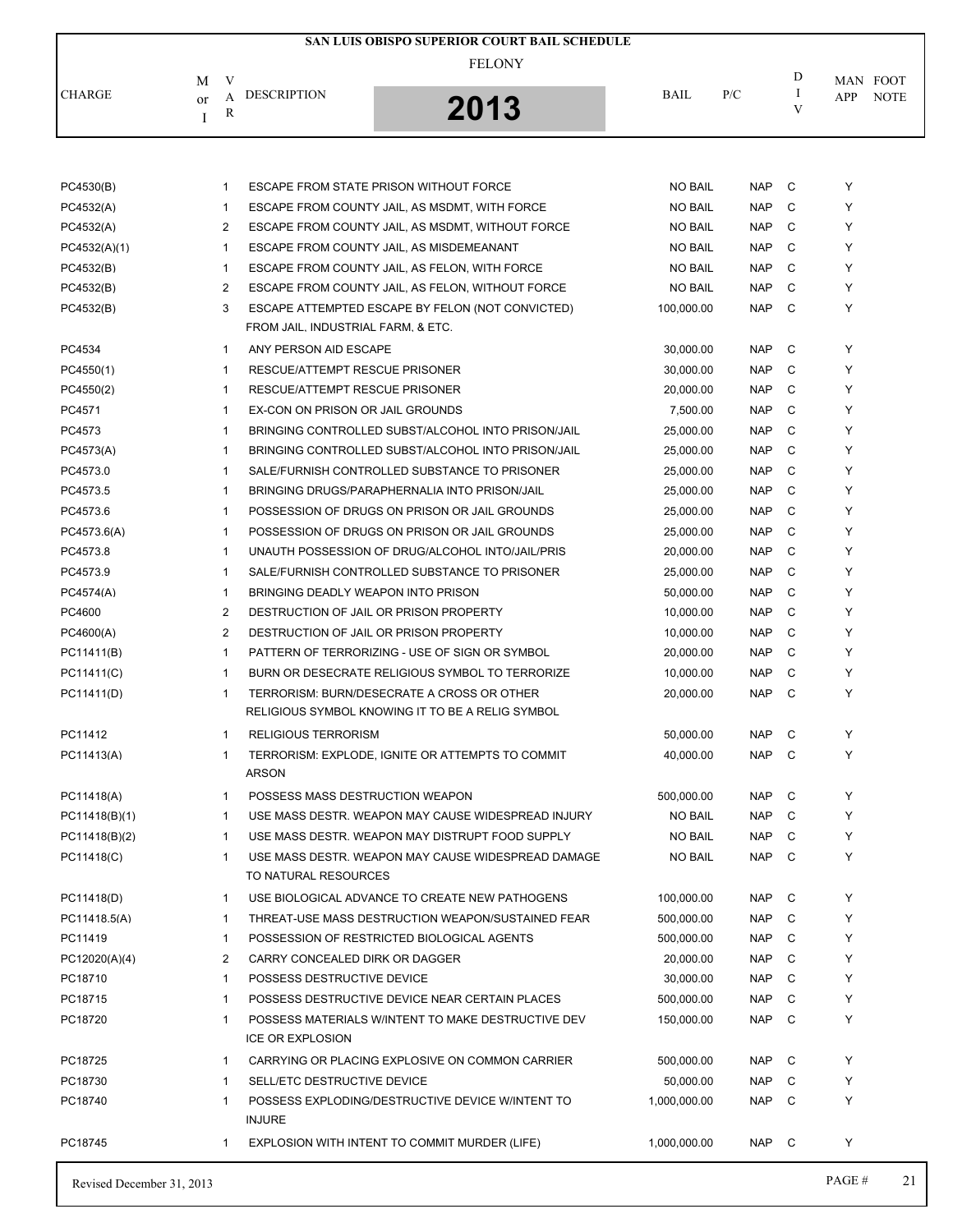|               |         |              |                                      | SAN LUIS OBISPO SUPERIOR COURT BAIL SCHEDULE                                                        |             |            |               |     |                         |
|---------------|---------|--------------|--------------------------------------|-----------------------------------------------------------------------------------------------------|-------------|------------|---------------|-----|-------------------------|
|               |         |              |                                      | <b>FELONY</b>                                                                                       |             |            |               |     |                         |
| <b>CHARGE</b> | М       | V<br>A       | <b>DESCRIPTION</b>                   |                                                                                                     | <b>BAIL</b> | P/C        | D<br>$\bf{I}$ | APP | MAN FOOT<br><b>NOTE</b> |
|               | or<br>I | R            |                                      | 2013                                                                                                |             |            | V             |     |                         |
|               |         |              |                                      |                                                                                                     |             |            |               |     |                         |
|               |         |              |                                      |                                                                                                     |             |            |               |     |                         |
| PC18750       |         | 1            | THAT CAUSES BODILY INJURY            | WILLFULLY & MALICIOUSLY EXPLODE DESTRUCTIVE DEVICE                                                  | 500,000.00  | NAP C      |               | Υ   |                         |
| PC20110       |         | $\mathbf{1}$ | PLACING A BOOBY TRAP                 |                                                                                                     | 30,000.00   | <b>NAP</b> | C             | Υ   |                         |
| PC20310       |         | 1            | POSSESSION OF AIR GUAGE KNIFE        |                                                                                                     | 20,000.00   | <b>NAP</b> | C             | Y   |                         |
| PC21310       |         | 1            | CARRYING A DIRK OR DAGGER            |                                                                                                     | 20,000.00   | <b>NAP</b> | C             | Y   |                         |
| PC21710       |         | $\mathbf{1}$ |                                      | ILLEGAL POSSESSION/ETC OF CONCELABLE FIREARM                                                        | 20,000.00   | <b>NAP</b> | C             | Y   |                         |
| PC21810       |         | 1            | POSSESSION OF METAL KNUCKLES         |                                                                                                     | 20,000.00   | <b>NAP</b> | C             | Y   |                         |
| PC22010       |         | 1            | POSSESSION OF A NUNCHAKU             |                                                                                                     | 20,000.00   | <b>NAP</b> | C             | Υ   |                         |
| PC22210       |         | $\mathbf{1}$ |                                      | POSSESS/IMPORT/MANUF/SELL LEADED CANE WEAPON IE:<br>BILLY, BLACKJACK, SANDBAG, SAP, SLUNGSHOT       | 20,000.00   | <b>NAP</b> | C             | Υ   |                         |
| PC22410       |         | $\mathbf{1}$ |                                      | POSSESS/MANUF./IMPORT/SELL, ETC. A SHURIKEN                                                         | 20,000.00   | <b>NAP</b> | C             | Y   |                         |
| PC22810       |         | $\mathbf{1}$ |                                      | UNLAWFUL TO POSSESS TEAR GAS/TEAR GAS WEAPON                                                        | 5,000.00    | <b>NAP</b> | C             | Υ   |                         |
| PC22810(A)    |         | 1            |                                      | UNLAWFUL TO POSSESS TEAR GAS/TEAR GAS WEAPON                                                        | 5,000.00    | <b>NAP</b> | C             | Υ   |                         |
| PC22910(A)    |         | $\mathbf{1}$ |                                      | DESTROY TEAR GAS WEAPON IDENTIFICATION MARK                                                         | 5,000.00    | <b>NAP</b> | C             | Y   |                         |
| PC25100(A)    |         | $\mathbf{1}$ |                                      | CRIMINAL STORAGE OF FIREARM - FIRST DEGREE                                                          | 10,000.00   | <b>NAP</b> | C             | Y   |                         |
| PC25300       |         | 1            | CARRY FIREARM IN PUBLIC WHILE MASKED |                                                                                                     | 20,000.00   | <b>NAP</b> | C             | Y   |                         |
| PC25400(A)(1) |         | $\mathbf{1}$ |                                      | CARRYING CONCEALED FIREARM IN VEHICLE                                                               | 20,000.00   | <b>NAP</b> | C             | Y   |                         |
| PC25400(A)(2) |         | $\mathbf{1}$ |                                      | CARRYING CONCEALED FIREARM ON PERSON                                                                | 20,000.00   | <b>NAP</b> | C             | Y   |                         |
| PC25400(A)(3) |         | $\mathbf{1}$ |                                      | CAUSE CONCEALED FIREARM TO BE CARRIED IN VEHICLE                                                    | 20,000.00   | <b>NAP</b> | C             | Υ   |                         |
| PC25400(C)(1) |         | $\mathbf{1}$ |                                      | CARRYING CONCEALED FIREARM BY CONVICTED FELON                                                       | 20,000.00   | <b>NAP</b> | C             | Υ   |                         |
| PC25400(C)(5) |         | $\mathbf{1}$ |                                      | CARRY CONCEALED WEAPON WHEN CONVICTED OF CRIME<br>AGAINST PROPERTY, NARCOTICS OR DANGEROUS DRUGS    | 20,000.00   | <b>NAP</b> | C             | Υ   |                         |
| PC25800(A)    |         | $\mathbf{1}$ |                                      | CARRYING LOADED FIREARM W/INTENT TO COMMIT FELONY                                                   | 50,000.00   | <b>NAP</b> | C             | Υ   |                         |
| PC25850(A)    |         | $\mathbf{1}$ | CARRING A LOADED FIREARM             |                                                                                                     | 20,000.00   | <b>NAP</b> | C             | Υ   |                         |
| PC25850(C)    |         | $\mathbf{1}$ |                                      | CARRYING LOADED FIREARM WITH PRIOR FELONY                                                           | 20,000.00   | <b>NAP</b> | C             | Υ   |                         |
| PC26100(B)    |         | $\mathbf{1}$ |                                      | PERMIT OTHER TO DISCHARGE FIREARM FROM VEHICLE                                                      | 50,000.00   | <b>NAP</b> | C             | Υ   |                         |
| PC26100(C)    |         | 1            |                                      | PERSONALLY SHOOTING FROM MOTOR VEHICLE                                                              | 250,000.00  | <b>NAP</b> | $\mathbf{C}$  | Y   |                         |
| PC26100(D)    |         |              |                                      | DISCHARGE FIREARM FROM A MOTOR VEHICLE                                                              | 20,000.00   | <b>NAP</b> | C             | Υ   |                         |
| PC27500(A)    |         | $\mathbf{1}$ | UNLAWFUL FIREARM TRANSACTION         |                                                                                                     | 10,000.00   | NAP        | C             | Υ   |                         |
| PC29800(A)(1) |         | $\mathbf{1}$ | POSSESSION OF A FIREARM BY A FELON   |                                                                                                     | 20,000.00   | NAP        | C             | Y   |                         |
| PC29800(A)(2) |         | $\mathbf{1}$ | POSSESSES, FIREARMS WITH PRIORS      |                                                                                                     | 20,000.00   | <b>NAP</b> | C             | Y   |                         |
| PC29800(B)(1) |         | $\mathbf{1}$ | POSSESS FIREARM WITH PRIOR FELONY    |                                                                                                     | 20,000.00   | <b>NAP</b> | C             | Υ   |                         |
| PC29805       |         | 1            | OF CONVICTION OF SPECIFIED CRIMES    | PURCHASE, RECEIVE, POSSESS FIREARM W/IN 10 YRS                                                      | 20,000.00   | NAP        | C             | Y   |                         |
| PC29815       |         | $\mathbf{1}$ |                                      | POSSESSION OF FIREARM IN VIO. OF PROBATION                                                          | 20,000.00   | NAP        | C             | Y   |                         |
| PC29815(A)    |         | $\mathbf{1}$ |                                      | POSSESSION OF FIREARM IN VIO. OF PROBATION                                                          | 20,000.00   | NAP        | C             | Y   |                         |
| PC29820(B)    |         | $\mathbf{1}$ | COURT UNDER AGE OF 30 YRS            | POSSESION/OWN/CONTROL FIREARM BY WARD OF JUVENILE                                                   | 20,000.00   | <b>NAP</b> | C             | Y   |                         |
| PC29825(A)    |         | 1            |                                      | PURCHASE/RECEIVE OR ATTEMPT TO PURCHASE/RECEIVE<br>FIREARM WHEN PROHIBITED BY TEMP RESTR/PROT ORDER | 20,000.00   | NAP C      |               | Y   |                         |
| PC30305(A)(1) |         | $\mathbf{1}$ | UNLAWFUL POSSESSION OF AMMUNITION    |                                                                                                     | 20,000.00   | NAP C      |               | Y   |                         |
| PC30600(A)    |         | $\mathbf{1}$ | UNLAWFUL ASSAULT WEAPON ACTIVITY     |                                                                                                     | 45,000.00   | <b>NAP</b> | C             | Y   |                         |
| PC30605       |         | $\mathbf{1}$ | POSSESSION OF AN ASSAULT WEAPON      |                                                                                                     | 20,000.00   | <b>NAP</b> | C             | Y   |                         |
| PC31360       |         | $\mathbf{1}$ | FELON W/ BODY ARMOR                  |                                                                                                     | 50,000.00   | NAP        | C             | Y   |                         |
| PC32625(A)    |         | $\mathbf{1}$ |                                      | POSSESS/KNOWINGLY TRANSPORT MACHINE GUN                                                             | 15,000.00   | <b>NAP</b> | C             | Y   |                         |
| PC32625(B)    |         | $\mathbf{1}$ |                                      | CONVERSION/SALE/MANUFACTURE OF MACHINE GUN                                                          | 50,000.00   | NAP        | C             | Y   |                         |
| PC33215       |         | 1            |                                      | POSSESSION OF A SHORT-BARRELED RIFLE/SHOTGUN                                                        | 20,000.00   | <b>NAP</b> | C             | Y   |                         |
| PC33410       |         | 1            | POSSESS FIREARM SILENCER             |                                                                                                     | 10,000.00   | NAP        | C             | Y   |                         |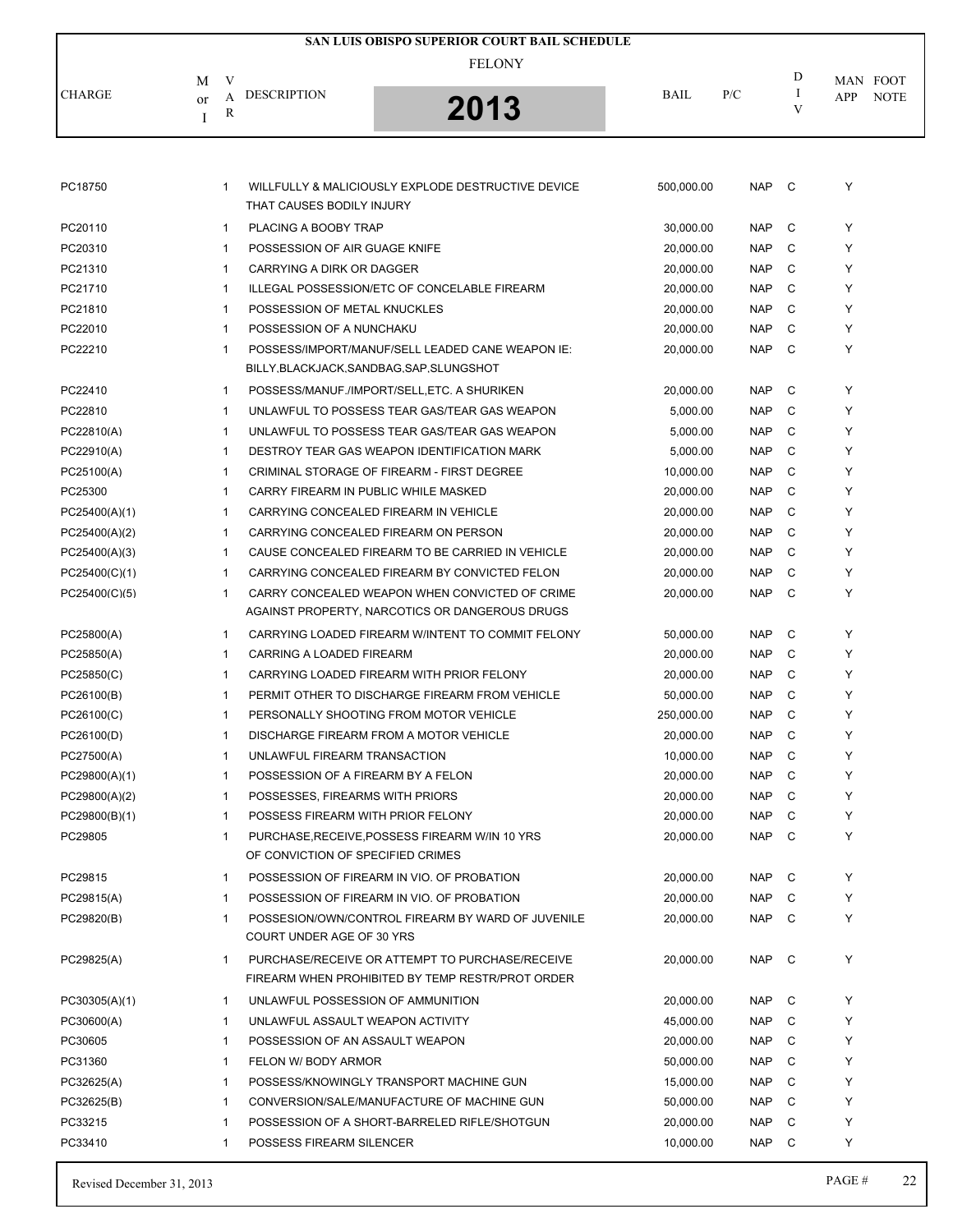|               |         |             |                                        | SAN LUIS OBISPO SUPERIOR COURT BAIL SCHEDULE       |                |            |        |        |                         |       |
|---------------|---------|-------------|----------------------------------------|----------------------------------------------------|----------------|------------|--------|--------|-------------------------|-------|
| <b>CHARGE</b> | М<br>or | V<br>A      | <b>DESCRIPTION</b>                     | <b>FELONY</b>                                      | <b>BAIL</b>    | P/C        | D<br>I | APP    | MAN FOOT<br><b>NOTE</b> |       |
|               | I       | R           |                                        | 2013                                               |                |            | V      |        |                         |       |
|               |         |             |                                        |                                                    |                |            |        |        |                         |       |
| UI2101(A)     |         | 1           |                                        | UNEMPLOYMENT INSURANCE -- FALSE INFORMATION        | 30,000.00      | <b>NAP</b> | C      | Υ      |                         |       |
| VC2800.2      |         | 1           |                                        | ATTEMPTING TO EVADE OFFICER WHILE DRIVING RECKLESS | 25,000.00      | <b>NAP</b> | C      | Υ      |                         |       |
| VC2800.2(A)   |         | 1           |                                        | FLEE PEACE OFFICER-RECKLESS DRIVING WITH DISREGARD | 25,000.00      | <b>NAP</b> | C      | Y      |                         |       |
| VC2800.3      |         | 1           |                                        | EVADE PEACE OFFICER - CAUSING INJURY/DEATH         | 150,000.00     | <b>NAP</b> | C      | Υ      |                         |       |
| VC2800.4      |         | 2           | FIC WHILE FLEEING PEACE OFFICER        | DRIVING OPPOSITE DIRECTION OF LAWFULLY MOVING TRAF | 20,000.00      | <b>NAP</b> | C      | Υ      |                         |       |
| VC4463(A)     |         | 1           | <b>FALSE EVIDENCE OF REGISTRATION</b>  |                                                    | 5,000.00       | <b>NAP</b> | C      | Υ      |                         |       |
| VC4463(A)(1)  |         | 1           | <b>FALSE EVIDENCE OF REGISTRATION</b>  |                                                    | 5,000.00       | <b>NAP</b> | C      | Y      |                         |       |
| VC10752       |         | 1           |                                        | POSSESS/ETC MFG. IDENTI. NUM. W/INTENT TO DEFRAUD  | 10,000.00      | <b>NAP</b> | C      | Y      |                         |       |
| VC10801       |         | 1           | OWNING OR OPERATING A CHOP SHOP        |                                                    | 50,000.00      | <b>NAP</b> | C      | Y      |                         |       |
| VC10851(A)    |         | 2           | DRIVING CAR WITHOUT CONSENT            |                                                    | 20,000.00      | <b>NAP</b> | C      | Υ      |                         |       |
| VC10851(B)    |         | 1           |                                        | DRIVING CAR WITHOUT CONSENT (SPEC VEH 666.5 PRIOR) | 25,000.00      | <b>NAP</b> | C      | Υ      |                         |       |
| VC10851(C)    |         | 1           |                                        | THEFT OF AMBULANCE, DISABLED PERSON'S CAR, ETC.    | 30,000.00      | <b>NAP</b> | C      | Υ      |                         |       |
| VC10851(E)    |         | 1           |                                        | DRIVING CAR WITHOUT CONSENT (SPEC VEH 666.5 PRIOR) | 25,000.00      | <b>NAP</b> | C      | Υ      |                         |       |
| VC20001(A)    |         | 1           | HIT-RUN, PERSONAL INJURY/DEATH         |                                                    | 50,000.00      | <b>NAP</b> | C      | Υ      |                         |       |
| VC20001(B)(1) |         | 1           | FELONY HIT AND RUN                     |                                                    | 10,000.00      | <b>NAP</b> | C      | Υ      |                         |       |
| VC20001(B)(2) |         | 1           |                                        | FELONY HIT AND RUN CAUSING DEATH OR GBI            | 30,000.00      | <b>NAP</b> | C      | Υ      |                         |       |
| VC21464(C)    |         | 1           |                                        | DAMAGE/REMOVE SIGN/SIGNAL-CAUSE INJURY OR DEATH    | 10,000.00      | <b>NAP</b> | C      | Y 32   |                         |       |
|               |         |             |                                        |                                                    |                |            | C      | Υ      |                         |       |
| VC21651(C)    |         | 1           |                                        | DIVIDED HIGHWAY - WRONG WAY - CAUSING DEATH        | 20,000.00      | <b>NAP</b> |        |        |                         |       |
| VC23104       |         | 1           |                                        | RECKLESS DRIVING W/GBI WITH CERTAIN PRIORS         | 10,000.00      | <b>NAP</b> | C      | Y 32   |                         |       |
| VC23104(B)    |         | 2           |                                        | RECKLESS DRIVING - GREAT BODILY INJURY             | 10,000.00      | <b>NAP</b> | C      | Y 32   |                         |       |
| VC23110(B)    |         | 1           |                                        | THROW MISSILE W/INTENT TO DO SERIOUS BODILY HARM   | 30,000.00      | <b>NAP</b> | C      | Υ      |                         |       |
| VC23152(A)    |         | 4           |                                        | DRIVING UNDER THE INFLUENCE 3 OR MORE PRIORS       | 50,000.00      | <b>NAP</b> | C      | Y 32   |                         |       |
| VC23152(A)    |         | 5           |                                        | DRIVING UNDER THE INFLUENCE W/PRIOR FEL CONVICTION | 100,000.00     | <b>NAP</b> | C      | Y 32   |                         |       |
| VC23152(B)    |         | 4           |                                        | DRIVING WITH .08 WITH 3 OR MORE PRIORS/FELONY      | 50,000.00      | <b>NAP</b> | C      | Y 32   |                         |       |
| VC23152(B)    |         | 5           |                                        | DRIVING WITH .08 WITH 3 OR MORE PRIORS/FELONY      | 100,000.00     | <b>NAP</b> | C      | Y 32   |                         |       |
| VC23152(E)    |         | 4           | DUI - DRUGS - 3 OR MORE PRIORS         |                                                    | 50,000.00      | <b>NAP</b> | C      | Y 32   |                         |       |
| VC23152(E)    |         | 5           |                                        | DUI - DRUGS - W/PRIOR FELONY CONVICTION            | 100,000.00     | <b>NAP</b> | C      | $Y$ 32 |                         |       |
| VC23152(F)    |         | 4           |                                        | DUI - DRUGS & ALCOHOL- 3 OR MORE PRIORS            | 50,000.00      | <b>NAP</b> | C      | Y 32   |                         |       |
| VC23152(F)    |         | 5           |                                        | DUI - DRUGS & ALCOHOL - W/PRIOR FELONY CONVICTION  | 100,000.00     | <b>NAP</b> | C      | Y 32   |                         |       |
| VC23153(A)    |         | 1           | OR FELONY                              | DRIVING UNDER INFLUENCE ALCOHOL CAUSING INJURY     | 100,000.00     | <b>NAP</b> | C      | Y 32   |                         | 40 40 |
| VC23153(B)    |         | 1           | OR FELONY                              | DRIVING UNDER INFLUENCE ALCOHOL W/.08 OR MORE      | 100,000.00     | <b>NAP</b> | C      | Y 32   |                         | 40 40 |
| VC23153(E)    |         | 1           | DUI - DRUGS - CAUSING INJURY OR FELONY |                                                    | 100,000.00     | <b>NAP</b> | C      | Y 32   |                         | 40 40 |
| VC23153(F)    |         | 1           |                                        | DUI - DRUGS & ALCOHOL - CAUSING INJURY OR FELONY   | 100,000.00     | <b>NAP</b> | C      | Y 32   |                         | 40 40 |
| VC38318(B)    |         | 1           |                                        | THROWING SUBSTANCE WITH INTENT TO CAUSE G.B.I.     | 30,000.00      | <b>NAP</b> | C      | Y      |                         |       |
| VC38318.5     |         | 1           |                                        | MALICIOUSLY ERECTING CHAIN/ROPE TO CAUSE G.B.I.    | 30,000.00      | <b>NAP</b> | C      | Υ      |                         |       |
| WI1001.5      |         | 1           |                                        | BRING DRUGS/WEAPONS INTO YOUTH AUTH INSTITUTION    | 15,000.00      | <b>NAP</b> | C      | Y      |                         |       |
| WI1768.7      |         | 1           | ESCAPE/ATTEMPT FROM CYA-WITH FORCE     |                                                    | <b>NO BAIL</b> | <b>NAP</b> | C      | Υ      |                         |       |
| WI1768.7      |         | 2           |                                        | ESCAPE/ATTEMPT FROM CYA-WITHOUT FORCE              | <b>NO BAIL</b> | <b>NAP</b> | C      | Υ      |                         |       |
| WI1768.8(B)   |         | 1           | ASSAULT BY YA WITH DEADLY WEAPON       |                                                    | 50,000.00      | <b>NAP</b> | C      | Y      |                         |       |
| WI6600        |         | 1           | SEXUALLY VIOLENT PREDATORY             |                                                    | 0.00           | <b>NAP</b> | C      | Υ      |                         |       |
| WI8100(A)     |         | 1           |                                        | POSSESSION OF FIREARM/DEADLY WEAPON MENTAL PAT     | 10,000.00      | <b>NAP</b> | C      | Υ      |                         |       |
| WI10980(C)(2) |         | 1           | FRAUD TO OBTAIN AID-MORE THAN \$400    |                                                    | 5,000.00       | <b>NAP</b> | C      | Y      |                         |       |
| WI11054       |         | 1           | <b>FALSE ELIGIBILITY STATEMENT</b>     |                                                    | 5,000.00       | <b>NAP</b> | C      | Υ      |                         |       |
| WI14014       |         | 2           | <b>FALSE ELIGIBILITY DECLARATION</b>   |                                                    | 5,000.00       | <b>NAP</b> | C      | Υ      |                         |       |
| WI14107       |         | $\mathbf 1$ |                                        | PRESENT/ETC FALSE/FRAUDULENT INFORMATION FOR AID   | 5,000.00       | <b>NAP</b> | C      | Υ      |                         |       |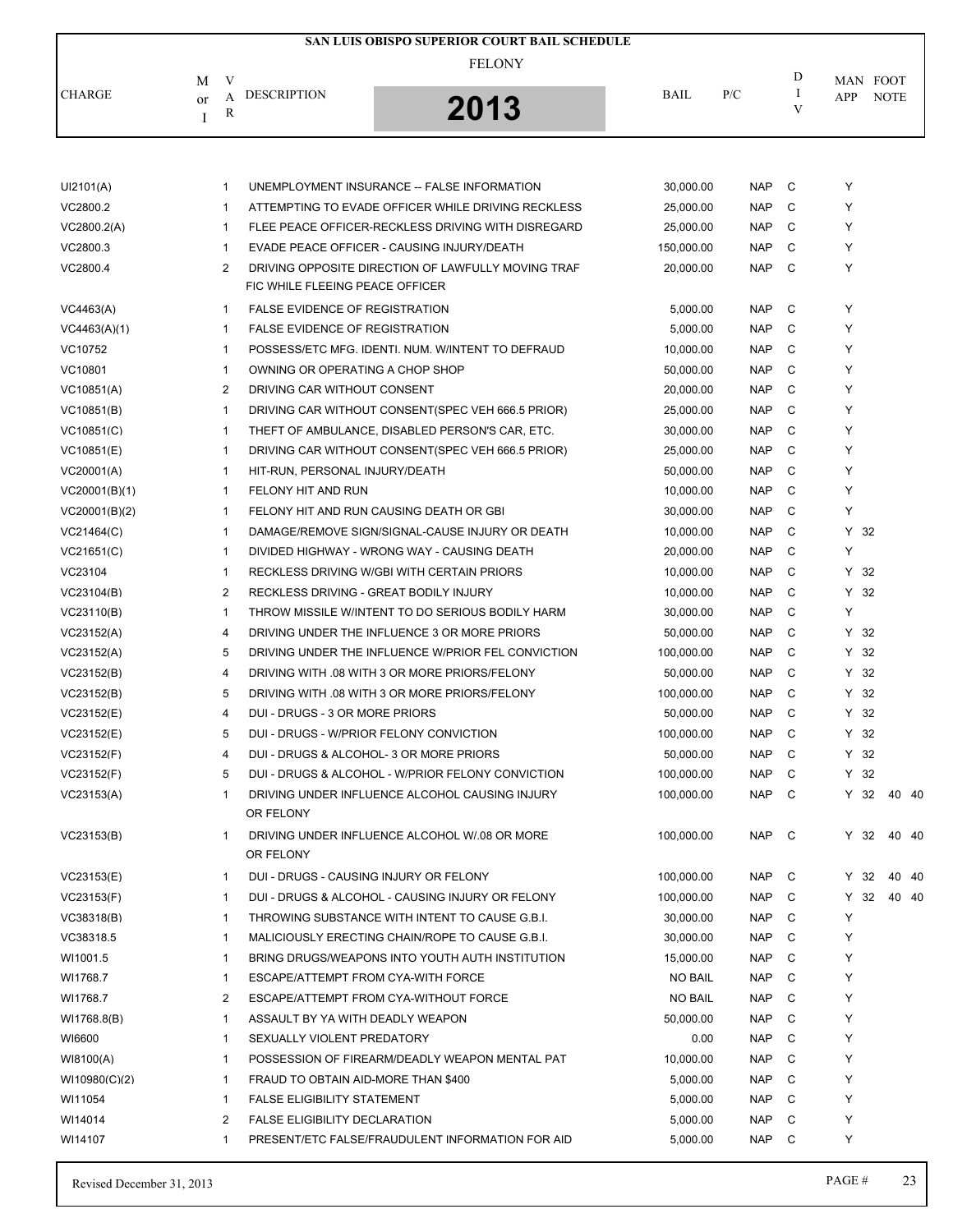|               |                                         | SAN LUIS OBISPO SUPERIOR COURT BAIL SCHEDULE |             |     |   |                                |
|---------------|-----------------------------------------|----------------------------------------------|-------------|-----|---|--------------------------------|
| <b>CHARGE</b> | M<br>V<br><b>DESCRIPTION</b><br>or<br>R | <b>FELONY</b><br>2013                        | <b>BAIL</b> | P/C | D | MAN FOOT<br><b>NOTE</b><br>APP |

WI18910 1 FOOD STAMP FRAUD 5,000.00 NAP C Y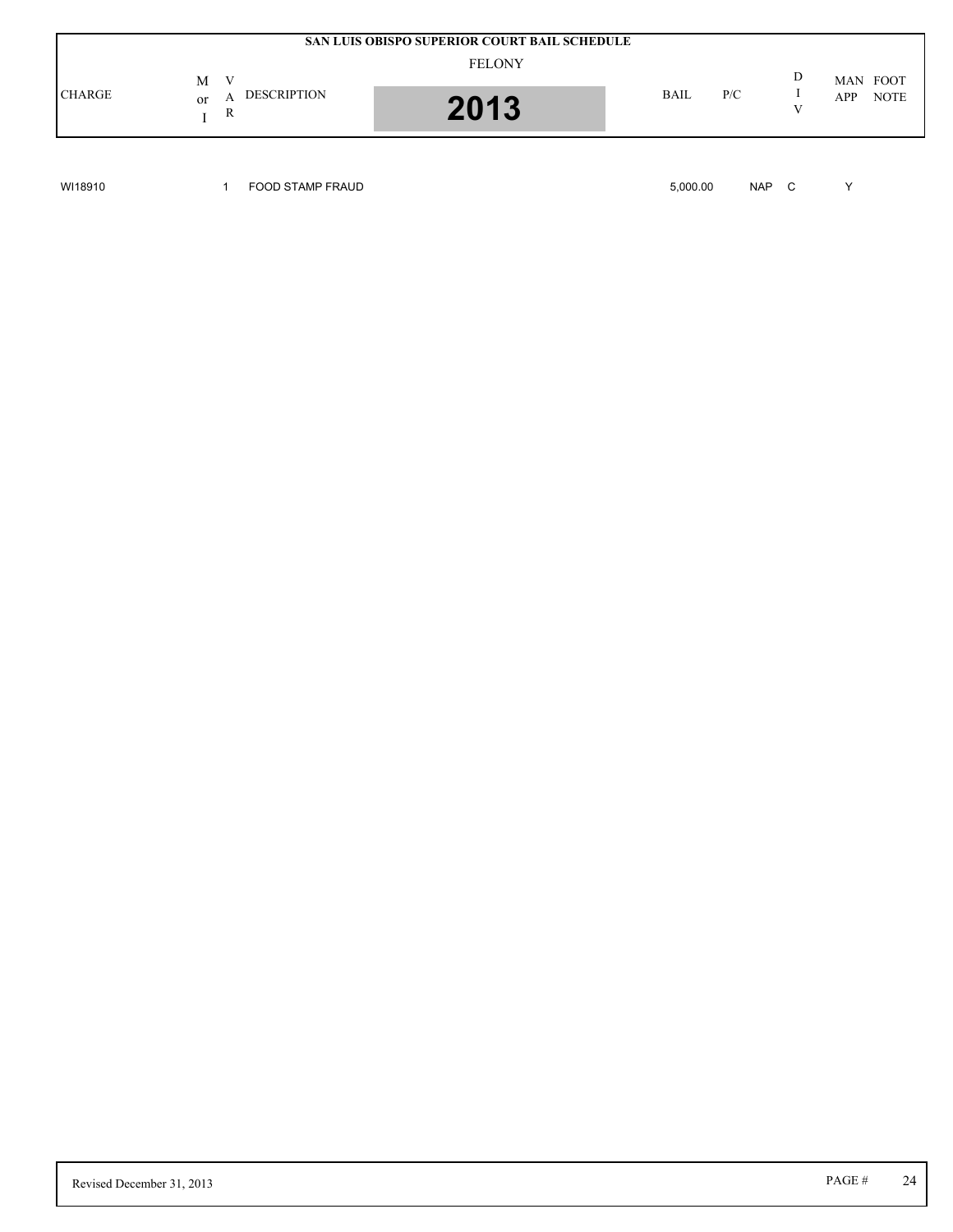|                              |                            |                |                                        | SAN LUIS OBISPO SUPERIOR COURT BAIL SCHEDULE       |                      |            |               |     |             |
|------------------------------|----------------------------|----------------|----------------------------------------|----------------------------------------------------|----------------------|------------|---------------|-----|-------------|
|                              | MISDEMEANOR and INFRACTION |                |                                        |                                                    |                      |            |               |     |             |
|                              | M                          | V              | <b>DESCRIPTION</b>                     |                                                    | <b>BAIL</b>          | P/C        | D<br>$\bf{I}$ |     | MAN FOOT    |
| <b>CHARGE</b>                | <sub>or</sub>              | A<br>R         |                                        | 2013                                               |                      |            | V             | APP | <b>NOTE</b> |
|                              | I                          |                |                                        |                                                    |                      |            |               |     |             |
|                              |                            |                |                                        |                                                    |                      |            |               |     |             |
| AGMC1.16.010                 | M 1                        |                | VIOLATION OF MUNICIPAL CODES           |                                                    | 2,000.00             | <b>NAP</b> | C             | Y   |             |
| AGMC1.16.010                 | I <sub>2</sub>             |                | VIOLATION OF MUNICIPAL CODES           |                                                    | 205.00               | <b>NAP</b> | C             |     |             |
| AGMC5.02.020                 |                            |                | <b>BUSINESS LICENSE REQUIRED</b>       |                                                    |                      | <b>NAP</b> | C             | Υ   |             |
| AGMC5.56.020                 | M 1<br>M 1                 |                |                                        | PERMIT REQUIRED FOR MASSAGE ESTABLISHMENT          | 4,100.00<br>4,100.00 | <b>NAP</b> | C             | Y   |             |
| AGMC5.56.030                 | M 1                        |                | PERMIT REQUIRED FOR MASSEUR            |                                                    | 4,100.00             | <b>NAP</b> | C             | Y   |             |
| AGMC5.64.030                 | M 1                        |                | SIGNS FOR SALES ON RIGHT OF WAY        |                                                    | 4,100.00             | <b>NAP</b> | C             | Y   |             |
| AGMC5.68.040                 | M <sub>1</sub>             |                | SECOND HAND DEALER WITHOUT LICENSE     |                                                    | 4,100.00             | <b>NAP</b> | C             | Y   |             |
| AGMC5.72.090                 | M 1                        |                | OPERATING TAXI CAB WITHOUT A PERMIT    |                                                    | 4,100.00             | <b>NAP</b> | C             | Y   |             |
| AGMC5.72.110                 | M 1                        |                |                                        | CERTICATE OF INSURANCE FOR TAXI REQUIRED           |                      | <b>NAP</b> | C             | Y   |             |
| AGMC5.76.030                 | M 1                        |                |                                        | SOLICITORS/PEDDLERS WITHOUT A CITY LICENSE         | 4,100.00<br>4,100.00 | <b>NAP</b> | C             | Y   |             |
| AGMC6.08.070                 |                            |                |                                        | INTERFERENCE WITH ANIMAL CONTROL OFFICER           |                      | <b>NAP</b> | C             | Y   |             |
|                              | M 1<br>$1 \quad 1$         |                | UNNECESSARY NOISE ANIMALS              |                                                    | 4,100.00             | <b>NAP</b> | C             |     |             |
| AGMC6.12.010<br>AGMC6.12.060 |                            |                | UNSANITARY CONDITIONS - ANIMALS        |                                                    | 117.00<br>527.00     | <b>NAP</b> | C             | Y   |             |
|                              | $I \quad 1$                |                |                                        | MORE THAN 3 DOGS AT DWELLING WITHOUT PERMIT        |                      |            | C             |     |             |
| AGMC6.16.010                 | $I \quad 1$                |                |                                        |                                                    | 369.00               | <b>NAP</b> |               |     |             |
| AGMC6.16.020                 | $I \quad 1$                |                | <b>LIMITATION FOR CATS</b>             |                                                    | 369.00               | <b>NAP</b> | C             |     |             |
| AGMC6.16.040                 | $\bf{I}$                   | $\mathbf 1$    | LEASH LAW-1ST OFFENSE                  |                                                    | 158.00               | <b>NAP</b> | C             |     |             |
| AGMC6.16.040                 | $\mathbf{I}$               | $\overline{2}$ |                                        | LEASH LAW-2ND OFFENSE-1 PRIOR CONV W/IN 1 YEAR     | 123.00               | <b>NAP</b> | C             |     |             |
| AGMC6.16.040                 | Ι.                         | 3              |                                        | LEASH LAW-3RD OFFENSE-2 PRIOR CONV W/IN 1 YEAR     | 281.00               | <b>NAP</b> | C             |     |             |
| AGMC6.16.160                 | $\bf{I}$                   | $\overline{1}$ | DOG REG/LICENSE-1ST OFFENSE            |                                                    | 158.00               | 60.00      | C             |     |             |
| AGMC6.16.160                 | $\mathbf{I}$               | $\overline{2}$ |                                        | DOG REG/LICENSE-2ND OFF-1PRIOR CONV W/IN 1 YEAR    | 123.00               | 60.00      | C             |     |             |
| AGMC6.16.160                 | $\bf{I}$                   | 3              |                                        | DOG REG/LICENSE-3RD OFF-2PRIOR CONV W/IN 1 YEAR    | 281.00               | 60.00      | C             |     |             |
| AGMC8.32.040                 | $\bf{I}$                   | $\mathbf{1}$   | SOLID WASTE ACCUMULATION               |                                                    | 281.00               | <b>NAP</b> | C             | Y   |             |
| AGMC8.32.080                 | M 1                        |                | INTERFERENCE WITH SOLID WASTE          |                                                    | 2,000.00             | <b>NAP</b> | C             | Υ   |             |
| AGMC8.36.020                 | M 1                        |                | TOBACCO SALES TO MINOR                 |                                                    | 4,100.00             | <b>NAP</b> | C             | Y   |             |
| AGMC8.40.020                 | M 1                        |                | DISCHARGE GUN WITHIN CITY LIMITS       |                                                    | 4,100.00             | <b>NAP</b> | C             | Y   |             |
| AGMC8.44.010                 |                            | M 1            | UNLAWFUL WEEDS, GRASS OR RUBBISH       |                                                    | 2,000.00             | <b>NAP</b> | C             | Y   |             |
| AGMC8.44.010                 | $1\quad 2$                 |                | UNLAWFUL WEEDS, GRASS OR RUBBISH       |                                                    | 205.00               | <b>NAP</b> | C             |     |             |
| AGMC9.04.020B                |                            | M 1            | COMSUMPTION OF ALCOHOL PROHIBITED      |                                                    | 4,100.00             | <b>NAP</b> | C             | Y   |             |
| AGMC9.04.020C                |                            | M 1            | OPEN CONTAINER OF ALCOHOL              |                                                    | 4,100.00             | NAP C      |               | Υ   |             |
| AGMC9.04.030                 | M 1                        |                |                                        | UNLAWFUL TO URINATE/DEFECATE IN PUBLIC PLACE       | 2,000.00             | <b>NAP</b> | C             | Υ   |             |
| AGMC9.08.030                 |                            | M 1            |                                        | ARROYO GRANDE CURFEW BETWEEN 2300 - 0600 HRS       | 2,000.00             | <b>NAP</b> | C             | Υ   |             |
| AGMC9.18.020                 | M 1                        |                | CONDUCTING DANCE WITHOUT A PERMIT      |                                                    | 4,100.00             | <b>NAP</b> | C             | Y   |             |
| AGMC9.20.094                 | M 1                        |                | PARTY NOISE 50 FT FROM RES 10PM-8PM    |                                                    | 2,000.00             | <b>NAP</b> | C             | Y   |             |
| AGMC9.22.020                 | $I \quad 1$                |                |                                        | RECREATIONAL VEHICLE OVERNIGHT CAMPING             | 527.00               | <b>NAP</b> | C             |     |             |
| AGMC9.22.020                 |                            | M 2            |                                        | RECREATIONAL VEHICLE OVERNIGHT CAMPING             | 2.000.00             | <b>NAP</b> | C             | Υ   |             |
| AGMC9.22.020C                | $I \quad 1$                |                | PARKWAY OR ALLEY                       | RV OVERNIGHT CAMPING--PUBLIC STREET, RIGHT OF WAY, | 527.00               | NAP        | $\mathbf{C}$  |     |             |
| AGMC9.32.020                 |                            | M 1            | MOBILE VENDING WITHOUT A PERMIT        |                                                    | 503.00               | NAP C      |               | Υ   |             |
| AGMC9.32.020                 | I <sub>2</sub>             |                | MOBILE VENDING WITHOUT A PERMIT        |                                                    | 205.00               | <b>NAP</b> | C             |     |             |
| AGMC10.08.030                | $I \quad 1$                |                | PROHIBITED TURNS                       |                                                    | 117.00               | <b>NAP</b> | T             |     |             |
| AGMC10.08.050                | M 1                        |                | <b>FAILURE TO OBSERVE TRUCK ROUTES</b> |                                                    | 2,000.00             | <b>NAP</b> | C             | Υ   |             |
| AGMC10.08.060                | M 1                        |                |                                        | SOLICITATION UPON PUBLIC RIGHT OF WAY AREAS        | 2,000.00             | <b>NAP</b> | C             | Υ   |             |
| AGMC10.08.060                | I <sub>2</sub>             |                |                                        | SOLICITATION UPON PUBLIC RIGHT OF WAY AREAS        | 527.00               | <b>NAP</b> | C             |     |             |
| AGMC10.16.020J               | $I \quad 1$                |                |                                        | STOPPING OR STANDING PROHIBITED ON CITY STREET,    | 158.00               | <b>NAP</b> | $\top$        |     |             |
|                              |                            |                | HIGHWAY OR MUNICIPAL PARKING LOT.      |                                                    |                      |            |               |     |             |
| AGMC10.16.090                |                            | M 1            |                                        | PARKING COMMERCIAL VEHICLE IN RESIDENTIAL AREA     | 2,000.00             | <b>NAP</b> | C             | Υ   |             |
| AGMC10.28.020C               | M 1                        |                |                                        | SLEEPING IN TRAILER-UNAUTHORIZED LOCATION          | 298.00               | <b>NAP</b> | C             |     |             |
| AGMC10.28.080                | $I \quad 1$                |                | RV WHEELS REMOVED                      |                                                    | 117.00               | NAP C      |               |     |             |
|                              |                            |                |                                        |                                                    |                      |            |               |     |             |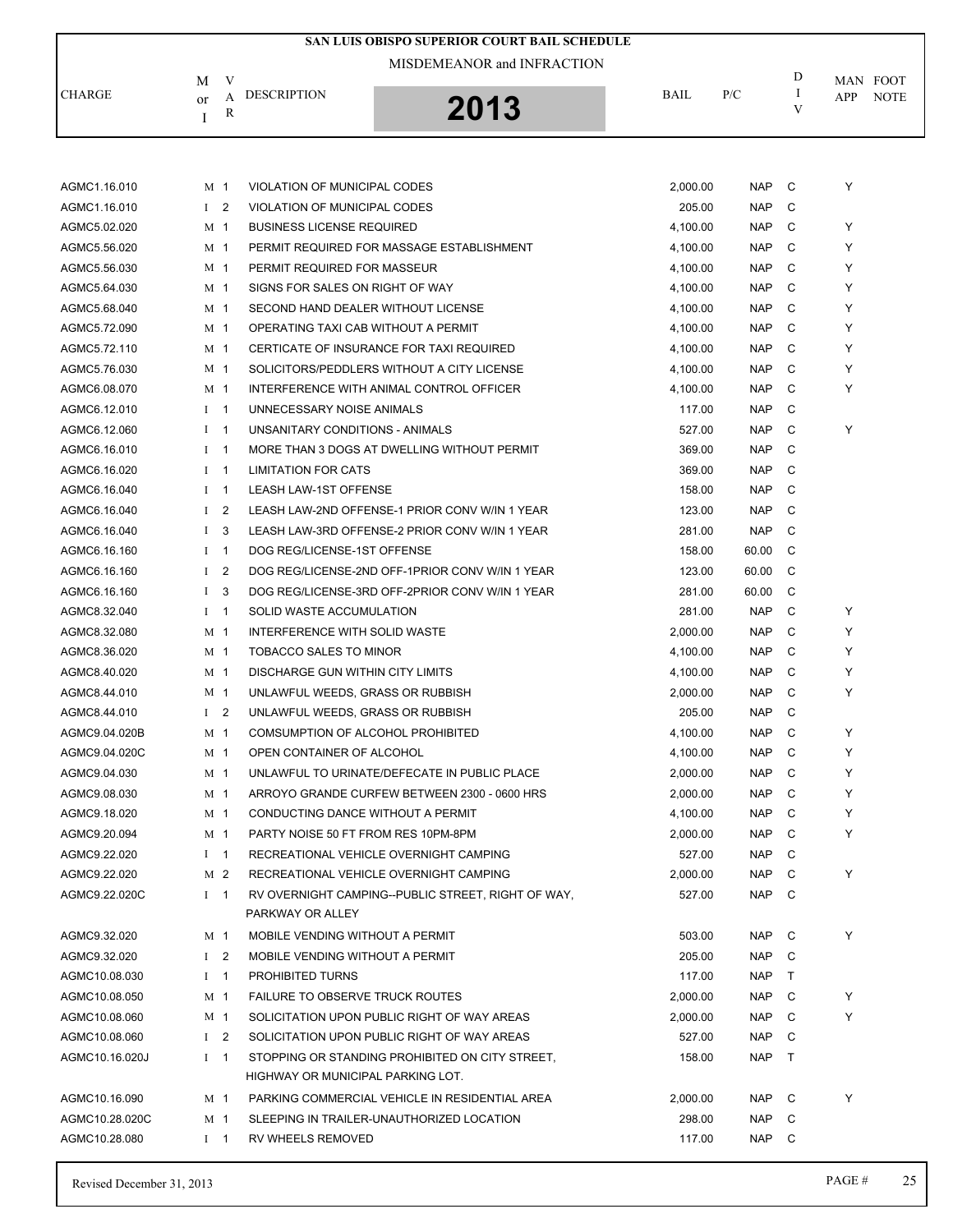|                            |                |        |                                      | <b>SAN LUIS OBISPO SUPERIOR COURT BAIL SCHEDULE</b> |          |            |        |     |             |
|----------------------------|----------------|--------|--------------------------------------|-----------------------------------------------------|----------|------------|--------|-----|-------------|
| MISDEMEANOR and INFRACTION |                |        |                                      |                                                     |          |            |        |     |             |
| <b>CHARGE</b>              | М              | V      | <b>DESCRIPTION</b>                   |                                                     | BAIL     | P/C        | D<br>Ι |     | MAN FOOT    |
|                            | or             | A<br>R |                                      | 2013                                                |          |            | V      | APP | <b>NOTE</b> |
|                            | I              |        |                                      |                                                     |          |            |        |     |             |
|                            |                |        |                                      |                                                     |          |            |        |     |             |
|                            |                |        |                                      |                                                     |          |            |        |     |             |
| AGMC10.32.010              | $I \quad 1$    |        | <b>BICYCLE LICENSE REQUIRED</b>      |                                                     | 41.00    | <b>NAP</b> | C      |     |             |
| AGMC10.32.060              | $1 \quad 1$    |        |                                      | REMOVING OR MUTILATING BICYCLE LICENSE              | 123.00   | <b>NAP</b> | C      |     |             |
| AGMC10.32.090              | $I \quad 1$    |        | OF ARROYO GRANDE                     | BICYCLE RIDING PROHIBITED ON SIDEWALK IN VILLAGE    | 76.00    | <b>NAP</b> | C      |     |             |
| AGMC10.36.020              | $I \quad 1$    |        | RECKLESS RIDING ON SKATEBOARD        |                                                     | 41.00    | <b>NAP</b> | C      |     |             |
| AGMC10.36.022              | $I \quad 1$    |        |                                      | PRIVATE PROPERTY - PROHIBITED (SKATEBOARDING)       | 117.00   | <b>NAP</b> | C      |     |             |
| AGMC10.36.030              | $I \quad 1$    |        | WHEELED TOYS ON BRANCH ST SIDEWALK   |                                                     | 76.00    | <b>NAP</b> | C      |     |             |
| AGMC12.08.020              | M 1            |        | PLACING OBSTRUCTION IN STREET        |                                                     | 181.00   | <b>NAP</b> | C      |     |             |
| AGMC12.08.030              | $I \quad 1$    |        | OBSTRUCTIONS ON PUBLIC STREET        |                                                     | 199.00   | <b>NAP</b> | C      |     |             |
| AGMC12.20.010              | M 1            |        | LOITERING IN PARK BETWEEN 10PM & 5AM |                                                     | 216.00   | <b>NAP</b> | C      |     |             |
|                            |                |        |                                      |                                                     |          |            |        |     |             |
| AGMC12.20.040              | M 1            |        | DRIVING ON PARK WITHOUT PERMIT       |                                                     | 216.00   | <b>NAP</b> | C      |     |             |
| AGMC12.20.060              | M 1            |        | UNLAWFUL BEHAVIOR IN PARKS           |                                                     | 4,100.00 | <b>NAP</b> | C      | Y   |             |
| AGMC13.04.140              | $I \quad 1$    |        |                                      | UNLAWFUL USE/INTERFERENCE WITH CITY WATER           | 117.00   | <b>NAP</b> | C      |     |             |
| AGMC13.24.030              | M 1            |        | <b>GRADING WITHOUT A PERMIT</b>      |                                                     | 2,000.00 | <b>NAP</b> | C      | Y   |             |
| AGMC13.24.030              | I <sub>2</sub> |        | <b>GRADING WITHOUT A PERMIT</b>      |                                                     | 205.00   | <b>NAP</b> | C      |     |             |
| AGMC15.04.010              | M 1            |        | UNIFORM CODES ADOPTED                |                                                     | 2,000.00 | <b>NAP</b> | C      | Y   |             |
| AGMC15.04.010              | $1\quad 2$     |        | UNIFORM CODES ADOPTED                |                                                     | 205.00   | <b>NAP</b> | C      |     |             |
| AGMC15.04.024              | M 1            |        |                                      | AMENDMENTS - CALIFORNIA BUILDING CODE               | 2,000.00 | <b>NAP</b> | C      | Y   |             |
| AGMC15.04.024              | $1\quad 2$     |        |                                      | AMENDMENTS - CALIFORNIA BUILDING CODE               | 205.00   | <b>NAP</b> | C      |     |             |
| AGMC16.08.100A             | M 1            |        | VIOLATION OF DEVELOPMENT CODE        |                                                     | 2,000.00 | <b>NAP</b> | C      | Y   |             |
| AGMC16.08.100A             | $\mathbf{I}$   | 2      | VIOLATION OF DEVELOPMENT CODE        |                                                     | 205.00   | <b>NAP</b> | C      |     |             |
| AGMC16.28.030              | M 1            |        |                                      | PERMITTED AND CONDITIONED USES IN AG. DISTRICT      | 2,000.00 | <b>NAP</b> | C      | Y   |             |
| AGMC16.28.030              | $1\quad 2$     |        |                                      | PERMITTED AND CONDITIONED USES IN AG. DISTRICT      | 205.00   | <b>NAP</b> | C      |     |             |
| AGMC16.32.040              | M 1            |        |                                      | PERMITTED AND CONDITIONED USES IF RES. DISTRICT     | 2,000.00 | <b>NAP</b> | C      | Y   |             |
| AGMC16.32.040              | $1\quad 2$     |        |                                      | PERMITTED AND CONDITIONED USES IF RES. DISTRICT     | 205.00   | <b>NAP</b> | C      |     |             |
| AGMC16.36.030              | M 1            |        |                                      | PERMITTED AND CONDITIONED USES IF COM/MU DISTRICT   | 2,000.00 | <b>NAP</b> | C      | Υ   |             |
| AGMC16.36.030              | I <sub>2</sub> |        |                                      | PERMITTED AND CONDITIONED USES IF COM/MU DISTRICT   | 205.00   | <b>NAP</b> | C      |     |             |
| AGMC16.60.060              | M 1            |        |                                      | PROHIBITED SIGNAGE ON PUBLIC SIDEWALK               | 2,000.00 | NAP C      |        | Υ   |             |
| AGMC16.60.060K             | M 1            |        |                                      | PROHIBITED SIGNS W/IN PUBLIC RIGHT OF WAY           | 2,000.00 | <b>NAP</b> | C      | Υ   |             |
| APCD <sub>201</sub>        | M 1            |        | OPERATING WITHOUT A PERMIT           |                                                     | 2,500.00 | <b>NAP</b> | C      | Y   |             |
| APCD206                    | M 1            |        | VIOLATION OF PERMIT CONDITION        |                                                     | 2,000.00 | <b>NAP</b> | C      | Y   |             |
| APCD401                    | M 1            |        | <b>VISIBLE EMISSIONS</b>             |                                                     | 427.00   | <b>NAP</b> | C      |     |             |
| APCD402                    | M 1            |        | <b>NUISANCE</b>                      |                                                     | 2,000.00 | <b>NAP</b> | C      | Y   |             |
| APCD403                    | M 1            |        | <b>PARTICULATE EMISSIONS</b>         |                                                     | 2,000.00 | <b>NAP</b> | C      | Y   |             |
| APCD404A                   | M 1            |        | <b>SULFUR EMISSIONS</b>              |                                                     | 2,000.00 | <b>NAP</b> | C      | Υ   |             |
| APCD404E                   | M 1            |        | SULFUR CONTENT IN FUELS              |                                                     | 2,500.00 | <b>NAP</b> | C      | Y   |             |
| APCD405                    | M <sub>1</sub> |        | <b>NO EMISSIONS</b>                  |                                                     | 2,000.00 | <b>NAP</b> | C      | Y   |             |
| APCD406                    | M 1            |        | <b>CO EMISSIONS</b>                  |                                                     | 2,000.00 | <b>NAP</b> | C      | Y   |             |
| APCD409                    | M 1            |        | NON-APPROVED ORCHARD HEATER          |                                                     | 298.00   | <b>NAP</b> | C      |     |             |
| APCD410                    | M 1            |        | REDUCTION OF ANIMAL MATTER           |                                                     | 554.00   | <b>NAP</b> | C      | Y   |             |
| APCD411                    | M 1            |        | SURFACE COATING METAL PARTS          |                                                     | 544.00   | <b>NAP</b> | C      | Υ   |             |
| APCD415                    | M 1            |        | DRY CLEANING SOLVENTS                |                                                     | 544.00   | <b>NAP</b> | C      | Y   |             |
| APCD416                    | M 1            |        | DEGREASING OPERATIONS                |                                                     | 544.00   | <b>NAP</b> | C      | Y   |             |
| APCD420                    | M 1            |        | <b>CUTBACK ASPHALT</b>               |                                                     | 544.00   | <b>NAP</b> | C      | Υ   |             |
| APCD422                    | M 1            |        | REFINERY PROCESS TURNAROUND          |                                                     | 2,000.00 | <b>NAP</b> | C      | Y   |             |
| APCD424                    | M 1            |        |                                      | GASOLINE FACILITIES-VAPOR RECOVERY PLUMBING         | 544.00   | <b>NAP</b> | C      | Y   |             |
| APCD424D1                  | M 1            |        | NO SUBMERGED FILL TUBE               |                                                     | 2,500.00 | <b>NAP</b> | C      | Υ   |             |
| APCD424D2                  | M 1            |        | NO PHASE 1 VAPOR RECOVERY            |                                                     | 708.00   | NAP        | C      | Y   |             |
|                            |                |        |                                      |                                                     |          |            |        |     |             |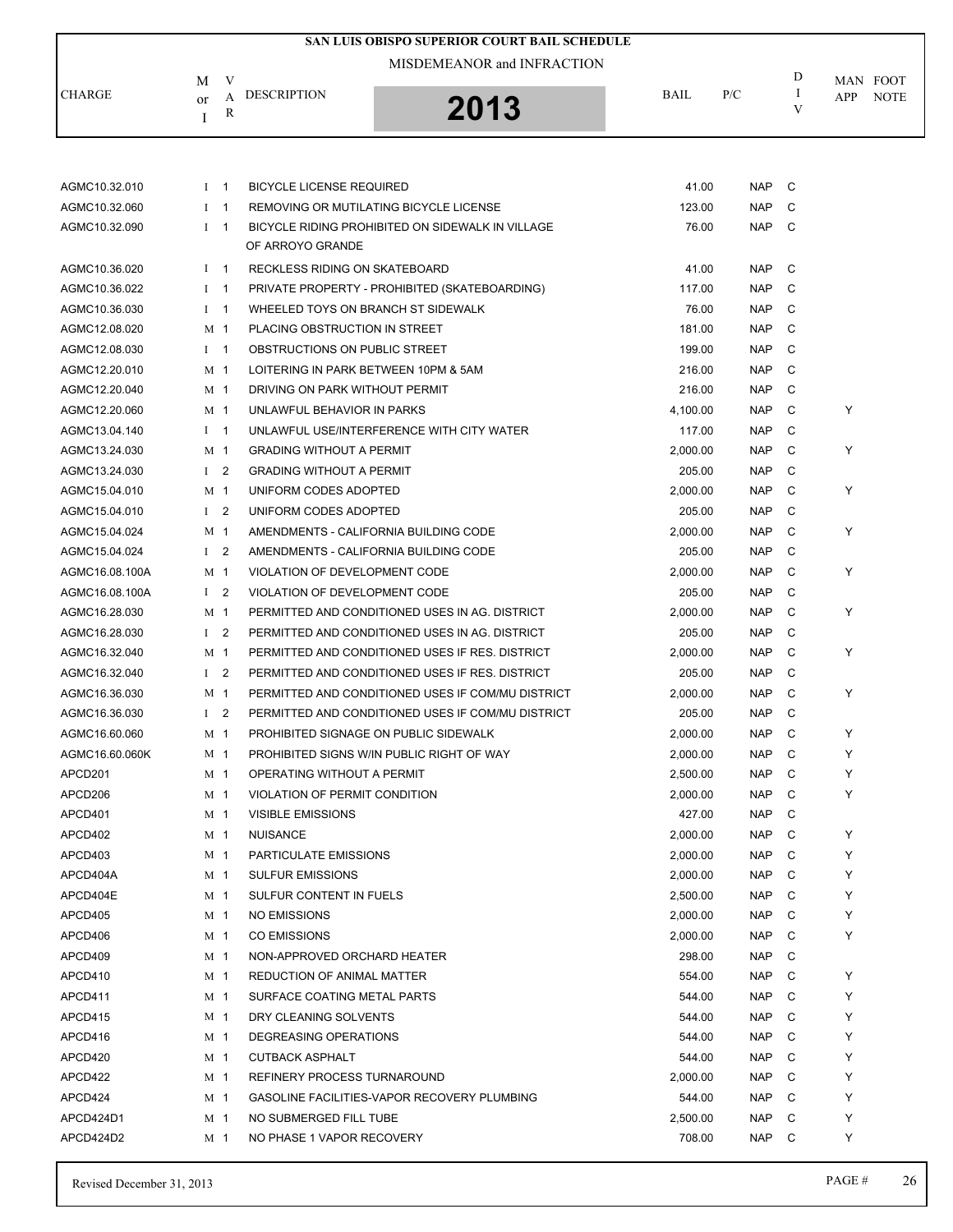| SAN LUIS OBISPO SUPERIOR COURT BAIL SCHEDULE |               |                |                                                    |          |            |               |                    |  |  |  |
|----------------------------------------------|---------------|----------------|----------------------------------------------------|----------|------------|---------------|--------------------|--|--|--|
|                                              |               |                | MISDEMEANOR and INFRACTION                         |          |            |               |                    |  |  |  |
|                                              | M             | V              |                                                    |          |            | D             | MAN FOOT           |  |  |  |
| <b>CHARGE</b>                                | <sub>or</sub> | A<br>R         | <b>DESCRIPTION</b><br>2013                         | BAIL     | P/C        | $\bf{I}$<br>V | APP<br><b>NOTE</b> |  |  |  |
|                                              | I             |                |                                                    |          |            |               |                    |  |  |  |
|                                              |               |                |                                                    |          |            |               |                    |  |  |  |
| APCD501D                                     |               | M 1            | <b>OPEN BURNING</b>                                | 667.00   | <b>NAP</b> | C             |                    |  |  |  |
| APCD501G                                     |               | M <sub>1</sub> | <b>BURN BARREL BURNING</b>                         | 2.000.00 | <b>NAP</b> | C             | Y                  |  |  |  |
| APCD502C                                     |               | M <sub>1</sub> | NO AGRICULTURE BURN PERMIT                         | 2,500.00 | <b>NAP</b> | C             | Y                  |  |  |  |
| APCD502C4.C                                  |               | M 1            | AGRICULTURE BURN ON NO BURN DAY                    | 427.00   | <b>NAP</b> | C             |                    |  |  |  |
| APCD502C4.H                                  |               | M <sub>1</sub> | AGRICULTURE BURN WITH WIND TOWARD POPULATION       | 544.00   | <b>NAP</b> | C             |                    |  |  |  |
| APCD701                                      |               | M 1            | <b>EMISSIONS OF HAZARDOUS POLLUTANTS</b>           | 2,000.00 | <b>NAP</b> | C             | Y                  |  |  |  |
| ATMC10-1.20                                  | $I \quad 1$   |                | CITY PARKS: FIREWORKS AND EXPLOSIVES PROHIBITED    | 205.00   | <b>NAP</b> | C             |                    |  |  |  |
| ATMC10-1.20                                  |               | M 2            | CITY PARKS: FIREWORKS AND EXPLOSIVES PROHIBITED    | 2,000.00 | <b>NAP</b> | C             | Y                  |  |  |  |
| ATMC10-1.21                                  |               | $I \quad 1$    | UNLAWFUL FIRE IN PARK                              | 205.00   | <b>NAP</b> | C             |                    |  |  |  |
| ATMC10-1.25                                  | $I \quad 1$   |                | UNLAWFUL TO ENTER AREA OF PARK WHICH IS POSTED     | 205.00   | <b>NAP</b> | C             |                    |  |  |  |
|                                              |               |                | AGAINST ENTRY, FENCED OR OBVIOUSLY HAZARDOUS       |          |            |               |                    |  |  |  |
| ATMC10-1.30                                  | $I \quad 1$   |                | HOURS OF OPERATION, CITY PARKS                     | 205.00   | <b>NAP</b> | C             |                    |  |  |  |
| ATMC10-1.32(A)                               | $I \quad 1$   |                | DOGS ON LEASH - ATASCADERO CITY PARK               | 205.00   | <b>NAP</b> | C             |                    |  |  |  |
| ATMC10-1.33                                  | $I \quad 1$   |                | <b>OVERNIGHT CAMPING</b>                           | 410.00   | <b>NAP</b> | C             |                    |  |  |  |
| ATMC10-1.33                                  |               | M <sub>2</sub> | <b>OVERNIGHT CAMPING</b>                           | 2,000.00 | <b>NAP</b> | C             | Υ                  |  |  |  |
| ATMC10-1.34                                  |               | $I \quad 1$    | SMOKING ANY SUBSTANCE OR USE TOBACCO PRODUCTS PROH | 410.00   | <b>NAP</b> | C             |                    |  |  |  |
|                                              |               |                | IN ZOO, OUTDOOR RECREATION AREA, PARKS & SIDEWALKS |          |            |               |                    |  |  |  |
| ATMC10-1.34                                  |               | $1\quad 2$     | SMOKING/OR USE TOBACCO PRODUCTS PROHIBITED 2ND OFF | 2,003.00 | <b>NAP</b> | $\mathbf C$   |                    |  |  |  |
|                                              |               |                | IN ZOO, OUTDOOR RECREATION AREA, PARKS & SIDEWALKS |          |            |               |                    |  |  |  |
| ATMC1-3.01(A)                                |               | $I \quad 1$    | <b>GENERAL INFRACTION</b>                          | 205.00   | <b>NAP</b> | C             |                    |  |  |  |
| ATMC1-3.01(A)                                | $\mathbf{I}$  | 2              | GENERAL INFRACTION - 2ND OFFENSE W/IN 1 YEAR       | 814.00   | <b>NAP</b> | C             | Y                  |  |  |  |
| ATMC4-1.109                                  | $I \quad 1$   |                | UNNECESSARY NOISE - ANIMALS                        | 205.00   | <b>NAP</b> | C             |                    |  |  |  |
| ATMC4-1.114                                  | $\bf{I}$      | - 1            | DOG KENNEL & PET SHOPS - PERMITS REQUIRED          | 205.00   | <b>NAP</b> | C             |                    |  |  |  |
| ATMC4-1.118                                  | $I \quad 1$   |                | <b>VIOLATION OF ORDER</b>                          | 445.00   | <b>NAP</b> | C             |                    |  |  |  |
| ATMC4-1.119                                  | $1 \quad 1$   |                | LIMITAION ON KEEPING ANIMALS                       | 205.00   | NAP        | C             | 18                 |  |  |  |
| ATMC4-1.202                                  | Ι.            | -1             | LEASH LAW-1ST OFFENSE                              | 205.00   | <b>NAP</b> | C             |                    |  |  |  |
| ATMC4-1.202                                  | $\mathbf{I}$  | 2              | LEASH LAW-2ND OFFENSE-1 PRIOR WITHIN ONE YEAR      | 246.00   | <b>NAP</b> | C             |                    |  |  |  |
| ATMC4-1.202                                  | $\mathbf{I}$  | 3              | LEASH LAW-3RD OFFENSE-2 PRIOR WITHIN ONE YEAR      | 527.00   | NAP        | $\mathbf C$   |                    |  |  |  |
| ATMC4-1.202(A)                               |               | $I \quad 1$    | <b>LEASH LAW-1ST OFFENSE</b>                       | 205.00   | NAP        | C             |                    |  |  |  |
| ATMC4-1.202(A)                               |               | I <sub>2</sub> | LEASH LAW-2ND OFFENSE-1 PRIOR WITHIN ONE YEAR      | 246.00   | NAP        | C             |                    |  |  |  |
| ATMC4-1.202(A)                               |               | $1 \quad 3$    | LEASH LAW-3RD OFFENSE-2 PRIOR WITHIN ONE YEAR      | 527.00   | NAP        | C             |                    |  |  |  |
| ATMC4-1.213                                  |               | $I \quad 1$    | <b>BITING DOGS</b>                                 | 205.00   | NAP        | C             |                    |  |  |  |
| ATMC4-1.213                                  |               | M <sub>2</sub> | <b>BITING DOGS</b>                                 | 2,026.00 | NAP        | C             |                    |  |  |  |
| ATMC4-1.215                                  |               | $I \quad 1$    | VIOLATION OF QUARANTINE                            | 205.00   | NAP C      |               |                    |  |  |  |
| ATMC4-1.217                                  | $I \quad 1$   |                | DOG REG/LICENSE-1ST OFFENSE                        | 205.00   | 60.00      | C             |                    |  |  |  |
| ATMC4-1.217                                  |               | I <sub>2</sub> | DOG REG/LIC-2ND OFF-1 PRIOR CONV. WITHIN ONE YEAR  | 246.00   | NAP        | C             |                    |  |  |  |
| ATMC4-1.217                                  | $\mathbf{I}$  | 3              | DOG REG/LIC-3RD OFF-2 PRIOR CONV. WITHIN ONE YEAR  | 527.00   | NAP        | C             |                    |  |  |  |
| ATMC4-1.30                                   |               | $1 \quad 1$    | HOURS OF OPERATION, CITY PARKS                     | 205.00   | NAP        | C             |                    |  |  |  |
| ATMC4-1.401                                  |               | $I \quad 1$    | ALLOW ANIMALS OR POULTRY TO RUN AT LARGE           | 199.00   | NAP        | C             | Y                  |  |  |  |
| ATMC4-1.402                                  |               | $I \quad 1$    | UNSANITARY CONDITIONS - ANIMALS                    | 527.00   | NAP        | C             | Y                  |  |  |  |
| ATMC4-2.1006                                 |               | $1\quad 2$     | RIDING BICYCLE ON SIDEWALK                         | 205.00   | NAP        | C             | Y                  |  |  |  |
| ATMC4-2.1008(A)                              |               | $I \quad 1$    | SKATEBOARDS PROHIBITED WHERE POSTED                | 76.00    | NAP        | C             |                    |  |  |  |
| ATMC4-2.1008(A)                              |               | M 2            | SKATEBOARDS PROHIBITED WHERE POSTED                | 2,000.00 | NAP        | C             | Y                  |  |  |  |
| ATMC4-2.1011(A)                              |               | M 1            | SKATEBOARDS PROHIBITED WHERE POSTED                | 2,000.00 | NAP        | C             | Y                  |  |  |  |
| ATMC4-2.1011(A)                              |               | $1\quad 2$     | SKATEBOARDS PROHIBITED WHERE POSTED                | 205.00   | NAP        | C             |                    |  |  |  |
| ATMC4-2.503(C)                               |               | M 1            | ENGAGE IN EXIBITION OF SPEED-PUB/PRIVATE PROPERTY  | 2,000.00 | NAP        | C             | Y                  |  |  |  |
| ATMC4-2.1006                                 |               | M 1            | RIDING BICYCLE ON SIDEWALK                         | 2,000.00 | NAP        | C             | Y                  |  |  |  |
| ATMC4-3.103                                  |               | M 1            | <b>DISCHARGE OF FIREARM</b>                        | 2,500.00 | NAP        | - C           | Y                  |  |  |  |
|                                              |               |                |                                                    |          |            |               |                    |  |  |  |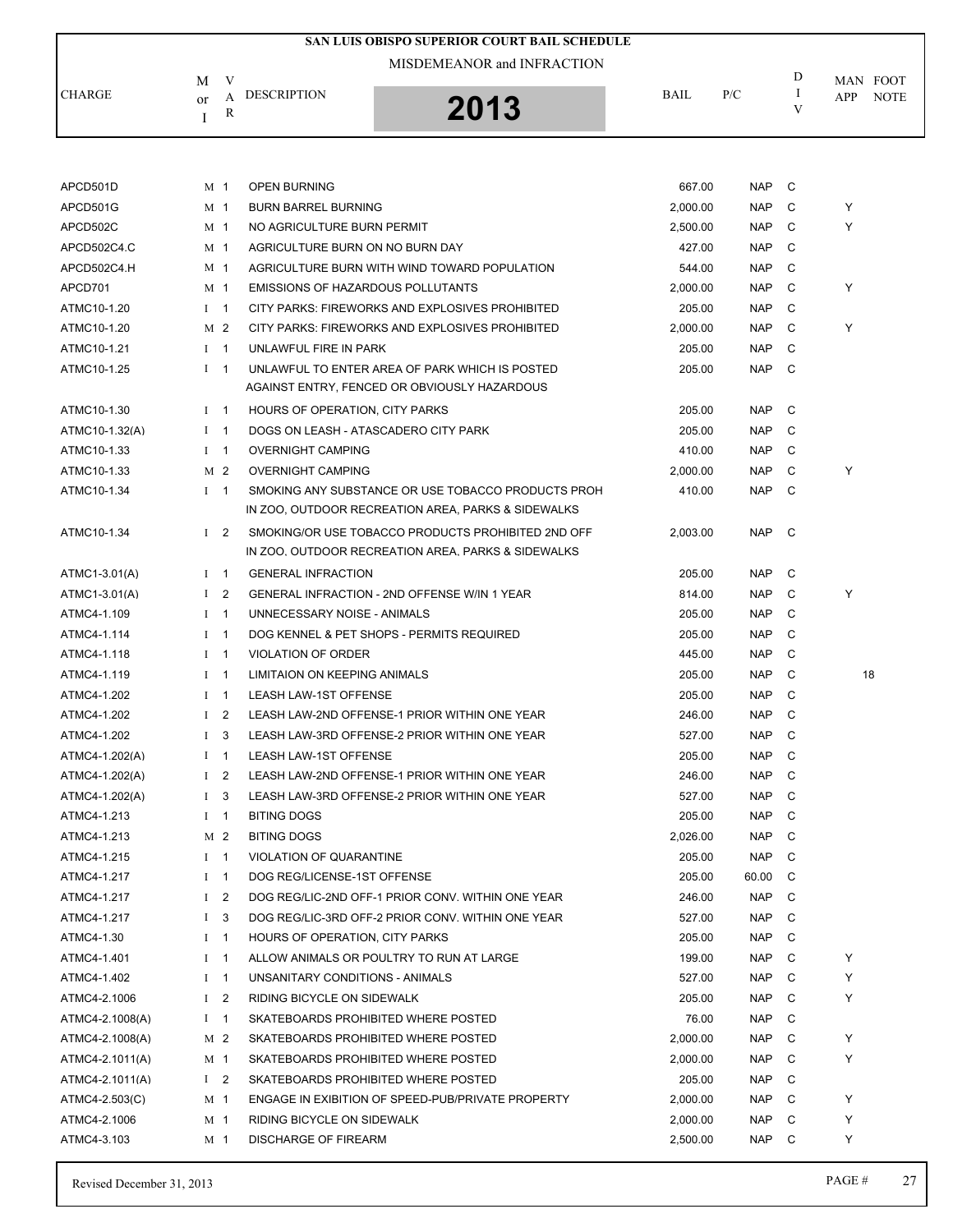| SAN LUIS OBISPO SUPERIOR COURT BAIL SCHEDULE |              |                |                                      |                                                    |          |            |              |        |             |  |  |
|----------------------------------------------|--------------|----------------|--------------------------------------|----------------------------------------------------|----------|------------|--------------|--------|-------------|--|--|
|                                              |              |                |                                      | MISDEMEANOR and INFRACTION                         |          |            |              |        |             |  |  |
|                                              | M            | V              |                                      |                                                    |          |            | D            |        | MAN FOOT    |  |  |
| <b>CHARGE</b>                                | or           | A              | <b>DESCRIPTION</b>                   | 2013                                               | BAIL     | P/C        | 1<br>V       | APP    | <b>NOTE</b> |  |  |
|                                              | T            | R              |                                      |                                                    |          |            |              |        |             |  |  |
|                                              |              |                |                                      |                                                    |          |            |              |        |             |  |  |
| ATMC5-14.105                                 |              | M 1            | POSSESSION OF GRAFFITI IMPLEMENTS    |                                                    | 2,000.00 | <b>NAP</b> | C            | Υ      |             |  |  |
| ATMC5-14.105(B)                              |              | M 1            | POSSESSION OF GRAFFITI IMPLEMENTS    |                                                    | 2,000.00 | <b>NAP</b> | C            | Y      |             |  |  |
| ATMC5-14.105(B)                              |              | $1\quad 2$     | POSSESSION OF GRAFFITI IMPLEMENTS    |                                                    | 205.00   | <b>NAP</b> | C            |        |             |  |  |
| ATMC5-2.01                                   |              | M 1            |                                      | USE-DISCHARGE RESTRICTIONS - FIREWORKS AND WEAPONS | 2,000.00 | <b>NAP</b> | C            | Y      |             |  |  |
| ATMC5-5.02                                   |              | $I \quad 1$    | LOITERING IN PUBLIC PLACES           |                                                    | 205.00   | <b>NAP</b> | C            |        |             |  |  |
| ATMC5-5.03                                   |              | M 1            | SITTING OR LYING ON PUBLIC WAYS.     |                                                    | 2,000.00 | <b>NAP</b> | C            | Y      |             |  |  |
| ATMC5-5.03                                   | $\mathbf I$  | $\overline{2}$ | SITTING OR LYING ON PUBLIC WAYS.     |                                                    | 205.00   | <b>NAP</b> | C            |        |             |  |  |
| ATMC5-5.04                                   | $\mathbf{I}$ | $\overline{1}$ | OBSTRUCTING ENTRANCES                |                                                    | 205.00   | <b>NAP</b> | C            |        |             |  |  |
|                                              | $\mathbf{I}$ | $\overline{1}$ |                                      |                                                    |          | <b>NAP</b> | C            |        |             |  |  |
| ATMC5-6.01                                   |              |                | <b>CURFEW HOURS</b><br><b>CURFEW</b> |                                                    | 205.00   | <b>NAP</b> | C            |        |             |  |  |
| ATMC5-6.02(A)                                |              | $I \quad 1$    |                                      |                                                    | 205.00   |            |              |        |             |  |  |
| ATMC5-7.02                                   |              | M 1            | <b>BURNING LIMITATIONS</b>           |                                                    | 2,000.00 | <b>NAP</b> | C            | $Y$ 14 |             |  |  |
| ATMC5-7.02(A)                                |              | M 1            | BURN LIMITED TO NATURAL WASTE        |                                                    | 2,000.00 | <b>NAP</b> | C            | $Y$ 14 |             |  |  |
| ATMC5-7.02(B)                                |              | M 1            | BURNING RUBBISH OR WET DEBRIS        |                                                    | 2,000.00 | <b>NAP</b> | C            | $Y$ 14 |             |  |  |
| ATMC5-7.03(E)                                |              | M 1            |                                      | 15' CLEARANCE TO MINERAL SOIL BETWEEN BURN PILES   | 2,000.00 | <b>NAP</b> | C            | Y      |             |  |  |
| ATMC5-7.04(A)                                |              | M 1            | BETWEEN HOURS OF 9AM AND 4PM         | OPEN/HAZARD ABATEMENT BURNING, ALLOWABLE CONDITION | 2,000.00 | <b>NAP</b> | C            | $Y$ 14 |             |  |  |
| ATMC5-7.04(E)                                |              | M 1            |                                      | OPEN/HAZARD ABATEMENT BURNING, ALLOWABLE CONDITION | 2,000.00 | <b>NAP</b> | $\mathbf{C}$ | $Y$ 14 |             |  |  |
|                                              |              |                | MINIMUM DISTANCE FROM STRUCTURES     |                                                    |          |            |              |        |             |  |  |
| ATMC6-4.03                                   |              | $I \quad 1$    |                                      | SOLID WASTE & LITTER ON PRIVATE PROPERTY--RESTR.   | 205.00   | <b>NAP</b> | C            |        |             |  |  |
| ATMC8-1.106                                  |              | $I \quad 1$    | PERMITS REQUIRED                     |                                                    | 205.00   | <b>NAP</b> | C            |        |             |  |  |
| ATMC8-2.110(B)                               |              | M 1            | ENFORCEMENT OF CODE VIOLATIONS       |                                                    | 2,000.00 | <b>NAP</b> | C            | Y      |             |  |  |
| ATMC9-11.005(A)                              |              | $I \quad 1$    | PERMIT REQUIRED - TREE REMOVAL       |                                                    | 205.00   | 0.00       | C            |        |             |  |  |
| ATMC9-11.005(A)                              |              | M 2            | PERMIT REQUIRED - TREE REMOVAL       |                                                    | 2.000.00 | 0.00       | C            | Y      |             |  |  |
| ATMC9-11.105(A)                              | $\bf{I}$     | $\overline{1}$ | PERMIT REQUIRED - TREE REMOVAL       |                                                    | 205.00   | 0.00       | C            |        |             |  |  |
| ATMC9-11.106(A)                              |              | $1 \quad 1$    | TREE PROTECTION - PLAN REQUIRED      |                                                    | 205.00   | 0.00       | C            |        |             |  |  |
| ATMC9-15.003(D)(1)                           |              | M 1            |                                      | CONSTRUCTION OF ILLEGAL OFF-PREMISES SIGN          | 2,000.00 | <b>NAP</b> | C            | Υ      |             |  |  |
| ATMC9-4.137(B)                               |              | $1 \quad 1$    | EXTERIOR LIGHTING - DIRECTED TO LOT  |                                                    | 205.00   | <b>NAP</b> | C            |        |             |  |  |
| ATMC9-4.137(C)                               |              | $I$ 1          | MINIMIZATION OF LIGHT INTENSITY      |                                                    | 205.00   | <b>NAP</b> | C            |        |             |  |  |
| ATMC9-4.137(D)(1)                            |              | $I \quad 1$    |                                      | EXTERIOR LIGHTING - GROUND ILLUMINATION            | 205.00   | <b>NAP</b> | C            |        |             |  |  |
| ATMC9-4.138                                  |              | M 1            | LAND GRADING AND EXCAVATION          |                                                    | 2,000.00 | <b>NAP</b> | C            | Y      |             |  |  |
| ATMC9-6.103(C)(2)                            |              | $I \quad 1$    |                                      | STORAGE OF WRECKED/ABANDONED VEHICLES              | 205.00   | <b>NAP</b> | C            |        |             |  |  |
| ATMC9-6.103(C)(3)                            |              | $I \quad 1$    |                                      | INOPERATIVE VEHICLES IN RESIDENTIAL AREA           | 205.00   | NAP        | C            |        |             |  |  |
| ATMC9-6.103(E)                               |              | $I \quad 1$    |                                      | RECREATIONAL VEHICLES STORED IN RESIDENTIAL ZONES  | 205.00   | NAP        | C            |        |             |  |  |
| ATMC9-6.103(E)(2)                            |              | $I \quad 1$    |                                      | R.V.S NOT TO BE USED FOR LIVING, SLEEPING, ETC.    | 205.00   | NAP        | C            |        |             |  |  |
| ATMC9-6.103(E)(2)                            |              | M 2            |                                      | R.V.S NOT TO BE USED FOR LIVING, SLEEPING, ETC.    | 2,000.00 | NAP        | C            | Y      |             |  |  |
| ATMC9-6.103(F)                               |              | $I \quad 1$    | <b>SCRAP JUNK STORED OUTSIDE</b>     |                                                    | 205.00   | <b>NAP</b> | C            |        |             |  |  |
| ATMC9-6.176                                  |              | M 1            |                                      | TEMPORARY DWELLING/OFFICE - TIME LIMIT             | 2,000.00 | NAP        | C            | Y      |             |  |  |
| ATMC9-6.176                                  |              | $1\quad 2$     |                                      | TEMPORARY DWELLING/OFFICE - TIME LIMIT             | 205.00   | <b>NAP</b> | C            |        |             |  |  |
| <b>BP119(C)</b>                              |              | M 1            |                                      | DISPLAYS OR REPRESENTS ANY LICENSE NOT ISSUED TO   | 2,000.00 | NAP        | - C          | Y      |             |  |  |
|                                              |              |                | THEM AS BEING THEIR LICENSE          |                                                    |          |            |              |        |             |  |  |
| BP125(A)                                     |              | M 1            |                                      | ALLOW LICENSE TO BE USED BY UNLICENSED PERSON      | 2,000.00 | NAP        | C            | Y      |             |  |  |
| BP3660(A)                                    |              | M 1            | NATUROPATHIC DOCTOR                  | LICENSE REQUIRED TO CLAIM TO BE OR PRACTICE AS A   | 6,290.00 | NAP C      |              | Y      |             |  |  |
| BP3660(A)                                    |              | $1\quad 2$     |                                      | LICENSE REQUIRED TO CLAIM TO BE OR PRACTICE AS A   | 1,183.00 | NAP        | $\top$       | Y      |             |  |  |
|                                              |              |                | NATUROPATHIC DOCTOR                  |                                                    |          |            |              |        |             |  |  |
| BP3660(B)                                    |              | M 1            | NATUROPATHIC DOCTOR                  | LICENSE REQUIRED TO CLAIM TO BE OR PRACTICE AS A   | 6,290.00 | NAP C      |              | Y      |             |  |  |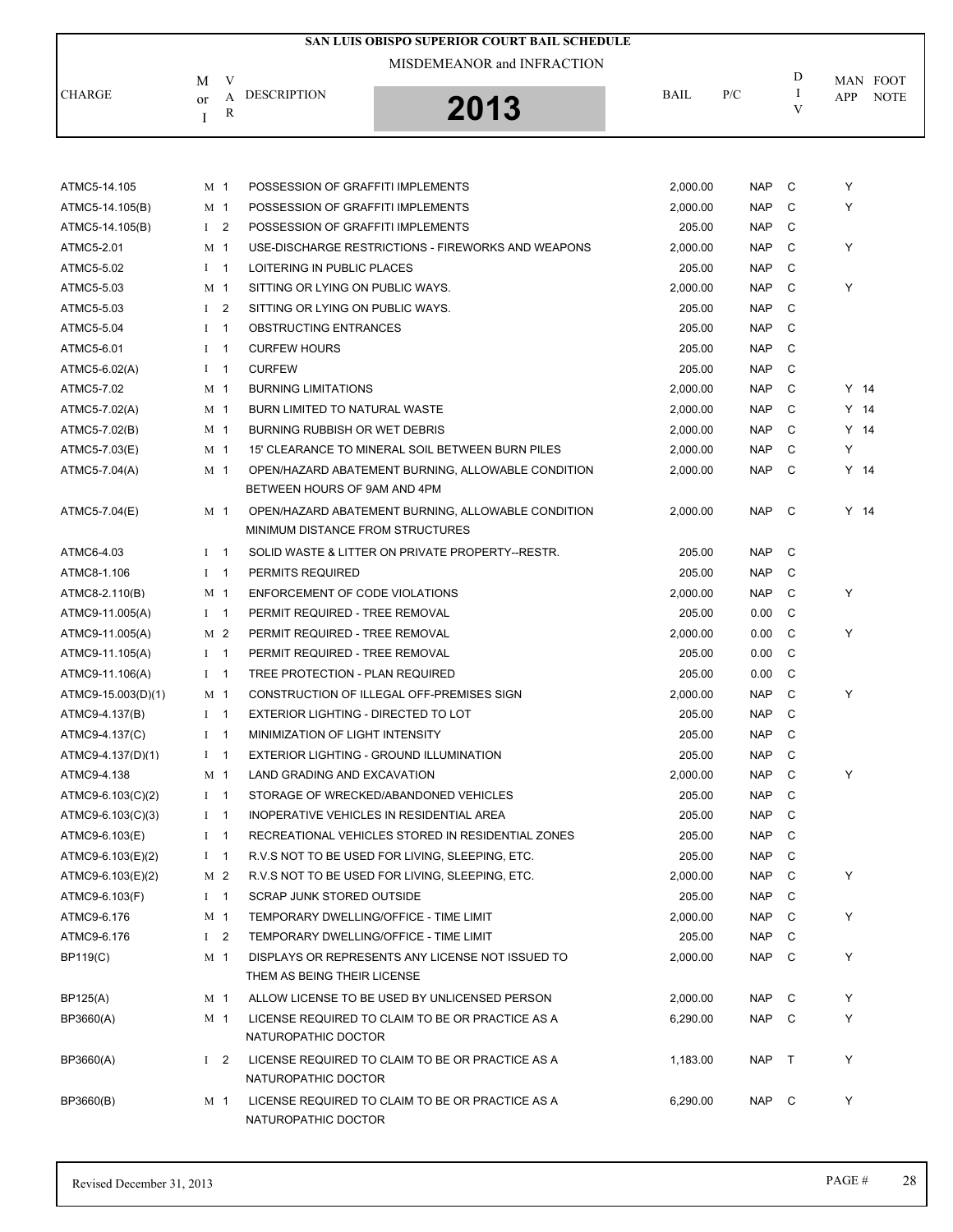| SAN LUIS OBISPO SUPERIOR COURT BAIL SCHEDULE |                |                |                                     |                                                                                                       |             |            |              |      |             |  |
|----------------------------------------------|----------------|----------------|-------------------------------------|-------------------------------------------------------------------------------------------------------|-------------|------------|--------------|------|-------------|--|
|                                              |                |                |                                     | MISDEMEANOR and INFRACTION                                                                            |             |            |              |      |             |  |
|                                              | M              | V              |                                     |                                                                                                       |             |            | D            |      | MAN FOOT    |  |
| CHARGE                                       | or             | А              | <b>DESCRIPTION</b>                  |                                                                                                       | <b>BAIL</b> | P/C        | I            | APP  | <b>NOTE</b> |  |
|                                              | I              | R              |                                     | 2013                                                                                                  |             |            | V            |      |             |  |
|                                              |                |                |                                     |                                                                                                       |             |            |              |      |             |  |
| BP3660(B)                                    |                | $1\quad 2$     |                                     | LICENSE REQUIRED TO CLAIM TO BE OR PRACTICE AS A                                                      | 1,183.00    | <b>NAP</b> | $\top$       | Υ    |             |  |
|                                              |                |                | NATUROPATHIC DOCTOR                 |                                                                                                       |             |            |              |      |             |  |
| BP4060                                       | M <sub>1</sub> |                |                                     | POSSESS CONTROLLED SUBSTANCE W/OUT PRESCRIPTION                                                       | 2,000.00    | <b>NAP</b> | C            | Y    |             |  |
| BP4149                                       | M <sub>1</sub> |                |                                     | NONRESIDENT DISTRIBUTION WITHOUT LICENSE                                                              | 2,000.00    | <b>NAP</b> | C            | Y    |             |  |
| BP4230                                       | M 1            |                |                                     | POSSESSION OF CONTR. SUBSTANCE W/O PRESCRIP.                                                          | 2,000.00    | <b>NAP</b> | C            | Y    |             |  |
| BP4323                                       | M 1            |                |                                     | FALSELY REPRESENT SELF AS PHYSICIAN BY PHONE ETC                                                      | 2,000.00    | <b>NAP</b> | C            | Y    |             |  |
| BP4324(A)                                    |                | M <sub>2</sub> |                                     | FORGE, ALTER, ILLEGALLY PASS PRESCRIPTION                                                             | 2,000.00    | <b>NAP</b> | C            | Y    |             |  |
| <b>BP4996</b>                                | M 1            |                | <b>WORKER</b>                       | LICENSE REQUIRED TO PRACTICE AS A CLINICAL SOCIAL                                                     | 2,190.00    | <b>NAP</b> | C            | Y    |             |  |
| <b>BP4996</b>                                |                | I <sub>2</sub> | <b>WORKER</b>                       | LICENSE REQUIRED TO PRACTICE AS A CLINICAL SOCIAL                                                     | 1,183.00    | <b>NAP</b> | $\top$       | Υ    |             |  |
| BP7027.1                                     | M <sub>1</sub> |                |                                     | UNLAWFUL TO ADVERTISE AS CONTRACTOR W/O LICENSE                                                       | 2,000.00    | <b>NAP</b> | C            | Y    |             |  |
| BP7027.1(A)                                  | M <sub>1</sub> |                |                                     | UNLAWFUL TO ADVERTISE AS CONTRACTOR W/O LICENSE                                                       | 2,000.00    | <b>NAP</b> | C            | Y    |             |  |
| <b>BP7028</b>                                | M 1            |                | CONTRACTING WITHOUT LICENSE         |                                                                                                       | 2,000.00    | <b>NAP</b> | C            | Y    |             |  |
| BP7028(A)                                    | M 1            |                |                                     | LICENSE REQUIRED TO OPERATE AS A CONTRACTOR                                                           | 6,290.00    | <b>NAP</b> | C            | Y    |             |  |
| BP7028(B)                                    | M <sub>1</sub> |                |                                     | PRIOR CONVICTION CONTRACTING WITHOUT A LICENSE                                                        | 2,000.00    | <b>NAP</b> | C            | Υ    |             |  |
| BP7028.16                                    | M 1            |                | NATURAL DISASTER                    | CONTRACTOR LICENSE REQUIRED TO REPAIR DAMAGE FROM                                                     | 4,240.00    | <b>NAP</b> | C            | Υ    |             |  |
| BP7031.5                                     | M <sub>1</sub> |                |                                     | VIOLATION OF PERMIT APPLICATION PROCESS                                                               | 2,000.00    | <b>NAP</b> | C            | Υ    |             |  |
| BP7031.5                                     |                | $1\quad 2$     |                                     | VIOLATION OF PERMIT APPLICATION PROCESS                                                               | 205.00      | <b>NAP</b> | C            |      |             |  |
| BP7153                                       | M 1            |                |                                     | HOME IMPROVMENT SALESPERSON REGISTRATION REQUIRED                                                     | 2,000.00    | <b>NAP</b> | C            | Υ    |             |  |
| BP7153(A)                                    | M <sub>1</sub> |                |                                     | HOME IMPROVMENT SALESPERSON REGISTRATION REQUIRED                                                     | 2,000.00    | <b>NAP</b> | C            | Y    |             |  |
| <b>BP7159</b>                                | M <sub>1</sub> |                |                                     | CONTRACTOR VIOLATE HOME IMPROVEMENT CONTRACT                                                          | 2,000.00    | <b>NAP</b> | C            | Y    |             |  |
| BP7159(A)(3)(B)                              | M 1            |                | EXCESSIVE DOWN PAYMENT ON CONTRACT  |                                                                                                       | 2,000.00    | <b>NAP</b> | C            | Y    |             |  |
| BP7159(D)                                    | M 1            |                | EXCESSIVE DOWN PAYMENT IN CONTRACT  |                                                                                                       | 2,000.00    | <b>NAP</b> | C            | Y    |             |  |
| BP7159.5(A)(3)(B)                            | M 1            |                | EXCESSIVE DOWN PAYMENT ON CONTRACT  |                                                                                                       | 2,000.00    | <b>NAP</b> | C            | Y    |             |  |
| BP9884.6(A)                                  | M 1            |                | LICENSE REQ -- AUTO REPAIR DEALER   |                                                                                                       | 2,000.00    | <b>NAP</b> | C            | Υ    |             |  |
| BP10085.6                                    |                | M 1            | MODIFICATION OR FORBEARANCE         | ADVANCE FEE TO PROVIDE SERVICES FOR LOAN                                                              | 12,440.00   | NAP C      |              | Y    |             |  |
| BP10147.6(A)                                 |                | M 1            |                                     | OFFERING SERVICES FOR LOAN MODIFICATION OR FORBEAR<br>SERVICES W/O MAKING REQUIRED WRITTEN DISCLOSURE | 12,440.00   | NAP C      |              | Y    |             |  |
| BP12500.5                                    |                | M 1            | PRE-SALE OR PRE-USE APPROVAL        |                                                                                                       | 503.00      | NAP C      |              |      |             |  |
| BP12512                                      |                | M 1            | PURCHASE BY LESS THAN TRUE QUANTITY |                                                                                                       | 2,000.00    | NAP        | C            | Y    |             |  |
| BP12722(A)                                   |                | M 1            | ERRONEOUS PREDETERMINED TARE        |                                                                                                       | 2,000.00    | NAP        | C            | Y    |             |  |
| BP12722(A)                                   |                | $1 \quad 2$    | ERRONEOUS PREDETERMINED TARE        |                                                                                                       | 363.00      | NAP        | $\mathsf{T}$ |      |             |  |
| BP12722(B)                                   | M 1            |                |                                     | ROCK-SAND-GRAVEL PREDETERMINE TARE RESPONSIBILITY                                                     | 2,000.00    | NAP        | C            | Y    |             |  |
| BP17500                                      |                | M 1            | <b>FALSE ADVERTISING</b>            |                                                                                                       | 2,000.00    | NAP        | C            | Y    |             |  |
| BP19049                                      |                | M 1            |                                     | LICENSE/OPERATE FUNITURE/WHOLESALE/DISTRIBUTOR                                                        | 2,190.00    | NAP        | C            | Y    |             |  |
| BP19049                                      |                | $1\quad 2$     |                                     | LICENSE REQUIRED TO OPERATE AS A FURNITURE MANUFA-                                                    | 1,025.00    | NAP        | - C          | Y 42 |             |  |
|                                              |                |                |                                     | CTURER, WHOLESALER, DISTRIBUTOR, RETAILER, REHABILIATO                                                |             |            |              |      |             |  |
| BP21640                                      |                | M 1            |                                     | UNLAWFUL ENGAGE BUSINESS SECONDHAND DEALER W/O LIC                                                    | 2,000.00    | NAP        | C            | Y    |             |  |
| BP21804                                      |                | M 1            | (IDENTIFICATION MARK)               | FAILURE TO PERMANENTLY MARK OPTICAL DISC                                                              | 20,640.00   | NAP        | $\mathbf{C}$ | Y    |             |  |
| BP22435.2(A)                                 | M 1            |                |                                     | REMOVE A SHOPPING CART FROM RETAIL ESTABLISHMENT                                                      | 544.00      | NAP        | $\mathbf{C}$ |      |             |  |
| BP22435.2(B)                                 | M 1            |                |                                     | BE IN POSSESSION OF SHOPPING CART-HAS BEEN REMOVED                                                    | 544.00      | <b>NAP</b> | C            |      |             |  |
| BP22435.2(F)                                 |                | M 1            |                                     | POSSESS A SHOPPING CART FROM RETAIL ESTABLISHMENT                                                     | 585.00      | NAP        | C            |      |             |  |
| BP22962(B)(1)(A)                             |                | M 1            |                                     | SELL TOBACCO PRODUCT/PARAPHERNALIA BY SELF SERVICE                                                    | 2,000.00    | NAP        | $\mathbf{C}$ | Y    |             |  |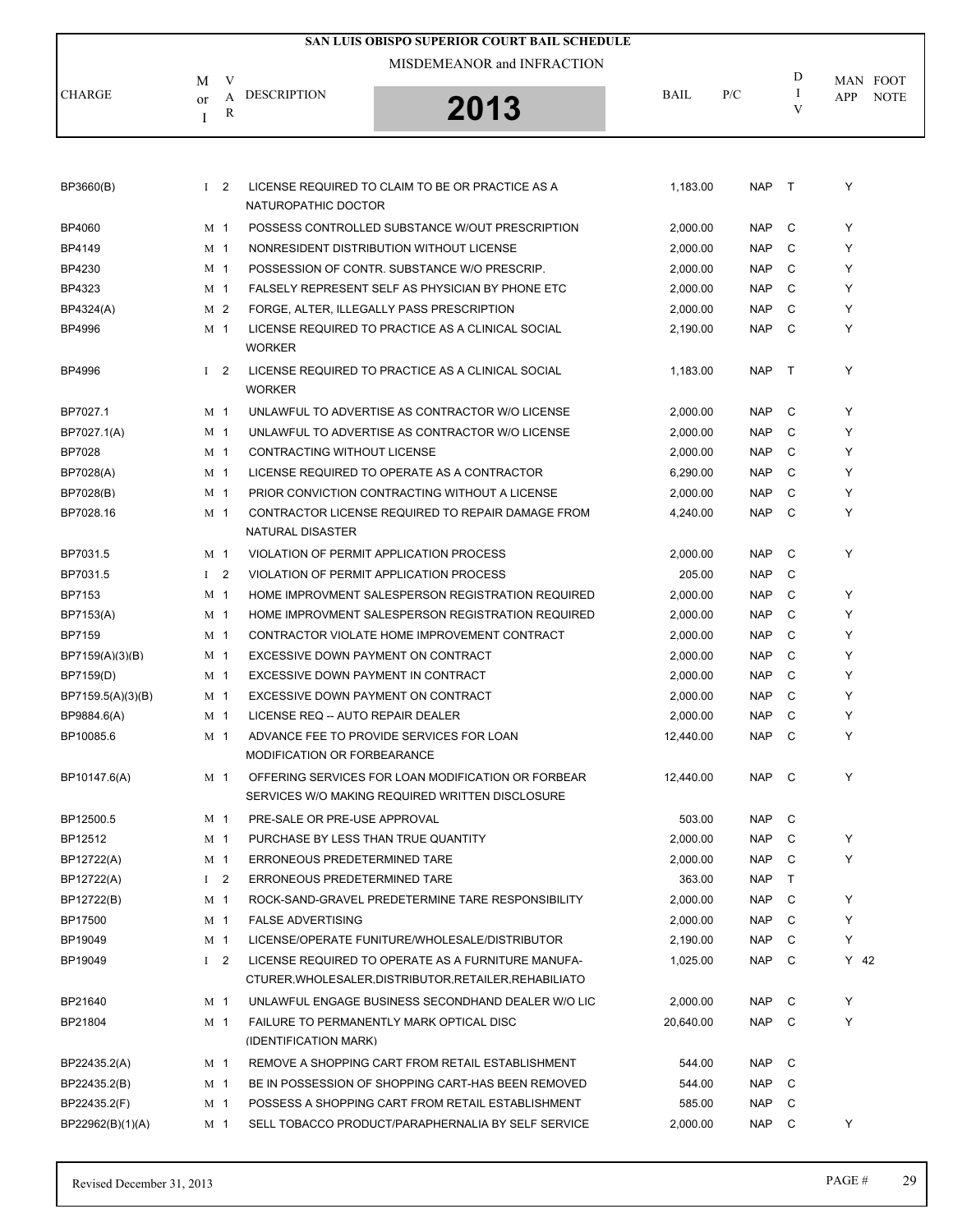|                      |               |                |                                   | <b>SAN LUIS OBISPO SUPERIOR COURT BAIL SCHEDULE</b> |          |            |               |        |             |
|----------------------|---------------|----------------|-----------------------------------|-----------------------------------------------------|----------|------------|---------------|--------|-------------|
|                      |               |                |                                   | MISDEMEANOR and INFRACTION                          |          |            |               |        |             |
| <b>CHARGE</b>        | M             | V              | <b>DESCRIPTION</b>                |                                                     | BAIL     | P/C        | D<br><b>I</b> |        | MAN FOOT    |
|                      | <sub>or</sub> | A<br>R         |                                   | 2013                                                |          |            | V             | APP    | <b>NOTE</b> |
|                      | I             |                |                                   |                                                     |          |            |               |        |             |
|                      |               |                |                                   |                                                     |          |            |               |        |             |
| BP22979.21           |               | M 1            |                                   | LICENSE REQ'D FOR MANUFACTURER/IMPORTER OF TABACCO  | 6,290.00 | NAP C      |               | Y      |             |
|                      |               |                |                                   | PRODUCTS TO ENGAGE IN SALE OF TABACCO PRODUCTS      |          |            |               |        |             |
| BP23300              |               | M 1            |                                   | SALE OF ALCOHOLIC BEVERAGE WITHOUT A LICENSE        | 4,240.00 | <b>NAP</b> | C             | Y      |             |
| BP25602(A)           |               | M <sub>1</sub> |                                   | SELL ALCOHOLIC BEVERAGE TO HABITUAL DRUNKARD        | 2,000.00 | <b>NAP</b> | C             | Y      |             |
| BP25607(A)           |               | M 1            |                                   | POSS. UNAUTHORIZED ALCOHOLIC BEVERAGES FOR SALE     | 2,000.00 | <b>NAP</b> | C             | Y      |             |
| BP25608              |               | M <sub>1</sub> |                                   | POSSESS/ETC LIQUOR ON SCHOOL PROPERTY               | 2,000.00 | <b>NAP</b> | C             | Y      |             |
| BP25620(A)           |               | $1 \quad 1$    | POSSESSION OF AN OPEN CONTAINER   |                                                     | 404.00   | <b>NAP</b> | C             |        |             |
| BP25631              |               | M 1            | SELL/PURCHASE ALCOHOL AFTER HOURS |                                                     | 2,000.00 | <b>NAP</b> | C             | Y      |             |
| BP25632              |               | M 1            |                                   | PERMIT ALCOHOL COMSUMPTION AFTER HOURS              | 2,000.00 | <b>NAP</b> | C             | Y      |             |
| BP25657(B)           |               | M 1            | PERMITTING DRINL SOLICIATION      |                                                     | 2,000.00 | <b>NAP</b> | C             | Y      |             |
| BP25658(A)           |               | M 1            |                                   | SELLING OR FURNISHING ALCOHOL TO MINORS             | 4,240.00 | <b>NAP</b> | C             | $Y$ 40 | 38          |
| BP25658(B)           |               | M 1            |                                   | PURCHASE OF ALCOHOL/CONSUMPTION OF ALCOHOL, IN ON-  | 2,000.00 | <b>NAP</b> | C             | Y 28   | 38          |
|                      |               |                | SALE PREMISES BY SOMEONE UNDER 21 |                                                     |          |            |               |        |             |
| BP25658(C)           |               | M 1            |                                   | FURNISHING ALCOHOLIC BEVERAGE TO A MINOR AND        | 4,240.00 | <b>NAP</b> | C             | $Y$ 40 |             |
|                      |               |                | <b>BODILY INJURY OCCURRED</b>     |                                                     |          |            |               |        |             |
| BP25658.5            |               | $1 \quad 1$    |                                   | ATTEMPT TO PURCHASE BY ALCOHOL/DRUGS BY A MINOR     | 410.00   | <b>NAP</b> | C             | Y      |             |
| BP25658.5(A)         |               | $I \quad 1$    |                                   | ATTEMPT TO PURCHASE ALCOHOL/DRUGS BY A MINOR        | 410.00   | <b>NAP</b> | C             | Y      |             |
| BP25659.5(C)         |               | M 1            |                                   | POSSESSION OF A KEG OF BEER THAT IS NOT IDENTIFIED  | 2,000.00 | <b>NAP</b> | C             | Y      |             |
| BP25660.5            |               | M 1            |                                   | FURNISHING A MINOR WITH FALSE IDENTIFICATION        | 2,000.00 | <b>NAP</b> | C             | Y      |             |
| BP25661              |               | M 1            | <b>FALSE EVIDENCE OF AGE</b>      |                                                     | 2,000.00 | <b>NAP</b> | C             | $Y$ 28 |             |
| BP25661(A)           |               | M 1            | <b>FALSE EVIDENCE OF AGE</b>      |                                                     | 2,000.00 | <b>NAP</b> | C             | $Y$ 28 |             |
| BP25661(A)           |               | $1\quad 2$     | <b>FALSE EVIDENCE OF AGE</b>      |                                                     | 410.00   | <b>NAP</b> | C             | $Y$ 11 |             |
| BP25662              |               | M 1            | MINOR IN POSSESSION               |                                                     | 2,000.00 | <b>NAP</b> | C             | $Y$ 11 |             |
| BP25662(A)           |               | M 1            |                                   | POSSESSION OF ALCOHOLIC BEVERAGE BY PERSON UNDER    | 2,000.00 | <b>NAP</b> | C             | Y 11   |             |
|                      |               |                | 21 IN A PUBLIC PLACE              |                                                     |          |            |               |        |             |
| BP25662(A)           | $\mathbf{I}$  | 2              | MINOR IN POSSESSION               |                                                     | 410.00   | <b>NAP</b> | C             | $Y$ 11 |             |
| BP25665              |               | M 1            |                                   | MINORS ENTERING & REMAINING ON PREMISES             | 954.00   | <b>NAP</b> | - C           |        | 28          |
| CAMV614              |               | M 1            | DESECRATION OF FLAGS              |                                                     | 2,000.00 | NAP        | C             |        |             |
| CC0011               |               | M 1            |                                   | UNAUTHORIZED BLADE/ROLLER OR BOARD SKATING          | 298.00   | NAP C      |               |        |             |
|                      |               |                | ON COLLEGE PROPERTY               |                                                     |          |            |               |        |             |
| CC011                |               | M 1            |                                   | UNAUTHORIZED BLADE/ROLLER OR BOARD SKATING          | 298.00   | NAP C      |               |        |             |
|                      |               |                | ON COLLEGE PROPERTY               |                                                     |          |            |               |        |             |
| CC013                |               | M 1            |                                   | NO DOGS OR ANIMALS ON COLLEGE PROPERTY              | 298.00   | NAP        | C             |        |             |
| CC2009               |               | $1 \quad 3$    | INTERFERING WITH HUNTER           |                                                     | 205.00   | NAP        | C             |        |             |
| CCR13-190(A)         |               | $I \quad 1$    | NUMBER DISPLAY (VESSEL)           |                                                     | 117.00   | NAP        | $\top$        |        |             |
| CCR13-190.00(A)(1)   |               | $I \quad 1$    |                                   | <b>REGISTRATION OF VESSELS - DISPLAY OF NUMBERS</b> | 117.00   | 0.00       | - C           |        |             |
| $CCR13-190.00(A)(2)$ |               | $I \quad 1$    |                                   | <b>REGISTRATION OF VESSELS - DISPLAY OF NUMBERS</b> | 117.00   | 0.00       | - C           |        |             |
| CCR13-190.00(A)(3)   |               | $I \quad 1$    |                                   | <b>REGISTRATION OF VESSELS - DISPLAY OF NUMBERS</b> | 117.00   | 0.00       | - C           |        |             |
| CCR13-190.00(B)      |               | $I \quad 1$    | NUMBER DISPLAY-BY DEALER          |                                                     | 117.00   | 0.00       | C             |        |             |
| CCR13-190.01         |               | $I \quad 1$    | <b>REGISTRATION STICKERS</b>      |                                                     | 117.00   | 0.00       | - C           |        |             |
| CCR13-190.08(C)      |               | $I \quad 1$    | DEALER NUMBER DISPLAY (VESSEL)    |                                                     | 117.00   | NAP        | C             |        |             |
| CCR13-190.15         |               | $I \quad 1$    | HULL IDENTIFICATION NUMBERS       |                                                     | 117.00   | NAP        | C             |        |             |
| CCR13-1160.4(E)      |               | M 1            | INSPECTION BY DEPARTMENT          |                                                     | 2,000.00 | NAP        | C             | Y      |             |
| CCR13-1160.4(G)      |               | M 1            |                                   | HAZARDOUS MATERIAL - TRANSPORTATION LICENSE         | 2,000.00 | NAP C      |               | Y      |             |
|                      |               |                | <b>NOT IN VEHICLE</b>             |                                                     |          |            |               |        |             |
| CCR13-1161(A)        |               | M 1            | <b>SHIPPING PAPERS</b>            |                                                     | 550.00   | NAP C      |               |        |             |
| CCR13-1161(B)        |               | M 1            | <b>SHIPPING PAPERS</b>            |                                                     | 550.00   | NAP        | C             |        |             |
| CCR13-1162(A)        |               | M 1            | <b>PLACARDS</b>                   |                                                     | 2,000.00 | NAP C      |               | Y      |             |
|                      |               |                |                                   |                                                     |          |            |               |        |             |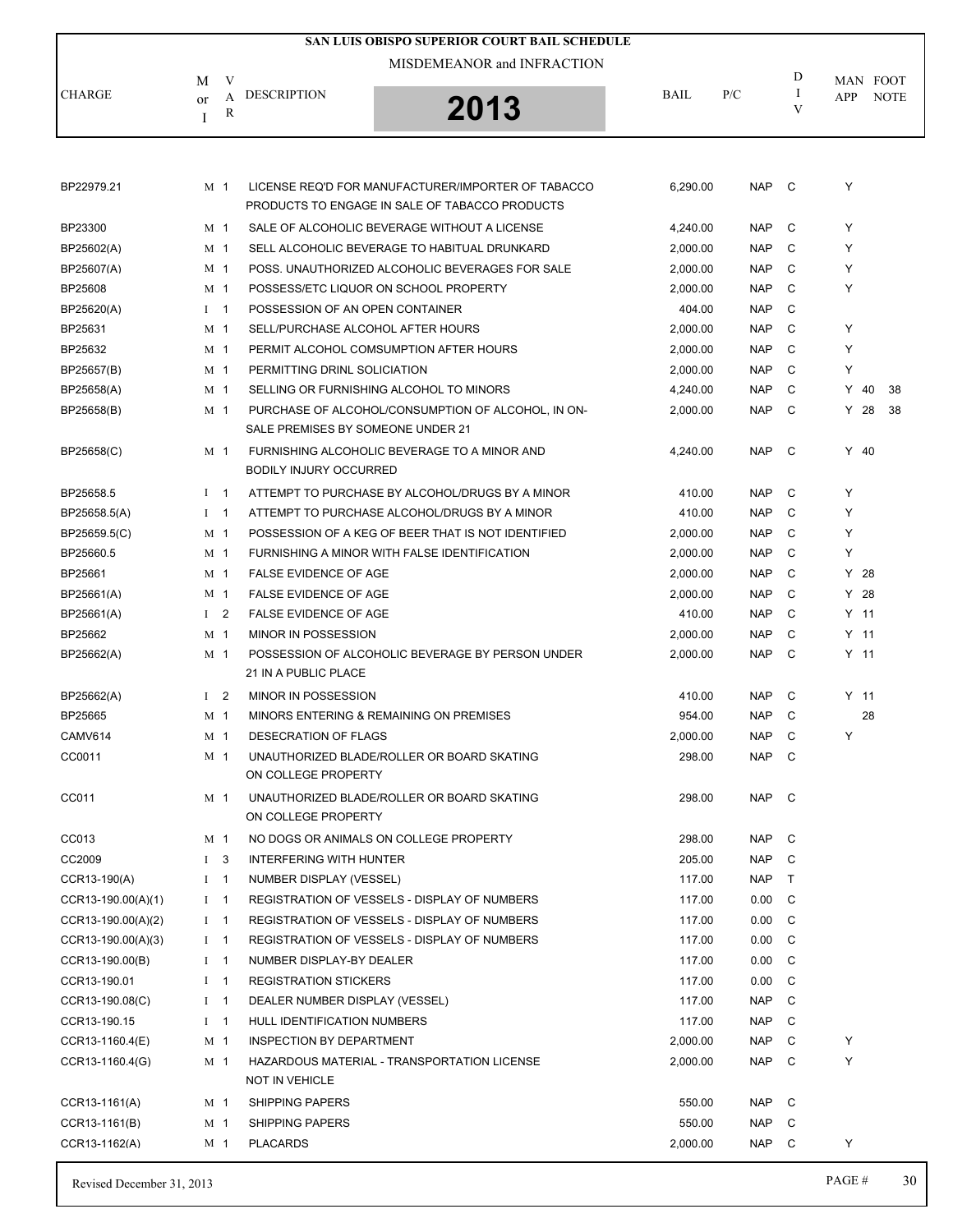|               |                             | <b>SAN LUIS OBISPO SUPERIOR COURT BAIL SCHEDULE</b> |             |     |   |                                |
|---------------|-----------------------------|-----------------------------------------------------|-------------|-----|---|--------------------------------|
| <b>CHARGE</b> | M<br>DESCRIPTION<br>or<br>R | MISDEMEANOR and INFRACTION<br>2013                  | <b>BAIL</b> | P/C | D | MAN FOOT<br><b>NOTE</b><br>APP |

| <b>NAP</b><br>CCR13-1162.1<br>M 1<br><b>FIRE EXTINGUISHERS</b><br>550.00<br>C<br>CCR13-1163(A)<br>M 1<br>SHIPMENT PREPARATION, UNAUTHORIZED PACKING<br>550.00<br><b>NAP</b><br>C<br><b>NAP</b><br>CCR13-1163(B)<br>M 1<br>SHIPMENT PREPARATION, UNAUTHORIZED PACKING<br>550.00<br>C<br>Y<br>CCR13-1163(D)<br>M 1<br><b>LEAKING PACKAGE</b><br>2.000.00<br><b>NAP</b><br>C<br>CCR13-1163(E)<br>M 1<br>MAINTENANCE OF CONTAINERS<br>550.00<br><b>NAP</b><br>C<br>Y<br>CCR13-1163.1<br>PROHIBITED TRANSPORTATION<br>2,000.00<br><b>NAP</b><br>C<br>M 1<br><b>NAP</b><br>Y<br>CCR13-1164(A)<br><b>VEHICLE LOADING</b><br>2,000.00<br>C<br>M 1<br>Y<br>CCR13-1164(B)<br>M 1<br><b>VEHICLE LOADING</b><br>2,000.00<br><b>NAP</b><br>C<br>REPORTING OF ACCIDENT<br><b>NAP</b><br>Y<br>CCR13-1166<br>M <sub>1</sub><br>2,000.00<br>C<br>T.<br>CCR13-1213(D)<br>$I \quad 1$<br>POSSESSION OF ALCOHOLIC BEVERAGE IN COMMERCIAL VEH<br>615.00<br><b>NAP</b><br>CCR13-1213(G)(1)<br>DRIVING LOGS - ENTRIES TO BE CURRENT<br>615.00<br><b>NAP</b><br>$\top$<br>$\mathbf{I}$<br>$\mathbf{1}$<br>158.00<br>0.00<br>CCR13-1230<br>$\mathbf{1}$<br>UNLAWFUL OPERATION - NO MOTOR CARRIER PERMIT<br>$\mathsf{T}$<br>$\bf{I}$<br>CCR13-1232(C)<br>$I \quad 1$<br><b>EXCESSIVE OIL/GREASE</b><br>158.00<br><b>NAP</b><br>$\top$<br>CCR13-1232(C)<br>I <sub>2</sub><br>SAFETY MAINTENANCE; COMPLY W/RULES & REGULATIONS<br>158.00<br>0.00<br>$\top$<br><b>NAP</b><br>CCR13-1242(E)<br>$\mathbf{1}$<br>FIRE EXTINGUISHER DISCHARGED<br>615.00<br>$\top$<br>$\mathbf{I}$<br>CCR13-1253(A)<br>$I \quad 1$<br>LIQUID FUEL SUPPLY TANK SYSTEMS<br>199.00<br><b>NAP</b><br>T<br>CCR13-2412(F)<br>RENTING VEHICLE FOR RIDING DURING CLOSED SEASON<br>205.00<br><b>NAP</b><br>C<br>$1 \quad 1$<br><b>NAP</b><br>M 2<br>UNLAWFUL POSSESSION OF CANARY ROCKFISH<br>298.00<br>C<br>CCR14.28.55(B)<br>CCR14-1.17<br>EXCESS OF BAG LIMIT - FISH<br><b>NAP</b><br>55<br>M 1<br>1,165.00<br>C<br>55<br>CCR14-1.17<br>$1 \quad 2$<br><b>EXCESS OF BAG LIMIT - FISH</b><br>410.00<br><b>NAP</b><br>C<br>EXCESS OF BAG LIMIT - DEER<br><b>NAP</b><br>04<br>CCR14-1.17<br>M 3<br>1,165.00<br>C<br><b>UNDERSIZE FISH</b><br><b>NAP</b><br>C<br>56<br>CCR14-1.62<br>M 1<br>1,165.00<br>CCR14-1.63<br>M 1<br>UNLAWFUL TRANSPORT/INTRO OF FISH TO STALE WATERS<br>2,000.00<br><b>NAP</b><br>C<br>Y<br><b>NAP</b><br>CCR14-1.74(B)<br>STEEL HEAD TROUT PUNCH CARD NOT IN POSSESSION<br>410.00<br>C<br>$1 \quad 1$<br>Y<br>CCR14-1.87<br>M 1<br>UNLAWFUL WASTING OF FISH<br>2,500.00<br><b>NAP</b><br>C<br>CCR14-2.00<br>M 1<br>FISHING METHODS: MORE THAN 2 POLES OR 3 HOOKS<br>960.00<br><b>NAP</b><br>C<br><b>NAP</b><br>CCR14-2.00<br>M 2<br>FISHING METHODS WITH NET<br>1,370.00<br>C<br>FISHING METHODS WITH TWO POLES<br>CCR14-2.00<br>$\mathbf{I}$<br>3<br>410.00<br><b>NAP</b><br>C<br>CCR14-2.00<br>$I \quad 4$<br>FISHING METHODS WITH NET<br>615.00<br><b>NAP</b><br>C<br><b>NAP</b><br>CCR14-2.00(A)<br>FISHING METHODS: MORE THAN 2 POLES OR 3 HOOKS<br>410.00<br>C<br>$\mathbf{I}$<br>$\mathbf{1}$<br>CCR14-2.00(A)<br>M 2<br>FISHING METHODS: MORE THAN 2 POLES OR 3 HOOKS<br>2,000.00<br><b>NAP</b><br>C<br>Y<br>Y<br>CCR14-2.09<br>M 1<br>POSSESSION OF ILLEGAL GEAR<br>2,000.00<br><b>NAP</b><br>C<br><b>NAP</b><br>CCR14-4.05(A)<br><b>BAIT FISH CAPTURE METHODS</b><br>298.00<br>C<br>M 1<br>CCR14-5.00(A)<br>BLACK BASS/LESS THAN 12"<br>298.00<br>NAP C<br>M 1<br>17<br>$CCR14-5.00(A)(1)$<br>M 1<br><b>BLACK BASS/LESS THAN 12"</b><br>298.00<br>NAP<br>C<br>17<br>$1 \quad 2$<br>BLACK BASS/LESS THAN 12'<br>205.00<br><b>NAP</b><br>17<br>$CCR14-5.00(A)(1)$<br>C<br>$CCR14-5.30(B)$<br>CRAPPIE, BAG LIMIT: 25<br>298.00<br><b>NAP</b><br>C<br>17<br>M 1<br>CCR14-5.82(B)<br>$I \quad 1$<br>SUNFISH & CRAPPIE -- COMBINED BAG LIMIT 25<br>404.00<br><b>NAP</b><br>55<br>C<br>M 2<br>SUNFISH & CRAPPIE -- COMBINED BAG LIMIT 25<br>960.00<br><b>NAP</b><br>55<br>CCR14-5.82(B)<br>C<br>STEELHEAD RPT & REST CARD REQUIRED<br>363.00<br><b>NAP</b><br>C<br>CCR14-5.88(A)<br>$I \quad 1$<br>Υ<br>CCR14-5.90(B)<br>WHITE BASS - POSSESS LIVE ON NACIMIENTO LAKE<br>2,000.00<br>M 1<br>NAP<br>C<br>WHITE BASS - POSSESS LIVE ON NACIMIENTO LAKE<br>486.00<br>$CCR14-5.90(B)$<br>$1\quad 2$<br>NAP<br>C<br>CCR14-7.00<br>DISTRICT GENERAL REGULATIONS-UNLAWFUL TAKE FISH<br>544.00<br>NAP<br>M 1<br>C<br>16<br>CCR14-7.00(E)<br>M 1<br>UNLAWFUL TAKE FISH - SOUTH CENTRAL DISTRICT<br>544.00<br><b>NAP</b><br>16<br>C<br>UNLAWFUL TAKE FISH - ANY STREAM W OF BRIDGE HWY 1<br>544.00<br><b>NAP</b><br>16<br>$CCR14-7.00(E)(2)$<br>M 1<br>C<br>UNLAWFUL TAKE FISH - ALL STREAMS CLOSED TO FISHING<br>544.00<br><b>NAP</b><br>C<br>16<br>$CCR14-7.00(E)(4)$<br>M 1<br>CCR14-7.00(E)(4)<br>UNLAWFUL TAKE FISH - ALL STREAMS CLOSED TO FISHING<br>205.00<br>NAP<br>16<br>$1\quad 2$<br>C | CCR13-1162(C) | M 1 | <b>PLACARDS</b> | 2,000.00 | <b>NAP</b> | C | Y |  |
|------------------------------------------------------------------------------------------------------------------------------------------------------------------------------------------------------------------------------------------------------------------------------------------------------------------------------------------------------------------------------------------------------------------------------------------------------------------------------------------------------------------------------------------------------------------------------------------------------------------------------------------------------------------------------------------------------------------------------------------------------------------------------------------------------------------------------------------------------------------------------------------------------------------------------------------------------------------------------------------------------------------------------------------------------------------------------------------------------------------------------------------------------------------------------------------------------------------------------------------------------------------------------------------------------------------------------------------------------------------------------------------------------------------------------------------------------------------------------------------------------------------------------------------------------------------------------------------------------------------------------------------------------------------------------------------------------------------------------------------------------------------------------------------------------------------------------------------------------------------------------------------------------------------------------------------------------------------------------------------------------------------------------------------------------------------------------------------------------------------------------------------------------------------------------------------------------------------------------------------------------------------------------------------------------------------------------------------------------------------------------------------------------------------------------------------------------------------------------------------------------------------------------------------------------------------------------------------------------------------------------------------------------------------------------------------------------------------------------------------------------------------------------------------------------------------------------------------------------------------------------------------------------------------------------------------------------------------------------------------------------------------------------------------------------------------------------------------------------------------------------------------------------------------------------------------------------------------------------------------------------------------------------------------------------------------------------------------------------------------------------------------------------------------------------------------------------------------------------------------------------------------------------------------------------------------------------------------------------------------------------------------------------------------------------------------------------------------------------------------------------------------------------------------------------------------------------------------------------------------------------------------------------------------------------------------------------------------------------------------------------------------------------------------------------------------------------------------------------------------------------------------------------------------------------------------------------------------------------------------------------------------------------------------------------------------------------------------------------------------------------------------------------------------------------------------------------------------------------------------------------------------------------------------------------------------------------------------------------------------------------------------------------------------------------------------------------------------------------------------------------------------------------------------------------------------------------------------------------------|---------------|-----|-----------------|----------|------------|---|---|--|
|                                                                                                                                                                                                                                                                                                                                                                                                                                                                                                                                                                                                                                                                                                                                                                                                                                                                                                                                                                                                                                                                                                                                                                                                                                                                                                                                                                                                                                                                                                                                                                                                                                                                                                                                                                                                                                                                                                                                                                                                                                                                                                                                                                                                                                                                                                                                                                                                                                                                                                                                                                                                                                                                                                                                                                                                                                                                                                                                                                                                                                                                                                                                                                                                                                                                                                                                                                                                                                                                                                                                                                                                                                                                                                                                                                                                                                                                                                                                                                                                                                                                                                                                                                                                                                                                                                                                                                                                                                                                                                                                                                                                                                                                                                                                                                                                                                                            |               |     |                 |          |            |   |   |  |
|                                                                                                                                                                                                                                                                                                                                                                                                                                                                                                                                                                                                                                                                                                                                                                                                                                                                                                                                                                                                                                                                                                                                                                                                                                                                                                                                                                                                                                                                                                                                                                                                                                                                                                                                                                                                                                                                                                                                                                                                                                                                                                                                                                                                                                                                                                                                                                                                                                                                                                                                                                                                                                                                                                                                                                                                                                                                                                                                                                                                                                                                                                                                                                                                                                                                                                                                                                                                                                                                                                                                                                                                                                                                                                                                                                                                                                                                                                                                                                                                                                                                                                                                                                                                                                                                                                                                                                                                                                                                                                                                                                                                                                                                                                                                                                                                                                                            |               |     |                 |          |            |   |   |  |
|                                                                                                                                                                                                                                                                                                                                                                                                                                                                                                                                                                                                                                                                                                                                                                                                                                                                                                                                                                                                                                                                                                                                                                                                                                                                                                                                                                                                                                                                                                                                                                                                                                                                                                                                                                                                                                                                                                                                                                                                                                                                                                                                                                                                                                                                                                                                                                                                                                                                                                                                                                                                                                                                                                                                                                                                                                                                                                                                                                                                                                                                                                                                                                                                                                                                                                                                                                                                                                                                                                                                                                                                                                                                                                                                                                                                                                                                                                                                                                                                                                                                                                                                                                                                                                                                                                                                                                                                                                                                                                                                                                                                                                                                                                                                                                                                                                                            |               |     |                 |          |            |   |   |  |
|                                                                                                                                                                                                                                                                                                                                                                                                                                                                                                                                                                                                                                                                                                                                                                                                                                                                                                                                                                                                                                                                                                                                                                                                                                                                                                                                                                                                                                                                                                                                                                                                                                                                                                                                                                                                                                                                                                                                                                                                                                                                                                                                                                                                                                                                                                                                                                                                                                                                                                                                                                                                                                                                                                                                                                                                                                                                                                                                                                                                                                                                                                                                                                                                                                                                                                                                                                                                                                                                                                                                                                                                                                                                                                                                                                                                                                                                                                                                                                                                                                                                                                                                                                                                                                                                                                                                                                                                                                                                                                                                                                                                                                                                                                                                                                                                                                                            |               |     |                 |          |            |   |   |  |
|                                                                                                                                                                                                                                                                                                                                                                                                                                                                                                                                                                                                                                                                                                                                                                                                                                                                                                                                                                                                                                                                                                                                                                                                                                                                                                                                                                                                                                                                                                                                                                                                                                                                                                                                                                                                                                                                                                                                                                                                                                                                                                                                                                                                                                                                                                                                                                                                                                                                                                                                                                                                                                                                                                                                                                                                                                                                                                                                                                                                                                                                                                                                                                                                                                                                                                                                                                                                                                                                                                                                                                                                                                                                                                                                                                                                                                                                                                                                                                                                                                                                                                                                                                                                                                                                                                                                                                                                                                                                                                                                                                                                                                                                                                                                                                                                                                                            |               |     |                 |          |            |   |   |  |
|                                                                                                                                                                                                                                                                                                                                                                                                                                                                                                                                                                                                                                                                                                                                                                                                                                                                                                                                                                                                                                                                                                                                                                                                                                                                                                                                                                                                                                                                                                                                                                                                                                                                                                                                                                                                                                                                                                                                                                                                                                                                                                                                                                                                                                                                                                                                                                                                                                                                                                                                                                                                                                                                                                                                                                                                                                                                                                                                                                                                                                                                                                                                                                                                                                                                                                                                                                                                                                                                                                                                                                                                                                                                                                                                                                                                                                                                                                                                                                                                                                                                                                                                                                                                                                                                                                                                                                                                                                                                                                                                                                                                                                                                                                                                                                                                                                                            |               |     |                 |          |            |   |   |  |
|                                                                                                                                                                                                                                                                                                                                                                                                                                                                                                                                                                                                                                                                                                                                                                                                                                                                                                                                                                                                                                                                                                                                                                                                                                                                                                                                                                                                                                                                                                                                                                                                                                                                                                                                                                                                                                                                                                                                                                                                                                                                                                                                                                                                                                                                                                                                                                                                                                                                                                                                                                                                                                                                                                                                                                                                                                                                                                                                                                                                                                                                                                                                                                                                                                                                                                                                                                                                                                                                                                                                                                                                                                                                                                                                                                                                                                                                                                                                                                                                                                                                                                                                                                                                                                                                                                                                                                                                                                                                                                                                                                                                                                                                                                                                                                                                                                                            |               |     |                 |          |            |   |   |  |
|                                                                                                                                                                                                                                                                                                                                                                                                                                                                                                                                                                                                                                                                                                                                                                                                                                                                                                                                                                                                                                                                                                                                                                                                                                                                                                                                                                                                                                                                                                                                                                                                                                                                                                                                                                                                                                                                                                                                                                                                                                                                                                                                                                                                                                                                                                                                                                                                                                                                                                                                                                                                                                                                                                                                                                                                                                                                                                                                                                                                                                                                                                                                                                                                                                                                                                                                                                                                                                                                                                                                                                                                                                                                                                                                                                                                                                                                                                                                                                                                                                                                                                                                                                                                                                                                                                                                                                                                                                                                                                                                                                                                                                                                                                                                                                                                                                                            |               |     |                 |          |            |   |   |  |
|                                                                                                                                                                                                                                                                                                                                                                                                                                                                                                                                                                                                                                                                                                                                                                                                                                                                                                                                                                                                                                                                                                                                                                                                                                                                                                                                                                                                                                                                                                                                                                                                                                                                                                                                                                                                                                                                                                                                                                                                                                                                                                                                                                                                                                                                                                                                                                                                                                                                                                                                                                                                                                                                                                                                                                                                                                                                                                                                                                                                                                                                                                                                                                                                                                                                                                                                                                                                                                                                                                                                                                                                                                                                                                                                                                                                                                                                                                                                                                                                                                                                                                                                                                                                                                                                                                                                                                                                                                                                                                                                                                                                                                                                                                                                                                                                                                                            |               |     |                 |          |            |   |   |  |
|                                                                                                                                                                                                                                                                                                                                                                                                                                                                                                                                                                                                                                                                                                                                                                                                                                                                                                                                                                                                                                                                                                                                                                                                                                                                                                                                                                                                                                                                                                                                                                                                                                                                                                                                                                                                                                                                                                                                                                                                                                                                                                                                                                                                                                                                                                                                                                                                                                                                                                                                                                                                                                                                                                                                                                                                                                                                                                                                                                                                                                                                                                                                                                                                                                                                                                                                                                                                                                                                                                                                                                                                                                                                                                                                                                                                                                                                                                                                                                                                                                                                                                                                                                                                                                                                                                                                                                                                                                                                                                                                                                                                                                                                                                                                                                                                                                                            |               |     |                 |          |            |   |   |  |
|                                                                                                                                                                                                                                                                                                                                                                                                                                                                                                                                                                                                                                                                                                                                                                                                                                                                                                                                                                                                                                                                                                                                                                                                                                                                                                                                                                                                                                                                                                                                                                                                                                                                                                                                                                                                                                                                                                                                                                                                                                                                                                                                                                                                                                                                                                                                                                                                                                                                                                                                                                                                                                                                                                                                                                                                                                                                                                                                                                                                                                                                                                                                                                                                                                                                                                                                                                                                                                                                                                                                                                                                                                                                                                                                                                                                                                                                                                                                                                                                                                                                                                                                                                                                                                                                                                                                                                                                                                                                                                                                                                                                                                                                                                                                                                                                                                                            |               |     |                 |          |            |   |   |  |
|                                                                                                                                                                                                                                                                                                                                                                                                                                                                                                                                                                                                                                                                                                                                                                                                                                                                                                                                                                                                                                                                                                                                                                                                                                                                                                                                                                                                                                                                                                                                                                                                                                                                                                                                                                                                                                                                                                                                                                                                                                                                                                                                                                                                                                                                                                                                                                                                                                                                                                                                                                                                                                                                                                                                                                                                                                                                                                                                                                                                                                                                                                                                                                                                                                                                                                                                                                                                                                                                                                                                                                                                                                                                                                                                                                                                                                                                                                                                                                                                                                                                                                                                                                                                                                                                                                                                                                                                                                                                                                                                                                                                                                                                                                                                                                                                                                                            |               |     |                 |          |            |   |   |  |
|                                                                                                                                                                                                                                                                                                                                                                                                                                                                                                                                                                                                                                                                                                                                                                                                                                                                                                                                                                                                                                                                                                                                                                                                                                                                                                                                                                                                                                                                                                                                                                                                                                                                                                                                                                                                                                                                                                                                                                                                                                                                                                                                                                                                                                                                                                                                                                                                                                                                                                                                                                                                                                                                                                                                                                                                                                                                                                                                                                                                                                                                                                                                                                                                                                                                                                                                                                                                                                                                                                                                                                                                                                                                                                                                                                                                                                                                                                                                                                                                                                                                                                                                                                                                                                                                                                                                                                                                                                                                                                                                                                                                                                                                                                                                                                                                                                                            |               |     |                 |          |            |   |   |  |
|                                                                                                                                                                                                                                                                                                                                                                                                                                                                                                                                                                                                                                                                                                                                                                                                                                                                                                                                                                                                                                                                                                                                                                                                                                                                                                                                                                                                                                                                                                                                                                                                                                                                                                                                                                                                                                                                                                                                                                                                                                                                                                                                                                                                                                                                                                                                                                                                                                                                                                                                                                                                                                                                                                                                                                                                                                                                                                                                                                                                                                                                                                                                                                                                                                                                                                                                                                                                                                                                                                                                                                                                                                                                                                                                                                                                                                                                                                                                                                                                                                                                                                                                                                                                                                                                                                                                                                                                                                                                                                                                                                                                                                                                                                                                                                                                                                                            |               |     |                 |          |            |   |   |  |
|                                                                                                                                                                                                                                                                                                                                                                                                                                                                                                                                                                                                                                                                                                                                                                                                                                                                                                                                                                                                                                                                                                                                                                                                                                                                                                                                                                                                                                                                                                                                                                                                                                                                                                                                                                                                                                                                                                                                                                                                                                                                                                                                                                                                                                                                                                                                                                                                                                                                                                                                                                                                                                                                                                                                                                                                                                                                                                                                                                                                                                                                                                                                                                                                                                                                                                                                                                                                                                                                                                                                                                                                                                                                                                                                                                                                                                                                                                                                                                                                                                                                                                                                                                                                                                                                                                                                                                                                                                                                                                                                                                                                                                                                                                                                                                                                                                                            |               |     |                 |          |            |   |   |  |
|                                                                                                                                                                                                                                                                                                                                                                                                                                                                                                                                                                                                                                                                                                                                                                                                                                                                                                                                                                                                                                                                                                                                                                                                                                                                                                                                                                                                                                                                                                                                                                                                                                                                                                                                                                                                                                                                                                                                                                                                                                                                                                                                                                                                                                                                                                                                                                                                                                                                                                                                                                                                                                                                                                                                                                                                                                                                                                                                                                                                                                                                                                                                                                                                                                                                                                                                                                                                                                                                                                                                                                                                                                                                                                                                                                                                                                                                                                                                                                                                                                                                                                                                                                                                                                                                                                                                                                                                                                                                                                                                                                                                                                                                                                                                                                                                                                                            |               |     |                 |          |            |   |   |  |
|                                                                                                                                                                                                                                                                                                                                                                                                                                                                                                                                                                                                                                                                                                                                                                                                                                                                                                                                                                                                                                                                                                                                                                                                                                                                                                                                                                                                                                                                                                                                                                                                                                                                                                                                                                                                                                                                                                                                                                                                                                                                                                                                                                                                                                                                                                                                                                                                                                                                                                                                                                                                                                                                                                                                                                                                                                                                                                                                                                                                                                                                                                                                                                                                                                                                                                                                                                                                                                                                                                                                                                                                                                                                                                                                                                                                                                                                                                                                                                                                                                                                                                                                                                                                                                                                                                                                                                                                                                                                                                                                                                                                                                                                                                                                                                                                                                                            |               |     |                 |          |            |   |   |  |
|                                                                                                                                                                                                                                                                                                                                                                                                                                                                                                                                                                                                                                                                                                                                                                                                                                                                                                                                                                                                                                                                                                                                                                                                                                                                                                                                                                                                                                                                                                                                                                                                                                                                                                                                                                                                                                                                                                                                                                                                                                                                                                                                                                                                                                                                                                                                                                                                                                                                                                                                                                                                                                                                                                                                                                                                                                                                                                                                                                                                                                                                                                                                                                                                                                                                                                                                                                                                                                                                                                                                                                                                                                                                                                                                                                                                                                                                                                                                                                                                                                                                                                                                                                                                                                                                                                                                                                                                                                                                                                                                                                                                                                                                                                                                                                                                                                                            |               |     |                 |          |            |   |   |  |
|                                                                                                                                                                                                                                                                                                                                                                                                                                                                                                                                                                                                                                                                                                                                                                                                                                                                                                                                                                                                                                                                                                                                                                                                                                                                                                                                                                                                                                                                                                                                                                                                                                                                                                                                                                                                                                                                                                                                                                                                                                                                                                                                                                                                                                                                                                                                                                                                                                                                                                                                                                                                                                                                                                                                                                                                                                                                                                                                                                                                                                                                                                                                                                                                                                                                                                                                                                                                                                                                                                                                                                                                                                                                                                                                                                                                                                                                                                                                                                                                                                                                                                                                                                                                                                                                                                                                                                                                                                                                                                                                                                                                                                                                                                                                                                                                                                                            |               |     |                 |          |            |   |   |  |
|                                                                                                                                                                                                                                                                                                                                                                                                                                                                                                                                                                                                                                                                                                                                                                                                                                                                                                                                                                                                                                                                                                                                                                                                                                                                                                                                                                                                                                                                                                                                                                                                                                                                                                                                                                                                                                                                                                                                                                                                                                                                                                                                                                                                                                                                                                                                                                                                                                                                                                                                                                                                                                                                                                                                                                                                                                                                                                                                                                                                                                                                                                                                                                                                                                                                                                                                                                                                                                                                                                                                                                                                                                                                                                                                                                                                                                                                                                                                                                                                                                                                                                                                                                                                                                                                                                                                                                                                                                                                                                                                                                                                                                                                                                                                                                                                                                                            |               |     |                 |          |            |   |   |  |
|                                                                                                                                                                                                                                                                                                                                                                                                                                                                                                                                                                                                                                                                                                                                                                                                                                                                                                                                                                                                                                                                                                                                                                                                                                                                                                                                                                                                                                                                                                                                                                                                                                                                                                                                                                                                                                                                                                                                                                                                                                                                                                                                                                                                                                                                                                                                                                                                                                                                                                                                                                                                                                                                                                                                                                                                                                                                                                                                                                                                                                                                                                                                                                                                                                                                                                                                                                                                                                                                                                                                                                                                                                                                                                                                                                                                                                                                                                                                                                                                                                                                                                                                                                                                                                                                                                                                                                                                                                                                                                                                                                                                                                                                                                                                                                                                                                                            |               |     |                 |          |            |   |   |  |
|                                                                                                                                                                                                                                                                                                                                                                                                                                                                                                                                                                                                                                                                                                                                                                                                                                                                                                                                                                                                                                                                                                                                                                                                                                                                                                                                                                                                                                                                                                                                                                                                                                                                                                                                                                                                                                                                                                                                                                                                                                                                                                                                                                                                                                                                                                                                                                                                                                                                                                                                                                                                                                                                                                                                                                                                                                                                                                                                                                                                                                                                                                                                                                                                                                                                                                                                                                                                                                                                                                                                                                                                                                                                                                                                                                                                                                                                                                                                                                                                                                                                                                                                                                                                                                                                                                                                                                                                                                                                                                                                                                                                                                                                                                                                                                                                                                                            |               |     |                 |          |            |   |   |  |
|                                                                                                                                                                                                                                                                                                                                                                                                                                                                                                                                                                                                                                                                                                                                                                                                                                                                                                                                                                                                                                                                                                                                                                                                                                                                                                                                                                                                                                                                                                                                                                                                                                                                                                                                                                                                                                                                                                                                                                                                                                                                                                                                                                                                                                                                                                                                                                                                                                                                                                                                                                                                                                                                                                                                                                                                                                                                                                                                                                                                                                                                                                                                                                                                                                                                                                                                                                                                                                                                                                                                                                                                                                                                                                                                                                                                                                                                                                                                                                                                                                                                                                                                                                                                                                                                                                                                                                                                                                                                                                                                                                                                                                                                                                                                                                                                                                                            |               |     |                 |          |            |   |   |  |
|                                                                                                                                                                                                                                                                                                                                                                                                                                                                                                                                                                                                                                                                                                                                                                                                                                                                                                                                                                                                                                                                                                                                                                                                                                                                                                                                                                                                                                                                                                                                                                                                                                                                                                                                                                                                                                                                                                                                                                                                                                                                                                                                                                                                                                                                                                                                                                                                                                                                                                                                                                                                                                                                                                                                                                                                                                                                                                                                                                                                                                                                                                                                                                                                                                                                                                                                                                                                                                                                                                                                                                                                                                                                                                                                                                                                                                                                                                                                                                                                                                                                                                                                                                                                                                                                                                                                                                                                                                                                                                                                                                                                                                                                                                                                                                                                                                                            |               |     |                 |          |            |   |   |  |
|                                                                                                                                                                                                                                                                                                                                                                                                                                                                                                                                                                                                                                                                                                                                                                                                                                                                                                                                                                                                                                                                                                                                                                                                                                                                                                                                                                                                                                                                                                                                                                                                                                                                                                                                                                                                                                                                                                                                                                                                                                                                                                                                                                                                                                                                                                                                                                                                                                                                                                                                                                                                                                                                                                                                                                                                                                                                                                                                                                                                                                                                                                                                                                                                                                                                                                                                                                                                                                                                                                                                                                                                                                                                                                                                                                                                                                                                                                                                                                                                                                                                                                                                                                                                                                                                                                                                                                                                                                                                                                                                                                                                                                                                                                                                                                                                                                                            |               |     |                 |          |            |   |   |  |
|                                                                                                                                                                                                                                                                                                                                                                                                                                                                                                                                                                                                                                                                                                                                                                                                                                                                                                                                                                                                                                                                                                                                                                                                                                                                                                                                                                                                                                                                                                                                                                                                                                                                                                                                                                                                                                                                                                                                                                                                                                                                                                                                                                                                                                                                                                                                                                                                                                                                                                                                                                                                                                                                                                                                                                                                                                                                                                                                                                                                                                                                                                                                                                                                                                                                                                                                                                                                                                                                                                                                                                                                                                                                                                                                                                                                                                                                                                                                                                                                                                                                                                                                                                                                                                                                                                                                                                                                                                                                                                                                                                                                                                                                                                                                                                                                                                                            |               |     |                 |          |            |   |   |  |
|                                                                                                                                                                                                                                                                                                                                                                                                                                                                                                                                                                                                                                                                                                                                                                                                                                                                                                                                                                                                                                                                                                                                                                                                                                                                                                                                                                                                                                                                                                                                                                                                                                                                                                                                                                                                                                                                                                                                                                                                                                                                                                                                                                                                                                                                                                                                                                                                                                                                                                                                                                                                                                                                                                                                                                                                                                                                                                                                                                                                                                                                                                                                                                                                                                                                                                                                                                                                                                                                                                                                                                                                                                                                                                                                                                                                                                                                                                                                                                                                                                                                                                                                                                                                                                                                                                                                                                                                                                                                                                                                                                                                                                                                                                                                                                                                                                                            |               |     |                 |          |            |   |   |  |
|                                                                                                                                                                                                                                                                                                                                                                                                                                                                                                                                                                                                                                                                                                                                                                                                                                                                                                                                                                                                                                                                                                                                                                                                                                                                                                                                                                                                                                                                                                                                                                                                                                                                                                                                                                                                                                                                                                                                                                                                                                                                                                                                                                                                                                                                                                                                                                                                                                                                                                                                                                                                                                                                                                                                                                                                                                                                                                                                                                                                                                                                                                                                                                                                                                                                                                                                                                                                                                                                                                                                                                                                                                                                                                                                                                                                                                                                                                                                                                                                                                                                                                                                                                                                                                                                                                                                                                                                                                                                                                                                                                                                                                                                                                                                                                                                                                                            |               |     |                 |          |            |   |   |  |
|                                                                                                                                                                                                                                                                                                                                                                                                                                                                                                                                                                                                                                                                                                                                                                                                                                                                                                                                                                                                                                                                                                                                                                                                                                                                                                                                                                                                                                                                                                                                                                                                                                                                                                                                                                                                                                                                                                                                                                                                                                                                                                                                                                                                                                                                                                                                                                                                                                                                                                                                                                                                                                                                                                                                                                                                                                                                                                                                                                                                                                                                                                                                                                                                                                                                                                                                                                                                                                                                                                                                                                                                                                                                                                                                                                                                                                                                                                                                                                                                                                                                                                                                                                                                                                                                                                                                                                                                                                                                                                                                                                                                                                                                                                                                                                                                                                                            |               |     |                 |          |            |   |   |  |
|                                                                                                                                                                                                                                                                                                                                                                                                                                                                                                                                                                                                                                                                                                                                                                                                                                                                                                                                                                                                                                                                                                                                                                                                                                                                                                                                                                                                                                                                                                                                                                                                                                                                                                                                                                                                                                                                                                                                                                                                                                                                                                                                                                                                                                                                                                                                                                                                                                                                                                                                                                                                                                                                                                                                                                                                                                                                                                                                                                                                                                                                                                                                                                                                                                                                                                                                                                                                                                                                                                                                                                                                                                                                                                                                                                                                                                                                                                                                                                                                                                                                                                                                                                                                                                                                                                                                                                                                                                                                                                                                                                                                                                                                                                                                                                                                                                                            |               |     |                 |          |            |   |   |  |
|                                                                                                                                                                                                                                                                                                                                                                                                                                                                                                                                                                                                                                                                                                                                                                                                                                                                                                                                                                                                                                                                                                                                                                                                                                                                                                                                                                                                                                                                                                                                                                                                                                                                                                                                                                                                                                                                                                                                                                                                                                                                                                                                                                                                                                                                                                                                                                                                                                                                                                                                                                                                                                                                                                                                                                                                                                                                                                                                                                                                                                                                                                                                                                                                                                                                                                                                                                                                                                                                                                                                                                                                                                                                                                                                                                                                                                                                                                                                                                                                                                                                                                                                                                                                                                                                                                                                                                                                                                                                                                                                                                                                                                                                                                                                                                                                                                                            |               |     |                 |          |            |   |   |  |
|                                                                                                                                                                                                                                                                                                                                                                                                                                                                                                                                                                                                                                                                                                                                                                                                                                                                                                                                                                                                                                                                                                                                                                                                                                                                                                                                                                                                                                                                                                                                                                                                                                                                                                                                                                                                                                                                                                                                                                                                                                                                                                                                                                                                                                                                                                                                                                                                                                                                                                                                                                                                                                                                                                                                                                                                                                                                                                                                                                                                                                                                                                                                                                                                                                                                                                                                                                                                                                                                                                                                                                                                                                                                                                                                                                                                                                                                                                                                                                                                                                                                                                                                                                                                                                                                                                                                                                                                                                                                                                                                                                                                                                                                                                                                                                                                                                                            |               |     |                 |          |            |   |   |  |
|                                                                                                                                                                                                                                                                                                                                                                                                                                                                                                                                                                                                                                                                                                                                                                                                                                                                                                                                                                                                                                                                                                                                                                                                                                                                                                                                                                                                                                                                                                                                                                                                                                                                                                                                                                                                                                                                                                                                                                                                                                                                                                                                                                                                                                                                                                                                                                                                                                                                                                                                                                                                                                                                                                                                                                                                                                                                                                                                                                                                                                                                                                                                                                                                                                                                                                                                                                                                                                                                                                                                                                                                                                                                                                                                                                                                                                                                                                                                                                                                                                                                                                                                                                                                                                                                                                                                                                                                                                                                                                                                                                                                                                                                                                                                                                                                                                                            |               |     |                 |          |            |   |   |  |
|                                                                                                                                                                                                                                                                                                                                                                                                                                                                                                                                                                                                                                                                                                                                                                                                                                                                                                                                                                                                                                                                                                                                                                                                                                                                                                                                                                                                                                                                                                                                                                                                                                                                                                                                                                                                                                                                                                                                                                                                                                                                                                                                                                                                                                                                                                                                                                                                                                                                                                                                                                                                                                                                                                                                                                                                                                                                                                                                                                                                                                                                                                                                                                                                                                                                                                                                                                                                                                                                                                                                                                                                                                                                                                                                                                                                                                                                                                                                                                                                                                                                                                                                                                                                                                                                                                                                                                                                                                                                                                                                                                                                                                                                                                                                                                                                                                                            |               |     |                 |          |            |   |   |  |
|                                                                                                                                                                                                                                                                                                                                                                                                                                                                                                                                                                                                                                                                                                                                                                                                                                                                                                                                                                                                                                                                                                                                                                                                                                                                                                                                                                                                                                                                                                                                                                                                                                                                                                                                                                                                                                                                                                                                                                                                                                                                                                                                                                                                                                                                                                                                                                                                                                                                                                                                                                                                                                                                                                                                                                                                                                                                                                                                                                                                                                                                                                                                                                                                                                                                                                                                                                                                                                                                                                                                                                                                                                                                                                                                                                                                                                                                                                                                                                                                                                                                                                                                                                                                                                                                                                                                                                                                                                                                                                                                                                                                                                                                                                                                                                                                                                                            |               |     |                 |          |            |   |   |  |
|                                                                                                                                                                                                                                                                                                                                                                                                                                                                                                                                                                                                                                                                                                                                                                                                                                                                                                                                                                                                                                                                                                                                                                                                                                                                                                                                                                                                                                                                                                                                                                                                                                                                                                                                                                                                                                                                                                                                                                                                                                                                                                                                                                                                                                                                                                                                                                                                                                                                                                                                                                                                                                                                                                                                                                                                                                                                                                                                                                                                                                                                                                                                                                                                                                                                                                                                                                                                                                                                                                                                                                                                                                                                                                                                                                                                                                                                                                                                                                                                                                                                                                                                                                                                                                                                                                                                                                                                                                                                                                                                                                                                                                                                                                                                                                                                                                                            |               |     |                 |          |            |   |   |  |
|                                                                                                                                                                                                                                                                                                                                                                                                                                                                                                                                                                                                                                                                                                                                                                                                                                                                                                                                                                                                                                                                                                                                                                                                                                                                                                                                                                                                                                                                                                                                                                                                                                                                                                                                                                                                                                                                                                                                                                                                                                                                                                                                                                                                                                                                                                                                                                                                                                                                                                                                                                                                                                                                                                                                                                                                                                                                                                                                                                                                                                                                                                                                                                                                                                                                                                                                                                                                                                                                                                                                                                                                                                                                                                                                                                                                                                                                                                                                                                                                                                                                                                                                                                                                                                                                                                                                                                                                                                                                                                                                                                                                                                                                                                                                                                                                                                                            |               |     |                 |          |            |   |   |  |
|                                                                                                                                                                                                                                                                                                                                                                                                                                                                                                                                                                                                                                                                                                                                                                                                                                                                                                                                                                                                                                                                                                                                                                                                                                                                                                                                                                                                                                                                                                                                                                                                                                                                                                                                                                                                                                                                                                                                                                                                                                                                                                                                                                                                                                                                                                                                                                                                                                                                                                                                                                                                                                                                                                                                                                                                                                                                                                                                                                                                                                                                                                                                                                                                                                                                                                                                                                                                                                                                                                                                                                                                                                                                                                                                                                                                                                                                                                                                                                                                                                                                                                                                                                                                                                                                                                                                                                                                                                                                                                                                                                                                                                                                                                                                                                                                                                                            |               |     |                 |          |            |   |   |  |
|                                                                                                                                                                                                                                                                                                                                                                                                                                                                                                                                                                                                                                                                                                                                                                                                                                                                                                                                                                                                                                                                                                                                                                                                                                                                                                                                                                                                                                                                                                                                                                                                                                                                                                                                                                                                                                                                                                                                                                                                                                                                                                                                                                                                                                                                                                                                                                                                                                                                                                                                                                                                                                                                                                                                                                                                                                                                                                                                                                                                                                                                                                                                                                                                                                                                                                                                                                                                                                                                                                                                                                                                                                                                                                                                                                                                                                                                                                                                                                                                                                                                                                                                                                                                                                                                                                                                                                                                                                                                                                                                                                                                                                                                                                                                                                                                                                                            |               |     |                 |          |            |   |   |  |
|                                                                                                                                                                                                                                                                                                                                                                                                                                                                                                                                                                                                                                                                                                                                                                                                                                                                                                                                                                                                                                                                                                                                                                                                                                                                                                                                                                                                                                                                                                                                                                                                                                                                                                                                                                                                                                                                                                                                                                                                                                                                                                                                                                                                                                                                                                                                                                                                                                                                                                                                                                                                                                                                                                                                                                                                                                                                                                                                                                                                                                                                                                                                                                                                                                                                                                                                                                                                                                                                                                                                                                                                                                                                                                                                                                                                                                                                                                                                                                                                                                                                                                                                                                                                                                                                                                                                                                                                                                                                                                                                                                                                                                                                                                                                                                                                                                                            |               |     |                 |          |            |   |   |  |
|                                                                                                                                                                                                                                                                                                                                                                                                                                                                                                                                                                                                                                                                                                                                                                                                                                                                                                                                                                                                                                                                                                                                                                                                                                                                                                                                                                                                                                                                                                                                                                                                                                                                                                                                                                                                                                                                                                                                                                                                                                                                                                                                                                                                                                                                                                                                                                                                                                                                                                                                                                                                                                                                                                                                                                                                                                                                                                                                                                                                                                                                                                                                                                                                                                                                                                                                                                                                                                                                                                                                                                                                                                                                                                                                                                                                                                                                                                                                                                                                                                                                                                                                                                                                                                                                                                                                                                                                                                                                                                                                                                                                                                                                                                                                                                                                                                                            |               |     |                 |          |            |   |   |  |
|                                                                                                                                                                                                                                                                                                                                                                                                                                                                                                                                                                                                                                                                                                                                                                                                                                                                                                                                                                                                                                                                                                                                                                                                                                                                                                                                                                                                                                                                                                                                                                                                                                                                                                                                                                                                                                                                                                                                                                                                                                                                                                                                                                                                                                                                                                                                                                                                                                                                                                                                                                                                                                                                                                                                                                                                                                                                                                                                                                                                                                                                                                                                                                                                                                                                                                                                                                                                                                                                                                                                                                                                                                                                                                                                                                                                                                                                                                                                                                                                                                                                                                                                                                                                                                                                                                                                                                                                                                                                                                                                                                                                                                                                                                                                                                                                                                                            |               |     |                 |          |            |   |   |  |
|                                                                                                                                                                                                                                                                                                                                                                                                                                                                                                                                                                                                                                                                                                                                                                                                                                                                                                                                                                                                                                                                                                                                                                                                                                                                                                                                                                                                                                                                                                                                                                                                                                                                                                                                                                                                                                                                                                                                                                                                                                                                                                                                                                                                                                                                                                                                                                                                                                                                                                                                                                                                                                                                                                                                                                                                                                                                                                                                                                                                                                                                                                                                                                                                                                                                                                                                                                                                                                                                                                                                                                                                                                                                                                                                                                                                                                                                                                                                                                                                                                                                                                                                                                                                                                                                                                                                                                                                                                                                                                                                                                                                                                                                                                                                                                                                                                                            |               |     |                 |          |            |   |   |  |
|                                                                                                                                                                                                                                                                                                                                                                                                                                                                                                                                                                                                                                                                                                                                                                                                                                                                                                                                                                                                                                                                                                                                                                                                                                                                                                                                                                                                                                                                                                                                                                                                                                                                                                                                                                                                                                                                                                                                                                                                                                                                                                                                                                                                                                                                                                                                                                                                                                                                                                                                                                                                                                                                                                                                                                                                                                                                                                                                                                                                                                                                                                                                                                                                                                                                                                                                                                                                                                                                                                                                                                                                                                                                                                                                                                                                                                                                                                                                                                                                                                                                                                                                                                                                                                                                                                                                                                                                                                                                                                                                                                                                                                                                                                                                                                                                                                                            |               |     |                 |          |            |   |   |  |
|                                                                                                                                                                                                                                                                                                                                                                                                                                                                                                                                                                                                                                                                                                                                                                                                                                                                                                                                                                                                                                                                                                                                                                                                                                                                                                                                                                                                                                                                                                                                                                                                                                                                                                                                                                                                                                                                                                                                                                                                                                                                                                                                                                                                                                                                                                                                                                                                                                                                                                                                                                                                                                                                                                                                                                                                                                                                                                                                                                                                                                                                                                                                                                                                                                                                                                                                                                                                                                                                                                                                                                                                                                                                                                                                                                                                                                                                                                                                                                                                                                                                                                                                                                                                                                                                                                                                                                                                                                                                                                                                                                                                                                                                                                                                                                                                                                                            |               |     |                 |          |            |   |   |  |
|                                                                                                                                                                                                                                                                                                                                                                                                                                                                                                                                                                                                                                                                                                                                                                                                                                                                                                                                                                                                                                                                                                                                                                                                                                                                                                                                                                                                                                                                                                                                                                                                                                                                                                                                                                                                                                                                                                                                                                                                                                                                                                                                                                                                                                                                                                                                                                                                                                                                                                                                                                                                                                                                                                                                                                                                                                                                                                                                                                                                                                                                                                                                                                                                                                                                                                                                                                                                                                                                                                                                                                                                                                                                                                                                                                                                                                                                                                                                                                                                                                                                                                                                                                                                                                                                                                                                                                                                                                                                                                                                                                                                                                                                                                                                                                                                                                                            |               |     |                 |          |            |   |   |  |
|                                                                                                                                                                                                                                                                                                                                                                                                                                                                                                                                                                                                                                                                                                                                                                                                                                                                                                                                                                                                                                                                                                                                                                                                                                                                                                                                                                                                                                                                                                                                                                                                                                                                                                                                                                                                                                                                                                                                                                                                                                                                                                                                                                                                                                                                                                                                                                                                                                                                                                                                                                                                                                                                                                                                                                                                                                                                                                                                                                                                                                                                                                                                                                                                                                                                                                                                                                                                                                                                                                                                                                                                                                                                                                                                                                                                                                                                                                                                                                                                                                                                                                                                                                                                                                                                                                                                                                                                                                                                                                                                                                                                                                                                                                                                                                                                                                                            |               |     |                 |          |            |   |   |  |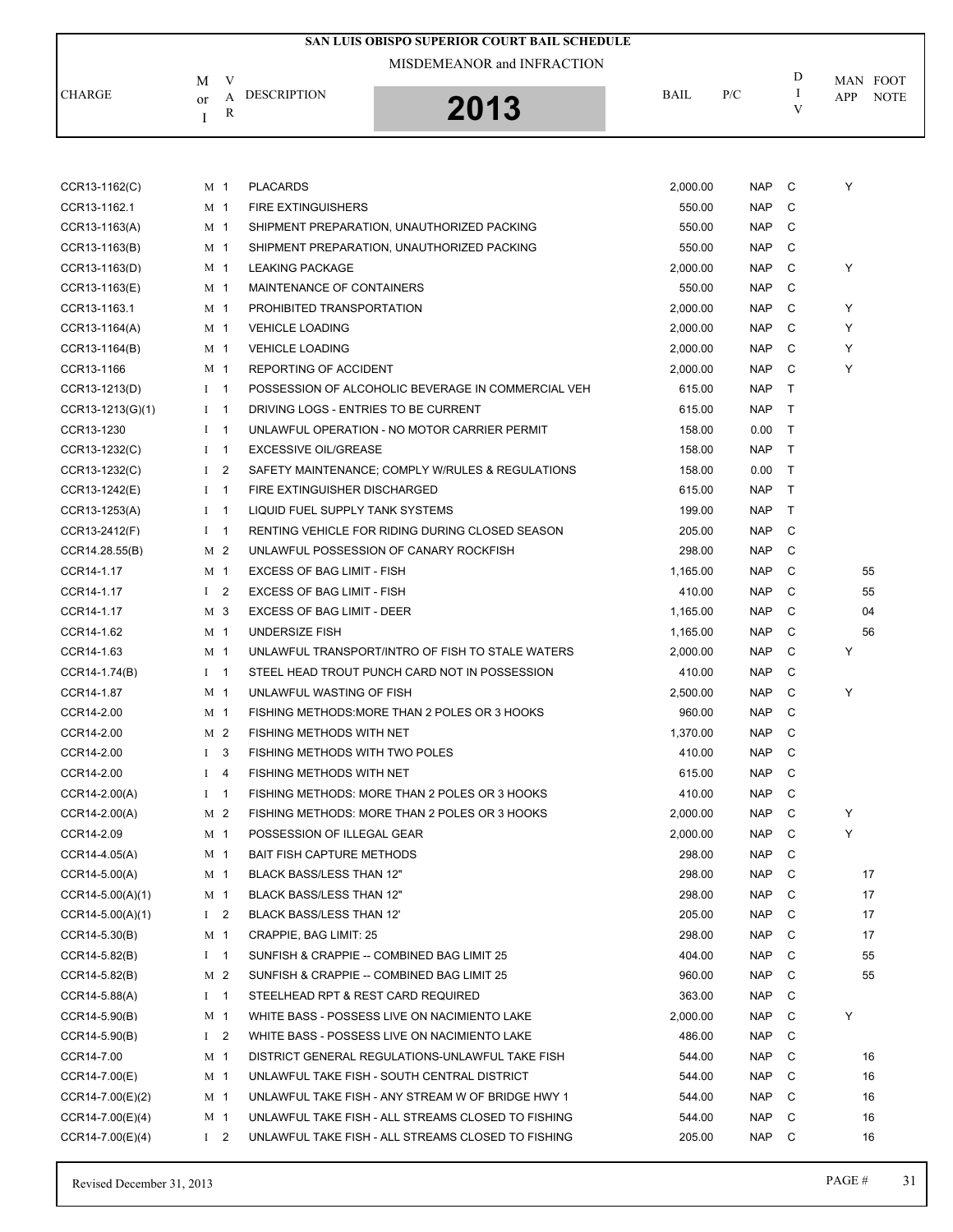|                         | M              | V              |                        | SAN LUIS OBISPO SUPERIOR COURT BAIL SCHEDULE<br>MISDEMEANOR and INFRACTION |             |            | D              | MAN FOOT                  |
|-------------------------|----------------|----------------|------------------------|----------------------------------------------------------------------------|-------------|------------|----------------|---------------------------|
| <b>CHARGE</b>           | <sub>or</sub>  | А<br>R         | <b>DESCRIPTION</b>     | 2013                                                                       | <b>BAIL</b> | P/C        | V              | <b>APP</b><br><b>NOTE</b> |
|                         |                |                |                        |                                                                            |             |            |                |                           |
| CCR14-7.50(B)(10)B      | M <sub>1</sub> |                |                        | FISHING ARROYO GRANDE CREEK @ MOUTH OF LOPEZ DAM                           | 1,370.00    | <b>NAP</b> | $\mathbf{C}$   |                           |
| $CCR14-7.50(B)(158)(B)$ |                | $1\quad 2$     |                        | FISHING IN SALINAS RIVER TRIBUTARIES/CLOSED SEASON                         | 410.00      | 0.00       | C.             | 27                        |
| CCR14-7.50(B)(170)      | M 1            |                |                        | FISHING IN SAN LUIS CREEK DURING CLOSED SEASON                             | 2,000.00    | 0.00       | - C            | $Y$ 27                    |
| CCR14-7.50(B)(170)      |                | $1\quad 2$     |                        | FISHING IN SAN LUIS CREEK DURING CLOSED SEASON                             | 410.00      | 0.00       | $\overline{C}$ | 27                        |
| CCR14-7.50(B)(171)      | M 1            |                |                        | FISHING IN SAN SIMEON CREEK DURING CLOSED SEASON                           | 1,370.00    | 0.00       | C C            | 27                        |
| CCR14-7.50(B)(171)      |                | I <sub>2</sub> |                        | FISHING IN SAN SIMEON CREEK DURING CLOSED SEASON                           | 410.00      | 0.00       | C.             | 27                        |
| CCR14-27.60(A)          | M 1            |                | <b>FIN FISH LIMITS</b> |                                                                            | 1,165.00    | <b>NAP</b> | C.             | 55                        |
| CCR14-27.60(A)          | L              | 2              | <b>FIN FISH LIMITS</b> |                                                                            | 410.00      | <b>NAP</b> | <sub>c</sub>   | 55                        |
| $CCR14-27.60(B)(1)(A)$  |                |                |                        | POSSESSION OF OVER-LIMIT OF BOCACCIO                                       | 410.00      | <b>NAP</b> | C              | 55                        |

| CCR14-7.50(B)(171)     | M 1            |                         | FISHING IN SAN SIMEON CREEK DURING CLOSED SEASON            | 1,370.00 | 0.00       | C | 27     |
|------------------------|----------------|-------------------------|-------------------------------------------------------------|----------|------------|---|--------|
| CCR14-7.50(B)(171)     | $\mathbf{I}$   | 2                       | FISHING IN SAN SIMEON CREEK DURING CLOSED SEASON            | 410.00   | 0.00       | C | 27     |
| CCR14-27.60(A)         | M 1            |                         | <b>FIN FISH LIMITS</b>                                      | 1,165.00 | <b>NAP</b> | C | 55     |
| CCR14-27.60(A)         | $1 \quad 2$    |                         | FIN FISH LIMITS                                             | 410.00   | <b>NAP</b> | С | 55     |
| $CCR14-27.60(B)(1)(A)$ | $I \quad 1$    |                         | POSSESSION OF OVER-LIMIT OF BOCACCIO                        | 410.00   | <b>NAP</b> | C | 55     |
| CCR14-27.65            | M 1            |                         | FILLETING OF FISH ON VESSELS                                | 1,165.00 | <b>NAP</b> | С | 55     |
| $CCR14-27.65(B)(3)$    | $I \quad 1$    |                         | POSSESSION OF LINGCOD FILLETS WHILE ON A BOAT               | 410.00   | <b>NAP</b> | С | 55     |
| CCR14-27.65(B)(3)      | M 2            |                         | POSSESSION OF LINGCOD FILLETS WHILE ON A BOAT               | 2,000.00 | <b>NAP</b> | C | $Y$ 55 |
| CCR14-27.65(B)(8)      | M 1            |                         | ROCKFISH FILLETS WITH NO SKIN ATTACHED                      | 1,165.00 | <b>NAP</b> | C | 55     |
| CCR14-27.65(B)(8)      | $1\quad 2$     |                         | ROCKFISH FILLETS WITH NO SKIN ATTACHED                      | 410.00   | <b>NAP</b> | С | 55     |
| CCR14-27.80            | M 1            |                         | <b>SALMON</b>                                               | 1,165.00 | <b>NAP</b> | C | 55     |
| CCR14-27.80(A)(1)      | M 1            |                         | SALMON - ANGLING RESTRICTIONS                               | 1,165.00 | <b>NAP</b> | С | 55     |
| CCR14-27.80(A)(2)      | M 1            |                         | FISHING WITH A BARBED HOOK                                  | 1,165.00 | <b>NAP</b> | С | 55     |
| CCR14-27.80(A)(2)      | $\mathbf{I}$   | 2                       | FISHING WITH A BARBED HOOK                                  | 410.00   | <b>NAP</b> | C | 55     |
| CCR14-27.80(A)(4)      | M 1            |                         | SALMON FISHING--ROD RESTRICTIONS NORTH OF                   | 1,165.00 | <b>NAP</b> | C | 55     |
|                        |                |                         | PT. CONCEPTION                                              |          |            |   |        |
| CCR14-27.80(A)(4)      | $1\quad 2$     |                         | SALMON FISHING--ROD RESTRICTIONS NORTH OF<br>PT. CONCEPTION | 410.00   | <b>NAP</b> | C | 55     |
| $CCR14-27.80(C)(2)$    | M 1            |                         | LIMIT: NO SILVER SALMON MAY BE RETAINED                     | 1,165.00 | <b>NAP</b> | C | 55     |
| CCR14-27.80(D)(2)      | M 1            |                         | SALMON SIZE - SOUTH OF HORSE MOUNTAIN                       | 1,165.00 | <b>NAP</b> | С | 55     |
| $CCR14-27.80(D)(2)$    | $1\quad 2$     |                         | SALMON SIZE - SOUTH OF HORSE MOUNTAIN                       | 410.00   | <b>NAP</b> | C | 55     |
| CCR14-27.85            | M 1            |                         | STRIPED BASS - LIMIT 2                                      | 1,165.00 | <b>NAP</b> | C | 55     |
| CCR14-28.27            | M 1            |                         | LING COD: LIMIT 5                                           | 1,165.00 | <b>NAP</b> | C | 55     |
| CCR14-28.27(A)(4)      | M 1            |                         | LING COD: LIMIT 5                                           | 1,165.00 | <b>NAP</b> | C | 55     |
| CCR14-28.27(B)         | M 1            |                         | LING COD: 22' MINIMUM SIZE                                  | 1,165.00 | <b>NAP</b> | С | 55     |
| CCR14-28.27(C)         | M 1            |                         | LING COD: MINIMUM SIZE                                      | 1,165.00 | <b>NAP</b> | C | 55     |
| $CCR14-28.27(C)$       | $1\quad 2$     |                         | LING COD: MINIMUM SIZE                                      | 410.00   | <b>NAP</b> | C | 55     |
| CCR14-28.27(D)         | M 1            |                         | LING COD: METHOD OF TAKE                                    | 1,165.00 | <b>NAP</b> | C | 55     |
| CCR14-28.27(D)         | $\mathbf{I}$   | 2                       | LING COD: METHOD OF TAKE                                    | 410.00   | <b>NAP</b> | C | 55     |
| $CCR14-28.28(A)(5)$    | M 1            |                         | CABEZON: OPEN SEASON MORRO BAY                              | 1,165.00 | <b>NAP</b> | C | 55     |
| CCR14-28.28(B)         | M 1            |                         | CABEZON: LIMIT 10                                           | 1,165.00 | <b>NAP</b> | С | 55     |
| CCR14-28.28(B)         | $\mathbf{I}$   | 2                       | CABEZON: LIMIT 10                                           | 410.00   | <b>NAP</b> | C | 55     |
| $CCR14-28.28(C)$       | M <sub>1</sub> |                         | CABEZON: 15' MINIMUM SIZE                                   | 1,165.00 | <b>NAP</b> | С | 55     |
| CCR14-28.28(C)         | $1 \quad 2$    |                         | CABEZON: 15' MINIMUM SIZE                                   | 410.00   | <b>NAP</b> | C | 55     |
| CCR14-28.28(D)         | M 1            |                         | CABEZON: METHOD OF TAKE                                     | 2,000.00 | NAP C      |   |        |
| CCR14-28.28(D)         | $1\quad 2$     |                         | CABEZON: METHOD OF TAKE                                     | 410.00   | NAP        | C |        |
| CCR14-28.29(A)(5)      | M 1            |                         | KELP OR ROCK GREENLING - OPEN SEASON MORRO BAY              | 1,165.00 | <b>NAP</b> | C | 55     |
| CCR14-28.29(C)         | M 1            |                         | KELP OR ROCK GREENLING - MINIMUM SIZE                       | 1,165.00 | <b>NAP</b> | С | 55     |
| CCR14-28.29(C)         | $1 \quad 2$    |                         | KELP OR ROCK GREENLING - MINIMUM SIZE                       | 410.00   | <b>NAP</b> | C | 55     |
| CCR14-28.35            | M 1            |                         | WHITE SEA BASS: LIMIT 3 - 28                                | 1,165.00 | <b>NAP</b> | С | 55     |
| CCR14-28.35(A)         | M 1            |                         | WHITE BASS: MINIMUM SIZE 28'                                | 1,165.00 | <b>NAP</b> | C | 55     |
| CCR14-28.55            | M 1            |                         | ROCKFISH: LIMIT 15                                          | 1,165.00 | <b>NAP</b> | C | 16     |
| CCR14-28.55            | $\mathbf{I}$   | $\overline{\mathbf{c}}$ | ROCKFISH: LIMIT 15                                          | 410.00   | <b>NAP</b> | C | 16     |
| CCR14-28.55(A)         | M 1            |                         | ROCKFISH: OPEN SEASON                                       | 1,165.00 | NAP        | C | 55     |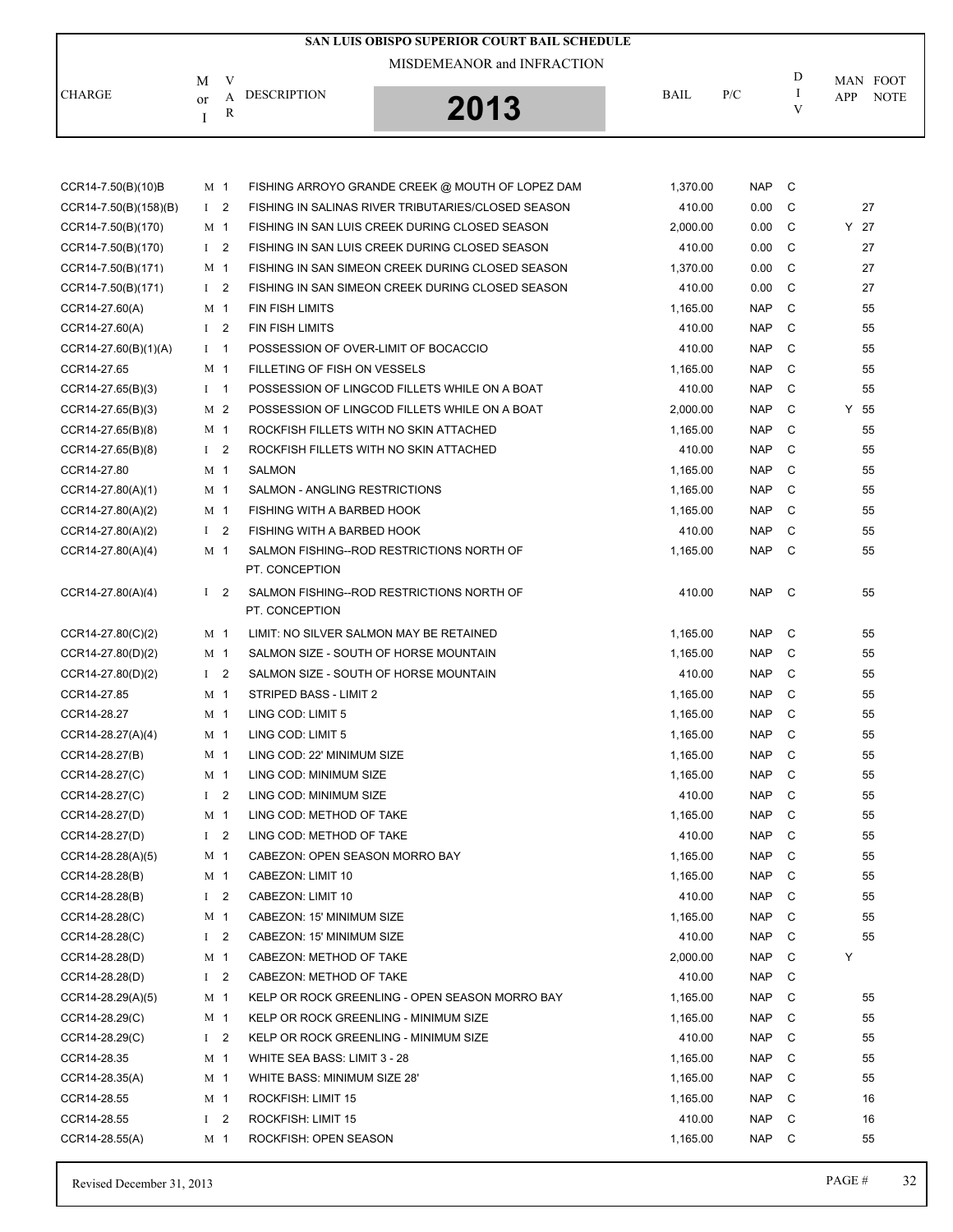| CHARGE              | M              | V              | <b>DESCRIPTION</b>                                                          | BAIL     | P/C        | D<br>1 | MAN FOOT           |
|---------------------|----------------|----------------|-----------------------------------------------------------------------------|----------|------------|--------|--------------------|
|                     | or<br>I        | А<br>${\bf R}$ | 2013                                                                        |          |            | V      | APP<br><b>NOTE</b> |
|                     |                |                |                                                                             |          |            |        |                    |
|                     |                |                |                                                                             |          |            |        |                    |
| CCR14-28.55(A)      | $1\quad 2$     |                | ROCKFISH: OPEN SEASON                                                       | 410.00   | <b>NAP</b> | C      | 55                 |
| CCR14-28.55(A)(4)   | M              | $\mathbf 1$    | ROCKFISH: OPEN SEASON - MORRO BAY                                           | 1,165.00 | <b>NAP</b> | C      | 55                 |
| CCR14-28.55(A)(4)   | I <sub>2</sub> |                | ROCKFISH: OPEN SEASON - MORRO BAY                                           | 410.00   | <b>NAP</b> | C      | 55                 |
| CCR14-28.55(A)(5)   | M <sub>1</sub> |                | ROCKFISH: OPEN SEASON - MORRO BAY                                           | 1,165.00 | <b>NAP</b> | C      | 55                 |
| CCR14-28.55(A)(5)   | $\mathbf{I}$   | 2              | ROCKFISH: OPEN SEASON - MORRO BAY                                           | 410.00   | <b>NAP</b> | C      | 55                 |
| CCR14-28.55(B)      | M 1            |                | ROCKFISH: LIMIT 10                                                          | 1.165.00 | <b>NAP</b> | C      | 55                 |
| CCR14-28.55(B)      | $\mathbf{I}$   | 2              | <b>ROCKFISH: LIMIT</b>                                                      | 410.00   | <b>NAP</b> | C      | 55                 |
| $CCR14-28.55(B)(1)$ | M              | $\overline{1}$ | <b>ROCKFISH: LIMIT</b>                                                      | 1,165.00 | <b>NAP</b> | C      | 55                 |
| $CCR14-28.55(B)(1)$ | $1 \quad 2$    |                | <b>ROCKFISH: LIMIT</b>                                                      | 410.00   | <b>NAP</b> | C      | 55                 |
| CCR14-28.55(B)(2)   | M 1            |                | <b>ROCKFISH: LIMIT</b>                                                      | 1,165.00 | <b>NAP</b> | C      | 55                 |
| CCR14-28.55(B)(2)   | I <sub>2</sub> |                | <b>ROCKFISH: LIMIT</b>                                                      | 410.00   | <b>NAP</b> | C      | 55                 |
| $CCR14-28.55(C)$    | M 1            |                | ROCKFISH: 10' SIZE LIMIT FOR BOCACCIO                                       | 1,165.00 | <b>NAP</b> | C      | 55                 |
| $CCR14-28.55(C)$    | $1\quad 2$     |                | ROCKFISH: 10' SIZE LIMIT FOR BOCACCIO                                       | 410.00   | <b>NAP</b> | C      | 55                 |
| CCR14-28.55(D)      | M              | $\mathbf 1$    | ROCKFISH: EXCESSIVE HOOKS/LINES                                             | 1,165.00 | <b>NAP</b> | C      | 55                 |
| CCR14-28.55(D)      | I <sub>2</sub> |                | ROCKFISH: EXCESSIVE HOOKS/LINES                                             | 410.00   | <b>NAP</b> | C      | 55                 |
| CCR14-28.56(C)      | M 1            |                | LEOPARD SHARK - UNDERSIZED                                                  | 1,165.00 | <b>NAP</b> | C      |                    |
| CCR14-28.56(C)      | $\bf{I}$       | 2              | LEOPARD SHARK - UNDERSIZED                                                  | 410.00   | <b>NAP</b> | C      |                    |
| CCR14-28.59(B)      | M <sub>1</sub> |                | SURFPERCH - LIMIT 5                                                         | 1,165.00 | <b>NAP</b> | C      | 55                 |
| CCR14-28.59(B)      | $\mathbf{I}$   | 2              | SURFPERCH - LIMIT 5                                                         | 410.00   | <b>NAP</b> | C      | 55                 |
| CCR14-28.59(C)      | M              | $\mathbf{1}$   | <b>SURFPERCH</b>                                                            | 1,165.00 | <b>NAP</b> | C      | 55                 |
| CCR14-28.59(C)      | $1 \quad 2$    |                | <b>SURFPERCH</b>                                                            | 533.00   | <b>NAP</b> | C      | 55                 |
| $CCR14-28.59(C)(1)$ | M 1            |                | <b>SURFPERCH</b>                                                            | 1,165.00 | <b>NAP</b> | C      | 55                 |
| $CCR14-28.59(C)(1)$ | I <sub>2</sub> |                | <b>SURFPERCH</b>                                                            | 410.00   | <b>NAP</b> | C      | 55                 |
| CCR14-28.59(D)      | M 1            |                | POSSESS UNDERSIZED REDTAIL SURFPERCH                                        | 1,165.00 | <b>NAP</b> | C      | 55                 |
| CCR14-28.59(D)      | $\mathbf{I}$   | 2              | POSSESS UNDERSIZED REDTAIL SURFPERCH                                        | 410.00   | <b>NAP</b> | C      | 55                 |
| CCR14-28.65(B)      | $\bf{I}$       | $\mathbf 1$    | FIN FISH - GENERAL GEAR RESTRICTIONS                                        | 410.00   | <b>NAP</b> | C      |                    |
| CCR14-28.65(C)      | $1 \quad 1$    |                | ROCKFISH OR LINGCOD IN POSSESSION NOT MORE THAN 2<br><b>HOOKS PER LINE.</b> | 410.00   | <b>NAP</b> | C      |                    |
| $CCR14-28.65(C)$    | M 2            |                | ROCKFISH OR LINGCOD IN POSSESSION NOT MORE THAN 2<br><b>HOOKS PER LINE.</b> | 1,165.00 | NAP        | C      |                    |
| CCR14-28.65(D)      | M 1            |                | FIN FISH--GENERAL GEAR RESTRICTIONS                                         | 1,241.00 | <b>NAP</b> | C      |                    |
| CCR14-28.65(D)      | $1 \quad 2$    |                | FIN FISH--GENERAL GEAR RESTRICTIONS                                         | 486.00   | <b>NAP</b> | C      |                    |
| CCR14-29.05(A)      | M 1            |                | <b>INVERTEBRATES - GENERAL</b>                                              | 1,165.00 | <b>NAP</b> | C      |                    |
| CCR14-29.05(A)      | $1 \quad 2$    |                | <b>INVERTEBRATES - GENERAL</b>                                              | 410.00   | <b>NAP</b> | C      |                    |
| CCR14-29.05(B)      | M 1            |                | <b>INVERTEBRATES - GENERAL</b>                                              | 1,165.00 | <b>NAP</b> | C      |                    |
| CCR14-29.05(B)      | $1\quad 2$     |                | <b>INVERTEBRATES - GENERAL</b>                                              | 410.00   | <b>NAP</b> | C      |                    |
| $CCR14-29.05(B)(1)$ | M 1            |                | INVERTEBRATES ON STATE LAND                                                 | 1,165.00 | <b>NAP</b> | C      |                    |
| $CCR14-29.05(B)(1)$ | $1\quad 2$     |                | <b>INVERTEBRATES ON STATE LAND</b>                                          | 410.00   | <b>NAP</b> | C      |                    |
| CCR14-29.05(C)      | M 1            |                | <b>INVERTEBRATES NO MEASURING DEVICE/LIMIT</b>                              | 1,165.00 | <b>NAP</b> | C      |                    |
| CCR14-29.05(C)      | $1 \quad 2$    |                | INVERTEBRATES NO MEASURING DEVICE/LIMIT                                     | 410.00   | <b>NAP</b> | C      |                    |
| CCR14-29.15(A)      | M 1            |                | TAKING ABALONE DURING EMERGENCY CLOSURE                                     | 1,165.00 | <b>NAP</b> | C      | 57                 |
| CCR14-29.15(A)      | $1\quad 2$     |                | TAKING ABALONE DURING EMERGENCY CLOSURE                                     | 410.00   | <b>NAP</b> | C      | 57                 |
| CCR14-29.15(B)      | M 1            |                | ABALONE PROHIBITED TO TAKE, EMERGENCY CLOSURE                               | 1,165.00 | <b>NAP</b> | C      | 57                 |
| CCR14-29.15(B)      | M 2            |                | ABALONE PROHIBITED TO TAKE, EMERGENCY CLOSURE                               | 427.00   | <b>NAP</b> | C      | 57                 |
| CCR14-29.20(B)      | M 1            |                | CLAMS--GENERAL                                                              | 1,165.00 | <b>NAP</b> | C      |                    |
| CCR14-29.20(B)      | M 2            |                | CLAMS--GENERAL                                                              | 427.00   | <b>NAP</b> | C      |                    |
| CCR14-29.20(D)      | M 1            |                | UNLAWFUL POSSESSION OF CLAMS                                                | 1,165.00 | <b>NAP</b> | C      |                    |
| CCR14-29.20(D)      | $1\quad 2$     |                | UNLAWFUL POSSESSION OF CLAMS                                                | 410.00   | NAP        | C      |                    |

**SAN LUIS OBISPO SUPERIOR COURT BAIL SCHEDULE**

MISDEMEANOR and INFRACTION

 $\,$  D  $\,$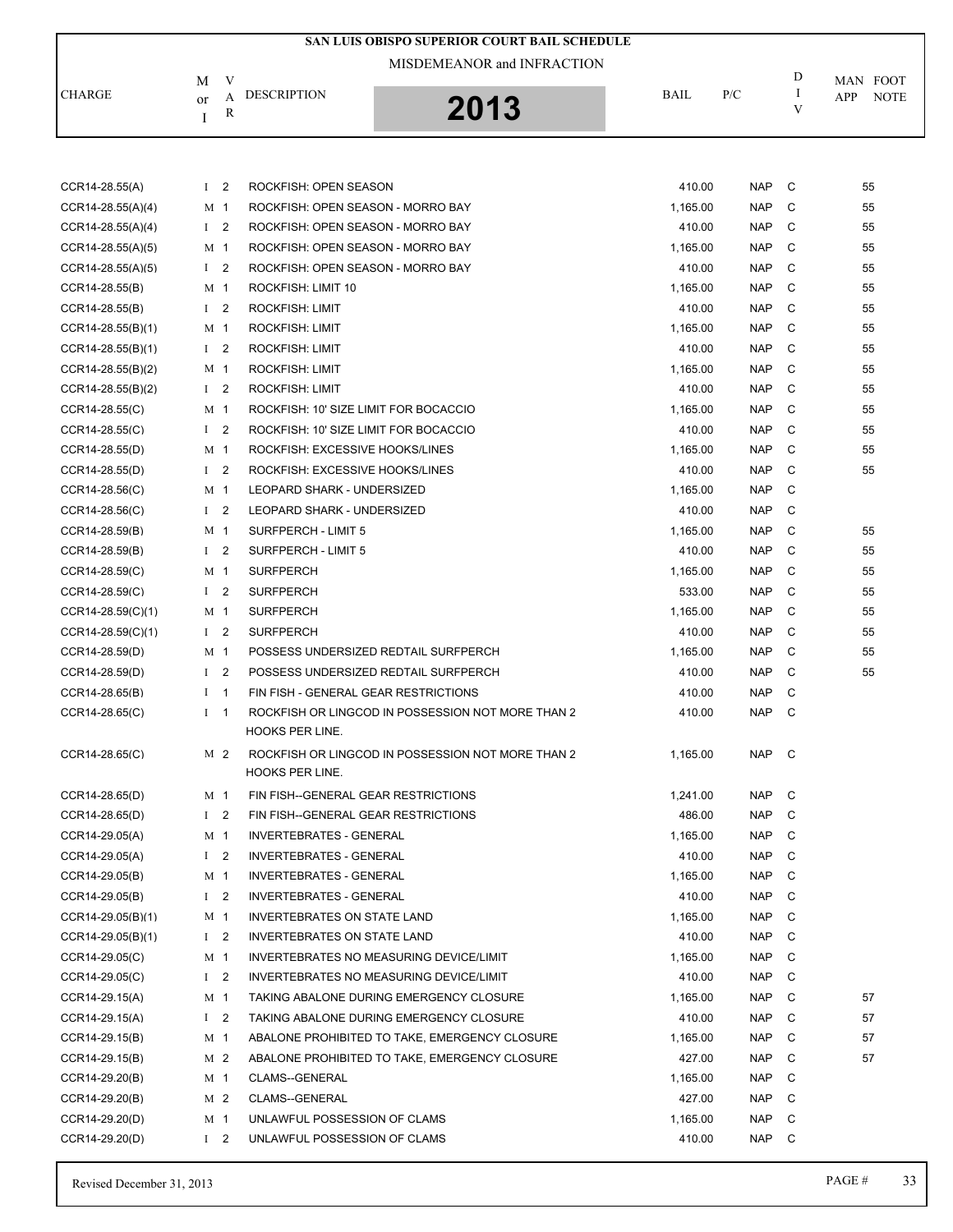|                         |                |                                    | SAN LUIS OBISPO SUPERIOR COURT BAIL SCHEDULE      |             |            |              |                    |
|-------------------------|----------------|------------------------------------|---------------------------------------------------|-------------|------------|--------------|--------------------|
|                         |                | MISDEMEANOR and INFRACTION         |                                                   |             |            |              |                    |
| <b>CHARGE</b>           | V<br>М         | <b>DESCRIPTION</b><br>А<br>R       | 2013                                              | <b>BAIL</b> | P/C        | D<br>Ι.<br>V | MAN FOOT           |
|                         | or<br>Ι        |                                    |                                                   |             |            |              | <b>NOTE</b><br>APP |
|                         |                |                                    |                                                   |             |            |              |                    |
| CCR14-29.35(B)          | M 1            |                                    | UNLAWFUL POSSESSION OF UNDERSIZE COCKLES          | 1,165.00    | <b>NAP</b> | C            |                    |
| CCR14-29.35(B)          | $1\quad 2$     |                                    | UNLAWFUL POSSESSION OF UNDERSIZE COCKLES          | 410.00      | <b>NAP</b> | C            |                    |
| CCR14-29.35(D)          | M 1            | UNLAWFUL POSSESSION OF CLAMS       |                                                   | 1,165.00    | <b>NAP</b> | C            |                    |
| CCR14-29.35(D)          | $1 \quad 2$    | UNLAWFUL POSSESSION OF CLAMS       |                                                   | 410.00      | <b>NAP</b> | C            |                    |
| CCR14-29.40             | M 1            | PISMO CLAMS: LIMIT 10              |                                                   | 1,165.00    | <b>NAP</b> | C            | 58                 |
| CCR14-29.40             | I <sub>2</sub> | PISMO CLAMS: LIMIT 10              |                                                   | 410.00      | <b>NAP</b> | C            | 58                 |
| CCR14-29.40(B)          | M 1            | PISMO CLAMS: LIMIT 10              |                                                   | 1,165.00    | <b>NAP</b> | C            | 58                 |
| CCR14-29.40(B)          | I <sub>2</sub> | PISMO CLAMS: LIMIT 10              |                                                   | 410.00      | <b>NAP</b> | C            | 58                 |
| CCR14-29.40(C)          | M <sub>1</sub> | PISMO CLAMS: UNDERSIZE             |                                                   | 1,165.00    | <b>NAP</b> | C            | 58                 |
| CCR14-29.40(C)          | $1 \quad 2$    | PISMO CLAMS: UNDERSIZE             |                                                   | 410.00      | <b>NAP</b> | C            | 58                 |
| CCR14-29.55             | M 1            | MUSSELS/POUNDS OVER LIMIT          |                                                   | 1,165.00    | <b>NAP</b> | C            | 59                 |
| CCR14-29.55             | I <sub>2</sub> | MUSSELS/POUNDS OVER LIMIT          |                                                   | 410.00      | <b>NAP</b> | C            | 59                 |
| CCR14-29.55(A)          | M 1            | MUSSELS/POUNDS OVER LIMIT          |                                                   | 1,165.00    | <b>NAP</b> | C            | 59                 |
| CCR14-29.55(A)          | I <sub>2</sub> | MUSSELS/POUNDS OVER LIMIT          |                                                   | 410.00      | <b>NAP</b> | C            | 59                 |
| CCR14-29.85(A)(2)(B)    | M 1            |                                    | TAKING OF DUNGENESS CRAB DURING CLOSED SEASON     | 1,165.00    | <b>NAP</b> | C            | 60                 |
| $CCR14-29.85(A)(2)(B)$  | $1\quad 2$     |                                    | TAKING OF DUNGENESS CRAB DURING CLOSED SEASON     | 410.00      | <b>NAP</b> | C            | 60                 |
| CCR14-29.85(B)(2)       | M 1            | <b>CRABS</b>                       |                                                   | 1,165.00    | <b>NAP</b> | C            | 60                 |
| $CCR14-29.85(B)(2)$     | I <sub>2</sub> | <b>CRABS</b>                       |                                                   | 410.00      | <b>NAP</b> | C            | 60                 |
| $CCR14-29.85(B)(3)$     | M 1            | <b>CRABS</b>                       |                                                   | 1,165.00    | <b>NAP</b> | C            | 60                 |
| CCR14-29.85(B)(3)       | $1 \quad 2$    | <b>CRABS</b>                       |                                                   | 410.00      | <b>NAP</b> | C            | 60                 |
| CCR14-29.85(D)          | M <sub>1</sub> | SAND CRABS: LIMIT 50               |                                                   | 2,000.00    | <b>NAP</b> | C            | Y                  |
| CCR14-29.85(D)          | $1 \quad 2$    | SAND CRABS: LIMIT 50               |                                                   | 410.00      | <b>NAP</b> | C            | $Y$ 60             |
| CCR14-30.00(A)          | M 1            |                                    | KELP GENERAL-TAKING MORE THAN 10LBS OF KELP       | 1,165.00    | <b>NAP</b> | C            |                    |
| CCR14-30.00(A)          | I <sub>2</sub> |                                    | KELP GENERAL-TAKING MORE THAN 10LBS OF KELP       | 410.00      | <b>NAP</b> | C            |                    |
| CCR14-30.10             | M 1            | PROHIBITED MARINE PLANT SPECIES    |                                                   | 1,165.00    | <b>NAP</b> | C            |                    |
| CCR14-43(A)(1)          | M 1            | CAPTIVE REPTILES-PERMIT REQUIRED   |                                                   | 2,000.00    | <b>NAP</b> | C            | Υ                  |
| CCR14-55B8B2            | M 1            |                                    | FAILURE TO REMOVE BOAT FROM STATE WILDLIFE AREA   | 2,000.00    | <b>NAP</b> | C            | Υ                  |
| CCR14-123               | M 1            |                                    | COMMERCIAL FISHING REGULATIONS; INVERTEBRATES     | 960.00      | <b>NAP</b> | C            |                    |
| CCR14-125(A)            | M 1            |                                    | TAKE COMMERCIAL ROCK CRAB BY TRAPS WITHOUT PERMIT | 2,000.00    | NAP C      |              | Υ                  |
| CCR14-149(B)            | M 1            |                                    | MARKET SQUID LOG BOOK REQUIREMENTS                | 2,000.00    | NAP C      |              | Υ                  |
| CCR14-150.02(A)         | M 1            |                                    | UNLAWFUL TAKE OF NEARSHORE FISH WITHOUT PERMIT    | 2,000.00    | NAP C      |              | Υ                  |
| CCR14-150.02(A)         | $1\quad 2$     |                                    | UNLAWFUL TAKE OF NEARSHORE FISH WITHOUT PERMIT    | 205.00      | NAP C      |              |                    |
| CCR14-150.16(E)         | M 1            | EXCESSIVE TAKE OF NEARSHORE FISHES |                                                   | 2,000.00    | NAP        | C            | Υ                  |
| $CCR14-150.16(E)(6)(A)$ | M 1            |                                    | CUMULATIVE TRIP LIMITS FOR SHEEPHEAD, CABEZON     | 2,000.00    | NAP C      |              | Υ                  |
|                         |                | AND GREENLINGS                     |                                                   |             |            |              |                    |
| CCR14-180(B)            | M 1            |                                    | <b>COMMERCIAL FISHING REGULATIONS; TRAPS</b>      | 960.00      | NAP        | C            |                    |
| CCR14-180.5             | M 1            | UNMARKED BUOYS ON CRAB TRAPS       |                                                   | 960.00      | NAP C      |              |                    |
| CCR14-182.1(B)          | M 1            |                                    | FISH FOR SALMON COMMERCIALLY WITH BARBED HOOK     | 960.00      | NAP        | - C          |                    |
| CCR14-189               | M 1            | COMMERCIAL GROUND FISH FISHING     |                                                   | 2,000.00    | NAP        | C            | Υ                  |
| CCR14-190               | M 1            |                                    | KEEP & SUBMIT RECORD OF FISHING ACTIVITIES        | 2,000.00    | NAP        | C            | Υ                  |
| CCR14-195(B)            | M 1            | POST ANGLING REGULATIONS IN VESSEL |                                                   | 503.00      | <b>NAP</b> | C            |                    |
| CCR14-226.7(B)(3)       | M 1            | FRESH WATER PERMIT REQUIRED        |                                                   | 3,000.00    | NAP        | C            | Υ                  |
| CCR14-226.7(B)(3)       | $1\quad 2$     | FRESH WATER PERMIT REQUIRED        |                                                   | 1,019.00    | NAP        | C            | Υ                  |
| CCR14-251.1             | M 1            | HARASSMENT OF ANIMALS              |                                                   | 954.00      | <b>NAP</b> | C            |                    |
| CCR14-251.3             | M 1            |                                    | KNOWINGLY FEED BIG GAME MAMMALS PROHIBITED        | 2,026.00    | NAP        | C            |                    |
| CCR14-251.3             | M 2            |                                    | FEEDING BIG GAME MAMMALS PROHIBITED               | 585.00      | NAP        | C            |                    |
| CCR14-251.7(A)          | M 1            |                                    | POSSESSION, TRANSPORTATION OF GAME BIRDS          | 503.00      | NAP C      |              |                    |

CCR14-251.7(B) M 1 POSSESSION, TRANSPORTATION OF GAME BIRDS 503.00 NAP C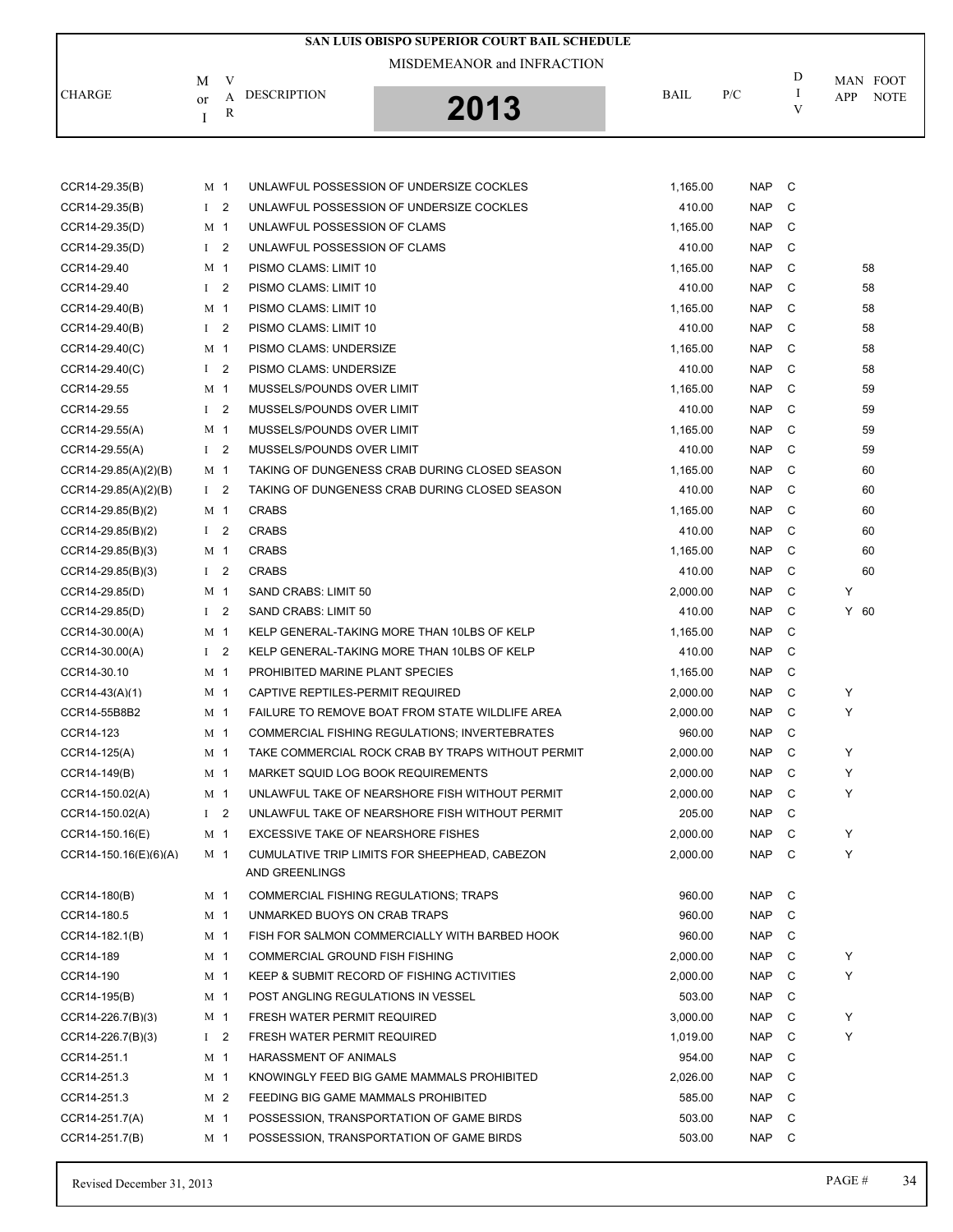| SAN LUIS OBISPO SUPERIOR COURT BAIL SCHEDULE |                |                                       |                                                    |          |            |         |          |             |  |
|----------------------------------------------|----------------|---------------------------------------|----------------------------------------------------|----------|------------|---------|----------|-------------|--|
|                                              | V<br>М         | MISDEMEANOR and INFRACTION            |                                                    |          |            | D       | MAN FOOT |             |  |
| CHARGE                                       | A<br>or        | <b>DESCRIPTION</b>                    | 2013                                               | BAIL     | P/C        | -1<br>V | APP      | <b>NOTE</b> |  |
|                                              | R<br>I         |                                       |                                                    |          |            |         |          |             |  |
| CCR14-257.5                                  | M 1            |                                       | TAKING RESIDENT GAME/BIRDS W/BAIT PROHIBITED       | 2,000.00 | <b>NAP</b> | C       | Υ        |             |  |
| CCR14-264.5                                  | M 1            |                                       | USE OF LIGHTS WHILE HUNTING/REMAINDER OF THE STATE | 954.00   | <b>NAP</b> | C       |          |             |  |
| CCR14-275.5                                  | M 1            |                                       | TAKING GAME BIRDS/MAMMALS BY AID OF BAIT           | 2.026.00 | <b>NAP</b> | C       |          |             |  |
| $CCR14-300(A)(1)(B)(1)$                      | M 1            | QUAIL - OUT OF SEASON                 |                                                    | 960.00   | <b>NAP</b> | C       | 61       |             |  |
| $CCR14-300(A)(1)(B)(2)$                      | M 1            | <b>QUAIL - OVER LIMIT</b>             |                                                    | 2,000.00 | <b>NAP</b> | C       | Y 61     |             |  |
| CCR14-300(A)(1)(G)                           | M 1            | TURKEY - OUT OF SEASON                |                                                    | 960.00   | <b>NAP</b> | C       | 61       |             |  |
| $CCR14-300(A)(1)(G)(1)$                      | M 1            | TURKEY - OUT OF SEASON                |                                                    | 2,000.00 | <b>NAP</b> | C       | $Y$ 61   |             |  |
| CCR14-300(B)(1)                              | M 1            | DOVES - OUT OF SEASON                 |                                                    | 960.00   | <b>NAP</b> | C       | 61       |             |  |
| CCR14-300(B)(1)(A)(2)                        | M 1            | <b>BAND TAILED PIGEONS--OVERLIMIT</b> |                                                    | 960.00   | <b>NAP</b> | C       | 61       |             |  |
| $CCR14-300(B)(1)(B)$                         | M 1            |                                       | DOVES - RESTRICTIONS ON LIMIT AND SEASON           | 960.00   | <b>NAP</b> | C       | 61       |             |  |
| $CCR14-300(B)(1)(B)(2)$                      | M 1            | <b>DOVES - OVERLIMIT</b>              |                                                    | 960.00   | <b>NAP</b> | C       | 61       |             |  |
| $CCR14-300(B)(2)$                            | M 1            | DOVES - OVERLIMIT                     |                                                    | 960.00   | <b>NAP</b> | C       | 61       |             |  |
| CCR14-307(A)                                 | M 1            |                                       | TAKE/POSSESS TREE SQUIRREL OUT OF SEASON           | 960.00   | <b>NAP</b> | C       | 61       |             |  |
| CCR14-307(A)                                 | $1\quad 2$     |                                       | TAKE/POSSESS TREE SQUIRREL OUT OF SEASON           | 410.00   | <b>NAP</b> | C       | 61       |             |  |
| CCR14-308(A)                                 | M 1            |                                       | UNLAWFUL TAKING OF RABBIT/HARE--OPEN SEASON        | 960.00   | <b>NAP</b> | C       |          |             |  |
| CCR14-308(B)                                 | M 1            |                                       | UNLAWFUL TAKING OF RABBIT/HARE BY RAPTOR           | 960.00   | <b>NAP</b> | C       |          |             |  |
| CCR14-310                                    | M 1            |                                       | SHOOTING HOURS ON RESIDENT SMALL GAME ANIMALS      | 960.00   | <b>NAP</b> | C       |          |             |  |
| CCR14-310.5                                  | M 1            |                                       | SHOOTING HOURS FOR UPLAND GAME BIRDS               | 960.00   | <b>NAP</b> | C       |          |             |  |
| CCR14-311                                    | M 1            |                                       | SHOTGUN CAPABLE OF HOLDING MORE THAN 3 ROUNDS      | 960.00   | <b>NAP</b> | C       |          |             |  |
| CCR14-311                                    | $1\quad 2$     |                                       | SHOTGUN CAPABLE OF HOLDING MORE THAN 3 ROUNDS      | 410.00   | <b>NAP</b> | C       |          |             |  |
| CCR14-311(A)                                 | M 1            |                                       | WEAPONS OR METHODS AUTHORIZED -SHOTGUN             | 960.00   | <b>NAP</b> | C       |          |             |  |
| CCR14-311(A)                                 | $1 \quad 2$    |                                       | WEAPONS OR METHODS AUTHORIZED -SHOTGUN             | 410.00   | <b>NAP</b> | C       |          |             |  |
| CCR14-311(B)                                 | M 1            |                                       | WEAPONS OR METHODS AUTHORIZED - SHOT SIZE          | 2,000.00 | <b>NAP</b> | C       | Υ        |             |  |
| CCR14-311(B)                                 | $1\quad 2$     |                                       | WEAPONS OR METHODS AUTHORIZED - SHOT SIZE          | 410.00   | <b>NAP</b> | C       |          |             |  |
| CCR14-313                                    | M 1            | REQUIRES UPLAND GAME BIRD STAMP       |                                                    | 2,512.00 | <b>NAP</b> | C       |          |             |  |
| CCR14-313                                    | $1 \quad 2$    | REQUIRES UPLAND GAME BIRD STAMP       |                                                    | 650.00   | <b>NAP</b> | C       |          |             |  |
| CCR14-353                                    | M 1            | <b>METHODS-BIG GAME</b>               |                                                    | 2,000.00 | <b>NAP</b> | C       | Υ        |             |  |
| CCR14-353(A)                                 | M 1            | <b>METHODS-BIG GAME</b>               |                                                    | 960.00   | <b>NAP</b> | C       |          |             |  |
| CCR14-353(H)                                 | M 1            | <b>METHODS-BIG GAME</b>               |                                                    | 960.00   | NAP C      |         |          |             |  |
| CCR14-353(H)(1)                              | M 1            | <b>METHODS-BIG GAME</b>               |                                                    | 960.00   | NAP C      |         |          |             |  |
| CCR14-354(H)                                 | M 1            | <b>FIREARM</b>                        | ARCHERY/CROSSBOW REGULATIONS-MAY NOT POSSESS A     | 960.00   | NAP C      |         |          |             |  |
| CCR14-355                                    | M 1            |                                       | AMMO REQUIREMENTS FOR CONDOR RANGE                 | 2,000.00 | NAP C      |         | Y        |             |  |
| CCR14-360                                    | M 1            | DEER-SEASON AND AREA                  |                                                    | 2,190.00 | NAP        | C       | Y        |             |  |
| CCR14-360(A)                                 | M <sub>1</sub> | DEER - SEASON AND AREA                |                                                    | 2,190.00 | NAP C      |         | Y        |             |  |
| CCR14-361(C)                                 | M 1            |                                       | ARCHERY DEER HUNTING POSSESSION LIMIT              | 2,000.00 | NAP C      |         | Y        |             |  |
| CCR14-363(G)                                 | M 1            | PRONGHORN ANTELOPE - CARRIZO HUNT     |                                                    | 1,569.00 | NAP        | C       | 21       |             |  |
| CCR14-365(A)(2)                              | M 1            | HUNT BEAR - SAN LUIS OBISPO COUNTY    |                                                    | 2,190.00 | NAP        | C       | Υ        |             |  |
| CCR14-365(D)                                 | M 1            | HUNTING BEAR IN CLOSED AREA           |                                                    | 2,000.00 | NAP C      |         | Y        |             |  |
| CCR14-401(D)                                 | M 1            | METHODS OF TAKE                       |                                                    | 2,026.00 | NAP        | C       |          |             |  |
| CCR14-401(K)                                 | M 1            | VIOLATION OF TERMS OF PERMIT          |                                                    | 2,026.00 | NAP C      |         |          |             |  |
| CCR14-464(A)(2)                              | M 1            | RACOON - CLOSED SEASON                |                                                    | 2,000.00 | NAP C      |         | Y        |             |  |
| CCR14-465.5                                  | M 1            | USE OF TRAPS                          |                                                    | 2,000.00 | NAP        | C       | Y        |             |  |
| CCR14-474(A)                                 | M 1            | HOURS OF TAKING NON GAME MAMMAL       |                                                    | 2,000.00 | NAP        | C       | Y        |             |  |
| CCR14-475(F)                                 | M 1            |                                       | LEAD PROJECTILES PROHIBITED IN CALIF CONDOR RANGE  | 2,000.00 | NAP C      |         | Y        |             |  |
| CCR14-500(A)                                 | M 1            | PIGEONS-SEASON AND AREA               |                                                    | 544.00   | NAP        | C       | 04       |             |  |
| CCR14-502(D)(5)(D)4                          | M 1            | HUNTING IN CLOSED AREA MORRO BAY      |                                                    | 2,000.00 | NAP        | C       | Υ        |             |  |
| CCR14-507(A)(4)                              | M 1            |                                       | SHOTGUN SIZE/CAPACITY-SHOT SIZE/TYPE               | 2,000.00 | NAP C      |         | Y        |             |  |
|                                              |                |                                       |                                                    |          |            |         |          |             |  |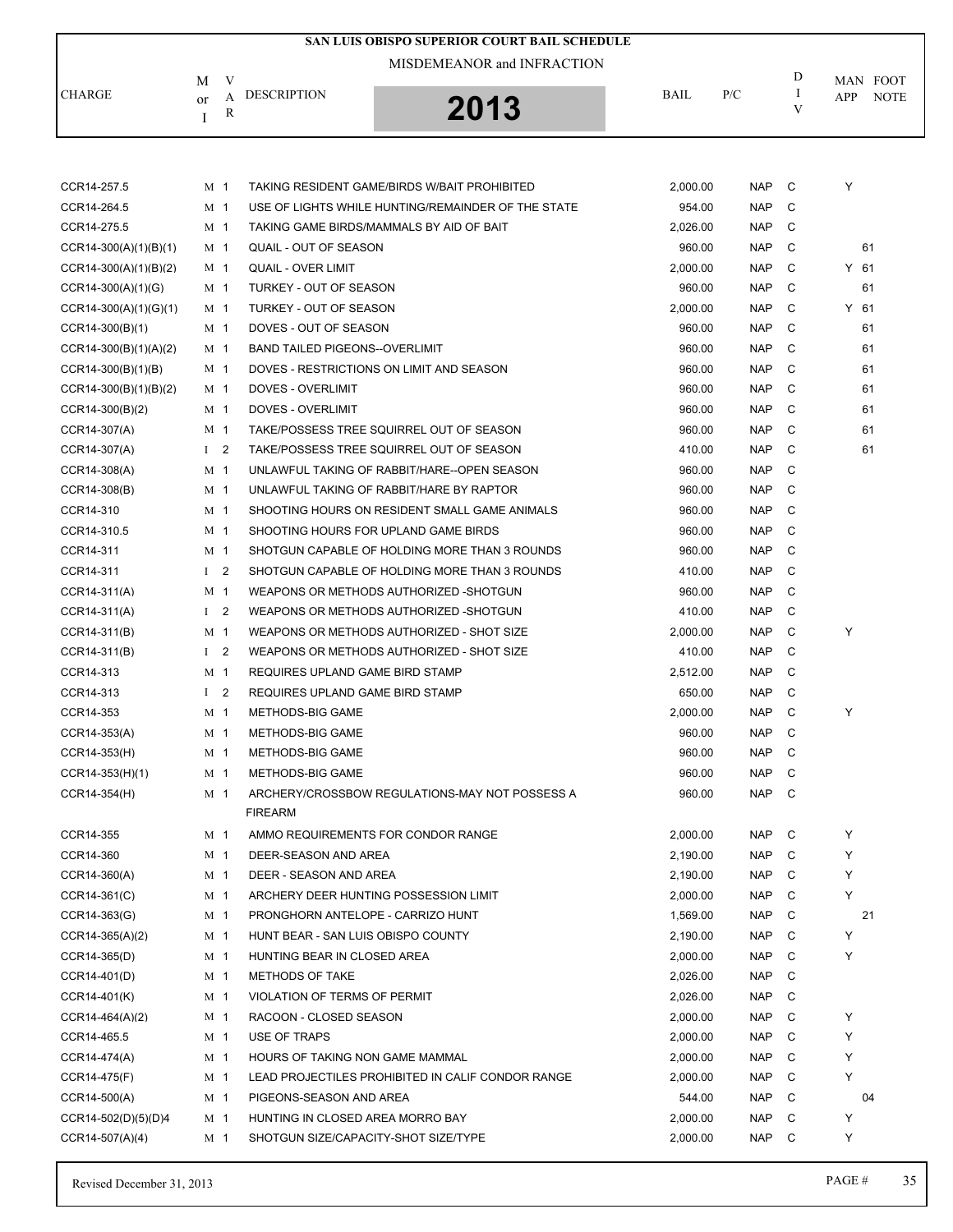| SAN LUIS OBISPO SUPERIOR COURT BAIL SCHEDULE |                    |                |                                                                                               |          |            |               |                 |             |  |
|----------------------------------------------|--------------------|----------------|-----------------------------------------------------------------------------------------------|----------|------------|---------------|-----------------|-------------|--|
| MISDEMEANOR and INFRACTION                   |                    |                |                                                                                               |          |            |               |                 |             |  |
| <b>CHARGE</b>                                | M                  | V<br>A         | <b>DESCRIPTION</b>                                                                            | BAIL     | P/C        | D<br><b>I</b> | MAN FOOT<br>APP | <b>NOTE</b> |  |
|                                              | <sub>or</sub><br>I | R              | 2013                                                                                          |          |            | V             |                 |             |  |
|                                              |                    |                |                                                                                               |          |            |               |                 |             |  |
|                                              |                    |                |                                                                                               |          |            |               |                 |             |  |
| $CCR14-509(C)$                               | M 1                |                | NO FEDERAL DUCK STAMP WHILE HUNTING                                                           | 2,000.00 | <b>NAP</b> | C             | Y               |             |  |
| $CCR14-550(B)(6)(A)$                         | M 1                |                | UNDESIGNATED DRIVING IN STATE WILDLIFE AREA                                                   | 2,000.00 | <b>NAP</b> | C             | Y               |             |  |
| $CCR14-550(B)(6)(A)$                         | $\mathbf{I}$       | $\overline{2}$ | UNDESIGNATED DRIVING IN STATE WILDLIFE AREA                                                   | 486.00   | <b>NAP</b> | C             |                 |             |  |
| $CCR14-550(B)(6)(B)$                         | M 1                |                | OPERATE VEHICLE WITH WILLFUL DISREGARD                                                        | 2,000.00 | <b>NAP</b> | C             | Υ               |             |  |
| $CCR14-550(B)(6)(B)$                         |                    | M <sub>2</sub> | OPERATE VEHICLE WITH WILLFUL DISREGARD                                                        | 427.00   | <b>NAP</b> | C             |                 |             |  |
| $CCR14-550(B)(8)(B)(4)$                      | $1 \quad 1$        |                | PRODUCING WAKE IN NO WAKE ZONE                                                                | 117.00   | <b>NAP</b> | C             |                 |             |  |
| $CCR14-550(B)(8)(B)2$                        | M 1                |                | FAILURE TO REMOVE BOAT FROM WILDLIFE AREA                                                     | 2,000.00 | <b>NAP</b> | C             | Υ               |             |  |
| $CCR14-550(B)(8)(B)4$                        | $1 \quad 1$        |                | PRODUCING WAKE IN NO WAKE ZONE                                                                | 117.00   | <b>NAP</b> | C             |                 |             |  |
| $CCR14-551(B)(1)$                            | M 1                |                | UNLAWFUL DISCHARGE OF FIREARM                                                                 | 2.000.00 | <b>NAP</b> | C             | Υ               |             |  |
| $CCR14-551(Q)(58)(A)$                        | M 1                |                | POSSESS FIREARM IN MORRO BAY WILDLIFE AREA                                                    | 2,000.00 | <b>NAP</b> | C             | Y               |             |  |
| $CCR14-551(Q)(58)(A)$                        | I <sub>2</sub>     |                | POSSESS FIREARM IN MORRO BAY WILDLIFE AREA                                                    | 410.00   | <b>NAP</b> | C             |                 |             |  |
| CCR14-551(Q)(64)(A)                          | M 1                |                | AMMO RESTRICTIONS IN MORRO BAY WILDLIFE AREA                                                  | 2,000.00 | <b>NAP</b> | C             | Y               |             |  |
| $CCR14-551(Q)(64)(A)$                        | $1\quad 2$         |                | AMMO RESTRICTIONS IN MORRO BAY WILDLIFE AREA                                                  | 410.00   | <b>NAP</b> | C             |                 |             |  |
| CCR14-630(A)(8)                              | M 1                |                | <b>ENTERING ECOLOGICAL RESERVE</b>                                                            | 626.00   | <b>NAP</b> | C             |                 |             |  |
| CCR14-630(B)(12)(A)                          | M 1                |                | ENTERING MORRO ROCK ECOLOGICAL RESERVE                                                        | 626.00   | <b>NAP</b> | C             |                 |             |  |
| $CCR14-630(B)(78)(A)$                        |                    | M 1            | ENTERING MORRO ROCK ECOLOGICAL RESERVE                                                        | 626.00   | <b>NAP</b> | C             |                 |             |  |
| $CCR14-630(B)(80)(A)(1)$                     | M 1                |                | MORRO ROCK ECOLOGICAL RESERVE PROHIBITED ENTRY                                                | 626.00   | <b>NAP</b> | C             |                 |             |  |
| CCR14-632                                    | M 1                |                | COMMITTING OFFENSE WITHIN MARINE PROTECTED<br><b>AREA OFFSHORE</b>                            | 2,000.00 | <b>NAP</b> | C             | Υ               |             |  |
| $CCR14-632(A)(1)(A)$                         | M 1                |                | UNLAWFUL TO INJURE/DAMAGE/TAKE W/OUT PERMIT                                                   | 2,000.00 | <b>NAP</b> | C             | Y               |             |  |
| CCR14-632(A)(1)(C)                           |                    | M 1            | UNLAWFUL TO INJURE/DAMAGE/TAKE                                                                | 2,000.00 | <b>NAP</b> | C             | Y               |             |  |
| CCR14-632(B)                                 | M 1                |                | ANGLING INSIDE RESTRICTED AREA                                                                | 2,000.00 | <b>NAP</b> | C             | Y               |             |  |
| CCR14-632(B)(47)(B)                          | M 1                |                | ANGLING INSIDE PIEDRES BLANCES AREA                                                           | 2,000.00 | <b>NAP</b> | C             | Y               |             |  |
| $CCR14-632(B)(50)(B)$                        | M 1                |                | ANGLING INSIDE RESTRICTED AREA                                                                | 2,000.00 | <b>NAP</b> | C             | Y               |             |  |
| $CCR14-632(B)(53)(B)$                        | M 1                |                | TAKE OF ALL LIVING MARINE RESOURCES IS PROHIBITED                                             | 2,000.00 | <b>NAP</b> | C             | Υ               |             |  |
|                                              |                    |                | AT POINT BUCHON STATE MARINE RESERVE.                                                         |          |            |               |                 |             |  |
| $CCR14-632(B)(54)(B)$                        |                    | M 1            | UNLAWFUL ANGLING FOR ROCKFISH WITHIN THE                                                      | 2,000.00 | <b>NAP</b> | C             | Υ               |             |  |
|                                              |                    |                | <b>BUCHON STATE CONVERSATION AREA</b>                                                         |          |            |               |                 |             |  |
| CCR14-632(B)(64)(B)                          |                    | M 1            | TAKING OF LIVING MARINE RESOURCES IN BIG CREEK<br>STATE MARINE RESERVE IS PROHIBITED          | 2,000.00 | NAP C      |               | Υ               |             |  |
| $CCR14-632(B)(65)(B)$                        |                    | M 1            | TAKING OF ALL LIVING MARINE RESOURCES IN PIEDRAS                                              | 2,000.00 | NAP        | $\mathbf{C}$  | Y               |             |  |
|                                              |                    |                | <b>BLANCAS STATE MARINE RESERVE IS PROHIBITED</b>                                             |          |            |               |                 |             |  |
| CCR14-632(B)(68)(B)                          |                    | M 1            | TAKING OF ALL LIVING MARINE RESOURCES IN WHITE<br>ROCK MARINE CONSERVATION AREA IS PROHIBITED | 2,000.00 | NAP        | $\mathbf{C}$  | Υ               |             |  |
| $CCR14-632(B)(69)(C)$                        |                    | M 1            | TAKING OF LIVING MARINE RESOURCES IN MORRO BAY                                                | 2,000.00 | NAP        | - C           | Υ               |             |  |
|                                              |                    |                | STATE MARINE RECREATIONAL MANAGEMENT AREA                                                     |          |            |               |                 |             |  |
| CCR14-632(B)(70)(B)                          | M 1                |                | TAKING OF ALL LIVING MARINE RESOURCES IN PT BUCHON<br>STATE MARINE RESERVE IS PROHIBITED      | 2,000.00 | NAP        | $\mathbf{C}$  | Y               |             |  |
| CCR14-632(B)(71)                             |                    | M 1            | UNLAWFUL FISHING IN PT.BUCHON MARINE PROTECTED<br>AREA                                        | 2,000.00 | NAP        | $\mathbf{C}$  | Y               |             |  |
| $CCR14-632(B)(71)(B)$                        |                    | M 1            | UNLAWFUL FISHING IN PT.BUCHON MARINE PROTECTED<br>AREA                                        | 2,000.00 | <b>NAP</b> | $\mathbf{C}$  | Y               |             |  |
| CCR14-650(A)                                 |                    | M 1            | TAKE OR POSSESS MARINE PLANTS, BIRDS, MAMMALS, FISHES<br>AMPHIBIANS, REPTILES W/OUT PERMIT    | 2,026.00 | NAP C      |               |                 |             |  |

CCR14-671(A) M 1 UNLAWFUL POSSESSION OF WILD ANIMALS 954.00 NAP C

CCR14-671(C) M 1 IMPORTATION,TRANSPORTATION AND POSSESSION OF 2,000.00 NAP C Y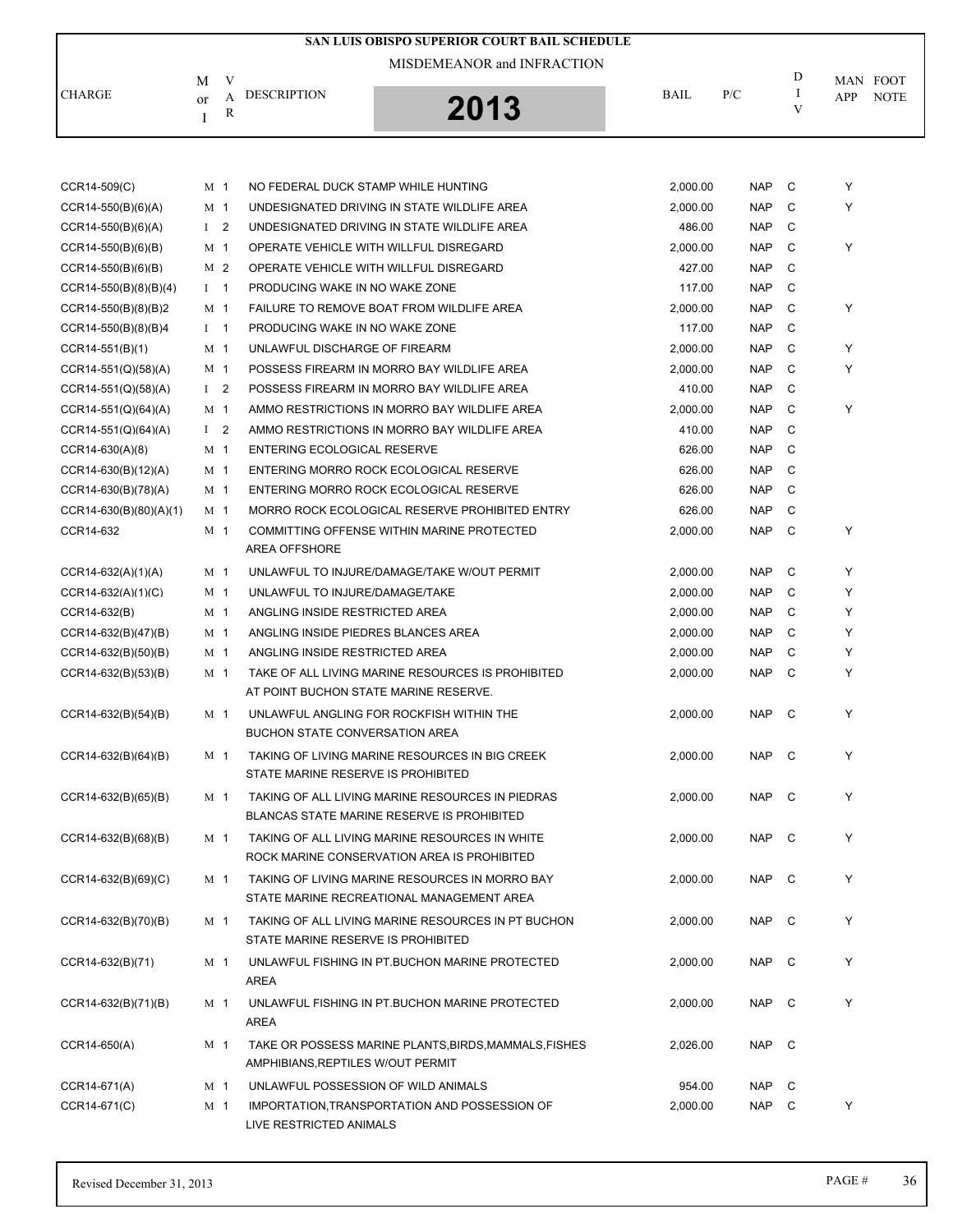|                      |                |                | SAN LUIS OBISPO SUPERIOR COURT BAIL SCHEDULE                     |          |            |               |                    |
|----------------------|----------------|----------------|------------------------------------------------------------------|----------|------------|---------------|--------------------|
|                      |                |                | MISDEMEANOR and INFRACTION                                       |          |            |               |                    |
|                      | M              | V              |                                                                  |          |            | D             | MAN FOOT           |
| <b>CHARGE</b>        | or             | A              | <b>DESCRIPTION</b><br>2013                                       | BAIL     | P/C        | $\bf{I}$<br>V | APP<br><b>NOTE</b> |
|                      | Ι              | R              |                                                                  |          |            |               |                    |
|                      |                |                |                                                                  |          |            |               |                    |
|                      |                |                |                                                                  |          |            |               |                    |
| $CCR14-671(C)(1)(M)$ | M 1            |                | IMPORTATION, TRANSPORTATION AND POSSESSION OF                    | 2,000.00 | <b>NAP</b> | C             | Υ                  |
|                      |                |                | LIVE RESTRICTED ANIMALS                                          |          |            |               |                    |
| $CCR14-671(C)(2)(C)$ | M <sub>1</sub> |                | POSSESSION OF RESTRICTED ANIMAL: MARSUPIALA                      | 2,000.00 | <b>NAP</b> | C             | Y                  |
| CCR14-671(C)(2)(K)   | M <sub>1</sub> |                | POSSESSION OF RESTRICTED ANIMAL: CARNIVORA                       | 2,000.00 | <b>NAP</b> | C             | Y                  |
| $CCR14-671(C)(7)(A)$ | M 1            |                | UNLAWFUL POSSESSION RESTRICTED SPECIES/ALLIGATOR                 | 2,000.00 | <b>NAP</b> | C             | Υ                  |
| CCR14-671.1(A)(1)    | M <sub>1</sub> |                | MAINTAINING WILD ANIMAL(S)                                       | 954.00   | <b>NAP</b> | C             |                    |
| CCR14-700(A)         | M <sub>1</sub> |                | <b>FISHING LICENSE DISPLAY REQUIRED</b>                          | 181.00   | 0.00       | C             | 27                 |
| CCR14-700(A)         | $1 \quad 2$    |                | FISHING LIC DISPLAY-2ND OFF SEE FG 12002.2                       | 1,921.00 | 159.00     | C             | 27                 |
| CCR14-700(A)         | $\mathbf{I}$   | 3              | <b>FISHING LIC DISPLAY REQUIRED</b>                              | 1,183.00 | 159.00     | C             | 27                 |
| CCR14-700(B)         | M <sub>1</sub> |                | HUNTING LICENSE IN POSSESSION                                    | 1,370.00 | 1,010.00   | C             | 27                 |
| CCR14-700(B)         | $1 \quad 2$    |                | HUNTING LIC DISPLAY-2ND OFF SEE FG 12002.2                       | 1,921.00 | 159.00     | C             | 27                 |
| CCR14-700(B)         | I <sub>3</sub> |                | <b>HUNTING LIC DISPLAY</b>                                       | 1,183.00 | 159.00     | C             | 27                 |
| CCR14-700(F)(14)     | M <sub>1</sub> |                | <b>BIG GAME TAG - DEER</b>                                       | 2,000.00 | <b>NAP</b> | C             | Υ                  |
| CCR14-706            | M 1            |                | POSSESS OF BLANK/UNSIGNED HUNT/FISH LICENSE                      | 298.00   | <b>NAP</b> | C             |                    |
| CCR14-708(F)(14)     | M <sub>1</sub> |                | <b>BIG GAME TAG - DEER</b>                                       | 2,000.00 | <b>NAP</b> | C             | Υ                  |
| CCR14-708(F)(4)      | M <sub>1</sub> |                | NO WILD PIG TAG IN POSSESSION                                    | 749.00   | <b>NAP</b> | C             |                    |
| CCR14-711(A)         | M 1            |                | COLD STORAGE/FROZEN FOOD LOCKER PLANT RECORDS                    | 2,000.00 | <b>NAP</b> | C             | Υ                  |
| CCR14-712            | M <sub>1</sub> |                | UNLAWFUL IMPORT/POSSESS ELK/DEER PARTS                           | 2,000.00 | <b>NAP</b> | C             | Υ                  |
| CCR14-4302           | M <sub>1</sub> |                | PAYMENT OF FEE FOR USE OF FACILITIES REQUIRED                    | 462.00   | <b>NAP</b> | C             |                    |
| CCR14-4302           | $1 \quad 2$    |                | PAYMENT OF FEE FOR USE OF FACILITIES REQUIRED                    | 158.00   | <b>NAP</b> | C             |                    |
| CCR14-4304           | M <sub>1</sub> |                | NO AIRCRAFT LANDING/TAKEOFF WITHOUT AUTHORIZATION                | 1,165.00 | <b>NAP</b> | C             |                    |
| CCR14-4304           | $\mathbf{I}$   | $\overline{2}$ | NO AIRCRAFT LANDING/TAKEOFF WITHOUT AUTHORIZATION                | 410.00   | <b>NAP</b> | C             |                    |
| CCR14-4305(A)        | M 1            |                | PROHIBITED ACT AGAINST ANIMAL IN STATE PARK                      | 1,165.00 | <b>NAP</b> | C             |                    |
| CCR14-4305(A)        | I <sub>2</sub> |                | PROHIBITED ACT AGAINST ANIMAL IN STATE PARK                      | 205.00   | <b>NAP</b> | C             | Υ                  |
| CCR14-4305(B)        | M <sub>1</sub> |                | NO TAKING, KILLING, OR INJURING WILDLIFE IN STATE                | 1,165.00 | <b>NAP</b> | C             |                    |
|                      |                |                | <b>PARK</b>                                                      |          |            |               |                    |
| CCR14-4305(B)        | $1 \quad 2$    |                | NO TAKING, KILLING, OR INJURING WILDLIFE IN STATE<br><b>PARK</b> | 410.00   | <b>NAP</b> | C             | Υ                  |
| CCR14-4306           | M 1            |                | NO COLLECTING/DESTROYING VEGETATION IN STATE PARK                | 550.00   | <b>NAP</b> | C             |                    |
| CCR14-4306           | $1 \quad 2$    |                | NO COLLECTING/DESTROYING VEGETATION IN STATE PARK                | 205.00   | <b>NAP</b> | C             |                    |
| CCR14-4306(A)        | M 1            |                | COLLECTING/DESTROYING VEGETATION IN STATE PARK                   | 550.00   | <b>NAP</b> | C             |                    |
| CCR14-4306(A)        | $1\quad 2$     |                | COLLECTING/DESTROYING VEGETATION IN STATE PARK                   | 205.00   | <b>NAP</b> | C             |                    |
| CCR14-4307           | M <sub>1</sub> |                | NO DESTRUCTION OF GEOLOGICAL FEATURES STATE PARK                 | 550.00   | <b>NAP</b> | C             | 33                 |
| CCR14-4307           | $1\quad 2$     |                | NO DESTRUCTION OF GEOLOGICAL FEATURES STATE PARK                 | 205.00   | <b>NAP</b> | C             | 33                 |
| CCR14-4308           | M 1            |                | NO DESTRUCTION OF ARCHAEOLOGICAL FEATURES ST PARK                | 1,165.00 | <b>NAP</b> | C             | 33                 |
| CCR14-4308           | I <sub>2</sub> |                | NO DESTRUCTION OF ARCHAEOLOGICAL FEATURES ST PARK                | 410.00   | <b>NAP</b> | C             | 33                 |
| CCR14-4310           | M <sub>1</sub> |                | NO LITTERING IN A STATE PARK                                     | 550.00   | <b>NAP</b> | C             |                    |
| CCR14-4310           | $1\quad 2$     |                | NO LITTERING IN A STATE PARK                                     | 205.00   | <b>NAP</b> | C             |                    |
| CCR14-4311(A)        | M <sub>1</sub> |                | NO FIRES EXCEPT IN APPROPRIATE STOVE/FIREPLACE                   | 550.00   | <b>NAP</b> | C             |                    |
| CCR14-4311(A)        | $1 \quad 2$    |                | NO FIRES EXCEPT IN APPROPRIATE STOVE/FIREPLACE                   | 205.00   | <b>NAP</b> | C             |                    |
| CCR14-4311(A)        | $1 \quad 3$    |                | NO FIRES EXCEPT IN APPROPRIATE STOVE/FIREPLACE                   | 410.00   | <b>NAP</b> | C             |                    |
| CCR14-4311(B)        | M <sub>1</sub> |                | NO UNSAFE FIRES                                                  | 2,184.00 | <b>NAP</b> | C             |                    |
| CCR14-4311(B)        | $1\quad 2$     |                | NO UNSAFE FIRES                                                  | 410.00   | <b>NAP</b> | C             |                    |
| CCR14-4312(A)        | M 1            |                | NO DOG OR ANIMAL RUNNING LOOSE                                   | 462.00   | <b>NAP</b> | C             |                    |
| CCR14-4312(A)        | $1 \quad 2$    |                | NO DOG OR ANIMAL RUNNING LOOSE                                   | 158.00   | <b>NAP</b> | C             |                    |
| CCR14-4312(B)        | M 1            |                | NO DOG OR ANIMAL RUNNING LOOSE                                   | 462.00   | <b>NAP</b> | C             |                    |
| CCR14-4312(B)        | $1\quad 2$     |                | NO DOG OR ANIMAL RUNNING LOOSE                                   | 158.00   | <b>NAP</b> | C             |                    |
| CCR14-4312(C)        | M 1            |                | KEEPING NOISY VICIOUS OR DANGEROUS DOGS OR ANIMALS               | 1,165.00 | <b>NAP</b> | C             |                    |
|                      |                |                |                                                                  |          |            |               |                    |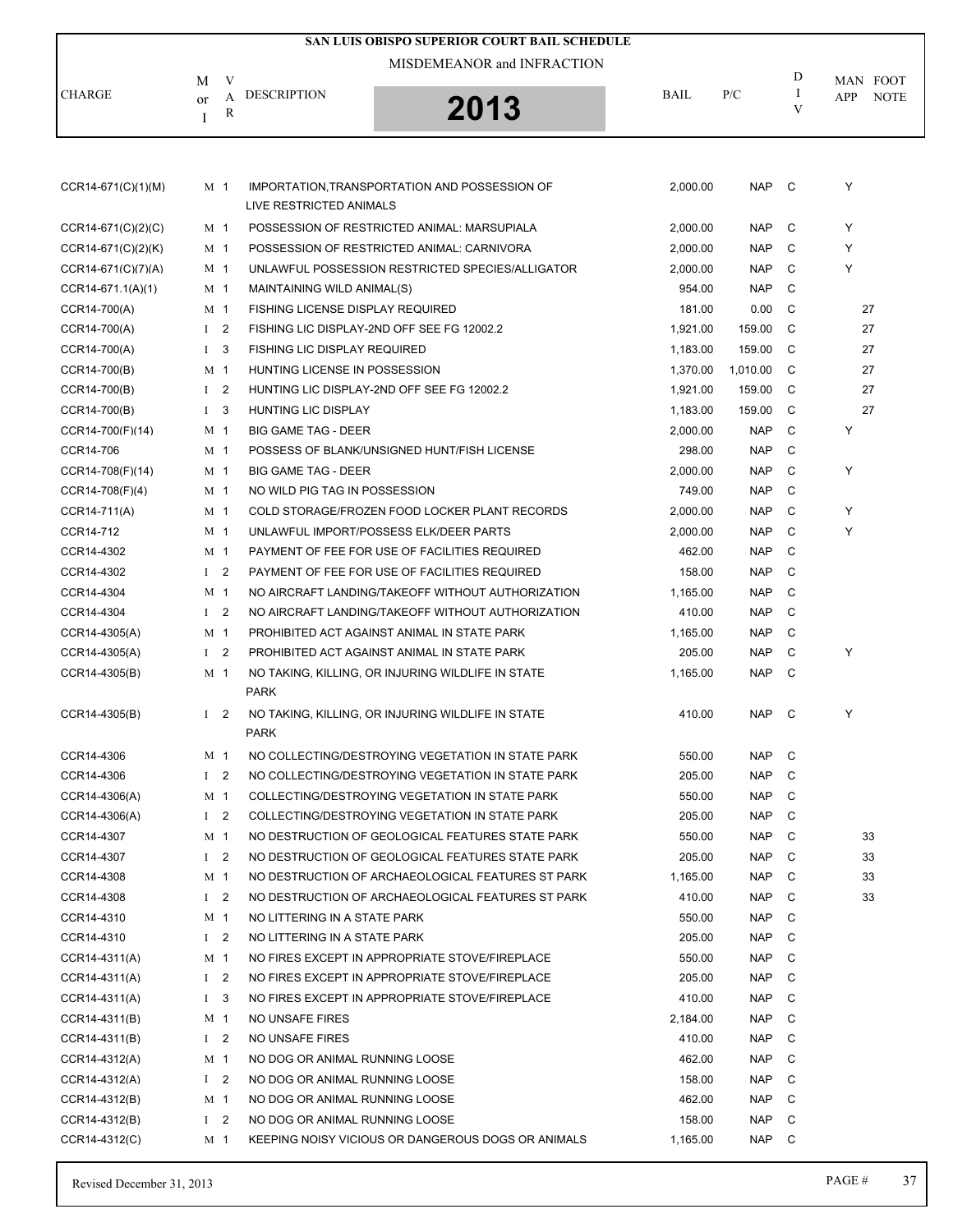|                    |                |                |                                            | SAN LUIS OBISPO SUPERIOR COURT BAIL SCHEDULE       |             |            |     |     |                         |
|--------------------|----------------|----------------|--------------------------------------------|----------------------------------------------------|-------------|------------|-----|-----|-------------------------|
|                    |                |                |                                            | MISDEMEANOR and INFRACTION                         |             |            | D   |     |                         |
| <b>CHARGE</b>      | M<br>or        | V<br>A         | <b>DESCRIPTION</b>                         |                                                    | <b>BAIL</b> | P/C        | I   | APP | MAN FOOT<br><b>NOTE</b> |
|                    | I              | R              |                                            | 2013                                               |             |            | V   |     |                         |
|                    |                |                |                                            |                                                    |             |            |     |     |                         |
| CCR14-4312(C)      | I <sub>2</sub> |                |                                            | KEEPING NOISY VICIOUS OR DANGEROUS DOGS OR ANIMALS | 410.00      | NAP        | C   |     |                         |
| CCR14-4312(E)      |                | M 1            | NO DOGS OR CATS IN AREA UNLESS ON A LEASH. |                                                    | 550.00      | <b>NAP</b> | C   |     |                         |
| CCR14-4312(E)      |                | I <sub>2</sub> | NO DOGS OR CATS IN AREA UNLESS ON A LEASH. |                                                    | 205.00      | <b>NAP</b> | C   |     |                         |
| CCR14-4312(F)      | M 1            |                | NO ANIMALS IN A UNIT EXCEPT UNDER CONTROL  |                                                    | 462.00      | <b>NAP</b> | C   |     |                         |
| CCR14-4312(F)      |                | $1\quad 2$     | NO ANIMALS IN A UNIT EXCEPT UNDER CONTROL  |                                                    | 158.00      | <b>NAP</b> | C   |     |                         |
| CCR14-4312(F)(1)   | M 1            |                |                                            | NO DOGS IN/BEYOND CAMPGROUNDS, PICNIC AREA         | 462.00      | <b>NAP</b> | C   |     |                         |
| $CCR14-4312(F)(1)$ |                | I <sub>2</sub> |                                            | NO DOGS IN/BEYOND CAMPGROUNDS, PICNIC AREA         | 205.00      | <b>NAP</b> | C   |     |                         |
| CCR14-4312(F)(2)   |                | M 1            |                                            | NO DOGS ON BEACH EXCEPT WHERE DESIGNATED           | 462.00      | <b>NAP</b> | C   |     |                         |
| CCR14-4312(F)(2)   |                | I <sub>2</sub> |                                            | NO DOGS ON BEACH EXCEPT WHERE DESIGNATED           | 158.00      | <b>NAP</b> | C   |     |                         |
| CCR14-4313         | M 1            |                |                                            | NO WEAPONS OR TRAPS EXCEPT WHERE AUTHORIZED        | 1,165.00    | <b>NAP</b> | C   |     |                         |
| CCR14-4313         |                | $1 \quad 2$    |                                            | NO WEAPONS OR TRAPS EXCEPT WHERE AUTHORIZED        | 410.00      | <b>NAP</b> | C   |     |                         |
| CCR14-4313(A)      | M 1            |                |                                            | NO WEAPONS OR TRAPS EXCEPT WHERE AUTHORIZED        | 1,165.00    | <b>NAP</b> | C   |     |                         |
| CCR14-4313(A)      | $\mathbf{I}$   | 2              |                                            | NO WEAPONS OR TRAPS EXCEPT WHERE AUTHORIZED        | 410.00      | <b>NAP</b> | C   |     |                         |
| CCR14-4314         |                | M 1            | NO FIREWORKS ALLOWED                       |                                                    | 550.00      | <b>NAP</b> | C   |     |                         |
| CCR14-4314         |                | I <sub>2</sub> | NO FIREWORKS ALLOWED                       |                                                    | 205.00      | <b>NAP</b> | C   |     |                         |
| CCR14-4314(A)      |                | M 1            | NO FIREWORKS ALLOWED                       |                                                    | 550.00      | <b>NAP</b> | C   |     |                         |
| CCR14-4314(A)      |                | I <sub>2</sub> | NO FIREWORKS ALLOWED                       |                                                    | 205.00      | <b>NAP</b> | C   |     |                         |
|                    |                |                |                                            |                                                    |             |            | C   | Υ   |                         |
| CCR14-4316         | M 1            |                | WITHOUT AUTHORIZATION                      | NO PHOTOGRAPHS, FILMING FOR COMMERCIAL PURPOSES    | 2,190.00    | NAP        |     |     |                         |
| CCR14-4316         |                | $1\quad 2$     | W/OUT PROPER AUTHORIZATION                 | NO PHOTOGRAPHS, FILMING FOR COMMERCIAL PURPOSES    | 410.00      | NAP C      |     |     |                         |
| CCR14-4319         |                | M 1            | NO DANGEROUS RECREATIONAL ACTIVITIES       |                                                    | 462.00      | NAP        | C   |     |                         |
| CCR14-4319         |                | $1\quad 2$     | NO DANGEROUS RECREATIONAL ACTIVITIES       |                                                    | 158.00      | <b>NAP</b> | C   |     |                         |
| CCR14-4320(A)      | M 1            |                | OBSERVATION OF QUIET HOURS REQUIRED        |                                                    | 550.00      | <b>NAP</b> | C   |     |                         |
| CCR14-4320(A)      |                | $1\quad 2$     | OBSERVATION OF QUIET HOURS REQUIRED        |                                                    | 205.00      | <b>NAP</b> | C   |     |                         |
| CCR14-4320(B)      |                | M 1            |                                            | NO OUTSIDE MACHINERY OPERATED W/OUT PERMISSION     | 550.00      | <b>NAP</b> | C   |     |                         |
| CCR14-4320(B)      |                | $1\quad 2$     |                                            | NO OUTSIDE MACHINERY OPERATED W/OUT PERMISSION     | 205.00      | <b>NAP</b> | C   |     |                         |
| CCR14-4320(C)      |                | M <sub>1</sub> |                                            | NO NOISY DISTURBANCE DURING SPECIFIED HOURS        | 462.00      | NAP C      |     |     |                         |
| CCR14-4320(C)      |                | $1\quad 2$     |                                            | NO NOISY DISTURBANCE DURING SPECIFIED HOURS        | 205.00      | NAP C      |     |     |                         |
| CCR14-4322         |                | M 1            | NO NUDITY EXCEPT WHERE AUTHORIZED          |                                                    | 550.00      | <b>NAP</b> | C   |     |                         |
| CCR14-4322         |                | I <sub>2</sub> | NO NUDITY EXCEPT WHERE AUTHORIZED          |                                                    | 410.00      | <b>NAP</b> | C   |     |                         |
| CCR14-4323(A)      |                | M 1            | RESTRICTIONS ON RECREATIONAL EQUIPMENT     |                                                    | 462.00      | NAP        | - C |     |                         |
| CCR14-4323(A)      |                | $1\quad 2$     | RESTRICTIONS ON RECREATIONAL EQUIPMENT     |                                                    | 158.00      | <b>NAP</b> | C   |     |                         |
| CCR14-4324(A)      |                | M 1            |                                            | DEPOSIT WASTE, SEWAGE ON GROUND PROHIBITED         | 550.00      | NAP        | C   |     |                         |
| CCR14-4324(A)      |                | $1\quad 2$     |                                            | DEPOSIT WASTE, SEWAGE ON GROUND PROHIBITED         | 205.00      | NAP        | C.  |     |                         |
| CCR14-4324(B)      |                | M <sub>1</sub> | <b>REQUIREMENTS FOR SANITATION</b>         |                                                    | 550.00      | NAP        | C   |     |                         |
| CCR14-4324(B)      |                | $1\quad 2$     | REQUIREMENTS FOR SANITATION                |                                                    | 205.00      | NAP        | C   |     |                         |
| CCR14-4324(E)      |                | M 1            |                                            | URINATING OR DEFECATING NOT IN FIXTURE PROVIDED    | 550.00      | NAP        | - C |     |                         |
| CCR14-4325         |                | M 1            | RESTRICTIONS FOR USE OF PROHIBITED AREAS   |                                                    | 298.00      | NAP        | C   |     |                         |
| CCR14-4326         |                | M 1            |                                            | VIOLATION OF POSTED ORDERS/SPECIAL PERMITS         | 550.00      | NAP        | C   |     |                         |
| CCR14-4326         |                | $1\quad 2$     |                                            | VIOLATION OF POSTED ORDERS/SPECIAL PERMITS         | 205.00      | NAP        | - C |     |                         |
| CCR14-4326(A)      |                | M <sub>1</sub> | VIOLATION OF POSTED ORDERS                 |                                                    | 550.00      | NAP        | C   |     |                         |
| CCR14-4326(A)      |                | $1\quad 2$     | VIOLATION OF POSTED ORDERS                 |                                                    | 205.00      | NAP        | C   |     |                         |
|                    |                | M 1            |                                            |                                                    | 550.00      |            |     |     |                         |
| CCR14-4326(B)      |                |                | VIOLATION OF POSTED ORDERS                 |                                                    |             | NAP        | - C |     |                         |
| CCR14-4326(B)      |                | $1\quad 2$     | VIOLATION OF POSTED ORDERS                 |                                                    | 205.00      | <b>NAP</b> | C   |     |                         |
| CCR14-4327         |                | M 1            | <b>RESTRICTION FOR USE PERIODS</b>         |                                                    | 550.00      | <b>NAP</b> | C   |     |                         |
| CCR14-4331         |                | M 1            | NO SOLICITING WITHOUT AUTHORIZATION        |                                                    | 550.00      | NAP        | C   |     |                         |
| CCR14-4331         |                | $1\quad 2$     | NO SOLICITING WITHOUT AUTHORIZATION        |                                                    | 205.00      | NAP C      |     |     |                         |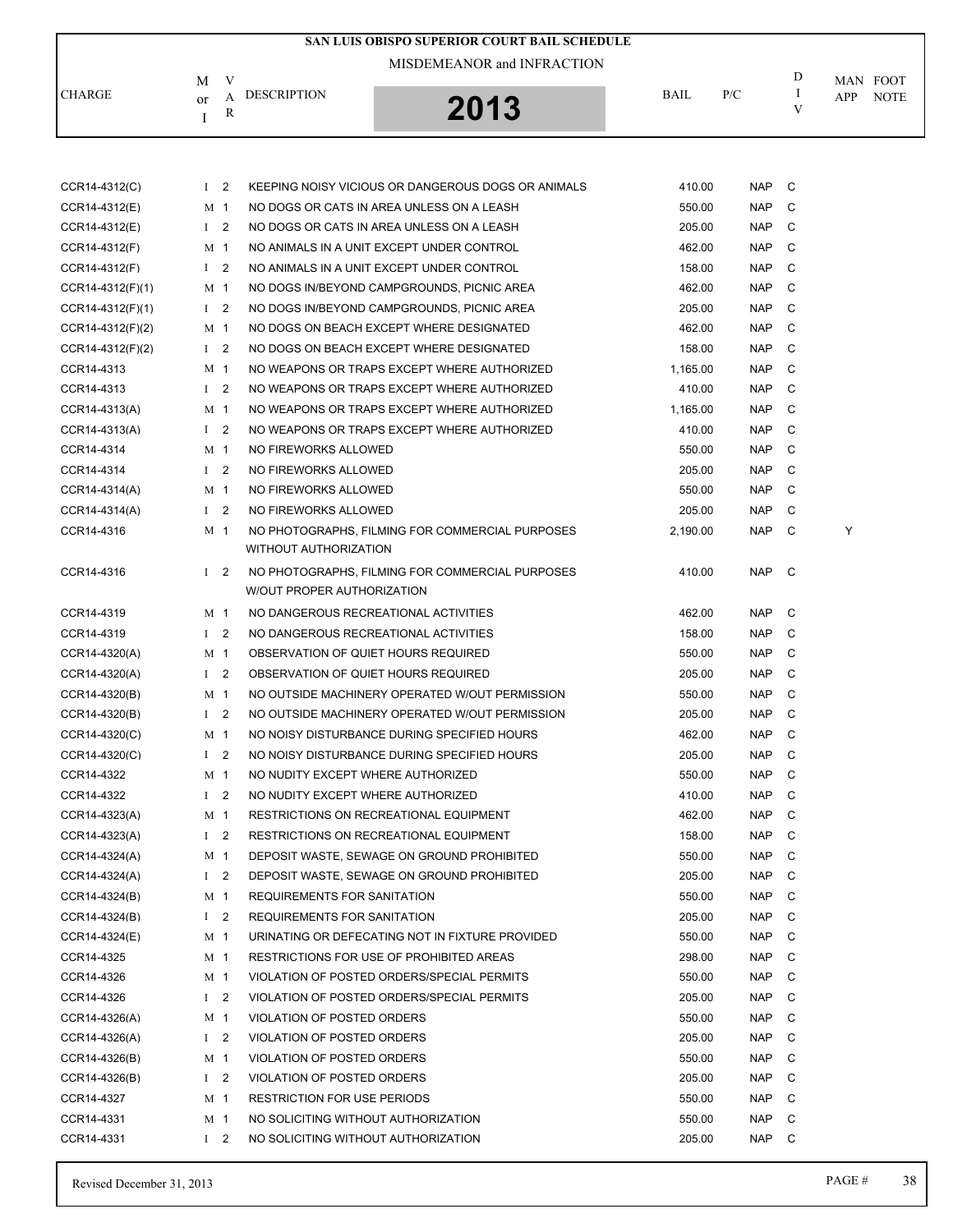|                 |                |                | <b>SAN LUIS OBISPO SUPERIOR COURT BAIL SCHEDULE</b>                   |             |            |                    |            |                         |
|-----------------|----------------|----------------|-----------------------------------------------------------------------|-------------|------------|--------------------|------------|-------------------------|
|                 |                |                | MISDEMEANOR and INFRACTION                                            |             |            |                    |            |                         |
| <b>CHARGE</b>   | М<br>or        | V<br>A<br>R    | <b>DESCRIPTION</b><br>2013                                            | <b>BAIL</b> | P/C        | D<br>$\bf{l}$<br>V | <b>APP</b> | MAN FOOT<br><b>NOTE</b> |
|                 | I              |                |                                                                       |             |            |                    |            |                         |
| CCR14-4333      | M 1            |                | <b>RESTRICTION OF GLASS CONTAINERS EXCEPT AS</b><br><b>AUTHORIZED</b> | 550.00      | NAP        | $\mathbf{C}$       |            |                         |
| CCR14-4333      | $1\quad 2$     |                | <b>RESTRICTION OF GLASS CONTAINERS EXCEPT AS</b><br><b>AUTHORIZED</b> | 205.00      | NAP        | $\mathbf{C}$       |            |                         |
| CCR14-4351      | M <sub>1</sub> |                | <b>RESTRICTIONS IN STATE WILDERNESS/NATURAL PRESERVES</b>             | 2,190.00    | <b>NAP</b> | C                  | Y          |                         |
| CCR14-4351      | $1\quad 2$     |                | <b>RESTRICTIONS IN STATE WILDERNESS/NATURAL PRESERVES</b>             | 410.00      | <b>NAP</b> | C                  |            |                         |
| CCR14-4351(A)   | M 1            |                | RESTRICTIONS IN STATE WILDERNESS/NATURAL PRESERVES                    | 2,190.00    | <b>NAP</b> | C                  | Y          |                         |
| CCR14-4351(A)   | $1\quad 2$     |                | RESTRICTIONS IN STATE WILDERNESS/NATURAL PRESERVES                    | 410.00      | <b>NAP</b> | C                  |            |                         |
| CCR14-4353(A)   | M 1            |                | NO VIOLATION OF POSTED SPEED LIMITS                                   | 550.00      | <b>NAP</b> | C                  |            |                         |
| CCR14-4354      | M 1            |                | NO VEHICLE OPERATION THAT ENDANGER PERSONS/ANIMALS                    | 550.00      | <b>NAP</b> | C                  |            |                         |
| CCR14-4354      | $1\quad 2$     |                | NO VEHICLE OPERATION WHICH ENDANGER PERSONS/ANIMAL                    | 205.00      | <b>NAP</b> | C                  |            |                         |
| CCR14-4355      | M 1            |                | <b>RESTRICTIONS ON VEHICLE OPERATION</b>                              | 462.00      | <b>NAP</b> | C                  |            |                         |
| CCR14-4355      | $1\quad 2$     |                | <b>RESTRICTIONS ON VEHICLE OPERATION</b>                              | 205.00      | <b>NAP</b> | C                  |            |                         |
| CCR14-4355(A)   | M 1            |                | RESTRICTIONS ON VEHICLE OPERATION                                     | 462.00      | <b>NAP</b> | C                  |            |                         |
| CCR14-4355(A)   | $1\quad 2$     |                | <b>RESTRICTIONS ON VEHICLE OPERATION</b>                              | 205.00      | <b>NAP</b> | C                  |            |                         |
| CCR14-4357      | Ι.             | $\overline{1}$ | LICENSE REQUIREMENTS TO OPERATE VEHICLE                               | 205.00      | <b>NAP</b> | C                  |            |                         |
| CCR14-4357      | M 2            |                | LICENSE REQUIREMENTS TO OPERATE VEHICLE                               | 462.00      | <b>NAP</b> | C                  |            |                         |
| CCR14-4358      | $1 \quad 1$    |                | <b>PARKING</b>                                                        | 82.00       | <b>NAP</b> | C                  |            |                         |
| CCR14-4359(B)   | $I \quad 1$    |                | NO HORSES/PACK ANIMALS EXCEPT IN DESIGNATED AREAS                     | 205.00      | <b>NAP</b> | C                  |            |                         |
| CCR14-4359(B)   | M 2            |                | NO HORSES/PACK ANIMALS EXCEPT IN DESIGNATED AREAS                     | 462.00      | <b>NAP</b> | C                  |            |                         |
|                 |                |                |                                                                       |             |            |                    |            |                         |
| CCR14-4451(A)   | M 1            |                | CAMPING IN DESIGNATED AREAS ONLY                                      | 462.00      | <b>NAP</b> | C                  |            |                         |
| CCR14-4451(A)   | $\bf{I}$       | 2              | CAMPING IN DESIGNATED AREAS ONLY                                      | 158.00      | <b>NAP</b> | C                  |            |                         |
| CCR14-4452      | M 1            |                | LIMITS ON NUMBER OCCUPYING CAMP SITES                                 | 462.00      | <b>NAP</b> | C                  |            |                         |
| CCR14-4452      | $1\quad 2$     |                | LIMITS ON NUMBER OCCUPYING CAMP SITES                                 | 158.00      | <b>NAP</b> | C                  |            |                         |
| CCR14-4452(A)   | M 1            |                | LIMITS ON NUMBER OCCUPYING CAMP SITES                                 | 462.00      | <b>NAP</b> | C                  |            |                         |
| CCR14-4452(A)   | $1\quad 2$     |                | LIMITS ON NUMBER OCCUPYING CAMP SITES                                 | 158.00      | <b>NAP</b> | C                  |            |                         |
| CCR14-4453      | M 1            |                | CAMPING FEES DUE AT CERTAIN TIMES                                     | 462.00      | <b>NAP</b> | C                  |            |                         |
| CCR14-4453      | $\mathbf{I}$   | $\overline{2}$ | CAMPING FEES DUE AT CERTAIN TIMES                                     | 158.00      | <b>NAP</b> | C                  |            |                         |
| CCR14-4453(A)   | M <sub>1</sub> |                | CAMPING FEES DUE AT CERTAIN TIMES                                     | 462.00      | <b>NAP</b> | C                  |            |                         |
| CCR14-4453(A)   | $1\quad 2$     |                | CAMPING FEES DUE AT CERTAIN TIMES                                     | 158.00      | <b>NAP</b> | C                  |            |                         |
| CCR14-4454      | M 1            |                | OCCUPANCY AUTHORIZED ONLY AFTER FEES ARE PAID                         | 462.00      | <b>NAP</b> | C                  |            |                         |
| CCR14-4455      | M <sub>1</sub> |                | CAMPING TIME LIMITS; DAYS PER YEAR                                    | 462.00      | NAP        | C                  |            |                         |
| CCR14-4455      | $1\quad 2$     |                | CAMPING TIME LIMITS; DAYS PER YEAR                                    | 158.00      | <b>NAP</b> | C                  |            |                         |
| CCR14-4456      | M 1            |                | VACATING CAMPGROUND BY 12:00 NOON                                     | 2,000.00    | <b>NAP</b> | C                  | Υ          |                         |
| CCR14-4456      | $1 \quad 2$    |                | VACATING CAMPGROUND BY 12:00 NOON                                     | 158.00      | <b>NAP</b> | C                  |            |                         |
| CCR14-4458      | M 1            |                | NIGHTTIME CLOSURE REQUIREMENTS                                        | 550.00      | <b>NAP</b> | C                  |            |                         |
| CCR14-4458      | $1 \quad 2$    |                | NIGHTTIME CLOSURE REQUIREMENTS                                        | 410.00      | <b>NAP</b> | C                  |            |                         |
| CCR14-4600(A)   | M 1            |                | RESTRICTIONS-SAN SIMEON HISTORICAL MONUMENT-TOURS                     | 462.00      | <b>NAP</b> | C                  |            |                         |
| CCR14-4600(A)   | $1\quad 2$     |                | RESTRICTIONS-SAN SIMEON HISTORICAL MONUMENT-TOURS                     | 158.00      | <b>NAP</b> | C                  |            |                         |
| CCR14-4600(B)   | M 1            |                | HANDLING OBJECTS-SAN SIMEON HISTORICAL MONUMENT                       | 462.00      | <b>NAP</b> | C                  |            |                         |
| CCR14-4600(B)   | $\mathbf{I}$   | $\overline{2}$ | HANDLING OBJECTS-SAN SIMEON HISTORICAL MONUMENT                       | 158.00      | <b>NAP</b> | C                  |            |                         |
| CCR14-4600(C)   | M 1            |                | FOOD RESTRICTIONS-SAN SIMEON HISTORICAL MONUMENT                      | 462.00      | <b>NAP</b> | C                  |            |                         |
| $CCR14-4600(C)$ | $1 \quad 2$    |                | FOOD RESTRICTIONS-SAN SIMEON HISTORICAL MONUMENT                      | 158.00      | <b>NAP</b> | C                  |            |                         |
| CCR14-4600(D)   | M 1            |                | PHOTOGRAPHY RESTRICTION SIMEON HISTORICAL MONUMENT                    | 462.00      | NAP        | C                  |            |                         |
| CCR14-4600(D)   | $1\quad 2$     |                | PHOTOGRAPHY RESTRICTION SIMEON HISTORICAL MONUMENT                    | 158.00      | NAP        | C                  |            |                         |
|                 |                |                |                                                                       |             |            |                    |            |                         |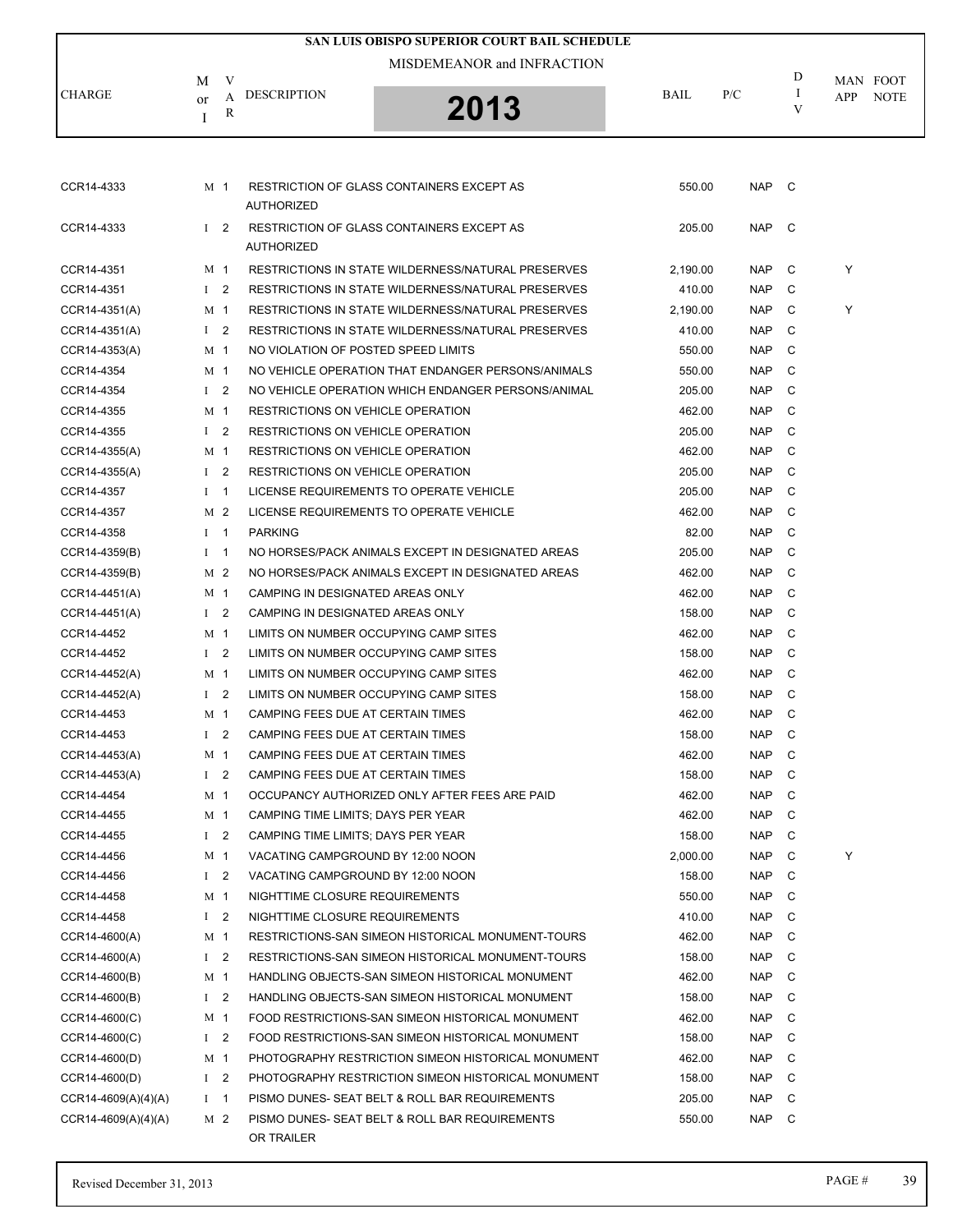|                      |                |   |                                       | SAN LUIS OBISPO SUPERIOR COURT BAIL SCHEDULE                                                          |          |            |              |                    |
|----------------------|----------------|---|---------------------------------------|-------------------------------------------------------------------------------------------------------|----------|------------|--------------|--------------------|
|                      |                |   |                                       | MISDEMEANOR and INFRACTION                                                                            |          |            |              |                    |
|                      | M              | V |                                       |                                                                                                       |          |            | D            | MAN FOOT           |
| <b>CHARGE</b>        | or             | A | <b>DESCRIPTION</b>                    |                                                                                                       | BAIL     | P/C        | $\bf{I}$     | <b>NOTE</b><br>APP |
|                      | I              | R |                                       | 2013                                                                                                  |          |            | V            |                    |
|                      |                |   |                                       |                                                                                                       |          |            |              |                    |
|                      |                |   |                                       |                                                                                                       |          |            |              |                    |
| $CCR14-4609(B)(2)$   | M 1            |   | OR TRAILER                            | PISMO DUNES - TOWING ANY OBJECT OTHER THAN VEHICLE                                                    | 550.00   | <b>NAP</b> | C.           |                    |
| $CCR14-4609(B)(3)$   | M <sub>1</sub> |   | PISMO DUNES - WHIP AND FLAG REQUIRED. |                                                                                                       | 550.00   | <b>NAP</b> | C            |                    |
| CCR14-4609(B)(3)     | $1\quad 2$     |   | PISMO DUNES - WHIP AND FLAG REQUIRED. |                                                                                                       | 205.00   | <b>NAP</b> | $\top$       |                    |
| CCR14-4609(B)(4)     | M 1            |   |                                       | RESTRICTIONS-PISMO DUNES-SAFETY EQUIPMENT                                                             | 550.00   | <b>NAP</b> | C            |                    |
| $CCR14-4609(B)(4)$   | $1 \quad 2$    |   |                                       | RESTRICTIONS-PISMO DUNES-SAFETY EQUIPMENT                                                             | 205.00   | <b>NAP</b> | C            |                    |
| CCR14-4609(C)        | M 1            |   |                                       | OCEANO DUNES - OPERATING VEHICLE IN MANNER THAT                                                       | 550.00   | <b>NAP</b> | C            |                    |
|                      |                |   |                                       | ENDANGERS HEALTH OF SAFTEY OF OCCUPANT UNDER 18YRS                                                    |          |            |              |                    |
| CCR14-4609(C)        | $1\quad 2$     |   |                                       | OCEANO DUNES - OPERATING VEHICLE IN MANNER THAT<br>ENDANGERS HEALTH OF SAFTEY OF OCCUPANT UNDER 18YRS | 205.00   | <b>NAP</b> | C            | Y                  |
| CCR14-4609(D)        | M 1            |   |                                       | OCEANO DUNES - ALLOW PERSON UNDER 18Y TO OPERATE A                                                    | 550.00   | <b>NAP</b> | C            |                    |
|                      |                |   |                                       | VEHICLE WHERE HEALTH & SAFETY IS ENDANGERED                                                           |          |            |              |                    |
| CCR14-4609(D)        | $1\quad 2$     |   |                                       | OCEANO DUNES - ALLOW PERSON UNDER 18Y TO OPERATE A                                                    | 205.00   | <b>NAP</b> | C            |                    |
|                      |                |   |                                       | VEHICLE WHERE HEALTH & SAFETY IS ENDANGERED                                                           |          |            |              |                    |
| CCR14-4610(A)        | M <sub>1</sub> |   |                                       | UNLICENSED DRIVER OFF-HIGHWAY REQUIREMENTS                                                            | 2,000.00 | <b>NAP</b> | C            | Υ                  |
| CCR14-4610(A)        | $1 \quad 2$    |   |                                       | UNLICENSED DRIVER OFF-HIGHWAY REQUIREMENTS                                                            | 205.00   | <b>NAP</b> | $\top$       |                    |
| CCR14-4610(B)        | M 1            |   |                                       | UNLICENSED DRIVER OFF-HIGHWAY REQUIREMENTS                                                            | 2,000.00 | <b>NAP</b> | C            | Υ                  |
| CCR14-4610(B)        | I <sub>2</sub> |   |                                       | UNLICENSED DRIVER OFF-HIGHWAY REQUIREMENTS                                                            | 205.00   | <b>NAP</b> | $\mathsf{T}$ |                    |
| CCR14-4660(A)        | M <sub>1</sub> |   |                                       | VESSEL KEPT IN UNAUTHORIZED AREA OVERNIGHT                                                            | 2,000.00 | <b>NAP</b> | C            | Υ                  |
| CCR14-6555           | $I \quad 1$    |   | <b>EQUIPMENT REQUIREMENTS</b>         |                                                                                                       | 158.00   | <b>NAP</b> | C            |                    |
| CCR14-6565           | $I \quad 1$    |   |                                       | EQUIPMENT REQUIREMENTS; FLOTATION DEVICES3                                                            | 158.00   | <b>NAP</b> | C            |                    |
| CCR14-6565(A)        | $I \quad 1$    |   |                                       | EQUIPMENT REQUIREMENTS; FLOTATION DEVICES                                                             | 158.00   | <b>NAP</b> | C            |                    |
| CCR14-6565.5(A)      | $I \quad 1$    |   |                                       | EQUIPMENT REQUIREMENTS; PERSONAL FLOTATION DEVICE                                                     | 158.00   | <b>NAP</b> | C            |                    |
| CCR14-6565.5(B)      | $I \quad 1$    |   |                                       | EQUIPMENT REQUIREMENTS; PERSONAL FLOTATION DEVICE                                                     | 158.00   | <b>NAP</b> | C            |                    |
| $CCR14-6565.5(B)(1)$ | $I \quad 1$    |   | <b>FLOATATION CUSHIONS OVER 16'</b>   |                                                                                                       | 158.00   | <b>NAP</b> | C            |                    |
| $CCR14-6565.5(B)(2)$ | $I \quad 1$    |   |                                       | EQUIPMENT REQUIREMENTS-PERSONAL FLOTATION DEVICE                                                      | 158.00   | <b>NAP</b> | C            |                    |
| CCR14-6565.5(C)      | $I \quad 1$    |   |                                       | EQUIPMENT REQUIREMENTS-PERSONAL FLOTATION TYPE IV                                                     | 158.00   | <b>NAP</b> | C            |                    |
| CCR14-6565.5(C)(1)   | $1 \quad 1$    |   |                                       | EQUIPMENT REQUIREMENTS-PERSONAL FLOTATION TYPE IV                                                     | 205.00   | <b>NAP</b> | C            |                    |
| $CCR14-6565.5(C)(2)$ | $I \quad 1$    |   |                                       | EQUIPMENT REQUIREMENTS-PERSONAL FLOTATION TYPE IV                                                     | 205.00   | <b>NAP</b> | C            |                    |
| CCR14-6565.7(B)      | $I \quad 1$    |   |                                       | FLOTATION DEVICE REQUIRED - IMMEDIATELY AVAILABLE                                                     | 158.00   | <b>NAP</b> | C            |                    |
| CCR14-6565.8(B)      | $I \quad 1$    |   | <b>FLOTATION DEVICE REQUIRED</b>      |                                                                                                       | 281.00   | NAP        | C            |                    |
| CCR14-6569           | $I \quad 1$    |   |                                       | EQUIPMENT REQUIREMENTS-FIRE EXTINGUISHING EQUIP.                                                      | 158.00   | <b>NAP</b> | C            |                    |
| CCR14-6572           | $I \quad 1$    |   | <b>MARKING REQUIREMENTS EQUIPMENT</b> |                                                                                                       | 158.00   | NAP        | C            |                    |
| CCR14-6573           | $I \quad 1$    |   | FIRE EXTINGUISHING EQUIPMENT          |                                                                                                       | 158.00   | NAP        | C            |                    |
| CCR14-6574           | $I \quad 1$    |   | BACKFIRE FLAME CONTROL EQUIPMENT      |                                                                                                       | 158.00   | <b>NAP</b> | C            |                    |
| CCR14-6576           | $I \quad 1$    |   | USE OF LIQUID PETROLEUM GAS           |                                                                                                       | 158.00   | <b>NAP</b> | C            |                    |
| CCR14-6600.1         | M <sub>1</sub> |   | PILOT RULES/ RULES OF THE ROAD        |                                                                                                       | 462.00   | <b>NAP</b> | C            | 43                 |
| CCR14-6615           | M <sub>1</sub> |   | REDUCED VISIBILITY - SPEED            |                                                                                                       | 298.00   | NAP        | C            |                    |
| CCR14-6697(A)        | M <sub>1</sub> |   | NEGLIGENT OPERATOR BOW RIDING         |                                                                                                       | 257.00   | NAP        | C            |                    |
| CCR14-6697(A)        | M 2            |   | NEGLIGENT OPERATOR BOW RIDING         |                                                                                                       | 2,000.00 | NAP        | - C          | Υ                  |
| CCR14-7009(D)        | $I \quad 1$    |   | DISPLAY OF SKI FLAG REQUIRED          |                                                                                                       | 205.00   | <b>NAP</b> | C            |                    |
| CCR17-2612.1(A)      | M 1            |   |                                       | ILLEGAL SALE, IMPORT, DISTR OF TURTLES > 4 IN.                                                        | 2,000.00 | <b>NAP</b> | C            | Υ                  |
| CFC109.2             | M <sub>1</sub> |   | <b>GENERAL: CORRECTIVE ORDERS</b>     |                                                                                                       | 298.00   | <b>NAP</b> | C            |                    |
| CFC109.2.2           | M <sub>1</sub> |   | <b>FAILURE TO COMPLY</b>              |                                                                                                       | 2,000.00 | NAP        | C            | Υ                  |
| CFC109.2.4           | M <sub>1</sub> |   |                                       | UNAUTHORIZED TAMPERING OF A POSTED SIGN                                                               | 2,000.00 | <b>NAP</b> | C            | Υ                  |
| CFC109.3.1           | M 1            |   | FIRE HAZARD                           |                                                                                                       | 2,000.00 | <b>NAP</b> | C            | Υ                  |
| CFC304.1.2           | M 1            |   |                                       | FAIL TO REMOVE VEGETATION THAT IS A FIRE HAZARD                                                       | 2,000.00 | <b>NAP</b> | C            | Υ                  |
| CFC315.3             | M 1            |   |                                       | STORE COMBUSTIBLE MATERIAL W/IN 10 FT OF PROPERTY                                                     | 2,000.00 | NAP        | C            | Υ                  |
|                      |                |   |                                       |                                                                                                       |          |            |              |                    |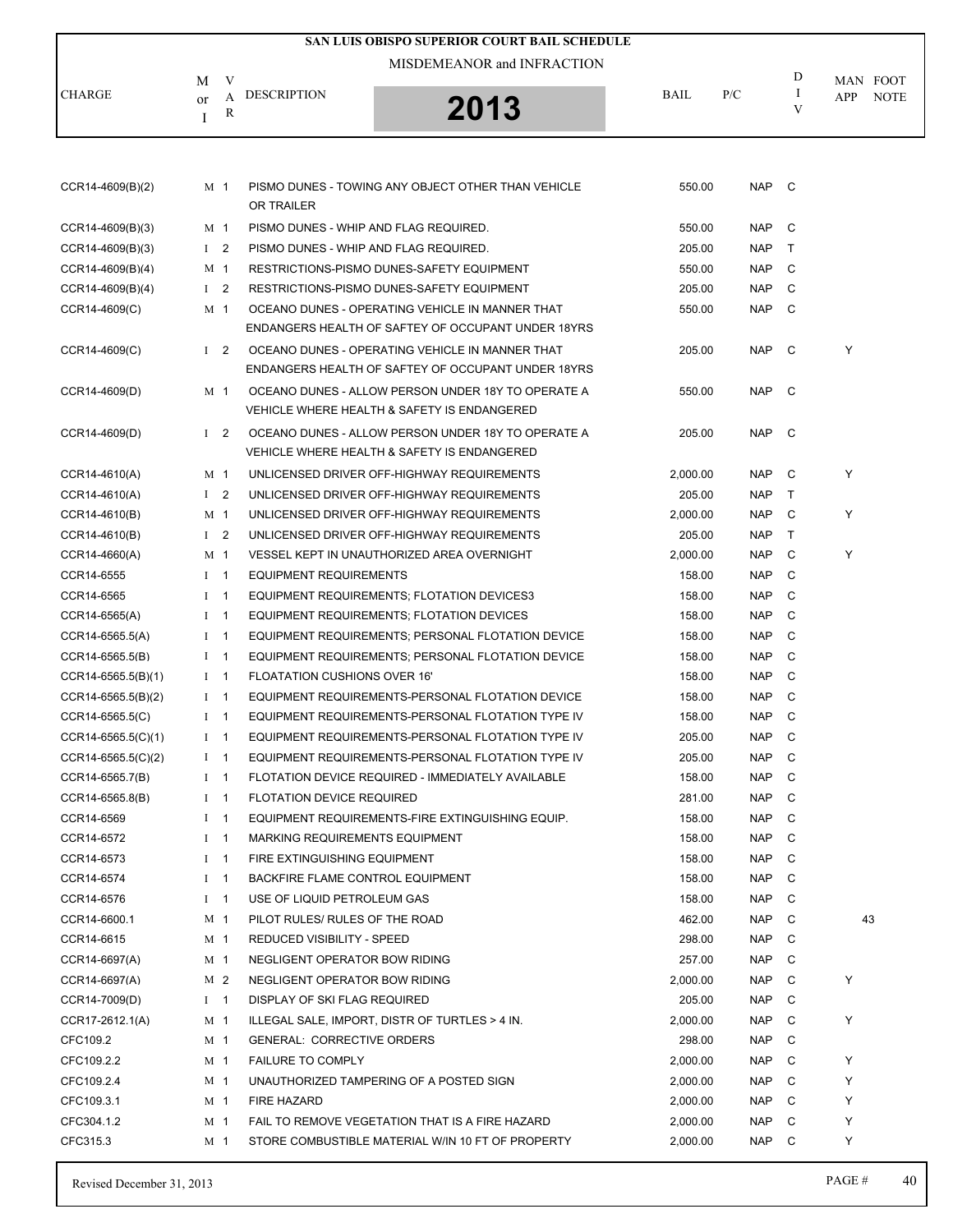| SAN LUIS OBISPO SUPERIOR COURT BAIL SCHEDULE                                                   |             |     |        |                                       |
|------------------------------------------------------------------------------------------------|-------------|-----|--------|---------------------------------------|
| MISDEMEANOR and INFRACTION<br>M<br>v<br><b>CHARGE</b><br><b>DESCRIPTION</b><br>2013<br>or<br>R | <b>BAIL</b> | P/C | D<br>V | MAN FOOT<br><b>NOTE</b><br><b>APP</b> |

| <b>CONV FEE-I</b>    | $1\quad 2$     |                | MANDATORY FEE - SB 1407                            | 70.00    | <b>NAP</b> | S            |   |    |
|----------------------|----------------|----------------|----------------------------------------------------|----------|------------|--------------|---|----|
| CP1993               | M 1            |                | WITNESS: FAILURE TO APPEAR                         | 2,000.00 | <b>NAP</b> | C            | Y |    |
| CP491.160            | M 1            |                | WITNESS: FAILURE TO APPEAR                         | 2,000.00 | <b>NAP</b> | C            | Y |    |
| CPSU14.3             | $1 \quad 1$    |                | FAILURE TO OBEY SIGNS/SIGNALS                      | 158.00   | <b>NAP</b> | T.           |   | 32 |
| CPSU14.6             | $1 \quad 1$    |                | MOTOR VEHICLE IN DESIGNATED BICYCLE LANES          | 158.00   | <b>NAP</b> | $\top$       |   |    |
| <b>CPSU14.8</b>      | $\mathbf{I}$   | $\overline{1}$ | MAX SPEED ON CAMPUS 25MPH                          | 158.00   | <b>NAP</b> | $\mathsf{T}$ |   |    |
| <b>CPSU20.2</b>      | $1 \quad 1$    |                | RIDING BICYCLE PROHIBITED AREA/OUTDOORS PURSUANT   | 158.00   | <b>NAP</b> | $\top$       |   |    |
|                      |                |                | TO VC21113(F) 1ST OFFENSE                          |          |            |              |   |    |
| CPSU <sub>20.2</sub> | $1\quad 2$     |                | RIDING BICYCLE PROHIBITED AREA/OUTDOORS PURSUANT   | 205.00   | <b>NAP</b> | $\top$       |   |    |
|                      |                |                | TO VC21113(F) 2ND OFFENSE                          |          |            |              |   |    |
| CPSU <sub>20.2</sub> | $1 \quad 3$    |                | RIDING BICYCLE PROHIBITED AREA/OUTDOORS PURSUANT   | 410.00   | <b>NAP</b> | $\top$       |   |    |
|                      |                |                | TO VC21113(F) - 3RD OFFENSE                        |          |            |              |   |    |
| CPSU20.3             | $I \quad 1$    |                | RIDING BICYCLE PROHIBITED AREA/INDOORS PURSUANT    | 158.00   | <b>NAP</b> | $\top$       |   |    |
|                      |                |                | TO VC21113(F) - 1ST OFFENSE                        |          |            |              |   |    |
| CPSU <sub>20.3</sub> | $1\quad 2$     |                | RIDING BICYCLE PROHIBITED AREA/INDOORS PURSUANT    | 205.00   | <b>NAP</b> | $\top$       |   |    |
|                      |                |                | TO VC21113(F) - 2ND OFFENSE                        |          |            |              |   |    |
| <b>CPSU20.3</b>      | $1 \quad 3$    |                | RIDING BICYCLE PROHIBITED AREA/INDOORS PURSUANT    | 410.00   | <b>NAP</b> | $\top$       |   |    |
|                      |                |                | TO VC21113(F) - 3RD OFFENSE                        |          |            |              |   |    |
| CPSU21.1             | $1 \quad 1$    |                | USE OF SKATEBOARDS/BLADES/ROLLERS/SIMILAR DEVICES  | 158.00   | <b>NAP</b> | C            |   |    |
| CPSU21.1             | $\mathbf{I}$   | $\overline{2}$ | USE OF SKATEBOARDS/BLADES/ROLLERS,2ND OFFENSE      | 205.00   | <b>NAP</b> | C            |   |    |
| CPSU21.1             | $\mathbf{I}$   | -3             | USE OF SKATEBOARDS/BLADES/ROLLERS, 3RD OFFENSE     | 410.00   | <b>NAP</b> | C            |   |    |
| EC44811              | M 1            |                | DISRUPTION OF CLASSWORK OR EXTRACURRCLUAR ACTIVITY | 2,000.00 | <b>NAP</b> | C            | Y |    |
| EC48262              | M 1            |                | <b>HABITUAL TRUANCY - 1ST OFFENSE</b>              | 2,000.00 | <b>NAP</b> | C            | Y |    |
| EC48262              | M 2            |                | HABITUAL TRUANCY - 2ND OFFENSE                     | 2,000.00 | <b>NAP</b> | C            | Y |    |
| EC48262              | M 3            |                | HABITUAL TRUANCY - 3RD OFFENSE                     | 2,000.00 | <b>NAP</b> | C            | Y |    |
| EC48293              | $1 \quad 1$    |                | PUPILS/PARENTS EDUCATION OFFENSE(S) - 1ST OFFENSE  | 410.00   | <b>NAP</b> | C            |   |    |
| EC48293(A)           | $\bf{I}$       | $\mathbf{1}$   | PUPILS/PARENTS EDUCATION OFFENSE(S) - 1ST OFFENSE  | 410.00   | <b>NAP</b> | C            |   |    |
| EC48293(A)           | M 2            |                | PUPILS/PARENTS EDUCATION OFFENSE(S)                | 2,000.00 | <b>NAP</b> | C            | Y |    |
| FA16902              | M 1            |                | LIVESTOCK ON HIGHWAY-NO DAMAGE                     | 503.00   | <b>NAP</b> | C            |   |    |
| FA16902              | M 2            |                | LIVESTOCK ON HIGHWAY-WITH DAMAGE                   | 2,000.00 | <b>NAP</b> | C            | Y |    |
| FA17121              | M 1            |                | <b>LAWFUL FENCE</b>                                | 2,000.00 | <b>NAP</b> | C            | Y |    |
| FA19010(A)           | M 1            |                | UNLICENSED SLAUGHTERHOUSE OR MEAT PROCESSING       | 2,026.00 | <b>NAP</b> | C            |   |    |
|                      |                |                | <b>ESTABLISHMENT</b>                               |          |            |              |   |    |
| FA19017(A)           | M 1            |                | UNLICENSED SLAUGHTERHOUSE OR MEAT PROCESSING       | 2,026.00 | NAP C      |              |   |    |
|                      |                |                | <b>ESTABLISHMENT</b>                               |          |            |              |   |    |
| FA19017(B)           | M 1            |                | UNCLEAN ESTABLISHMENT                              | 2,026.00 | <b>NAP</b> | C            |   |    |
| FA19017(C)           | M 1            |                | UNSANITARY ESTABLISHMENT                           | 2,026.00 | <b>NAP</b> | C            |   |    |
| FA21705              | M <sub>1</sub> |                | SHIPPER AS SOLELY RESPONSIBLE FOR ACCURACY         | 2,000.00 | <b>NAP</b> | C            | Y |    |
| FA30955              | $I \quad 1$    |                | DOGS RUNNING AT LARGE ON FARM PROHIBITED           | 158.00   | <b>NAP</b> | C            |   |    |
| FA30955              | M 2            |                | DOGS RUNNING AT LARGE ON FARM PROHIBITED           | 2,000.00 | <b>NAP</b> | C            | Y |    |
| FA31402              | M 1            |                | DEATH OR INJURY TO LIVESTOCK OR POULTRY            | 2,000.00 | <b>NAP</b> | C            | Y |    |
| FA31662              | $I \quad 1$    |                | POTENTIALLY DANGEROUS DOG                          | 404.00   | <b>NAP</b> | C            |   |    |
| FA31662              | Ι              | 2              | POTENTIALLY DANGEROUS DOG - VICIOUS                | 820.00   | <b>NAP</b> | C            |   |    |
| FG307                | $\bf{I}$       | $\mathbf{1}$   | TREE SQUIRRELS-SEASON AND AREA                     | 410.00   | <b>NAP</b> | C            |   | 62 |
| FG308                | $I \quad 1$    |                | RABBITS-SEASON AND AREA                            | 410.00   | <b>NAP</b> | C            |   | 62 |
| FG311                | M 1            |                | WEAPON OR METHODS AUTHORIZED                       | 427.00   | <b>NAP</b> | C            |   |    |
| FG1052(A)            | M 1            |                | UNLAWFUL USE OF LICENSE/TAG - TRANSFER             | 960.00   | <b>NAP</b> | C            |   |    |
| FG1052(B)            | M <sub>1</sub> |                | UNLAWFUL USE OF LICENSE/TAG - USE/POSSESS BY FRAUD | 960.00   | <b>NAP</b> | C            |   |    |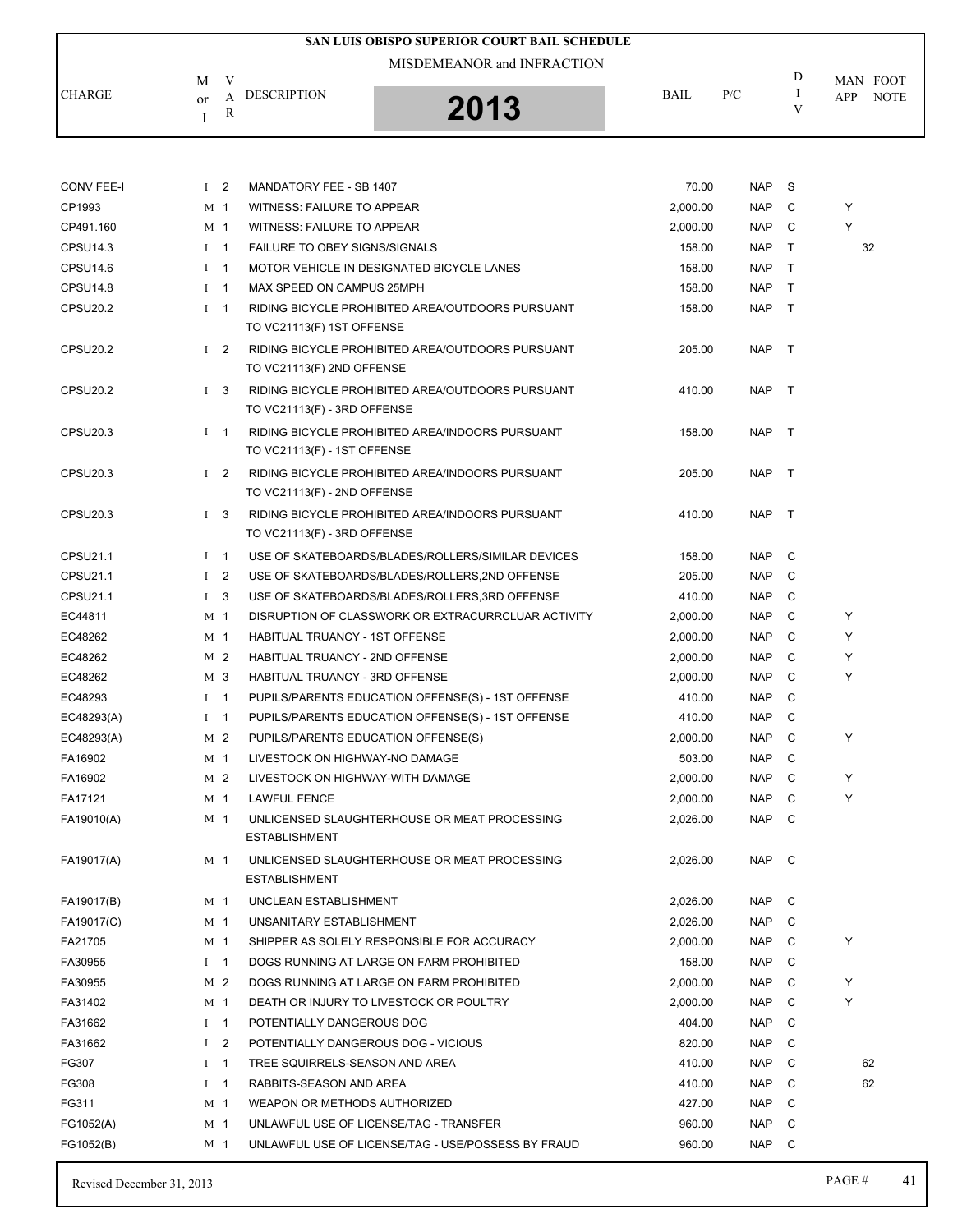|                                                                | SAN LUIS OBISPO SUPERIOR COURT BAIL SCHEDULE |             |     |   |                                |
|----------------------------------------------------------------|----------------------------------------------|-------------|-----|---|--------------------------------|
| V<br>M<br><b>CHARGE</b><br><b>DESCRIPTION</b><br>$\alpha$<br>R | MISDEMEANOR and INFRACTION<br>2013           | <b>BAIL</b> | P/C | D | MAN FOOT<br><b>NOTE</b><br>APP |

| FG1052(C)   | M 1            | UNLAWFUL USE OF LICENSE/TAG - USE/POSSESS FAKE                                                       | 960.00    | <b>NAP</b> | C |        |
|-------------|----------------|------------------------------------------------------------------------------------------------------|-----------|------------|---|--------|
| FG1052(D)   | M <sub>1</sub> | UNLAWFUL USE OF LICENSE/TAG - ALTER/OMIT DATE                                                        | 960.00    | <b>NAP</b> | C |        |
| FG1054.2    | M 1            | NO HUNTING/FISHING LICENSE/TAG IN POSSESSION                                                         | 960.00    | <b>NAP</b> | C |        |
| FG1602(A)   | M <sub>1</sub> | DIVERT OR OBSTRUCT NATUAL FLOW OF WATER                                                              | 5,000.00  | <b>NAP</b> | C | Y      |
| FG1603      | M 1            | ALTER/CHANGE/DIVERT STREAM WITHOUT NOTIFICATION                                                      | 2,550.00  | <b>NAP</b> | С | Y      |
| FG2000      | M 1            | UNLAWFUL TAKING                                                                                      | 2,000.00  | <b>NAP</b> | C | Y      |
| FG2001      | M <sub>1</sub> | UNLAWFUL POSSESSION AFTER SEASON (SEE CCR14)                                                         | 960.00    | <b>NAP</b> | C |        |
| FG2001(A)   | M <sub>1</sub> | UNLAWFUL POSSESSION AFTER SEASON                                                                     | 2,026.00  | <b>NAP</b> | C |        |
| FG2001(A)   | M 2            | UNLAWFUL POSSESSION OF TROPHY DEERM ELK, ANTELOPE,<br>OR BIG HORN SHEEP AFTER SEASON                 | 2,026.00  | <b>NAP</b> | C |        |
| FG2001(B)   | M <sub>1</sub> | UNLAWFUL POSSESSION AFTER SEASON                                                                     | 2,026.00  | <b>NAP</b> | C |        |
| FG2001(B)   | M 3            | UNLAWFUL POSSESSION OF WILD TURKEY AFTER SEASON                                                      | 8,340.00  | <b>NAP</b> | C | Y      |
| FG2001(C)   | M 1            | UNLAWFUL POSSESSION AFTER SEASON                                                                     | 2,000.00  | <b>NAP</b> | C | Y      |
| FG2001(C)   | M 2            | UNLAWFUL POSSESSION OF TROPHY DEERM ELK, ANTELOPE,<br>OR BIG HORN SHEEP AFTER SEASON                 | 2,026.00  | <b>NAP</b> | C |        |
| FG2002      | M <sub>1</sub> | UNLAWFUL POSSESSION                                                                                  | 960.00    | <b>NAP</b> | C |        |
| FG2005      | M 1            | USE OF ARTIFICIAL LIGHT                                                                              | 2,000.00  | <b>NAP</b> | C | Y      |
| FG2005(A)   | M <sub>1</sub> | USE OF ARTIFICIAL LIGHT                                                                              | 2,000.00  | <b>NAP</b> | C | Y      |
| FG2005(A)   | M 2            | UNLAWFUL USE OF ARTIFICIAL LIGHT TO ASSIST IN<br>TAKING OF TROPHY DEER.ELK.ANTELOPE.BIGHORN SHEEP    | 20,640.00 | <b>NAP</b> | C | Y      |
| FG2005(B)   | M 1            | USE OF ARTIFICIAL LIGHT                                                                              | 2,000.00  | <b>NAP</b> | C | Y      |
| FG2005(B)   | M 2            | UNLAWFUL USE OF ARTIFICIAL LIGHT TO ASSIST IN<br>TAKING OF TROPHY DEER, ELK, ANTELOPE, BIGHORN SHEEP | 2,000.00  | <b>NAP</b> | C | Y      |
| FG2005(C)   | M 1            | USE OF ARTIFICIAL LIGHT                                                                              | 2,000.00  | <b>NAP</b> | C | Y      |
| FG2005(C)   | M 2            | UNLAWFUL USE OF ARTIFICIAL LIGHT TO ASSIST IN<br>TAKING OF TROPHY DEER, ELK, ANTELOPE, BIGHORN SHEEP | 2,000.00  | <b>NAP</b> | C | Y      |
| FG2006      | M 1            | POSSESSION OF LOADED GUN IN VEHICLE                                                                  | 2,000.00  | <b>NAP</b> | C | Y      |
| FG2006(A)   | M <sub>1</sub> | POSSESSION OF LOADED GUN IN VEHICLE                                                                  | 2,000.00  | <b>NAP</b> | C | Y      |
| FG2009      | M <sub>1</sub> | <b>INTERFERING WITH HUNTER</b>                                                                       | 960.00    | <b>NAP</b> | C |        |
| FG2009      | M 2            | INTERFERING WITH HUNTER - 2ND OFFENSE                                                                | 2,000.00  | <b>NAP</b> | C | Y      |
| FG2009      | $1 \quad 3$    | <b>INTERFERING WITH HUNTER</b>                                                                       | 205.00    | <b>NAP</b> | C |        |
| FG2011.5    | M <sub>1</sub> | UNLAWFUL REMOVAL OF HUNTING DOG COLLAR                                                               | 960.00    | <b>NAP</b> | С | Y      |
| FG2012      | M 1            | FAILURE TO SHOW LICENSE, EQUIPMENT, OR GAME                                                          | 550.00    | <b>NAP</b> | C |        |
| FG2016      | M <sub>1</sub> | <b>TRESPASS WHILE HUNTING</b>                                                                        | 960.00    | <b>NAP</b> | C | 27     |
| FG2536(A)   | M 1            | LICENSE REQUIRED TO GUIDE OR PACK                                                                    | 2,000.00  | <b>NAP</b> | С | Y      |
| FG2543      | M 1            | LICENSED GUIDES - MAINTAIN WRITTEN RECORDS                                                           | 1,528.00  | <b>NAP</b> | C |        |
| FG3000      | M <sub>1</sub> | HUNTING DURING CLOSED HOURS                                                                          | 960.00    | <b>NAP</b> | C |        |
| FG3001      | M <sub>1</sub> | HUNTING WHILE INTOXICATED                                                                            | 2,000.00  | <b>NAP</b> | С | Υ      |
| FG3002      | M <sub>1</sub> | SHOOTING FROM BOAT/VEHICLE/AIRPLANE                                                                  | 960.00    | <b>NAP</b> | C |        |
| FG3004(A)   | M <sub>1</sub> | SHOOTING WITHIN 150 YARDS OF DWELLING                                                                | 755.00    | <b>NAP</b> | C |        |
| FG3004(B)   | M <sub>1</sub> | UNLAWFUL DISCHARGE OF FIREARM, ARROW, CROSSBOW<br>BOLT ACROSS A PUBLIC ROAD OR WAY                   | 755.00    | <b>NAP</b> | C |        |
| FG3004.5(A) | M 1            | USE OF UNLAWFUL RIFLE OR PISTOL AMMUNITION                                                           | 2,190.00  | <b>NAP</b> | C |        |
| FG3004.5(A) | $1 \quad 2$    | USE OF UNLAWFUL RIFLE OR PISTOL AMMUNITION                                                           | 2,050.00  | <b>NAP</b> | C |        |
| FG3005(A)   | M 1            | TAKING OF BIRDS OR MAMMALS W/UNLAWFUL DEVICES                                                        | 954.00    | <b>NAP</b> | C |        |
| FG3005.5    | M <sub>1</sub> | CAPTURE/POSSESS/CONFINE GAME MAMMAL/PROTECTED BIRD                                                   | 954.00    | <b>NAP</b> | C |        |
| FG3007      | M <sub>1</sub> | TAKE BIRD/MAMMAL-NO LICENSE                                                                          | 2,000.00  | <b>NAP</b> | C | $Y$ 27 |
| FG3039      | M 1            | SELL/PURCHASE BIRD/MAMMAL TAKEN UNDER HUNT LICENSE                                                   | 2,000.00  | <b>NAP</b> | C | Y      |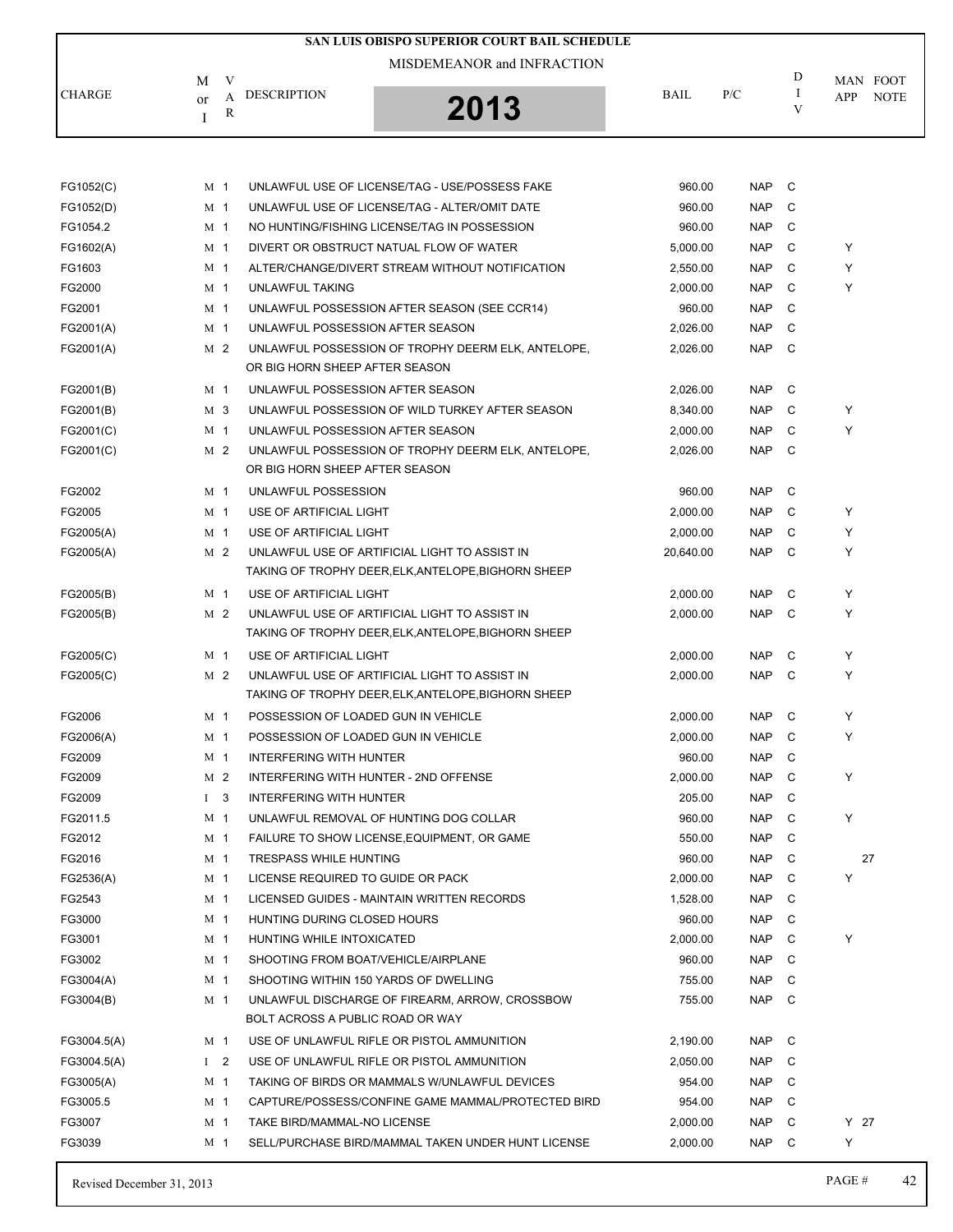|              |                |        | SAN LUIS OBISPO SUPERIOR COURT BAIL SCHEDULE                                                          |           |            |             |        |             |
|--------------|----------------|--------|-------------------------------------------------------------------------------------------------------|-----------|------------|-------------|--------|-------------|
|              |                |        | MISDEMEANOR and INFRACTION                                                                            |           |            |             |        |             |
|              | M              | V      |                                                                                                       |           |            | D<br>I      |        | MAN FOOT    |
| CHARGE       | or             | A<br>R | <b>DESCRIPTION</b><br>2013                                                                            | BAIL      | P/C        | V           | APP    | <b>NOTE</b> |
|              | Ι              |        |                                                                                                       |           |            |             |        |             |
|              |                |        |                                                                                                       |           |            |             |        |             |
| FG3039(A)    | M 1            |        | SELL/PURCHASE WILD BIRD/MAMMAL                                                                        | 2,000.00  | <b>NAP</b> | C           | Υ      |             |
| FG3200       | M 1            |        | LICENSE FOR BREEDING                                                                                  | 550.00    | <b>NAP</b> | C           |        |             |
| FG3240.5     | M 1            |        | COMMERCIAL HUNTING CLUB LICENSE REQUIRED                                                              | 2,000.00  | <b>NAP</b> | C           | Y      |             |
| FG3240.5(A)  | M <sub>1</sub> |        | COMMERCIAL HUNTING CLUB LICENSE REQUIRED                                                              | 2,000.00  | <b>NAP</b> | C           | Υ      |             |
| FG3503       | M 1            |        | TAKE/POSSESS/DESTROY NEST/EGGS OF ANY BIRD                                                            | 1,780.00  | <b>NAP</b> | C           |        |             |
| FG3503.5     | M 1            |        | TAKE BIRD-OF-PREY, ITS NEST OR EGGS                                                                   | 954.00    | <b>NAP</b> | C           |        | 17          |
| FG3513       | M <sub>1</sub> |        | TAKE OR POSSESS MIGRATORY NON-GAME BIRD                                                               | 2,000.00  | <b>NAP</b> | С           | Υ      |             |
| FG3682.1     | M 1            |        | UNLAWFUL TAKING OF UPLAND GAME BIRD (NO                                                               | 2,000.00  | <b>NAP</b> | C           |        |             |
|              |                |        | <b>VALIDATION)</b>                                                                                    |           |            |             |        |             |
| FG3682.1(A)  | M <sub>1</sub> |        | UNLAWFUL TAKING OF UPLAND GAME BIRD (NO                                                               | 2,000.00  | <b>NAP</b> | C           |        |             |
|              |                |        | <b>VALIDATION)</b>                                                                                    |           |            |             |        |             |
| FG3800       | M <sub>1</sub> |        | TAKING OF ONE NONGAME BIRD                                                                            | 1,780.00  | <b>NAP</b> | C           |        | 04          |
| FG3800(A)    | M 1            |        | TAKING OF ONE NONGAME BIRD                                                                            | 550.00    | <b>NAP</b> | С           |        | 04          |
| FG3801.6     | M <sub>1</sub> |        | POSSESS CARCASS/SKIN OF ANY NONGAME BIRD                                                              | 298.00    | <b>NAP</b> | C           |        | 18          |
| FG3801.6(A)  | M 1            |        | PROHIBITED POSSESSION OF CARCASS, SKIN, OR PARTS                                                      | 2,000.00  | <b>NAP</b> | C           | Υ      |             |
| FG3960(B)    | M 1            |        | UNLAWFUL TO ALLOW DOG TO PURSUE BIG GAME MAMMAL                                                       | 2,000.00  | <b>NAP</b> | C           | Y      |             |
|              |                |        | DURING CLOSED SEASON; PROTECTED/ENDANGERED MAMMAL                                                     |           |            |             |        |             |
| FG4004(D)    | M 1            |        | SETTING/MAINTAINING TRAPS NOT IDENTIFIED MARK/REG                                                     | 2,000.00  | <b>NAP</b> | C           | Y 27   |             |
| FG4152(A)    | M 1            |        | TAKING NONGAME MAMMALS THAT INJURE CROPS/PROPERTY                                                     | 2,000.00  | <b>NAP</b> | C           | Y      |             |
| FG4302       | M 1            |        | FAIL TO RETAIN ANTLERED PORTION OF DEER HEAD                                                          | 544.00    | <b>NAP</b> | С           |        |             |
| FG4304       | M 1            |        | <b>WASTE OF GAME MEAT</b>                                                                             | 755.00    | <b>NAP</b> | C           |        |             |
| FG4304       | M <sub>2</sub> |        | WASTE OF TROPHY DEER MEAT                                                                             | 20,640.00 | <b>NAP</b> | C           |        |             |
| FG4330       | M 1            |        | NO DEER LICENSE TAG                                                                                   | 755.00    | <b>NAP</b> | C           |        | 27          |
| FG4330       | M <sub>2</sub> |        | NO LICENSE TAG FOR TROPHY DEER                                                                        | 20,640.00 | <b>NAP</b> | C           |        | 27          |
| FG4336       | M 1            |        | UNTAGGED DEER                                                                                         | 755.00    | <b>NAP</b> | C           |        |             |
| FG4336(A)    | M 1            |        | <b>UNTAGGED DEER</b>                                                                                  | 755.00    | <b>NAP</b> | C           |        |             |
| FG4336(B)    | M 1            |        | <b>UNTAGGED DEER</b>                                                                                  | 755.00    | <b>NAP</b> | C           |        |             |
| FG4341       | M <sub>1</sub> |        | FAIL TO HAVE DEER LICENSE TAG VALIDATED                                                               | 298.00    | <b>NAP</b> | C           |        |             |
| FG4600(A)    | M 1            |        | UNLAWFUL KILLING OR CAPTURE OF UNDOMESTICATED                                                         | 1,370.00  | <b>NAP</b> | C           | Υ      |             |
|              |                |        | <b>BURRO</b>                                                                                          |           |            |             |        |             |
| FG4652       | M 1            |        | FAILURE TO PROCURE A LICENSE TAG                                                                      | 2,000.00  | <b>NAP</b> | C           | $Y$ 27 |             |
| FG4657       | M <sub>1</sub> |        | NO WILD PIG TAG IN POSSESSION                                                                         | 755.00    | NAP.       | C           |        |             |
| FG4700(A)(1) | M 1            |        | TAKING OR POSSESSION OF FULLY PROTECTED MAMMAL                                                        | 20,640.00 | NAP        | С           | Y      |             |
| FG4753       | M <sub>1</sub> |        | <b>BEAR TAG VIOLATION</b>                                                                             | 755.00    | <b>NAP</b> | С           |        | 27          |
| FG4758       | M 1            |        | SALE OR PURCHASE OF BEAR MEAT OR PARTS                                                                | 13,465.00 | NAP        | С           | Y 63   |             |
| FG4758       |                | M 2    | POSSESSION OF THREE OR MORE BEAR GALL BLADDERS                                                        | 41,140.00 | <b>NAP</b> | C           | Y 63   |             |
| FG4758(A)    | M 1            |        | SALE OR PURCHASE OF BEAR MEAT OR PARTS                                                                | 13,445.00 | <b>NAP</b> | C           | Y 63   |             |
| FG5508       | M 1            |        | FISH OF INDETERMINATE SIZE                                                                            | 2,000.00  | NAP        | C           | $Y$ 54 |             |
| FG5509       | M <sub>1</sub> |        | POSSESS FISH WHEN SPECIES CANNOT BE DETERMINED                                                        | 2,000.00  | NAP        | C           | $Y$ 18 |             |
| FG5521       | M 1            |        | TAKING, POSSESSING, LANDING ABALONE FOR COMMERCIAL<br>OR RECREATIONAL PURPOSES FROM DESIGNATED WATERS | 61,640.00 | <b>NAP</b> | C           | Y 19   |             |
| FG5650(A)    | M 1            |        | DEPOSITING/PERMITTING TO PASS INTO WATERS<br>DELETERIOUS MATERIALS                                    | 2,190.00  | NAP        | $\mathbb C$ | Y 27   |             |
| FG5650(A)(1) | M 1            |        | DEPOSITING/PERMITTING TO PASS INTO WATERS<br>DELETERIOUS MATERIALS                                    | 2,190.00  | NAP        | - C         | Y 27   |             |
| FG5650(A)(2) | M 1            |        | DEPOSITING/PERMITTING TO PASS INTO WATERS<br>DELETERIOUS MATERIALS                                    | 2,120.00  | NAP C      |             | Y 27   |             |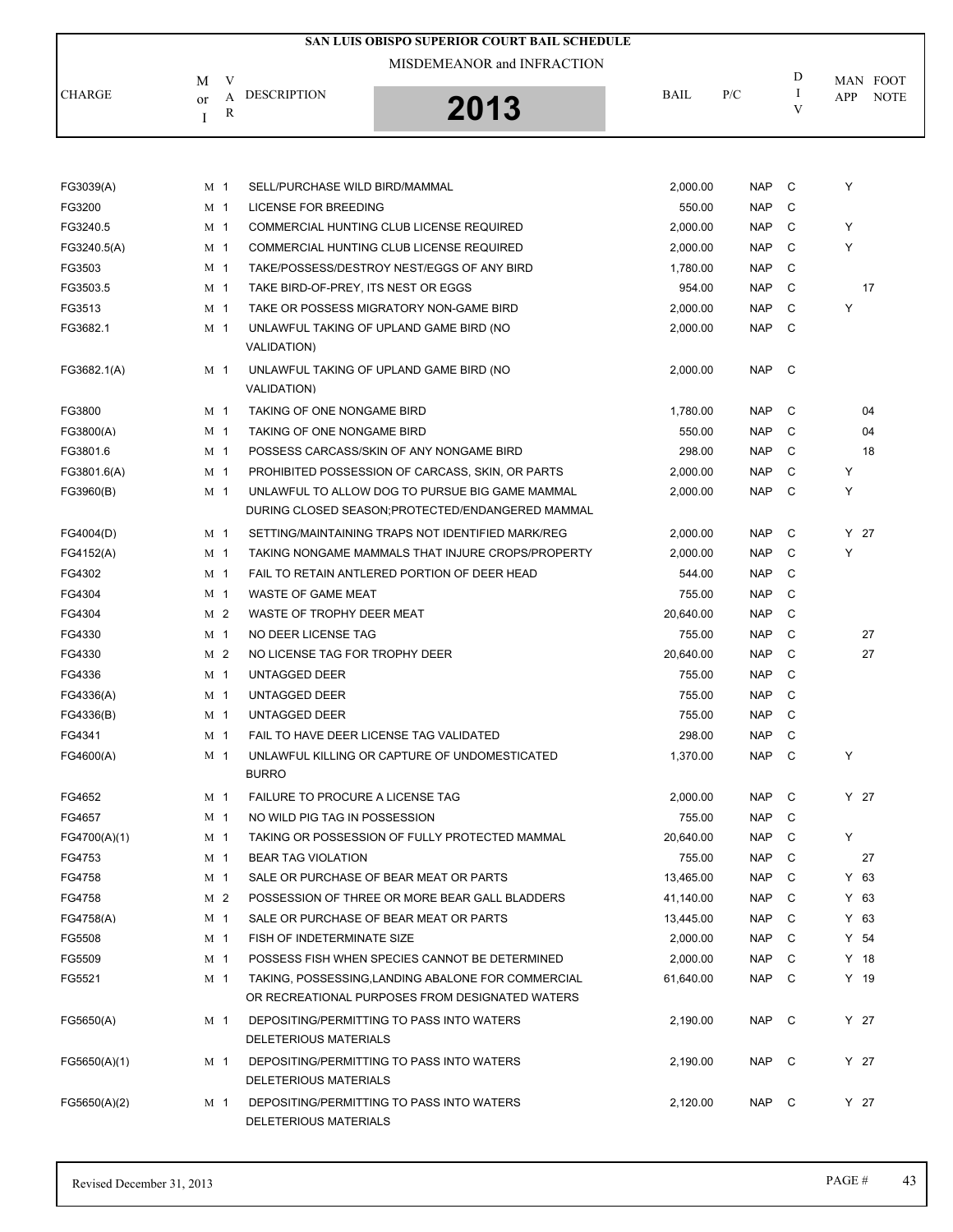|                 |                |                                       | SAN LUIS OBISPO SUPERIOR COURT BAIL SCHEDULE                                                       |             |            |         |      |             |
|-----------------|----------------|---------------------------------------|----------------------------------------------------------------------------------------------------|-------------|------------|---------|------|-------------|
|                 |                |                                       | MISDEMEANOR and INFRACTION                                                                         |             |            |         |      |             |
|                 | V<br>М         |                                       |                                                                                                    |             |            | D       |      | MAN FOOT    |
| <b>CHARGE</b>   | A<br>or        | <b>DESCRIPTION</b>                    | 2013                                                                                               | <b>BAIL</b> | P/C        | -1<br>V | APP  | <b>NOTE</b> |
|                 | R<br>Ι         |                                       |                                                                                                    |             |            |         |      |             |
|                 |                |                                       |                                                                                                    |             |            |         |      |             |
| FG5650(A)(6)    | M <sub>1</sub> |                                       | DEPOSITING/PERMITTING TO PASS INTO WATERS                                                          | 2.120.00    | <b>NAP</b> | C       | Y 27 |             |
|                 |                | DELETERIOUS MATERIALS                 |                                                                                                    |             |            |         |      |             |
| FG5652          | M <sub>1</sub> | LITTERING WITHIN 150 FEET OF WATER    |                                                                                                    | 2.000.00    | <b>NAP</b> | C       | Y 27 | 40 43       |
| FG5652(A)       | M <sub>1</sub> | LITTERING WITHIN 150 FEET OF WATER    |                                                                                                    | 2,000.00    | <b>NAP</b> | C       | Y 27 | 40 43       |
| FG6596(A)       | M 1            |                                       | SPORT FISHING OCEAN ENHANCEMENT STAMP REQUIRED                                                     | 2,000.00    | <b>NAP</b> | C       | Y    |             |
| FG7120          | M 1            | <b>BAG &amp; POSSESSION LIMIT</b>     |                                                                                                    | 298.00      | <b>NAP</b> | C       |      | 16          |
| FG7145          | $I \quad 1$    | <b>FISHING WITHOUT A LICENSE</b>      |                                                                                                    | 568.00      | 117.00     | C       |      | 27          |
| FG7145          | M <sub>2</sub> | <b>FISHING WITHOUT A LICENSE</b>      |                                                                                                    | 2,000.00    | 108.00     | C       | Y 27 |             |
| FG7145(A)       | $I \quad 1$    | <b>FISHING WITHOUT A LICENSE</b>      |                                                                                                    | 527.00      | 114.00     | C       |      | 27          |
| FG7149.4(A)     | $I \quad 1$    | FISH W/2 RODS W/OUT LICENSE/STAMP     |                                                                                                    | 205.00      | <b>NAP</b> | C       |      |             |
| FG7704          | M 1            | <b>FISH WASTE</b>                     |                                                                                                    | 2,000.00    | <b>NAP</b> | C       | Υ    |             |
| FG7850(A)       | M <sub>1</sub> | <b>COMMERCIAL FISHING LICENSE</b>     |                                                                                                    | 954.00      | <b>NAP</b> | C       |      |             |
| FG7851(D)       | M 1            | <b>COMMERCIAL FISHING LICENSE</b>     |                                                                                                    | 503.00      | <b>NAP</b> | C       |      |             |
| FG7852.27       | M 1            |                                       | NO DRIVERS LICENSE OR ID WHILE COMMERCIAL FISHING                                                  | 544.00      | <b>NAP</b> | C       |      |             |
| FG7856          | M 1            | UNLAWFUL FISH ON COMMERCIAL VESSEL    |                                                                                                    | 954.00      | <b>NAP</b> | C       |      |             |
| FG7880(A)       | M <sub>1</sub> |                                       | DISPLAY OF REGISTRATION NO. BY VESSEL REQUIRED                                                     | 544.00      | <b>NAP</b> | C       |      |             |
| FG7881(A)       | M 1            | NO VESSEL REGISTRATION ON BOARD       |                                                                                                    | 544.00      | <b>NAP</b> | C       |      |             |
| FG7881(B)       | M <sub>1</sub> |                                       | NO VESSEL REGISTRATION ON BOARD OR POSTED                                                          | 544.00      | <b>NAP</b> | C       |      |             |
| FG7881(C)       | M 1            |                                       | NO COMMERCIAL BOAT REGISTRATION DISPLAYED                                                          | 544.00      | <b>NAP</b> | C       |      |             |
| FG8033          | M 1            |                                       | LICENSE TO RECEIVE FISH FROM FISHERMAN                                                             | 954.00      | 0.00       | C       |      |             |
| FG8043(A)       | M <sub>1</sub> |                                       | SELLING WITH FAILURE TO MAKE FISH LANDING RECEIPT                                                  | 2,000.00    | <b>NAP</b> | C       | Υ    |             |
| FG8046(A)       | M <sub>1</sub> | NOT KEEPING LANDING RECEIPTS(S)       |                                                                                                    | 2,000.00    | <b>NAP</b> | C       | Υ    |             |
| FG8046.1        | M 1            |                                       | NOT KEEPING GROUNDFISH LANDING RECEIPTS(S)                                                         | 2,000.00    | <b>NAP</b> | C       | Υ    |             |
| FG8047          | M <sub>1</sub> |                                       | COMMERCIAL FISHERMAN'S TRANSPORTATION LICENSE/REC.                                                 | 954.00      | <b>NAP</b> | C       |      |             |
| FG8047(A)(1)    | M 1            |                                       | COMMERCIAL FISHERMAN'S TRANSPORTATION LICENSE/REC.                                                 | 954.00      | <b>NAP</b> | C       |      |             |
| FG8047(C)(1)    | M 1            |                                       | COMMERCIAL FISHERMAN'S TRANSPORTATION LICENSE/REC.                                                 | 954.00      | <b>NAP</b> | C       |      |             |
| FG8215          | M <sub>1</sub> | SILVER SALMON POSSESSION/SALE         |                                                                                                    | 2,000.00    | <b>NAP</b> | C       | Υ    |             |
| FG8232.5        | M <sub>1</sub> | SPORT FISHING ON A PERMITTED VESSEL   |                                                                                                    | 2,000.00    | <b>NAP</b> | C       | Y    |             |
|                 | M 1            | <b>CLAMS/ SIZE AND LIMIT</b>          |                                                                                                    |             | <b>NAP</b> | C       |      | 17          |
| FG8341          |                | TAKE COMMERCIAL/SURF PERCH/SEASON     |                                                                                                    | 298.00      |            | C       |      | 16          |
| FG8395          | M 1            |                                       |                                                                                                    | 954.00      | <b>NAP</b> |         |      |             |
| FG8500          | M 1            | UNLAWFUL TAKE OF TIDAL INVERTEBRATES  |                                                                                                    | 954.00      | <b>NAP</b> | C       |      |             |
| FG8587          | M 1            | NO NEARSHORE FISH PERMIT              |                                                                                                    | 1,124.00    | <b>NAP</b> | C       |      |             |
| FG8588          | M 1            | UNDERSIZE NEARSHORE PERMIT FISH       |                                                                                                    | 544.00      | <b>NAP</b> | C       |      | 19          |
| FG8588(A)       | M 1            | UNDERSIZE NEARSHORE PERMIT FISH       |                                                                                                    | 544.00      | <b>NAP</b> | C       |      | 19          |
| FG8598          | M 1            | PROHIBITED MARINE AQUARIA SPECIES     |                                                                                                    | 954.00      | <b>NAP</b> | C       |      | 18          |
| FG8598(A)(2)(K) | M 1            | UNLAWFUL TAKE/POSSESS OWL LIMPETS     |                                                                                                    | 544.00      | <b>NAP</b> | C       |      |             |
| FG8598(A)(3)(A) | M 1            | UNLAWFUL TAKE/POSSESS LIVE ROCKS      |                                                                                                    | 2,000.00    | <b>NAP</b> | C       | Υ    |             |
| FG8603          | M 1            | UNLAWFUL USE OF NET/TRAP/LINE         |                                                                                                    | 2,000.00    | <b>NAP</b> | C       | Υ    |             |
| FG8607          | M 1            |                                       | <b>GROUNDFISH GEAR AND LANDING VIOLATION</b>                                                       | 954.00      | <b>NAP</b> | C       |      |             |
| FG9001(B)       | M 1            | OPERATING TRAP WITHOUT PERMIT         |                                                                                                    | 2,000.00    | <b>NAP</b> | C       | Υ    |             |
| FG9001.6(A)     | M 1            |                                       | UNLAWFUL TAKING OF HAGFISH - KOREAN & BUCKET TRAPS                                                 | 2,000.00    | <b>NAP</b> | C       | Υ    |             |
| FG9001.6(B)     | M 1            |                                       | UNLAWFUL TAKING OF HAGFISH - KOREAN & BUCKET TRAPS<br>(NO MORE THAN 500 KOREAN & 200 BUCKET TRAPS) | 2,000.00    | <b>NAP</b> | C       | Y    |             |
| FG9001.6(C)     | M 1            |                                       | UNLAWFUL TAKING OF HAGFISH - KOREAN & BUCKET TRAPS                                                 | 2,000.00    | <b>NAP</b> | C       | Υ    |             |
| FG9001.7(B)     | M 1            | FAIL TO UNBAIT TRAP/SECURE DOOR       |                                                                                                    | 954.00      | <b>NAP</b> | C       |      |             |
| FG9001.7(E)     | M 1            | NO FINFISH TRAPS W/IN 750 FT. OF PIER |                                                                                                    | 954.00      | <b>NAP</b> | C       |      |             |
| FG9003          | M 1            |                                       | FAILURE TO PROVIDE DESTRUCTION DEVICE ON TRAPS                                                     | 954.00      | <b>NAP</b> | C       |      | 17          |
| FG9004          | M 1            | <b>FAILURE TO SERVICE TRAPS</b>       |                                                                                                    | 954.00      | <b>NAP</b> | C       |      | 17          |
|                 |                |                                       |                                                                                                    |             |            |         |      |             |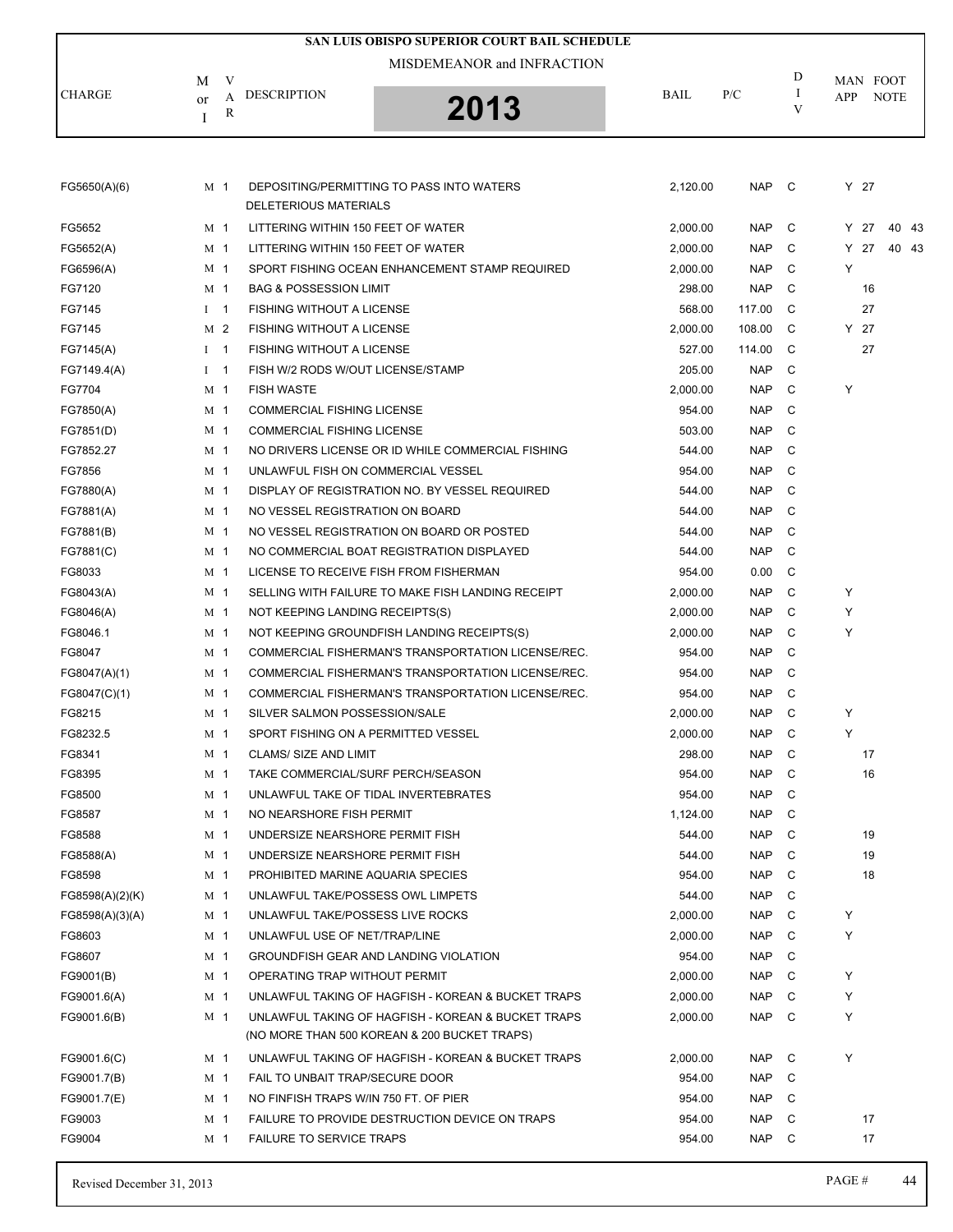|                 |              |                |                                        | <b>SAN LUIS OBISPO SUPERIOR COURT BAIL SCHEDULE</b>                                                 |             |            |              |                    |
|-----------------|--------------|----------------|----------------------------------------|-----------------------------------------------------------------------------------------------------|-------------|------------|--------------|--------------------|
|                 |              |                |                                        | MISDEMEANOR and INFRACTION                                                                          |             |            |              |                    |
| <b>CHARGE</b>   | М            | V              | <b>DESCRIPTION</b>                     |                                                                                                     | <b>BAIL</b> | P/C        | D<br>I       | MAN FOOT           |
|                 | or<br>I      | А<br>R         |                                        | 2013                                                                                                |             |            | V            | APP<br><b>NOTE</b> |
|                 |              |                |                                        |                                                                                                     |             |            |              |                    |
|                 |              |                |                                        |                                                                                                     |             |            |              |                    |
| FG9006(B)       | M 1          |                | FAILURE TO I.D. TRAP BUOYS             |                                                                                                     | 954.00      | NAP        | C            | 17                 |
| FG9027.5(A)(3)  | M 1          |                |                                        | FISHING VESSELS SHALL BE BUOYED AND MARKED W/ID                                                     | 954.00      | <b>NAP</b> | C            |                    |
| FG9029(C)       | M 1          |                | BUOY SHALL DISPLAY FISHERMAN'S ID #    |                                                                                                     | 954.00      | <b>NAP</b> | C            |                    |
| FG10500(A)      | M 1          |                | <b>ACTS UNLAWFUL IN REFUGE</b>         |                                                                                                     | 2,108.00    | <b>NAP</b> | C            |                    |
| FG10500(C)      | M 1          |                | ACTS UNLAWFUL IN REFUGE                |                                                                                                     | 2,108.00    | <b>NAP</b> | C            |                    |
| FG12012(A)      | M 1          |                |                                        | ILLEGAL POACHING OF WILDLIFE FOR PROFIT                                                             | 40,120.00   | <b>NAP</b> | C            | Y                  |
| FG12013(A)      | M 1          |                |                                        | TAKING OR POSSESSING MORE THAN THREE TIMES THE BAG                                                  | 40,120.00   | <b>NAP</b> | C            | Υ                  |
|                 |              |                | OR POSSESSION LIMIT                    |                                                                                                     |             |            |              |                    |
| FG12013.5(A)    | M 1          |                |                                        | VIO COMMITTED W/USE OF SIGNAL EMITTING DEVICE FOR<br>TAKING BEAR FOR SELLING/TRAFFICKING BEAR PARTS | 40,120.00   | NAP        | C            | Υ                  |
| GBMC10201       | $1 \quad 1$  |                | UNLICENSED BUSINESS                    |                                                                                                     | 410.00      | <b>NAP</b> | C            |                    |
| GBMC2516(B)     | $I \quad 1$  |                | SKATE PARK - SAFETY GEAR - 1ST OFFENSE |                                                                                                     | 410.00      | <b>NAP</b> | C            |                    |
| GBMC2516(B)     | $\mathbf{I}$ | $\overline{2}$ |                                        | SKATE PARK - SAFETY GEAR - 2ND OFFENSE                                                              | 820.00      | <b>NAP</b> | C            |                    |
| GBMC2516(B)     | Ι.           | 3              |                                        | SKATE PARK - SAFETY GEAR - 3RD OFFENSE                                                              | 2,050.00    | <b>NAP</b> | C            |                    |
| GBMC2516(C)     | $I \quad 1$  |                |                                        | SKATE PARK - AFTER HOURS VIOLATION - 1ST OFFENSE                                                    | 410.00      | <b>NAP</b> | C            |                    |
| GBMC2516(C)     | $\bf{I}$     | 2              |                                        | SKATE PARK - AFTER HOURS VIOLATION - 2ND OFFENSE                                                    | 820.00      | <b>NAP</b> | C            |                    |
| GBMC2516(C)     | Ι.           | 3              |                                        | SKATE PARK - AFTER HOURS VIOLATION - 3RD OFFENSE                                                    | 2,050.00    | <b>NAP</b> | C            |                    |
| GBMC2516(D)     | $I \quad 1$  |                |                                        | SKATE PARK USAGE: INLINE SKATES AND BOARDS                                                          | 410.00      | <b>NAP</b> | C            |                    |
| GBMC2516(D)     | $1 \quad 2$  |                |                                        | SKATE PARKS: INLINE SKATES & BOARDS, 2ND OFFENSE                                                    | 820.00      | <b>NAP</b> | C            |                    |
| GBMC2516(D)     | Ι.           | 3              |                                        | SKATE PARKS: INLINE SKATES & BOARDS, 3RD OFFENSE                                                    | 2,050.00    | <b>NAP</b> | C            |                    |
| GBMC2516(E)     | $I \quad 1$  |                |                                        | SMOKING NOT PERMITTED AT SKATE PARK 1ST OFFENSE                                                     | 410.00      | <b>NAP</b> | C            |                    |
| GBMC2516(E)     | $\mathbf{I}$ | 2              |                                        | SMOKING NOT PERMITTED AT SKATE PARK 2ND OFFENSE                                                     | 820.00      | <b>NAP</b> | C            |                    |
| GBMC2516(E)     | $\bf{I}$     | 3              |                                        | SMOKING NOT PERMITTED AT SKATE PARK 3RD OFFENSE                                                     | 2,050.00    | <b>NAP</b> | C            |                    |
| GBMC3101        | $I \quad 1$  |                | UNNECESSARY NOISE                      |                                                                                                     | 410.00      | <b>NAP</b> | C            |                    |
| GBMC3101.3      | $I \quad 1$  |                | NOISE EMANATING FROM VEHICLES          |                                                                                                     | 410.00      | <b>NAP</b> | C            |                    |
| GBMC3105        | $I \quad 1$  |                | <b>CURFEW</b>                          |                                                                                                     | 410.00      | <b>NAP</b> | C            | Υ                  |
| GBMC3114(B)     |              | $I \quad 1$    |                                        | SKATEBOARD ON PAVED RECREATIONAL AREA                                                               | 410.00      | <b>NAP</b> | C            |                    |
| GBMC3114(C)     |              | $1 \quad 1$    | SKATEBOARD ON DOWNTOWN STREET          |                                                                                                     | 410.00      | <b>NAP</b> |              |                    |
| GBMC3114(C)     |              | $1\quad 2$     |                                        | SKATEBOARD ON DOWNTOWN STREET - 2ND OFFENSE                                                         | 820.00      | NAP        | C            |                    |
| GBMC3114(C)     | $1 \quad 3$  |                |                                        | SKATEBOARD ON DOWNTOWN STREET - 3RD OFFENSE                                                         | 2,050.00    | <b>NAP</b> | C            |                    |
| GBMC3115        | $I \quad 1$  |                | SKATE BOARDING PRIVATE PROPERTY        |                                                                                                     | 410.00      | NAP        | - C          |                    |
| GBMC3120(B)     | $I \quad 1$  |                | NOISE - EXCESSIVE                      |                                                                                                     | 410.00      | NAP        | C            |                    |
| GBMC3120.1      |              | $1 \quad 1$    |                                        | EXCESSIVE NOISE - CONSTRUCTION NOISE AFTER 1900                                                     | 410.00      | <b>NAP</b> | C            |                    |
| GBMC3120.2      | $1 \quad 1$  |                |                                        | EXCESSIVE NOISE NEAR HOSPITAL, SCHOOL, RESTHOME,                                                    | 410.00      | NAP C      |              |                    |
|                 |              |                | <b>CHURCH</b>                          |                                                                                                     |             |            |              |                    |
| GBMC3120.3      |              | $1 \quad 1$    |                                        | EXCESSIVE NOISE EMINATING FROM VEHICLES                                                             | 410.00      | NAP C      |              |                    |
| GBMC3141        | $I \quad 1$  |                | SOLICITING WITHOUT LICENSE ON PERSON   |                                                                                                     | 410.00      | NAP        | C            |                    |
| GBMC3144(A)     | $I \quad 1$  |                | SOLICITING WITHOUT A PERMIT            |                                                                                                     | 410.00      | NAP        | C            |                    |
| GBMC3200        | $I \quad 1$  |                | DRINKING IN PUBLIC                     |                                                                                                     | 410.00      | NAP        | $\mathbf{C}$ |                    |
| GBMC3200.1      | $I \quad 1$  |                | <b>OPEN CONTAINER</b>                  |                                                                                                     | 410.00      | NAP        | C            |                    |
| GBMC3300.8.3    | $1 \quad 1$  |                | <b>BICYCLE ON SIDEWALK</b>             |                                                                                                     | 410.00      | <b>NAP</b> | C            |                    |
| GBMC3302.13.2   | $I \quad 1$  |                | RIDING HORSE UPON CITY ROADWAY         |                                                                                                     | 410.00      | NAP        | - C          |                    |
| GBMC3302.9.2    | $I \quad 1$  |                | STAND IN ROADWAY                       |                                                                                                     | 410.00      | <b>NAP</b> | C            |                    |
| <b>GBMC3507</b> | $I \quad 1$  |                | UNNECESSARY NOISE/ANIMALS              |                                                                                                     | 410.00      | <b>NAP</b> | C            |                    |
| <b>GBMC3507</b> | $\mathbf{I}$ | 2              |                                        | UNNECESSARY NOISE/ANIMALS - 2ND OFFENSE                                                             | 820.00      | NAP        | C.           |                    |
| <b>GBMC3507</b> | Ι            | 3              |                                        | UNNECESSARY NOISE/ANIMALS - 3RD OFFENSE                                                             | 2,050.00    | NAP        | C            |                    |
| <b>GBMC3517</b> | $I \quad 1$  |                | MORE THAN 3 DOGS/CATS AT DWELLING      |                                                                                                     | 410.00      | NAP        | C            | 18                 |
| GBMC3521        |              | $1 \quad 1$    | LEASH LAW-1ST OFFENSE                  |                                                                                                     | 410.00      | NAP C      |              |                    |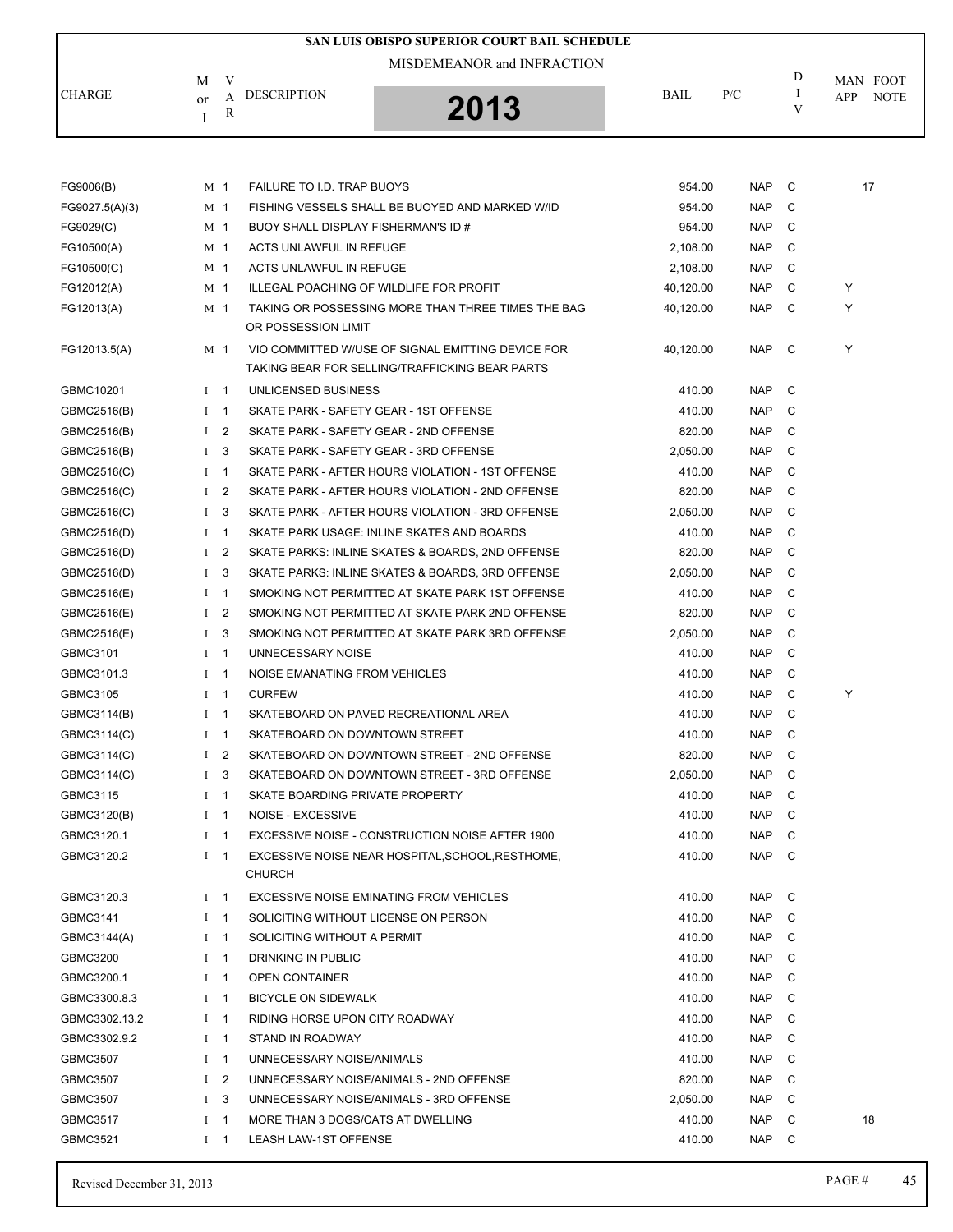|                   |              |                |                                       | SAN LUIS OBISPO SUPERIOR COURT BAIL SCHEDULE           |          |               |              |     |             |
|-------------------|--------------|----------------|---------------------------------------|--------------------------------------------------------|----------|---------------|--------------|-----|-------------|
|                   |              |                |                                       | MISDEMEANOR and INFRACTION                             |          |               |              |     |             |
| <b>CHARGE</b>     | М            | V              |                                       |                                                        | BAIL     | P/C           | D<br>Ι       |     | MAN FOOT    |
|                   | or           | A<br>R         | <b>DESCRIPTION</b>                    | 2013                                                   |          |               | V            | APP | <b>NOTE</b> |
|                   | Ι            |                |                                       |                                                        |          |               |              |     |             |
|                   |              |                |                                       |                                                        |          |               |              |     |             |
|                   |              |                |                                       |                                                        |          |               |              |     |             |
| GBMC3521          |              | I <sub>2</sub> |                                       | LEASH LAW-2ND OFFENSE-1 PRIOR CONVICTION W/IN 1YR      | 820.00   | NAP           | $\mathbf{C}$ |     |             |
| GBMC3521          | $\mathbf{I}$ | 3              |                                       | LEASH LAW-3RD OFFENSE-2 PRIOR CONVICTION W/IN 1YR      | 2,050.00 | <b>NAP</b>    | C            |     |             |
| GBMC3532          |              | $I \quad 1$    | BITING DOGS (HUMANS)                  |                                                        | 410.00   | <b>NAP</b>    | C            |     |             |
| GBMC3536          |              | $I \quad 1$    | DOG REGISTRATION/LICENSE-1ST OFFENSE  |                                                        | 410.00   | 60.00         | C            |     |             |
| GBMC3536          |              | I <sub>2</sub> |                                       | DOG REG/LIC-2ND OFF-1 PRIOR CONVICTION W/IN 1 YEAR     | 820.00   | <b>NAP</b>    | C            |     |             |
| GBMC3536          | $\mathbf{I}$ | 3              |                                       | DOG REG/LIC-3RD OFF-2 PRIOR CONVICTION W/IN 1 YEAR     | 2,050.00 | <b>NAP</b>    | C            |     |             |
| GBMC3571          |              | $I \quad 1$    | UNSANITARY CONDITIONS (ANIMALS)       |                                                        | 410.00   | <b>NAP</b>    | C            |     |             |
| <b>GBMC3997</b>   |              | $1 \quad 1$    | NO CAMPING PUBLIC PROPERTY            |                                                        | 410.00   | <b>NAP</b>    | C            |     |             |
| <b>GBMC3997</b>   | $\bf{I}$     | 2              | NO CAMPING PUBLIC PROPERTY - 1 PRIOR  |                                                        | 820.00   | <b>NAP</b>    | C            |     |             |
| GBMC3997          | $\mathbf{I}$ | 3              | NO CAMPING PUBLIC PROPERTY - 2 PRIORS |                                                        | 2,050.00 | <b>NAP</b>    | C            |     |             |
| <b>GBMC3997</b>   | $\bf{I}$     | 5              | NO CAMPING--PRIVATE PROPERTY          |                                                        | 410.00   | <b>NAP</b>    | C            |     |             |
| GBMC3997(A)       |              | $I \quad 1$    | NO CAMPING-PUBLIC STREET              |                                                        | 410.00   | <b>NAP</b>    | C            |     |             |
| GBMC3997(B)       |              | $I \quad 1$    |                                       | NO CAMPING/SLEEPING ON PUBLIC PROPERTY                 | 410.00   | <b>NAP</b>    | C            |     |             |
| GBMC3997(C)       |              | $I \quad 1$    | NO CAMPING-PRIVATE PROPERTY           |                                                        | 410.00   | <b>NAP</b>    | C            |     |             |
| GBMC3997.1        |              | $I \quad 1$    | NO SLEEPING ON PUBLIC PROPERTY        |                                                        | 410.00   | <b>NAP</b>    | C            |     |             |
| GBMC3997.1        | $\mathbf I$  | $\overline{2}$ |                                       | NO SLEEPING ON PUBLIC PROPERTY - 1 PRIOR               | 820.00   | <b>NAP</b>    | C            |     |             |
| GBMC3997.1        | $\mathbf{I}$ | 3              |                                       | NO SLEEPING ON PUBLIC PROPERTY - 2 PRIORS              | 2,050.00 | <b>NAP</b>    | C            |     |             |
| GBMC3997.1        |              | I <sub>5</sub> | NO SLEEPING ON PUBLIC PROPERTY        |                                                        | 410.00   | <b>NAP</b>    | C            |     |             |
| GBMC3997.1(A)     |              | $I \quad 1$    | NO SLEEPING ON PUBLIC STREETS         |                                                        | 410.00   | <b>NAP</b>    | C            |     |             |
| GBMC3997.1(B)     |              | $I \quad 1$    | NO SLEEPING ON PUBLIC PROPERTY        |                                                        | 410.00   | <b>NAP</b>    | C            |     |             |
| GBMC3999(B)(1)    |              | $I \quad 1$    | PARK OR DAY CARE CENTER               | SEX OFFENDER W/RESIDENCE W/IN 1000 FT OF SCHOOL,       | 410.00   | <b>NAP</b>    | C            |     |             |
|                   |              |                |                                       |                                                        |          |               |              |     |             |
| GBMC3999.12(A)(1) |              | $I \quad 1$    | SMOKING PROHIBITED IN PUBLIC PARKS    |                                                        | 410.00   | <b>NAP</b>    | C            |     |             |
| GBMC3999.12(A)(2) |              | $I \quad 1$    | SMOKING PROHIBITED IN PUBLIC PARKS    |                                                        | 410.00   | <b>NAP</b>    | C            |     |             |
| GBMC5210          |              | $I \quad 1$    |                                       | OVERNIGHT PARKING/CAMPING IN STREET/ALLEY/LOT          | 410.00   | <b>NAP</b>    | C            |     |             |
| <b>GBMC5407</b>   |              | $I \quad 1$    | UNLAWFUL BURNING OF REFUSE            |                                                        | 410.00   | <b>NAP</b>    | C            |     |             |
| GBMC5410          |              | $I \quad 1$    |                                       | UNLAWFUL COLLECTING-REMOVAL-HAULING OF GARBAGE         | 410.00   | NAP           | C            |     |             |
| GBMC6106(F)       |              |                |                                       | I 1 ILLEGAL BURNING - OPEN AIR AGRICULTURAL WASTE FIRE | 410.00   | <b>NAP</b>    |              |     |             |
| GBMC6300          |              | $1 \quad 1$    | <b>BICYCLE REGISTRATION</b>           |                                                        | 410.00   | <b>NAP</b>    | C            |     |             |
| GBMC9137.25       |              | $I \quad 1$    | RECREATIONAL VEH USED FOR SLEEPING    |                                                        | 410.00   | <b>NAP</b>    | C            |     |             |
| GC7597(A)         |              | $I \quad 1$    |                                       | SMOKING PROHIBITED - PUBLIC BUILDING OR VEHICLE        | 205.00   | <b>NAP</b>    | C            |     |             |
| HN131             |              | M 1            | OBSTRUCTING NAVIGABLE WATERS          |                                                        | 1,165.00 | 0.00          | C            |     |             |
| HN133             |              | M 1            | <b>DISCHARGING OIL</b>                |                                                        | 1,165.00 | 0.00          | - C          |     |             |
| HN300             |              | M <sub>1</sub> | UNDER 10 TONS                         | WILLFUL DAMAGE TO OR SETTING ADRIFT A VESSEL           | 1,165.00 | $0.00\quad C$ |              |     |             |
| HN301             |              | M 1            |                                       | WILLFUL DAMAGE TO OR SETTING ADRIFT A VESSEL OF 10     | 2,184.00 | $0.00\quad C$ |              |     |             |
|                   |              |                | TONS OR MORE                          |                                                        |          |               |              |     |             |
| HN303             |              | M 1            |                                       | DAMAGE TO OR SETTING ADRIFT LOG/LUMBER RAFT            | 1,165.00 | $0.00\quad C$ |              |     |             |
| HN307             |              | M 1            |                                       | MOORING TO OR DAMAGING BUOY OR BEACON                  | 1,165.00 | 0.00          | C            |     |             |
| HN308             |              | M <sub>1</sub> |                                       | MOORING TO OR DAMAGING FEDERAL BUOY OR BEACON          | 2,170.00 | 0.00          | C            | Υ   |             |
| HN505.5           |              | M 1            |                                       | OBTAIN POSSESSION OF VESSEL BY FRAUD/TRICK/DEVICE      | 1,165.00 | 0.00          | C            |     |             |
| HN525(A)          |              | $I \quad 1$    | ABANDONMENT OF VESSEL                 |                                                        | 4,100.00 | 0.00          | C            | Υ   |             |
| HN571             |              | M 1            |                                       | UNLAWFUL TAKING OR POSSESSION OF WRECKED PROPERTY      | 1,165.00 | 0.00          | C            |     |             |
| HN652(C)          |              | $1 \quad 1$    | VESSEL DOES NOT MEET STANDARDS        |                                                        | 205.00   | <b>NAP</b>    | C            |     |             |
| H N652(D)         |              | M 1            | FAILURE TO OBEY TERMINATION ORDER     |                                                        | 1,165.00 | <b>NAP</b>    | C            |     | 40          |
| H N652.5(C)       |              | M 1            | BLUE LIGHT - UNAUTHORIZED USE         |                                                        | 1,165.00 | 0.00          | C            |     |             |
| HN652.5(D)        |              | M 1            | FAILURE TO YIELD TO BLUE LIGHT/SIREN  |                                                        | 1,165.00 | 0.00 C        |              |     |             |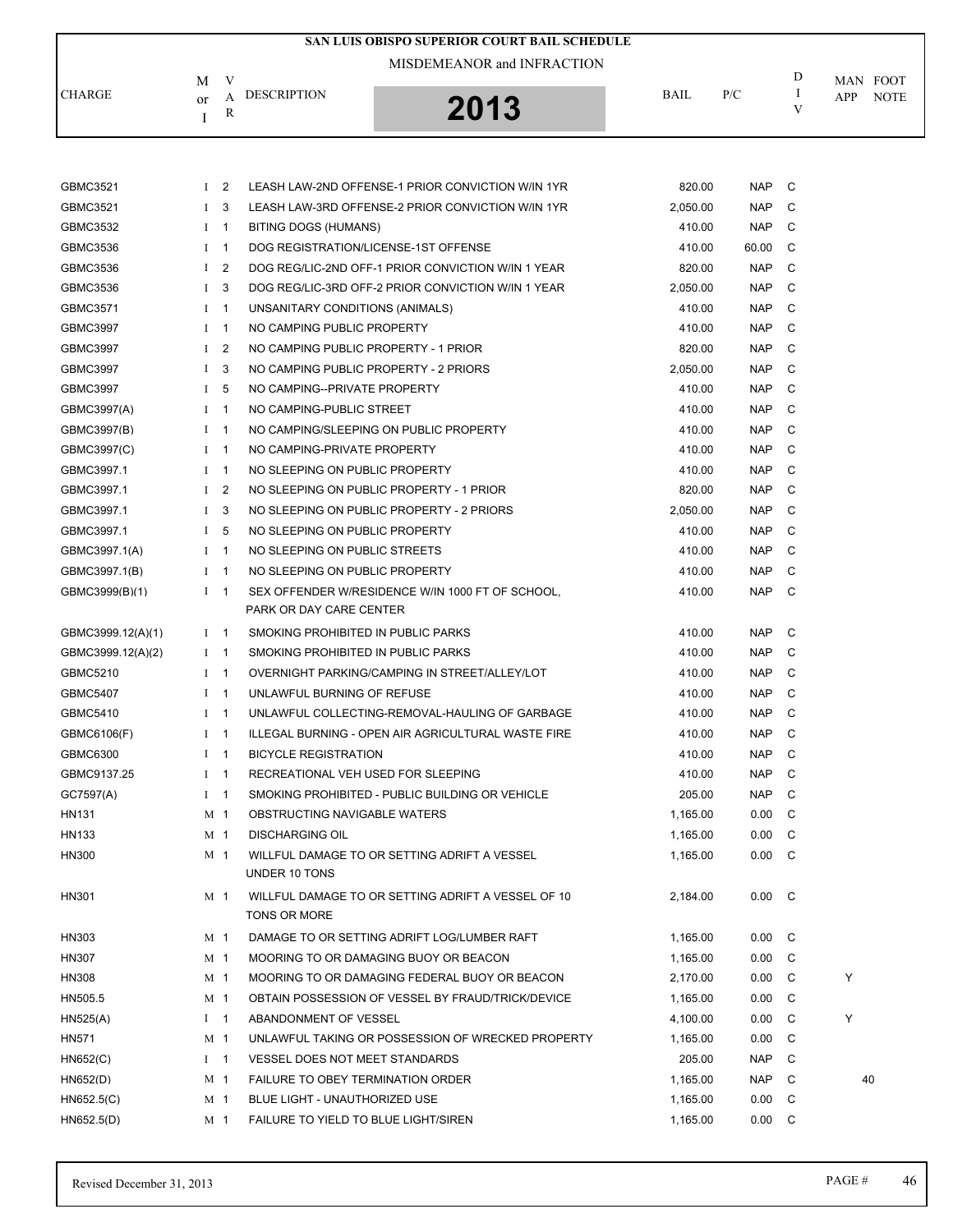| SAN LUIS OBISPO SUPERIOR COURT BAIL SCHEDULE |                |   |                                         |                                                    |             |            |        |        |             |  |  |
|----------------------------------------------|----------------|---|-----------------------------------------|----------------------------------------------------|-------------|------------|--------|--------|-------------|--|--|
|                                              |                |   |                                         | MISDEMEANOR and INFRACTION                         |             |            |        |        |             |  |  |
|                                              | M              | V |                                         |                                                    |             |            | D      |        | MAN FOOT    |  |  |
| <b>CHARGE</b>                                | or             | A | <b>DESCRIPTION</b>                      | 2013                                               | <b>BAIL</b> | P/C        | I<br>V | APP    | <b>NOTE</b> |  |  |
|                                              | I              | R |                                         |                                                    |             |            |        |        |             |  |  |
|                                              |                |   |                                         |                                                    |             |            |        |        |             |  |  |
|                                              |                |   |                                         |                                                    |             |            |        |        |             |  |  |
| H N652.5(E)                                  | M 1            |   |                                         | FAILURE OF FERRY OPERATOR TO PROVIDE COURSE FOR    | 1,165.00    | <b>NAP</b> | - C    |        |             |  |  |
|                                              |                |   | <b>LAW ENFORCEMENT</b>                  |                                                    |             |            |        |        |             |  |  |
| H N654(A)                                    | $1 \quad 1$    |   | <b>IMPROPER MUFFLERS/USE OF CUTOUTS</b> |                                                    | 205.00      | 0.00       | C      |        | 40          |  |  |
| HN654.05(A)(1)                               | $1 \quad 1$    |   | MOTORIZED VESSEL- NOISE LEVEL           |                                                    | 205.00      | <b>NAP</b> | C      |        |             |  |  |
| HN654.06                                     | $1 \quad 1$    |   | MOTORIZED VESSEL FOR SALE - NOISE LEVEL |                                                    | 205.00      | <b>NAP</b> | C      |        |             |  |  |
| HN654.5                                      | M 1            |   | THROWING OBJECT AT VESSEL               |                                                    | 2,000.00    | <b>NAP</b> | C      | $Y$ 40 |             |  |  |
| H N655(A)                                    | M 1            |   |                                         | RECKLESS OR NEGLIGENT OPERATION (SEE ALSO CCR 14)  | 2,000.00    | <b>NAP</b> | C      | $Y$ 40 |             |  |  |
| HN655(B)                                     | M 1            |   |                                         | RECKLESS/NEGLIGENT OPERATION-UNDER THE INFLUENCE   | 2,785.00    | <b>NAP</b> | C      | $Y$ 40 |             |  |  |
| H N655(C)                                    | M 1            |   |                                         | OPERATE RECREATIONAL VESSEL W/ BLOOD ALCOHOL .08 > | 2,170.00    | <b>NAP</b> | C      | $Y$ 40 |             |  |  |
| HN655(D)                                     | M 1            |   |                                         | OPERATE RECREATIONAL VESSEL W/ BLOOD ALCOHOL .04 > | 2,000.00    | <b>NAP</b> | C      | $Y$ 40 |             |  |  |
| HN655(E)                                     | M 1            |   |                                         | OPERATE VESSEL/MANIPULATE/AQUAPLANE;ADDICT TO DRUG | 2,000.00    | <b>NAP</b> | C      | $Y$ 40 |             |  |  |
| H N655(F)                                    | M 2            |   |                                         | OPERATION VESSEL UNDER THE INFLUENCE OF ALCOHOL OR | 2,000.00    | <b>NAP</b> | C      | Υ      |             |  |  |
|                                              |                |   | <b>DRUGS</b>                            |                                                    |             |            |        |        |             |  |  |
| HN655.05                                     | M 1            |   |                                         | VIOLATION OF 24-HOUR NONOPERATION OF VESSEL ORDER  | 1,165.00    | <b>NAP</b> | C      |        |             |  |  |
| HM655.2(A)                                   | M 1            |   | POWER BOATS-SPEED RESTRICTIONS          |                                                    | 462.00      | <b>NAP</b> | C      |        | 40          |  |  |
| HN655.2(A)(1)                                | M 1            |   | POWER BOATS-SPEED RESTRICTIONS          |                                                    | 462.00      | <b>NAP</b> | C      |        | 40          |  |  |
| H N655.2(A)(2)(C)                            | M 1            |   |                                         | SPEED LIMIT - SPEEDING W/IN DESIGNATED AREAS       | 2,026.00    | <b>NAP</b> | C      |        | 40          |  |  |
| HN655.3                                      | $1 \quad 1$    |   | <b>EQUIPMENT ON VESSELS</b>             |                                                    | 205.00      | <b>NAP</b> | C      |        |             |  |  |
| HN655.3                                      | M <sub>2</sub> |   | USE OF VESSELS                          |                                                    | 462.00      | <b>NAP</b> | C      |        |             |  |  |
| HN655.4                                      | M 1            |   |                                         | CREW MEMBER UNDER INFLUENCE OF LIQUOR/DRUGS CAUSES | 2,000.00    | <b>NAP</b> | C      | Y      |             |  |  |
|                                              |                |   | DEATH OR SERIOUS INJURY                 |                                                    |             |            |        |        |             |  |  |
| HN655.6                                      | $1 \quad 1$    |   | INFLUENCE OF ALCOHOL, MINORS            |                                                    | 404.00      | <b>NAP</b> | C      | $Y$ 40 |             |  |  |
| HM655.7(A)                                   | $1 \quad 1$    |   | OPERATION OF PERSONAL WATERCRAFT        |                                                    | 205.00      | <b>NAP</b> | C      |        | 40          |  |  |
| HN655.7(C)                                   | $1 \quad 1$    |   | OPERATION OF PERSONAL WATERCRAFT        |                                                    | 205.00      | <b>NAP</b> | С      |        | 40          |  |  |
| HN655.7(D)                                   | $1 \quad 1$    |   |                                         | PERSONAL WATERCRAFT - HOURS OF OPERATION           | 205.00      | <b>NAP</b> | C      |        | 40          |  |  |
| H N656(A)                                    | M 1            |   | HIT AND RUN/ASSIST AT COLLISON          |                                                    | 2,000.00    | <b>NAP</b> | C      | $Y$ 40 |             |  |  |
| HN656(D)                                     | M 2            |   | ACCIDENT OR COLLISON REPORT REQUIRED    |                                                    | 2,000.00    | <b>NAP</b> | C      | Υ      |             |  |  |
| HN656.1                                      | M 1            |   |                                         | VESSEL OPERATOR INVOLVED W/ACCIDENT/PROPERTY DAMAG | 2,000.00    | <b>NAP</b> | C      | Y 40   |             |  |  |
| HN656.2                                      | M 1            |   |                                         | OPERATOR OF VESSEL INVOLVED IN ACCIDENT RESULTING  | 4,220.00    | <b>NAP</b> | C      | $Y$ 40 |             |  |  |
|                                              |                |   | IN PERSONAL INJURY                      |                                                    |             |            |        |        |             |  |  |
| HN656.3                                      | M <sub>1</sub> |   |                                         | OPERATOR OF VESSEL INVOLVED IN ACCIDENT RESULTING  | 8,340.00    | NAP        | - C    | $Y$ 40 |             |  |  |
|                                              |                |   | IN DEATH OR DISAPPEARANCE               |                                                    |             |            |        |        |             |  |  |
| HN658(A)                                     | $I \quad 1$    |   |                                         | VESSEL TOWING PERSONS-OBSERVER OVER 12YRS REQUIRED | 328.00      | NAP        | C      |        | 43          |  |  |
| HN658(B)                                     | $1 \quad 1$    |   | PROHIBITED HOURS                        |                                                    | 328.00      | <b>NAP</b> | С      |        | 43          |  |  |
| HN658(D)                                     | M 1            |   | <b>CAUSE COLLISON</b>                   |                                                    | 2,000.00    | NAP        | C      | Υ      |             |  |  |
| HN658(E)                                     | M 1            |   | DANGEROUS OPERATION                     |                                                    | 2,000.00    | NAP        | C      | Y      |             |  |  |
| HN658.3(A)                                   | $1 \quad 1$    |   |                                         | CHILDREN 13 YEARS AND UNDER REQUIRED TO WEAR       | 205.00      | <b>NAP</b> | - C    |        |             |  |  |
|                                              |                |   | PERSONAL FLOATATION DEVICE              |                                                    |             |            |        |        |             |  |  |
| HN658.3(C)                                   | $1 \quad 1$    |   |                                         | ANYONE ON PERSONAL WATERCRAFT OR BEING TOWED MUST  | 205.00      | <b>NAP</b> | - C    |        |             |  |  |
|                                              |                |   | <b>WEAR PERSONAL FLOATATION DEVICE</b>  |                                                    |             |            |        |        |             |  |  |
| HN658.5(A)                                   | $I \quad 1$    |   |                                         | UNDER 16 YRS OF AGE OPERATING VESSEL GREATER 15HP  | 205.00      | NAP        | C      | Y      |             |  |  |
| H N658.5(B)                                  | $1 \quad 1$    |   |                                         | PERSON UNDER 16 YRS OPERATING A VESSEL PROHIBITED  | 205.00      | NAP.       | C      | Y      |             |  |  |
| HN658.5(D)                                   | $1 \quad 1$    |   |                                         | PERMIT PERSON UNDER 16 YRS OPERATE VESSEL PROHIBIT | 205.00      | <b>NAP</b> | C      |        |             |  |  |
| HN658.7(A)                                   | $I \quad 1$    |   | SKI FLAG REQUIREMENT                    |                                                    | 76.00       | NAP        | C      |        |             |  |  |
| H N658.7(A)(1)                               | $I \quad 1$    |   | SKI FLAG REQUIREMENT - DOWNED SKIER     |                                                    | 76.00       | NAP        | C      |        |             |  |  |
| <b>HN659</b>                                 | $1 \quad 1$    |   | UNLAWFUL MARKING OF WATERS              |                                                    | 205.00      | <b>NAP</b> | C      |        |             |  |  |
| H N660(C)                                    | M 1            |   |                                         | VIOLATION OF SPECIAL RULES AND REGULATIONS         | 1,165.00    | <b>NAP</b> | C      |        |             |  |  |
| H N660(D)(1)                                 | M 1            |   |                                         | VIOLATION OF LOCAL EMERGENCY RULES AND REGULATIONS | 1,165.00    | NAP        | C      |        |             |  |  |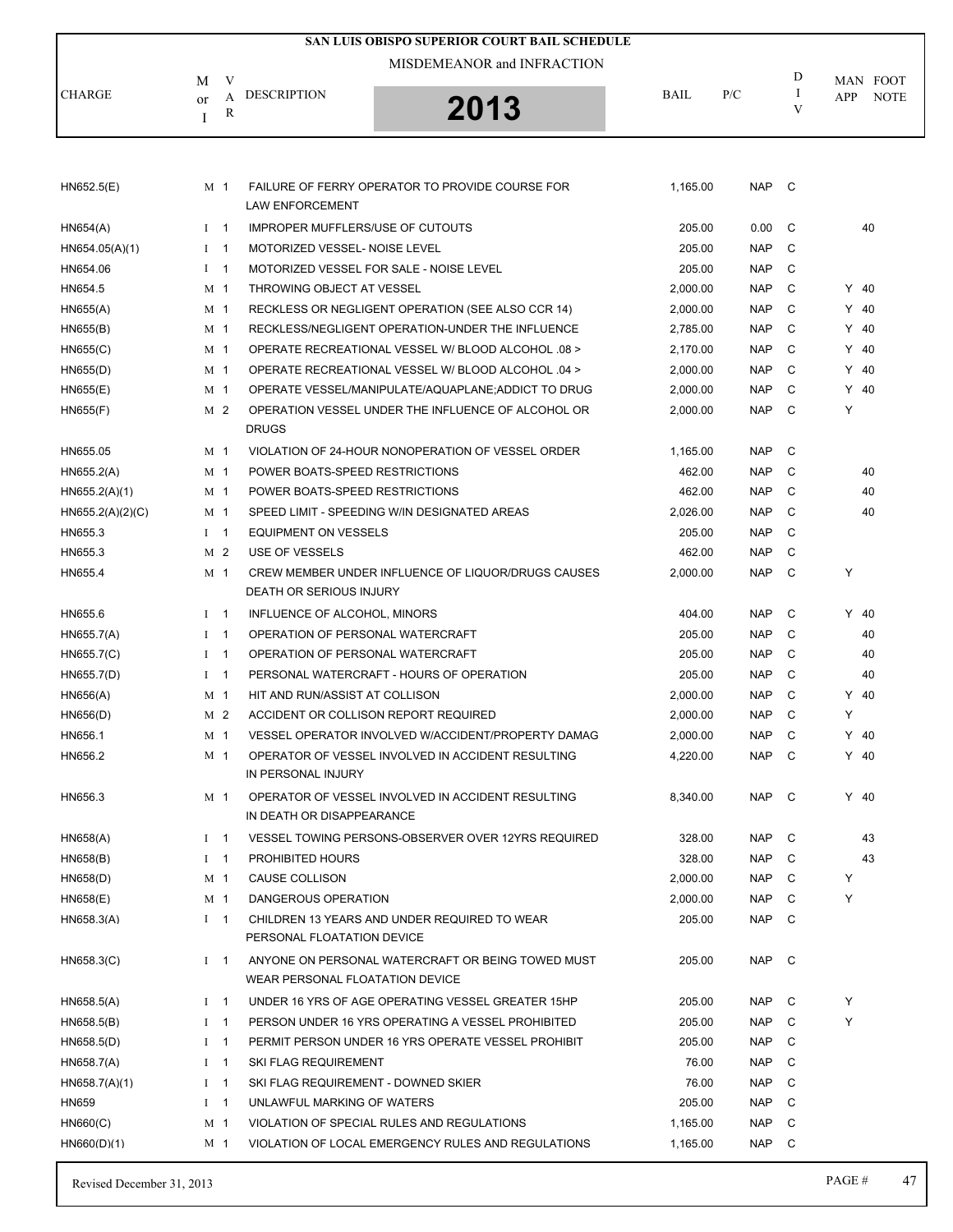| I CHARGE.        | M<br><sub>or</sub>    | V<br>A<br>R | <b>DESCRIPTION</b>                                                                                      | SAN LUIS OBISPO SUPERIOR COURT BAIL SCHEDULE<br>MISDEMEANOR and INFRACTION<br>2013 | BAIL               | P/C                      | D<br>V  | MAN FOOT<br><b>NOTE</b><br><b>APP</b> |
|------------------|-----------------------|-------------|---------------------------------------------------------------------------------------------------------|------------------------------------------------------------------------------------|--------------------|--------------------------|---------|---------------------------------------|
| H N661(A)        |                       |             | OPERATION/IDLING OF MOTORIZED VESSEL WHILE PERSON<br>IS TEAK SURFING/DRAGGING/BODYSURFING BEHIND VESSEL |                                                                                    | 205.00             | NAP C                    |         |                                       |
| HN661(B)         |                       |             | OPERATION/IDLING OF VESSEL WHILE PERSON HOLDING ON<br>SWIN PLATFORM/DECK/STEP/LADDER OF VESSEL          |                                                                                    | 205.00             | NAP C                    |         |                                       |
| HN663.6<br>HN665 | M 1<br>M <sub>1</sub> |             | <b>VESSEL SHALL STOP ON LAWFUL ORDER</b><br>VIOLATION OF PROMISE TO APPEAR                              |                                                                                    | 2,000.00<br>550.00 | <b>NAP</b><br><b>NAP</b> | C.<br>C | Υ                                     |

HN673 I 1 BOAT LIVERY RECORDKEEPING 205.00 NAP C HN674 I 1 LIVERY BOAT EQUIPMENT REQUIREMENTS 205.00 NAP C

| HN681(A)        | $I \quad 1$                   | OPERATION/IDLING OF MOTORIZED VESSEL WHILE PERSON<br>IS TEAK SURFING/DRAGGING/BODYSURFING BEHIND VESSEL | 205.00    | <b>NAP</b> | C            |        |
|-----------------|-------------------------------|---------------------------------------------------------------------------------------------------------|-----------|------------|--------------|--------|
| HN681(B)        | $I \quad 1$                   | OPERATION/IDLING OF VESSEL WHILE PERSON HOLDING ON                                                      | 205.00    | <b>NAP</b> | $\mathsf{C}$ |        |
|                 |                               | SWIN PLATFORM/DECK/STEP/LADDER OF VESSEL                                                                |           |            |              |        |
| HN754           | $I \quad 1$                   | RECORD OF STORED VESSELS                                                                                | 205.00    | <b>NAP</b> | C            |        |
| <b>HN761</b>    | M <sub>1</sub>                | LICENSED REQUIRED FOR HIRE VESSEL                                                                       | 550.00    | <b>NAP</b> | C            |        |
| <b>HN780(A)</b> | M <sub>1</sub>                | ILLEGAL DISCHARGE OF SEWAGE                                                                             | 1,370.00  | <b>NAP</b> | C            |        |
| HN780(B)(1)     | M <sub>1</sub>                | ILLEGAL DISCHARGE OF SEWAGE IN NO DISCHARGE AREA                                                        | 1,370.00  | <b>NAP</b> | $\mathbf C$  | Y      |
| HN780(B)(1)     | $1 \quad 2$                   | ILLEGAL DISCHARGE OF SEWAGE IN NO DISCHARGE AREA                                                        | 615.00    | <b>NAP</b> | C            |        |
| HN780(B)(2)     | M <sub>1</sub>                | ILLEGAL DISCHARGE OF SEWAGE IN NO DISCHARGE AREA                                                        | 1,350.00  | <b>NAP</b> | C            | Y      |
| HN780(B)(2)     | I <sub>2</sub>                | ILLEGAL DISCHARGE OF SEWAGE IN NO DISCHARGE AREA                                                        | 615.00    | <b>NAP</b> | $\mathsf C$  |        |
| HS1522.01(A)    | M <sub>1</sub>                | RESIDENTIAL FACILITY:290 ENTERS A RESIDENTIAL CARE                                                      | 10,000.00 | <b>NAP</b> | C            | Y      |
|                 |                               | FACILITY AS CLIENT & DOESN'T DISCLOSE 290 STATUS                                                        |           |            |              |        |
| <b>HS4476</b>   | M <sub>1</sub>                | DUMP OFFENSIVE MATTER                                                                                   | 2,512.00  | <b>NAP</b> | C            |        |
| HS11153(A)      | M <sub>1</sub>                | PRESCRIBE SUBSTANCE FOR NON LEGITIMATE PURPOSE                                                          | 2,000.00  | <b>NAP</b> | C            | Y      |
| HS11162.6(B)    | M <sub>1</sub>                | PROCESS CONTERFEITED CONTROLLED SUBSTANCE RX                                                            | 2,000.00  | <b>NAP</b> | $\mathsf{C}$ | Y      |
| HS11173(A)      | M <sub>2</sub>                | OBTAIN/ETC CONTROLLED SUBSTANCE BY FRAUD                                                                | 2,000.00  | <b>NAP</b> | C            | Y      |
| HS11350(B)      | M <sub>2</sub>                | POSS NARCOTIC CTRLD SUB AS SPECIFIED IN 11054(A)                                                        | 2,000.00  | <b>NAP</b> | $\mathbf C$  | Y      |
| HS11357(A)      | M <sub>2</sub>                | POSSESSION OF CONCENTRATED CANNABIS                                                                     | 2,000.00  | <b>NAP</b> | $\mathsf C$  | Y      |
| HS11357(B)      | $\overline{1}$<br>$\bf{I}$    | MARIJUANA-POSSESSION OF LESS THAN 1 OUNCE                                                               | 410.00    | <b>NAP</b> | C            |        |
| HS11357(B)      | $\mathbf I$<br>$\overline{2}$ | MARIJUANA-POSSESSION OF LESS THAN 1 OUNCE UNDER 21                                                      | 404.00    | <b>NAP</b> | C            | Y      |
| HS11357(C)      | M <sub>1</sub>                | MARIJUANA-POSSESSION OF MORE THAN 1 OUNCE                                                               | 2,000.00  | <b>NAP</b> | C            | Y      |
| HS11357(D)      | M <sub>1</sub>                | ADULT POSSESS MARIJUANA ON GROUNDS DURING SCHOOL                                                        | 2,000.00  | <b>NAP</b> | $\mathsf{C}$ | Y      |
| HS11357(E)      | M <sub>1</sub>                | POSSESSION OF MARIJUANA ON SCHOOL GROUNDS                                                               | 2,000.00  | <b>NAP</b> | $\mathsf{C}$ | $Y$ 01 |
| HS11359         | M <sub>8</sub>                | POSSESSION OF MARIJUANA FOR SALE                                                                        | 2,000.00  | <b>NAP</b> | $\mathsf{C}$ | Y      |
| HS11360(B)      | M <sub>1</sub>                | FURNISHING MARIJUANA--LESS THAN 1 OZ.                                                                   | 2,000.00  | <b>NAP</b> | C            | Y      |
| HS11364         | M <sub>1</sub>                | POSSESSION PARAPHERNALIA                                                                                | 2,000.00  | <b>NAP</b> | $\mathsf{C}$ | Y      |
| HS11364.1       | M <sub>1</sub>                | POSSESSION OF PIPE, DEVICE, PARAPHERNALIA USED FOR                                                      | 2,000.00  | <b>NAP</b> | C            | Y      |
|                 |                               | INJECTING/SMOKING CONTROLLED SUBSTANCE                                                                  |           |            |              |        |
| HS11364.1(A)    | M 1                           | POSSESSION OF PIPE, DEVICE, PARAPHERNALIA USED FOR<br>INJECTING/SMOKING CONTROLLED SUBSTANCE            | 2,000.00  | <b>NAP</b> | C            | Y      |
| HS11364.1(A)(1) | M <sub>1</sub>                | POSSESSION OF PIPE, DEVICE, PARAPHERNALIA USED FOR<br>INJECTING/SMOKING CONTROLLED SUBSTANCE            | 2,000.00  | <b>NAP</b> | C            | Y      |
| HS11364.5(A)    | M <sub>1</sub>                | DRUG PARAPHERNALIA MUST BE KEPT IN SEPERATE ROOM<br>THAT EXCLUDES PERSONS UNDER 18 YEARS OF AGE         | 2,000.00  | <b>NAP</b> | C            | Y      |
| HS11364.7(A)    | M <sub>1</sub>                | DELIVER/ETC DRUG PARAPHERNALIA                                                                          | 2,000.00  | <b>NAP</b> | $\mathbf C$  | Y      |
| HS11365         | M 1                           | PRESENCE IN PLACE OF DRUG USE                                                                           | 2,000.00  | <b>NAP</b> | $\mathsf{C}$ | Y      |
| HS11365(A)      | M <sub>1</sub>                | BEING IN A PLACE WHERE A CONT. SUB. IS BEING USED                                                       | 2,000.00  | <b>NAP</b> | C            | Y      |
| HS11366         | M <sub>2</sub>                | MAINTAINING PLACE FOR SALE OF DRUGS                                                                     | 2,000.00  | <b>NAP</b> | C            | Y      |
| HS11368         | M <sub>2</sub>                | FORGE/ALTER NARCOTIC PRESCRIPTION                                                                       | 2,000.00  | <b>NAP</b> | $\mathbf C$  | Y      |
|                 |                               |                                                                                                         |           |            |              |        |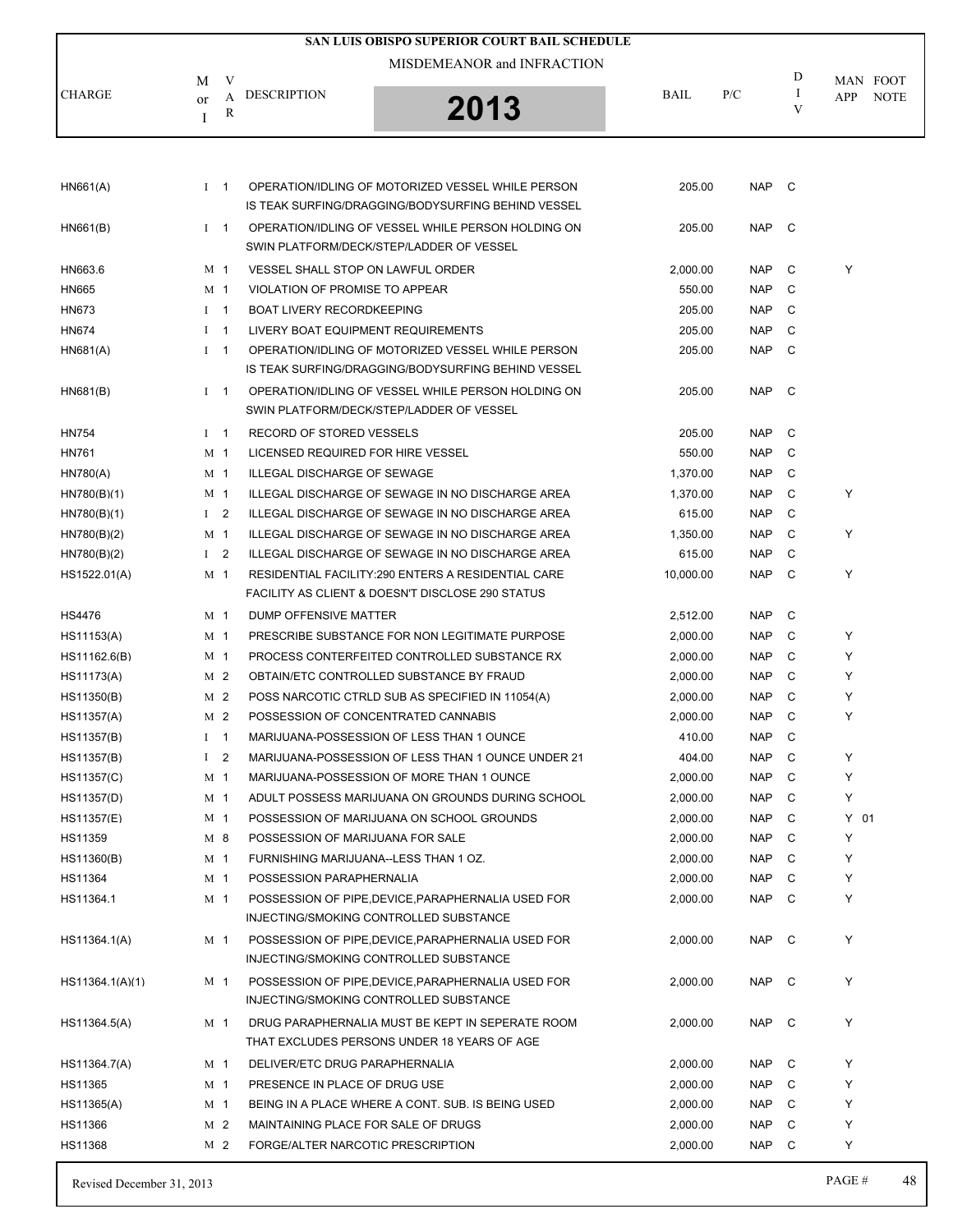| SAN LUIS OBISPO SUPERIOR COURT BAIL SCHEDULE |                |                |                                     |                                                          |            |            |         |            |             |  |  |
|----------------------------------------------|----------------|----------------|-------------------------------------|----------------------------------------------------------|------------|------------|---------|------------|-------------|--|--|
|                                              |                |                |                                     | MISDEMEANOR and INFRACTION                               |            |            |         |            |             |  |  |
|                                              | M              | V              |                                     |                                                          |            |            | D       |            | MAN FOOT    |  |  |
| <b>CHARGE</b>                                | or             | A              | <b>DESCRIPTION</b>                  | 2013                                                     | BAIL       | P/C        | -1<br>V | <b>APP</b> | <b>NOTE</b> |  |  |
|                                              | Ι              | R              |                                     |                                                          |            |            |         |            |             |  |  |
|                                              |                |                |                                     |                                                          |            |            |         |            |             |  |  |
|                                              |                |                |                                     |                                                          |            |            |         |            |             |  |  |
| HS11375(B)(1)                                | M 1            |                |                                     | POSSESS FOR SALE OR SELL CONTROLLED SUBSTANCE            | 4,500.00   | <b>NAP</b> | C       | Y          |             |  |  |
| HS11375(B)(2)                                | M 1            |                |                                     | POSSESSIONS OF A DESIGNATED CONTROLLED SUBSTANCE         | 4,500.00   | <b>NAP</b> | C       | Y          |             |  |  |
| <b>HS11377(A)</b>                            |                | M 2            | POSSESSION OF CONTROLLED SUBSTANCE  |                                                          | 4,500.00   | <b>NAP</b> | C       | Y          |             |  |  |
| <b>HS11377(B)</b>                            | M 1            |                | POSSESS ANABOLIC STEROIDS           |                                                          | 4,500.00   | <b>NAP</b> | C       | Y          |             |  |  |
| HS11377(B)(1)                                |                | M <sub>1</sub> | POSSESS ANABOLIC STEROIDS           |                                                          | 4,500.00   | <b>NAP</b> | C       | Y          |             |  |  |
| HS11391                                      |                | M 2            | SALE OF MAGIC MUSHROOMS             |                                                          | 2,000.00   | <b>NAP</b> | C       | Y          |             |  |  |
| HS114020(D)                                  | M 1            |                |                                     | USE OF TOBACCO IN FOOD SERVICE AREA PROHIBITED           | 954.00     | <b>NAP</b> | C       |            | 01          |  |  |
| HS11550(A)                                   |                | M <sub>1</sub> |                                     | UNDER INFLUENCE OF CONTROLLED SUBSTANCE                  | 5,000.00   | <b>NAP</b> | C       | Υ          |             |  |  |
| HS11550(A)                                   |                | M 2            |                                     | UNDER THE INFLUENCE OF CONTROLLED SUBSTANCE              | 7,500.00   | <b>NAP</b> | C       | Υ          |             |  |  |
|                                              |                |                | 2ND AND SUBSEQUENT VIOLATIONS       |                                                          |            |            |         |            |             |  |  |
| HS11594                                      | M 1            |                |                                     | FAILURE TO REG. AS CONTROLLED SUBSTANCE OFFENDER         | 2,000.00   | <b>NAP</b> | C       | Y          |             |  |  |
| HS11680                                      | M <sub>1</sub> |                |                                     | POSSESS/MFG./ETC IMITATION CONTROLLED SUBSTANCE          | 2,000.00   | <b>NAP</b> | C       | Y          |             |  |  |
| HS117555                                     | M 1            |                |                                     | DUMPING SEWAGE ON STREET OR HIGHWAY                      | 2,000.00   | <b>NAP</b> | C       | Y          |             |  |  |
| HS118948(A)                                  | $I \quad 1$    |                | SMOKING WITH MINOR IN VEHICLE       |                                                          | 205.00     | <b>NAP</b> | C       |            |             |  |  |
| HS120280                                     | M 1            |                |                                     | FAILURE TO COMPLY WITH ORDER FROM HEALTH OFFICER         | 2,000.00   | <b>NAP</b> | C       | Y          |             |  |  |
| HS121705                                     | M 1            |                |                                     | CONCEALMENT OF INFORMATION TO RABIES                     | <b>NAP</b> | <b>NAP</b> | C       | Y          |             |  |  |
| HS122155                                     | $1 \quad 1$    |                |                                     | LOCKYER-POLANCO-FARR PET PROTECTION ACT                  | 205.00     | <b>NAP</b> | C       |            |             |  |  |
| HS122335                                     | $I \quad 1$    |                | <b>ILLEGAL USE OF TETHER</b>        |                                                          | 205.00     | <b>NAP</b> | C       |            |             |  |  |
| HS122335(B)                                  | $I \quad 1$    |                | <b>ILLEGAL USE OF TETHER</b>        |                                                          | 205.00     | <b>NAP</b> | C       |            |             |  |  |
| HS12671                                      | M 1            |                |                                     | UNLAWFUL TO SELL, USE OR POSSESS FIREWORKS               | 2,000.00   | <b>NAP</b> | C       | Υ          |             |  |  |
| <b>HS12677</b>                               | M <sub>1</sub> |                | POSSESSION OF DANGEROUS FIREWORKS   |                                                          | 298.00     | <b>NAP</b> | C       |            |             |  |  |
| HS12680(A)                                   | M <sub>1</sub> |                | <b>DISCHARGING FIREWORKS</b>        |                                                          | 503.00     | <b>NAP</b> | C       |            |             |  |  |
| HS12681                                      | M 1            |                | <b>ILLEGAL SALE OF FIREWORKS</b>    |                                                          | 2,000.00   | <b>NAP</b> | C       | Y          |             |  |  |
| HS12700(A)                                   | M 1            |                |                                     | SELL, GIVE OR DELIVER DANGEROUS FIRE WORKS TO            | 2,000.00   | <b>NAP</b> | C       | Y          |             |  |  |
|                                              |                |                | A PERSON UNDER THE AGE OF 18 YEARS. |                                                          |            |            |         |            |             |  |  |
| HS12700(B)(1)                                | M 1            |                |                                     | POSSESSION OF DANGEROUS FIREWORKS LESS THAN 25LBS        | 2,000.00   | <b>NAP</b> | C       | Υ          |             |  |  |
| HS12761(B)                                   | M 1            |                | POSSESSION OF FIRECRACKERS          |                                                          | 2,000.00   | <b>NAP</b> | C       | Y          |             |  |  |
| HS13000                                      |                | M <sub>1</sub> |                                     | ALLOW FIRE TO ESCAPE FROM CONTROL OR SPREAD              | 2,000.00   | <b>NAP</b> | C       | Y          |             |  |  |
| HS13001                                      | M <sub>1</sub> |                | THROW BURNING MATERIAL              |                                                          | 2,000.00   | <b>NAP</b> | C       | Υ          |             |  |  |
| HS13002                                      |                | M 1            | LITTERING LIGHTED CIGARETTE, ETC.   |                                                          | 2,000.00   | <b>NAP</b> | C       | Y          |             |  |  |
| HS13002                                      |                | M 2            |                                     | LITTERING OF FLAMING OR GLOWING SUBTANCE W/PRIOR         | 2,000.00   | <b>NAP</b> | C       | Υ          |             |  |  |
| HS13002                                      |                | M 3            |                                     | LITTERING OF FLAMING OR GLOWING SUBTANCE W/2             | 2,000.00   | <b>NAP</b> | - C     | Y          |             |  |  |
|                                              |                |                | <b>PRIORS</b>                       |                                                          |            |            |         |            |             |  |  |
| HS13007                                      |                | M 1            |                                     | SET FIRE/ALLOW FIRE TO BE SET OR ESCAPE CAUSING          | 2,000.00   | NAP C      |         | Y          |             |  |  |
|                                              |                |                | PROPERTY DAMAGE IS LIABLE FOR DMAES |                                                          |            |            |         |            |             |  |  |
| HS25988(G)                                   | $1 \quad 1$    |                | REQUIREMENTS FOR SADDLED EQUINE     |                                                          | 205.00     | <b>NAP</b> | C       |            |             |  |  |
| HS25988(H)(1)                                | $1 \quad 1$    |                |                                     | EQUINE FOR HIRE W/SORES OR ABRASIONS PROHIBITED          | 205.00     | <b>NAP</b> | C       |            |             |  |  |
| HS41800                                      | M 1            |                | PROHIBITED OPEN OUTDOOR FIRE        |                                                          | 2,000.00   | <b>NAP</b> | C       | Y          |             |  |  |
| HS41852                                      |                | M 1            |                                     | KNOWINGLY SET/PERMIT AG BURNING W/OUT PERMIT             | 2,000.00   | <b>NAP</b> | C       | Y          |             |  |  |
| KC3700.5                                     | M 1            |                |                                     | <b>FAILURE TO PROVIDE WORKERS COMPENSATION INSURANCE</b> | 2,026.00   | <b>NAP</b> | C       |            |             |  |  |
| LC3700.5                                     |                | M 1            |                                     | <b>FAILURE TO PROVIDE WORKERS COMPENSATION INSURANCE</b> | 2,000.00   | <b>NAP</b> | C       | Υ          |             |  |  |
| LC6404.5                                     |                | M 1            |                                     | SMOKING TOBACCO AT PLACE OF EMPLOYMENT                   | 954.00     | <b>NAP</b> | C       |            |             |  |  |
| LC6404.5                                     |                | I <sub>2</sub> |                                     | PERMITTING/SMOKING TOBACCO AT PLACE OF EMPLOYMENT        | 410.00     | <b>NAP</b> | C       |            |             |  |  |
| LCG404.5(B)                                  |                | M 1            |                                     | PERMITTING/SMOKING TOBACCO AT PLACE OF EMPLOYMENT        | 954.00     | <b>NAP</b> | C       |            |             |  |  |
| MBMC2.24.090                                 | $I \quad 1$    |                |                                     | PARK USE PROHIBITED IN SPECIFIED HOURS                   | 82.00      | <b>NAP</b> | C       |            |             |  |  |
| MBMC2.24.090                                 |                | $1 \quad 2$    |                                     | PARK USE PROHIBITED, SPEC HRS-2ND OFFENSE IN 1 YEAR      | 328.00     | <b>NAP</b> | C       |            |             |  |  |
| MBMC2.24.090                                 | $\bf{I}$       | 3              |                                     | PARK USE PROHIBITED, SPEC HRS- SUB VIO W/IN 1 YEAR       | 820.00     | <b>NAP</b> | C       |            |             |  |  |
| MBMC5.04.050                                 |                | M 1            | <b>BUSINESS LICENSE REQUIRED</b>    |                                                          | 257.00     | NAP C      |         |            |             |  |  |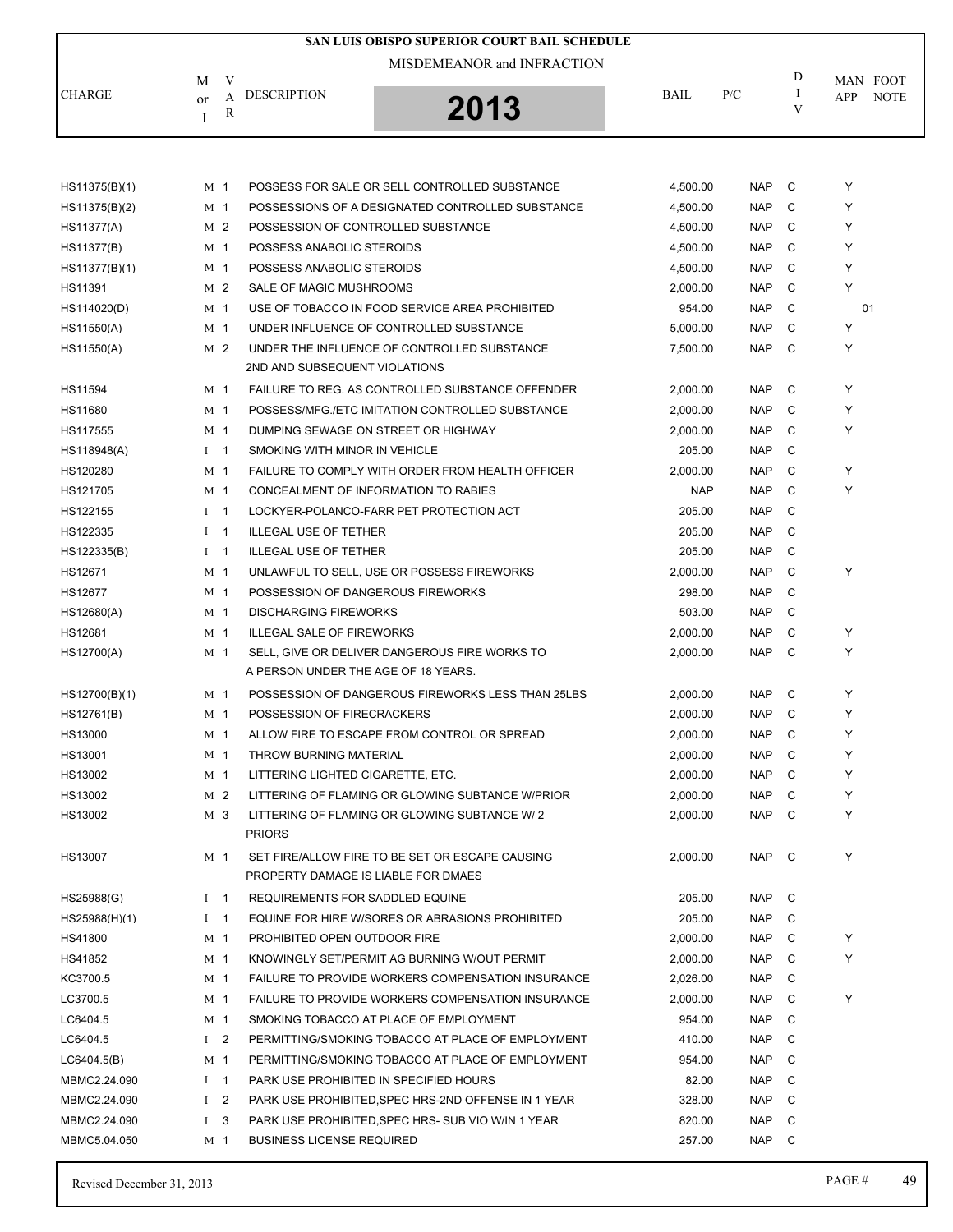|                 |              |                |                                            | SAN LUIS OBISPO SUPERIOR COURT BAIL SCHEDULE      |             |            |        |     |             |
|-----------------|--------------|----------------|--------------------------------------------|---------------------------------------------------|-------------|------------|--------|-----|-------------|
|                 |              |                |                                            |                                                   |             |            |        |     |             |
|                 | M            | V              |                                            |                                                   | <b>BAIL</b> | P/C        | D<br>I |     | MAN FOOT    |
| <b>CHARGE</b>   | or           | A<br>R         | <b>DESCRIPTION</b>                         | 2013                                              |             |            | V      | APP | <b>NOTE</b> |
|                 | I            |                |                                            |                                                   |             |            |        |     |             |
|                 |              |                |                                            |                                                   |             |            |        |     |             |
|                 |              |                |                                            |                                                   |             |            |        |     |             |
| MBMC5.04.050    |              | I <sub>2</sub> | <b>BUSINESS LICENSE REQUIRED</b>           |                                                   | 205.00      | <b>NAP</b> | C      |     |             |
| MBMC5.04.270    |              | M 1            | <b>FAILURE TO PAY LICENSE FEE WHEN DUE</b> |                                                   | 298.00      | <b>NAP</b> | C      |     |             |
| MBMC5.04.270    |              | I <sub>2</sub> | FAILURE TO PAY LICENSE FEE WHEN DUE        |                                                   | 164.00      | <b>NAP</b> | C      |     |             |
| MBMC5.08.010    | $\bf{I}$     | $\mathbf 1$    | OPERATE WITHOUT BUSINESS LICENSE           |                                                   | 363.00      | <b>NAP</b> | C      |     |             |
| MBMC5.08.120    |              | M 1            | <b>GARAGE SALE'S LICENSE FEE REQUIRED</b>  |                                                   | 216.00      | <b>NAP</b> | C      |     |             |
| MBMC5.08.120    | $\mathbf{I}$ | 2              | <b>GARAGE SALE'S LICENSE FEE REQUIRED</b>  |                                                   | 76.00       | <b>NAP</b> | C      |     |             |
| MBMC5.08.150    |              | $I \quad 1$    | PEDDLING WITHOUT A BUSINESS LICENSE        |                                                   | 322.00      | <b>NAP</b> | C      |     |             |
| MBMC5.08.150    | $\mathbf{I}$ | 2              | SOLICITING WITHOUT A PERMIT                |                                                   | 205.00      | <b>NAP</b> | C      |     |             |
| MBMC7.04.070    |              | $I \quad 1$    | UNNECESSARY NOISE - ANIMALS                |                                                   | 205.00      | <b>NAP</b> | C      |     |             |
| MBMC7.04.145    | $\bf{I}$     | $\mathbf 1$    | <b>VIOLATION OF ORDER</b>                  |                                                   | 123.00      | <b>NAP</b> | C      |     |             |
| MBMC7.08.020    |              | $I \quad 1$    | LEASH LAW-1ST OFFENSE                      |                                                   | 205.00      | <b>NAP</b> | C      |     |             |
| MBMC7.08.020    | $\mathbf{I}$ | $\overline{2}$ |                                            | LEASH LAW-2ND OFFENSE-1 PR CONVICTION WITHIN 1 YR | 123.00      | <b>NAP</b> | C      |     |             |
| MBMC7.08.020    | $\bf{I}$     | 3              |                                            | LEASH LAW-3RD OFFENSE-2 PR CONVICTION WITHIN 1 YR | 281.00      | <b>NAP</b> | C      |     |             |
| MBMC7.08.160    |              | $I \quad 1$    |                                            | DOG REGISTRATION/LICENSE-1ST OFFENSE              | 205.00      | 60.00      | C      |     |             |
| MBMC7.08.160    | $\mathbf{I}$ | $\overline{2}$ |                                            | DOG REG/LIC-2ND OFF-1 PR CONVICTION WITHIN 1 YR   | 123.00      | <b>NAP</b> | C      |     |             |
| MBMC7.08.160    | $\bf{I}$     | 3              |                                            | DOG REG/LIC-3RD OFF-2 PR CONVICTION WITHIN 1 YR   | 281.00      | <b>NAP</b> | C      |     |             |
| MBMC7.08.180    |              | $I \quad 1$    |                                            | UNLICENSED DOG OUTSIDE OF YARD OR W/OUT LEASH     | 205.00      | 60.00      | C      |     |             |
| MBMC7.08.290    |              | $I \quad 1$    |                                            | OWN/HARBOR/MAINTAIN MORE THAN 3 DOGS W/O PERMIT   | 205.00      | <b>NAP</b> | C      |     |             |
| MBMC7.16.020    | $\bf{I}$     | -1             |                                            | KEEPING ANIMALS IN UNSANITARY CONDITIONS          | 205.00      | <b>NAP</b> | C      |     |             |
| MBMC7.16.030    |              | $I \quad 1$    | POULTRY W/IN 50 FEET OF STRUCTURE          |                                                   | 205.00      | <b>NAP</b> | C      |     |             |
| MBMC8.14.030    |              | M 1            | MAINTAINING NUISANCE UNLAWFUL              |                                                   | 2,000.00    | <b>NAP</b> | C      | Y   |             |
| MBMC8.14.030    |              | I <sub>2</sub> | MAINTAINING NUISANCE UNLAWFUL              |                                                   | 205.00      | <b>NAP</b> | C      |     |             |
| MBMC8.16.280    |              | M 1            | <b>ILLEGAL BURNING W/IN CITY LIMITS</b>    |                                                   | 2,000.00    | <b>NAP</b> | C      | Υ   |             |
| MBMC8.16.280    |              | I <sub>2</sub> | <b>ILLEGAL BURNING W/IN CITY LIMITS</b>    |                                                   | 205.00      | <b>NAP</b> | C      |     |             |
| MBMC8.16.300    |              | M 1            |                                            | DEPOSITING REFUSE ON PUBLIC PROPERTY              | 216.00      | <b>NAP</b> | C      |     |             |
| MBMC8.16.300    |              | I <sub>2</sub> |                                            | DEPOSITING REFUSE ON PUBLIC PROPERTY              | 76.00       | <b>NAP</b> | C      |     |             |
| MBMC8.16.310    |              | M 1            |                                            | DEPOSITING HOUSEHOLD GARBAGE IN PUBLIC CONTAINER  | 216.00      | <b>NAP</b> | C      |     |             |
| MBMC8.16.310    |              | $1\quad 2$     |                                            | DEPOSITING HOUSEHOLD GARBAGE IN PUBLIC CONTAINER  | 76.00       | <b>NAP</b> | C      |     |             |
| MBMC8.24.010    |              | $I \quad 1$    |                                            | PROHIBITED AT CERTAIN TIMES IN CERTAIN PLACES     | 205.00      | NAP        | C      |     |             |
| MBMC8.24.010(A) |              | $I \quad 1$    | <b>SLEEPING IN VEHICLE</b>                 |                                                   | 205.00      | <b>NAP</b> | C      |     |             |
| MBMC8.24.010(B) |              | $I \quad 1$    | SLEEPING ON PRIVATE PROPERTY               |                                                   | 76.00       | <b>NAP</b> | C      |     |             |
|                 |              | M 2            |                                            | CAMPING ON PRIVATE PROPERTY W/O WRITTEN CONSENT   |             |            | C      | Y   |             |
| MBMC8.24.010(B) |              |                |                                            |                                                   | 2,000.00    | NAP        |        |     |             |
| MBMC8.24.010(C) |              | $I \quad 1$    | UNLAWFUL CAMPING                           |                                                   | 205.00      | <b>NAP</b> | C      |     |             |
| MBMC8.24.010(C) |              | M 2            | UNLAWFUL CAMPING                           |                                                   | 298.00      | <b>NAP</b> | C      |     |             |
| MBMC9.08.030    |              | M 1            | <b>MINOR CURFEW HOURS</b>                  |                                                   | 2,000.00    | <b>NAP</b> | C      | Y   |             |
| MBMC9.16.020    |              | M 1            | DISCHARGE A PISTOL WITHIN CITY LIMITS      |                                                   | 2,000.00    | <b>NAP</b> | C      | Υ   |             |
| MBMC9.16.020    |              | $1 \quad 2$    | DISCHARGE A PISTOL WITHIN CITY LIMITS      |                                                   | 205.00      | <b>NAP</b> | C      |     |             |
| MBMC9.18.010    |              | M 1            | PUBLIC CONSUMPTION OF ALCOHOL              |                                                   | 2,000.00    | NAP        | C      | Y   |             |
| MBMC9.18.010    |              | $1 \quad 2$    | PUBLIC CONSUMPTION OF ALCOHOL              |                                                   | 205.00      | <b>NAP</b> | T      |     |             |
| MBMC9.18.030    |              | $I \quad 1$    | OPEN CONTAINER IN PUBLIC                   |                                                   | 205.00      | <b>NAP</b> | C      |     |             |
| MBMC9.18.030    |              | M 2            | OPEN CONTAINER IN PUBLIC                   |                                                   | 2,000.00    | <b>NAP</b> | C      | Y   |             |
| MBMC9.28.010    |              | $I \quad 1$    | VIOLATION OF NOISE REGULATIONS             |                                                   | 205.00      | <b>NAP</b> | C      |     |             |
| MBMC9.28.020    |              | $I \quad 1$    |                                            | MAKE/CONTINUE LOUD, UNNECESSARY NOISE             | 205.00      | <b>NAP</b> | C      |     |             |
| MBMC9.32.030    |              | $I \quad 1$    | URINATING IN PUBLIC                        |                                                   | 410.00      | <b>NAP</b> | C      |     |             |
| MBMC10.28.060   |              | $I \quad 1$    | DRIVING/RIDING ON SIDEWALK                 |                                                   | 205.00      | <b>NAP</b> | C      |     |             |
| MBMC10.28.080   |              | $I \quad 1$    | SKATEBOARDER HOLDING ON TO CAR             |                                                   | 205.00      | <b>NAP</b> | T      |     |             |
| MBMC10.28.120   |              | $I \quad 1$    |                                            | BICYCLE/MOTOR DRIVEN CYCLE/PED PROHIB ON FREEWAY  | 205.00      | <b>NAP</b> | T      |     |             |
| MBMC10.28.170   |              | $I \quad 1$    | <b>VEHICLE ON BEACH</b>                    |                                                   | 205.00      | NAP C      |        |     |             |
|                 |              |                |                                            |                                                   |             |            |        |     |             |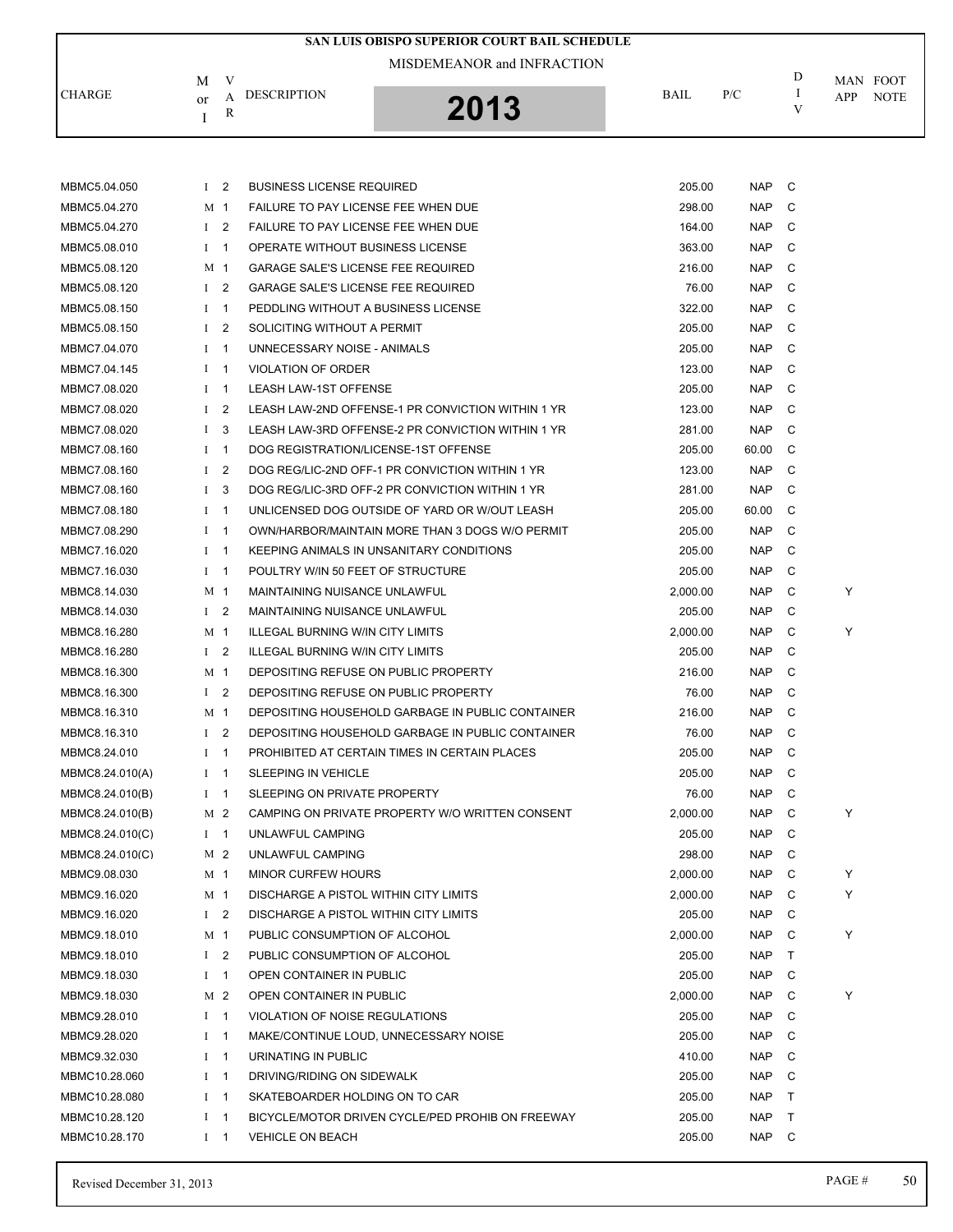| SAN LUIS OBISPO SUPERIOR COURT BAIL SCHEDULE |                            |                |                                             |                                                     |          |            |              |     |             |  |  |
|----------------------------------------------|----------------------------|----------------|---------------------------------------------|-----------------------------------------------------|----------|------------|--------------|-----|-------------|--|--|
|                                              | MISDEMEANOR and INFRACTION |                |                                             |                                                     |          |            |              |     |             |  |  |
|                                              | М                          | V              |                                             |                                                     |          |            | D            |     | MAN FOOT    |  |  |
| <b>CHARGE</b>                                | or                         | A              | <b>DESCRIPTION</b>                          | 2013                                                | BAIL     | P/C        | I<br>V       | APP | <b>NOTE</b> |  |  |
|                                              | I                          | R              |                                             |                                                     |          |            |              |     |             |  |  |
|                                              |                            |                |                                             |                                                     |          |            |              |     |             |  |  |
|                                              |                            |                |                                             |                                                     |          |            |              |     |             |  |  |
| MBMC10.28.190                                | $I$ 1                      |                | <b>VEHICLE ON PRIVATE PROPERTY</b>          |                                                     | 410.00   | <b>NAP</b> | C            |     |             |  |  |
| MBMC10.52.020(A)                             | $1 \quad 1$                |                | BICYCLE EQUIPMENT, BRAKES, ETC.             |                                                     | 205.00   | <b>NAP</b> | $\top$       |     |             |  |  |
| MBMC10.52.020(G)                             | $1 \quad 1$                |                | <b>BICYCLE RIDING RESTRICTIONS</b>          |                                                     | 41.00    | <b>NAP</b> | $\mathsf{T}$ |     |             |  |  |
| MBMC10.54.020                                | $1 \quad 1$                |                | SKATEBOARDING IN PROHIBITED AREA            |                                                     | 82.00    | <b>NAP</b> | C            |     |             |  |  |
| MBMC10.54.030                                | $1 \quad 1$                |                |                                             | RESTRICTIONS PRIVATE PROPERTY-SKATES/SKATEBOARDS    | 76.00    | <b>NAP</b> | C            |     |             |  |  |
| MBMC10.54.040                                | $I \quad 1$                |                | POSTING OF RESTRICTIONS                     |                                                     | 76.00    | <b>NAP</b> | C            |     |             |  |  |
| MBMC10.54.050                                | $1 \quad 1$                |                | APPLICATION OF FOREIGN SUBSTANCE            |                                                     | 205.00   | <b>NAP</b> | C            |     |             |  |  |
| MBMC10.54.060                                | $I \quad 1$                |                |                                             | RECKLESS SKATEBOARDING/ROLLERSKATING 1ST OFFENSE    | 76.00    | <b>NAP</b> | C            |     |             |  |  |
| MBMC10.54.060                                | I <sub>2</sub>             |                |                                             | RECKLESS SKATEBOARDING/ROLLERSKATING 2ND OFFENSE    | 158.00   | <b>NAP</b> | C            |     |             |  |  |
| MBMC10.54.060                                | $1 \quad 3$                |                |                                             | RECKLESS SKATEBOARDING/ROLLERSKATING 3ND OFFENSE    | 363.00   | <b>NAP</b> | C            |     |             |  |  |
| MBMC10.54.060                                |                            | M <sub>4</sub> |                                             | RECKLESS SKATEBOARDING/ROLLERSKATING                | 2,000.00 | <b>NAP</b> | C            | Υ   |             |  |  |
| MBMC10.72.020(I)                             | $I \quad 1$                |                |                                             | OPERATE BICYCLE ON SIDEWALK IN BUSINESS DISTRICT    | 205.00   | <b>NAP</b> | C            |     |             |  |  |
| MBMC10.72.020B                               | $1 \quad 1$                |                |                                             | OPERATE A BICYCLE ON A ROADWAY W/OUT REQ EQUIPMENT  | 205.00   | <b>NAP</b> | C            |     |             |  |  |
| MBMC10.72.020I                               | $1 \quad 1$                |                |                                             | OPERATE A BICYCLE ON SIDEWALK IN BUSINESS DISTRICT  | 205.00   | <b>NAP</b> | C            |     |             |  |  |
| MBMC10.72.020J                               | $I \quad 1$                |                |                                             | RIDING BICYCLE ON DESIGNATED LANE, PATH OR SIDEWALK | 205.00   | <b>NAP</b> | C            |     |             |  |  |
| MBMC14.04.030                                | $1 \quad 1$                |                | <b>WORK WITHOUT PERMIT</b>                  |                                                     | 205.00   | <b>NAP</b> | C            |     |             |  |  |
| MBMC14.32.010                                | $I \quad 1$                |                | MAINTAINING DANGEROUS BUILDING              |                                                     | 205.00   | <b>NAP</b> | C            |     |             |  |  |
| MBMC15.24.010                                | $I \quad 1$                |                |                                             | PROHIBITS DISCHARGE OF WASTES FROM VESSELS 1ST OFF  | 363.00   | <b>NAP</b> | C            |     |             |  |  |
| MBMC15.24.010                                | $\mathbf{I}$               | 2              |                                             | PROHIBITS DISCHARGE OF WASTES FROM VESSELS 2ND OFF  | 820.00   | <b>NAP</b> | C            |     |             |  |  |
| MBMC15.40.030                                | M 1                        |                |                                             | OCCUPY LIVEABOARD VESSEL W/OUT PERMIT               | 2,000.00 | <b>NAP</b> | C            | Υ   |             |  |  |
| MBMC17.30.040                                | $I \quad 1$                |                |                                             | OUTDOOR SALES, DISPLAY, DINING OR STORAGE           | 205.00   | <b>NAP</b> | C            |     |             |  |  |
| MBMC17.48.060C                               | $1 \quad 1$                |                |                                             | UTILITY CONNECTED TO TRAILER ON PRIVATE PROPERTY    | 205.00   | <b>NAP</b> | C            |     |             |  |  |
| MBMC17.68.030(K)                             | M 1                        |                |                                             | AFFIXING ADVERTISING MATTER TO TREES, POSTS, ETC.   | 216.00   | <b>NAP</b> | C            |     |             |  |  |
| PBMC5.04.020                                 | M 1                        |                | NO BUSINESS LICENSE                         |                                                     | 421.00   | <b>NAP</b> | C            |     |             |  |  |
| PBMC5.28.010                                 | M 1                        |                | NUISANCE DECLARED                           |                                                     | 298.00   | <b>NAP</b> | C            |     |             |  |  |
| PBMC5.40.020                                 | M 1                        |                |                                             | LICENSES AND PERMITS REQUIRED - TAXICABS            | 339.00   | <b>NAP</b> | C            |     |             |  |  |
| PBMC5.40.070                                 | M 1                        |                | INSURANCE REQUIRED - TAXICAB                |                                                     | 421.00   | <b>NAP</b> | C            |     |             |  |  |
| PBMC5.40.110                                 | M 1                        |                | DRIVER'S PERMIT - REQUIRED - TAXICABS       |                                                     | 421.00   | <b>NAP</b> | C            |     |             |  |  |
| PBMC5.40.140                                 | M 1                        |                | DRIVER'S PERMIT - POSTING - TAXICABS        |                                                     | 339.00   | <b>NAP</b> | C            |     |             |  |  |
| PBMC5.40.160                                 |                            | M 1            | <b>IDENTIFYING COLORS/INSIGNIA TAXICABS</b> |                                                     | 421.00   | <b>NAP</b> | C            |     |             |  |  |
| PBMC6.12.010                                 |                            | $I \quad 1$    | DOG REGISTRATION/LICENSE - 1ST OFFENSE      |                                                     | 158.00   | 60.00      | C            |     |             |  |  |
| PBMC6.12.010                                 |                            | I <sub>2</sub> |                                             | DOG REG/LIC-2ND OFF-1 PR CONVICTION WITHIN 1 YR     | 123.00   | <b>NAP</b> | C            |     |             |  |  |
| PBMC6.12.010                                 |                            | $1 \quad 3$    |                                             | DOG REG/LIC-3RD OFF-2 PR CONVICTION WITHIN 1 YR     | 281.00   | <b>NAP</b> | C            |     |             |  |  |
| PBMC6.12.140                                 |                            | $I \quad 1$    | STRAY DOGS                                  |                                                     | 123.00   | <b>NAP</b> | C            |     |             |  |  |
| PBMC6.12.150                                 |                            | $I \quad 1$    | LEASH LAW-1ST OFFENSE                       |                                                     | 158.00   | <b>NAP</b> | C            |     |             |  |  |
| PBMC6.12.150                                 | $\mathbf{I}$               | 2              |                                             | LEASH LAW-2ND OFFENSE-1 PR CONVICTION WITHIN 1 YR   | 123.00   | <b>NAP</b> | C            |     |             |  |  |
| PBMC6.12.150                                 |                            | I <sub>3</sub> |                                             | LEASH LAW-3RD OFFENSE-2 PR CONVICTION WITHIN 1 YR   | 281.00   | <b>NAP</b> | C            |     |             |  |  |
| PBMC6.12.150(A)                              | $I \quad 1$                |                | LEASH LAW-1ST OFFENSE                       |                                                     | 158.00   | <b>NAP</b> | C            |     |             |  |  |
| PBMC6.12.270                                 | M 1                        |                | PERMITTING DOG TO BITE                      |                                                     | 257.00   | <b>NAP</b> | C            |     |             |  |  |
| PBMC6.16.060                                 | $I \quad 1$                |                | MORE THAN 3 DOGS/CATS AT DWELLING           |                                                     | 158.00   | <b>NAP</b> | C            |     | 18          |  |  |
| PBMC6.20.080                                 |                            | $I \quad 1$    | UNSANITARY CONDITIONS - ANIMALS             |                                                     | 527.00   | <b>NAP</b> | C            | Υ   |             |  |  |
| PBMC6.20.090B9                               | $I \quad 1$                |                | GOATS ARE NOT PERMITTED IN THE CITY         |                                                     | 410.00   | <b>NAP</b> | C            |     |             |  |  |
| PBMC6.20.110                                 |                            | $I \quad 1$    | ANIMALS IN PARK                             |                                                     | 158.00   | <b>NAP</b> | C            |     |             |  |  |
| PBMC8.08.030                                 | M 1                        |                | SALE/DISCHARGE OF FIREWORKS                 |                                                     | 257.00   | <b>NAP</b> | C            |     |             |  |  |
| PBMC8.14.020                                 |                            | $I \quad 1$    | <b>SMOKING - PROHIBITED</b>                 |                                                     | 205.00   | <b>NAP</b> | C            |     |             |  |  |
| PBMC8.16.010                                 | $I \quad 1$                |                | <b>WASTE IN PUBLIC AREAS</b>                |                                                     | 158.00   | <b>NAP</b> | C            |     |             |  |  |
| PBMC8.16.020                                 |                            | $I \quad 1$    | NO GLASS CONTAINERS ON BEACH                |                                                     | 158.00   | <b>NAP</b> | C            |     |             |  |  |
| PBMC9.04.020                                 |                            | M 1            |                                             | POSSESSION OF ALCOHOLIC BEVERAGE OPENED             | 298.00   | <b>NAP</b> | C            |     |             |  |  |
|                                              |                            |                |                                             |                                                     |          |            |              |     |             |  |  |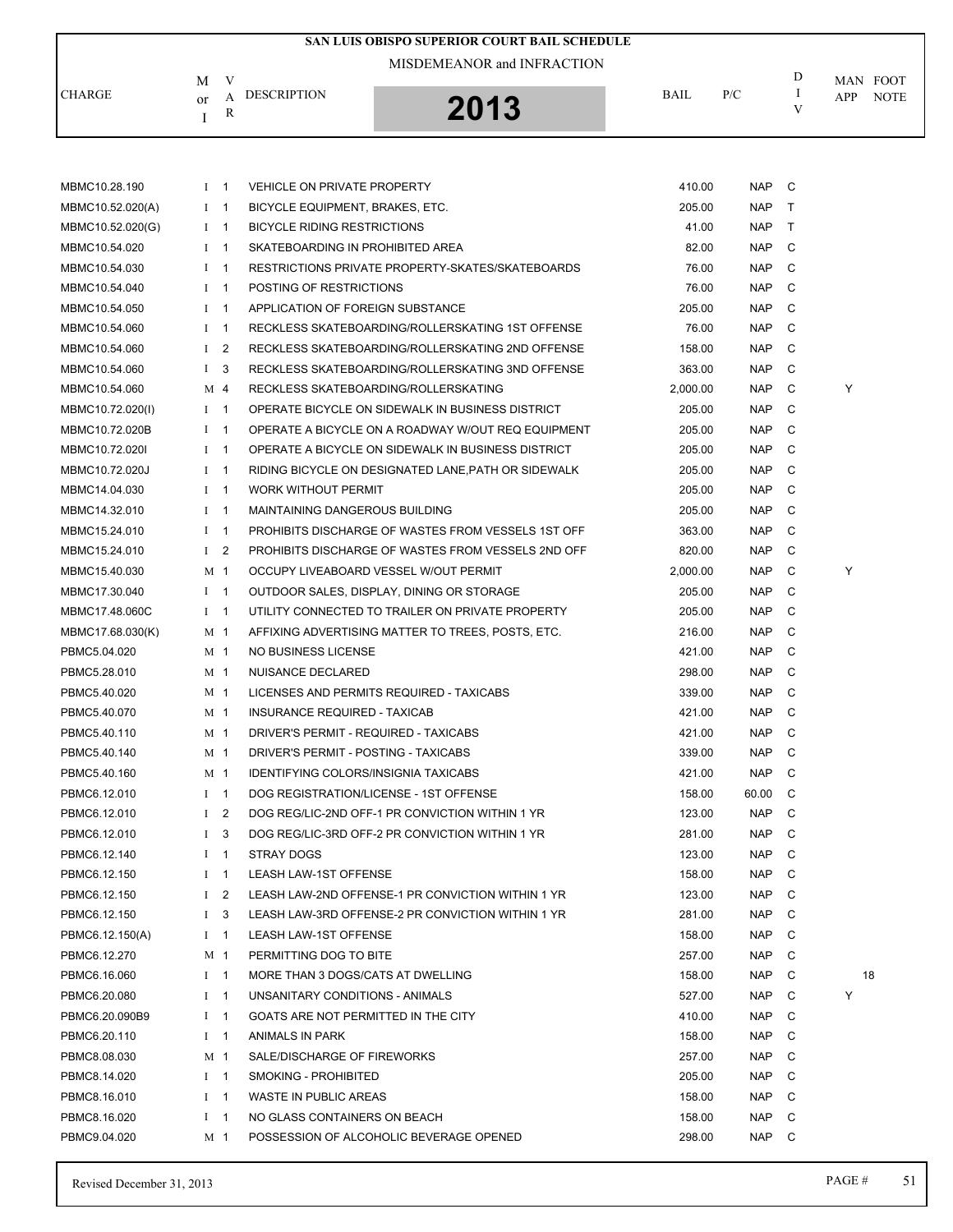| SAN LUIS OBISPO SUPERIOR COURT BAIL SCHEDULE |                |     |                                       |                                                    |          |            |         |     |             |  |  |
|----------------------------------------------|----------------|-----|---------------------------------------|----------------------------------------------------|----------|------------|---------|-----|-------------|--|--|
|                                              |                |     |                                       | MISDEMEANOR and INFRACTION                         |          |            |         |     |             |  |  |
|                                              | M              | V   |                                       |                                                    |          |            | D       |     | MAN FOOT    |  |  |
| <b>CHARGE</b>                                | or             | А   | <b>DESCRIPTION</b>                    | 2013                                               | BAIL     | P/C        | -1<br>V | APP | <b>NOTE</b> |  |  |
|                                              | Ι              | R   |                                       |                                                    |          |            |         |     |             |  |  |
|                                              |                |     |                                       |                                                    |          |            |         |     |             |  |  |
|                                              |                |     |                                       |                                                    |          |            |         |     |             |  |  |
| PBMC9.04.030A                                | M 1            |     |                                       | COMSUMPTION OF ALCOHOLIC BEVERAGE IN PUBLIC PLACE  | 298.00   | NAP        | C       |     |             |  |  |
| PBMC9.04.030C                                | M 1            |     | <b>INTENT TO CONSUME</b>              | POSSESSION OF ALCOHOLIC BEVERAGE IN PUBLIC PLACE W | 2,000.00 | <b>NAP</b> | C       | Υ   |             |  |  |
|                                              |                |     |                                       |                                                    |          |            |         |     |             |  |  |
| PBMC9.12.020                                 | M 1            |     | PUBLIC NUDITY                         |                                                    | 257.00   | <b>NAP</b> | C       |     |             |  |  |
| PBMC9.16.020                                 | M 1            |     |                                       | DISCHARGING A DANGEROUS/DEADLY WEAPON WIN CITY     | 503.00   | <b>NAP</b> | C       |     |             |  |  |
| PBMC9.16.060                                 | M 1            |     |                                       | LOITERING - POSSESSION OF DANGEROUS WEAPON         | 2,000.00 | <b>NAP</b> | C       | Υ   |             |  |  |
| PBMC9.24.050                                 | $I \quad 1$    |     | NOISE VIOLATION                       |                                                    | 410.00   | <b>NAP</b> | C       |     |             |  |  |
| PBMC9.24.050A                                | $I \quad 1$    |     | <b>NOISE VIOLATION</b>                |                                                    | 410.00   | <b>NAP</b> | C       |     |             |  |  |
| PBMC9.32.010                                 | $1 \quad 1$    |     |                                       | MINORS PRESENCE PROHIBITED - CURFEW, 2300 - 0600   | 410.00   | <b>NAP</b> | C       |     |             |  |  |
| PBMC9.36.040                                 | M 1            |     | BURNING WASTE IN CITY LIMITS          |                                                    | 2,000.00 | <b>NAP</b> | C       | Υ   |             |  |  |
| PBMC10.04.170                                | $I \quad 1$    |     | UNLAWFUL U-TURN                       |                                                    | 76.00    | <b>NAP</b> | C       |     |             |  |  |
| PBMC10.04.210                                | $I \quad 1$    |     | NO VEHICLES/BICYCLES ON SIDEWALK      |                                                    | 41.00    | <b>NAP</b> | C       |     |             |  |  |
| PBMC10.08.030                                | $1 \quad 1$    |     | PARKING ALONG STREETS                 |                                                    | 410.00   | <b>NAP</b> | C       |     |             |  |  |
| PBMC10.24.020(A)                             | $I \quad 1$    |     | SKATEBOARD ON SIDEWALK                |                                                    | 41.00    | <b>NAP</b> | C       |     |             |  |  |
| PBMC10.24.020(A)                             | $1 \quad 2$    |     |                                       | SKATEBOARD ON SIDEWALK - 2ND OFFENSE               | 158.00   | <b>NAP</b> | C       |     |             |  |  |
| PBMC10.24.020(A)                             | M 3            |     |                                       | SKATEBOARD IN PROHIBITED AREA-3RD OFFENSE          | 339.00   | <b>NAP</b> | C       |     |             |  |  |
| PBMC10.24.020(B)                             | $I \quad 1$    |     |                                       | MOTORIZED SKATEBOARDS/SKOOTERS PROHIBITED          | 76.00    | <b>NAP</b> | C       |     |             |  |  |
| PBMC10.24.040                                | $I \quad 1$    |     | SKATEBOARDING ON PRIVATE PROPERTY     |                                                    | 158.00   | <b>NAP</b> | C       |     |             |  |  |
| PBMC12.16.030(A)                             | $I \quad 1$    |     |                                       | SPECIAL EVENT BUSINESS LICENSE REQUIRED            | 205.00   | <b>NAP</b> | C       |     |             |  |  |
| PBMC12.20.020                                | M 1            |     |                                       | DRIVING VEH IN SAFETY ZONE/PLAY AREA ON BEACH      | 503.00   | <b>NAP</b> | C       |     |             |  |  |
| PBMC12.20.040                                | $1 \quad 1$    |     |                                       | BEACH SAFETY ZONE - GARBAGE OR DEBRIS PROHIBITED   | 205.00   | <b>NAP</b> | C       |     |             |  |  |
| PBMC12.20.050                                | M 1            |     | SURF WITHIN 100 FEET OF PIER          |                                                    | 503.00   | <b>NAP</b> | C       |     |             |  |  |
| PBMC12.20.050(F)                             | $1 \quad 1$    |     |                                       | UNLAWFUL SMOKING IN BEACH SAFETY ZONE              | 205.00   | <b>NAP</b> | C       |     |             |  |  |
| PBMC12.20.070                                | M 1            |     |                                       | FIREWORKS PROHIBITED - BEACH SAFETY ZONE           | 503.00   | <b>NAP</b> | C       |     |             |  |  |
| PBMC12.20.150                                | M 1            |     | JUMPING FROM THE PIER PROHIBITED      |                                                    | 503.00   | <b>NAP</b> | C       |     |             |  |  |
| PBMC12.20.170                                | M 1            |     | DRIVING ON PIER                       |                                                    | 503.00   | <b>NAP</b> | C       |     |             |  |  |
| PBMC12.20.175(A)                             | $I \quad 1$    |     |                                       | UNLAWFUL TO SMOKE ON CITY PIER OR PIER PROMENADE   | 117.00   | <b>NAP</b> | C       |     |             |  |  |
| PBMC12.20.180                                | M 1            |     | NO DOGS ON PISMO PIER                 |                                                    | 2,026.00 | <b>NAP</b> | C       |     |             |  |  |
| PBMC12.20.185                                | $1 \quad 1$    |     |                                       | DISPLAY - SALE MERCHANDISE ON PIER OR PIER ZONE    | 205.00   | <b>NAP</b> | C       |     |             |  |  |
| PBMC12.20.185(B)                             | $I \quad 1$    |     |                                       | COMMERCIAL DISPLAY DEVICES ON STREETS & SIDEWALKS  | 205.00   | <b>NAP</b> | C       |     |             |  |  |
| PBMC12.20.185(D)                             | $I \quad 1$    |     | SALE OF MERCHANDISE PROHIBITED        |                                                    | 117.00   | <b>NAP</b> | C       |     |             |  |  |
| PBMC12.20.185D                               | $I \quad 1$    |     |                                       | DISPLAY/SELL MERCHANDISE ON PIER/PIER ZONE         | 205.00   | <b>NAP</b> | C       |     |             |  |  |
| PBMC12.20.185D                               | M 2            |     |                                       | DISPLAY/SELL MERCHANDISE ON PIER/PIER ZONE         | 2,000.00 | <b>NAP</b> | C       | Υ   |             |  |  |
| PBMC12.20.210                                | M 1            |     | PROHIBITED HOURS ON PIER/PARKING LOT  |                                                    | 544.00   | <b>NAP</b> | C       |     |             |  |  |
| PBMC12.20.220                                | $I \quad 1$    |     |                                       | PIER PARKING LOT - VEHICULAR TRAFFIC PROHIBITED    | 205.00   | <b>NAP</b> | C       |     |             |  |  |
| PBMC12.28.020                                | $I \quad 1$    |     | OVERNIGHT CAMPING PROHIBITED          |                                                    | 158.00   | <b>NAP</b> | C       |     |             |  |  |
| PBMC13.14.221                                | M 1            |     | <b>DISCHARGE DOMESTIC WASTE</b>       |                                                    | 2,000.00 | <b>NAP</b> | C       | Υ   |             |  |  |
| PBMC13.14.221                                | $1\quad 2$     |     | <b>DISCHARGE DOMESTIC WASTE</b>       |                                                    | 404.00   | <b>NAP</b> | C       | Υ   |             |  |  |
| PBMC17.018.020                               | M 1            |     | SINGLE FAMILY RESIDENTIAL ZONE        |                                                    | 2,000.00 | <b>NAP</b> | C       | Y   |             |  |  |
| PBMC17.018.020                               | I <sub>2</sub> |     | SINGLE FAMILY RESIDENTIAL ZONE        |                                                    | 205.00   | <b>NAP</b> | C       |     |             |  |  |
| PBMC17.133.040                               | M 1            |     | ZONING ORDINANCE VIOLATION            |                                                    | 2,000.00 | <b>NAP</b> | C       | Y   |             |  |  |
| PBMC17.133.040                               | I <sub>2</sub> |     | ZONING ORDINANCE VIOLATION            |                                                    | 205.00   | <b>NAP</b> | C       |     |             |  |  |
| <b>PC32</b>                                  | M 2            |     | <b>ACCESSORY</b>                      |                                                    | 2,000.00 | <b>NAP</b> | C       | Υ   |             |  |  |
| <b>PC69</b>                                  | M 2            |     |                                       | OBSTRUCT/RESIST PUBLIC OFFICIAL; THREATS/VIOLENCE  | 5,000.00 | <b>NAP</b> | C       | Υ   |             |  |  |
| <b>PC70</b>                                  | M 2            |     | PUBLIC OFFICIAL RECEIVE GRATUITIES    |                                                    | 5,000.00 | <b>NAP</b> | C       | Y   |             |  |  |
| <b>PC71</b>                                  |                | M 2 | THREATENING INJURY TO PUBLIC OFFICIAL |                                                    | 5,000.00 | <b>NAP</b> | C       | Y   |             |  |  |
| <b>PC72</b>                                  |                | M 2 | PRESENT FALSE CLAIM                   |                                                    | 2,544.00 | <b>NAP</b> | C       | Y   |             |  |  |
| PC113                                        | M 2            |     |                                       | MANUFACTURING FALSE DOCUMENTS; CONCEAL CITIZENSHIP | 3,196.00 | <b>NAP</b> | C       | Y   |             |  |  |
|                                              |                |     |                                       |                                                    |          |            |         |     |             |  |  |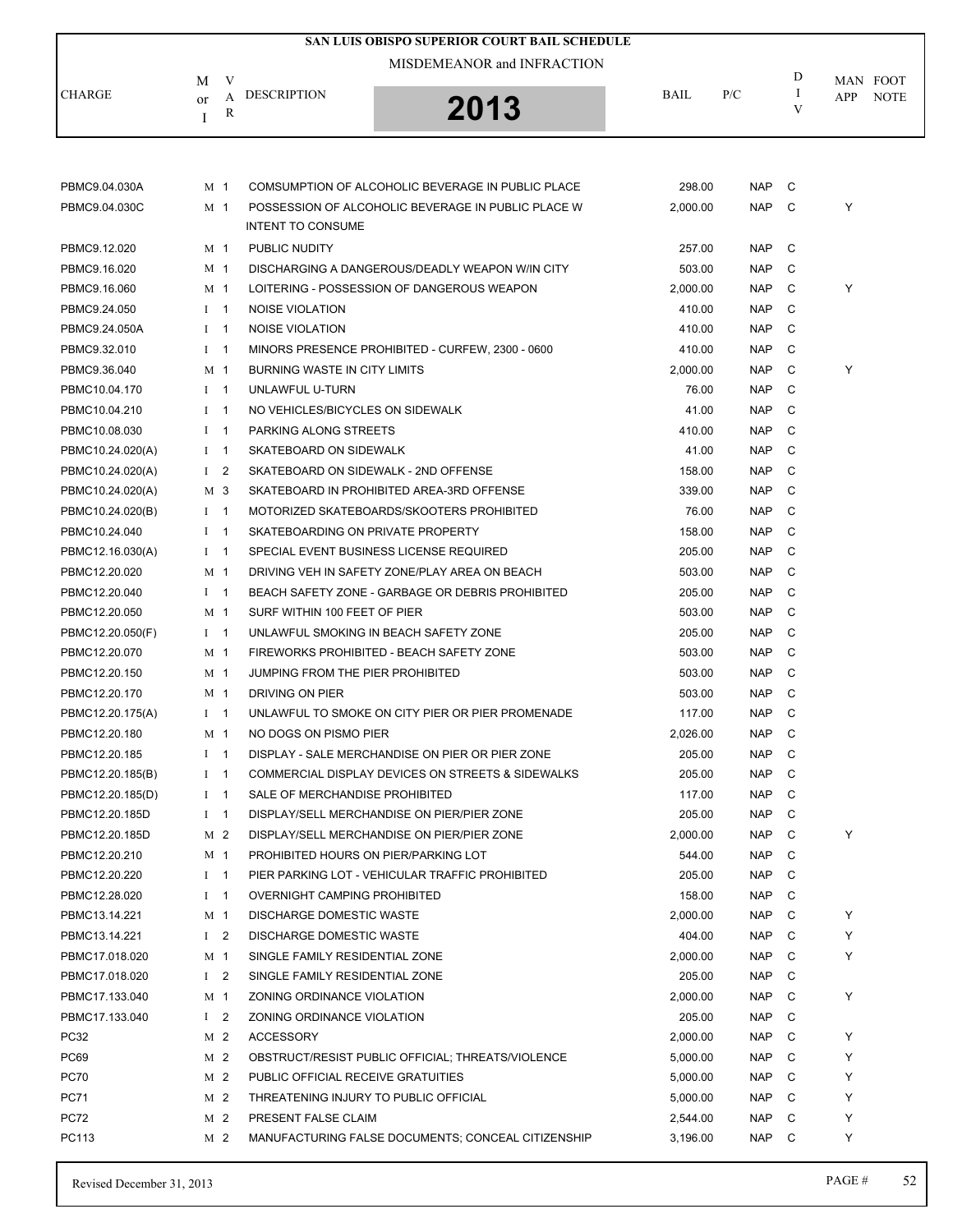| SAN LUIS OBISPO SUPERIOR COURT BAIL SCHEDULE |                |     |                                      |                                                   |           |            |               |            |             |  |  |
|----------------------------------------------|----------------|-----|--------------------------------------|---------------------------------------------------|-----------|------------|---------------|------------|-------------|--|--|
|                                              |                |     |                                      | MISDEMEANOR and INFRACTION                        |           |            |               |            |             |  |  |
|                                              | М              | V   |                                      |                                                   |           |            | D             | MAN FOOT   |             |  |  |
| <b>CHARGE</b>                                | or             | A   | <b>DESCRIPTION</b>                   | 2013                                              | BAIL      | P/C        | $\bf{I}$<br>V | <b>APP</b> | <b>NOTE</b> |  |  |
|                                              | Ι              | R   |                                      |                                                   |           |            |               |            |             |  |  |
|                                              |                |     |                                      |                                                   |           |            |               |            |             |  |  |
|                                              |                |     |                                      |                                                   |           |            |               |            |             |  |  |
| PC135                                        | M 1            |     |                                      | DESTROY/CONCEAL DOCUMENTARY EVIDENCE              | 2,000.00  | <b>NAP</b> | C             | Υ          |             |  |  |
| PC136.1(B)(1)                                | M 2            |     |                                      | DISSUADING A WITNESS FROM REPORTING A CRIME       | 2,000.00  | <b>NAP</b> | C             | Y          |             |  |  |
| PC136.1(B)(2)                                | M 2            |     |                                      | DISSUADING A WITNESS FROM PROSECUTING A CRIME     | 2,000.00  | <b>NAP</b> | C             | Y          |             |  |  |
| PC137(C)                                     | M 1            |     | <b>INDUCE FALSE TESTIMONY</b>        |                                                   | 3,196.00  | <b>NAP</b> | C             | Y          |             |  |  |
| PC140(A)                                     | M 1            |     | THREATEN WITNESS/VICTIM OF CRIME     |                                                   | 5,000.00  | <b>NAP</b> | C             | Υ          |             |  |  |
| PC146                                        | M 1            |     | MAKE ARREST WITHOUT AUTHORITY        |                                                   | 3,196.00  | <b>NAP</b> | C             | Y          |             |  |  |
| PC146A(B)                                    | M <sub>2</sub> |     | <b>IMPERSONATING AN OFFICER</b>      |                                                   | 2,500.00  | <b>NAP</b> | C             | Y          |             |  |  |
| PC148(A)(1)                                  | M 1            |     | OBSTRUCTS/RESISTS A PUBLIC OFFICER   |                                                   | 2,000.00  | <b>NAP</b> | C             | Y          |             |  |  |
| PC148(A)(2)                                  | M 1            |     |                                      | INTERFERENCE WITH POLICE COMMUNICATIONS           | 2,000.00  | <b>NAP</b> | C             | Y          |             |  |  |
| PC148.1(A)                                   | M 2            |     |                                      | FALSE BOMB/ETC REPORT TO PEACE OFFICER/MEDIA/ETC  | 5,000.00  | <b>NAP</b> | C             | Y          |             |  |  |
| PC148.1(C)                                   | M 2            |     | FALSE BOMB/ETC REPORT TO ANY PERSON  |                                                   | 5,000.00  | <b>NAP</b> | C             | Y          |             |  |  |
| PC148.2                                      | M 1            |     | INTERFERE WITH EMERGENCY PERSONNEL   |                                                   | 2,000.00  | <b>NAP</b> | C             | Y          |             |  |  |
| PC148.3(A)                                   | M 1            |     | <b>FALSE REPORT OF EMERGENCY</b>     |                                                   | 2,000.00  | <b>NAP</b> | C             | Y          |             |  |  |
| PC148.4(A)                                   | M 1            |     | TAMPER/ETC WITH FIRE ALARM/EQUIPMENT |                                                   | 2,000.00  | <b>NAP</b> | C             | Y          |             |  |  |
| PC148.4(A)(1)                                | M 1            |     | TAMPER/ETC WITH FIRE ALARM/EQUIPMENT |                                                   | 2,000.00  | <b>NAP</b> | C             | Y          |             |  |  |
| PC148.5(A)                                   | M 1            |     | <b>FALSE REPORT OF CRIME</b>         |                                                   | 2,000.00  | <b>NAP</b> | C             | Υ          |             |  |  |
| PC148.9(A)                                   | M 1            |     |                                      | FALSE REPRESENTATION TO A PEACE OFFICER           | 2,000.00  | <b>NAP</b> | C             | Y          |             |  |  |
| PC148.9(A)(1)                                | M 1            |     |                                      | FALSE REPRESENTATION TO A PEACE OFFICER           | 2,000.00  | <b>NAP</b> | C             | Υ          |             |  |  |
| PC148.9(B)                                   | M 1            |     |                                      | FALSE REPRESENTATION TO A PEACE OFFICER           | 2,000.00  | <b>NAP</b> | C             | Y          |             |  |  |
| PC149                                        | M <sub>2</sub> |     | ASSAULT BY PUBLIC OFFICER            |                                                   | 5,000.00  | <b>NAP</b> | C             | Y          |             |  |  |
| PC166                                        | M 1            |     | <b>CONTEMPT OF COURT</b>             |                                                   | 15,000.00 | <b>NAP</b> | C             | Y          |             |  |  |
| PC166(A)(1)                                  | M 1            |     |                                      | DISORDERLY, CONTEMPTUOUS COURTROOM BEHAVIOR       | 15,000.00 | <b>NAP</b> | C             | Υ          |             |  |  |
| PC166(A)(4)                                  | M 1            |     | <b>CONTEMPT</b>                      |                                                   | 15,000.00 | <b>NAP</b> | C             | Y          |             |  |  |
| PC166(C)(1)                                  | M <sub>1</sub> |     | VIOLATION OF STAY AWAY COURT ORDER   |                                                   | 15,000.00 | <b>NAP</b> | C             | Y          |             |  |  |
| PC166(C)(4)                                  | M <sub>2</sub> |     |                                      | VIOLATION OF PROTECTIVE ORDER W/PRIOR             | 15,000.00 | <b>NAP</b> | C             | Y          |             |  |  |
| PC166(D)(1)                                  | M 1            |     |                                      | RECEIVE FIREARM, VIOLATION PROTECTIVE ORDER       | 5,000.00  | <b>NAP</b> | C             | Y          |             |  |  |
| PC171.5(B)                                   | M 1            |     |                                      | POSSESS PROHIBITED ITEM IN AIRPORT STERILE AREA   | 2,000.00  | <b>NAP</b> | C             | Y          |             |  |  |
| <b>PC171B</b>                                |                | M 2 | BRING/POSSESS WEAPON IN COURTHOUSE   |                                                   | 10,000.00 | <b>NAP</b> | C             | Υ          |             |  |  |
| PC182(A)(5)                                  |                | M 2 | CONSPIRACY - OBSTRUCT JUSTICE        |                                                   | 5,000.00  | <b>NAP</b> | C             | Y          |             |  |  |
| PC186.22(A)                                  | M 2            |     |                                      | PARTICIPATION IN CRIMINAL STREET GANG ACTIVITY    | 10,000.00 | NAP        | C             | Υ          |             |  |  |
| PC186.33(A)                                  | M 1            |     |                                      | VIOLATE PROVISIONS OF STREET GANG REGISTRATION    | 10,000.00 | <b>NAP</b> | C             | Υ          |             |  |  |
| PC192(C)(2)                                  | M <sub>1</sub> |     |                                      | MANSLAUGHTER-AUTO-WITHOUT GROSS NEGLIGENCE        | 2,000.00  | NAP        | C             | Y          |             |  |  |
| PC236                                        | M 2            |     | <b>FALSE IMPRISONMENT</b>            |                                                   | 2,000.00  | <b>NAP</b> | C             | Υ          |             |  |  |
| PC240                                        |                | M 2 | <b>ASSAULT</b>                       |                                                   | 2,000.00  | <b>NAP</b> | C             | Υ          |             |  |  |
| PC241(B)                                     | M <sub>1</sub> |     |                                      | ASSAULT ON PEACE OFFICER/EMERGENCY PERSONNEL/ETC  | 2,000.00  | NAP        | C             | Υ          |             |  |  |
| PC241(C)                                     | M <sub>1</sub> |     |                                      | ASSAULT ON PEACE OFFICER/EMERGENCY PERSONNEL/ETC  | 2,000.00  | <b>NAP</b> | C             | Υ          |             |  |  |
| PC241.1                                      | M 2            |     | ASSAULT ON CUSTODIAL OFFICER         |                                                   | 2,000.00  | <b>NAP</b> | C             | Υ          |             |  |  |
| PC242                                        | M <sub>1</sub> |     | <b>BATTERY</b>                       |                                                   | 2,000.00  | NAP        | C             | Y          |             |  |  |
| PC242/243(A)                                 | M 1            |     | <b>BATTERY</b>                       |                                                   | 2,000.00  | <b>NAP</b> | C             | Υ          |             |  |  |
| PC242/PC243(A)                               | M 1            |     | <b>BATTERY</b>                       |                                                   | 2,000.00  | NAP        | C             | Υ          |             |  |  |
| PC243(A)                                     | M 1            |     | <b>BATTERY</b>                       |                                                   | 2,000.00  | NAP        | C             | Υ          |             |  |  |
| PC243(B)                                     | M 1            |     |                                      | BATTERY ON PEACE OFFICER/EMT/FIREFIGHTER, ETC.    | 5,000.00  | NAP        | C             | Υ          |             |  |  |
| PC243(C)                                     |                | M 2 |                                      | BATTERY ON CUSTODIAL OFFICER/EMT/FIREFIGHTER, ETC | 5,000.00  | <b>NAP</b> | C             | Y          |             |  |  |
| PC243(C)(2)                                  |                | M 2 | BATTERY ON PEACE OFFICER WITH INJURY |                                                   | 2,000.00  | NAP        | C             | Y          |             |  |  |
| PC243(D)                                     |                | M 2 |                                      | SIMPLE BATTERY WITH SERIOUS BODILY INJURY         | 4,200.00  | NAP        | C             | Υ          |             |  |  |
| PC243(E)                                     | M 1            |     |                                      | DOMESTIC BATTERY WITHOUT TRAUMATIC INJURY         | 4,200.00  | <b>NAP</b> | C             | Υ          |             |  |  |
| PC243(E)(1)                                  | M 1            |     | BATTERY ON SPOUSE OR COHABITANT      |                                                   | 10,000.00 | <b>NAP</b> | C             | Υ          |             |  |  |
| PC243.1                                      | M 2            |     | BATTERY ON CUSTODIAL OFFICER         |                                                   | 2,000.00  | NAP        | C             | Υ          |             |  |  |
|                                              |                |     |                                      |                                                   |           |            |               |            |             |  |  |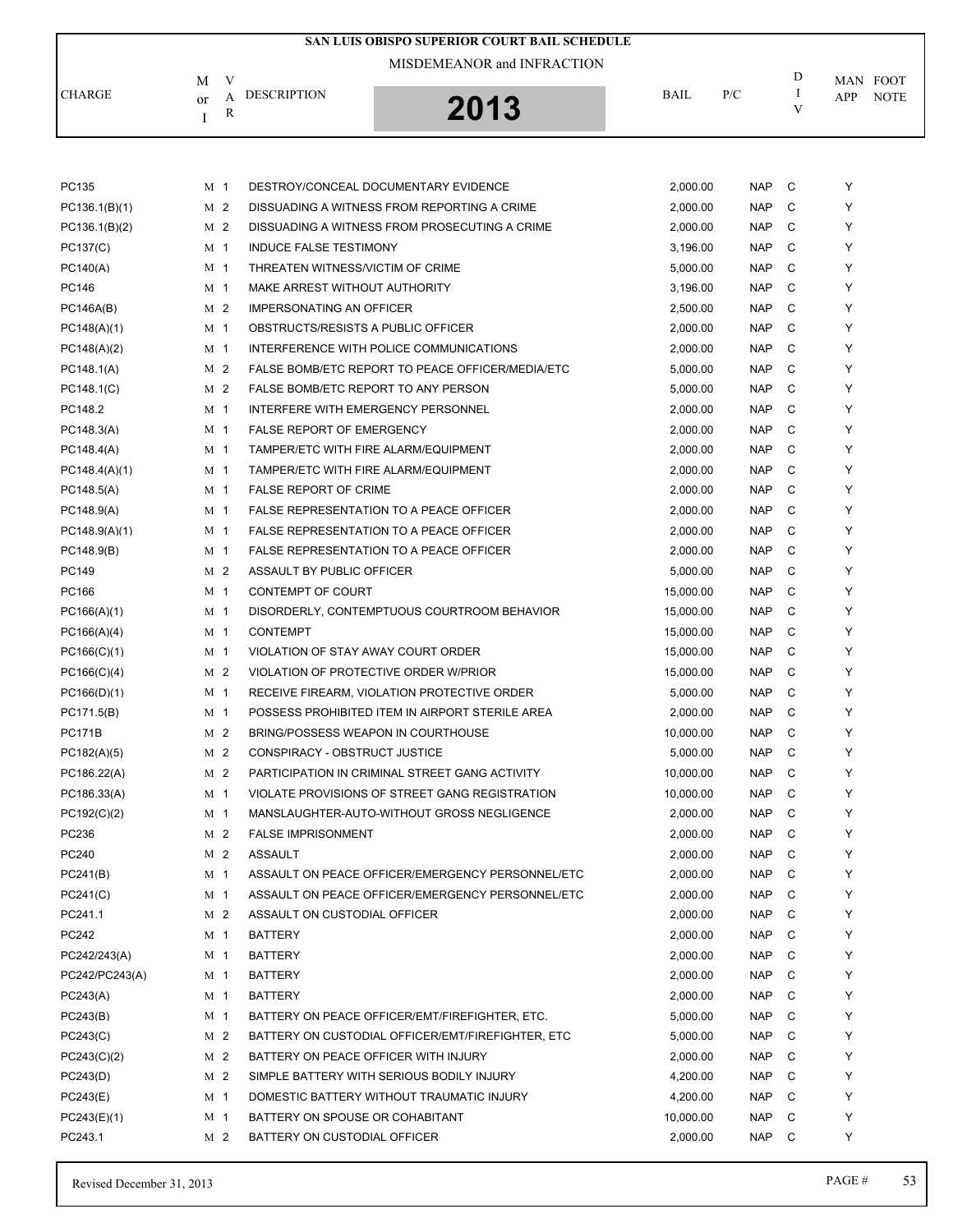|               |               |                |                                      | SAN LUIS OBISPO SUPERIOR COURT BAIL SCHEDULE                                                     |             |            |               |     |             |
|---------------|---------------|----------------|--------------------------------------|--------------------------------------------------------------------------------------------------|-------------|------------|---------------|-----|-------------|
|               |               |                |                                      | MISDEMEANOR and INFRACTION                                                                       |             |            | D             |     |             |
|               | М             | V              | <b>DESCRIPTION</b>                   |                                                                                                  | <b>BAIL</b> |            |               |     | MAN FOOT    |
| <b>CHARGE</b> | <sub>or</sub> | A<br>R         |                                      | 2013                                                                                             |             | P/C        | $\bf{I}$<br>V | APP | <b>NOTE</b> |
|               | I             |                |                                      |                                                                                                  |             |            |               |     |             |
|               |               |                |                                      |                                                                                                  |             |            |               |     |             |
|               |               |                |                                      |                                                                                                  |             |            |               |     |             |
| PC243.2       | M 1           |                |                                      | BATTERY ON SCHOOL, PARK, HOSPITAL PROPERTY                                                       | 3,500.00    | <b>NAP</b> | C             | Y   |             |
| PC243.2(A)    |               | M 1            |                                      | BATTERY ON PERSON ON SCHOOL PROPERTY                                                             | 2,000.00    | <b>NAP</b> | C             | Υ   |             |
| PC243.2(A)(1) | M 1           |                |                                      | BATTERY ON SCHOOL, PARK, HOSPITAL PROPERTY                                                       | 3.500.00    | <b>NAP</b> | C             | Υ   |             |
| PC243.25      |               | M 1            |                                      | BATTERY ON PERSON - ELDER OR DEPENDENT ADULT                                                     | 2,000.00    | <b>NAP</b> | C             | Y   |             |
| PC243.3       |               | M <sub>1</sub> |                                      | BATTERY ON TRANSIT PERSONNEL OR PASSENGER                                                        | 3,200.00    | <b>NAP</b> | C             | Υ   |             |
| PC243.4(B)    |               | M 2            |                                      | SEXUAL BATTERY ON A RESTRAINED/INSTITUTIONALIZED/<br>DISABLED/MEDICALLY INCAPACITATED INDIVIDUAL | 10,000.00   | <b>NAP</b> | C             | Υ   |             |
| PC243.4(D)    |               | M 1            |                                      | SEXUAL BATTERY ON A RESTRAINED/INSTITUTIONALIZED/                                                | 10,000.00   | <b>NAP</b> | C             | Υ   |             |
|               |               |                |                                      | DISABLED/MEDICALLY INCAPACITATED INDIVIDUAL                                                      |             |            |               |     |             |
| PC243.4(E)(1) |               | M 1            | <b>SEXUAL BATTERY</b>                |                                                                                                  | 10,000.00   | <b>NAP</b> | C             | Υ   |             |
| PC243.6       |               | M 2            | BATTERY ON SCHOOL EMPLOYEE           |                                                                                                  | 3,200.00    | <b>NAP</b> | C             | Υ   |             |
| PC245(A)(1)   |               | M 2            | ASSAULT WITH A DEADLY WEAPON         |                                                                                                  | 5,000.00    | <b>NAP</b> | C             | Υ   |             |
| PC245(A)(2)   |               | M 2            | ASSAULT WITH FIREARM                 |                                                                                                  | 9,000.00    | <b>NAP</b> | C             | Y   |             |
| PC245(A)(4)   |               | M 2            | ASSAULT, GREAT BODILY INJURY         |                                                                                                  | 5,000.00    | <b>NAP</b> | C             | Y   |             |
| PC246         |               | M 2            |                                      | SHOOT AT INHABITED DWELLING/VEHICLE/ETC                                                          | 30,000.00   | <b>NAP</b> | C             | Υ   |             |
| PC246.3       |               | M 2            |                                      | <b>GROSSLY NEGLIGENT DISCHARGE OF FIREARM</b>                                                    | 3,200.00    | <b>NAP</b> | C             | Y   |             |
| PC246.3(A)    |               | M 2            |                                      | <b>DISCHARGE FIREARM - GROSS NEGLIGENCE</b>                                                      | 2,000.00    | <b>NAP</b> | C             | Υ   |             |
| PC246.3(B)    |               | M 1            |                                      | DISCHARGE OF BB DEVISE W/GROSS NEGLIGENCE                                                        | 2,000.00    | <b>NAP</b> | C             | Y   |             |
| PC261.5       |               | M 2            |                                      | UNLAWFUL SEXUAL INTERCOURSE WITH PERSON UNDER 18                                                 | 2,000.00    | <b>NAP</b> | C             | Y   |             |
| PC261.5(B)    |               | M 2            |                                      | SEXUAL INTERCOURSE WITH MINOR -3YR AGE DIFFERENCE                                                | 10,000.00   | <b>NAP</b> | C             | Y   |             |
| PC261.5(C)    |               | M 2            |                                      | SEXUAL INTERCOURSE WITH MINOR +3YR AGE DIFFERENCE                                                | 10,000.00   | <b>NAP</b> | C             | Y   |             |
| PC270         |               | M 2            | WILLFUL FAILURE TO PROVIDE FOR CHILD |                                                                                                  | 5,000.00    | <b>NAP</b> | C             | Υ   |             |
| PC270.1(A)    | M 1           |                | PARENT OF CHRONIC TRUANT GRADES 1-8  |                                                                                                  | 2,000.00    | <b>NAP</b> | C             | Y   |             |
| PC271         |               | M 2            |                                      | FAILURE TO MAINTAIN CHILD UNDER 14 YEARS                                                         | 2,000.00    | <b>NAP</b> | C             | Υ   |             |
| PC272         |               | M 1            |                                      | CONTRIBUTING TO DELINQUENCY OF A MINOR                                                           | 2,000.00    | <b>NAP</b> | C             | Υ   |             |
| PC272(A)(1)   | M 1           |                |                                      | CONTRIBUTING TO DELINQUENCY OF A MINOR                                                           | 2,000.00    | <b>NAP</b> | C             | Υ   |             |
| PC273(A)      |               | M 1            | PAYING PARENT FOR ADOPTION OF CHILD  |                                                                                                  | 10,000.00   | <b>NAP</b> | C             | Υ   |             |
| PC273.5       |               | M 1            |                                      | CORPORAL INJURY SPOUSE, COHABITANT, MOTHER/FATHER/CH                                             | 10,000.00   | NAP C      |               | Y   |             |
|               |               |                | ILD                                  |                                                                                                  |             |            |               |     |             |
| PC273.5(A)    |               | M 2            |                                      | INFLICT CORPORAL INJURY ON SPOUSE/COHABITANT                                                     | 10,000.00   | <b>NAP</b> | C             | Υ   |             |
| PC273.6(A)    |               | M 1            | VIOLATION OF PROTECTIVE ORDER        |                                                                                                  | 15,000.00   | <b>NAP</b> | C             | Υ   |             |
| PC273.6(B)    |               | M 1            |                                      | VIOLATION OF PROTECTIVE ORDER WITH INJURIES                                                      | 9,000.00    | <b>NAP</b> | C             | Y   |             |
| PC273.65      |               | M 1            |                                      | VIOLATION OF DEPENDENCY PROTECTIVE ORDER                                                         | 10,000.00   | <b>NAP</b> | C             | Υ   |             |
| PC273.65(A)   |               | M <sub>1</sub> |                                      | VIOLATION OF PROTECTIVE ORDER RELATED TO CHILDREN                                                | 15,000.00   | <b>NAP</b> | C             | Υ   |             |
| PC273A(A)     |               | M <sub>2</sub> |                                      | WILLFUL HARM/INJURY TO CHILD LIKELY TO PRODUCE GBI                                               | 2,000.00    | <b>NAP</b> | C             | Y   |             |
| PC273A(B)     |               | M 1            | CHILD ENDANGERMENT                   |                                                                                                  | 7,200.00    | <b>NAP</b> | C             | Υ   |             |
| <b>PC273D</b> |               | M 1            |                                      | CORPORAL PUNISHMENT OR INJURY OF CHILD                                                           | 50,000.00   | <b>NAP</b> | C             | Υ   |             |
| PC273D(A)     |               | M 2            |                                      | CORPORAL PUNISHMENT OR INJURY OF CHILD                                                           | 50,000.00   | <b>NAP</b> | C             | Υ   |             |
| PC273F        |               | M 1            |                                      | SENDING OR KEEPING MINOR IN IMMORAL PLACE                                                        | 2,000.00    | <b>NAP</b> | C             | Υ   |             |
| PC273F        |               | M 2            |                                      | SENDING OR KEEPING MINOR IN IMMORAL PLACE                                                        | 2,000.00    | <b>NAP</b> | C             | Υ   |             |
| <b>PC273G</b> |               | M 1            |                                      | IMMORAL PRACTICES IN PRESENCE OF MINORS                                                          | 2,000.00    | <b>NAP</b> | C             | Y   |             |
| PC278         |               | M <sub>2</sub> |                                      | CHILD STEALING WITHOUT RIGHT OF CUSTODY                                                          | 5,920.00    | <b>NAP</b> | C             | Υ   |             |
| PC278.5       |               | M 2            |                                      | CHILD STEALING DEPRIVING CUSTODY/VISITATION RIGHTS                                               | 2,000.00    | <b>NAP</b> | C             | Υ   |             |
| PC278.5(A)    |               | M <sub>2</sub> | DEPRIVING CUSTODY/VISITATION RIGHTS  |                                                                                                  | 2,000.00    | <b>NAP</b> | C             | Y   |             |
| PC281         |               | M 2            | <b>BIGAMY</b>                        |                                                                                                  | 3,200.00    | <b>NAP</b> | C             | Υ   |             |
| PC286(B)(1)   |               | M 2            |                                      | SODOMY WITH MINOR OVER 16 BUT UNDER 18 YEARS                                                     | 10,000.00   | <b>NAP</b> | C             | Υ   |             |
| PC286(E)      |               | M <sub>2</sub> | SODOMY WHILE CONFINED IN PRISON      |                                                                                                  | 10,000.00   | <b>NAP</b> | C             | Υ   |             |
| PC286.5       |               | M 1            | SEXUAL ASSAULT OF AN ANIMAL          |                                                                                                  | 5,000.00    | <b>NAP</b> | C             | Υ   |             |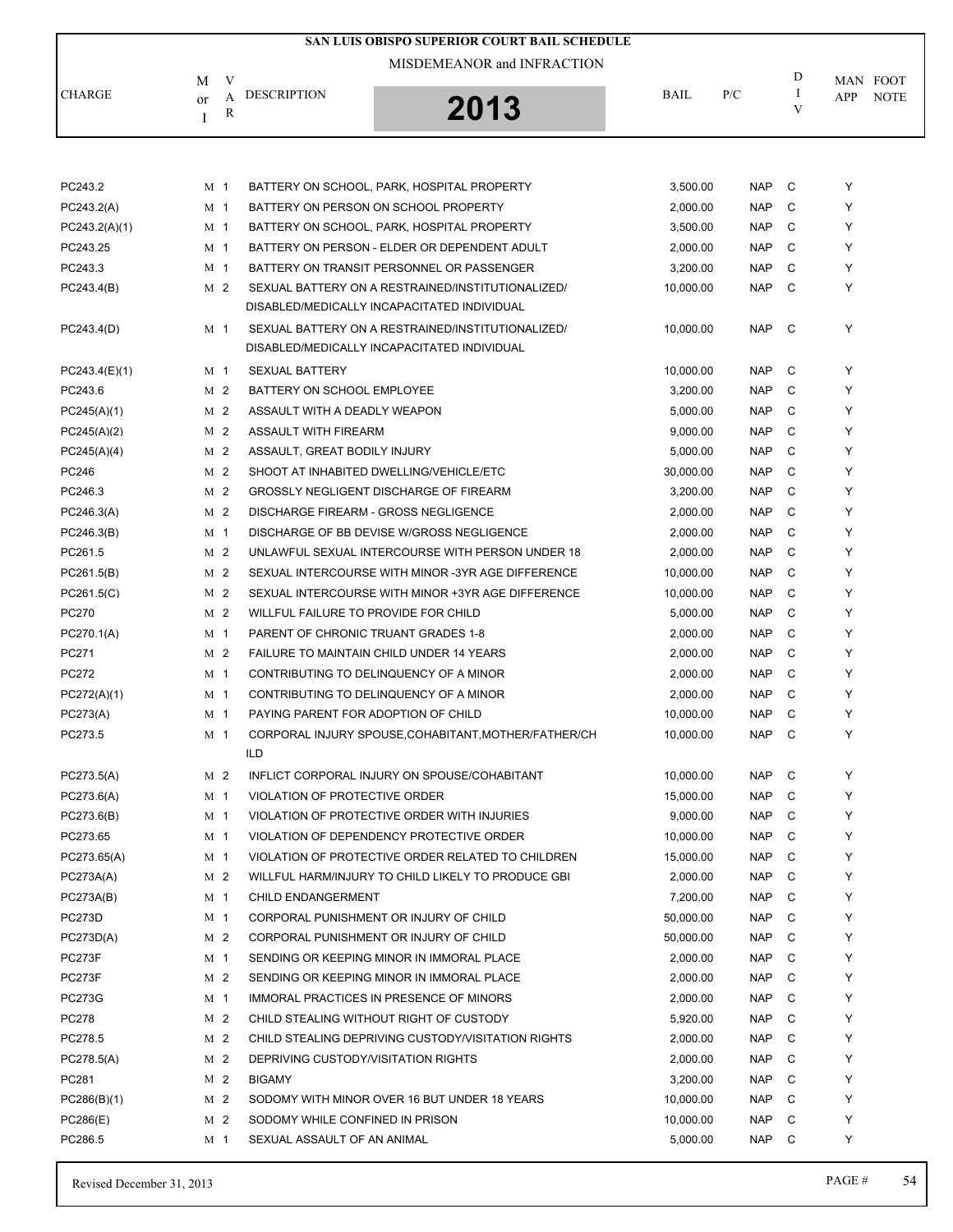|                              |                         |        | <b>SAN LUIS OBISPO SUPERIOR COURT BAIL SCHEDULE</b>                                                          |             |            |               |     |             |
|------------------------------|-------------------------|--------|--------------------------------------------------------------------------------------------------------------|-------------|------------|---------------|-----|-------------|
|                              |                         | V      | MISDEMEANOR and INFRACTION                                                                                   |             |            | D             |     | MAN FOOT    |
| CHARGE                       | M<br><sub>or</sub><br>Ι | A<br>R | <b>DESCRIPTION</b><br>2013                                                                                   | <b>BAIL</b> | P/C        | $\bf{I}$<br>V | APP | <b>NOTE</b> |
|                              |                         |        |                                                                                                              |             |            |               |     |             |
| PC288A(B)(1)                 | M 2                     |        | ORAL COPULATION WITH A MINOR                                                                                 | 10,000.00   | <b>NAP</b> | - C           | Y   |             |
| PC288(C)(1)                  | M 2                     |        | LEWD/LASCIVIOUS ACT ON CHILD OF 14 OR 15 YEARS OLD                                                           | 30,000.00   | <b>NAP</b> | C             | Y   |             |
| PC288.2(A)                   | M 2                     |        | DISTRIBUTING OR EXHIBITING HARMFUL MATTER TO A<br>MINOR BY ANY MEANS WITH INTENT TO SEDUCE                   | 2,000.00    | <b>NAP</b> | C             | Y   |             |
| PC289(H)                     | M <sub>2</sub>          |        | ASSIST PENETRATION ACT UPON MINOR W/FOREIGN OBJECT                                                           | 10,000.00   | <b>NAP</b> | C             | Y   |             |
| PC290(B)/PC290.018(A)        | M 1                     |        | FAILURE TO REGISTER-MOVES INTO OR WITHIN LEA<br><b>JURISDICTION</b>                                          | 10,000.00   | <b>NAP</b> | - C           | Y   |             |
| PC290.01(C)                  | M 1                     |        | SCHOOL REGISTRATION: 290 WHO FAILS TO REGISTER UPO<br>UPON COLLEGE/INSTITUTION OF HIGHER LEARING             | 10,000.00   | NAP        | $\mathbf{C}$  | Y   |             |
| PC290.010                    | M 2                     |        | FAILURE TO REGISTER-CONCURRENT RESIDENTIAL ADDR                                                              | 10,000.00   | <b>NAP</b> | C             | Y   |             |
| PC290.011(A)                 | M 1                     |        | FAILURE TO REGISTER-EVERY 30 DAYS OR IF IN JAIL,<br>FAILS TO REGISTER W/I 5 WORKING DAYS UPON RELEASE        | 10,000.00   | <b>NAP</b> | - C           | Υ   |             |
| PC290.011(B)                 | M 2                     |        | FAILURE TO REGISTER-TRANSIENT 290 WHO MOVES FROM<br>OR TO PERMANENT ADDR & DOES NOT REGISTER W/I 5 DAY       | 10,000.00   | NAP        | $\mathbb C$   | Υ   |             |
| PC290.011(B)/PC290.018(A)M 2 |                         |        | TRANSIENT FAIL TO NOTIFY MOVE OUT OF STATE                                                                   | 10.000.00   | <b>NAP</b> | C             | Y   |             |
| PC290.011(C)                 | M 2                     |        | FAILURE TO REGISTER-TRANSIENT 290 W/I 5 DAYS OF<br>BIRTHDAY OR REFUSES TO PROVIDE INFO                       | 10,000.00   | <b>NAP</b> | - C           | Y   |             |
| PC290.011(F)                 | M 2                     |        | FAILURE TO REGISTER-290 WHO FAILS TO NOTIFY LEA<br>W/I 5 DAYS OF THEIR MOVING OUT OF CALIFORNIA              | 10,000.00   | <b>NAP</b> | - C           | Y   |             |
| PC290.012(A)                 | M 2                     |        | FAILURE TO REGISTER-290 WHO FAILS TO REGISTER W/I<br>5 DAYS OF THEIR BIRTHDAY                                | 10,000.00   | <b>NAP</b> | $\mathbf{C}$  | Υ   |             |
| PC290.012(B)                 | M 2                     |        | FAILURE TO REGISTER-SVP 290 WHO FAILS TO REGISTER<br>W/I 90 DAYS                                             | 10,000.00   | NAP        | $\mathbf{C}$  | Y   |             |
| PC290.013(A)                 | M 2                     |        | FAILURE TO REGISTER-290 WHO MOVES OUT OF LEA &<br>FAILS TO UNREGISTER IN PERSON W/OLD LEA W/I 5 DAYS         | 10.000.00   | <b>NAP</b> | - C           | Y   |             |
| PC290.013(A)/PC290.018(B)M 2 |                         |        | FAILURE TO NOTIFY LAST REGISTERING AGENCY OF<br><b>ADDRESS CHANGE</b>                                        | 10,000.00   | NAP.       | $\mathbf{C}$  | Y   |             |
| PC290.013(B)                 | M 2                     |        | FAILURE TO REGISTER-290 MOVES, NOT KNOWING THE NEW<br>ADDDR DOESN'T UNREGISTER OR REFUSES W/I 5 DAYS         | 10,000.00   | NAP C      |               | Y   |             |
| PC290.014                    | M 2                     |        | FAILURE TO NOTIFY LEA IN PERSON W/I 5 DAYS OF<br>NAME CHANGE -290 REGISTRANT                                 | 10,000.00   | NAP C      |               | Y   |             |
| PC290.015(A)                 | M 2                     |        | FAILURE TO REGISTER-290 WHO SPENDS MORE THAN 30<br>DAYS IN JAIL & UPON RELEASE FAILS TO REG W/I 5 DAY        | 10,000.00   | NAP C      |               | Y   |             |
| PC290.015(A)/PC290.018(A)M 2 |                         |        | <b>FAILURE TO REGISTER/REREGISTER WHEN RELEASED</b>                                                          | 10,000.00   | NAP C      |               | Y   |             |
| PC290.015(A)/PC290.018(B)M 2 |                         |        | <b>FAILURE TO REGISTER/REREGISTER WHEN RELEASED-FELON</b>                                                    | 10,000.00   | <b>NAP</b> | C             | Y   |             |
| PC290.018(H)                 | M 1                     |        | 290 WHO FAILS TO SHOW PRF OF RESIDENCE W/I 30<br>DAYS AFTER REGISTERING                                      | 10,000.00   | NAP        | $\mathbf{C}$  | Y   |             |
| PC290.018(J)                 | M 1                     |        | 290 WHO PROVIDES FALSE OR PURPOSELY OMITS<br>SIGNATURE, INITIALS OR INFO ON REGISTRATION FORM                | 10,000.00   | NAP C      |               | Y   |             |
| PC290.46(K)                  | M 1                     |        | 290 WHO ENTERS OFFENDER'S AREA OF MEGAN'S WEB SITE                                                           | 10,000.00   | NAP        | $\mathbf{C}$  | Y   |             |
| PC290.95(A)                  | M 1                     |        | MINORS: 290'S FAILURE TO DISCLOSE STATUS TO<br>EMPLOYER WHEN WORKING WITH MINORS AS SUPERVISOR               | 10,000.00   | NAP C      |               | Y   |             |
| PC290.95(B)                  | M 1                     |        | MINORS: 290'S FAILURE TO DISCLOSE STATUS WHEN<br>WORKING WITH MINORS & WILL HAVE PHYSICAL CONTACT            | 10,000.00   | NAP C      |               | Y   |             |
| PC290.95(C)                  | M 1                     |        | MINORS: 290 WHERE VICTIM WAS UNDER 16 WORK OR WHO<br><b>VOLUNTEERS WITH MINOR UNACCOMPANIED/UNSUPERVISED</b> | 10,000.00   | NAP C      |               | Y   |             |
| PC298.1(A)                   | M 1                     |        | REFUSAL:290 REFUSES TO GIVE DNA OR FINGERPRINT                                                               | 10,000.00   | NAP C      |               | Y   |             |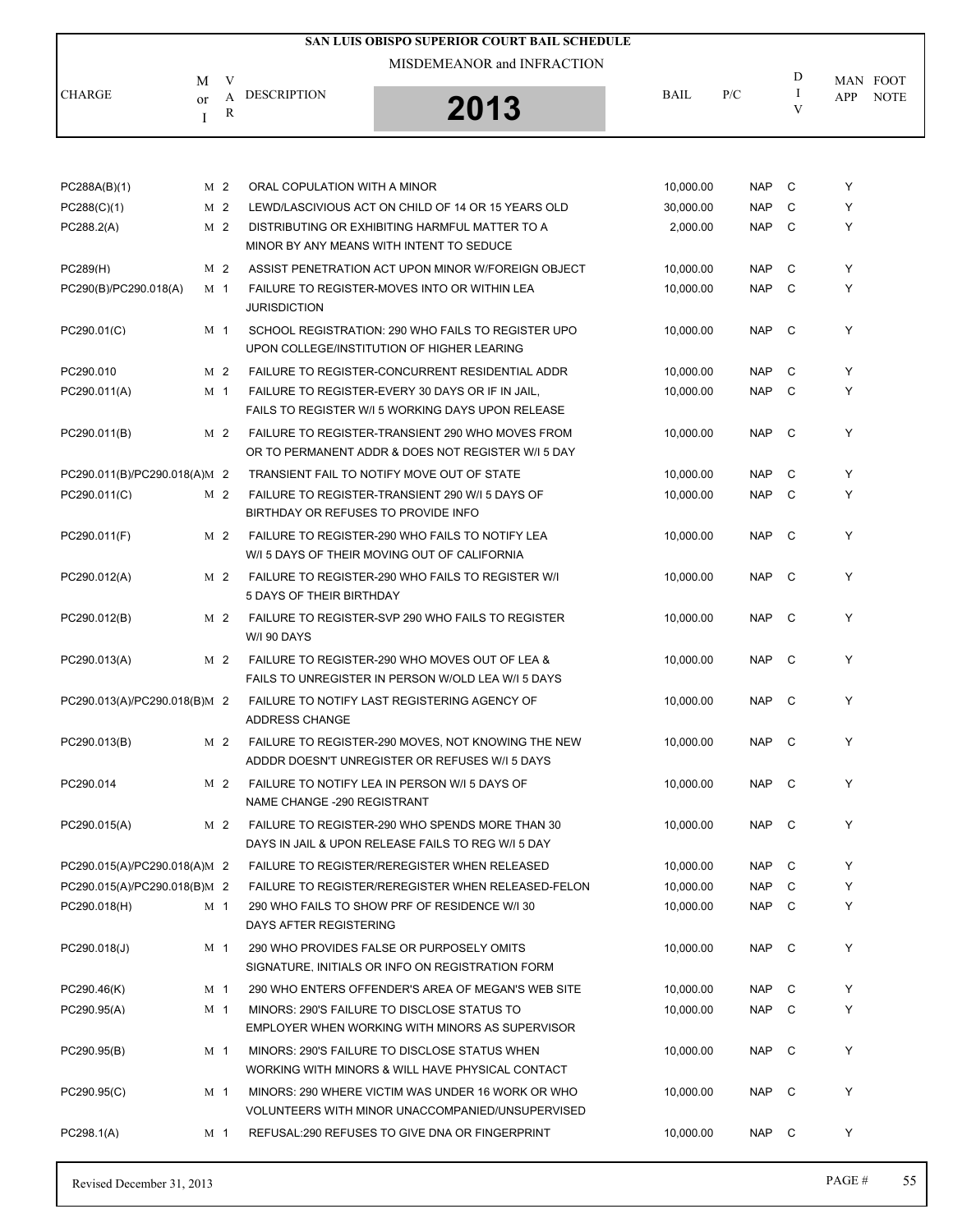| V<br>M<br><b>CHARGE</b><br><b>DESCRIPTION</b><br>A<br>or<br>2013                                                                             | MISDEMEANOR and INFRACTION<br>BAIL | P/C                      | D            | MAN FOOT |             |
|----------------------------------------------------------------------------------------------------------------------------------------------|------------------------------------|--------------------------|--------------|----------|-------------|
|                                                                                                                                              |                                    |                          |              |          |             |
|                                                                                                                                              |                                    |                          |              |          |             |
| $\mathbb R$                                                                                                                                  |                                    |                          | I<br>V       | APP      | <b>NOTE</b> |
| I                                                                                                                                            |                                    |                          |              |          |             |
|                                                                                                                                              |                                    |                          |              |          |             |
|                                                                                                                                              |                                    |                          |              |          |             |
| <b>PC303A</b><br>M <sub>1</sub><br>PERSON SOLICATING ALCOHOLIC BEVERAGE<br>PC308                                                             | 2,000.00                           | <b>NAP</b><br><b>NAP</b> | C<br>C       | Υ        |             |
| M <sub>1</sub><br>SELLING TOBACCO TO MINORS                                                                                                  | 503.00                             |                          |              |          |             |
| PC308(A)(1)<br>SELLING TOBACCO TO MINORS--1ST OFFENSE<br>M 1<br>M <sub>2</sub><br>SELLING TOBACCO TO MINORS--2ND OFFENSE                     | 960.00<br>2,184.00                 | <b>NAP</b><br><b>NAP</b> | C<br>C       |          |             |
| PC308(A)(1)<br>M 3<br>SELLING TOBACCO TO MINORS--3RD OFFENSE                                                                                 |                                    | <b>NAP</b>               | C            |          |             |
| PC308(A)(1)<br>M <sub>1</sub>                                                                                                                | 4,158.00                           | <b>NAP</b>               | C            | Υ        |             |
| PC308(B)<br>MINOR PURCHASING, RECEIVING, POSSESSING TOBACCO<br>I <sub>2</sub><br>PC308(B)<br>MINOR PURCHASING, RECEIVING, POSSESSING TOBACCO | 2,000.00<br>410.00                 | <b>NAP</b>               | C            | Y        |             |
| PC308.2<br>$I \quad 1$<br>SELLING CIGARETTES - UNPACKATED                                                                                    | 205.00                             | <b>NAP</b>               | C            |          |             |
| PC308.2(A)<br>$I \quad 1$<br>SELLING CIGARETTES - UNPACKATED                                                                                 | 205.00                             | <b>NAP</b>               | C            |          |             |
| M <sub>2</sub><br>PC311.1(A)<br>POSSESSION AND TRANSMISSION OF CHILD PORNOGRAPHY                                                             | 2,000.00                           | <b>NAP</b>               | C            | Υ        |             |
| M <sub>1</sub><br>SEND/POSSESS/ETC OBSCENE MATTER                                                                                            |                                    | <b>NAP</b>               | C            | Υ        |             |
| PC311.2(A)                                                                                                                                   | 2,000.00                           |                          | C            |          |             |
| PC313.1(A)<br>M <sub>1</sub><br>DISTRIBUTING HARMFUL MATTER TO MINOR<br>PC314<br>M <sub>2</sub><br><b>INDECENT EXPOSURE IN PUBLIC PLACE</b>  | 2,000.00                           | <b>NAP</b>               | C            | Υ<br>Y   |             |
| M <sub>2</sub>                                                                                                                               | 5,000.00                           | <b>NAP</b>               |              |          |             |
| PC314(2)<br>ASSIST ACT OF INDECENT EXPOSURE                                                                                                  | 5,000.00                           | <b>NAP</b>               | C            | Υ        |             |
| PC330<br>M <sub>1</sub><br>GAMBLING-CONDUCTING<br>M <sub>1</sub>                                                                             | 2,000.00                           | <b>NAP</b>               | C<br>C       | Υ<br>Υ   |             |
| <b>PC330A</b><br>POSSESS/CONTROL SLOT MACHINE/ETC                                                                                            | 2,000.00                           | <b>NAP</b>               | C            |          |             |
| PC330B(A)<br>M <sub>1</sub><br>POSSESS, MANUFACTURE OR REPAIR SLOT MACHINES                                                                  | 2,000.00                           | <b>NAP</b>               |              | Υ        |             |
| PC346<br>M <sub>1</sub><br><b>TICKET SCALPING</b>                                                                                            | 954.00                             | <b>NAP</b>               | C            |          |             |
| PC368(B)<br>M <sub>1</sub><br>ELDER ABUSE WITH RISK OF GBI, INFLICTING PAIN                                                                  | 20,000.00                          | <b>NAP</b>               | C            | Υ        |             |
| <b>ELDER ABUSE</b><br>PC368(B)(1)<br>M 2                                                                                                     | 10,000.00                          | <b>NAP</b>               | C            | Υ        |             |
| PC368(B)(1)(C)<br>M <sub>1</sub><br>ABUSE OF ELDER/DEPENDANT ADULT W/INJURY                                                                  | 10,000.00                          | <b>NAP</b>               | C            | Υ        |             |
| PC368(C)<br>M <sub>1</sub><br>ELDER ABUSE WITHOUT RISK OF GBI, INFLICTING PAIN                                                               | 10,000.00                          | <b>NAP</b>               | C            | Υ        |             |
| PC368(D)<br>M 3<br>THEFT OVER \$400 FROM ELDER ADULT                                                                                         | 10,000.00                          | <b>NAP</b>               | C            | Υ        |             |
| PC368(D)<br>M <sub>4</sub><br>THEFT UNDER \$400 FROM ELDER ADULT                                                                             | 2,000.00                           | <b>NAP</b>               | C            | Υ        |             |
| PC368(D)(3)<br>M <sub>1</sub><br>ABUSE OF ELDER/DEPENDANT ADULT; THEFT/EMBEZZLEMENT                                                          | 10,000.00                          | <b>NAP</b>               | C            | Υ        |             |
| PC368(E)<br>M 3<br>THEFT OVER \$400 BY CARETAKER                                                                                             | 10,000.00                          | <b>NAP</b>               | C            | Υ        |             |
| PC368(E)<br>THEFT UNDER \$400 BY CARETAKER<br>M 4                                                                                            | 2,000.00                           | <b>NAP</b>               | C            | Υ        |             |
| PC369G<br>DRIVING ON OR ALONG RAILROAD TRACK OR RIGHT OF WAY<br>M 1                                                                          | 2,000.00                           | <b>NAP</b>               | C            | Υ        |             |
| PC369G(A)<br>M <sub>1</sub><br>DRIVING ON OR ALONG RAILROAD TRACK OR RIGHT OF WAY                                                            | 2,000.00                           | <b>NAP</b>               | C            | Υ        |             |
| <b>PC369I</b><br>M <sub>1</sub><br>TRESPASSING ON RAILROAD PROPERTY                                                                          | 2,000.00                           | <b>NAP</b>               | C            | Υ        |             |
| PC369I(A)<br>M <sub>1</sub><br>TRESPASSING ON RAILROAD PROPERTY                                                                              | 2,000.00                           | <b>NAP</b>               | C            | Υ        |             |
| PC370<br>M <sub>1</sub><br>PUBLIC NUISANCE                                                                                                   | 2,000.00                           | <b>NAP</b>               | C            | Υ        |             |
| PC372<br>MAINTAINING PUBLIC NUISANCE<br>M 1                                                                                                  | 2,000.00                           | <b>NAP</b>               | C            | Υ        |             |
| PC373A<br>M 1<br>PUBLIC NUISANCE                                                                                                             | 2,000.00                           | NAP.                     | C            | Υ        |             |
| PC374.3(A)<br>$I \quad 1$<br><b>ILLEGAL DUMPING</b>                                                                                          | 1,019.00                           | <b>NAP</b>               | C            | Y 02     |             |
| PC374.3(A)<br>I <sub>2</sub><br><b>ILLEGAL DUMPING</b>                                                                                       | 1,921.00                           | <b>NAP</b>               | C            | $Y$ 02   |             |
| PC374.3(A)<br>$1 \quad 3$<br><b>ILLEGAL DUMPING</b>                                                                                          | 2,542.00                           | <b>NAP</b>               | C            | $Y$ 02   |             |
| <b>ILLEGAL DUMPING</b><br>PC374.3(A)<br>M 4<br><b>1ST OFFENSE</b>                                                                            | 2,000.00                           | <b>NAP</b>               | C            | Y 02     |             |
| M 5<br><b>ILLEGAL DUMPING</b><br>PC374.3(A)                                                                                                  | 5,100.00                           | <b>NAP</b>               | C            | Y 02     |             |
| 2ND OFFENSE                                                                                                                                  |                                    |                          |              |          |             |
| M 6<br><b>ILLEGAL DUMPING</b><br>PC374.3(A)                                                                                                  | 8,800.00                           | NAP                      | $\mathbf{C}$ | Y 02     |             |
| 3RD OFFENSE                                                                                                                                  |                                    |                          |              |          |             |
| $1 \quad 1$<br>DUMP OR CAUSE TO BE DUMPED ANY ROCKS OR DIRT<br>PC374.3(B)<br>UPON HIGHWAY OR ROAD - IST OFFENSE                              | 1,019.00                           | <b>NAP</b>               | C            | Y 02     |             |
| PC374.3(B)<br>$1 \quad 2$<br>DUMP OR CAUSE TO BE DUMPED ANY ROCKS OR DIRT<br>UPON HIGHWAY OR ROAD - 2ND OFFENSE                              | 1,921.00                           | <b>NAP</b>               | C            | $Y$ 02   |             |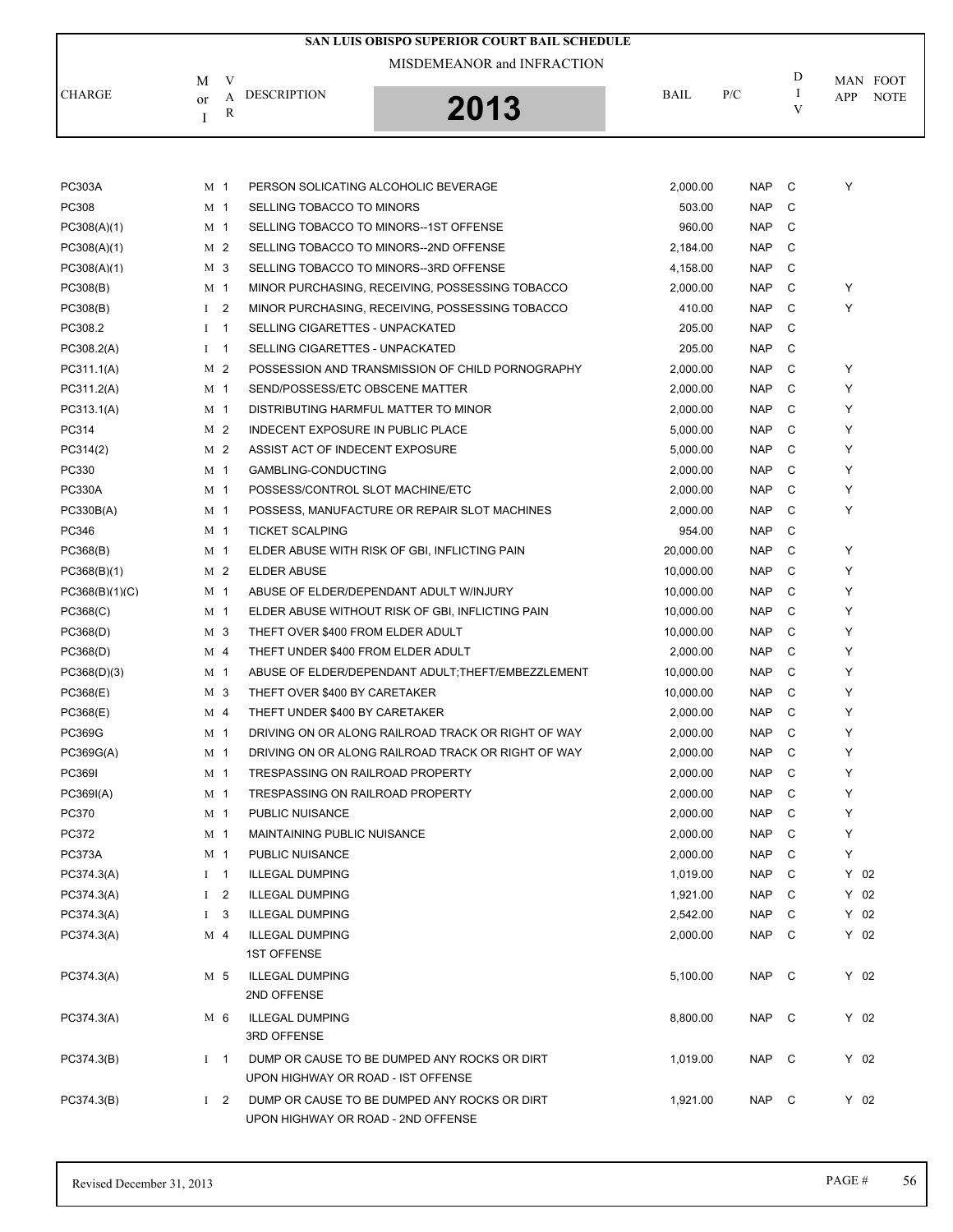| SAN LUIS OBISPO SUPERIOR COURT BAIL SCHEDULE |    |                |                                        |                                                    |             |            |        |        |             |  |  |
|----------------------------------------------|----|----------------|----------------------------------------|----------------------------------------------------|-------------|------------|--------|--------|-------------|--|--|
|                                              |    |                |                                        |                                                    |             |            |        |        |             |  |  |
|                                              | М  | V              |                                        |                                                    |             |            | D      |        | MAN FOOT    |  |  |
| <b>CHARGE</b>                                | or | А              | <b>DESCRIPTION</b>                     | 2013                                               | <b>BAIL</b> | P/C        | I<br>V | APP    | <b>NOTE</b> |  |  |
|                                              | Ι  | R              |                                        |                                                    |             |            |        |        |             |  |  |
|                                              |    |                |                                        |                                                    |             |            |        |        |             |  |  |
|                                              |    |                |                                        |                                                    |             |            |        |        |             |  |  |
| PC374.3(B)                                   |    | $1 \quad 3$    | UPON HIGHWAY OR ROAD - 3RD OFFENSE     | DUMP OR CAUSE TO BE DUMPED ANY ROCKS OR DIRT       | 2,542.00    | NAP C      |        | $Y$ 02 |             |  |  |
| PC374.4(A)                                   |    | $I \quad 1$    | PRIVATE PROPERTY - 1ST OFFENSE         | LITTER OR CAUSE TO BE LITTERED IN PUBLIC OR        | 410.00      | <b>NAP</b> | C)     | Y 02   |             |  |  |
| PC374.4(A)                                   |    | $1\quad 2$     |                                        | DUMP OR CAUSE TO BE DUMPED ANY ROCKS OR DIRT       | 1,921.00    | <b>NAP</b> | C      | Y 02   |             |  |  |
|                                              |    |                | UPON HIGHWAY OR ROAD - 2ND OFFENSE     |                                                    |             |            |        |        |             |  |  |
| PC374.4(A)                                   |    | $1 \quad 3$    | UPON HIGHWAY OR ROAD - 3RD OFFENSE     | DUMP OR CAUSE TO BE DUMPED ANY ROCKS OR DIRT       | 2,542.00    | <b>NAP</b> | - C    | Y 02   |             |  |  |
| PC374.7(A)                                   |    | M <sub>1</sub> |                                        | LITTERING OF WASTE IN WATERS - 1ST OFFENSE         | 2,000.00    | <b>NAP</b> | C      | $Y$ 02 |             |  |  |
| PC374.7(A)                                   |    | M 2            |                                        | LITTERING OF WASTE IN WATERS - 2ND OFFENSE         | 2,000.00    | <b>NAP</b> | C      | $Y$ 02 |             |  |  |
| PC374.7(A)                                   |    | M 3            |                                        | LITTERING OF WASTE IN WATERS - 3RD OFFENSE         | 2,550.00    | <b>NAP</b> | C      | $Y$ 02 |             |  |  |
| <b>PC374C</b>                                |    | M <sub>1</sub> | SHOOTING ON A PUBLIC HIGHWAY           |                                                    | 2,000.00    | <b>NAP</b> | C      | Υ      |             |  |  |
| PC375(A)                                     |    | M 1            |                                        | PUT OFFENSIVE ETC MATTER IN PUBLIC PLACE           | 2,000.00    | <b>NAP</b> | C      | Y      |             |  |  |
| PC381(A)                                     |    | M 1            | POSSESS/ETC TOLUENE/ETC                |                                                    | 2,000.00    | <b>NAP</b> | C      | Y      |             |  |  |
| PC381(B)                                     |    | M <sub>1</sub> |                                        | POSSESS/ETC SUBSTANCE SIMILAR TO TOLUENE           | 2,000.00    | <b>NAP</b> | C      | Y      |             |  |  |
| <b>PC384A</b>                                |    | M 1            |                                        | CUT/ETC SHRUBS/ETC WITHOUT WRITTEN PERMIT          | 2,000.00    | <b>NAP</b> | C      | Y      |             |  |  |
| PC399(B)                                     |    | M <sub>2</sub> |                                        | ALLOW MISCHIEVOUS ANIMAL AT LARGE: BODILY INJURY   | 2,000.00    | <b>NAP</b> | C      | Y      |             |  |  |
| <b>PC402B</b>                                |    | M <sub>1</sub> | DISCARDING REFRIGERATOR, ETC.          |                                                    | 503.00      | <b>NAP</b> | C      |        |             |  |  |
| PC403                                        |    | M 1            |                                        | DISTURBING/BREAKING UP LAWFUL ASSEMBLY             | 2,000.00    | <b>NAP</b> | C      | Y      |             |  |  |
| PC415                                        |    | M <sub>1</sub> | DISTURBING THE PEACE                   |                                                    | 2,000.00    | <b>NAP</b> | C      | Y      |             |  |  |
| PC415(1)                                     |    | M <sub>1</sub> | DISTURBING THE PEACE/FIGHTING PUBLIC   |                                                    | 2,000.00    | <b>NAP</b> | C      | Y      |             |  |  |
| PC415(1)                                     |    | I <sub>2</sub> | DISTURBING THE PEACE                   |                                                    | 164.00      | <b>NAP</b> | C      |        |             |  |  |
| PC415(2)                                     |    | M 1            | DISTURBING THE PEACE                   |                                                    | 2,000.00    | <b>NAP</b> | C      | Y      |             |  |  |
| PC415(2)                                     |    | $1\quad 2$     | <b>DISTURBING THE PEACE</b>            |                                                    | 164.00      | <b>NAP</b> | C      |        |             |  |  |
| PC415(3)                                     |    | M 1            | USE OF OFFENSIVE WORDS IN PUBLIC       |                                                    | 2,000.00    | <b>NAP</b> | C      | Y      |             |  |  |
| PC415.5(A)                                   |    | M 1            | DISTURBING THE PEACE AT UNIVERSITY/ETC |                                                    | 2,000.00    | <b>NAP</b> | C      | Y      |             |  |  |
| PC417(A)(1)                                  |    | M 1            | <b>BRANDISHING A DEADLY WEAPON</b>     |                                                    | 2,000.00    | <b>NAP</b> | C      | Y      |             |  |  |
| PC417(A)(2)                                  |    | M 1            | <b>BRANDISHING A FIREARM</b>           |                                                    | 5,000.00    | <b>NAP</b> | C      | Y      |             |  |  |
| PC417(A)(2)(B)                               |    | M 1            |                                        | BRANDISHING A FIREARM (PUNISHABLE BY IMPRISONMENT  | 5.000.00    | <b>NAP</b> | C      | Y      |             |  |  |
|                                              |    |                |                                        | IN A COUNTY JAIL FOR NOT LESS THAN 3 MOS)          |             |            |        |        |             |  |  |
| PC417(B)                                     |    | M <sub>2</sub> |                                        | BRANDISHING A FIREARM AT A DAYCARE CENTER          | 10,000.00   | <b>NAP</b> | C      | Y      |             |  |  |
| PC417(C)                                     |    | M 2            |                                        | BRANDISHING A FIREARM IN THE PRESENCE OF A OFFICER | 10,000.00   | NAP        | C      | Y      |             |  |  |
| PC417.25                                     |    | M 1            | USE OF LASER SCOPE OR POINTER          |                                                    | 15,000.00   | <b>NAP</b> | C      | Y      |             |  |  |
| PC417.25(A)                                  |    | $I \quad 1$    |                                        | SALE OF LASER POINTER TO PERSON UNDER 17 YEARS OLD | 205.00      | <b>NAP</b> | C      |        |             |  |  |
| PC417.25(B)                                  |    | $I \quad 1$    |                                        | STUDENT IN POSSESSION OF LASER POINTER             | 199.00      | NAP        | C      | Y      |             |  |  |
| PC417.27(B)                                  |    | $I \quad 1$    |                                        | STUDENT IN POSSESSION OF LASER POINTER             | 199.00      | <b>NAP</b> | C      | Y      |             |  |  |
| PC417.4                                      |    | M 1            | <b>BRANDISHING A FAKE FIREARM</b>      |                                                    | 2,000.00    | <b>NAP</b> | C      | Y      |             |  |  |
| PC418                                        |    | M <sub>1</sub> | UNLAWFUL FORCIBLE ENTRY AND DETAINER   |                                                    | 2,000.00    | <b>NAP</b> | C      | Y      |             |  |  |
| PC419                                        |    | M 1            | RETAKE LAND AFTER LEGAL REMOVAL        |                                                    | 2,000.00    | <b>NAP</b> | C      | Y      |             |  |  |
| PC422                                        |    | M <sub>2</sub> | THREAT OF CRIME OF VIOLENCE            |                                                    | 30,000.00   | <b>NAP</b> | C      | Y      |             |  |  |
| PC422.6                                      |    | M <sub>1</sub> | INTERFERENCE WITH CIVIL RIGHTS         |                                                    | 3,200.00    | <b>NAP</b> | C      | $Y$ 40 |             |  |  |
| PC422.6(A)                                   |    | M 1            | VIOLATION OF CIVIL RIGHTS - THREATS    |                                                    | 3,200.00    | <b>NAP</b> | C      | $Y$ 40 |             |  |  |
| PC452(B)                                     |    | M <sub>2</sub> |                                        | RECKLESSLY CAUSING FIRE-INHABITED STRUCTURE        | 2,000.00    | <b>NAP</b> | C      | Υ      |             |  |  |
| PC452(C)                                     |    | M 2            |                                        | RECKLESSLY CAUSING FIRE-STRUCTURE OR FOREST LAND   | 2,000.00    | NAP        | C      | Y      |             |  |  |
| PC452(D)                                     |    | M 1            | RECKLESSLY CAUSING FIRE-PROPERTY       |                                                    | 2,000.00    | <b>NAP</b> | C      | Y      |             |  |  |
| PC457.1(B)(1)                                |    | M 1            | ARSONIST--FAILURE TO REGISTER          |                                                    | 2,000.00    | <b>NAP</b> | C      | Y      |             |  |  |
| PC457.1(H)                                   |    | M 1            |                                        | FAILURE TO REGISTER AS ARSON OFFENDER              | 2,000.00    | <b>NAP</b> | C      | Y      |             |  |  |
| PC459                                        |    | M 3            | BURGLARY                               |                                                    | 10,000.00   | NAP        | - C    | Y      |             |  |  |
|                                              |    |                |                                        |                                                    |             |            |        |        |             |  |  |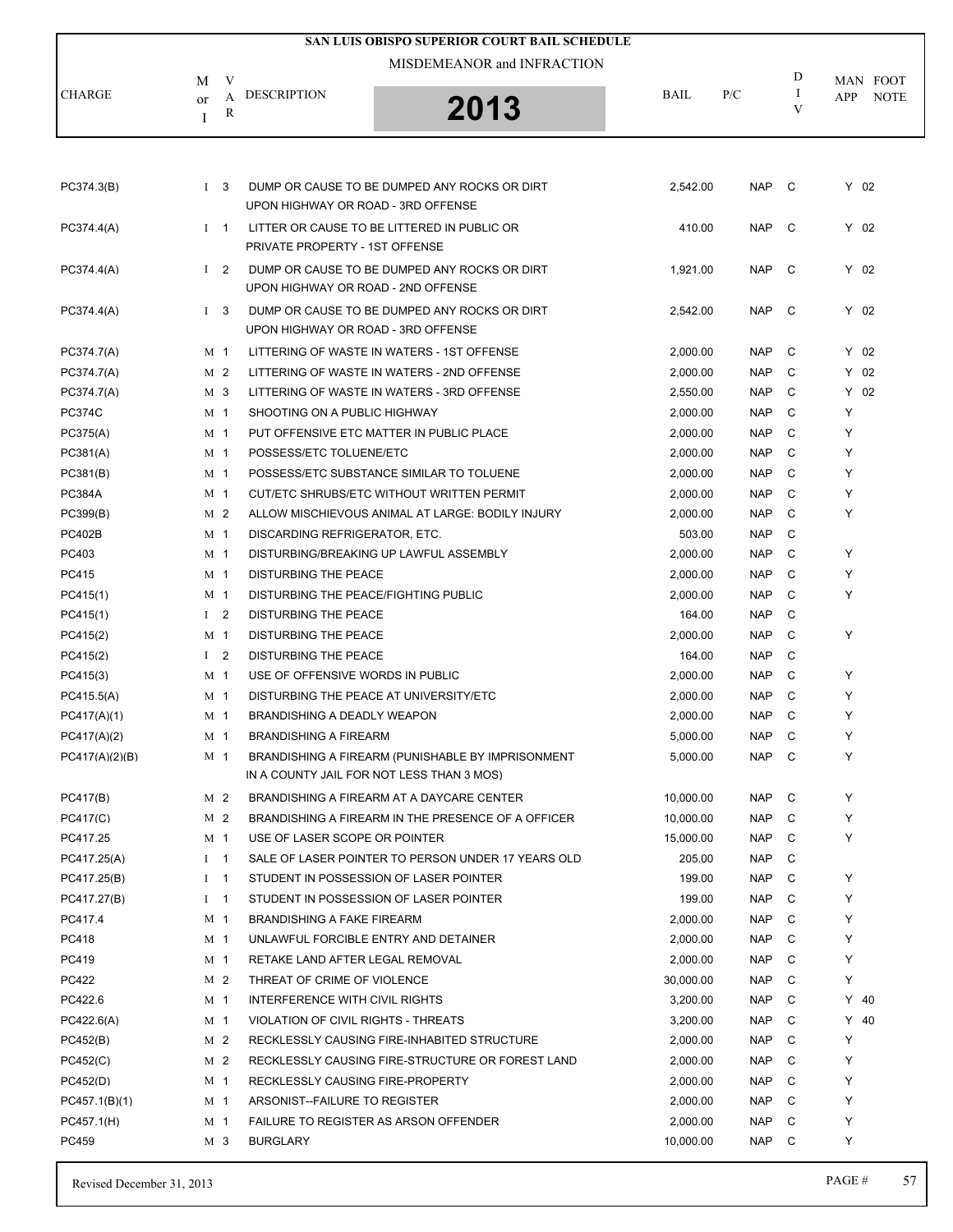|                           |   |                    | SAN LUIS OBISPO SUPERIOR COURT BAIL SCHEDULE |             |     |   |                    |
|---------------------------|---|--------------------|----------------------------------------------|-------------|-----|---|--------------------|
| M                         | v |                    | MISDEMEANOR and INFRACTION                   |             |     | D | MAN FOOT           |
| <b>CHARGE</b><br>$\alpha$ | R | <b>DESCRIPTION</b> | 2013                                         | <b>BAIL</b> | P/C | V | <b>NOTE</b><br>APP |

| PC459         | M 4            |                | <b>BURGLARY - 2ND DEGREE</b>                                            | 10,000.00 | <b>NAP</b> | C | Y |
|---------------|----------------|----------------|-------------------------------------------------------------------------|-----------|------------|---|---|
| PC466         | M <sub>1</sub> |                | POSSESSION OF BURGLARY TOOLS                                            | 2,000.00  | <b>NAP</b> | C | Y |
| PC466.3(A)    | M 1            |                | POSSESS DEVICE TO TAMPER WITH VENDING MACHINE                           | 2.000.00  | <b>NAP</b> | C | Y |
| PC466.5(A)    | M 1            |                | ILLEGAL POSSESSION OF VEHICLE MASTER KEY                                | 2,000.00  | <b>NAP</b> | C | Y |
| PC466.7       | M <sub>1</sub> |                | ILLEGAL POSSESSION OF VEHICLE KEY                                       | 2.000.00  | <b>NAP</b> | C | Y |
| <b>PC470</b>  | M 1            |                | <b>FORGERY</b>                                                          | 10,000.00 | <b>NAP</b> | C | Y |
| PC470(B)      | M 2            |                | FORGE SEAL OR HANDWRITING OF ANOTHER WINTENT TO<br><b>DEFRAUD</b>       | 2,000.00  | <b>NAP</b> | C | Y |
| PC470(D)      | M 2            |                | FORGERY/COUNTERFEIT                                                     | 10,000.00 | <b>NAP</b> | C | Y |
| PC471.5       | M 1            |                | ALTER/ETC MEDICAL RECORD WITH FRAUDULENT INTENT                         | 2,000.00  | <b>NAP</b> | C | Y |
| <b>PC472</b>  | M <sub>2</sub> |                | <b>FORGE OFFICIAL SEAL</b>                                              | 2,000.00  | <b>NAP</b> | C | Y |
| PC475(A)      | M 2            |                | POSSESS OR RECEIVE FORGED, ALTERED, OR<br><b>COUNTERFEIT ITEMS</b>      | 5,000.00  | <b>NAP</b> | C | Y |
| PC475(C)      | M 2            |                | POSSESS COMPLETED CHECK, M.O. W/INTENT TO DEFRAUD                       | 2,000.00  | <b>NAP</b> | C | Y |
| <b>PC476</b>  | M <sub>2</sub> |                | POSSESS ALTERED OR FICTITIOUS CHECK                                     | 2,000.00  | <b>NAP</b> | C | Y |
| PC476A(A)     | M 2            |                | CHECKS, DRAFTS, ORDERS ON BANKS; INSUFFICIENT FUND                      | 2,000.00  | <b>NAP</b> | C | Y |
| PC484(A)      | M 1            |                | PETTY THEFT                                                             | 2,000.00  | <b>NAP</b> | C | Y |
| PC484(A)      | $\bf{I}$       | $\overline{2}$ | PETTY THEFT                                                             | 527.00    | <b>NAP</b> | C | Y |
| <b>PC484B</b> | M 1            |                | <b>DIVERSION OF FUNDS</b>                                               | 2,000.00  | <b>NAP</b> | C | Y |
| <b>PC484B</b> | M 2            |                | DIVERSION OF CONSTRUCTION LOAN, OVER \$1,000                            | 2,000.00  | <b>NAP</b> | C | Y |
| PC484E(A)     | M <sub>1</sub> |                | PETTY THEFT: ACQUIRE LOST ACCESS CARD                                   | 2,000.00  | <b>NAP</b> | C | Y |
| PC484E(B)     | M 1            |                | PETTY THEFT: ACQUIRE LOST ACCESS CARD                                   | 2,000.00  | <b>NAP</b> | C | Y |
| PC484E(C)     | M 2            |                | GRAND THEFT: SELL ACCESS CARD W/INTENT TO DEFRAUD                       | 2,000.00  | <b>NAP</b> | C | Y |
| PC484E(D)     | M <sub>2</sub> |                | THEFT OF ACCESS CARDS OF FOUR PERSONS                                   | 2,000.00  | <b>NAP</b> | C | Y |
| PC484F(A)     | M 2            |                | FORGE ACCESS CARD TO DEFRAUD                                            | 2,000.00  | <b>NAP</b> | C | Y |
| PC484F(B)     | M 2            |                | FORGE NAME ON ACCESS CARD                                               | 2,000.00  | <b>NAP</b> | C | Y |
| <b>PC484G</b> | M <sub>2</sub> |                | THEFT: MISREP AS ACCESS CARD HOLDER, OVER \$400                         | 2,000.00  | <b>NAP</b> | C | Y |
| PC484G(A)     | M 2            |                | THEFT BY FORGED/INVALID ACCESS CARD                                     | 2,000.00  | <b>NAP</b> | C | Y |
| PC484G(B)     | M 2            |                | THEFT: MISREPRESENT AS ACCESS CARD HOLDER                               | 2,000.00  | <b>NAP</b> | C | Y |
| PC484I(A)     | M <sub>1</sub> |                | PETTY THEFT: COUNTERFEITING ACCESS CARDS                                | 2,000.00  | <b>NAP</b> | C | Y |
| PC485         | M 2            |                | THEFT OF LOST PROPERTY-DEFINITION OF THEFT<br><b>REFER TO PC484/485</b> | 2,000.00  | <b>NAP</b> | C | Y |
| PC487(A)      | M 2            |                | <b>GRAND THEFT OVER \$950</b>                                           | 2,000.00  | <b>NAP</b> | C | Y |
| PC487(C)      | M 2            |                | <b>GRAND THEFT FROM PERSON</b>                                          | 2,000.00  | <b>NAP</b> | C | Y |
| PC487(D)      | M 2            |                | GRAND THEFT: FIREARM, HORSE, COW, ANIMAL OR AUTO                        | 2,000.00  | <b>NAP</b> | C | Y |
| PC487(H)(A)   | M 1            |                | LARCENY                                                                 | 2,000.00  | <b>NAP</b> | C | Y |
| <b>PC487F</b> | M 1            |                | PETTY THEFT: DOG                                                        | 2,000.00  | <b>NAP</b> | C | Y |
| <b>PC488</b>  | M <sub>1</sub> |                | PETTY THEFT                                                             | 2,000.00  | <b>NAP</b> | C | Y |
| PC490.1       | Ι              | $\overline{1}$ | PETTY THEFT OF \$50 OR LESS                                             | 205.00    | <b>NAP</b> | C |   |
| PC490.1(A)    | Ι              | $\mathbf{1}$   | PETTY THEFT OF \$50 OR LESS                                             | 205.00    | <b>NAP</b> | C |   |
| PC496         | M <sub>1</sub> |                | RECEIVING STOLEN PROPERTY - VALUE LESS THAN \$400                       | 2,000.00  | <b>NAP</b> | C | Υ |
| PC496         | M 2            |                | RECEIVING STOLEN PROPERTY - VALUE MORE THAN \$400                       | 2,000.00  | <b>NAP</b> | C | Y |
| PC496(A)      | M 2            |                | RECEIVE/PURCHASE STOLEN PROPERTY                                        | 2,000.00  | <b>NAP</b> | C | Y |
| <b>PC496D</b> | M <sub>2</sub> |                | PURCHASE, RECEIVE, SELL STOLEN/EXTORTED VEHICLES                        | 5,000.00  | <b>NAP</b> | C | Y |
| PC498(B)      | M 1            |                | THEFT OF UTILITY SERVICES                                               | 2,000.00  | <b>NAP</b> | C | Y |
| <b>PC499B</b> | M 1            |                | TAKING AUTOMOBILE TEMPORARILY (JOY RIDING)                              | 2,000.00  | <b>NAP</b> | C | Y |
| PC502(C)(1)   | M <sub>2</sub> |                | UNAUTHORIZED USE OR ALTERATION OF COMPUTER                              | 5,000.00  | <b>NAP</b> | C | Y |
| PC502(C)(3)   | M 2            |                | USE OF COMPUTER SERVICES W/CONSENT < \$400                              | 5,000.00  | <b>NAP</b> | C | Y |
|               |                |                |                                                                         |           |            |   |   |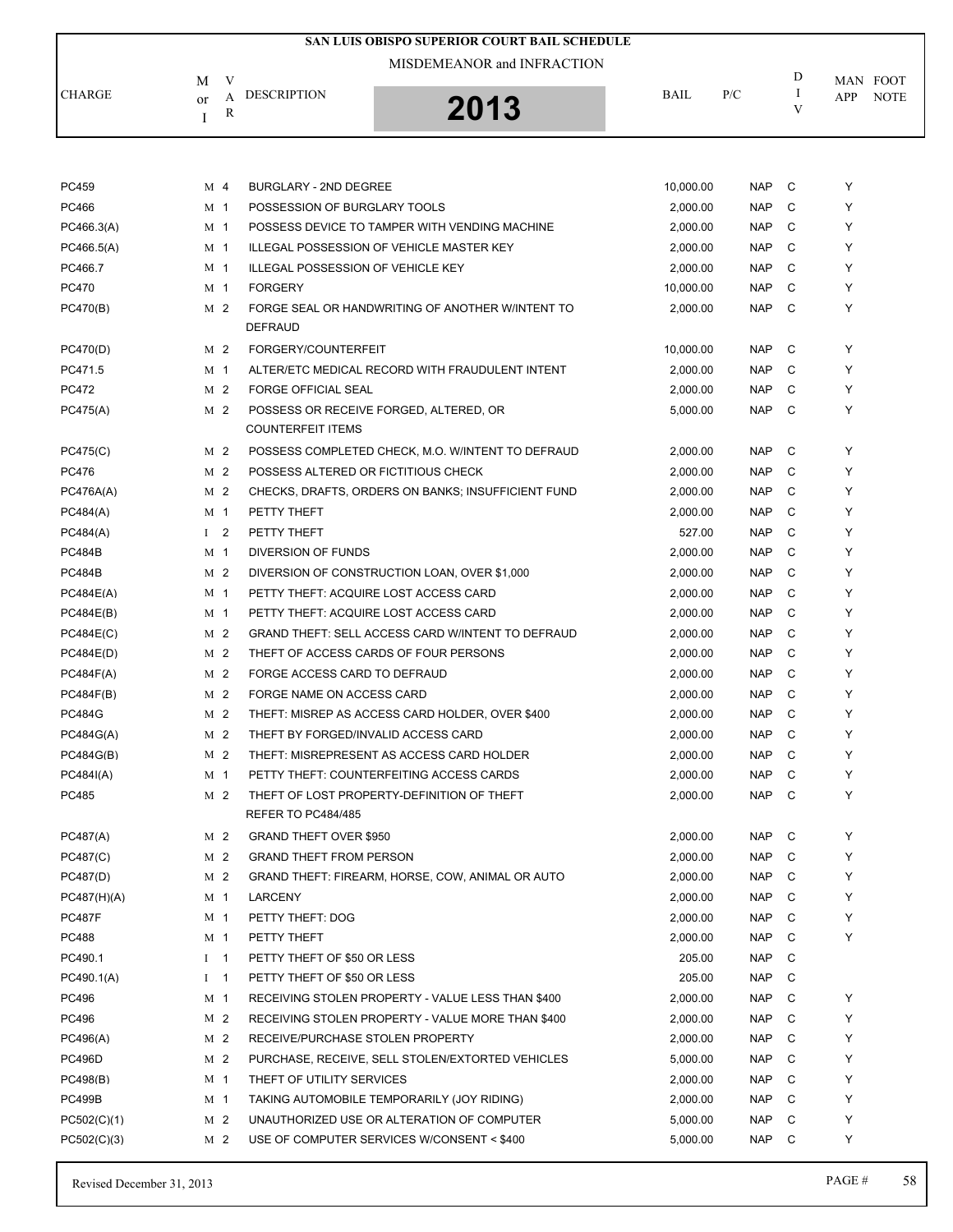|                |                |   |                                          | <b>SAN LUIS OBISPO SUPERIOR COURT BAIL SCHEDULE</b> |             |            |         |     |             |
|----------------|----------------|---|------------------------------------------|-----------------------------------------------------|-------------|------------|---------|-----|-------------|
|                |                |   |                                          | MISDEMEANOR and INFRACTION                          |             |            |         |     |             |
|                | М              | V |                                          |                                                     |             |            | D       |     | MAN FOOT    |
| <b>CHARGE</b>  | or             | A | <b>DESCRIPTION</b>                       | 2013                                                | <b>BAIL</b> | P/C        | Ι.<br>V | APP | <b>NOTE</b> |
|                | T              | R |                                          |                                                     |             |            |         |     |             |
|                |                |   |                                          |                                                     |             |            |         |     |             |
|                |                |   |                                          |                                                     |             |            |         |     |             |
| PC502(C)(3)    | M 3            |   |                                          | USE OF COMPUTER SERVICES W/OUT CONSENT > \$400      | 10,000.00   | <b>NAP</b> | C       | Υ   |             |
| PC502(C)(4)    | M 2            |   | COMPUTER ACCESS WITH INJURY              |                                                     | 5,000.00    | <b>NAP</b> | C       | Υ   |             |
| PC502(C)(7)    | M 2            |   |                                          | ACCESSING COMPUTER W/INJURY OR EXPENSE < \$5000     | 2,000.00    | <b>NAP</b> | C       | Y   |             |
| PC502.6(A)     | M 1            |   |                                          | FRAUDULENT POSSESSION/USE OF A SCANNING DEVICE      | 2,000.00    | <b>NAP</b> | C       | Υ   |             |
| PC524          | M 2            |   | ATTEMPTED EXTORTION                      |                                                     | 7,500.00    | <b>NAP</b> | C       | Y   |             |
| PC528.5(A)     | M 2            |   | <b>IMPERSONATION BY ELECTRONIC MEANS</b> |                                                     | 2,000.00    | <b>NAP</b> | C       | Υ   |             |
| PC529          | M 2            |   | <b>FALSE PERSONATION OF ANOTHER</b>      |                                                     | 2,000.00    | <b>NAP</b> | C       | Y   |             |
| PC529(A)(3)    | M 2            |   | <b>FALSE PERSONATION OF ANOTHER</b>      |                                                     | 2,000.00    | <b>NAP</b> | C       | Υ   |             |
| PC529.5(A)     | M 1            |   |                                          | MANUFACTURE, SELL OR OFFER FALSE GOVNMENT DOCUMENT  | 2,000.00    | <b>NAP</b> | C       | Y   |             |
| PC529.5(C)     | M 1            |   |                                          | POSSESS DOCUMENT NOT GOVERNMENT ISSUED DOCUMENT     | 2,000.00    | <b>NAP</b> | C       | Y   |             |
| <b>PC529A</b>  | M 1            |   |                                          | POSSESS/PROVIDE/ETC BIRTH/BAPTISM CERT. TO DECEIVE  | 2,000.00    | <b>NAP</b> | C       | Υ   |             |
| PC530.5        | M 2            |   |                                          | MISUSE OF PERSONAL INFORMATION TO OBTAIN CREDIT     | 5,000.00    | <b>NAP</b> | C       | Υ   |             |
| PC530.5(A)     | M 2            |   | <b>IDENTIFYING INFORMATION THEFT</b>     |                                                     | 5,000.00    | <b>NAP</b> | C       | Υ   |             |
| PC530.5(C)(1)  | M 1            |   | <b>IDENTIFYING INFORMATION THEFT</b>     |                                                     | 5,000.00    | <b>NAP</b> | C       | Y   |             |
| PC532A(1)      | M 2            |   | MAKE/ETC FALSE FINANCIAL STATEMENT       |                                                     | 5,000.00    | <b>NAP</b> | C       | Y   |             |
| <b>PC532D</b>  | M 1            |   |                                          | FALSE STATEMENT; SOLICITING FOR CHARITABLE PURPOSE  | 5,000.00    | <b>NAP</b> | C       | Y   |             |
| PC537(A)       | M 1            |   | DEFRAUDING AN INNKEEPER                  |                                                     | 2,000.00    | <b>NAP</b> | C       | Υ   |             |
| PC537(A)(1)    | M 1            |   | DEFRAUDING AN INNKEEPER--\$400 OR LESS   |                                                     | 2,000.00    | <b>NAP</b> | C       | Y   |             |
| PC537(A)(2)    | M 1            |   | DEFRAUDING AN INNKEEPER--OVER \$400      |                                                     | 2,000.00    | <b>NAP</b> | C       | Υ   |             |
| PC537E(A)      | M 1            |   |                                          | BUY/SELL ARTICLES WITH IDENTIFICATION REMOVED       | 2,000.00    | <b>NAP</b> | C       | Y   |             |
| PC537E(A)(1)   | M <sub>1</sub> |   |                                          | BUY/SELL ARTICLES WITH IDENTIFICATION REMOVED       | 2,000.00    | <b>NAP</b> | C       | Υ   |             |
| PC538D(A)      | M 1            |   |                                          | FRAUDULENT USE OF PEACE OFFICER'S UNIFORM, ENSIGNIA | 2,000.00    | <b>NAP</b> | C       | Y   |             |
|                |                |   |                                          | EMBLEM, ETC, W/INTENT TO IMPERSONATE A PEACE OFF    |             |            |         |     |             |
| PC538D(B)(2)   | M 1            |   | WINTENT TO IMPERSONATE A PEACE OFF       | FRAUDULENT USE OF PEACE OFFICER'S BADGE             | 2,000.00    | <b>NAP</b> | C       | Υ   |             |
| PC555          | M 1            |   | ENTER/REMAIN ON POSTED PROPERTY          |                                                     | 2,000.00    | <b>NAP</b> | C       | Υ   |             |
| PC556          | M 1            |   | POST SIGN ON PUBLIC PROPERTY             |                                                     | 544.00      | <b>NAP</b> | C       |     |             |
| <b>PC587B</b>  | M 1            |   | TRESPASS ON RAILROAD TRAIN               |                                                     | 2,000.00    | NAP        | C       | Y   |             |
| PC591          | M 1            |   | DAMAGE TELEPHONE/POWER LINE              |                                                     | 2,000.00    | <b>NAP</b> | C       | Υ   |             |
| PC591.5        | M 1            |   |                                          | PREVENT THE USE OF WIRELESS COMMUNICATION DEVISE    | 2,000.00    | <b>NAP</b> | C       | Y   |             |
| PC593D(A)      | M 1            |   | UNAUTHORIZED CONNECTING OF CABLE TV      |                                                     | 954.00      | <b>NAP</b> | C       |     |             |
| PC593E(A)      | M 1            |   |                                          | UNAUTHORIZED CONNECTION TO TV SERVICE               | 2,000.00    | <b>NAP</b> | C       | Y   |             |
| PC594(A)       | M 1            |   | VANDALISM                                |                                                     | 2,000.00    | <b>NAP</b> | C       | Y   |             |
| PC594(A)(2)(A) | M 1            |   | VANDALISM - LESS THAN \$400              |                                                     | 2,000.00    | <b>NAP</b> | C       | Y   |             |
| PC594(B)(1)    | M 3            |   | VANDALISM - \$400 OR MORE                |                                                     | 2,000.00    | <b>NAP</b> | C       | Y   |             |
| PC594(B)(2)(A) | M 1            |   | VANDALISM - LESS THAN \$400              |                                                     | 2,000.00    | <b>NAP</b> | C       | Y   |             |
| PC594(B)(2)(B) | M 1            |   | VANDALISM - \$400 OR LESS W/PRIOR        |                                                     | 2,000.00    | <b>NAP</b> | C       | Υ   |             |
| PC594.1(A)(1)  | M 1            |   |                                          | SELL/FURNISH SPRAY PAINT TO PERSON UNDER 18         | 2,000.00    | <b>NAP</b> | C       | Υ   |             |
| PC594.1(E)(1)  | M <sub>1</sub> |   |                                          | POSSESS SPRAY PAINT/ETCHING CREAM TO DEFACE         | 2,000.00    | <b>NAP</b> | C       | Υ   |             |
|                |                |   |                                          | PROPERTY WHILE ON PUBLIC HIGHWAY OR PUBLIC PLACE    |             |            |         |     |             |
| PC594.2(A)     | M 1            |   |                                          | POSSESSION OF TOOLS W/INTENT TO COMMIT VANDALISM    | 2,000.00    | <b>NAP</b> | C       | Y   |             |
| PC594.3(A)     | M 2            |   |                                          | VANDALISM OF PLACE OF WORSHIP OR CEMETARY           | 2,000.00    | <b>NAP</b> | C       | Y   |             |
| PC597(B)       | M 1            |   | <b>CRUELTY TO ANIMALS</b>                |                                                     | 2,000.00    | <b>NAP</b> | C       | Y   |             |
| PC597.1(A)(1)  | M 1            |   | <b>FAILURE TO CARE FOR ANIMALS</b>       |                                                     | 2,000.00    | <b>NAP</b> | C       | Y   |             |
| PC597.7        | $I \quad 1$    |   | ANIMAL ENDANGERMENT                      |                                                     | 369.00      | <b>NAP</b> | C       |     |             |
| PC597.7(A)     | M 1            |   | ANIMAL ENDANGERMENT                      |                                                     | 2,000.00    | <b>NAP</b> | C       | Y   |             |
| PC597.7(A)     | $1\quad 2$     |   | ANIMAL ENDANGERMENT                      |                                                     | 369.00      | <b>NAP</b> | C       |     |             |
| PC597B         | M 1            |   | FIGHTING ANIMALS OR BIRDS                |                                                     | 2,026.00    | NAP C      |         |     | 27          |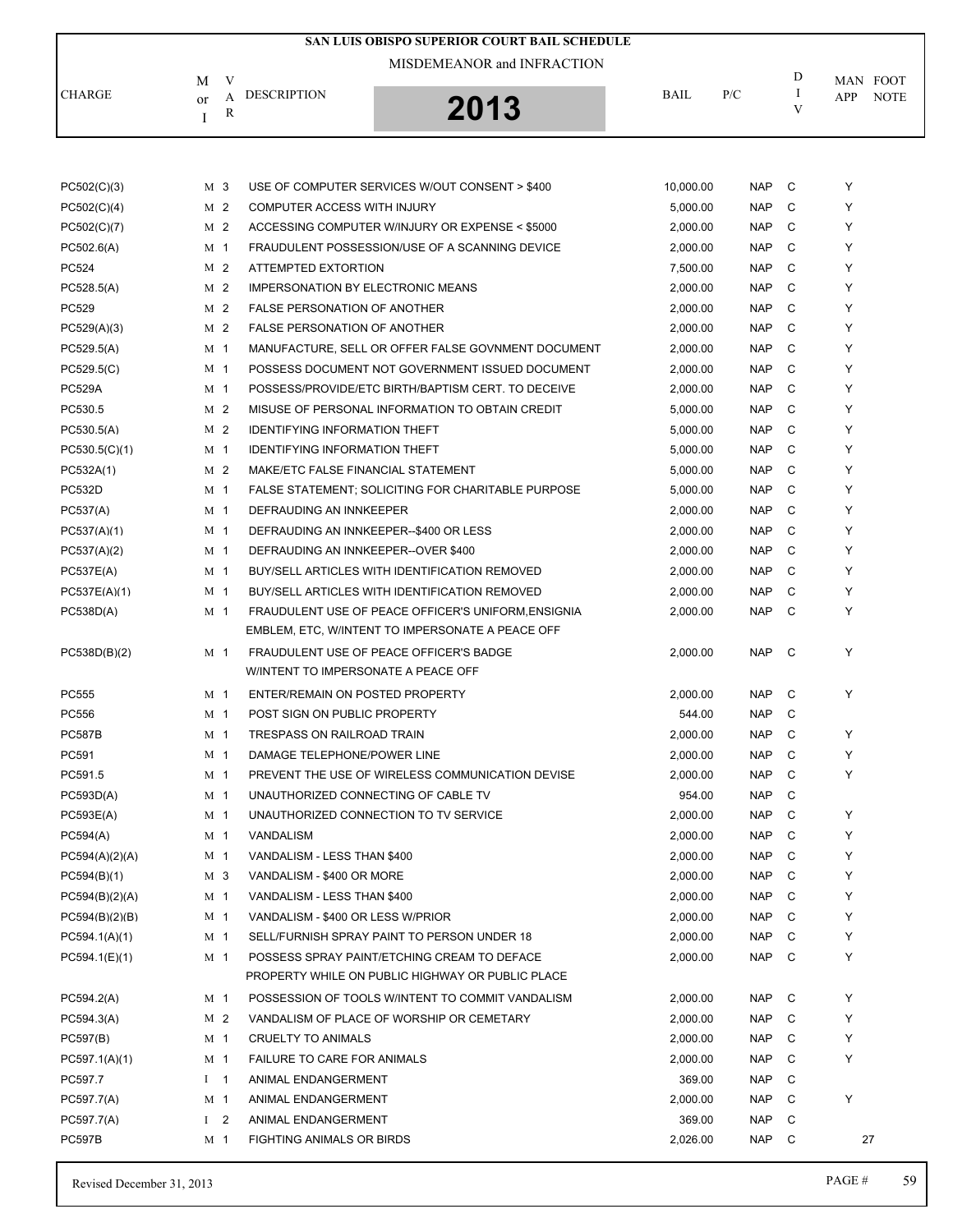|               |                               | SAN LUIS OBISPO SUPERIOR COURT BAIL SCHEDULE |             |     |   |                           |
|---------------|-------------------------------|----------------------------------------------|-------------|-----|---|---------------------------|
|               | M<br>V                        | MISDEMEANOR and INFRACTION                   |             |     | D | MAN FOOT                  |
| <b>CHARGE</b> | <b>DESCRIPTION</b><br>or<br>R | 2013                                         | <b>BAIL</b> | P/C |   | <b>NOTE</b><br><b>APP</b> |

| Revised December 31, 2013 |                |                                                                    |          |                 | PAGE # | 60 |
|---------------------------|----------------|--------------------------------------------------------------------|----------|-----------------|--------|----|
| PC603                     | M 1            | FORCIBLE ENTRY: PROPERTY DAMAGE                                    | 2,000.00 | C<br><b>NAP</b> | Y      |    |
|                           |                | 2ND OFFENSE ON SAME OR CONTIGUOUS LAND                             |          |                 |        |    |
| PC602.8(A)                | $1 \quad 3$    | TRESPASSING W/O WRITTEN PERMISSION OF LAND OWNER                   | 1,066.00 | <b>NAP</b><br>C |        |    |
| PC602.8(A)                | M 2            | TRESPASSING W/O WRITTEN PERMISSION OF LAND OWNER                   | 2,000.00 | <b>NAP</b><br>C | Υ      |    |
| PC602.8(A)                | $1 \quad 1$    | TRESPASSING W/O WRITTEN PERMISSION OF LAND OWNER                   | 410.00   | <b>NAP</b><br>C |        |    |
|                           |                | TO LEAVE BY FAIR MANAGER OR PEACE OFFICER                          |          |                 |        |    |
| PC602.6                   | M 1            | TRESPASS ON FAIR BUILDINGS OR GROUNDS AFTER ORDER                  | 2,000.00 | <b>NAP</b><br>C | Υ      |    |
| PC602.5(B)                | M 1            | AGGREVATED TRESPASS                                                | 2,000.00 | <b>NAP</b><br>C | Υ      |    |
| PC602.5(A)                | M 1            | UNAUTHORIZED ENTRY OF DWELLING                                     | 2,500.00 | C<br><b>NAP</b> | Υ      |    |
| PC602.1(B)                | M 1            | <b>INTERFERES WITH BUSINESS</b>                                    | 2,000.00 | <b>NAP</b><br>C | Υ      |    |
| PC602.1(A)                | M 1            | INTIMIDATING BUSINESS OPERATOR                                     | 2,000.00 | <b>NAP</b><br>C | Υ      |    |
| PC602.1                   | M 1            | INTIMIDATING BUSINESS OPERATOR                                     | 2,000.00 | C<br><b>NAP</b> | Υ      |    |
| PC602(U)(1)               | M 1            | UNAUTHORIZED AIRPORT ENTRY                                         | 2,000.00 | <b>NAP</b><br>C | Υ      |    |
|                           |                | BEING TOLD PROPERTY IS NOT OPEN TO THAT PERSON                     |          |                 |        |    |
| PC602(T)(1)               | M 1            | TRESPASS: ENTERING UPON PRIVATE PROPERTY AFTER                     | 2,000.00 | <b>NAP</b><br>C | Υ      |    |
| PC602(S)                  | M 1            | REFUSING OR FAILING TO LEAVE A HOTEL/MOTEL                         | 2,000.00 | <b>NAP</b><br>C | Υ      |    |
| PC602(R)                  | M 1            | TRESPASS: KNOWINGLY SKIING IN CLOSED AREA                          | 2,000.00 | <b>NAP</b><br>C | Y      |    |
| PC602(Q)                  | M 1            | TRESPASS: REFUSE TO LEAVE PUBLIC BUILDING                          | 2,000.00 | C<br><b>NAP</b> | Υ      |    |
| PC602(P)                  | M 1            | TRESPASS: ENTER LANDS DECLARED CLOSED                              | 2,000.00 | <b>NAP</b><br>C | Υ      |    |
| PC602(O)(2)               | M 1            | TRESPASS/REFUSE TO LEAVE REAL PROPERTY                             | 2,000.00 | <b>NAP</b><br>C | Υ      |    |
| PC602(O)(1)               | M 1            | TRESPASS/REFUSE TO LEAVE REAL PROPERTY                             | 2,000.00 | C<br><b>NAP</b> | Υ      |    |
| PC602(O)                  | M 1            | TRESPASS/REFUSE TO LEAVE REAL PROPERTY                             | 2,000.00 | <b>NAP</b><br>C | Υ      |    |
| PC602(N)                  | M 1            | CONSENT<br>TRESPASS: DRIVE ON PRIVATE PROPERTY                     | 2,000.00 | C<br><b>NAP</b> | Y      |    |
| PC602(M)                  | M 1            | TRESPASS: ENTER AND OCCUPY REAL PROPERTY W/OUT                     | 2,000.00 | <b>NAP</b><br>C | Y      |    |
| PC602(L)(1)               | M 1            | TRESPASS: ON POSTED LANDS-REFUSE TO LEAVE                          | 2,000.00 | <b>NAP</b><br>C | Υ      |    |
| PC602(L)                  | M <sub>1</sub> | TRESPASS: OCCUPY PROPERTY WITHOUT CONSENT                          | 2,000.00 | <b>NAP</b><br>C | Υ      |    |
| PC602(K)                  | M 1            | TRESPASS: ON POSTED LAND                                           | 2,000.00 | C<br><b>NAP</b> | Υ      |    |
|                           |                | FORBIDDING TRESPASS ARE DISPLAYED                                  |          |                 |        |    |
| PC602(J)                  | M 1            | TRESPASS: BUILD FIRES ON LAND WHERE SIGNS POSTED                   | 2,000.00 | <b>NAP</b><br>C | Υ      |    |
| PC602(I)                  | M 1            | TRESPASS: WILLFULLY OPEN, TEAR DOWN, DESTROYFENCE<br>OR GATE, ETC. | 2,000.00 | <b>NAP</b><br>C | Υ      |    |
|                           |                | FORBIDDING TRESPASS ARE DISPLAYED                                  |          |                 |        |    |
| PC602(H)(1)               | M 1            | TRESPASS: ENTER LANDS OR BLDGS WHERE SIGNS POSTED                  | 2,000.00 | <b>NAP</b><br>C | Υ      |    |
| PC602(H)                  | M 1            | <b>TRESPASS: DESTROY FENCE/ETC</b>                                 | 2,000.00 | C<br><b>NAP</b> | Υ      |    |
| PC602(G)                  | M 1            | TRESPASS: ENTERING LAND WHERE OYSTERS ARE GROWING                  | 2,000.00 | <b>NAP</b><br>C | Υ      |    |
| PC602(E)                  | M <sub>1</sub> | TRESPASS: SOIL REMOVAL FROM PUBLIC PROPERTY                        | 2,000.00 | <b>NAP</b><br>C | Υ      |    |
| PC602(D)                  | M 1            | TRESPASS: SOIL, STONE, EARTH REMOVAL                               | 2,000.00 | C<br><b>NAP</b> | Υ      |    |
| PC602(C)                  | M 1            | TRESPASS: INJURY TO OR SEVERANCE FROM FREEHOLD                     | 2,000.00 | <b>NAP</b><br>C | Υ      |    |
| PC602(B)                  | M 1            | <b>TRESPASS: REMOVE TIMBER</b>                                     | 2,000.00 | <b>NAP</b><br>C | Υ      |    |
| PC602(A)                  | M <sub>1</sub> | <b>TRESPASS: DESTROY STANDING TIMBER</b>                           | 2,000.00 | <b>NAP</b><br>C | Υ      |    |
| <b>PC597T</b>             | M 1            | <b>CONFINED ANIMALS</b>                                            | 2,026.00 | <b>NAP</b><br>C | 27     |    |
| <b>PC597S</b>             | M 1            | ABANDONMENT OF DOMESTIC ANIMALS                                    | 2,000.00 | <b>NAP</b><br>C | Y 27   |    |
| <b>PC597J</b>             | M 1            | POSSESS GAME COCK FOR FIGHTING                                     | 2,026.00 | C<br><b>NAP</b> | 27     |    |
| <b>PC597I</b>             | M 1            | <b>COCK FIGHTING IMPLEMENTS</b>                                    | 2,026.00 | <b>NAP</b><br>C | 27     |    |
| <b>PC597F</b>             | M <sub>1</sub> | NEGLECT OF ANIMALS                                                 | 2,000.00 | <b>NAP</b><br>C | Y 27   |    |
| <b>PC597C</b>             | M <sub>1</sub> | FIGHTING ANIMALS OR BIRDS - POSSESSION                             | 2,026.00 | <b>NAP</b><br>C | 27     |    |
| <b>PC597B</b>             | M 2            | COCK-FIGHTING (ATTENDING)                                          | 257.00   | <b>NAP</b><br>C |        |    |
|                           |                |                                                                    |          |                 |        |    |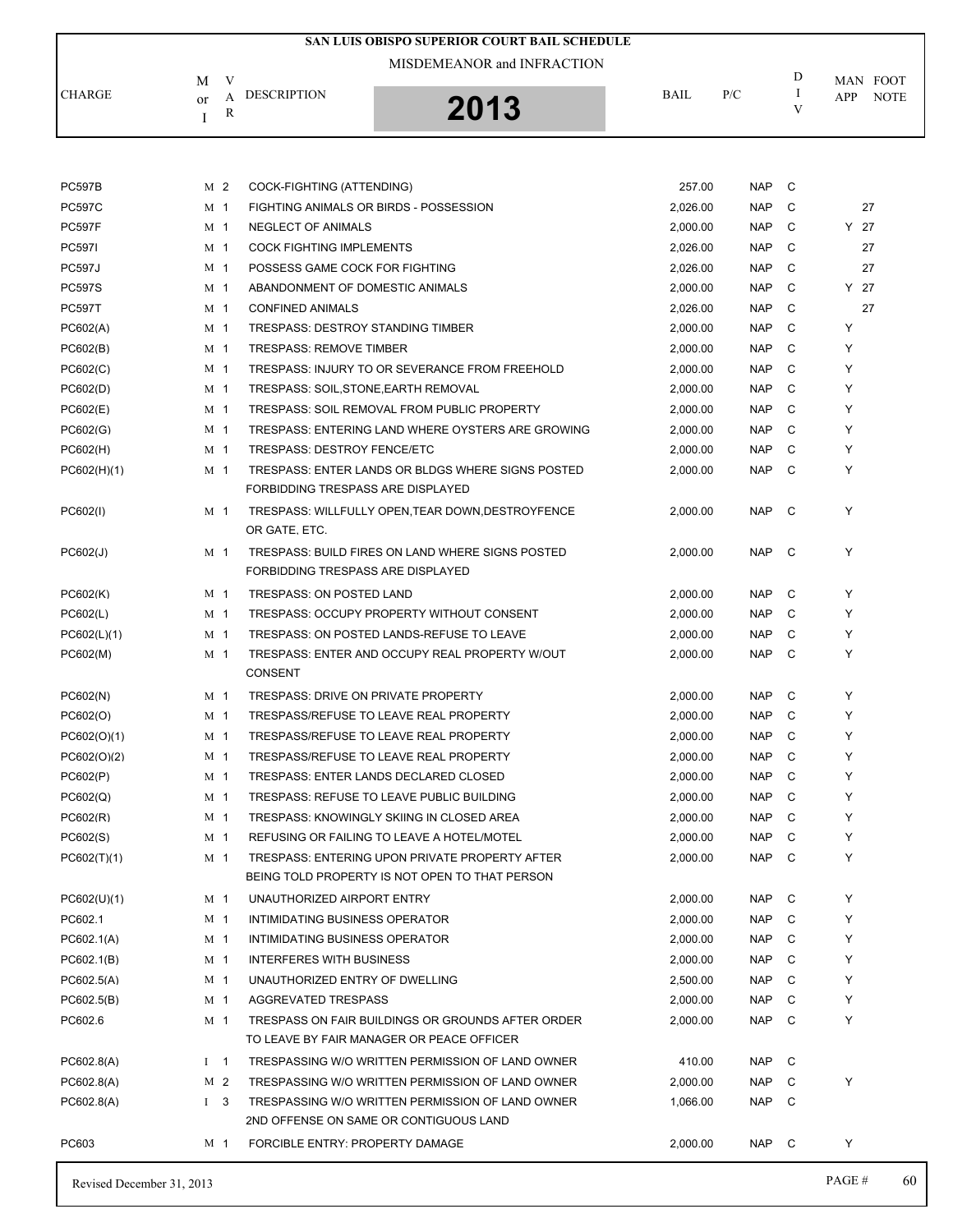|                |                    |                | SAN LUIS OBISPO SUPERIOR COURT BAIL SCHEDULE                             |             |            |              |                                |
|----------------|--------------------|----------------|--------------------------------------------------------------------------|-------------|------------|--------------|--------------------------------|
|                |                    |                | MISDEMEANOR and INFRACTION                                               |             |            | D            |                                |
| <b>CHARGE</b>  | M                  | V<br>A         | <b>DESCRIPTION</b>                                                       | <b>BAIL</b> | P/C        | -1           | MAN FOOT<br>APP<br><b>NOTE</b> |
|                | <sub>or</sub><br>I | R              | 2013                                                                     |             |            | V            |                                |
|                |                    |                |                                                                          |             |            |              |                                |
| PC626.2(A)     |                    | M 1            | ENTRY TO COLLEGE/UNIV AFTER SUSPENSION 1ST OFFENSE                       | 2,000.00    | <b>NAP</b> | C            | Y                              |
| PC626.4(D)     |                    | M 1            | UNLAWFUL ENTRY TO COLLEGE/UNIV AFTER NOTICE                              | 2,000.00    | <b>NAP</b> | C            | Y                              |
| PC626.7(A)     |                    | M 1            | REFUSE TO LEAVE SCHOOL GROUNDS                                           | 2,000.00    | <b>NAP</b> | C            | Y                              |
| PC626.81(A)    |                    | M 1            | SEX OFFENDER ENTER SCHOOL BUILDING ORGROUNDS                             | 2,000.00    | <b>NAP</b> | C            | Y                              |
| PC626.10(A)    |                    | M 2            | POSSESSION OF DANGEROUS WEAPON ON SCHOOL GROUNDS                         | 2,000.00    | <b>NAP</b> | C            | Y                              |
| PC627.7(A)     |                    | M 1            | OUTSIDER FAIL OR REFUSE TO LEAVE SCHOOL GROUNDS                          | 2,000.00    | <b>NAP</b> | C            | Y                              |
| PC627.7(A)(1)  |                    | M 1            | OUTSIDER FAIL OR REFUSE TO LEAVE SCHOOL GROUNDS                          | 2,000.00    | <b>NAP</b> | C            | Y                              |
| PC637.7(A)     |                    | M 1            | UNLAWFUL USE OF ELECTRONIC TRACKING DEVICE                               | 2,000.00    | <b>NAP</b> | C            | Y                              |
| PC640(B)(4)    |                    | $1 \quad 1$    | SMOKE/EAT/DRINK IN SYSTEM FACILITIES - 1ST OFFENSE                       | 158.00      | <b>NAP</b> | C            |                                |
| PC640(B)(4)    | $\bf{I}$           | $\overline{2}$ | SMOKE/EAT/DRINK IN SYSTEM FACILITIES - 2ND OFFENSE                       | 205.00      | <b>NAP</b> | C            |                                |
| PC640(B)(4)    | $\bf{I}$           | 3              | SMOKE/EAT/DRINK IN SYSTEM FACILITIES - 3RD OFFENSE                       | 486.00      | <b>NAP</b> | C            |                                |
| PC640(B)(6)    | $\mathbf{I}$       | $\overline{1}$ | WILLFULLY DISTURB OTHERS ON SYSTEM FACILITIES                            | 158.00      | <b>NAP</b> | C            |                                |
| <b>PC640A</b>  |                    | M 1            | DAMAGE TO VENDING/SLOT MACHINE                                           | 2,000.00    | <b>NAP</b> | C            | Υ                              |
| PC646.9(A)     |                    | M 2            | <b>STALKING</b>                                                          | 2,000.00    | <b>NAP</b> | C            | Y                              |
| PC647(A)       |                    | M 1            | LEWD CONDUCT IN PUBLIC PLACE                                             | 2,000.00    | <b>NAP</b> | C            | Y                              |
| PC647(B)       |                    | M 1            | <b>PROSTITUTION</b>                                                      | 2,000.00    | <b>NAP</b> | C            | Y                              |
| PC647(B)       |                    | M 2            | PROSTITUTION - 2ND OFFENSE                                               | 2,500.00    | <b>NAP</b> | C            | Y                              |
| PC647(B)       |                    | M 3            | PROSTITUTION - 3RD OFFENSE                                               | 5,000.00    | <b>NAP</b> | C            | Y                              |
| PC647(B)       |                    | M <sub>4</sub> | SOLICIT/ENGAGE IN PROSTITUTION W/PENDING 647(B)                          | 6,000.00    | <b>NAP</b> | C            | Y                              |
| PC647(C)       |                    | M 1            | ACCOSTING OTHERS IN PUBLIC TO PANHANDLE                                  | 544.00      | <b>NAP</b> | C            |                                |
| PC647(D)       |                    | M 1            | LOITERING - PUBLIC TOILETS                                               | 2,000.00    | <b>NAP</b> | C            | Y                              |
| PC647(E)       |                    | M 1            | LODGING WITHOUT PERMISSION                                               | 2,000.00    | <b>NAP</b> | C            | Υ                              |
| PC647(F)       |                    | M 1            | PUBLIC INTOXICATION                                                      | 427.00      | <b>NAP</b> | C            | Y                              |
| PC647(F)       |                    | M 2            | PUBLIC INTOXICATION (CONTROLLED SUBSTANCE)                               | 427.00      | <b>NAP</b> | C            | Y                              |
| PC647(F)       |                    | M 3            | PUBLIC INTOXICATION (UNDER 21YRS - ALCOHOL OR                            | 427.00      | <b>NAP</b> | C            | Υ                              |
|                |                    |                | CONTROLLED SUBSTANCE)                                                    |             |            |              |                                |
| PC647(F)       | Ι.                 | $\overline{4}$ | PUBLIC INTOXICATION                                                      | 287.00      | <b>NAP</b> | C            |                                |
| PC647(H)       |                    | M <sub>1</sub> | DISORDERLY CONDUCT; LOITERS, PROWLS OR WANDERS                           | 2,000.00    | NAP        | $\mathbf{C}$ | Υ                              |
| PC647(I)       |                    | M <sub>1</sub> | DISORDERLY CONDUCT: PROWLS, WANDERS, AND PEEKS                           | 2,000.00    | <b>NAP</b> | C            | Υ                              |
| PC647(J)(1)    |                    | M 1            | DISORDERLY CONDUCT; PEEPING-PRIVATE ROOMS                                | 2,000.00    | NAP        | C            | Y                              |
| PC647(J)(2)    |                    | M <sub>1</sub> | USE OF DEVICE TO SEE THROUGH CLOTHING FOR AROUSAL                        | 10,000.00   | <b>NAP</b> | C            | Y                              |
| PC647(J)(3)(A) |                    | M 1            | USE CONCEALED CAMERA TO RECORD A PERSONS BODY OR<br><b>UNDERGARMENTS</b> | 10,000.00   | <b>NAP</b> | C            | Y                              |
| PC647(K)(2)    |                    | M 2            | USE OF DEVICE TO SEE THRU CLOTHING - 2ND OFFENSE                         | 15,000.00   | <b>NAP</b> | C            | Y                              |
| PC647.6        |                    | M 1            | CHILD MOLESTATION. ANNOYING                                              | 5.000.00    | NAP        | C            | Y                              |
| PC647.6(A)     |                    | M 1            | CHILD MOLESTATION, ANNOYING                                              | 5,000.00    | <b>NAP</b> | C            | Y                              |
| PC647.6(A)(1)  |                    | M 1            | CHILD MOLESTATION, ANNOYING                                              | 5,000.00    | <b>NAP</b> | C            | Y                              |
| <b>PC647C</b>  |                    | M <sub>1</sub> | OBSTRUCT PERSON'S MOVEMENT: PUBLIC PLACE                                 | 503.00      | NAP        | C            |                                |
| PC648          |                    | M 2            | MAKE, ISSUE, CIRCULATE UNAUTHORIZED MONEY                                | 2,000.00    | <b>NAP</b> | C            | Y                              |
| PC652(A)       |                    | M 1            | BODY PIERCING ON PERSON UNDER 18 YRS OLD                                 | 222.00      | <b>NAP</b> | C            |                                |
| PC653          |                    | M 1            | TATTOO/OFFER TO TATTOO PERSON UNDER AGE OF 18                            | 2,000.00    | NAP        | C            | Y                              |
| PC653B(A)      |                    | M 1            | LOITERING ABOUT SCHOOLS AND PUBLIC PLACES                                | 2,000.00    | <b>NAP</b> | C            | Y                              |
| PC653F(A)      |                    | M 2            | SOLICITATION OF CERTAIN FELONIES                                         | 10,000.00   | <b>NAP</b> | C            | Y                              |
| PC653G         |                    | M 1            | LOITERING ABOUT SCHOOL GROUNDS                                           | 2,000.00    | <b>NAP</b> | C            | Υ                              |
| <b>PC653K</b>  |                    | M 1            | POSSESSION OF SWITCH BLADE                                               | 503.00      | <b>NAP</b> | C            |                                |
| PC653M(A)      |                    | M 1            | ANNOYING TELEPHONE CALL; OBSCENE OR THREATENING                          | 2,000.00    | <b>NAP</b> | C            | Y                              |
|                |                    |                |                                                                          |             |            |              |                                |

PC653M(A) I 2 ANNOYING TELEPHONE CALL; OBSCENE OR THREATENING 533.00 NAP C Y PC653M(B) M 1 ANNOYING TELEPHONE CALL NOT DISCLOSING ID 2,000.00 NAP C Y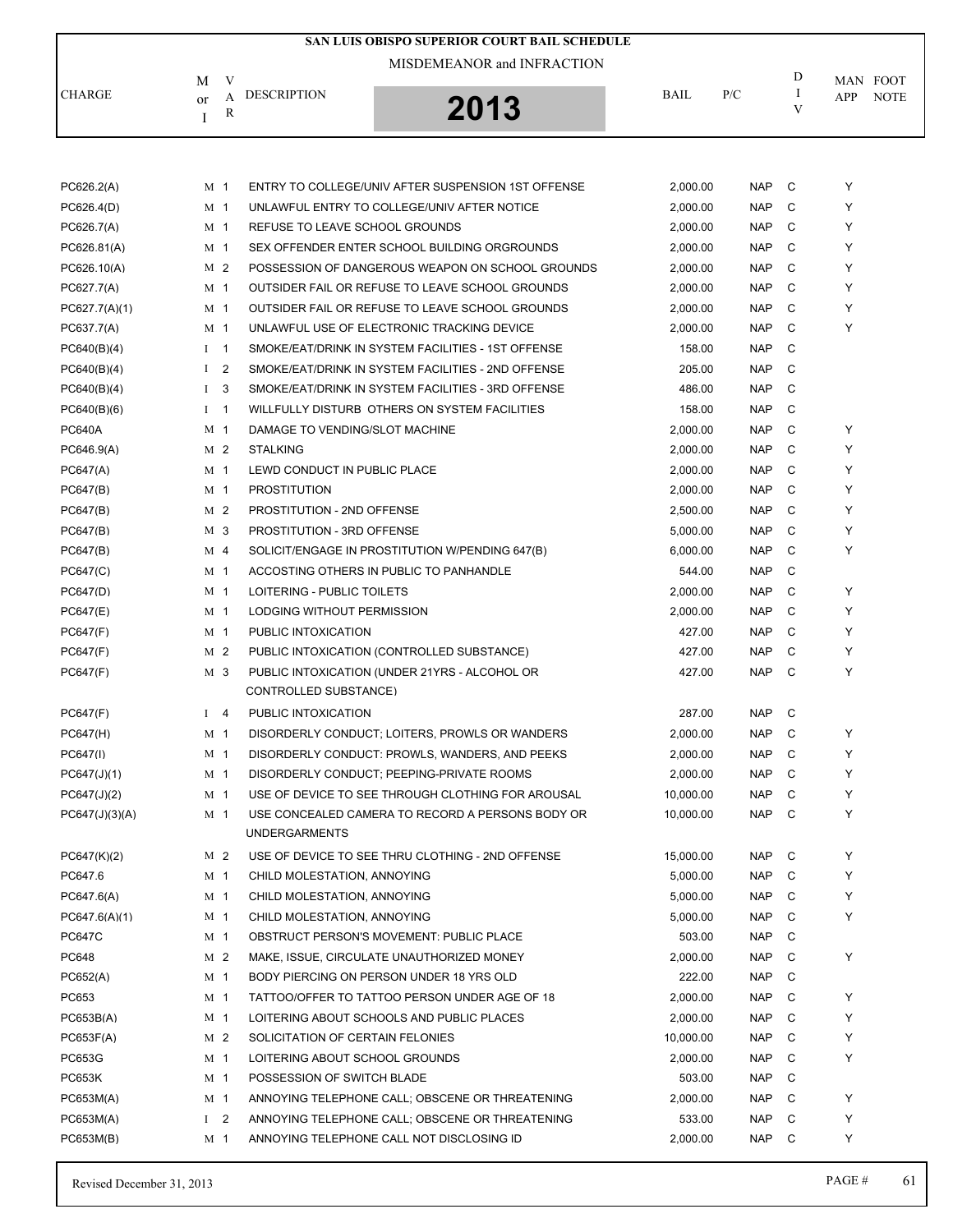|                      |                |                |                                       | SAN LUIS OBISPO SUPERIOR COURT BAIL SCHEDULE        |             |            |         |     |             |
|----------------------|----------------|----------------|---------------------------------------|-----------------------------------------------------|-------------|------------|---------|-----|-------------|
|                      |                |                |                                       | MISDEMEANOR and INFRACTION                          |             |            |         |     |             |
|                      | M              | V              | <b>DESCRIPTION</b>                    |                                                     |             |            | D<br>Ι. |     | MAN FOOT    |
| <b>CHARGE</b>        | <sub>or</sub>  | A<br>R         |                                       | 2013                                                | <b>BAIL</b> | P/C        | V       | APP | <b>NOTE</b> |
|                      | Ι              |                |                                       |                                                     |             |            |         |     |             |
|                      |                |                |                                       |                                                     |             |            |         |     |             |
|                      |                |                |                                       |                                                     |             |            |         |     |             |
| PC653X               | M 1            |                | ANNOYING 911 TELEPHONE CALLS          |                                                     | 2,000.00    | <b>NAP</b> | C       | Υ   |             |
| PC659                | M 1            |                | COUNSEL/AIDING IN MISDEMEANOR         |                                                     | 2,000.00    | <b>NAP</b> | C       | Y   |             |
| PC664/PC135          | M 1            |                |                                       | ATTEMPT TO DESTROY/CONCEAL DOCUMENTARY EVIDENCE     | 2,000.00    | <b>NAP</b> | C       | Y   |             |
| PC664/PC205          |                | M 2            | ATTEMPTED MAYHEM                      |                                                     | 10,000.00   | <b>NAP</b> | C       | Y   |             |
| PC664/PC243.4(E)(1)  |                | M 1            | ATTEMPTED SEXUAL BATTERY              |                                                     | 5,000.00    | <b>NAP</b> | C       | Y   |             |
| PC664/PC422          |                | M 2            |                                       | ATTEMPTED THREAT OR CRIME OF VIOLENCE               | 20,000.00   | <b>NAP</b> | C       | Y   |             |
| PC664/PC484(A)       | M 1            |                | ATTEMPTED PETTY THEFT                 |                                                     | 2,000.00    | <b>NAP</b> | C       | Y   |             |
| PC664/PC484G(A)      |                | M 2            |                                       | ATTEMPTED THEFT BY FORGED/INVALID ACCESS CARD       | 2,000.00    | <b>NAP</b> | C       | Y   |             |
| PC664/PC484G(B)      |                | M <sub>2</sub> | <b>CARD HOLDER</b>                    | ATTEMPTED THEFT: OBTAIN GOODS, ETC W/OUT CONSENT OF | 2,000.00    | <b>NAP</b> | C       | Y   |             |
| PC664/PC487(A)       | M 1            |                | ATTEMPTED GRAND THEFT FROM PERSON     |                                                     | 2,000.00    | <b>NAP</b> | C       | Y   |             |
| PC664/PC594(B)(2)(A) | M 1            |                | ATTEMPTED VANDALISM - LESS THAN \$400 |                                                     | 2,000.00    | <b>NAP</b> | C       | Y   |             |
| PC664/VC23152(B)     | M 1            |                |                                       | ATTEMPTED DRIVING UNDER THE INFLUENCE               | 2,000.00    | <b>NAP</b> | C       | Υ   |             |
| PC666                |                | M 2            | PETTY THEFT WITH PRIOR CONVICTION     |                                                     | 2,000.00    | <b>NAP</b> | C       | Y   |             |
| PC666(A)             |                | M <sub>2</sub> | PETTY THEFT W/A MORE PRIOR            |                                                     | 2,000.00    | <b>NAP</b> | C       | Y   |             |
| PC836.6(A)           |                | M 2            | ESCAPE W/ SERIOUS BODILY INJURY       |                                                     | 2,000.00    | <b>NAP</b> | C       | Y   |             |
| PC836.6(B)           |                | M 2            | ATTEMPED ESCAPE                       |                                                     | 2,000.00    | <b>NAP</b> | C       | Y   |             |
| PC836.6(C)           |                | M 2            | ESCAPE OR ATTEMPED ESCAPE             |                                                     | 2,000.00    | <b>NAP</b> | C       | Y   |             |
| PC853.7              |                | M <sub>1</sub> |                                       | FAILURE TO APPEAR AFTER WRITTEN PROMISE             | 2,000.00    | <b>NAP</b> | C       | Y   |             |
| PC853.7              |                | M 2            |                                       | WILLFUL VIOLATION OF PROMISE TO APPEAR WITH PRIOR   | 3,196.00    | <b>NAP</b> | C       | Υ   |             |
| PC1205               | M 1            |                | FAILURE TO PAY COURT ORDERED FINE     |                                                     | 544.00      | <b>NAP</b> | C       |     |             |
| PC4570               |                | M 1            |                                       | COMMUNICATE WITH PRISONER WITHOUT CONSENT           | 2,000.00    | <b>NAP</b> | C       | Υ   |             |
| PC4570.5             | M 1            |                |                                       | FALSE IDENTIFICATION FOR PRISON/JAIL ADMISSION      | 5,000.00    | <b>NAP</b> | C       | Y   |             |
| PC4575(A)            | M 1            |                |                                       | POSSESS WIRELESS COMM. DEVICE IN CORRECTIONAL       | 2.000.00    | <b>NAP</b> | C       | Y   |             |
|                      |                |                | <b>FACILITY</b>                       |                                                     |             |            |         |     |             |
| PC4576               | M 1            |                |                                       | POSSESS/DELIVER CELL/WIRELESS DEVICE TO INMATE      | 2,000.00    | <b>NAP</b> | C       | Υ   |             |
| PC4576(A)            |                | M 2            |                                       | POSSESS TO DELIVER & DELIVERY: CELL PHONE TO INMATE | 2.000.00    | <b>NAP</b> | C       | Υ   |             |
| PC4600               |                | M 1            |                                       | DESTRUCTION OF JAIL OR PRISON PROPERTY-UNDER \$400  | 2,000.00    | NAP C      |         | Y   |             |
| PC12020(A)(1)        |                | M <sub>2</sub> | POSSESSION OF RESTRICTED WEAPONS      |                                                     | 2,000.00    | <b>NAP</b> | C       | Υ   |             |
| PC12021(C)(1)        |                | M 2            |                                       | POSSESSION OF FIREARM BY CONVICTED MISDEMEANANT     | 2,000.00    | <b>NAP</b> | C       | Υ   |             |
| PC12025(A)(1)        |                | M 2            |                                       | CARRYING CONCEALED FIREARM IN VEHICLE - LOADED      | 2,000.00    | <b>NAP</b> | C       | Υ   |             |
| PC12031(A)(1)        |                | M 2            |                                       | LOADED FIREARM, PRIOR SPECIFIED CONVICTION          | 2,000.00    | <b>NAP</b> | C       | Υ   |             |
| PC12556(A)           |                | M 2            | DISPLAY/EXPOSE IMITATION FIREARM      |                                                     | 2,500.00    | 0.00       | C       | Y   |             |
| PC17500              |                | M 1            |                                       | POSSESSING DEADLY WEAPON-INTENT TO COMMIT ASSAULT   | 2,000.00    | <b>NAP</b> | C       | Υ   |             |
| PC20010              | M <sub>1</sub> |                |                                       | KNOWINGLY MANUFACTURE/SELL/POSSESS BLOWGUN          | 2,000.00    | <b>NAP</b> | C       | Υ   |             |
| PC20150              | M 1            |                |                                       | ALTER/REMOVE COLOR MARKING OF IMITATION FIREARM     | 2,000.00    | <b>NAP</b> | C       | Y   |             |
| PC20150(A)           |                | M <sub>1</sub> |                                       | ALTER/REMOVE COLOR MARKING OF IMITATION FIREARM     | 2,000.00    | NAP.       | C       | Υ   |             |
| PC20170(A)           | $I \quad 1$    |                |                                       | OPEN DISPLAY OF IMITATION FIREARM IN PUBLIC         | 527.00      | <b>NAP</b> | C       | Υ   |             |
| PC20170(A)           |                | M 2            |                                       | OPEN DISPLAY OF IMITATION FIREARM IN PUBLIC         | 2,000.00    | <b>NAP</b> | C       | Υ   |             |
| PC20310              |                | M 2            | POSSESSION OF AIR GAUGE KNIFE         |                                                     | 2,000.00    | <b>NAP</b> | C       | Υ   |             |
| PC20510              |                | M 1            |                                       | CANE SWORD:MANUFACTURE, IMPORT, SELL, GIVE, LEND,   | 2,000.00    | NAP.       | C       | Υ   |             |
|                      |                |                | POSSESS IS ILLEGAL                    |                                                     |             |            |         |     |             |
| PC21310              |                | M 2            | CARRYING A DIRK OR DAGGER             |                                                     | 2,000.00    | NAP        | C       | Υ   |             |
| PC21510(A)           |                | M 1            |                                       | POSSESSING A SWITCH-BLADE KNIFE IN A VEHICLE        | 2,000.00    | <b>NAP</b> | C       | Υ   |             |
| PC21510(B)           |                | M 1            | CARRY SWITCHBLADE KNIFE ON PERSON     |                                                     | 2,000.00    | <b>NAP</b> | C       | Y   |             |
| PC21810              |                | M 2            | POSSESSION OF METAL KNUCKLES          |                                                     | 2,000.00    | <b>NAP</b> | C       | Υ   |             |
| PC22010              |                | M 2            | POSSESSION OF A NUNCHAKU              |                                                     | 2,000.00    | NAP        | C       | Υ   |             |
|                      |                |                |                                       |                                                     |             |            |         |     |             |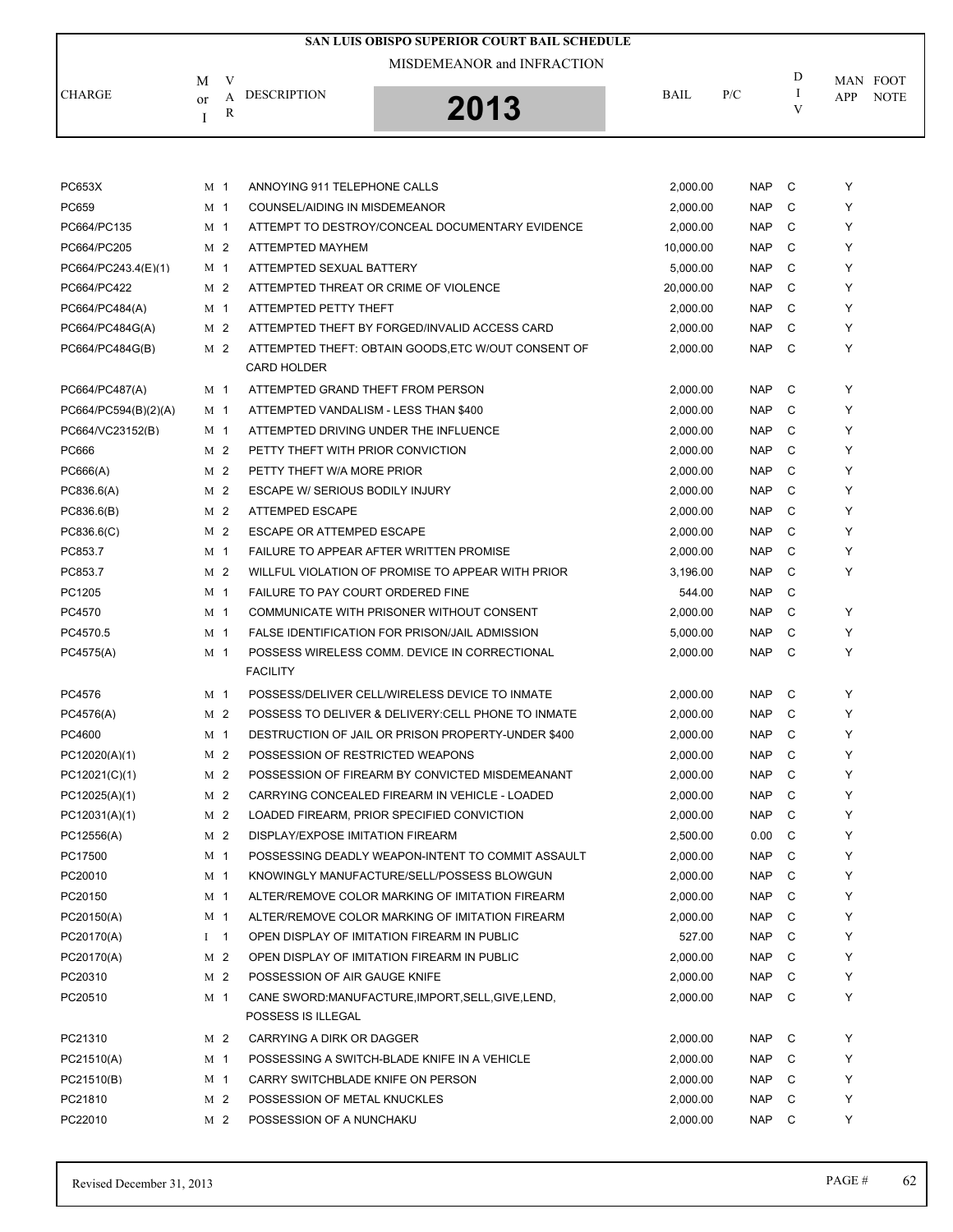| SAN LUIS OBISPO SUPERIOR COURT BAIL SCHEDULE |                |            |                                           |                                                                                                     |           |            |        |                    |  |  |  |
|----------------------------------------------|----------------|------------|-------------------------------------------|-----------------------------------------------------------------------------------------------------|-----------|------------|--------|--------------------|--|--|--|
|                                              |                |            |                                           | MISDEMEANOR and INFRACTION                                                                          |           |            |        |                    |  |  |  |
|                                              | M              | V          |                                           |                                                                                                     |           |            | D      | MAN FOOT           |  |  |  |
| CHARGE                                       | or             | А          | <b>DESCRIPTION</b>                        | 2013                                                                                                | BAIL      | P/C        | I<br>V | <b>NOTE</b><br>APP |  |  |  |
|                                              |                | R          |                                           |                                                                                                     |           |            |        |                    |  |  |  |
|                                              |                |            |                                           |                                                                                                     |           |            |        |                    |  |  |  |
|                                              |                |            |                                           |                                                                                                     |           |            |        |                    |  |  |  |
| PC22210                                      | M <sub>2</sub> |            |                                           | POSSESS/IMPORT/MANUF/SELL LEADED CANE WEAPON IE:                                                    | 2,000.00  | <b>NAP</b> | - C    | Υ                  |  |  |  |
|                                              |                |            | BILLY, BLACKJACK, SANDBAG, SAP, SLUNGSHOT |                                                                                                     |           |            |        |                    |  |  |  |
| PC22410                                      | M <sub>2</sub> |            |                                           | POSSESS/MANUF./IMPORT/SELL, ETC. A SHURIKEN                                                         | 2,000.00  | <b>NAP</b> | C      | Y                  |  |  |  |
| PC22610(A)                                   | M 1            |            | POSSESSION OF STUN GUN BY A FELON         |                                                                                                     | 2,000.00  | <b>NAP</b> | C      | Y                  |  |  |  |
| PC22810                                      | M <sub>2</sub> |            | USE OF TEAR GAS ON PEACE OFFICER          |                                                                                                     | 2,000.00  | <b>NAP</b> | C      | Y                  |  |  |  |
| PC22810(A)                                   | M <sub>2</sub> |            |                                           | UNLAWFUL TO POSSESS TEAR GAS/TEAR GAS WEAPON                                                        | 2,000.00  | <b>NAP</b> | C      | Y                  |  |  |  |
| PC22900                                      | M <sub>1</sub> |            | SELL/ETC TEAR GAS/TEAR GAS WEAPON         |                                                                                                     | 2,000.00  | <b>NAP</b> | C      | Y                  |  |  |  |
| PC23920                                      | M 1            |            |                                           | POSSESS FIREARM W/ID NUMBERS REMOVED/ALTERED/ETC.                                                   | 2,000.00  | <b>NAP</b> | C      | Y                  |  |  |  |
| PC25200(A)(1)                                | M <sub>1</sub> |            |                                           | POSSESS CONCEALABLE LOADED FIREARM W/IN ANY                                                         | 2,000.00  | <b>NAP</b> | C      | Y                  |  |  |  |
|                                              |                |            |                                           | PREMISES NOT UNDER THAT PERSON'S CTRL OR CUSTODY                                                    |           |            |        |                    |  |  |  |
| PC25200(A)(2)                                | M 1            |            |                                           | POSSESS CONCEALABLE FIREARM ACCESSIBLE BY CHILD                                                     | 2,000.00  | <b>NAP</b> | C      | Y                  |  |  |  |
| PC25400(A)(1)                                | M <sub>2</sub> |            |                                           | CARRYING CONCEALED FIREARM IN VEHICLE                                                               | 2,000.00  | <b>NAP</b> | C      | Y                  |  |  |  |
| PC25400(A)(2)                                | M <sub>2</sub> |            |                                           | CARRYING CONCEALED FIREARM ON PERSON                                                                | 2,000.00  | <b>NAP</b> | C      | Y                  |  |  |  |
| PC25850(A)                                   | M <sub>2</sub> |            | CARRING A LOADED FIREARM                  |                                                                                                     | 2,000.00  | <b>NAP</b> | C      | Y                  |  |  |  |
| PC26100(A)                                   | M 1            |            |                                           | PERMIT OTHER TO CARRY FIREARM IN VEHICLE                                                            | 5,000.00  | <b>NAP</b> | C      | Y                  |  |  |  |
| PC26400(A)                                   | M <sub>1</sub> |            |                                           | CARRYING AN UNLOADED NON-HANGUN FIREARM                                                             | 2,000.00  | <b>NAP</b> | C      | Y                  |  |  |  |
| PC26500(A)                                   | M 1            |            | UNLAWFUL TRANSFER OF FIREARM              |                                                                                                     | 2,000.00  | <b>NAP</b> | C      | Y                  |  |  |  |
| PC27545                                      | M 1            |            | UNLAWFUL TRANSFER/RECEIPT OF FIREARM      |                                                                                                     | 2,000.00  | <b>NAP</b> | C      | Y                  |  |  |  |
| PC28250(B)(1)                                | M <sub>1</sub> |            |                                           | FIREARMS: FURNISH FICTICIOUS INFO W/PROHIBITION                                                     | 2,000.00  | <b>NAP</b> | C      | Y                  |  |  |  |
| PC28250(B)(2)                                | M <sub>1</sub> |            |                                           | FIREARMS-FURNISH FALSE INFO W/FIREARMS PROHIBITION                                                  | 2,000.00  | <b>NAP</b> | C      | Y                  |  |  |  |
| PC29805                                      | M 2            |            |                                           | PURCHASE, RECEIVE, POSSESS FIREARM W/IN 10 YRS                                                      | 2,000.00  | <b>NAP</b> | C      | Y                  |  |  |  |
|                                              |                |            | OF CONVICTION OF SPECIFIED CRIMES         |                                                                                                     |           |            |        |                    |  |  |  |
| PC29815(A)                                   | M <sub>2</sub> |            |                                           | POSSESSION OF FIREARM IN VIO. OF PROBATION                                                          | 2,000.00  | <b>NAP</b> | C      | Y                  |  |  |  |
| PC29825(A)                                   | M <sub>2</sub> |            |                                           | PURCHASE/RECEIVE OR ATTEMPT TO PURCHASE/RECEIVE<br>FIREARM WHEN PROHIBITED BY TEMP RESTR/PROT ORDER | 2,000.00  | <b>NAP</b> | C      | Y                  |  |  |  |
| PC29825(B)                                   | M 1            |            |                                           | OWN/POSSESS FIREARM WHEN PROHIBITED BY RESTRAIN.                                                    | 2,000.00  | <b>NAP</b> | - C    | Y                  |  |  |  |
|                                              |                |            | ORDER, PROTECTIVE ORDER OR INJUNCTION     |                                                                                                     |           |            |        |                    |  |  |  |
| PC30305(A)(1)                                | M <sub>2</sub> |            | UNLAWFUL POSSESSION OF AMMUNITION         |                                                                                                     | 2,000.00  | <b>NAP</b> | - C    | Y                  |  |  |  |
| PC30605(B)                                   | M <sub>2</sub> |            | POSSESSION OF ASSAULT WEAPON              |                                                                                                     | 18,000.00 | NAP        | C      | Y                  |  |  |  |
| PR4291(A)                                    | $I \quad 1$    |            |                                           | CLEARANCE, ETC. REQUIRED STRUCTURE - NOT LESS 30'                                                   | 410.00    | NAP        | C      |                    |  |  |  |
| PR4291(D)                                    | $I \quad 1$    |            |                                           | CLEARANCE. ETC REQUIRED STRUCTURE - OVERHANGING                                                     | 410.00    | NAP        | C      |                    |  |  |  |
| PR4421                                       | M 1            |            |                                           | SET FIRE ON LAND OF ANOTHER WITHOUT PERMISSION                                                      | 2,000.00  | NAP        | C      | Y                  |  |  |  |
| PR4422(B)                                    | M 1            |            |                                           | ALLOWING FIRE TO ESCAPE - KINDLED OR ATTENDED                                                       | 2,000.00  | NAP        | C      | Y                  |  |  |  |
| PR4423                                       | M 1            |            | PERMIT REQUIRED FOR BURNING               |                                                                                                     | 550.00    | NAP        | C      |                    |  |  |  |
| PR4425                                       | M 1            |            | <b>VIOLATION OF BURNING PERMIT TERMS</b>  |                                                                                                     | 427.00    | NAP        | C      |                    |  |  |  |
| PR4427(A)                                    | M <sub>1</sub> |            | CLEARANCE AND TOOL REQUIREMENTS           |                                                                                                     | 550.00    | 0.00       | C      |                    |  |  |  |
| PR4432                                       | M 1            |            | NEGLECTING A CAMPFIRE                     |                                                                                                     | 550.00    | NAP        | C      |                    |  |  |  |
| PR4433                                       | M 1            |            | PERMIT REQUIRED FOR CAMPFIRE              |                                                                                                     | 550.00    | NAP        | C      |                    |  |  |  |
| PR4435                                       | M 1            |            | CAUSING FIRE WITH EQUIPMENT               |                                                                                                     | 2,000.00  | NAP        | C      | Y                  |  |  |  |
| PR4442(A)                                    | M 1            |            | CAUSING FIRE WITH EQUIPMENT WITHOUT       |                                                                                                     | 2,000.00  | NAP        | - C    | Y                  |  |  |  |
|                                              |                |            | A SPARK ARRESTER                          |                                                                                                     |           |            |        |                    |  |  |  |
| PR4446(A)                                    | M 1            |            |                                           | INCINERATOR STANDARDS - AREA W/IN 10 FT CLEARANCE                                                   | 2,000.00  | NAP        | C      | Y                  |  |  |  |
| PR4446(C)                                    | M 1            |            |                                           | BURNING IN ILLEGAL INCINERATOR/PERMIT REQUIRED                                                      | 2,000.00  | NAP        | C      | Y                  |  |  |  |
| PR36710(A)                                   | M 1            |            | FISHING IN A STATE MARINE RESERVE         |                                                                                                     | 2,000.00  | NAP        | C      | Y                  |  |  |  |
| PR41950(A)                                   | $1 \quad 1$    |            |                                           | UNAUTHORIZED REMOVAL OF RECYCLABLES                                                                 | 205.00    | NAP        | C      |                    |  |  |  |
| PRC41950(A)                                  | $I \quad 1$    |            |                                           | UNLAWFUL TAKING OF RECYCLABLE MATERIALS                                                             | 205.00    | NAP        | C      |                    |  |  |  |
| PRMC1.02.010                                 | M 1            |            |                                           | FAILURE TO COMPLY WITH MUNICIPAL CODES                                                              | 2,000.00  | <b>NAP</b> | C      | Y                  |  |  |  |
| PRMC1.02.010                                 |                | $1\quad 2$ |                                           | FAILURE TO COMPLY WITH MUNICIPAL CODES                                                              | 205.00    | NAP        | C      |                    |  |  |  |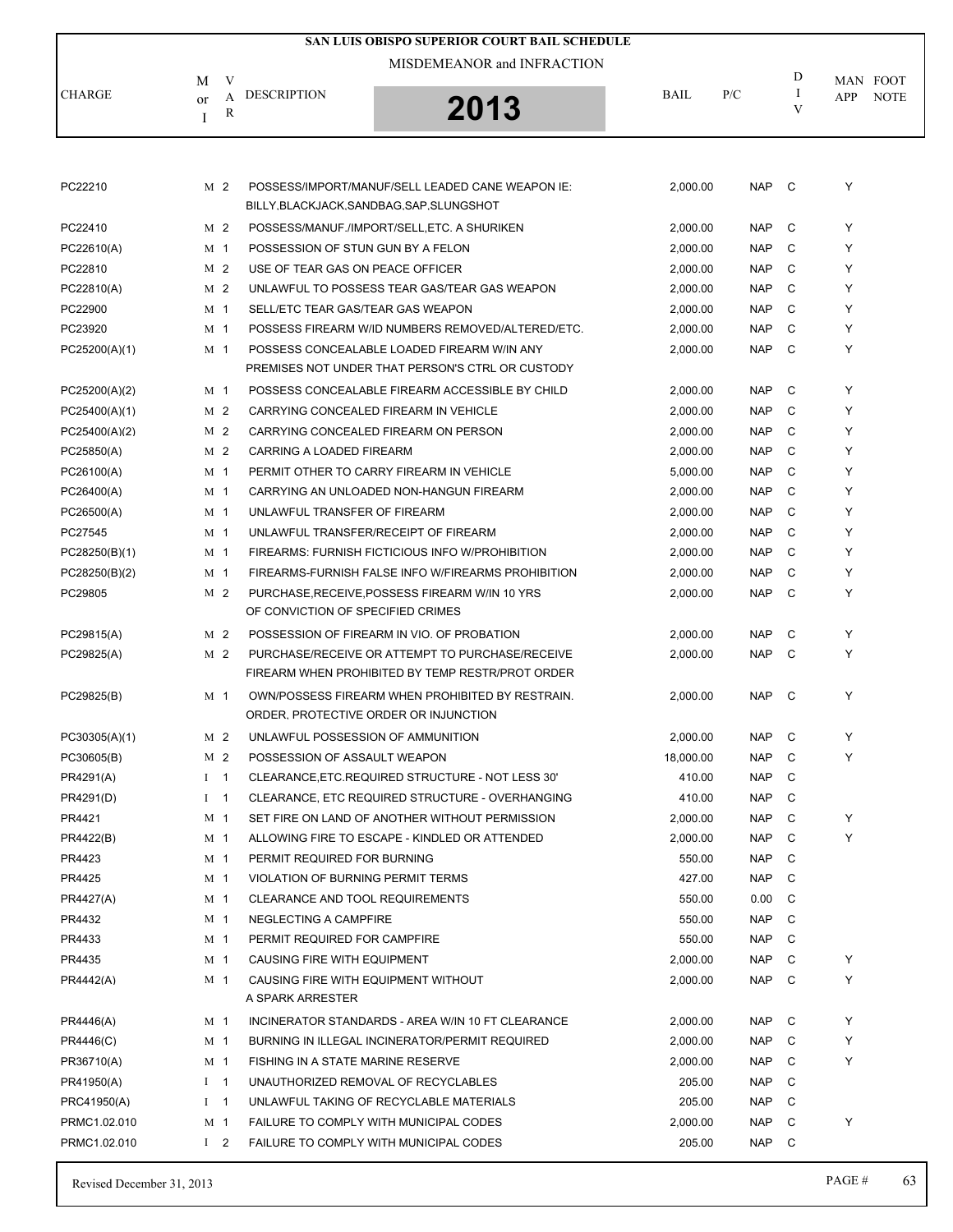|                    | MISDEMEANOR and INFRACTION |             |                                                   |             |            |             |                                |  |  |  |
|--------------------|----------------------------|-------------|---------------------------------------------------|-------------|------------|-------------|--------------------------------|--|--|--|
| <b>CHARGE</b>      | М<br>or<br>Ι               | V<br>A<br>R | <b>DESCRIPTION</b><br>2013                        | <b>BAIL</b> | P/C        | D<br>Ι<br>V | MAN FOOT<br>APP<br><b>NOTE</b> |  |  |  |
|                    |                            |             |                                                   |             |            |             |                                |  |  |  |
| PRMC5.04.050       | $I \quad 1$                |             | <b>BUSINESS LICENSE REQUIRED</b>                  | 205.00      | <b>NAP</b> | C           |                                |  |  |  |
| PRMC5.04.050       | M <sub>2</sub>             |             | <b>BUSINESS LICENSE REQUIRED</b>                  | 2,000.00    | <b>NAP</b> | C           | Υ                              |  |  |  |
| PRMC5.08.020       | M 1                        |             | LICENSE APPLICATION - CARD ROOM                   | 2,000.00    | <b>NAP</b> | C           | Υ                              |  |  |  |
| PRMC5.08.020       | $1\quad 2$                 |             | LICENSE APPLICATION - CARD ROOM                   | 205.00      | <b>NAP</b> | С           |                                |  |  |  |
| PRMC5.08.020(D)(1) | M 1                        |             | LICENSE APPLICATION - CARD ROOM                   | 2,000.00    | <b>NAP</b> | C           | Y                              |  |  |  |
| PRMC5.08.020(D)(1) | $1 \quad 2$                |             | LICENSE APPLICATION - CARD ROOM                   | 205.00      | <b>NAP</b> | C           |                                |  |  |  |
| PRMC5.08.080       | M 1                        |             | LICENSE APPLICATION - BOND                        | 2,000.00    | <b>NAP</b> | C           | Υ                              |  |  |  |
| PRMC5.08.080       | $1\quad 2$                 |             | LICENSE APPLICATION - BOND                        | 205.00      | <b>NAP</b> | C           |                                |  |  |  |
| PRMC5.08.080(D)(1) | M 1                        |             | LICENSE APPLICATION - BOND                        | 2,000.00    | <b>NAP</b> | C           | Υ                              |  |  |  |
| PRMC5.36.010       | M 1                        |             | UNINVITED SOLICITATION - PRIVATE RESIDENCE        | 2,000.00    | <b>NAP</b> | С           | Υ                              |  |  |  |
| PRMC5.36.010       | $1 \quad 2$                |             | UNINVITED SOLICITATION - PRIVATE RESIDENCE        | 205.00      | <b>NAP</b> | C           |                                |  |  |  |
| PRMC5.40.020       | $1 \quad 1$                |             | OPERATING TAXI WITHOUT A LICENSE                  | 205.00      | <b>NAP</b> | C           |                                |  |  |  |
| PRMC7.16.290       | $1 \quad 1$                |             | COLLECTING REFUSE WITHOUT A FRANCHISE             | 205.00      | <b>NAP</b> | C           |                                |  |  |  |
| PRMC7.16.310       | M 1                        |             | <b>COLLECTION AND DISPOSAL SERVICES REQUIRED</b>  | 2,000.00    | <b>NAP</b> | C           | Y                              |  |  |  |
| PRMC7.16.310       | $1\quad 2$                 |             | COLLECTION AND DISPOSAL SERVICES REQUIRED         | 205.00      | <b>NAP</b> | C           |                                |  |  |  |
| PRMC7.16.310(A)    | M 1                        |             | COLLECTION AND DISPOSAL SERVICES REQUIRED         | 2,000.00    | <b>NAP</b> | С           | Υ                              |  |  |  |
| PRMC7.16.310(A)    | $1 \quad 2$                |             | COLLECTION AND DISPOSAL SERVICES REQUIRED         | 205.00      | <b>NAP</b> | C           |                                |  |  |  |
| PRMC7.16.320(A)    | $1 \quad 1$                |             | HAUL & DISPOSE OF REFUSE WITHOUT A FRANCHISE      | 205.00      | <b>NAP</b> | C           |                                |  |  |  |
| PRMC7.16.320(A)    | M 2                        |             | HAUL & DISPOSE OF REFUSE WITHOUT A FRANCHISE      | 2,000.00    | <b>NAP</b> | С           | Υ                              |  |  |  |
| PRMC7.16.380       | M 1                        |             | <b>GARBAGE CONTAINER - UNLAWFUL REMOVAL</b>       | 2,000.00    | <b>NAP</b> | C           | Y                              |  |  |  |
| PRMC7.16.380       | M <sub>2</sub>             |             | <b>GARBAGE CONTAINER - UNLAWFUL REMOVAL</b>       | 345.00      | <b>NAP</b> | C           |                                |  |  |  |
| PRMC7.16.440       | $I \quad 1$                |             | <b>BURNING WASTE IN CITY LIMITS</b>               | 205.00      | <b>NAP</b> | С           |                                |  |  |  |
| PRMC7.16.440       | M 2                        |             | <b>BURNING WASTE IN CITY LIMITS</b>               | 2,000.00    | <b>NAP</b> | C           | Υ                              |  |  |  |
| PRMC8.04.070       | $1 \quad 1$                |             | UNNECESSARY NOISE - ANIMALS                       | 205.00      | <b>NAP</b> | C           |                                |  |  |  |
| PRMC8.04.120       | $I \quad 1$                |             | DOG KENNEL/PET SHOP--PERMIT REQUIRED              | 199.00      | <b>NAP</b> | С           |                                |  |  |  |
| PRMC8.04.150       | $I \quad 1$                |             | ANIMAL KEEPING - LIMITATIONS                      | 205.00      | <b>NAP</b> | C           | 18                             |  |  |  |
| PRMC8.08.020       | $1 \quad 1$                |             | <b>LEASH LAW-1ST OFFENSE</b>                      | 205.00      | <b>NAP</b> | C           |                                |  |  |  |
| PRMC8.08.020       | $1\quad 2$                 |             | LEASH LAW-2ND OFFENSE-1 PR CONVICTION WITHIN 1 YR | 246.00      | <b>NAP</b> | C           |                                |  |  |  |
| PRMC8.08.020       | $1 \quad 3$                |             | LEASH LAW-3RD OFFENSE-2 PR CONVICTION WITHIN 1 YR | 527.00      | <b>NAP</b> | C           |                                |  |  |  |
| PRMC8.08.020       | M 4                        |             | <b>LEASH LAW</b>                                  | 2,000.00    | <b>NAP</b> | С           | Υ                              |  |  |  |
| PRMC8.08.055       | $I \quad 1$                |             | DOGS IN PUBLIC PLACES                             | 205.00      | <b>NAP</b> | С           |                                |  |  |  |
| PRMC8.08.130       | M 1                        |             | <b>VICIOUS DOG</b>                                | 2,000.00    | <b>NAP</b> | С           | Y                              |  |  |  |
| PRMC8.08.130       | I <sub>2</sub>             |             | VICIOUS DOG                                       | 205.00      | <b>NAP</b> | C           |                                |  |  |  |
| PRMC8.08.160       | $I \quad 1$                |             | DOG REGISTRATION/LICENSE-1ST OFFENSE              | 205.00      | 60.00      | C           |                                |  |  |  |
| PRMC8.08.160       |                            | $1\quad 2$  | DOG REG/LIC-2ND OFF-1 PR CONVICTION WITHIN 1 YR   | 246.00      | <b>NAP</b> | C           |                                |  |  |  |
| PRMC8.08.160       | $1 \quad 3$                |             | DOG REG/LIC 3RD OFF-2 PR CONVICTION WITHIN 1 YR   | 527.00      | <b>NAP</b> | C           |                                |  |  |  |
| PRMC8.08.210       | M 1                        |             | DOG TAGS                                          | 2,000.00    | <b>NAP</b> | С           | Υ                              |  |  |  |
| PRMC8.08.210       | $1 \quad 2$                |             | <b>DOG TAGS</b>                                   | 200.00      | NAP.       | C           | Y                              |  |  |  |
| PRMC8.16.010       | $I \quad 1$                |             | ANIMALS AND POULTRY AT LARGE                      | 205.00      | <b>NAP</b> | С           |                                |  |  |  |
| PRMC8.16.020       | $I \quad 1$                |             | UNSANITARY CONDITIONS - ANIMAL                    | 205.00      | <b>NAP</b> | С           |                                |  |  |  |
| PRMC8.16.020       |                            | M 2         | UNSANITARY CONDITIONS - ANIMAL                    | 2,000.00    | <b>NAP</b> | C           | Υ                              |  |  |  |
| PRMC9.03.010       | M 1                        |             | DEPOSITS OF HAZARDOUS MATERIALS                   | 2,000.00    | <b>NAP</b> | С           | Y                              |  |  |  |
| PRMC9.03.010       | $1 \quad 2$                |             | DEPOSITS OF HAZARDOUS MATERIALS                   | 205.00      | <b>NAP</b> | С           |                                |  |  |  |
| PRMC9.04.010       | M 1                        |             | INTOXICATED PERSON IN PUBLIC PLACE                | 2,000.00    | NAP        | С           | Y                              |  |  |  |
| PRMC9.04.010       | $1 \quad 2$                |             | INTOXICATED PERSON IN PUBLIC PLACE                | 205.00      | <b>NAP</b> | С           |                                |  |  |  |
| PRMC9.04.011       | M <sub>1</sub>             |             | POSSESSION OF ALCOHOL IN PARK                     | 2,000.00    | <b>NAP</b> | С           | Υ                              |  |  |  |
| PRMC9.04.011       |                            | $1\quad 2$  | POSSESSION OF ALCOHOL IN PARK                     | 205.00      | <b>NAP</b> | С           |                                |  |  |  |
| PRMC9.04.020       | M 1                        |             | INTOXICATED PERSON ON PRIVATE PROPERTY            | 2,000.00    | NAP        | C           | Υ                              |  |  |  |

**SAN LUIS OBISPO SUPERIOR COURT BAIL SCHEDULE**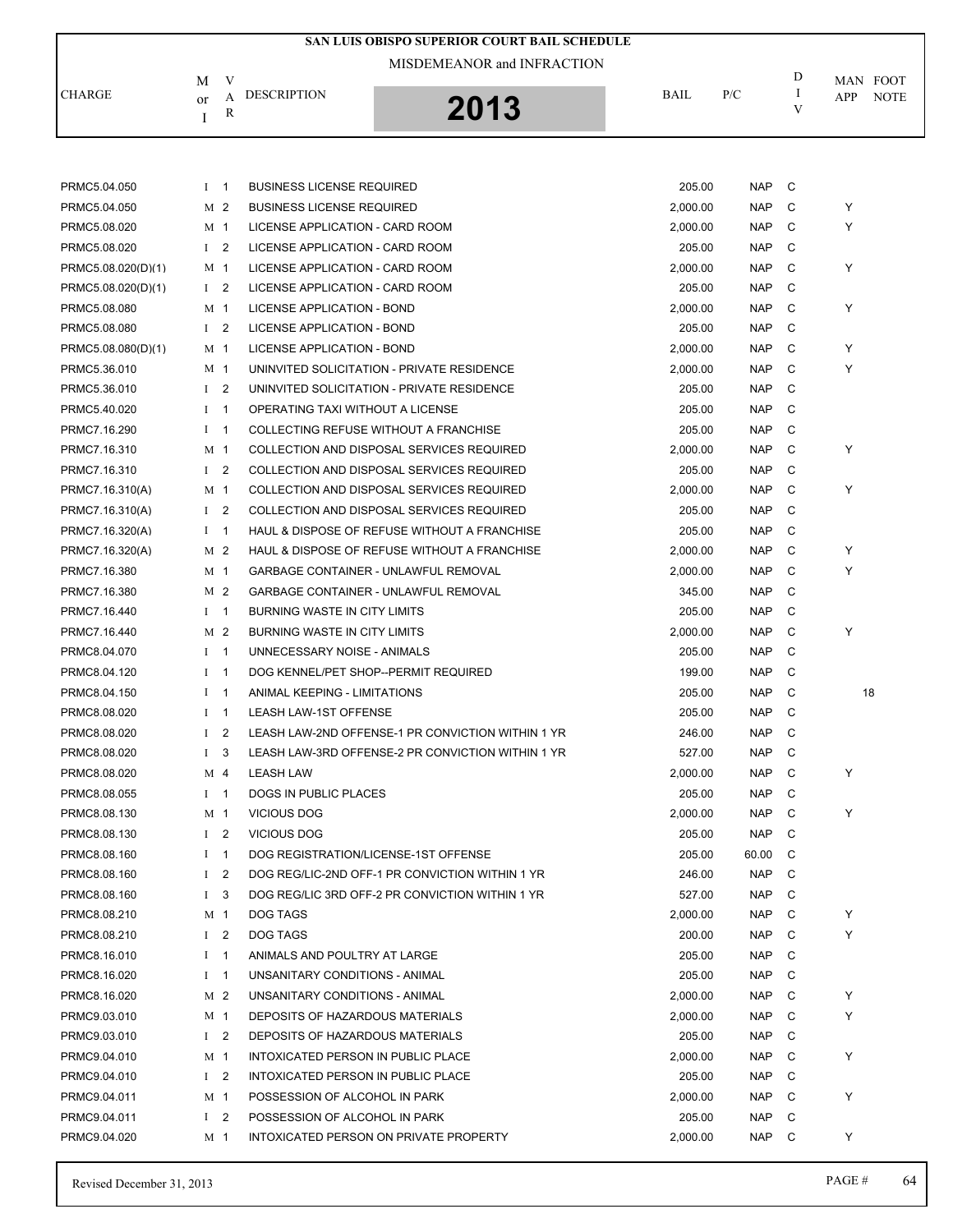|               |                                              | SAN LUIS OBISPO SUPERIOR COURT BAIL SCHEDULE<br>MISDEMEANOR and INFRACTION |             |     |        |                                       |
|---------------|----------------------------------------------|----------------------------------------------------------------------------|-------------|-----|--------|---------------------------------------|
| <b>CHARGE</b> | V<br>М<br><b>DESCRIPTION</b><br>А<br>or<br>R | 2013                                                                       | <b>BAIL</b> | P/C | D<br>V | MAN FOOT<br><b>NOTE</b><br><b>APP</b> |
|               |                                              |                                                                            |             |     |        |                                       |

| PRMC9.04.020       | $1 \quad 2$    |                | INTOXICATED PERSON ON PRIVATE PROPERTY             | 205.00   | <b>NAP</b> | C              |   |        |
|--------------------|----------------|----------------|----------------------------------------------------|----------|------------|----------------|---|--------|
| PRMC9.04.040       | M <sub>1</sub> |                | DISCHARGING AIR GUN, BOW, SLINGSHOT WITHIN CITY    | 2,000.00 | <b>NAP</b> | C              | Y |        |
| PRMC9.04.040       | I <sub>2</sub> |                | DISCHARGING AIR GUN, BOW, SLINGSHOT WITHIN CITY    | 205.00   | <b>NAP</b> | C              |   |        |
| PRMC9.04.070       | $I \quad 1$    |                | <b>LITTERING</b>                                   | 404.00   | <b>NAP</b> | C              |   | $Y$ 12 |
| PRMC9.04.070       |                | M 2            | <b>LITTERING</b>                                   | 2,000.00 | <b>NAP</b> | C              |   | $Y$ 12 |
| PRMC9.04.090       | M <sub>1</sub> |                | <b>DISTURBING THE PEACE</b>                        | 2,000.00 | <b>NAP</b> | C              | Y |        |
| PRMC9.04.090       | I <sub>2</sub> |                | DISTURBING THE PEACE                               | 205.00   | <b>NAP</b> | C              |   |        |
| PRMC9.04.120       | M 1            |                | URINATING IN PUBLIC PLACE                          | 2,000.00 | <b>NAP</b> | C              | Y |        |
| PRMC9.04.120       | I <sub>2</sub> |                | URINATING IN PUBLIC PLACE                          | 445.00   | <b>NAP</b> | C              |   |        |
| PRMC9.05.010       | $\bf{I}$       | $\mathbf{1}$   | SKATE PARK USE - 1ST OFFENSE                       | 205.00   | <b>NAP</b> | C              |   |        |
| PRMC9.05.010(B)    | $\bf{I}$       | $\mathbf{1}$   | SKATE PARK USE - SAFETY GEAR                       | 205.00   | <b>NAP</b> | C              |   |        |
| PRMC9.05.010(C)    | $\mathbf{I}$   | $\overline{1}$ | SKATE PARK USE - 1ST OFFENSE                       | 205.00   | <b>NAP</b> | C              |   |        |
| PRMC9.05.010(D)    | $\bf{I}$       | $\overline{1}$ | SKATE PARK USE - NO SMOKING                        | 205.00   | <b>NAP</b> | C              |   |        |
| PRMC9.06.030(10)   | $I \quad 1$    |                | CAUSING VISUAL BLIGHT BY STORAGE OF DIRT OR GRAVEL | 205.00   | <b>NAP</b> | C              |   |        |
| PRMC9.06.030(10)   | M <sub>2</sub> |                | CAUSING VISUAL BLIGHT BY STORAGE OF DIRT OR GRAVEL | 2,000.00 | <b>NAP</b> | C              | Y |        |
| PRMC9.06.030(11)   | M 1            |                | NUISANCES - VEHICLES OR PARTS                      | 2,000.00 | <b>NAP</b> | C              | Y |        |
| PRMC9.06.030(11)   | $\mathbf{I}$   | 2              | NUISANCES - VEHICLES OR PARTS                      | 205.00   | <b>NAP</b> | C              |   |        |
| PRMC9.06.030(12)   | M 1            |                | NUISANCES-AUTO MOTORS, TRANSMISSIONS & PARTS       | 2,000.00 | <b>NAP</b> | C              | Y |        |
| PRMC9.06.030(12)   | $\mathbf{I}$   | $\overline{2}$ | NUISANCES-AUTO MOTORS, TRANSMISSIONS & PARTS       | 205.00   | <b>NAP</b> | C              |   |        |
| PRMC9.06.030(13)   | $I \quad 1$    |                | UNSAFE CONDITIONS - BUILDINGS, STRUCTURES          | 205.00   | <b>NAP</b> | C              |   |        |
| PRMC9.06.030(13)   |                | M <sub>2</sub> | UNSAFE CONDITIONS                                  | 2,000.00 | <b>NAP</b> | C              | Y |        |
| PRMC9.06.030(13)   |                | M 3            | UNSAFE CONDITIONS - BUILDINGS, STRUCTURES          | 2,000.00 | <b>NAP</b> | C              | Y |        |
| PRMC9.06.030(14)   | $I \quad 1$    |                | NUISANCE - OVERGROWN, DEAD OR HAZARDOUS VEGETATION | 205.00   | <b>NAP</b> | C              |   |        |
| PRMC9.06.030(14)   |                | M 2            | NUISANCE - OVERGROWN, DEAD OR HAZARDOUS VEGETATION | 2,000.00 | <b>NAP</b> | C              | Y |        |
| PRMC9.06.030(15)   | M 1            |                | LAND WHERE EROSION, SUBSIDENCE, SURFACE WATER      | 2,000.00 | <b>NAP</b> | C              | Y |        |
|                    |                |                | DRAINAGE PROBLEMS OR STAGNANT WATER EXISTS         |          |            |                |   |        |
| PRMC9.06.030(15)   | I <sub>2</sub> |                | LAND WHERE EROSION, SUBSIDENCE, SURFACE WATER      | 205.00   | <b>NAP</b> | C <sub>c</sub> |   |        |
|                    |                |                | DRAINAGE PROBLEMS OR STAGNANT WATER EXISTS         |          |            |                |   |        |
| PRMC9.06.030(4)    | $1 \quad 1$    |                | <b>NUISANCES</b>                                   | 205.00   | <b>NAP</b> | C              |   |        |
| PRMC9.06.030(4)    | M 2            |                | <b>NUISANCES</b>                                   | 2,000.00 | <b>NAP</b> | C              | Y |        |
| PRMC9.06.030(9)(A) | M 1            |                | NUISANCE PROHIBITED: VISUAL BLIGHT/JUNK            | 2,000.00 | <b>NAP</b> | C              | Y |        |
| PRMC9.06.030(9)(A) | $1\quad 2$     |                | NUISANCE PROHIBITED: VISUAL BLIGHT/JUNK            | 205.00   | <b>NAP</b> | С              |   |        |
| PRMC9.06.030(9)(B) | M 1            |                | NUISANCE PROHIBITED: UNUSED OBJECTS OR EQUIPMENT   | 2,000.00 | <b>NAP</b> | C              | Y |        |
| PRMC9.06.030(9)(B) | $1 \quad 2$    |                | NUISANCE PROHIBITED: UNUSED OBJECTS OR EQUIPMENT   | 205.00   | NAP        | C              |   |        |
| PRMC9.06.030(9)(C) | M 1            |                | NUISANCE PROHIBITED: VISUAL BLIGHT/INOP. VEHICLES  | 2,000.00 | NAP C      |                |   |        |
| PRMC9.06.030(9)(C) | $1\quad 2$     |                | NUISANCE PROHIBITED: VISUAL BLIGHT/INOP. VEHICLES  | 205.00   | <b>NAP</b> | C              |   |        |
| PRMC9.06.030(9)(D) | $I \quad 1$    |                | NUISANCE PROHIBITED: VISUAL BLIGHT/PERSONAL PROP   | 216.00   | <b>NAP</b> | C              |   |        |
| PRMC9.06.030(9)(D) |                | M 2            | NUISANCE PROHIBITED: VISUAL BLIGHT/PERSONAL PROP   | 216.00   | NAP        | С              | Y |        |
| PRMC9.06.030(9)(E) |                | M 1            | NUISANCE: PARKED VEHICLES OTHER THAN ON PAVEMENT   | 2,000.00 | <b>NAP</b> | C              | Y |        |
| PRMC9.06.030(9)(E) | $\mathbf{I}$   | 2              | NUISANCE: PARKED VEHICLES OTHER THAN ON PAVEMENT   | 205.00   | <b>NAP</b> | C              |   |        |
| PRMC9.06.030(B)(2) | $1 \quad 1$    |                | DANGEROUS OR UNSIGHTLY CONDITION DETRIMENTAL TO    | 205.00   | <b>NAP</b> | C              |   |        |
|                    |                |                | THE SAFETY OF THE PUBLIC                           |          |            |                |   |        |
| PRMC9.06.030(B)(2) |                | M 2            | DANGEROUS OR UNSIGHTLY CONDITION DETRIMENTAL TO    | 2,026.00 | NAP        | C              |   |        |
|                    |                |                | THE SAFETY OF THE PUBLIC                           |          |            |                |   |        |
| PRMC9.07.020       | M 1            |                | LOUD AND UNUSUAL NOISE                             | 2,000.00 | <b>NAP</b> | C              | Y |        |
| PRMC9.07.020       | $\mathbf{I}$   | $\overline{2}$ | LOUD AND UNUSUAL NOISE                             | 205.00   | <b>NAP</b> | C              |   |        |
| PRMC9.07.020(I)    | $\bf{I}$       | $\mathbf{1}$   | LOUD AND UNUSUAL NOISE IN A NEIGHBORHOOD           | 205.00   | <b>NAP</b> | C              |   |        |
| PRMC9.07.020(I)    |                | M 2            | LOUD AND UNUSUAL NOISE IN A NEIGHBORHOOD           | 2,000.00 | <b>NAP</b> | C              | Y |        |
|                    |                |                |                                                    |          |            |                |   |        |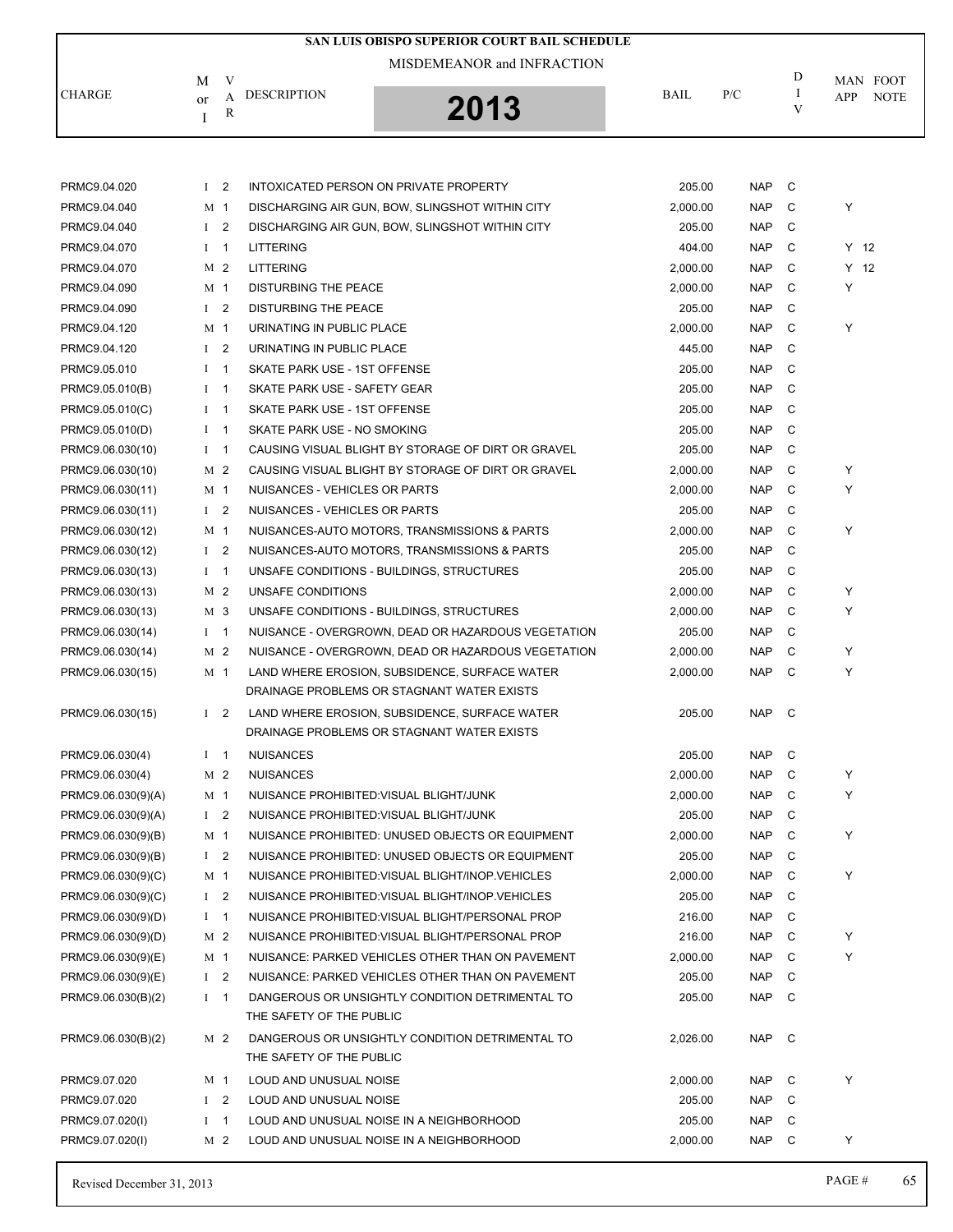|                     |                |            |                                         | SAN LUIS OBISPO SUPERIOR COURT BAIL SCHEDULE         |          |            |        |          |             |
|---------------------|----------------|------------|-----------------------------------------|------------------------------------------------------|----------|------------|--------|----------|-------------|
|                     |                |            |                                         | MISDEMEANOR and INFRACTION                           |          |            |        |          |             |
|                     | M              | V          |                                         |                                                      |          |            | D      | MAN FOOT |             |
| <b>CHARGE</b>       | or             | A          | <b>DESCRIPTION</b>                      | 2013                                                 | BAIL     | P/C        | Ι<br>V | APP      | <b>NOTE</b> |
|                     | Ι              | R          |                                         |                                                      |          |            |        |          |             |
|                     |                |            |                                         |                                                      |          |            |        |          |             |
|                     |                |            |                                         |                                                      |          |            |        |          |             |
| PRMC9.07.030(A)     | M <sub>1</sub> |            |                                         | NOISE VIOLATION--HORNS OR OTHER SIGNALING DEVICE     | 2,000.00 | <b>NAP</b> | C      | Υ        |             |
| PRMC9.07.030(B)     | M <sub>1</sub> |            | NOISE VIOLATION--RADIOS, ETC.           |                                                      | 2,000.00 | <b>NAP</b> | C      | Y        |             |
| PRMC9.07.030(B)     | $1 \quad 2$    |            | <b>LOUD MUSIC</b>                       |                                                      | 205.00   | <b>NAP</b> | C      |          |             |
| PRMC9.07.030(C)     | M <sub>1</sub> |            |                                         | NOISE VIOLATION--LIVE MUSIC/AMPLIFIED MUSIC          | 2,000.00 | <b>NAP</b> | C      | Υ        |             |
| PRMC9.07.030(D)     | M 1            |            |                                         | NOISE VIOLATION--VEHICLES' ELECTRONIC SOUND DEVICE   | 2,000.00 | <b>NAP</b> | C      | Υ        |             |
| PRMC9.07.030(E)     | M 1            |            |                                         | NOISE VIOLATION--LOUD SPEAKERS FOR ADVERTISING       | 2,000.00 | <b>NAP</b> | C      | Υ        |             |
| PRMC9.07.030(F)     | M 1            |            |                                         | NOISE VIOLATION--YELLING, SHOUTING, IN PUBLIC        | 2,000.00 | <b>NAP</b> | C      | Y        |             |
|                     |                |            | BETWEEN HOURS OF 2A.M. & 7A.M           |                                                      |          |            |        |          |             |
| PRMC9.07.030(G)     | M 1            |            | NOISE VIOLATION--STEAM WHISTLES         |                                                      | 2,000.00 | <b>NAP</b> | C      | Υ        |             |
| PRMC9.07.030(H)     | M 1            |            | NOISE VIOLATION--EXHAUSTS               |                                                      | 2,000.00 | <b>NAP</b> | C      | Y        |             |
| PRMC9.07.030(I)     | M 1            |            |                                         | NOISE VIOLATION--LOADING, UNLOADING, OPENING BOXES   | 2,000.00 | <b>NAP</b> | C      | Υ        |             |
| PRMC9.32.010        | M 1            |            | <b>JUVENILE CURFEW VIOLATION</b>        |                                                      | 2,000.00 | <b>NAP</b> | C      | Y        |             |
| PRMC9.32.010        | $1\quad 2$     |            | <b>JUVENILE CURFEW VIOLATION</b>        |                                                      | 205.00   | <b>NAP</b> | C      |          |             |
| PRMC10.04.070(A)(3) | M 1            |            |                                         | INJURE, DISFIGURE OR DESTROY A STREET TREE           | 2,000.00 | <b>NAP</b> | C      | Υ        |             |
| PRMC10.04.070(A)(3) | $1 \quad 2$    |            |                                         | INJURE, DISFIGURE OR DESTROY A STREET TREE           | 205.00   | <b>NAP</b> | C      |          |             |
| PRMC11.24.010       | $I \quad 1$    |            |                                         | DISCHARGE OF WASTE WATER ONTO STREET                 | 205.00   | <b>NAP</b> | C      |          |             |
| PRMC12.24.030       | $1 \quad 1$    |            |                                         | SKATES/SKATEBOARD/BIKE ON SIDEWALK - 1ST OFFENSE     | 205.00   | <b>NAP</b> | C      |          |             |
| PRMC12.24.030       | I <sub>2</sub> |            |                                         | SKATES/SKATEBOARD/BIKE ON SIDEWALK - 2ND OFFENSE     | 246.00   | <b>NAP</b> | C      |          |             |
| PRMC12.24.030       | I <sub>3</sub> |            |                                         | SKATES/SKATEBOARD/BIKE ON SIDEWALK - 3RD OFFENSE     | 527.00   | <b>NAP</b> | C      |          |             |
| PRMC12.28.040       | M <sub>1</sub> |            | STANDING IN ROADWAYS                    |                                                      | 2,000.00 | <b>NAP</b> | C      | Y        |             |
| PRMC12.28.040       | I <sub>2</sub> |            | STANDING IN ROADWAYS                    |                                                      | 205.00   | <b>NAP</b> | C      |          |             |
| PRMC12.32.070(B)    | $1 \quad 1$    |            |                                         | PARKING FOR CERTAIN PURPOSES PROHIBITED              | 205.00   | <b>NAP</b> | C      |          |             |
| PRMC14.08.020(B)    | M 1            |            |                                         | UNLAWFUL DISCHARGE INTO STREAM OR WATERCOURSE        | 2,000.00 | <b>NAP</b> | C      | Y        |             |
| PRMC14.08.020(B)    | I <sub>2</sub> |            |                                         | UNLAWFUL DISCHARGE INTO STREAM OR WATERCOURSE        | 205.00   | <b>NAP</b> | C      |          |             |
| PRMC17.04.010       | $I \quad 1$    |            |                                         | UNLAWFUL TO ERECT, CONSTRUCT, ENLARGE, ALTER OR MOVE | 205.00   | <b>NAP</b> | C      |          |             |
| PRMC17.04.010       | M <sub>2</sub> |            |                                         | UNLAWFUL TO ERECT, CONSTRUCT, ENLARGE, ALTER OR MOVE | 2,000.00 | <b>NAP</b> | C      | Υ        |             |
| PRMC17.04.070       | M 1            |            |                                         | FAILURE TO COMPLY WITH ISSUED BUILDING PERMIT.       | 2,000.00 | <b>NAP</b> | C      | Υ        |             |
|                     |                |            | PLANS OR CERTIFICATE.                   |                                                      |          |            |        |          |             |
| PRMC20.04.040       | M <sub>1</sub> |            | <b>GRADING WITHOUT A PERMIT</b>         |                                                      | 2,000.00 | <b>NAP</b> | C      | Υ        |             |
| PRMC20.04.040       | $1 \quad 2$    |            | <b>GRADING WITHOUT A PERMIT</b>         |                                                      | 205.00   | <b>NAP</b> | C      |          |             |
| PRMC20.12.010       | $I \quad 1$    |            | <b>GRADING WITHOUT A PERMIT</b>         |                                                      | 205.00   | <b>NAP</b> | C      |          |             |
| PRMC20.12.010       |                | M 2        | <b>GRADING WITHOUT A PERMIT</b>         |                                                      | 2,000.00 | <b>NAP</b> | C      | Υ        |             |
| PRMC21.16.200       |                | $1\quad 2$ | PERMITTED AND CONDITION USES            |                                                      | 164.00   | <b>NAP</b> | C      |          |             |
| PRMC21.16E.340      | M 1            |            |                                         | LANDSCAPING REQUIREMENTS FOR FRONT YARD AREAS        | 2,000.00 | <b>NAP</b> | C      | Y        |             |
| PRMC21.16E.340      | $1 \quad 2$    |            |                                         | LANDSCAPING REQUIREMENTS FOR FRONT YARD AREAS        | 205.00   | <b>NAP</b> | C      |          |             |
| PRMC21.19.040(C)    | M 1            |            | <b>BANNER SIGNS - PERMIT NEEDED</b>     |                                                      | 2,000.00 | <b>NAP</b> | C      | Υ        |             |
| PRMC21.19.040(C)    | $1 \quad 2$    |            | <b>BANNER SIGNS - PERMIT NEEDED</b>     |                                                      | 205.00   | <b>NAP</b> | C      |          |             |
| PRMC21.19.070(D)    | $I \quad 1$    |            |                                         | TEMP SIGNS:TYPE/LOCATION/NUMBER/SIZE/DESIGN-LIMITS   | 205.00   | <b>NAP</b> | C      |          |             |
| PRMC21.19.070(D)    |                | M 2        |                                         | TEMP SIGNS:TYPE/LOCATION/NUMBER/SIZE/DESIGN-LIMITS   | 2,000.00 | <b>NAP</b> | C      | Υ        |             |
| PRMC21.19.070(H)(9) | $I \quad 1$    |            | VEHICLE MOUNTED SIGNS PROHIBITED        |                                                      | 205.00   | <b>NAP</b> | C      |          |             |
| PRMC21.19.070(H)(9) | M <sub>2</sub> |            | <b>VEHICLE MOUNTED SIGNS PROHIBITED</b> |                                                      | 2,000.00 | <b>NAP</b> | C      | Υ        |             |
| PRMC21.19.110(E)    | M 1            |            | OFF PREMISE SIGNS PROHIBITED            |                                                      | 2,000.00 | <b>NAP</b> | C      | Υ        |             |
| PRMC21.19.110(E)    | I <sub>2</sub> |            | OFF PREMISE SIGNS PROHIBITED            |                                                      | 205.00   | <b>NAP</b> | C      |          |             |
| PRMC21.20.231       | M 1            |            | NO OVERNIGHT CAMPING - 1ST OFFENSE      |                                                      | 2,000.00 | <b>NAP</b> | C      | Υ        |             |
| PRMC21.20.231       |                | M 2        | NO OVERNIGHT CAMPING - 2ND OFFENSE      |                                                      | 2,000.00 | <b>NAP</b> | C      | Υ        |             |
| PRMC21.20.231       | M 3            |            | NO OVERNIGHT CAMPING - 3RD OFFENSE      |                                                      | 2,000.00 | <b>NAP</b> | C      | Υ        |             |
| PRMC21.20.231       | $I \quad 4$    |            | NO OVERNIGHT CAMPING - 1ST OFFENSE      |                                                      | 205.00   | <b>NAP</b> | C      |          |             |
| PRMC21.20.231       | $1\quad 5$     |            | NO OVERNIGHT CAMPING - 2ND OFFENSE      |                                                      | 246.00   | <b>NAP</b> | C      |          |             |
|                     |                |            |                                         |                                                      |          |            |        |          |             |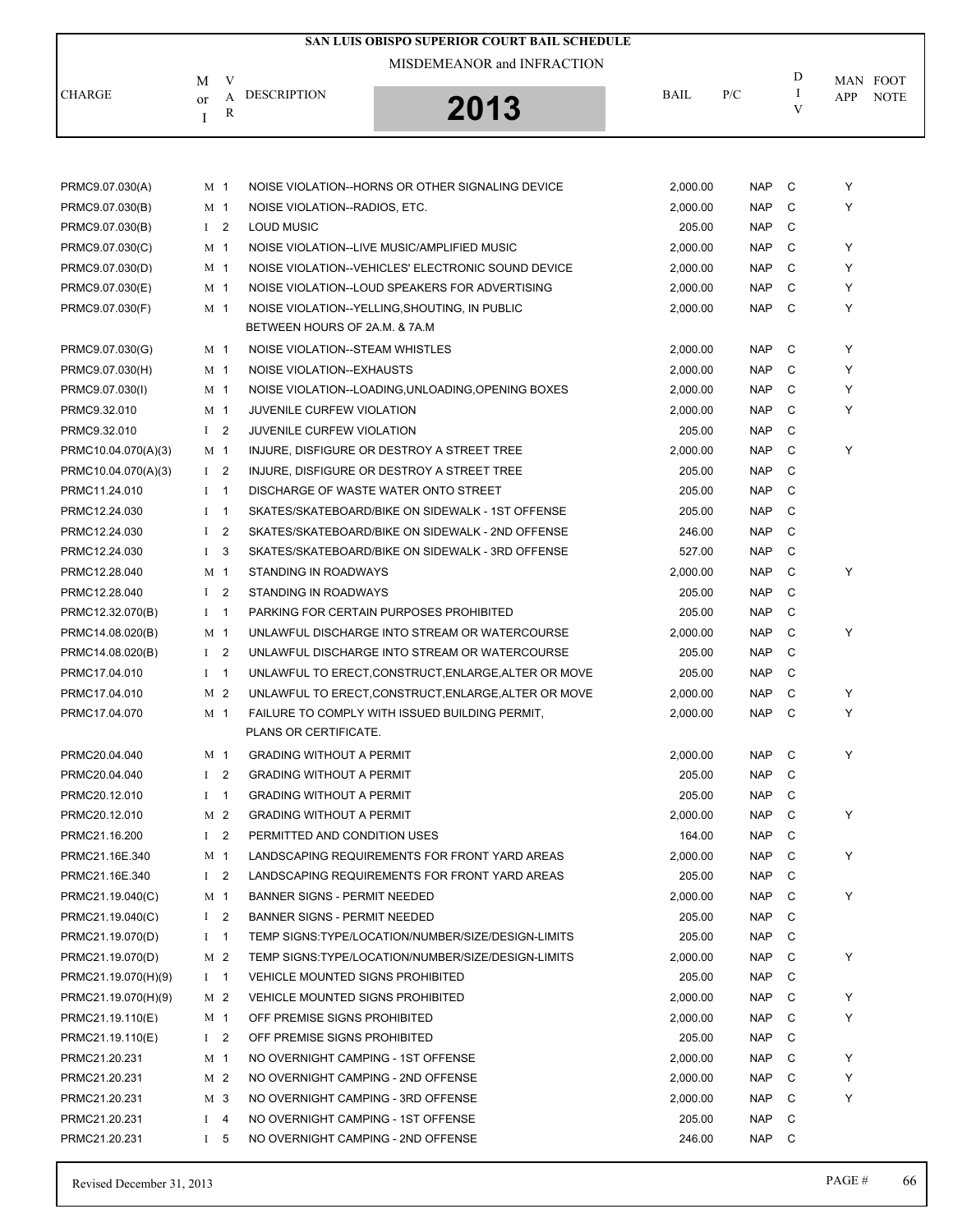|                     |                |        |                                       | SAN LUIS OBISPO SUPERIOR COURT BAIL SCHEDULE       |          |            |   |     |                         |
|---------------------|----------------|--------|---------------------------------------|----------------------------------------------------|----------|------------|---|-----|-------------------------|
|                     |                |        |                                       | MISDEMEANOR and INFRACTION                         |          |            | D |     |                         |
| <b>CHARGE</b>       | М<br>or        | V<br>А | <b>DESCRIPTION</b>                    |                                                    | BAIL     | P/C        | I | APP | MAN FOOT<br><b>NOTE</b> |
|                     | I              | R      |                                       | 2013                                               |          |            | V |     |                         |
|                     |                |        |                                       |                                                    |          |            |   |     |                         |
| PRMC21.20.231       | I <sub>6</sub> |        | NO OVERNIGHT CAMPING - 3RD OFFENSE    |                                                    | 527.00   | <b>NAP</b> | C |     |                         |
| PRMC21.20.231A2     | $1 \quad 1$    |        | <b>PROHIBITED</b>                     | USING RV FOR SLEEPING/CAMPING/HABITATION ON STREET | 205.00   | <b>NAP</b> | C |     |                         |
| PRMC21.20.232       | M 1            |        | UNLAWFUL CAMPING - 1ST OFFENSE        |                                                    | 2,026.00 | <b>NAP</b> | C |     |                         |
| PRMC21.20.232       | $1\quad 2$     |        | UNLAWFUL CAMPING                      |                                                    | 205.00   | <b>NAP</b> | C |     |                         |
| PRMC21.20.232A      | $I \quad 1$    |        | UNLAWFUL CAMPING -- PUBLIC PARK       |                                                    | 158.00   | <b>NAP</b> | C |     |                         |
| PRMC21.20.232A      | M 2            |        | UNLAWFUL CAMPING -- PUBLIC PARK       |                                                    | 2,000.00 | <b>NAP</b> | C | Y   |                         |
| PRMC21.20.232B      | $I \quad 1$    |        | UNLAWFUL CAMPING -- PUBLIC STREET     |                                                    | 205.00   | <b>NAP</b> | C |     |                         |
| PRMC21.20.232B      | M 2            |        | UNLAWFUL CAMPING -- PUBLIC STREET     |                                                    | 2,000.00 | <b>NAP</b> | C | Y   |                         |
| PRMC21.20.232C      | $I \quad 1$    |        |                                       | UNLAWFUL CAMPING -- PUBLIC PARKING LOT/AREA        | 205.00   | <b>NAP</b> | C |     |                         |
| PRMC21.20.232C      | M 2            |        |                                       | UNLAWFUL CAMPING -- PUBLIC PARKING LOT/AREA        | 2,000.00 | <b>NAP</b> | C | Y   |                         |
| PRMC21.20.232D      | $I \quad 1$    |        |                                       | UNLAWFUL CAMPING -- PUBLIC RIGHT-OF-WAY/OPEN SPACE | 205.00   | <b>NAP</b> | C |     |                         |
| PRMC21.20.232D      | M 2            |        |                                       | UNLAWFUL CAMPING -- PUBLIC RIGHT-OF-WAY/OPEN SPACE | 2,000.00 | <b>NAP</b> | C | Y   |                         |
| PRMC21.20.233A      | M 1            |        | UNLAWFUL SLEEPING IN A PUBLIC PARK    |                                                    | 2,000.00 | <b>NAP</b> | C | Y   |                         |
| PRMC21.20.233A      | I <sub>2</sub> |        | UNLAWFUL SLEEPING IN A PUBLIC PARK    |                                                    | 205.00   | <b>NAP</b> | C |     |                         |
| PRMC21.20.233B      | M 1            |        |                                       | UNLAWFUL SLEEPING ON STREET OR SIDEWALK            | 2,000.00 | <b>NAP</b> | C | Y   |                         |
| PRMC21.20.233B      | $1\quad 2$     |        |                                       | UNLAWFUL SLEEPING ON STREET OR SIDEWALK            | 205.00   | <b>NAP</b> | C |     |                         |
| PRMC21.20.233C      | M 1            |        | UNLAWFUL SLEEPING - CITY OWNED SPACES |                                                    | 2,000.00 | <b>NAP</b> | C | Y   |                         |
|                     |                |        |                                       |                                                    |          |            |   |     |                         |
| PRMC21.20.233C      | $1 \quad 2$    |        | UNLAWFUL SLEEPING - CITY OWNED SPACES |                                                    | 205.00   | <b>NAP</b> | C |     |                         |
| PRMC21.20.234       | M 1            |        |                                       | LIMITED USE OF RECREATIONAL VEH AS RESIDENCE       | 2,000.00 | <b>NAP</b> | C | Y   |                         |
| PRMC21.20.234       | I <sub>2</sub> |        |                                       | LIMITED USE OF RECREATIONAL VEH AS RESIDENCE       | 205.00   | <b>NAP</b> | C |     |                         |
| PRMC21.21.040       | M 1            |        |                                       | ZONING: GENERAL PERFORM. STDS FOR ALL USES         | 2,000.00 | <b>NAP</b> | C | Y   |                         |
| PRMC21.21.040       | $1\quad 2$     |        |                                       | ZONING: GENERAL PERFORM. STDS FOR ALL USES         | 205.00   | <b>NAP</b> | C |     |                         |
| PRMC21.21.040A      | M 1            |        | ZONING: FIRE & EXPLOSION STANDARDS    |                                                    | 2,000.00 | <b>NAP</b> | C | Y   |                         |
| PRMC21.21.040A      | $1 \quad 2$    |        | ZONING: FIRE & EXPLOSION STANDARDS    |                                                    | 205.00   | <b>NAP</b> | C |     |                         |
| PRMC21.21.040B      | M 1            |        |                                       | ZONING: RADIOACTIVITY OR ELECTRICAL DISTURBANCE    | 2,000.00 | <b>NAP</b> | C | Y   |                         |
| PRMC21.21.040B      | $1\quad 2$     |        |                                       | ZONING: RADIOACTIVITY OR ELECTRICAL DISTURBANCE    | 205.00   | NAP.       | C |     |                         |
| PRMC21.21.040C      | M <sub>1</sub> |        | ZONING: NOISE VIOLATION               |                                                    | 2,000.00 | <b>NAP</b> |   |     |                         |
| PRMC21.21.040C      | $1\quad 2$     |        | ZONING: NOISE VIOLATION               |                                                    | 205.00   | <b>NAP</b> | C |     |                         |
| PRMC21.21.040D      | M <sub>1</sub> |        | ZONING: VIBRATION VIOLATION           |                                                    | 2,000.00 | NAP        | C | Y   |                         |
| PRMC21.21.040D      | $1 \quad 2$    |        | ZONING: VIBRATION VIOLATION           |                                                    | 205.00   | <b>NAP</b> | C |     |                         |
| PRMC21.21.040E      | M 1            |        | ZONING: SMOKE/EMISSION VIOLATION      |                                                    | 2,000.00 | <b>NAP</b> | C | Y   |                         |
| PRMC21.21.040E      | $1\quad 2$     |        | ZONING: SMOKE/EMISSION VIOLATION      |                                                    | 205.00   | <b>NAP</b> | C |     |                         |
| PRMC21.21.040F      | M <sub>1</sub> |        | ZONING: ODOR VIOLATION                |                                                    | 2,000.00 | NAP        | C | Y   |                         |
| PRMC21.21.040F      | I <sub>2</sub> |        | ZONING: ODOR VIOLATION                |                                                    | 205.00   | <b>NAP</b> | C |     |                         |
| PRMC21.21.040G      | M <sub>1</sub> |        |                                       | ZONING: AIR POLLUTION/EMISSIONS VIOLATION          | 216.00   | NAP        | C | Y   |                         |
| PRMC21.21.040G      | $1 \quad 2$    |        |                                       | ZONING: AIR POLLUTION/EMISSIONS VIOLATION          | 205.00   | NAP        | C |     |                         |
| PRMC21.21.040H      | M 1            |        | ZONING: GLARE VIOLATION               |                                                    | 2,000.00 | <b>NAP</b> | C | Y   |                         |
| PRMC21.21.040H      | $1 \quad 2$    |        | ZONING: GLARE VIOLATION               |                                                    | 205.00   | <b>NAP</b> | C |     |                         |
| PRMC21.21.040I      | M 1            |        |                                       | ZONING: IMPROPER DISPOSAL OF LIQUID OR SOLID WASTE | 2,000.00 | <b>NAP</b> | C | Y   |                         |
| PRMC21.21.040I      | $1\quad 2$     |        |                                       | ZONING: IMPROPER DISPOSAL OF LIQUID OR SOLID WASTE | 205.00   | <b>NAP</b> | C |     |                         |
| PRMC21.21.040J      | M 1            |        |                                       | ZONING: LAND USE SHALL NOT IMPACT TRANSPORTATION   | 2,000.00 | NAP        | C | Y   |                         |
|                     |                |        | <b>SYSTEMS</b>                        |                                                    |          |            |   |     |                         |
| PRMC21.21.040J      | $1 \quad 2$    |        | <b>SYSTEMS</b>                        | ZONING: LAND USE SHALL NOT IMPACT TRANSPORTATION   | 205.00   | NAP C      |   |     |                         |
| PRMC21.23(A)(2)     | M 1            |        |                                       | MORE THAN HALF FLOOR AREA USED FOR HOME PROFESSION | 2,026.00 | NAP        | C |     |                         |
| PRMC21.23.070(A)(2) | M 1            |        |                                       | MORE THAN HALF FLOOR AREA USED FOR HOME PROFESSION | 2,026.00 | NAP        | C |     |                         |
| PRMC21.23.070(A)(3) | M 1            |        |                                       | EXTERIOR STORAGE USED FOR HOME PROFESSION          | 2,026.00 | NAP C      |   |     |                         |
|                     |                |        |                                       |                                                    |          |            |   |     |                         |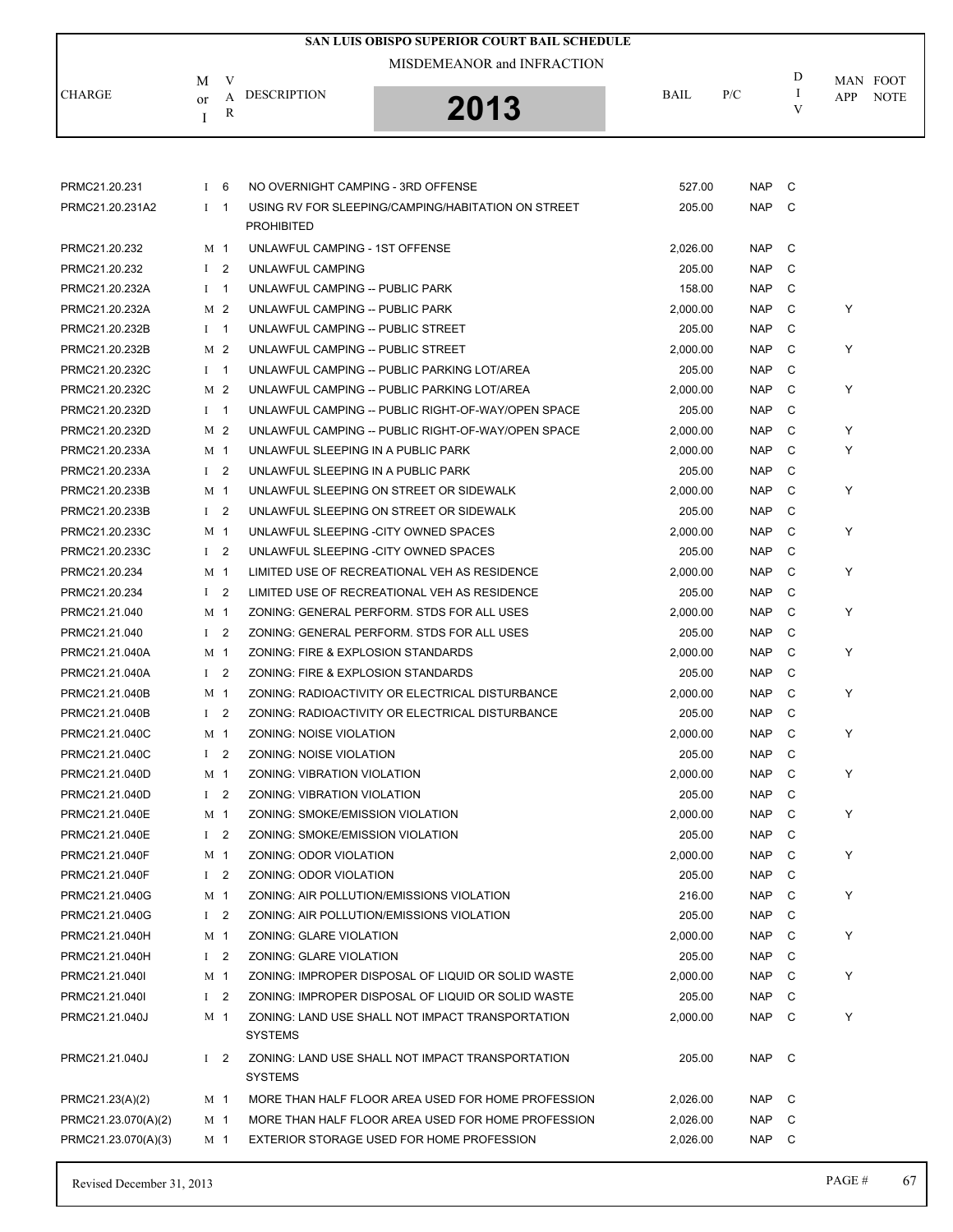|               |                                        | SAN LUIS OBISPO SUPERIOR COURT BAIL SCHEDULE |             |     |   |                           |
|---------------|----------------------------------------|----------------------------------------------|-------------|-----|---|---------------------------|
| <b>CHARGE</b> | V<br>M                                 | MISDEMEANOR and INFRACTION                   |             |     | D | MAN FOOT                  |
|               | DESCRIPTION<br>A<br><sub>or</sub><br>R | 2013                                         | <b>BAIL</b> | P/C | V | <b>NOTE</b><br><b>APP</b> |
|               |                                        |                                              |             |     |   |                           |

| PRMC21.23.070(A)(4) | M 1            |                | RETAIL SALES AT HOME PROFESSION IS PROHIBITED                                                                   | 2,026.00 | <b>NAP</b> | C |   |
|---------------------|----------------|----------------|-----------------------------------------------------------------------------------------------------------------|----------|------------|---|---|
| PRMC21.23.071(B)    | $\mathbf{I}$   | $\overline{1}$ | GARAGE OR YARD SALES - MORE THAN 2 PER YEAR                                                                     | 205.00   | <b>NAP</b> | C |   |
| PRMC21.23B.030C3(E) | Ι.             | $\mathbf{1}$   | REVIEW REQUIREMENTS-SCREENING OF OUTSIDE AREAS                                                                  | 205.00   | <b>NAP</b> | C |   |
| PRMC21.23B.030C3(E) | Ι.             | 2              | REVIEW REQUIREMENTS-SCREENING OF OUTSIDE AREAS                                                                  | 205.00   | <b>NAP</b> | C |   |
| PSLH18.020          | $\mathbf I$    | $\mathbf{1}$   | POSSESSION OR CONSUMPTION OF ALCOHOL ON BEACH<br>ON BEACH                                                       | 462.00   | <b>NAP</b> | C |   |
| PSLH18.020          | M 2            |                | POSSESSION OR CONSUMPTION OF ALCOHOL ON BEACH<br>ON BEACH                                                       | 448.00   | <b>NAP</b> | C | Y |
| PSLH18.030(C)       | M 1            |                | NO DOGS ALLOWED ON AVILA BEACH 10AM-5PM EXCEPT SER<br>VICE DOGS UNDER CONTINUOUS CTRL OF DISABLED PERSON        | 1.000.00 | <b>NAP</b> | C | Y |
| PSLH18.050(A)       | M <sub>1</sub> |                | DIVE-INS AND SWIM-INS PROHIBITED                                                                                | 2,000.00 | <b>NAP</b> | C | Y |
| PSLH18.080          | M 1            |                | <b>GLASS CONTAINERS, LITTERING &amp; DUMPING PROHIBITED</b><br>ON BEACH                                         | 2,000.00 | <b>NAP</b> | C | Y |
| PSLH18.080          | $1\quad 2$     |                | <b>GLASS CONTAINERS, LITTERING &amp; DUMPING PROHIBITED</b><br>ON BEACH                                         | 404.00   | <b>NAP</b> | C | Y |
| PSLH18.140A(5)      | M <sub>1</sub> |                | SELLING WITHOUT AUTHORIZATION BY HARBOR MANAGER                                                                 | 386.00   | <b>NAP</b> | C | Y |
| PSLH18.140A(5)      | $1\quad 2$     |                | SELLING WITHOUT AUTHORIZATION BY HARBOR MANAGER                                                                 | 404.00   | <b>NAP</b> | C |   |
| PUC5133(A)          | M 1            |                | OPERATIONS AS HOUSEHOLD GOODS CARRIER W/OUT A<br>PERMIT AND OPERATING AUTHORITY AS REQUIRED                     | 6.290.00 | <b>NAP</b> | C | Y |
| <b>PUC5311</b>      | M 1            |                | OPERATIONS AS A HOULSHOLD GOODS CARRIER W/OUT<br>PERMIT AND OPERATING AUTHORITY AS REQUIRED                     | 2.000.00 | <b>NAP</b> | C | Y |
| PUC5311(A)          | M <sub>1</sub> |                | NONCOMPLIANCE OR PROCURING, AIDING, ABETTING<br>SPECIFIED VIO OF A HOUSEHOLD GOODS CARRIER/AGENT                | 3,215.00 | <b>NAP</b> | C | Y |
| PUC5311(A)          | M <sub>2</sub> |                | WILLFUL NONCOMPLIANCE OR PROCURING, AIDING, ABETTING<br>A VIOLATION OF A HOUSEHOLD GOODS CARRIER OR AGENT       | 6,290.00 | <b>NAP</b> | C | Y |
| <b>PUC5387(A)</b>   | M 1            |                | CHARTER-PARTY CARRIER OPERATING W/O PERMIT VEHICLE<br><b>IDENTIFICATION &amp; ACCIDENT LIABILITY PROTECTION</b> | 1,985.00 | <b>NAP</b> | C | Y |
| <b>PUC5411</b>      | M 1            |                | VIOL OF CHARTER-PARTY CARRIER ORDER, DECISION, RULE,<br>REGULATION, DIRECTION, DEMAND, REQUIRMT / CERTIFICATE   | 4,240.00 | <b>NAP</b> | C | Y |
| PUC5411.3           | M 1            |                | DISPLAY OF IMPROPER VEHICLE IDENTIFYING SYMBOL                                                                  | 3,215.00 | <b>NAP</b> | C | Y |
| <b>PUC5412</b>      | M 1            |                | VIOL OF CHARTER-PARTY CARRIER ORDER, DECISION, RULE<br>REG, DIRECTION, DEMAND, REQMT, CERT BY CORP OR PERSON    | 1.985.00 | <b>NAP</b> | C | Y |
| RT6071              | M 1            |                | OPERATING W/OUT SELLERS TAX PERMIT                                                                              | 2,000.00 | <b>NAP</b> | C | Y |
| RT6454              | M <sub>1</sub> |                | FAILURE TO FILE RETURN AND PAY TAX DUE                                                                          | 2,000.00 | <b>NAP</b> | C | Y |
| RT6455              | M 1            |                | FAILURE TO FILE SALES & USE TAX RETURN                                                                          | 2,000.00 | <b>NAP</b> | C |   |
| SH731               | M 1            |                | FOR SALE SIGN ON VEHICLE                                                                                        | 339.00   | <b>NAP</b> | C |   |
| SLCC1.04.010        | M <sub>1</sub> |                | VIOLATION OF COUNTY ORDINANCE                                                                                   | 2,000.00 | <b>NAP</b> | C | Y |
| SLCC6.00.020        | M 1            |                | <b>BUSINESS LICENSE REQUIRED</b>                                                                                | 2,000.00 | <b>NAP</b> | С | Υ |
| SLCC06.24.010       | M <sub>1</sub> |                | OPERATING A BUSINESS WITHOUT A LICENSE                                                                          | 2,000.00 | <b>NAP</b> | C | Y |
| SLCC6.24.010        | M <sub>1</sub> |                | SOLICITING-LICENSE REQUIRED                                                                                     | 2,026.00 | <b>NAP</b> | С |   |
| SLCC7.08.010        | M <sub>1</sub> |                | <b>DISCHARGE OF FIREWORKS</b>                                                                                   | 2,000.00 | <b>NAP</b> | С | Y |
| SLCC7.16.010        | M <sub>1</sub> |                | INTOXICATION IN PUBLIC PROHIBITED                                                                               | 2,000.00 | <b>NAP</b> | C | Y |
| SLCC7.20.020        | M <sub>1</sub> |                | <b>LOITERING</b>                                                                                                | 2,000.00 | <b>NAP</b> | С | Y |
| SLCC8.12.920(A)     | M 1            |                | CARELESS DISPOSAL OF SOLID WASTE                                                                                | 2,000.00 | <b>NAP</b> | С | Y |
| SLCC8.22.030(C)     | $I \quad 1$    |                | SMOKING PROHIBITED WITHIN 30 FT OF ANY BUILDING.<br>PLAYGROUND, TOT LOT OR GROUP PICNIC AREA                    | 205.00   | <b>NAP</b> | C |   |
| SLCC8.23.110        | M <sub>1</sub> |                | ACT AS TOBACCO RETAILER W/OUT LICENSE                                                                           | 2,000.00 | NAP        | C | Υ |
|                     |                |                |                                                                                                                 |          |            |   |   |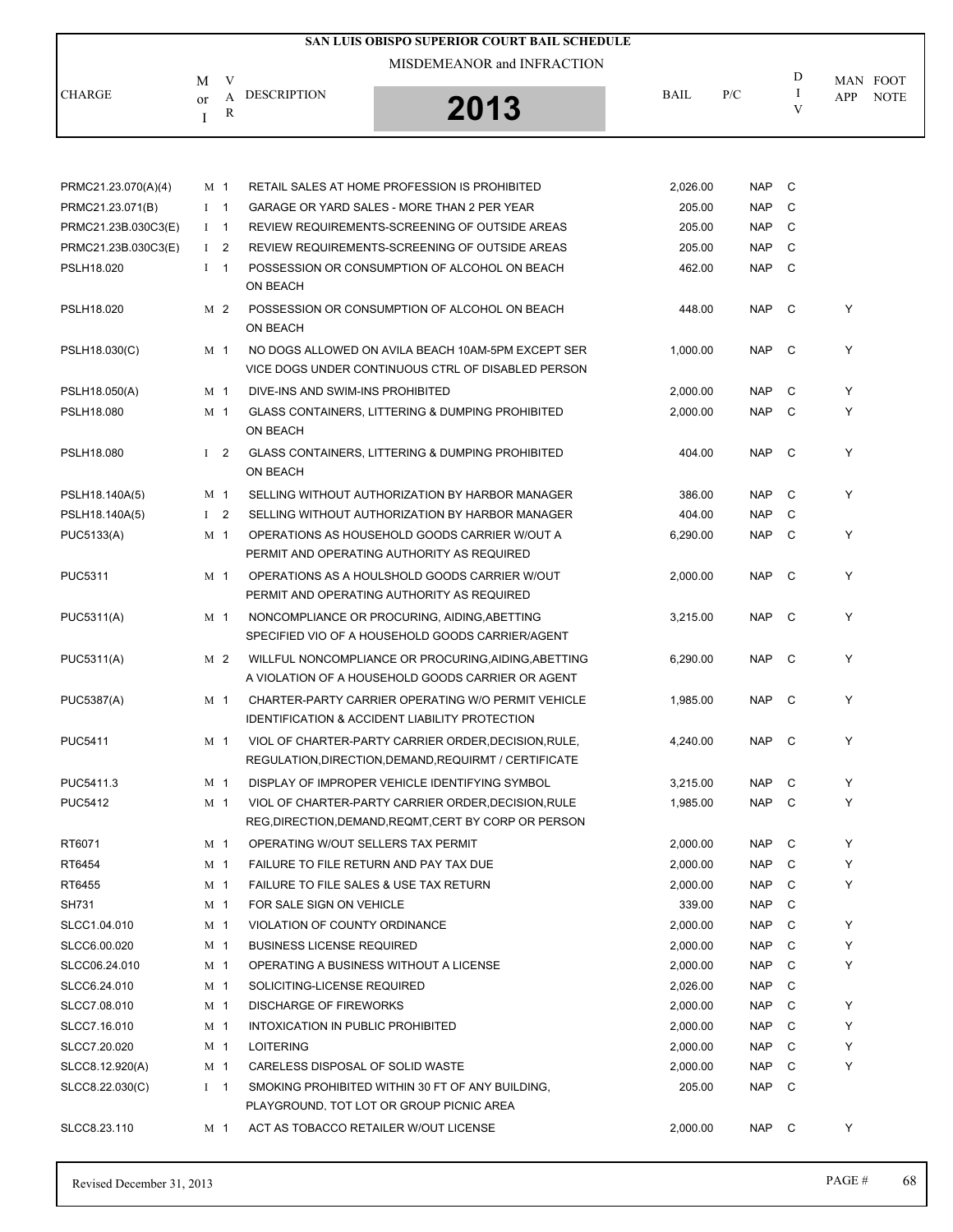| SAN LUIS OBISPO SUPERIOR COURT BAIL SCHEDULE |                |                |                                                   |          |            |   |                    |  |  |  |
|----------------------------------------------|----------------|----------------|---------------------------------------------------|----------|------------|---|--------------------|--|--|--|
|                                              |                |                | MISDEMEANOR and INFRACTION                        |          |            |   |                    |  |  |  |
|                                              | М              | V              |                                                   |          |            | D | MAN FOOT           |  |  |  |
| <b>CHARGE</b>                                | or             | A              | <b>DESCRIPTION</b>                                | BAIL     | P/C        | I | APP<br><b>NOTE</b> |  |  |  |
|                                              | I              | R              | 2013                                              |          |            | V |                    |  |  |  |
|                                              |                |                |                                                   |          |            |   |                    |  |  |  |
|                                              |                |                |                                                   |          |            |   |                    |  |  |  |
| SLCC8.23.110(A)                              | M 1            |                | ACT AS TOBACCO RETAILER W/OUT LICENSE             | 2,000.00 | <b>NAP</b> | C | Y                  |  |  |  |
| SLCC8.64.020                                 | M 1            |                | PERMIT REQUIRED                                   | 2,000.00 | <b>NAP</b> | C | Y                  |  |  |  |
| SLCC9.04.070                                 | $I \quad 1$    |                | UNNECESSARY NOISE                                 | 205.00   | <b>NAP</b> | C |                    |  |  |  |
| SLCC9.04.070                                 | M <sub>2</sub> |                | UNNECESSARY NOISE                                 | 2,000.00 | <b>NAP</b> | C | Y                  |  |  |  |
| SLCC9.04.120                                 | $1 \quad 1$    |                | OPERATION OF KENNEL WITHOUT A PERMIT              | 205.00   | <b>NAP</b> | C |                    |  |  |  |
| SLCC9.04.145                                 | Ι.             | $\overline{1}$ | <b>VIOLATION OF WRITTEN ORDER</b>                 | 205.00   | <b>NAP</b> | C |                    |  |  |  |
| SLCC9.04.150                                 | $\mathbf{I}$   | $\overline{1}$ | MORE THAN 3 DOGS AT DWELLING                      | 205.00   | <b>NAP</b> | C | 18                 |  |  |  |
| SLCC9.08.020                                 | $I \quad 1$    |                | <b>LEASH LAW-1ST OFFENSE</b>                      | 205.00   | <b>NAP</b> | C |                    |  |  |  |
| SLCC9.08.020                                 | $\mathbf{I}$   | $\overline{2}$ | LEASH LAW-2ND OFFENSE-1 PR CONVICTION WITHIN 1 YR | 410.00   | <b>NAP</b> | C |                    |  |  |  |
| SLCC9.08.020                                 | $\bf{I}$       | 3              | LEASH LAW-3RD OFFENSE-2 PR CONVICTION WITHIN 1 YR | 1,019.00 | <b>NAP</b> | C |                    |  |  |  |
| SLCC9.08.020                                 | M 4            |                | LEASH LAW-                                        | 2,000.00 | <b>NAP</b> | C | Y                  |  |  |  |
| SLCC9.08.020(A)                              | $I \quad 1$    |                | LEASH LAW-1ST OFFENSE                             | 410.00   | <b>NAP</b> | C |                    |  |  |  |
| SLCC9.08.020(A)                              | $\mathbf{I}$   | $\overline{2}$ | LEASH LAW-2ND OFFENSE-1 PR CONVICTION WITHIN 1 YR | 410.00   | <b>NAP</b> | C |                    |  |  |  |
| SLCC9.08.020(A)                              | 1 <sup>3</sup> |                | LEASH LAW-3RD OFFENSE-2 PR CONVICTION WITHIN 1 YR | 1,019.00 | <b>NAP</b> | C |                    |  |  |  |
| SLCC9.08.020(A)                              | M 4            |                | <b>LEASH LAW</b>                                  | 2,000.00 | <b>NAP</b> | C | Υ                  |  |  |  |
| SLCC9.08.130                                 | M 1            |                | <b>BITING DOGS</b>                                | 2,000.00 | <b>NAP</b> | C | Y                  |  |  |  |
| SLCC9.08.145                                 | M 1            |                | <b>VIOLATION OF QUARANTINE</b>                    | 2,000.00 | <b>NAP</b> | C | Y                  |  |  |  |
| SLCC9.08.160                                 | $I$ 1          |                | DOG REGISTRATION/LICENSE-1ST OFFENSE              | 205.00   | 100.00     | C |                    |  |  |  |
| SLCC9.08.160                                 | $\mathbf{I}$   | $\overline{2}$ | DOG REG/LIC-2ND OFF-1 PR CONVICTION WITHIN 1 YR   | 410.00   | <b>NAP</b> | C |                    |  |  |  |
| SLCC9.08.160                                 | 1 <sup>3</sup> |                | DOG REG/LIC-3RD OFF-2 PR CONVICTION WITHIN 1 YR   | 1,019.00 | <b>NAP</b> | C |                    |  |  |  |
| SLCC9.08.160                                 | M 4            |                | <b>DOG REGISTRATION</b>                           | 2,000.00 | <b>NAP</b> | С | Υ                  |  |  |  |
| SLCC9.12.050                                 | $1 \quad 1$    |                | LIMITATIONS FOR CATS - MORE THAN 3 CATS           | 205.00   | <b>NAP</b> | C |                    |  |  |  |
| SLCC9.16.010                                 | $1 \quad 1$    |                | ALLOWING ANIMALS TO RUN AT LARGE                  | 205.00   | <b>NAP</b> | C |                    |  |  |  |
| SLCC9.16.010                                 | M <sub>2</sub> |                | ALLOWING ANIMALS TO RUN AT LARGE                  | 2,000.00 | <b>NAP</b> | C | Υ                  |  |  |  |
| SLCC9.16.020                                 | $I$ 1          |                | UNSANITARY CONDITIONS - ANIMALS                   | 205.00   | <b>NAP</b> | C |                    |  |  |  |
| SLCC9.16.030(A)                              | M <sub>2</sub> |                | <b>MENACING AND AGGRESSIVE ANIMALS</b>            | 2,000.00 | <b>NAP</b> | C | Υ                  |  |  |  |
| SLCC11.04.050(F)                             | $I \quad 1$    |                | UNLAWFUL PARKING IN COUNTY FACILITY               | 205.00   | <b>NAP</b> | C |                    |  |  |  |
| SLCC11.04.060                                | $I \quad 1$    |                | UNLAWFUL CAMPING                                  | 205.00   | <b>NAP</b> | C |                    |  |  |  |
| SLCC11.04.060                                |                | M 2            | UNLAWFUL CAMPING                                  | 2,000.00 | NAP        | C | Y                  |  |  |  |
| SLCC11.04.065                                | $I \quad 1$    |                | UNLAWFUL DAY USE ENTRY                            | 205.00   | <b>NAP</b> | C |                    |  |  |  |
| SLCC11.04.065                                | M 2            |                | UNLAWFUL DAY USE ENTRY                            | 2,000.00 | <b>NAP</b> | C | Y                  |  |  |  |
| SLCC11.04.070                                | M 1            |                | UNLAWFUL CAMPING IN MOTOR VEHICLE                 | 2,000.00 | NAP        | C | Y                  |  |  |  |
| SLCC11.04.090                                | $I \quad 1$    |                | <b>CAMPING RESTRICTIONS</b>                       | 205.00   | <b>NAP</b> | С |                    |  |  |  |
| SLCC11.04.090(A)                             | M 1            |                | UNLAWFUL CAMPING--UNAUTHORIZED AREAS              | 2,000.00 | <b>NAP</b> | C | Y                  |  |  |  |
| SLCC11.04.090(B)                             | M 1            |                | UNLAWFUL CAMPING--OCCUPANCY REQUIEMENTS           | 2,000.00 | NAP        | C | Y                  |  |  |  |
| SLCC11.04.090(C)                             | M 1            |                | UNLAWFUL CAMPING--CAMPING STAY LIMITS             | 2,000.00 | <b>NAP</b> | C | Y                  |  |  |  |
| SLCC11.04.090(D)                             | M 1            |                | UNLAWFUL CAMPING--UNDER 18 YEARS OF AGE           | 2,000.00 | <b>NAP</b> | C | Y                  |  |  |  |
| SLCC11.04.090(F)                             | M 1            |                | UNLAWFUL CAMPING--REMOVING CAMPING PERMIT FROM    | 2,000.00 | NAP        | C | Y                  |  |  |  |
|                                              |                |                | <b>ANOTHER'S SITE MARKER</b>                      |          |            |   |                    |  |  |  |
| SLCC11.04.090(G)                             | M <sub>1</sub> |                | UNLAWFUL CAMPING--VEHICLE LIMIT                   | 2,000.00 | NAP        | C | Y                  |  |  |  |
| SLCC11.04.100                                | $1 \quad 1$    |                | OPERATE VESSEL WITHIN PROHIBITED ZONES            | 205.00   | NAP        | C |                    |  |  |  |
| SLCC11.04.100(B)                             | $I \quad 1$    |                | OPERATE VESSEL WITHIN PROHIBITED ZONES            | 205.00   | NAP        | C |                    |  |  |  |
| SLCC11.04.100(B)                             | M <sub>2</sub> |                | OPERATE VESSEL WITHIN PROHIBITED ZONES            | 2,000.00 | NAP        | C | Y                  |  |  |  |
| SLCC11.04.180                                | M 1            |                | POSSESSION OF FIREARMS AND WEAPONS IN COUNTY PARK | 2,000.00 | NAP        | C |                    |  |  |  |
| SLCC11.12.010                                | M 1            |                | CONSUMPTION OF ALCOHOL ON BEACH AT AVILA          | 427.00   | NAP        | C |                    |  |  |  |
| SLCC11.12.010                                |                | $1\quad 2$     | CONSUMPTION OF ALCOHOL ON BEACH AT AVILA          | 205.00   | NAP        | C |                    |  |  |  |
| SLCC11.12.020                                | M 1            |                | CONSUMPTION OF ALCOHOL ON BEACH AT CAYUCOS        | 427.00   | <b>NAP</b> | C |                    |  |  |  |
| SLCC11.12.020                                | $1 \quad 2$    |                | CONSUMPTION OF ALCOHOL ON BEACH AT CAYUCOS        | 205.00   | NAP C      |   |                    |  |  |  |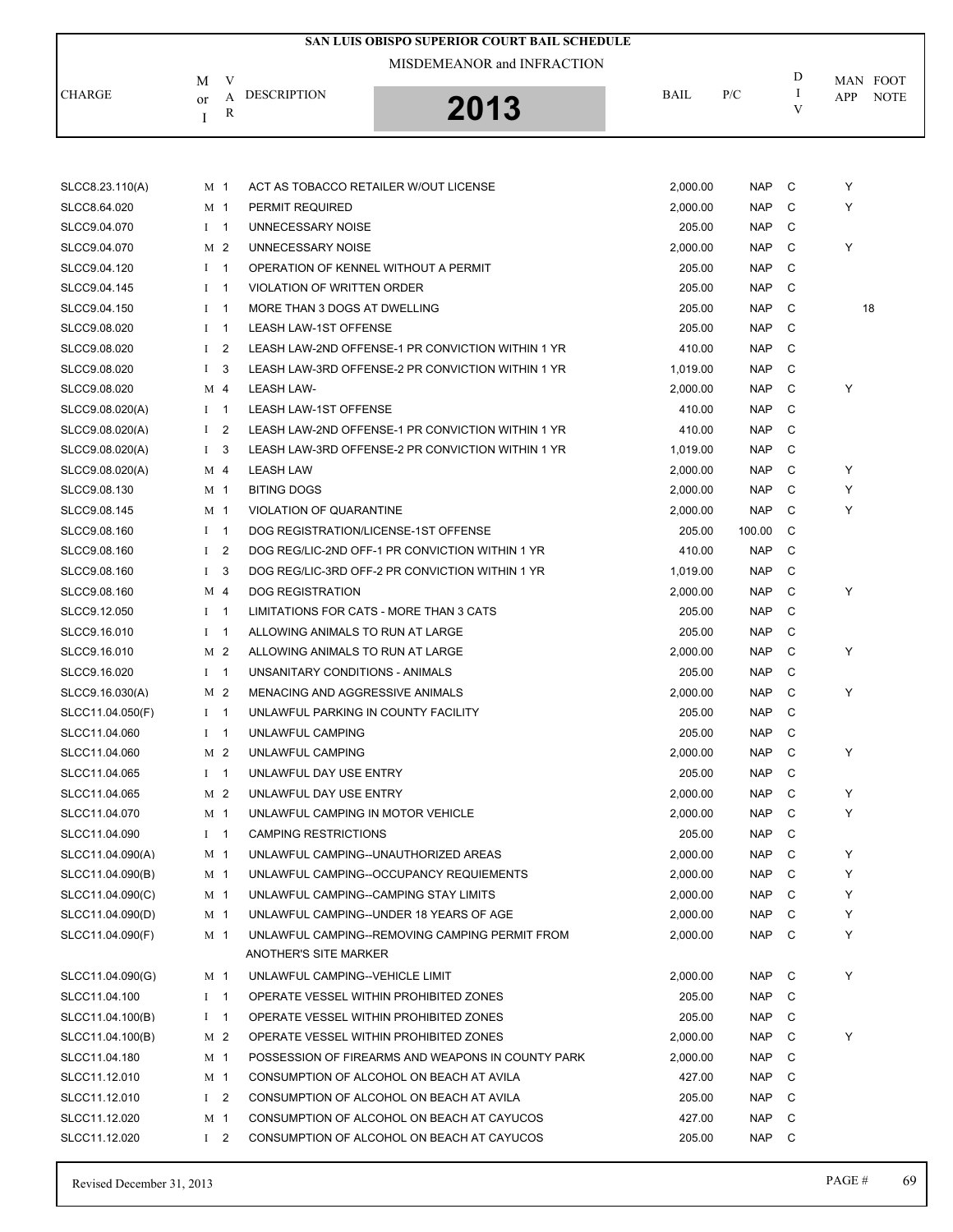|               |                              | SAN LUIS OBISPO SUPERIOR COURT BAIL SCHEDULE |             |     |   |                                |
|---------------|------------------------------|----------------------------------------------|-------------|-----|---|--------------------------------|
| <b>CHARGE</b> | М<br>v<br><b>DESCRIPTION</b> | MISDEMEANOR and INFRACTION                   | <b>BAIL</b> | P/C | D | MAN FOOT<br><b>NOTE</b><br>APP |
|               | $\alpha$<br>R                | 2013                                         |             |     | v |                                |

| SLCC11.16.050        | M <sub>1</sub>                 | OBEDIENCE TO ORDERS                                                                               | 2,000.00 | <b>NAP</b> | C            | Y |
|----------------------|--------------------------------|---------------------------------------------------------------------------------------------------|----------|------------|--------------|---|
| SLCC11.16.230        | M <sub>1</sub>                 | LITTER, GARBAGE, POLLUTING SUSTANCE AT LOPEZ LAKE                                                 | 2,000.00 | <b>NAP</b> | C            | Y |
| SLCC11.16.230(2)     | M <sub>1</sub>                 | LITTER, GARBAGE, POLLUTING SUSTANCE AT LOPEZ LAKE                                                 | 2,026.00 | <b>NAP</b> | C            |   |
| SLCC11.16.310        | M <sub>1</sub>                 | <b>BOAT OPERATION IN PROHIBITED AREAS</b>                                                         | 2,000.00 | <b>NAP</b> | C            | Y |
| SLCC11.16.430        | M 1                            | BOAT OPERATED BY INCAPABLE PERSON                                                                 | 2,000.00 | <b>NAP</b> | C            | Y |
| SLCC11.16.440        | M 1                            | SPEED LIMITS - POSTED ZONES                                                                       | 2,000.00 | <b>NAP</b> | C            | Y |
| SLCC11.16.450        | M 1                            | <b>RESTRICTED SPEED ZONES</b>                                                                     | 257.00   | <b>NAP</b> | C            |   |
| SLCC11.16.530        | M 1                            | RECKLESS OPERATION OF VEHICLE                                                                     | 2,000.00 | <b>NAP</b> | C            | Y |
| SLCC11.16.620        | M 1                            | UNATTENDED FIRE AT LOPEZ LAKE                                                                     | 2,000.00 | <b>NAP</b> | C            | Y |
| SLCC11.16.690        | $\mathbf{I}$<br>$\overline{1}$ | UNLAWFUL CAMPING                                                                                  | 205.00   | <b>NAP</b> | C            |   |
| SLCC11.20.100        | $\mathbf I$<br>$\overline{1}$  | NACIMIENTO LAKE: CAMPING BETWEEN 6PM-6AM<br>UNDESIGNATED AREA                                     | 205.00   | <b>NAP</b> | C            |   |
| SLCC11.20.100        | M 2                            | NACIMIENTO LAKE: CAMPING BETWEEN 6PM-6AM<br>UNDESIGNATED AREA                                     | 2,000.00 | <b>NAP</b> | C            | Y |
| SLCC11.20.100(1)     | L<br>$\overline{1}$            | NACIMIENTO LAKE: CAMPING BETWEEN 6PM-6AM<br>PUBLIC ROAD                                           | 205.00   | <b>NAP</b> | C            |   |
| SLCC11.20.100(1)     | M <sub>2</sub>                 | NACIMIENTO LAKE: CAMPING BETWEEN 6PM-6AM<br>PUBLIC ROAD                                           | 2,000.00 | <b>NAP</b> | C            | Y |
| SLCC11.20.100(2)     | $1 \quad 1$                    | NACIMIENTO LAKE: CAMPING BETWEEN 6PM-6AM ON<br>PUBLIC PROPERTY NOT POSTED FOR CAMPING             | 205.00   | <b>NAP</b> | $\mathbf{C}$ |   |
| SLCC11.20.100(2)     | M 2                            | NACIMIENTO LAKE: CAMPING BETWEEN 6PM-6AM ON<br>PUBLIC PROPERTY NOT POSTED FOR CAMPING             | 2,000.00 | <b>NAP</b> | C            | Y |
| SLCC11.20.110        | $I \quad 1$                    | NACIMIENTO LAKE: OPERATING VESSEL IN PROHIBITED<br><b>AREA</b>                                    | 205.00   | <b>NAP</b> | C            |   |
| SLCC11.20.110        | M <sub>2</sub>                 | NACIMIENTO LAKE: OPERATING VESSEL IN PROHIBITED<br>AREA                                           | 2,000.00 | NAP        | C            | Υ |
| SLCC11.20.120(10)(G) | M 2                            | NACIMIENTO LAKE: LEAVE VESSEL UNATTENDED AT DOCK/<br>PUBLIC LAUNCH SITE (15 MIN) OR AFLOAT (8HRS) | 2,000.00 | <b>NAP</b> | C            | Y |
| SLCC11.20.120(10)(H) | M 2                            | NACIMIENTO LAKE: LAUNCH, LAND, BEACH ANY VESSEL<br>OTHER THAN AT DOCKS, RAMPS OR LAUNCHING AREAS  | 2,000.00 | <b>NAP</b> | C            | Y |
| SLCC11.20.120(10)(I) | M 2                            | NACIMIENTO LAKE: LAUNCH POLLUTED/INFESTED/<br>UNSANITARY/NOT SEAWORTHY VESSEL                     | 2,000.00 | <b>NAP</b> | C            | Y |
| SLCC11.20.120(10)(J) | M 2                            | NACIMIENTO LAKE: OPERATE VESSEL BILGE PUMP CAUSING<br>A DISCHARGE OF MATERIAL INTO LAKE           | 2,000.00 | <b>NAP</b> | C            | Y |
| SLCC11.20.120(10)(K) | M <sub>2</sub>                 | NACIMIENTO LAKE: ALLOW WASTE FROM A VESSEL TO<br>DISCHARGE INTO LAKE, STREAM OR ONTO ANY BANK     | 2,000.00 | NAP C      |              | Y |
| SLCC11.20.120(10)(L) | M 2                            | NACIMIENTO LAKE: ENGAGE IN ANY VESSEL RACE.<br>REGATTA, TOURNAMENT, EXHIBITION                    | 2,000.00 | <b>NAP</b> | C            | Υ |
| SLCC11.20.120(10)(M) | M 2                            | NACIMIENTO LAKE: RECKLESS/NEGLIGENT USE OF VESSEL                                                 | 2,000.00 | NAP        | C            | Y |
| SLCC11.20.120(10)(N) | M 2                            | NACIMIENTO LAKE: OPERATE VESSEL CONTRARY TO LAWFUL<br><b>DIRECTION</b>                            | 2,000.00 | <b>NAP</b> | C            | Y |
| SLCC11.20.120(10)E   | M 2                            | NACIMIENTO LAKE: OPERATING VESSEL FOR PURPOSE OF<br>CAMPING AFLOAT DURING DARKNESS W/OUT PERMIT   | 2,000.00 | NAP        | C            | Y |
| SLCC11.20.120(9)(A)  | M 2                            | NACIMIENTO LAKE: OPERATE UNSAFE VESSEL                                                            | 2,000.00 | NAP        | C            | Y |
| SLCC11.20.120(9)(B)  | M 2                            | NACIMIENTO LAKE: OPERATE VESSEL W/OUT REGISTRATION<br>AND LAKE PERMIT                             | 2,000.00 | NAP        | C            | Υ |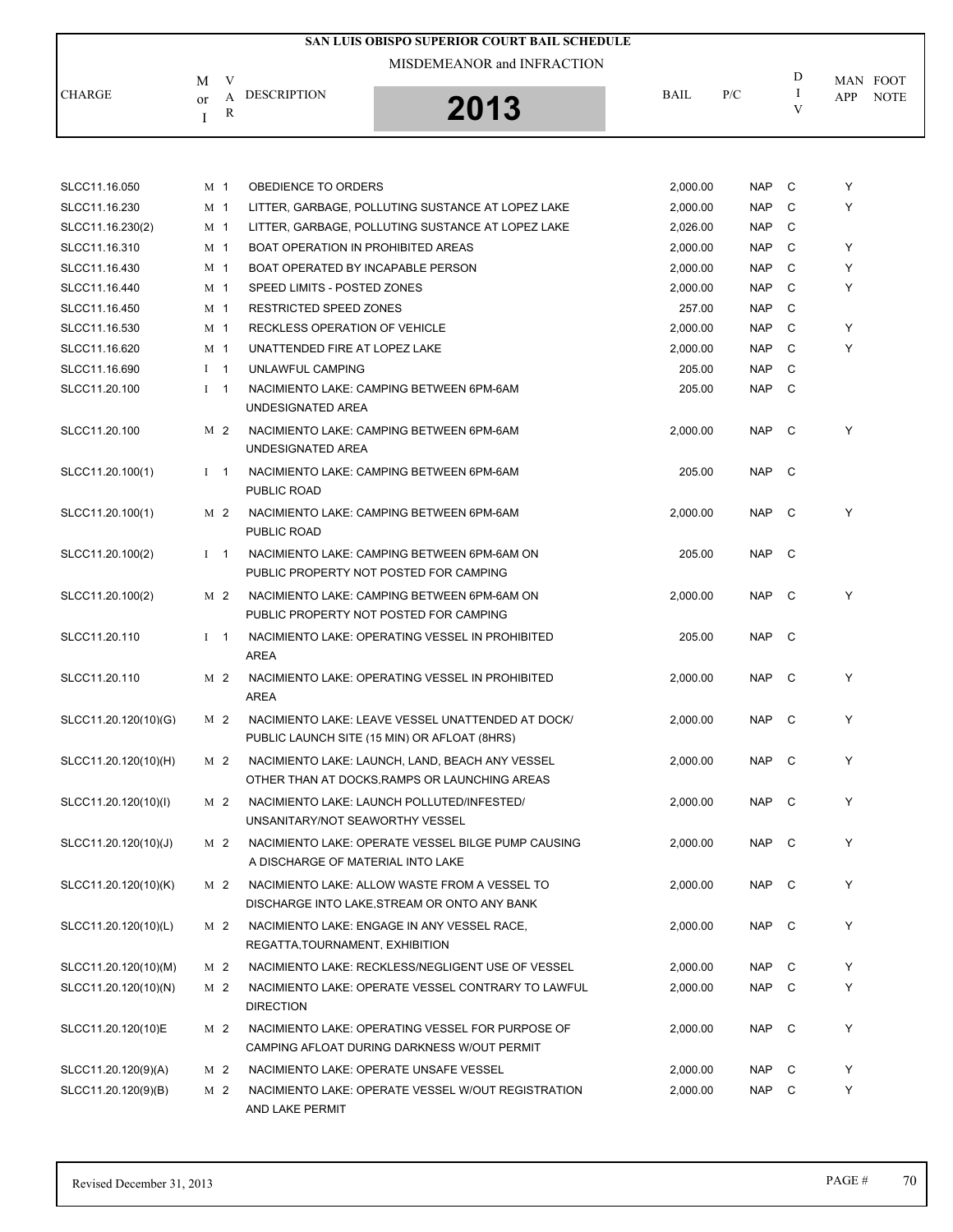|                      |                    |                |                                   | SAN LUIS OBISPO SUPERIOR COURT BAIL SCHEDULE                                                  |          |            |              |                 |             |
|----------------------|--------------------|----------------|-----------------------------------|-----------------------------------------------------------------------------------------------|----------|------------|--------------|-----------------|-------------|
|                      |                    |                |                                   | MISDEMEANOR and INFRACTION                                                                    |          |            |              |                 |             |
| <b>CHARGE</b>        | M<br><sub>or</sub> | V<br>A         | <b>DESCRIPTION</b>                |                                                                                               | BAIL     | P/C        | D<br>Ι       | MAN FOOT<br>APP | <b>NOTE</b> |
|                      | I                  | R              |                                   | 2013                                                                                          |          |            | V            |                 |             |
|                      |                    |                |                                   |                                                                                               |          |            |              |                 |             |
| SLCC11.20.120(9)(C)  |                    | M 2            | SANITARY OR SEAWORTHY CONDITION   | NACIMIENTO LAKE: OPERATE VESSEL NOT IN CLEAN,                                                 | 2,000.00 | NAP C      |              | Υ               |             |
| SLCC11.20.120(9)(D)  |                    | M 2            | <b>CONSTRUCTION</b>               | NACIMIENTO LAKE: OPERATE VESSEL UNSAFE DESIGN OR                                              | 2.000.00 | <b>NAP</b> | $\mathbf{C}$ | Υ               |             |
| SLCC11.20.120(9)(E)  |                    | M 2            | OPERABLE SINK DRAIN OR TOILET     | NACIMIENTO LAKE: OPERATE VESSEL WHICH POSSESES                                                | 2,000.00 | <b>NAP</b> | C            | Υ               |             |
| SLCC11.20.120(9)(F)  |                    | M 2            |                                   | NACIMIENTO LAKE: OPERATE VESSEL/SIZE RESTRICTIONS                                             | 2,000.00 | <b>NAP</b> | C            | Υ               |             |
| SLCC11.20.120(9)A    |                    | M 2            |                                   | NACIMIENTO LAKE: OPERATE UNSAFE VESSEL                                                        | 2,000.00 | <b>NAP</b> | C            | Υ               |             |
| SLCC11.20.120(9)B    |                    | M 2            | AND LAKE PERMIT                   | NACIMIENTO LAKE: OPERATE VESSEL W/OUT REGISTRATION                                            | 2,000.00 | <b>NAP</b> | C            | Υ               |             |
| SLCC11.20.120(9)C    |                    | M 2            | SANITARY OR SEAWORTHY CONDITION   | NACIMIENTO LAKE: OPERATE VESSEL NOT IN CLEAN,                                                 | 2,000.00 | <b>NAP</b> | C            | Y               |             |
| SLCC11.20.120(9)D    |                    | M 2            | <b>CONSTRUCTION</b>               | NACIMIENTO LAKE: OPERATE VESSEL UNSAFE DESIGN OR                                              | 2,000.00 | NAP        | C            | Υ               |             |
| SLCC11.20.120(9)E    |                    | M 2            | OPERABLE SINK DRAIN OR TOILET     | NACIMIENTO LAKE: OPERATE VESSEL WHICH POSSESES                                                | 2,000.00 | <b>NAP</b> | - C          | Υ               |             |
| SLCC11.20.120(C)     |                    | $1 \quad 1$    | SANITATION AND/OR POLLUTION       | NACIMIENTO LAKE: OPERATING VESSEL W/MIN. HEALTH,                                              | 205.00   | <b>NAP</b> | $\mathbf{C}$ |                 |             |
| SLCC11.20.120(C)     |                    | M 2            | SANITATION AND/OR POLLUTION       | NACIMIENTO LAKE: OPERATING VESSEL W/MIN. HEALTH,                                              | 2,000.00 | NAP.       | C            | Υ               |             |
| SLCC11.20.120(F)     |                    | $1 \quad 1$    |                                   | NACIMIENTO LAKE: OPERATING NON-COMPLIANT VESSEL                                               | 205.00   | <b>NAP</b> | C            |                 |             |
| SLCC11.20.120(F)     |                    | M <sub>2</sub> |                                   | NACIMIENTO LAKE: OPERATING NON-COMPLIANT VESSEL                                               | 2,000.00 | <b>NAP</b> | C            | Υ               |             |
| SLCC11.20.120(G)     |                    | $1 \quad 1$    | /MUTILATE                         | NACIMIENTO LAKE: VESSEL PERMIT: MOVE/ALTER/DESTROY                                            | 205.00   | <b>NAP</b> | C            |                 |             |
| SLCC11.20.120(G)     |                    | M 2            | /MUTILATE                         | NACIMIENTO LAKE: VESSEL PERMIT: MOVE/ALTER/DESTROY                                            | 2,000.00 | <b>NAP</b> | $\mathbf{C}$ | Υ               |             |
| SLCC11.20.120(I)(1)  |                    | $1 \quad 1$    |                                   | NACIMIENTO LAKE: OPERATE UNSAFE VESSEL                                                        | 205.00   | NAP C      |              |                 |             |
| SLCC11.20.120(I)(2)  |                    | $1 \quad 1$    | AND LAKE PERMIT                   | NACIMIENTO LAKE: OPERATE VESSEL W/OUT REGISTRATION                                            | 205.00   | NAP C      |              |                 |             |
| SLCC11.20.120(I)(3)  |                    | $1 \quad 1$    | SANITARY OR SEAWORTHY CONDITION   | NACIMIENTO LAKE: OPERATE VESSEL NOT IN CLEAN,                                                 | 205.00   | NAP C      |              |                 |             |
| SLCC11.20.120(I)(4)  |                    | $1 \quad 1$    | <b>CONSTRUCTION</b>               | NACIMIENTO LAKE: OPERATE VESSEL UNSAFE DESIGN OR                                              | 205.00   | NAP C      |              |                 |             |
| SLCC11.20.120(I)(5)  |                    | $1 \quad 1$    | OPERABLE SINK DRAIN OR TOILET     | NACIMIENTO LAKE: OPERATE VESSEL WHICH POSSESES                                                | 205.00   | NAP C      |              |                 |             |
| SLCC11.20.120(I)(6)  |                    | $1 \quad 1$    |                                   | NACIMIENTO LAKE: OPERATE VESSEL/SIZE RESTRICTIONS                                             | 205.00   | NAP C      |              |                 |             |
| SLCC11.20.120(I)(6)  |                    | M 2            |                                   | NACIMIENTO LAKE: OPERATE VESSEL/SIZE RESTRICTIONS                                             | 2,000.00 | NAP        | C            | Υ               |             |
| SLCC11.20.120(J)(1)  |                    | $1 \quad 1$    | UNREVOKED PERMIT                  | NACIMIENTO LAKE: OPERATING VESSEL W/OUT VALID,                                                | 527.00   | 93.00 C    |              |                 |             |
| SLCC11.20.120(J)(1)  |                    | M 2            | UNREVOKED PERMIT                  | NACIMIENTO LAKE: OPERATING VESSEL W/OUT VALID,                                                | 2,000.00 | NAP C      |              | Υ               |             |
| SLCC11.20.120(J)(10) |                    | $1 \quad 1$    | A DISCHARGE OF MATERIAL INTO LAKE | NACIMIENTO LAKE: OPERATE VESSEL BILGE PUMP CAUSING                                            | 199.00   | NAP C      |              |                 |             |
| SLCC11.20.120(J)(10) |                    | M 2            | A DISCHARGE OF MATERIAL INTO LAKE | NACIMIENTO LAKE: OPERATE VESSEL BILGE PUMP CAUSING                                            | 2,000.00 | NAP C      |              | Υ               |             |
| SLCC11.20.120(J)(11) |                    | $I \quad 1$    |                                   | NACIMIENTO LAKE: ALLOW WASTE FROM A VESSEL TO<br>DISCHARGE INTO LAKE, STREAM OR ONTO ANY BANK | 199.00   | NAP C      |              |                 |             |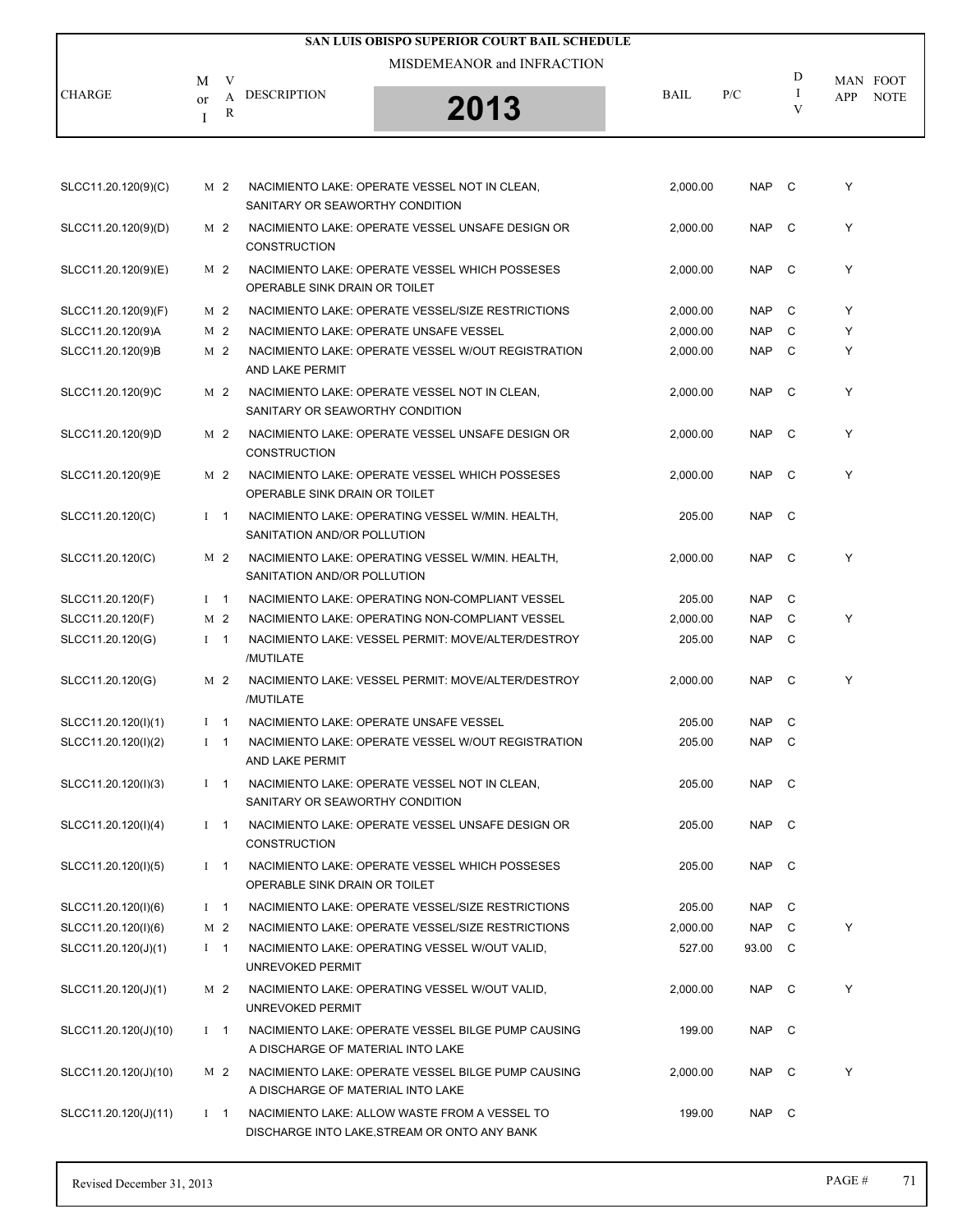| SAN LUIS OBISPO SUPERIOR COURT BAIL SCHEDULE |               |                |                                 |                                                                                                   |             |            |              |                                       |  |  |  |
|----------------------------------------------|---------------|----------------|---------------------------------|---------------------------------------------------------------------------------------------------|-------------|------------|--------------|---------------------------------------|--|--|--|
|                                              |               |                |                                 | MISDEMEANOR and INFRACTION                                                                        |             |            |              |                                       |  |  |  |
| <b>CHARGE</b>                                | М<br>$\alpha$ | V<br>A         | <b>DESCRIPTION</b>              |                                                                                                   | <b>BAIL</b> | P/C        | D<br>Ι       | MAN FOOT<br><b>APP</b><br><b>NOTE</b> |  |  |  |
|                                              | Ι             | R              |                                 | 2013                                                                                              |             |            | V            |                                       |  |  |  |
|                                              |               |                |                                 |                                                                                                   |             |            |              |                                       |  |  |  |
| SLCC11.20.120(J)(11)                         |               | M 2            |                                 | NACIMIENTO LAKE: ALLOW WASTE FROM A VESSEL TO<br>DISCHARGE INTO LAKE, STREAM OR ONTO ANY BANK     | 2,000.00    | NAP C      |              | Y                                     |  |  |  |
| SLCC11.20.120(J)(12)                         |               | $1 \quad 1$    | REGATTA, TOURNAMENT, EXHIBITION | NACIMIENTO LAKE: ENGAGE IN ANY VESSEL RACE,                                                       | 199.00      | <b>NAP</b> | - C          |                                       |  |  |  |
| SLCC11.20.120(J)(12)                         |               | M 2            | REGATTA, TOURNAMENT, EXHIBITION | NACIMIENTO LAKE: ENGAGE IN ANY VESSEL RACE,                                                       | 2,000.00    | NAP        | $\mathbf C$  | Y                                     |  |  |  |
| SLCC11.20.120(J)(13                          |               | M 2            |                                 | NACIMIENTO LAKE: RECKLESS/NEGLIGENT USE OF VESSEL                                                 | 2,000.00    | NAP        | C            | Y                                     |  |  |  |
| SLCC11.20.120(J)(13)                         |               | $1 \quad 1$    |                                 | NACIMIENTO LAKE: RECKLESS/NEGLIGENT USE OF VESSEL                                                 | 199.00      | <b>NAP</b> | C            |                                       |  |  |  |
| SLCC11.20.120(J)(13)                         |               | M 2            |                                 | NACIMIENTO LAKE: RECKLESS/NEGLIGENT USE OF VESSEL                                                 | 2,000.00    | <b>NAP</b> | C            | Y                                     |  |  |  |
| SLCC11.20.120(J)(14)                         |               | $1 \quad 1$    | <b>DIRECTION</b>                | NACIMIENTO LAKE: OPERATE VESSEL CONTRARY TO LAWFUL                                                | 199.00      | <b>NAP</b> | - C          |                                       |  |  |  |
| SLCC11.20.120(J)(14)                         |               | M <sub>2</sub> | <b>DIRECTION</b>                | NACIMIENTO LAKE: OPERATE VESSEL CONTRARY TO LAWFUL                                                | 2,000.00    | <b>NAP</b> | - C          | Y                                     |  |  |  |
| SLCC11.20.120(J)(2)                          |               | $1 \quad 1$    | <b>AREAS</b>                    | NACIMIENTO LAKE: OPERATING VESSEL W/IN PROHIBITED                                                 | 199.00      | NAP        | $\mathbf{C}$ |                                       |  |  |  |
| SLCC11.20.120(J)(2)                          |               | M 2            | <b>AREAS</b>                    | NACIMIENTO LAKE: OPERATING VESSEL W/IN PROHIBITED                                                 | 2,000.00    | <b>NAP</b> | - C          | Y                                     |  |  |  |
| SLCC11.20.120(J)(3)                          |               | $1 \quad 1$    | SAILING/BUOY MARKINGS           | NACIMIENTO LAKE: OPERATING VESSEL VIOLATING                                                       | 199.00      | <b>NAP</b> | - C          |                                       |  |  |  |
| SLCC11.20.120(J)(3)                          |               | M 2            | SAILING/BUOY MARKINGS           | NACIMIENTO LAKE: OPERATING VESSEL VIOLATING                                                       | 2,000.00    | NAP C      |              | Y                                     |  |  |  |
| SLCC11.20.120(J)(4)                          |               | $1 \quad 1$    | ASTERN OF TROLLING VESSEL       | NACIMIENTO LAKE: OPERATING VESSEL W/IN 250FT                                                      | 199.00      | <b>NAP</b> | $\mathbf C$  |                                       |  |  |  |
| SLCC11.20.120(J)(4)                          |               | M 2            | ASTERN OF TROLLING VESSEL       | NACIMIENTO LAKE: OPERATING VESSEL W/IN 250FT                                                      | 2,000.00    | NAP C      |              | Y                                     |  |  |  |
| SLCC11.20.120(J)(5)                          |               | $1 \quad 1$    |                                 | NACIMIENTO LAKE: OPERATING VESSEL FOR PURPOSE OF<br>CAMPING AFLOAT DURING DARKNESS W/OUT PERMIT   | 199.00      | NAP        | - C          |                                       |  |  |  |
| SLCC11.20.120(J)(5)                          |               | M 2            |                                 | NACIMIENTO LAKE: OPERATING VESSEL FOR PURPOSE OF<br>CAMPING AFLOAT DURING DARKNESS W/OUT PERMIT   | 2,000.00    | NAP C      |              | Y                                     |  |  |  |
| SLCC11.20.120(J)(6)                          |               | $I \quad 1$    | <b>OUTSIDE DESIGNATED AREAS</b> | NACIMIENTO LAKE: KEEP ANY VESSEL ASHORE OVERNIGHT                                                 | 199.00      | NAP C      |              |                                       |  |  |  |
| SLCC11.20.120(J)(6)                          |               | M 2            | <b>OUTSIDE DESIGNATED AREAS</b> | NACIMIENTO LAKE: KEEP ANY VESSEL ASHORE OVERNIGHT                                                 | 2,000.00    | NAP C      |              | Y                                     |  |  |  |
| SLCC11.20.120(J)(7)                          |               | $I \quad 1$    |                                 | NACIMIENTO LAKE: LEAVE VESSEL UNATTENDED AT DOCK/<br>PUBLIC LAUNCH SITE (15 MIN) OR AFLOAT (8HRS) | 199.00      | NAP C      |              |                                       |  |  |  |
| SLCC11.20.120(J)(7)                          |               | M 2            |                                 | NACIMIENTO LAKE: LEAVE VESSEL UNATTENDED AT DOCK/<br>PUBLIC LAUNCH SITE (15 MIN) OR AFLOAT (8HRS) | 2,000.00    | NAP C      |              | Y                                     |  |  |  |
| SLCC11.20.120(J)(8)                          |               | $I \quad 1$    |                                 | NACIMIENTO LAKE: LAUNCH, LAND, BEACH ANY VESSEL<br>OTHER THAN AT DOCKS, RAMPS OR LAUNCHING AREAS  | 199.00      | NAP C      |              |                                       |  |  |  |
| SLCC11.20.120(J)(8)                          |               | M 2            |                                 | NACIMIENTO LAKE: LAUNCH, LAND, BEACH ANY VESSEL<br>OTHER THAN AT DOCKS, RAMPS OR LAUNCHING AREAS  | 2,000.00    | NAP C      |              | Y                                     |  |  |  |
| SLCC11.20.120(J)(9)                          |               | $1 \quad 1$    |                                 | NACIMIENTO LAKE: LAUNCH INAPPROPRIATE VESSEL--<br>POLLUTED/INFESTED/NOT SEAWORTHY/UNSANITARY      | 199.00      | NAP C      |              |                                       |  |  |  |
| SLCC11.20.120(J)(9)                          |               | M 2            | UNSANITARY/NOT SEAWORTHY VESSEL | NACIMIENTO LAKE: LAUNCH POLLUTED/INFESTED/                                                        | 2,000.00    | NAP C      |              | Y                                     |  |  |  |
| SLCC11.20.120(L)                             |               | $I \quad 1$    | <b>VESSEL</b>                   | NACIMIENTO LAKE: LEAVE, ABANDON OR STORE UNSAFE                                                   | 199.00      | NAP C      |              |                                       |  |  |  |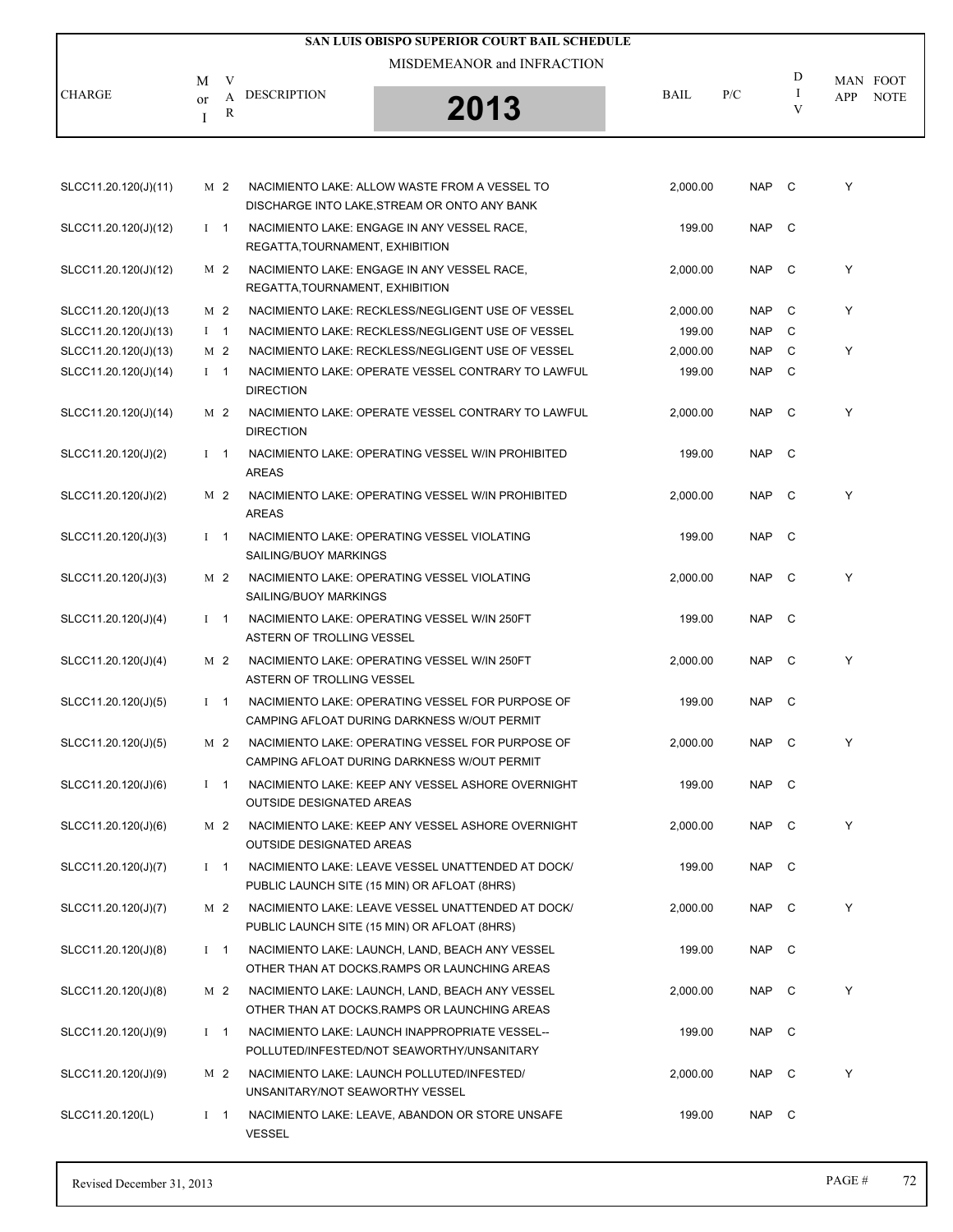| <b>SAN LUIS OBISPO SUPERIOR COURT BAIL SCHEDULE</b> |                |   |                                      |                                                    |          |            |        |                    |  |
|-----------------------------------------------------|----------------|---|--------------------------------------|----------------------------------------------------|----------|------------|--------|--------------------|--|
|                                                     |                |   |                                      | MISDEMEANOR and INFRACTION                         |          |            |        |                    |  |
|                                                     | M              | V |                                      |                                                    |          |            | D      | MAN FOOT           |  |
| <b>CHARGE</b>                                       | or             | A | <b>DESCRIPTION</b>                   | 2013                                               | BAIL     | P/C        | Ι<br>V | <b>NOTE</b><br>APP |  |
|                                                     | I              | R |                                      |                                                    |          |            |        |                    |  |
|                                                     |                |   |                                      |                                                    |          |            |        |                    |  |
|                                                     |                |   |                                      |                                                    |          |            |        |                    |  |
| SLCC11.20.120(L)                                    | M 2            |   |                                      | NACIMIENTO LAKE: LEAVE, ABANDON OR STORE UNSAFE    | 2,000.00 | <b>NAP</b> | C      | Y                  |  |
|                                                     |                |   | <b>VESSEL</b>                        |                                                    |          |            |        |                    |  |
| SLCC11.20.130                                       | $1 \quad 1$    |   | BOAT SPEAD -- POSTED ZONES           |                                                    | 205.00   | <b>NAP</b> | C      |                    |  |
| SLCC11.20.130                                       | M <sub>2</sub> |   | <b>BOAT SPEAD -- POSTED ZONES</b>    |                                                    | 2,000.00 | <b>NAP</b> | C      | Y                  |  |
| SLCC11.20.130(1)                                    | $1 \quad 1$    |   |                                      | BOAT SPEAD -- W/IN 200' OF ANY BOAT LANDING DOCK   | 205.00   | <b>NAP</b> | C      |                    |  |
| SLCC11.20.130(1)                                    | M 2            |   |                                      | BOAT SPEAD -- W/IN 200' OF ANY BOAT LANDING DOCK   | 2,000.00 | <b>NAP</b> | C      | Y                  |  |
| SLCC11.20.130(2)                                    | $I \quad 1$    |   |                                      | BOAT SPEED -- W/IN 100' OF ANY BOAT NOT UNDER WAY  | 205.00   | <b>NAP</b> | C      |                    |  |
| SLCC11.20.130(2)                                    | M <sub>2</sub> |   |                                      | BOAT SPEED -- W/IN 100' OF ANY BOAT NOT UNDER WAY  | 2,000.00 | <b>NAP</b> | C      | Y                  |  |
| SLCC11.20.140(1)                                    | $I \quad 1$    |   | NACIMIENTO LAKE: SPEEDING            |                                                    | 205.00   | <b>NAP</b> | C      |                    |  |
| SLCC11.20.140(1)                                    | M <sub>2</sub> |   | NACIMIENTO LAKE: SPEEDING            |                                                    | 2,000.00 | <b>NAP</b> | C      | Y                  |  |
| SLCC11.20.140(2)                                    | $1 \quad 1$    |   | NACIMIENTO LAKE: OFF ROAD DRIVING    |                                                    | 205.00   | <b>NAP</b> | C      |                    |  |
| SLCC11.20.140(2)                                    | M 2            |   | NACIMIENTO LAKE: OFF ROAD DRIVING    |                                                    | 2,000.00 | <b>NAP</b> | C      | Y                  |  |
| SLCC11.20.140(3)                                    | $I \quad 1$    |   |                                      | NACIMIENTO LAKE: DRIVING W/OUT A VALID LICENSE     | 205.00   | <b>NAP</b> | C      |                    |  |
| SLCC11.20.140(3)                                    | M <sub>2</sub> |   |                                      | NACIMIENTO LAKE: DRIVING W/OUT A VALID LICENSE     | 2,000.00 | <b>NAP</b> | C      | Y                  |  |
| SLCC11.20.140(4)                                    | $I \quad 1$    |   |                                      | NACIMIENTO LAKE: DRIVING UNREGISTERD VEHICLE       | 205.00   | <b>NAP</b> | C      |                    |  |
| SLCC11.20.140(4)                                    | M 2            |   |                                      | NACIMIENTO LAKE: DRIVING UNREGISTERD VEHICLE       | 2,000.00 | <b>NAP</b> | C      | Y                  |  |
| SLCC11.20.140(5)                                    | $1 \quad 1$    |   |                                      | NACIMIENTO LAKE: DRIVING ANY VEHICLE W/WANTON      | 205.00   | <b>NAP</b> | C      |                    |  |
|                                                     |                |   |                                      | DISREGARD FOR SAFETY OF PERSON OR PROPERTY         |          |            |        |                    |  |
| SLCC11.20.140(5)                                    | M 2            |   |                                      | NACIMIENTO LAKE: DRIVING ANY VEHICLE W/WANTON      | 2,000.00 | <b>NAP</b> | C      | Υ                  |  |
|                                                     |                |   |                                      | DISREGARD FOR SAFETY OF PERSON OR PROPERTY         |          |            |        |                    |  |
| SLCC11.20.140(6)                                    | $I \quad 1$    |   |                                      | NACIMIENTO LAKE: DRIVE MOTORCYCLE W/OUT EFFECTIVE  | 205.00   | <b>NAP</b> | C.     |                    |  |
|                                                     |                |   | MUFFLER/SPARK ARRESTER ETC.          |                                                    |          |            |        |                    |  |
| SLCC11.20.140(6)                                    | M 2            |   |                                      | NACIMIENTO LAKE: DRIVE MOTORCYCLE W/OUT EFFECTIVE  | 2,026.00 | <b>NAP</b> | C      |                    |  |
|                                                     |                |   | MUFFLER/SPARK ARRESTER ETC.          |                                                    |          |            |        |                    |  |
| SLCC11.20.150(1)                                    | $1 \quad 1$    |   |                                      | NACIMIENTO LAKE: PARKING W/OUT VALID PERMIT        | 205.00   | <b>NAP</b> | C      |                    |  |
| SLCC11.20.150(2)                                    | $1 \quad 1$    |   |                                      | NACIMIENTO LAKE: PARK IN UNDESIGNATED AREA         | 205.00   | <b>NAP</b> | C      |                    |  |
| SLCC11.20.150(3)                                    | $I \quad 1$    |   |                                      | NACIMIENTO LAKE: BLOCKING OR RESTRICTING TRAFFIC   | 205.00   | <b>NAP</b> | C      |                    |  |
| SLCC11.20.160(1)                                    | $I \quad 1$    |   |                                      | NACIMIENTO LAKE: BICYCLING IN UNAUTHORIZED AREA    | 205.00   | <b>NAP</b> | C      |                    |  |
| SLCC11.20.160(1)                                    | M 2            |   |                                      | NACIMIENTO LAKE: BICYCLING IN UNAUTHORIZED AREA    | 2,000.00 | <b>NAP</b> | C      | Y                  |  |
| SLCC11.20.160(2)                                    | $I$ 1          |   | NACIMIENTO LAKE: BICYCLING W/OUT ID  |                                                    | 205.00   | <b>NAP</b> | C      |                    |  |
| SLCC11.20.160(2)                                    | M 2            |   | NACIMIENTO LAKE: BICYCLING W/OUT ID  |                                                    | 2.000.00 | <b>NAP</b> | C      | Y                  |  |
| SLCC11.20.160(3)                                    | $I \quad 1$    |   |                                      | NACIMIENTO LAKE: BICYCLING W/OUT HELMET            | 205.00   | <b>NAP</b> | C      |                    |  |
| SLCC11.20.160(3)                                    | M 2            |   |                                      | NACIMIENTO LAKE: BICYCLING W/OUT HELMET            | 2,026.00 | <b>NAP</b> | C      |                    |  |
| SLCC11.20.160(4)                                    | $I \quad 1$    |   |                                      | NACIMIENTO LAKE: RIDING BICYCLE OR ANIMAL IN WILL  | 205.00   | <b>NAP</b> | C      |                    |  |
|                                                     |                |   |                                      | FUL OR WANTON DISREGARD FOR SAFETY OF PERSONS/PROP |          |            |        |                    |  |
| SLCC11.20.160(4)                                    | M 2            |   |                                      | NACIMIENTO LAKE: RIDING BICYCLE OR ANIMAL IN WILL  | 2,000.00 | NAP        | - C    | Y                  |  |
|                                                     |                |   |                                      | FUL OR WANTON DISREGARD FOR SAFETY OF PERSONS/PROP |          |            |        |                    |  |
| SLCC11.20.170(4)A                                   | $I \quad 1$    |   | NACIMIENTO LAKE: LEASH LAW VIOLATION |                                                    | 205.00   | <b>NAP</b> | C      |                    |  |
| SLCC11.20.170(4)A                                   | M 2            |   | NACIMIENTO LAKE: LEASH LAW VIOLATION |                                                    | 2,000.00 | NAP        | C      | Y                  |  |
| SLCC11.20.170(4)B                                   | $I \quad 1$    |   | NACIMIENTO LAKE: ALLOW PET ON TRAIL  |                                                    | 205.00   | <b>NAP</b> | C      |                    |  |
| SLCC11.20.170(4)B                                   | M 2            |   | NACIMIENTO LAKE: ALLOW PET ON TRAIL  |                                                    | 2,000.00 | <b>NAP</b> | C      | Y                  |  |
| SLCC11.20.170(4)C                                   | $I \quad 1$    |   |                                      | NACIMIENTO LAKE: ALLOW PET TO MOLEST OR ANNOY      | 205.00   | <b>NAP</b> | C      |                    |  |
|                                                     |                |   | <b>ANY PERSON</b>                    |                                                    |          |            |        |                    |  |
| SLCC11.20.170(4)C                                   | M 2            |   |                                      | NACIMIENTO LAKE: ALLOW PET TO MOLEST OR ANNOY      | 2,000.00 | <b>NAP</b> | C      | Y                  |  |
|                                                     |                |   | ANY PERSON                           |                                                    |          |            |        |                    |  |
| SLCC11.20.170(4)D                                   | $I \quad 1$    |   |                                      | NACIMIENTO LAKE: LEAVE ANIMAL TIED UP & UNATTENDED | 205.00   | <b>NAP</b> | C      |                    |  |
| SLCC11.20.170(4)D                                   | M 2            |   |                                      | NACIMIENTO LAKE: LEAVE ANIMAL TIED UP & UNATTENDED | 2,000.00 | <b>NAP</b> | C      | Y                  |  |
| SLCC11.20.170(4)E                                   | $I \quad 1$    |   | NACIMIENTO LAKE: ABANDON ANIMAL      |                                                    | 205.00   | NAP C      |        |                    |  |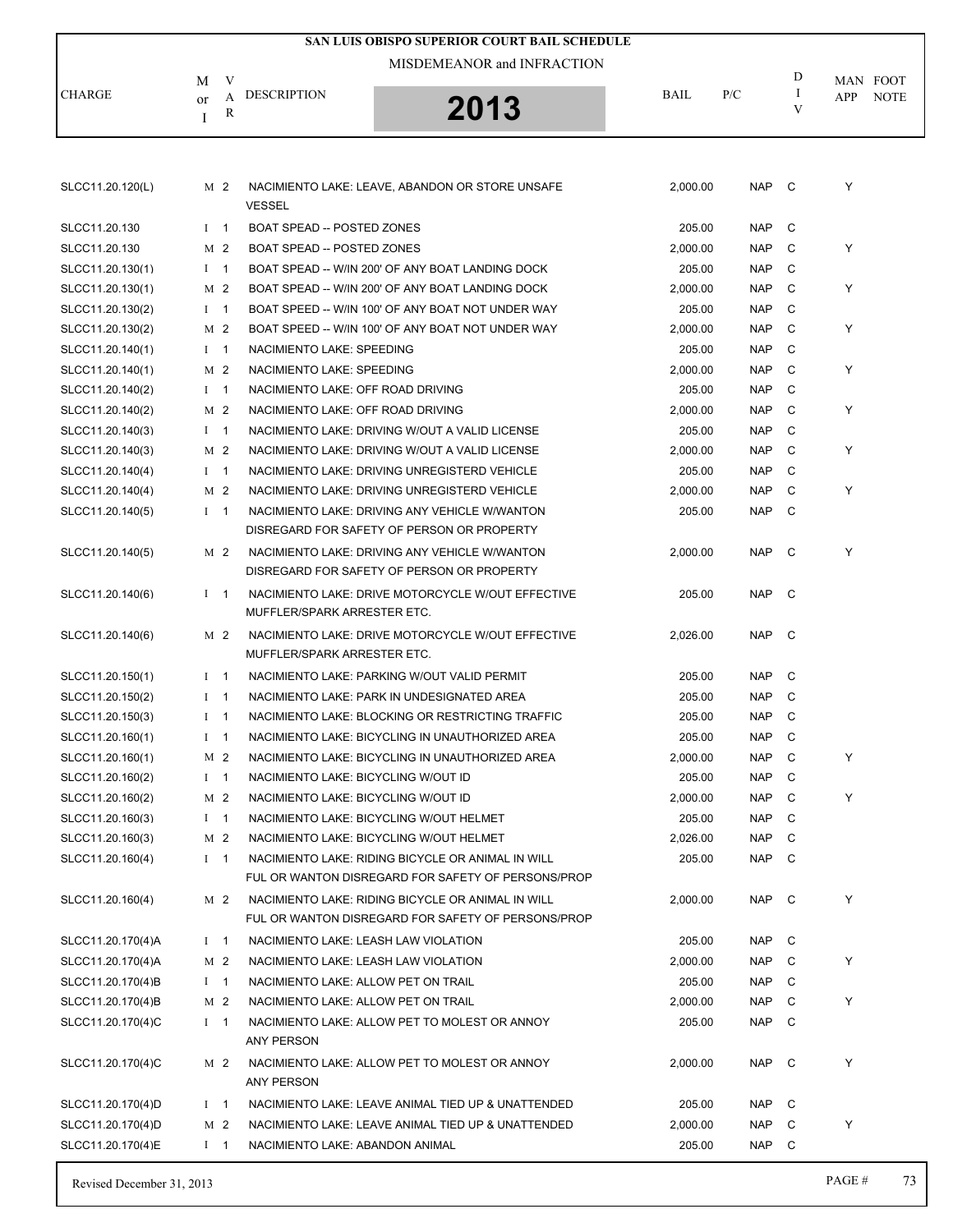|                           |                            | SAN LUIS OBISPO SUPERIOR COURT BAIL SCHEDULE |             |     |        |                                |
|---------------------------|----------------------------|----------------------------------------------|-------------|-----|--------|--------------------------------|
| <b>CHARGE</b><br>$\alpha$ | М<br>V<br>DESCRIPTION<br>R | MISDEMEANOR and INFRACTION<br>2013           | <b>BAIL</b> | P/C | D<br>v | MAN FOOT<br><b>NOTE</b><br>APP |

| SLCC11.20.170(4)E | M 2                            | NACIMIENTO LAKE: ABANDON ANIMAL                                                                 | 2,000.00 | <b>NAP</b> | C   | Υ |
|-------------------|--------------------------------|-------------------------------------------------------------------------------------------------|----------|------------|-----|---|
| SLCC11.20.170(4)F | $1 \quad 1$                    | NACIMIENTO LAKE: ALLOW LIVESTOCK                                                                | 205.00   | <b>NAP</b> | C   |   |
| SLCC11.20.170(4)F | M 2                            | NACIMIENTO LAKE: ALLOW LIVESTOCK                                                                | 2,000.00 | <b>NAP</b> | C   | Y |
| SLCC11.20.180(1)  | $I \quad 1$                    | NACIMIENTO LAKE: WEAPONS/FIREARMS PROHIBITED                                                    | 205.00   | <b>NAP</b> | C   |   |
| SLCC11.20.180(1)  | M 2                            | NACIMIENTO LAKE: WEAPONS/FIREARMS PROHIBITED                                                    | 2,000.00 | <b>NAP</b> | C   | Y |
| SLCC11.20.190     | $I \quad 1$                    | NACIMIENTO LAKE: SIGN POSTING/BUOY CONSTRUCTION/                                                | 205.00   | <b>NAP</b> | C   |   |
|                   |                                | PERMANENT OR TEMPORARY STRUCTURE PROHIBITED                                                     |          |            |     |   |
| SLCC11.20.190     | M 2                            | NACIMIENTO LAKE: SIGN POSTING/BUOY CONSTRUCTION/<br>PERMANENT OR TEMPORARY STRUCTURE PROHIBITED | 2,000.00 | <b>NAP</b> | C   | Y |
| SLCC11.20.200     | $1 \quad 1$                    | NACIMIENTO LAKE: URINATE/DEFECATE IN PUBLIC<br><b>PROHIBITED</b>                                | 205.00   | <b>NAP</b> | C)  |   |
| SLCC11.20.200     | M 2                            | NACIMIENTO LAKE: URINATE/DEFECATE IN PUBLIC<br><b>PROHIBITED</b>                                | 2,000.00 | <b>NAP</b> | C   | Y |
| SLCC11.20.210(1)  | $I \quad 1$                    | NACIMIENTO LAKE: THROW/DUMP/DEPOSIT TRASH, REFUSE,<br>GARBAGE,LITTER OR WASTE IS PROHIBITED     | 205.00   | <b>NAP</b> | - C |   |
| SLCC11.20.210(1)  | M 2                            | NACIMIENTO LAKE: THROW/DUMP/DEPOSIT TRASH, REFUSE,<br>GARBAGE,LITTER OR WASTE IS PROHIBITED     | 2,000.00 | <b>NAP</b> | C)  | Y |
| SLCC11.20.210(10) | $1 \quad 1$                    | NACIMIENTO LAKE: SELL/ADVERTISE PRODUCT/SERVICE<br><b>PROHIBITED</b>                            | 205.00   | <b>NAP</b> | C   |   |
| SLCC11.20.210(10) | M 2                            | NACIMIENTO LAKE: SELL/ADVERTISE PRODUCT/SERVICE<br><b>PROHIBITED</b>                            | 2,000.00 | <b>NAP</b> | C   | Y |
| SLCC11.20.210(11) | $1 \quad 1$                    | NACIMIENTO LAKE: PERFORM OR PARTICIPATE IN POLITIC<br>MTG/RELIGIOUS SERVICE ETC W/OUT PERMIT    | 205.00   | <b>NAP</b> | C   |   |
| SLCC11.20.210(11) | M 2                            | NACIMIENTO LAKE: PERFORM OR PARTICIPATE IN POLITIC<br>MTG/RELIGIOUS SERVICE ETC W/OUT PERMIT    | 2,000.00 | <b>NAP</b> | C)  | Υ |
| SLCC11.20.210(12) | $\overline{1}$<br>$\mathbf{I}$ | NACIMIENTO LAKE: HORSE PROHIBITED W/OUT PERMIT                                                  | 205.00   | <b>NAP</b> | C   |   |
| SLCC11.20.210(12) | M 2                            | NACIMIENTO LAKE: HORSE PROHIBITED W/OUT PERMIT                                                  | 2,000.00 | <b>NAP</b> | C   | Y |
| SLCC11.20.210(13) | $I \quad 1$                    | NACIMIENTO LAKE: HORSE OUTSIDE EQUESTRIAN AREA                                                  | 205.00   | <b>NAP</b> | C   |   |
| SLCC11.20.210(13) | M 2                            | NACIMIENTO LAKE: HORSE OUTSIDE EQUESTRIAN AREA                                                  | 2,000.00 | <b>NAP</b> | C   | Y |
| SLCC11.20.210(14) | $\overline{1}$<br>$\bf{I}$     | NACIMIENTO LAKE: CUT/PICK/DESTROY VEGETATION                                                    | 205.00   | <b>NAP</b> | C   |   |
| SLCC11.20.210(14) | M 2                            | NACIMIENTO LAKE: CUT/PICK/DESTROY VEGETATION                                                    | 2,000.00 | <b>NAP</b> | C   | Y |
| SLCC11.20.210(15) | $I \quad 1$                    | NACIMIENTO LAKE: CLEAN FISH OUTSIDE DESIGNATED<br><b>AREAS</b>                                  | 205.00   | <b>NAP</b> | C   |   |
| SLCC11.20.210(15) | M 2                            | NACIMIENTO LAKE: CLEAN FISH OUTSIDE DESIGNATED<br>AREAS                                         | 2,000.00 | NAP C      |     | Y |
| SLCC11.20.210(16) | $I \quad 1$                    | NACIMIENTO LAKE: FISHING IN RESTRICTED AREA/TIMES                                               | 205.00   | <b>NAP</b> | C   |   |
| SLCC11.20.210(16) | M 2                            | NACIMIENTO LAKE: FISHING IN RESTRICTED AREA/TIMES                                               | 2.000.00 | <b>NAP</b> | C   | Y |
| SLCC11.20.210(17) | $1 \quad 1$                    | NACIMIENTO LAKE: LIVE BAIT RESTRICTIONS                                                         | 205.00   | <b>NAP</b> | C   |   |
| SLCC11.20.210(17) | M 2                            | NACIMIENTO LAKE: LIVE BAIT RESTRICTIONS                                                         | 2,000.00 | NAP        | C   | Y |
| SLCC11.20.210(18) | $I \quad 1$                    | NACIMIENTO LAKE: ENTRY IN AREA POSTED AS FORBIDDEN                                              | 205.00   | <b>NAP</b> | C   |   |
| SLCC11.20.210(18) | M 2                            | NACIMIENTO LAKE: ENTRY IN AREA POSTED AS FORBIDDEN                                              | 2,000.00 | <b>NAP</b> | C   | Y |
| SLCC11.20.210(19) | $1 \quad 1$                    | NACIMIENTO LAKE: ENTER/REMOVE/TAMPER/DESTROY ANY<br>UTILITY OR FENCED UTILITY AREA              | 205.00   | <b>NAP</b> | C   |   |
| SLCC11.20.210(19) | M 2                            | NACIMIENTO LAKE: ENTER/REMOVE/TAMPER/DESTROY ANY<br>UTILITY OR FENCED UTILITY AREA              | 2,000.00 | <b>NAP</b> | C   | Y |
| SLCC11.20.210(2)  | $I \quad 1$                    | NACIMIENTO LAKE: BRING VEHICLE/TRASH/REFUSE/ETC<br>FOR PURPOSE OF DUMPING                       | 205.00   | NAP        | C)  |   |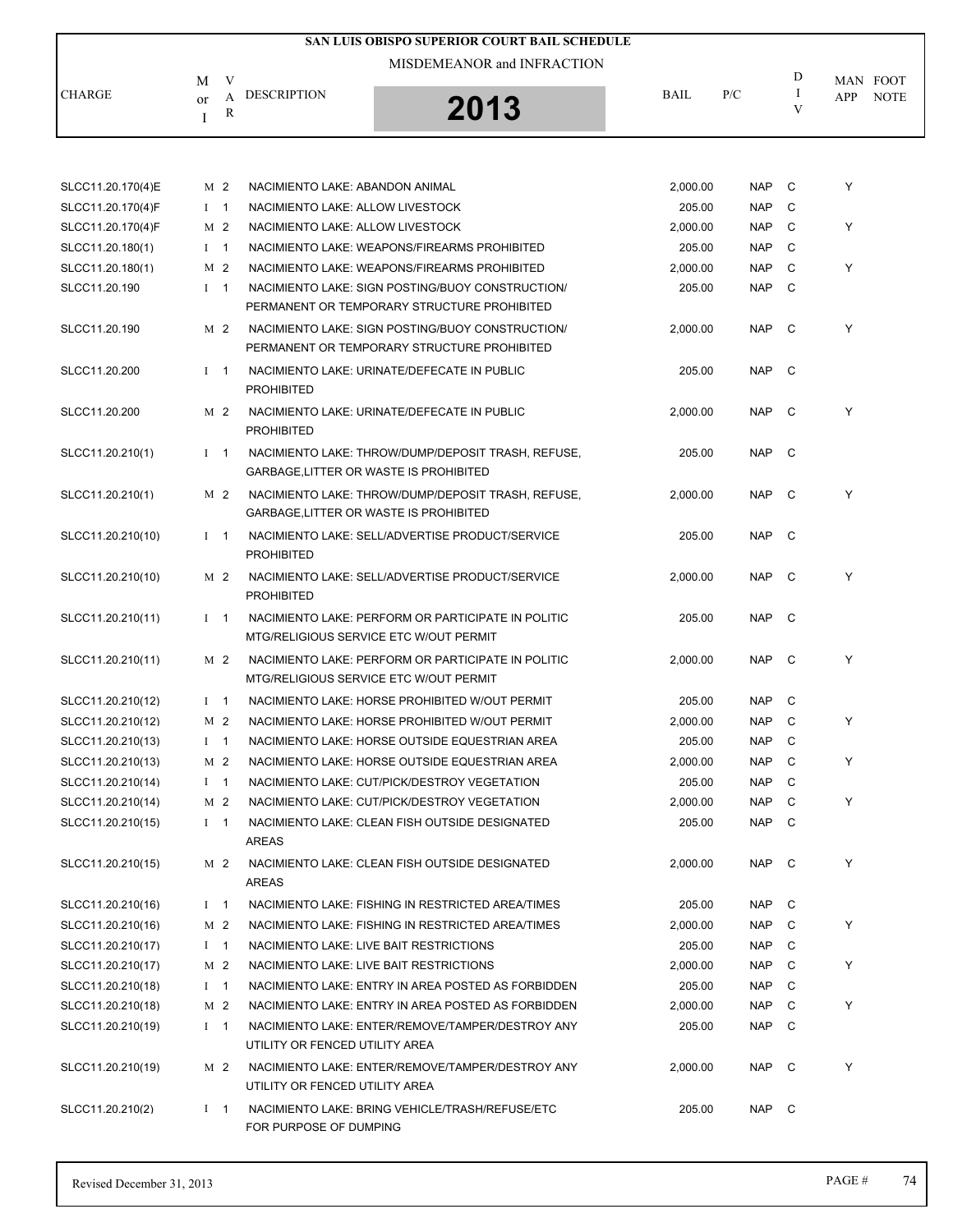|                   |              |                |                                         | <b>SAN LUIS OBISPO SUPERIOR COURT BAIL SCHEDULE</b>                                                    |          |            |               |            |                         |
|-------------------|--------------|----------------|-----------------------------------------|--------------------------------------------------------------------------------------------------------|----------|------------|---------------|------------|-------------------------|
|                   |              |                |                                         | MISDEMEANOR and INFRACTION                                                                             |          |            | D             |            |                         |
| <b>CHARGE</b>     | M<br>or<br>I | V<br>A<br>R    | <b>DESCRIPTION</b>                      | 2013                                                                                                   | BAIL     | P/C        | $\bf{I}$<br>V | <b>APP</b> | MAN FOOT<br><b>NOTE</b> |
|                   |              |                |                                         |                                                                                                        |          |            |               |            |                         |
| SLCC11.20.210(2)  |              | M <sub>2</sub> | FOR PURPOSE OF DUMPING                  | NACIMIENTO LAKE: BRING VEHICLE/TRASH/REFUSE/ETC                                                        | 2,000.00 | NAP C      |               | Υ          |                         |
| SLCC11.20.210(20) |              | $1 \quad 1$    | NACIMIENTO LAKE: VANDALISM              |                                                                                                        | 205.00   | <b>NAP</b> | C             |            |                         |
| SLCC11.20.210(20) |              | M 2            | NACIMIENTO LAKE: VANDALISM              |                                                                                                        | 2,000.00 | <b>NAP</b> | C             | Υ          |                         |
| SLCC11.20.210(21) |              | $1 \quad 1$    | INDECENT CONDUCT PROHIBITED             | NACIMIENTO LAKE: RIOTOUS/BOISTEROUS/THREATENING OR                                                     | 205.00   | <b>NAP</b> | C             |            |                         |
| SLCC11.20.210(21) |              | M 2            | INDECENT CONDUCT PROHIBITED             | NACIMIENTO LAKE: RIOTOUS/BOISTEROUS/THREATENING OR                                                     | 2,000.00 | <b>NAP</b> | C             | Y          |                         |
| SLCC11.20.210(22) |              | $1 \quad 1$    | OF PARKS/SLSO STAFF                     | NACIMIENTO LAKE: WILLFUL FAILURE TO COMPLY W/ORDER                                                     | 205.00   | <b>NAP</b> | C             |            |                         |
| SLCC11.20.210(22) |              | M 2            | OF PARKS/SLSO STAFF                     | NACIMIENTO LAKE: WILLFUL FAILURE TO COMPLY W/ORDER                                                     | 2,000.00 | <b>NAP</b> | C             | Y          |                         |
| SLCC11.20.210(23) |              | $I \quad 1$    | PERMISSION OF PARKS DEPT                | NACIMIENTO LAKE: SCUBA OR FREE DIVE W/OUT WRITTEN                                                      | 205.00   | NAP C      |               |            |                         |
| SLCC11.20.210(23) |              | M 2            | PERMISSION OF PARKS DEPT                | NACIMIENTO LAKE: SCUBA OR FREE DIVE W/OUT WRITTEN                                                      | 2,000.00 | <b>NAP</b> | C             | Y          |                         |
| SLCC11.20.210(24) |              | $I \quad 1$    | <b>AREA</b>                             | NACIMIENTO LAKE: OPERATE GENERATOR IN UNDESIGNATED                                                     | 205.00   | <b>NAP</b> | C             |            |                         |
| SLCC11.20.210(24) |              | M 2            | <b>AREA</b>                             | NACIMIENTO LAKE: OPERATE GENERATOR IN UNDESIGNATED                                                     | 2,000.00 | NAP        | C             | Y          |                         |
| SLCC11.20.210(25) |              | $I \quad 1$    | INJURY OR DEATH OR PROPERTY DAMAGE      | NACIMIENTO LAKE: ENGAGE IN ACTIVITY LIKELY TO CAUS                                                     | 205.00   | NAP        | C             |            |                         |
| SLCC11.20.210(25) |              | M 2            | INJURY OR DEATH OR PROPERTY DAMAGE      | NACIMIENTO LAKE: ENGAGE IN ACTIVITY LIKELY TO CAUS                                                     | 2,000.00 | <b>NAP</b> | C             | Y          |                         |
| SLCC11.20.210(3)  |              | $I \quad 1$    |                                         | NACIMIENTO LAKE: THROW/DUMP/DEPOSIT IN WATERS OR<br>SHORE OF LAKE ANY TRASH/REFUSE/WASTE/PETROLEUM ETC | 205.00   | <b>NAP</b> | C             |            |                         |
| SLCC11.20.210(3)  |              | M 2            |                                         | NACIMIENTO LAKE: THROW/DUMP/DEPOSIT IN WATERS OR<br>SHORE OF LAKE ANY TRASH/REFUSE/WASTE/PETROLEUM ETC | 2,000.00 | NAP C      |               | Υ          |                         |
| SLCC11.20.210(4)  |              | $I \quad 1$    | IN AREA OTHER THAN FIRE PIT/INCINERATOR | NACIMIENTO LAKE: THROW/DEPOSIT BURNING SUBSTANCE                                                       | 205.00   | NAP C      |               |            |                         |
| SLCC11.20.210(4)  |              | M 2            | IN AREA OTHER THAN FIRE PIT/INCINERATOR | NACIMIENTO LAKE: THROW/DEPOSIT BURNING SUBSTANCE                                                       | 2,000.00 | NAP C      |               | Υ          |                         |
| SLCC11.20.210(5)  |              | $I \quad 1$    | AREA                                    | NACIMIENTO LAKE: BUILD/KINDLE/USE FIRE IN UNAUTH.                                                      | 205.00   | NAP C      |               |            |                         |
| SLCC11.20.210(5)  |              | M 2            | AREA                                    | NACIMIENTO LAKE: BUILD/KINDLE/USE FIRE IN UNAUTH.                                                      | 2,000.00 | NAP C      |               | Υ          |                         |
| SLCC11.20.210(6)  |              | $I \quad 1$    |                                         | NACIMIENTO LAKE: LEAVE FIRE UNATTENDED                                                                 | 205.00   | <b>NAP</b> | C             |            |                         |
| SLCC11.20.210(6)  |              | M 2            |                                         | NACIMIENTO LAKE: LEAVE FIRE UNATTENDED                                                                 | 2,000.00 | <b>NAP</b> | C             | Y          |                         |
| SLCC11.20.210(7)  |              | $I \quad 1$    |                                         | NACIMIENTO LAKE: SMOKING IN PROHIBITED AREA                                                            | 205.00   | <b>NAP</b> | C             |            |                         |
| SLCC11.20.210(7)  |              | M <sub>2</sub> |                                         | NACIMIENTO LAKE: SMOKING IN PROHIBITED AREA                                                            | 2,000.00 | <b>NAP</b> | C             | Υ          |                         |
| SLCC11.20.210(8)  |              | $I \quad 1$    | <b>BIRD</b>                             | NACIMIENTO LAKE: HUNT/KILL/INJURE/MOLEST ANIMAL OR                                                     | 205.00   | <b>NAP</b> | C             |            |                         |
| SLCC11.20.210(8)  |              | M 2            | <b>BIRD</b>                             | NACIMIENTO LAKE: HUNT/KILL/INJURE/MOLEST ANIMAL OR                                                     | 2,000.00 | NAP        | C             | Y          |                         |
| SLCC11.20.210(9)  |              | $1 \quad 1$    | <b>W/OUT PERMIT</b>                     | NACIMIENTO LAKE: OPERATE NOISE PRODUCING EQUIPMENT                                                     | 205.00   | NAP C      |               |            |                         |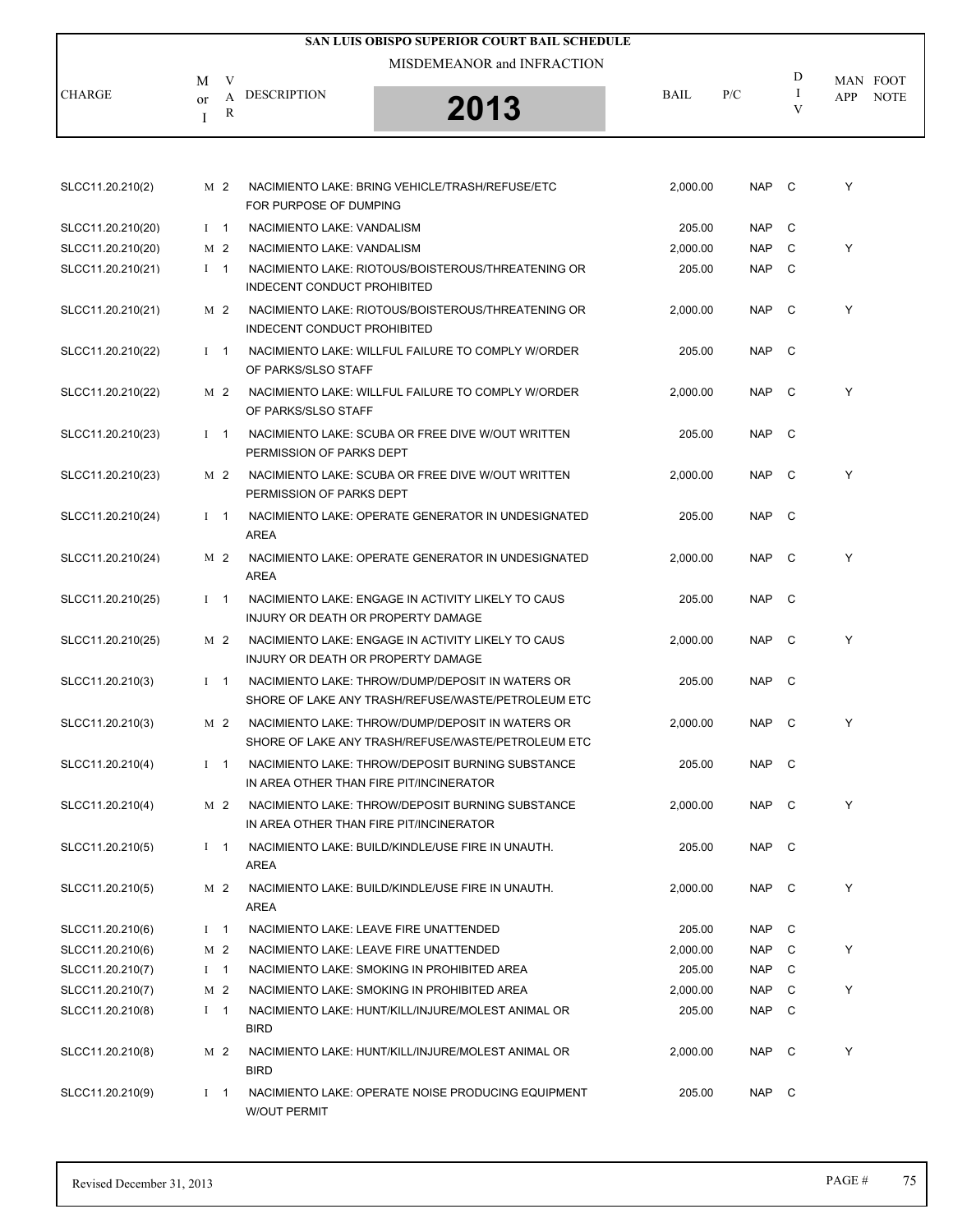| SAN LUIS OBISPO SUPERIOR COURT BAIL SCHEDULE |             |                |                                       |                                                    |             |            |              |     |             |  |
|----------------------------------------------|-------------|----------------|---------------------------------------|----------------------------------------------------|-------------|------------|--------------|-----|-------------|--|
|                                              |             |                |                                       | MISDEMEANOR and INFRACTION                         |             |            |              |     |             |  |
|                                              | M           | V              |                                       |                                                    |             |            | D            |     | MAN FOOT    |  |
| <b>CHARGE</b>                                | or          | A              | <b>DESCRIPTION</b>                    | 2013                                               | <b>BAIL</b> | P/C        | Ι<br>V       | APP | <b>NOTE</b> |  |
|                                              | Ι           | R              |                                       |                                                    |             |            |              |     |             |  |
|                                              |             |                |                                       |                                                    |             |            |              |     |             |  |
|                                              |             |                |                                       |                                                    |             |            |              |     |             |  |
| SLCC11.20.210(9)                             |             | M 2            | <b>W/OUT PERMIT</b>                   | NACIMIENTO LAKE: OPERATE NOISE PRODUCING EQUIPMENT | 2,000.00    | NAP C      |              | Υ   |             |  |
| SLCC11.20.220                                | $1 \quad 1$ |                | NACIMIENTO LAKE: FIREWORKS PROHIBITED |                                                    | 205.00      | NAP        | C            |     |             |  |
| SLCC11.20.220                                |             | M <sub>2</sub> | NACIMIENTO LAKE: FIREWORKS PROHIBITED |                                                    | 2,000.00    | <b>NAP</b> | C            | Y   |             |  |
| SLCC11.20.230(1)                             | $1 \quad 1$ |                | <b>FROM SHORELINE</b>                 | NACIMIENTO LAKE: SWIM/FLOAT FARTHER THAN 100 FT    | 205.00      | <b>NAP</b> | C            |     |             |  |
| SLCC11.20.230(1)                             |             | M 2            | <b>FROM SHORELINE</b>                 | NACIMIENTO LAKE: SWIM/FLOAT FARTHER THAN 100 FT    | 2,000.00    | <b>NAP</b> | - C          | Y   |             |  |
| SLCC11.20.230(2)                             | $1 \quad 1$ |                |                                       | NACIMIENTO LAKE: SWIM W/IN 300 FT OF DOCK/MARINA   | 205.00      | <b>NAP</b> | C            |     |             |  |
| SLCC11.20.230(2)                             |             | M <sub>2</sub> |                                       | NACIMIENTO LAKE: SWIM W/IN 300 FT OF DOCK/MARINA   | 2,000.00    | <b>NAP</b> | C            | Y   |             |  |
| SLCC11.20.230(3)                             | $1 \quad 1$ |                |                                       | NACIMIENTO LAKE: SWIM BETWEEN LOG BOOM &           | 205.00      | <b>NAP</b> | C.           |     |             |  |
|                                              |             |                | <b>NACIMIENTO DAM</b>                 |                                                    |             |            |              |     |             |  |
| SLCC11.20.230(3)                             |             | M 2            | <b>NACIMIENTO DAM</b>                 | NACIMIENTO LAKE: SWIM BETWEEN LOG BOOM &           | 2,000.00    | <b>NAP</b> | C            | Υ   |             |  |
| SLCC11.20.240                                | $I \quad 1$ |                |                                       | NACIMIENTO LAKE: AERIAL ACTIVITIES PROHIBITED      | 205.00      | <b>NAP</b> | $\mathsf{C}$ |     |             |  |
| SLCC11.20.240                                |             | M <sub>2</sub> |                                       | NACIMIENTO LAKE: AERIAL ACTIVITIES PROHIBITED      | 2,000.00    | <b>NAP</b> | C            | Υ   |             |  |
| SLCC11.20.40                                 | $1 \quad 1$ |                | NACIMIENTO LAKE: PERMIT REQUIRED      |                                                    | 205.00      | 93.00      | C            |     |             |  |
| SLCC11.20.40                                 |             | M <sub>2</sub> | NACIMIENTO LAKE: PERMIT REQUIRED      |                                                    | 2,000.00    | <b>NAP</b> | C            | Y   |             |  |
| SLCC11.20.80                                 | $1 \quad 1$ |                |                                       | NACIMIENTO LAKE: SHORELINE CAMPING/DAY USE VIO     | 205.00      | <b>NAP</b> | C            |     |             |  |
| SLCC11.20.80                                 |             | M <sub>2</sub> |                                       | NACIMIENTO LAKE: SHORELINE CAMPING/DAY USE VIO     | 2,000.00    | <b>NAP</b> | C            | Y   |             |  |
| SLCC11.20.90(1)                              | $1 \quad 1$ |                |                                       | NACIMIENTO LAKE: CAMPING W/OUT VALID PERMIT        | 205.00      | <b>NAP</b> | C            |     |             |  |
| SLCC11.20.90(1)                              |             | M <sub>2</sub> |                                       | NACIMIENTO LAKE: CAMPING W/OUT VALID PERMIT        | 2,000.00    | <b>NAP</b> | C            | Υ   |             |  |
| SLCC11.20.90(10)                             | $1 \quad 1$ |                |                                       | NACIMIENTO LAKE: UNCLEAN/UNSANITARY CAMP OR DAY    | 205.00      | <b>NAP</b> | C            |     |             |  |
|                                              |             |                | USE SITE                              |                                                    |             |            |              |     |             |  |
| SLCC11.20.90(10)                             |             | M <sub>2</sub> | <b>USE SITE</b>                       | NACIMIENTO LAKE: UNCLEAN/UNSANITARY CAMP OR DAY    | 2,000.00    | <b>NAP</b> | - C          | Y   |             |  |
| SLCC11.20.90(2)                              |             | $1 \quad 1$    |                                       | NACIMIENTO LAKE: CAMPING OUTSIDE DESITNATED AREAS  | 205.00      | NAP        | - C          |     |             |  |
| SLCC11.20.90(2)                              |             | M 2            |                                       | NACIMIENTO LAKE: CAMPING OUTSIDE DESITNATED AREAS  | 2,000.00    | <b>NAP</b> | $\mathbf C$  | Y   |             |  |
| SLCC11.20.90(3)                              | $I \quad 1$ |                |                                       | NACIMIENTO LAKE: CAMPING PERMIT VIOLATION          | 205.00      | <b>NAP</b> | C            |     |             |  |
| SLCC11.20.90(3)                              |             | M <sub>2</sub> |                                       | NACIMIENTO LAKE: CAMPING PERMIT VIOLATION          | 2,000.00    | NAP        | C            | Y   |             |  |
| SLCC11.20.90(5)                              | $I \quad 1$ |                |                                       | NACIMIENTO LAKE: MORE THAN 2 VEHICLES IN CAMPSITE  | 205.00      | NAP        | C            |     |             |  |
| SLCC11.20.90(5)                              |             | M <sub>2</sub> |                                       | NACIMIENTO LAKE: MORE THAN 2 VEHICLES IN CAMPSITE  | 2,000.00    | NAP        | C            | Y   |             |  |
| SLCC11.20.90(6)                              |             | $I \quad 1$    |                                       | NACIMIENTO LAKE: CAMPING/QUIET TIME VIOLATION      | 205.00      | NAP        | C            |     |             |  |
| SLCC11.20.90(6)                              |             | M 2            |                                       | NACIMIENTO LAKE: CAMPING/QUIET TIME VIOLATION      | 2,000.00    | <b>NAP</b> | - C          | Y   |             |  |
| SLCC11.20.90(7)                              | $I \quad 1$ |                |                                       | NACIMIENTO LAKE: CAMPING/UNACCOMPANIED MINOR       | 205.00      | <b>NAP</b> | C            |     |             |  |
| SLCC11.20.90(7)                              |             | M <sub>2</sub> |                                       | NACIMIENTO LAKE: CAMPING/UNACCOMPANIED MINOR       | 2,000.00    | NAP        | C            | Y   |             |  |
| SLCC11.20.90(8)                              | $I \quad 1$ |                |                                       | NACIMIENTO LAKE: CAMPING BELOW HIGH WATER LINE     | 205.00      | <b>NAP</b> | C            |     |             |  |
| SLCC11.20.90(8)                              |             | M <sub>2</sub> |                                       | NACIMIENTO LAKE: CAMPING BELOW HIGH WATER LINE     | 2,000.00    | NAP        | C            | Y   |             |  |
| SLCC15.44.030                                |             | $I \quad 1$    | SPEEDING ON BEACH (SPEED 16-20)       |                                                    | 205.00      | <b>NAP</b> | T            |     |             |  |
| SLCC15.44.030                                |             | I <sub>2</sub> | SPEEDING ON BEACH (SPEED 21-25)       |                                                    | 205.00      | <b>NAP</b> | $\top$       |     |             |  |
| SLCC15.44.030                                |             | I <sub>3</sub> | SPEEDING ON BEACH (SPEED 26-40)       |                                                    | 240.00      | <b>NAP</b> | $\top$       |     |             |  |
| SLCC15.44.030                                |             | $I \quad 4$    | SPEEDING ON BEACH (SPEED 41-OVER)     |                                                    | 410.00      | <b>NAP</b> | $\top$       |     |             |  |
| SLCC15.44.040                                | M 1         |                | <b>RECKLESS DRIVING</b>               |                                                    | 2,000.00    | NAP C      |              | Y   |             |  |
| SLCC15.44.070                                | $I \quad 1$ |                | DRIVERS LICENSE REQUIRED              |                                                    | 445.00      | <b>NAP</b> | $\top$       |     |             |  |
| SLCC15.44.110                                |             | $I \quad 1$    | <b>TOWING</b>                         |                                                    | 205.00      | NAP        | C            |     |             |  |
| SLCC15.44.210                                | $I \quad 1$ |                | SPEEDING ON BEACH (SPEED 16-20)       |                                                    | 205.00      | <b>NAP</b> | $\top$       |     |             |  |
| SLCC15.44.210                                |             | I <sub>2</sub> | SPEEDING ON BEACH (SPEED 21-25)       |                                                    | 205.00      | <b>NAP</b> | T            |     |             |  |
| SLCC15.44.210                                |             | $1 \quad 3$    | SPEEDING ON BEACH (SPEED 26-40)       |                                                    | 240.00      | NAP        | $\top$       |     |             |  |
|                                              |             |                |                                       |                                                    |             |            |              |     |             |  |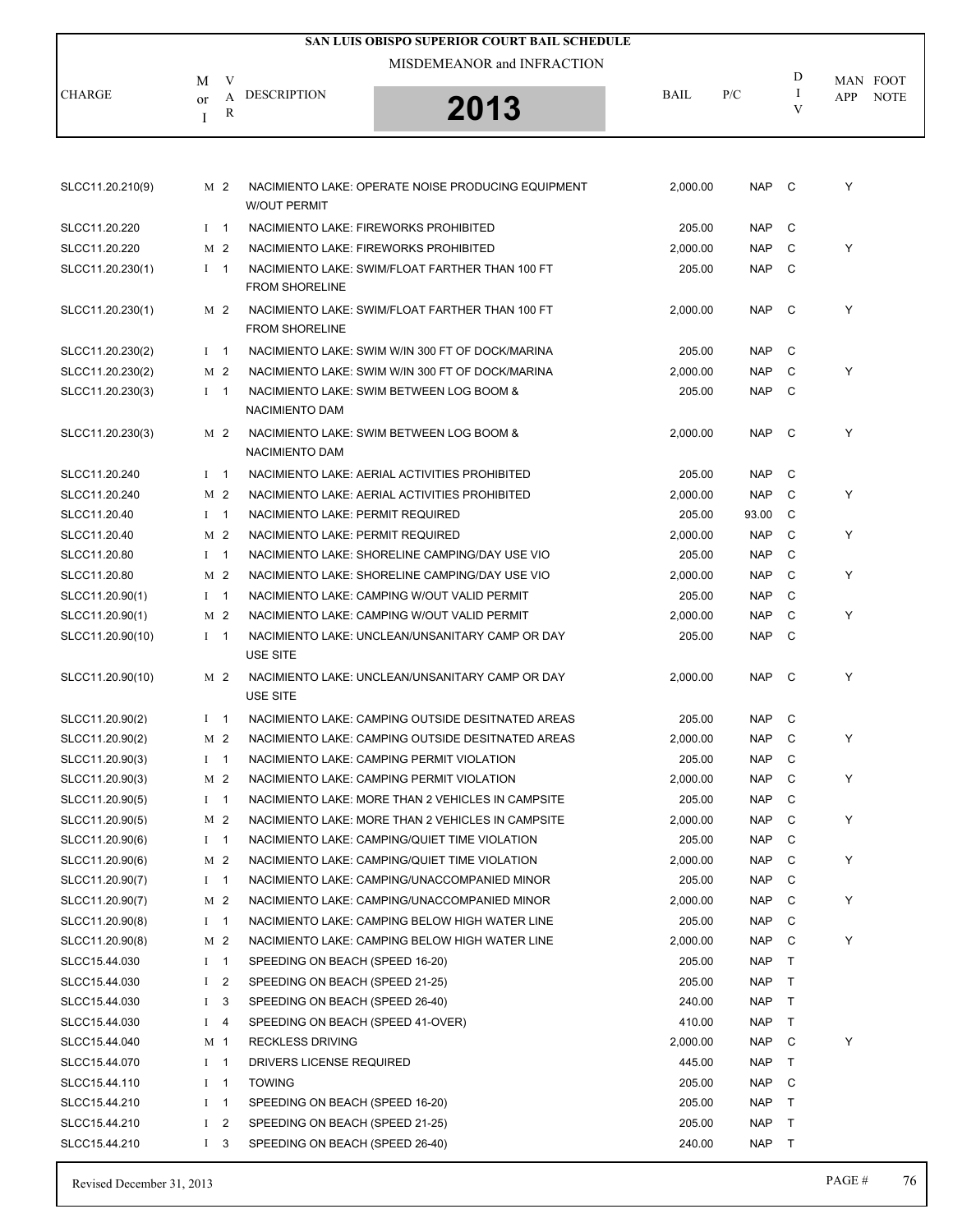|               |         |                                   | SAN LUIS OBISPO SUPERIOR COURT BAIL SCHEDULE |             |     |                   |                                |
|---------------|---------|-----------------------------------|----------------------------------------------|-------------|-----|-------------------|--------------------------------|
| <b>CHARGE</b> | М<br>or | V<br><b>DESCRIPTION</b><br>А<br>R | MISDEMEANOR and INFRACTION<br>2013           | <b>BAIL</b> | P/C | D<br>$\mathbf{V}$ | MAN FOOT<br><b>NOTE</b><br>APP |

| SLCC15.44.210    | $I \quad 4$    |                | SPEEDING ON BEACH (SPEED 41-OVER)                                                | 410.00   | <b>NAP</b> | $\top$         |   |
|------------------|----------------|----------------|----------------------------------------------------------------------------------|----------|------------|----------------|---|
| SLCC15.70.040    | M 1            |                | UNLAWFUL SLEEPING OR CAMPING IN AVILA                                            | 2,000.00 | <b>NAP</b> | C              | Y |
| SLCC15.70.045    | $I \quad 1$    |                | UNLAWFUL SLEEPING OR CAMPING IN OCEANO                                           | 205.00   | <b>NAP</b> | C              |   |
| SLCC15.70.045    | M 2            |                | UNLAWFUL SLEEPING OR CAMPING IN OCEANO                                           | 2,000.00 | <b>NAP</b> | C              | Y |
| SLCC15.86.030    | $I \quad 1$    |                | SKATEBOARDS/ROLLERBLADES PROHIBITED IN DESIGNATED<br><b>AREAS</b>                | 205.00   | <b>NAP</b> | C              |   |
| SLCC15.86.500(1) | $1 \quad 1$    |                | USE OF SKATEBOARDS PROHIBITED ON OCEAN STREET,<br><b>CAYUCOS</b>                 | 205.00   | <b>NAP</b> | - C            |   |
| SLCC15.86.500(2) | $1 \quad 1$    |                | USE OF SKATEBOARDS PROHIBITED ON SOUTH OCEAN<br>STREET, CAYUCOS                  | 205.00   | <b>NAP</b> | - C            |   |
| SLCC15.86.500(3) | $1 \quad 1$    |                | USE OF SKATEBOARDS PROHIBITED ON CAYUCOS DRIVE<br><b>CAYUCOS</b>                 | 205.00   | <b>NAP</b> | C <sub>c</sub> |   |
| SLCC15.90.010    | $I \quad 1$    |                | OPERATE OFF ROAD VEH. PRIVATE PROPERTY W/O CONSENT                               | 205.00   | <b>NAP</b> | $\top$         |   |
| SLCC15.300.030   | $I \quad 1$    |                | DISOBEYING TRAFFIC CONTROL DEVICES                                               | 205.00   | <b>NAP</b> | $\mathsf{T}$   |   |
| SLCC15.410.050   | M 1            |                | NO OVERNIGHT CAMPING - STATE HWY 1                                               | 2,000.00 | <b>NAP</b> | C              | Y |
| SLCC16.04.040    | M 1            |                | <b>BURNING LIMITATIONS</b>                                                       | 2,000.00 | 225.00     | C              | Y |
| SLCC17.16.020    | M 1            |                | <b>ZONING: YARD STANDARDS</b>                                                    | 2.000.00 | 225.00     | C              | Y |
| SLCC19.02.030(B) | M <sub>1</sub> |                | PROHIBITED STRUCTURES                                                            | 2,000.00 | <b>NAP</b> | C              | Y |
| SLCC19.20.120    | M 1            |                | REGULATIONS FOR MARINE DOCKS AND STRUCTURES                                      | 2,000.00 | <b>NAP</b> | C              | Y |
| SLCC22.01.080    | M 1            |                | VIOLATION OF LAND USE ORDINANCE                                                  | 2,000.00 | <b>NAP</b> | C              | Y |
| SLCC23.01.039    | M <sub>1</sub> |                | VIOLATION OF COASTAL ZONE LAND USE ORDINANCE                                     | 2,000.00 | <b>NAP</b> | C              | Y |
| SLCC24.12.220    | M 1            |                | BUSINESS/COMMER. ACITVITY ON AIRPORTS W/O PERMIT                                 | 2,000.00 | <b>NAP</b> | C              | Y |
| SLCC24.12.220    | I <sub>2</sub> |                | BUSINESS/COMMER. ACITVITY ON AIRPORTS W/O PERMIT                                 | 205.00   | <b>NAP</b> | C              |   |
| SLCC24.22.080    | M <sub>1</sub> |                | UNLAWFUL LAND USE                                                                | 2,000.00 | <b>NAP</b> | C              | Y |
| SLCC24.24.040    | M 1            |                | BLOCKING VEHICULAR TRAFFIC/WALKWAYS/GATEWAYS<br><b>PROHIBITED</b>                | 2,000.00 | <b>NAP</b> | C              | Y |
| SLCC24.24.046    | M 1            |                | AIRPORT ILLEGAL PARKING OF FOR HIRE VEHICLES                                     | 2,000.00 | <b>NAP</b> | C              | Y |
| SLMC3.01.102     | $I \quad 1$    |                | CONDUCT BUSINESS WITHOUT TAX CERTIFICATE                                         | 486.00   | <b>NAP</b> | C              |   |
| SLMC5.16.010     | $\bf{I}$       | 2              | SOLICITING WITHOUT A PERMIT                                                      | 485.00   | <b>NAP</b> | C              |   |
| SLMC5.20.020     | M 1            |                | OPERATE TAXI W/O CHIEF OF POLICE INSPECTION                                      | 2,000.00 | <b>NAP</b> | C              | Y |
| SLMC5.20.210A    | M 1            |                | OPERATE TAXI WITHOUT PERMIT                                                      | 2,000.00 | <b>NAP</b> | C              | Y |
| SLMC5.56.030     | M <sub>1</sub> |                | HOTEL OUT CALL/MASSAGE                                                           | 2,000.00 | <b>NAP</b> | C              | Y |
| SLMC5.56.100     | M <sub>1</sub> |                | NO MASSAGE LICENSE                                                               | 2,000.00 | <b>NAP</b> | C              | Y |
| SLMC6.16.010     | $I \quad 1$    |                | DOG REGISTRATION/LICENSE-1ST OFFENSE                                             | 486.00   | 60.00      | C.             |   |
| SLMC6.16.010     | I <sub>2</sub> |                | DOG REG/LIC-2ND OFF-1 PR CONVICTION WITHIN 1 YR                                  | 895.00   | <b>NAP</b> | C              |   |
| SLMC6.16.010     | $\mathbf{I}$   | 3              | DOG REGISTRATION & LICENSE - 3RD OFFENSE WITH<br>2 PRIOR CONVICTIONS WITHIN 1 YR | 2,125.00 | <b>NAP</b> | C              |   |
| SLMC6.16.020     | Ι.             | $\mathbf{1}$   | RABIES VACCINATION REQUIRED                                                      | 486.00   | <b>NAP</b> | C              |   |
| SLMC6.16.060     | $\mathbf{I}$   | $\overline{1}$ | <b>DOG TAGS REQUIRED</b>                                                         | 486.00   | 60.00      | C.             |   |
| SLMC6.16.070     | $\bf{I}$       | $\mathbf{1}$   | DOG REG/LICENSE - ANNUAL LICENSING REQUIRED                                      | 486.00   | 60.00      | C              |   |
| SLMC6.20.010     | $\bf{I}$       | $\mathbf{1}$   | UNNECESSARY NOISE-ANIMALS                                                        | 410.00   | <b>NAP</b> | C              |   |
| SLMC6.20.010     | M 2            |                | UNNECESSARY NOISE-ANIMALS                                                        | 2,000.00 | <b>NAP</b> | C              | Y |
| SLMC6.20.050A    | $I \quad 1$    |                | LEASH LAW-1ST OFFENSE                                                            | 410.00   | <b>NAP</b> | C              |   |
| SLMC6.20.050A    | $\bf{I}$       | 2              | LEASH LAW-2ND OFFENSE WITH 1 PRIOR OFFENSE<br><b>WITHIN 1 YEAR</b>               | 820.00   | <b>NAP</b> | C              |   |
| SLMC6.20.050A    | $\bf{I}$       | 3              | LEASH LAW--THIRD OFFENSE W/IN 12 MONTHS                                          | 2,050.00 | <b>NAP</b> | C              |   |
| SLMC6.20.050C    | $\bf{I}$       | $\mathbf{1}$   | DOG INTERFERE WITH PUBLIC PERMITTED FUNCTION                                     | 410.00   | <b>NAP</b> | С              |   |
| SLMC6.20.070A    | M 1            |                | MENACING OR AGGRESSIVE ANIMAL                                                    | 380.00   | <b>NAP</b> | C              | Y |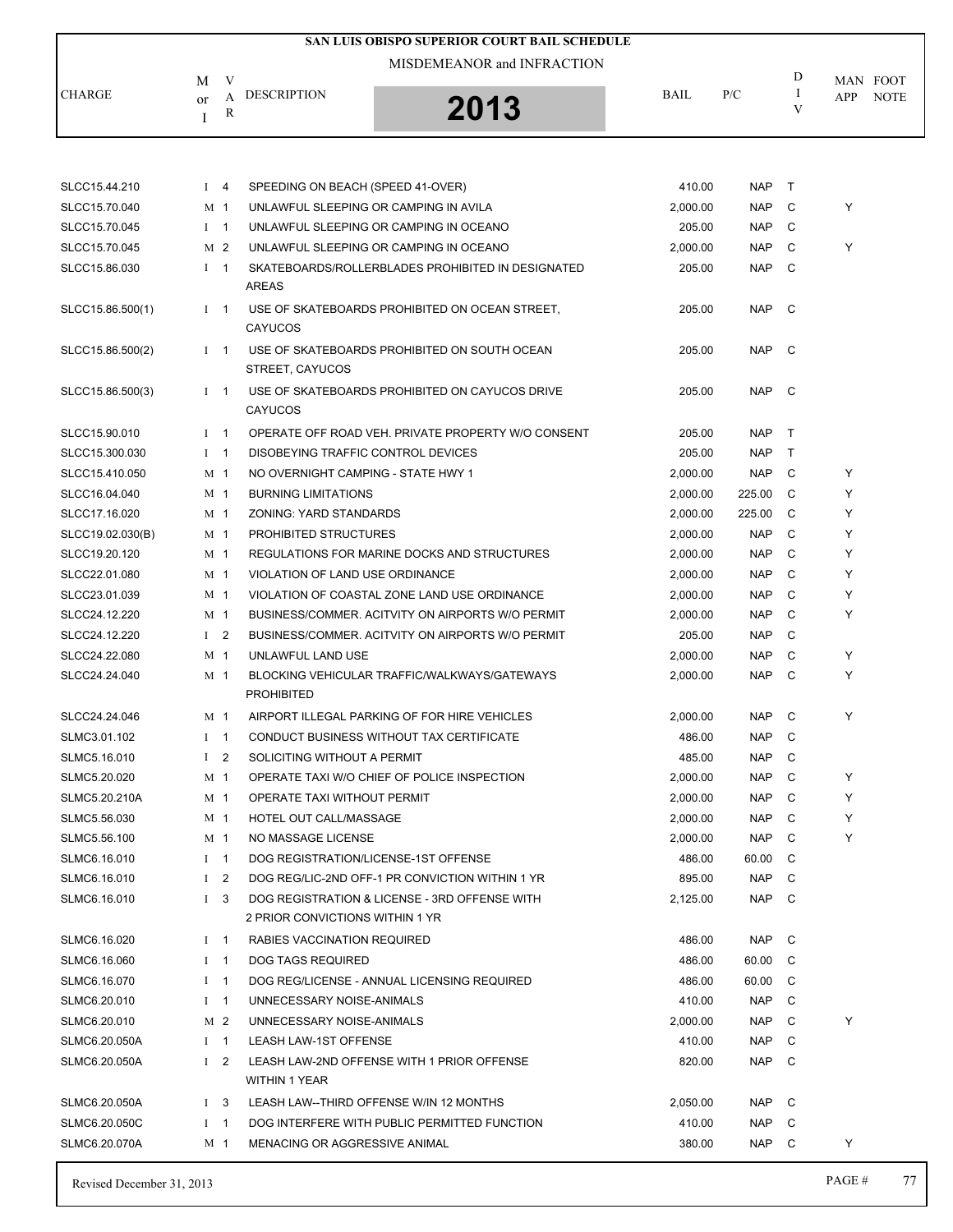|                 |              |                |                                                                   | SAN LUIS OBISPO SUPERIOR COURT BAIL SCHEDULE                                                |          |            |              |                                |
|-----------------|--------------|----------------|-------------------------------------------------------------------|---------------------------------------------------------------------------------------------|----------|------------|--------------|--------------------------------|
|                 |              |                |                                                                   | MISDEMEANOR and INFRACTION                                                                  |          |            |              |                                |
| CHARGE          | M<br>or<br>Ι | V<br>A<br>R    | <b>DESCRIPTION</b>                                                | 2013                                                                                        | BAIL     | P/C        | D<br>1<br>V  | MAN FOOT<br>APP<br><b>NOTE</b> |
|                 |              |                |                                                                   |                                                                                             |          |            |              |                                |
| SLMC6.20.070A   |              | M 2            | W/IN 12 MONTHS                                                    | MENACING OR AGGRESSIVE ANIMAL-2ND OFFENSE                                                   | 708.00   | <b>NAP</b> | $\mathbf{C}$ | Υ                              |
| SLMC6.20.070A   |              | M 3            | W/IN 12 MONTHS                                                    | MENACING OR AGGRESSIVE ANIMAL-3RD OFFENSE                                                   | 1,000.00 | <b>NAP</b> | C            | Υ                              |
| SLMC6.20.070B   | M 1          |                | MENACING OR AGGRESSIVE ANIMAL                                     |                                                                                             | 380.00   | <b>NAP</b> | C            | Y                              |
| SLMC6.20.070B   |              | M 2            | 2ND OFFENSE W/IN 12 MONTHS                                        | MENACING OR AGGRESSIVE ANIMAL-ATTACK & INJURY                                               | 708.00   | <b>NAP</b> | C            | Υ                              |
| SLMC6.20.070B   |              | M 3            | 3RD OFFENSE W/IN 12 MONTHS                                        | MENACING OR AGGRESSIVE ANIMAL-ATTACK & INJURY                                               | 1,000.00 | <b>NAP</b> | C            | Υ                              |
| SLMC6.20.070C   | M 1          |                |                                                                   | MENACING OR AGGRESSIVE ANIMAL - CONFINEMENT                                                 | 380.00   | <b>NAP</b> | C            | Y                              |
| SLMC6.20.070C   |              | M <sub>2</sub> | 2ND OFFENSE W/IN 12 MONTHS                                        | MENACING OR AGGRESSIVE ANIMAL - CONFINEMENT                                                 | 755.00   | <b>NAP</b> | C            | Y                              |
| SLMC6.20.070C   |              | M 3            | 3RD OFFENSE W/IN 12 MONTHS                                        | MENACING OR AGGRESSIVE ANIMAL - CONFINEMENT                                                 | 1,000.00 | <b>NAP</b> | C            | Υ                              |
| SLMC6.20.070F   | M 1          |                | <b>RESPONSIBILITY</b>                                             | MENACING OR AGGRESSIVE ANIMAL - PROPERTY OWNER                                              | 380.00   | <b>NAP</b> | C            | Υ                              |
| SLMC6.20.070F   |              | M 2            |                                                                   | MENACING OR AGGRESSIVE ANIMAL - PROPERTY OWNER<br>RESPONSIBILITY 2ND OFFENSE W/IN 12 MONTHS | 700.00   | <b>NAP</b> | C            | Υ                              |
| SLMC6.20.070F   |              | M 3            |                                                                   | MENACING OR AGGRESSIVE ANIMAL - PROPERTY OWNER<br>RESPONSIBILITY 3RD OFFENSE W/IN 12 MONTHS | 1,000.00 | <b>NAP</b> | C            | Y                              |
| SLMC6.24.010    | $1 \quad 1$  |                |                                                                   | MORE THAN 4 DOGS/6 CATS WITHOUT PERMIT                                                      | 486.00   | <b>NAP</b> | C            | 18                             |
| SLMC6.24.070B   | M 1          |                | MENACING OR AGGRESSIVE ANIMALS                                    |                                                                                             | 380.00   | <b>NAP</b> | C            | Y                              |
| SLMC6.28.050    | $1 \quad 1$  |                | UNSANITARY CONDITIONS - ANIMALS                                   |                                                                                             | 486.00   | <b>NAP</b> | C            | Υ                              |
| SLMC6.28.0602   |              | $1 \quad 1$    |                                                                   | KEEPING OF ANIMALS - LIMITATIONS AND REGULATIONS.                                           | 486.00   | <b>NAP</b> | C            |                                |
| SLMC6.28.060C1  | $1 \quad 1$  |                |                                                                   | KEEPING OF ANIMALS - LIMITATIONS AND REGULATIONS.                                           | 486.00   | <b>NAP</b> | C            |                                |
| SLMC8.04.020C.2 | $1 \quad 1$  |                |                                                                   | FAIL TO PLACE REFUSE CONTAINERS W/IN 20' REAR BLDG                                          | 486.00   | <b>NAP</b> | C            |                                |
| SLMC8.04.020F   | $1 \quad 1$  |                |                                                                   | GARBAGE CONTAINERS OUT TOO EARLY OR TOO LONG                                                | 486.00   | <b>NAP</b> | C            |                                |
| SLMC8.04.100    |              | $1 \quad 1$    | <b>ILLEGAL BURN/CAMPFIRE</b>                                      |                                                                                             | 486.00   | <b>NAP</b> | C            |                                |
| SLMC8.04.100A   |              | $I \quad 1$    | <b>ILLEGAL BURN/CAMPFIRE</b>                                      |                                                                                             | 486.00   | <b>NAP</b> | C            |                                |
| SLMC8.16.030A1  |              | $1 \quad 1$    | SMOKING PROHIBITED IN PUBLIC PLACES                               |                                                                                             | 410.00   | NAP        | C            |                                |
| SLMC8.16.030A1  |              | $1\quad 2$     | SMOKING PROHIBITED IN PUBLIC PLACES<br>2ND OFFENSE W/IN 12 MONTHS |                                                                                             | 820.00   | <b>NAP</b> | C            |                                |
| SLMC8.16.030A1  |              | $1 \quad 3$    | SMOKING PROHIBITED IN PUBLIC PLACES<br>3RD OFFENSE W/IN 12 MONTHS |                                                                                             | 2,050.00 | <b>NAP</b> | $\mathbf{C}$ |                                |
| SLMC8.16.030B   |              | $I \quad 1$    |                                                                   | SMOKING PROHIBITED IN UNENCLOSED AREAS                                                      | 410.00   | NAP C      |              |                                |
| SLMC8.16.030B   |              | $1\quad 2$     | 2ND OFFENSE W/IN 12 MONTHS                                        | SMOKING PROHIBITED IN UNENCLOSED AREAS                                                      | 820.00   | NAP        | $\mathsf{C}$ |                                |
| SLMC8.16.030B   |              | $1 \quad 3$    | 3RD OFFENSE W/IN 12 MONTHS                                        | SMOKING PROHIBITED IN UNENCLOSED AREAS                                                      | 2,050.00 | NAP C      |              |                                |
| SLMC8.16.030B2  |              | $1 \quad 1$    | SMOKING PROHIBITED IN SERVICE AREAS                               |                                                                                             | 410.00   | NAP        | C            |                                |
| SLMC8.16.030B2  |              | $1\quad 2$     | SMOKING PROHIBITED IN SERVICE AREAS<br>2ND OFFENSE W/IN 12 MONTHS |                                                                                             | 820.00   | <b>NAP</b> | C            |                                |
| SLMC8.16.030B2  |              | $1 \quad 3$    | SMOKING PROHIBITED IN SERVICE AREAS<br>3RD OFFENSE W/IN 12 MONTHS |                                                                                             | 2,050.00 | <b>NAP</b> | $\mathbf{C}$ |                                |
| SLMC8.16.030B3  |              | $I \quad 1$    |                                                                   | SMOKING PROHIBITED IN UNENCLOSED AREAS                                                      | 410.00   | NAP        | $\mathbf{C}$ |                                |
| SLMC8.16.030B3  |              | $1\quad 2$     | 2ND OFFENSE W/IN 12 MONTHS                                        | SMOKING PROHIBITED IN UNENCLOSED AREAS                                                      | 820.00   | NAP C      |              |                                |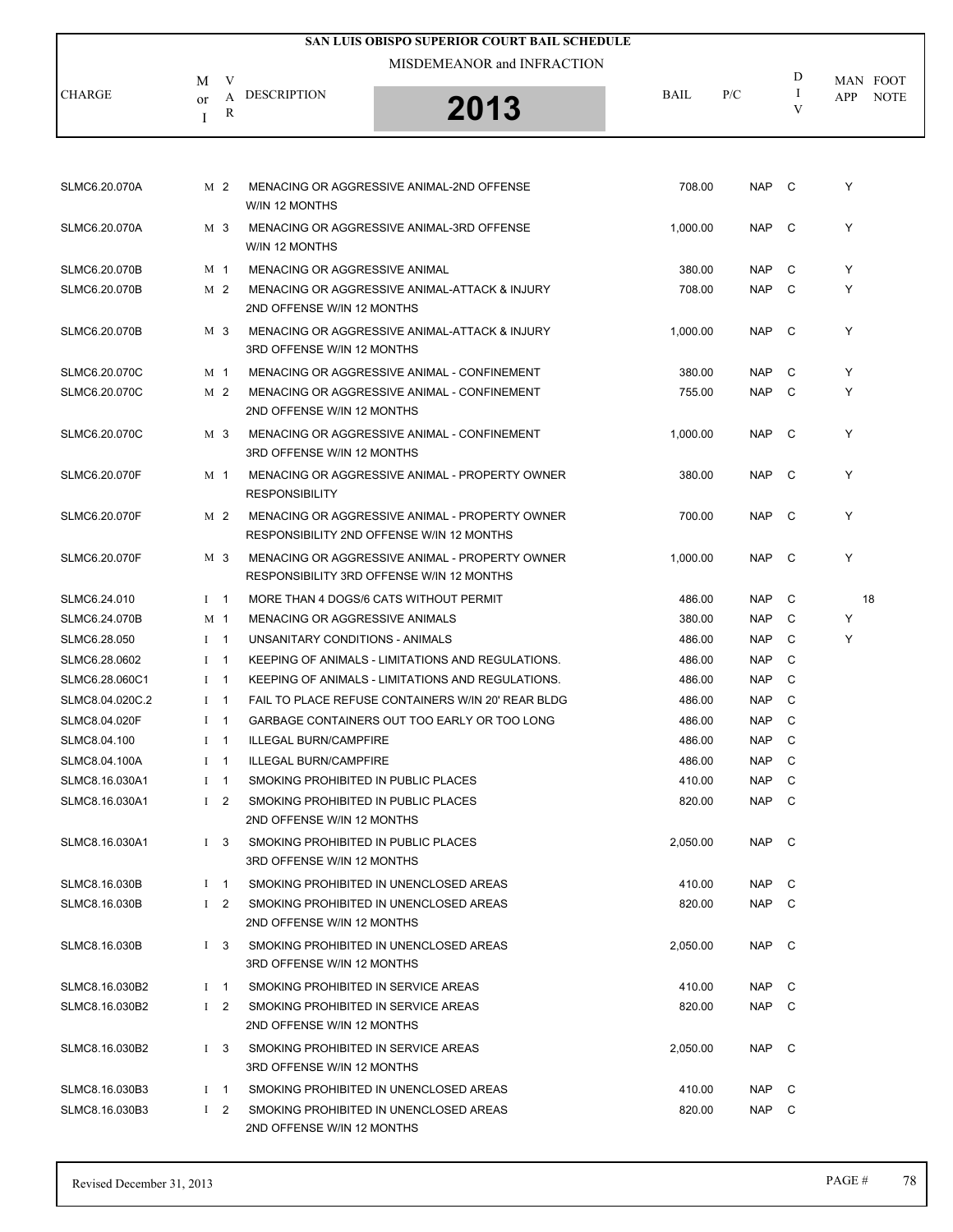|                 | <b>SAN LUIS OBISPO SUPERIOR COURT BAIL SCHEDULE</b> |             |                                                                   |                                                                                                          |          |            |              |     |                         |  |
|-----------------|-----------------------------------------------------|-------------|-------------------------------------------------------------------|----------------------------------------------------------------------------------------------------------|----------|------------|--------------|-----|-------------------------|--|
|                 |                                                     |             |                                                                   | MISDEMEANOR and INFRACTION                                                                               |          |            |              |     |                         |  |
| CHARGE          | М<br>or<br>I                                        | V<br>A<br>R | <b>DESCRIPTION</b>                                                | 2013                                                                                                     | BAIL     | P/C        | D<br>Ι.<br>V | APP | MAN FOOT<br><b>NOTE</b> |  |
|                 |                                                     |             |                                                                   |                                                                                                          |          |            |              |     |                         |  |
| SLMC8.16.030B3  |                                                     | $1\quad 3$  | 3RD OFFENSE W/IN 12 MONTHS                                        | SMOKING PROHIBITED IN UNENCLOSED AREAS                                                                   | 2,050.00 | NAP C      |              |     |                         |  |
| SLMC8.16.030B4  |                                                     | $1 \quad 1$ |                                                                   | SMOKING PROHIBITED: COMMON AREA OF MULTI UNIT RES.                                                       | 410.00   | NAP.       | C            |     |                         |  |
| SLMC8.16.030B5  |                                                     | $1 \quad 1$ |                                                                   | SMOKING PROHIBITED:TRANSIT CTR/BUS SHELTER/BUSSTOP                                                       | 410.00   | NAP        | C            |     |                         |  |
| SLMC8.16.030B5  |                                                     | $1\quad 2$  | 2ND OFFENSE W/IN 12 MONTHS                                        | SMOKING PROHIBITED:TRANSIT CTR/BUS SHELTER/BUSSTOP                                                       | 820.00   | NAP        | $\mathbf{C}$ |     |                         |  |
| SLMC8.16.030B5  |                                                     | $1 \quad 3$ | 3RD OFFENSE W/IN 12 MONTHS                                        | SMOKING PROHIBITED:TRANSIT CTR/BUS SHELTER/BUSSTOP                                                       | 2,050.00 | NAP C      |              |     |                         |  |
| SLMC8.16.030G   |                                                     | $I$ 1       |                                                                   | SMOKING PROHIBITED IN RESTAURANTS AND BARS                                                               | 410.00   | <b>NAP</b> | C            |     |                         |  |
| SLMC8.16.030G   |                                                     | $1\quad 2$  | 2ND OFFENSE W/IN 12 MONTHS                                        | SMOKING PROHIBITED IN RESTAURANTS AND BARS                                                               | 820.00   | NAP        | C            |     |                         |  |
| SLMC8.16.030G   |                                                     | $1\quad 3$  | 3RD OFFENSE W/IN 12 MONTHS                                        | SMOKING PROHIBITED IN RESTAURANTS AND BARS                                                               | 2,050.00 | NAP        | $\mathbf{C}$ |     |                         |  |
| SLMC8.16.040    |                                                     | $1 \quad 1$ |                                                                   | SMOKING PROHIBITED IN OUTDOOR RECREATION AREAS                                                           | 410.00   | <b>NAP</b> | C            |     |                         |  |
| SLMC8.16.040    |                                                     | $1\quad 2$  | 2ND OFFENSE W/IN 12 MONTHS                                        | SMOKING PROHIBITED IN OUTDOOR RECREATION AREAS                                                           | 820.00   | NAP C      |              |     |                         |  |
| SLMC8.16.040    |                                                     | $1 \quad 3$ | 3RD OFFENSE W/IN 12 MONTHS                                        | SMOKING PROHIBITED IN OUTDOOR RECREATION AREAS                                                           | 2,050.00 | NAP C      |              |     |                         |  |
| SLMC8.16.040A   |                                                     | $1 \quad 1$ |                                                                   | SMOKING PROHIBITED IN OUTDOOR RECREATION AREAS                                                           | 410.00   | <b>NAP</b> | C            |     |                         |  |
| SLMC8.16.040A   |                                                     | $1\quad 2$  | 2ND OFFENSE W/IN 12 MONTHS                                        | SMOKING PROHIBITED IN OUTDOOR RECREATION AREAS                                                           | 820.00   | NAP        | C            |     |                         |  |
| SLMC8.16.040A   |                                                     | $1 \quad 3$ | 3RD OFFENSE W/IN 12 MONTHS                                        | SMOKING PROHIBITED IN OUTDOOR RECREATION AREAS                                                           | 2,050.00 | NAP C      |              |     |                         |  |
| SLMC8.16.040A1  |                                                     | $I$ 1       | SMOKING PROHIBITED IN ANY CITY PARK                               |                                                                                                          | 410.00   | NAP        | C            |     |                         |  |
| SLMC8.16.040A1  |                                                     | $1\quad 2$  | SMOKING PROHIBITED IN ANY CITY PARK<br>2ND OFFENSE W/IN 12 MONTHS |                                                                                                          | 820.00   | NAP        | C            |     |                         |  |
| SLMC8.16.040A1  |                                                     | $1 \quad 3$ | SMOKING PROHIBITED IN ANY CITY PARK<br>3RD OFFENSE W/IN 12 MONTHS |                                                                                                          | 2,050.00 | NAP C      |              |     |                         |  |
| SLMC8.16.040A2  |                                                     | $1 \quad 1$ |                                                                   | SMOKING PROHIBITED IN ALL CITY OPEN SPACES, ECOLOG<br>ICAL AREAS, TRAILS, PARKING AREAS & ALL AMENITIES  | 410.00   | NAP C      |              |     |                         |  |
| SLMC8.16.040A2  |                                                     | $1\quad 2$  |                                                                   | SMOKING PROHIBITED IN ALL CITY OPEN SPACES, ECOLOG<br>ICAL AREAS, TRAILS, PARKING AREAS, ETC 2ND OFFENSE | 820.00   | NAP C      |              |     |                         |  |
| SLMC8.16.040A2  |                                                     | $1 \quad 3$ |                                                                   | SMOKING PROHIBITED IN ALL CITY OPEN SPACES, ECOLOG<br>ICAL AREAS, TRAILS, PARKING AREAS, ETC 3RD OFFENSE | 2.050.00 | NAP C      |              |     |                         |  |
| SLMC8.16.040A3  |                                                     | $1 \quad 1$ |                                                                   | SMOKING PROHIBITED IN ALL CITY SPORTS FACILITIES                                                         | 410.00   | NAP        | C            |     |                         |  |
| SLMC8.16.040A3  |                                                     | $1\quad 2$  | 2ND OFFENSE W/IN 12 MONTHS                                        | SMOKING PROHIBITED IN ALL CITY SPORTS FACILITIES                                                         | 820.00   | NAP C      |              |     |                         |  |
| SLMC8.16.040A3  |                                                     | $1 \quad 3$ | 3RD OFFENSE W/IN 12 MONTHS                                        | SMOKING PROHIBITED IN ALL CITY SPORTS FACILITIES                                                         | 2,050.00 | NAP C      |              |     |                         |  |
| SLMC8.16.040A3A |                                                     | $I \quad 1$ |                                                                   | SMOKING PROHIBITED IN THE MUNICIPAL GOLF COURSE                                                          | 410.00   | NAP        | C            |     |                         |  |
| SLMC8.16.040A3A |                                                     | $1\quad 2$  | 2ND OFFENSE W/IN 12 MONTHS                                        | SMOKING PROHIBITED IN THE MUNICIPAL GOLF COURSE                                                          | 820.00   | NAP C      |              |     |                         |  |
| SLMC8.16.040A3A |                                                     | $1 \quad 3$ | 3RD OFFENSE W/IN 12 MONTHS                                        | SMOKING PROHIBITED IN THE MUNICIPAL GOLF COURSE                                                          | 2,050.00 | NAP C      |              |     |                         |  |
| SLMC8.16.040A3B |                                                     | $I \quad 1$ |                                                                   | SMOKING PROHIBITED IN THE SAN LUIS OBISPO SWIM CTR                                                       | 410.00   | NAP        | C            |     |                         |  |
| SLMC8.16.040A3B |                                                     | $1\quad 2$  | 2ND OFFENSE W/IN 12 MONTHS                                        | SMOKING PROHIBITED IN THE SAN LUIS OBISPO SWIM CTR                                                       | 820.00   | NAP C      |              |     |                         |  |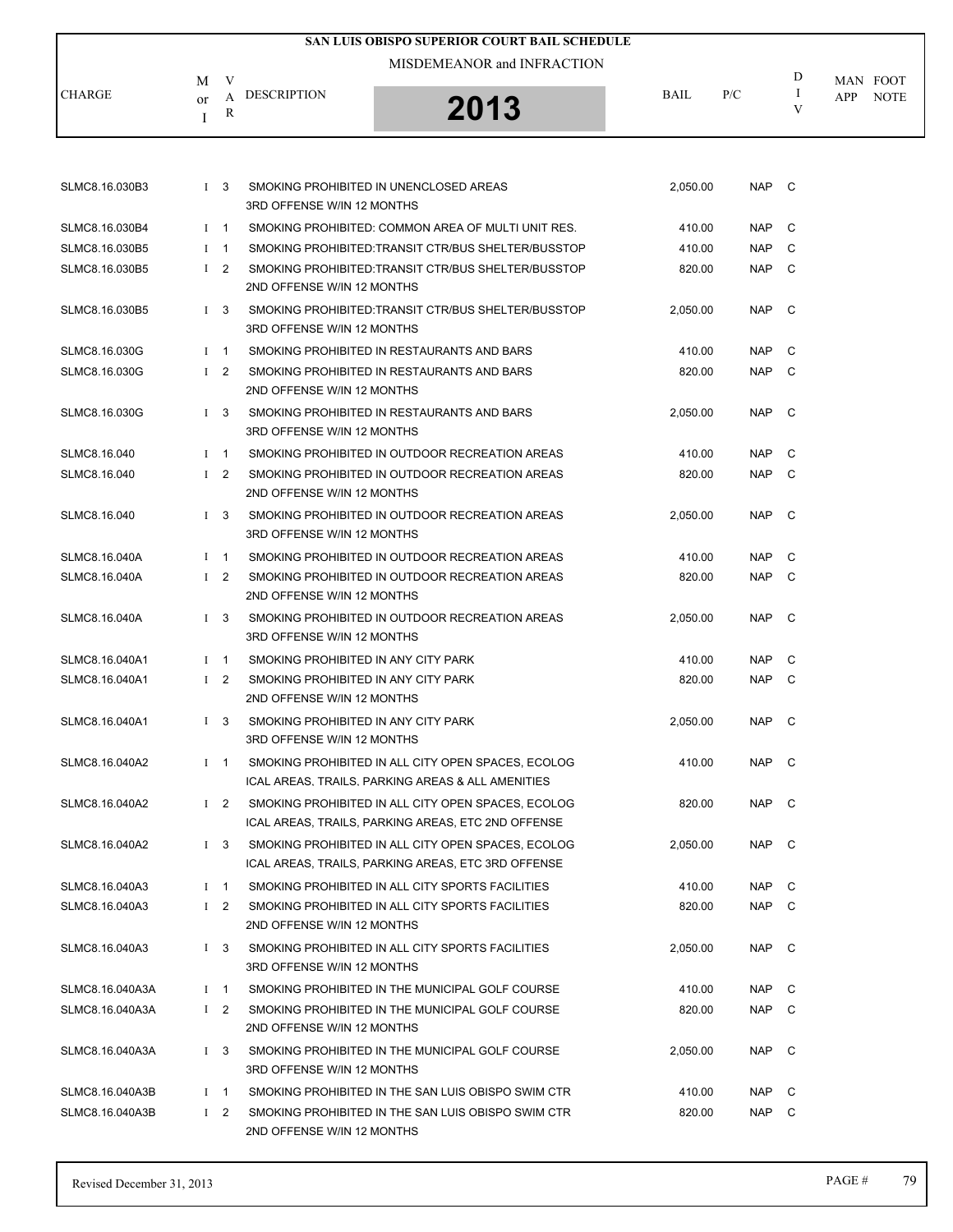| <b>SAN LUIS OBISPO SUPERIOR COURT BAIL SCHEDULE</b> |         |                |                                                                    |                                                                                                       |          |       |               |                                       |  |  |
|-----------------------------------------------------|---------|----------------|--------------------------------------------------------------------|-------------------------------------------------------------------------------------------------------|----------|-------|---------------|---------------------------------------|--|--|
|                                                     |         |                |                                                                    | MISDEMEANOR and INFRACTION                                                                            |          |       |               |                                       |  |  |
| <b>CHARGE</b>                                       | М       | V<br>A         | <b>DESCRIPTION</b>                                                 |                                                                                                       | BAIL     | P/C   | D<br>$\bf{I}$ | MAN FOOT<br><b>APP</b><br><b>NOTE</b> |  |  |
|                                                     | or<br>Ι | R              |                                                                    | 2013                                                                                                  |          |       | V             |                                       |  |  |
|                                                     |         |                |                                                                    |                                                                                                       |          |       |               |                                       |  |  |
|                                                     |         |                |                                                                    |                                                                                                       |          |       |               |                                       |  |  |
| SLMC8.16.040A3B                                     |         | I <sub>3</sub> | 3RD OFFENSE W/IN 12 MONTHS                                         | SMOKING PROHIBITED IN THE SAN LUIS OBISPO SWIM CTR                                                    | 2,050.00 | NAP C |               |                                       |  |  |
| SLMC8.16.040A3C                                     |         | $1 \quad 1$    | SMOKING PROHIBITED IN THE SKATE PARK                               |                                                                                                       | 410.00   | NAP   | C             |                                       |  |  |
| SLMC8.16.040A3C                                     |         | $1\quad 2$     | SMOKING PROHIBITED IN THE SKATE PARK<br>2ND OFFENSE W/IN 12 MONTHS |                                                                                                       | 820.00   | NAP.  | $\mathbf{C}$  |                                       |  |  |
| SLMC8.16.040A3C                                     |         | $1 \quad 3$    | SMOKING PROHIBITED IN THE SKATE PARK<br>3RD OFFENSE W/IN 12 MONTHS |                                                                                                       | 2,050.00 | NAP   | $\mathbb C$   |                                       |  |  |
| SLMC8.16.040A3D                                     |         | $1 \quad 1$    |                                                                    | SMOKING PROHIBITED IN THE ROLLER HOCKEY RINK                                                          | 410.00   | NAP   | C             |                                       |  |  |
| SLMC8.16.040A3D                                     |         | $1\quad 2$     | 2ND OFFENSE W/IN 12 MONTHS                                         | SMOKING PROHIBITED IN THE ROLLER HOCKEY RINK                                                          | 820.00   | NAP   | $\mathbb C$   |                                       |  |  |
| SLMC8.16.040A3D                                     |         | $1 \quad 3$    | 3RD OFFENSE W/IN 12 MONTHS                                         | SMOKING PROHIBITED IN THE ROLLER HOCKEY RINK                                                          | 2,050.00 | NAP   | $\mathbf{C}$  |                                       |  |  |
| SLMC8.16.040A3E                                     |         | $1 \quad 1$    |                                                                    | SMOKING PROHIBITED IN ALL SPORTS FIELDS                                                               | 410.00   | NAP   | C             |                                       |  |  |
| SLMC8.16.040A3E                                     |         | $1\quad 2$     |                                                                    | SMOKING PROHIBITED IN ALL SPORTS FIELDS                                                               | 820.00   | NAP.  | $\mathbf{C}$  |                                       |  |  |
|                                                     |         |                | 2ND OFFENSE W/IN 12 MONTHS                                         |                                                                                                       |          |       |               |                                       |  |  |
| SLMC8.16.040A3E                                     |         | $1 \quad 3$    | 3RD OFFENSE W/IN 12 MONTHS                                         | SMOKING PROHIBITED IN ALL SPORTS FIELDS                                                               | 2,050.00 | NAP   | $\mathbb C$   |                                       |  |  |
| SLMC8.16.040A4                                      |         | $1 \quad 1$    |                                                                    | SMOKING PROHIBITED IN ALL CITY DOG PARKS                                                              | 410.00   | NAP   | C             |                                       |  |  |
| SLMC8.16.040A4                                      |         | $1\quad 2$     | 2ND OFFENSE W/IN 12 MONTHS                                         | SMOKING PROHIBITED IN ALL CITY DOG PARKS                                                              | 820.00   | NAP C |               |                                       |  |  |
| SLMC8.16.040A4                                      |         | $1 \quad 3$    | 3RD OFFENSE W/IN 12 MONTHS                                         | SMOKING PROHIBITED IN ALL CITY DOG PARKS                                                              | 2,050.00 | NAP.  | $\mathbf{C}$  |                                       |  |  |
| SLMC8.16.040A5                                      |         | $1 \quad 1$    |                                                                    | SMOKING PROHIBITED IN ALL PUBLIC TRANSPORATION<br>FACILITIES INCLUDING BUS SHELTERS AND BUS STOPS     | 410.00   | NAP   | $\mathbf{C}$  |                                       |  |  |
| SLMC8.16.040A5                                      |         | $1\quad 2$     |                                                                    | SMOKING PROHIBITED IN ALL PUBLIC TRANSPORATION<br>FACILITIES INCL. BUS SHELTERS/STOPS 2ND OFFENSE     | 820.00   | NAP C |               |                                       |  |  |
| SLMC8.16.040A5                                      |         | $1 \quad 3$    |                                                                    | SMOKING PROHIBITED IN ALL PUBLIC TRANSPORATION<br>FACILITIES INCL. BUS SHELTERS/STOPS 3RD OFFENSE     | 2.050.00 | NAP C |               |                                       |  |  |
| SLMC8.16.040A6                                      |         | $I \quad 1$    |                                                                    | SMOKING PROHIBITED IN MISSION PLAZA & THE<br>ADJACENT CREEK WALK: MISSION PLAZA TO NIPOMO ST          | 410.00   | NAP   | $\mathbf{C}$  |                                       |  |  |
| SLMC8.16.040A6                                      |         | $1\quad 2$     |                                                                    | SMOKING PROHIBITED IN MISSION PLAZA, ADJACENT CREEK<br>WALK: MISSION PLAZA TO NIPOMO ST (2ND OFFENSE) | 820.00   | NAP C |               |                                       |  |  |
| SLMC8.16.040A6                                      |         | $1\quad 3$     |                                                                    | SMOKING PROHIBITED IN MISSION PLAZA, ADJACENT CREEK<br>WALK: MISSION PLAZA TO NIPOMO ST (3RD OFFENSE) | 2,050.00 | NAP   | $\mathbf{C}$  |                                       |  |  |
| SLMC8.16.040B                                       |         | $1 \quad 1$    | OF A SMOKING/TOBACCO PROHIBITION AREA                              | DISPOSE OF SMOKING/TOBACCO WASTE W/IN BOUDARY                                                         | 410.00   | NAP.  | $\mathbf{C}$  |                                       |  |  |
| SLMC8.16.040B                                       |         | $1\quad 2$     |                                                                    | DISPOSE OF SMOKING/TOBACCO WASTE W/IN BOUDARY<br>OF A SMOKING/TOBACCO PROHIBITION AREA 2ND OFFENSE    | 820.00   | NAP   | $\mathbf{C}$  |                                       |  |  |
| SLMC8.16.040B                                       |         | $1\quad 3$     |                                                                    | DISPOSE OF SMOKING/TOBACCO WASTE W/IN BOUDARY<br>OF A SMOKING/TOBACCO PROHIBITION AREA 3RD OFFENSE    | 2,050.00 | NAP C |               |                                       |  |  |
| SLMC8.16.060                                        |         | $1 \quad 1$    | COMPLIANCE WITH NO SMOKING LAWS                                    |                                                                                                       | 410.00   | NAP   | C             |                                       |  |  |
| SLMC8.16.060                                        |         | $1\quad 2$     | W/IN 12 MONTHS                                                     | COMPLIANCE WITH NO SMOKING LAWS--2ND OFFENSE                                                          | 820.00   | NAP   | C             |                                       |  |  |
| SLMC8.16.060                                        |         | $1 \quad 3$    | W/IN 12 MONTHS                                                     | COMPLIANCE WITH NO SMOKING LAWS--3RD OFFENSE                                                          | 2,050.00 | NAP   | - C           |                                       |  |  |
| SLMC8.24.020                                        |         | $I \quad 1$    | PUBLIC NUISANCE                                                    |                                                                                                       | 486.00   | NAP   | C             | Y                                     |  |  |
| SLMC8.24.020B                                       |         | M 1            | PUBLIC NUISANCE                                                    |                                                                                                       | 2,000.00 | NAP C |               | Y                                     |  |  |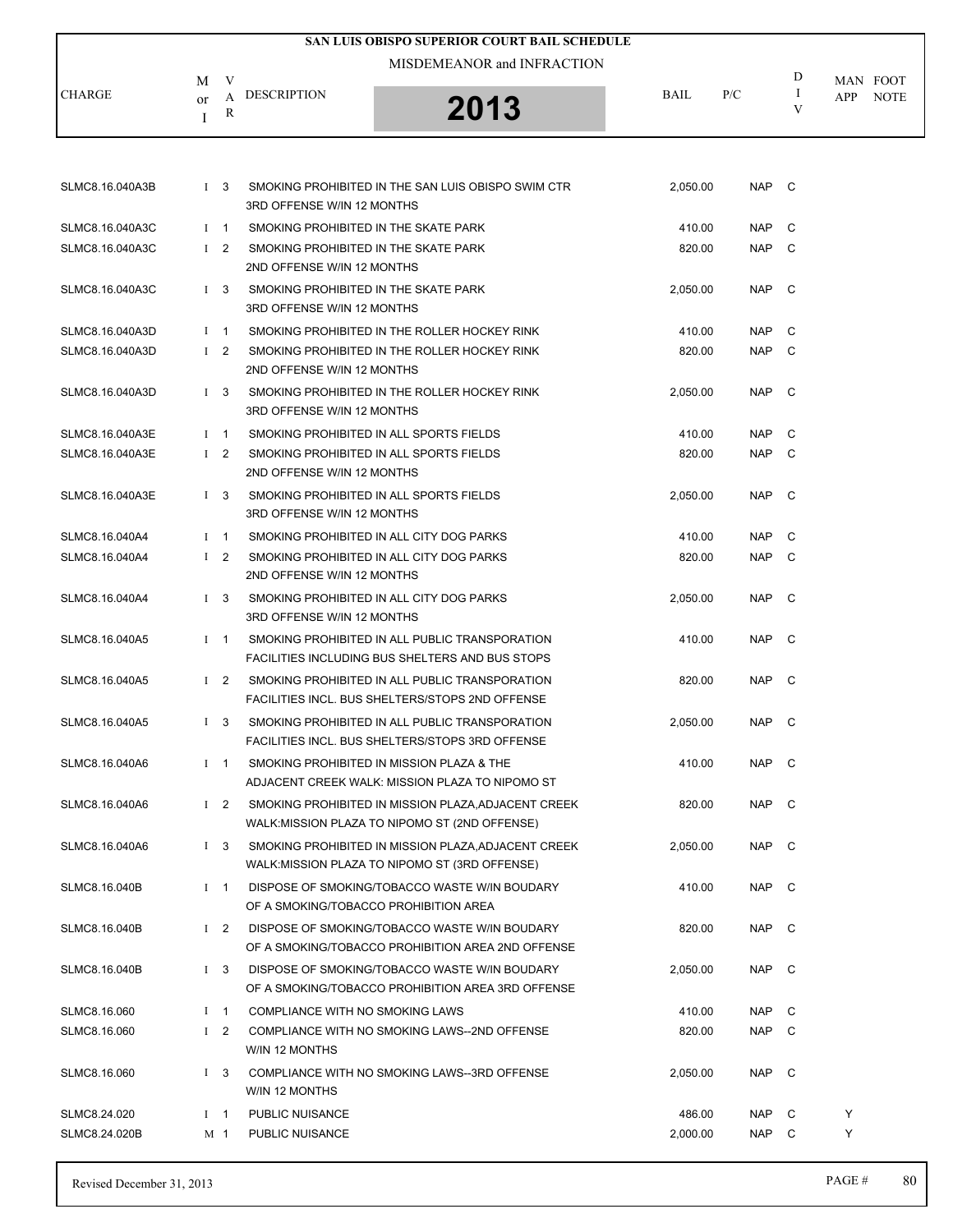|                 |              |                |                                                        | SAN LUIS OBISPO SUPERIOR COURT BAIL SCHEDULE      |                    |            |              |     |             |
|-----------------|--------------|----------------|--------------------------------------------------------|---------------------------------------------------|--------------------|------------|--------------|-----|-------------|
|                 |              |                |                                                        | MISDEMEANOR and INFRACTION                        |                    |            |              |     |             |
|                 | M            | V              |                                                        |                                                   |                    |            | D            |     | MAN FOOT    |
| <b>CHARGE</b>   | or           | A              | <b>DESCRIPTION</b>                                     | 2013                                              | BAIL               | P/C        | I<br>V       | APP | <b>NOTE</b> |
|                 | I            | R              |                                                        |                                                   |                    |            |              |     |             |
|                 |              |                |                                                        |                                                   |                    |            |              |     |             |
| SLMC8.24.020C   |              | M 1            |                                                        | OBSTRUCTING SIDEWALK/STREET/ALLEY/RIGHT OF WAY    | 2,000.00           | <b>NAP</b> | C            | Y   |             |
| SLMC8.24.020C   |              | $1\quad 2$     |                                                        | OBSTRUCTING SIDEWALK/STREET/ALLEY/RIGHT OF WAY    | 486.00             | <b>NAP</b> | C            |     |             |
| SLMC9.04.010    |              | M <sub>1</sub> |                                                        | PUBLIC CONSUMPTION OF ALCOHOLIC BEV. PROHIBITED   | 2,000.00           | <b>NAP</b> | C            | Y   |             |
| SLMC9.04.010    |              | $1\quad 2$     |                                                        | PUBLIC CONSUMPTION OF ALCOHOLIC BEV. PROHIBITED   | 486.00             | <b>NAP</b> | C            |     |             |
| SLMC9.04.010    |              | M 3            |                                                        | PUBLIC CONSUMPTION OF ALCOHOLIC BEV. PROHIBITED   | 1,500.00           | <b>NAP</b> | C            | Y   |             |
|                 |              |                | 2ND VIOLATION IN 12 MONTHS                             |                                                   |                    |            |              |     |             |
| SLMC9.04.010    |              | M 4            | 3RD VIOLATION IN 12 MONTHS                             | PUBLIC CONSUMPTION OF ALCOHOLIC BEV. PROHIBITED   | 2,000.00           | <b>NAP</b> | - C          | Y   |             |
| SLMC9.05.010    |              | M <sub>2</sub> | HOST FOR UNDERAGE DRINKING                             |                                                   | 1,446.00           | <b>NAP</b> | C            |     |             |
| SLMC9.05.010    |              | M 3            | HOST FOR UNDERAGE DRINKING                             |                                                   | 2,758.00           | <b>NAP</b> | - C          |     |             |
|                 |              |                | 2ND OFFENSE IN 12 MONTH PERIOD                         |                                                   |                    |            |              |     |             |
| SLMC9.05.010    |              | M 4            | HOST FOR UNDERAGE DRINKING                             |                                                   | 3,912.00           | <b>NAP</b> | $\mathbf C$  |     |             |
|                 |              |                | 3RD OFFENSE IN 12 MONTH PERIOD                         |                                                   |                    |            |              |     |             |
| SLMC9.06.020    |              | $1 \quad 1$    | AGGRESSIVE SOLICITING PROHIBITED                       |                                                   | 486.00             | NAP        | C            |     |             |
| SLMC9.06.025A1  | $\mathbf{I}$ | $\overline{1}$ |                                                        | SOLICITING WITHIN 25FT OF CASH MACHINE            | 486.00             | <b>NAP</b> | C            |     |             |
| SLMC9.06.025A2  |              | $1 \quad 1$    |                                                        | SOLICITING AT SHOPPING CENTER DRIVEWAY            | 486.00             | <b>NAP</b> | C            |     |             |
| SLMC9.06.025A3  |              | $1 \quad 1$    |                                                        | PROHIBITED SOLICIATION W/IN 10 FT OF INTERSECTION | 486.00             | <b>NAP</b> | C            |     |             |
| SLMC9.06.025A4  |              | $I \quad 1$    |                                                        | PROHIBITED SOLICIATION ON ANY CITY STREET MEDIAN  | 486.00             | <b>NAP</b> | C            |     |             |
| SLMC9.06.025A5  |              | $I \quad 1$    |                                                        | SOLICITING ON ROADWAY INTENDED FOR TRAFFIC        | 486.00             | <b>NAP</b> | C            |     |             |
| SLMC9.12.040    | $\bf{I}$     | $\mathbf{1}$   | <b>GENERAL NOISE REGULATIONS</b>                       |                                                   | 486.00             | <b>NAP</b> | C            |     |             |
| SLMC9.12.040A   | $\mathbf{I}$ | $\overline{1}$ | <b>GENERAL NOISE REGULATIONS</b>                       |                                                   | 486.00             | <b>NAP</b> | C            |     |             |
| SLMC9.12.050A   |              | $1 \quad 1$    |                                                        | NOISE DISTURBANCES PROHIBITED 1ST OFFENSE         | 486.00             | <b>NAP</b> | C            |     |             |
| SLMC9.12.050A   | $\mathbf{I}$ | $\overline{2}$ |                                                        | NOISE DISTURBANCES PROHIBITED 2ND OFFENSE         | 895.00             | <b>NAP</b> | C            | Y   |             |
| SLMC9.12.050A   | $\mathbf{I}$ | 3              |                                                        | NOISE DISTURBANCES PROHIBITED 3RD OFFENSE         |                    | <b>NAP</b> | C            | Y   |             |
|                 |              |                | SPECIFIC NOISE DISTURBANCES                            |                                                   | 2,125.00<br>486.00 |            | C            |     |             |
| SLMC9.12.050B   |              | $I \quad 1$    |                                                        | SPECIFIC NOISE DISTURBANCES - 2ND OFFENSE         |                    | NAP.       |              | Υ   |             |
| SLMC9.12.050B   | $\bf{I}$     | 2              |                                                        |                                                   | 895.00             | <b>NAP</b> | C            |     |             |
| SLMC9.12.050B1A | $\mathbf{I}$ | $\mathbf{1}$   |                                                        | NOISE DISTURBANCES - MUSIC.ETC 10PM-7AM           | 486.00             | <b>NAP</b> | C            |     |             |
| SLMC9.12.050B4  |              | M <sub>1</sub> | NOISE VIOLATION--ANIMALS & BIRDS                       |                                                   | 2,000.00           | NAP        | C            | Υ   |             |
| SLMC9.12.050B6A |              | $I \quad 1$    |                                                        | NOISE DISTURBANCES - CONSTRUCTION 7AM - 7PM       | 486.00             | <b>NAP</b> | C            |     |             |
| SLMC9.12.080A   |              | $I \quad 1$    | NOISE VIOLATION REFUSE VEHICLE                         |                                                   | 486.00             | <b>NAP</b> | C            |     |             |
| SLMC9.12.080B   |              | $I \quad 1$    | NOISE VIOLATION REFUSE VEHICLE                         |                                                   | 486.00             | NAP        | - C          |     |             |
| SLMC9.13.030    |              | M 1            |                                                        | PROHIBITION OF UNRULY GATHERINGS 1ST OFFENSE      | 1,000.00           | NAP        | C            | Y   |             |
| SLMC9.13.030    |              | M 2            |                                                        | PROHIBITION OF UNRULY GATHERINGS 2ND OFFENSE      | 2,000.00           | NAP        | C            | Y   |             |
| SLMC9.16.020    |              | M 1            | DISCHARGE OF DEADLY WEAPON                             |                                                   | 1,000.00           | NAP        | C            | Y   |             |
| SLMC9.16.020    |              | M 2            | DISCHARGE OF DEADLY WEAPON<br>2ND OFFENSE IN 12 MONTHS |                                                   | 1,500.00           | <b>NAP</b> | $\mathbf{C}$ | Y   |             |
| SLMC9.16.020    |              | M 3            | DISCHARGE OF DEADLY WEAPON                             |                                                   | 2,000.00           | NAP C      |              | Y   |             |
|                 |              |                | 3RD OFFENSE IN 12 MONTHS                               |                                                   |                    |            |              |     |             |
| SLMC9.16.020A   |              | $I \quad 1$    |                                                        | DISCHARGE/CARRY DANGEROUS/DEADLY WEAPON           | 486.00             | NAP C      |              |     |             |
| SLMC9.16.020B   |              | $I \quad 1$    |                                                        | DANGEROUS/DEADLY WEAPONS-DISCHARGE/CARRYING       | 486.00             | NAP        | C            |     |             |
| SLMC9.16.020B   |              | M 2            |                                                        | DANGEROUS/DEADLY WEAPONS-DISCHARGE/CARRYING       | 2,000.00           | NAP        | C            | Y   |             |
| SLMC9.20.030    |              | M 1            |                                                        | REGULATION OF VEHICLE USE ON PRIVATE PROPERTY     | 2,512.00           | NAP        | C            |     |             |
| SLMC9.20.030A   |              | M 1            |                                                        | REGULATION OF VEHICLE USE ON PRIVATE PROPERTY     | 2,512.00           | NAP        | C            |     |             |
| SLMC9.20.050    |              | $I \quad 1$    | URINATION IN PUBLIC 1ST OFFENSE                        |                                                   | 486.00             | NAP        | C            |     |             |
| SLMC9.20.050    |              | $1\quad 2$     | URINATION IN PUBLIC 2ND OFFENSE                        |                                                   | 895.00             | NAP        | - C          |     |             |
| SLMC9.20.050    |              | M 3            | URINATION IN PUBLIC 3RD OFFENSE                        |                                                   | 2,143.00           | <b>NAP</b> | C            |     |             |
| SLMC9.20.050    |              | M 4            | URINATION IN PUBLIC 3RD OFFENSE                        |                                                   | 2,000.00           | <b>NAP</b> | C            | Y   |             |
| SLMC9.30.10     |              | $1 \quad 1$    | PUBLIC NUDITY PROHIBITED                               |                                                   | 486.00             | NAP C      |              |     |             |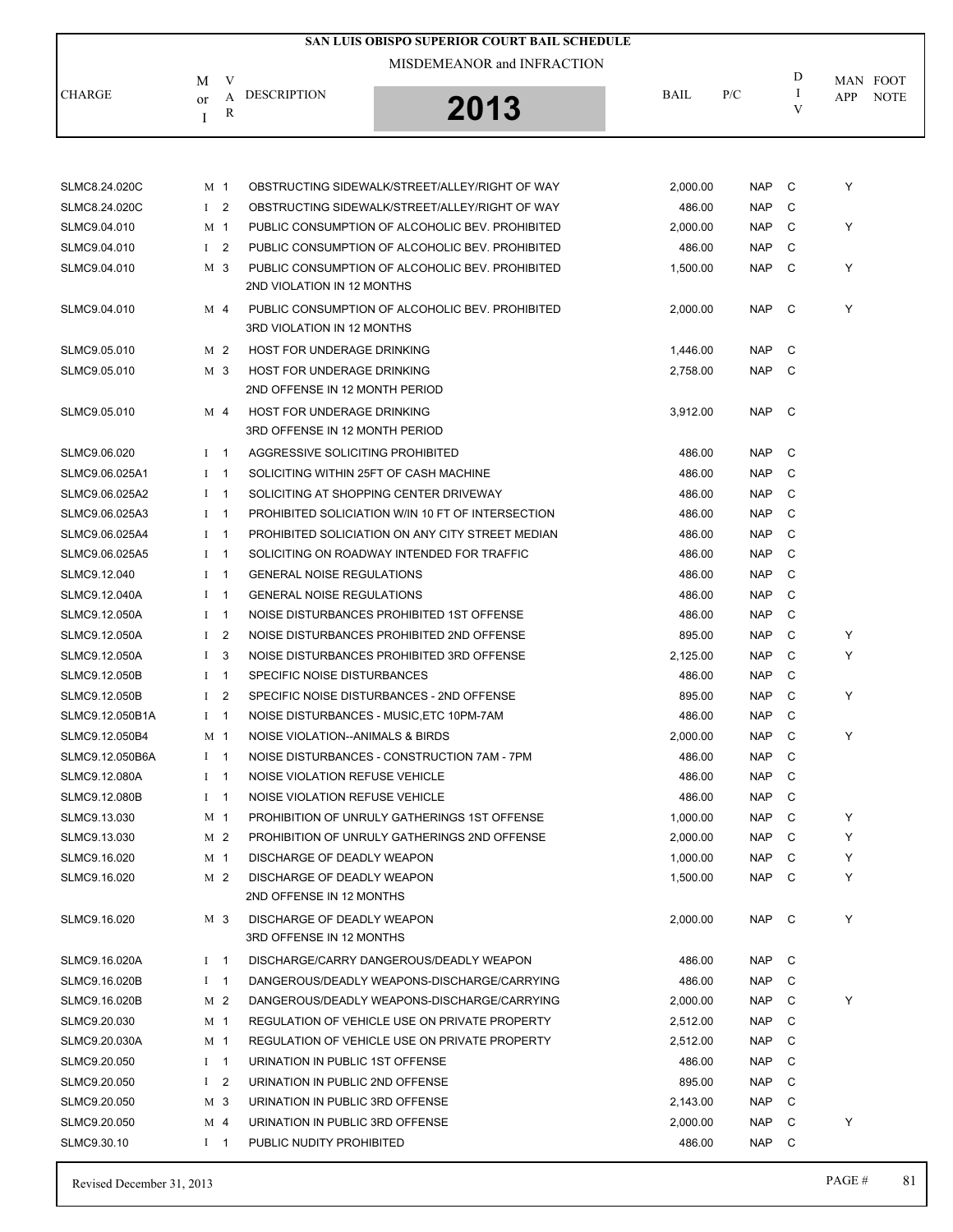| <b>SAN LUIS OBISPO SUPERIOR COURT BAIL SCHEDULE</b> |              |                |                                                                        |             |            |              |                    |  |  |  |
|-----------------------------------------------------|--------------|----------------|------------------------------------------------------------------------|-------------|------------|--------------|--------------------|--|--|--|
|                                                     |              |                | MISDEMEANOR and INFRACTION                                             |             |            |              |                    |  |  |  |
|                                                     | М            | V              |                                                                        |             |            | D            | MAN FOOT           |  |  |  |
| <b>CHARGE</b>                                       | or           | A<br>R         | <b>DESCRIPTION</b><br>2013                                             | <b>BAIL</b> | P/C        | I<br>V       | APP<br><b>NOTE</b> |  |  |  |
|                                                     | I            |                |                                                                        |             |            |              |                    |  |  |  |
|                                                     |              |                |                                                                        |             |            |              |                    |  |  |  |
| SLMC9.40.010                                        |              | $1 \quad 1$    | REMAIN ON PUBLIC BENCH BEYOND ALLOWED TIME                             | 486.00      | <b>NAP</b> | C            |                    |  |  |  |
| SLMC9.50.020A                                       |              | $I$ 1          | <b>CURFEW FOR MINORS</b>                                               | 486.00      | <b>NAP</b> | C            | Y                  |  |  |  |
| SLMC9.50.020A                                       | $\mathbf{I}$ | $\overline{2}$ | <b>CURFEW FOR MINORS-2ND OFFENSE</b>                                   | 895.00      | <b>NAP</b> | С            | Y                  |  |  |  |
| SLMC9.50.020B                                       | Ι            | $\overline{1}$ | CURFEW FOR MINORS-PARENT/GUARDIAN RESPONSIBILITY                       | 486.00      | <b>NAP</b> | C            | Y                  |  |  |  |
|                                                     |              |                | <b>1ST OFFENSE</b>                                                     |             |            |              |                    |  |  |  |
| SLMC9.50.020B                                       | Ι            | $\overline{2}$ | CURFEW FOR MINORS-PARENT/GUARDIAN RESPONSIBILITY<br>2ND OFFENSE        | 895.00      | <b>NAP</b> | C            | Y                  |  |  |  |
| SLMC9.50.020B                                       |              | I <sub>3</sub> | CURFEW FOR MINORS-PARENT/GUARDIAN RESPONSIBILITY<br><b>3RD OFFENSE</b> | 2,125.00    | <b>NAP</b> | C            | Y                  |  |  |  |
| SLMC10.08.060                                       |              | $I \quad 1$    | SOLICITATION UPON PUBLIC RIGHT OF WAY AREAS                            | 486.00      | <b>NAP</b> | C            |                    |  |  |  |
| SLMC10.12.030                                       |              | $I \quad 1$    | REQUIRED OBEDIENCE TO TRAFFIC REGULATIONS                              | 76.00       | <b>NAP</b> | $\mathsf{T}$ |                    |  |  |  |
| SLMC10.12.040                                       |              | $I \quad 1$    | BICYCLE ON HIGHWAY-REGULATIONS                                         | 41.00       | <b>NAP</b> | T            |                    |  |  |  |
| SLMC10.14.030                                       |              | $1 \quad 1$    | OBEDIENCE TO TRAFFIC CONTROL DEVICES                                   | 76.00       | <b>NAP</b> | T.           |                    |  |  |  |
| SLMC10.16.010                                       |              | $1 \quad 1$    | OBEDIENCE TO TURNING MARKERS                                           | 158.00      | <b>NAP</b> | $\mathsf{T}$ |                    |  |  |  |
| SLMC10.16.010B                                      |              | $I \quad 1$    | OBEDIENCE TO TURNING MARKERS                                           | 158.00      | <b>NAP</b> | Τ            |                    |  |  |  |
| SLMC10.16.030                                       |              | $I \quad 1$    | OBEDIENCE TO NO-TURN SIGNS                                             | 76.00       | <b>NAP</b> | $\mathsf{T}$ |                    |  |  |  |
| SLMC10.16.040                                       |              | $I \quad 1$    | SIGNAL CONTROLLED INTERSECTIONS - RIGHT TURNS                          | 76.00       | <b>NAP</b> | $\mathsf{T}$ |                    |  |  |  |
| SLMC10.16.040A                                      | $I \quad 1$  |                | SIGNAL CONTROLLED INTERSECTIONS - RIGHT TURNS                          | 76.00       | <b>NAP</b> | T            |                    |  |  |  |
| SLMC10.24.010                                       |              | $I \quad 1$    | <b>STOP SIGNS</b>                                                      | 41.00       | <b>NAP</b> | T.           |                    |  |  |  |
| SLMC10.24.020                                       |              | $1 \quad 1$    | EMERGING FROM ALLEY, DRIVEWAY OR BUILDING                              | 76.00       | <b>NAP</b> | T.           |                    |  |  |  |
| SLMC10.28.030                                       |              | $I \quad 1$    | RIDING OR DRIVING ON SIDEWALK                                          | 76.00       | <b>NAP</b> | $\mathsf{T}$ |                    |  |  |  |
| SLMC10.28.060                                       |              | $I \quad 1$    | OBEDIENCE TO BARRIERS AND SIGNS                                        | 158.00      | <b>NAP</b> | $\top$       |                    |  |  |  |
| SLMC10.28.070                                       |              | $I \quad 1$    | ENTRANCE INTO INTERSECTION - OBSTRUCTING TRAFFIC                       | 41.00       | <b>NAP</b> | $\mathsf{T}$ |                    |  |  |  |
| SLMC10.32.020                                       |              | $I \quad 1$    | PEDESTRIANS IN BUSINESS DISTRICT; CROSSWALKS                           | 76.00       | <b>NAP</b> | Τ            |                    |  |  |  |
| SLMC10.34.020A                                      |              | $I \quad 1$    | OVERNIGHT CAMPING PROHIBITED ON CITY STREETS/<br><b>PARKING AREAS</b>  | 486.00      | <b>NAP</b> | C            |                    |  |  |  |
| SLMC10.34.020A2                                     |              | $1 \quad 1$    | OVERNIGHT CAMPING PROHIBITED ON CITY STREETS/<br>PARKING AREAS         | 486.00      | <b>NAP</b> | C            |                    |  |  |  |
| SLMC10.36.070                                       |              | $I \quad 1$    | REPAIR VEHICLE IN STREET                                               | 158.00      | <b>NAP</b> | Τ            |                    |  |  |  |
| SLMC10.36.233                                       |              | $I \quad 1$    | PARKING IN YARD                                                        | 486.00      | <b>NAP</b> | C            |                    |  |  |  |
| SLMC10.48.040                                       |              | $I \quad 1$    | <b>TRUCK ROUTES</b>                                                    | 158.00      | <b>NAP</b> | $\mathsf{T}$ |                    |  |  |  |
| SLMC10.72.100                                       |              | $I \quad 1$    | RIDING BICYCLE RESTRICTED - SIDEWALKS                                  | 41.00       | <b>NAP</b> | Τ            |                    |  |  |  |
| SLMC10.76.010                                       |              | $I \quad 1$    | USE OF COASTERS/ROLLER SKATES, ETC.-RESTRICTED                         | 486.00      | <b>NAP</b> | C            |                    |  |  |  |
| SLMC10.76.010A                                      |              | $I \quad 1$    | USE OF COASTERS/ROLLER SKATES PROHIBITED                               | 486.00      | <b>NAP</b> | C            |                    |  |  |  |
| SLMC10.76.010A1                                     | $I \quad 1$  |                | USE OF COASTERS/ROLLER SKATES PROHIBITED-ROADWAY                       | 486.00      | NAP        | C            |                    |  |  |  |
| SLMC10.76.010A2                                     |              | $I \quad 1$    | USE OF COASTERS/ROLLER SKATES PROHIBITED-SIDEWALK                      | 486.00      | <b>NAP</b> | C            |                    |  |  |  |
| SLMC12.04.020A                                      |              | $I \quad 1$    | <b>BLOCKING SIDEWALK/ENCROACHMENTS RESTRICTED</b>                      | 486.00      | <b>NAP</b> | C            |                    |  |  |  |
| SLMC12.04.020B                                      |              | $I \quad 1$    | <b>BLOCKING SIDEWALK/ENCROACHMENTS RESTRICTED</b>                      | 486.00      | NAP        | C            |                    |  |  |  |
| SLMC12.20.030                                       |              | M 1            | COMPLIANCE WITH PARK REGULATIONS                                       | 2,000.00    | NAP        | C            | Y                  |  |  |  |
| SLMC12.20.030                                       |              | I <sub>2</sub> | COMPLIANCE WITH PARK REGULATIONS                                       | 485.00      | <b>NAP</b> | C            |                    |  |  |  |
| SLMC12.20.040A2                                     |              | $I \quad 1$    | CITY PARKS - VEHICLES AND BICYCLES PROHIBITED                          | 486.00      | NAP        | C            |                    |  |  |  |
| SLMC12.20.040B                                      |              | $I \quad 1$    | PARK REGULATION - SOLICITATION PROHIBITED                              | 486.00      | NAP        | C            |                    |  |  |  |
| SLMC12.20.040C3                                     |              | $1 \quad 1$    | ANIMALS PROHIBITED IN PARK OFF LEASH                                   | 486.00      | <b>NAP</b> | C            |                    |  |  |  |
| SLMC12.20.040E                                      |              | $I \quad 1$    | PRESENCE IN PARK PROHIBITED 10PM - 5AM W/OUT                           | 486.00      | <b>NAP</b> | C            |                    |  |  |  |
|                                                     |              |                | APPROVAL FROM DIRECTOR                                                 |             |            |              |                    |  |  |  |
| SLMC12.20.040F                                      |              | $I \quad 1$    | PRESENCE IN PARK PROHIBITED 10PM - 5AM                                 | 486.00      | <b>NAP</b> | C            |                    |  |  |  |
| SLMC12.20.050B1                                     |              | $I \quad 1$    | RESERVATION OF PARK AREA/STRUCTURES                                    | 486.00      | <b>NAP</b> | C            |                    |  |  |  |
| SLMC12.20.100                                       |              | $I \quad 1$    | DUTY TO LEAVE CLOSED/RESERVED AREAS                                    | 486.00      | <b>NAP</b> | C            |                    |  |  |  |
|                                                     |              |                |                                                                        |             |            |              |                    |  |  |  |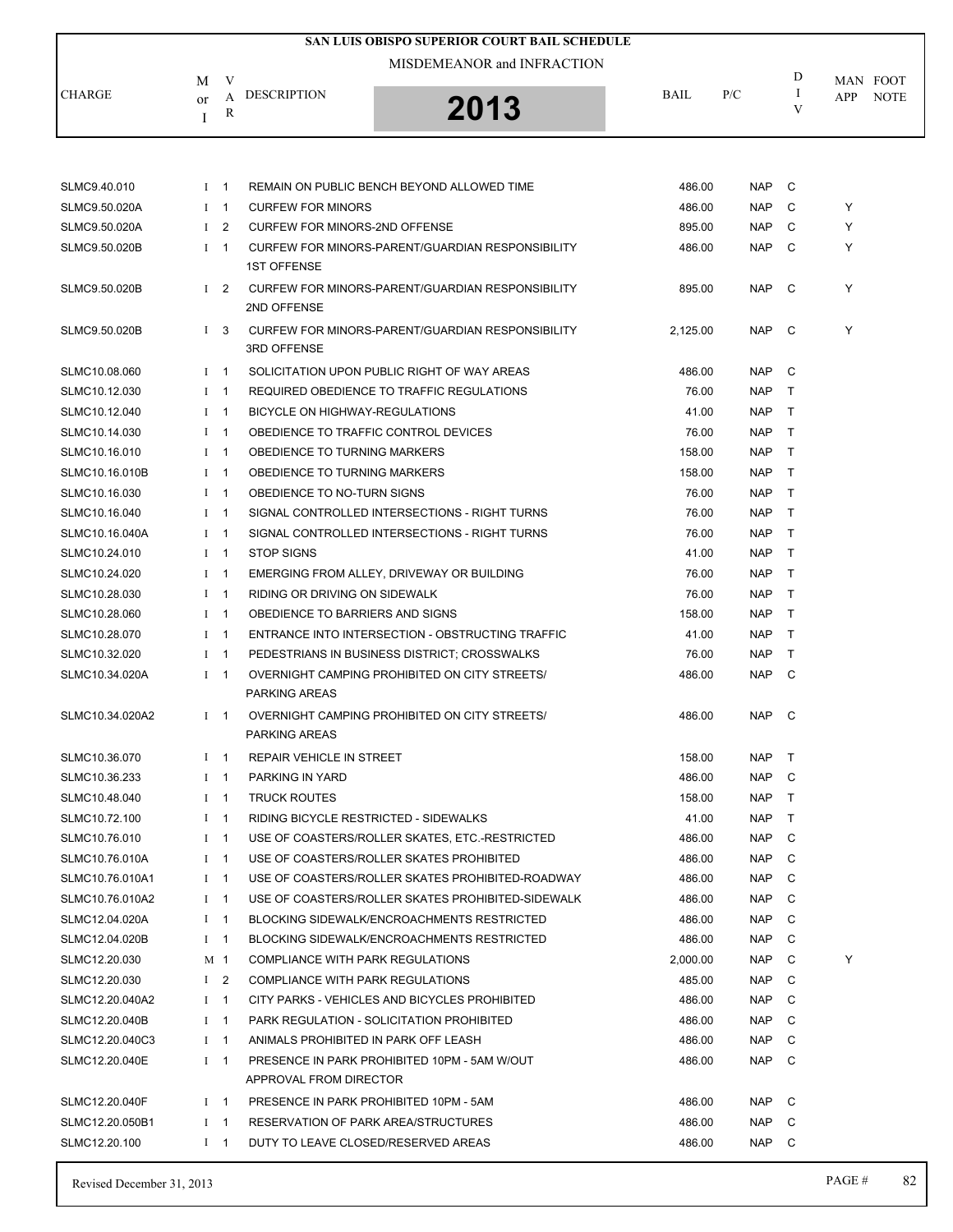|                  |                |            | SAN LUIS OBISPO SUPERIOR COURT BAIL SCHEDULE                                                |          |            |        |          |             |
|------------------|----------------|------------|---------------------------------------------------------------------------------------------|----------|------------|--------|----------|-------------|
|                  |                |            | MISDEMEANOR and INFRACTION                                                                  |          |            |        |          |             |
|                  | M              | V          |                                                                                             |          |            | D      | MAN FOOT |             |
| <b>CHARGE</b>    | or             | A          | <b>DESCRIPTION</b><br>2013                                                                  | BAIL     | P/C        | I<br>V | APP      | <b>NOTE</b> |
|                  | I              | R          |                                                                                             |          |            |        |          |             |
|                  |                |            |                                                                                             |          |            |        |          |             |
|                  |                |            |                                                                                             |          |            |        |          |             |
| SLMC12.20.115A   | $I$ 1          |            | CONSUMING ALCOHOL IN CITY PARK                                                              | 486.00   | <b>NAP</b> | - C    |          |             |
| SLMC12.20.115A   | $1\quad 2$     |            | CONSUMING ALCOHOL IN CITY PARK WITH 1 PRIOR<br>OFFENSE WITHIN 1 YEAR                        | 895.00   | <b>NAP</b> | C      |          |             |
| SLMC12.20.130A   | $1 \quad 1$    |            | SKATEBOARDING, ROLLER BLADING IN CITY PARK                                                  | 486.00   | <b>NAP</b> | C      |          |             |
| SLMC12.20.140A   | $I \quad 1$    |            | UNLAWFUL ACTIVITIES IN SANTA ROSA PARK                                                      | 486.00   | <b>NAP</b> | C      |          |             |
| SLMC12.20.140B   | $I \quad 1$    |            | HELMET, ELBOW & KNEE PADS REQUIRED IN SKATE PARK                                            | 486.00   | <b>NAP</b> | C      |          |             |
| SLMC12.20.140C   | $I \quad 1$    |            | USE PROHIBITED DEVICE IN SKATE PARK                                                         | 486.00   | <b>NAP</b> | C      |          |             |
| SLMC12.20.140D   | $I \quad 1$    |            | MOTORIZED DEVICES PROHIBITED IN SKATE PARK                                                  | 486.00   | <b>NAP</b> | C      |          |             |
| SLMC12.20.140E   | $I \quad 1$    |            | OCCUPYING PARK AFTER HOURS PROHIBITED                                                       | 486.00   | <b>NAP</b> | C      |          |             |
| SLMC12.20.140F   | $I \quad 1$    |            | ALC. BEVERAGES & TOBACCO PROHIBITED IN SKATE PARK                                           | 486.00   | <b>NAP</b> | C      |          |             |
| SLMC12.20.140G   | $I \quad 1$    |            | OTHER EQUIPMENT (RAMPS, JUMPS) PROHIBITED IN PARK                                           | 486.00   | <b>NAP</b> | C      |          |             |
| SLMC12.22.050A   | $I \quad 1$    |            | DISTURBANCE OF PROTECTED RESOURCE                                                           | 486.00   | <b>NAP</b> | C      |          |             |
| SLMC12.22.050B   | $I \quad 1$    |            | VIOLATION OF OPEN SPACE AT NIGHT                                                            | 486.00   | <b>NAP</b> | C      |          |             |
| SLMC12.22.050C   | $I \quad 1$    |            | VIOLATION OF CLOSED OPEN SPACE LANDS                                                        | 486.00   | <b>NAP</b> | C      |          |             |
| SLMC12.22.050D1  | $I \quad 1$    |            | OPERATE MOTOR VEHICLE IN PARK                                                               | 486.00   | <b>NAP</b> | C      |          |             |
| SLMC12.22.050D2  | $I \quad 1$    |            | OPERATE BICYCLE IN OPEN SPACE                                                               | 486.00   | <b>NAP</b> | C      |          |             |
| SLMC12.22.050F1C | $I \quad 1$    |            | <b>RESTRICTIONS UPON ANIMALS</b>                                                            | 486.00   | <b>NAP</b> | C      |          |             |
| SLMC12.22.050I   | $1\quad 2$     |            | POSSESS/CONSUME ALCOHOL IN OPEN SPACE                                                       | 205.00   | <b>NAP</b> | C      |          |             |
| SLMC12.22.050L   | $I \quad 1$    |            | LITTER IN OPEN SPACE                                                                        | 486.00   | <b>NAP</b> | C      |          |             |
| SLMC12.22.050P   | $I \quad 1$    |            | <b>RESTRICTED TRAIL USE</b>                                                                 | 486.00   | <b>NAP</b> | C      |          |             |
| SLMC12.23.030A   | M <sub>1</sub> |            | NATURAL/CULTURAL RESOURCES: PROHIBITED ACTIVITIES                                           | 2,000.00 | <b>NAP</b> | C      | Y        |             |
|                  |                |            | COLLECTING, GATHERING OR DISTURBANCE OF                                                     |          |            |        |          |             |
| SLMC12.23.030B   | M 1            |            | STAYING OR CAMPING OVERNIGHT PROHIBITED                                                     | 2.000.00 | <b>NAP</b> | C      | Y        |             |
| SLMC12.23.030C   | M 1            |            | ENTERING/REMAINING IN REGULATED AREAS 1 HR AFTER                                            | 2,000.00 | <b>NAP</b> | - C    | Y        |             |
|                  |                |            | SUNSET & 1 HR BEFORE SUNRISE W/OUT APPROVAL                                                 |          |            |        |          |             |
| SLMC12.23.030D   | M 1            |            | ENTERING/REMAINING IN RESTRICTED AREA                                                       | 2,000.00 | NAP        | - C    | Y        |             |
| SLMC12.23.030E   | M 1            |            | DRIVING/OPERATING VEHICLE IN REGULATED AREA                                                 | 2,000.00 | <b>NAP</b> | C      | Y        |             |
| SLMC12.23.030F   |                | M 1        | USING BICYCLES IN REGULATED AREAS NOT EXPLICITLY<br>LABELED AS AREAS/TRAILS FOR BICYCLE USE | 2,000.00 | NAP C      |        | Y        |             |
| SLMC12.23.030G   | $1 \quad 1$    |            | POSSESSING OR CONSUMING ALCOHOLIC BEVERAGES IN                                              | 2,003.00 | NAP C      |        | Y        |             |
|                  |                |            | REGULATED AREAS                                                                             |          |            |        |          |             |
| SLMC12.23.030H   | M 1            |            | DISPOSE/DEPOSIT/THROW/KEEP TRASH, LITTER ETC                                                | 2,000.00 | NAP C      |        | Y        |             |
|                  |                |            | IN REGULATED AREAS                                                                          |          |            |        |          |             |
| SLMC12.23.030I   | M 1            |            | TRAVELING OUTSIDE OF DESIGNATED PATHS IN REGULATED<br><b>AREAS</b>                          | 2,000.00 | NAP C      |        | Y        |             |
| SLMC12.23.030J   | M 1            |            | POSTING ANY SIGN ON A TREE IN REGULATED AREAS                                               | 2,000.00 | NAP C      |        | Y        |             |
| SLMC12.23.030K   | M 1            |            | URINATING OR DEFECATING IN PUBLIC                                                           | 2,000.00 | NAP C      |        | Y        |             |
| SLMC12.23.030L   | M <sub>1</sub> |            | MAKING ANY EXCAVATION OR UNAUTHORIZED ENCROACHMENT                                          | 2,000.00 | NAP C      |        | Y        |             |
|                  |                |            | IN REGULATED AREAS                                                                          |          |            |        |          |             |
| SLMC12.23.030M   | M 1            |            | POSSESSING/DISCHARGING OF WEAPONS, FIREARMS, PAINT-                                         | 2,000.00 | NAP C      |        | Y        |             |
|                  |                |            | BALLS, FIREWORKS OR BLDG FIRES IN REGULATED AREAS                                           |          |            |        |          |             |
| SLMC12.23.030N   | M 1            |            | VIOLATING ANY PROVISION OF VARIOUS STATE CODES OR<br>PERMITS IN REGULATED AREAS             | 2,000.00 | NAP C      |        | Y        |             |
| SLMC15.02.010    | M 1            |            | INTERNATIONAL CODES UNIFORM CONSTRUCTION & FIRE<br>PREVENTION CODES ADOPTED                 | 2,000.00 | NAP C      |        | Y        |             |
| SLMC15.02.010    |                | $1\quad 2$ | INTERNATIONAL CODES UNIFORM CONSTRUCTION & FIRE                                             | 486.00   | NAP C      |        |          |             |
|                  |                |            | PREVENTION CODES ADOPTED                                                                    |          |            |        |          |             |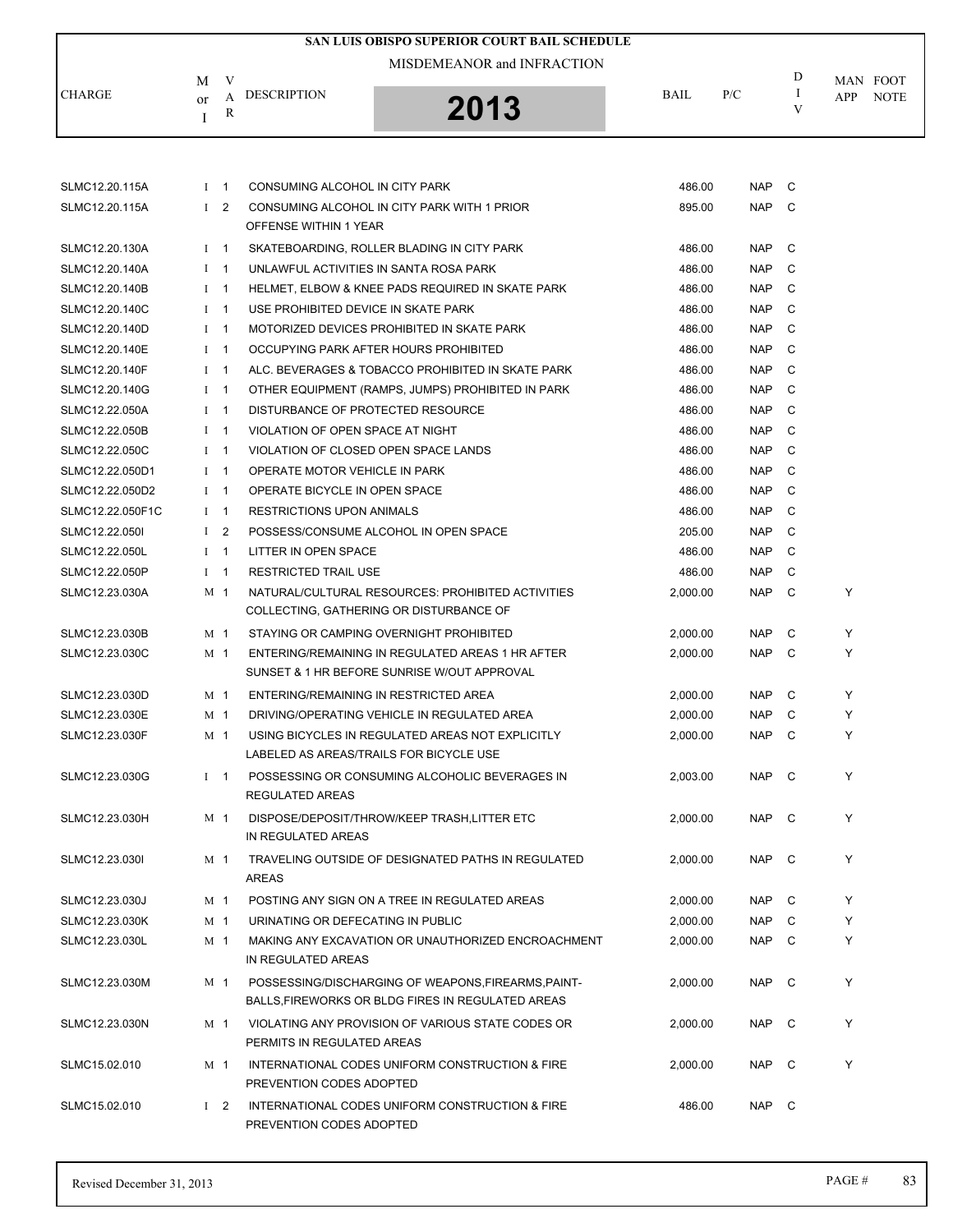|                  |                |                | SAN LUIS OBISPO SUPERIOR COURT BAIL SCHEDULE       |             |            |              |                    |
|------------------|----------------|----------------|----------------------------------------------------|-------------|------------|--------------|--------------------|
|                  | M              | V              | MISDEMEANOR and INFRACTION                         |             |            | D            | MAN FOOT           |
| <b>CHARGE</b>    | or<br>I        | A<br>R         | <b>DESCRIPTION</b><br>2013                         | <b>BAIL</b> | P/C        | I<br>V       | <b>NOTE</b><br>APP |
|                  |                |                |                                                    |             |            |              |                    |
| SLMC15.04.010    | M <sub>1</sub> |                | UNIFORM CODES ADAPTED                              | 2,000.00    | <b>NAP</b> | C            | Υ                  |
| SLMC15.04.020    | M 1            |                | AMENDMENTS-CALIFORNIA BUILDING CODE                | 2,000.00    | <b>NAP</b> | C            | Υ                  |
| SLMC15.04.020    | $\mathbf{I}$   | $\overline{2}$ | AMENDMENTS-CALIFORNIA BUILDING CODE                | 486.00      | <b>NAP</b> | C            |                    |
| SLMC15.04.030    | M <sub>1</sub> |                | AMENDMENTS-CALIFORNIA RESIDENTIAL CODE             | 2,000.00    | <b>NAP</b> | $\mathsf{C}$ | Y                  |
| SLMC15.04.030    | $\mathbf{I}$   | $\overline{2}$ | AMENDMENTS-CALIFORNIA RESIDENTIAL CODE             | 486.00      | <b>NAP</b> | $\mathsf{C}$ |                    |
| SLMC15.04.040    | M <sub>1</sub> |                | AMENDMENTS-CALIFORNIA EXISTING BUILDING CODE       | 2,000.00    | <b>NAP</b> | C            | Υ                  |
| SLMC15.04.040    | $\mathbf{I}$   | $\overline{2}$ | AMENDMENTS-CALIFORNIA EXISTING BUILDING CODE       | 486.00      | <b>NAP</b> | C            |                    |
| SLMC15.04.050    | M <sub>1</sub> |                | AMENDMENTS-CALIFORNIA MECHANICAL CODE              | 2,000.00    | <b>NAP</b> | C            | Υ                  |
| SLMC15.04.050    | $\mathbf{I}$   | $\overline{2}$ | AMENDMENTS-CALIFORNIA MECHANICAL CODE              | 486.00      | <b>NAP</b> | C            |                    |
| SLMC15.04.060    | M <sub>1</sub> |                | AMENDMENTS-CALIFORNIA PLUMBING CODE                | 2,000.00    | <b>NAP</b> | C            | Υ                  |
| SLMC15.04.060    | I <sub>2</sub> |                | AMENDMENTS-CALIFORNIA PLUMBING CODE                | 486.00      | <b>NAP</b> | C            |                    |
| SLMC15.04.070    | M <sub>1</sub> |                | AMENDMENTS-CALIFORNIA ELECTRICAL CODE              | 2,000.00    | <b>NAP</b> | C            | Y                  |
| SLMC15.04.070    | I <sub>2</sub> |                | AMENDMENTS-CALIFORNIA ELECTRICAL CODE<br>CODE      | 486.00      | <b>NAP</b> | C            |                    |
| SLMC15.04.080    | M <sub>1</sub> |                | AMENDMENTS-INTERNATIONAL PROPERTY MAINTENANCE CODE | 2,000.00    | <b>NAP</b> | C            | Υ                  |
| SLMC15.04.080    | I <sub>2</sub> |                | AMENDMENTS-INTERNATIONAL PROPERTY MAINTENANCE CODE | 486.00      | <b>NAP</b> | C            |                    |
| SLMC15.04.090    | M 1            |                | PERMITS REQUIRED FOR WELL CONSTRUCTION             | 2,000.00    | <b>NAP</b> | C            | Υ                  |
| SLMC15.04.090    | $\mathbf{I}$   | $\overline{2}$ | PERMITS REQUIRED FOR WELL CONSTRUCTION             | 486.00      | <b>NAP</b> | C            |                    |
| SLMC15.04.100    | M 1            |                | AMENDMENTS--CALIFORNIA FIRE CODE                   | 2,000.00    | <b>NAP</b> | C            | Y                  |
| SLMC15.04.100    | $\mathbf{I}$   | $\overline{2}$ | AMENDMENTS--CALIFORNIA FIRE CODE                   | 486.00      | <b>NAP</b> | C            |                    |
| SLMC15.04.100G   | M <sub>1</sub> |                | PROHIBITED OPEN BURNING                            | 2,000.00    | <b>NAP</b> | C            | Υ                  |
| SLMC15.04.300A   | $I \quad 1$    |                | <b>SIGN ORDINANCE</b>                              | 486.00      | <b>NAP</b> | C            |                    |
| SLMC15.08.280    | M 1            |                | <b>REFUSE BURNING</b>                              | 2,000.00    | <b>NAP</b> | C            | Υ                  |
| SLMC15.08.290    | M <sub>1</sub> |                | OPEN BURNING WITHOUT PERMIT                        | 2,000.00    | <b>NAP</b> | C            | Υ                  |
| SLMC15.40.050(S) | I <sub>2</sub> |                | <b>PROHIBITED SIGNS - VEHICLES</b>                 | 158.00      | <b>NAP</b> | C            |                    |
| SLMC15.40.050S   | $\mathbf I$    | -1             | <b>PROHIBITED SIGNS - VEHICLES</b>                 | 486.00      | <b>NAP</b> | $\mathsf{C}$ |                    |
| SLMC15.40.050S   | $\mathbf{I}$   | $\overline{2}$ | <b>PROHIBITED SIGNS - VEHICLES</b>                 | 486.00      | <b>NAP</b> | $\mathsf{C}$ |                    |

| SLMC15.40.060   | 2<br>L                         | SIGNS REQUIRING PERMIT FOR DISPLAY                 | 486.00   | <b>NAP</b> | C  |   |
|-----------------|--------------------------------|----------------------------------------------------|----------|------------|----|---|
| SLMC17.08.010C4 | $1\quad 2$                     | RECREATION VEHICLE AS TEMPORARY DWELLING           | 200.00   | <b>NAP</b> | C  | Υ |
| SLMC17.08.090B  | M 1                            | HOME OCCUPATION PERMIT REQUIRED                    | 2.000.00 | <b>NAP</b> | C  |   |
| SLMC17.11.030   | $\mathbf{I}$<br>$\overline{1}$ | ALCOHOL OUTLET DEEMED APPROVED ORDINANCE           | 404.00   | <b>NAP</b> | C  |   |
| SLMC17.11.030   | 2<br>$\mathbf{I}$              | ALCOHOL OUTLET DEEMED APPROVED ORDINANCE           | 820.00   | <b>NAP</b> | C  |   |
|                 |                                | 2ND VIOLATION WITHIN 12 MONTHS                     |          |            |    |   |
| SLMC17.11.030   | $\mathbf{3}$<br>Т.             | ALCOHOL OUTLET DEEMED APPROVED ORDINANCE           | 2.050.00 | <b>NAP</b> | C. |   |
|                 |                                | 3RD VIOLATION WITHIN 12 MONTHS                     |          |            |    |   |
| SLMC17.16.015   | M 1                            | RECREATIONAL VEHICLE AS DWELLING UNIT              | 2,026.00 | <b>NAP</b> | C  |   |
| SLMC17.16.020   | M <sub>1</sub>                 | YARD REGULATIONS                                   | 2,000.00 | <b>NAP</b> | C  |   |
| SLMC17.17.040A  | $I$ 1                          | VISIBLE STORAGE OF FURNITURE AND EQUIPMENT         | 486.00   | <b>NAP</b> | C  |   |
| SLMC17.17.040B  | $\overline{1}$<br>$\mathbf{I}$ | VISIBLE STORAGE OF BUILDING MATERIALS              | 486.00   | <b>NAP</b> | C  |   |
| SLMC17.17.080   | $\mathbf{I}$<br>$\overline{1}$ | UNLAWFULLY MAINTAINED PROPERTY                     | 486.00   | <b>NAP</b> | C  |   |
| SLMC17.17.080A  | $\mathbf{I}$<br>$\overline{1}$ | UNLAWFULLY MAINTAINED PROPERTY                     | 486.00   | <b>NAP</b> | C  |   |
| SLMC17.17.080A  | M 2                            | UNLAWFULLY MAINTAINED PROPERTY                     | 2.000.00 | <b>NAP</b> | C  |   |
| SLMC17.22.010   | $I = 1$                        | DEVELOP 2ND DWELLING WITHOUT PERMIT                | 486.00   | <b>NAP</b> | C  |   |
| <b>UAC205</b>   | $\mathbf{I}$<br>$\overline{1}$ | ERECT, CONSTRUCT, ALTER, ETC IN VIO OF UAC         | 158.00   | <b>NAP</b> | C  |   |
| <b>UAC205</b>   | M <sub>2</sub>                 | ERECT. CONSTRUCT. ALTER. ETC IN VIO OF UAC         | 298.00   | <b>NAP</b> | C  |   |
| <b>UAC301.1</b> | M 1                            | ERECT, CONSTRUCT, CONVERT STRUCTURE WITHOUT PERMIT | 298.00   | <b>NAP</b> | C  |   |
| <b>UBC105.1</b> | M 1                            | NON-PERMITTED CONSTRUCTION                         | 2,000.00 | <b>NAP</b> | C  |   |
|                 |                                |                                                    |          |            |    |   |

SLMC15.40.060 I 1 SIGNS REQUIRING PERMIT FOR DISPLAY **186.00** MAP C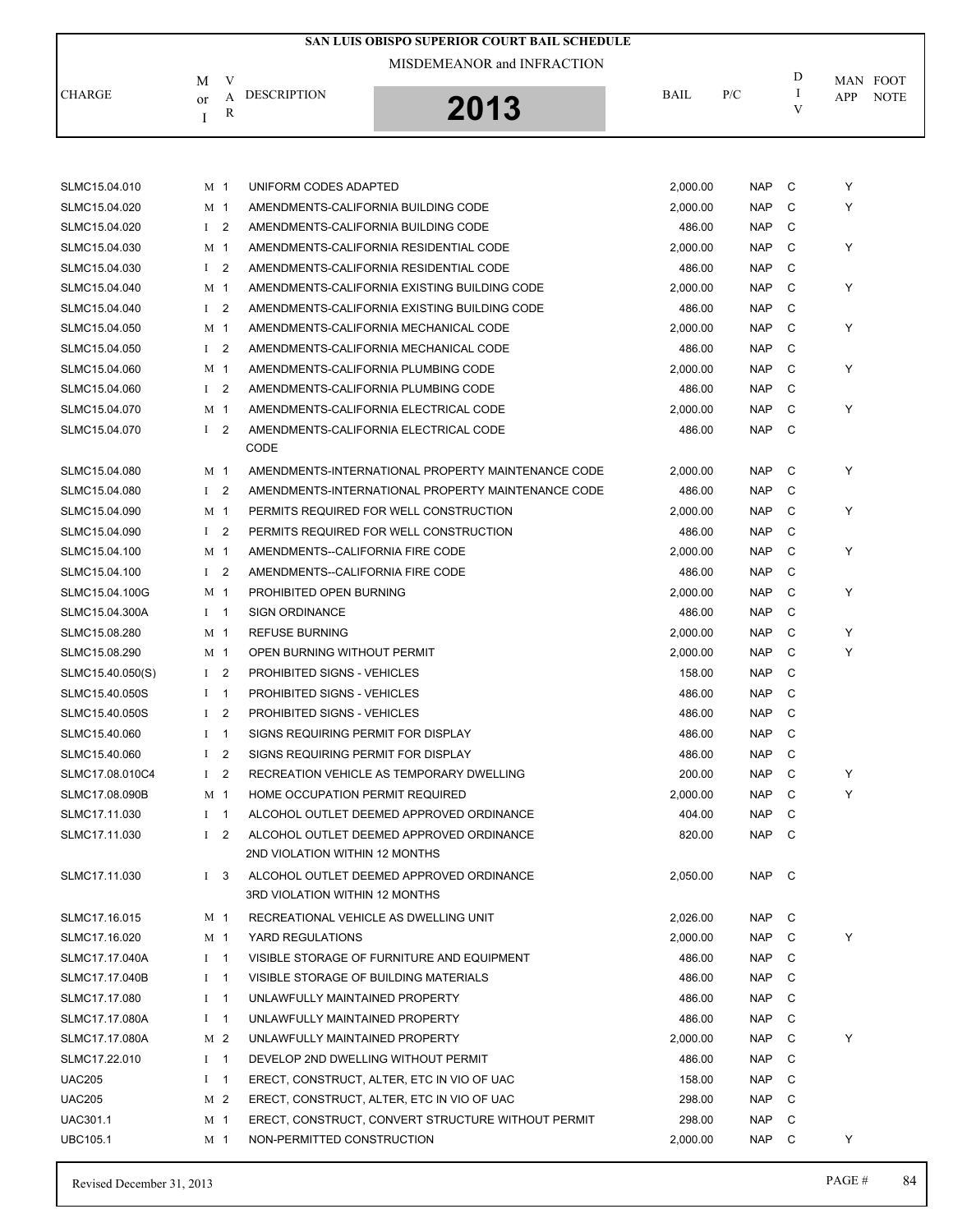|               |                               | SAN LUIS OBISPO SUPERIOR COURT BAIL SCHEDULE |             |     |   |                    |
|---------------|-------------------------------|----------------------------------------------|-------------|-----|---|--------------------|
|               | M                             | MISDEMEANOR and INFRACTION                   |             |     | D | MAN FOOT           |
| <b>CHARGE</b> | <b>DESCRIPTION</b><br>or<br>R | 2013                                         | <b>BAIL</b> | P/C | V | <b>NOTE</b><br>APP |

| <b>UBC106.1</b>  |              | M 1            | NON-PERMITTED CONSTRUCTION                                                                              | 2,000.00 | <b>NAP</b> | C            | Y |
|------------------|--------------|----------------|---------------------------------------------------------------------------------------------------------|----------|------------|--------------|---|
| <b>UBC109.1</b>  |              | M 1            | ALLOWING OCCUPANCY W/OUT OCCUPANCY CERTIFICATE                                                          | 2,000.00 | <b>NAP</b> | C            | Y |
| <b>UBC110.1</b>  |              | M 1            | USE AND OCCUPANCY                                                                                       | 2,000.00 | <b>NAP</b> | C            | Y |
| <b>UBC310.4</b>  |              | M 1            | ACCESS AND MEANS OF EGRESS/EMERGENCY ESCAPES                                                            | 2,000.00 | <b>NAP</b> | C            | Y |
| UFC10.201        |              | $I \quad 1$    | FIRE LANE PARKING PROHIBITED                                                                            | 533.00   | <b>NAP</b> | C            |   |
| <b>UHC1001.1</b> |              | M 1            | UNSAFE BUILDING<br>(UBC102)                                                                             | 2,000.00 | <b>NAP</b> | C            | Y |
| <b>UHC204</b>    |              | M 1            | UNLAWFUL TO CONSTRUCT, OCCUPY OR PERMIT THE SAME                                                        | 2,000.00 | <b>NAP</b> | C            | Y |
| UI2101(A)        |              | M 2            | UNEMPLOYMENT INSURANCE -- FALSE INFORMATION                                                             | 2,000.00 | <b>NAP</b> | C            | Y |
| <b>VC20</b>      |              | M 1            | UNLAWFUL TO MAKE FALSE STATEMENTS                                                                       | 2,000.00 | <b>NAP</b> | C            | Y |
| <b>VC28</b>      |              | $I \quad 1$    | FAILURE TO GIVE NOTICE OF VEHICLE REPOSSESSION                                                          | 1,230.00 | <b>NAP</b> | $\mathsf{T}$ |   |
| VC31             |              | M 1            | UNLAWFUL TO GIVE FALSE INFORMATION TO OFFICER                                                           | 2,000.00 | <b>NAP</b> | C            | Y |
| VC1808.45        |              | M 1            | UNAUTHORIZED DISCLOSURE OF DMV RECORDS                                                                  | 4,240.00 | <b>NAP</b> | C            | Y |
| VC1808.1(A)      |              | $I \quad 1$    | EMPLOYER'S FAILURE TO OBTAIN, REVIEW, SIGN &                                                            | 117.00   | <b>NAP</b> | $\mathsf{T}$ |   |
|                  |              |                | MAINTAIN COPY OF REPORT OF DMV RECORD OF DRIVER                                                         |          |            |              |   |
| VC1808.1(B)      |              | M 1            | EMPLOYER'S FAILURE TO PARTICIPATE IN DMV PULL<br><b>NOTICE SYSTEM</b>                                   | 2,000.00 | NAP C      |              | Y |
| VC1808.1(C)      |              | $I = 1$        | EMPLOYER'S FAILURE TO PARTICIPATE IN DMV PULL<br>NOTICE SYSTEM                                          | 117.00   | <b>NAP</b> | $\top$       |   |
| VC1808.1(D)      |              | $1 \quad 1$    | EMPLOYER FAILS TO NOTIFY DMV TO DISCONT ENROLLMENT<br>IN PULL NOTICE SYS UPON TERMINATION OF EMPLOYMENT | 117.00   | <b>NAP</b> | $\top$       |   |
| VC1808.1(E)      |              | $I \quad 1$    | FAILURE TO SPECIFY DRIVER'S TO ENROLL IN DMV PULL<br><b>NOTICE SYSTEM</b>                               | 158.00   | NAP        | $\top$       |   |
| VC1808.1(F)      |              | M 1            | EMPLOYMENT OF DRIVER AFTER NOTICE OF DISQUALIFYING<br><b>ACTION BY DMV</b>                              | 2,000.00 | NAP        | $\mathbf{C}$ | Υ |
| VC1808.1(J)(1)   |              | $1 \quad 1$    | EMPLOYER'S FAILURE TO OBTAIN COPY OF REPORT OF<br>CURRENT DMV RECORD OF CASUAL DRIVER                   | 117.00   | NAP T      |              |   |
| VC1808.1(N)      | $\mathbf{I}$ | $\overline{1}$ | FAILURE TO PRESENT ON REQUEST A REPORT OF DMV<br>RECORD OF DRIVER OR TAXICAB                            | 117.00   | <b>NAP</b> | $\top$       |   |
| VC2402.6(A)      |              | $1 \quad 1$    | VIOLATION OF REGULATIONS/STANDARDS FOR OPERATION<br>OF VEHICLES USING COMPRESSED OR LIQUEFIED GAS       | 158.00   | NAP T      |              |   |
| VC2402.6(B)      |              | $1 \quad 1$    | VIOLATION OF REGULATIONS/STANDARDS FOR OPERATION<br>OF VEHICLES USING COMPRESSED OR LIQUEFIED GAS       | 158.00   | NAP        | $\top$       |   |
| VC2402.6(C)      |              | $I \quad 1$    | VIOLATION OF REGULATIONS/STANDARDS FOR OPERATION<br>OF VEHICLES USING COMPRESSED OR LIQUEFIED GAS       | 158.00   | <b>NAP</b> | $\top$       |   |
| VC2468(A)        |              | M 1            | FAILURE OF LICENSED RENDERER TO KEEP WRITTEN RECOR<br>DS OF INEDIBLE KITCHEN GREASE                     | 2,000.00 | NAP C      |              | Y |
| VC2468(B)        |              | M <sub>1</sub> | REFUSAL OF LICENSED RENDERER/REG TRANSPORTER TO EX<br>HIBIT OR DESTROY REQUIRED RECORDS                 | 2,000.00 | NAP        | C            | Υ |
| VC2504           |              | $1 \quad 1$    | VIOLATION OF CHP LICENSING REGULATIONS                                                                  | 158.00   | NAP T      |              |   |
| VC2510(B)        |              | $1 \quad 1$    | OPERATION OF PRIVATE EMERGENCY VEHICLE OR ARMORED<br>CAR WITHOUT CHP INSPECTION                         | 158.00   | NAP        | $\top$       |   |
| VC2800           |              | M 1            | REFUSAL TO OBEY PEACE OFFICER                                                                           | 2,000.00 | NAP        | C            | Y |
| VC2800.1         |              | M 1            | UNLICENSED DRIVER OFF-HIGHWAY REQUIREMENTS                                                              | 2,000.00 | NAP        | C            | Y |
| VC2800.1(A)      |              | M <sub>1</sub> | <b>FLEEING PEACE OFFICER PROHIBITED</b>                                                                 | 2,190.00 | <b>NAP</b> | C            | Y |
| VC2800.1(A)(1)   |              | M <sub>1</sub> | EVADING PEACE OFFICER EXHIBITING LIGHTED RED LAMP                                                       | 2,190.00 | NAP        | C            | Y |
| VC2800.1(B)      |              | M 2            | FLEEING PEACE OFFICER WHILE OPER MOTOR VEHICLE                                                          | 2,000.00 | NAP        | C            | Y |
| VC2800.1(B)(1)   |              | M 1            | EVADING OFFICER WITH BICYCLE DISTINCTIVELY MARKED                                                       | 2,190.00 | <b>NAP</b> | C            | Y |
|                  |              |                |                                                                                                         |          |            |              |   |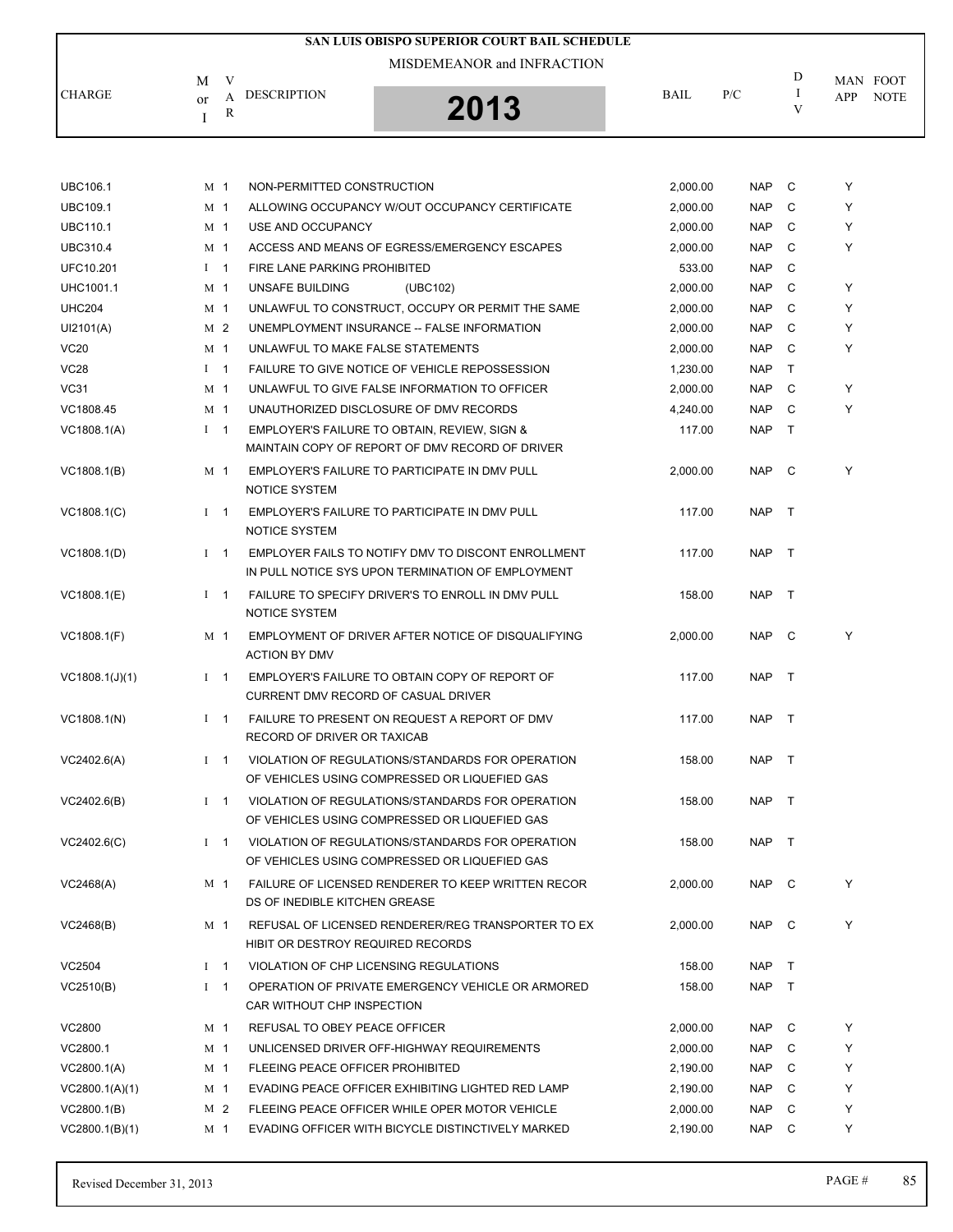|               |                                               | SAN LUIS OBISPO SUPERIOR COURT BAIL SCHEDULE |             |     |   |             |
|---------------|-----------------------------------------------|----------------------------------------------|-------------|-----|---|-------------|
|               | V<br>M                                        | MISDEMEANOR and INFRACTION                   |             |     | D | MAN FOOT    |
| <b>CHARGE</b> | <b>DESCRIPTION</b><br>A<br><sub>or</sub><br>R | 2013                                         | <b>BAIL</b> | P/C |   | NOTE<br>APP |

| VC2800.2(A)   |              | M 2            | FLEE PEACE OFFICER-RECKLESS DRIVING WITH DISREGARD                                                      | 4,240.00  | <b>NAP</b> | C              | Y      |
|---------------|--------------|----------------|---------------------------------------------------------------------------------------------------------|-----------|------------|----------------|--------|
| VC2800.3      |              | M 2            | FLEEING PEACE OFFICER CAUSING INJURY                                                                    | 20,640.00 | <b>NAP</b> | C              | Y      |
| VC2800.4      |              | M 1            | DRIVING OPPOSITE DIRECTION OF LAWFULLY MOVING TRAF<br>FIC WHILE FLEEING PEACE OFFICER                   | 12,440.00 | <b>NAP</b> | C              | Y      |
| VC2800(A)     |              | M 1            | REFUSAL TO OBEY PEACE OFFICER                                                                           | 2,000.00  | NAP        | C              | Y      |
| VC2800(B)     |              | M 1            | REFUSAL TO COMPLY WITH PEACE OFFICER'S OUT-OF-SERV<br><b>ICE ORDER</b>                                  | 2.000.00  | <b>NAP</b> | C              | Y      |
| VC2800(B)(1)  |              | M 1            | REFUSAL TO COMPLY WITH PEACE OFFICER'S OUT-OF-SERV                                                      | 2,000.00  | <b>NAP</b> | C              | Y      |
| VC2800(B)(2)  |              | M 1            | REFUSAL TO COMPLY WITH PEACE OFFICER'S OUT-OF-SERV<br>DRIVER TRANSPORTING HAZARDOUS MATERIALS           | 2,000.00  | <b>NAP</b> | C <sub>c</sub> | Y      |
| VC2800(B)(3)  |              | M 1            | REFUSAL TO COMPLY WITH PEACE OFFICER'S OUT-OF-SERV<br>DRIVER DESIGNED TO TRANSPORT 16 OR MORE PEOPLE    | 2,000.00  | NAP C      |                | Y      |
| VC2800(C)     |              | M 1            | REFUSAL TO COMPLY W/US SECRETARY OF DOT'S OUT OF<br><b>SERVICE ORDER</b>                                | 2,000.00  | NAP C      |                | Y      |
| VC2800(D)     |              | M 1            | REFUSAL TO COMPLY WITH OUT OF SERVICE ORDER BY<br><b>SPECIFIED PERSONS</b>                              | 2,000.00  | NAP C      |                | Y      |
| VC2801        | M 1          |                | REFUSAL TO OBEY FIREMAN PROHIBITED                                                                      | 2,000.00  | <b>NAP</b> | C              | $Y$ 31 |
| VC2803(A)     |              | M 1            | REFUSAL TO ADJUST UNSAFE OR UNLAWFUL LOAD                                                               | 2,000.00  | <b>NAP</b> | C              | Υ      |
| VC2803(B)     |              | M 1            | FAILURE TO SUBMIT WGHT CERT/BILL LADING TO OFFICER                                                      | 2,000.00  | <b>NAP</b> | C              | Y      |
| VC2807(B)     |              | $I \quad 1$    | OPERATION OF SCHOOL BUS WITHOUT CHP CERTIFICATE OF<br>COMPLAINCE                                        | 158.00    | <b>NAP</b> | $\top$         |        |
| VC2807.1      |              | $1 \quad 1$    | OPERATION OF VEHICLES TRANSPORTING PUPILS WITHOUT<br>CHP CERTIFICATE OF COMPLIANCE                      | 158.00    | NAP T      |                |        |
| VC2807.2      |              | $1 \quad 1$    | FAILURE TO RETAIN RECORD OF INSPECTION ON FILE FOR<br>REVIEW BY CHP UPON REQUEST                        | 117.00    | NAP T      |                |        |
| VC2807.3      |              | $I \quad 1$    | OPERATION OF YOUTH BUS WITHOUT DISPLAY OF APPROPRI<br>ATE CERTIFICATE VERIFYING INSPECTION              | 158.00    | NAP T      |                |        |
| VC2813        |              | M <sub>1</sub> | COMMERCIAL VEHICLE INSPECTION REQUIRED                                                                  | 263.00    | NAP C      |                |        |
| VC2813.5      |              | $1 \quad 1$    | USE/ISSUANCE OF UNAUTHORIZED INSPECTION STICKERS                                                        | 117.00    | NAP        | $\top$         |        |
| VC2814        | $\mathbf{I}$ | $\mathbf{1}$   | SUBMIT TO ROADSIDE PASSENGER VEHICLE INSPECTION                                                         | 158.00    | NAP        | $\mathsf{T}$   |        |
| VC2814.1(B)   |              | $I \quad 1$    | FAILURE TO STOP AND SUBMIT TO VEHICLE INSPECTION<br>CHECKPOINT FOR EXHAUST VIOLATIONS                   | 158.00    | <b>NAP</b> | $\top$         |        |
| VC2814.2(A)   |              | $I \quad 1$    | FAILURE TO STOP AND SUBMIT TO SOBRIETY<br><b>CHECKPOINT INSPECTION</b>                                  | 158.00    | NAP T      |                |        |
| VC2815        | $I \quad 1$  |                | FAILURE TO OBEY SCHOOL CROSSING GUARD                                                                   | 205.00    | NAP        | $\top$         | 42     |
| VC2816        | $I \quad 1$  |                | UNLAWFUL TO LOAD/UNLOAD CHILDREN UNLESS TRAFFIC IS<br>CONTROLLED                                        | 158.00    | NAP T      |                |        |
| VC2817        |              | $I \quad 1$    | FAILURE TO OBEY PEACE OFFICER-FUNERAL PROCESSION                                                        | 158.00    | NAP T      |                |        |
| <b>VC2818</b> | $I \quad 1$  |                | TRAVERSING ELECTRONIC BEACON/FLARE/CONE PATTERN<br>SET BY PUBLIC SAFETY PERSONNEL                       | 287.00    | NAP T      |                |        |
| VC4000(A)     | $I \quad 1$  |                | NO EVIDENCE OF CURRENT REGISTRATION                                                                     | 205.00    | $0.00$ T   |                | 31     |
| VC4000.4(A)   | $I \quad 1$  |                | UNREGISTERED CALIFORNIA-BASED VEHICLE                                                                   | 117.00    | 0.00       | $\top$         |        |
| VC4000.6(A)   | $\mathbf{I}$ | $\mathbf 1$    | FAILURE TO SUBMIT APPLICATION OR DECLARE ACCURATE<br>COMBINED GROSS VEHICLE WEIGHT PURS VC9400.1        | 117.00    | $0.00$ T   |                |        |
| VC4000.6(D)   |              | $I \quad 1$    | COMM VEHICLE WITH GROSS VEHICLE WEIGHT OVER 10,000<br>LBS, 1,001-1,500 LBS IN EXCESS OF DECLARED WEIGHT | 1,025.00  | NAP T      |                |        |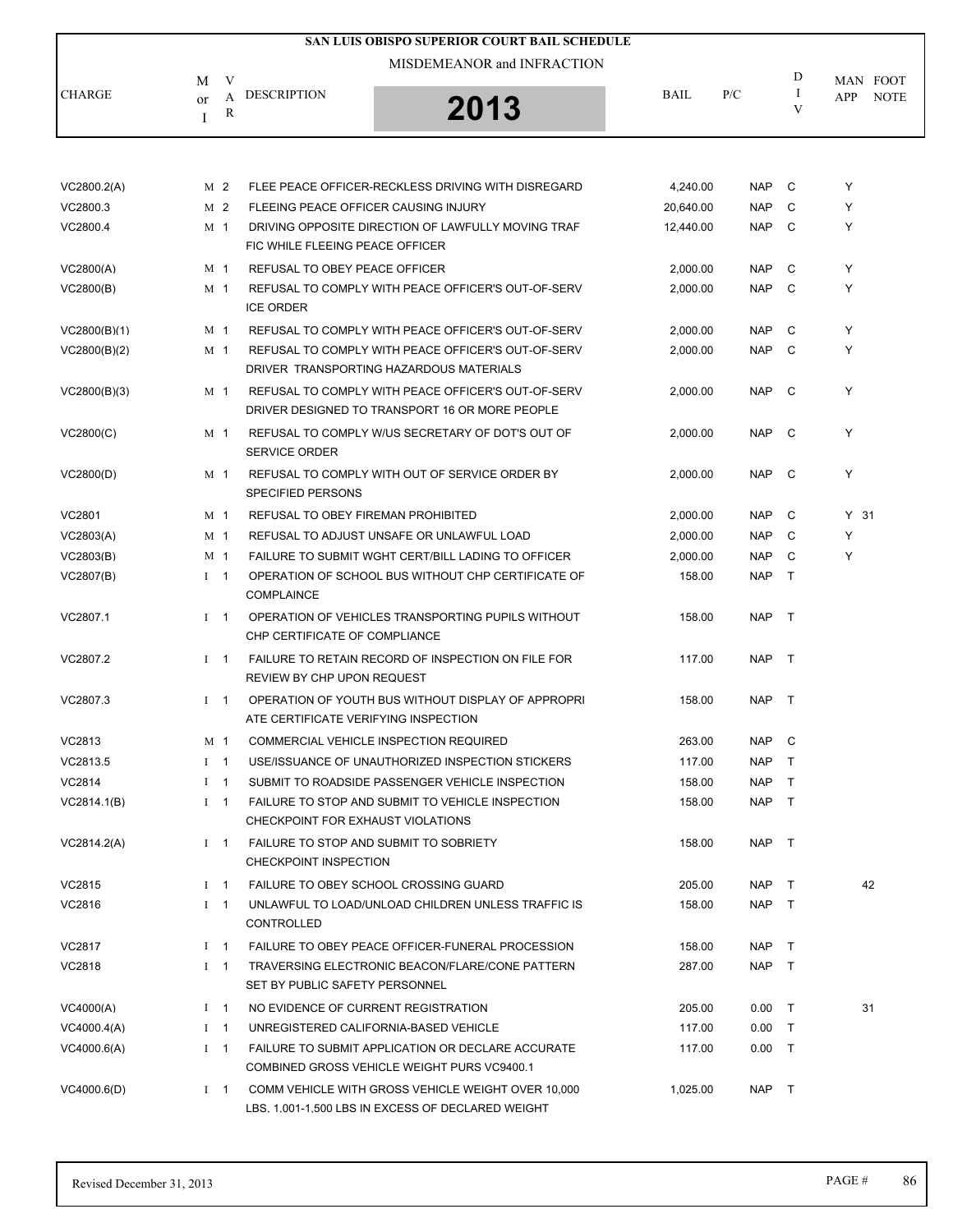|               |                                             | SAN LUIS OBISPO SUPERIOR COURT BAIL SCHEDULE |             |     |   |                                |
|---------------|---------------------------------------------|----------------------------------------------|-------------|-----|---|--------------------------------|
| <b>CHARGE</b> | M<br>DESCRIPTION<br>А<br><sub>or</sub><br>R | MISDEMEANOR and INFRACTION<br>2013           | <b>BAIL</b> | P/C | D | MAN FOOT<br><b>NOTE</b><br>APP |
|               |                                             |                                              |             |     |   |                                |

| VC4000.6(D)  |              | $1\quad 2$     | COMM VEHICLE WITH GROSS VEHICLE WEIGHT OVER 10,000<br>LBS, 1,501-2,000 LBS IN EXCESS OF DECLARED WEIGHT       | 1,230.00 | NAP T      |        |
|--------------|--------------|----------------|---------------------------------------------------------------------------------------------------------------|----------|------------|--------|
| VC4000.6(D)  |              | $1\quad 3$     | COMM VEHICLE WITH GROSS VEHICLE WEIGHT OVER 10,000<br>LBS, 2,001-2,500 LBS IN EXCESS OF DECLARED WEIGHT       | 1,435.00 | <b>NAP</b> | $\top$ |
| VC4000.6(D)  |              |                | I 4 COMM VEHICLE WITH GROSS VEHICLE WEIGHT OVER 10,000<br>LBS, 2,501-3,000 LBS IN EXCESS OF DECLARED WEIGHT   | 1,640.00 | NAP T      |        |
| VC4000.6(D)  |              | I <sub>5</sub> | COMM VEHICLE WITH GROSS VEHICLE WEIGHT OVER 10,000<br>LBS, 3,001-3,500 LBS IN EXCESS OF DECLARED WEIGHT       | 1,845.00 | <b>NAP</b> | $\top$ |
| VC4000.6(D)  |              | $1\quad 6$     | COMM VEHICLE WITH GROSS VEHICLE WEIGHT OVER 10,000<br>LBS, 3,501-4,000 LBS IN EXCESS OF DECLARED WEIGHT       | 2,050.00 | NAP T      |        |
| VC4000.6(D)  |              | $1 \quad 7$    | COMM VEHICLE WITH GROSS VEHICLE WEIGHT OVER 10,000<br>LBS, 4,001-4,500 LBS IN EXCESS OF DECLARED WEIGHT       | 2,255.00 | <b>NAP</b> | $\top$ |
| VC4000.6(D)  |              | $1 \quad 8$    | COMM VEHICLE WITH GROSS VEHICLE WEIGHT OVER 10,000<br>LBS, 4,501-5,000 LBS IN EXCESS OF DECLARED WEIGHT       | 2,460.00 | <b>NAP</b> | $\top$ |
| VC4000.6(D)  |              | $1 \quad 9$    | COMM VEHICLE WITH GROSS VEHICLE WEIGHT OVER 10,000<br>LBS. 5.001-6.000 LBS IN EXCESS OF DECLARED WEIGHT       | 2,870.00 | <b>NAP</b> | $\top$ |
| VC4000.6(D)  |              | $1\quad10$     | COMM VEHICLE WITH GROSS VEHICLE WEIGHT OVER 10,000<br>LBS, 6,001-7,000 LBS IN EXCESS OF DECLARED WEIGHT       | 3,280.00 | <b>NAP</b> | $\top$ |
| VC4000.6(D)  |              | $I$ 11         | COMM VEHICLE WITH GROSS VEHICLE WEIGHT OVER 10,000<br>LBS, 7,001-8000 LBS IN EXCESS OF DECLARED WEIGHT        | 3,690.00 | NAP T      |        |
| VC4000.6(D)  |              |                | I 12 COMM VEHICLE WITH GROSS VEHICLE WEIGHT OVER 10,000<br>LBS, 8,001-10,000 LBS IN EXCESS OF DECLARED WEIGHT | 4,100.00 | <b>NAP</b> | $\top$ |
| VC4000.6(D)  |              |                | I 13 COMM VEHICLE WITH GROSS VEHICLE WEIGHT OVER 10,000<br>LBS, 10,001 LBS AND OVER IN EXCESS DECLARED WEIGHT | 8,200.00 | <b>NAP</b> | $\top$ |
| VC4000(A)(1) |              | $1 \quad 1$    | NO EVIDENCE OF CURRENT REGISTRATION                                                                           | 205.00   | 0.00       | $\top$ |
| VC4000(B)    |              | $1 \quad 1$    | VEH ON HWY REGISTERED IN VIO OF POLLUTION CONTROL<br><b>REGULATIONS</b>                                       | 205.00   | <b>NAP</b> | $\top$ |
| VC4000(B)    |              | $1\quad 2$     | VEH ON HWY REGISTERED IN VIO OF POLLUTION CONTROL<br><b>REGULATIONS</b>                                       | 205.00   | 0.00       | $\top$ |
| VC4001       |              | $1 \quad 1$    | <b>FAILURE TO REGISTER EXEMPT VEHICLES &amp; DISPLAY</b><br>LICENSE PLATE BEARING MARKS INDICATING EXEMPT     | 117.00   | 0.00       | $\top$ |
| VC4004(A)    |              | $1 \quad 1$    | VIOLATION OF FOREIGN COMMERCIAL VEHICLE TEMPORARY<br><b>REGISTRATION OR TRIP PERMIT REQUIRMENTS</b>           | 117.00   | 0.00       | $\top$ |
| VC4004(B)    |              |                | I 1 FOREIGN COMM VEHICLE; FAILURE TO SECURE/USE TRIP<br>PERMIT OR TEMP REGISTRATION NOT TO EXCEED 90 DAYS     | 117.00   | $0.00$ T   |        |
| VC4152.5     |              | $I \quad 1$    | FAILURE TO APPLY FOR REGISTRATION-FOREIGN VEHICLE                                                             | 117.00   | 0.00       | $\top$ |
| VC4159       | $\mathbf{I}$ | $\overline{1}$ | NOTIFY DMV OF CHANGE OF ADDRESS WITHIN 10 DAYS                                                                | 117.00   | 0.00       | $\top$ |
| VC4160       |              | $I \quad 1$    | CHANGE OF ADDRESS ON REGISTRATION CARD                                                                        | 117.00   | 0.00       | $\top$ |
| VC4161(A)    |              | $1 \quad 1$    | FAILURE TO NOTIFY OF ENGINE/MOTOR CHANGE                                                                      | 117.00   | 0.00       | $\top$ |
| VC4301       |              | $I \quad 1$    | SURRENDER EVIDENCE OF FOREIGN REGISTRATION                                                                    | 117.00   | 0.00       | $\top$ |
| VC4453.6     |              | $I \quad 1$    | FAILURE TO FURNISH NAME & ADDRESS TO OFFICER UPON<br><b>REQUEST</b>                                           | 158.00   | NAP T      |        |
| VC4454(A)    |              | $I \quad 1$    | FAILURE TO MAINTAIN REGISTRATION CARD W/VEHICLE                                                               | 117.00   | 0.00       | $\top$ |
| VC4455       |              | $1 \quad 1$    | FAILURE TO DISPLAY TEMPORAY PERMIT-FOREIGN COMMERC<br><b>IAL VEHICLE</b>                                      | 117.00   | $0.00$ T   |        |
| VC4457       |              | $I \quad 1$    | FAIL TO REPLACE LOST/DAMAGES CARDS AND/OR PLATES                                                              | 117.00   | 0.00       | $\top$ |
| VC4458       |              | $I \quad 1$    | BOTH PLATES LOST OR STOLEN                                                                                    | 117.00   | 0.00       | $\top$ |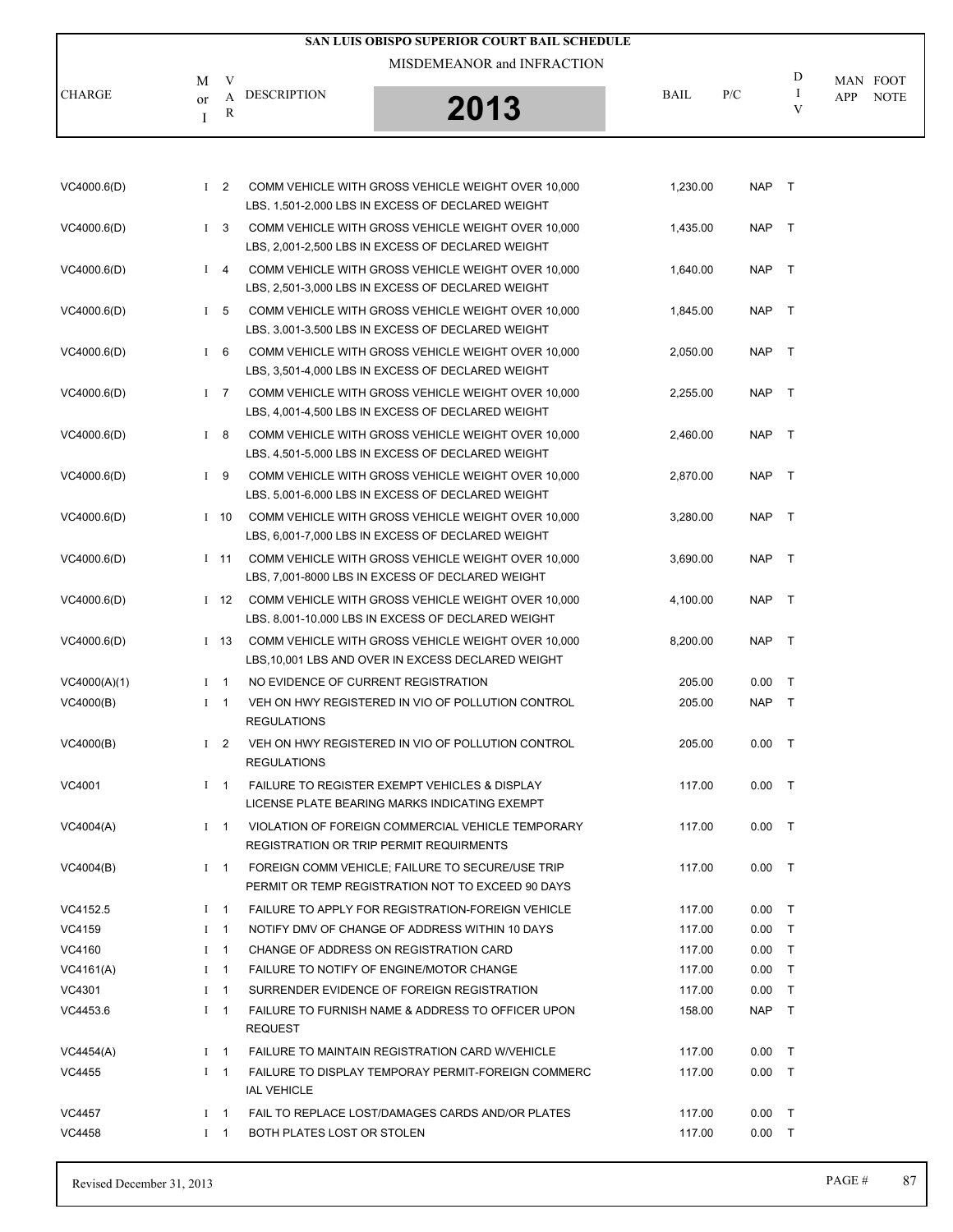|               |              |                          |                                       | SAN LUIS OBISPO SUPERIOR COURT BAIL SCHEDULE                                                         |             |            |                    |        |                         |
|---------------|--------------|--------------------------|---------------------------------------|------------------------------------------------------------------------------------------------------|-------------|------------|--------------------|--------|-------------------------|
|               |              |                          |                                       | MISDEMEANOR and INFRACTION                                                                           |             |            |                    |        |                         |
| <b>CHARGE</b> | M<br>or<br>I | V<br>A<br>$\mathbb{R}$   | <b>DESCRIPTION</b>                    | 2013                                                                                                 | <b>BAIL</b> | P/C        | D<br>$\bf{I}$<br>V | APP    | MAN FOOT<br><b>NOTE</b> |
|               |              |                          |                                       |                                                                                                      |             |            |                    |        |                         |
| VC4459        | $I \quad 1$  |                          |                                       | FAIL TO REPLACE LOST/DAMAGED OWNER'S CERTIFICATE                                                     | 117.00      | 0.00       | $\top$             |        |                         |
| VC4461(A)     | $1 \quad 1$  |                          |                                       | IMPROPER USE OF EVIDENCE OF REGISTRATION                                                             | 117.00      | <b>NAP</b> | $\top$             |        |                         |
| VC4461(B)     |              | M 1                      |                                       | IMPROPER USE OF DISABLED PERSON PLACARD                                                              | 1,165.00    | <b>NAP</b> | C                  |        |                         |
| VC4461(C)     |              | M 1                      |                                       | IMPROPER DISPLAY/PRESENT DISABLED PERSON PLACARD                                                     | 1,165.00    | <b>NAP</b> | C                  |        | 45                      |
| VC4461(D)     |              | M 1                      |                                       | IMPORPER USE OF SPECIAL IDENTIFICATION PLATE                                                         | 2,000.00    | <b>NAP</b> | C                  | Y 45   |                         |
| VC4462(A)     |              | $1 \quad 1$              |                                       | <b>FAILURE PRESENT EVIDENCE REGISTRATION TO OFFICER</b>                                              | 117.00      | 0.00       | $\top$             |        |                         |
| VC4462(B)     |              | M 1                      |                                       | <b>REGISTRATION PRESENTED FOR WRONG VEHICLE</b>                                                      | 2,000.00    | 0.00       | C                  | Υ      |                         |
| VC4462.5      |              | M 1                      | INTENT TO AVOID COMPLIANCE            | UNLAWFUL DISPLAY OF EVIDENCE OF REGISTRATION WITH                                                    | 2,000.00    | <b>NAP</b> | C                  | Υ      |                         |
| VC4462(B)     |              | I <sub>2</sub>           |                                       | <b>REGISTRATION PRESENTED FOR WRONG VEHICLE</b>                                                      | 117.00      | 0.00       | $\top$             |        |                         |
| VC4462(C)     |              | $I \quad 1$              |                                       | POSSESSION OF UNLAWFULLY ISSUED PLACARDS/DOCUMENTS                                                   | 158.00      | <b>NAP</b> | T                  |        |                         |
| VC4463(C)     |              | M 1                      |                                       | DISPLAY FORGED, COUNTERFEIT OR FALSE DISABLED<br>PERSON PLACARD WITH FRAUDULENT INTENT               | 2,000.00    | <b>NAP</b> | C                  | Y 44   |                         |
| VC4463(A)     |              | M 2                      | <b>FALSE EVIDENCE OF REGISTRATION</b> |                                                                                                      | 2,000.00    | <b>NAP</b> | C                  | Y      |                         |
| VC4463(A)(1)  |              | M <sub>2</sub>           | <b>FALSE EVIDENCE OF REGISTRATION</b> |                                                                                                      | 2,000.00    | <b>NAP</b> | C                  | Υ      |                         |
| VC4463(B)(1)  |              | M 1                      |                                       | UNLAWFUL FORGERY, PASSING, POSSESSION, OR SALE                                                       | 2,270.00    | <b>NAP</b> | C                  | $Y$ 44 |                         |
|               |              |                          |                                       | DIABLED PERSON PLACARD WITH FRAUDULENT INTENT                                                        |             |            |                    |        |                         |
| VC4463(E)     | $\mathbf{I}$ | - 1                      | UNLAWFUL ACT WITH CLEAN AIR STICKER   |                                                                                                      | 615.00      | <b>NAP</b> | $\top$             |        |                         |
| VC4464        | $I \quad 1$  |                          |                                       | ALTERED LICENSE PLATES DISPLAYED ON VEHICLE                                                          | 117.00      | 0.00       | $\top$             |        |                         |
| VC4606        |              | $I \quad 1$              | DISPLAY OF PLATES/TABS REQUIRED       |                                                                                                      | 205.00      | 0.00       | $\top$             |        | 31                      |
| VC5011        | $\bf{I}$     | -1                       |                                       | DISPLAY OF SPECIAL CONSTRUCTION ID PLATES                                                            | 117.00      | 0.00       | $\top$             |        |                         |
| VC5011(A)     |              | $I \quad 1$              |                                       | DISPLAY OF SPECIAL CONSTRUCTION ID PLATES                                                            | 117.00      | 0.00       | $\top$             |        |                         |
| VC5017        | $\bf{I}$     | $\overline{\phantom{0}}$ |                                       | DISPLAY OF IDENTIFICATION PLATES ON WRONG VEHICLE                                                    | 117.00      | 0.00       | $\top$             |        |                         |
| VC5017(A)     | Ι.           | - 1                      |                                       | FAILURE TO ATTACH ID PLATE/GIVE NOTICE OF SALE OR<br>DISTRUCTION OF VEHICLE OR EQUIPMENT AS REQUIRED | 117.00      | 0.00       | $\top$             |        |                         |
| VC5017(B)     |              | $I \quad 1$              |                                       | FAILURE TO ATTACH PERMANENT ID PLATE AS REQUIRED                                                     | 117.00      | 0.00       | $\top$             |        |                         |
| VC5017(C)     | $\bf{I}$     | $\overline{\phantom{1}}$ |                                       | <b>FAILURE TO PRESENT ID CERTIFICATE AS REQUIRED</b>                                                 | 117.00      | 0.00       | $\top$             |        |                         |
| VC5017(D)     |              | $I \quad 1$              | CLE WITHIN 10 DAYS OF SALE            | FAILURE TO APPLY FOR TRANSFER OF OWNERSHIP OF VEHI                                                   | 117.00      | $0.00$ T   |                    |        |                         |
| VC5030        |              | $I \quad 1$              |                                       | MOTORIZED BICYCLE REQUIRED TO DISPLAY PLATES                                                         | 117.00      | $0.00$ T   |                    |        |                         |
| VC5032        |              | $I \quad 1$              |                                       | OPERATION OF MOTORIZED BICYCLE WITHOUT APPLYING<br>FOR A LICENSE PLATE WITHIN 5 DAYS OF PURCHASE     | 117.00      | $0.00$ T   |                    |        |                         |
| VC5037(A)     |              | $I \quad 1$              |                                       | MOTORIZED BICYCLE W/O ASSIGNED PLATES (POST 7/1/81)                                                  | 117.00      | $0.00$ T   |                    |        |                         |
| VC5037(B)     | $I \quad 1$  |                          |                                       | MOTORIZED BICYCLE W/O ASSIGNED PLATES (PRE 7/1/81)                                                   | 117.00      | $0.00$ T   |                    |        |                         |
| VC5109        | $I \quad 1$  |                          |                                       | TRANSFER OR RETENTION OF ENVIRONMENTAL PLATES                                                        | 117.00      | $0.00$ T   |                    |        |                         |
| VC5200        |              | $1 \quad 1$              | LICENSE PLATE DISPLAY SPECIFIED       |                                                                                                      | 117.00      | $0.00$ T   |                    |        |                         |
| VC5200(A)     |              | $I \quad 1$              | LICENSE PLATE DISPLAY SPECIFIED       |                                                                                                      | 117.00      | $0.00$ T   |                    |        |                         |
| VC5200(B)     |              | $I \quad 1$              | LICENSE PLATE DISPLAY SPECIFIED       |                                                                                                      | 117.00      | $0.00$ T   |                    |        |                         |
| VC5201.1(A)   |              | $1 \quad 1$              | <b>LICENSE PLATE</b>                  | SALE OF PROHIBITED PRODUCT/DEVICE TO OBSCURE                                                         | 1,025.00    | NAP T      |                    | Y      |                         |
| VC5201.1(B)   |              | $I \quad 1$              | <b>LICENSE PLATE</b>                  | OPERATION OF VEHICLE WITH DEVICE TO OBSCURE                                                          | 1,025.00    | NAP T      |                    | Y      |                         |
| VC5201.1(C)   |              | $I \quad 1$              | COATING OF LICENSE PLATE              | ERASING, PAINTING OVER OR ALTERING REFLECTIVE                                                        | 1,025.00    | NAP T      |                    | Y      |                         |
| VC5201(A)     | $I \quad 1$  |                          | PLATES IMPROPERLY POSITIONED          |                                                                                                      | 117.00      | $0.00$ T   |                    |        |                         |
| VC5201(A)(1)  |              | $1 \quad 1$              |                                       | PLATES IMPROPERLY POSITIONED - TOW TRUCK                                                             | 117.00      | $0.00$ T   |                    |        |                         |
| VC5201(A)(2)  |              | $I \quad 1$              | <b>HAZARDOUS WASTE</b>                | PLATES IMPROPERLY POSITIONED/TANK VEH HAULING                                                        | 117.00      | $0.00$ T   |                    |        |                         |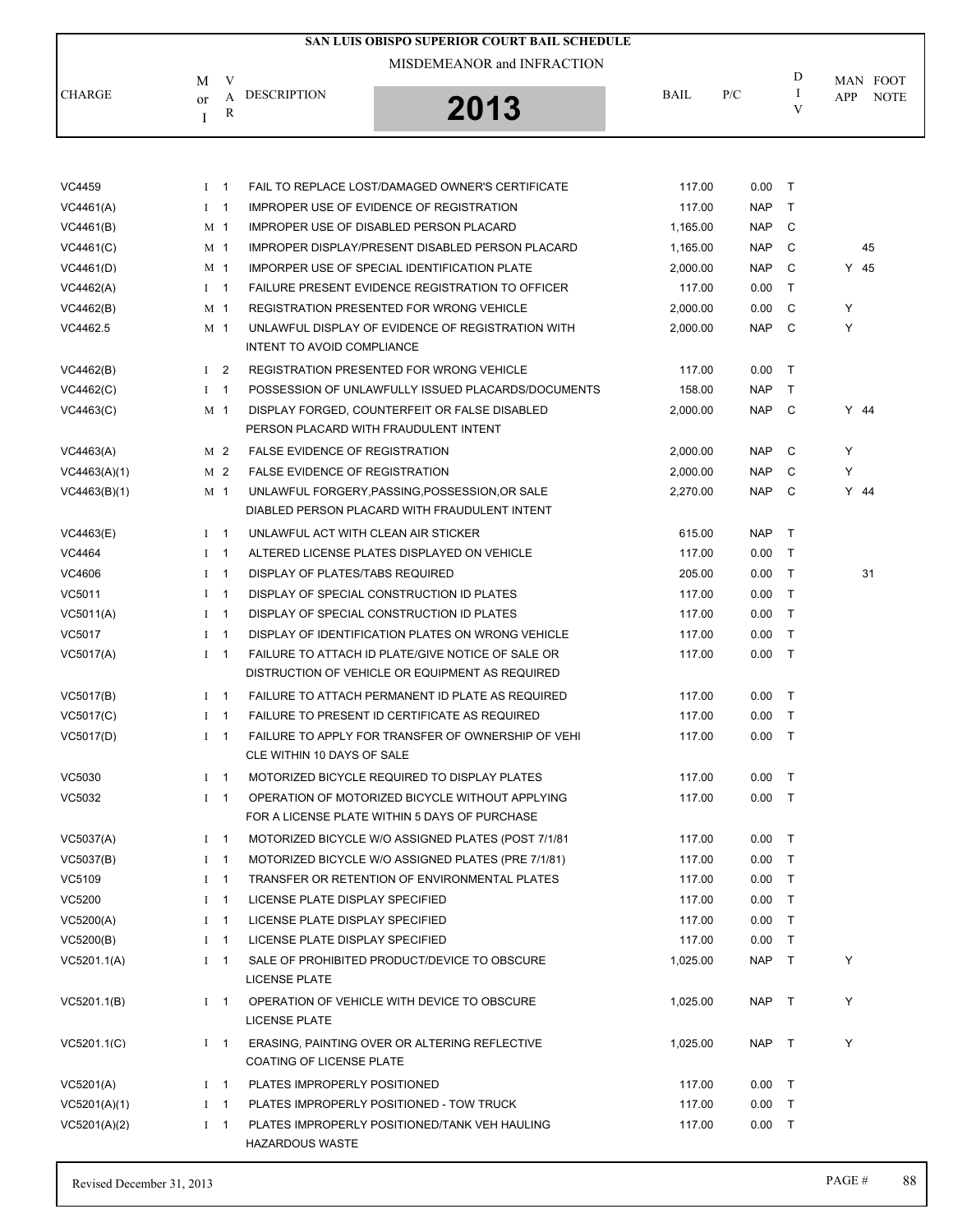|                 |              |             |                                            | <b>SAN LUIS OBISPO SUPERIOR COURT BAIL SCHEDULE</b>                                                    |             |            |        |     |                         |
|-----------------|--------------|-------------|--------------------------------------------|--------------------------------------------------------------------------------------------------------|-------------|------------|--------|-----|-------------------------|
|                 |              |             |                                            | MISDEMEANOR and INFRACTION                                                                             |             |            | D      |     |                         |
| <b>CHARGE</b>   | M<br>or<br>Ι | V<br>A<br>R | <b>DESCRIPTION</b>                         | 2013                                                                                                   | <b>BAIL</b> | P/C        | Ι<br>V | APP | MAN FOOT<br><b>NOTE</b> |
|                 |              |             |                                            |                                                                                                        |             |            |        |     |                         |
| VC5201(A)(3)    |              | $I \quad 1$ |                                            | PLATES IMPROPERLY POSITIONED - TRUCK TRACTOR                                                           | 117.00      | $0.00$ T   |        |     |                         |
| VC5201(A)(4)    |              | $1 \quad 1$ |                                            | PLATES IMPROPERLY POSITIONED - GARBAGE TRUCK                                                           | 117.00      | 0.00       | $\top$ |     |                         |
| VC5201(A)(5)    |              | $I \quad 1$ | <b>TRAILER</b>                             | PLATES IMPROPERLY POSITIONED - TWO AXLE LIVESTOCK                                                      | 117.00      | 0.00       | $\top$ |     |                         |
| VC5201(A)(6)(A) |              | $I \quad 1$ |                                            | PLATES IMPROPERLY POSITIONED - DUMP BED MOTORTRUCK<br>EQUIPPED WITH TRAILING LOAD BEARING SWING AXLE   | 117.00      | $0.00$ T   |        |     |                         |
| VC5201(B)       |              | $I \quad 1$ | <b>ILLEGAL LICENSE PLATE COVERING</b>      |                                                                                                        | 117.00      | 0.00       | $\top$ |     |                         |
| VC5201(C)       |              | $1 \quad 1$ | <b>ILLEGALLY OBSTRUCTED OR IMPAIRED</b>    | READING OF LICENSE PLATE BY ELECTRONIC DEVICE                                                          | 117.00      | $0.00$ T   |        |     |                         |
| VC5202          |              | $I \quad 1$ | PERIOD OF DISPLAY OF PLATES SPECIFIED      |                                                                                                        | 117.00      | 0.00       | $\top$ |     |                         |
| VC5204(A)       |              | $I \quad 1$ |                                            | CURRENT MONTH AND YEAR TAB NOT PROPERLY ATTACHED                                                       | 117.00      | 0.00       | $\top$ |     |                         |
| VC5206          |              | $1 \quad 1$ |                                            | PRESENT CERTIFICATE OF PARTIAL YEAR REGISTRATION                                                       | 117.00      | 0.00       | $\top$ |     |                         |
| VC5352          |              | $I \quad 1$ | <b>COACH</b>                               | FAIL TO MAINTAIN ANNUAL REGISTRATION FOR TRAILER                                                       | 117.00      | 0.00       | $\top$ |     |                         |
| VC5602(C)       |              | $I \quad 1$ |                                            | FAILURE TO NOTIFY DMV OF SALE OR TRANSFER                                                              | 117.00      | 0.00       | $\top$ |     |                         |
| VC5604          |              | $I \quad 1$ | <b>REQUIREMENTS</b>                        | NONCOMPLIANCE WITH DEALER INSURANCE NOTIFICATION                                                       | 117.00      | <b>NAP</b> | $\top$ |     |                         |
| VC5753          |              | $I \quad 1$ |                                            | PRIVATE PARTY-SIGN & DELIVER CERTIFICATE TO TRNSFE                                                     | 205.00      | NAP        | $\top$ |     |                         |
| VC5753          |              | M 2         |                                            | DLR-SIGN & DELIVER CERT. TO TRANSFEREE                                                                 | 755.00      | NAP        | C      |     |                         |
| VC5753(A)       |              | $I \quad 1$ |                                            | FAILURE OF PRIVATE PARTY TO DELIVER CERTIFICATE OF<br>OWNERSHIP AND REGISTRATION CARD TO TRANSFEREE    | 117.00      | NAP        | $\top$ |     |                         |
| VC5753(A)       |              | M 2         | AND REGISTRATION CARD TO TRANSFEREE        | FAILURE OF COMM DEALER TO DELIVER CERT OF OWNERSHP                                                     | 755.00      | NAP        | C      |     |                         |
| VC5753(F)       |              | $I \quad 1$ |                                            | FAILURE OF PRIVATE OWNER UPON WRITTEN REQUEST TO<br>DISCLOSE INFORMATION REG PAYMENT OR DOCUMENT REQ'D | 117.00      | NAP T      |        |     |                         |
| VC5753(F)       |              | M 2         | DISCLOSE PERT INFORMATION                  | FAILURE OF LICENSED DEALER UPON WRITTEN REQUEST TO                                                     | 755.00      | NAP.       | C      |     |                         |
| VC5900(A)       |              | $I \quad 1$ |                                            | NOTICE SALE/TRANSFER OF VEHICLE BY OWNERS REQUIRED                                                     | 117.00      | <b>NAP</b> | T      |     |                         |
| VC5900(B)       |              | $I \quad 1$ | NOTICE BY OWNERS                           |                                                                                                        | 117.00      | NAP        | $\top$ |     |                         |
| VC5900(C)       |              | $I \quad 1$ | NOTICE BY OWNERS                           |                                                                                                        | 117.00      | <b>NAP</b> | $\top$ |     |                         |
| VC5901(A)       |              | M 1         |                                            | FAILURE OF DEALER/LESSOR-RETAILER TO PROVD NOTICE<br>OF TRANSFER TO DMV WITHIN 5 CALENDAR DAYS OF SALE | 755.00      | NAP C      |        |     |                         |
| VC5901(B)       |              | M 1         | <b>TRANSFER FORM</b>                       | FAILURE TO RECORD ACTUAL MILEAGE ON DMV NOTICE OF                                                      | 755.00      | NAP C      |        |     |                         |
| VC5901(C)       |              | M 1         | <b>SSION OF VEHICLE</b>                    | NONCOMPLIANCE BY PERSON OTHER THAN DEALER IN POSSE                                                     | 755.00      | NAP C      |        |     |                         |
| VC5902          |              | $1 \quad 1$ |                                            | FAILURE TO NOTIFY DMV OF TRANSFER WITHIN 10 DAYS                                                       | 117.00      | 0.00       | $\top$ |     |                         |
| VC5906.5(A)     |              | $I \quad 1$ | <b>VEHICLE</b>                             | FAILURE TO NOTIFY DMV OF MILEAGE ON TRANSFER OF                                                        | 117.00      | NAP T      |        |     |                         |
| VC6700.2(A)     |              | $I \quad 1$ | USE OF FOREIGN LICENSE PLATES              |                                                                                                        | 117.00      | $0.00$ T   |        |     |                         |
| VC6700(A)       |              | $I \quad 1$ | <b>CIRCUMSTANCES</b>                       | FAILURE TO REGISTER WITHIN 20 DAYS OF SPECIFIED                                                        | 117.00      | $0.00$ T   |        |     |                         |
| VC6700(C)       |              | $I \quad 1$ | <b>REGISTRATION OF NONRESIDENT VEHICLE</b> |                                                                                                        | 117.00      | $0.00$ T   |        |     |                         |
| VC8802          |              | $I \quad 1$ |                                            | FAILURE TO RETURN EVIDENCE OF REGISTRATION TO DMV<br>UPON CANCELLATION, SUSPENSION OR REVOCATION       | 117.00      | $0.00$ T   |        |     |                         |
| VC8802          |              | M 2         |                                            | FAIL TO RETURN EVIDENCE OF REG TO DMV UPON CANCEL,<br>SUSPENSION, REVOCATION WITH INTENT TO DEFRAUD    | 1,370.00    | NAP C      |        |     |                         |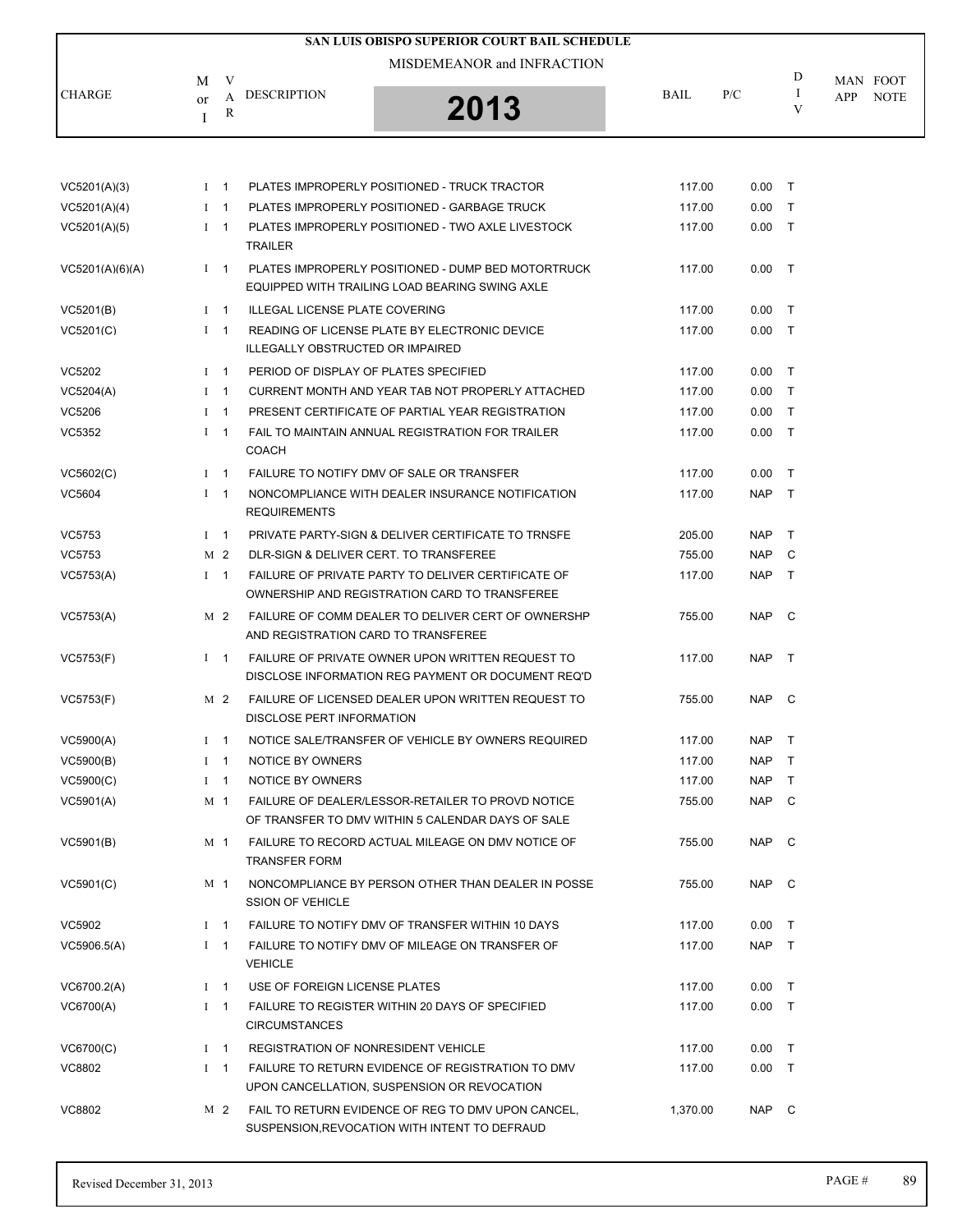|                |              |             |                                       | SAN LUIS OBISPO SUPERIOR COURT BAIL SCHEDULE                                                           |             |            |                    |                                |
|----------------|--------------|-------------|---------------------------------------|--------------------------------------------------------------------------------------------------------|-------------|------------|--------------------|--------------------------------|
|                |              |             |                                       | MISDEMEANOR and INFRACTION                                                                             |             |            |                    |                                |
| <b>CHARGE</b>  | M<br>or<br>I | V<br>A<br>R | <b>DESCRIPTION</b>                    | 2013                                                                                                   | <b>BAIL</b> | P/C        | D<br><b>I</b><br>V | MAN FOOT<br>APP<br><b>NOTE</b> |
|                |              |             |                                       |                                                                                                        |             |            |                    |                                |
| VC8804         |              | M 1         |                                       | FAILURE BY CA RESIDENT TO PAY CA REG FEES WHILE RE<br>GISTERING VEH IN FOREIGN JURISD AND OPER IN CA   | 2,000.00    | NAP C      |                    | Υ                              |
| VC9102.5(B)    |              | $1 \quad 1$ | LICENSE & PAYMENT OF FEES             | OPERATION OF PRIVATE SCHOOL BUS W/O APPROPRIATE                                                        | 117.00      | $0.00$ T   |                    |                                |
| VC9400         |              | $1 \quad 1$ | COMMERCIAL VEHICLE WEIGHT FEES        |                                                                                                        | 117.00      | $0.00$ T   |                    |                                |
| VC9400.1       |              | $1 \quad 1$ | COMMERCIAL VEHICLE WEIGHT FEES        |                                                                                                        | 117.00      | $0.00$ T   |                    |                                |
| VC9400.1(B)(2) |              | $I \quad 1$ | <b>WEIGHT STICKER EXPIRED</b>         |                                                                                                        | 117.00      | $0.00$ T   |                    |                                |
| VC9400.1(F)    |              | $1 \quad 1$ | <b>TICKER</b>                         | FAILURE TO DISPLAY REQUIRED GROSS VEHICLE WEIGHT S                                                     | 117.00      | $0.00$ T   |                    |                                |
| VC9400.1(F)(4) |              | $1 \quad 1$ | <b>COMMERCIAL VEHICLE WEIGHT FEES</b> |                                                                                                        | 117.00      | $0.00$ T   |                    |                                |
| VC9400(A)      |              | $I \quad 1$ | COMMERCIAL VEHICLE WEIGHT FEES DUE    |                                                                                                        | 117.00      | $0.00$ T   |                    |                                |
| VC9400(B)      |              | $I \quad 1$ |                                       | FAIL TO PAY COMMERCIAL WEIGHT FEES--TWO AXLE                                                           | 117.00      | $0.00$ T   |                    |                                |
| VC9400(C)      |              | $I \quad 1$ |                                       | COMMERCIAL VEHICLE WEIGHT FEES-3 OR MORE AXLES                                                         | 117.00      | $0.00$ T   |                    |                                |
| VC9406         |              | $1 \quad 1$ |                                       | FAIL TO REPORT ALTERATIONS INCREASING WEIGHT FEES                                                      | 117.00      | 0.00       | $\top$             |                                |
| VC9564(C)      |              | $1 \quad 1$ | METAL PROCESSOR RESTRICTED            | RECONSTRUCTION OF VEHICLE DELIVERED TO SCRAP                                                           | 117.00      | NAP T      |                    |                                |
| <b>VC9850</b>  |              | $1 \quad 1$ | NUMBERING OF UNDOCUMENTED VESSEL      |                                                                                                        | 117.00      | NAP T      |                    | 43                             |
| VC9853.2       |              | $1 \quad 1$ | DISPLAY OF NUMBER REQUIRED            |                                                                                                        | 117.00      | NAP T      |                    | 43                             |
| VC9853.4       |              | $1 \quad 1$ | STICKERS, TABS OR OTHER DEVICES       |                                                                                                        | 158.00      | 0.00       | $\top$             |                                |
| VC9853.8       |              | $1 \quad 1$ |                                       | ILLEGAL OPERATION OF VESSEL W/O REQUIRED NUMBERING<br>OR IN NONCOMPLIANCE W/EMISSION STANDARDS         | 1025.00     | <b>NAP</b> | $\top$             |                                |
| VC9865         |              | $1 \quad 1$ | <b>VESSEL - CHANGE OF ADDRESS</b>     |                                                                                                        | 117.00      | NAP        | $\top$             |                                |
| VC9866         |              | $I \quad 1$ | DISPLAY OF OTHER NUMBERS              |                                                                                                        | 117.00      | NAP T      |                    |                                |
| <b>VC9871</b>  |              | $1 \quad 1$ | HULL ID NUMBER REQUIRED               |                                                                                                        | 117.00      | 0.00       | $\top$             |                                |
| VC9901         |              | $1 \quad 1$ |                                       | TRANSFER OF OWNERSHIP-NOTIFY DMV WITHIN 10 DAYS                                                        | 117.00      | 0.00       | $\top$             |                                |
| VC10501(A)     |              | M 1         |                                       | FALSE REPORT OF VEH THEFT WINTENT TO DECEIVE                                                           | 2,000.00    | <b>NAP</b> | C                  | Υ                              |
| VC10502(B)     |              | $1 \quad 1$ |                                       | FAILURE TO INFORM CHP OF STOLEN VEHICLE RECOVERY                                                       | 117.00      | <b>NAP</b> | $\top$             |                                |
| VC10552        |              | $I \quad 1$ | <b>INTENT TO DECEIVE</b>              | MAKING FRAUDULENT REPORT OF THEFT OF VESSEL WITH                                                       | 117.00      | NAP T      |                    |                                |
| VC10750(A)     |              | M 1         |                                       | UNAUTHORIZED ALTERATION OF VEH NUMBER/ID MARKS                                                         | 2,000.00    | NAP C      |                    | Y                              |
| VC10751(A)     |              | M 1         |                                       | KNOWING PURCHASE, SALE, POSSESS OF VEH W/REMOVED, DEF<br>ACED, ALTERED, OR DESTROYED REG OR ID NUMBERS | 2,000.00    | NAP C      |                    | Y                              |
| VC10851(A)     |              | M 1         |                                       | DRIVING/TAKING VEH W/O CONSENT OF OWNER W/INTENT<br>TO DEPRIVE OWNER OF TITLE/POSSESSION OF VEHICLE    | 6,290.00    | NAP C      |                    | Y                              |
| VC10851.5      |              | M 1         | THEFT OF BINDER CHAINS                |                                                                                                        | 4,240.00    | NAP C      |                    | Y                              |
| VC10852        |              | M 1         | <b>CONSENT</b>                        | INJURING/TAMPERING WITH VEHICLE/CONTENTS W/O OWNER                                                     | 2.000.00    | NAP C      |                    | Y                              |
| VC10853        |              | M 1         |                                       | ATTMPT TO MANIPULATE/TAMPER W/UNATTENDED VEH W/INT<br>ENT TO COMMIT INJURY, MISCHIEF, OR CRIME         | 2,190.00    | NAP C      |                    | Y                              |
| VC10854        |              | M 1         |                                       | TAMPER W/, DRIVING, OR REMVNG PART OF VEH BY BAILEE                                                    | 2,000.00    | NAP        | C                  | Y                              |
| VC11500        |              | M 1         |                                       | AUTO DISMANTLER - UNLICENSED OR PLACE OF BUSINESS                                                      | 1,165.00    | NAP C      |                    |                                |
| VC11520(A)     |              | $I \quad 1$ |                                       | FAILURE OF LICENSED AUTO DISMANTLER TO PROVIDE REQ<br>NOTICE TO DMV AND DOJ WITHIN REQ'D TIME          | 615.00      | NAP C      |                    |                                |
| VC11520(A)     |              | M 2         |                                       | FAILURE OF LICENSED AUTO DISMANTLER TO PROVIDE REQ<br>NOTICE TO DMV AND DOJ WITHIN REQ'D TIME          | 755.00      | NAP C      |                    |                                |
| VC11700        |              | M 1         | DISTRIBUTOR W/O VALID LICENSE         | ACTING AS DEALER, RE/MANUFACTURER, TRANSPORTER, OR                                                     | 2,000.00    | NAP C      |                    | Y                              |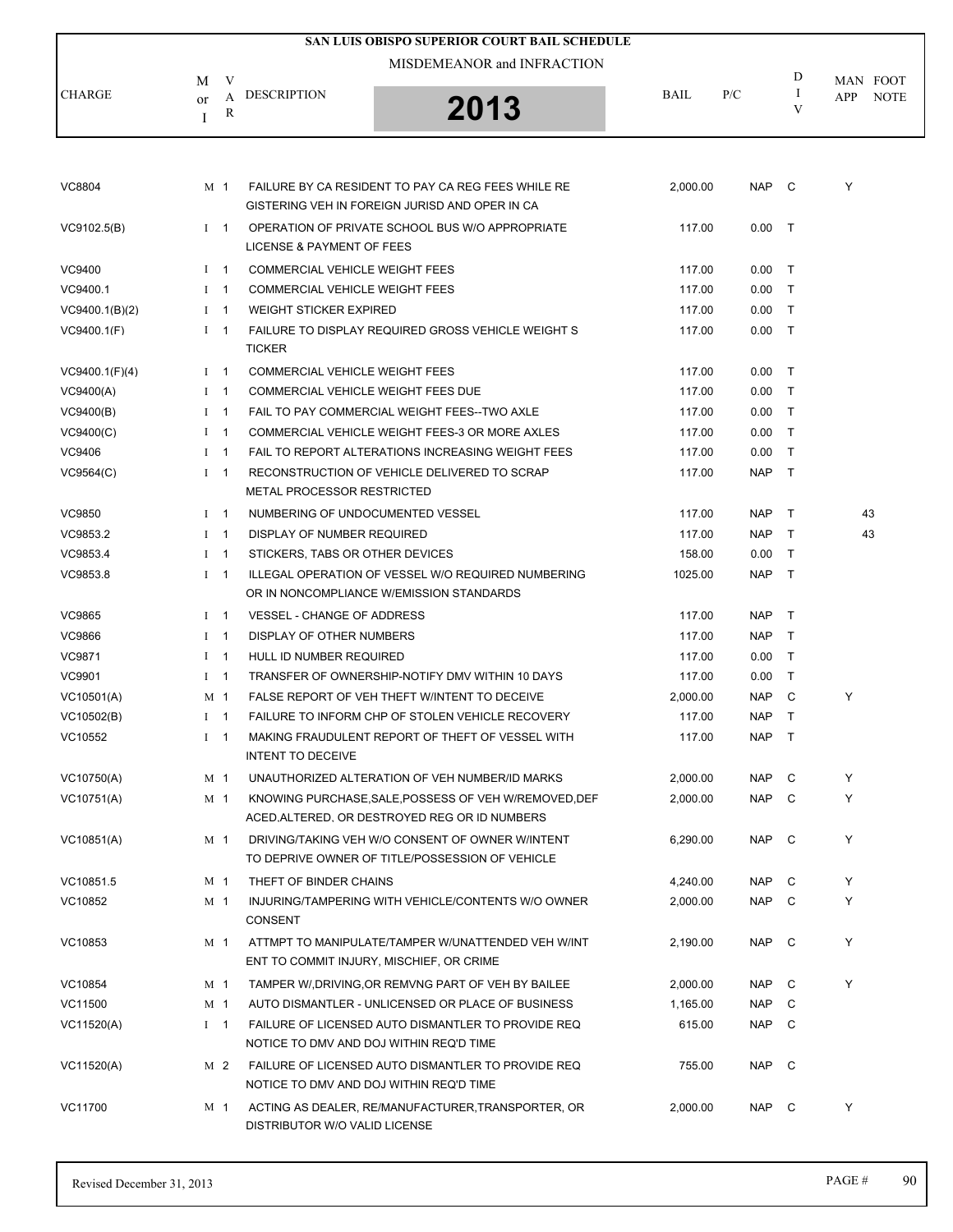|               |                    |                |                                          | SAN LUIS OBISPO SUPERIOR COURT BAIL SCHEDULE<br>MISDEMEANOR and INFRACTION                                |             |            |        |     |             |
|---------------|--------------------|----------------|------------------------------------------|-----------------------------------------------------------------------------------------------------------|-------------|------------|--------|-----|-------------|
|               | M                  | V              |                                          |                                                                                                           |             |            | D      |     | MAN FOOT    |
| <b>CHARGE</b> | <sub>or</sub><br>I | A<br>R         | <b>DESCRIPTION</b>                       | 2013                                                                                                      | <b>BAIL</b> | P/C        | Ι<br>V | APP | <b>NOTE</b> |
|               |                    |                |                                          |                                                                                                           |             |            |        |     |             |
| VC11713       |                    | M 1            |                                          | UNLAWFUL ACTS BY DEALER/MFG/TRANSPORTER                                                                   | 2,000.00    | <b>NAP</b> | C      | Y   |             |
| VC11713(A)    |                    | M <sub>1</sub> | <b>FALSE ADVERTISING BY DEALER</b>       |                                                                                                           | 1,165.00    | <b>NAP</b> | C      |     |             |
| VC11713(E)    |                    | M 1            | ENGAGE IN BUSINESS W/O REQUIRED BOND     |                                                                                                           | 1,165.00    | <b>NAP</b> | C      |     |             |
| VC11713(F)    |                    | M 1            |                                          | ENGAGE BUSINESS W/O MAINTAIN EST PLACE OF BUSINESS                                                        | 1,165.00    | <b>NAP</b> | C      |     |             |
| VC11713(G)    |                    | M 1            | ADDED COST IN SELLING PRICE              | FAILURE TO INCLUDE FEE FOR LICENSING/TRANSFER AS                                                          | 1,165.00    | <b>NAP</b> | C      |     |             |
| VC11713(H)    |                    | M 1            |                                          | EMPLOY OR FAIL TO REPORT UNLICENSED SALESMAN                                                              | 1,165.00    | <b>NAP</b> | C      |     |             |
| VC11713(I)    |                    | M 1            | FAIL TO MEET CODE                        | DELIVER VEHICLE FOR OPERATION ON CA HIGHWAYS THAT                                                         | 1,165.00    | <b>NAP</b> | C      |     |             |
| VC11713(J)    |                    | M 1            |                                          | PERMIT/ENGAGE IN UNAUTHORIZED USE OF SPEC PLATES                                                          | 2,000.00    | <b>NAP</b> | C      | Y   |             |
| VC11713(K)    |                    | M 1            |                                          | FALSELY ADVERTISE THAT NO DOWN PYMNT IS NECESSARY                                                         | 1,165.00    | <b>NAP</b> | C      |     |             |
| VC11713(L)    |                    | M 1            | FAILURE TO PAY FULL SALES TAX DUE TO IRS |                                                                                                           | 1,165.00    | <b>NAP</b> | C      |     |             |
| VC11713(M)    |                    | M 1            | <b>DEALER</b>                            | PERMIT UNAUTHORIZED USE OF DEALER'S LICENSE BY NON                                                        | 1,165.00    | <b>NAP</b> | C      |     |             |
| VC11713.17(A) |                    | $I \quad 1$    |                                          | VIOLATION BY DEALER, MANUFACTURER OR DISTRIBUTOR OF<br>REQUIREMENTS FOR SECURING FRONT LICENSE ON VEHICLE | 615.00      | NAP        | $\top$ |     |             |
| VC11714(B)    |                    | M 1            |                                          | LICENSE REQUIRED POSTED FOR RETAIL VEHICLE SALES                                                          | 5,000.00    | <b>NAP</b> | C      | Y   |             |
| VC11715(F)    |                    | M 1            |                                          | MFG/DLR-FAIL TO MAINTAIN REGIS. W/SPECIAL PLATES                                                          | 2,000.00    | <b>NAP</b> | C      | Y   |             |
| VC11725(A)    |                    | M 1            |                                          | REMOVAL OF VEHICLE TO FOREIGN JURISD FOR REG                                                              | 755.00      | <b>NAP</b> | C      |     |             |
| VC11725(B)    |                    | M 1            |                                          | FAILURE TO REMOVE LICENSE PLATES FROM VEH IF KNOWN<br>THAT VEHICLE TO BE EXPORTED TO FOREIGN JURISD       | 755.00      | <b>NAP</b> | C      |     |             |
| VC11800       |                    | M 1            |                                          | CONDUCT OF BUSINESS AS VEH SALESPERSON W/O LICENSE                                                        | 2,000.00    | <b>NAP</b> | C      | Y   |             |
| VC12110(A)    |                    | M 1            |                                          | PROVIDE/REQUEST COMMISSION, GIFT, COMPENSATION FOR<br>ARRANGING/REQUESTING TOW TRUCK SERVICE              | 4,240.00    | <b>NAP</b> | C      | Υ   |             |
| VC12110(C)    |                    | M 1            |                                          | EXCH CONSIDERATION BETWEEN TOW SERVICE/EMPLOYEE&<br>REPAIR SHOP/EMPLOYEE FOR DELIVERY OF VEHICLE          | 4,240.00    | NAP        | C      | Y   |             |
| VC12120       |                    | M 1            |                                          | SALE OF VEHICLES REQ TO BE REGISTERD/IDENTIFIED                                                           | 2,000.00    | NAP        | - C    | Y   |             |
| VC12500(A)    |                    | M 1            | UNLAWFUL TO DRIVE UNLESS LICENSED        |                                                                                                           | 550.00      | NAP.       |        |     |             |
| VC12500(A)    |                    | I <sub>2</sub> | UNLAWFUL TO DRIVE UNLESS LICENSED        |                                                                                                           | 322.00      | 0.00       | $\top$ |     |             |
| VC12500(B)    |                    | $1 \quad 1$    | LICENSED DRIVER OUT OF CLASSIFICATION    |                                                                                                           | 158.00      | 0.00       | $\top$ |     |             |
| VC12500(C)    |                    | $1 \quad 1$    | OUT OF CLASSIFICATION                    | UNLAWFUL TO DRIVE IN OFFSTREET PARKING FACILITY                                                           | 158.00      | $0.00$ T   |        |     |             |
| VC12500(D)    |                    | $I \quad 1$    |                                          | UNLAWFUL TO DRIVE OUT OF CLASSIFICATION                                                                   | 158.00      | 0.00       | $\top$ |     |             |
| VC12500(E)    |                    | $1 \quad 1$    | <b>EMISSIONS REQUIREMENTS</b>            | OPERATING MOTORIZED SCOOTER IN VIOLATION OF                                                               | 158.00      | NAP T      |        |     |             |
| VC12502(B)    |                    | $1 \quad 1$    |                                          | NON RESIDENT DRIVER - MEDICAL CERTIFICATE REQUIRED                                                        | 158.00      | NAP        | $\top$ |     |             |
| VC12503       |                    | $1 \quad 1$    | UNLICENSED NONRESIDENT                   |                                                                                                           | 158.00      | 0.00       | $\top$ |     |             |
| VC12505(A)    |                    | $1 \quad 1$    |                                          | OBTAIN LICENSE AFTER BECOMING RESIDENT                                                                    | 158.00      | 0.00       | $\top$ |     |             |
| VC12505(C)    |                    | $I \quad 1$    |                                          | OBTAIN LICENSE AFTER BECOMING RESIDENT                                                                    | 158.00      | 0.00       | $\top$ |     |             |
| VC12509(D)    |                    | $1 \quad 1$    | VIOLATION OF INSTRUCTIONAL PERMIT        |                                                                                                           | 158.00      | NAP        | $\top$ |     |             |
| VC12509(D)    |                    | $1 \quad 2$    | PERMIT IN POSSESSION                     | DRIVING A MOTOR VEHICLE WITHOUT REQUIRED                                                                  | 158.00      | NAP T      |        |     |             |
| VC12509(D)    |                    | $1\quad 3$     | PERMIT IN POSSESSION                     | DRIVING A MOTOR VEHICLE WITHOUT REQUIRED                                                                  | 158.00      | $0.00$ T   |        |     |             |
| VC12509(E)    |                    | $I \quad 1$    |                                          | VIOLATION OF INSTRUCTION PERMIT RESTRICTION/DRIVE<br>GOVERNMENT VEHICLE WITHOUT PERMIT IN POSSESSION      | 158.00      | $0.00$ T   |        |     |             |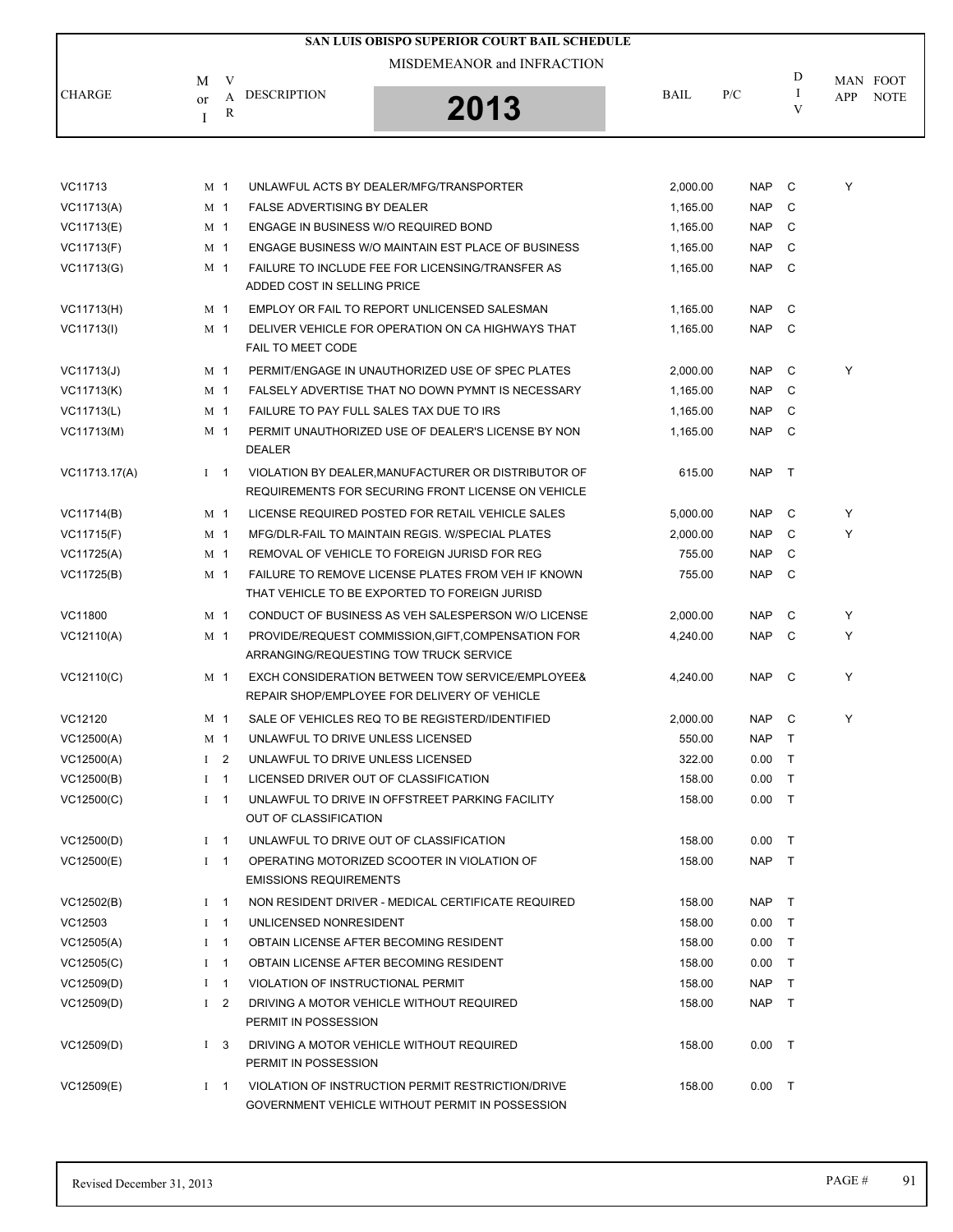|               |                                             | SAN LUIS OBISPO SUPERIOR COURT BAIL SCHEDULE |             |     |   |                                |
|---------------|---------------------------------------------|----------------------------------------------|-------------|-----|---|--------------------------------|
|               |                                             | MISDEMEANOR and INFRACTION                   |             |     |   |                                |
| <b>CHARGE</b> | V<br>M<br>DESCRIPTION<br><sub>or</sub><br>R | 2013                                         | <b>BAIL</b> | P/C | D | MAN FOOT<br><b>NOTE</b><br>APP |

| VC12509.5(A)  |             | $1 \quad 1$    | VIOLATION OF INSTRUCTION PERMIT RESTRICTION/DRIVE<br>MOTORCYCLE WITHOUT COMPL/MOTORCYCLE SAFETY PROGRAM | 158.00   | NAP T      |              |   |
|---------------|-------------|----------------|---------------------------------------------------------------------------------------------------------|----------|------------|--------------|---|
|               |             |                |                                                                                                         |          |            |              |   |
| VC12509.5(C)  |             | $1 \quad 1$    | VIOLATION OF INSTRUCTION PERMIT RESTRICTION/DRIVE<br>MOTORCYCLE IN DARK/ON FREEWAY/OR WITH PASSENGER    | 158.00   | <b>NAP</b> | $\top$       |   |
| VC12511       |             | $1 \quad 1$    | POSSESSING MORE THAN ONE LICENSE                                                                        | 158.00   | 0.00       | $\top$       |   |
| VC12515(A)    | $1 \quad 1$ |                | MINOR UNDER 18 EMPLOYED FOR PURPOSE OF DRIVING                                                          | 158.00   | NAP        | $\top$       |   |
| VC12515(B)    |             | M 1            | MINOR UNDER 21 EMPLOYED TO DRIVE IN INTERSTATE COM                                                      | 960.00   | NAP C      |              |   |
|               |             |                | MERCE OR CARRY HAZARDOUS MATERIALS                                                                      |          |            |              |   |
| VC12516       |             | $1 \quad 1$    | UNLAWFUL TO DRIVE SCHOOL BUS IF UNDER 18                                                                | 158.00   | NAP T      |              |   |
| VC12517       |             | M 1            | OPER OF SCHOOL BUS W/O LICENSE FOR PASS TRANSPORT                                                       | 1,165.00 | NAP C      |              |   |
| VC12517(A)(1) |             | $1\quad 2$     | OPER OF SCHOOL BUS W/O APPRO DRIVER'S LICENSE IN<br>POSESSION WHILE TRANSPORTING PUPILS                 | 158.00   | $0.00$ T   |              |   |
| VC12517(A)(2) |             | M 1            | OPER OF SCHOOL BUS W/O CERTIFICATE WHILE TRANSPORT<br><b>PUPILS</b>                                     | 1,165.00 | NAP C      |              |   |
| VC12517(B)    |             | $1 \quad 1$    | OPER OF SCHOOL PUPIL ACTIVITY BUS W/O APPRO DRIVER<br>LICENSE IN POSSESSION                             | 158.00   | 0.00       | $\top$       |   |
| VC12517(B)    |             | M 2            | OPER PUPIL ACTIVITY BUS W/O CERT IN POSSESSION WHI<br>LE TRANSPORTING PUPILS                            | 1,165.00 | <b>NAP</b> | $\mathbb C$  |   |
| VC12517.45(A) |             | M 1            | UNLAWFUL OPERATION OF SPECIFIED VEHICLE<br><b>TRANSPORTING PUPILS</b>                                   | 1,165.00 | NAP C      |              |   |
| VC12519(A)    |             | M <sub>1</sub> | UNLAWFUL TO DRIVE W/O FARM LABOR VEHICLE LICENSE                                                        | 468.00   | 0.00       | $\mathbf{C}$ |   |
| VC12521(A)    |             | $1 \quad 1$    | TOUR BUS DRIVER REQUIRED TO USE SAFETY BELT/REPORT<br><b>TOUR BUS ACCIDENTS</b>                         | 158.00   | NAP T      |              |   |
| VC12521(B)    |             | $1 \quad 1$    | TOUR BUS DRIVER REQUIRED TO USE SAFETY BELT/REPORT<br>TOUR BUS ACCIDENTS TO THE CHP                     | 158.00   | NAP T      |              |   |
| VC12522(A)    |             | $1 \quad 1$    | NONCOMPLIANCE WITH FIRST AID EXAM REQUIREMENTS FOR<br><b>SCHOOL BUS OPERATORS</b>                       | 158.00   | NAP        | $\top$       |   |
| VC12523(A)    |             | $1 \quad 1$    | OPERATION OF YOUTH BUS WITHOUT REQUIRED LICENSE<br>OR CERTIFICATE                                       | 158.00   | $0.00$ T   |              | Y |
| VC12523(A)    |             | $1\quad 2$     | OPERATION OF YOUTH BUS WITHOUT REQUIRED LICENSE<br>OR CERTIFICATE                                       | 158.00   | 0.00       | $\top$       |   |
| VC12523(D)    |             | $1 \quad 1$    | NONCOMPLIANCE WITH YOUTH BUS OPERATION<br><b>REQUIREMENTS</b>                                           | 117.00   | NAP T      |              | Y |
| VC12523.5(A)  |             | $1 \quad 1$    | PARATRANSIT BUS DRIVER MUST HAVE SPECIAL ENDORSMNT                                                      | 158.00   | $0.00$ T   |              |   |
| VC12524(A)    |             | $I \quad 1$    | OPER OF VEH HAULING FISSILE CLASS III SHIP OR LRG<br>QUANT OF RADIOACTIVE MATER W/O APPROP LIC OR CERT  | 158.00   | $0.00$ T   |              |   |
| VC12804.11(A) |             | $1 \quad 1$    | OPERATION OF FIREFIGHTING EQUIPMENT WITHOUT<br><b>LICENSE OR ENDORSEMENT</b>                            | 158.00   | $0.00$ T   |              |   |
| VC12804.11(A) |             | $1\quad 2$     | OPERATION OF FIREFIGHTING EQUIPMENT WITHOUT<br>LICENSE OR ENDORSEMENT                                   | 158.00   | NAP T      |              |   |
| VC12804.6     |             | $I \quad 1$    | OPERATION OF TRANSIT BUS W/O APPROP CERTIFICATE                                                         | 158.00   | 0.00       | $\top$       |   |
| VC12804.6(A)  |             | $1 \quad 1$    | OPERATION OF TRANSIT BUS W/O APPROP CERTIFICATE                                                         | 158.00   | $0.00$ T   |              |   |
| VC12804.6(F)  |             | $I \quad 1$    | UNLAWFUL FOR EMPLOYER TO PERMIT PERSON TO DRIVE TR<br>ANSIT BUS W/O VALID CERTIFICATE                   | 158.00   | NAP T      |              |   |
| VC12804.9(C)  |             | $I \quad 1$    | OPERATION OF COMMERCIAL MOTOR VEHICLE WITHOUT<br>REQUIRED MEDICAL CERTIFICATE                           | 158.00   | $0.00$ T   |              |   |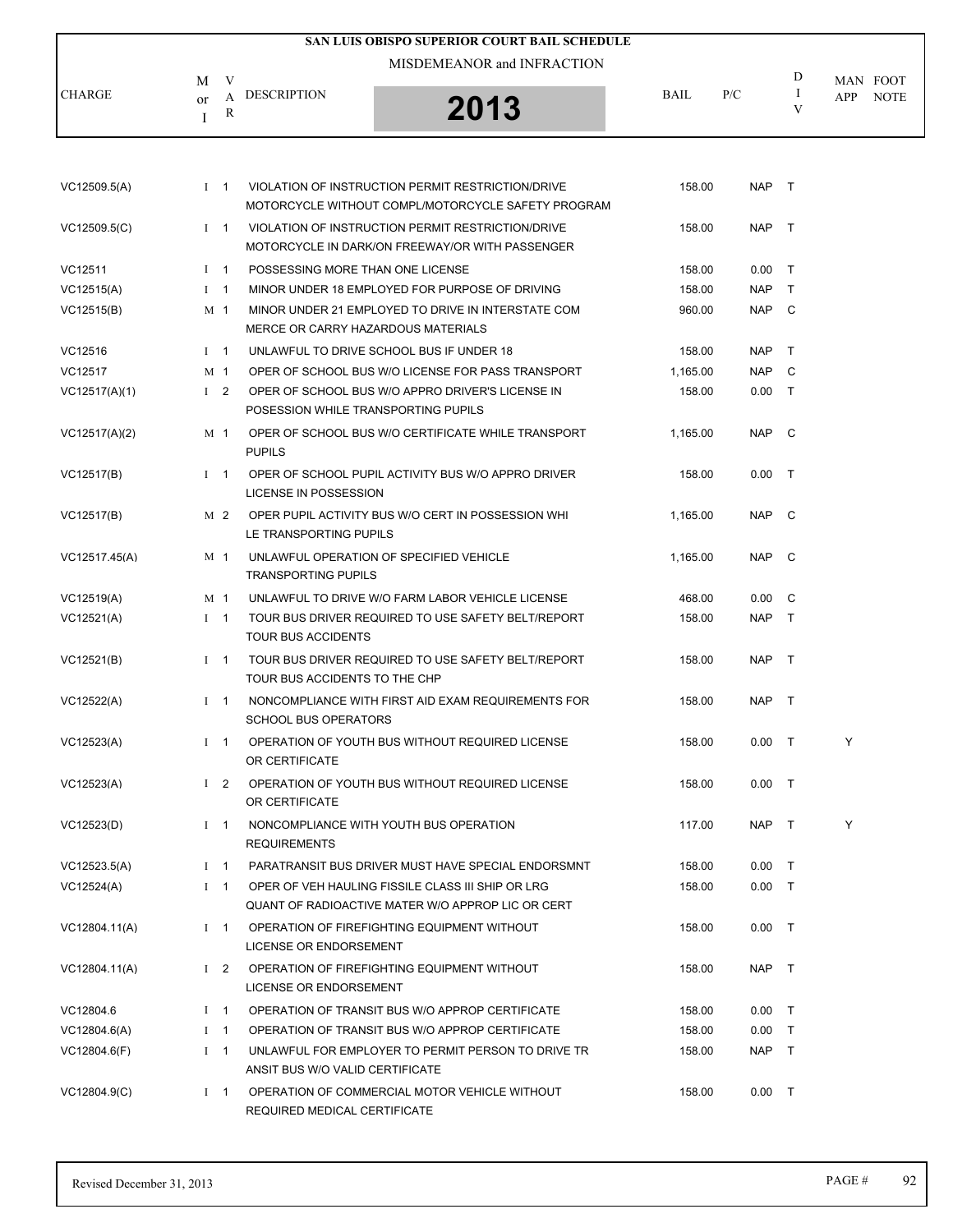|                           |              |                          |                                             | SAN LUIS OBISPO SUPERIOR COURT BAIL SCHEDULE                                                                     |            |            |        |                                |
|---------------------------|--------------|--------------------------|---------------------------------------------|------------------------------------------------------------------------------------------------------------------|------------|------------|--------|--------------------------------|
|                           |              |                          |                                             | MISDEMEANOR and INFRACTION                                                                                       |            |            | D      |                                |
| <b>CHARGE</b>             | M            | V<br>A                   | <b>DESCRIPTION</b>                          |                                                                                                                  | BAIL       | P/C        | I      | MAN FOOT<br><b>NOTE</b><br>APP |
|                           | or<br>I      | R                        |                                             | 2013                                                                                                             |            |            | V      |                                |
|                           |              |                          |                                             |                                                                                                                  |            |            |        |                                |
| VC12804.9(C)              |              | $1\quad 2$               | REQUIRED MEDICAL CERTIFICATE                | OPERATION OF COMMERCIAL MOTOR VEHICLE WITHOUT                                                                    | 158.00     | <b>NAP</b> | $\top$ |                                |
| VC12804.9(J)              |              | $I \quad 1$              |                                             | OPERATION OF VANPOOL VEHICLE WITHOUT REQUIRED MED<br><b>EXAM EVIDENCE &amp; DUI CONVICTION HISTORY STATEMENT</b> | 158.00     | 0.00       | $\top$ |                                |
| VC12804.9(J)              |              | $1\quad 2$               |                                             | OPERATION OF VANPOOL VEHICLE WITHOUT REQUIRED MED<br>EXAM EVIDENCE & DUI CONVICTION HISTORY STATEMENT            | 158.00     | <b>NAP</b> | $\top$ |                                |
| VC12814.6                 |              | $1 \quad 1$              | BRADY-JARED TEEN DRIVER SAFETY ACT          |                                                                                                                  | 158.00     | <b>NAP</b> | $\top$ | 40                             |
| VC12814.6                 |              | $1\quad 2$               | BRADY-JARED TEEN DRIVER SAFETY ACT          |                                                                                                                  | 158.00     | 0.00       | $\top$ |                                |
| VC12814.6(A)(1)           |              | $I \quad 1$              |                                             | FAILURE TO CARRY INSTRUCTION PERMIT AS REQUIRED                                                                  | 158.00     | <b>NAP</b> | $\top$ | 40                             |
| VC12814.6(A)(1)           |              | I <sub>2</sub>           |                                             | FAILURE TO CARRY INSTRUCTION PERMIT AS REQUIRED                                                                  | 158.00     | <b>NAP</b> | $\top$ |                                |
| VC12814.6(A)(2)           |              | $1 \quad 1$              | BRADY-JARED TEEN DRIVER SAFETY ACT          |                                                                                                                  | 158.00     | <b>NAP</b> | $\top$ | 40                             |
| VC12814.6(A)(2)           |              | $1 \quad 2$              | BRADY-JARED TEEN DRIVER SAFETY ACT          |                                                                                                                  | 158.00     | 0.00       | $\top$ |                                |
| VC12814.6(B)(1)           |              | $I \quad 1$              | <b>FAILURE TO OBEY LICENSING PROVISIONS</b> |                                                                                                                  | 158.00     | <b>NAP</b> | $\top$ | 40                             |
| VC12814.6(B)(1)           |              | $1\quad 2$               | FAILURE TO OBEY LICENSING PROVISIONS        |                                                                                                                  | 158.00     | 0.00       | $\top$ |                                |
| VC12814.6(B)(1)(A)        |              | $I \quad 1$              | PROVISIONAL LICENSE-11PM TO 5AM             | <b>1ST OFFENSE</b>                                                                                               | 158.00     | <b>NAP</b> | $\top$ | 40                             |
| VC12814.6(B)(1)(A)        |              | $1\quad 2$               | PROVISIONAL LICENSE-11PM TO 5AM             | 2ND OFFENSE                                                                                                      | 205.00     | <b>NAP</b> | $\top$ | 40                             |
| VC12814.6(B)(1)(A)        |              | 1 <sup>3</sup>           | PROVISIONAL LICENSE-11PM TO 5AM             |                                                                                                                  | 158.00     | 0.00       | $\top$ |                                |
| VC12814.6(B)(1)(B)        |              | $I \quad 1$              |                                             | PROVISIONAL LICENSE, PASSENGERS 1ST OFFENSE                                                                      | 158.00     | <b>NAP</b> | $\top$ | 40                             |
| VC12814.6(B)(1)(B)        |              | $1\quad 2$               |                                             | PROVISIONAL LICENSE, PASSENGERS 2ND OFFENSE                                                                      | 205.00     | <b>NAP</b> | $\top$ | 40                             |
| VC12814.6(B)(1)(B)        |              | 1 <sup>3</sup>           | PROVISIONAL LICENSE, PASSENGERS             |                                                                                                                  | 158.00     | 0.00       | $\top$ |                                |
| VC12814.6(B)(2)           |              | $I \quad 1$              | PROVISIONAL LICENSE - PASSENGERS            |                                                                                                                  | 158.00     | <b>NAP</b> | $\top$ |                                |
| VC12814.6(B)(2)           |              | $1 \quad 2$              | PROVISIONAL LICENSE - PASSENGERS            | 2ND OFFENSE                                                                                                      | 205.00     | <b>NAP</b> | $\top$ |                                |
| VC12814.6(B)(2)           |              | $1 \quad 3$              | PROVISIONAL LICENSE - PASSENGERS            |                                                                                                                  | 158.00     | 0.00       | $\top$ |                                |
| VC12815(A)                |              | $I \quad 1$              |                                             | MUST OBTAIN DUP IF ORIG LICENSE LOST/DESTROY/MUTIL                                                               | 158.00     | <b>NAP</b> | $\top$ |                                |
| VC12815(A)                |              | $1\quad 2$               |                                             | MUST OBTAIN DUP IF ORIG LICENSE LOST/DESTROY/MUTIL                                                               | 158.00     | 0.00       | $\top$ |                                |
| VC12815(B)                |              | $1 \quad 1$              |                                             | MUST OBTAIN DUP IF ORIG LICENSE LOST/DESTROY/MUTIL                                                               | 158.00     | 0.00       | $\top$ |                                |
| VC12950                   |              | $I \quad 1$              | <b>FAILURE TO SIGN DRIVER'S LICENSE</b>     |                                                                                                                  | 158.00     | 0.00       | $\top$ |                                |
| VC12950(A)                | $\mathbf{I}$ | $\overline{\phantom{0}}$ | FAILURE TO SIGN DRIVER'S LICENSE            |                                                                                                                  | 158.00     | 0.00       | $\top$ |                                |
| VC12951(A)                |              | $1 \quad 1$              | NO VALID LICENSE IN POSSESSION              |                                                                                                                  | 158.00     | 0.00       | $\top$ |                                |
| VC12951(A)                |              | M 2                      | NO VALID LICENSE IN POSSESSION              |                                                                                                                  | 2,000.00   | 0.00       | C      | Y                              |
| VC12951(B)                |              | M 1                      |                                             | REFUSAL TO PRESENT LICENSE TO OFFICER                                                                            | 345.00     | <b>NAP</b> | C      |                                |
| VC12952                   |              | $1 \quad 1$              |                                             | FAILURE TO DISPLAY LICENSE TO COURT UPON REQUEST                                                                 | 158.00     | <b>NAP</b> | $\top$ |                                |
| VC12952                   |              | $1\quad 2$               |                                             | FAILURE TO DISPLAY LICENSE TO COURT UPON REQUEST                                                                 | 158.00     | 0.00       | $\top$ | Y                              |
| VC13003                   |              | $I \quad 1$              |                                             | FAIL TO APPLY FOR REPLACEMT ID UPON MUTIL OR FAIL<br>TO SURRENDER ID CARD WITHIN 10 DAYS OF MUTIL NOTIF          | 117.00     | <b>NAP</b> | $\top$ |                                |
| VC13004(A)                |              | M 1                      | IDENTIFICATION CARD - UNLAWFUL USE          |                                                                                                                  | 345.00     | <b>NAP</b> | C      |                                |
| VC13004(B)                |              | M <sub>1</sub>           | <b>IDENTIFICATION CARD - UNLAWFUL USE</b>   |                                                                                                                  | 345.00     | <b>NAP</b> | C      |                                |
| VC13004(C)                |              | M <sub>1</sub>           | <b>IDENTIFICATION CARD - UNLAWFUL USE</b>   |                                                                                                                  | 345.00     | NAP        | C      |                                |
| VC13004(G)                |              | M 1                      | IDENTIFICATION CARD - UNLAWFUL USE          |                                                                                                                  | 345.00     | <b>NAP</b> | C      |                                |
| VC13004.1(A)              |              | M 1                      | MANUFACTURE/SALE OF FRAUDULENT ID           |                                                                                                                  | 3,912.00   | <b>NAP</b> | C      | 38                             |
| VC13007                   |              | $I \quad 1$              | CHANGE WITHIN 10 DAYS                       | <b>IDENTIFICATION CARDHOLDER TO NOTIFY DMV OF ADDRESS</b>                                                        | 158.00     | <b>NAP</b> | $\top$ |                                |
| VC13202.5                 |              | M 2                      |                                             | AUTHORITY TO SUSPEND LICENSE - YOUTH OFFENDER                                                                    | <b>NAP</b> | <b>NAP</b> | $\top$ |                                |
| VC13386(B)(1)             |              | $I \quad 1$              |                                             | FURNISH INFO BY MANUFACTURER TO USE IGNITION INTER<br>LOCK DEVICE CONTRARY TO CERTIFIED PURPOSE                  | 158.00     | <b>NAP</b> | $\top$ |                                |
| VC13386(C)                |              | $1 \quad 1$              |                                             | ALTERING IGNITION INTERLOCK DEVICE FUNCTIONALITY B<br>Y INSTALLER, SERVICE CENTER, OR TECHNICIAN                 | 158.00     | NAP T      |        |                                |
| VC14600                   |              | $1\quad 2$               |                                             | FAILURE TO DISPLAY LICENSE TO COURT UPON REQUEST                                                                 | 158.00     | NAP T      |        | Y                              |
| Revised December 31, 2013 |              |                          |                                             |                                                                                                                  |            |            |        | PAGE#<br>93                    |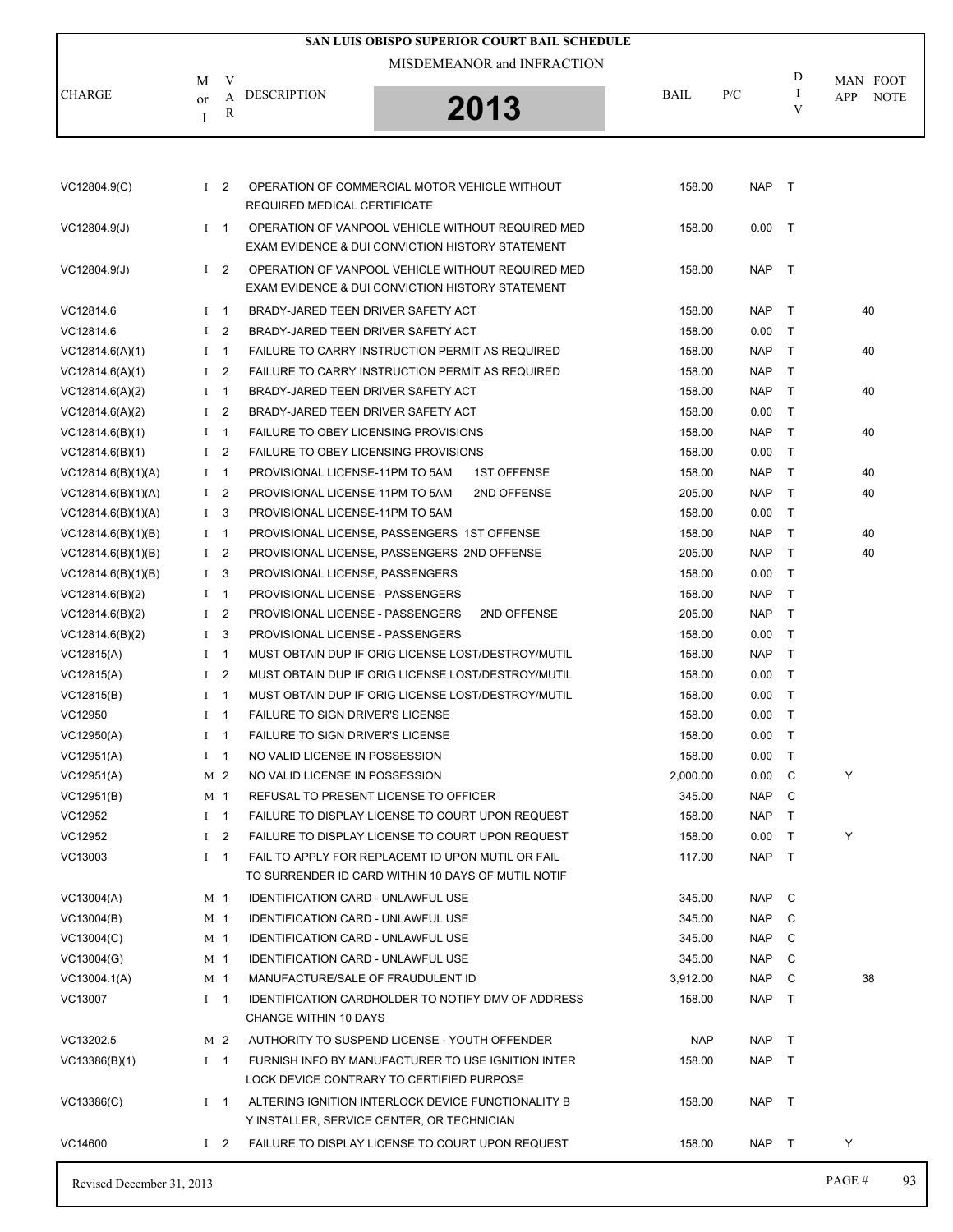|                 |                |     |                                       | SAN LUIS OBISPO SUPERIOR COURT BAIL SCHEDULE                                                            |             |            |              |            |             |
|-----------------|----------------|-----|---------------------------------------|---------------------------------------------------------------------------------------------------------|-------------|------------|--------------|------------|-------------|
|                 |                |     |                                       | MISDEMEANOR and INFRACTION                                                                              |             |            |              |            |             |
|                 | M              | V   |                                       |                                                                                                         |             |            | D            |            | MAN FOOT    |
| <b>CHARGE</b>   | or             | A   | <b>DESCRIPTION</b>                    | 2013                                                                                                    | <b>BAIL</b> | P/C        | I<br>V       | <b>APP</b> | <b>NOTE</b> |
|                 | I              | R   |                                       |                                                                                                         |             |            |              |            |             |
|                 |                |     |                                       |                                                                                                         |             |            |              |            |             |
|                 |                |     |                                       |                                                                                                         |             |            |              |            |             |
| VC14600(A)      | $\mathbf{I}$   | - 1 |                                       | FAIL TO NOTIFY DMV OF ADDRESS CHANGE WITHIN 10 DAY                                                      | 158.00      | 0.00       | $\top$       |            |             |
| VC14600(B)      | $I \quad 1$    |     |                                       | FAIL PRESENT DMV CHANGE OF ADDRESS FORM TO OFFICER                                                      | 158.00      | 0.00       | $\top$       |            |             |
| VC14601(A)      | M 1            |     | DRIVING WHILE SUSPENDED OR REVOKED    |                                                                                                         | 2,000.00    | <b>NAP</b> | C            |            | $Y$ 40      |
| VC14601(A)      | $1\quad 2$     |     |                                       | DRIVING WHEN PRIVILEGE SUSPENDED OR REVOKED                                                             | 1,347.00    | <b>NAP</b> | $\mathsf{T}$ |            |             |
| VC14601.1(A)    | M 1            |     | SUSPENDED LICENSE - 1ST OFFENSE       |                                                                                                         | 2,000.00    | <b>NAP</b> | C            |            | $Y$ 40      |
| VC14601.1(A)    | M <sub>2</sub> |     | SUSPENDED LICENSE - 2ND OFFENSE       |                                                                                                         | 2,500.00    | <b>NAP</b> | C            |            | $Y$ 40      |
| VC14601.1(A)    | M 3            |     | SUSPENDED LICENSE - 3RD OFFENSE       |                                                                                                         | 5,000.00    | <b>NAP</b> | C            |            | $Y$ 40      |
| VC14601.1(A)    | M 4            |     |                                       | SUSPENDED LICENSE - 4TH OR GREATER OFFENSE                                                              | 7,500.00    | <b>NAP</b> | C            |            | $Y$ 40      |
| VC14601.1(A)    | I <sub>5</sub> |     |                                       | DRIVING WITH SUSPENDED OR REVOKED LICENSE                                                               | 615.00      | <b>NAP</b> | $\mathsf{T}$ |            |             |
|                 |                |     |                                       | FOR OFFENSES NOT RELATED TO DRIVING ABILITY                                                             |             |            |              |            |             |
| VC14601.2(A)    | M 1            |     | SUSPENDED LICENSE - DUI               |                                                                                                         | 5,000.00    | <b>NAP</b> | C            |            | $Y$ 40      |
| VC14601.2(A)    | M 2            |     | SUSPENDED LICENSE - DUI 2ND OFFENSE   |                                                                                                         | 7,500.00    | <b>NAP</b> | C            |            | $Y$ 40      |
| VC14601.2(A)    | M 3            |     | SUSPENDED LICENSE - DUI 3RD OFFENSE   |                                                                                                         | 10,000.00   | <b>NAP</b> | C            |            | $Y$ 40      |
| VC14601.2(A)    | M 4            |     |                                       | SUSPENDED LICENSE - DUI 4TH OR GREATER OFFENSE                                                          | 25,000.00   | <b>NAP</b> | C            |            | $Y$ 40      |
| VC14601.2(B)    | M 1            |     | SUSPENDED LICENSE - DUI               |                                                                                                         | 5,000.00    | <b>NAP</b> | C            |            | $Y$ 40      |
| VC14601.2(B)    | M 2            |     | SUSPENDED LICENSE - DUI 2ND OFFENSE   |                                                                                                         | 7,500.00    | <b>NAP</b> | C            |            | $Y$ 40      |
| VC14601.2(B)    | M 3            |     | SUSPENDED LICENSE - DUI 3RD OFFENSE   |                                                                                                         | 10,000.00   | <b>NAP</b> | C            |            | $Y$ 40      |
| VC14601.2(B)    | M <sub>4</sub> |     |                                       | SUSPENDED LICENSE - DUI 4TH OR GREATER OFFENSE                                                          | 25,000.00   | <b>NAP</b> | C            |            | $Y$ 40      |
| VC14601.3       | M 1            |     | HABITUAL TRAFFIC OFFENDER             |                                                                                                         | 2,500.00    | <b>NAP</b> | C            | Y          |             |
| VC14601.3(A)    | M 1            |     | <b>HABITUAL TRAFFIC OFFENDER</b>      |                                                                                                         | 4,240.00    | <b>NAP</b> | C            | Y          |             |
| VC14601.4       | M 1            |     |                                       | CAUSING BODILY INJURY WHILE DRIVING W/SUSP LICENSE                                                      | 2,000.00    | <b>NAP</b> | C            | Y          |             |
| VC14601.5(A)    | M 1            |     |                                       | DRIVING PRIVILEGES SUSPENDED/REVOKED FOR REFUSING<br>CHEMICAL TEST/DRIVING WITH EXCESSIVE BLOOD ALCOHOL | 2,000.00    | <b>NAP</b> | C            |            | $Y$ 40      |
| VC14602.6(G)(4) | M 1            |     |                                       | KNOWINGLY RELEASING IMPOUNDED VEHICLE PRIOR TO END                                                      | 8,340.00    | <b>NAP</b> | C            | Y          |             |
|                 |                |     | OF IMPOUNDMENT PERIOD                 |                                                                                                         |             |            |              |            |             |
| VC14603         | $1 \quad 1$    |     | VIOLATION OF LICENSE RESTRICTIONS     |                                                                                                         | 158.00      | 0.00       | $\mathsf{T}$ |            |             |
| VC14604(A)      | M 1            |     |                                       | ALLOW ANOTHER TO DRIVE VEHICLE W/O LICENSE                                                              | 2,000.00    | <b>NAP</b> | C            | Υ          |             |
| VC14605(A)      | $I \quad 1$    |     |                                       | PERMITTING UNLICENSED PARKING LOT ATTENDANT TO                                                          | 158.00      | NAP T      |              |            |             |
|                 |                |     | <b>DRIVE</b>                          |                                                                                                         |             |            |              |            |             |
| VC14605(B)      | $I \quad 1$    |     |                                       | HIRING UNLICENSED PARKING LOT ATTENDANT TO DRIVE                                                        | 158.00      | <b>NAP</b> | $\top$       |            |             |
| VC14606(A)      | $1 \quad 1$    |     |                                       | HIRE/PERMIT UNLICENSED PERSON TO DRIVE ON HIGHWAY                                                       | 158.00      | <b>NAP</b> | $\top$       |            |             |
| VC14606(B)(1)   | $1 \quad 1$    |     |                                       | FAILURE BY EMPLOYER/REPORT FAILURE OF COMMERCIAL                                                        | 158.00      | <b>NAP</b> | $\top$       |            |             |
|                 |                |     | DRIVER ON RE-EXAMINATION W/IN 10 DAYS |                                                                                                         |             |            |              |            |             |
| VC14607         | $I \quad 1$    |     | PERMITTING UNLICENSED MINOR TO DRIVE  |                                                                                                         | 158.00      | <b>NAP</b> | $\top$       |            |             |
| VC14607         | M 2            |     | PERMITTING UNLICENSED MINOR TO DRIVE  |                                                                                                         | 2,000.00    | <b>NAP</b> | C            | Υ          |             |
| VC14608(A)      | $1 \quad 1$    |     | FOR RENTAL OF VEHICLE                 | LICENSE AND INSPECTION OF LICENSE REQUIRED                                                              | 158.00      | <b>NAP</b> | $\top$       |            |             |
| VC14610(A)(1)   | M 1            |     | UNLAWFUL USE OF LICENSE DEFINED       |                                                                                                         | 2,000.00    | <b>NAP</b> | C            | Υ          |             |
| VC14610(A)(2)   | M 1            |     | UNLAWFUL USE OF LICENSE DEFINED       |                                                                                                         | 2,000.00    | <b>NAP</b> | C            | Υ          |             |
| VC14610(A)(3)   | M 1            |     | UNLAWFUL USE OF LICENSE DEFINED       |                                                                                                         | 2,000.00    | <b>NAP</b> | C            | Υ          |             |
| VC14610(A)(4)   | M 1            |     | UNLAWFUL USE OF LICENSE DEFINED       |                                                                                                         | 2,000.00    | <b>NAP</b> | C            | Υ          |             |
| VC14610(A)(5)   | M 1            |     | UNLAWFUL USE OF LICENSE DEFINED       |                                                                                                         | 2,000.00    | <b>NAP</b> | C            | Υ          |             |
| VC14610(A)(6)   | M 1            |     | UNLAWFUL USE OF LICENSE DEFINED       |                                                                                                         | 2,000.00    | <b>NAP</b> | C            | Υ          |             |
| VC14610(A)(7)   | M 1            |     | UNLAWFUL USE OF LICENSE DEFINED       |                                                                                                         | 2,000.00    | <b>NAP</b> | C            | Υ          |             |
| VC14610(A)(8)   | M 1            |     | UNLAWFUL USE OF LICENSE DEFINED       |                                                                                                         | 2,000.00    | <b>NAP</b> | C            | Υ          |             |
| VC14610.1(A)    | M 1            |     | <b>PROHIBITED</b>                     | MANUFACTURE/SALE OF FRAUDULENT ID/DRIVER'S LICENSE                                                      | 3,900.00    | <b>NAP</b> | C            |            | Y 38        |
| VC14610.7       | M 1            |     |                                       | ASSIST IN OBTAINING CDL FOR UNAUTHORIZED PERSON                                                         | 2,000.00    | NAP C      |              | Υ          |             |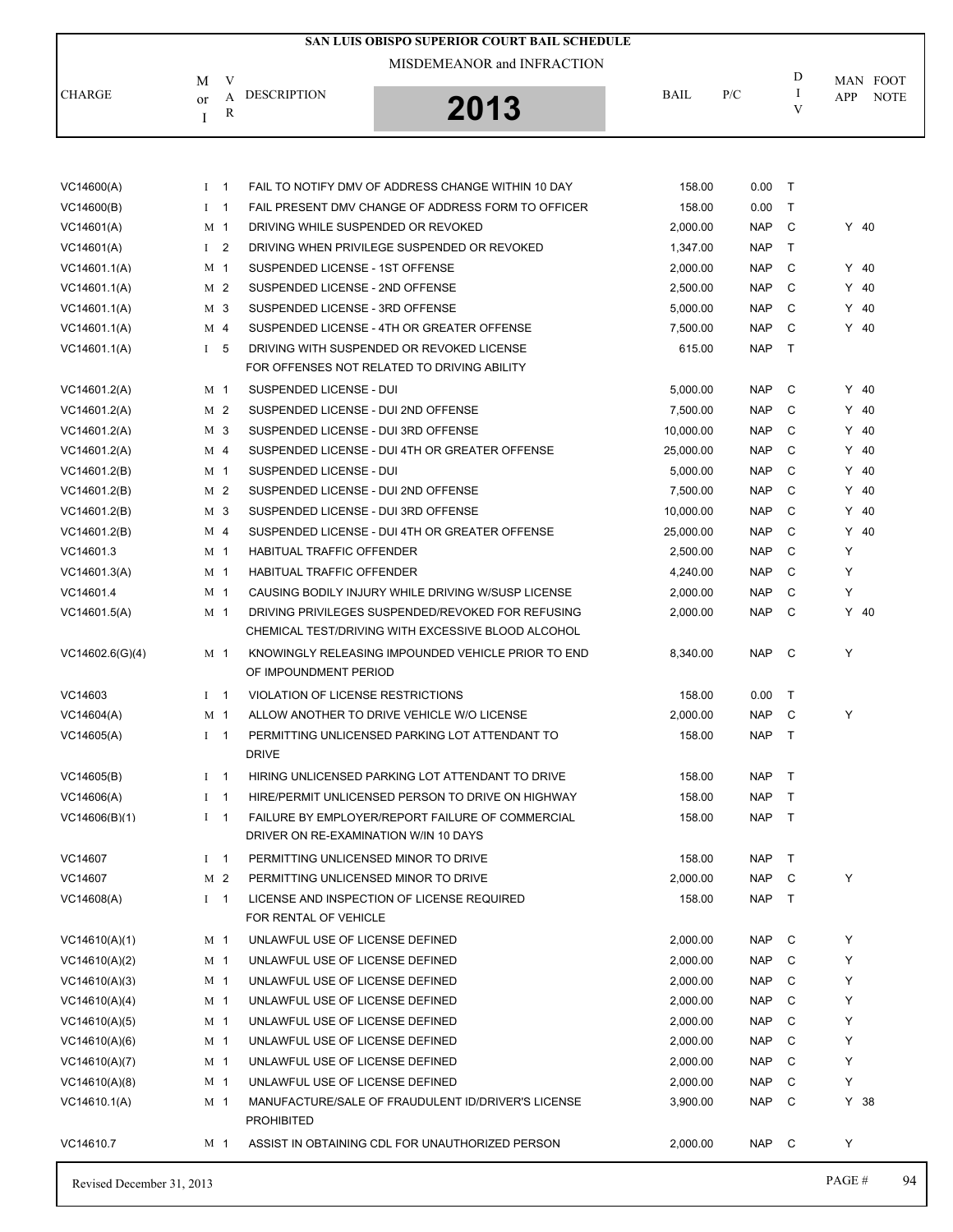|               |         |             |                                           | SAN LUIS OBISPO SUPERIOR COURT BAIL SCHEDULE                                                           |           |            |        |                 |
|---------------|---------|-------------|-------------------------------------------|--------------------------------------------------------------------------------------------------------|-----------|------------|--------|-----------------|
|               |         |             |                                           | MISDEMEANOR and INFRACTION                                                                             |           |            |        |                 |
| <b>CHARGE</b> | M       | V           | <b>DESCRIPTION</b>                        |                                                                                                        | BAIL      | P/C        | D<br>Ι | MAN FOOT<br>APP |
|               | or<br>I | A<br>R      |                                           | 2013                                                                                                   |           |            | V      | <b>NOTE</b>     |
|               |         |             |                                           |                                                                                                        |           |            |        |                 |
|               |         |             |                                           |                                                                                                        |           |            |        |                 |
| VC14611       |         | $I \quad 1$ | <b>MATERIALS WITHOUT REQUIRED LICENSE</b> | KNOWINGLY PERMIT TRANSPORTATION OF RADIOACTIVE                                                         | 20,500.00 | NAP T      |        |                 |
| VC15250(A)    |         | $I \quad 1$ |                                           | COMMERICIAL DRIVER'S LICENSE REQUIRED                                                                  | 158.00    | 0.00       | $\top$ |                 |
| VC15250(A)(1) |         | $I \quad 1$ |                                           | <b>COMMERCIAL DRIVER'S LICENSE REQUIRED</b>                                                            | 158.00    | 0.00       | $\top$ |                 |
| VC15250(A)(2) |         | $I \quad 1$ | <b>ENDORSEMENT REQUIRED</b>               | COMMERCIAL DRIVER'S LICENSE WITH HAZARD MATERIALS                                                      | 158.00    | 0.00       | $\top$ | Y               |
| VC15250(A)(2) |         | $1\quad 2$  | <b>ENDORSEMENT REQUIRED</b>               | COMMERCIAL DRIVER'S LICENSE WITH HAZARD MATERIALS                                                      | 158.00    | $0.00$ T   |        |                 |
| VC15275(A)    |         | $1 \quad 1$ | <b>ENDORSEMENT</b>                        | PERSON DRIVING COMMERCIAL VEHICLE MUST HAVE REQ'D                                                      | 158.00    | $0.00$ T   |        |                 |
| VC15278(A)    |         | $I \quad 1$ |                                           | REQUIRED ENDORSEMENT CLASSIFICATIONS                                                                   | 158.00    | NAP        | $\top$ |                 |
| VC15500       |         | $1 \quad 1$ |                                           | ACQUISITION OF VEHICLE BY MINOR WITHOUT VALID                                                          | 158.00    | NAP        | $\top$ |                 |
|               |         |             | <b>DRIVER'S LICENSE</b>                   |                                                                                                        |           |            |        |                 |
| VC15501       |         | M 1         |                                           | PRESENTATION OF FALSE DRIVER'S LICENSE BY MINOR                                                        | 2.000.00  | <b>NAP</b> | C      | Y               |
| VC15620(A)(1) |         | $1 \quad 1$ | IN MOTOR VEHICLE                          | LEAVING CHILD 6 YEARS OF AGE OR YOUNGER UNATTENDED                                                     | 410.00    | NAP        | $\top$ |                 |
| VC15620(A)(2) |         | $1 \quad 1$ | ENGINE RUNNING OR KEYS IN IGNITION        | UNSUPERVISED CHILD INSIDE A MOTOR VEHICLE                                                              | 410.00    | NAP T      |        |                 |
| VC16000(A)    |         | $1 \quad 1$ |                                           | REPORT REQUIRED WITHIN 10 DAYS OF ACCIDENT                                                             | 158.00    | NAP        | $\top$ |                 |
| VC16002       |         | $1 \quad 1$ |                                           | <b>FAILURE TO REPORT WORK-RELATED ACCIDENTS</b>                                                        | 158.00    | <b>NAP</b> | $\top$ |                 |
| VC16002(A)    |         | $I \quad 1$ |                                           | <b>FAILURE TO REPORT WORK-RELATED ACCIDENTS</b>                                                        | 158.00    | <b>NAP</b> | $\top$ |                 |
| VC16003       |         | $1 \quad 1$ | IS INCAPABLE OF DOING SO                  | FAILURE OF OWNER TO REPORT ACCIDENT WHERE DRIVER                                                       | 158.00    | NAP        | $\top$ |                 |
| VC16020(A)    |         | $1 \quad 1$ |                                           | FAIL TO CARRY EVIDENCE OF FINANCIAL RESPONSIBILITY                                                     | 410.00    | NAP        | $\top$ |                 |
| VC16025(A)    |         | $1 \quad 1$ | OF ACCIDENT                               | FAILURE TO EXCHANGE MANDATORY INFORMATION AT SCENE                                                     | 410.00    | NAP        | $\top$ |                 |
| VC16025(A)(2) |         | $1 \quad 1$ |                                           | <b>FAILURE TO PROVIDE FINANCIAL RESPONSIBILITY</b>                                                     | 410.00    | NAP T      |        |                 |
| VC16028(A)    |         | $I \quad 1$ |                                           | PROOF OF FINANCIAL RESPONSIBILITY - 1ST OFFENSE                                                        | 820.00    | $0.00\,$   | $\top$ | 40              |
| VC16028(C)    |         | $I \quad 1$ | EVIDENCE OF FINANCIAL RESPONSIBILITY      |                                                                                                        | 410.00    | 0.00       | $\top$ | 40              |
| VC16028(D)(1) |         | $I \quad 1$ |                                           | PROOF OF FINANCIAL RESPONSIBILITY- EMPLOYER                                                            | 1,921.00  | 0.00       | $\top$ |                 |
| VC16030(A)    |         | M 1         |                                           | FALSE EVIDENCE OF FINANCIAL RESPONSIBILITY                                                             | 3,195.00  | NAP        | C      | $Y$ 11          |
| VC16457       |         | $1 \quad 1$ |                                           | DRIVE VEH NOT COVERED BY CERT-PROOF OF FINANCIAL<br>RESP/KNOWING FAIL TO DISCLOSE OWNERSHIP/ACQ OF VEH | 158.00    | <b>NAP</b> | $\top$ |                 |
| VC16502       |         | $1 \quad 1$ | USE OF VEHICLE IN CONDUCT OF BUSINESS     | FAILURE TO MAINTAIN PROOF OF FINANCIAL RESP DURING                                                     | 410.00    | NAP T      |        |                 |
| VC16502(A)    |         | $I \quad 1$ | USE OF VEHICLE IN CONDUCT OF BUSINESS     | FAILURE TO MAINTAIN PROOF OF FINANCIAL RESP DURING                                                     | 410.00    | NAP T      |        |                 |
| VC16560(A)    |         | M 1         |                                           | VIOLATION OF INTERSTATE HIGHWAY CARRIER REQUIREMNT                                                     | 1,370.00  | NAP C      |        |                 |
| VC20001(A)    |         | M 2         | <b>DEATH</b>                              | DUTY TO STOP WHEN INVOLED IN ACCIDENT WINJURY OR                                                       | 4,240.00  | NAP C      |        | Υ               |
| VC20002(A)    |         | M 1         | HIT AND RUN - PROPERTY DAMAGE             |                                                                                                        | 2,000.00  | NAP        | C      | Υ               |
| VC20002(A)(1) |         | M 1         |                                           | HIT AND RUN - FAILURE TO CONTACT OWNER                                                                 | 2,000.00  | NAP        | C      | Υ               |
| VC20002(A)(2) |         | M 1         | HIT AND RUN - FAILURE TO LEAVE NOTE       |                                                                                                        | 2,000.00  | <b>NAP</b> | C      | Υ               |
| VC20002(B)    |         | M 2         | HIT AND RUN - PROPERTY DAMAGE             |                                                                                                        | 2,000.00  | <b>NAP</b> | C      | Υ               |
| VC20003       |         | M 1         |                                           | FAIL TO PROVIDE REQ'D INFO OR RNDR ASSIST TO OCCUP                                                     | 2,000.00  | NAP        | C      | Υ               |
|               |         |             |                                           | ANTS OF VEHICLE W/ACCDNT RESULTING IN INJURY/DEATH                                                     |           |            |        |                 |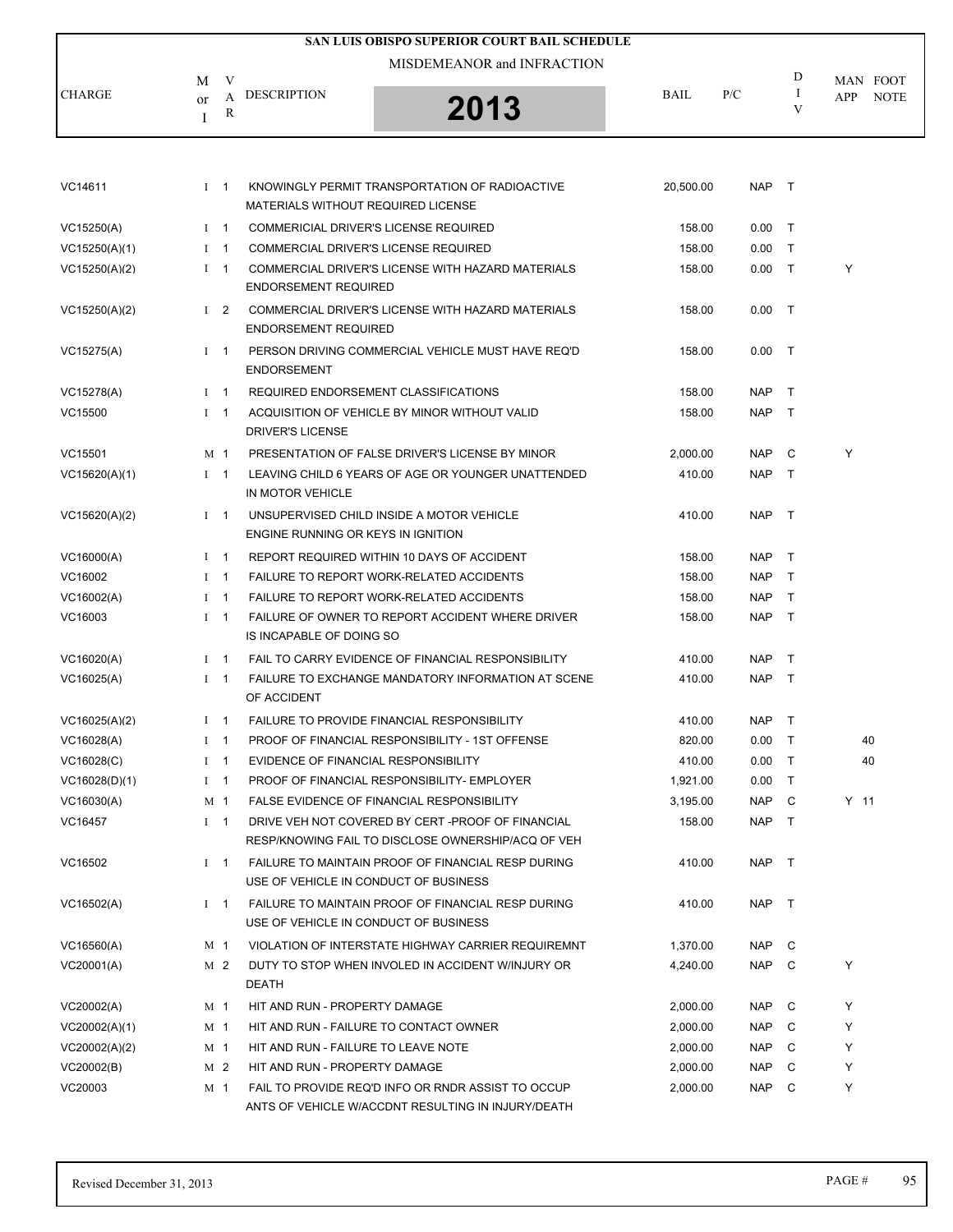|               |    |             |                                          | SAN LUIS OBISPO SUPERIOR COURT BAIL SCHEDULE                                                            |             |            |        |                    |
|---------------|----|-------------|------------------------------------------|---------------------------------------------------------------------------------------------------------|-------------|------------|--------|--------------------|
|               |    |             |                                          | MISDEMEANOR and INFRACTION                                                                              |             |            |        |                    |
|               | М  | V           |                                          |                                                                                                         |             |            | D      | MAN FOOT           |
| <b>CHARGE</b> | or | A           | <b>DESCRIPTION</b>                       | 2013                                                                                                    | <b>BAIL</b> | P/C        | I<br>V | APP<br><b>NOTE</b> |
|               | T  | R           |                                          |                                                                                                         |             |            |        |                    |
|               |    |             |                                          |                                                                                                         |             |            |        |                    |
|               |    |             |                                          |                                                                                                         |             |            |        |                    |
| VC20006       |    | $1 \quad 1$ | <b>ANOTHER PARTY</b>                     | FAILURE TO PRESENT VALID ID UPON COLLISION WITH                                                         | 158.00      | NAP T      |        |                    |
| VC20008(A)    |    | $I \quad 1$ |                                          | FAILURE TO REPORT ACCIDENT WITHIN 24 HOURS                                                              | 158.00      | <b>NAP</b> | $\top$ |                    |
| VC20008(B)    |    | $I \quad 1$ |                                          | OWNER/DRIVER OF VEHICLE SHALL MAKE A REPORT TO CHP<br>ON OR BEFORE 10TH DAY OF MONTH FOLLOWING ACCIDENT | 158.00      | <b>NAP</b> | $\top$ |                    |
| VC20010       |    | $1 \quad 1$ | DRIVER UNABLE TO REPORT ACCIDENT         |                                                                                                         | 158.00      | NAP        | $\top$ |                    |
| VC21070       |    | $I \quad 1$ |                                          | UNSAFE OPERATION OF A MOTOR VEHICLE IN VIOLATION                                                        | 287.00      | <b>NAP</b> | $\top$ |                    |
|               |    |             |                                          | OF DIVISION 11 PROVISION CAUSING BODILY HARM                                                            |             |            |        |                    |
| VC21070       |    | $1\quad 2$  |                                          | UNSAFE OPERATION OF A MOTOR VEHICLE IN VIOLATION<br>OF DIVISION 11 PROVISION CAUSING GREAT BODILY HARM  | 404.00      | <b>NAP</b> | $\top$ |                    |
| VC21100.3     |    | $1 \quad 1$ | FAILURE TO OBEY TRAFFIC DIRECTIONS       |                                                                                                         | 158.00      | <b>NAP</b> | $\top$ |                    |
| VC21106(B)    |    | $1 \quad 1$ |                                          | USE OF CROSSWALKS WHERE PROHIBITED BY SIGN                                                              | 117.00      | <b>NAP</b> | $\top$ |                    |
| VC21113(A)    |    | $I \quad 1$ | UNLAWFUL DRIVING ON PUBLIC GROUNDS       |                                                                                                         | 158.00      | <b>NAP</b> | $\top$ |                    |
| VC21116(A)    |    | $I \quad 1$ |                                          | UNLAWFUL DRIVING ON LEVEE, CANAL BANK, ETC                                                              | 158.00      | <b>NAP</b> | $\top$ |                    |
| VC21200(A)    |    | $I \quad 1$ | RIGHTS AND DUTIES OF RIDER(S) - BICYCLES |                                                                                                         | 82.00       | <b>NAP</b> | Τ      |                    |
| VC21200.5     |    | M 1         | BICYCLIST RIDING UNDER THE INFLUENCE     |                                                                                                         | 2,000.00    | NAP.       | C      | Y                  |
| VC21201(A)    |    | $1 \quad 1$ | EQUIPMENT REQUIREMENTS FOR BICYCLES      |                                                                                                         | 117.00      | 0.00       | $\top$ |                    |
| VC21201(C)    |    | $1 \quad 1$ | EQUIPMENT REQUIREMENTS FOR BICYCLES      |                                                                                                         | 117.00      | 0.00       | $\top$ |                    |
| VC21201(D)    |    | $I \quad 1$ | EQUIPMENT REQUIREMENTS FOR BICYCLES      |                                                                                                         | 117.00      | 0.00       | $\top$ |                    |
| VC21201(D)(1) |    | $1 \quad 1$ |                                          | HEADLIGHT REQUIRED FOR OPERATING BICYCLE DURING                                                         | 117.00      | 0.00       | $\top$ |                    |
|               |    |             | DARKNES ON HIGHWAY, BIKEWAY, SIDEWALK    |                                                                                                         |             |            |        |                    |
| VC21201(D)(2) |    | $1 \quad 1$ |                                          | A BICYCLE OPERATING DURING DARKNESS ON A HIGHWAY                                                        | 117.00      | <b>NAP</b> | $\top$ |                    |
| VC21201.5(A)  |    | $I \quad 1$ |                                          | SELLING BICYCLE WITHOUT REQUIRED REFLECTORS                                                             | 117.00      | NAP        | $\top$ |                    |
| VC21201.5(B)  |    | $1 \quad 1$ |                                          | SELLING BICYCLE WITHOUT REQUIRED REFLECTOR                                                              | 117.00      | 0.00       | $\top$ |                    |
| VC21202(A)    |    | $1 \quad 1$ |                                          | BICYCLIST AT LESS THAN NORMAL SPEED MUST KEEP TO                                                        | 117.00      | <b>NAP</b> | $\top$ |                    |
|               |    |             | RIGHT                                    |                                                                                                         |             |            |        |                    |
| VC21203       |    | $1 \quad 1$ |                                          | ILLEGAL FOR BICYCLIST TO HITCH RIDE ON OTHER VEHIC                                                      | 117.00      | <b>NAP</b> | $\top$ |                    |
| VC21204(A)    |    | $I \quad 1$ |                                          | RIDING BICYCLE ON OTHER THAN PERMANENT SEAT                                                             | 117.00      | NAP T      |        |                    |
| VC21204(B)    |    | $I \quad 1$ |                                          | RIDING BICYCLE ON OTHER THAN PERMANENT SEAT                                                             | 117.00      | NAP T      |        |                    |
| VC21205       |    | $1 \quad 1$ |                                          | ILLEGAL FOR BICYCLIST TO CARRY ARTICLES PREVENTING                                                      | 117.00      | NAP T      |        |                    |
|               |    |             | ONE HAND ON THE HANDLEBAR                |                                                                                                         |             |            |        |                    |
| VC21207.5     |    | $I \quad 1$ | TRAILS                                   | OPERATION OF MOTORIZED BICYCLES PROHIBITED ON BIKE                                                      | 117.00      | NAP T      |        |                    |
| VC21208(A)    |    | $I \quad 1$ | RIDING OUTSIDE BICYCLE LANE PROHIBITED   |                                                                                                         | 117.00      | NAP T      |        |                    |
| VC21209(A)    |    | $I \quad 1$ |                                          | MOTOR VEHICLE IN BICYCLE LANE PROHIBITED                                                                | 158.00      | NAP T      |        |                    |
| VC21210       |    | $1 \quad 1$ |                                          | BICYCLE PARKED IMPEDNG PEDESTRIAN TRAFF PROHIBITED                                                      | 117.00      | NAP T      |        |                    |
| VC21211(A)    |    | $I \quad 1$ | <b>ILLEGALLY IMPEDING BICYCLE LANES</b>  |                                                                                                         | 158.00      | NAP        | $\top$ |                    |
| VC21211(B)    |    | $I \quad 1$ | ILLEGALLY IMPEDING BICYCLE LANES         |                                                                                                         | 158.00      | NAP T      |        |                    |
| VC21212(A)    |    | $I \quad 1$ |                                          | UNDER 18 NOT OPERATE/RIDE BICYCLE WITHOUT HELMET                                                        | 117.00      | NAP        | $\top$ | $Y$ 46             |
| VC21221.5     |    | M 1         |                                          | OPERATING MOTOR SCOOTER UNDER INFLUENCE                                                                 | 2,000.00    | NAP        | C      | Y                  |
| VC21223(A)(1) |    | $I \quad 1$ |                                          | MOTORIZED SCOOTER EQUIPMENT REQUIREMENTS DURING                                                         | 117.00      | $0.00$ T   |        |                    |
|               |    |             | <b>DARKNESS</b>                          |                                                                                                         |             |            |        |                    |
| VC21226(B)    |    | $1 \quad 1$ | <b>REQUIREMENTS</b>                      | VIOLATION OF MOTORIZED SCOOTER MUFFLER EQUIPMENT                                                        | 117.00      | NAP T      |        |                    |
| VC21226(D)    |    | $1 \quad 1$ |                                          | VIOLATION OF MOTORIZED SCOOTER EXHAUST/NOISE LEVEL                                                      | 117.00      | NAP T      |        |                    |
| VC21227(B)    |    | $I \quad 1$ |                                          | MOTORIZED SCOOTER OPERATION REQUIREMENTS                                                                | 117.00      | NAP T      |        |                    |
| VC21228(A)    |    | $I \quad 1$ |                                          | OPERATING MOTORIZED SCOOTER AT LESS THAN NORMAL                                                         | 117.00      | NAP T      |        |                    |
|               |    |             | SPEED OF TRAFFIC                         |                                                                                                         |             |            |        |                    |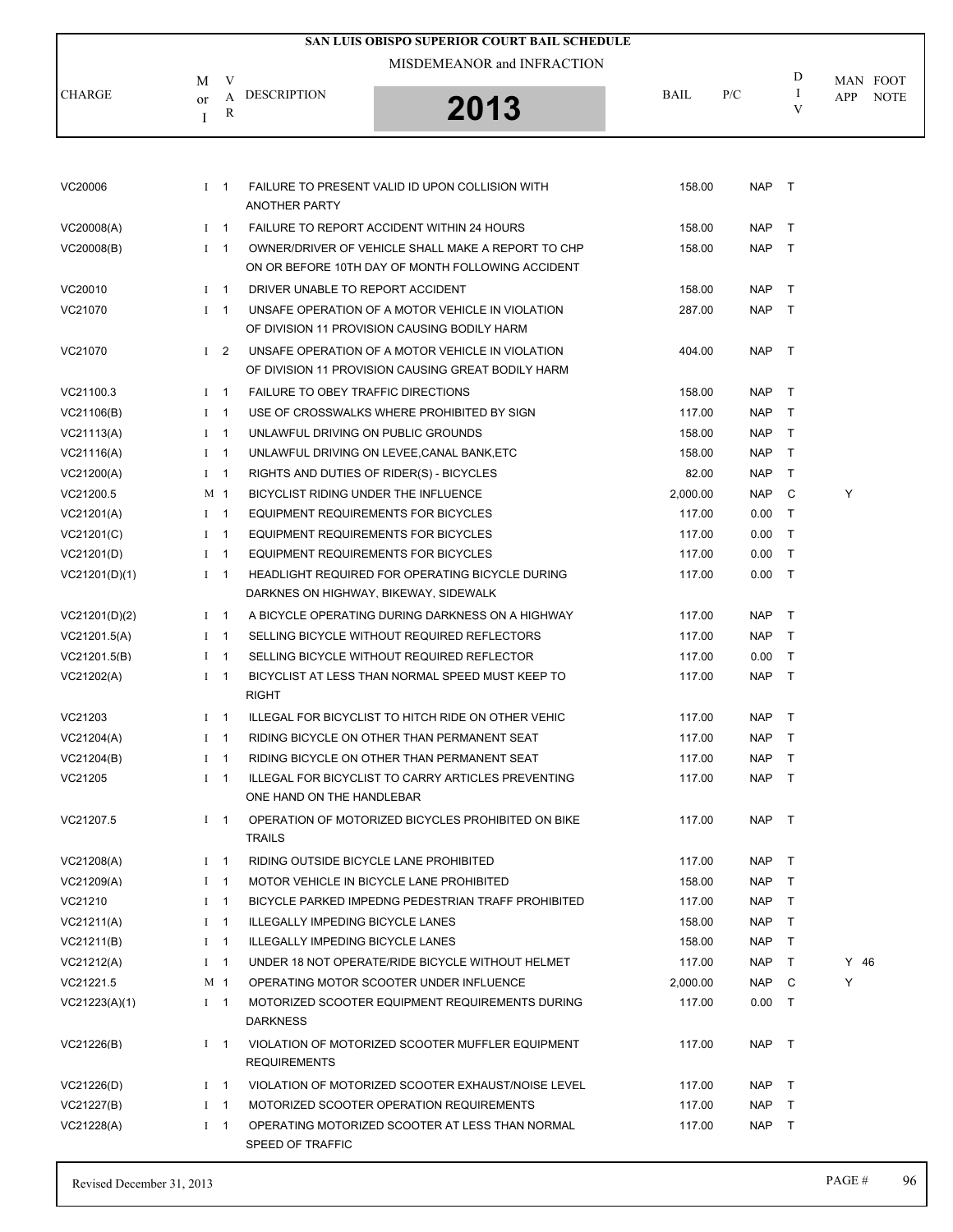|               |              |             | SAN LUIS OBISPO SUPERIOR COURT BAIL SCHEDULE                                                           |          |            |               |                 |             |    |
|---------------|--------------|-------------|--------------------------------------------------------------------------------------------------------|----------|------------|---------------|-----------------|-------------|----|
|               |              |             | MISDEMEANOR and INFRACTION                                                                             |          |            | D             |                 |             |    |
| <b>CHARGE</b> | M<br>or<br>T | V<br>A<br>R | <b>DESCRIPTION</b><br>2013                                                                             | BAIL     | P/C        | $\bf{I}$<br>V | MAN FOOT<br>APP | <b>NOTE</b> |    |
|               |              |             |                                                                                                        |          |            |               |                 |             |    |
| VC21228(A)(2) |              | $1 \quad 1$ | FAIL TO WALK MOTORIZED SCOOTER ACROSS STREET<br><b>CONSTRUCTION SITE</b>                               | 117.00   | <b>NAP</b> | $\mathbf{C}$  |                 |             |    |
| VC21229(A)    |              | $1 \quad 1$ | FAILURE TO OPERATE MOTORIZED SCOOTER IN BICYCLE<br>LANE                                                | 117.00   | <b>NAP</b> | $\top$        |                 |             |    |
| VC21235(A)    |              | $1 \quad 1$ | ILLEGAL OPERATION OF MOTORIZED SCOOTER                                                                 | 117.00   | <b>NAP</b> | $\top$        |                 |             |    |
| VC21235(B)    |              | $1 \quad 1$ | MOTORIZED SCOOTER - SPEED OR LANE LIMITATION                                                           | 117.00   | <b>NAP</b> | $\top$        |                 |             |    |
| VC21235(C)    |              | $I \quad 1$ | MOTORIZED SCOOTER - HELMET REQUIRED                                                                    | 117.00   | <b>NAP</b> | $\top$        |                 |             |    |
| VC21235(D)    |              | $1 \quad 1$ | MOTORIZED SCOOTER-OPERATE W/OUT LICENSE OR PERMIT                                                      | 117.00   | <b>NAP</b> | $\top$        |                 |             |    |
| VC21235(E)    |              | $1 \quad 1$ | MOTORIZED SCOOTER - WITH PASSENGERS                                                                    | 117.00   | <b>NAP</b> | $\top$        |                 |             |    |
| VC21235(G)    |              | $1 \quad 1$ | MOTORIZED SCOOTER - OPERATING ON SIDEWALK EXCEPT<br>TO ENTER OR LEAVE ADJACENT PROPERTY                | 117.00   | <b>NAP</b> | $\top$        |                 |             |    |
| VC21260(A)    |              | $1 \quad 1$ | ILLEGAL OPERATION OF LOW SPEED VEHICLE                                                                 | 117.00   | <b>NAP</b> | $\top$        |                 |             |    |
| VC21260(B)(2) |              | $1 \quad 1$ | OPERATOR OF LOW SPEED VEHICLE MAY CROSS A ROADWAY<br>SPEED LIMIT IN EXCESS OF 35MPH, APPROX 90 DEGREES | 117.00   | <b>NAP</b> | $\top$        |                 |             |    |
| VC21281.5(A)  |              | $I \quad 1$ | ILLEGAL OPERATION OF ELECTRICAL PERSONAL<br>ASSISTIVE MOBILITY DEVICE                                  | 117.00   | <b>NAP</b> | $\top$        |                 |             |    |
| VC21281.5(B)  |              | $1 \quad 1$ | ILLEGAL OPERATION OF ELECTRICAL PERSONAL<br>ASSISTIVE MOBILITY DEVICE                                  | 117.00   | <b>NAP</b> | $\top$        |                 |             |    |
| VC21281.5(C)  |              | $1 \quad 1$ | ILLEGAL OPERATION OF ELECTRICAL PERSONAL<br>ASSISTIVE MOBILITY DEVICE                                  | 117.00   | <b>NAP</b> | $\top$        |                 |             |    |
| VC21281.5(D)  |              | $1 \quad 1$ | ILLEGAL OPERATION OF ELECTRICAL PERSONAL<br>ASSISTIVE MOBILITY DEVICE                                  | 117.00   | <b>NAP</b> | $\top$        |                 |             |    |
| VC21367(B)    |              | $1 \quad 1$ | FAILING TO OBEY TRAFFIC CONTROL/DEVICES AT<br><b>CONSTRUCTION SITE</b>                                 | 158.00   | <b>NAP</b> | $\top$        | 32              |             |    |
| VC21367(B)    |              | M 2         | FAILING TO OBEY TRAFFIC CONTROL/DEVICES AT<br><b>CONSTRUCTION SITE</b>                                 | 2.000.00 | <b>NAP</b> | C             | Y 32            |             |    |
| VC21367(C)    |              | $1 \quad 1$ | FAILURE TO OBEY SIGNS AROUND CONSTRUCTION ZONE                                                         | 158.00   | <b>NAP</b> | $\top$        | 32              |             |    |
| VC21451(A)    |              | $1 \quad 1$ | 'GREEN' SIGNAL--VEHICULAR RESPONSIBILITIES                                                             | 158.00   | <b>NAP</b> | $\top$        | 32              |             | 42 |
| VC21451(B)    |              | $I \quad 1$ | 'GREEN' SIGNAL- VEHICULAR RESPONSIBILITIES                                                             | 158.00   | <b>NAP</b> | $\mathsf{T}$  | 32              |             |    |
| VC21451(C)    |              | $I \quad 1$ | 'GREEN' SIGNAL - PEDESTRIAN RESPONSIBILITIES                                                           | 117.00   | <b>NAP</b> | $\top$        |                 |             |    |
| VC21451(D)    |              | $1 \quad 1$ | PEDESTRIAN FACING A GREEN ARROW TURN SIGNAL SHALL<br>NOT ENTER THE ROADWAY                             | 117.00   | <b>NAP</b> | $\top$        |                 |             |    |
| VC21452(B)    |              | $I \quad 1$ | FAILURE OF PEDESTRIAN TO PROPERLY RESPOND TO<br>SIGNAL OF YELLOW LIGHT OR ARROW                        | 117.00   | <b>NAP</b> | $\top$        |                 |             |    |
| VC21453(A)    |              | $1 \quad 1$ | 'RED' SIGNAL - VEHICULAR RESPONSIBILITIES                                                              | 410.00   | <b>NAP</b> | T             |                 | 32 42       |    |
| VC21453(B)    |              | $I \quad 1$ | 'RED' SIGNAL - VEHICULAR RESPONSIBILITIES WITH<br>RIGHT TURN                                           | 158.00   | <b>NAP</b> | $\top$        | 32              |             | 42 |
| VC21453(C)    |              | $I \quad 1$ | 'RED' SIGNAL- VEHICULAR RESPONSIBILITIES                                                               | 410.00   | <b>NAP</b> | $\top$        | 32              |             |    |
| VC21453(D)    |              | $I \quad 1$ | 'RED' SIGNAL - PEDESTRIAN RESPONSIBILITIES                                                             | 117.00   | <b>NAP</b> | $\top$        |                 |             |    |
| VC21454(A)    |              | $1 \quad 1$ | LANE USE CONTROL SIGNAL - GREEN INDICATION                                                             | 158.00   | <b>NAP</b> | $\top$        | 32              |             |    |
| VC21454(C)    |              | $I \quad 1$ | LANE USE RED CONTROL SIGNAL                                                                            | 410.00   | <b>NAP</b> | T             | 32              |             |    |
| VC21454(D)    |              | $I \quad 1$ | LANE USE FLASHING YELLOW CONTROL SIGNALS                                                               | 158.00   | <b>NAP</b> | $\top$        | 32              |             |    |
| VC21455       |              | $1 \quad 1$ | TRAFFIC CONTROL SIGNAL AT OTHER THAN INTERSECTION                                                      | 158.00   | <b>NAP</b> | $\top$        | 32              |             |    |
| VC21456(A)    |              | $I \quad 1$ | PEDESTRIAN VIOLATION OF 'WALK' OR 'WAIT' SIGNALS                                                       | 117.00   | <b>NAP</b> | T             |                 |             |    |
| VC21456(B)    |              | $I \quad 1$ | WALK, WAIT OR DON'T WALK                                                                               | 117.00   | <b>NAP</b> | $\top$        |                 |             |    |
| VC21456.1     |              | $I \quad 1$ | PEDESTRIAN VIOLATION OF 'WALK' OR 'WAIT' SIGNALS                                                       | 117.00   | <b>NAP</b> | $\top$        |                 |             |    |
| VC21457(A)    |              | $1 \quad 1$ | ACTIONS REQUIRED AT FLASHING RED SIGNALS                                                               | 410.00   | <b>NAP</b> | T             | 32              |             | 42 |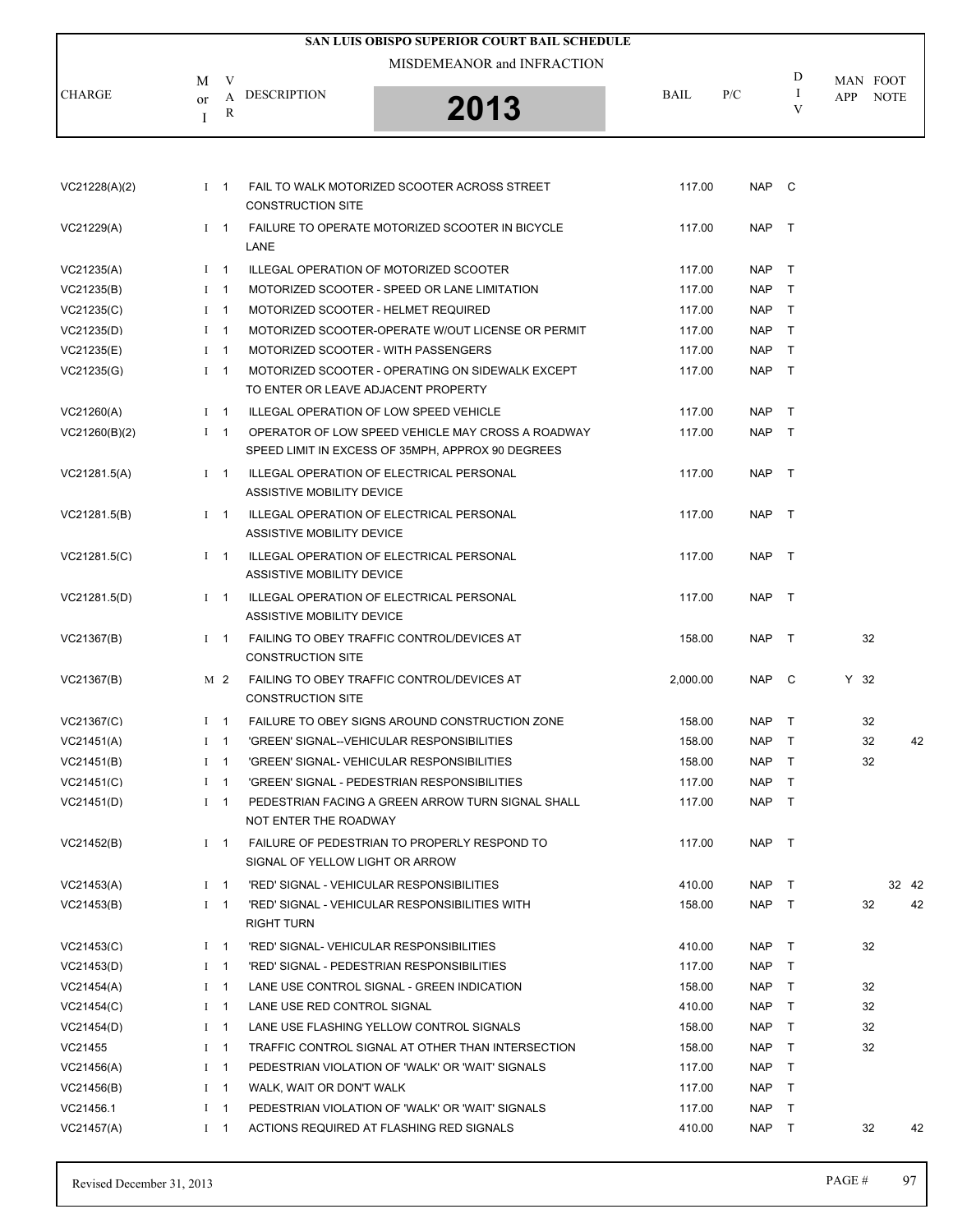|               |                        | SAN LUIS OBISPO SUPERIOR COURT BAIL SCHEDULE |      |     |   |                           |
|---------------|------------------------|----------------------------------------------|------|-----|---|---------------------------|
|               | – V<br>M               | MISDEMEANOR and INFRACTION                   |      |     | D | MAN FOOT                  |
| <b>CHARGE</b> | DESCRIPTION<br>or<br>R | 2013<br>ט ו                                  | BAIL | P/C |   | <b>NOTE</b><br><b>APP</b> |

| VC21457(B)    | $1 \quad 1$ | ACTIONS REQUIRED AT FLASHING YELLOW SIGNALS              | 158.00    | <b>NAP</b> | $\top$       | 32<br>42 |
|---------------|-------------|----------------------------------------------------------|-----------|------------|--------------|----------|
| VC21458(A)    | $1 \quad 1$ | CURB MARKING - RED INDICATES NO STOPPING/PARKING         | 82.00     | <b>NAP</b> | $\top$       |          |
| VC21460(A)    | $I \quad 1$ | IMPROPER TURN OVER DOUBLE/SOLID LINES TO RIGHT PRO       | 158.00    | <b>NAP</b> | $\mathsf{T}$ | 32       |
| VC21460(B)    | $I \quad 1$ | IMPROPER TURN OVER DOUBLE/SOLID LINES TO RIGHT PRO       | 158.00    | <b>NAP</b> | $\mathsf{T}$ | 32       |
| VC21460(C)(1) | $I \quad 1$ | <b>IMPROPER CROSSING OVER DOUBLE YELLOW/BROKEN LINES</b> | 158.00    | <b>NAP</b> | $\mathsf{T}$ | 32       |
| VC21460.5(C)  | $1 \quad 1$ | <b>IMPROPER TURN FROM TWO-WAY LEFT TURN LANE</b>         | 158.00    | <b>NAP</b> | $\mathsf{T}$ | 32       |
| VC21461(A)    | $I \quad 1$ | DRIVER FAILURE TO OBEY SIGNS/SIGNALS                     | 158.00    | <b>NAP</b> | $\top$       | 32       |
| VC21461.5     | $1 \quad 1$ | PEDESTRIAN FAILURE TO OBEY SIGNS/SIGNALS                 | 117.00    | <b>NAP</b> | $\mathsf{T}$ |          |
| VC21462       | $I \quad 1$ | DISOBEDIENCE TO TRAFFIC CONTROL SIGNAL                   | 158.00    | <b>NAP</b> | $\mathsf{T}$ | 32       |
| VC21462       | $1\quad 2$  | PEDESTRIAN DISOBEDIENCE TO TRAFFIC CONTROL SIGNAL        | 117.00    | <b>NAP</b> | $\mathsf{T}$ | 32       |
| VC21463       | $1 \quad 1$ | NO PERSON SHALL ILLEGALLY OPERATE SIGNALS                | 158.00    | <b>NAP</b> | $\mathsf{T}$ | 32       |
| VC21464(A)    | $I \quad 1$ | UNAUTHORIZED INTERFERENCE WITH TRAFFIC DEVICES           | 158.00    | <b>NAP</b> | $\top$       | 32       |
|               |             | <b>PROHIBITED</b>                                        |           |            |              |          |
| VC21464(B)    | $1 \quad 1$ | UNAUTHORIZED USE OF TRAFFIC INTERFERENCE DEVICE          | 158.00    | <b>NAP</b> | $\top$       | 32       |
| VC21464(C)    | $1 \quad 3$ | UNAUTHORIZED POSSESSION OR DISTRIBUTION OF TRAFFIC       | 158.00    | <b>NAP</b> | $\top$       | 32       |
|               |             | <b>INTERFERENCE DEVICE</b>                               |           |            |              |          |
| VC21464(D)    | M 1         | INTERFERENCE W/TRAFFIC DEVICE RESULTING INJURY/          | 20,640.00 | <b>NAP</b> | $\mathsf{C}$ | Υ        |
|               |             | DEATH                                                    |           |            |              |          |
| VC21464(E)    | $I \quad 1$ | WILLFUL INTERFERENCE WITH DEVICE;USE;POSSESSION OR       | 2.050.00  | <b>NAP</b> | $\top$       | 32       |
|               |             | DISTRIBUTION OF DEVICE. DOES NOT RESULT IN INJURY        |           |            |              |          |
| VC21465       | $1 \quad 1$ | PLACEMENT OF UNAUTHORIZED TRAFFIC DEVICES PROHIBIT       | 158.00    | <b>NAP</b> | $\mathsf{T}$ |          |
| VC21466       | $1 \quad 1$ | UNLAWFUL DISPLAY OF LIGHT PROHIBITED                     | 117.00    | <b>NAP</b> | $\mathsf{T}$ |          |
| VC21466.5     | $I \quad 1$ | LIGHT IMPAIRING DRIVER'S VISION PROHIBITED               | 117.00    | <b>NAP</b> | $\top$       | 32       |
| VC21650       | $1 \quad 1$ | FAILURE TO KEEP TO RIGHT SIDE OF ROAD                    | 158.00    | <b>NAP</b> | $\mathsf{T}$ | 32       |
| VC21650(A)    | $I \quad 1$ | RIGHT SIDE OF ROADWAY - OVERTAKING OR PASSING            | 158.00    | <b>NAP</b> | $\top$       | 32       |
| VC21650(B)    | $I \quad 1$ | RIGHT SIDE OF ROADWAY - WHILE MAKING LEFT TURN           | 158.00    | <b>NAP</b> | $\mathsf{T}$ | 32       |
| VC21650(C)    | $I \quad 1$ | RIGHT SIDE OF ROADWAY - CLOSED FOR CONSTRUCTION          | 158.00    | <b>NAP</b> | $\mathsf{T}$ | 32       |
| VC21650(D)    | $I \quad 1$ | RIGHT SIDE OF ROAD - RESTRICTED TO ONE WAY TRAFFIC       | 158.00    | <b>NAP</b> | T            | 32       |
| VC21650.1     | $I \quad 1$ | BICYCLE TO TRAVEL IN SAME DIRECTION AS VEHICLES          | 117.00    | <b>NAP</b> | $\mathsf{T}$ |          |
| VC21651(A)    | $1 \quad 1$ | DRIVING ACROSS DIVIDED SECTION ON FREEWAY PROHIBIT       | 158.00    | <b>NAP</b> | $\mathsf{T}$ | 32       |
| VC21651(A)(1) | $I \quad 1$ | DRIVING ACROSS DIVIDED SECTION ON FREEWAY PROHIBIT       | 158.00    | <b>NAP</b> | $\mathsf{T}$ | 32       |
| VC21651(A)(2) | $I \quad 1$ | DRIVING ACROSS DIVIDED SECTION ON FREEWAY PROHIBIT       | 158.00    | <b>NAP</b> | T            | 32       |
| VC21651(B)    | M 1         | DRIVING WRONG WAY ON DIVIDED HIGHWAY                     | 468.00    | <b>NAP</b> | C            | 32       |
| VC21651(C)    | M 2         | DRIVING WRONG WAY ON DIVIDED HIGHWAY CAUSING INJRY       | 4.240.00  | <b>NAP</b> | C            | Υ        |
|               |             | OR DEATH                                                 |           |            |              |          |
| VC21652       | $I \quad 1$ | IMPROPERLY ENTERING HIGHWAY FROM SERVICE ROAD            | 158.00    | <b>NAP</b> | Τ            | 32       |
| VC21654(A)    | $1 \quad 1$ | SLOW MOVING VEHICLES KEEP TO RIGHT EDGE OF ROADWAY       | 158.00    | <b>NAP</b> | $\top$       | 32       |
| VC21655(B)    | $I \quad 1$ | <b>FAILURE TO USE DESIGNATED LANES</b>                   | 158.00    | <b>NAP</b> | T            | 32       |
| VC21655.5(B)  | $I \quad 1$ | <b>IMPROPER USE OF PREFERENTIAL LANES</b>                | 410.00    | <b>NAP</b> | $\top$       | 31<br>32 |
| VC21655.8(A)  | $1 \quad 1$ | DRIVING OVER DOUBLE LINES OF PREFERENTIAL LANES          | 410.00    | <b>NAP</b> | $\top$       | 32       |
| VC21655.9(C)  | M 1         | OPER OR OWN VEH THAT DISPLAYS LOW-EMISSIONS DECAL        | 1,165.00  | <b>NAP</b> | C            |          |
|               |             | NOT ISSUED FOR VEHICLE                                   |           |            |              |          |
| VC21656       | $I \quad 1$ | FAILURE OF SLOW-MOVING VEHICLES TO TURN OUT              | 158.00    | <b>NAP</b> | T            | 32       |
| VC21657       | $I \quad 1$ | DRIVING AGAINST ONE-WAY TRAFFIC PATTERNS                 | 158.00    | <b>NAP</b> | $\top$       | 32       |
| VC21658(A)    | $1 \quad 1$ | LANE STRADDLING/FAILURE TO USE SPECIFIED LANES           | 158.00    | <b>NAP</b> | $\top$       | 32       |
| VC21658(B)    | $I \quad 1$ | LANE STRADDLING/FAILURE TO USE SPECIFIED LANES           | 158.00    | <b>NAP</b> | $\mathsf{T}$ | 32       |
| VC21659       | $I \quad 1$ | UNSAFE DRIVING ON THREE LANE HIGHWAY                     | 158.00    | <b>NAP</b> | T            | 32       |
|               |             |                                                          |           |            |              |          |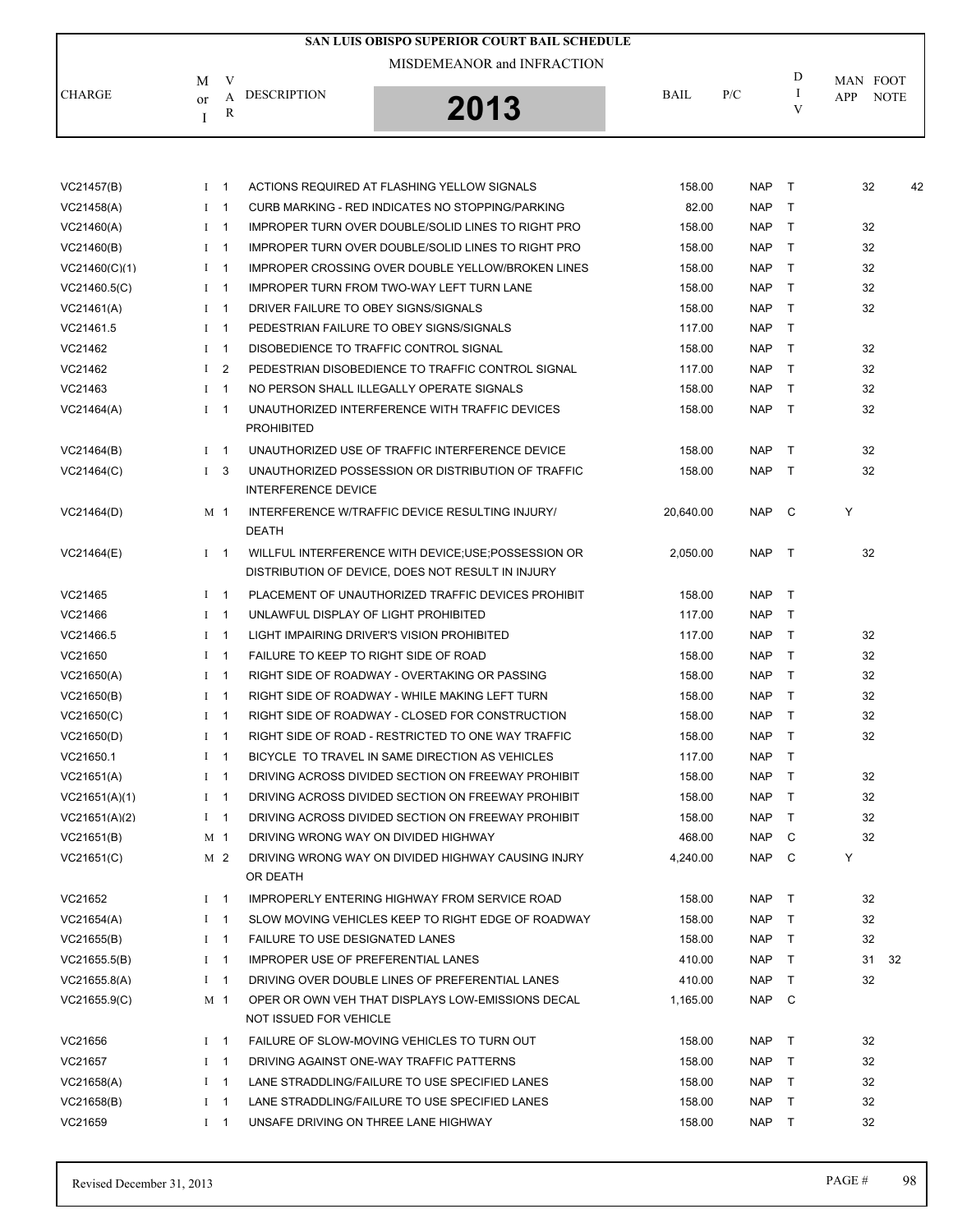|               |                            |                          | SAN LUIS OBISPO SUPERIOR COURT BAIL SCHEDULE                     |             |            |              |                           |  |  |
|---------------|----------------------------|--------------------------|------------------------------------------------------------------|-------------|------------|--------------|---------------------------|--|--|
|               | MISDEMEANOR and INFRACTION |                          |                                                                  |             |            |              |                           |  |  |
|               | M                          | V                        |                                                                  |             |            | D            | MAN FOOT                  |  |  |
| <b>CHARGE</b> | or                         | A                        | <b>DESCRIPTION</b><br>2013                                       | <b>BAIL</b> | P/C        | Ι.<br>V      | <b>NOTE</b><br><b>APP</b> |  |  |
|               | Ι                          | R                        |                                                                  |             |            |              |                           |  |  |
|               |                            |                          |                                                                  |             |            |              |                           |  |  |
|               |                            |                          | FAILURE TO APPROACHING VEHICLES TO PASS TO THE                   |             |            |              |                           |  |  |
| VC21660       | $I \quad 1$                |                          | <b>RIGHT</b>                                                     | 158.00      | <b>NAP</b> | $\top$       | 32                        |  |  |
| VC21661       | $I$ 1                      |                          | RIGHT OF WAY RULE - NARROW GRADE                                 | 158.00      | <b>NAP</b> | $\top$       | 32                        |  |  |
| VC21662(A)    | $I \quad 1$                |                          | MOUNTAIN- KEEP TO RIGHT- USE HORN                                | 158.00      | <b>NAP</b> | $\top$       | 32                        |  |  |
| VC21663       | $I \quad 1$                |                          | DRIVING ON SIDEWALK PROHIBITED                                   | 158.00      | <b>NAP</b> | T.           | 32                        |  |  |
| VC21664       | $1 \quad 1$                |                          | FAILURE TO USE DESIGNATED FREEWAY ON/OFF RAMP                    | 158.00      | <b>NAP</b> | $\top$       | 32                        |  |  |
|               |                            |                          | <b>PROPERLY</b>                                                  |             |            |              |                           |  |  |
| VC21700       | $I \quad 1$                |                          | LOAD/PASSENGERS NOT TO OBSTRUCT DRIVER'S VIEW                    | 158.00      | <b>NAP</b> | $\mathsf{T}$ | 32                        |  |  |
| VC21701       | $I \quad 1$                |                          | INTERFERENCE WITH DRIVER'S CONTROL OF VEHICLE                    | 158.00      | <b>NAP</b> | T.           |                           |  |  |
| VC21702(A)    | M 1                        |                          | LIMITATION ON DRIVING HOURS                                      | 550.00      | <b>NAP</b> | C            |                           |  |  |
| VC21703       | $I \quad 1$                |                          | FOLLOWING TOO CLOSELY PROHIBITED                                 | 158.00      | <b>NAP</b> | $\mathsf{T}$ | 32                        |  |  |
| VC21704(A)    | $I \quad 1$                |                          | TRUCKS/TRAILERS FOLLOWING TOO CLOSELY PROHIBITED                 | 158.00      | <b>NAP</b> | T.           | 32                        |  |  |
| VC21705       | $\bf{I}$                   | $\mathbf{1}$             | CARAVANS FOLLOWING TOO CLOSELY PROHIBITED                        | 158.00      | <b>NAP</b> | T.           | 32                        |  |  |
| VC21706       | $I \quad 1$                |                          | FOLLOW EMERGENCY VEHICLES TOO CLOSELY PROHIBITED                 | 158.00      | <b>NAP</b> | $\mathsf{T}$ | 32                        |  |  |
| VC21706.5(B)  | $1 \quad 1$                |                          | OPERATE VEHICLE IN UNSAFE MANNER IN AN EMERGENCY                 | 287.00      | <b>NAP</b> | $\top$       | 32                        |  |  |
|               |                            |                          | <b>INCIDENT ZONE</b>                                             |             |            |              |                           |  |  |
| VC21707       | $1 \quad 1$                |                          | DRIVING WITHIN 300 FEET OF FIRE PROHIBITED                       | 158.00      | <b>NAP</b> | $\top$       | 32                        |  |  |
| VC21708       | $\mathbf{I}$               | -1                       | RUN OVER UNPROTECTED FIRE/CHEMICAL HOSE PROHIBITED               | 158.00      | <b>NAP</b> | T.           | 32                        |  |  |
| VC21709       | $I \quad 1$                |                          | DRIVING WITHIN SAFETY ZONE PROHIBITED                            | 158.00      | <b>NAP</b> | $\mathsf{T}$ | 32                        |  |  |
| VC21710       | $1 \quad 1$                |                          | COASTING IN NEUTRAL ON DOWNGRADE PROHIBITED                      | 158.00      | <b>NAP</b> | $\top$       | 32                        |  |  |
| VC21711       | $I \quad 1$                |                          | WHIPPING OR SWERVING TOWED VEHICLE PROHIBITED                    | 158.00      | <b>NAP</b> | $\mathsf{T}$ | 32                        |  |  |
| VC21712(A)    | $I \quad 1$                |                          | NO PERSON SHALL DRIVE WITH PASSENGER IN NON-PASS<br><b>PLACE</b> | 158.00      | <b>NAP</b> | $\mathsf{T}$ | 32                        |  |  |
| VC21712(B)    | $1 \quad 1$                |                          | UNLAWFUL RIDING ON VEHICLE PROHIBITED                            | 158.00      | <b>NAP</b> | T            | 32                        |  |  |
| VC21712(C)    | $I \quad 1$                |                          | DRIVER PERMITTING RIDING IN TRUNK OF VEHICLE                     | 410.00      | <b>NAP</b> | $\top$       | 32                        |  |  |
| VC21712(D)    | $\bf{I}$                   | $\overline{\phantom{1}}$ | RIDING IN TRUNK OF VEHICLE                                       | 410.00      | <b>NAP</b> | $\top$       | 32                        |  |  |
| VC21712(E)    | $1 \quad 1$                |                          | ALLOW RIDE ON PORTION OF VEHICLE NOT DESIGNED PASS               | 158.00      | <b>NAP</b> | $\top$       | 32                        |  |  |
| VC21712(G)    |                            | $I \quad 1$              | TOWING TRAILER COACH, CAMP TRAILER, OR TRAILER CAR               | 158.00      | <b>NAP</b> | $\top$       | 32                        |  |  |
|               |                            |                          | RYING VESSEL THAT CONTAINS PASSENGERS                            |             |            |              |                           |  |  |
| VC21712(H)    |                            | $I \quad 1$              | DRIVING WHILE TOWING PERSON RIDING ON MOTORCYCLE,                | 158.00      | <b>NAP</b> | $\top$       | 32                        |  |  |
|               |                            |                          | MOTORIZED BICYCLE, SKATES, SKIS, OR TOY VEHICLE                  |             |            |              |                           |  |  |
| VC21713       |                            | M 1                      | ARMORED CAR WITHOUT LICENSE                                      | 2,500.00    | <b>NAP</b> | $\mathbf{C}$ | Y                         |  |  |
| VC21714(A)    |                            | $I \quad 1$              | USE OF THREE WHEELED VEHICLE IN HOV LANE                         | 158.00      | NAP        | $\top$       | 32                        |  |  |
| VC21714(B)    |                            | $I \quad 1$              | USE OF THREE WHEELED VEHICLE IN LAND ADJACENT TO                 | 158.00      | <b>NAP</b> | $\top$       | 32                        |  |  |
|               |                            |                          | STRIPPING OR AREA BETWEEN TWO OR MORE VEHICLES                   |             |            |              |                           |  |  |
| VC21715(A)    | $I \quad 1$                |                          | EXCEED PASSENGER VEHICLE TOWING COMBINATION LIMITS               | 158.00      | <b>NAP</b> | $\top$       | 32                        |  |  |
| VC21716       |                            | $I \quad 1$              | <b>GOLF CART OPERATION RESTRICTED</b>                            | 158.00      | <b>NAP</b> | $\top$       |                           |  |  |
| VC21717       |                            | $I \quad 1$              | TURNING ACROSS BICYCLE LANE                                      | 158.00      | <b>NAP</b> | T            |                           |  |  |
| VC21718(A)    |                            | $I \quad 1$              | STOPPING, PARKING, OR LEAVING STANDING UPON A                    | 158.00      | <b>NAP</b> | $\top$       |                           |  |  |
|               |                            |                          | <b>FREEWAY</b>                                                   |             |            |              |                           |  |  |
| VC21720       | $I \quad 1$                |                          | UNLAWFUL OPERATION OF POCKET BIKE                                | 117.00      | NAP        | $\top$       | 32                        |  |  |
| VC21750       |                            | $I \quad 1$              | OVERTAKING AND PASSING UN-SAFELY                                 | 158.00      | <b>NAP</b> | $\top$       | 32                        |  |  |
| VC21751       |                            | $I \quad 1$              | PASSING WITHOUT SUFFICIENT CLEARANCE                             | 158.00      | <b>NAP</b> | $\top$       | 32                        |  |  |
| VC21752(A)    | $I \quad 1$                |                          | DRIVING LEFT OF CENTER-LIMITED VIEW/WITHIN 100 FT<br>OF BRIDGE   | 158.00      | <b>NAP</b> | $\top$       | 32                        |  |  |
| VC21752(B)    |                            | $I \quad 1$              | DRIVING TO LEFT OF CENTER-LIMITED VIEW                           | 158.00      | <b>NAP</b> | $\top$       | 32                        |  |  |
| VC21752(C)    |                            | $I \quad 1$              | DRIVING LEFT OF CENTER - W/IN 100 FEET OR WHEN                   | 410.00      | NAP        | $\top$       | 32                        |  |  |
|               |                            |                          | TRAVERSING RAILROAD GRADE CROSSING PROHIBITED                    |             |            |              |                           |  |  |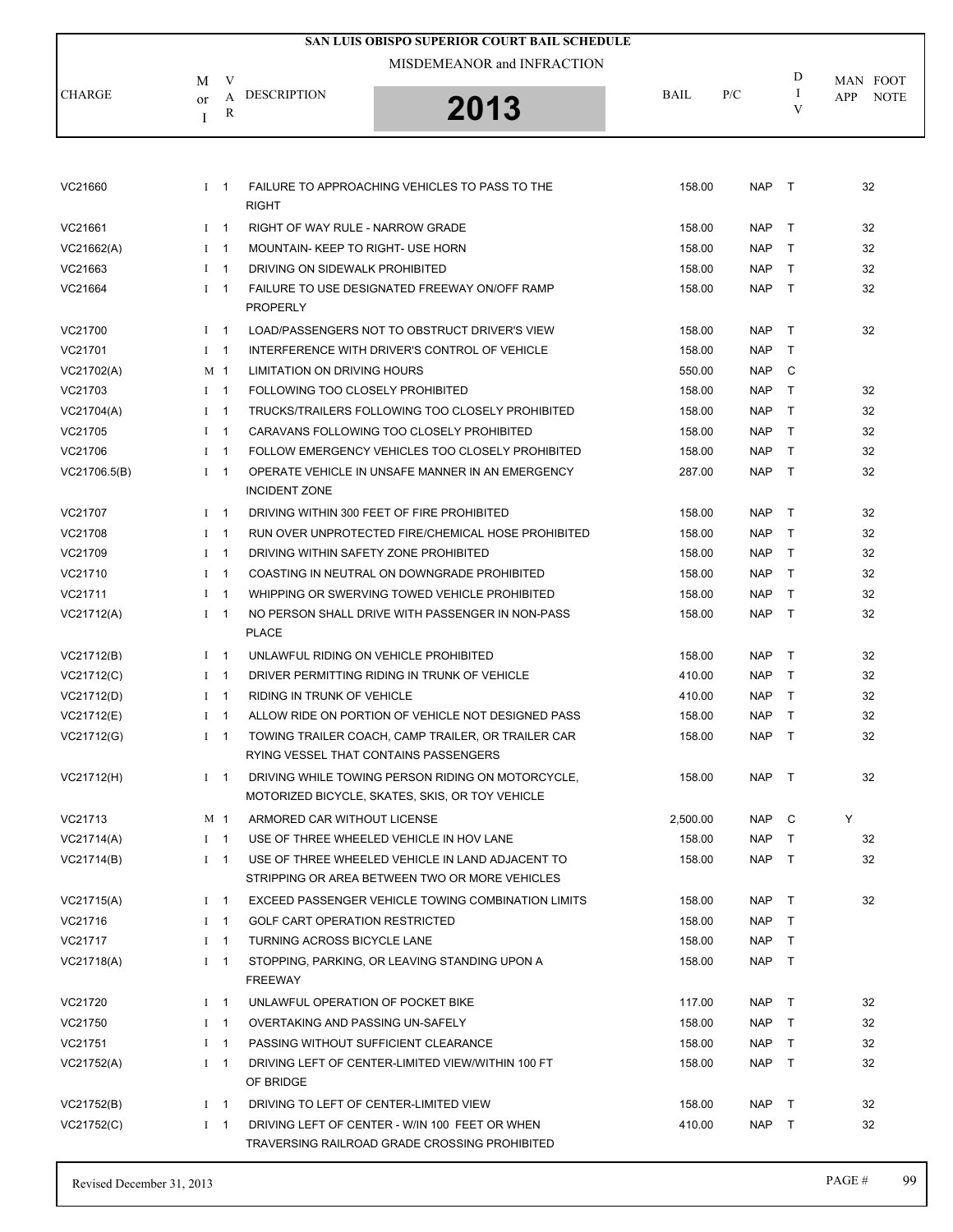|               |         |             |                                     | SAN LUIS OBISPO SUPERIOR COURT BAIL SCHEDULE                                                  |        |            |              |                    |
|---------------|---------|-------------|-------------------------------------|-----------------------------------------------------------------------------------------------|--------|------------|--------------|--------------------|
|               |         |             |                                     | MISDEMEANOR and INFRACTION                                                                    |        |            |              |                    |
|               | M       | V           |                                     |                                                                                               |        |            | D<br>I       | MAN FOOT           |
| <b>CHARGE</b> | or<br>I | A<br>R      | <b>DESCRIPTION</b>                  | 2013                                                                                          | BAIL   | P/C        | V            | <b>NOTE</b><br>APP |
|               |         |             |                                     |                                                                                               |        |            |              |                    |
|               |         |             |                                     |                                                                                               |        |            |              |                    |
| VC21752(D)    |         | $1 \quad 1$ |                                     | DRIVING LEFT OF CENTER-PROHIBITED WHEN W/IN 100FT                                             | 158.00 | <b>NAP</b> | T            | 32                 |
| VC21753       |         | $1 \quad 1$ |                                     | <b>FAILURE TO YIELD TO OVERTAKING VEHICLE</b>                                                 | 158.00 | <b>NAP</b> | $\top$       | 32                 |
| VC21754(A)    |         | $I \quad 1$ |                                     | <b>IMPROPER PASSING ON RIGHT PROHIBITED</b>                                                   | 158.00 | <b>NAP</b> | $\mathsf{T}$ | 32                 |
| VC21755       |         | $I \quad 1$ | UNSAFE PASSING ON RIGHT SHOULDER    |                                                                                               | 158.00 | <b>NAP</b> | $\mathsf{T}$ | 32                 |
| VC21755(A)    |         | $1 \quad 1$ | UNSAFE PASSING ON RIGHT SHOULDER    |                                                                                               | 158.00 | <b>NAP</b> | $\top$       | 32                 |
| VC21756(A)    |         | $I \quad 1$ | <b>BUS SAFETY ZONES</b>             | UNSAFE PASSING OF STANDING STREETCAR, TROLLEY COACH                                           | 158.00 | <b>NAP</b> | $\mathsf{T}$ |                    |
| VC21756(B)    |         | $1 \quad 1$ |                                     | PASSING STANDING STREET CAR, TROLLEY COACH, BUS                                               | 158.00 | <b>NAP</b> | T            | 32                 |
| VC21757       |         | $I \quad 1$ |                                     | PASSING STREET CAR ON LEFT PROHIBITED                                                         | 158.00 | <b>NAP</b> | $\mathsf{T}$ | 32                 |
| VC21758       |         | $I \quad 1$ |                                     | UNSAFE PASSING ON GRADES PROHIBITED                                                           | 158.00 | <b>NAP</b> | $\mathsf{T}$ | 32                 |
| VC21759       |         | $1 \quad 1$ |                                     | FAILURE TO EXERCISE CAUTION WHEN PASSING ANIMALS                                              | 158.00 | <b>NAP</b> | $\mathsf{T}$ |                    |
| VC21800(A)    |         | $1 \quad 1$ |                                     | RIGHT-OF-WAY; UNCONTROLLED INTERSECTION                                                       | 158.00 | <b>NAP</b> | $\mathsf{T}$ | 32                 |
| VC21800(B)    |         | $1 \quad 1$ |                                     | RIGHT-OF-WAY; UNCONTROLLED INTERSECTION                                                       | 158.00 | <b>NAP</b> | $\mathsf{T}$ | 32                 |
| VC21800(C)    |         | $1 \quad 1$ |                                     | RIGHT-OF-WAY/ UNCONTROLLED INTERSECTION                                                       | 158.00 | <b>NAP</b> | $\mathsf{T}$ | 32                 |
| VC21800(D)(1) |         | $I \quad 1$ |                                     | RIGHT OF WAY/CONTROLLED INTERSECTION WITH INOPERAT                                            | 158.00 | <b>NAP</b> | $\mathsf{T}$ | 32                 |
|               |         |             | <b>IVE CONTROL SIGNALS</b>          |                                                                                               |        |            |              |                    |
| VC21801(A)    |         | $I \quad 1$ | VIOLATION OF RIGHT-OF-WAY LEFT TURN |                                                                                               | 158.00 | <b>NAP</b> | $\mathsf{T}$ | 32                 |
| VC21801(B)    |         | $1 \quad 1$ | VIOLATION OF RIGHT-OF-WAY LEFT TURN |                                                                                               | 158.00 | <b>NAP</b> | $\top$       | 32                 |
| VC21802(A)    |         | $1 \quad 1$ |                                     | VIOLATION OF RIGHT-OF-WAY-ENTERING THROUGH HIGHWAY                                            | 158.00 | <b>NAP</b> | $\top$       | 32                 |
| VC21802(B)    |         | $I \quad 1$ |                                     | VIOLATION OF RIGHT-OF-WAY-ENTERING THROUGH HIGHWAY                                            | 158.00 | <b>NAP</b> | $\mathsf{T}$ | 32                 |
| VC21803(A)    |         | $1 \quad 1$ | VIOLATION OF 'YIELD' SIGN           |                                                                                               | 158.00 | <b>NAP</b> | $\top$       | 32                 |
| VC21803(B)    |         | $I \quad 1$ | VIOLATION OF 'YIELD' SIGN           |                                                                                               | 158.00 | <b>NAP</b> | $\top$       | 32                 |
| VC21804(A)    |         | $1 \quad 1$ |                                     | ENTERING HIGHWAY FROM ALLEY OR DRIVEWAY                                                       | 158.00 | <b>NAP</b> | $\mathsf{T}$ | 32                 |
| VC21804(B)    |         | $1 \quad 1$ |                                     | ENTERING HIGHWAY FROM ALLEY OR DRIVEWAY                                                       | 158.00 | <b>NAP</b> | $\top$       | 32                 |
| VC21805(B)    |         | $1 \quad 1$ |                                     | VIOLATION OF RIGHT-OF-WAY AT EQUESTRIAN CROSSING                                              | 158.00 | <b>NAP</b> | T            |                    |
| VC21805(C)    |         | $1 \quad 1$ |                                     | VIOLATION OF RIGHT-OF-WAY BY RIDER POSTING HAZARD                                             | 117.00 | <b>NAP</b> | Τ            |                    |
| VC21806(A)    |         | $I \quad 1$ |                                     | <b>FAILURE TO YIELD TO EMERGENCY VEHICLE</b>                                                  | 410.00 | <b>NAP</b> | $\mathsf{T}$ | 32<br>42           |
| VC21806(A)(1) |         | $I \quad 1$ |                                     | <b>FAILURE TO YIELD TO EMERGENCY VEHICLE</b>                                                  | 410.00 | <b>NAP</b> | $\top$       | 42<br>32           |
| VC21806(B)    |         | $1 \quad 1$ |                                     | <b>FAILURE TO YIELD TO EMERGENCY VEHICLE</b>                                                  | 410.00 | <b>NAP</b> | $\top$       | 32<br>42           |
| VC21806(C)    |         | $1 \quad 1$ |                                     | FAILURE TO YIELD TO EMERGENGY VEHICLE-PEDESTRIAN                                              | 410.00 | <b>NAP</b> | $\top$       |                    |
| VC21807       |         | $I \quad 1$ |                                     | DRIVING AUTHORIZED EMERGENCY VEHICLE WITHOUT DUE<br>REGARD FOR SAFETY OF PERSONS AND PROPERTY | 158.00 | <b>NAP</b> | $\top$       | 32                 |
| VC21809(A)    |         | $1 \quad 1$ |                                     | FAILURE TO SLOW DOWN OR CHANGE LANES WHEN APPROACH                                            | 158.00 | <b>NAP</b> | $\top$       | 32                 |
|               |         |             |                                     | ING-PASSING STATIONARY EMERGENCY VEHICLE W/ LIGHTS                                            |        |            |              |                    |
| VC21810       |         | $I \quad 1$ |                                     | FAILURE TO YIELD RIGHT-OF-WAY TO TRANSIT BUS                                                  | 158.00 | <b>NAP</b> | $\top$       |                    |
| VC21950(A)    |         | $1 \quad 1$ |                                     | DRIVER TO YIELD RIGHT-OF-WAY AT CROSSWALKS                                                    | 158.00 | <b>NAP</b> | $\top$       | 32                 |
| VC21950(B)    |         | $I \quad 1$ |                                     | PEDESTRIAN RIGHT-OF-WAY AT CROSSWALKS REGULATED                                               | 117.00 | <b>NAP</b> | $\mathsf{T}$ |                    |
| VC21950(C)    |         | $1 \quad 1$ |                                     | DRIVER TO REDUCE SPEED WHEN APPROACHING PEDESTRIAN                                            | 158.00 | <b>NAP</b> | $\top$       | 32                 |
| VC21951       |         | $1 \quad 1$ |                                     | OVERTAKING VEHICLES STOPPED FOR PEDESTRIANS                                                   | 410.00 | <b>NAP</b> | $\top$       | 42                 |
| VC21952       |         | $I \quad 1$ | AN                                  | FAIL TO YIELD RIGHT-OF-WAY ON SIDEWALK TO PEDESTRI                                            | 158.00 | <b>NAP</b> | $\top$       |                    |
| VC21953       |         | $I \quad 1$ |                                     | PEDESTRIAN MUST USE TUNNEL OR OVERHEAD CROSSING                                               | 117.00 | NAP        | $\top$       |                    |
| VC21954(A)    |         | $I \quad 1$ | <b>CROSSWALKS</b>                   | PEDESTRIANS MUST YIELD RIGHT-OF-WAY OUTSIDE OF                                                | 117.00 | <b>NAP</b> | $\top$       |                    |
| VC21954(B)    |         | $1 \quad 1$ | OF PEDESTRIAN ON ROADWAY            | FAILURE OF DRIVER TO EXERCISE DUE CARE FOR SAFETY                                             | 158.00 | <b>NAP</b> | $\top$       |                    |
| VC21955       |         | $I \quad 1$ |                                     | CROSS BETWEEN CONTROLLED INTERSECTIONS-JAYWALKING                                             | 117.00 | <b>NAP</b> | T            |                    |
| VC21956(A)    |         | $1 \quad 1$ | PEDESTRIANS ON ROADWAY PROHIBITED   |                                                                                               | 117.00 | NAP T      |              |                    |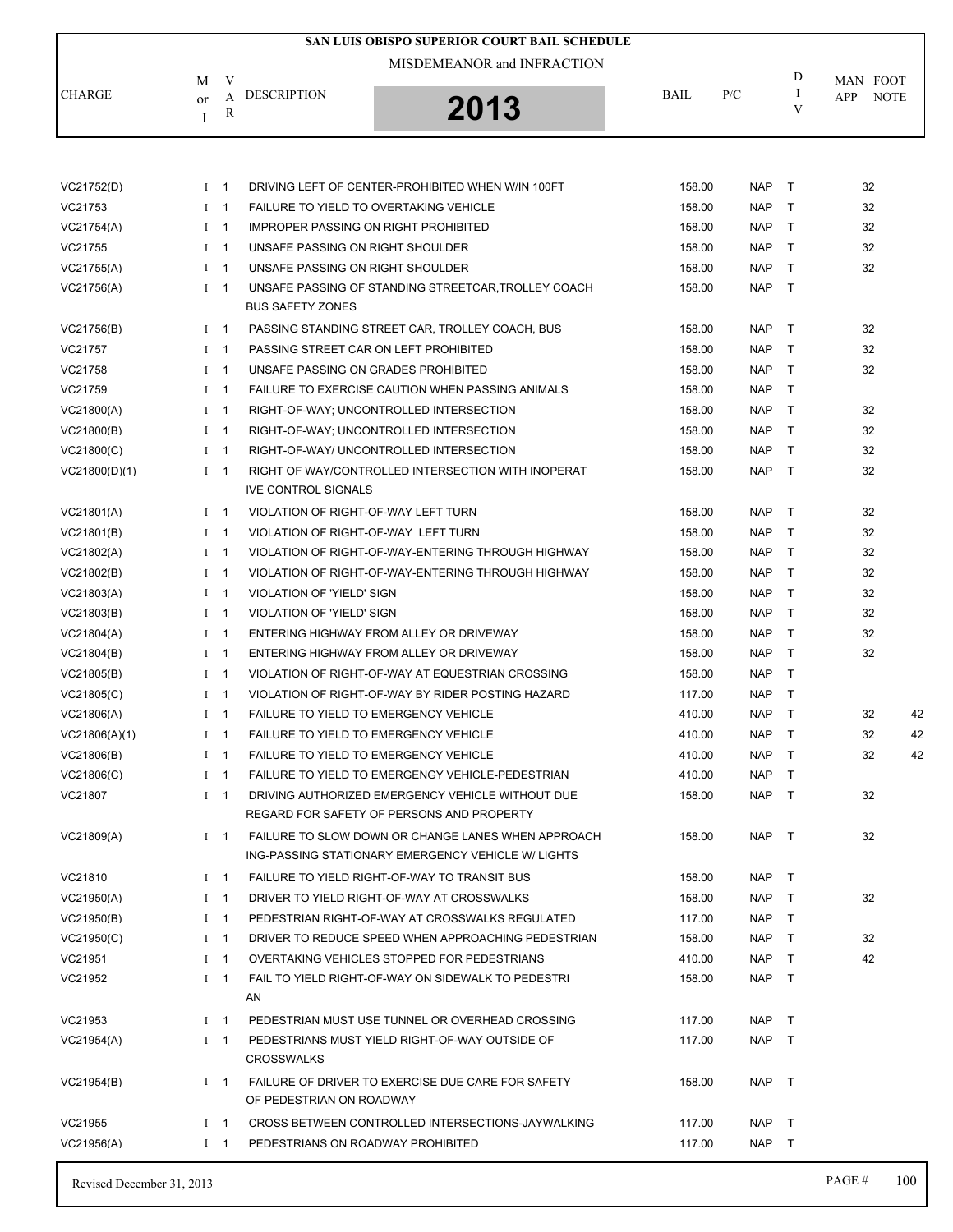|            |                |                          | SAN LUIS OBISPO SUPERIOR COURT BAIL SCHEDULE                                              |             |            |              |                    |
|------------|----------------|--------------------------|-------------------------------------------------------------------------------------------|-------------|------------|--------------|--------------------|
|            | M              | V                        | MISDEMEANOR and INFRACTION                                                                |             |            | D            | MAN FOOT           |
| CHARGE     | or             | А                        | <b>DESCRIPTION</b>                                                                        | <b>BAIL</b> | P/C        | Ι            | APP<br><b>NOTE</b> |
|            | I              | R                        | 2013                                                                                      |             |            | V            |                    |
|            |                |                          |                                                                                           |             |            |              |                    |
| VC21957    | $I$ 1          |                          | SOLICITING RIDE PROHIBITED-HITCHHIKING                                                    | 117.00      | <b>NAP</b> | $\top$       |                    |
| VC21959    | L              | -1                       | SKIING OR TOBOGGANING ACROSS HIGHWAY PROHIBITED                                           | 117.00      | <b>NAP</b> | $\top$       |                    |
| VC21960(A) | $I \quad 1$    |                          | FREEWAY/EXPRESSWAY USE RESTRICTIONS BY PEDESTRIANS<br>MOTOR DRIVEN CYCLE: BIKE OR SCOOTER | 117.00      | <b>NAP</b> | $\top$       |                    |
| VC21963    | M 1            |                          | BLIND PEDESTRIANS RIGHT-OF-WAY                                                            | 2,170.00    | <b>NAP</b> | C            | Y                  |
| VC21966    | $I$ 1          |                          | PEDESTRIAN PROHIBITED IN BICYCLE LANE                                                     | 117.00      | <b>NAP</b> | $\top$       |                    |
| VC21967    | $\bf{I}$       | -1                       | RIDING SKATEBOARD ON HIGHWAY                                                              | 82.00       | <b>NAP</b> | C            |                    |
| VC21968    | $1 \quad 1$    |                          | MOTORIZED SKATEBOARD PROHIBITED                                                           | 117.00      | <b>NAP</b> | $\mathsf{T}$ |                    |
| VC21970(A) | $1 \quad 1$    |                          | VEHICLE STOPPED UNNECESSARILY AND BLOCKING<br><b>CROSSWALK OR SIDEWALK</b>                | 158.00      | <b>NAP</b> | $\top$       |                    |
| VC21971    | $I$ 1          |                          | VIOLATING SPECIFIED PROVISIONS AND CAUSING BODILY<br><b>INJURY</b>                        | 902.00      | <b>NAP</b> | $\top$       |                    |
| VC22100(A) | $I \quad 1$    |                          | TURNING AT INTERSECTION FROM WRONG POSITION                                               | 158.00      | <b>NAP</b> | $\top$       | 32                 |
| VC22100(B) | $1 \quad 1$    |                          | TURNING AT INTERSECTION FROM WRONG POSITION                                               | 158.00      | <b>NAP</b> | $\top$       | 32                 |
| VC22100.5  | $\bf{I}$       | $\mathbf 1$              | U-TURN AT CONTROLLED INTERSECTION                                                         | 158.00      | <b>NAP</b> | $\top$       | 32                 |
| VC22101(D) | $\bf{I}$       | $\mathbf 1$              | VIOLATING SPECIAL TRAFFIC CONTROL MARKERS                                                 | 158.00      | <b>NAP</b> | T            | 32                 |
| VC22102    | $1 \quad 1$    |                          | ILLEGAL U-TURN IN BUSINESS DISTRICT                                                       | 158.00      | <b>NAP</b> | $\top$       | 32                 |
| VC22103    | $\bf{I}$       | $\mathbf 1$              | ILLEGAL U-TURN IN RESIDENTIAL DISTRICT                                                    | 158.00      | <b>NAP</b> | $\top$       | 32                 |
| VC22104    | $I \quad 1$    |                          | <b>ILLEGAL TURN NEAR FIRE STATION</b>                                                     | 158.00      | <b>NAP</b> | T            | 32                 |
| VC22105    | $1 \quad 1$    |                          | ILLEGAL TURN ON HIGHWAY WITHOUT UNOBSTRUCTED VIEW                                         | 158.00      | <b>NAP</b> | $\top$       | 32                 |
| VC22106    | $\bf{I}$       | $\mathbf 1$              | UNSAFE STARTING OR BACKING ON HIGHWAY                                                     | 158.00      | <b>NAP</b> | $\top$       | 32                 |
| VC22107    | $\mathbf I$    | $\mathbf{1}$             | UNSAFE TURN OR LANE CHANGE PROHIBITED                                                     | 158.00      | <b>NAP</b> | $\top$       | 32                 |
| VC22108    | $\bf{I}$       | $\mathbf{1}$             | SIGNAL REQUIRED BEFORE TURNING OR CHANGING LANES                                          | 158.00      | <b>NAP</b> | $\top$       | 32                 |
| VC22109    | $\bf{I}$       | -1                       | SUDDEN STOPPING WITHOUT SIGNALING                                                         | 158.00      | <b>NAP</b> | $\top$       | 32                 |
| VC22110(A) | $\bf{I}$       | -1                       | HAND/LAMP SIGNAL NOT GIVEN                                                                | 158.00      | <b>NAP</b> | $\top$       | 32                 |
| VC22110(B) | $I \quad 1$    |                          | HAND/LAMP SIGNAL NOT GIVEN                                                                | 158.00      | <b>NAP</b> | $\top$       | 32                 |
| VC22111(A) | $\bf{I}$       | $\overline{\phantom{1}}$ | HAND SIGNALS IMPROPERLY GIVEN                                                             | 158.00      | <b>NAP</b> | $\top$       |                    |
| VC22112(A) | $I \quad 1$    |                          | SCHOOL BUS DRIVER MISUSE OF SIGNALS; IMPROPER STOP;<br><b>FAILURE TO ESCORT PUPILS</b>    | 158.00      | <b>NAP</b> | $\top$       |                    |
| VC22348(A) | $I \quad 1$    |                          | ZONE: 55 SPEED: 56-70                                                                     | 158.00      | <b>NAP</b> | $\top$       | 32                 |
| VC22348(A) | I <sub>2</sub> |                          | ZONE: 65 SPEED: 81-90                                                                     | 205.00      | <b>NAP</b> | $\top$       | 32                 |
| VC22348(A) | I <sub>3</sub> |                          | ZONE: 65 SPEED: 91 AND OVER                                                               | 410.00      | <b>NAP</b> | $\top$       | 32                 |
| VC22348(B) | $\bf{I}$       | $\overline{1}$           | SPEEDING OVER 100 MPH PROHIBITED                                                          | 820.00      | <b>NAP</b> | $\top$       | Y 31 32            |
| VC22348(C) | $I \quad 1$    |                          | FAILURE TO DRIVE SUBJECT VC22406/DESIGNATED LANE                                          | 158.00      | <b>NAP</b> | $\top$       | 32                 |
| VC22349(A) | $\mathbf{I}$   | $\mathbf 1$              | ZONE: 65 SPEED: 66-80                                                                     | 158.00      | <b>NAP</b> | $\top$       | 32                 |
| VC22349(A) | $\mathbf{I}$   | 2                        | ZONE: 65 SPEED: 81-90                                                                     | 287.00      | <b>NAP</b> | $\top$       | 32                 |
| VC22349(A) | I <sub>3</sub> |                          | ZONE: 65 SPEED: 91 AND OVER                                                               | 410.00      | <b>NAP</b> | $\top$       | 32                 |
| VC22349(B) | $\bf{I}$       | $\overline{1}$           | ZONE: 55 SPEED: 56-70                                                                     | 158.00      | <b>NAP</b> | $\top$       | 32                 |
| VC22349(B) | $\bf{I}$       | 2                        | ZONE: 55 SPEED: 71-80                                                                     | 287.00      | <b>NAP</b> | $\top$       | 32                 |
| VC22349(B) | $1\quad 3$     |                          | ZONE: 55 SPEED: 81-100                                                                    | 410.00      | <b>NAP</b> | $\top$       | 32                 |
| 11000000   |                |                          | 701F<br>CDEED.<br>10.22                                                                   | 10000       |            |              | $\sim$             |

| <b>VCZZ349(B)</b> |     | z           | LUNE: 55 SPEED: 71-80    |                                                   | 287.00 | NAP.       |          | 32 |
|-------------------|-----|-------------|--------------------------|---------------------------------------------------|--------|------------|----------|----|
| VC22349(B)        |     | $1 \quad 3$ | ZONE: 55 SPEED: 81-100   |                                                   | 410.00 | <b>NAP</b> |          | 32 |
| VC22350           | I 1 |             | SPEED: 16-30<br>ZONE: 15 |                                                   | 158.00 | <b>NAP</b> | <b>T</b> | 32 |
|                   |     |             |                          | UNSAFE SPEED FOR CONDITIONS 1-15 MPH OVER LIMIT   |        |            |          |    |
| VC22350           |     | $1\quad 2$  | ZONE: 15 SPEED: 31-40    |                                                   | 287.00 | <b>NAP</b> | $\top$   | 32 |
|                   |     |             |                          | UNSAFE SPEED FOR CONDITIONS 16-25 MPH OVER LIMIT  |        |            |          |    |
| VC22350           |     | $1 \quad 3$ | ZONE: 15 SPEED: 41-OVER  |                                                   | 410.00 | NAP        | $\top$   | 32 |
|                   |     |             |                          | UNSAFE SPEED FOR CONDITIONS 26 AND OVER MPH LIMIT |        |            |          |    |
| VC22350           |     | $I$ 4       | ZONE: 20 SPEED: 21-35    |                                                   | 158.00 | <b>NAP</b> | $\top$   | 32 |
| VC22350           |     | $5^{\circ}$ | ZONE: 20 SPEED: 36-45    |                                                   | 287.00 | <b>NAP</b> |          | 32 |
|                   |     |             |                          |                                                   |        |            |          |    |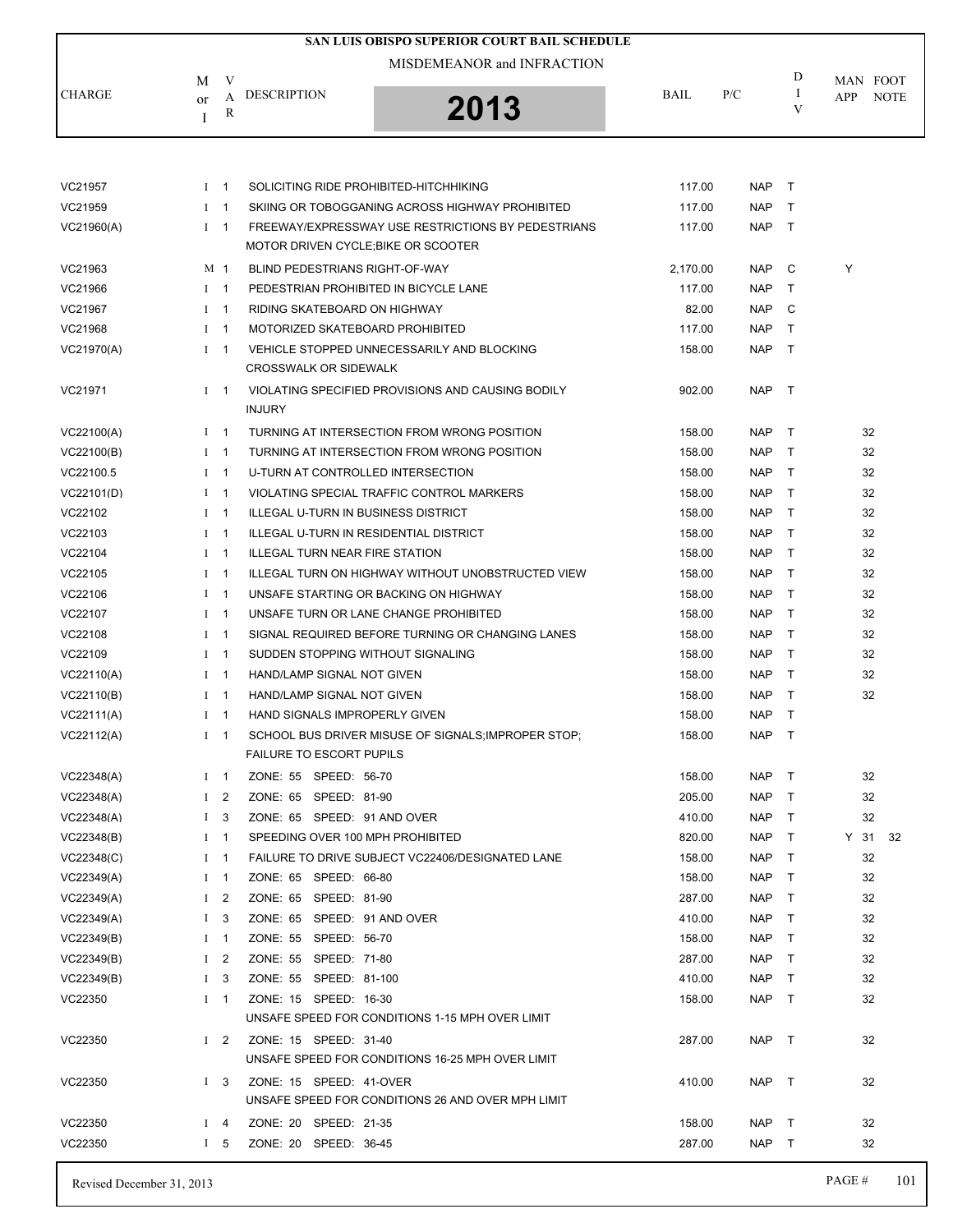|               |          |                |                                   | SAN LUIS OBISPO SUPERIOR COURT BAIL SCHEDULE       |             |            |                   |                    |
|---------------|----------|----------------|-----------------------------------|----------------------------------------------------|-------------|------------|-------------------|--------------------|
|               |          |                |                                   | MISDEMEANOR and INFRACTION                         |             |            |                   |                    |
|               | М        | V              |                                   |                                                    |             |            | D                 | MAN FOOT           |
| <b>CHARGE</b> | or       | A              | <b>DESCRIPTION</b>                |                                                    | <b>BAIL</b> | P/C        | $\mathbf{I}$<br>V | APP<br><b>NOTE</b> |
|               | Ι        | R              |                                   | 2013                                               |             |            |                   |                    |
|               |          |                |                                   |                                                    |             |            |                   |                    |
|               |          |                |                                   |                                                    |             |            |                   |                    |
| VC22350       | $\bf{I}$ | 6              | <b>ZONE: 20</b>                   | SPEED: 46 AND OVER                                 | 410.00      | <b>NAP</b> | $\top$            | 32                 |
| VC22350       |          | I <sub>7</sub> | ZONE: 25<br>SPEED: 26-40          |                                                    | 158.00      | NAP        | Τ                 | 32                 |
| VC22350       | Ι        | 8              | ZONE: 25<br>SPEED: 41-50          |                                                    | 287.00      | <b>NAP</b> | Τ                 | 32                 |
| VC22350       | Ι        | 9              | <b>ZONE: 25</b>                   | SPEED: 51 AND OVER                                 | 410.00      | NAP        | Τ                 | 32                 |
| VC22350       |          | $1 \quad 10$   | ZONE: 30<br>SPEED: 31-45          |                                                    | 158.00      | NAP        | T                 | 32                 |
| VC22350       |          | $I$ 11         | SPEED: 46-55<br>ZONE: 30          |                                                    | 287.00      | <b>NAP</b> | Т                 | 32                 |
| VC22350       |          | $1 \quad 12$   | ZONE: 30                          | SPEED: 56 AND OVER                                 | 410.00      | NAP        | Т                 | 32                 |
| VC22350       |          | $1 \quad 13$   | ZONE: 35<br>SPEED: 36-50          |                                                    | 158.00      | NAP        | Т                 | 32                 |
| VC22350       |          | $I$ 14         | ZONE: 35<br>SPEED: 51-60          |                                                    | 287.00      | <b>NAP</b> | Τ                 | 32                 |
| VC22350       |          | $I$ 15         | ZONE: 35                          | SPEED: 61 AND OVER                                 | 410.00      | <b>NAP</b> | Τ                 | 32                 |
| VC22350       |          | $I$ 16         | ZONE: 40<br>SPEED: 41-55          |                                                    | 158.00      | NAP        | $\top$            | 32                 |
| VC22350       |          | $1 \quad 17$   | ZONE: 40<br>SPEED: 56-65          |                                                    | 287.00      | <b>NAP</b> | Т                 | 32                 |
| VC22350       | $\bf{I}$ | 18             | ZONE: 40                          | SPEED: 66 AND OVER                                 | 410.00      | <b>NAP</b> | Т                 | 32                 |
| VC22350       |          | $I$ 19         | <b>ZONE: 45</b><br>SPEED: 46-60   |                                                    | 158.00      | NAP        | $\top$            | 32                 |
| VC22350       | L        | -20            | <b>ZONE: 45</b><br>SPEED: 61-70   |                                                    | 287.00      | <b>NAP</b> | Τ                 | 32                 |
| VC22350       |          | $I$ 21         | ZONE: 45                          | SPEED: 71 AND OVER                                 | 410.00      | NAP        | Τ                 | 32                 |
| VC22350       |          | $I$ 22         | ZONE: 50<br>SPEED: 51-65          |                                                    | 158.00      | NAP        | $\top$            | 32                 |
| VC22350       |          | $I$ 23         | ZONE: 50<br>SPEED: 66-75          |                                                    | 287.00      | <b>NAP</b> | Т                 | 32                 |
| VC22350       | L        | 24             | ZONE: 50                          | SPEED: 76 AND OVER                                 | 410.00      | NAP        | Т                 | 32                 |
| VC22350       | $\bf{I}$ | 25             | ZONE: 55<br>SPEED: 56-70          |                                                    | 158.00      | NAP        | $\top$            | 32                 |
| VC22350       |          | $I$ 26         | ZONE: 55<br>SPEED: 71-80          |                                                    | 287.00      | <b>NAP</b> | Т                 | 32                 |
| VC22350       |          | $I$ 27         | ZONE: 55                          | SPEED: 81 AND OVER                                 | 410.00      | <b>NAP</b> | Τ                 | 32                 |
| VC22350       |          | $I$ 28         | ZONE: 60<br>SPEED: 61-70          |                                                    | 158.00      | NAP        | T                 | 32                 |
| VC22350       | L        | 29             | ZONE: 60<br>SPEED: 71-80          |                                                    | 287.00      | <b>NAP</b> | Т                 | 32                 |
| VC22350       | $\bf{I}$ | 30             | ZONE: 60<br>SPEED: 81-85          |                                                    | 410.00      | <b>NAP</b> | Т                 | 32                 |
| VC22350       | Ι.       | -31            | ZONE: 60                          | SPEED: 86 AND OVER                                 | 410.00      | NAP        | $\mathsf{T}$      | 32                 |
| VC22350       | Ι.       | 32             | ZONE: 65<br>SPEED: 66-70          |                                                    | 158.00      | <b>NAP</b> | $\top$            | 32                 |
| VC22350       | Ι.       | 33             | ZONE: 65 SPEED: 71-80             |                                                    | 287.00      | NAP        | $\top$            | 32                 |
| VC22350       |          | $1\quad34$     | ZONE: 65 SPEED: 81-90             |                                                    | 410.00      | NAP        | $\top$            | 32                 |
| VC22350       |          | $I$ 35         | ZONE: 65 SPEED: 91 AND OVER       |                                                    | 410.00      | NAP        | $\top$            | 32                 |
| VC22350       |          | I 99           | VIOLATION OF BASIC SPEED LAW      |                                                    | 158.00      | NAP        | $\top$            | 32                 |
| VC22351(A)    |          | $I \quad 1$    |                                   | DRIVING IN EXCESS OF PRIMA FACIE LIMITS ESTABLISH  | 158.00      | NAP T      |                   | 32                 |
|               |          |                | IN VC22352 (1-15 MPH OVER LIMIT)  |                                                    |             |            |                   |                    |
| VC22351(A)    |          | $1\quad 2$     |                                   | DRIVING IN EXCESS OF PRIMA FACIE LIMITS ESTABLISH  | 287.00      | NAP T      |                   | 32                 |
|               |          |                | IN VC22352 (16-25 MPH OVER LIMIT) |                                                    |             |            |                   |                    |
| VC22351(A)    |          | $1 \quad 3$    |                                   | DRIVING IN EXCESS OF PRIMA FACIE LIMITS ESTABLISH  | 410.00      | NAP T      |                   | 32                 |
|               |          |                |                                   | IN VC22352 (26 AND OVER MPH OVER LIMIT)            |             |            |                   |                    |
| VC22352(A)(1) |          | $1 \quad 1$    |                                   | OPERATING VEH IN EXCESS OF 15MPH AT RAILROAD CROSS | 158.00      | NAP T      |                   | 32                 |
|               |          |                |                                   | FWY INTERSECTION W/O CLEAR VISION, 1-15MPH OVER    |             |            |                   |                    |
| VC22352(A)(1) |          | $1\quad 2$     |                                   | OPERATING VEH IN EXCESS OF 15MPH AT RAILROAD CROSS | 287.00      | NAP T      |                   | 32                 |
|               |          |                |                                   | FWY INTERSECTION W/O CLEAR VISION, 16-25MPH OVER   |             |            |                   |                    |
| VC22352(A)(1) |          | $1 \quad 3$    |                                   | OPERATING VEH IN EXCESS OF 15MPH AT RAILROAD CROSS | 410.00      | NAP T      |                   | 32                 |
|               |          |                |                                   | FWY INTERSECTION W/O CLEAR VISION, 26 MPH AND OVER |             |            |                   |                    |
| VC22352(A)(2) |          | $1 \quad 1$    |                                   | OPERATE VEH IN EXCESS OF 25MPH - BUSINESS DISTRICT | 158.00      | NAP T      |                   | 32                 |
|               |          |                |                                   | BY SCHOOL, OR SENIOR CENTER, 1-15 MPH OVER LIMIT   |             |            |                   |                    |
| VC22352(A)(2) |          | $1\quad 2$     |                                   | OPERATE VEH IN EXCESS OF 25MPH - BUSINESS DISTRICT | 287.00      | NAP T      |                   | 32                 |
|               |          |                |                                   | BY SCHOOL, OR SENIOR CENTER, 16-25 MPH OVER LIMIT  |             |            |                   |                    |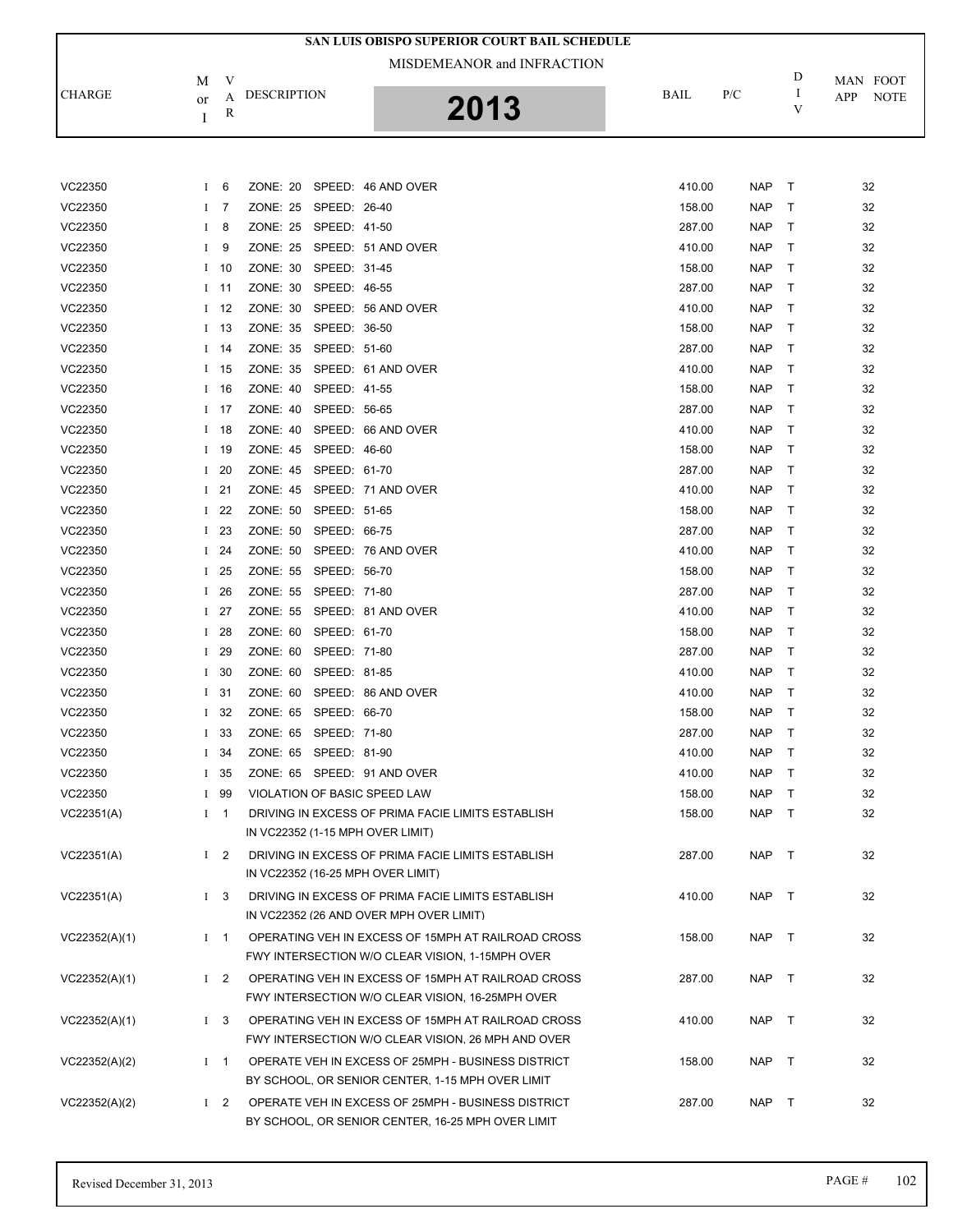|               |                                               | SAN LUIS OBISPO SUPERIOR COURT BAIL SCHEDULE |             |     |   |                    |
|---------------|-----------------------------------------------|----------------------------------------------|-------------|-----|---|--------------------|
|               | V<br>М                                        | MISDEMEANOR and INFRACTION                   |             |     | D | MAN FOOT           |
| <b>CHARGE</b> | <b>DESCRIPTION</b><br>А<br><sub>or</sub><br>R | 2013                                         | <b>BAIL</b> | P/C | V | <b>NOTE</b><br>APP |

| VC22352(A)(2) | $1 \quad 3$    | OPERATE VEH IN EXCESS OF 25MPH - BUSINESS DISTRICT<br>BY SCHOOL, OR SENIOR CENTER, 26 MPH AND OVER  | 410.00 | <b>NAP</b> | $\top$ | 32 |
|---------------|----------------|-----------------------------------------------------------------------------------------------------|--------|------------|--------|----|
| VC22354       | $I$ 1          | FAILURE TO ABIDE BY SPEED LIMITS SET BY THE STATE<br>DEPARTMENT OF TRANSPORTATION ON STATE HIGHWAYS | 158.00 | <b>NAP</b> | $\top$ | 32 |
| VC22354       | $1\quad 2$     | FAILURE TO ABIDE BY SPEED LIMITS SET BY THE STATE<br>DEPARTMENT OF TRANSPORTATION ON STATE HIGHWAYS | 287.00 | <b>NAP</b> | $\top$ | 32 |
| VC22354       | $1 \quad 3$    | FAILURE TO ABIDE BY SPEED LIMITS SET BY THE STATE<br>DEPARTMENT OF TRANSPORTATION ON STATE HIGHWAYS | 410.00 | <b>NAP</b> | $\top$ | 32 |
| VC22355       | $I \quad 1$    | FAILURE TO ABIDE BY VARIABLE SPEED LIMITS SET BY<br>STATE DEPARTMENT OF TRANSPORTATION (DOT)        | 158.00 | <b>NAP</b> | $\top$ | 32 |
| VC22355       | $1\quad 2$     | FAILURE TO ABIDE BY VARIABLE SPEED LIMITS SET BY<br>STATE DEPARTMENT OF TRANSPORTATION (DOT)        | 287.00 | <b>NAP</b> | $\top$ | 32 |
| VC22355       | $1 \quad 3$    | FAILURE TO ABIDE BY VARIABLE SPEED LIMITS SET BY<br>STATE DEPARTMENT OF TRANSPORTATION (DOT)        | 410.00 | <b>NAP</b> | $\top$ | 32 |
| VC22356(B)    | $I \quad 1$    | ZONE: 70 SPEED: 71-85<br>EXCEEDING MAX SPEED LIMIT OF 70, 1-15 MPH OVER                             | 158.00 | <b>NAP</b> | $\top$ | 32 |
| VC22356(B)    | $1\quad 2$     | ZONE: 70 SPEED: 86-95<br>EXCEEDING MAX SPEED LIMIT OF 70 MPH, 16-25 MPH                             | 287.00 | <b>NAP</b> | $\top$ | 32 |
| VC22356(B)    | I <sub>3</sub> | ZONE: 70 SPEED: 96 AND OVER<br>EXCEEDING MAX SPEED LIMIT OF 70, OVER 26 MPH LIMIT                   | 410.00 | <b>NAP</b> | $\top$ | 32 |
| VC22357       | $I \quad 1$    | VIOLATION OF PRIMA FACIE LOCAL SPEED LIMIT, 1-15<br>MPH OVER LIMIT                                  | 158.00 | <b>NAP</b> | $\top$ | 32 |
| VC22357       | $1\quad 2$     | VIOLATION OF PRIMA FACIE LOCAL SPEED LIMIT, 16-25<br><b>MPH OVER LIMIT</b>                          | 287.00 | <b>NAP</b> | $\top$ | 32 |
| VC22357       | $1 \quad 3$    | VIOLATION OF PRIMA FACIE LOCAL SPEED LIMIT, 26 MPH<br>AND OVER MPH LIMIT                            | 410.00 | <b>NAP</b> | $\top$ | 32 |
| VC22358       | $I$ 1          | VIOLATION OF LOCAL SPEED LIMIT, 1-15 MPH OVER LIMIT                                                 | 158.00 | <b>NAP</b> | $\top$ | 32 |
| VC22358       | $1\quad 2$     | VIOLATION OF LOCAL SPEED LIMIT, 16-25 MPH LIMIT                                                     | 287.00 | <b>NAP</b> | $\top$ | 32 |
| VC22358       | I <sub>3</sub> | VIOLATION OF LOCAL SPEED LIMIT, 26 AND OVER MPH<br>LIMIT                                            | 410.00 | <b>NAP</b> | $\top$ | 32 |
| VC22358.3     | $I \quad 1$    | VIOLATION OF LOCAL SPEED LIMIT ON NARROW STREET,<br>1-15 MPH OVER LIMIT                             | 158.00 | <b>NAP</b> | $\top$ | 32 |
| VC22358.3     | $1\quad 2$     | VIOLATION OF LOCAL SPEED LIMIT ON NARROW STREET,<br>16-25 MPH OVER LIMIT                            | 287.00 | <b>NAP</b> | $\top$ | 32 |
| VC22358.3     | $1\quad 3$     | VIOLATION OF LOCAL SPEED LIMIT ON NARROW STREET,<br>26 AND OVER MPH LIMIT                           | 410.00 | <b>NAP</b> | $\top$ | 32 |
| VC22358.4     | $1 \quad 1$    | VIOLATION OF PRIMA FACIE LOCAL SPEED LIMIT,<br>1-15 MPH OVER LIMIT                                  | 158.00 | <b>NAP</b> | $\top$ | 32 |
| VC22358.4     | $1\quad 2$     | VIOLATION OF PRIMA FACIE LOCAL SPEED LIMIT,<br>16-25 MPH OVER LIMIT                                 | 287.00 | <b>NAP</b> | $\top$ | 32 |
| VC22358.4     | $1 \quad 3$    | VIOLATION OF PRIMA FACIE LOCAL SPEED LIMIT,<br>26 AND OVER MPH LIMIT                                | 410.00 | <b>NAP</b> | $\top$ | 32 |
| VC22360       | $I \quad 1$    | VIOLATION OF LOCAL SPEED LIMITS BETWEEN BUSINESS<br>AND RESIDENCE DISTRICTS, 1-15 MPH OVER LIMIT    | 158.00 | <b>NAP</b> | $\top$ | 32 |
| VC22360       | $1\quad 2$     | VIOLATION OF LOCAL SPEED LIMITS BETWEEN BUSINESS<br>AND RESIDENCE DISTRICTS, 16-25 MPH OVER LIMIT   | 287.00 | <b>NAP</b> | $\top$ | 32 |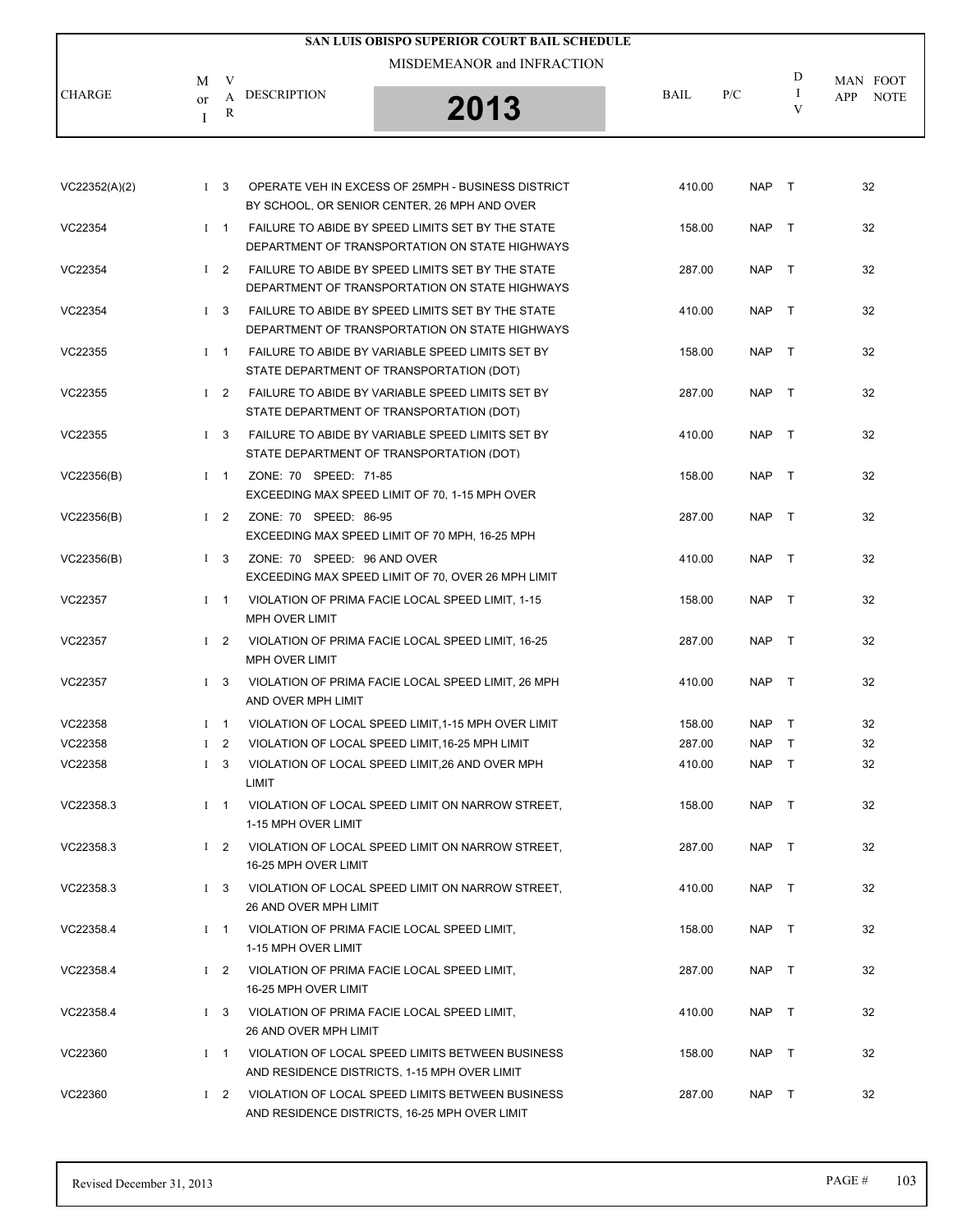|               |                               | SAN LUIS OBISPO SUPERIOR COURT BAIL SCHEDULE |             |     |   |                    |
|---------------|-------------------------------|----------------------------------------------|-------------|-----|---|--------------------|
|               | M                             | MISDEMEANOR and INFRACTION                   |             |     | D | MAN FOOT           |
| <b>CHARGE</b> | <b>DESCRIPTION</b><br>or<br>R | 2013                                         | <b>BAIL</b> | P/C | V | <b>NOTE</b><br>APP |

| VC22360    |          | $1 \quad 3$    | VIOLATION OF LOCAL SPEED LIMITS BETWEEN BUSINESS<br>AND RESIDENCE DISTRICTS, 26 AND OVER MPH LIMIT | 410.00 | <b>NAP</b> | $\top$       | 32 |
|------------|----------|----------------|----------------------------------------------------------------------------------------------------|--------|------------|--------------|----|
| VC22361    |          | $I = 1$        | VIOLATION OF SPEED LIMIT MULTIPLE LANE HIGHWAYS,<br>1-15 MPH OVER LIMIT                            | 158.00 | <b>NAP</b> | $\top$       | 32 |
| VC22361    |          | $1\quad 2$     | VIOLATION OF SPEED LIMIT MULTIPLE LANE HIGHWAYS,<br>16-25 MPH OVER LIMIT                           | 287.00 | <b>NAP</b> | $\top$       | 32 |
| VC22361    |          | $1\quad 3$     | VIOLATION OF SPEED LIMIT MULTIPLE LANE HIGHWAYS,<br>26 AND OVER MPH LIMIT                          | 410.00 | <b>NAP</b> | $\top$       | 32 |
| VC22362    |          | $1 \quad 1$    | VIOLATION OF SPEED LIMIT SURR SPECIAL WORK CREWS,<br>1-15 MPH OVER LIMIT                           | 158.00 | <b>NAP</b> | $\top$       | 32 |
| VC22362    |          | $1\quad 2$     | VIOLATION OF SPEED LIMIT SURR SPECIAL WORK CREWS,<br>16-25 MPH OVER LIMIT                          | 287.00 | <b>NAP</b> | $\top$       | 32 |
| VC22362    |          | $1 \quad 3$    | VIOLATION OF SPEED LIMIT SURR SPECIAL WORK CREWS,<br>26 AND OVER MPH LIMIT                         | 410.00 | <b>NAP</b> | $\top$       | 32 |
| VC22363    |          | $I$ 1          | VIOLATION OF DOT OR LOCAL LIMIT SET FOR SNOW/ICE<br>1-15 MPH OVER LIMIT                            | 158.00 | <b>NAP</b> | $\top$       | 32 |
| VC22363    |          |                | I 2 VIOLATION OF DOT OR LOCAL LIMIT SET FOR SNOW/ICE.<br>16-25 MPH OVER LIMIT                      | 287.00 | <b>NAP</b> | $\top$       | 32 |
| VC22363    |          | $1 \quad 3$    | VIOLATION OF DOT OR LOCAL LIMIT SET FOR SNOW/ICE,<br>26 AND OVER MPH LIMIT                         | 410.00 | <b>NAP</b> | $\top$       | 32 |
| VC22364    |          | $I \quad 1$    | VIOLATION OF SPEED LIMIT SET BY DOT ON STATE<br>HIGHWAY, 1-15 MPH OVER LIMIT                       | 158.00 | <b>NAP</b> | $\top$       | 32 |
| VC22364    |          | $1\quad 2$     | VIOLATION OF SPEED LIMIT SET BY DOT ON STATE<br>HIGHWAY, 16-25 MPH OVER LIMIT                      | 287.00 | <b>NAP</b> | $\top$       | 32 |
| VC22364    |          | $1 \quad 3$    | VIOLATION OF SPEED LIMIT SET BY DOT ON STATE<br>HIGHWAY, 26 AND OVER MPH LIMIT                     | 410.00 | <b>NAP</b> | $\top$       | 32 |
| VC22400(A) |          | $I$ 1          | MINIMUM SPEED LAW - IMPEDING TRAFFIC FLOW                                                          | 158.00 | <b>NAP</b> | $\top$       | 32 |
| VC22400(B) |          | $I \quad 1$    | MINIMUM SPEED LAW - IMPEDING TRAFFIC FLOW                                                          | 158.00 | <b>NAP</b> | $\top$       | 32 |
| VC22405(A) |          | $I \quad 1$    | EXCEEDING MAXIMUM POSTED SPEEDS ON BRIDGE/TUNNEL/<br>TUBE, 1-15 MPH OVER LIMIT                     | 158.00 | <b>NAP</b> | $\top$       |    |
| VC22405(A) |          | $1\quad 2$     | EXCEEDING MAXIMUM POSTED SPEEDS ON BRIDGE/TUNNEL/<br>TUBE, 16-25 MPH OVER LIMIT                    | 287.00 | <b>NAP</b> | $\top$       |    |
| VC22405(A) |          | $1 \quad 3$    | EXCEEDING MAXIMUM POSTED SPEEDS ON BRIDGE/TUNNEL/<br>TUBE, 26 AND OVER MPH LIMIT                   | 410.00 | <b>NAP</b> | $\top$       |    |
| VC22406(A) |          | $I \quad 1$    | TRUCK OR TRACTOR 1-9 MPH OVER 55 MPH LIMIT                                                         | 205.00 | <b>NAP</b> | $\top$       | 32 |
| VC22406(A) | $\bf{I}$ | 2              | TRUCK OR TRACTOR 10 MPH OR MORE OVER 55 MPH LIMIT                                                  | 410.00 | <b>NAP</b> | Τ            | 32 |
| VC22406(A) | $\bf{I}$ | 3              | MAXIMUM SPEED/3 AXLE TRUCK/EXCESS 10MPH OVER LIMIT                                                 | 410.00 | <b>NAP</b> | $\top$       | 32 |
| VC22406(B) | $\bf{I}$ | $\mathbf{1}$   | POSTED SPEED FOR DESIGNATED VEHICLES                                                               | 205.00 | <b>NAP</b> | $\mathsf{T}$ | 32 |
| VC22406(B) |          | I <sub>2</sub> | POSTED SPEED FOR DESIGNATED VEHICLES IN EXCESS OF<br>SPEED LIMIT BY 10 MPH OR MORE                 | 410.00 | <b>NAP</b> | $\mathsf{T}$ | 32 |
| VC22406(B) |          | $1 \quad 3$    | MAXIMUM SPEED/PASSENGER VEHICLES OR BUS<br>10 MPH OVER POSTED SPEED                                | 410.00 | <b>NAP</b> | T            | 32 |
| VC22406(C) | $\bf{I}$ | $\overline{1}$ | MAXIMUM SPEED SCHOOL BUSES TRANSPORTING PUPILS                                                     | 205.00 | <b>NAP</b> | T            | 32 |
| VC22406(C) |          | $1\quad 2$     | MAXIMUM SPEED/SCHOOLBUS TRANSPORT PUPIL/OVER 10MPH                                                 | 410.00 | <b>NAP</b> | $\mathsf{T}$ | 32 |
| VC22406(C) |          | $1 \quad 3$    | MAXIMUM SPEED/SCHOOLBUS TRANSPORT PUPIL/OVER 10MPH                                                 | 410.00 | <b>NAP</b> | T            | 32 |
| VC22406(D) | $\bf{I}$ | $\mathbf{1}$   | MAXIMUM SPEED/FARM LABOR VEHICLE/1-9MPH OVER LIMIT                                                 | 205.00 | <b>NAP</b> | T            | 32 |
| VC22406(D) |          | $1\quad 2$     | MAXIMUM SPEED/FARM LABOR VEHICLE/10MPH OF MORE                                                     | 410.00 | <b>NAP</b> | $\top$       | 32 |
|            |          |                |                                                                                                    |        |            |              |    |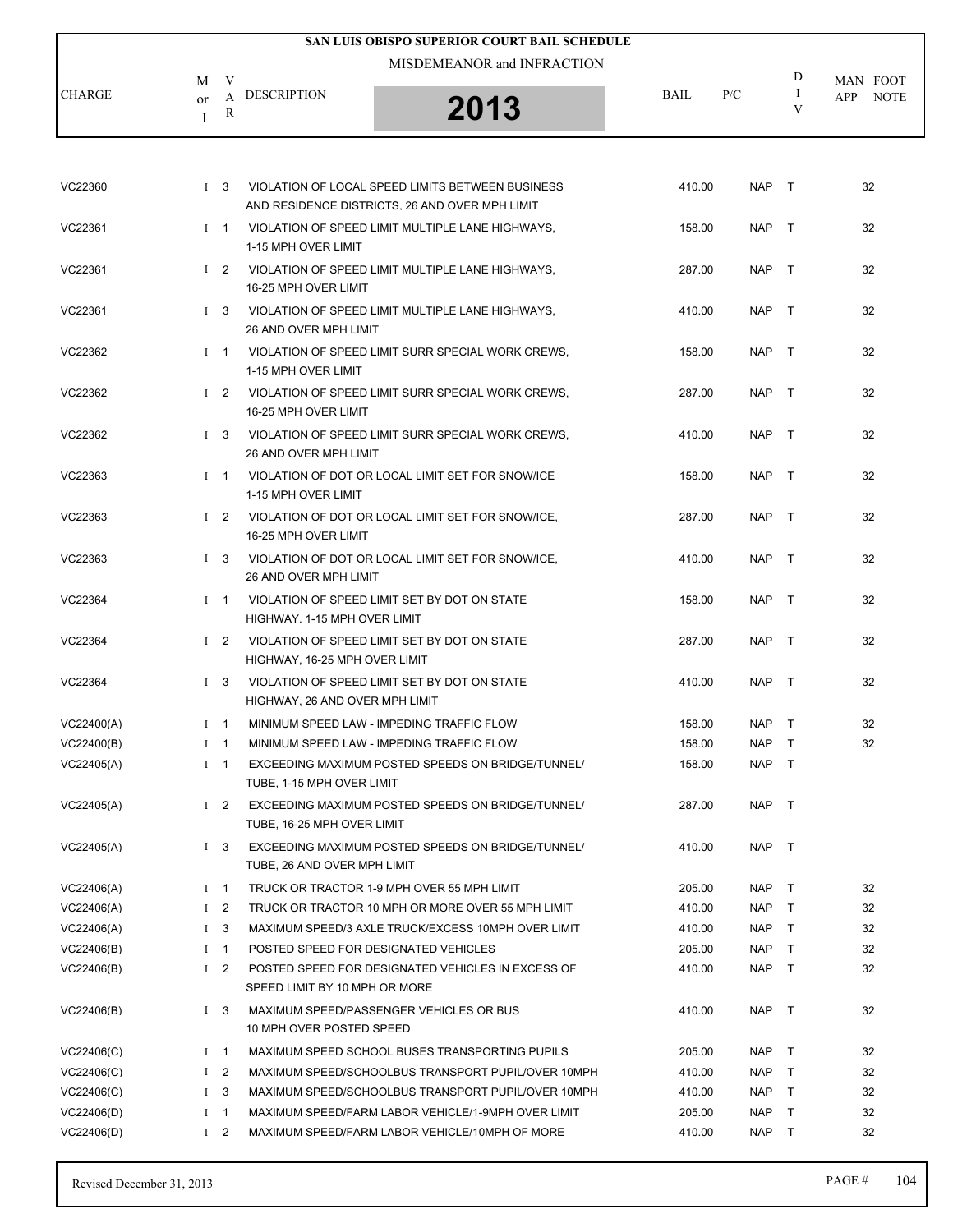|               |                        | SAN LUIS OBISPO SUPERIOR COURT BAIL SCHEDULE |             |     |   |                     |
|---------------|------------------------|----------------------------------------------|-------------|-----|---|---------------------|
|               | V<br>M                 | MISDEMEANOR and INFRACTION                   |             |     | D | MAN FOOT            |
| <b>CHARGE</b> | DESCRIPTION<br>or<br>R | 2013                                         | <b>BAIL</b> | P/C |   | <b>NOTE</b><br>APP. |

| VC22406(D)   | $1 \quad 3$    |            | MAXIMUM SPEED/FARM LABOR VEHICLE/10MPH OF MORE                                      | 410.00   | <b>NAP</b> | $\top$       | 32   |       |       |
|--------------|----------------|------------|-------------------------------------------------------------------------------------|----------|------------|--------------|------|-------|-------|
| VC22406(E)   | $I \quad 1$    |            | MAXIMUM SPEED/VEHICLE TRANS. EXPLOSIVES/1-9MPH OVE                                  | 205.00   | <b>NAP</b> | $\top$       | 32   |       |       |
| VC22406(E)   | I <sub>2</sub> |            | MAXIMUM SPEED/VEHICLE TRANS. EXPLOSIVES/10MPH OVER                                  | 410.00   | <b>NAP</b> | T            | 32   |       |       |
| VC22406(E)   | $1 \quad 3$    |            | MAXIMUM SPEED/VEHICLE TRANS. EXPLOSIVES/10MPH OVER                                  | 410.00   | <b>NAP</b> | $\top$       | 32   |       |       |
| VC22406(F)   | $I \quad 1$    |            | MAXIMUM SPEED/TRAILER BUS/1-9 MPH OVER LIMIT                                        | 205.00   | <b>NAP</b> | $\mathsf{T}$ | 32   |       |       |
| VC22406(F)   | $1 \quad 2$    |            | MAXIMUM SPEED/TRAILER BUS/10MPH OR MORE                                             | 410.00   | <b>NAP</b> | T            | 32   |       |       |
| VC22406(F)   | $1\quad 3$     |            | MAXIMUM SPEED/TRAILER BUS/10MPH OR MORE                                             | 410.00   | <b>NAP</b> | $\top$       | 32   |       |       |
| VC22406.1    | M 1            |            | MAXIMUM SPEED FOR COMMERCIAL VEHICLES IN EXCESS OF                                  | 2,000.00 | <b>NAP</b> | C.           | Y 32 | 02 02 |       |
|              |                |            | SPEED LIMIT BY 15 MPH OR MORE                                                       |          |            |              |      |       |       |
| VC22406.1(A) | M 1            |            | MAXIMUM SPEED FOR COMMERCIAL VEHICLES IN EXCESS OF<br>SPEED LIMIT BY 15 MPH OR MORE | 2,000.00 | <b>NAP</b> | C            | Y 32 | 02 02 |       |
| VC22406.1(B) | $1 \quad 1$    |            | EXCEED POSTED SPEED LIMIT - COMMERCIAL LICENSE                                      | 410.00   | <b>NAP</b> | $\top$       | 32   |       |       |
| VC22406.5    | $1 \quad 1$    |            | DRIVING TANK VEHICLE AT EXCESSIVE SPEED                                             | 2,050.00 | <b>NAP</b> | $\top$       | 32   |       | 42 42 |
| VC22407      | $I \quad 1$    |            | POSTED SPEED FOR DESIGNATED VEHICLES- IN EXCESS OF<br>SPEED LIMIT BY 10 MPH OR MORE | 205.00   | <b>NAP</b> | $\top$       | 32   |       |       |
| VC22407      | $1\quad 2$     |            | POSTED SPEED FOR DESIGNATED VEHICLES IN EXCESS OF                                   | 410.00   | NAP        | $\top$       | 32   |       |       |
|              |                |            | SPEED LIMIT BY 10 MPH OR MORE                                                       |          |            |              |      |       |       |
| VC22407      | $1 \quad 3$    |            | TRUCK SPEEDING - ZONE: 20 SPEED: 46 AND OVER                                        | 410.00   | NAP        | $\top$       | 32   |       |       |
| VC22407      | $I \quad 4$    |            | TRUCK SPEEDING - ZONE: 25 SPEED: 26-34                                              | 205.00   | <b>NAP</b> | $\top$       | 32   |       |       |
| VC22407      | I <sub>5</sub> |            | TRUCK SPEEDING - ZONE: 25 SPEED: 35-50                                              | 410.00   | <b>NAP</b> | $\top$       | 32   |       |       |
| VC22407      | $I \quad 6$    |            | TRUCK SPEEDING - ZONE: 25 SPEED: 51 AND OVER                                        | 410.00   | <b>NAP</b> | $\mathsf{T}$ | 32   |       |       |
| VC22407      | $I$ 7          |            | TRUCK SPEEDING - ZONE: 30 SPEED: 31-39                                              | 205.00   | <b>NAP</b> | T            | 32   |       |       |
| VC22407      | $I$ 8          |            | TRUCK SPEEDING - ZONE: 30 SPEED: 40-55                                              | 410.00   | <b>NAP</b> | $\top$       | 32   |       |       |
| VC22407      | $I$ 9          |            | TRUCK SPEEDING - ZONE: 30<br>SPEED: 56 AND OVER                                     | 410.00   | <b>NAP</b> | $\top$       | 32   |       |       |
| VC22407      | $I$ 10         |            | TRUCK SPEEDING - ZONE: 35 SPEED: 36-44                                              | 205.00   | <b>NAP</b> | T            | 32   |       |       |
| VC22407      | $I$ 11         |            | TRUCK SPEEDING - ZONE: 35 SPEED: 45-60                                              | 410.00   | <b>NAP</b> | $\top$       | 32   |       |       |
| VC22407      | $I$ 12         |            | SPEED: 61 AND OVER<br>TRUCK SPEEDING - ZONE: 35                                     | 410.00   | <b>NAP</b> | $\top$       | 32   |       |       |
| VC22407      | $I$ 13         |            | TRUCK SPEEDING - ZONE: 40 SPEED: 41-49                                              | 205.00   | <b>NAP</b> | T            | 32   |       |       |
| VC22407      | $I$ 14         |            | TRUCK SPEEDING - ZONE: 40 SPEED: 50-65                                              | 410.00   | <b>NAP</b> | $\top$       | 32   |       |       |
| VC22407      | $1 \quad 15$   |            | TRUCK SPEEDING - ZONE: 40 SPEED: 66 AND OVER                                        | 410.00   | <b>NAP</b> | $\top$       | 32   |       |       |
| VC22407      | $I$ 16         |            | TRUCK SPEEDING - ZONE: 45 SPEED: 46-54                                              | 205.00   | <b>NAP</b> | T            | 32   |       |       |
| VC22407      | $I$ 17         |            | TRUCK SPEEDING - ZONE: 45 SPEED: 55-70                                              | 410.00   | <b>NAP</b> | $\top$       | 32   |       |       |
| VC22407      | $I$ 18         |            | TRUCK SPEEDING - ZONE: 45 SPEED: 71 AND OVER                                        | 410.00   | <b>NAP</b> | $\top$       | 32   |       |       |
| VC22407      | $I$ 19         |            | TRUCK SPEEDING - ZONE: 50 SPEED: 51-59                                              | 205.00   | <b>NAP</b> | $\top$       | 32   |       |       |
| VC22407      |                | $I$ 20     | TRUCK SPEEDING - ZONE: 50 SPEED: 60-75                                              | 410.00   | NAP T      |              | 32   |       |       |
| VC22407      | $1\quad21$     |            | TRUCK SPEEDING - ZONE: 50 SPEED: 76 AND OVER                                        | 410.00   | NAP        | $\top$       | 32   |       |       |
| VC22409      | $I \quad 1$    |            | SPEED LIMIT FOR SOLID TIRE VEHICLE, 1-15 MPH OVER<br>LIMIT                          | 158.00   | <b>NAP</b> | $\top$       | 32   |       |       |
| VC22409      |                | $1\quad 2$ | SPEED LIMIT FOR SOLID TIRE VEHICLE, 16-25 MPH OVER<br>LIMIT                         | 287.00   | NAP T      |              | 32   |       |       |
| VC22409      | $1\quad 3$     |            | SPEED LIMIT FOR SOLID TIRE VEHICLE, 26 MPH OVER<br><b>LIMIT</b>                     | 410.00   | NAP T      |              | 32   |       |       |
| VC22410      | $1 \quad 1$    |            | EXCEEDING SPEED LIMIT FOR METAL TIRE VEHICLES                                       | 158.00   | NAP T      |              | 32   |       |       |
| VC22413      | $I \quad 1$    |            | VIOLATION OF SPEED LIMIT SET BY LOCAL AUTHORITY<br><b>FOR STEEP GRADES</b>          | 158.00   | NAP        | $\top$       | 32   |       |       |
| VC22413      | $1\quad 2$     |            | VIOLATION OF SPEED LIMIT SET BY LOCAL AUTHORITY<br>FOR STEEP GRADES                 | 205.00   | NAP T      |              |      |       |       |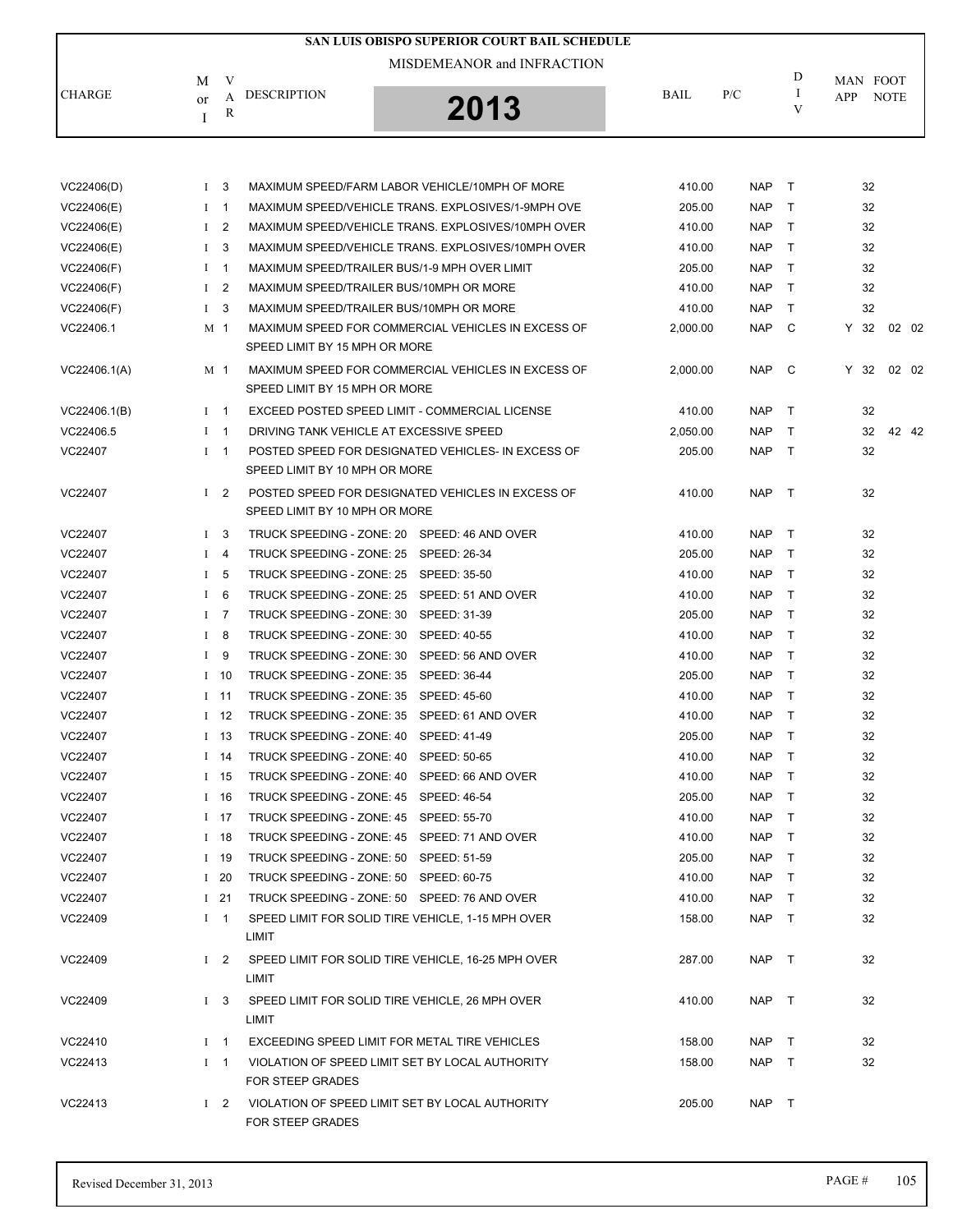|                           |    |                            |                                                         | SAN LUIS OBISPO SUPERIOR COURT BAIL SCHEDULE                                                 |                  |                          |                  |            |             |
|---------------------------|----|----------------------------|---------------------------------------------------------|----------------------------------------------------------------------------------------------|------------------|--------------------------|------------------|------------|-------------|
|                           |    |                            |                                                         | MISDEMEANOR and INFRACTION                                                                   |                  |                          |                  |            |             |
| <b>CHARGE</b>             | M  | V                          | <b>DESCRIPTION</b>                                      |                                                                                              | BAIL             | P/C                      | D<br>1           | MAN FOOT   |             |
|                           | or | A<br>$\mathbb{R}$          |                                                         | 2013                                                                                         |                  |                          | V                | <b>APP</b> | <b>NOTE</b> |
|                           | I  |                            |                                                         |                                                                                              |                  |                          |                  |            |             |
|                           |    |                            |                                                         |                                                                                              |                  |                          |                  |            |             |
| VC22413                   |    | I <sub>3</sub>             | <b>FOR STEEP GRADES</b>                                 | VIOLATION OF SPEED LIMIT SET BY LOCAL AUTHORITY                                              | 410.00           | <b>NAP</b>               | $\top$           | 32         |             |
| VC22450(A)                |    | $I \quad 1$                | <b>FAILURE TO STOP AT STOP SIGN</b>                     |                                                                                              | 158.00           | <b>NAP</b>               | $\top$           | 32         |             |
| VC22450(B)                |    | $1 \quad 1$                |                                                         | FAIL TO STOP AT SIGN-RAILROAD GRADE CROSSING                                                 | 410.00           | <b>NAP</b>               | $\mathsf{T}$     | 32         |             |
| VC22451(A)                |    | $1 \quad 1$                |                                                         | FAILURE TO STOP FOR TRAIN SIGNALS/CLOSED GATES                                               | 410.00           | <b>NAP</b>               | $\mathsf{T}$     | 32         | 42          |
| VC22451(B)                |    | $I \quad 1$                |                                                         | FAILURE TO STOP FOR TRAIN SIGNALS/CLOSED GATES                                               | 410.00           | <b>NAP</b>               | $\top$           | 32         | 42          |
| VC22452(B)                |    | $1 \quad 1$                | <b>CROSSINGS</b>                                        | FAILURE OF CERTAIN VEHICLES TO STOP AT RAILROAD                                              | 410.00           | <b>NAP</b>               | $\top$           | 32         |             |
| VC22452(C)                |    | $I \quad 1$                |                                                         | FAILURE OF COMM VEH TO STOP AT RAILROAD CROSSING                                             | 410.00           | <b>NAP</b>               | $\top$           | 32         | 42          |
| VC22454(A)                |    | $I \quad 1$                |                                                         | PASSING SCHOOL BUS WITH FLASHING SIGNALS                                                     | 615.00           | <b>NAP</b>               | $\mathsf{T}$     | 32         | 42          |
| VC22455(A)                |    | $I \quad 1$                | STOP OR PARKING THE VEHICLE LAWFULLY                    | VENDING FROM VEHICLE WITHOUT COMING TO A COMPLETE                                            | 158.00           | <b>NAP</b>               | $\top$           | 32         |             |
| VC22456(D)                |    | $1 \quad 1$                | <b>NING SIGN</b>                                        | FAILURE TO EQUIP ICE CREAM TRUCK WITH REQUIRED WAR                                           | 117.00           | <b>NAP</b>               | $\top$           |            |             |
| VC22456(E)                |    | $I \quad 1$                | <b>CONDITIONS</b>                                       | VENDING FROM AN ICE CREAM TRUCK UNDER PROHIBITED                                             | 158.00           | <b>NAP</b>               | $\top$           | 32         |             |
|                           |    |                            |                                                         |                                                                                              |                  |                          |                  |            |             |
| VC22500.1                 |    | $1 \quad 1$                | STOPPING IN DESIGNATED FIRE LANE<br><b>CURB PARKING</b> |                                                                                              | 158.00<br>205.00 | <b>NAP</b>               | $\top$           |            |             |
| VC22502(A)                |    | $1 \quad 1$<br>$1 \quad 1$ | UNINCORPORATED AREA STOPPING                            |                                                                                              |                  | <b>NAP</b>               | $\top$<br>$\top$ |            |             |
| VC22504(A)<br>VC22505(B)  |    | $1 \quad 1$                |                                                         | UNAUTHORIZED STOPPING ON STATE HIGHWAY PROHIBITED                                            | 158.00<br>158.00 | <b>NAP</b><br><b>NAP</b> | $\mathsf{T}$     |            |             |
| VC22513(B)                |    | M 1                        |                                                         | TOW CARS - PARKING ON FREEWAY RESTRICTED                                                     | 298.00           | <b>NAP</b>               | C                |            |             |
| VC22514                   |    | $I \quad 1$                |                                                         | FIRE HYDRANTS - NO STOPPING OR PARKING W/IN 15FT                                             | 158.00           | <b>NAP</b>               | T                |            |             |
| VC22515(A)                |    | $I \quad 1$                | UNATTENDED VEHICLE/BREAK NOT SET                        |                                                                                              | 158.00           | <b>NAP</b>               | $\mathsf{T}$     |            |             |
| VC22515(B)                |    | $1 \quad 1$                | UNATTENDED VEHICLE/BREAK NOT SET                        |                                                                                              | 158.00           | <b>NAP</b>               | $\mathsf{T}$     |            |             |
| VC22516                   |    | $I \quad 1$                |                                                         | LOCK VEHICLE WITH PERSON INSIDE UNABLE TO ESCAPE                                             | 158.00           | <b>NAP</b>               | $\mathsf{T}$     |            |             |
| VC22517                   |    | $1 \quad 1$                |                                                         | OPENING DOOR ON TRAFFIC SIDE WHEN UNSAFE                                                     | 158.00           | <b>NAP</b>               | $\mathsf{T}$     | 05         |             |
| VC22520.5(A)              |    | $1 \quad 1$                |                                                         | <b>VENDING ON FREEWAY RIGHT-OF-WAY PROHIBITED</b>                                            | 158.00           | <b>NAP</b>               | $\top$           |            |             |
| VC22520.5(A)              |    | M 2                        |                                                         | VENDING ON FREEWAY RIGHT-OF-WAY PROHIBITED                                                   | 2,000.00         | <b>NAP</b>               | C                | Υ          |             |
| VC22520.5(A)(1)           |    | $I \quad 1$                |                                                         | VENDING ON FREEWAY RIGHT-OF-WAY PROHIBITED                                                   | 158.00           | <b>NAP</b>               | $\mathsf{T}$     |            |             |
| VC22520.5(A)(2)           |    | $I \quad 1$                |                                                         | VENDING WITHIN 500 FT OF ROADWAY PROHIBITED                                                  | 158.00           | <b>NAP</b>               | $\top$           |            |             |
| VC22520.5(A)(3)           |    | $I \quad 1$                |                                                         | VENDING WITHIN 500 FT OF ROADWAY PROHIBITED                                                  | 158.00           | <b>NAP</b>               | $\top$           |            |             |
| VC22520.6                 |    | $I \quad 1$                |                                                         | SOLICIT WITHIN 500 FT OF ROADSIDE OR VISTA AREA                                              | 158.00           | NAP                      | $\top$           |            |             |
| VC22520.6(A)              |    | $I \quad 1$                | POINT PROHIBITED                                        | UNAUTHORIZED ACTIVITIES AT HIGHWAY REST AREA/VISTA                                           | 158.00           | <b>NAP</b>               | $\top$           |            |             |
| VC22521                   |    | $I \quad 1$                | PARKING UPON OR NEAR RAILROAD TRACK                     |                                                                                              | 615.00           | NAP T                    |                  |            |             |
| VC22522(A)                |    | $1 \quad 1$                |                                                         | PARKING NEAR SIDEWALK ACCESS RAMP FOR DISABLED                                               | 1025.00          | NAP                      | $\top$           |            |             |
| VC22523(A)                |    | $1 \quad 1$                | <b>VEHICLE ABANDONMENT PROHIBITED</b>                   |                                                                                              | 410.00           | NAP                      | $\top$           | 42         |             |
| VC22523(B)                |    | $I \quad 1$                | <b>VEHICLE ABANDONMENT PROHIBITED</b>                   |                                                                                              | 410.00           | <b>NAP</b>               | T                |            |             |
| VC22526(A)                |    | $1 \quad 1$                | (GRIDLOCK) PROHIBITED                                   | BLOCKING INTERSECTION OR RAIL TRANSIT CROSSING                                               | 205.00           | <b>NAP</b>               | $\top$           | 42         |             |
| VC22526(B)                |    | $I \quad 1$                |                                                         | <b>BLOCKING INTERSECTION (GRIDLOCK) PROHIBITED</b>                                           | 205.00           | NAP                      | $\top$           | 42         |             |
| VC22526(C)                |    | $I \quad 1$                |                                                         | BLOCKING RAILROAD OR RAIL TRANSIT CROSSING<br>DUE TO LOW UNDERCARRIAGE (GRIDLOCK) PROHIBITED | 410.00           | <b>NAP</b>               | $\top$           |            |             |
| VC22526(D)                |    | $1 \quad 1$                | (GRIDLOCK)PROHIBITED                                    | BLOCKING RAILROAD OR RAIL TRANSIT CROSSING                                                   | 158.00           | NAP T                    |                  |            |             |
| VC22650                   |    | $1 \quad 1$                |                                                         | UNAUTHORIZED REMOVAL OF UNATTENDED VEHICLE FROM                                              | 158.00           | NAP T                    |                  |            |             |
| VC22651                   |    | $I \quad 1$                | <b>HIGHWAY</b>                                          | VEHICLE PARKED/LEFT STANDING TO OBSTRUCT TRAFFIC                                             | 158.00           | NAP T                    |                  |            |             |
| Revised December 31, 2013 |    |                            |                                                         |                                                                                              |                  |                          |                  | PAGE#      | 106         |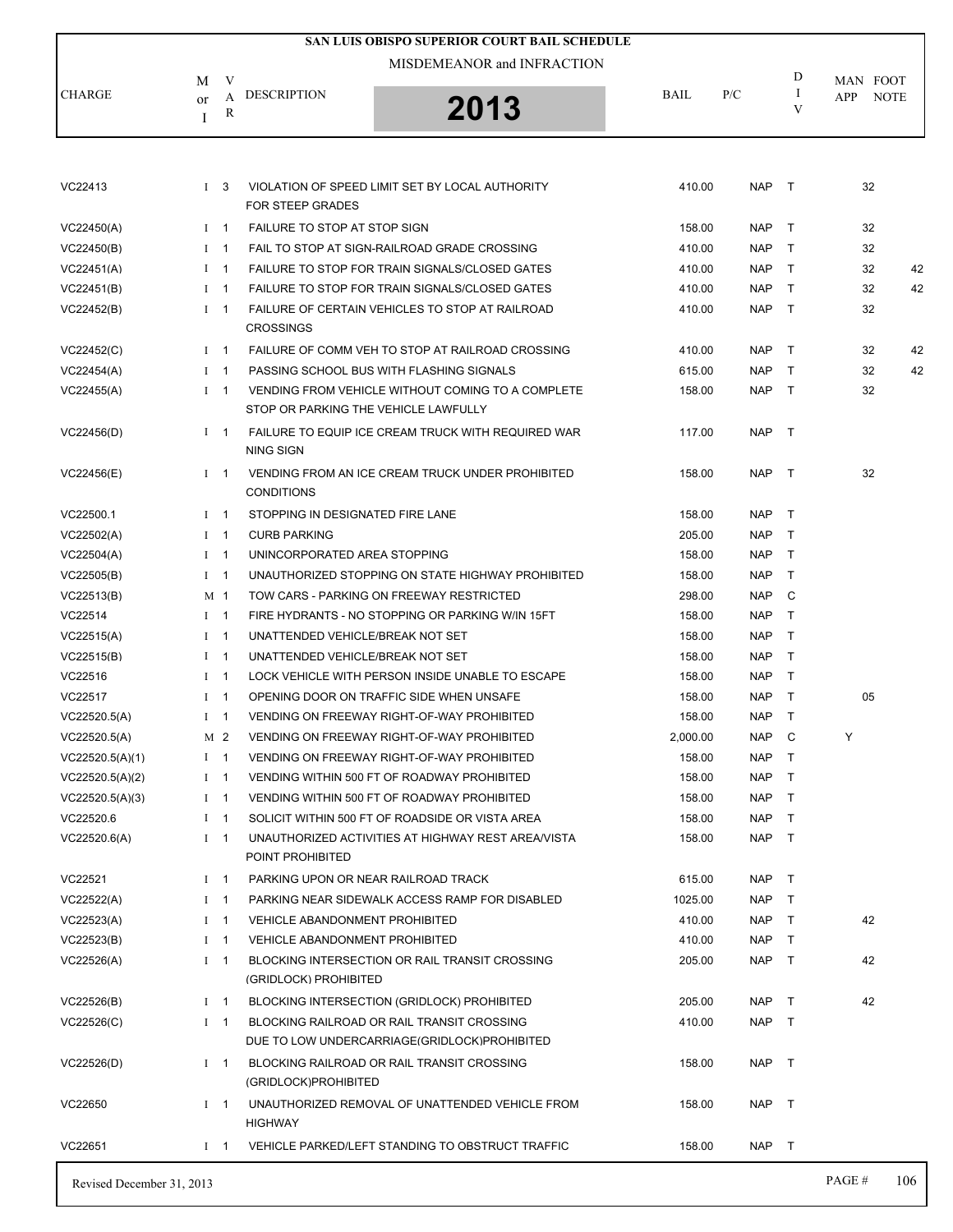| <b>CHARGE</b><br>VC22651.7(B)<br>VC22658(E)(2)<br>VC22658(G) | M<br>or<br>I<br>$1 \quad 1$<br>$1 \quad 1$<br>M 1 | V<br>A<br>R | MISDEMEANOR and INFRACTION<br><b>DESCRIPTION</b><br>2013                                       | BAIL     | P/C        | D<br>Ι<br>V  | APP    | MAN FOOT<br><b>NOTE</b> |
|--------------------------------------------------------------|---------------------------------------------------|-------------|------------------------------------------------------------------------------------------------|----------|------------|--------------|--------|-------------------------|
|                                                              |                                                   |             |                                                                                                |          |            |              |        |                         |
|                                                              |                                                   |             |                                                                                                |          |            |              |        |                         |
|                                                              |                                                   |             |                                                                                                |          |            |              |        |                         |
|                                                              |                                                   |             | IMMOBILIZATION OF VEH BY UNAUTHORIZED PERSON                                                   | 158.00   | <b>NAP</b> | $\top$       |        |                         |
|                                                              |                                                   |             | PROPERTY OWNER CAUSING UNLAWFUL REMOVAL OF VEH PAR<br>KED ON PROPERTY AS PERMITTED             | 4,100.00 | <b>NAP</b> | $\top$       |        |                         |
|                                                              |                                                   |             | FAIL TO TOW CO OR DRIVER ON REQ BY OWNER OR AGENT<br>TO RELEASE VEHICLE NOT YET IN TRANSIT     | 1,165.00 | <b>NAP</b> | - C          |        |                         |
| VC22658(I)(1)(B)                                             | M <sub>1</sub>                                    |             | FAIL TO MAKE RATE APPROVED BY CHP AVAILABLE FOR IN<br>SPECTION W/IN 24 HOURS OF REQUEST        | 4,240.00 | <b>NAP</b> | C            |        |                         |
| VC22658(J)(2)                                                | M 1                                               |             | CHARGING EXCESSIVE RATE FOR TOWING SERVICE/STORAGE                                             | 4,240.00 | <b>NAP</b> | C            |        |                         |
| VC22658(K)(1)                                                | M 1                                               |             | REFUSAL OF CREDIT CARD BY STORAGE FACILITY FOR PAY<br>MENT OF CHARGES FOR TOWED VEHICLE        | 4,240.00 | <b>NAP</b> | - C          |        |                         |
| VC22658(L)                                                   | M 1                                               |             | VIO BY TOW CO OF REQUIREMENTS FOR REMOVAL OF VEHIC<br>LE FROM PRIVATE PROPERTY                 | 4.240.00 | <b>NAP</b> | C            |        |                         |
| VC22658(M)                                                   | M 1                                               |             | FAIL TO TOW CO TO PROVIDE NOTICE OF REMOVAL OF VEH<br><b>AS REQUIRED</b>                       | 1,165.00 | <b>NAP</b> | C            |        |                         |
| VC22951                                                      | $1 \quad 1$                                       |             | PARKING LOT - STREET AND ALLEY PARKING                                                         | 158.00   | <b>NAP</b> | $\top$       |        |                         |
| VC22952(A)                                                   | $1 \quad 1$                                       |             | VEHICLE TOWING OR REMOVAL FROM PARKING LOT                                                     | 158.00   | <b>NAP</b> | $\top$       |        |                         |
| VC23103(A)                                                   | M 1                                               |             | <b>RECKLESS DRIVING</b>                                                                        | 2,000.00 | <b>NAP</b> | C            | Y 32   |                         |
| VC23103(A)/VC23103.5                                         | M 1                                               |             | RECKLESS DRIVING/ALCOHOL RELATED                                                               | 2,000.00 | <b>NAP</b> | C            | $Y$ 32 |                         |
| VC23103(B)                                                   | M 1                                               |             | RECKLESS DRIVING - OFF STREET PARKING FACILITY                                                 | 2,000.00 | <b>NAP</b> | C            | $Y$ 32 |                         |
| VC23104(A)                                                   | M <sub>1</sub>                                    |             | RECKLESS DRIVING-BODILY INJURY                                                                 | 2,000.00 | <b>NAP</b> | C            | $Y$ 32 |                         |
| VC23104(B)                                                   | M 1                                               |             | RECKLESS DRIVING - GREAT BODILY INJURY                                                         | 2,170.00 | <b>NAP</b> | C            | $Y$ 32 |                         |
| VC23105(A)                                                   | M 1                                               |             | RECKLESS DRIVING- SPECIFIC INJURY                                                              | 3,195.00 | <b>NAP</b> | C            | $Y$ 32 |                         |
| VC23109(A)                                                   | M <sub>1</sub>                                    |             | <b>ENGAGING IN SPEED CONTESTS PROHIBITED</b>                                                   | 2,000.00 | <b>NAP</b> | C            | $Y$ 32 |                         |
| VC23109(B)                                                   | M 1                                               |             | ABETING SPEED CONTEST PROHIBITED                                                               | 2,000.00 | <b>NAP</b> | C            | $Y$ 32 |                         |
| VC23109(C)                                                   | M 1                                               |             | ENGAGE IN OR ABET EXHIBITION OF SPEED PROHIBITED                                               | 2,000.00 | <b>NAP</b> | C            | $Y$ 32 |                         |
| VC23109(C)                                                   | $1\quad 2$                                        |             | ENGAGE IN/ABET EXHIBITION OF SPEED PROHIBITED                                                  | 322.00   | <b>NAP</b> | $\top$       | 32     |                         |
| VC23109(D)                                                   | M 1                                               |             | PLACING BARRICADES OR OBSTRUCTIONS PROHIBITED                                                  | 2,000.00 | <b>NAP</b> | C            | $Y$ 32 |                         |
| VC23109(E)(2)                                                | M <sub>1</sub>                                    |             | ENGAGING IN SPEED CONTEST CAUSING BODILY INJURY                                                | 2,170.00 | <b>NAP</b> | C            | $Y$ 32 |                         |
| VC23109.1                                                    | M <sub>1</sub>                                    |             | ENGAGE IN SPEED CONTEST- SPECIFIC INJURY                                                       | 3,195.00 | <b>NAP</b> | C            | $Y$ 32 |                         |
| VC23110(A)                                                   | M 1                                               |             | THROWING SUBSTANCE AT VEHICLES PROHIBITED                                                      | 2,000.00 | <b>NAP</b> | C            | Υ      |                         |
| VC23111                                                      | $I \quad 1$                                       |             | THROWING LIGHTED SUBSTANCE ON HIGHWAY PROHIBITED                                               | 410.00   | NAP        | $\top$       | $Y$ 42 | 12                      |
| VC23112(A)                                                   | $I \quad 1$                                       |             | DUMPING MATERIAL ON HIGHWAY PROHIBITED                                                         | 410.00   | <b>NAP</b> | $\top$       | Y 42   | - 12                    |
| VC23112(B)                                                   | $I \quad 1$                                       |             | DUMPING MATERIAL ON HIGHWAY PROHIBITED                                                         | 410.00   | <b>NAP</b> | $\top$       |        | Y 42 12                 |
| VC23112.5(A)                                                 | M 1                                               |             | HAZARDOUS MATERIALS - NOTIFICATION OF AGENCY REQ'D                                             | 8,340.00 | NAP        | C            | Y      |                         |
| VC23113(A)                                                   | $I \quad 1$                                       |             | FAILURE TO REMOVE MATERIAL FROM HIGHWAY                                                        | 410.00   | <b>NAP</b> | $\top$       | Y      | 12                      |
| VC23114(A)                                                   | M 1                                               |             | SPILLING LOAD ON HIGHWAY PROHIBITED                                                            | 550.00   | <b>NAP</b> | C            |        |                         |
| VC23114(A)                                                   | $1 \quad 2$                                       |             | SPILLING LOAD ON HIGHWAY PROHIBITED                                                            | 158.00   | <b>NAP</b> | $\top$       |        |                         |
| VC23114(B)                                                   | M 1                                               |             | SPILLING LOAD ON HIGHWAY PROHIBITED                                                            | 550.00   | <b>NAP</b> | $\mathbf{C}$ |        |                         |
| VC23114(B)                                                   | $1\quad 2$                                        |             | AGGREGATE MATERIAL CARRIED IMPROPERLY OR TRANSPORT<br>ED WITHOUT REQUIRED EQUIPMENT            | 158.00   | NAP        | $\top$       |        |                         |
| VC23114(E)                                                   | M 1                                               |             | SPILLING LOAD ON HIGHWAY PROHIBITED                                                            | 550.00   | <b>NAP</b> | C            |        |                         |
| VC23114(E)                                                   | $1 \quad 2$                                       |             | TRANSPORTING UNCOVERED AGGREGATE MATERIAL UPON<br><b>HIGHWAY</b>                               | 158.00   | <b>NAP</b> | $\top$       |        |                         |
| VC23114(E)(4)                                                | $I \quad 1$                                       |             | TRANSPORTING UNCOVERED AGGREGATE MATERIAL UPON<br>HIGHWAY-PEAKED ABOVE UPPER EDGE OF TRAILER   | 158.00   | NAP T      |              |        |                         |
| VC23114(F)                                                   | $1 \quad 1$                                       |             | FAILURE TO PROVIDE LOCATION FOR COMPLIANCE WITH<br>LOAD COVERING REQUIREMENTS; WITHIN DISTANCE | 158.00   | NAP        | $\top$       |        |                         |
| VC23115(A)                                                   | $I \quad 1$                                       |             | RUBBISH VEHICLE COVER REQUIRED                                                                 | 117.00   | NAP T      |              |        |                         |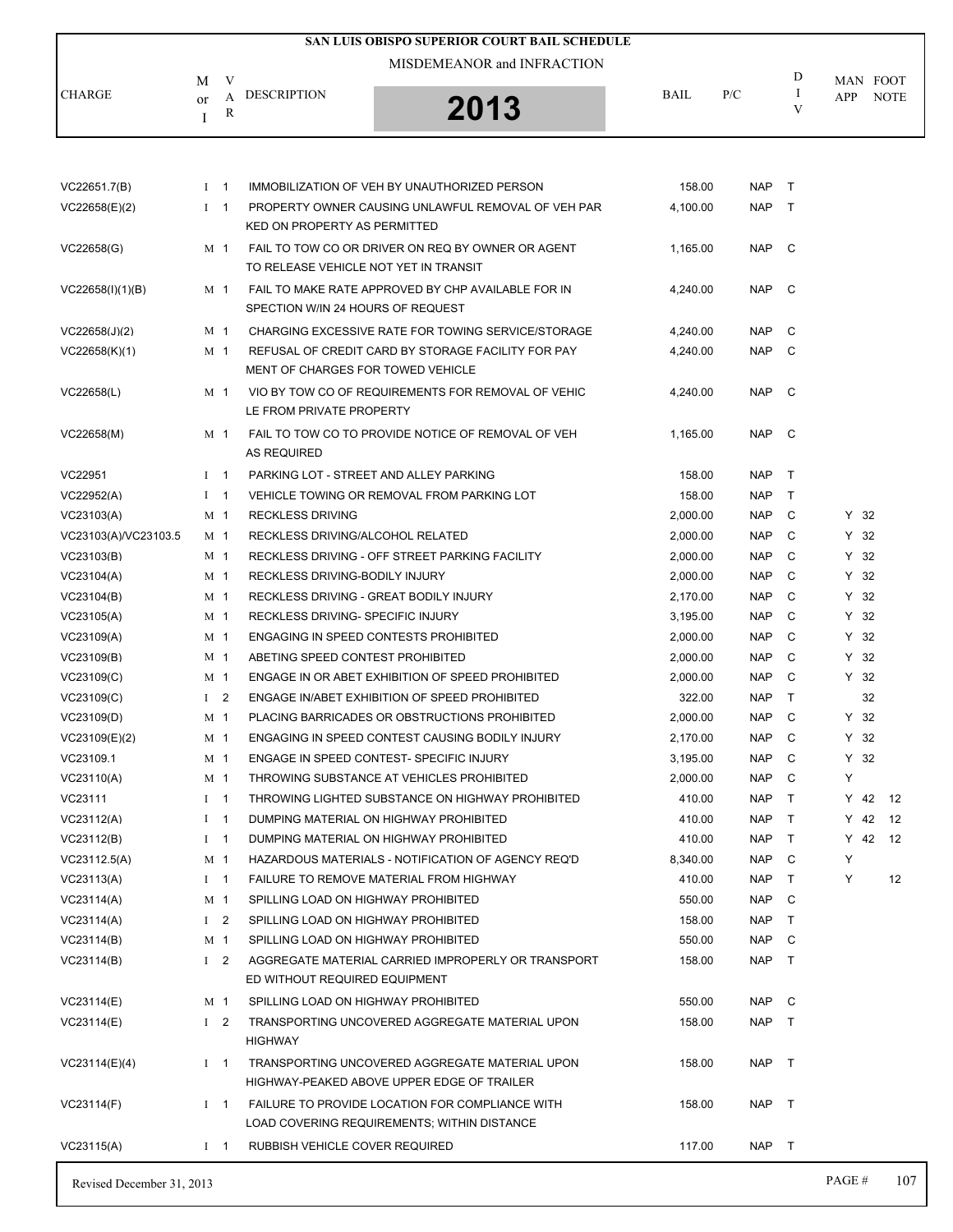|               |                                   | SAN LUIS OBISPO SUPERIOR COURT BAIL SCHEDULE |             |     |   |                                |
|---------------|-----------------------------------|----------------------------------------------|-------------|-----|---|--------------------------------|
| <b>CHARGE</b> | V<br>М<br><b>DESCRIPTION</b><br>А | MISDEMEANOR and INFRACTION                   | <b>BAIL</b> | P/C | D | MAN FOOT<br><b>NOTE</b><br>APP |
|               | <sub>or</sub><br>R                | 2013                                         |             |     |   |                                |

| VC23116(A)    | $1 \quad 1$ |            | TRANSPORTION OF PERSONS WITHOUT RESTRAINTS RESTRIC<br><b>TED</b>                                   | 158.00    | NAP T      |              |            |     |  |
|---------------|-------------|------------|----------------------------------------------------------------------------------------------------|-----------|------------|--------------|------------|-----|--|
| VC23116(B)    | $I \quad 1$ |            | RIDING IN OR ON THE BACK OF A TRUCK OR FLATBED<br>MOTOR TRUCK BEING DRIVEN ON HIGHWAY              | 158.00    | NAP T      |              |            |     |  |
| VC23117(A)    | $1 \quad 1$ |            | TRANSPORTATION OF ANIMALS WITHOUT RESTRAINTS<br><b>RESTRICTED</b>                                  | 205.00    | NAP        | $\top$       |            |     |  |
| VC23118(F)(4) | M 1         |            | RELEASE OF IMPOUNDED VEHICLE BY LEGAL OWNER OR<br>AGENT PRIOR TO END OF IMPOUNDMENT PERIOD         | 8,340.00  | NAP C      |              | Υ          |     |  |
| VC23120       | $I \quad 1$ |            | SIDE VISION OBSTRUCTED BY TEMPLE WIDTH OF GLASSES                                                  | 117.00    | <b>NAP</b> | $\top$       |            |     |  |
| VC23123(A)    | $1 \quad 1$ |            | DRIVING WHILE USING A WIRELESS TELEPHONE<br>NOT CONFIGURED FOR HANDS-FREE USE                      | 82.00     | NAP T      |              |            |     |  |
| VC23123(A)    | $1\quad 2$  |            | DRIVING WHILE USING A WIRELESS TELEPHONE<br>NOT CONFIGURED FOR HANDS-FREE USE 2ND OFF              | 205.00    | NAP T      |              |            |     |  |
| VC23123.5(A)  | $1 \quad 1$ |            | DRIVING WHILE USING WIRELESS DEVICE TO SEND, READ<br>OR WRITE TEXT COMMUNICATION UNLESS HANDS FREE | 82.00     | NAP T      |              |            |     |  |
| VC23124(B)    | $I \quad 1$ |            | DRIVING WHILE A MINOR AND USING A WIRELESS<br>TELEPHONE OR MOBILE SERVICE DEVICE                   | 82.00     | NAP T      |              |            |     |  |
| VC23124(B)    |             | $1\quad 2$ | DRIVING WHILE A MINOR AND USING A WIRELESS<br>TELEPHONE OR MOBILE SERVICE DEVICE- 2ND OFF          | 205.00    | NAP T      |              |            |     |  |
| VC23125(A)    | $I \quad 1$ |            | DRIVING SCHOOL BUS OR TRANSIT VEHICLE WHILE USING<br>A WIRELESS PHONE                              | 158.00    | <b>NAP</b> | $\top$       |            |     |  |
| VC23127       | M 1         |            | MOTOR VEHICLE ON RIDING/HIKING TRAILS PROHIBITED                                                   | 345.00    | NAP C      |              |            |     |  |
| VC23128(A)    | $I \quad 1$ |            | SNOW MOBILE OPERATION ON HIGHWAY PROHIBITED                                                        | 158.00    | <b>NAP</b> | $\top$       |            |     |  |
| VC23128(B)    | $I \quad 1$ |            | SNOW MOBILE NEGLIGENT OPERATION, PURSUING GAME, OR<br><b>TRESPASSING PROHIBITED</b>                | 158.00    | <b>NAP</b> | $\top$       |            |     |  |
| VC23129       | $I \quad 1$ |            | UNOBSTRUCTED CAMPER EXIT REQUIRED                                                                  | 117.00    | NAP T      |              |            |     |  |
| VC23130.5     | $I \quad 1$ |            | OPERATE VEHICLE IN EXCESS OF SPECIFIED NOISE LIMIT                                                 | 158.00    | NAP T      |              |            |     |  |
| VC23135       | $1 \quad 1$ |            | OPERATION OF MODIFIED MOTORIZED BICYCLE REQUIRED                                                   | 205.00    | <b>NAP</b> | $\top$       |            |     |  |
| VC23136(A)    | $I \quad 1$ |            | MINOR (UNDER 21) DRIVING WITH BLOOD ALCOHOL<br>LEVEL OF .01 OR GREATER                             | 287.00    | NAP T      |              | Y 32 11 11 |     |  |
| VC23140(A)    | $I \quad 1$ |            | MINOR (UNDER 21) DRIVING WITH BLOOD ALCOHOL<br>LEVEL OF .05 OR GREATER                             | 410.00    | NAP T      |              | Y 32 11 11 |     |  |
| VC23152(A)    | M 1         |            | DRIVING UNDER INFLUENCE - 1ST OFFENSE                                                              | 5,000.00  | NAP C      |              | Y 32 40    |     |  |
| VC23152(A)    | M 2         |            | DRIVING UNDER INFLUENCE - 2ND OFFENSE W/IN<br>10 YEARS                                             | 10,000.00 | NAP C      |              | Y 32 40    |     |  |
| VC23152(A)    | M 3         |            | DRIVING UNDER INFLUENCE - 3RD OFFENSE W/IN 10<br><b>YEARS</b>                                      | 15,000.00 | <b>NAP</b> | $\mathbf{C}$ | Y 32 40    |     |  |
| VC23152(B)    | M 1         |            | DRIVING UNDER INFLUENCE - 1ST OFFENSE                                                              | 5,000.00  | <b>NAP</b> | C            | Y 32       | -40 |  |
| VC23152(B)    | M 2         |            | DRIVING UNDER INFLUENCE - 2ND OFFENSE W/IN 10<br><b>YEARS</b>                                      | 10,000.00 | <b>NAP</b> | C            | Y 32 40    |     |  |
| VC23152(B)    | M 3         |            | DRIVING UNDER INFLUENCE - 3RD OFFENSE W/IN 10<br><b>YEARS</b>                                      | 15,000.00 | <b>NAP</b> | C            | Y 32 40    |     |  |
| VC23152(C)    | M 1         |            | DRIVING WHILE ADDICTED TO ANY DRUG                                                                 | 5,000.00  | <b>NAP</b> | C            | Y 32 40    |     |  |
| VC23152(D)    | M 1         |            | DRIVE COMM VEHICLE UNDER INFLUENCE CAUSING INJURY                                                  | 25,000.00 | <b>NAP</b> | C            | Υ          |     |  |
| VC23152(E)    | M 1         |            | DUI - DRUGS - 1ST OFFENSE                                                                          | 5,000.00  | <b>NAP</b> | C            | Y 32       | 40  |  |
| VC23152(E)    |             | M 2        | DUI - DRUGS - 2ND OFFENSE W/IN 10 YEARS                                                            | 10,000.00 | <b>NAP</b> | C            | $Y$ 32     | 40  |  |
| VC23152(E)    |             | M 3        | DUI - DRUGS - 3RD OFFENSE W/IN 10 YEARS                                                            | 15,000.00 | <b>NAP</b> | C            | Y 32 40    |     |  |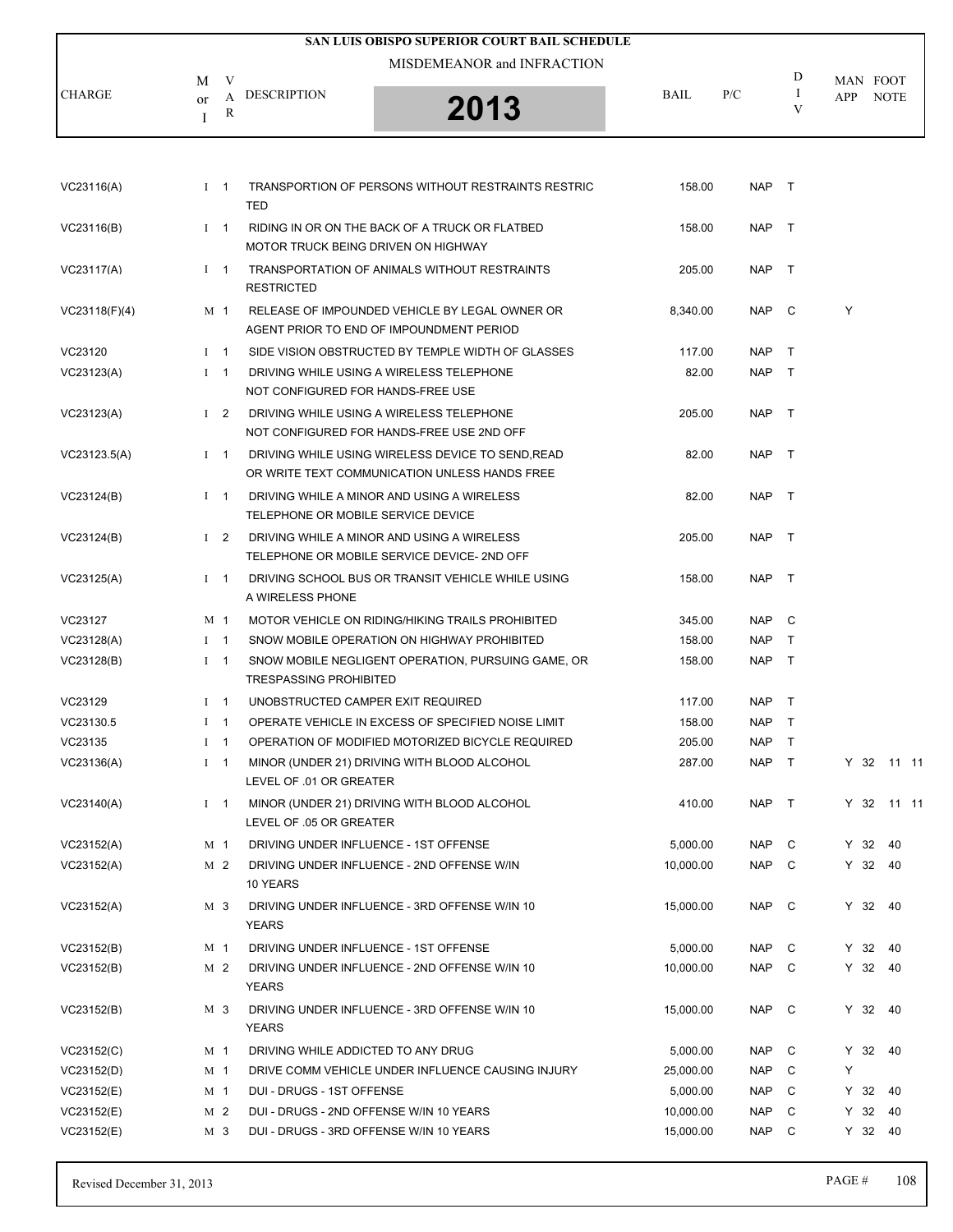|               |                         |                |                                     | SAN LUIS OBISPO SUPERIOR COURT BAIL SCHEDULE                                                            |             |            |              |                 |         |             |
|---------------|-------------------------|----------------|-------------------------------------|---------------------------------------------------------------------------------------------------------|-------------|------------|--------------|-----------------|---------|-------------|
|               |                         |                |                                     | MISDEMEANOR and INFRACTION                                                                              |             |            |              |                 |         |             |
| <b>CHARGE</b> | M<br><sub>or</sub><br>I | V<br>A<br>R    | <b>DESCRIPTION</b>                  | 2013                                                                                                    | <b>BAIL</b> | P/C        | D<br>-1<br>V | MAN FOOT<br>APP |         | <b>NOTE</b> |
|               |                         |                |                                     |                                                                                                         |             |            |              |                 |         |             |
| VC23152(F)    |                         | M 1            | DUI - DRUGS & ALCOHOL - 1ST OFFENSE |                                                                                                         | 5,000.00    | <b>NAP</b> | C            | Y 32            |         | 40          |
| VC23152(F)    |                         | M 2            |                                     | DUI - DRUGS & ALCOHOL 2ND OFFENSE W/IN 10 YEARS                                                         | 10,000.00   | <b>NAP</b> | C            |                 | Y 32    | 40          |
| VC23152(F)    |                         | M 3            |                                     | DUI - DRUGS & ALCOHOL - 3RD OFFENSE W/IN 10 YEARS                                                       | 15,000.00   | <b>NAP</b> | C            | Y 32            |         | 40          |
| VC23153(A)    |                         | M 2            | <b>INJURY</b>                       | DRIVING UNDER INFLUENCE OF ALCOHOL/DRUGS CAUSING                                                        | 25,000.00   | <b>NAP</b> | C            | $Y$ 32          |         |             |
| VC23153(A)    |                         | M 3            | INJURY/2ND OFFENSE W/I 10 YEARS     | DRIVING UNDER INFLUENCE OF ALCOHOL/DRUGS CAUSING                                                        | 50,000.00   | <b>NAP</b> | C            | $Y$ 32          |         |             |
| VC23153(B)    |                         | M 2            | <b>INJURY</b>                       | DRIVE UNDER INFLUENCE OF ALCOHOL/DRUGS CAUSING                                                          | 25,000.00   | <b>NAP</b> | C            | $Y$ 32          |         |             |
| VC23153(B)    |                         | M 3            | INJURY/2ND OFFENSE WITHIN 10 YEARS  | DRIVE UNDER INFLUENCE OF ALCOHOL/DRUGS CAUSING                                                          | 50,000.00   | <b>NAP</b> | C            | $Y$ 32          |         |             |
| VC23153(D)    |                         | M 1            | <b>ING INJURY</b>                   | DRIVE COMM VEHICLE UNDER INFLUENCE OF ALCOHOL CAUS                                                      | 3.500.00    | <b>NAP</b> | $\mathbf{C}$ | $Y$ 32          |         |             |
| VC23153(E)    |                         | M <sub>2</sub> | DUI - DRUGS CAUSING INJURY          |                                                                                                         | 25,000.00   | <b>NAP</b> | C            | $Y$ 32          |         |             |
| VC23154(A)    |                         | $I \quad 1$    |                                     | DRIVING WITH BLOOD ALCOHOL LEVEL OF .01 OR GREATER<br>WHILE ON PROBATION FOR VIO. OF VC23152 OR VC23153 | 287.00      | <b>NAP</b> | C            | $Y$ 32          |         |             |
| VC23154(A)    |                         | M 2            |                                     | DRIVING WITH BLOOD ALCOHOL LEVEL OF .01 OR GREATER<br>WHILE ON PROBATION FOR VIO. OF VC23152 OR VC23153 | 2,000.00    | <b>NAP</b> | $\mathbf{C}$ | Y               |         |             |
| VC23154(B)    |                         | $I \quad 1$    |                                     | DRIVING WITH BLOOD ALCOHOL LEVEL OF .01 OR GREATER<br>WHILE ON PROBATION FOR VIO. OF VC23152 OR VC23153 | 287.00      | <b>NAP</b> | $\mathbb C$  | Y               |         |             |
| VC23154(B)    |                         | M <sub>2</sub> |                                     | DRIVING WITH BLOOD ALCOHOL LEVEL OF .01 OR GREATER<br>WHILE ON PROBATION FOR VIO. OF VC23152 OR VC23153 | 2,000.00    | <b>NAP</b> | $\mathbf{C}$ | Y               |         |             |
| VC23220       |                         | $I \quad 1$    |                                     | DRINKING ALCOHOLIC BEVERAGE WHILE DRIVING PROHIBIT                                                      | 287.00      | <b>NAP</b> | T            |                 | 32      |             |
| VC23220       |                         | I <sub>2</sub> | <b>PROHIBITED</b>                   | DRINKING ALCOHOLIC BEVERAGE WHILE DRIVING,                                                              | 287.00      | <b>NAP</b> | $\top$       |                 | Y 32 11 |             |
| VC23220(A)    |                         | I <sub>1</sub> |                                     | DRINKING ALCOHOLIC BEVERAGE WHILE DRIVING PROHIBIT                                                      | 287.00      | <b>NAP</b> | $\top$       |                 | 32      |             |
| VC23220(A)    |                         | I <sub>2</sub> | <b>PROHIBITED</b>                   | UNDER 21-DRINKING ALCOHOLIC BEVERAGE WHILE DRIVING                                                      | 287.00      | <b>NAP</b> | T            | $Y$ 32          |         |             |
| VC23221(A)    |                         | $I \quad 1$    |                                     | DRINKING ALCHOLIC BEVERAGE BY DRIVER PROHIBITED                                                         | 287.00      | NAP T      |              |                 | 32      |             |
| VC23221(A)    |                         | $1 \quad 2$    | <b>PROHIBITED</b>                   | UNDER 21 - DRINKING ALCHOLIC BEVERAGE BY DRIVER                                                         | 287.00      | NAP        | $\top$       |                 | Y 32 11 |             |
| VC23221(B)    |                         | $I \quad 1$    |                                     | DRINKING ALCOHOLIC BEVERAGE BY PASSENGER PROHIBIT                                                       | 287.00      | <b>NAP</b> | $\top$       |                 | 32      |             |
| VC23221(B)    |                         | I <sub>2</sub> | <b>PROHIBITED</b>                   | UNDER 21 - DRINKING ALCHOLIC BEVERAGE BY PASSENGER                                                      | 287.00      | <b>NAP</b> | $\top$       |                 | Y 32 11 |             |
| VC23222(A)    |                         | $I \quad 1$    | <b>PROHIBITED</b>                   | POSSESSION OF OPENED CONTAINER WHILE DRIVING                                                            | 287.00      | NAP T      |              |                 | 32      |             |
| VC23222(A)    |                         | I <sub>2</sub> | DRIVING, PROHIBITED                 | UNDER 21 - POSSESSION OF OPEN CONTAINER WHILE                                                           | 287.00      | NAP        | $\top$       |                 | Y 32 11 |             |
| VC23222(A)    |                         | M 3            | <b>PROHIBITED</b>                   | POSSESSION OF OPENED CONTAINER WHILE DRIVING                                                            | 2,000.00    | NAP C      |              | Y 32            |         |             |
| VC23222(B)    |                         | $1\quad 2$     | POSSESSION OF MARIJUANA BY DRIVER   |                                                                                                         | 287.00      | <b>NAP</b> | $\top$       |                 | 32      |             |
| VC23222(B)    | $\mathbf{I}$            | 3              |                                     | POSSESSION OF MARIJUANA BY DRIVER--UNDER 21                                                             | 404.00      | NAP        | $\top$       | $Y$ 32          |         |             |
| VC23223(A)    |                         | $1 \quad 1$    |                                     | POSSESSION OF OPEN CONTAINER BY DRIVER PROHIBITED                                                       | 287.00      | NAP        | $\top$       |                 | 32      |             |
| VC23223(A)    |                         | $1\quad 2$     | DRIVER, PROHIBITED                  | UNDER 21 - POSSESSION OF OPEN CONTAINER BY                                                              | 287.00      | <b>NAP</b> | $\top$       |                 | Y 32 11 |             |
| VC23223(A)    |                         | M 3            |                                     | POSSESSION OF ALCOHOL BY DRIVER PROHIBITED                                                              | 2,000.00    | NAP C      |              |                 | Y 32 11 |             |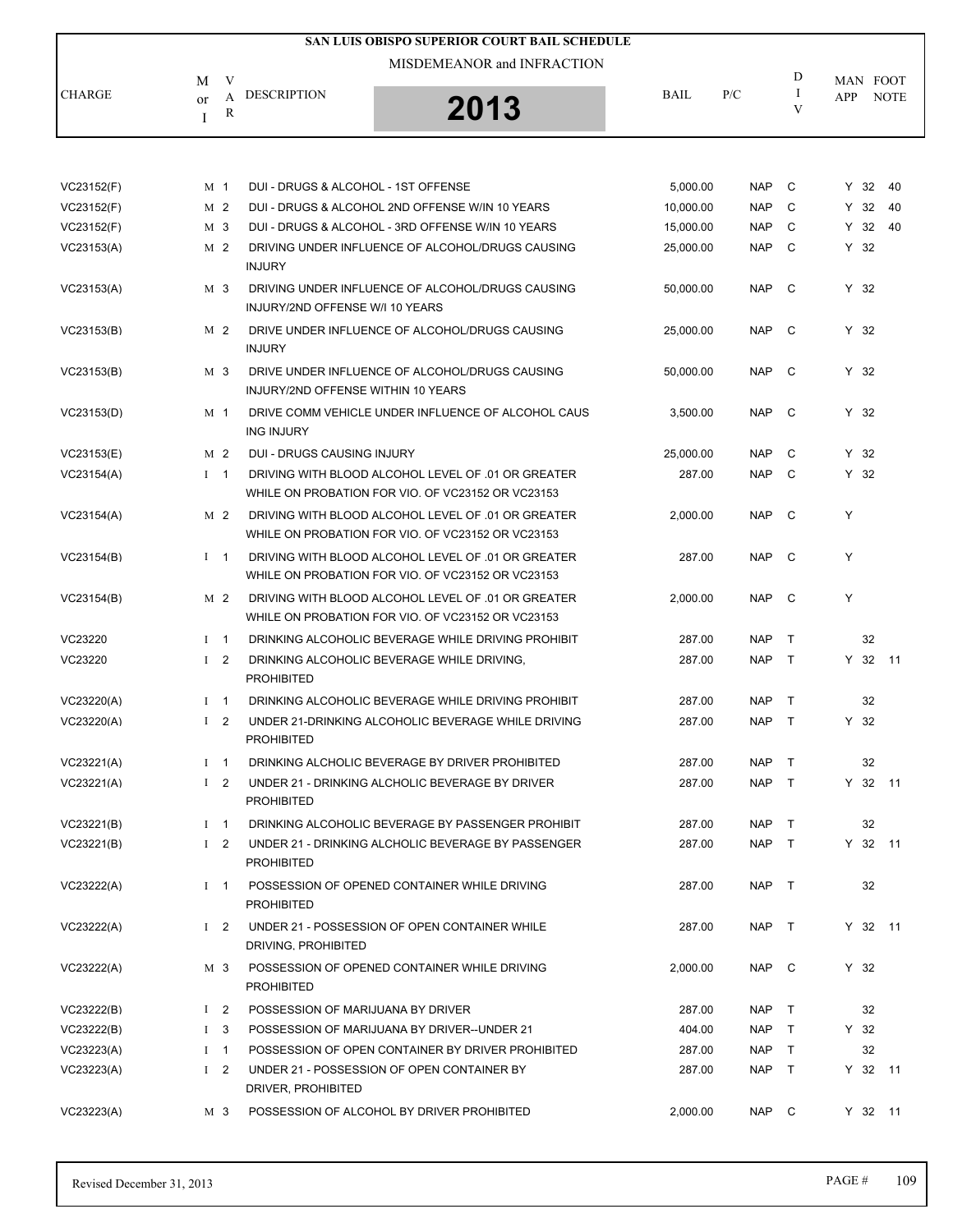|               |              |                |                                  | SAN LUIS OBISPO SUPERIOR COURT BAIL SCHEDULE                                                            |             |            |              |      |                         |  |
|---------------|--------------|----------------|----------------------------------|---------------------------------------------------------------------------------------------------------|-------------|------------|--------------|------|-------------------------|--|
|               |              |                |                                  | MISDEMEANOR and INFRACTION                                                                              |             |            |              |      |                         |  |
| <b>CHARGE</b> | M<br>or<br>I | V<br>A<br>R    | <b>DESCRIPTION</b>               | 2013                                                                                                    | <b>BAIL</b> | P/C        | D<br>I<br>V  | APP  | MAN FOOT<br><b>NOTE</b> |  |
|               |              |                |                                  |                                                                                                         |             |            |              |      |                         |  |
| VC23223(B)    |              | $I \quad 1$    | <b>PROHIBITED</b>                | POSSESSION OF OPEN CONTAINER BY PASSENGER                                                               | 287.00      | <b>NAP</b> | $\top$       |      | 32                      |  |
| VC23223(B)    |              | $1\quad 2$     | PROHIBITED - UNDER 21            | POSSESSION OF OPEN CONTAINER BY PASSENGER                                                               | 287.00      | <b>NAP</b> | $\top$       |      | Y 32 11                 |  |
| VC23224(A)    |              | M 1            |                                  | POSSESSION OF ALCOHOL BY MINOR PROHIBITED                                                               | 2,000.00    | <b>NAP</b> | C            | Y 32 | 11 11                   |  |
| VC23224(B)    |              | M <sub>1</sub> |                                  | POSSESSION OF ALCOHOL BY MINOR PROHIBITED                                                               | 2,000.00    | <b>NAP</b> | C            | Y 32 | 11                      |  |
| VC23225(A)(1) |              | $I \quad 1$    |                                  | STORAGE OF OPENED CONTAINER RESTRICTED                                                                  | 287.00      | <b>NAP</b> | $\top$       |      | 32                      |  |
| VC23225(A)(1) |              | $1 \quad 2$    |                                  | UNDER 21 - STORAGE OF OPEN CONTAINER RESTRICTED                                                         | 287.00      | <b>NAP</b> | $\top$       | Y 32 | 11                      |  |
| VC23225(B)    |              | $1 \quad 1$    |                                  | OPEN CONTAINER - REGISTERED OWNER NOT PRESENT                                                           | 287.00      | <b>NAP</b> | $\mathsf{T}$ |      | 32                      |  |
| VC23226(A)    |              | $I \quad 1$    | <b>COMPARTMENT PROHIBITED</b>    | STORAGE BY DRIVER OF OPEN CONTAINER IN PASSENGER                                                        | 287.00      | <b>NAP</b> | $\top$       |      | 32                      |  |
| VC23226(A)    |              | $1\quad 2$     | PASSENGER COMPARTMENT PROHIBITED | UNDER 21 - STORAGE BY DRIVER OF OPEN CONTAINER IN                                                       | 287.00      | <b>NAP</b> | $\top$       |      | Y 32 11                 |  |
| VC23226(B)    |              | $I \quad 1$    | PASSENGER COMPARTMENT PROHIBITED | STORAGE BY PASSENGER OF OPEN CONTAINER IN                                                               | 287.00      | <b>NAP</b> | $\top$       |      | 32                      |  |
| VC23226(B)    |              | $1\quad 2$     | PASSENGER COMPARTMENT PROHIBITED | UNDER 21-STORAGE BY PASSENGER OF OPEN CONTAINER IN                                                      | 287.00      | <b>NAP</b> | $\top$       |      | Y 32 11                 |  |
| VC23247(A)    |              | M 1            | <b>INTERLOCK DEVICE</b>          | UNLAWFUL TO RENT/LOAN VEHICLE; TAMPER W/VEHICLE REQ                                                     | 4,240.00    | <b>NAP</b> | C            | Y    |                         |  |
| VC23247(E)    |              | M <sub>1</sub> |                                  | UNLAWFUL TO DRIVE WITH RESTRICTION WITHOUT IID                                                          | 4,240.00    | <b>NAP</b> | C            | Y    |                         |  |
| VC23253       |              | M <sub>1</sub> |                                  | FAILURE TO OBEY CHP/DOT OFFICERS AT VEH CROSSINGS                                                       | 345.00      | <b>NAP</b> | C            |      |                         |  |
| VC23270(A)    |              | $I \quad 1$    |                                  | UNAUTHORIZED TOWING ON BRIDGE PROHIBITED                                                                | 158.00      | <b>NAP</b> | $\mathsf{T}$ |      |                         |  |
| VC23270(B)    |              | $I \quad 1$    |                                  | EXCEEDING MAXIMUM TOWING FEE PROHIBITED                                                                 | 158.00      | <b>NAP</b> | $\top$       |      |                         |  |
| VC23302(A)(1) |              | $I \quad 1$    |                                  | REFUSING TO PAY TOLL CHARGE PROHIBITED                                                                  | 158.00      | <b>NAP</b> | $\mathsf{T}$ |      |                         |  |
| VC23302(A)(2) |              | $I \quad 1$    | TO MOTORCYCLE                    | UNAUTHORIZED PLACEMENT OF TOLL TRANSPONDER                                                              | 158.00      | <b>NAP</b> | $\top$       |      |                         |  |
| VC23302(B)    |              | $1 \quad 1$    | <b>HIGHWAY</b>                   | REFUSAL TO PAY TOLL ON VEHICULAR CROSSING OR TOLL                                                       | 158.00      | <b>NAP</b> | $\top$       |      |                         |  |
| VC23302(C)    |              | $I \quad 1$    |                                  | FAILURE TO POSSESS MONEY, TRANSPONDER, TOLL DEVICE<br>OR TO HAVE LICENSE PLATE ON VEHICULAR OR TOLL HWY | 158.00      | NAP T      |              |      |                         |  |
| VC23302(D)    |              | $I \quad 1$    |                                  | FAILURE TO POSSESS TRANSPONDER OR TOLL DEVICE AS<br>REQ ON VEH CROSSING/TOLL HWY W/PAY BY PLATE PAYMT   | 158.00      | NAP        | $\top$       |      |                         |  |
| VC23330(A)    |              | $1 \quad 1$    | <b>VEHICLES</b>                  | UNATHORIZED USE OF VEHICLE CROSSING - ANIMALS/                                                          | 158.00      | <b>NAP</b> | $\top$       |      |                         |  |
| VC23330(B)    |              | $I \quad 1$    |                                  | UNATHORIZED USE OF VEHICLE CROSSING - BICYCLES                                                          | 117.00      | <b>NAP</b> | $\mathsf{T}$ |      |                         |  |
| VC23330(C)    |              | $I \quad 1$    | <b>VEHICLES</b>                  | UNATHORIZED USE OF VEHICLE CROSSING - OVERWIDTH                                                         | 158.00      | <b>NAP</b> | $\top$       |      |                         |  |
| VC23331       |              | $1 \quad 1$    |                                  | UNAUTHORIZED USE OF VEHICLE CROSSING - PEDESTRIAN                                                       | 117.00      | <b>NAP</b> | $\mathsf{T}$ |      |                         |  |
| VC23332       |              | M 1            |                                  | TRESPASS ON VEHICULAR CROSSING PROHIBITED                                                               | 345.00      | <b>NAP</b> | C            |      |                         |  |
| VC23333       |              | $I \quad 1$    |                                  | VEHICLE CROSSING-UNAUTHORIZED STOPPING OR STANDING                                                      | 158.00      | <b>NAP</b> | T            |      |                         |  |
| VC23336       |              | $I \quad 1$    |                                  | FAILURE TO OBEY POSTED SIGNS ON VEHICLE CROSSINGS                                                       | 158.00      | <b>NAP</b> | $\top$       |      |                         |  |
| VC23572(A)    |              | M 1            |                                  | SPEC ALLEG - CHILD UNDER 14 W/DUI DRIVER                                                                | 5,000.00    | <b>NAP</b> | C            | Y    |                         |  |
| VC23573(I)    |              | M 1            |                                  | FAILURE TO INSTALL IGNITION INTERLOCK DEVICE                                                            | 2,000.00    | <b>NAP</b> | C            | Υ    |                         |  |
| VC23576(A)    |              | $I \quad 1$    |                                  | DRIVING EMPLOYER'S VEH WITHOUT NOTICE OF IGNITION<br>INTERLOCK DEVICE RESTRICTION AS REQ'D BY VC23575   | 117.00      | <b>NAP</b> | $\top$       |      |                         |  |
| VC24002(A)    |              | $I \quad 1$    |                                  | UNLAWFUL TO OPERATE UNSAFE VEHICLE - SAFETY HAZARD                                                      | 158.00      | <b>NAP</b> | T            |      |                         |  |
| VC24002(B)    |              | $1 \quad 1$    |                                  | UNLAWFUL TO OPERATE VEHICLE NOT EQUIPPED                                                                | 158.00      | 0.00       | $\top$       |      |                         |  |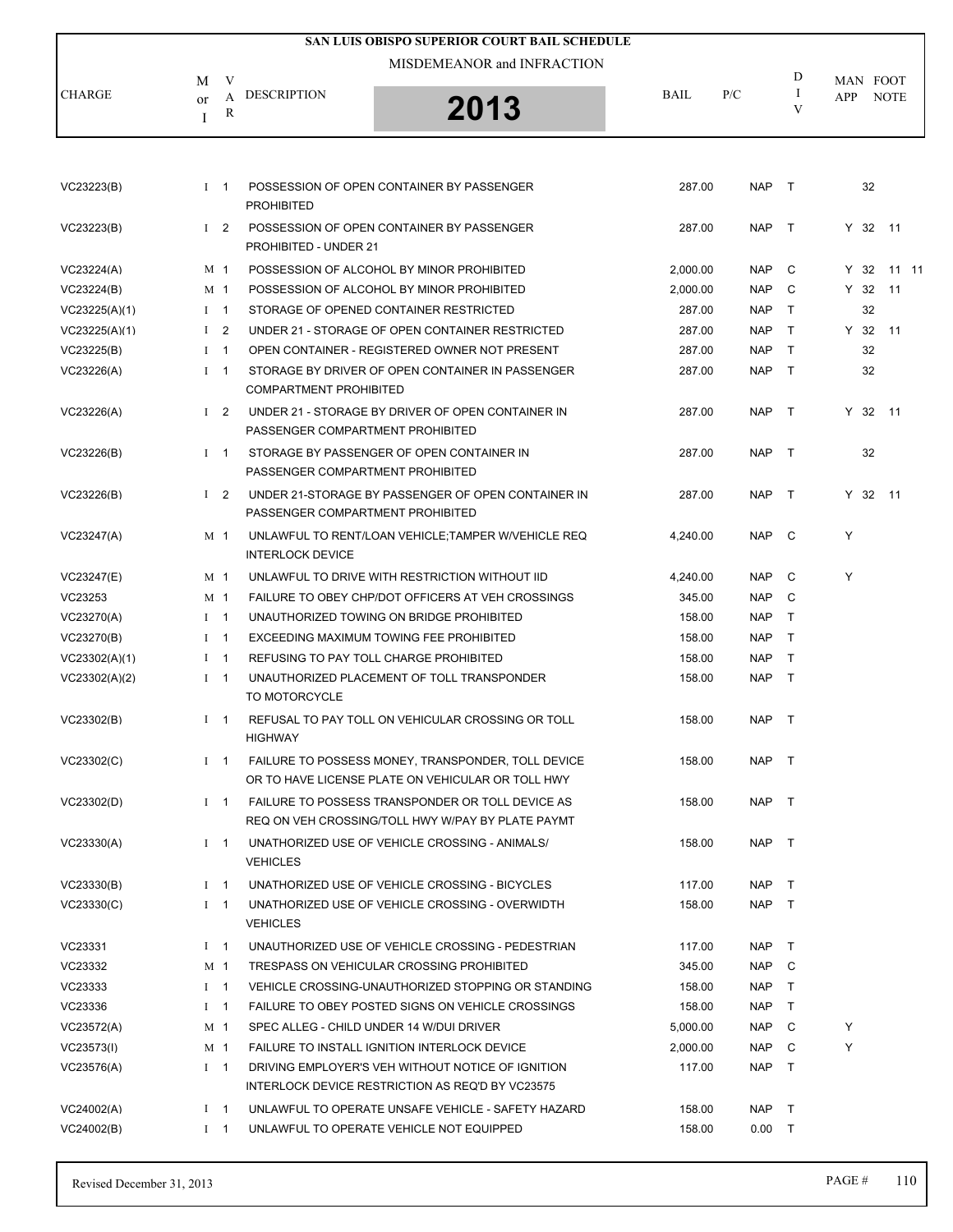|               |                                               | SAN LUIS OBISPO SUPERIOR COURT BAIL SCHEDULE |             |     |   |                    |
|---------------|-----------------------------------------------|----------------------------------------------|-------------|-----|---|--------------------|
|               | М                                             | MISDEMEANOR and INFRACTION                   |             |     | D | MAN FOOT           |
| <b>CHARGE</b> | <b>DESCRIPTION</b><br>А<br><sub>or</sub><br>R | 2013                                         | <b>BAIL</b> | P/C |   | <b>NOTE</b><br>APP |

| VC24002.5(A)    |              | M 1            | UNLAWFUL OPERATION OF FARM LABOR VEHICLE             | 4,240.00 | NAP        | C      | Y |
|-----------------|--------------|----------------|------------------------------------------------------|----------|------------|--------|---|
| VC24003         | $1 \quad 1$  |                | <b>VEHICLE WITH UNAUTHORIZED LAMPS</b>               | 117.00   | 0.00       | $\top$ |   |
| VC24004         | $\bf{I}$     | $\overline{1}$ | UNLAWFUL OPERATION AFTER NOTICE OF UNSAFE CONDITIO   | 158.00   | <b>NAP</b> | $\top$ |   |
| VC24005         |              | $I \quad 1$    | SALE OR TRANSFER OF UNLAWFUL EQUIP W/KNOWLEDGE THE   | 117.00   | NAP T      |        |   |
|                 |              |                | EQUIP WILL BE USED OR INSTALLED IN A VEHICLE         |          |            |        |   |
| VC24005.5       |              | $1 \quad 1$    | SALE OF UNAPPROVED MATERIALS FOR USE IN STRAPPING    | 117.00   | NAP T      |        |   |
|                 |              |                | REGULATED LOADS                                      |          |            |        |   |
| VC24006         |              | $1 \quad 1$    | SALE OF NEW MOTOR VEHICLE EQUIPMENT WITHOUT REQUIR   | 117.00   | NAP T      |        |   |
|                 |              |                | ED TRADEMARKS OR DESIGNATIONS                        |          |            |        |   |
| VC24007(A)      |              | $1 \quad 1$    | SALE BY RETAILER OF VEHICLE FAILING TO QUALIFY FOR   | 117.00   | NAP T      |        |   |
|                 |              |                | CERTIFICATION OF COMPLIANCE                          |          |            |        |   |
| VC24007(B)      |              | $1 \quad 1$    | PERSON SELL VEHICLE NOT IN COMPLIANCE W/SMOG REQ.    | 117.00   | NAP T      |        |   |
| VC24007.2       |              | $1 \quad 1$    | FAILURE TO INSTALL EXHAUST CONTROL DEVICE FREE OF    | 117.00   | NAP T      |        |   |
|                 |              |                | CHARGE TO LOW INCOME SENIOR CITIZEN AS REQUIRED      |          |            |        |   |
| VC24007.5(A)(1) |              | $1 \quad 1$    | SALE BY AUCTIONEER OR PUBLIC AGENCY OF VEHICLE FAI   | 117.00   | NAP T      |        |   |
|                 |              |                | LING TO QUALIFY FOR CERTIFICATE OF COMPLIANCE        |          |            |        |   |
| VC24007.5(B)    |              | $1 \quad 1$    | FAILURE OF CONSIGNOR TO PROVIDE CERTIFICATE OF       | 117.00   | NAP T      |        |   |
|                 |              |                | COMPLIANCE TO PURCHASER OF VEHICLE                   |          |            |        |   |
| VC24007.5(G)    |              | $1 \quad 1$    | FAILURE OF AUCTIONEER TO CERTIFY COMPLIANCE WITH     | 117.00   | NAP T      |        |   |
|                 |              |                | DMV STANDARDS AND DELIVER BILL OF SALE               |          |            |        |   |
| VC24008         | $I \quad 1$  |                | MODIFICATION OF VEHICLE ROAD CLEARANCE RESTRICTED    | 117.00   | 0.00       | $\top$ |   |
| VC24008.5(A)    | $\mathbf{I}$ | $\overline{1}$ | MAXIMUM FRAME HEIGHT DEFINED                         | 117.00   | 0.00       | $\top$ |   |
| VC24009         |              | $1 \quad 1$    | SALE OF NEW TRUCK, TRACTOR, OR BUS WITHOUT INDICAT   | 117.00   | NAP T      |        |   |
|                 |              |                | ION OF MANUFAC NAME AND GROSS WEIGHT RATING AS REQ   |          |            |        |   |
| VC24010         |              | $1 \quad 1$    | <b>VEHICLE RENTER RESPONSIBILITY</b>                 | 158.00   | NAP T      |        |   |
| VC24011(A)      |              | $I \quad 1$    | SALE OF VEHICLE OR EQUIPMENT REGULATED BY FEDERAL    | 117.00   | NAP T      |        |   |
|                 |              |                | SAFETY STANDARDS W/O CERTIFICATION OF COMPLIANCE     |          |            |        |   |
| VC24011(B)      |              | $I \quad 1$    | SALE OF VEHICLE OR EQUIPMENT REGULATED BY FEDERAL    | 117.00   | NAP        | $\top$ |   |
|                 |              |                | SAFETY STANDARDS W/CERTIFICATION OF COMPLIANCE       |          |            |        |   |
| VC24011.3(A)    |              | M 1            | PASS VEH MANUFAC FAILS TO AFFIX BUMPER NOTICE OR     | 960.00   | NAP C      |        |   |
|                 |              |                | MISSTATES INFORMATION IN THE NOTICE                  |          |            |        |   |
| VC24011.3(C)(2) |              | M 1            | DEFACE, ALTER, OR REMOVE NEW VEHICLES BUMPER STRNGTH | 960.00   | NAP C      |        |   |
|                 |              |                | NOTICE PRIOR TO DELIVERY OF VEHICLE                  |          |            |        |   |
| VC24012         |              | $1 \quad 1$    | FAILURE TO COMPLY WITH CHP LIGHTING & MOUNTING       | 117.00   | $0.00$ T   |        |   |
|                 |              |                | <b>SPECIFICATIONS</b>                                |          |            |        |   |
| VC24013         |              | $I = 1$        | FAILURE TO DISCLOSE MINIMUM OCTANE NUMBER UPON       | 117.00   | NAP T      |        |   |
|                 |              |                | SALE OF NEW MOTOR VEHICLE                            |          |            |        |   |
| VC24013.5       |              | $I \quad 1$    | FAILURE TO DISCLOSE REQUIRED INFORMATION UPON SALE   | 117.00   | NAP T      |        |   |
|                 |              |                | OF NEW LIGHT DUTY TRUCK                              |          |            |        |   |
| VC24014(A)      |              | $1 \quad 1$    | FAILURE TO DISCLOSE REQUIRED PRICING INFORMATION     | 117.00   | NAP T      |        |   |
|                 |              |                | PRIOR TO DISPLAY OR SALE OF NEW MOTORCYCLE           |          |            |        |   |
| VC24015(A)      |              | $1 \quad 1$    | FAILURE OF MOTOTRIZED BICYCLE EQUIPMENT TO COMPLY    | 117.00   | 0.00       | $\top$ |   |
|                 |              |                | WITH FEDERAL SAFETY STANDARDS                        |          |            |        |   |
| VC24015(B)      |              | $1 \quad 1$    | USE OF MOTORIZED BICYCLE ON HIGHWAY WITHOUT MIRROR   | 117.00   | 0.00       | $\top$ |   |
|                 |              |                | HORN OR MUFFLER AS REQUIRED                          |          |            |        |   |
| VC24016(B)(1)   |              | $I \quad 1$    | HELMET REQUIRED/MOTORIZED BICYCLE                    | 158.00   | NAP T      |        |   |
| VC24250         |              | $1 \quad 1$    | LIGHTING EQUIPMENT TO BE LIGHTED DURING DARKNESS     | 158.00   | NAP T      |        |   |
|                 |              |                |                                                      |          |            |        |   |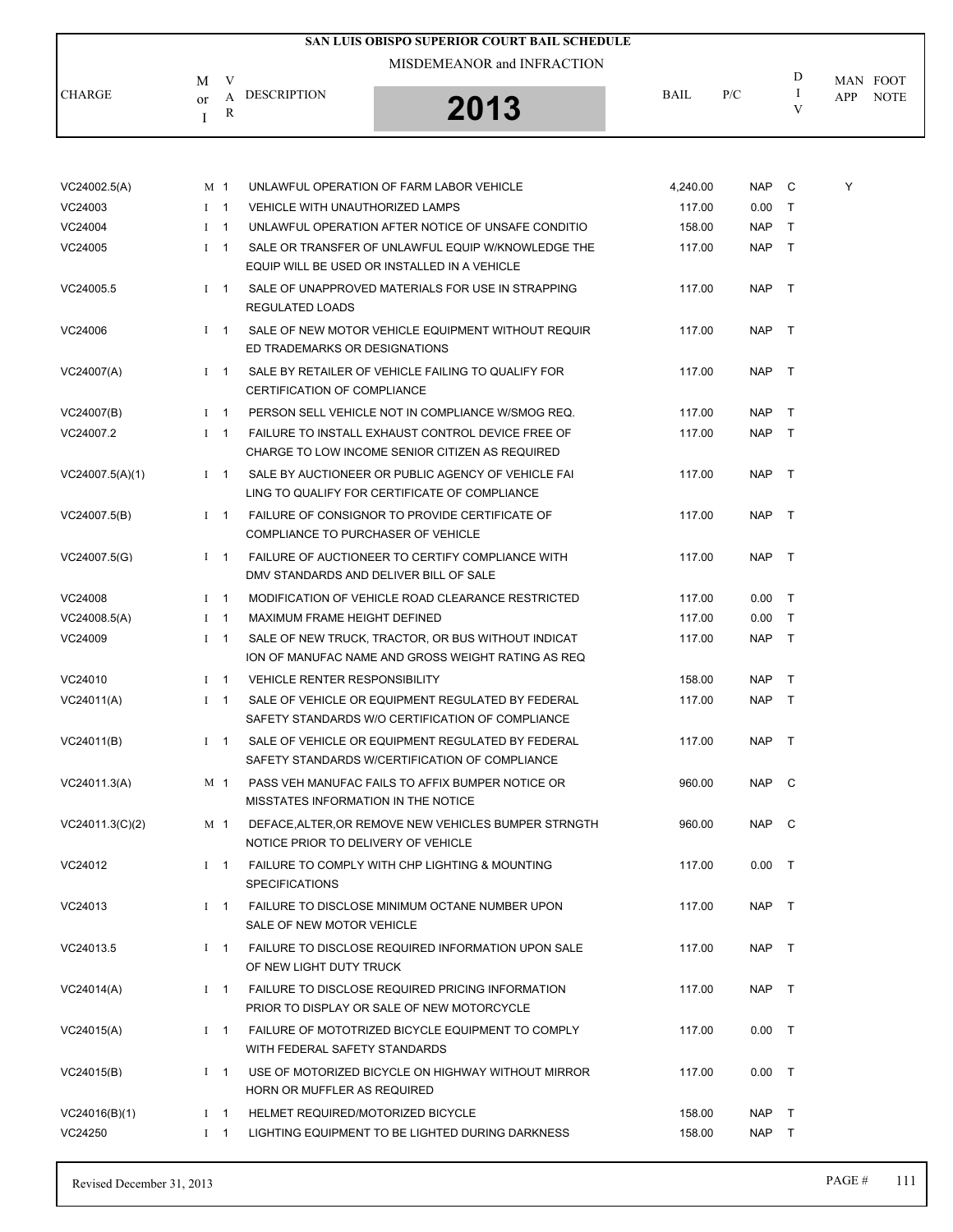|               |                                               | SAN LUIS OBISPO SUPERIOR COURT BAIL SCHEDULE |             |     |   |                                |
|---------------|-----------------------------------------------|----------------------------------------------|-------------|-----|---|--------------------------------|
|               |                                               | MISDEMEANOR and INFRACTION                   |             |     |   |                                |
| <b>CHARGE</b> | V<br>M<br><b>DESCRIPTION</b><br>$\alpha$<br>R | 2013                                         | <b>BAIL</b> | P/C | D | MAN FOOT<br><b>NOTE</b><br>APP |

| VC24250       | $1\quad 2$  |                | LIGHTING EQUIPMENT TO BE LIGHTED DURING DARKNESS                                 | 158.00 | 0.00       | $\top$       |
|---------------|-------------|----------------|----------------------------------------------------------------------------------|--------|------------|--------------|
| VC24252(A)    | $1 \quad 1$ |                | MAINTENANCE OF LAMPS AND DEVICES REQUIRED                                        | 117.00 | 0.00       | $\top$       |
| VC24252(B)    | $I \quad 1$ |                | MAINTENANCE OF LAMPS AND DEVICES REQUIRED                                        | 117.00 | 0.00       | T            |
| VC24252(C)    | $1 \quad 1$ |                | MAINTENANCE OF LAMPS AND DEVICES REQUIRED                                        | 117.00 | 0.00       | $\top$       |
| VC24253(A)    | $I \quad 1$ |                | BATTERY REQUIREMENTS FOR VEHICLE-LIGHTING EQUIPMEN                               | 117.00 | 0.00       | $\top$       |
| VC24253(B)    | $I \quad 1$ |                | BATTERY REQUIREMENTS FOR MOTORCYCLE-LIGHTING EQUIP                               | 117.00 | 0.00       | $\top$       |
| VC24255(A)    | $1 \quad 1$ |                | INFRARED LIGHTING SYSTEM EQUIPMENT VIOLATION                                     | 117.00 | 0.00       | $\top$       |
| VC24255(B)    | $1 \quad 1$ |                | OPERATION OF INFRARED LIGHTING SYSTEM WITHOUT USE<br>OF HEADLIGHTS               | 158.00 | 0.00       | T            |
| VC24255(C)    | $1 \quad 1$ |                | INFRARED LIGHTING SYSTEM EQUIPMENT VIOLATION                                     | 117.00 | 0.00       | $\top$       |
| VC24400(A)    | $1 \quad 1$ |                | <b>HEADLAMP EQUIPMENT REQUIREMENTS</b>                                           | 117.00 | 0.00       | $\mathsf{T}$ |
| VC24400(A)    | $1\quad 2$  |                | <b>HEADLAMP EQUIPMENT REQUIREMENTS</b>                                           | 117.00 | NAP        | $\top$       |
| VC24400(A)(1) | $1 \quad 1$ |                | <b>HEADLAMP EQUIPMENT REQUIREMENTS</b>                                           | 117.00 | 0.00       | $\top$       |
| VC24400(A)(2) | $1 \quad 1$ |                | HEADLAMP EQUIPMENT REQUIREMENTS AS REQ'D DURING<br>DARKNESS OR INCLEMENT WEATHER | 158.00 | <b>NAP</b> | $\top$       |
| VC24400(B)    |             | $I \quad 1$    | FAILURE TO OPERATE HEADLAMPS AS REQUIRED DURING<br>DARKNESS OR INCLEMENT WEATHER | 158.00 | 0.00       | $\top$       |
| VC24401       | $I \quad 1$ |                | FAILURE TO DIM LIGHTS WHILE VEHICLE IS PARKED OR<br>STANDING ON A PUBLIC HIGHWAY | 117.00 | 0.00       | $\top$       |
| VC24402(A)    | $1 \quad 1$ |                | AUXILIARY DRIVING AND PASSING LAMPS SPECIFICATIONS                               | 117.00 | 0.00       | $\top$       |
| VC24402(B)    | $1 \quad 1$ |                | AUXILIARY DRIVING AND PASSING LAMPS SPECIFICATIONS                               | 117.00 | 0.00       | $\top$       |
| VC24403(A)    | $1 \quad 1$ |                | MAXIMUM FOG LAMPS NOT TO BE USED IN PLACE OF HEADL                               | 117.00 | 0.00       | $\top$       |
|               |             |                | <b>AMPS</b>                                                                      |        |            |              |
| VC24403(B)    | $I \quad 1$ |                | FOG LAMPS ON VEHICLE IMPROPERLY MOUNTED OR AIMED                                 | 117.00 | 0.00       | $\top$       |
| VC24403(C)    | $1 \quad 1$ |                | FOG LAMPS ON MOTORCYCLE IMPROPERLY MOUNTED/AIMED                                 | 117.00 | 0.00       | $\top$       |
| VC24404(A)    | $I \quad 1$ |                | SPOTLAMPS - NUMBER AND WATTAGE SPECIFIED                                         | 117.00 | 0.00       | $\top$       |
| VC24404(B)    | $I \quad 1$ |                | NO SPOTLAMP SHALL BE EQUIPPED WITH ANY LAMP SOURCE<br><b>EXCEEDING 30 WATTS</b>  | 117.00 | 0.00       | $\top$       |
| VC24404(C)    | $1 \quad 1$ |                | SPOTLAMPS - DIRECTION DEFINED                                                    | 117.00 | 0.00       | $\top$       |
| VC24404(E)    | $1 \quad 1$ |                | SPOTLAMPS-DIRECTION DEFINED                                                      | 117.00 | 0.00       | $\top$       |
| VC24405(A)    | $1 \quad 1$ |                | MAXIMUM NUMBER OF LAMPS ALLOWED TO BE LIGHTED                                    | 117.00 | 0.00       | $\top$       |
| VC24406       | $1 \quad 1$ |                | USE OF MULTIPLE BEAMS RESTRICTED                                                 | 117.00 | 0.00       | $\top$       |
| VC24407(A)    | $1 \quad 1$ |                | <b>HIGH BEAMS - ADJUSTMENT SPECIFIED</b>                                         | 117.00 | 0.00       | $\top$       |
| VC24407(B)    | $1 \quad 1$ |                | LOW BEAMS - ADJUSTMENT SPECIFIED                                                 | 117.00 | 0.00       | $\top$       |
| VC24408(A)    | $I$ 1       |                | HIGH/LOW BEAMS INDICATOR REQUIRED                                                | 117.00 | 0.00       | $\mathsf{T}$ |
| VC24408(B)    | $\bf{I}$    | $\mathbf{1}$   | <b>HIGH/LOW BEAMS INDICATOR REQUIRED</b>                                         | 117.00 | 0.00       | Τ            |
| VC24409(A)    | Ι           | $\overline{1}$ | FAILURE TO DIM MULTIPLE BEAMS PROHIBITED                                         | 158.00 | 0.00       | T            |
| VC24409(B)    | Ι           | $\overline{1}$ | <b>FAILURE TO DIM MULTIPLE BEAMS PROHIBITED</b>                                  | 158.00 | 0.00       | T            |
| VC24410(A)    | $\bf{I}$    | $\overline{1}$ | SINGLE BEAMS - ADJUSTMENT/INTENSITY SPECIFICATIONS                               | 117.00 | 0.00       | $\mathsf{T}$ |
| VC24411       | Ι           | $\mathbf 1$    | COVERING AUXILIARY LAMPS REQUIRED                                                | 117.00 | 0.00       | $\mathsf{T}$ |
| VC24600(A)    | Ι           | $\overline{1}$ | TAIL LAMP REQUIREMENTS AND SPECIFICATIONS                                        | 117.00 | 0.00       | T            |
| VC24600(B)    | $\bf{I}$    | $\overline{1}$ | TAIL LAMP REQUIREMENTS AND SPECIFICATIONS                                        | 117.00 | 0.00       | T            |
| VC24600(C)    | Ι           | $\overline{1}$ | TAIL LAMP REQUIREMENTS AND SPECIFICATIONS                                        | 117.00 | 0.00       | T            |
| VC24600(D)    | Ι           | $\overline{1}$ | TAIL LAMP REQUIREMENTS AND SPECIFICATIONS                                        | 117.00 | 0.00       | Τ            |
| VC24600(E)    | $\bf{I}$    | $\overline{1}$ | TAIL LAMP REQUIREMENTS AND SPECIFICATIONS                                        | 117.00 | 0.00       | T            |
| VC24600(F)    | Ι           | $\mathbf{1}$   | TAIL LAMP REQUIREMENTS AND SPECIFICATIONS                                        | 117.00 | 0.00       | $\mathsf{T}$ |
| VC24601       | Ι.          | $\mathbf{1}$   | LICENSE PLATE LAMP REQUIRED                                                      | 117.00 | 0.00       | Τ            |
| VC24602(A)    | $I \quad 1$ |                | FOG TAIL LAMP REQUIREMENTS AND SPECIFICATIONS                                    | 117.00 | 0.00       | Τ            |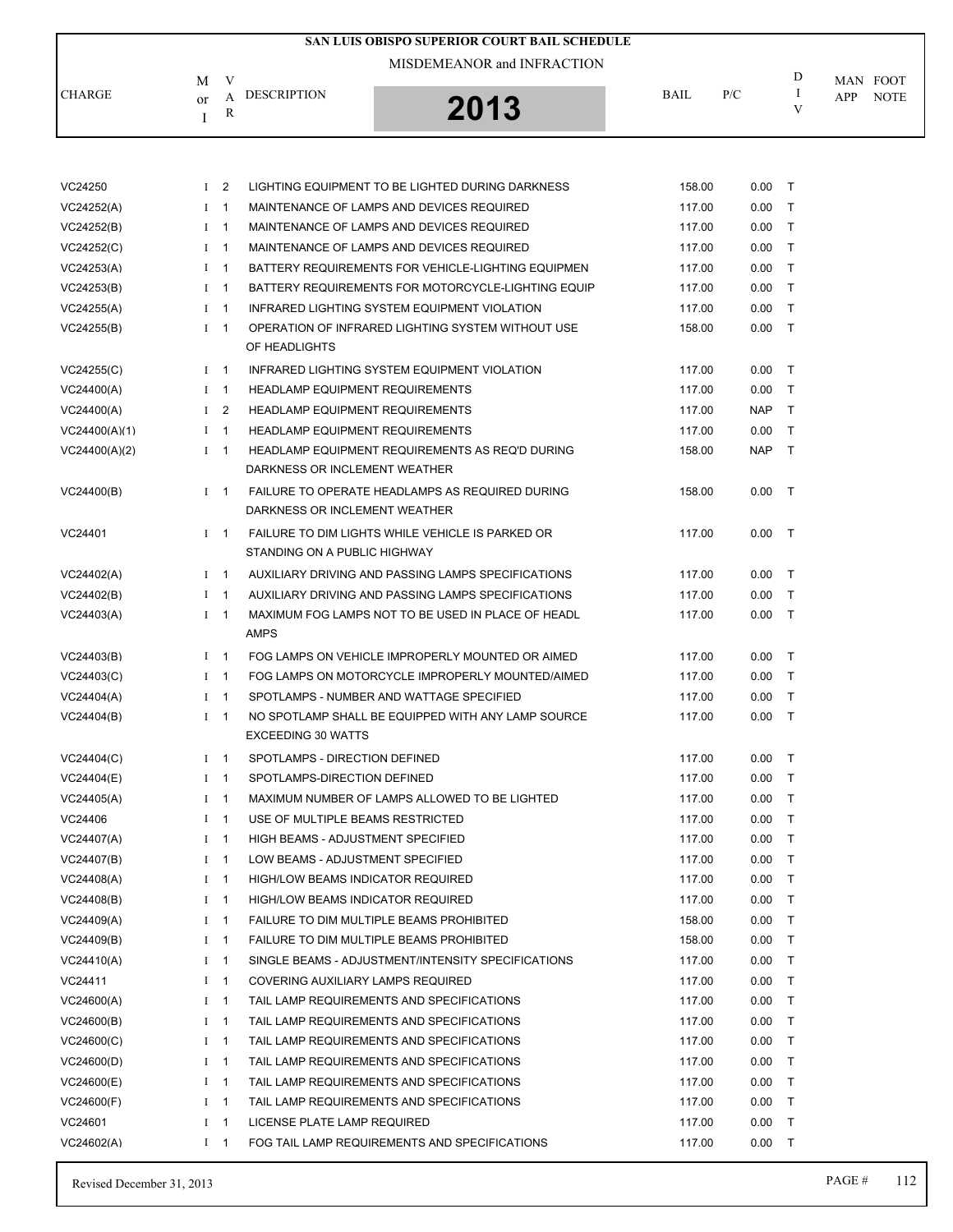|               | M            | V              |                                                   |        |      | D            | MAN FOOT           |
|---------------|--------------|----------------|---------------------------------------------------|--------|------|--------------|--------------------|
| <b>CHARGE</b> | or           | A              | <b>DESCRIPTION</b><br>2013                        | BAIL   | P/C  | I<br>V       | APP<br><b>NOTE</b> |
|               | I            | R              |                                                   |        |      |              |                    |
|               |              |                |                                                   |        |      |              |                    |
|               |              |                |                                                   |        |      |              |                    |
| VC24602(B)    |              | $I \quad 1$    | FOG TAIL LAMP REQUIREMENTS AND SPECIFICATIONS     | 117.00 | 0.00 | $\top$       |                    |
| VC24603(A)    |              | $1 \quad 1$    | STOP LAMP REQUIREMENTS AND SPECIFICATIONS         | 117.00 | 0.00 | Τ            |                    |
| VC24603(B)    | $\mathbf{I}$ | $\overline{1}$ | STOP LAMP REQUIREMENTS AND SPECIFICATIONS         | 117.00 | 0.00 | Τ            |                    |
| VC24603(C)    | $\mathbf{I}$ | $\overline{1}$ | STOP LAMP REQUIREMENTS AND SPECIFICATIONS         | 117.00 | 0.00 | $\top$       |                    |
| VC24603(D)    | Ι.           | $\overline{1}$ | STOP LAMP REQUIREMENTS AND SPECIFICATIONS         | 117.00 | 0.00 | $\mathsf{T}$ |                    |
| VC24603(E)    | $\mathbf{I}$ | $\overline{1}$ | STOP LAMP REQUIREMENTS AND SPECIFICATIONS         | 117.00 | 0.00 | $\mathsf{T}$ |                    |
| VC24603(F)    | $\mathbf{I}$ | $\overline{1}$ | STOP LAMP REQUIREMENTS AND SPECIFICATIONS         | 117.00 | 0.00 | $\mathsf{T}$ |                    |
| VC24603(G)    | $\bf{I}$     | $\overline{1}$ | STOP LAMP REQUIREMENTS AND SPECIFICATIONS         | 117.00 | 0.00 | Τ            |                    |
| VC24603(H)    | $\mathbf{I}$ | $\overline{1}$ | STOP LAMP REQUIREMENTS AND SPECIFICATIONS         | 117.00 | 0.00 | Τ            |                    |
| VC24604       | $\mathbf{I}$ | $\overline{1}$ | LAMPS/FLAG ON LOAD PROJECTING TO REAR REQUIRED    | 117.00 | 0.00 | $\mathsf{T}$ |                    |
| VC24605(A)    | $\mathbf{I}$ | -1             | TOW CAR AND TOWED VEHICLES - LIGHTS REQUIRED      | 117.00 | 0.00 | $\mathsf{T}$ |                    |
| VC24605(B)    |              | $1 \quad 1$    | TOW CAR AND TOWED VEHICLES - LIGHTS REQUIRED      | 117.00 | 0.00 | $\mathsf{T}$ |                    |
| VC24606(A)    |              | $I \quad 1$    | BACKUP LAMP REQUIREMENTS AND SPECIFICATIONS       | 117.00 | 0.00 | $\mathsf{T}$ |                    |
| VC24606(B)    | $\mathbf{I}$ | $\overline{1}$ | BACKUP LAMP REQUIREMENTS AND SPECIFICATIONS       | 117.00 | 0.00 | $\mathsf{T}$ |                    |
| VC24606(C)    | $\bf{I}$     | $\overline{1}$ | BACKUP LAMPS-WHEN NOT TO BE LIGHTED               | 117.00 | 0.00 | Τ            |                    |
| VC24606(D)    | $\mathbf{I}$ | $\overline{1}$ | BACKUP LAMP REQUIREMENTS AND SPECIFICATIONS       | 117.00 | 0.00 | $\top$       |                    |
| VC24607(A)    | Ι.           | -1             | REFLECTORS REQUIRED ON REAR OF VEHICLE            | 117.00 | 0.00 | $\mathsf{T}$ |                    |
| VC24607(B)    | $\mathbf{I}$ | -1             | REFLECTORS REQUIRED ON REAR OF VEHICLE            | 117.00 | 0.00 | $\mathsf{T}$ |                    |
| VC24607(C)    |              | $1 \quad 1$    | REFLECTORS REQUIRED ON REAR OF VEHICLE            | 117.00 | 0.00 | $\mathsf{T}$ |                    |
| VC24607(D)    |              | $1 \quad 1$    | REFLECTORS REQUIRED ON REAR OF VEHICLE            | 117.00 | 0.00 | Τ            |                    |
| VC24608(A)    | $\bf{I}$     | $\overline{1}$ | LIGHT REFLECTORS ON TRUCKS/TRAILERS-FRONT & SIDES | 117.00 | 0.00 | Τ            |                    |
| VC24608(B)    | $\mathbf{I}$ | $\overline{1}$ | LIGHT REFLECTORS ON TRUCKS/TRAILERS-FRONT & SIDES | 117.00 | 0.00 | $\mathsf{T}$ |                    |
| VC24608(C)    | $\mathbf{I}$ | -1             | LIGHT REFLECTORS ON TRUCKS/TRAILERS-FRONT & SIDES | 117.00 | 0.00 | $\mathsf{T}$ |                    |
| VC24608(D)    |              | $I \quad 1$    | LIGHT REFLECTORS ON TRUCKS/TRAILERS-FRONT & SIDES | 117.00 | 0.00 | $\mathsf{T}$ |                    |
| VC24609(A)    |              | $1 \quad 1$    | VEHICLE REFLECTOR REQUIREMENTS AND SPECIFICATIONS | 117.00 | 0.00 | $\mathsf{T}$ |                    |
| VC24609(B)    | $\bf{I}$     | $\overline{1}$ | SCHOOL BUS REFLECTOR REQUIREMENTS/SPECIFICATIONS  | 117.00 | 0.00 | Τ            |                    |
| VC24610       | $\mathbf{I}$ | $\overline{1}$ | TRUCK REFLECTOR REQUIREMENTS AND SPECIFICATIONS   | 117.00 | 0.00 | T            |                    |
| VC24612       |              | $1 \quad 1$    | FAILURE TO DISPLAY REFLECTIVE MATERIAL ON TRAILER | 117.00 | 0.00 | $\top$       |                    |
|               |              |                | OR SEMI/TRAILER AS REQUIRED                       |        |      |              |                    |
| VC24615       |              | $I \quad 1$    | SLOW MOVING VEHICLE-EMBLEM REQUIRED               | 117.00 | 0.00 | $\top$       |                    |
| VC24800       |              | $I \quad 1$    | DRIVING WITH ONLY PARKING LIGHTS PROHIBITED       | 158.00 | 0.00 | $\top$       |                    |
| VC24950       | $\mathbf{I}$ | $\overline{1}$ | TURN SIGNAL DEVICE REQUIRED-TOWING TRAILER        | 117.00 | 0.00 | T            |                    |
| VC24951(B)    | $\mathbf{I}$ | $\overline{1}$ | TURN SIGNALS REQUIRED ON CERTAIN VEHICLES         | 117.00 | 0.00 | T            |                    |
| VC24951(B)(1) | $\mathbf{I}$ | $\overline{1}$ | TURN SIGNAL SYSTEM - TRUCKS, BUSES, PASS VEH. ETC | 117.00 | 0.00 | T            |                    |
| VC24951(B)(4) | $\mathbf{I}$ | -1             | TURN SIGNAL SYSTEM - MOTORCYCLES                  | 117.00 | 0.00 | $\mathsf{T}$ |                    |
| VC24951(C)    |              | $I \quad 1$    | TURN SIGNALS REQUIRED ON CERTAIN VEHICLES         | 117.00 | 0.00 | Τ            |                    |
| VC24952       |              | $I \quad 1$    | VISIBILITY REQUIREMENT OF SIGNALS                 | 117.00 | 0.00 | Τ            |                    |
| VC24953(A)    |              | $I \quad 1$    | <b>TURN SIGNAL LAMP REQUIREMENTS</b>              | 117.00 | 0.00 | Τ            |                    |
| VC24953(B)    |              | $I \quad 1$    | TURN SIGNAL LAMP REQUIREMENTS                     | 117.00 | 0.00 | T            |                    |
| VC24953(C)    |              | $1 \quad 1$    | TURN SIGNAL LAMP REQUIREMENTS                     | 117.00 | 0.00 | T            |                    |
| VC24953(D)    |              | $1 \quad 1$    | TURN SIGNAL LAMP REQUIREMENTS                     | 117.00 | 0.00 | $\mathsf{T}$ |                    |
| VC25100(A)    |              | $I \quad 1$    | CLEARANCE AND SIDE MARKER LAMP REQUIREMENTS       | 117.00 | 0.00 | T            |                    |
| VC25100(B)    |              | $I \quad 1$    | CLEARANCE AND SIDE MARKER LAMP REQUIREMENTS       | 117.00 | 0.00 | T            |                    |
| VC25100(C)    | $\bf{I}$     | $\overline{1}$ | CLEARANCE AND SIDE MARKER LAMP REQUIREMENTS       | 117.00 | 0.00 | T            |                    |
| VC25100(E)    | $\mathbf{I}$ | $\mathbf{1}$   | CLEARANCE AND SIDE MARKER LAMP REQUIREMENTS       | 117.00 | 0.00 | T            |                    |
| VC25100(F)    | $\mathbf I$  | $\overline{1}$ | CLEARANCE AND SIDE MARKER LAMP REQUIREMENTS       | 117.00 | 0.00 | T            |                    |
| VC25102       | $\mathbf{I}$ | $\overline{1}$ | LAMPS ON SIDES OF VEHICLES-SPECIFICATIONS         | 117.00 | 0.00 | T            |                    |
| VC25102.5(A)  |              | $I \quad 1$    | LAMPS ON SIDES OF SCHOOL BUSES- SPECIFICATIONS    | 117.00 | 0.00 | Τ            |                    |

**SAN LUIS OBISPO SUPERIOR COURT BAIL SCHEDULE**

MISDEMEANOR and INFRACTION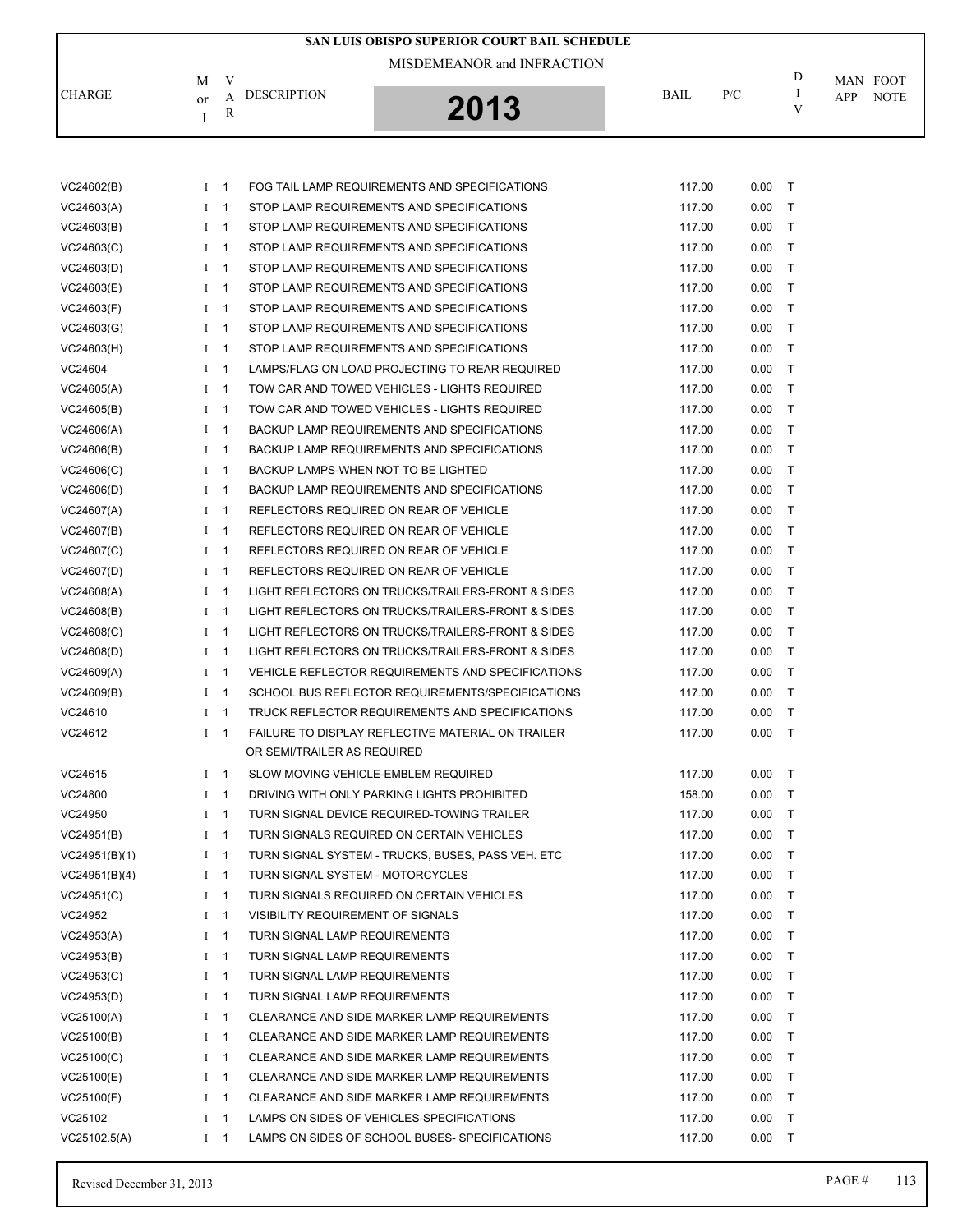|                          |                                   | SAN LUIS OBISPO SUPERIOR COURT BAIL SCHEDULE |             |     |   |                                       |
|--------------------------|-----------------------------------|----------------------------------------------|-------------|-----|---|---------------------------------------|
| М<br><b>CHARGE</b><br>or | V<br><b>DESCRIPTION</b><br>А<br>R | MISDEMEANOR and INFRACTION<br>2013           | <b>BAIL</b> | P/C | D | MAN FOOT<br><b>NOTE</b><br><b>APP</b> |

| VC25103(A)    | $I \quad 1$ |                | LAMP DURING DARKNESS ON LOAD PROJECTING TO SIDE                                                              | 117.00 | 0.00     | $\top$       |
|---------------|-------------|----------------|--------------------------------------------------------------------------------------------------------------|--------|----------|--------------|
| VC25103(B)    | $1 \quad 1$ |                | LAMP DURING DARKNESS ON LOAD PROJECTING TO SIDE                                                              | 117.00 | 0.00     | $\top$       |
| VC25104       | $I \quad 1$ |                | RED FLAG REQUIRED ON OVERWIDTHDURING DAYLIGHT HRS                                                            | 117.00 | 0.00     | T            |
| VC25105(A)    |             | $I \quad 1$    | FAILURE TO COMPLY WITH CODE SPECIFICATIONS FOR COU<br>RTESY LAMPS. DOOR MOUNTS OR EXTERIOR LAMPS             | 117.00 | 0.00     | $\top$       |
| VC25105(B)    | $I \quad 1$ |                | FAILURE TO COMPLY WITH CODE SPECIFICATIONS FOR COU<br>RTESY LAMPS, DOOR MOUNTS OR EXTERIOR LAMPS             | 117.00 | 0.00     | $\top$       |
| VC25105(C)    |             | $I \quad 1$    | FAILURE TO COMPLY WITH CODE SPECIFICATIONS FOR COU<br>RTESY LAMPS, DOOR MOUNTS OR EXTERIOR LAMPS             | 117.00 | 0.00     | $\top$       |
| VC25106(A)    |             | $1 \quad 1$    | SIDE, COWL, OR FENDER LAMPS-SPECIFICATIONS                                                                   | 117.00 | 0.00     | T            |
| VC25106(B)    | $1 \quad 1$ |                | <b>TAILLAMPS - RED</b>                                                                                       | 117.00 | 0.00     | $\top$       |
| VC25107       | $I \quad 1$ |                | <b>CORNERING LAMPS ON FENDERS</b>                                                                            | 117.00 | 0.00     | T            |
| VC25108(A)    | $I \quad 1$ |                | PILOT INDICATOR SPECIFICATIONS                                                                               | 117.00 | 0.00     | T            |
| VC25108(B)    | $1 \quad 1$ |                | PILOT INDICATOR SPECIFICATIONS                                                                               | 117.00 | 0.00     | T            |
| VC25108(C)    | $I \quad 1$ |                | PILOT INDICATOR                                                                                              | 158.00 | 0.00     | T            |
| VC25109       | $I \quad 1$ |                | RUNNING LAMPS TO BE USED ONLY WHEN VEHICLE PARKED                                                            | 117.00 | 0.00     | T            |
| VC25110(B)    | $1 \quad 1$ |                | IMPROPER USE OF UTILITY FLOOD/LOADING LAMPS                                                                  | 158.00 | 0.00     | T            |
| VC25250       | $I \quad 1$ |                | <b>FLASHING LIGHTS RESTRICTED UNLESS OTHERWISE PERMIT</b>                                                    | 117.00 | 0.00     | T            |
| VC25251(B)    | $I \quad 1$ |                | TURN SIGNALS FLASHED AS WARNING WHEN VEH DISABLED                                                            | 117.00 | 0.00     | T            |
| VC25251.2     | $1 \quad 1$ |                | MOTORCYCLE MODULATING HEADLAMP PROHIBITED DURING<br><b>DARKNESS</b>                                          | 117.00 | 0.00     | $\top$       |
| VC25252       |             | $I \quad 1$    | WARNING LAMPS REQUIRED ON EMERGENCY VEHICLES                                                                 | 117.00 | 0.00     | T            |
| VC25252.5(A)  | $I \quad 1$ |                | UNAUTHORIZED USE OF FLASHING EMERGENCY HEADLAMPS                                                             | 117.00 | 0.00     | T            |
| VC25252.5(C)  | $1 \quad 1$ |                | UNAUTHORIZED USE OF FLASHING EMERGENCY HEADLAMPS                                                             | 117.00 | 0.00     | $\mathsf{T}$ |
| VC25253(A)    | $I \quad 1$ |                | WARNING LAMPS REQUIRED ON TOW TRUCKS                                                                         | 117.00 | 0.00     | T            |
| VC25253(C)    | $I \quad 1$ |                | IMPROPER DISPLAY OF WARNING LAMPS BY TOW TRUCK                                                               | 158.00 | 0.00     | T            |
| VC25254       | $1 \quad 1$ |                | IMPROPER USE OF FLASHING AMBER WARNING LIGHTS BY<br>PEACE OFFICER PERSONNEL                                  | 117.00 | 0.00     | T            |
| VC25257(A)    |             | $I \quad 1$    | FLASHING RED SIGNAL SYSTEM REQUIRED ON SCHOOL BUS                                                            | 117.00 | 0.00     | T            |
| VC25257(B)(1) |             | $I \quad 1$    | SCHOOL BUS MANUFACTURED AFTER 9/1/92 REQUIRED TO<br>BE EQUIPPED WITH STOP SIGNAL ARM                         | 117.00 | 0.00     | T            |
| VC25257(B)(2) |             | $1 \quad 1$    | SCHOOL BUS MANUFACTURED AFTER 7/1/93 REQUIRED TO<br>BE EQUIPPED WITH FLASHING AMBER LIGHT SYSTEM             | 117.00 | 0.00     | $\top$       |
| VC25257.2     |             | $1 \quad 1$    | IMPROPER USE OF AMBER, FLASHING RED LIGHT, OR STOP<br>SIGNAL SYSTEMS BY SCHOOL BUS TRANSPORTING DISABLED     | 117.00 | $0.00$ T |              |
| VC25260.4     |             | $1 \quad 1$    | IMPROPER DISPLAY OF FLASHING AMBER WARNING LIGHTS<br>IN CONNECTION WITH HAZARDOUS WASTE SPILL CLEAN UP       | 117.00 | 0.00     | T            |
| VC25262       | $I \quad 1$ |                | USE OF RED LIGHT ON ARMORED CAR PROHIBITED                                                                   | 117.00 | 0.00     | $\top$       |
| VC25265       | $1 \quad 1$ |                | IMPROPER DISPLAY OF FLASHING AMBER LIGHTS ON SANIT<br>ARY DISTRICT REPAIR VEHICLES                           | 117.00 | 0.00     | $\top$       |
| VC25266       | $1 \quad 1$ |                | <b>IMPROPER DISPLAY OF FLASHING AMBER LIGHTS BY STATE</b><br>OWNED VEHICLES ENGAGED IN AQUEDUCT.LEVEE.STREAM | 117.00 | 0.00     | T            |
| VC25268       | $\mathbf I$ | $\overline{1}$ | USE OF FLASHING AMBER WARNING LIGHTS RESTRICTED                                                              | 117.00 | 0.00     | $\top$       |
| VC25269       | Ι           | $\overline{1}$ | MISUSE OF RED WARNING LIGHT PROHIBITED                                                                       | 117.00 | 0.00     | $\mathsf{T}$ |
| VC25270       | $I \quad 1$ |                | <b>HEADLAMP EQUIPMENT FOR POST-1978 MOTORCYCLES</b>                                                          | 117.00 | 0.00     | $\mathsf{T}$ |
| VC25270.5     | $1 \quad 1$ |                | IMPROPER DISPLAY OF FLASHING AMBER LIGHTS BY LIVE-<br>STOCK HERDING VEHICLE ON PUBLIC HIGHWAYS               | 117.00 | 0.00     | $\top$       |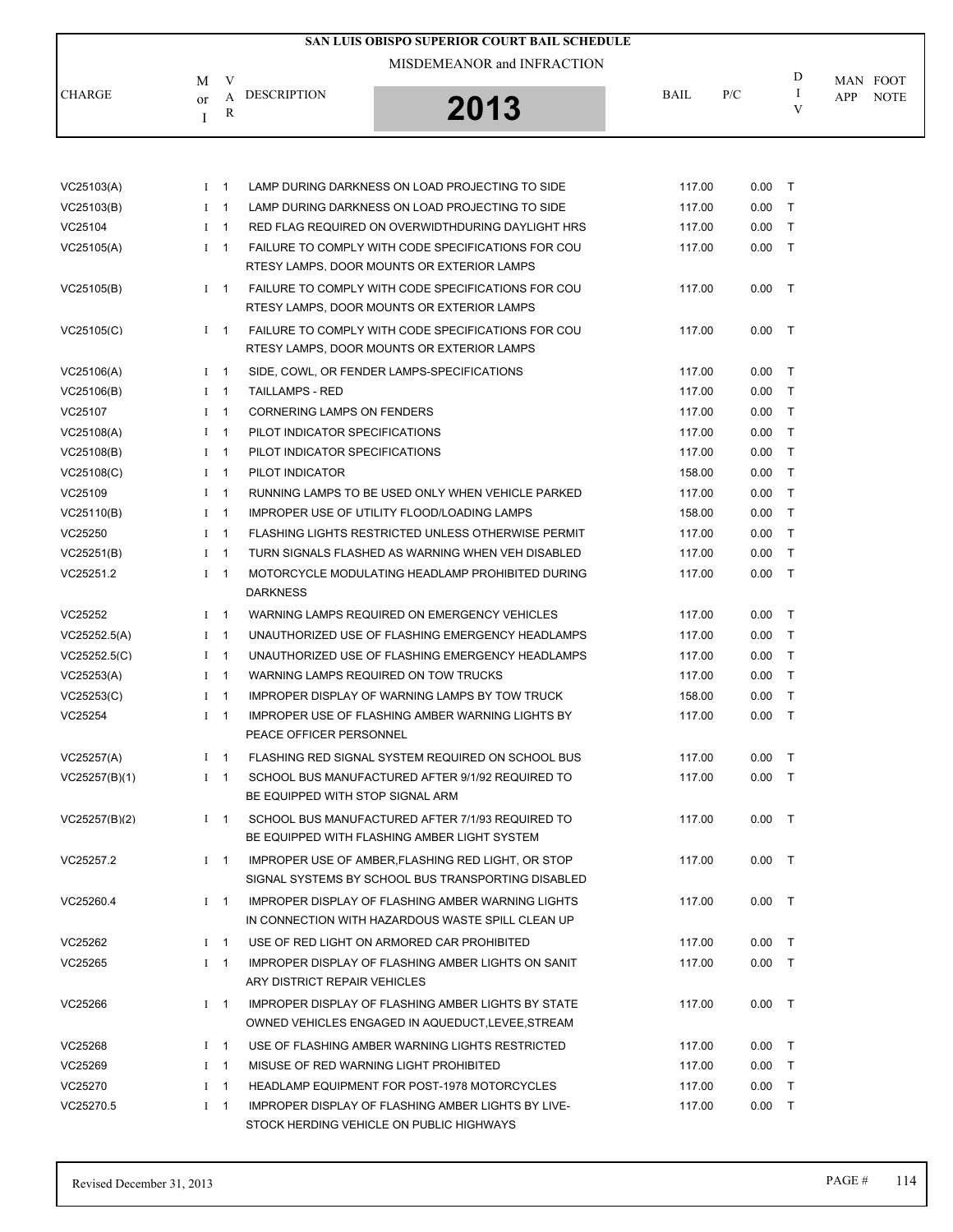|                          |              |                            |                                           | SAN LUIS OBISPO SUPERIOR COURT BAIL SCHEDULE                                                           |                  |              |              |     |             |
|--------------------------|--------------|----------------------------|-------------------------------------------|--------------------------------------------------------------------------------------------------------|------------------|--------------|--------------|-----|-------------|
|                          |              |                            |                                           | MISDEMEANOR and INFRACTION                                                                             |                  |              |              |     |             |
|                          | M            | V                          |                                           |                                                                                                        |                  |              | D            |     | MAN FOOT    |
| <b>CHARGE</b>            | or           | А                          | <b>DESCRIPTION</b>                        | 2013                                                                                                   | <b>BAIL</b>      | P/C          | 1<br>V       | APP | <b>NOTE</b> |
|                          | T            | R                          |                                           |                                                                                                        |                  |              |              |     |             |
|                          |              |                            |                                           |                                                                                                        |                  |              |              |     |             |
| VC25275                  |              | $I \quad 1$                |                                           | <b>IMPROPER DISPLAY OF AMBER FLASHING LIGHTS ON TRUCK</b>                                              | 117.00           | $0.00$ T     |              |     |             |
|                          |              |                            |                                           | TRACTOR IN THE ABSENCE OF UNUSUAL TRAFFIC HAZARD                                                       |                  |              |              |     |             |
| VC25275.5                |              | $I \quad 1$                |                                           | UNLAWFUL ACTIVATION OF CRIME ALARM LIGHTS                                                              | 117.00           | 0.00         | $\top$       |     |             |
| VC25276(A)               |              | $1 \quad 1$                |                                           | <b>IMPROPER USE OF WARNING LAMPS ON VEHICLE FOR TRANS</b>                                              | 117.00           | 0.00         | $\top$       |     |             |
|                          |              |                            | PORTATION OF HANDICAPPED PROHIBITED       |                                                                                                        |                  |              |              |     |             |
| VC25300(A)               |              | $1 \quad 1$                |                                           | WARNING DEVICE ON DISABLED VEHICLES SPECIFIED                                                          | 117.00           | 0.00         | $\top$       |     |             |
| VC25300(B)               |              | $I \quad 1$                |                                           | WARNING DEVICE ON DISABLED VEHICLES SPECIFIED                                                          | 117.00           | 0.00         | $\top$       |     |             |
| VC25300(C)               |              | $1 \quad 1$                |                                           | WARNING DEVICE ON DISABLED VEHICLES SPECIFIED                                                          | 117.00           | 0.00         | $\top$       |     |             |
| VC25300(E)               | $\mathbf{I}$ | $\overline{1}$             |                                           | WARNING DEVICE ON DISABLED VEHICLES SPECIFIED                                                          | 117.00           | 0.00         | $\top$       |     |             |
| VC25301(A)               |              | $1 \quad 1$                |                                           | DISPLAY OF WARNING DEVICES ON UTILITY VEHICLES SPE                                                     | 117.00           | 0.00         | $\top$       |     |             |
|                          |              |                            | <b>CIFIED</b>                             |                                                                                                        |                  |              |              |     |             |
| VC25301(B)               |              | $I \quad 1$                |                                           | DISPLAY OF WARNING DEVICES ON UTILITY VEHICLES SPE                                                     | 117.00           | $0.00$ T     |              |     |             |
|                          |              |                            | <b>CIFIED</b>                             |                                                                                                        |                  |              |              |     |             |
| VC25305(A)               |              | $I \quad 1$                | USE OF FUSES SPECIFIED                    |                                                                                                        | 117.00           | 0.00         | $\top$       |     |             |
| VC25305(B)               |              | $1 \quad 1$                | USE OF FUSES SPECIFIED                    |                                                                                                        | 117.00           | 0.00         | $\mathsf{T}$ |     |             |
| VC25350                  |              | $1 \quad 1$                | ILLUMINATED INDENTIFICATION SIGNS         | NONCOMPLIANCE WITH VEHICLE CODE STANDARDS FOR                                                          | 117.00           | 0.00         | $\top$       |     |             |
| VC25351(A)               |              | $I \quad 1$                |                                           | <b>IDENTIFICATION LAMP SPECIFICATIONS/RESTRICTIONS</b>                                                 | 117.00           | 0.00         | $\top$       |     |             |
| VC25351(B)               | Ι            | $\overline{1}$             |                                           | <b>IDENTIFICATION LAMP SPECIFICATIONS/RESTRICTIONS</b>                                                 | 117.00           | 0.00         | $\top$       |     |             |
|                          |              |                            |                                           | <b>IDENTIFICATION LAMP SPECIFICATIONS/RESTRICTIONS</b>                                                 |                  | 0.00         | $\top$       |     |             |
| VC25351(C)<br>VC25351(D) |              | $I \quad 1$<br>$I \quad 1$ |                                           | <b>IDENTIFICATION LAMP SPECIFICATIONS/RESTRICTIONS</b>                                                 | 117.00<br>117.00 | 0.00         | $\top$       |     |             |
|                          |              | $I \quad 1$                |                                           |                                                                                                        |                  |              | $\top$       |     |             |
| VC25352(A)<br>VC25352(B) | Ι.           | $\overline{1}$             |                                           | USE OF UNAUTHORIZED DEVICE AFFECT TRAFFIC SIGNALS<br>UNAUTHORIZED USE OF DEVICE AFFECT TRAFFIC SIGNALS | 117.00<br>117.00 | 0.00<br>0.00 | $\top$       |     |             |
| VC25352(C)               |              | $1 \quad 1$                |                                           | FAILURE TO GIVE EMERGENCY VEHICLES PRIORITY IN                                                         | 158.00           | 0.00         | $\top$       |     |             |
|                          |              |                            | <b>CHANGING TRAFFIC CONTROL SIGNALS</b>   |                                                                                                        |                  |              |              |     |             |
| VC25353                  |              | $I \quad 1$                |                                           | VIO OF PROVISIONS FOR TRANSIT BUS ILLUMINATED SIGN                                                     | 117.00           | 0.00         | $\top$       |     |             |
| VC25400(A)               |              | $1 \quad 1$                |                                           | SPECIFICATIONS FOR USE OF DIFFUSED LIGHT                                                               | 117.00           | 0.00         | $\top$       |     |             |
| VC25400(B)               | Ι            | $\overline{1}$             |                                           | SPECIFICATIONS FOR USE OF DIFFUSED LIGHT                                                               | 117.00           | 0.00         | $\top$       |     |             |
| VC25400(C)               |              | $I \quad 1$                |                                           | SPECIFICATIONS FOR USE OF DIFFUSED LIGHT                                                               | 117.00           | 0.00         | $\top$       |     |             |
| VC25400(D)               | Ι            | $\overline{1}$             |                                           | SPECIFICATIONS FOR USE OF DIFFUSED LIGHT                                                               | 117.00           | 0.00         | $\top$       |     |             |
| VC25401                  | Ι            | $\overline{1}$             |                                           | DIFFUSED LIGHT RESEMBLING SIGNS PROHIBITED                                                             | 117.00           | 0.00         | $\top$       |     |             |
| VC25452                  |              | $I \quad 1$                | <b>GLARING ACETYLENE LAMPS PROHIBITED</b> |                                                                                                        | 117.00           | 0.00         | $\top$       |     |             |
| VC25500(A)               |              | $I \quad 1$                |                                           | USE OF REFLECTORIZING MATERIAL RESTRICTED                                                              | 117.00           | 0.00         | $\top$       |     |             |
| VC25650                  |              | $1 \quad 1$                | MOTORCYCLE HEADLIGHT REQUIREMENTS         |                                                                                                        | 117.00           | 0.00         | $\top$       |     |             |
| VC25650.5                |              | $I \quad 1$                |                                           | <b>HEADLAMP EQUIPMENT FOR POST-1978 MOTORCYCLES</b>                                                    | 117.00           | 0.00         | $\top$       |     |             |
| VC25651(A)               |              | $I \quad 1$                |                                           | HEADLAMP REQUIREMENTS ON MOTOR-DRIVEN CYCLES                                                           | 117.00           | 0.00         | $\top$       |     |             |
| VC25651(C)               | Ι            | $\overline{1}$             |                                           | HEADLAMP REQUIREMENTS ON MOTOR-DRIVEN CYCLES                                                           | 117.00           | 0.00         | $\top$       |     |             |
| VC25803(A)               |              | $I \quad 1$                |                                           | LAMP/REFLECTOR REQUIREMENTS - CERTAIN VEHICLES                                                         | 117.00           | 0.00         | $\top$       |     |             |
| VC25803(B)               |              | $1 \quad 1$                |                                           | LAMP/REFLECTOR REQUIREMENTS - CERTAIN VEHICLES                                                         | 117.00           | 0.00         | $\top$       |     |             |
| VC25803(C)               |              | $I \quad 1$                |                                           | LAMP/REFLECTOR/FLAG REQUIREMENTS- LOAD IN EXCESS                                                       | 117.00           | 0.00         | $\top$       |     |             |
|                          |              |                            | OF 100 INCH OUTSIDE WIDTH                 |                                                                                                        |                  |              |              |     |             |
| VC25805                  | $\bf{I}$     | $\overline{\phantom{0}}$ 1 | LAMPS ON FORKLIFT TRUCKS REQUIRED         |                                                                                                        | 117.00           | 0.00         | $\top$       |     |             |
| VC25950(A)               | Ι            | $\overline{1}$             |                                           | COLOR REQUIREMENTS FOR LIGHTS VISIBLE FRONT/REAR                                                       | 117.00           | 0.00         | $\top$       |     |             |
| VC25950(B)               |              | $I \quad 1$                |                                           | COLOR REQUIREMENTS OF LIGHTS VISIBLE FRONT/REAR                                                        | 117.00           | 0.00         | $\top$       |     |             |
| VC25950(B)(2)            |              | $I \quad 1$                |                                           | COLOR REQUIREMENTS OF LIGHTS VISIBLE FRONT/REAR                                                        | 117.00           | 0.00         | $\top$       |     |             |
| VC25951                  | Ι            | $\overline{1}$             |                                           | LAMPS OVER 300 CANDLEPOWER- RESTRICTIONS                                                               | 117.00           | 0.00         | $\top$       |     |             |
| VC25952(A)               |              | $I \quad 1$                |                                           | LAMPS AND REFLECTORS MOUNTED ON LOADS SPECIFIED                                                        | 117.00           | 0.00         | $\top$       |     |             |
| VC25952(B)               |              | $I \quad 1$                |                                           | LAMPS AND REFLECTORS MOUNTED ON LOADS SPECIFIED                                                        | 117.00           | 0.00         | $\top$       |     |             |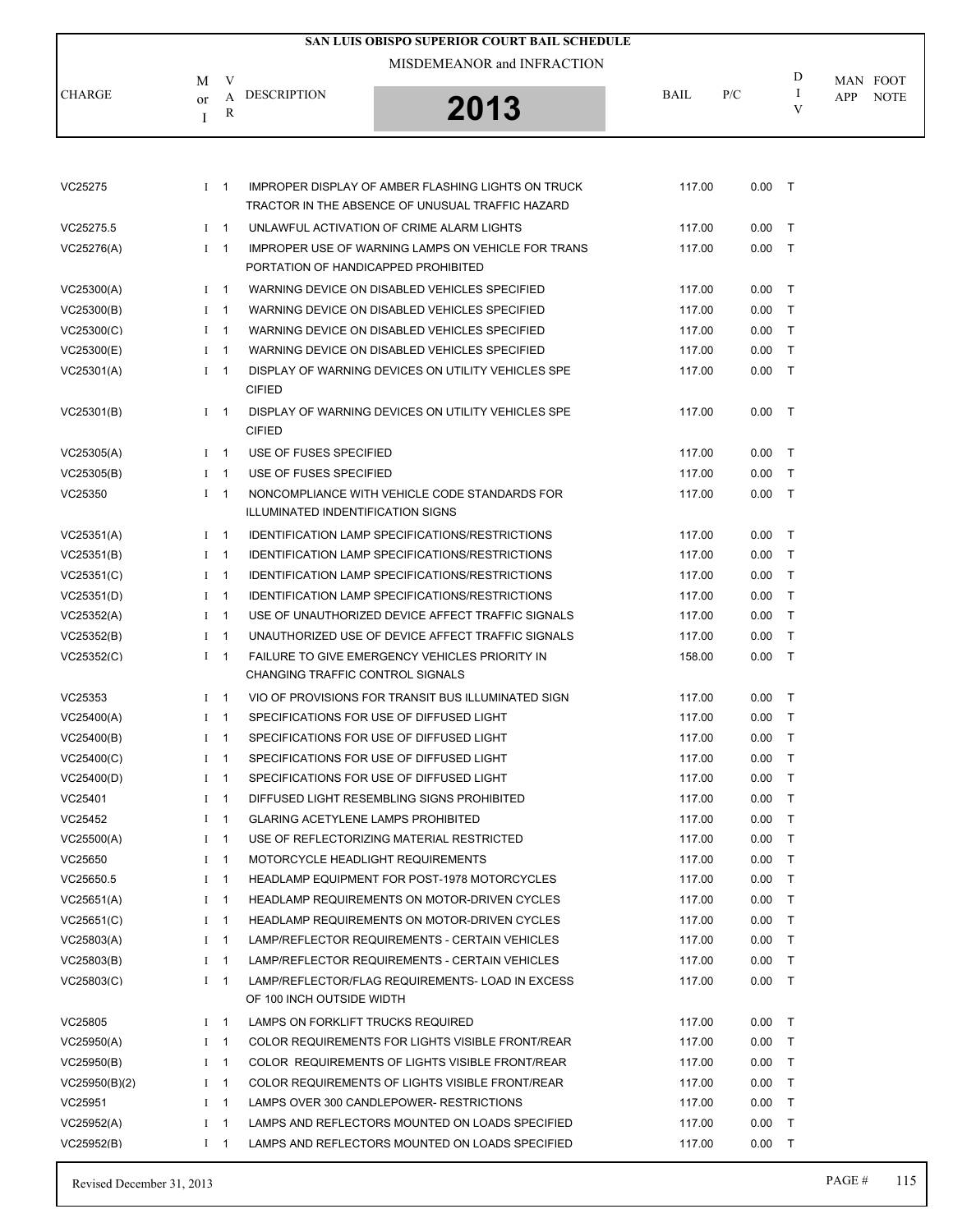|               |    |                |                                       | <b>SAN LUIS OBISPO SUPERIOR COURT BAIL SCHEDULE</b>                                                    |             |          |        |                    |
|---------------|----|----------------|---------------------------------------|--------------------------------------------------------------------------------------------------------|-------------|----------|--------|--------------------|
|               |    |                |                                       | MISDEMEANOR and INFRACTION                                                                             |             |          |        |                    |
| <b>CHARGE</b> | M  | V              | <b>DESCRIPTION</b>                    |                                                                                                        | <b>BAIL</b> | P/C      | D<br>1 | MAN FOOT           |
|               | or | A<br>R         |                                       | 2013                                                                                                   |             |          | V      | <b>NOTE</b><br>APP |
|               | I  |                |                                       |                                                                                                        |             |          |        |                    |
|               |    |                |                                       |                                                                                                        |             |          |        |                    |
| VC26100(A)    |    | $1 \quad 1$    |                                       | SALE OF NONCOMPLIANT VEHICLE EQUIPMENT/DEVICE                                                          | 117.00      | NAP T    |        |                    |
| VC26100(B)    |    | $I \quad 1$    |                                       | USE OR OPERATION OF VEHICLE WITH NONCOMPLIANT                                                          | 117.00      | $0.00$ T |        |                    |
|               |    |                | <b>EQUIPMENT</b>                      |                                                                                                        |             |          |        |                    |
| VC26100(B)    |    | $1\quad 2$     |                                       | USE OR OPERATION OF VEHICLE WITH NONCOMPLIANT                                                          | 117.00      | NAP T    |        |                    |
|               |    | $1 \quad 1$    | <b>EQUIPMENT</b>                      | SALE OF DEVICE INTENDED TO MODIFY VEHICLE LIGHTING                                                     | 117.00      | NAP T    |        |                    |
| VC26101(A)    |    |                |                                       | OR EQUIPMENT PERFORMANCE TO BE NONCOMPLIANT                                                            |             |          |        |                    |
| VC26101(B)    |    | $I \quad 1$    |                                       | USE/OPERATION OF VEHICLE WITH NONCOMPLIANT DEVICE<br>INTENDED TO MODIFY LIGHTING/EQUIPMENT PERFORMANCE | 117.00      | $0.00$ T |        |                    |
| VC26101(B)    |    | I <sub>2</sub> |                                       | USE/OPERATION OF VEHICLE WITH NONCOMPLIANT DEVICE<br>INTENDED TO MODIFY LIGHTING/EQUIPMENT PERFORMANCE | 117.00      | NAP T    |        |                    |
| VC26301       |    | $1 \quad 1$    |                                       | POWER BRAKES REQUIRED ON VEHICLES OVER 14,000 LBS                                                      | 117.00      | $0.00$ T |        |                    |
| VC26301.5     |    | $I \quad 1$    |                                       | NONCOMPLIANT EMERGENCY BRAKE SYSTEM                                                                    | 117.00      | 0.00     | $\top$ |                    |
| VC26302(A)    |    | $1 \quad 1$    |                                       | BRAKE REQUIREMENTS ON TRAILER SPECIFIED                                                                | 117.00      | $0.00$ T |        |                    |
| VC26302(B)    |    | $1 \quad 1$    |                                       | BRAKE REQUIREMENTS ON TRAILER OVER 3,000 LBS                                                           | 117.00      | 0.00     | $\top$ |                    |
| VC26302(C)    |    | $I \quad 1$    |                                       | BRAKE REQUIREMENTS ON TRAILER OVER 3,000 LBS                                                           | 117.00      | 0.00     | $\top$ |                    |
| VC26302(D)    |    | $I \quad 1$    |                                       | BRAKE REQUIREMENTS ON TRAILER OVER 3,000 LBS                                                           | 117.00      | $0.00$ T |        |                    |
| VC26303       |    | $1 \quad 1$    |                                       | BRAKE REQUIREMENTS ON COACH/CAMP TRAILERS                                                              | 117.00      | 0.00     | $\top$ |                    |
| VC26304(A)    |    | $I \quad 1$    |                                       | BREAKAWAY DEVICE REQUIRED ON CERTAIN VEHICLES                                                          | 117.00      | 0.00     | $\top$ |                    |
|               |    |                |                                       |                                                                                                        |             |          |        |                    |
| VC26304(B)    |    | $1 \quad 1$    |                                       | BREAKAWAY DEVICE REQUIRED ON CERTAIN VEHICLES                                                          | 117.00      | $0.00$ T |        |                    |
| VC26307       |    | $1 \quad 1$    | <b>BRAKES</b>                         | UNLAWFUL TOWING OF FORKLIFT LACKING THE REQUIRED                                                       | 117.00      | 0.00     | $\top$ |                    |
| VC26311(A)    |    | $I \quad 1$    | CLES                                  | SERVICE BRAKES REQUIRED-ALL WHEELS ON CERTAIN VEHI                                                     | 117.00      | $0.00$ T |        |                    |
| VC26311(B)    |    | $1 \quad 1$    | ED                                    | SERVICE BRAKES FOR ADVERSE ROAD CONDITIONS SPECIFI                                                     | 117.00      | $0.00$ T |        |                    |
| VC26450       |    | $1 \quad 1$    | REQUIRED BRAKE SYSTEMS DEFINED        |                                                                                                        | 117.00      | $0.00$ T |        |                    |
| VC26451(A)    |    | $I \quad 1$    | PARKING BRAKE REQUIREMENTS DEFINED    |                                                                                                        | 117.00      | $0.00$ T |        |                    |
| VC26451(B)    |    | $I \quad 1$    | PARKING BRAKE REQUIREMENTS DEFINED    |                                                                                                        | 117.00      | $0.00$ T |        |                    |
| VC26451(C)    |    | $1 \quad 1$    | PARKING BRAKE REQUIREMENTS DEFINED    |                                                                                                        | 117.00      | $0.00$ T |        |                    |
| VC26452       |    | $1 \quad 1$    |                                       | ADEQUATE BRAKES AFTER ENGINE FAILURE REQUIRED                                                          | 117.00      | $0.00$ T |        |                    |
| VC26453       |    | $I \quad 1$    | CONDITION OF BRAKES TO BE MAINTAINED  |                                                                                                        | 117.00      | $0.00$ T |        |                    |
| VC26454(A)    |    | $1 \quad 1$    |                                       | CONTROL AND STOPPING REQUIREMENTS SPECIFIED                                                            | 117.00      | $0.00$ T |        |                    |
| VC26454(B)    |    | $I \quad 1$    |                                       | CONTROL AND STOPPING REQUIREMENTS SPECIFIED                                                            | 117.00      | $0.00$ T |        |                    |
| VC26456       |    | $I \quad 1$    |                                       | TEST OF BRAKE PERFORMANCE PROHIBITED OVER 25 MPH                                                       | 158.00      | $0.00$ T |        |                    |
| VC26457       |    | $1 \quad 1$    |                                       | STOPPING ABILITY OF CERTAIN VEHICLES SPECIFIED                                                         | 117.00      | $0.00$ T |        |                    |
| VC26458(A)    |    | $1 \quad 1$    |                                       | BRAKING SYSTEM REQUIRED FOR CERTAIN VEHICLES/COMBI                                                     | 117.00      | $0.00$ T |        |                    |
|               |    |                | <b>NATIONS</b>                        |                                                                                                        |             |          |        |                    |
| VC26458.5     |    | $I \quad 1$    | OF SERVICE BRAKE FAILURE SYSTEM       | UNLAWFUL USE OF SECONDARY BRAKE CONTROL IN ABSENCE                                                     | 158.00      | $0.00$ T |        |                    |
| VC26502(A)    |    | $1 \quad 1$    | AIRBRAKE REQUIREMENTS SPECIFIED       |                                                                                                        | 117.00      | $0.00$ T |        |                    |
| VC26503       |    | $1 \quad 1$    | <b>CONDITION</b>                      | AIRBRAKE SAFETY VALVE TO BE MAINTAINED IN GOOD                                                         | 117.00      | $0.00$ T |        |                    |
| VC26504       |    | $1 \quad 1$    | FOR VEHICLES EQUIPPED WITH AIR BRAKES | FAILURE TO COMPLY WITH CHP AIR PRESSURE STANDARDS                                                      | 117.00      | $0.00$ T |        |                    |
| VC26505       |    | $1 \quad 1$    | PRESSURE GAUGE REQUIRED               |                                                                                                        | 117.00      | $0.00$ T |        |                    |
| VC26506(A)    |    | $1 \quad 1$    |                                       | AIR PRESSURE WARNING DEVICE REQUIRED                                                                   | 117.00      | $0.00$ T |        |                    |
|               |    |                |                                       |                                                                                                        |             |          |        |                    |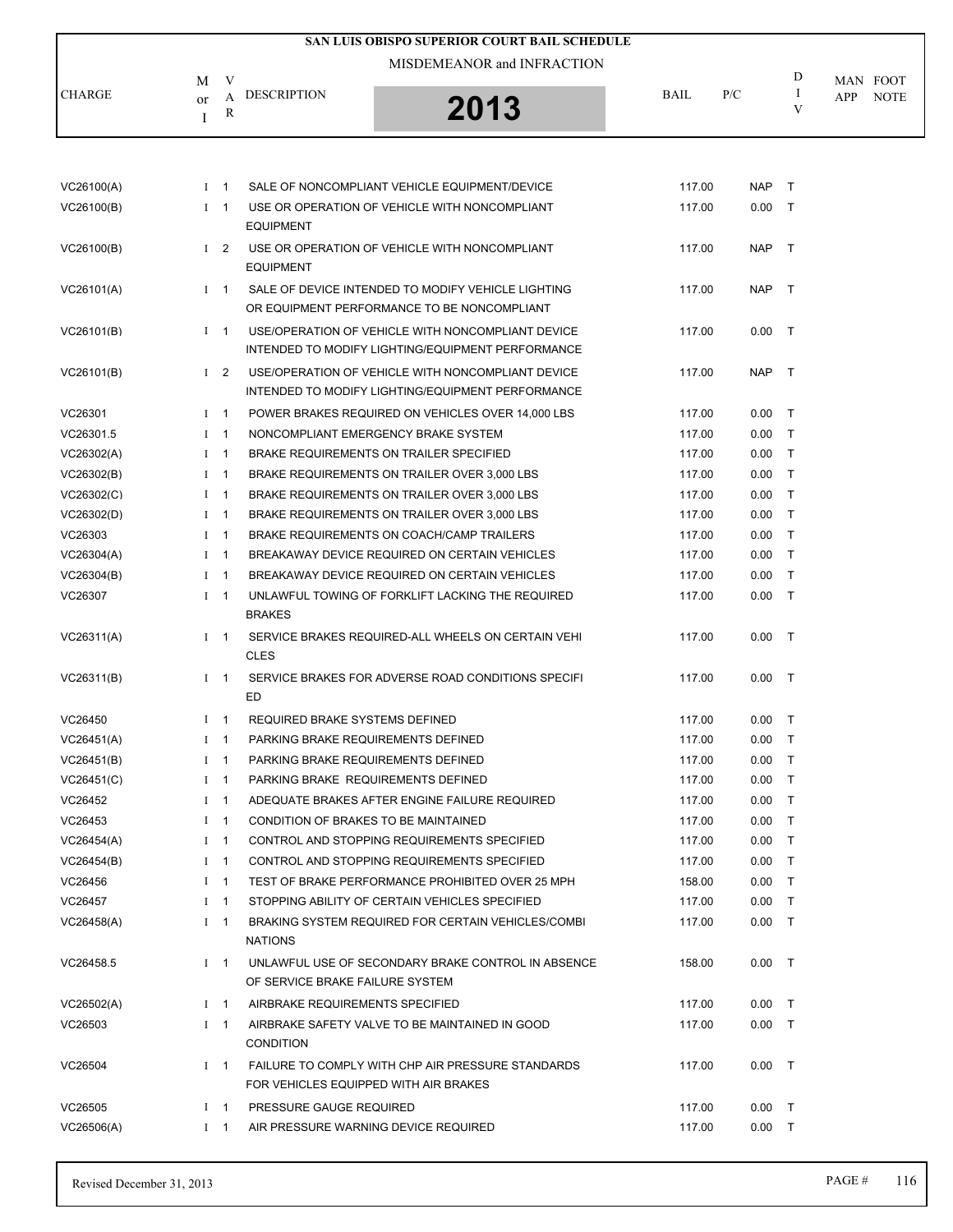|               |                                         | SAN LUIS OBISPO SUPERIOR COURT BAIL SCHEDULE |             |     |   |                                |
|---------------|-----------------------------------------|----------------------------------------------|-------------|-----|---|--------------------------------|
| <b>CHARGE</b> | V<br>М<br><b>DESCRIPTION</b><br>or<br>R | MISDEMEANOR and INFRACTION<br>2013           | <b>BAIL</b> | P/C | D | MAN FOOT<br><b>NOTE</b><br>APP |

| VC26506(B)    | $1 \quad 1$  |                          | AIR PRESSURE WARNING DEVICE                                                                        | 158.00 | 0.00 | $\top$       |
|---------------|--------------|--------------------------|----------------------------------------------------------------------------------------------------|--------|------|--------------|
| VC26507       | Ι            | $\overline{1}$           | <b>CHECK VALVE REQUIRED</b>                                                                        | 117.00 | 0.00 | $\top$       |
| VC26508(A)    | $I \quad 1$  |                          | COMPRESSED AIR BRAKE SYSTEM REQUIREMENTS SPECIFIED                                                 | 117.00 | 0.00 | $\mathsf{T}$ |
| VC26508(B)    | $I \quad 1$  |                          | COMPRESSED AIR BRAKE SYSTEM REQUIREMENTS SPECIFIED                                                 | 117.00 | 0.00 | T            |
| VC26508(C)    | $\mathbf{I}$ | $\overline{1}$           | COMPRESSED AIR BRAKE SYSTEM REQUIREMENTS SPECIFIED                                                 | 117.00 | 0.00 | T            |
| VC26508(E)    | $I \quad 1$  |                          | COMPRESSED AIR BRAKE SYSTEM REQUIREMENTS SPECIFIED                                                 | 117.00 | 0.00 | $\mathsf{T}$ |
| VC26508(K)    | $\mathbf{I}$ | $\overline{1}$           | COMPRESSED AIR BRAKE SYSTEM REQUIREMENTS SPECIFIED                                                 | 117.00 | 0.00 | T            |
| VC26508(O)    | $\bf{I}$     | $\overline{1}$           | COMPRESSED AIR BRAKE SYSTEM REQUIREMENTS SPECIFIED                                                 | 117.00 | 0.00 | T            |
| VC26520       | $I \quad 1$  |                          | VACUUM GAUGE REQUIRED TO BE VISIBLE/ACCURATE AT<br><b>ALL TIMES</b>                                | 117.00 | 0.00 | $\top$       |
| VC26521       | $1 \quad 1$  |                          | AUDIBLE/VISIBLE POWER BRAKE SYSTEM WARNING DEVICE<br><b>REQUIRED</b>                               | 117.00 | 0.00 | $\top$       |
| VC26522       | $1 \quad 1$  |                          | CHECK VALVE REQUIRED ON VACUUM-ASSISTED POWER<br><b>BRAKE SYSTEMS</b>                              | 117.00 | 0.00 | $\top$       |
| VC26700(A)    | $I \quad 1$  |                          | ADEQUATE WINDSHIELD REQUIRED                                                                       | 117.00 | 0.00 | $\top$       |
| VC26701(A)    | $I \quad 1$  |                          | SAFETY GLAZING MATERIAL REQUIREMENTS SPECIFIED                                                     | 117.00 | 0.00 | $\mathsf{T}$ |
| VC26701(B)    | $\mathbf{I}$ | $\overline{1}$           | SAFETY GLAZING MATERIAL REQUIRMENTS SPECIFIED                                                      | 117.00 | 0.00 | T            |
| VC26701(C)    | $\bf{I}$     | $\overline{1}$           | SAFETY GLAZING MATERIAL REQUIRMENTS SPECIFIED                                                      | 117.00 | 0.00 | T            |
| VC26701(D)    | $\mathbf{I}$ | $\overline{1}$           | SAFETY GLAZING MATERIAL REQUIREMENTS SPECIFIED                                                     | 117.00 | 0.00 | $\mathsf{T}$ |
| VC26701(E)    | $1 \quad 1$  |                          | SAFETY GLAZING MATERIAL REQUIREMENTS SPECIFIED                                                     | 117.00 | 0.00 | $\mathsf{T}$ |
| VC26703(A)    | $\bf{I}$     | $\overline{1}$           | SPECS FOR REPLACEMENT OF SAFETY GLAZING MATERIAL                                                   | 117.00 | 0.00 | $\mathsf{T}$ |
| VC26703(B)    | $I \quad 1$  |                          | SPECS FOR REPLACEMENT OF SAFETY GLAZING MATERIALS                                                  | 117.00 | 0.00 | $\mathsf{T}$ |
| VC26705       | $1 \quad 1$  |                          | SALE OF MOTORCYCLE WINDSHIELD WITHOUT SAFETY GLAZI<br><b>NG MATERIAL</b>                           | 117.00 | 0.00 | $\top$       |
| VC26706(A)    | $I \quad 1$  |                          | SELF-OPERATING WINDSHIELD WIPER REQUIRED                                                           | 117.00 | 0.00 | $\top$       |
| VC26706(B)    | $I \quad 1$  |                          | SELF-OPERATING WINDSHIELD WIPER REQUIRED                                                           | 117.00 | 0.00 | $\mathsf{T}$ |
| VC26707       | $1 \quad 1$  |                          | CONDITION/USE OF WINDSHIELD WIPERS BE MAINTAINED                                                   | 117.00 | 0.00 | T            |
| VC26708(A)    | $I \quad 1$  |                          | UNLAWFUL MATERIAL ON VEHICLE WINDOWS OBSTRUCTING<br>OR REDUCING VIEW OF DRIVER                     | 117.00 | 0.00 | $\top$       |
| VC26708(A)(1) | $I \quad 1$  |                          | UNLAWFUL MATERIAL ON VEHICLE WINDOWS/WINDSHIELD                                                    | 117.00 | 0.00 | $\mathsf{T}$ |
| VC26708(A)(2) | $1 \quad 1$  |                          | UNLAWFUL MATERIAL ON VEHICLE WINDSHIELD/WINDOWS<br>OBSTRUCTING OR REDUCING VIEW OF DRIVER          | 117.00 | 0.00 | $\top$       |
| VC26708(B)    | $1 \quad 1$  |                          | UNLAWFUL MATERIAL ON VEHICLE WINDOWS OBSTRUCTING<br>OR REDUCING VIEW OF DRIVER                     | 117.00 | 0.00 | $\top$       |
| VC26708.2     | Ι            | $\mathbf{1}$             | USE OF UNAUTHORIZED SUN SCREENUNG DEVICES                                                          | 117.00 | 0.00 | Т            |
| VC26708.5(A)  | Ι            | $\overline{\phantom{0}}$ | APPLICATION OF MATERIALS TO WINDOWS                                                                | 117.00 | 0.00 | $\mathsf{T}$ |
| VC26708.5(B)  | Ι            | $\overline{1}$           | TINTED GLASS INSTALLATION MUST COMPLY W/STANDARDS                                                  | 117.00 | 0.00 | $\mathsf{T}$ |
| VC26709(A)    | Ι            | $\overline{1}$           | REARVIEW MIRRORS REQUIRED/ONE ON LEFT SIDE                                                         | 117.00 | 0.00 | $\mathsf{T}$ |
| VC26709(B)    | Ι            | $\overline{1}$           | 2 SIDE REARVIEW MIRRORS REQUIRED- CERTAIN VEHICLES                                                 | 117.00 | 0.00 | $\mathsf{T}$ |
| VC26710       | Ι            | $\overline{1}$           | DEFECTIVE WINDSHIELD/REAR WINDOW GLASS-CORRECTION<br>REQUIRED WITHIN 48 HOURS OF CITATION ISSUANCE | 117.00 | 0.00 | $\top$       |
| VC26711       | $1 \quad 1$  |                          | <b>FAILURE TO PROVIDE EYESHADES TO BUS/TROLLEY DRIVER</b>                                          | 117.00 | 0.00 | $\mathsf{T}$ |
| VC26712       | Ι            | $\overline{1}$           | ADEQUATE DEFROSTER REQUIRED ON FOR-HIRE VEHICLES                                                   | 117.00 | 0.00 | $\mathsf{T}$ |
| VC27000(A)    | Ι            | $\mathbf 1$              | ADEQUATE HORN REQUIRED                                                                             | 117.00 | 0.00 | $\top$       |
| VC27000(B)    | Ι            | $\mathbf{1}$             | BACKING ALARM REQ'D ON REFUSE/GARBAGE TRUCKS                                                       | 615.00 | 0.00 | $\mathsf{T}$ |
| VC27000(C)    | $I \quad 1$  |                          | REAR VIEW CAMERA REQUIRED FOR REFUSE OR GARBAGE<br><b>TRUCK</b>                                    | 615.00 | 0.00 | $\mathsf{T}$ |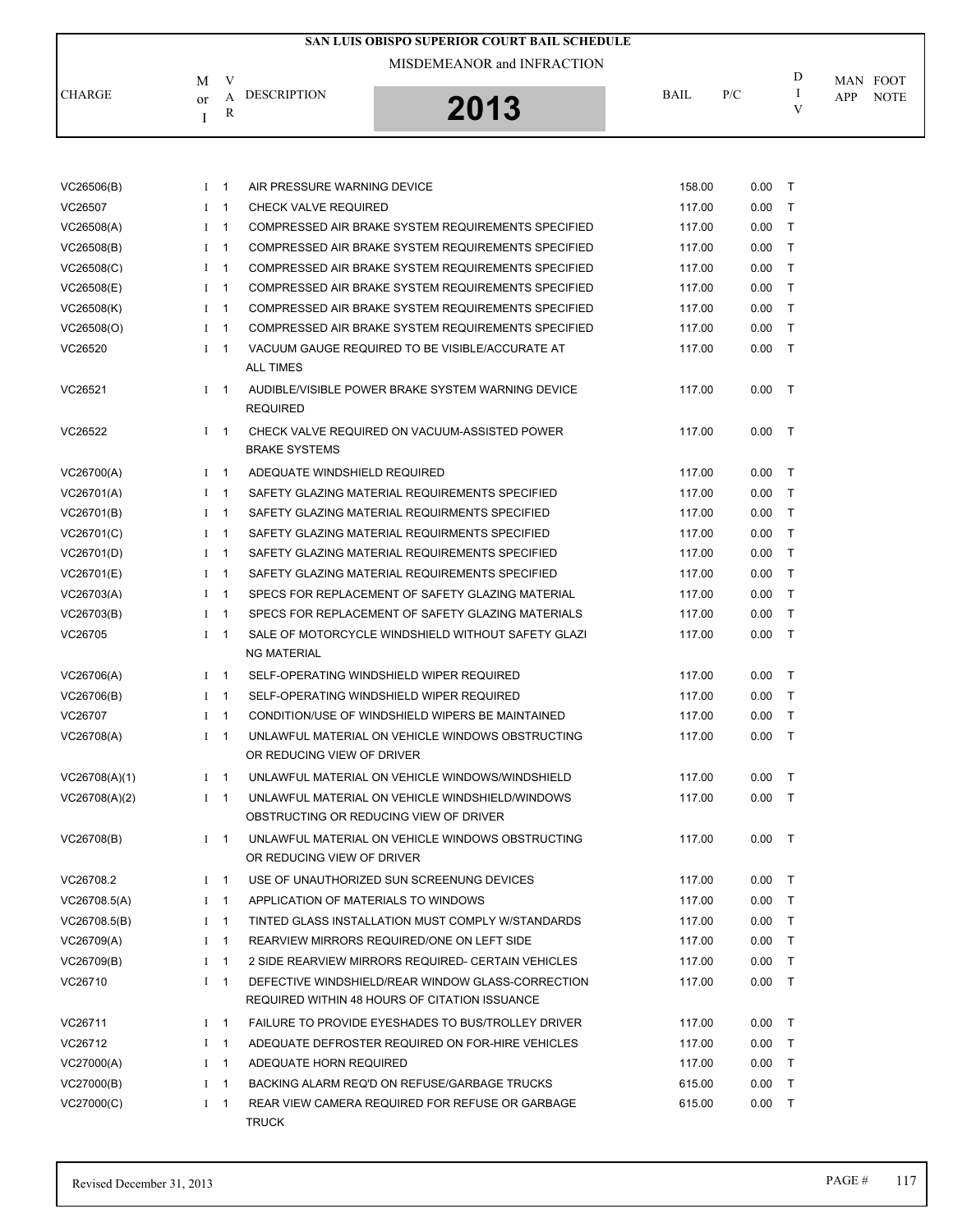|               |                    |                | SAN LUIS OBISPO SUPERIOR COURT BAIL SCHEDULE                                                             |          |            |         |                                |
|---------------|--------------------|----------------|----------------------------------------------------------------------------------------------------------|----------|------------|---------|--------------------------------|
|               |                    |                | MISDEMEANOR and INFRACTION                                                                               |          |            |         |                                |
| <b>CHARGE</b> | M                  | V              | <b>DESCRIPTION</b>                                                                                       | BAIL     | P/C        | D<br>Ι. | MAN FOOT<br>APP<br><b>NOTE</b> |
|               | <sub>or</sub><br>I | A<br>R         | 2013                                                                                                     |          |            | V       |                                |
|               |                    |                |                                                                                                          |          |            |         |                                |
| VC27000(C)    |                    | I <sub>2</sub> | REAR VIEW CAMERA REQUIRED FOR REFUSE OR GARBAGE<br><b>TRUCK</b>                                          | 615.00   | NAP        | $\top$  |                                |
| VC27000(D)(1) |                    | $I \quad 1$    | AUTOMATIC BACKUP ALARM REQ FOR SPECIFIED CONSTRUCT<br>VEHICLE TRANSPORTING TO/FROM A MINE/CONSTRUCT SITE | 117.00   | $0.00$ T   |         |                                |
| VC27000(D)(1) |                    | I <sub>2</sub> | AUTOMATIC BACKUP ALARM REQ FOR SPECIFIED CONSTRUCT<br>VEHICLE TRANSPORTING TO/FROM A MINE/CONSTRUCT SITE | 117.00   | <b>NAP</b> | $\top$  |                                |
| VC27001(A)    |                    | $1 \quad 1$    | UNNECESSARY USE OF HORN PROHIBITED                                                                       | 158.00   | 0.00       | $\top$  |                                |
| VC27001(B)    |                    | $I \quad 1$    | <b>MISUSE OF HORNS</b>                                                                                   | 158.00   | <b>NAP</b> | T       |                                |
| VC27002       |                    | $I \quad 1$    | USE OF SIREN BY UNAUTHORIZED PERSONNEL OR IN NON-<br>COMPLIANCE WITH CHP STANDARDS                       | 158.00   | $0.00$ T   |         |                                |
| VC27003       |                    | $I \quad 1$    | UNLAWFUL USE OF SIREN BY ARMORED CAR                                                                     | 158.00   | $0.00\,$   | $\top$  |                                |
| VC27007       |                    | M 1            | USE OF AUDIBLE SOUND SYSTEM OUTSIDE OF VEHICLE<br><b>RESTRICTED</b>                                      | 2,000.00 | NAP        | C       | Y                              |
| VC27007       |                    | $1 \quad 2$    | USE OF AUDIBLE SOUND SYSTEM OUTSIDE OF VEHICLE<br><b>RESTRICTED</b>                                      | 158.00   | $0.00$ T   |         |                                |
| VC27007       |                    | $1 \quad 3$    | USE OF AUDIBLE SOUND SYSTEM OUTSIDE OF VEHICLE<br><b>RESTRICTED</b>                                      | 158.00   | NAP T      |         |                                |
| VC27150(A)    |                    | $I \quad 1$    | ADEQUATE MUFFLER REQUIRED TO BE PROPERLY MAINTAINE                                                       | 117.00   | $0.00$ T   |         |                                |
| VC27150(B)    |                    | $1 \quad 1$    | ADEQUATE MUFFLER REQUIRED TO BE PROPERLY MAINTAINE                                                       | 117.00   | 0.00       | T       |                                |
| VC27150.1     |                    | M 1            | SALE OF EXHAUST SYSTEMS RESTRICTED                                                                       | 345.00   | <b>NAP</b> | C       |                                |
| VC27150.1     |                    | I <sub>2</sub> | SALE OF EXHAUST SYSTEMS RESTRICTED                                                                       | 117.00   | 0.00       | C       |                                |
| VC27150.3(A)  |                    | $1 \quad 1$    | MODIFICATION OF EXHAUST SYSTEM WITH A WHISTLE-TIP                                                        | 1025.00  | 0.00       | T       |                                |
| VC27150.3(B)  |                    | $1 \quad 1$    | OPERATION OF EXHAUST SYSTEM WITH A WHISTLE-TIP                                                           | 1,025.00 | 0.00       | $\top$  | Y                              |
| VC27150.3(C)  |                    | $I \quad 1$    | ENGAGE IN BUSINESS INSTALLING EXHAUST SYSTEM WHIST<br>LE-TIP                                             | 4,100.00 | <b>NAP</b> | $\top$  |                                |
| VC27151(A)    |                    | $1 \quad 1$    | MODIFICATION OF EXHAUST SYSTEM PROHIBITED                                                                | 117.00   | $0.00$ T   |         |                                |
| VC27152       |                    | $I \quad 1$    | <b>EXHAUST PIPE SPECIFICATIONS</b>                                                                       | 117.00   | $0.00$ T   |         |                                |
| VC27153       |                    | $I \quad 1$    | EXCESSIVE SMOKE, FUMES, ETC. DEFINED                                                                     | 117.00   | $0.00$ T   |         |                                |
| VC27153.5(A)  |                    | $I \quad 1$    | MOTOR VEHICLE EXHAUST STANDARDS SPECIFIED                                                                | 1025.00  | $0.00$ T   |         | 42                             |
| VC27153.5(B)  |                    | $I \quad 1$    | MOTOR VEHICLE EXHAUST STANDARDS SPECIFIED                                                                | 1025.00  | 0.00       | $\top$  | 42                             |
| VC27154       |                    | $I \quad 1$    | GASES/FUMES SHOULD NOT PENETRATE CAB OF VEHICLE                                                          | 117.00   | 0.00       | $\top$  |                                |
| VC27155       |                    | $I \quad 1$    | PROPER FUEL TANK CAP REQUIRED                                                                            | 117.00   | $0.00\,$   | $\top$  |                                |
| VC27156(A)    |                    | $1 \quad 1$    | AIR POLLUTION CONTROL DEVICE REQUIRED                                                                    | 410.00   | $0.00$ T   |         | $Y$ 40                         |
| VC27156(B)    |                    | $1 \quad 1$    | AIR POLLUTION CONTROL DEVICE REQUIRED                                                                    | 410.00   | 0.00       | $\top$  | $Y$ 40                         |
| VC27156(C)    |                    | $I \quad 1$    | AIR POLLUTION CONTROL DEVICE REQUIRED                                                                    | 410.00   | 0.00       | $\top$  | $Y$ 40                         |
| VC27156(F)    |                    | $I \quad 1$    | AIR POLLUTION CONTROL DEVICE REQUIRED                                                                    | 410.00   | 0.00       | $\top$  | $Y$ 40                         |
| VC27158       |                    | $I \quad 1$    | POLLUTANT EMISSION CERTIFICATE REQUIRED                                                                  | 117.00   | <b>NAP</b> | $\top$  |                                |
| VC27158.5     |                    | $I \quad 1$    | POLLUTANT EMISSION CERTIFICATE REQUIRED (1955-65)<br>MODELS)                                             | 117.00   | <b>NAP</b> | $\top$  |                                |
| VC27200(D)    |                    | $I \quad 1$    | SALE OF NEW MOTOR VEHICLE EXCEEDING EPA'S MAXIMUM<br>NOISE STANDARDS                                     | 117.00   | NAP        | $\top$  |                                |
| VC27302       |                    | $I \quad 1$    | SALE OF SEATBELTS FAILING TO COMPLY WITH CHP STAND<br><b>ARDS</b>                                        | 117.00   | <b>NAP</b> | $\top$  | 29                             |
| VC27304       |                    | $I \quad 1$    | SEATBELT NOT INSTALLED IN DRIVER TRAINING VEHICLE                                                        | 117.00   | $0.00$ T   |         |                                |
| VC27304       | $\mathbf{I}$       | 2              | SEATBELT NOT USED IN DRIVER TRAINING VEHICLE                                                             | 117.00   | $0.00$ T   |         |                                |
| VC27305       |                    | $I \quad 1$    | SAFETY BELTS REQUIRED ON FIREFIGHTING VEHICLES                                                           | 117.00   | $0.00$ T   |         |                                |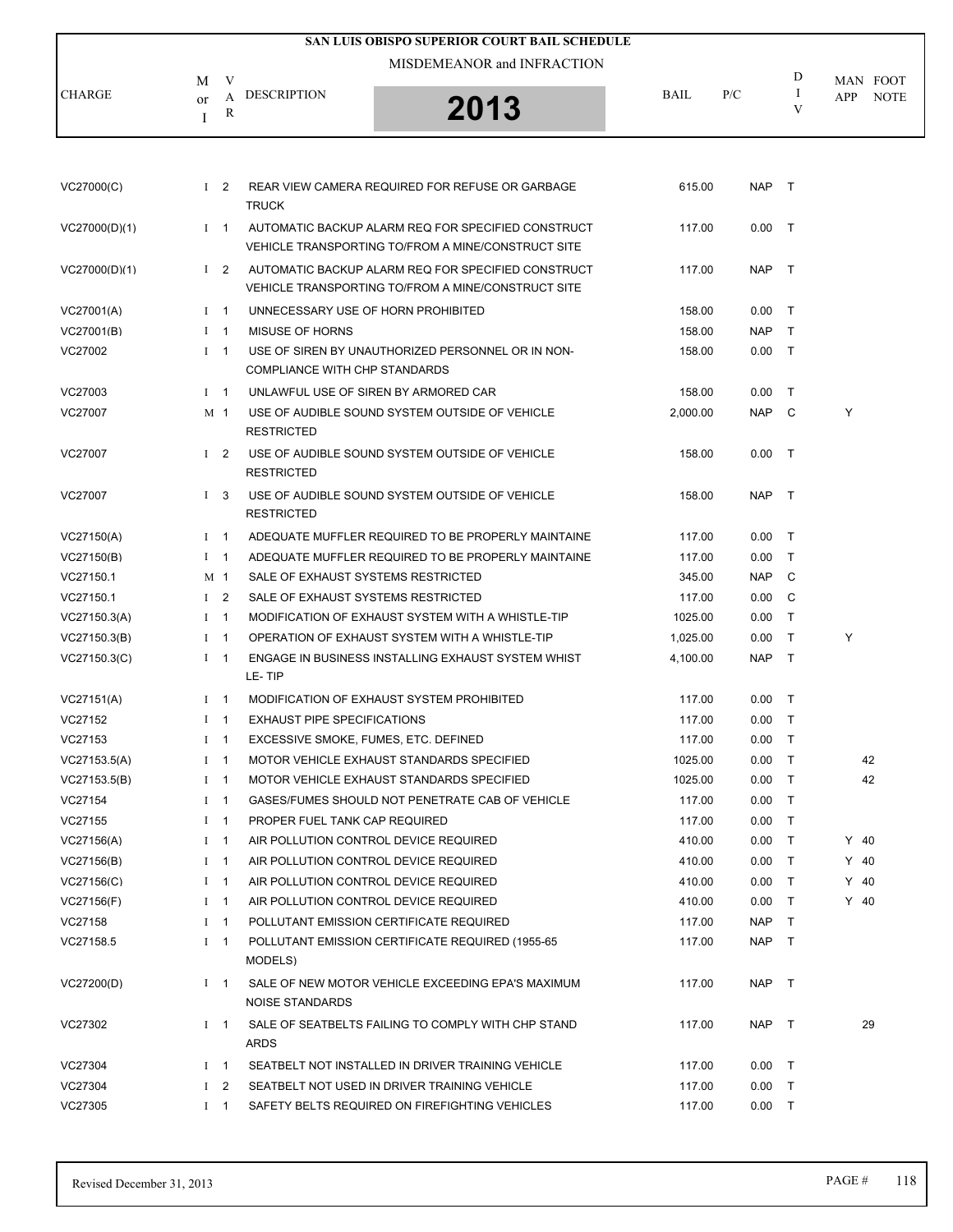|               |              |                |                    | SAN LUIS OBISPO SUPERIOR COURT BAIL SCHEDULE                                                            |        |            |              |                                |
|---------------|--------------|----------------|--------------------|---------------------------------------------------------------------------------------------------------|--------|------------|--------------|--------------------------------|
|               |              |                |                    | MISDEMEANOR and INFRACTION                                                                              |        |            |              |                                |
| <b>CHARGE</b> | M<br>or<br>I | V<br>A<br>R    | <b>DESCRIPTION</b> | 2013                                                                                                    | BAIL   | P/C        | D<br>-1<br>V | MAN FOOT<br>APP<br><b>NOTE</b> |
|               |              |                |                    |                                                                                                         |        |            |              |                                |
| VC27314(A)    |              | $1 \quad 1$    |                    | FAILURE TO PROVIDE REQUIRED SEATBELTS PRIOR TO<br>SALE OF ANY USED PASSENGER VEH DATED 1972-1990        | 117.00 | NAP T      |              |                                |
| VC27315(D)    |              | $1 \quad 1$    |                    | MANDATORY USE OF SAFETY BELTS REQUIRED                                                                  | 82.00  | NAP T      |              |                                |
| VC27315(D)    | $\bf{I}$     | $\overline{2}$ |                    | MANDATORY USE OF SAFETY BELTS REQUIRED                                                                  | 82.00  | 0.00       | $\top$       |                                |
| VC27315(D)    | $\mathbf{I}$ | -3             | 2ND OFFENSE        | MANDATORY USE OF SAFETY BELTS REQUIRED                                                                  | 205.00 | <b>NAP</b> | $\top$       |                                |
| VC27315(D)(1) |              | $1 \quad 1$    |                    | MANDATORY USE OF SAFETY BELTS REQUIRED                                                                  | 82.00  | NAP        | $\top$       |                                |
| VC27315(D)(1) |              | $1\quad 2$     |                    | MANDATORY USE OF SAFETY BELTS REQUIRED                                                                  | 82.00  | 0.00       | $\top$       |                                |
| VC27315(D)(2) | $\bf{I}$     | $\overline{1}$ |                    | MANDATORY USE OF SAFETY BELTS REQUIRED - LIMO                                                           | 82.00  | <b>NAP</b> | $\top$       | 29                             |
| VC27315(D)(2) | $\bf{I}$     | 2              |                    | MANDATORY USE OF SAFETY BELTS REQUIRED - LIMO                                                           | 82.00  | 0.00       | $\top$       | 29                             |
| VC27315(D)(3) | $\bf{I}$     | $\overline{1}$ |                    | MANDATORY USE OF SAFETY BELTS REQUIRED - TAXI                                                           | 82.00  | <b>NAP</b> | $\top$       | 29                             |
| VC27315(D)(3) | Ι.           | $\overline{2}$ |                    | MANDATORY USE OF SAFETY BELTS REQUIRED - TAXI                                                           | 82.00  | 0.00       | $\top$       | 29                             |
| VC27315(E)    | $\mathbf{I}$ | $\overline{1}$ |                    | MANDATORY USE OF SAFETY BELTS REQUIRED                                                                  | 82.00  | <b>NAP</b> | $\top$       |                                |
| VC27315(E)    | $\mathbf{I}$ | $\overline{2}$ |                    | MANDATORY USE OF SAFETY BELTS REQUIRED                                                                  | 82.00  | 0.00       | $\top$       |                                |
| VC27315(F)    | Ι.           | $\overline{1}$ |                    | OWNER MAINTAIN SAFETY BELTS IN WORKING CONDITION                                                        | 82.00  | <b>NAP</b> | $\top$       |                                |
| VC27315(F)    | $\bf{I}$     | $\overline{2}$ |                    | OWNER MAINTAIN SAFETY BELTS IN WORKING CONDITION                                                        | 82.00  | 0.00       | $\top$       |                                |
| VC27315(K)    | $\mathbf{I}$ | $\overline{1}$ |                    | SAFETY BELTS REQUIRED IN VEH AFTER 9/1/89                                                               | 158.00 | 0.00       | $\top$       |                                |
| VC27315.1     |              | $I \quad 1$    |                    | NONCOMPLIANCE WITH CHP SEATBELT REGULATIONS WHILE<br>IN FULLY ENCLOSED THREE-WHEELED VEHICLE            | 117.00 | <b>NAP</b> | $\top$       |                                |
| VC27315.1     |              | $1\quad 2$     |                    | NONCOMPLIANCE WITH CHP SEATBELT REGULATIONS WHILE<br>IN FULLY ENCLOSED THREE-WHEELED VEHICLE            | 117.00 | $0.00$ T   |              |                                |
| VC27360(A)    |              | $1 \quad 1$    |                    | MANDATORY USE OF CHILD PASSENGER RESTRAINTS IN<br>REAR SEAT REQ FOR CHILDREN UNDER 8 AS SPECIFIED       | 410.00 | $0.00$ T   |              |                                |
| VC27360(A)    |              | $1\quad 2$     |                    | MANDATORY USE OF CHILD PASSENGER RESTRAINTS IN<br>REAR SEAT REQ FOR CHILDREN UNDER 8 AS SPECIFIED       | 410.00 | NAP T      |              |                                |
| VC27360(A)(1) |              | $1 \quad 1$    |                    | MANDATORY USE OF CHILD RESTRAINTS BY PARENT                                                             | 410.00 | <b>NAP</b> | $\top$       |                                |
| VC27360(A)(2) |              | $1 \quad 1$    |                    | MANDATORY USE OF CHILD RESTRAINTS BY PARENT                                                             | 410.00 | <b>NAP</b> | $\top$       |                                |
| VC27360(B)    |              | $I \quad 1$    |                    | MANDATORY USE OF CHILD PASSENGER RESTRAINTS REQUIR                                                      | 410.00 | NAP T      |              |                                |
| VC27360(B)    |              | $1\quad 2$     |                    | MANDATORY USE OF CHILD PASSENGER RESTRAINTS REQUIR                                                      | 410.00 | $0.00$ T   |              |                                |
| VC27360(B)(1) |              | $1 \quad 1$    | OR OLDER           | CHILD PASSENGER RESTRAINTS REQUIRED UNLESS 6 YRS                                                        | 410.00 | NAP T      |              |                                |
| VC27360(C)(2) |              | $1 \quad 1$    |                    | CHILD PASSENGER MAY NOT RIDE IN FRONT SEAT OF<br>MOTOR VEHICLE WITH ACTIVE PASSENGER AIRBAG             | 410.00 | NAP T      |              |                                |
| VC27360.5(A)  |              | $I \quad 1$    |                    | MANDATORY USE OF SAFETY BELT OR CHILD RESTRAINT<br>SYSTEM REQ FOR CHILDREN 8 BUT UNDER 16 AS SPECIFY    | 410.00 | $0.00$ T   |              |                                |
| VC27360.5(B)  |              | $I \quad 1$    |                    | SEAT BELTS CHILDREN OVER4/UNDER 16 REQUIRED                                                             | 410.00 | NAP T      |              |                                |
| VC27362(A)    |              | M 1            |                    | SALE OF NONAPPROVED CHILD RESTRAINT SYSTEM                                                              | 960.00 | NAP C      |              |                                |
| VC27363(B)    |              | $1 \quad 1$    |                    | TRANSPORTATION OF CHILD IN LIFE-THREATENING EMERG<br>IN VEH OR EMERG VEH WITHOUT RESTRAINT OR SEATBELT  | 158.00 | NAP T      |              |                                |
| VC27363(F)    |              | $I \quad 1$    |                    | TRANSPORTATION OF CHILD IN REAR FACING CHILD-PASS<br>RESTRAINT SYSTEM IN FRONT SEAT OF VEHICLE W/AIRBAG | 158.00 | $0.00$ T   |              |                                |
| VC27363(F)    |              | $1\quad 2$     |                    | TRANSPORTATION OF CHILD IN REAR FACING CHILD-PASS<br>RESTRAINT SYSTEM IN FRONT SEAT OF VEHICLE W/AIRBAG | 158.00 | NAP T      |              |                                |
| VC27363.5(A)  |              | $1 \quad 1$    |                    | FAILURE OF HOSPITAL, CLINIC OR BIRTHING CENTER TO<br>PROVIDE INFO/CHILD PASSENGER RESTRAINT REQUIREMNTS | 158.00 | NAP T      |              |                                |
| VC27365(A)(1) |              | $I \quad 1$    |                    | RENTAL AGENCIES REQ TO INFORM CUST ABOUT CHILD<br>RESTRAINT REQUIREMENTS, PROVIDE RENTAL RESTRAINT      | 410.00 | NAP T      |              |                                |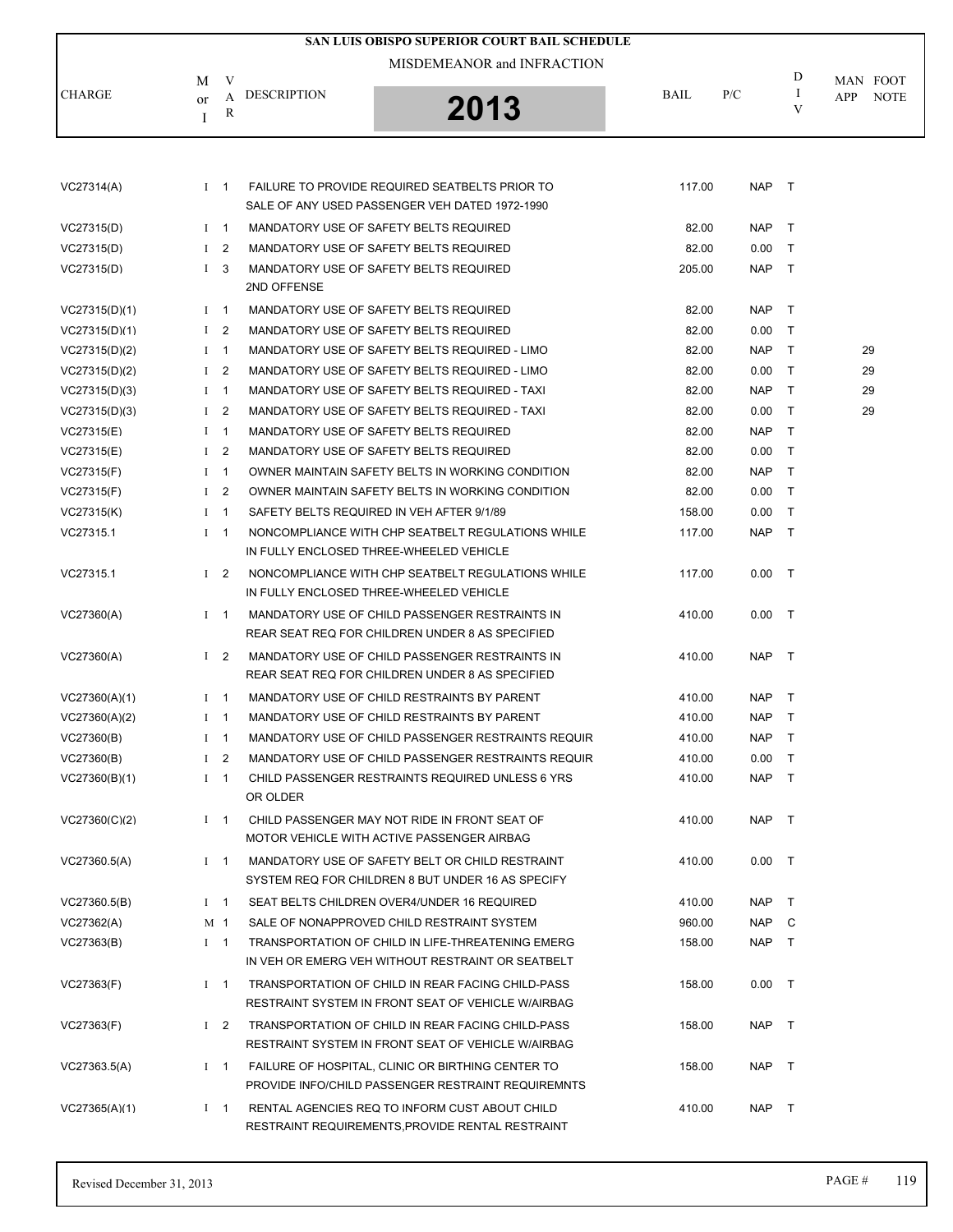|               |                                        | SAN LUIS OBISPO SUPERIOR COURT BAIL SCHEDULE |             |     |   |                    |
|---------------|----------------------------------------|----------------------------------------------|-------------|-----|---|--------------------|
|               | V<br>М                                 | MISDEMEANOR and INFRACTION                   |             |     | D | MAN FOOT           |
| <b>CHARGE</b> | DESCRIPTION<br>А<br><sub>or</sub><br>R | 2013                                         | <b>BAIL</b> | P/C |   | <b>NOTE</b><br>APP |

| VC27368       | $1 \quad 1$    | FAILURE TO ABIDE BY SAFETY STANDARDS/REGULATIONS<br>FOR CHILD PASSNGRS IN FULLY-ENCLOSED THREE WHEELER  | 117.00   | NAP        | $\top$ |   |
|---------------|----------------|---------------------------------------------------------------------------------------------------------|----------|------------|--------|---|
| VC27368       | $1\quad 2$     | FAILURE TO ABIDE BY SAFETY STANDARDS/REGULATIONS<br>FOR CHILD PASSNGRS IN FULLY-ENCLOSED THREE WHEELER  | 117.00   | 0.00       | $\top$ |   |
| VC27400       | $1 \quad 1$    | HEADSETS AND EAR PLUGS OVER BOTH EARS PROHIBITED                                                        | 117.00   | 0.00       | $\top$ |   |
| VC27450(A)    | $1 \quad 1$    | NONCOMPLIANCE WITH MINIMUM TIRE THICKNESS REQUIRED                                                      | 117.00   | 0.00       | $\top$ |   |
| VC27450(B)    | $1 \quad 1$    | NONCOMPLIANCE WITH MINIMUM TIRE THICKNESS                                                               | 117.00   | 0.00       | $\top$ |   |
| VC27450(C)    | $1 \quad 1$    | NONCOMPLIANCE WITH MINIMUM TIRE THICKNESS                                                               | 117.00   | 0.00       | $\top$ |   |
| VC27452       | $1 \quad 1$    | NONCOMPLIANCE WITH CHP UNIFORM TIRE THICKNESS<br><b>REQUIREMENTS</b>                                    | 117.00   | 0.00       | $\top$ |   |
| VC27453       | $I \quad 1$    | USE OF NONCOMPLIANT DUAL SOLID RUBBER TIRES                                                             | 117.00   | 0.00       | $\top$ |   |
| VC27454       | $1 \quad 1$    | USE OF TIRES CONTAINING PROHIBITED PROJECTIONS<br>BEYOND TREAD OF THE TIRE'S SURFACE                    | 117.00   | 0.00       | $\top$ |   |
| VC27455(A)    | $1 \quad 1$    | SALE OF INNER TUBE NONCOMPLIANT W/CHP STANDARD                                                          | 117.00   | NAP        | $\top$ |   |
| VC27455(B)    | $1 \quad 1$    | INSTALLATION OF INNER TUBE NONCOMPLIANT W/CHP<br><b>STANDARDS</b>                                       | 117.00   | <b>NAP</b> | $\top$ |   |
| VC27459       | $1 \quad 1$    | TIRE CHAINS OR SNOW TIRES REQUIRED                                                                      | 117.00   | 0.00       | $\top$ |   |
| VC27459.5(A)  | $1 \quad 1$    | SALE/REPLACEMENT OF NONCOMPLIANT TIRE CHAINS PROHI<br><b>BITED</b>                                      | 117.00   | NAP T      |        |   |
| VC27460       | $I \quad 1$    | FOUR WHEEL DRIVE VEHICLES WITH SNOW TREAD TIRES AL<br>LOWED: CHAINS TO BE CARRIED                       | 117.00   | 0.00       | $\top$ |   |
| VC27460.5     | $1 \quad 1$    | KNOWINGLY SELLING OR OFFERING FOR SALE A RE-CUT OR<br>REGROOVED TIRE FOR NONCOMMERCIAL USE              | 117.00   | <b>NAP</b> | $\top$ |   |
| VC27461       | $1 \quad 1$    | USE OF RE-CUT OR REGROOVED TIRED PROHIBITED                                                             | 117.00   | 0.00       | $\top$ |   |
| VC27465(A)    | $1 \quad 1$    | INADEQUATE TIRE TREAD - SALE PROHIBITED                                                                 | 117.00   | NAP T      |        |   |
| VC27465(B)    | $1 \quad 1$    | INADEQUATE TIRE TREAD-USE ON HIGHWAY PROHIBITED                                                         | 117.00   | 0.00       | $\top$ |   |
| VC27465(B)(1) | $1 \quad 1$    | INADEQUATE TIRE TREAD-USE ON HIGHWAY PROHIBITED                                                         | 117.00   | 0.00       | $\top$ |   |
| VC27465(B)(2) | $1 \quad 1$    | INADEQUATE TIRE TREAD-USE ON HIGHWAY PROHIBITED                                                         | 117.00   | 0.00       | $\top$ |   |
| VC27500(A)    | $1 \quad 1$    | VIOLATION OF CHP REGULATIONS FOR PNEUMATIC TIRE<br><b>STANDARDS</b>                                     | 117.00   | 0.00       | $\top$ |   |
| VC27500(D)    | $1 \quad 1$    | SALE OF PNEUMATIC TIRES THAT ARE NONCOMPLAINT WITH<br><b>CHP STANDARDS</b>                              | 117.00   | 0.00       | $\top$ |   |
| VC27501(A)    | $1 \quad 1$    | DLR-SELL/INSTALL TIRE-CONFORM TO CHP REGULATIONS                                                        | 117.00   | <b>NAP</b> | $\top$ |   |
| VC27501(B)    | $1 \quad 1$    | OPERATING WITH NON-CONFORMING PNEUMATIC TIRES                                                           | 117.00   | 0.00       | $\top$ |   |
| VC27502       | $1 \quad 1$    | SALES OF TIRES THAT FAIL TO COMPLY WITH NOISE STAN<br>DARDS ARTICULATED IN VC27503                      | 117.00   | NAP T      |        |   |
| VC27573(I)    | M <sub>1</sub> | WILLFUL FAILURE TO INSTALL IGNITION INTERLOCK<br>DEVICE WITHIN REQUIRED 30 DAYS                         | 2,100.00 | NAP C      |        | Y |
| VC27600       | $I \quad 1$    | FENDERS AND MUD GUARDS REQUIRED                                                                         | 117.00   | $0.00$ T   |        |   |
| VC27602       | $I \quad 1$    | TV SET-VISIBLE TO DRIVER WHILE OPERATING VEHICLE                                                        | 158.00   | $0.00$ T   |        |   |
| VC27602(A)    | $1 \quad 1$    | OPERATION OF A MOTOR VEHICLE CONTAINING UNAUTHORIZ<br>ED VIDEO SCREEN/TV MONITOR WITHIN DRIVER'S VISION | 158.00   | $0.00$ T   |        |   |
| VC27603       | $1 \quad 1$    | NONCOMPL WITH REPAINT REQ FOR SALE OF FORMR SCHOOL<br>BUS IF SOLD FOR PURPOSES OTHER THAN TRANSP PUPILS | 117.00   | NAP T      |        |   |
| VC27605       | $1 \quad 1$    | OPERATING VEHICLE PAINTED LIKE POLICE VEHICLE                                                           | 158.00   | $0.00$ T   |        |   |
| VC27606(A)    | $1 \quad 1$    | LIGHTBAR LIKE POLICE CAR                                                                                | 158.00   | NAP T      |        |   |
| VC27700(A)    | $1 \quad 1$    | TOW TRUCK IN VIOLATION OF EQUIPMENT REQUIREMENTS                                                        | 117.00   | $0.00$ T   |        |   |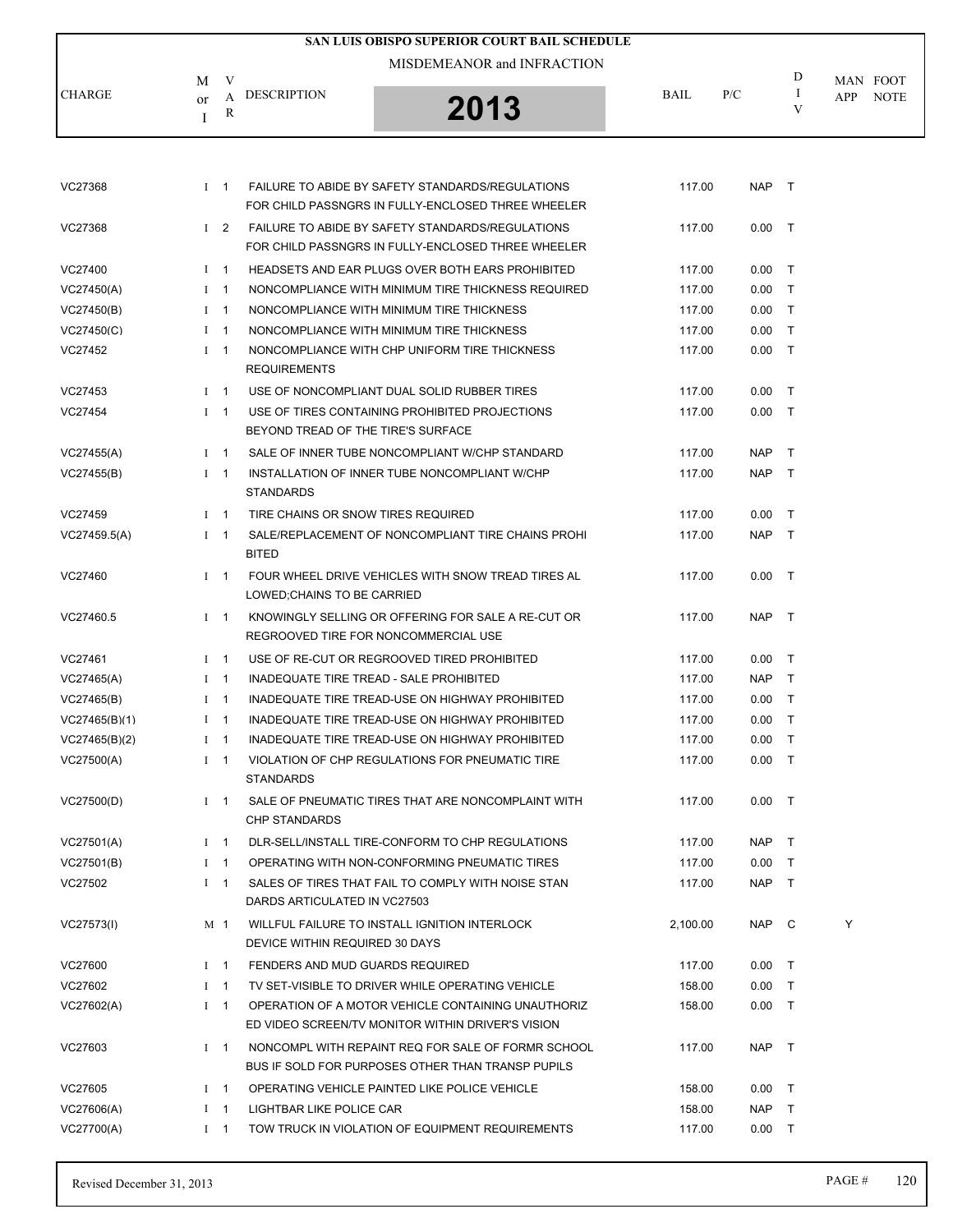|               |                                                    | SAN LUIS OBISPO SUPERIOR COURT BAIL SCHEDULE |             |     |   |                                |
|---------------|----------------------------------------------------|----------------------------------------------|-------------|-----|---|--------------------------------|
| <b>CHARGE</b> | M<br>V<br><b>DESCRIPTION</b><br><sub>or</sub><br>R | MISDEMEANOR and INFRACTION<br>2013           | <b>BAIL</b> | P/C | D | MAN FOOT<br><b>NOTE</b><br>APP |
|               |                                                    |                                              |             |     |   |                                |

| VC27800    | $I \quad 1$ | EQUIPMENT FOR MOTORCYCLE PASSENGER REQUIRED                                                         | 117.00   | 0.00     | $\top$ |   |
|------------|-------------|-----------------------------------------------------------------------------------------------------|----------|----------|--------|---|
| VC27801(A) | $1 \quad 1$ | REQUIRED POSITION OF EQUIPMENT ON MOTORCYCLE                                                        | 117.00   | 0.00     | $\top$ |   |
| VC27801(B) | $1 \quad 1$ | REQUIRED POSITION OF EQUIPMENT ON MOTORCYCLE                                                        | 117.00   | 0.00     | $\top$ |   |
| VC27802(A) | $1 \quad 1$ | FAILURE TO LABEL HELMETS WITH CERTIFICATION OF FED<br>ERAL SAFETY STANDARD COMPLIANCE               | 117.00   | NAP T    |        |   |
| VC27802(B) | $1 \quad 1$ | SALE OF SAFETY HELMETS THAT FAIL TO COMPLY WITH CA<br>DMV REQUIREMENTS                              | 117.00   | NAP T    |        |   |
| VC27803(A) | $I$ 1       | <b>HELMET REQUIRED</b>                                                                              | 158.00   | NAP.     | $\top$ |   |
| VC27803(B) | $1 \quad 1$ | HELMET REQUIRED WHEN OPERATING/RIDING MOTOR<br>CYCLE OR MOTORIZED BICYCLE                           | 117.00   | 0.00     | $\top$ |   |
| VC27803(C) |             | I 1 HELMET REQUIRED FOR DRIVER OR PASSENTER ON<br>MOTORCYCLE OR MOTORIZED BICYCLE.                  | 117.00   | $0.00$ T |        |   |
| VC27803(C) | $1\quad 2$  | HELMET REQUIRED FOR DRIVER OR PASSENTER ON<br>MOTORCYCLE OR MOTORIZED BICYCLE.                      | 158.00   | $0.00$ T |        |   |
| VC27803(E) | $1 \quad 1$ | OPERATING/RIDING MOTORCYCLE, MOTORCYCLE OR MOTORIZ<br>ED BICYCLE WHILE NOT WEARING HELMET.          | 158.00   | NAP T    |        |   |
| VC27900(A) | $I \quad 1$ | PLACARDS WIDENTIFYING NAME REQUIRED ON BOTH SIDES<br>OF VEHICLE                                     | 117.00   | 0.00     | $\top$ |   |
| VC27900(B) | $1 \quad 1$ | PLACARDS WITH IDENTIFYING NAME REQUIRED ON BOTH<br>SIDES OF VEHICLE                                 | 117.00   | $0.00$ T |        |   |
| VC27901    | $1 \quad 1$ | NAME & TRADEMARK VISIBILITY REQUIRED/FOR-HIRE VEH                                                   | 117.00   | 0.00     | $\top$ |   |
| VC27903(A) | $I \quad 1$ | PLACARDS INDICATING TYPE OF HAZARDOUS CARGO REQ'D                                                   | 117.00   | 0.00     | $\top$ |   |
| VC27904    | $1 \quad 1$ | PILOT CARS REQ'D TO DISPLAY CO NAME ON BOTH SIDES<br>OF VEHICLE                                     | 117.00   | 0.00     | $\top$ |   |
| VC27904.5  | $I \quad 1$ | FAILURE TO DISPLAY ID SIGN IN PILOT CAR AS REQ'D                                                    | 117.00   | $0.00$ T |        |   |
| VC27905    | $1 \quad 1$ | UNAUTHORIZED DISPLAY OF SIGN CONTAINING THE WORDS<br>'FIRE' OR 'FIRE DEPARTMENT'                    | 117.00   | $0.00$ T |        |   |
| VC27906    | $I$ 1       | IMPROPER/UNAUTHORIZED DISPLAY OF SCHOOL BUS SIGN                                                    | 117.00   | 0.00     | $\top$ |   |
| VC27907    | $1 \quad 1$ | FAILURE TO DISPLAY IDENTIFICATION SIGN IN<br>TOWING VEHICLE AS REQUIRED                             | 117.00   | 0.00     | $\top$ |   |
| VC27908    | $I \quad 1$ | FAILURE TO DISPLAY IDENTIFICATION SIGN IN<br><b>TAXICAB AS REQUIRED</b>                             | 117.00   | $0.00$ T |        |   |
| VC27909    | $1 \quad 1$ | VISIBLE SIGNS REQ'D ON VEHICLE TRANSPORTING LIQUEF<br><b>IED PETROLEUM OR NATURAL GAS</b>           | 117.00   | $0.00$ T |        |   |
| VC28000    | $I \quad 1$ | FAILURE TO INSTALL REQUIRED EMERGENCY EXITS IN<br><b>REFRIGERTOR VANS</b>                           | 117.00   | $0.00$ T |        |   |
| VC28050    | M 1         | USE OF DEVICE CAUSING MOTOR VEHICLE ODOMETER TO RE<br>GISTER MILEAGE OTHER THAN TRUE MILEAGE DRIVEN | 2,000.00 | NAP C    |        | Y |
| VC28050.5  | M 1         | ODOMETER DEFECTIVE-OPERATE WITH FRAUDULENT INTENT                                                   | 2,000.00 | NAP      | C      | Y |
| VC28051    | M 1         | DICONNECT, TURNING BACK, OR RESET VEHICLE ODOMETER                                                  | 2,000.00 | NAP      | C      | Y |
| VC28051.5  | M 1         | AD/SALE/USE DEVICE DESIGNED FOR PURPOSE OF ALTERIN<br>VEHICLE ODOMETER TO REDUCE MILEAGE INDICATED  | 2,000.00 | NAP C    |        | Υ |
| VC28053(B) | $1 \quad 1$ | FAILURE TO ADJUST ODOMETER OR NOTIFY OF<br>ADJUSTMENT AS REQUIRED                                   | 117.00   | 0.00     | $\top$ |   |
| VC28053(C) | $I \quad 1$ | ODOMETER NOTICE AFFIXED, REMOVED, OR ALTERED WITH<br><b>INTENT TO DEFRAUD</b>                       | 117.00   | NAP T    |        |   |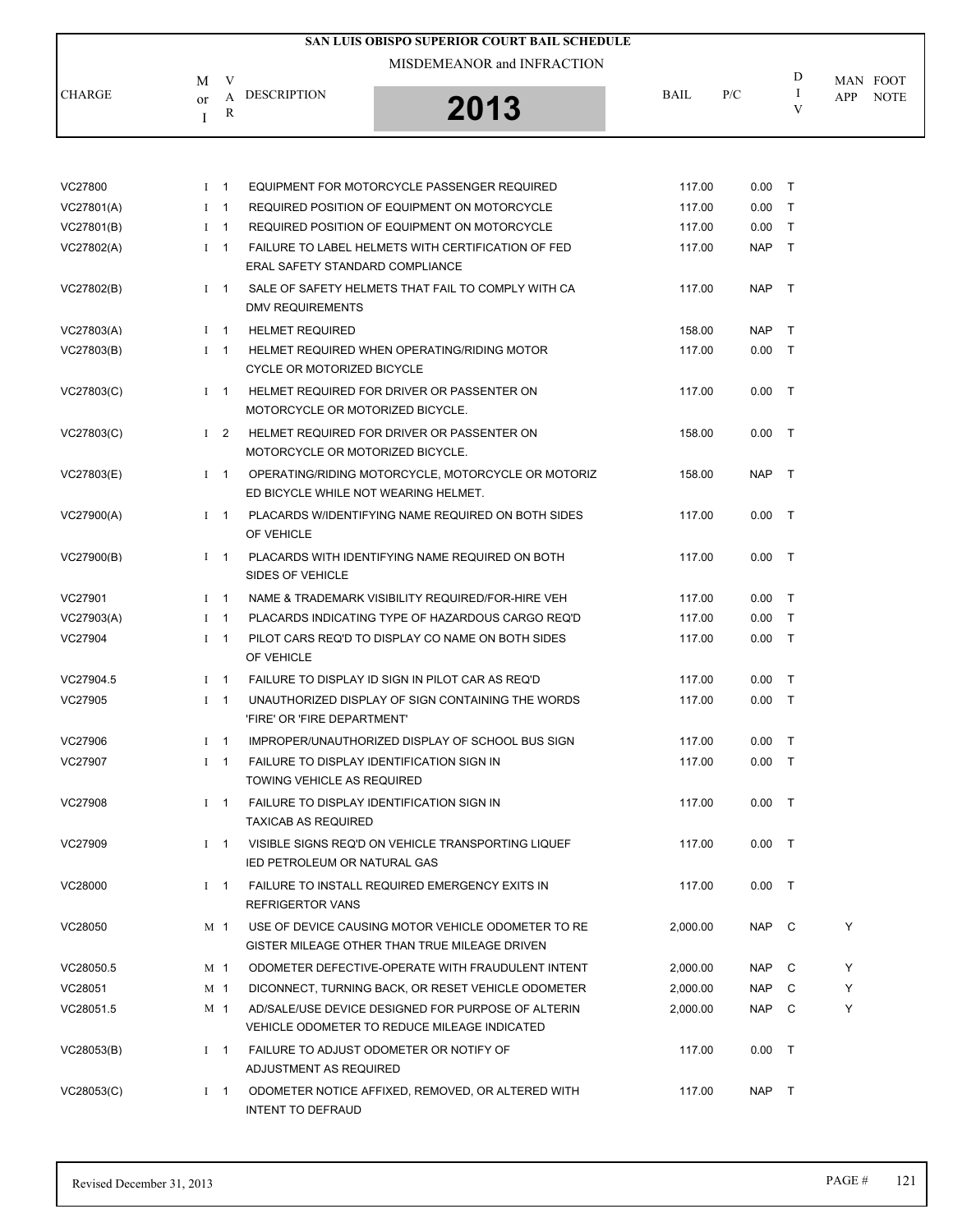|               |               |             | SAN LUIS OBISPO SUPERIOR COURT BAIL SCHEDULE                                                     |             |            |              |                                       |
|---------------|---------------|-------------|--------------------------------------------------------------------------------------------------|-------------|------------|--------------|---------------------------------------|
| <b>CHARGE</b> | M<br>$\alpha$ | V<br>A<br>R | MISDEMEANOR and INFRACTION<br><b>DESCRIPTION</b><br>2013                                         | <b>BAIL</b> | P/C        | D<br>1<br>V  | MAN FOOT<br><b>APP</b><br><b>NOTE</b> |
|               |               |             |                                                                                                  |             |            |              |                                       |
| VC28060(A)    |               | $I$ 1       | SALE OF RECREATIONAL VEHICLE OR CAMPER CONTAINING<br>COOKING EQUIPMENT WITHOUT FIRE EXTINGUISHER | 117.00      | <b>NAP</b> | $\mathsf{T}$ |                                       |
| VC28060(B)    |               | $1 \quad 1$ | OPERATION OF RECREATIONAL VEHICLE/CAMPER CONTAIN<br>COOKING EQUIPMENT WITHOUT FIRE EXTINGUISHER  | 117.00      | 0.00       | $\mathsf{T}$ |                                       |
| VC28071       |               | $I$ 1       | FRONT/REAR BUMPER REQ'D ON PASSENGER VEHICLE                                                     | 117.00      | 0.00       | $\top$       |                                       |
| VC28071(B)    |               | $1 \quad 1$ | FAILURE TO COMPLY WITH DMV BUMPER REGULATIONS                                                    | 117.00      | 0.00       | $\mathsf{T}$ |                                       |
| VC28080(A)    |               | $1 \quad 1$ | AUDIBLE/VISIBLE CAMPER SIGNALING DEVICE REQ'D                                                    | 117.00      | 0.00       | $\mathsf{T}$ |                                       |
| VC28080(A)    | $\mathbf{I}$  | 2           | FAILURE TO KEEP AUDIO/VISUAL DRIVER SIGNALING DEVI<br>CE MOUNTED CAMPER/TRAILER                  | 117.00      | <b>NAP</b> | $\top$       |                                       |
| VC28080(B)    |               | $I$ 1       | OPERATING CAMPER WITHOUT SIGNAL DEVICE PROHIBITED                                                | 117.00      | 0.00       | $\top$       |                                       |
| VC28080(B)    | $\mathbf{I}$  | 2           | OPERATION OF MOUNTED CAMPER VEHICLE WITHOUT REQ'D<br>DRIVER SIGNALING DEVICE                     | 117.00      | <b>NAP</b> | $\mathsf{T}$ |                                       |
| VC28085(C)    |               | $1 \quad 1$ | USE OF THEFT ALARM THAT EMITS THE SOUND OF A SIREN                                               | 117.00      | 0.00       | т            |                                       |
| VC28100       | $\mathbf{I}$  | - 1         | FAILURE TO DISPLAY/UNAUTHORIZED DISPLAY OF RED<br><b>WARNING FLAGS ON PILOT CARS</b>             | 117.00      | 0.00       | $\top$       |                                       |
| VC28101       |               | $I$ 1       | NONCOMPLIANCE WITH PILOT CAR DESIGN AND EQUIPMENT<br><b>REQUIREMENTS</b>                         | 117.00      | 0.00       | $\top$       |                                       |
| VC28102       | L             | - 1         | NONCOMPLIANCE WITH VERTICAL CLEARANCE MEASURING                                                  | 117.00      | 0.00       | $\mathsf{T}$ |                                       |

DEVICE REQUIREMENTS FOR PILOT CARS

ORDER

EQUIPMENT

EQUIPMENT

VC28103 I 1 PILOT CARS REQUIRED TO HAVE EQUIPMENT IN WORKING 117.00 0.00 T

VC28150(A) I 1 EQUIP VEHICLE WITH OR POSSESSION OF RADAR JAMMING 117.00 0.00 T

VC28150(B) I 1 EQUIP VEHICLE WITH OR POSSESSION OF RADAR JAMMING 117.00 0.00 T

VC28150(D) M 1 POSSESSION OF FOUR OR MORE RADAR JAMMING DEVICES 960.00 NAP C VC29001 I 1 5TH WHEEL CONNECTING DEVICE REQUIRED 117.00 0.00 T VC29002 1 1 FIFTH WHEEL LOCKING DEVICE REQUIRED 117.00 117.00 0.00 T VC29003(A) I 1 DRAWBAR, HITCH, OR COUPLING MUST BE SECURE 117.00 0.00 T VC29003(B) THE 1 DRAWBAR, HITCH, OR COUPLING MUST BE SECURE THE 117.00 0.00 THE 117.00 VC29003(C) THE 1 DRAWBAR, HITCH, OR COUPLING MUST BE SECURE THE 117.00 0.00 T VC29004(A)(1) The International International SAFETY CHAIN SECURED FOR TOWING THE CONSTRUCTION ON A 117.00 0.00 T VC29004(A)(2) THE SAFETY CHAIN SECURED FOR TOWING BY TOW TRUCK THE 117.00 0.00 T VC29004(A)(3) I 1 SAFETY CHAIN SECURED - SLIDE BACK CARRIER 117.00 0.00 T VC29004(B)  $1 \quad 1$  SAFETY CONNECTION OF INSUFFICIENT STRENGTH 117.00 0.00 T VC29004(C) THE SAFETY CHAIN OR DEVICE WITH EXCESS SLACK THE SAFETY ON DUIT THE SAFETY CHAIN OR DEVICE WITH EXCESS SLACK VC29004(D) I 1 FAILURE TO COMPLY WITH SAFETY CHAIN REQUIRMNTS FOR 117.00 0.00 T SEMI-TRAILERS WITH FIFTH WHEEL KINGPEN CONN DEVICE VC29004.5 I 1 REC VEHICLE-SOLD/MFG WITHOUT SAFETY CHAIN 158.00 NAP T VC29005 I 1 DRAWBAR LENGTH DEFINED 117.00 0.00 T VC29006(A) I 1 COUPLING OF TOWED VEHICLES DEFINED 117.00 0.00 T VC29200(C) I 1 REGULATIONS GOVERNING TRANSPORTATION OF LOGS/POLES 117.00 0.00 T VC31301(A) The State of the UNLAWFUL TRANSPORTATION THROUGH CALDECOTT TUNNEL THE 158.00 NAP T VC31303(B) M 1 VIO REQUIREMENTS FOR TRANSPORTING HAZARDOUS WASTE 1,370.00 NAP C

VC31400(A) I 1 EQUIPMENT REQUIRED ON TRUCKS TRANSPORTING WORKERS 117.00 0.00 T VC31400(B) I 1 EQUIPMENT REQUIRED ON TRUCKS TRANSPORTING WORKERS 117.00 0.00 T VC31400(C) I 1 EQUIPMENT REQUIRED ON TRUCKS TRANSPORTING WORKERS 117.00 0.00 T

VC31303(D) M 1 PARK HAZARDOUS WASTE CARRIER IN RESIDENTIAL DIST. 1,370.00 NAP C 28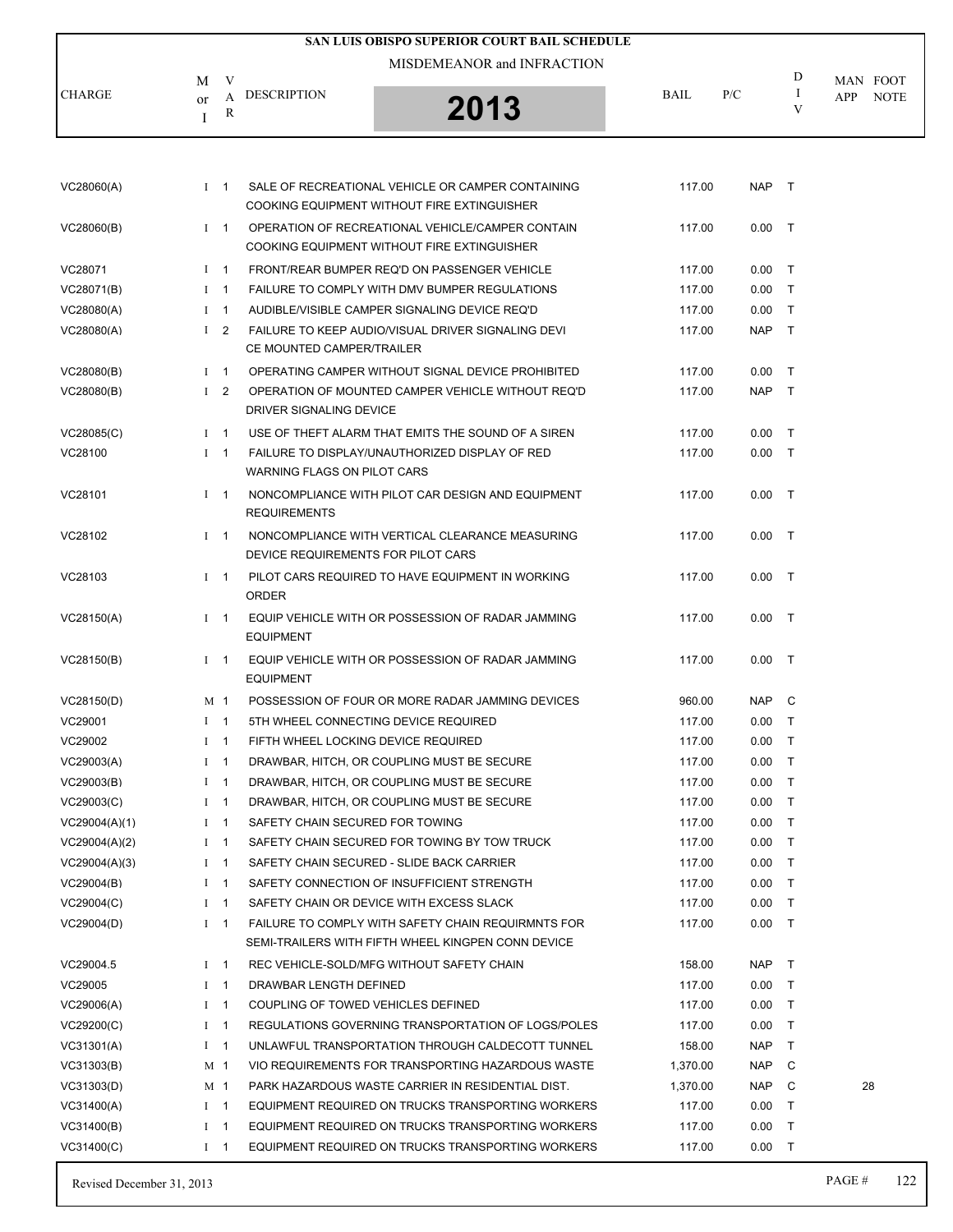|               |                                               | SAN LUIS OBISPO SUPERIOR COURT BAIL SCHEDULE |             |     |   |                                |
|---------------|-----------------------------------------------|----------------------------------------------|-------------|-----|---|--------------------------------|
| <b>CHARGE</b> | V<br>М<br><b>DESCRIPTION</b><br>$\alpha$<br>R | MISDEMEANOR and INFRACTION<br>2013           | <b>BAIL</b> | P/C | D | MAN FOOT<br><b>NOTE</b><br>APP |
|               |                                               |                                              |             |     |   |                                |

| VC31401(B)   |             | M 1            | FARM LABOR BUSES AND TRUCKS-INSPECTION REQUIRED                                                      | 2,170.00 | <b>NAP</b> | C      | Y      |
|--------------|-------------|----------------|------------------------------------------------------------------------------------------------------|----------|------------|--------|--------|
| VC31401(D)   |             | M 1            | CERTIFICATE OF INSPECTION ON FARM LABOR VEHICLE                                                      | 4,240.00 | <b>NAP</b> | C      | Y      |
| VC31401(E)   |             | $1 \quad 1$    | OPER OF FARM LABOR VEHICLE BY OWNER/CONTRACTOR W/O<br>CHP INSPECTION CERTIFICATE PER VC31401(B)      | 117.00   | 0.00       | $\top$ |        |
| VC31401(E)   |             | $1\quad 2$     | RENTAL/USE OF FARM LABOR VEHICLE BY OWNER/CONTRACT<br>OR WITHOUT CHP INSPECTION PER VC31401(B)       | 117.00   | NAP        | $\top$ |        |
| VC31401(F)   | $1 \quad 1$ |                | FARM LABOR VEHICLES - VIOLATION OF REGULATIONS                                                       | 158.00   | <b>NAP</b> | $\top$ |        |
| VC31402(A)   |             | M 1            | OPERATION OF UNSAFE FARM LABOR VEHICLE PROHIBITED                                                    | 4,240.00 | <b>NAP</b> | C      | Y      |
| VC31403      |             | M 1            | MECHANIC CERTIFICATION OF FARM LABOR VEHICLE REQ'D                                                   | 2,170.00 | NAP        | C      | $Y$ 47 |
| VC31405(D)   |             | $1 \quad 1$    | FAILURE TO RESTRAIN ALL PASSENGERS OF FARM LABOR<br><b>VEHICLES</b>                                  | 117.00   | 0.00       | $\top$ |        |
| VC31406(A)   | $1 \quad 1$ |                | TRANSPORT OF PASSENGERS IN FARM LABOR VEHICLE W/<br>SEATING SYSTEM NONCOMPLIANT WITH DMV STANDARDS   | 117.00   | 0.00       | $\top$ |        |
| VC31406(B)   |             | $I \quad 1$    | INSTALLATION OF SEAT/SEATING SYSTEM IN FARM LABOR<br>VEHICLE THAT IS NONCOMPLIANT WITH DMV STANDARDS | 117.00   | $0.00$ T   |        |        |
| VC31407      | $I$ 1       |                | FARM LABOR VEHICLE IN MOTION WITH SHARP TOOL UNSEC<br>URED/BLOCKING AISLE OR EXIT                    | 158.00   | 0.00       | $\top$ |        |
| VC31408      | $I \quad 1$ |                | FAILURE TO LIGHT BOTH HEADLAMPS ON FARM LABOR VEHI<br><b>CLE DURING OPERATION</b>                    | 117.00   | $0.00$ T   |        |        |
| VC31409      |             | $I$ 1          | FAILURE OF PUBLIC TRANSIT SYSTEM OPERATED FOR TRAN<br>SPORT OF FARM WORKERS TO COMPLY W/REGULATIONS  | 117.00   | 0.00       | $\top$ |        |
| VC31540(B)   | $1 \quad 1$ |                | REGULATIONS GOVERNING TRANSPORTATION OF TANK<br><b>CONTAINERS</b>                                    | 117.00   | 0.00       | $\top$ |        |
| VC31560(A)   | $1 \quad 1$ |                | WASTE TIRE HAULER, REGISTRATION REQUIRED                                                             | 158.00   | <b>NAP</b> | $\top$ |        |
| VC31602(A)   |             | M 1            | TRANSPORTATION OF EXPLOSIVES-LICENSE/ROUTES/STOPS                                                    | 4,240.00 | <b>NAP</b> | C      | Y      |
| VC31607(A)   |             | M 1            | INSPECTION OF VEHICLE REQUIRED                                                                       | 4,240.00 | NAP        | C      | Y      |
| VC31609      |             | M 1            | RECORD OF INSPECTION REQUIRED                                                                        | 4,240.00 | <b>NAP</b> | C      | Y      |
| VC31610(A)   |             | M 1            | PROPER EQUIPMENT, MAINTENANCE OF VEHICLE REQ'D                                                       | 4,240.00 | <b>NAP</b> | C      | Y      |
| VC31611      |             | M <sub>1</sub> | PROPER MAPS OF VEHICLE ROUTE REQUIRED                                                                | 4,240.00 | <b>NAP</b> | C      | Y      |
| VC31612      |             | M 1            | CARRY/DISPLAY SHIPPING INSTRUCTIONS                                                                  | 4,240.00 | <b>NAP</b> | C      | Y      |
| VC31613      |             | M 1            | PROHIBITED EXPLOSIVE CARGOES DEFINED                                                                 | 4,240.00 | <b>NAP</b> | C      | Y      |
| VC31614(A)   |             | M 1            | TRAFFIC LAW APPLICBLE-LOCAL ROUTE;CONJESTED AREAS;<br>UNATTENDED VEHICLE                             | 4,240.00 | <b>NAP</b> | C.     | Y      |
| VC31614(C)   |             | M <sub>1</sub> | MOTOR STOPPED, BRAKE SET; LOAD CONTAINED/ENCLOSED;<br>COVERED; NO SMOKING REQUIREMENTS               | 4,240.00 | NAP C      |        | Y      |
| VC31614(F)   |             | M 1            | DRIVING W/EXPLOSIVES IN VEHICLE NEAR/THROUGH FIRE<br>PROHIBITED; NOT IN PASSENGER VEHICLE            | 4,240.00 | <b>NAP</b> | C      | Y      |
| VC32000.5(A) |             | M 1            | HAZARDOUS MATERIALS TRANSPORTATION- CO UNLICENSED                                                    | 4,240.00 | <b>NAP</b> | C      | Y      |
| VC32000.5(D) |             | M 1            | FIREWORKS TRANSPORTATION- FAILURE TO CARRY LICENSE<br>OR PRESENT AS REQ'D                            | 4,240.00 | <b>NAP</b> | C      | Y      |
| VC32001(C)   |             | M 1            | HAZARDOUS MATERIAL- MOTOR CARRIER DIRECTING TRANSP<br>ORTATION UNLAWFULLY                            | 4,240.00 | NAP        | C      | Y      |
| VC32002(A)   |             | M 1            | VIOLATION OF DIVISION 14.1 REGULATIONS                                                               | 4,240.00 | NAP        | C      | Y      |
| VC32002(B)   |             | M 1            | UNLICENSED TRANSPORTATION OF HAZARDOUS MATERIALS                                                     | 8,340.00 | NAP        | C      | $Y$ 42 |
| VC33000      |             | M 1            | SHIPMENT VILATION FOR RADIOACTIVE MATERIALS                                                          | 4,240.00 | NAP        | C      | Y      |
| VC34100      |             | M 1            | ILLEGAL TRANSPORT OF HAZARDOUS WASTE/FLAMMABLE/CON<br><b>BUSTIBLE LIQUIDS ON PUBLIC HIGHWAY</b>      | 4,240.00 | NAP        | C      | Y      |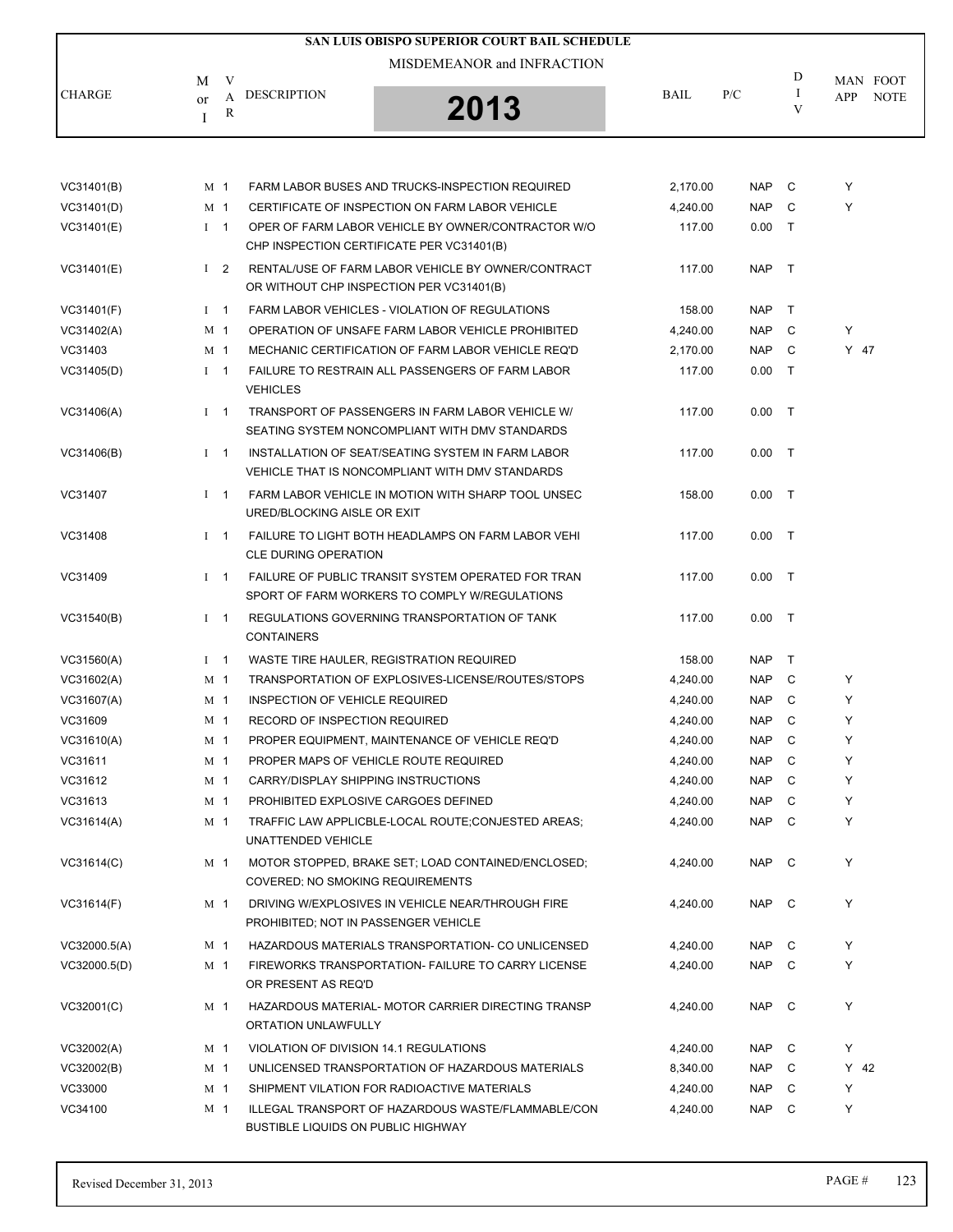|                    |                             |                                           | SAN LUIS OBISPO SUPERIOR COURT BAIL SCHEDULE                                                         |          |            |              |     |                         |
|--------------------|-----------------------------|-------------------------------------------|------------------------------------------------------------------------------------------------------|----------|------------|--------------|-----|-------------------------|
|                    |                             |                                           | MISDEMEANOR and INFRACTION                                                                           |          |            |              |     |                         |
| <b>CHARGE</b>      | V<br>М<br>А<br>or<br>R<br>I | <b>DESCRIPTION</b>                        | 2013                                                                                                 | BAIL     | P/C        | D<br>Ι.<br>V | APP | MAN FOOT<br><b>NOTE</b> |
|                    |                             |                                           |                                                                                                      |          |            |              |     |                         |
| VC34501(E)         | M 1                         |                                           | OPERATION OF BUS W/O INSPECTION BY CHP                                                               | 960.00   | NAP C      |              |     |                         |
| VC34501.12(F)      | M 1                         |                                           | MOTOR CARRIER INSPECTION TERMINAL REQUIREMENTS                                                       | 2,000.00 | <b>NAP</b> | C            | Y   |                         |
| VC34501.12(G)(1)   | M 1                         | OTHER REQUIREMENTS                        | MOTOR CARRIER OPERATE VEHICLE W/OUT INSPECTION OR                                                    | 2.000.00 | NAP        | C            | Υ   |                         |
| VC34501.2(B)       | $1 \quad 1$                 |                                           | DRIVING HOURS AND DUTY STATUS LIMITATIONS                                                            | 158.00   | <b>NAP</b> | $\mathsf{T}$ |     |                         |
| VC34501.3(A)       | M 1                         |                                           | UNLAWFUL SCHEDULING OF RUNS BY MOTOR CARRIERS                                                        | 960.00   | NAP        | C            |     |                         |
| VC34501.3(A)       | $1\quad 2$                  |                                           | UNLAWFUL SCHEDULING OF RUNS BY MOTOR CARRIERS                                                        | 158.00   | NAP        | $\top$       |     |                         |
| VC34501.4          | $1 \quad 1$                 | THE LAST 24 HOUR PERIOD                   | FAILURE TO PRODUCE COMPLETE DRIVER'S LOGBOOK FOR                                                     | 158.00   | NAP        | $\top$       |     |                         |
| VC34501.8          | $1 \quad 1$                 | ON PARATRANSIT VEHICLE                    | FAILURE TO DISPLAY CHP CERTIFICATE ON INSPECTION                                                     | 117.00   | NAP T      |              |     |                         |
| VC34505(A)         | M 1                         |                                           | VIOLATION OF TOUR BUS INSPECTION/REPAIR REQUIRMNTS                                                   | 960.00   | NAP        | C            |     |                         |
| VC34505.5(A)       | M 1                         |                                           | VIO OF MOTOR CARR VEH INSPECT/REPAIR REQUIREMENTS                                                    | 960.00   | <b>NAP</b> | C            |     |                         |
| VC34505.9(A)(4)    | M 1                         |                                           | VIOLATION OF INTERMODAL ROADABILITY INSPECT PROGRM                                                   | 960.00   | <b>NAP</b> | C            |     |                         |
| VC34506(A)         | M 1                         | DRIVER'S HOURS OF SERVICE                 |                                                                                                      | 2,184.00 | <b>NAP</b> | C            |     |                         |
| VC34506(B)         | M 1                         | ION REGULATION                            | FAILURE TO COMPLY W/HAZARDOUS MATERIAL TRANSPORTAT                                                   | 960.00   | <b>NAP</b> | C            |     |                         |
| VC34506(C)         | M 1                         |                                           | FAILURE TO COMPLY W/SPECIFIED SCHOOL BUS REG                                                         | 960.00   | <b>NAP</b> | C            |     |                         |
| VC34506(D)         | M 1                         |                                           | FAILURE TO COMPLY W/YOUTH BUS REGULATION                                                             | 960.00   | NAP        | C            |     |                         |
| VC34506(E)         | M 1                         |                                           | FAILURE TO COMPLY W/ TOUR BUS REGULATION                                                             | 960.00   | <b>NAP</b> | C            |     |                         |
| VC34506(F)         | M 1                         |                                           | FAILURE TO COMPLY W/DESCRIBED VEHICLE REGULATION                                                     | 960.00   | <b>NAP</b> | C            |     |                         |
| VC34506(G)         | M 1                         |                                           | FAILURE TO COMPLY W/SCHOOL ACTIVITY BUS REGULATION                                                   | 960.00   | <b>NAP</b> | C            |     |                         |
| VC34506.3          | $1 \quad 1$                 |                                           | FAILURE TO COMPLY RULES/REGULATIONS- DRIVING LOGS                                                    | 615.00   | NAP.       | $\top$       |     |                         |
| VC34506.3          | $1\quad 2$                  | <b>MAINTENANCE ITEMS</b>                  | FAILURE TO COMPLY RULES/REGULATIONS - OTHER SAFETY                                                   | 117.00   | 0.00       | $\top$       |     |                         |
| VC34507            | $1 \quad 1$                 |                                           | DISPLAY OF COURIER IDENTIFICATION NUMBER REQUIRED                                                    | 117.00   | NAP.       | $\top$       |     |                         |
| VC34507.5          | $1 \quad 1$                 | ON PUC AND ICC VEHICLE                    | FAILURE TO DISPLAY DISTINCTIVE IDENTIFYING SYMBOL                                                    | 117.00   | NAP        | $\top$       |     |                         |
| VC34507.5(A)       | $I \quad 1$                 |                                           | MOTOR CARRIER-OBTAIN CARRIER IDENTIFICATION NUMBER                                                   | 158.00   | NAP T      |              |     |                         |
| VC34507.5(B)       | $I \quad 1$                 |                                           | MOTOR CARRIER-OBTAIN CARRIER IDENTIFICATION NUMBER                                                   | 158.00   | NAP        | $\top$       |     |                         |
| VC34507.5(C)(3)(B) | $1 \quad 1$                 |                                           | MOTOR CARRIER-PROVIDE RENTAL AGREEMENT FOR<br>INSPECTION WHEN OPERATING VEH LESS THAN 30 DAYS        | 158.00   | NAP T      |              |     |                         |
| VC34507.5(G)       | $1 \quad 1$                 | MOTOR CARRIER-ID# LEGIBLE FROM 50 FEE     |                                                                                                      | 158.00   | NAP T      |              |     |                         |
| VC34507.5(H)       | $I \quad 1$                 | <b>MOTOR CARRIER PERMIT - PRIOR OWNER</b> |                                                                                                      | 158.00   | NAP        | T            |     |                         |
| VC34507.6(A)       | $I \quad 1$                 |                                           | OPERATOR REQUIRED TO OBTAIN CARRIER ID NUMBER                                                        | 117.00   | NAP        | T            |     |                         |
| VC34510(A)         | $1 \quad 1$                 |                                           | DISPLAY OF SHIPPING PAPERS ON DEMAND REQUIRED                                                        | 117.00   | NAP.       | $\top$       |     |                         |
| VC34517(A)         | $1 \quad 1$                 | RY RESTRICTED                             | OPERATION OF COMMERCIAL VEHICLE FROM ANOTHER COUNT                                                   | 4,100.00 | NAP        | $\top$       |     |                         |
| VC34518(A)         | $1 \quad 1$                 |                                           | VIO OF FOREIGN AND PRIVATE FOREIGN MOTOR CARRIER<br>REGISTRATION, OPER REQUIREMENTS AND LIMITATIONS  | 4,100.00 | NAP T      |              |     |                         |
| VC34518(B)(1)      | $1 \quad 1$                 | REQUIREMENTS (W/O REQ'D REGISTRATION)     | VIO OF MOTOR CARRIER REGISTRATION AND OPERATION                                                      | 4,100.00 | NAP.       | $\top$       |     |                         |
| VC34518(B)(2)      | $1 \quad 1$                 |                                           | VIO OF MOTOR CARRIER REGISTRATION AND OPERATION<br>REQUIREMENTS (BEYOND LIMITATIONS OR RESTRICTIONS) | 4,100.00 | NAP T      |              |     |                         |
| VC34518(B)(3)      | $1 \quad 1$                 |                                           | VIO OF MOTOR CARRIER REGISTRATION AND OPERATION<br>REQUIREMENTS (W/O REQ'D OPERATING AUTHORITY)      | 4,100.00 | NAP        | $\top$       |     |                         |
| VC34620(A)         | M 1                         |                                           | OPERATING W/OUT MOTOR CARRIER PROPERTY PERMIT                                                        | 2,000.00 | NAP C      |              | Y   |                         |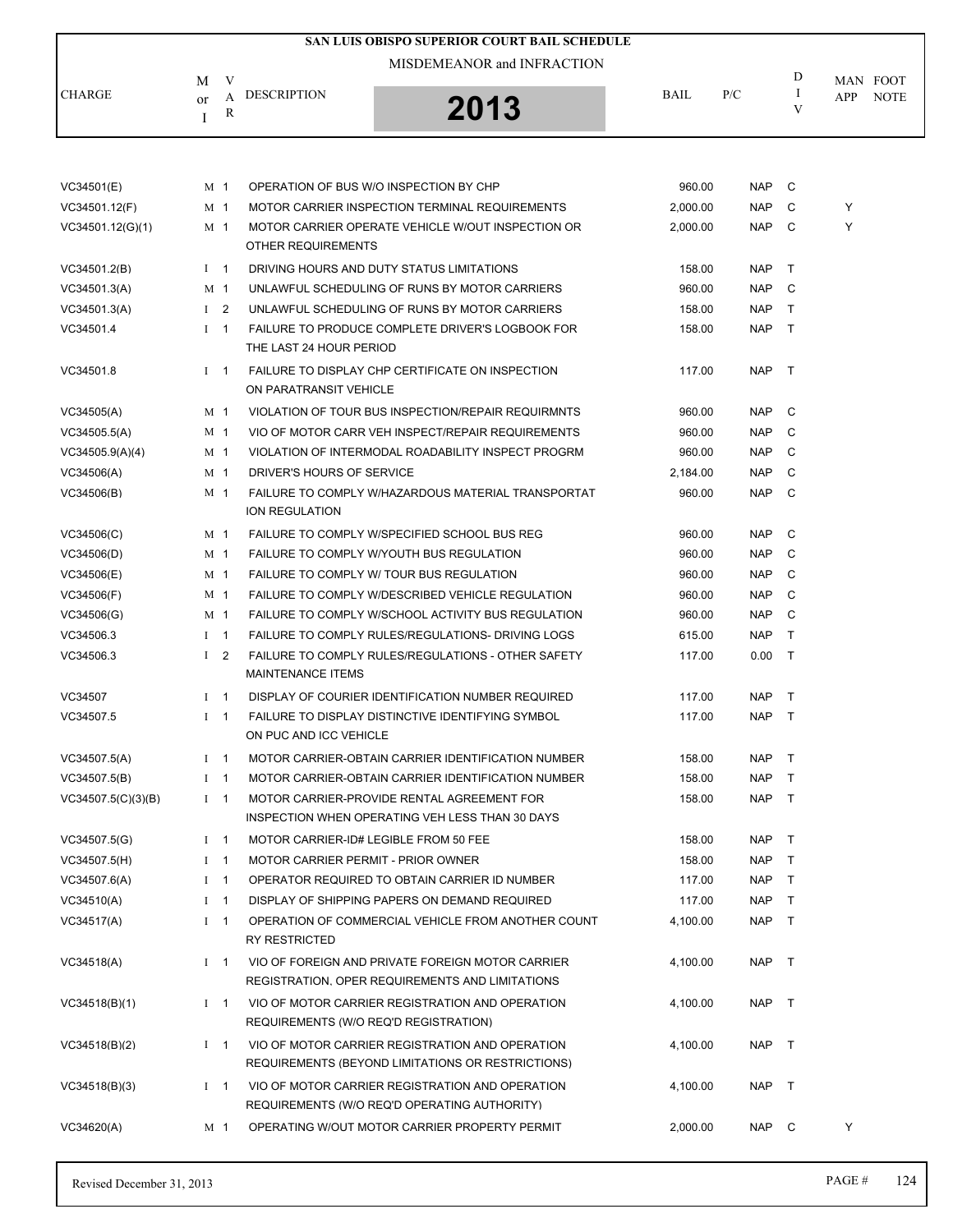|               |                                          | SAN LUIS OBISPO SUPERIOR COURT BAIL SCHEDULE |             |     |   |                    |
|---------------|------------------------------------------|----------------------------------------------|-------------|-----|---|--------------------|
|               | М                                        | MISDEMEANOR and INFRACTION                   |             |     | D | MAN FOOT           |
| <b>CHARGE</b> | <b>DESCRIPTION</b><br><sub>or</sub><br>R | 2013                                         | <b>BAIL</b> | P/C |   | <b>NOTE</b><br>APP |

| VC34620(B)    |              | M 1            | OPERATING W/OUT MOTOR CARRIER PROPERTY PERMIT                                                           | 2,000.00   | <b>NAP</b> | C            | Y |
|---------------|--------------|----------------|---------------------------------------------------------------------------------------------------------|------------|------------|--------------|---|
| VC34623(H)    |              | M 1            | MOTOR CARRIER OPERATING VEHICLE W/SUSPENDED PERMIT                                                      | 960.00     | <b>NAP</b> | C            |   |
| VC34623(I)(1) |              | M 1            | MOTOR CARRIER W/SUSP PERMIT ALLOW VEHICLE SUBJECT<br>TO SUSP, FAILURE TO MAINTAIN/OPER BY OTHER CARRIER | 2,184.00   | NAP        | C.           |   |
| VC34623(I)(2) |              | M 1            | MOTOR CARRIER UTILIZING VEH FROM MOTOR CARRIER WHO<br>PERMIT IS SUSP'D, FAILURE TO MAINTAIN ANY VEHICLE | 1,370.00   | NAP C      |              |   |
| VC34660(A)    |              | M 1            | OPERATION OF MOTOR CARRIER FOLLOWING SUSPENSION<br>OF PERMIT                                            | 2,026.00   | NAP C      |              |   |
| VC35100(A)    |              | $I \quad 1$    | OVERWIDTH OF VEHICLE/LOAD DEFINED                                                                       | 117.00     | NAP T      |              |   |
| VC35100.5     |              | $I \quad 1$    | OPER OF COTTON MODULE MOVER IN VIO OF WIDTH STANDA<br>RDS SET BY COUNTY BOARD OF SUPERVISORS            | 158.00     | NAP T      |              |   |
| VC35101       |              | $1 \quad 1$    | FAILURE TO COMPLY WITH CHP WIDTH STANDARDS IN OPER<br>ATION OF VEHICLES EQUIPPED WITH PNEUMATIC TIRES   | 158.00     | NAP T      |              |   |
| VC35102       |              | $1 \quad 1$    | CARRYING LOAD OF LOOSELY LOADED AGRICULTURAL PRODU<br>CTS ON RACKS MORE THAN 120 INCHES WIDE            | 158.00     | NAP T      |              |   |
| VC35104(A)    |              | $1 \quad 1$    | OPERATION OF SPEC VEHICLE MORE THAN 120 INCH WIDE                                                       | 158.00     | NAP.       | $\top$       |   |
| VC35109       |              | $1 \quad 1$    | OPER OF MOTOR VEH W/LIGHTS, MIRRORS, OR OTHER DEVICE<br>EXTENDING BEYOND 10 INCH FROM SIDE OF VEHICLE   | 158.00     | NAP        | $\top$       |   |
| VC35110       |              | $1 \quad 1$    | MOTOR VEH W/DOOR HANDLES, HINGES, CABLE CINCHERS,<br>BINDERS, PLACARDS BEYOND 3 INS OF SIDE OF VEHICLE  | 158.00     | NAP        | $\top$       |   |
| VC35111       |              | $I \quad 1$    | OPERATING PASSENGER VEHICLE WITH LOAD EXCEEDING PE<br>RMISSIBLE WIDTH BEYOND FENDERS                    | 158.00     | NAP T      |              |   |
| VC35250       |              | $I \quad 1$    | <b>HEIGHT LIMITS OF VEHICLE/LOAD DEFINED</b>                                                            | 117.00     | NAP T      |              |   |
| VC35251(A)    |              | $1 \quad 1$    | HYDRAULIC BOOM OR MAST MUST BE SECURED IN TRANSIT                                                       | 117.00     | <b>NAP</b> | T            |   |
| VC35252(A)    |              | $I \quad 1$    | <b>FAILURE TO USE VERTICAL CLEARANCE MEASURING DEVICE</b>                                               | 158.00     | NAP        | $\top$       |   |
| VC35400(A)    |              | $1 \quad 1$    | OVERLENGTH-SINGLE VEHICLE SPECIFICATIONS                                                                | 117.00     | NAP        | $\top$       |   |
| VC35400(E)(1) | $\mathbf{I}$ | $\mathbf{1}$   | IMPROPER OR UNSAFE MOUNTING OF BICYCLE ON BUS                                                           | 117.00     | NAP        | $\top$       |   |
| VC35401(A)    |              | $I \quad 1$    | OVERLENGTH-VEHICLE COMBINATION SPECIFICATIONS                                                           | 117.00     | <b>NAP</b> | $\top$       |   |
| VC35401(B)    |              | $I \quad 1$    | OVERLENGTH-VEHICLE COMBINATION SPECIFICATIONS                                                           | 117.00     | NAP.       | $\top$       |   |
| VC35406(A)    | $\mathbf{I}$ | $\mathbf{1}$   | <b>FRONT PROJECTIONS DEFINED</b>                                                                        | 117.00     | NAP        | $\top$       |   |
| VC35407(A)    |              | $I \quad 1$    | NONCOMPLIANCE WITH BOOM/MAST REGULATIONS                                                                | 158.00     | <b>NAP</b> | T            |   |
| VC35408       |              | $1 \quad 1$    | INSTALL OF FRNT BUMPER PROJ 2FT FORWARD PRT OF VEH                                                      | 158.00     | <b>NAP</b> | $\top$       |   |
| VC35409(A)    | $\mathbf{I}$ | $\mathbf{1}$   | DISMOUNT PHOTO/MOTION PICTURE DEVICE EXTEND OVER<br>5 FT IN FRONT OF CAB STRUCTURE OF VEHICLE           | 158.00     | <b>NAP</b> | $\top$       |   |
| VC35409(B)    |              | $I \quad 1$    | DISMOUNT PLATFORM FOR PURPOSE OF MAKING INSTRUCTIO<br>NAL SAFE DRIVING MOTION PICTURES                  | 158.00     | NAP T      |              |   |
| VC35410       |              | $I \quad 1$    | <b>REAR PROJECTIONS DEFINED</b>                                                                         | 117.00     | <b>NAP</b> | $\top$       |   |
| VC35411       | L            | $\mathbf{1}$   | NONCOMPLIANCE WITH MAX LENGTH/LOAD STANDARDS                                                            | 158.00     | <b>NAP</b> | T            |   |
| VC35550(A)    |              | M 1            | MAX WEIGHT ON SINGLE AXLE/WHEELS (SEE VC42030.1)                                                        | <b>NAP</b> | NAP        | C            | Y |
| VC35550(A)    |              | I <sub>2</sub> | MAX WEIGHT ON SINGLE AXLE/WHEEL(PER VC42030.1)                                                          | <b>NAP</b> | NAP.       | T            |   |
| VC35550(C)    |              | $I \quad 1$    | MAX WEIGHT ON SINGLE EXLE/WHEEL (PER VC42030.1)                                                         | <b>NAP</b> | NAP        | T            |   |
| VC35550(C)    |              | M 2            | OVERWEIGHT VEHICLE (SEE VC 42030)                                                                       | <b>NAP</b> | NAP.       | C            |   |
| VC35551(A)    |              | M 1            | COMPUTE ALLOWABLE GROSS WEIGHT (SEE VC42030.1)                                                          | <b>NAP</b> | NAP.       | C            | Y |
| VC35551(A)    |              | I <sub>2</sub> | COMPUTE ALLOWABLE GROSS WEIGHT (SEE VC24030.1)                                                          | <b>NAP</b> | NAP        | $\mathsf{T}$ |   |
| VC35551.5     |              | $I \quad 1$    | VIO OF GROSS WEIGHT COMP MTHD PRSCRBD COMB CONT<br>SEMI/TRAILER LESS THAN 4,500 LBS(SEE VC42030.1)      | <b>NAP</b> | NAP        | $\top$       |   |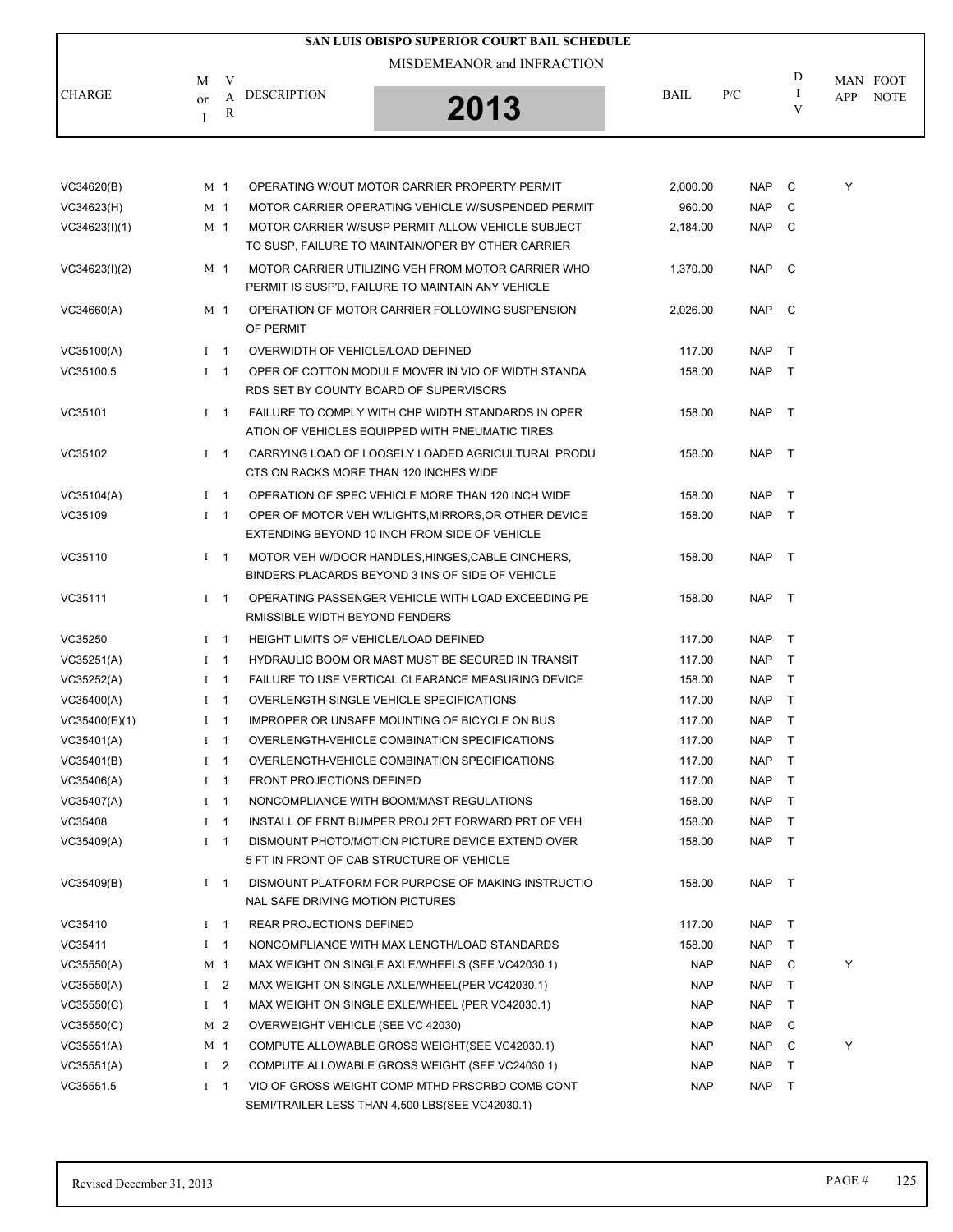|               |              |                     |                                    | SAN LUIS OBISPO SUPERIOR COURT BAIL SCHEDULE                                                             |            |            |                    |                                       |
|---------------|--------------|---------------------|------------------------------------|----------------------------------------------------------------------------------------------------------|------------|------------|--------------------|---------------------------------------|
|               |              |                     |                                    | MISDEMEANOR and INFRACTION                                                                               |            |            |                    |                                       |
| <b>CHARGE</b> | M<br>or<br>Ι | V<br>A<br>${\bf R}$ | <b>DESCRIPTION</b>                 | 2013                                                                                                     | BAIL       | P/C        | D<br>$\bf{I}$<br>V | MAN FOOT<br><b>NOTE</b><br><b>APP</b> |
|               |              |                     |                                    |                                                                                                          |            |            |                    |                                       |
| VC35551.5     |              | M 2                 | COMBINATIONS (SEE VC42030.1)       | VIO OF GROSS WEIGHT COMPUTE METHOD PRESCRIBED FOR                                                        | <b>NAP</b> | <b>NAP</b> | $\mathbf{C}$       | Y                                     |
| VC35551.5(D)  |              | M 1                 |                                    | COMPUTE ALLOWABLE GROSS WEIGHT (SEE VC42030.1)                                                           | <b>NAP</b> | <b>NAP</b> | C                  | Y                                     |
| VC35551.5(D)  |              | I <sub>2</sub>      |                                    | COMPUTE ALLOWABLE GROSS WEIGHT (SEE VC42030.1)                                                           | <b>NAP</b> | <b>NAP</b> | $\top$             |                                       |
| VC35552       |              | $I \quad 1$         | ACT (SEE VC42030.1)                | FAIL TO COMPLY W/LOG TRANS STNDRDS/CHRSTNSN-BLTTI                                                        | 158.00     | <b>NAP</b> | T                  |                                       |
| VC35554       |              | M 1                 |                                    | GROSS WEIGHT MORE THAN 20,500 LBS ON ANY ONE AXLE<br>OF A BUS/MORE THAN 4,500 OVER LIMIT(SEE VC42030.1)  | <b>NAP</b> | <b>NAP</b> | C                  | Y                                     |
| VC35554(A)(1) |              | M 1                 | MORE THAN 4,500 OVER WEIGHT LIMIT  | GROSS WEIGHT >20,500 LBS ON ANY AXLE OF BUS AND                                                          | 2,000.00   | <b>NAP</b> | $\mathbf{C}$       | Y                                     |
| VC35554(C)    |              | M 1                 |                                    | OPERATION OF TRANSIT BUS IN EXCESS OF FEDERAL<br>WEIGHT LIMIT & MORE THAN 4500 LBS OVER WEIGHT           | 2,000.00   | <b>NAP</b> | $\mathbb C$        | Y                                     |
| VC35600       |              | $I \quad 1$         |                                    | NONCOMPLIANCE W/ SOLID TIRE GROSS WEIGHT LIMIT STN<br>DRDS BY LESS THAN 4,501 LBS (SEE VC42030.1)        | <b>NAP</b> | <b>NAP</b> | $\top$             |                                       |
| VC35600       |              | M <sub>2</sub>      |                                    | NONCOMPLIANCE W/SOLID TIRE GROSS WEIGHT LIMIT STAN<br>DARDS BY MORE THAN 4,500 LBS (SEE VC42030.1)       | <b>NAP</b> | <b>NAP</b> | $\mathbf{C}$       | Y                                     |
| VC35601       |              | $I \quad 1$         |                                    | NONCOMPLIANCE W/ METAL TIRE GROSS WEIGHT LIMIT STN<br>DRDS BY LESS THAN 4,501 LBS (SEE VC42030.1)        | <b>NAP</b> | <b>NAP</b> | $\top$             |                                       |
| VC35601       |              | M 2                 |                                    | NONCOMPLIANCE W/METAL TIRE GROSS WEIGHT LIMIT STAN<br>DARDS BY MORE THAN 4,500 LBS (SEE VC42030.1)       | <b>NAP</b> | <b>NAP</b> | C                  | Y                                     |
| VC35655(A)    |              | $I \quad 1$         |                                    | OPER OF VEH ON HIGHWAY CONT LOAD EXCEED MAX WEIGHT<br>DESIGNED TO SUSTAIN LESS THAN 4,501 LBS(VC42030.1) | <b>NAP</b> | <b>NAP</b> | $\top$             |                                       |
| VC35655(A)    |              | M 2                 |                                    | OPER OF VEH ON HIGHWAY CONT LOAD EXCEED MAX WEIGHT<br>DESIGNED SUSTN MORE THAN 4,500 LBS (SEE VC42030.1) | <b>NAP</b> | <b>NAP</b> | $\mathbb C$        | Y                                     |
| VC35712       |              | $1 \quad 1$         |                                    | VIO OF COUNTY ORD PROHIBIT COMM VEH EXCEED CERTAIN<br>WEIGHT LIMIT BY LESS THAN 4,501 (SEE VC42030.1)    | <b>NAP</b> | <b>NAP</b> | $\top$             |                                       |
| VC35712       |              | M 2                 |                                    | VIO OF COUNTY ORD PROHIBIT COMM VEH EXCEED CERTAIN<br>WEIGHT LIMIT MORE THAN 4.500 LBS RES(SEE VC4203.1) | <b>NAP</b> | <b>NAP</b> | $\mathbf{C}$       | Υ                                     |
| VC35753(A)    |              | M <sub>1</sub>      |                                    | OPER OF VEH OVER BRIDGE/CSWY/VDCT/TRSTL/DM CONTAIN<br>LOAD EXCEED MAX WGHT STRUCTURE (SEE VC42030.1)     | <b>NAP</b> | NAP C      |                    | Y                                     |
| VC35753(A)    |              | $1\quad 2$          |                                    | OPER VEH OVER BRIDGE CONT LOAD EXCEED MAX WGHT STR<br>CTR SUSTAIN LESS THAN 4,501 LBS (SEE VC42030.1)    | <b>NAP</b> | NAP        | $\top$             |                                       |
| VC35783       |              | M 1                 |                                    | SPECIAL PERMIT/CARRY & DISPLAY ON DEMAND                                                                 | 263.00     | <b>NAP</b> | C                  |                                       |
| VC35783       |              | $1 \quad 2$         |                                    | FAILURE TO PRESENT VALID PERMIT UPON REQUEST                                                             | 158.00     | <b>NAP</b> | T                  |                                       |
| VC35783.5     |              | $I \quad 1$         |                                    | WARNING SIGN REMOVED/COVERED WHEN OPERATE W/O LOAD                                                       | 117.00     | <b>NAP</b> | T.                 |                                       |
| VC35784(A)    |              | M 1                 | EXTRA LEGAL LOAD                   | FAILURE TO OBEY PERMIT TERMS/DESIGNATED ROUTE FOR                                                        | 2,000.00   | <b>NAP</b> | C                  | Y                                     |
| VC35784(B)    |              | M 1                 |                                    | VIOLATION OF SPECIAL PERMIT REQUIREMENTS                                                                 | 2,000.00   | NAP.       | C                  | Y                                     |
| VC35784(C)    |              | M 1                 |                                    | EXTRA LEGAL LOAD NOT ON DESIGNATED ROUTE                                                                 | 2,000.00   | <b>NAP</b> | C                  | Y                                     |
| VC35784.5(A)  |              | M 1                 |                                    | TRANSPORTATION OF EXTRA-LEGAL LOAD W/O PERMIT                                                            | 2,000.00   | NAP.       | C                  | Y                                     |
| VC35785(B)    |              | M 1                 |                                    | VIO OF SINGLE SAW LOG HAULING SPEED LIMIT OF 15MPH<br>OVER BRIDGE/CAUSEWAY OR 25 MPH ON HIGHWAY          | 2,000.00   | <b>NAP</b> | C                  | Y                                     |
| VC35786(B)    |              | M 1                 | <b>W/ROUTE SPECIFICATIONS</b>      | OPER OF TRUCK BOOSTER POWER UNIT IN NONCOMPLIANCE                                                        | 2,000.00   | <b>NAP</b> | $\mathbf{C}$       | Y                                     |
| VC35790(G)    |              | M 1                 | FOR MOVEMENT OF MANUFACTURED HOMES | FAILURE TO CARRY APPRO PERMITS/CERT/NOTICES REQ'D                                                        | 2,000.00   | NAP C      |                    | Y                                     |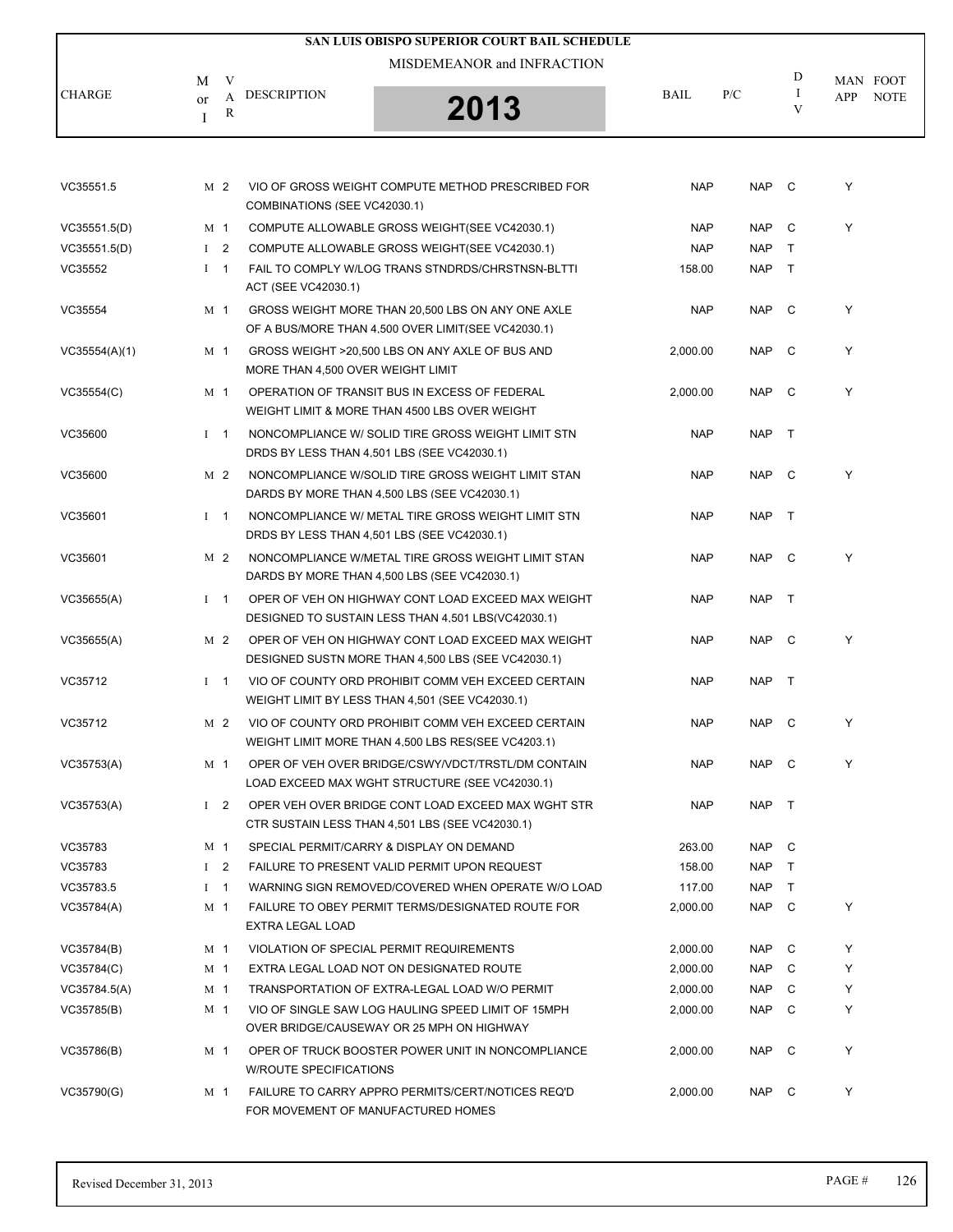|               |                                    | SAN LUIS OBISPO SUPERIOR COURT BAIL SCHEDULE |             |     |   |                    |
|---------------|------------------------------------|----------------------------------------------|-------------|-----|---|--------------------|
|               | V<br>M                             | MISDEMEANOR and INFRACTION                   |             |     | D | MAN FOOT           |
| <b>CHARGE</b> | <b>DESCRIPTION</b><br>А<br>or<br>R | 2013                                         | <b>BAIL</b> | P/C |   | <b>NOTE</b><br>APP |

| VC35790(H)      |          | M 1            | VIO OF TERMS/CONDITIONS/LIMITATIONS SPEC IN MANUFA<br>CTURED HOMES TRANSPORTATION PERMIT       | 2,000.00 | <b>NAP</b> | $\overline{C}$ | Y |
|-----------------|----------|----------------|------------------------------------------------------------------------------------------------|----------|------------|----------------|---|
| VC36300         |          | $I \quad 1$    | OPER FARM TRACTOR DRAWING TRAILER OF PRODUCE W/O<br><b>VALID DRIVER'S LICENSE</b>              | 158.00   | <b>NAP</b> | $\top$         |   |
| VC36400         |          | $I = 1$        | OPER VEH DESIGNED FOR MOVING IMPLEMENTS OF HUSBAND<br>RY AT A SPEED OF MORE THAN 35 MPH        | 158.00   | <b>NAP</b> | $\top$         |   |
| VC36508         |          | $I \quad 1$    | MOVING HUSBANDRY AT SPEED OVER 25MPH W.O "SLOW MOV<br>ING VEH EMBLEM" DISPLAYED                | 158.00   | <b>NAP</b> | $\top$         |   |
| VC36510         |          | $1 \quad 1$    | OPER HUSBANDRY VEH AT SPEED BEYOND SAFELY REQ'D TO<br>STOP WITHIN 32 FEET                      | 158.00   | <b>NAP</b> | $\top$         |   |
| VC36600         |          | $1 \quad 1$    | TRANSPORT HUSBANDRY THAT EXCEED WIDTH LIMIT 120 IN<br>MORE THAN 25 MILES FROM POINT OF ORIGIN  | 158.00   | <b>NAP</b> | $\top$         |   |
| VC36605         |          | $I \quad 1$    | NONCOMPLIANCE WIDTH LIMIT IMPOSED ON SEMI/TRAILER<br>NOT USED IN TRANSPORTATION OF HUSBANDRY   | 158.00   | <b>NAP</b> | $\top$         |   |
| VC36606(A)      |          | $1 \quad 1$    | NONCOMPLIANCE AUTO BALE WAGON WIDTH LIMIT 120 INCH                                             | 158.00   | <b>NAP</b> | $\top$         |   |
| VC36705         |          | $1 \quad 1$    | OPER AUTO BALE WAGON EXCEED 96 IN WIDTH, CARRY LOAD<br>IN EXCESS OF 100 INCHES DURING DARKNESS | 158.00   | NAP T      |                |   |
| VC38010(A)      |          | $I \quad 1$    | OHV IDENTIFICATION                                                                             | 158.00   | 0.00       | $\top$         |   |
| VC38020         |          | $I$ 1          | <b>REGISTRATION REQUIRED FOR OFF-HIGHWAY VEH/ RIDING</b><br>IN VIOLATION OF SEASON PROHIBITED  | 205.00   | <b>NAP</b> | $\top$         |   |
| VC38025         |          | $1 \quad 1$    | OFF-HIGHWAY VEHICLES ON HIGHWAY                                                                | 158.00   | NAP T      |                |   |
| VC38026.5(B)    | Ι.       | $\mathbf{1}$   | OFF-HIGHWAY VEHICLES PROHIBITED ON DESIGNATED HWY                                              | 158.00   | <b>NAP</b> | $\mathsf{T}$   |   |
| VC38026.5(B)(4) |          | $1 \quad 1$    | OFF-HWY VEH ON HWY OPERATED W/OUT VALID LICENSE                                                | 158.00   | <b>NAP</b> | $\top$         |   |
| VC38026.5(B)(5) |          | $1 \quad 1$    | OPERATE VEHICLE W/O VALID DRIVER'S LICENSE & CLASS                                             | 158.00   | NAP T      |                |   |
| VC38027         | Ι.       | $\mathbf{1}$   | OFF-HIGHWAY VEHICLES MOVED BY NON-MECHANICAL MEANS                                             | 158.00   | 0.00       | $\top$         |   |
| VC38085(A)      |          | $1 \quad 1$    | ID CERTIFICATE/OWNER MAINTAIN WITH VEHICLE                                                     | 158.00   | $0.00\,$   | $\top$         |   |
| VC38170(A)      |          | $1 \quad 1$    | OFF-HIGHWAY VEHICLE/DISPLAY OF ID PLATES                                                       | 158.00   | 0.00       | $\top$         |   |
| VC38170(B)      | Ι.       | $\mathbf{1}$   | ID PLATE/SECURELY ATTACHED/VISIBLE/NO COVERING                                                 | 158.00   | $0.00\,$   | $\top$         |   |
| VC38170(C)      |          | $1 \quad 1$    | ID PLATE PROPERLY ATTACHED                                                                     | 158.00   | 0.00       | $\top$         |   |
| VC38205(A)      | $\bf{I}$ | $\overline{1}$ | TRANSFER OF OWNERSHIP-TRANSFEREE NOTIFY DMV-10 DAY                                             | 158.00   | 0.00       | $\top$         |   |
| VC38205(C)      | Ι.       | $\overline{1}$ | <b>ID PLATES PROPERLY DISPLAYED</b>                                                            | 158.00   | 0.00       | $\top$         |   |
| VC38300         |          | $1 \quad 1$    | UNLAWFUL TO DISOBEY SIGN, SIGNAL OR TRAF CONTROL<br><b>DEVICE</b>                              | 158.00   | <b>NAP</b> | $\top$         |   |
| VC38301         |          | $I \quad 1$    | UNLAWFUL TO VIO OFF-HIGHWAY OPERATION REGULATION                                               | 205.00   | NAP T      |                |   |
| VC38301         |          | $1\quad 2$     | VEHICLE OFF TRAIL - TITLE 43-8341.1(B)<br>UNLAWFUL TO VIOLATE SPECIAL REGULATIONS              | 158.00   | NAP T      |                |   |
| VC38301         |          | $1\quad 3$     | VEHICLE IN CLOSED AREA - TITLE43-8341.1(C)<br>UNLAWFUL TO VIOLATE SPECIAL REGULATIONS          | 158.00   | NAP T      |                |   |
| VC38301         |          | $I \quad 4$    | SPEEDING - TITLE43-8341.1(F)(2)<br>UNLAWFUL TO VIOLATE SPECIAL REGULATIONS                     | 158.00   | NAP T      |                |   |
| VC38301         |          | I <sub>5</sub> | DAMAGE TO ENVIRONMENT - TITLE43 8341.1(F)(4)<br>UNLAWFUL TO VIOLATE SPECIAL REGULATIONS        | 158.00   | NAP T      |                |   |
| VC38301         |          | $1\quad 6$     | VIOLATE CLOSURE/RESTRICTION-TITLE43 8364.1(D)<br>UNLAWFUL TO VIOLATE SPECIAL REGULATIONS       | 158.00   | NAP T      |                |   |
| VC38301         |          | $I \quad 7$    | VEHICLE IN WILDERNESS - TITLE43 8560.1-2(D)<br>UNLAWFUL TO VIOLATE SPECIAL REGULATIONS         | 158.00   | NAP T      |                |   |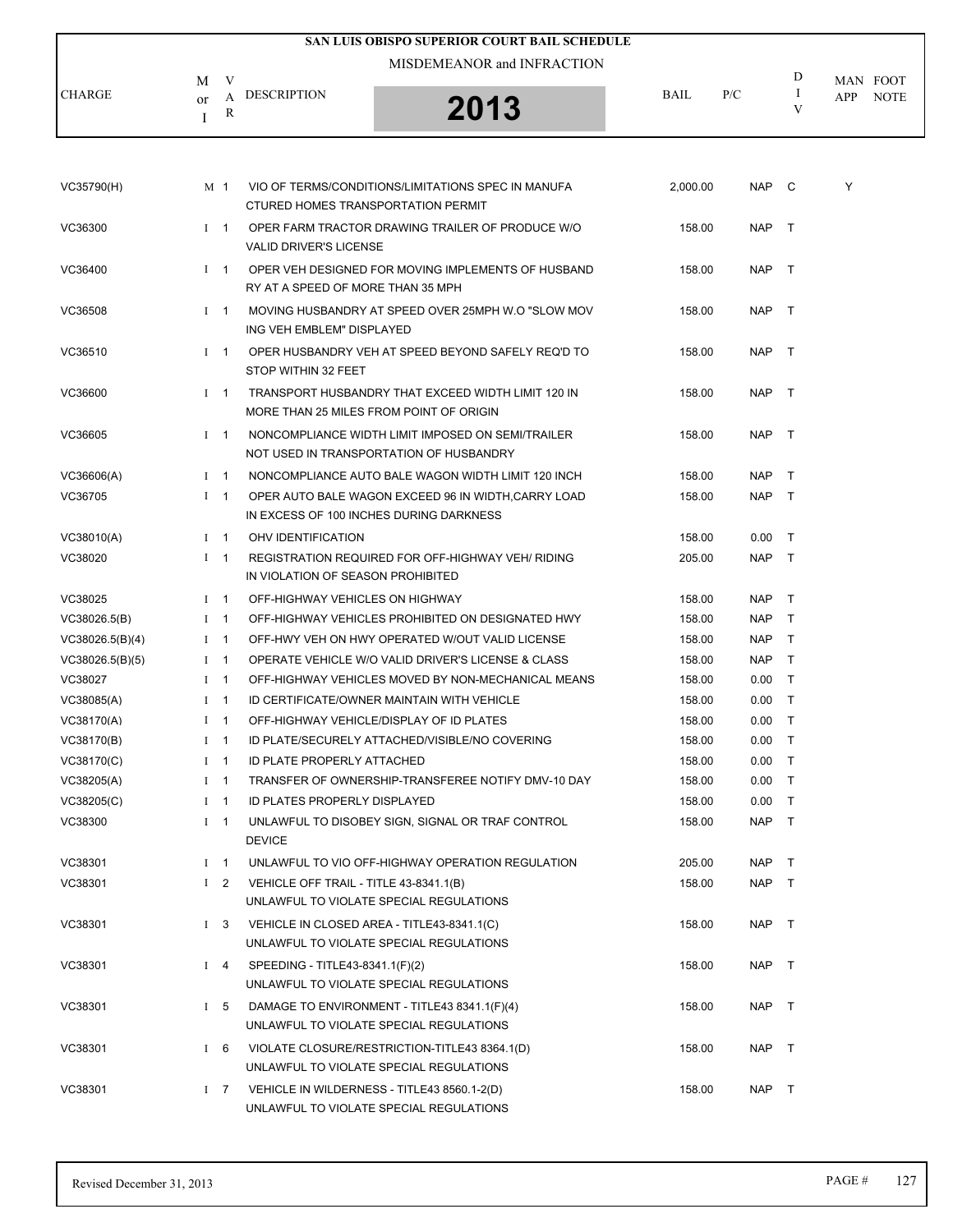|               |                        | SAN LUIS OBISPO SUPERIOR COURT BAIL SCHEDULE |             |     |   |                           |
|---------------|------------------------|----------------------------------------------|-------------|-----|---|---------------------------|
|               | V<br>M                 | MISDEMEANOR and INFRACTION                   |             |     | D | MAN FOOT                  |
| <b>CHARGE</b> | DESCRIPTION<br>or<br>R | 2013                                         | <b>BAIL</b> | P/C |   | <b>NOTE</b><br><b>APP</b> |

| VC38301.3     |              | $I \quad 1$    | UNLAWFUL ENTRY OF VEHICLE INTO FED/STATE WILDERNES<br><b>AREA</b>                                      | 615.00   | <b>NAP</b> | $\top$       |    |
|---------------|--------------|----------------|--------------------------------------------------------------------------------------------------------|----------|------------|--------------|----|
| VC38301.5     |              | $1 \quad 1$    | VIOL OF LOCAL ORDINANCE PROHIBITING ENTRY INTO<br><b>MOUNTAIN FIRE DISTRICT</b>                        | 615.00   | <b>NAP</b> | $\top$       |    |
| VC38304       |              | $1 \quad 1$    | OPERATOR UNABLE TO REACH/OPERATE VEHICLE CONTROLS                                                      | 158.00   | <b>NAP</b> | $\top$       |    |
| VC38304.1     |              | $I \quad 1$    | KNOWINGLY ALLOWING CHILD TO OPERATE OFF-HWY<br>VEHICLE IN VIOL OF VC38304                              | 158.00   | <b>NAP</b> | T            |    |
| VC38305       |              | $I \quad 1$    | OFF-HIGHWAY PRIMA FACIE SPEED LIMIT                                                                    | 158.00   | <b>NAP</b> | $\top$       |    |
| VC38310       |              | $1 \quad 1$    | PRIMA FACIE SPEED LIMIT WITHIN 50 FT OF CAMPGROUND                                                     | 158.00   | <b>NAP</b> | $\mathsf{T}$ |    |
| VC38312       |              | $I \quad 1$    | UNSAFE START-OFF HIGHWAY VEHICLE                                                                       | 158.00   | <b>NAP</b> | $\mathsf{T}$ |    |
| VC38314       |              | $1 \quad 1$    | UNSAFE TURN-OFF HIGHWAY VEHICLE                                                                        | 158.00   | <b>NAP</b> | $\mathsf{T}$ |    |
| VC38316(A)    |              | M 1            | RECKLESS DRIVING OF OFF-HIGHWAY MOTOR VEHICLE                                                          | 2,000.00 | <b>NAP</b> | C            | Y  |
| VC38317       |              | M 1            | RECKLESS DRIVING OF OFF HIGHWAY MOTOR VEHICLE<br><b>CAUSING INJURY</b>                                 | 2,000.00 | <b>NAP</b> | C            | Y  |
| VC38318       |              | M <sub>1</sub> | THROWING SUBSTANCE AT OFF-HIGHWAY MOTOR VEHICLE                                                        | 2,000.00 | <b>NAP</b> | C            | Y  |
| VC38318(A)    |              | M <sub>1</sub> | THROWING SUBSTANCE AT OFF-HIGHWAY MOTOR VEHICLE                                                        | 2,000.00 | <b>NAP</b> | C            | Y  |
| VC38318.5     |              | M 2            | MALICIOUS REMOVAL OR ALTERATION OF MARKERS/SIGNS                                                       | 2,000.00 | <b>NAP</b> | C            | Y  |
| VC38319       |              | M 1            | OPERATION OF OFF HIGHWAY MOTOR VEHICLE LIKELY TO<br><b>CAUSE DAMAGE</b>                                | 1,370.00 | <b>NAP</b> | C            |    |
| VC38320(A)    |              | M 1            | THROWING, DEPOSITING, OR DUMPING MATTER                                                                | 550.00   | <b>NAP</b> | C            | 02 |
| VC38320(B)    |              | M 1            | THROWING, DEPOSITING, OR DUMPING ROCKS OR DIRT                                                         | 550.00   | <b>NAP</b> | C            | 02 |
| VC38330       |              | $I \quad 1$    | UNLAWFUL TO OPER VEH UNSAFE, NOT EQUIPPED FOR OFF-<br>HIGHWAY VEH, OR NOT SAFELY LOADED                | 117.00   | 0.00       | $\top$       |    |
| VC38335       |              | $I \quad 1$    | NO HEADLIGHTS AT NIGHT                                                                                 | 158.00   | 0.00       | $\top$       |    |
| VC38345       |              | $1 \quad 1$    | NO TAIL LIGHTS AT NIGHT                                                                                | 158.00   | 0.00       | T            |    |
| VC38346       |              | $I \quad 1$    | WARNING LIGHTS - OFF-HIGHWAY VEHICLE                                                                   | 205.00   | <b>NAP</b> | T            |    |
| VC38365(A)    |              | $1 \quad 1$    | ADEQUATE MUFFLERS REQUIRED ON OFF-HWY VEHICLES                                                         | 158.00   | 0.00       | $\top$       |    |
| VC38366       | $\mathbf{I}$ | $\overline{1}$ | SPARK ARRESTERS - OFF-HIGHWAY VEHICLE                                                                  | 404.00   | <b>NAP</b> | $\top$       |    |
| VC38370       |              | $I \quad 1$    | NOISE LIMITS--OFF-HIGHWAY VEHICLE                                                                      | 158.00   | 0.00       | $\top$       |    |
| VC38370(H)(1) |              | $1 \quad 1$    | NOISE LIMITS--OFF-HIGHWAY VEHICLE                                                                      | 158.00   | <b>NAP</b> | $\mathsf{T}$ |    |
| VC38375(A)    |              | $1 \quad 1$    | OFF-HIGHWAY VEHICLE EQUIPPED W/SIREN                                                                   | 117.00   | 0.00       | $\mathsf{T}$ |    |
| VC38375(B)    |              | $I \quad 1$    | USE OF SIREN WHILE DRIVING OFF-HIGHWAY VEHICLE                                                         | 158.00   | 0.00       | $\top$       |    |
| VC38380(A)    |              | $1 \quad 1$    | ADDITONAL EQUIPMENT ON AN OFF HIGHWAY VEHICLE                                                          | 199.00   | <b>NAP</b> | T            | Y  |
| VC38390       |              | $1 \quad 1$    | OPERATING/MAINTAINING IN A CONDITION OF READINESS<br>OFF-HIGHWAY VEH W/O PROPER EMISSION CONTROL EQUIP | 117.00   | 0.00       | $\top$       |    |
| VC38503       |              | $1 \quad 1$    | CONDITIONS FOR MINORS TO OPERATE ALL-TERRAIN VEH.                                                      | 158.00   | <b>NAP</b> | $\top$       |    |
| VC38504       |              | $1 \quad 1$    | CONDITIONS FOR OPERATING/ADDITIONAL REQUIREMENTS                                                       | 158.00   | <b>NAP</b> | $\mathsf{T}$ |    |
| VC38504.1(A)  |              | $I \quad 1$    | ALLOW CHILD UNDER 14 YEARS TO OPERATE ALL TERRAIN<br>VEHICLE W/O SAFETY TRAINING/SUPRV/CERT - VC38504  | 527.00   | <b>NAP</b> | $\mathsf{T}$ |    |
| VC38505       |              | $1 \quad 1$    | OPERATING OR RIDING ALL-TERRAIN VEHICLE WHILE NOT<br>WEARING SAFETY HELMIT AS REQUIRED                 | 117.00   | 0.00       | $\top$       |    |
| VC38505       |              | $1\quad 2$     | OPERATING OR RIDING ALL-TERRAIN VEHICLE WHILE NOT<br>WEARING SAFETY HELMIT AS REQUIRED                 | 117.00   | 0.00       | $\top$       |    |
| VC38506       |              | $1 \quad 1$    | PASSENGER ON ALL-TERRAIN VEHICLE                                                                       | 158.00   | <b>NAP</b> | $\top$       |    |
| VC38600       |              | $1 \quad 1$    | OPERATING A RECREATIONAL OFF-HWY VEHICLE BY PERSON<br>UNDER 16 AND UNSUPERVISED BY AN AUTHORIZED ADULT | 158.00   | <b>NAP</b> | T            |    |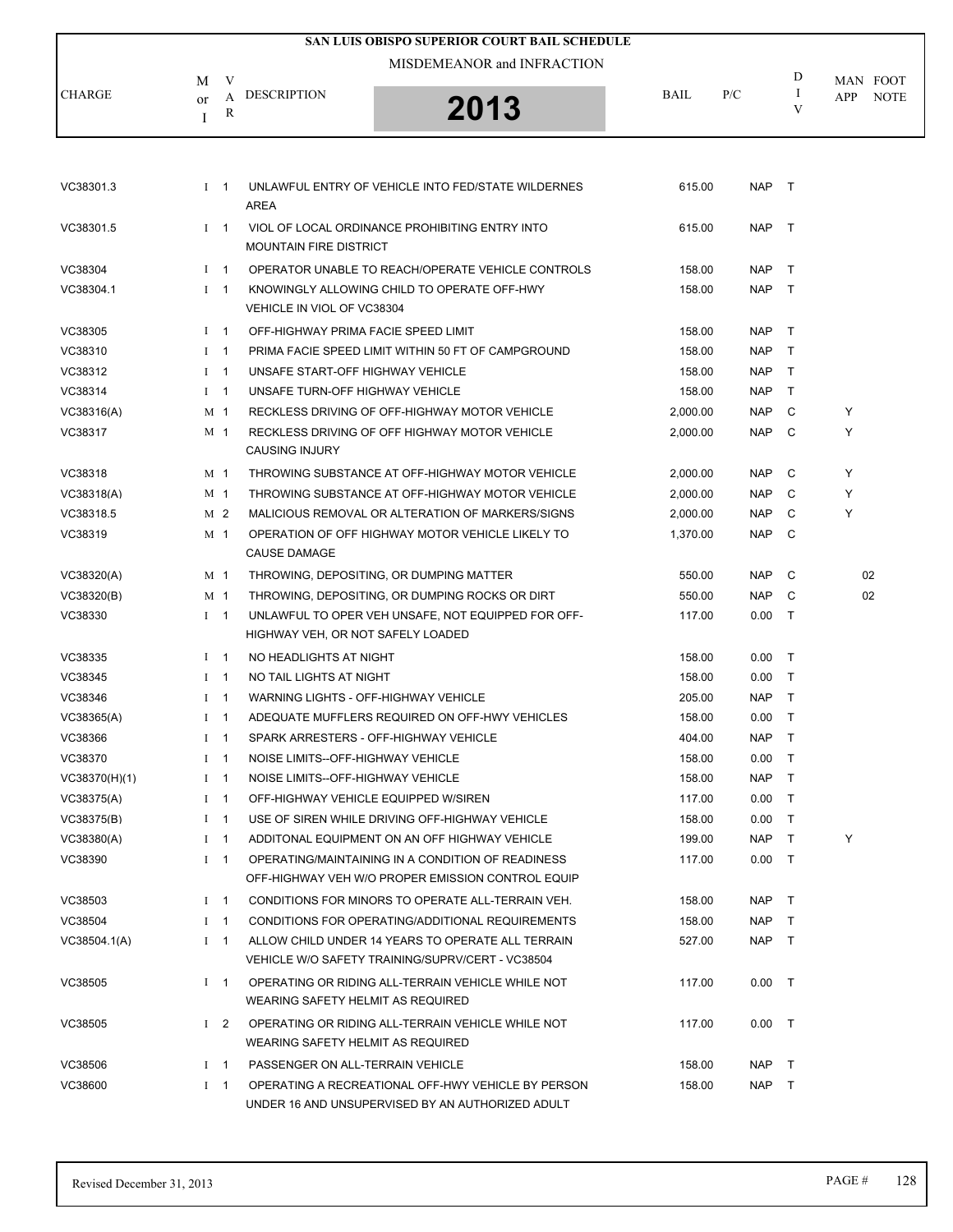|               |                                    | SAN LUIS OBISPO SUPERIOR COURT BAIL SCHEDULE |             |     |                   |                                |
|---------------|------------------------------------|----------------------------------------------|-------------|-----|-------------------|--------------------------------|
|               |                                    | MISDEMEANOR and INFRACTION                   |             |     |                   |                                |
| <b>CHARGE</b> | M<br><b>DESCRIPTION</b><br>or<br>R | 2013                                         | <b>BAIL</b> | P/C | D<br>$\mathbf{V}$ | MAN FOOT<br><b>NOTE</b><br>APP |

| VC38601       | $1 \quad 1$    |     | OPERATING OR RIDING IN OFF-HWY VEHICLE BY PERSON<br>WHILE NOT WEARING SAFETY HELMET AS REQUIRED                | 117.00     | <b>NAP</b> | $\top$       |        |  |
|---------------|----------------|-----|----------------------------------------------------------------------------------------------------------------|------------|------------|--------------|--------|--|
| VC38601       | $1\quad 2$     |     | OPERATING OR RIDING IN OFF-HWY VEHICLE BY PERSON<br>WHILE NOT WEARING SAFETY HELMET AS REQUIRED                | 117.00     | 0.00       | $\top$       |        |  |
| VC38602       | $1 \quad 1$    |     | OPERATING OR RIDING IN OFF-HWY VEHICLE BY PERSON<br>WHILE NOT WEARING SAFETY BELT/HARNESS AS REQUIRED          | 117.00     | <b>NAP</b> | $\top$       |        |  |
| VC38602       | $1 \quad 2$    |     | OPERATING OR RIDING IN OFF-HWY VEHICLE BY PERSON<br>WHILE NOT WEARING SAFETY BELT/HARNESS AS REQUIRED          | 117.00     | $0.00$ T   |              |        |  |
| VC38603       | $1 \quad 1$    |     | OPERATING AN OFF-HWY VEHICLE/ALLOWING A PASSENGER<br>TO RIDE IN SEAT LOCATION NOT PROVIDED BY MANUFACTU        | 158.00     | <b>NAP</b> | $\top$       |        |  |
| VC38604       | $I \quad 1$    |     | OPERATING AN OFF-HWY VEHICLE/ALLOWING PASSENGER TO<br>RIDE WHO CANNOT GRASP HANDHOLD WHEN BELTED/HARNESS       | 158.00     | <b>NAP</b> | $\top$       |        |  |
| VC39002(B)    | $I \quad 1$    |     | ILLEGAL TO TAMPER WITH/DESTROY BICYCLE ID                                                                      | 117.00     | <b>NAP</b> | $\top$       |        |  |
| VC40001(A)    | $1 \quad 1$    |     | OWNER'S RESPONSIBILITY (SEE UNDERLYING OFFENSE)                                                                | <b>NAP</b> | <b>NAP</b> | $\top$       |        |  |
| VC40001(B)    | $1 \quad 1$    |     | OWNER'S RESPONSIBILITY (SEE UNDERLYING OFFENSE)                                                                | <b>NAP</b> | <b>NAP</b> | $\mathsf{T}$ |        |  |
| VC40001(B)(2) | $I \quad 1$    |     | <b>OWNER'S RESPONSIBILITY</b>                                                                                  | 158.00     | <b>NAP</b> | $\mathsf{T}$ |        |  |
| VC40001(C)    | M 1            |     | VIOLATION BY EMPLOYER OF OUT-OF-SERVICE ORDER                                                                  | 1.370.00   | <b>NAP</b> | C            |        |  |
| VC40001(D)    | M 1            |     | EMPLOYER ALLOW/PERMIT/REQUIRE/AUTHORIZE DRIVER TO<br>OPER COMM MOTOR VEH VIO OF RAILROAD STATUE/REG            | 8,340.00   | <b>NAP</b> | C            | Υ      |  |
| VC40002.1     | $I \quad 1$    |     | OWNER'S RESPONSIBILITY (FTA AUTHORITY)                                                                         | 158.00     | <b>NAP</b> | $\top$       |        |  |
| VC40002.1     | M 2            |     | OWNER'S RESPONSIBILITY (FTA AUTHORITY)                                                                         | 550.00     | <b>NAP</b> | T            |        |  |
| VC40005       | M 1            |     | EMPLOYER UNDERTAKES RESPONSE TO EMPLOYEE CITATION<br>NO ACTION FROM EMPLOYER RESULTS IN WARRANT                | 960.00     | <b>NAP</b> | C            |        |  |
| VC40008(A)    | M 1            |     | VIO OF 21701 OR 21703 WINTENT TO CAPTURE PHYSICAL<br>IMPRESSION OF ANOTHER PERS FOR COMMERCIAL PURPOSE         | 3,195.00   | <b>NAP</b> | C            | $Y$ 40 |  |
| VC40008(A)    | M 2            |     | VIOL OF SECTION 23103 W/INTENT TO CAPTURE PHYSICAL<br><b>IMPRESSION OF ANOTHER PERS FOR COMMERCIAL PURPOSE</b> | 3,195.00   | <b>NAP</b> | C            | $Y$ 40 |  |
| VC40008(B)    | M 1            |     | VIO OF 21701/21703 W/INTENT TO CAPTURE PHYS IMPRES<br>OF ANOTHER PERS FOR COMM PURPOSE & ENDANGERG MINOR       | 6,290.00   | <b>NAP</b> | C            | $Y$ 40 |  |
| VC40008(B)    | M 2            |     | VIO OF 21303 W/INTENT TO CAPTURE PHYS IMPRESSION<br>OF ANOTHER PERS FOR COMM PURPOSE & ENDANGERG MINOR         | 6,290.00   | NAP        | C            | $Y$ 40 |  |
| VC40151(A)    | $I \quad 1$    |     | FAILURE TO BRING LIGHTING EQUIP INTO COMPLIANCE OR<br>COMPLY WITH REMOVAL ORDER WITHIN 24 HRS OF INSPECT       | 117.00     | <b>NAP</b> | $\top$       |        |  |
| VC40151(B)    | $1 \quad 1$    |     | FAILURE TO BRING LIGHTING EQUIP INTO COMPLIANCE OR<br>COMPLY WITH REMOVAL ORDER WITHIN 48 HRS OF INSPECT       | 117.00     | <b>NAP</b> | $\top$       |        |  |
| VC40302(A)    | M 1            |     | FAILURE TO GIVE SATISFACTORY EVIDENCE OF IDENTITY                                                              | 2,000.00   | <b>NAP</b> | C            | Υ      |  |
| VC40302(B)    | $I \quad 1$    |     | <b>REFUSAL TO SIGN CITATION</b>                                                                                | 158.00     | <b>NAP</b> | T            |        |  |
| VC40302(B)    | M 2            |     | REFUSAL TO SIGN CITATION                                                                                       | 2,026.00   | <b>NAP</b> | C            |        |  |
| VC40504(B)    | M 1            |     | FALSE SIGNATURE ON NOTICE TO APPEAR                                                                            | 2,000.00   | <b>NAP</b> | C            | Υ      |  |
| VC40508(A)    | M 1            |     | VIOLATION OF PROMISE TO APPEAR                                                                                 | 345.00     | <b>NAP</b> | Т            |        |  |
| VC40508(A)    | I <sub>2</sub> |     | VIOLATION OF PROMISE TO APPEAR                                                                                 | 158.00     | <b>NAP</b> | Τ            |        |  |
| VC40508(A)    |                | M 3 | VIOLATION OF PROMISE TO APPEAR                                                                                 | 550.00     | <b>NAP</b> | T            |        |  |
| VC40508(A)    | M 4            |     | VIOLATION OF PROMISE TO APPEAR                                                                                 | 0.00       | <b>NAP</b> | T            |        |  |
| VC40508(B)    | M <sub>1</sub> |     | VIOLATION OF PROMISE TO PAY                                                                                    | 345.00     | <b>NAP</b> | T            |        |  |
| VC40508(B)    | $\mathbf{I}$   | 2   | VIOLATION OF PROMISE TO PAY                                                                                    | 158.00     | <b>NAP</b> | $\top$       |        |  |
| VC40508(B)    | M 3            |     | VIOLATION OF PROMISE TO PAY                                                                                    | 0.00       | <b>NAP</b> | T            |        |  |
| VC40508(C)    | M 1            |     | WILLFULL FAILURE TO COMPLY W/CONDITION COURT ORDER                                                             | 345.00     | <b>NAP</b> | C            |        |  |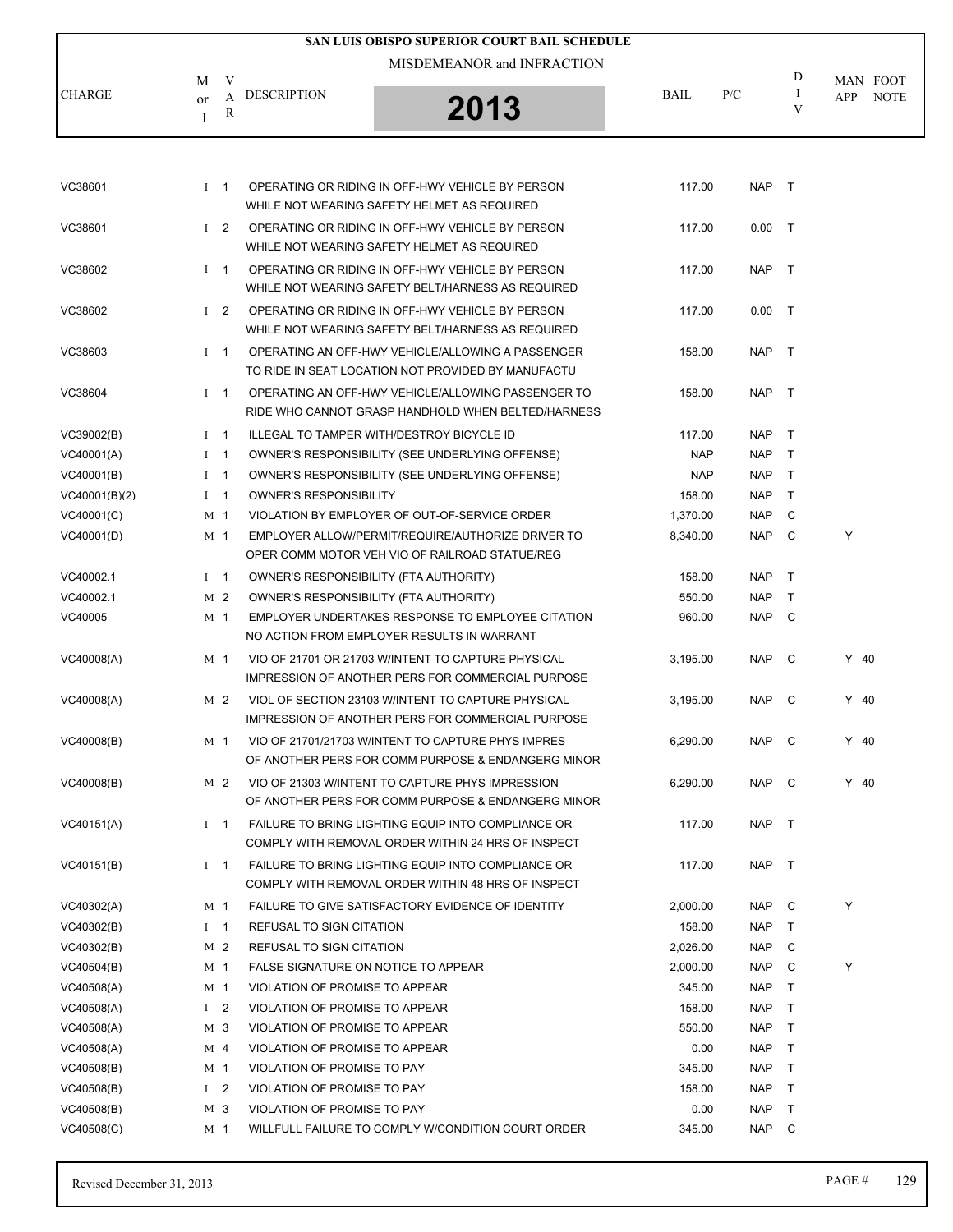|               |              |                | SAN LUIS OBISPO SUPERIOR COURT BAIL SCHEDULE<br>MISDEMEANOR and INFRACTION |            |            |              |                                |
|---------------|--------------|----------------|----------------------------------------------------------------------------|------------|------------|--------------|--------------------------------|
| <b>CHARGE</b> | M<br>or      | V<br>A<br>R    | <b>DESCRIPTION</b><br>2013                                                 | BAIL       | P/C        | D<br>I<br>V  | MAN FOOT<br>APP<br><b>NOTE</b> |
|               | Ι            |                |                                                                            |            |            |              |                                |
| VC40508(C)    |              | M 2            | WILLFULL FAILURE TO COMPLY W/CONDITION COURT ORDER                         | 0.00       | <b>NAP</b> | C            |                                |
| VC40508.6(A)  |              | $1 \quad 1$    | MANDATORY ADMIN ASSMT FEE                                                  | 10.00      | <b>NAP</b> | Т            |                                |
| VC40509.5     |              | $1 \quad 1$    | FAILURE TO APPEAR OR PAY FINE                                              | 0.00       | <b>NAP</b> | T            |                                |
| VC40519(C)    |              | M 1            | FAILURE TO APPEAR AT TIME OF TRIAL AFTER PLEADING<br>NOT GUILTY IN WRITING | 345.00     | <b>NAP</b> | C            |                                |
| VC40610       | $\mathbf I$  | $\overline{1}$ | <b>MANDATORY CORRECTION FEE</b>                                            | 25.00      | <b>NAP</b> | $\top$       |                                |
| VC40610       | $\mathbf{I}$ | $\overline{2}$ | MANDATORY CORRECTION FEE                                                   | 50.00      | 0.00       |              |                                |
| VC40610       | $\bf{I}$     | 3              | <b>MANDATORY CORRECTION FEE</b>                                            | 75.00      | 0.00       | $\top$       |                                |
| VC40610       | $\mathbf I$  | 4              | <b>MANDATORY CORRECTION FEE</b>                                            | 100.00     | 0.00       | $\top$       |                                |
| VC40610       | $\mathbf I$  | 5              | MANDATORY CORRECTION FEE                                                   | 125.00     | 0.00       | Τ            |                                |
| VC40610       | $\bf{I}$     | 6              | <b>MANDATORY CORRECTION FEE</b>                                            | 150.00     | 0.00       |              |                                |
| VC40610       | $\bf{I}$     | 7              | <b>MANDATORY CORRECTION FEE</b>                                            | 175.00     | 0.00       | Т            |                                |
| VC40610       | $\mathbf{I}$ | 8              | MANDATORY CORRECTION FEE                                                   | 200.00     | 0.00       | Τ            |                                |
| VC40610(B)    | $\bf{I}$     | $\overline{1}$ | NOTICE TO CORRECT (SEE UNDERLYING OFFENSE)                                 | <b>NAP</b> | <b>NAP</b> | $\top$       |                                |
| VC40610(C)    | $\bf{I}$     | $\overline{1}$ | NON CORRECTABLE VIOLATION                                                  | <b>NAP</b> | <b>NAP</b> | $\top$       |                                |
|               |              |                | SEE UNDERLYING CHARGE                                                      |            |            |              |                                |
| VC40614       |              | M 1            | USE OF FICTICIOUS NAME PROHIBITED                                          | 2,000.00   | <b>NAP</b> | C            | Y                              |
| VC40616       |              | M 1            | VIOLATION OF PROMISE TO CORRECT                                            | 550.00     | <b>NAP</b> | Т            |                                |
| VC40616       |              | $1\quad 2$     | VIOLATION OF PROMISE TO CORRECT                                            | 527.00     | <b>NAP</b> | Т            |                                |
| VC42005(E)    | $\bf{I}$     | $\overline{1}$ | FAILURE TO ATTEND COURT-ORDERED TVS                                        | 158.00     | <b>NAP</b> | Τ            |                                |
| VC42005(G)    |              | M 1            | FAILURE TO ATTEND COURT-ORDERED TVS                                        | 462.00     | <b>NAP</b> | C            |                                |
| VC42030       |              | $I \quad 1$    | LBS. IN EXCESS: 0 - 1000                                                   | 82.00      | <b>NAP</b> | T            |                                |
| VC42030       | $\mathbf I$  | 2              | LBS. IN EXCESS: 1001 - 1500                                                | 123.00     | <b>NAP</b> | $\mathsf{T}$ |                                |
| VC42030       | $\bf{I}$     | 3              | LBS. IN EXCESS: 1501 - 2000                                                | 164.00     | <b>NAP</b> | Т            |                                |
| VC42030       | $\mathbf I$  | 4              | LBS. IN EXCESS: 2001 - 2500                                                | 240.00     | <b>NAP</b> | Т            |                                |
| VC42030       | $\bf{I}$     | 5              | LBS. IN EXCESS: 2501 - 3000                                                | 363.00     | <b>NAP</b> | Т            |                                |
| VC42030       | $\bf{I}$     | 6              | LBS. IN EXCESS: 3001 - 3500                                                | 445.00     | <b>NAP</b> | $\top$       |                                |
| VC42030       |              | $I$ 7          | LBS. IN EXCESS: 3501 - 4000                                                | 527.00     | <b>NAP</b> | $\top$       |                                |
| VC42030       | $\bf{I}$     | 8              | LBS. IN EXCESS: 4001 - 4500                                                | 609.00     | <b>NAP</b> | Τ            |                                |
| VC42030       | $\mathbf{I}$ | 9              | LBS. IN EXCESS: 4501 - 5000                                                | 732.00     | <b>NAP</b> | Τ            |                                |
| VC42030       |              | $I$ 10         | LBS. IN EXCESS: 5001 - 6000-.04 EA LB OVER LIMIT                           | <b>NAP</b> | <b>NAP</b> | Т            | 30                             |
| VC42030       |              | $I$ 11         | LBS. IN EXCESS: 6001 - 7000-.06 EA LB OVER LIMIT                           | <b>NAP</b> | <b>NAP</b> | Τ            | 30                             |
| VC42030       |              | $1 \quad 12$   | LBS. IN EXCESS: 7001 - 8000-.08 EA LB OVER LIMIT                           | <b>NAP</b> | <b>NAP</b> | Т            | 30                             |
| VC42030       |              | $1 \quad 13$   | LBS. IN EXCESS: 8001 - 10000-.15 EA LB OVER LIMIT                          | <b>NAP</b> | <b>NAP</b> | Τ            | 30                             |
| VC42030       |              | $I$ 14         | LBS. IN EXCESS: 10001 & OVER-.20 EA LB OVER LIMIT                          | <b>NAP</b> | <b>NAP</b> | Т            | 30                             |
| WI214         |              | M 1            | FAILURE TO: APPEAR/COMPLY W/COURT ORDER                                    | 2,000.00   | <b>NAP</b> | C            | Υ                              |
| W110980(C)(1) |              | M 1            | FRAUD TO OBTAIN AID-LESS THAN \$400                                        | 2,000.00   | NAP        | С            | Υ                              |
| WI10980(C)(2) |              | M 2            | FRAUD TO OBTAIN AID-MORE THAN \$400                                        | 2,000.00   | <b>NAP</b> | C            | Υ                              |
| WI11482       |              | M 1            | FRAUD TO OBTAIN AID                                                        | 2,000.00   | NAP        | C            | Υ                              |

WI14014 M 1 FALSE ELIGIBILITY DECLARATION 2,000.00 NAP C Y